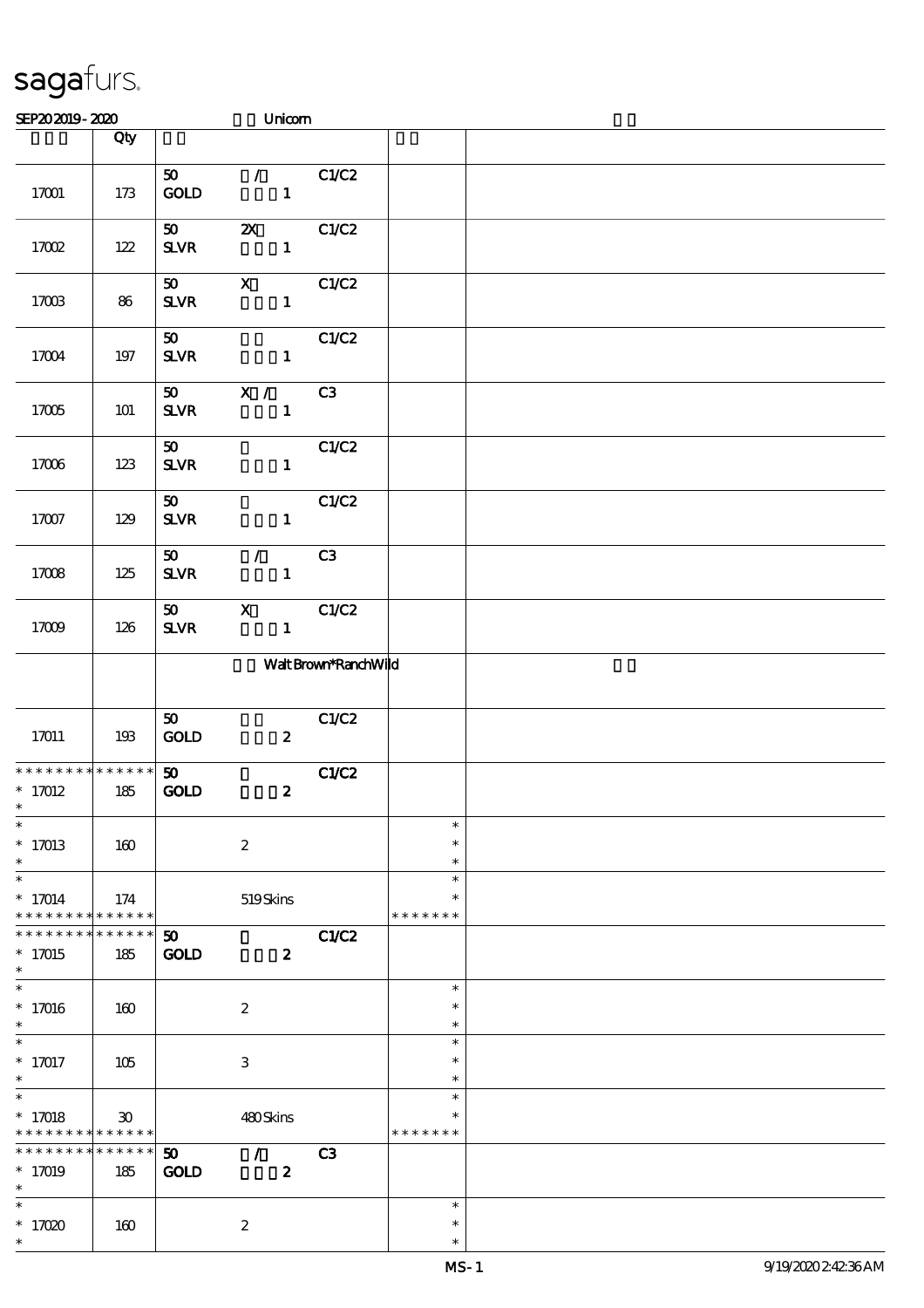| SEP202019-2020              |     |                             |                  | Walt Brown*RanchWild |               |  |
|-----------------------------|-----|-----------------------------|------------------|----------------------|---------------|--|
|                             | Qty |                             |                  |                      |               |  |
| $\ast$                      |     | 50                          |                  | C3                   | $\ast$        |  |
| $*$ 17021                   | 100 | <b>GOLD</b>                 | $\boldsymbol{z}$ |                      | $\ast$        |  |
| $\ast$                      |     |                             |                  |                      | $\ast$        |  |
| $\ast$                      |     |                             |                  |                      | $\ast$        |  |
| $* 17022$                   | 39  |                             | 484Skins         |                      | $\ast$        |  |
| * * * * * * * * * * * * * * |     |                             |                  |                      | * * * * * * * |  |
| **************              |     | $\boldsymbol{\mathfrak{D}}$ |                  | <b>C2C3</b>          |               |  |
| $*$ 17023                   | 185 | <b>VSLA</b>                 | $\boldsymbol{z}$ |                      |               |  |
| $\ast$                      |     |                             |                  |                      |               |  |
| $\ast$                      |     |                             |                  |                      | $\ast$        |  |
| $* 17024$                   | 26  |                             | 211 Skins        |                      | $\ast$        |  |
| * * * * * * * * * * * * * * |     |                             |                  |                      | * * * * * * * |  |
|                             |     | Unicom                      |                  |                      |               |  |
|                             |     | 50                          | $\mathbf{x}$     | C1/C2                |               |  |
| 17026                       | 100 | <b>SLVR</b>                 | $\boldsymbol{z}$ |                      |               |  |
|                             |     | 50                          |                  | C2                   |               |  |
| 17027                       | 152 | <b>VSLA</b>                 | $\boldsymbol{z}$ |                      |               |  |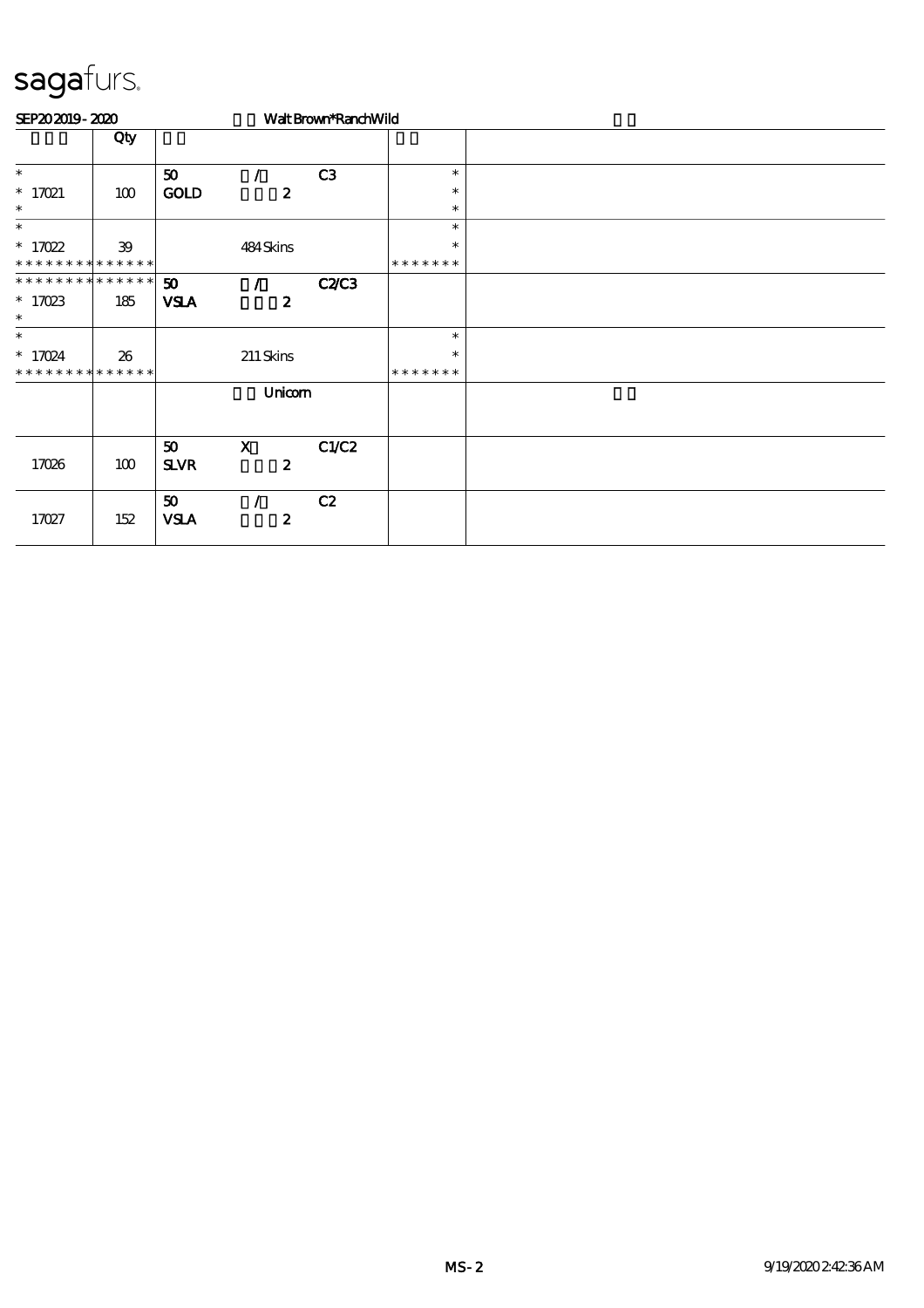| SEP202019-2020                                               |                   |                                       | Sundryowners                                    |       |                                   |  |
|--------------------------------------------------------------|-------------------|---------------------------------------|-------------------------------------------------|-------|-----------------------------------|--|
|                                                              | Qty               |                                       |                                                 |       |                                   |  |
| * * * * * * * * * * * * * *<br>$* 17041$<br>$\ast$           | 205               | $\boldsymbol{\omega}$<br><b>GOLD</b>  | $\mathcal{T}$                                   | C1/C2 |                                   |  |
| $\overline{\ast}$<br>$*17042$<br>* * * * * * * * * * * * * * | $36\,$            |                                       | 241 Skins                                       |       | $\ast$<br>$\ast$<br>* * * * * * * |  |
| 17043                                                        | 175               | $\boldsymbol{\omega}$<br>$S\!L\!V\!R$ | $X$ $N$                                         | C2    |                                   |  |
| 17044                                                        | 172               | $\boldsymbol{\omega}$<br>$S\!L\!V\!R$ |                                                 | C2    |                                   |  |
| 17045                                                        | 222               | $\boldsymbol{\omega}$<br>$S\!L\!V\!R$ | $\mathcal{L}$                                   | C1/C2 |                                   |  |
| 17046                                                        | 63                | $\boldsymbol{\omega}$<br>$S\!L\!V\!R$ | $\mathcal{L}$                                   | C3    |                                   |  |
| 17047                                                        | 143               | $\boldsymbol{\omega}$<br>$S\!L\!V\!R$ | $\mathbf X$                                     | C1/C2 |                                   |  |
| 17048                                                        | 89                | 40<br><b>VSLA</b>                     | X /                                             | C2    |                                   |  |
| 17049                                                        | 211               | $\boldsymbol{\omega}$<br><b>VSLA</b>  | $\mathcal{L}$                                   | C2    |                                   |  |
| 17051                                                        | 179               | 40<br><b>BRNZ</b>                     | X /<br>$\mathbf{1}$                             | C2    |                                   |  |
| 17052                                                        | 178               | $\boldsymbol{\omega}$<br><b>BRNZ</b>  | $\mathcal{L}_{\mathbb{R}}$<br>$\mathbf{1}$      | C2    |                                   |  |
|                                                              |                   |                                       | Unicom                                          |       |                                   |  |
| 17054                                                        | 101               | 40<br><b>GOLD</b>                     | $\mathbf{1}$                                    | C1/C2 |                                   |  |
| * * * * * * * * * * * * * *<br>$^*$ 17055<br>$\ast$          | 205               | $\boldsymbol{\omega}$<br><b>GOLD</b>  | $\mathbf{1}$                                    | C1/C2 |                                   |  |
| $\ast$<br>$*17056$<br>* * * * * * * *                        | 127<br>******     |                                       | 332Skins                                        |       | $\ast$<br>$\ast$<br>* * * * * * * |  |
| 17057                                                        | 180               | $\boldsymbol{40}$<br><b>GOLD</b>      | $\mathcal{L}$ and $\mathcal{L}$<br>$\mathbf{1}$ | C1/C2 |                                   |  |
| * * * * * * * * * * * * * * *<br>$*17058$<br>$\ast$          | 205               | $\boldsymbol{\omega}$<br><b>GOLD</b>  | $\mathbf{1}$                                    | C1/C2 |                                   |  |
| $\ast$<br>$*17059$<br>$\ast$                                 | 180               |                                       | $\boldsymbol{2}$                                |       | $\ast$<br>$\ast$<br>$\ast$        |  |
| $\overline{\phantom{1}}$<br>$*17000$<br>* * * * * * * *      | 41<br>* * * * * * |                                       | 426Skins                                        |       | $\ast$<br>$\ast$<br>* * * * * * * |  |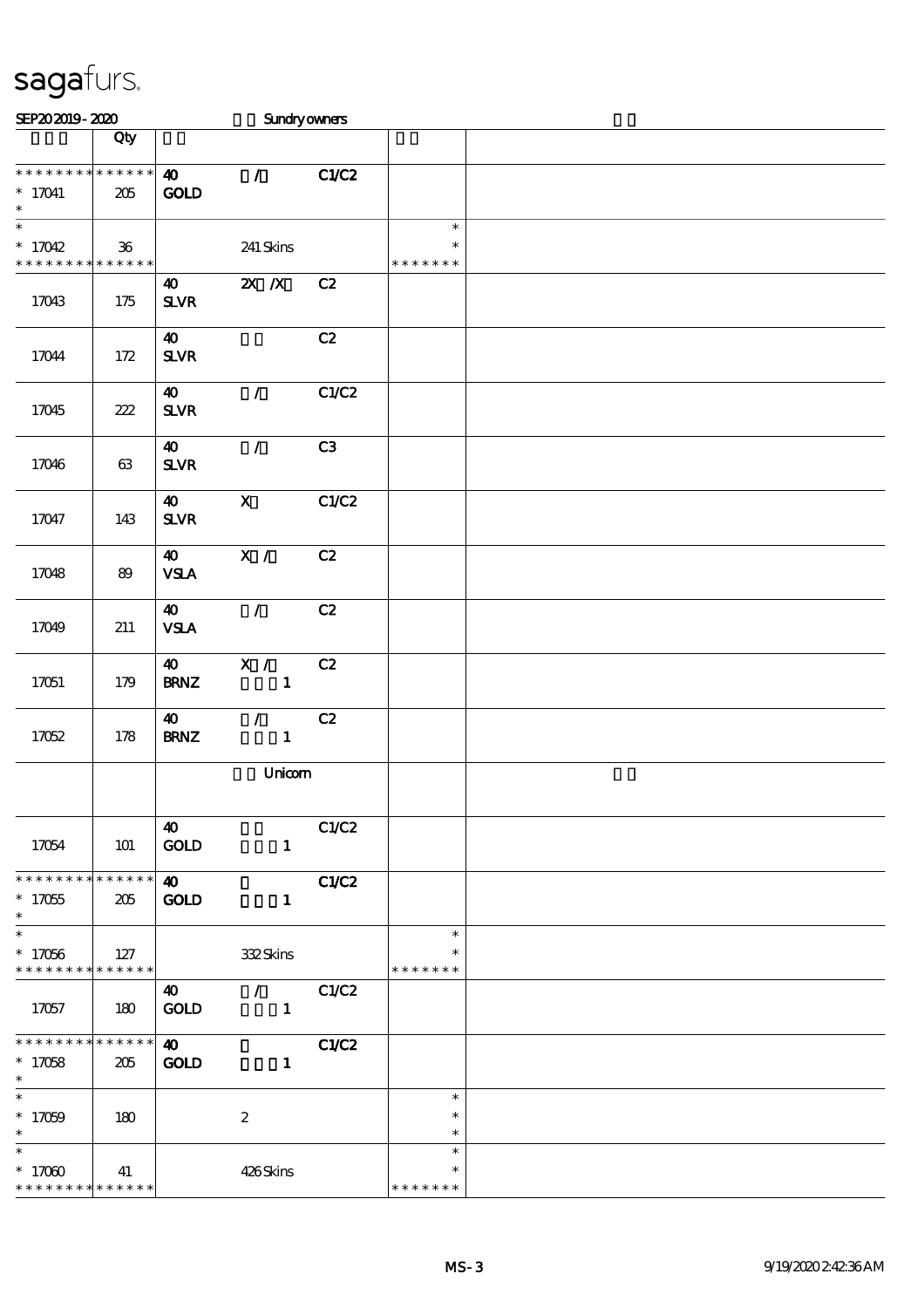| SEP202019-2020                                                              |     |                                      | Unicom                                    |                |                                   |  |
|-----------------------------------------------------------------------------|-----|--------------------------------------|-------------------------------------------|----------------|-----------------------------------|--|
|                                                                             | Qty |                                      |                                           |                |                                   |  |
| * * * * * * * * * * * * * *<br>$* 17061$<br>$\ast$                          | 205 | $\boldsymbol{\omega}$<br><b>GOLD</b> | $\mathbf x$<br>$\mathbf{1}$               | C1/C2          |                                   |  |
| $\overline{\ast}$<br>$*17062$<br>* * * * * * * * <mark>* * * * * * *</mark> | 45  |                                      | 250Skins                                  |                | $\ast$<br>$\ast$<br>* * * * * * * |  |
| 17063                                                                       | 213 | 40<br><b>SLVR</b>                    | $\boldsymbol{\mathsf{X}}$<br>$\mathbf{1}$ | C1/C2          |                                   |  |
| 17064                                                                       | 170 | 40<br><b>SLVR</b>                    | $\mathbf{x}$<br>$\mathbf{1}$              | C1/C2          |                                   |  |
| 17065                                                                       | 113 | 40<br><b>SLVR</b>                    | $\boldsymbol{\mathrm{X}}$<br>$\mathbf{1}$ | C1/C2          |                                   |  |
| * * * * * * * * * * * * * *<br>$*17066$<br>$\ast$                           | 195 | $\boldsymbol{\omega}$<br><b>SLVR</b> | $\mathbf{1}$                              | <b>C1/C2</b>   |                                   |  |
| $\ast$<br>$* 17067$<br>* * * * * * * * * * * * * * *                        | 45  |                                      | 240Skins                                  |                | $\ast$<br>$\ast$<br>* * * * * * * |  |
| * * * * * * * * * * * * * *<br>$*17068$<br>$\ast$                           | 205 | $\boldsymbol{\omega}$<br><b>SLVR</b> | $\mathbf{1}$                              | C1/C2          |                                   |  |
| $\ast$<br>$*17009$<br>* * * * * * * * * * * * * *                           | 34  |                                      | 239Skins                                  |                | $\ast$<br>* * * * * * *           |  |
| 17070                                                                       | 192 | 40<br>$S\!L\!V\!R$                   | X /<br>$\mathbf{1}$                       | C3             |                                   |  |
| 17071                                                                       | 155 | 40<br><b>SLVR</b>                    | $\mathbf{1}$                              | C1/C2          |                                   |  |
| * * * * * * * * * * * * * * *<br>$* 17072$<br>$*$                           | 205 | $\boldsymbol{\omega}$<br><b>SLVR</b> | $\mathbf{1}$                              | <b>C1/C2</b>   |                                   |  |
| $\ast$<br>$* 17073$<br>$\ast$                                               | 180 |                                      | $\boldsymbol{2}$                          |                | $\ast$<br>$\ast$<br>$\ast$        |  |
| $\ast$<br>$* 17074$<br>* * * * * * * * * * * * * *                          | 78  |                                      | 463Skins                                  |                | $\ast$<br>$\ast$<br>* * * * * * * |  |
| 17075                                                                       | 97  | $\boldsymbol{\omega}$<br><b>SLVR</b> | $\mathbf{1}$                              | C3             |                                   |  |
| 17076                                                                       | 124 | $\boldsymbol{40}$<br><b>SLVR</b>     | $\mathbf{1}$                              | C <sub>3</sub> |                                   |  |
| 17077                                                                       | 98  | <b>40</b><br><b>SLVR</b>             | $\mathbf{1}$                              | C1             |                                   |  |
| 17078                                                                       | 131 | $\boldsymbol{40}$<br><b>SLVR</b>     | $\mathbf{1}$                              | C2             |                                   |  |
| 17079                                                                       | 209 | $\boldsymbol{40}$<br>$S\!L\!V\!R$    | $\boldsymbol{\mathsf{X}}$<br>$\mathbf{1}$ | C1/C2          |                                   |  |
| 17080                                                                       | 228 | $\boldsymbol{\omega}$<br><b>SLVR</b> | $\mathbf{X}$<br>$\mathbf{1}$              | C1/C2          |                                   |  |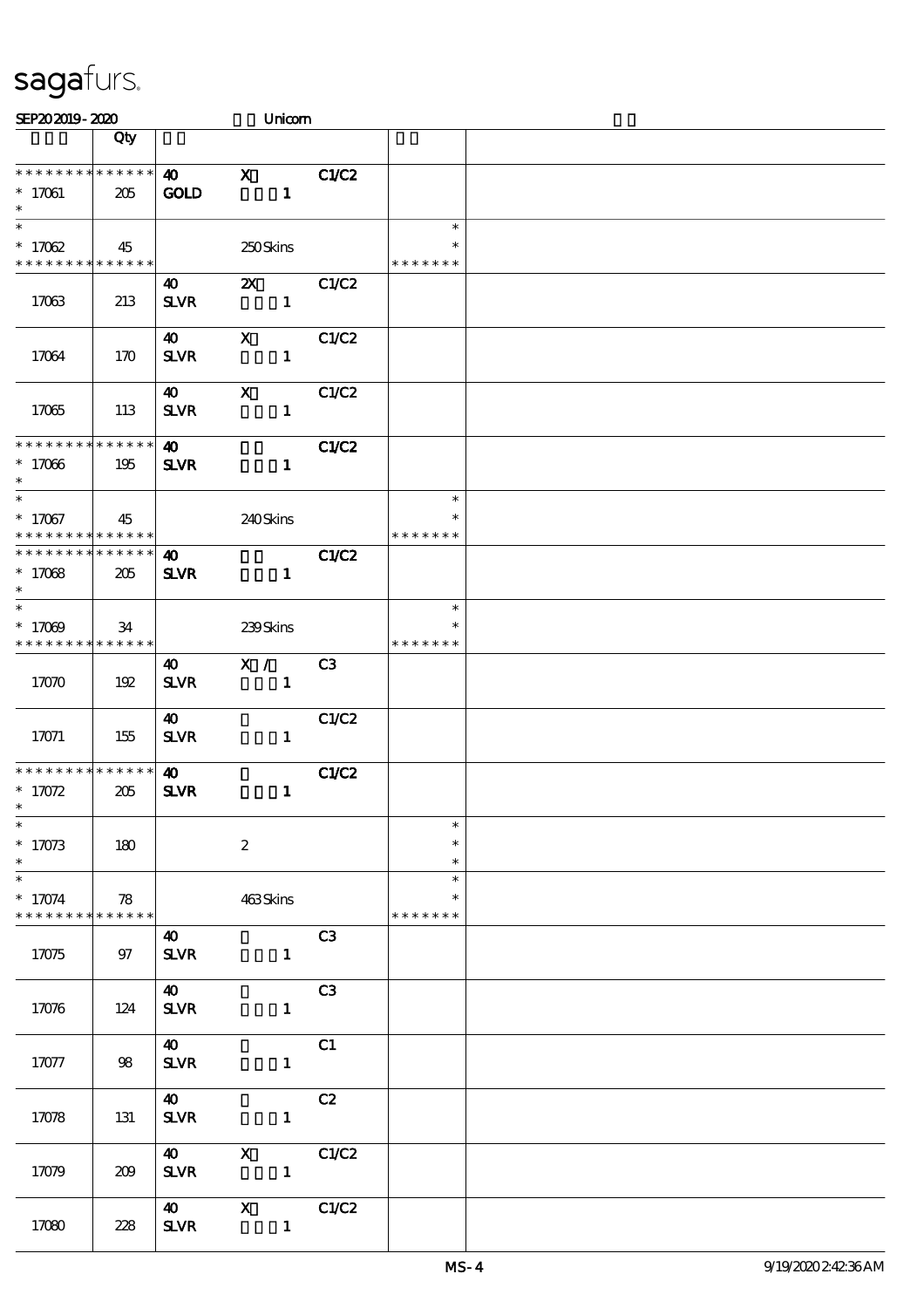| SEP202019-2020                                                    |                        |                                                                           | Walt Brown*RanchWild |                                   |  |  |
|-------------------------------------------------------------------|------------------------|---------------------------------------------------------------------------|----------------------|-----------------------------------|--|--|
|                                                                   | Qty                    |                                                                           |                      |                                   |  |  |
| * * * * * * * * * * * * * *<br>$* 17081$<br>$\ast$                | 205                    | $\boldsymbol{\omega}$<br>$\mathbf{GOD}$<br>$\boldsymbol{z}$               | C1/C2                |                                   |  |  |
| $\overline{\phantom{0}}$<br>$* 17082$<br>$\ast$                   | 180                    | $\boldsymbol{2}$                                                          |                      | $\ast$<br>$\ast$<br>$\ast$        |  |  |
| $\ast$<br>$* 17083$<br>* * * * * * * * * * * * * *                | 132                    | 517Skins                                                                  |                      | $\ast$<br>$\ast$<br>* * * * * * * |  |  |
| * * * * * * * * * * * * * *<br>$* 17084$<br>$\ast$                | 205                    | $\boldsymbol{\omega}$<br><b>GOLD</b><br>$\boldsymbol{z}$                  | C1/C2                |                                   |  |  |
| $\ast$<br>$*17085$<br>$\ast$                                      | 180                    | $\boldsymbol{2}$                                                          |                      | $\ast$<br>$\ast$<br>$\ast$        |  |  |
| $\ast$<br>$*17086$<br>$\ast$                                      | 180                    | $\ensuremath{\mathbf{3}}$                                                 |                      | $\ast$<br>$\ast$<br>$\ast$        |  |  |
| $\overline{\ast}$<br>$* 17087$<br>$\ast$                          | 180                    | $\boldsymbol{4}$                                                          |                      | $\ast$<br>$\ast$<br>$\ast$        |  |  |
| $\overline{\ast}$<br>$*17088$<br>$\ast$                           | 180                    | $\mathbf 5$                                                               |                      | $\ast$<br>$\ast$<br>$\ast$        |  |  |
| $\ast$<br>$* 17089$<br>$\ast$                                     | 180                    | $\boldsymbol{6}$                                                          |                      | $\ast$<br>$\ast$<br>$\ast$        |  |  |
| $\overline{\ast}$<br>$*17000$<br>$\ast$                           | 180                    | $\boldsymbol{\tau}$                                                       |                      | $\ast$<br>$\ast$<br>$\ast$        |  |  |
| $\ast$<br>$* 17091$<br>* * * * * * * * <mark>* * * * * * *</mark> | 51                     | $1336$ Skins                                                              |                      | $\ast$<br>$\ast$<br>* * * * * * * |  |  |
| * * * * * * * * * * * * * * *<br>$*$ 17092<br>∗                   | 205                    | $\mathcal{T}$<br>$\boldsymbol{\omega}$<br><b>GOLD</b><br>$\boldsymbol{z}$ | C <sub>3</sub>       |                                   |  |  |
| $\ast$<br>$* 17093$<br>$\ast$                                     | 180                    | $\boldsymbol{2}$                                                          |                      | $\ast$<br>$\ast$<br>$\ast$        |  |  |
| $\overline{\phantom{0}}$<br>$* 17094$<br>$\ast$                   | 180                    | $\ensuremath{\mathbf{3}}$                                                 |                      | $\ast$<br>$\ast$<br>$\ast$        |  |  |
| $\overline{\ast}$<br>$*17095$<br>$\ast$                           | 126                    | $\overline{\mathbf{4}}$                                                   |                      | $\ast$<br>$\ast$<br>$\ast$        |  |  |
| $\ast$<br>$* 17096$<br>* * * * * * * *                            | $35\,$<br>* * * * * *  | 726Skins                                                                  |                      | $\ast$<br>$\ast$<br>* * * * * * * |  |  |
| * * * * * * * *<br>$* 17097$<br>$\ast$                            | $* * * * * * *$<br>205 | $\boldsymbol{\omega}$<br>$\mathop{\rm GOD}$<br>$\boldsymbol{z}$           | C1/C2                |                                   |  |  |
| $\ast$<br>$*17098$<br>$\ast$                                      | 180                    | $\boldsymbol{2}$                                                          |                      | $\ast$<br>$\ast$<br>$\ast$        |  |  |
| $*17099$<br>$\ast$                                                | 180                    | 3                                                                         |                      | $\ast$<br>$\ast$<br>$\ast$        |  |  |
| $\ast$<br>$^*$ 17100 $\,$<br>$\ast$                               | 180                    | $\boldsymbol{4}$                                                          |                      | $\ast$<br>$\ast$<br>$\ast$        |  |  |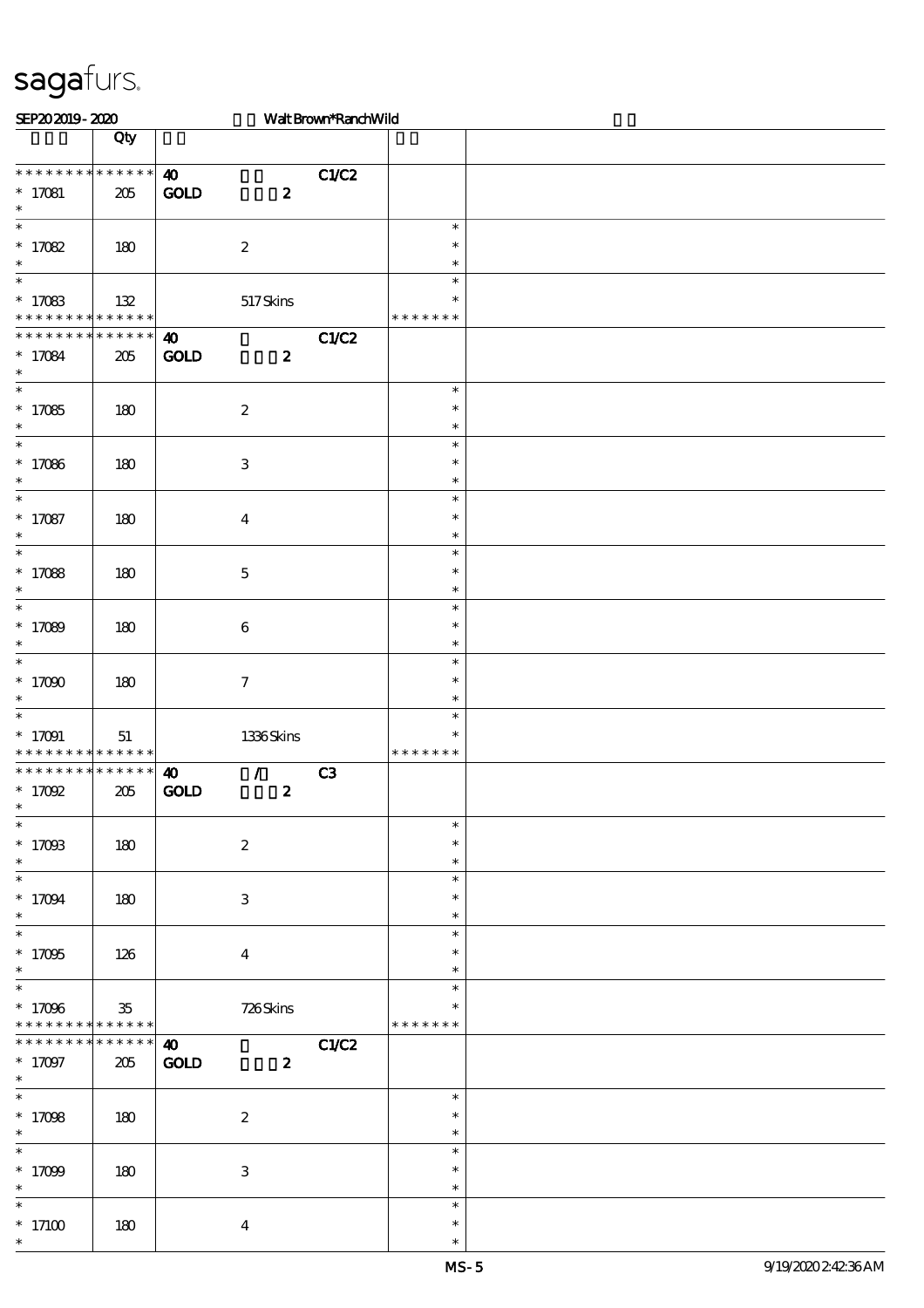| SEP202019-2020                                             |                   |                                             |                                              | Walt Brown*RanchWild |                                   |  |
|------------------------------------------------------------|-------------------|---------------------------------------------|----------------------------------------------|----------------------|-----------------------------------|--|
|                                                            | Qty               |                                             |                                              |                      |                                   |  |
| $\ast$<br>$*$ 17101<br>$\ast$                              | 180               | $\boldsymbol{\omega}$<br>GOLD               | $\boldsymbol{z}$                             | C1/C2                | $\ast$<br>$\ast$<br>$\ast$        |  |
| $\ast$<br>$*$ 17102<br>$\ast$                              | 180               |                                             | $\,6\,$                                      |                      | $\ast$<br>$\ast$<br>$\ast$        |  |
| $\overline{\phantom{0}}$<br>$*$ 17103<br>$\ast$            | 94                |                                             | $\boldsymbol{7}$                             |                      | $\ast$<br>$\ast$<br>$\ast$        |  |
| $\ast$<br>$*17104$<br>* * * * * * * * * * * * * *          | 10B               |                                             | 1302Skins                                    |                      | $\ast$<br>∗<br>* * * * * * *      |  |
| * * * * * * * * * * * * * *<br>$*17105$<br>$\ast$          | 205               | $\boldsymbol{\omega}$<br><b>GOLD</b>        | $\boldsymbol{z}$                             | C <sub>3</sub>       |                                   |  |
| $\overline{\ast}$<br>$*17106$<br>$\ast$                    | 180               |                                             | $\boldsymbol{2}$                             |                      | $\ast$<br>$\ast$<br>$\ast$        |  |
| $\overline{\phantom{0}}$<br>$*17107$<br>$\ast$             | 180               |                                             | $\,3$                                        |                      | $\ast$<br>$\ast$<br>$\ast$        |  |
| $\overline{\phantom{0}}$<br>$*$ 17108<br>$\ast$            | 184               |                                             | $\boldsymbol{4}$                             |                      | $\ast$<br>$\ast$<br>$\ast$        |  |
| $\overline{\phantom{0}}$<br>$*17109$<br>* * * * *<br>* * * | 85<br>* * * * * * |                                             | 834Skins                                     |                      | $\ast$<br>$\ast$<br>* * * * * *   |  |
| * * * * * * * * * * * * * *<br>$*17110$<br>$\ast$          | 205               | $\boldsymbol{\omega}$<br><b>VSLA</b>        | $\mathcal{L}$<br>$\boldsymbol{z}$            | <b>C2/C3</b>         |                                   |  |
| $\ast$<br>$*$ 17111<br>* * * * * * * * * * * * * *         | 106               |                                             | $311\,$ Skins                                |                      | $\ast$<br>$\ast$<br>* * * * * * * |  |
| 17112                                                      | 143               | $\boldsymbol{\omega}$<br><b>VSLA</b>        | $\boldsymbol{z}$                             | <b>C2/C3</b>         |                                   |  |
|                                                            |                   |                                             | Unicom                                       |                      |                                   |  |
| 17114                                                      | 161               | $\boldsymbol{\omega}$<br>$\mathop{\rm GOD}$ | <b>2X</b> <i>X</i> C1/C2<br>$\boldsymbol{2}$ |                      |                                   |  |
| 17115                                                      | 176               | $\boldsymbol{40}$<br><b>GOLD</b>            | $\mathbf{z}$                                 | C1/C2                |                                   |  |
| 17116                                                      | 160               | 40<br>GOLD                                  | $\boldsymbol{z}$                             | C1/C2                |                                   |  |
| 17117                                                      | 168               | 40<br><b>GOLD</b>                           | $\sqrt{C1/C2}$<br>$\mathbf{2}$               |                      |                                   |  |
| 17118                                                      | 232               | <b>40</b><br><b>GOLD</b>                    | $\mathbf{z}$                                 | C1/C2                |                                   |  |
| 17119                                                      | 131               | <b>40</b><br>GOLD                           | $\mathcal{L}$<br>$\boldsymbol{2}$            | C3                   |                                   |  |
| 17120                                                      | 82                | 40<br>$\mathop{\rm GOD}$                    | $X$ C1/C2<br>$\boldsymbol{z}$                |                      |                                   |  |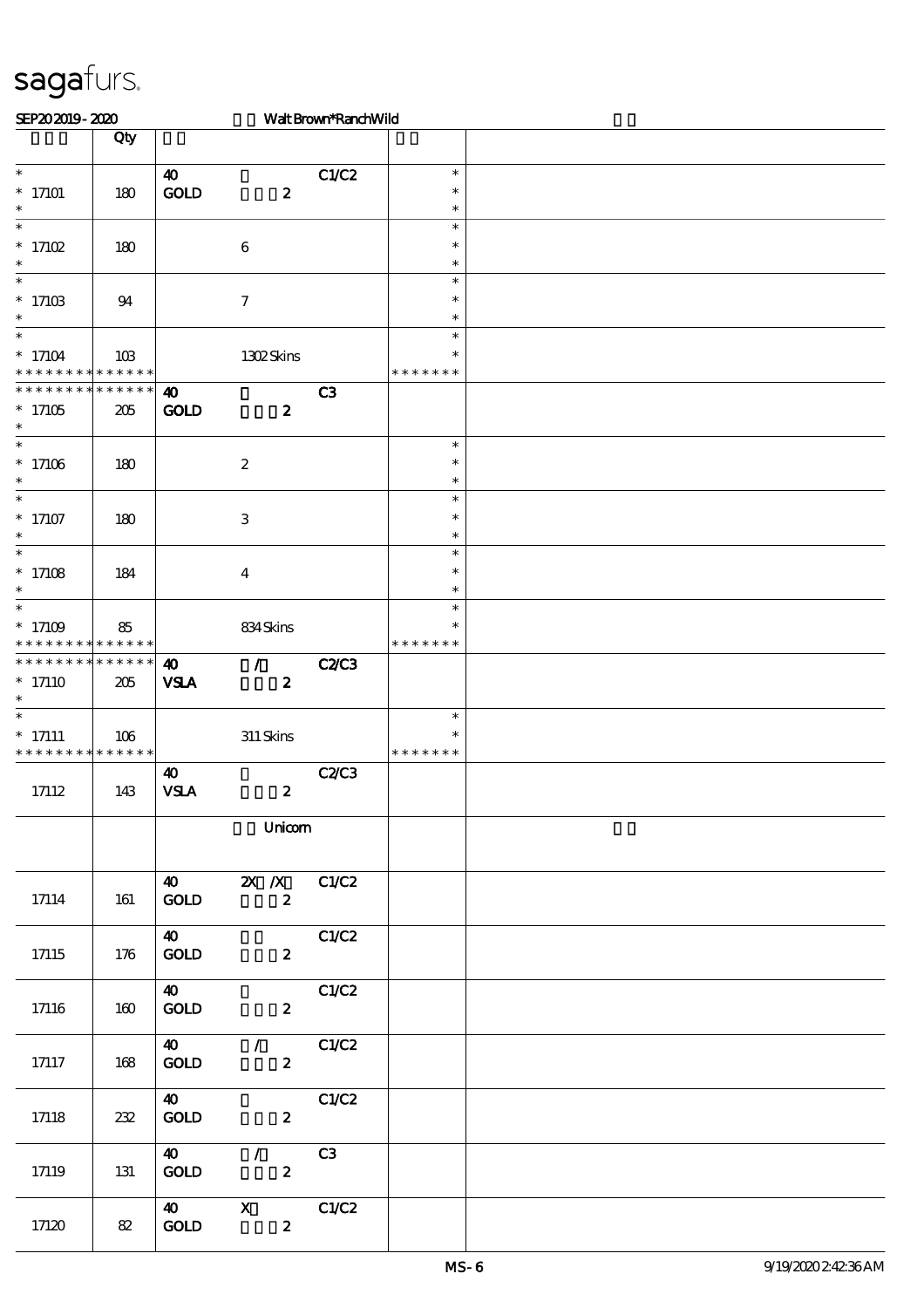| SEP202019-2020                                         |                               |                                                   | Unicom                                        |       |                         |  |  |  |
|--------------------------------------------------------|-------------------------------|---------------------------------------------------|-----------------------------------------------|-------|-------------------------|--|--|--|
|                                                        | Qty                           |                                                   |                                               |       |                         |  |  |  |
| 17121                                                  | 184                           | $\boldsymbol{\omega}$<br>GOD                      | $\mathbf{X}$<br>$\boldsymbol{z}$              | C1/C2 |                         |  |  |  |
| 17122                                                  | 130                           | 40<br>$S\!L\!V\!R$                                | $\boldsymbol{\mathsf{z}}$<br>$\boldsymbol{z}$ | C1/C2 |                         |  |  |  |
| 17123                                                  | 98                            | $\boldsymbol{\omega}$<br>${\bf S\!L}\!{\bf V\!R}$ | $\boldsymbol{\mathrm{X}}$<br>$\boldsymbol{z}$ | C1/C2 |                         |  |  |  |
| 17124                                                  | 232                           | 40<br>$S\!L\!V\!R$                                | $\boldsymbol{z}$                              | C1/C2 |                         |  |  |  |
| 17125                                                  | 123                           | $\boldsymbol{\omega}$<br>${\bf S\!L}\!{\bf V\!R}$ | X /<br>$\boldsymbol{z}$                       | C3    |                         |  |  |  |
| 17126                                                  | 75                            | $\boldsymbol{\omega}$<br>${\bf S\!L}\!{\bf V\!R}$ | $\boldsymbol{z}$                              | C1/C2 |                         |  |  |  |
| * * * * * * *<br>$* 17127$<br>$\overline{\phantom{1}}$ | * * * * * *<br>205            | $\boldsymbol{\omega}$<br><b>SLVR</b>              | $\boldsymbol{z}$                              | C1/C2 | $\ast$                  |  |  |  |
| $* 17128$<br>* * * * * * * *                           | ${\bf 38}$<br>$* * * * * * *$ |                                                   | 243Skins                                      |       | $\ast$<br>* * * * * * * |  |  |  |
| 17129                                                  | 98                            | 40<br>${\bf S\!L}\!{\bf V\!R}$                    | $\boldsymbol{z}$                              | C1/C2 |                         |  |  |  |
| 17130                                                  | 221                           | $\boldsymbol{\omega}$<br>$S\!L\!V\!R$             | $\boldsymbol{z}$                              | C1/C2 |                         |  |  |  |
| 17131                                                  | 208                           | $\boldsymbol{\omega}$<br>${\bf S\!L}\!{\bf V\!R}$ | $\mathcal{L}$<br>$\boldsymbol{z}$             | C3    |                         |  |  |  |
| 17132                                                  | 85                            | $\boldsymbol{\omega}$<br>${\bf S\!L}\!{\bf V\!R}$ | $\mathbf X$<br>$\boldsymbol{z}$               | C1/C2 |                         |  |  |  |
| 17133                                                  | 10B                           | $\boldsymbol{\omega}$<br>${\bf S\!L}\!{\bf V\!R}$ | $\mathbf X$<br>$\boldsymbol{z}$               | C1/C2 |                         |  |  |  |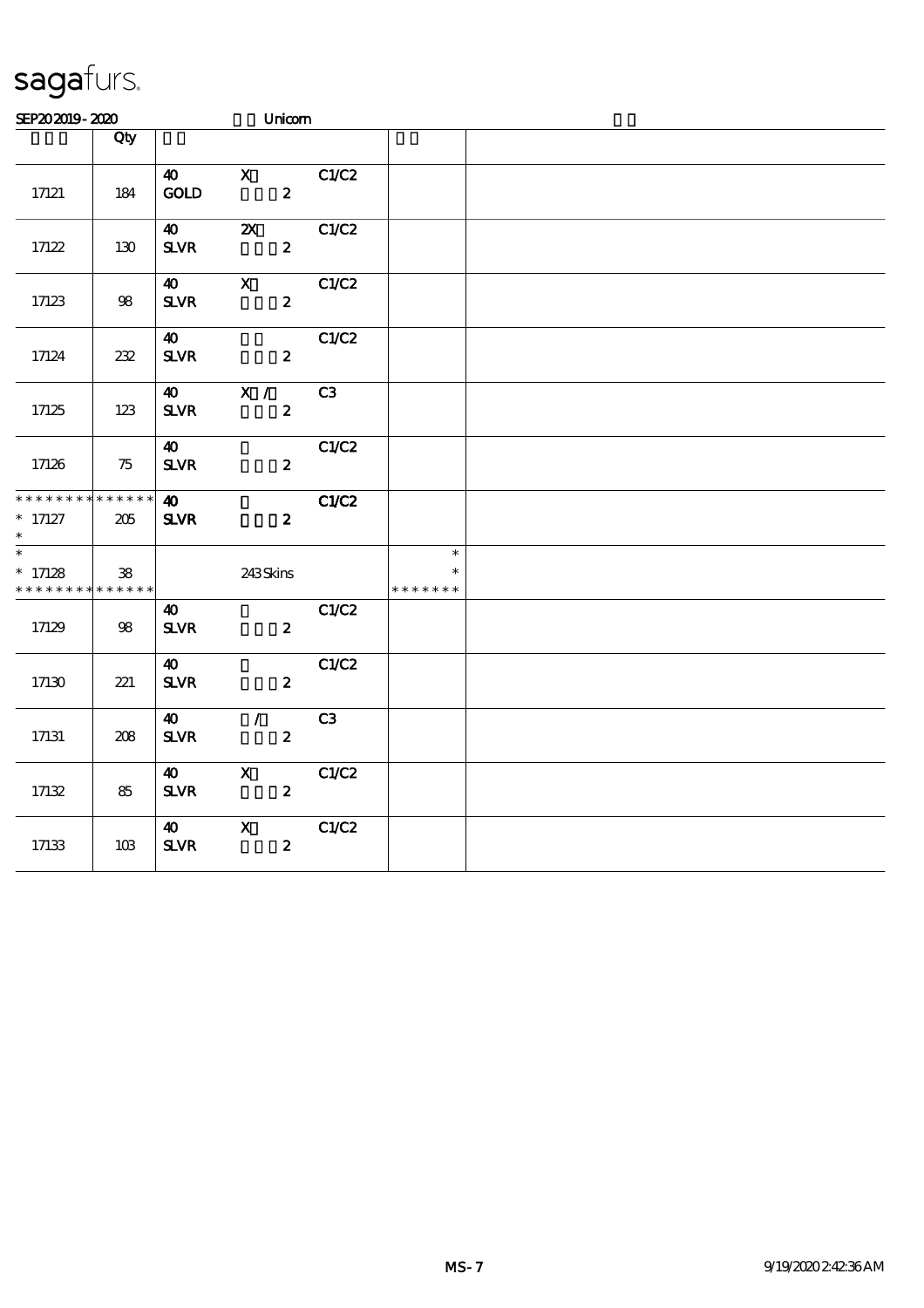| SEP202019-2020                                                       |       |                                                         | Sundryowners                              |       |                         |  |
|----------------------------------------------------------------------|-------|---------------------------------------------------------|-------------------------------------------|-------|-------------------------|--|
|                                                                      | Qty   |                                                         |                                           |       |                         |  |
| $17\!\!141$                                                          | 144   | $\boldsymbol{\mathfrak{D}}$<br>GOLD                     | $\mathcal{L}$                             | C1/C2 |                         |  |
| 17142                                                                | 150   | $\boldsymbol{\mathfrak{D}}$<br>${\bf S\!L}\!{\bf V\!R}$ | $\boldsymbol{\mathsf{z}}$                 | C2    |                         |  |
| 17143                                                                | 106   | $\boldsymbol{\mathfrak{D}}$<br>${\bf S\!L}\!{\bf V\!R}$ | $\boldsymbol{\mathsf{X}}$                 | C2    |                         |  |
| 17144                                                                | 203   | $\boldsymbol{\mathfrak{D}}$<br>${\bf S\!L}\!{\bf V\!R}$ |                                           | C2    |                         |  |
| 17145                                                                | 85    | $\boldsymbol{\mathfrak{D}}$<br>$S\!L\!V\!R$             |                                           | C1/C2 |                         |  |
| 17146                                                                | $127$ | $\boldsymbol{\mathfrak{D}}$<br>${\bf S\!L}\!{\bf V\!R}$ |                                           | C1/C2 |                         |  |
| 17147                                                                | 87    | $\boldsymbol{\mathfrak{D}}$<br>${\bf S\!L}\!{\bf V\!R}$ | $\mathcal{L}$                             | C3    |                         |  |
| 17148                                                                | 141   | $\boldsymbol{\mathfrak{D}}$<br>SLVR                     | $\mathbf{X}$                              | C1/C2 |                         |  |
| $17150\,$                                                            | 143   | $\boldsymbol{\mathfrak{D}}$<br><b>BRNZ</b>              | $\overline{\mathbf{x}}$ /<br>$\mathbf{1}$ | C2    |                         |  |
|                                                                      |       |                                                         | Unicom                                    |       |                         |  |
| 17152                                                                | 159   | $\boldsymbol{\mathfrak{D}}$<br>$\mathop{\rm GOD}$       | $X$ $N$<br>$\mathbf{1}$                   | C1/C2 |                         |  |
| 17153                                                                | 101   | $\boldsymbol{\mathfrak{D}}$<br>$\mathop{\rm GOD}$       | $\mathbf{1}$                              | C1/C2 |                         |  |
| 17154                                                                | 147   | $\boldsymbol{\mathfrak{D}}$<br>GOLD                     | $\mathbf{1}$                              | C1/C2 |                         |  |
| 17155                                                                | 100   | $\boldsymbol{\mathfrak{D}}$<br><b>GOLD</b>              | X /<br>$\blacksquare$                     | C3    |                         |  |
| 17156                                                                | 104   | $\boldsymbol{\mathfrak{D}}$<br><b>GOLD</b>              | $\mathbf{1}$                              | C1/C2 |                         |  |
| * * * * * * * * * * * * * *<br>$* 17157$<br>$\ast$                   | 205   | $\infty$<br><b>GOLD</b>                                 | $\mathbf{1}$                              | C1/C2 |                         |  |
| $\overline{\phantom{0}}$<br>$* 17158$<br>* * * * * * * * * * * * * * | 98    |                                                         | 308Skins                                  |       | $\ast$<br>* * * * * * * |  |
| 17159                                                                | 150   | $\boldsymbol{\mathfrak{D}}$<br><b>GOLD</b>              | $\mathbf{1}$                              | C1/C2 |                         |  |
| * * * * * * * * * * * * * *<br>$^*$ 17160 $\,$<br>$\ast$             | 205   | $\infty$<br><b>GOLD</b>                                 | $\mathbf{1}$                              | C1/C2 |                         |  |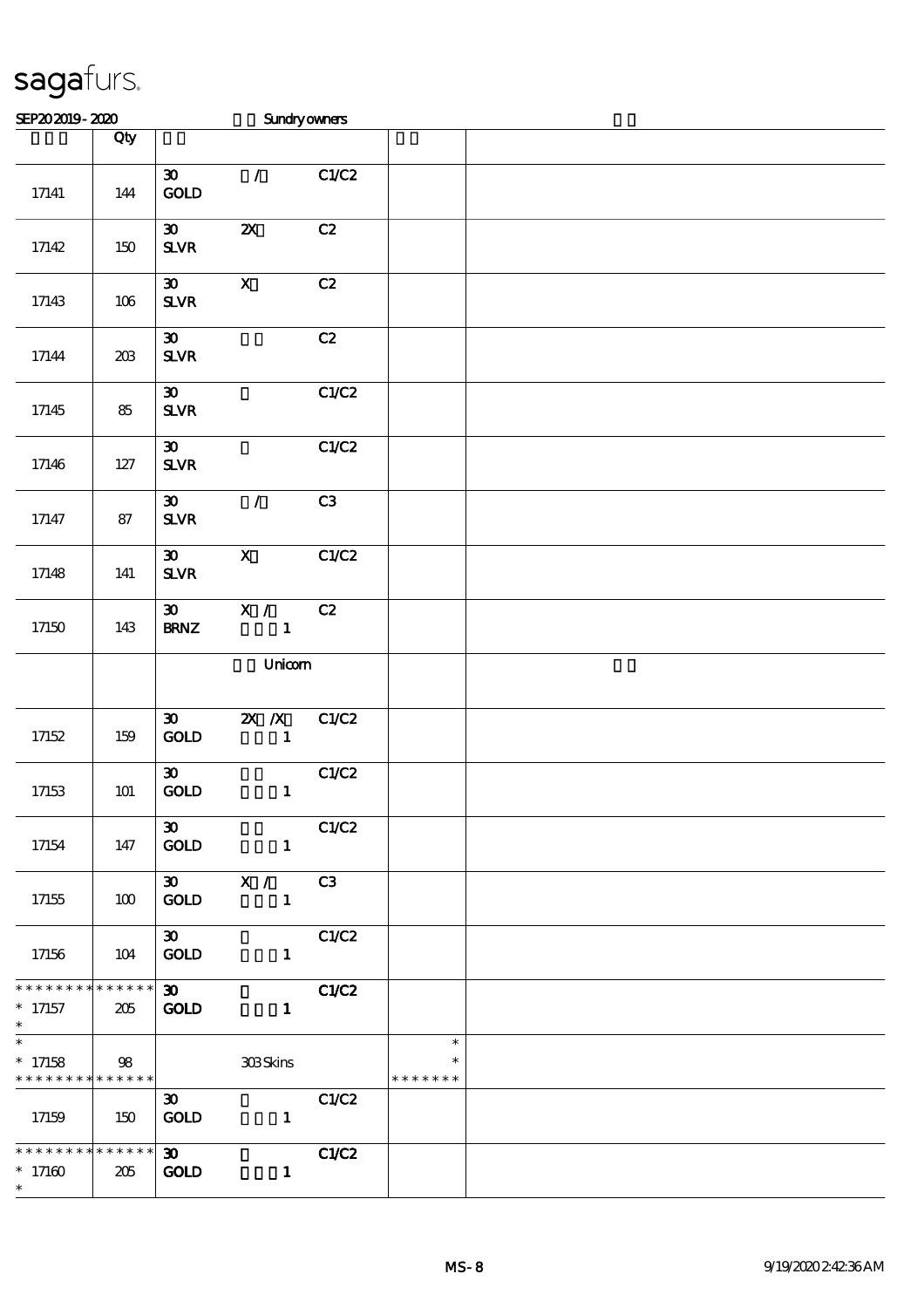| SEP202019-2020                                                                    |     |                                            | Unicom                       |                |                                   |  |
|-----------------------------------------------------------------------------------|-----|--------------------------------------------|------------------------------|----------------|-----------------------------------|--|
|                                                                                   | Qty |                                            |                              |                |                                   |  |
| $\ast$<br>$*$ 17161                                                               | 209 | 30 <sub>o</sub><br><b>GOLD</b>             | $\mathbf{1}$                 | C1/C2          | $\ast$<br>$\ast$                  |  |
| * * * * * * * * * * * * * *<br>* * * * * * * * * * * * * *<br>$* 17162$<br>$\ast$ | 205 | 30 <sub>o</sub><br><b>GOLD</b>             | $\mathbf X$<br>$\mathbf{1}$  | C1/C2          | * * * * * * *                     |  |
| $\overline{\phantom{0}}$<br>$*17163$<br>* * * * * * * * * * * * * *               | 36  |                                            | 241 Skins                    |                | $\ast$<br>* * * * * * *           |  |
| * * * * * * * * <mark>* * * * * * *</mark><br>$*17164$<br>$\ast$                  | 225 | 30 <sub>o</sub><br><b>SLVR</b>             | $\mathbf{x}$<br>$\mathbf{1}$ | C1/C2          |                                   |  |
| $\overline{\ast}$<br>$^\ast$ 17165<br>* * * * * * * * * * * * * *                 | 113 |                                            | 338Skins                     |                | $\ast$<br>$\ast$<br>* * * * * * * |  |
| 17166                                                                             | 194 | $\boldsymbol{\mathfrak{D}}$<br><b>SLVR</b> | $\mathbf{X}$<br>$\mathbf{1}$ | C1/C2          |                                   |  |
| 17167                                                                             | 115 | $\boldsymbol{\mathfrak{D}}$<br><b>SLVR</b> | $\mathbf x$<br>$\mathbf{1}$  | C1/C2          |                                   |  |
| 17168                                                                             | 224 | $\boldsymbol{\mathfrak{D}}$<br><b>SLVR</b> | $\mathbf{1}$                 | C1/C2          |                                   |  |
| 17169                                                                             | 244 | $\boldsymbol{\mathfrak{D}}$<br><b>SLVR</b> | $\mathbf{1}$                 | C1/C2          |                                   |  |
| 17170                                                                             | 158 | $\boldsymbol{\mathfrak{D}}$<br><b>SLVR</b> | X /<br>$\mathbf{1}$          | C3             |                                   |  |
| 17171                                                                             | 178 | $\boldsymbol{\mathfrak{D}}$<br><b>SLVR</b> | $\mathbf{1}$                 | C1/C2          |                                   |  |
| * * * * * * * * * * * * * *<br>$* 17172$<br>$*$                                   | 225 | 30 <sub>o</sub><br><b>SLVR</b>             | $\mathbf{1}$                 | <b>C1/C2</b>   |                                   |  |
| $\ast$<br>$* 17173$<br>* * * * * * * * * * * * * * *                              | 110 |                                            | 335Skins                     |                | $\ast$<br>$\ast$<br>* * * * * * * |  |
| 17174                                                                             | 10B | $\boldsymbol{\mathfrak{D}}$<br><b>SLVR</b> | $\mathbf{1}$                 | C <sub>3</sub> |                                   |  |
| 17175                                                                             | 89  | $30-1$<br><b>SLVR</b>                      | $\mathbf{1}$                 | C <sub>3</sub> |                                   |  |
| * * * * * * * * * * * * * *<br>$* 17176$<br>$\ast$                                | 215 | $\boldsymbol{\mathfrak{D}}$<br><b>SLVR</b> | $\mathbf{1}$                 | C1/C2          |                                   |  |
| $* 17177$<br>* * * * * * * * <mark>* * * * * *</mark>                             | 41  |                                            | 256Skins                     |                | $\ast$<br>$\ast$<br>* * * * * * * |  |
| * * * * * * * * * * * * * * *<br>$* 17178$<br>$\ast$                              | 225 | $\boldsymbol{\mathfrak{D}}$<br><b>SLVR</b> | $\mathbf{1}$                 | C1/C2          |                                   |  |
| $\ast$<br>$* 17179$<br>* * * * * * * * <mark>* * * * * *</mark> *                 | 117 |                                            | 342Skins                     |                | $\ast$<br>*<br>* * * * * * *      |  |
| * * * * * * * * * * * * * *<br>$*17180$<br>$\ast$                                 | 225 | $\boldsymbol{\mathfrak{D}}$<br><b>SLVR</b> | $\mathbf{X}$<br>$\mathbf{1}$ | C1/C2          |                                   |  |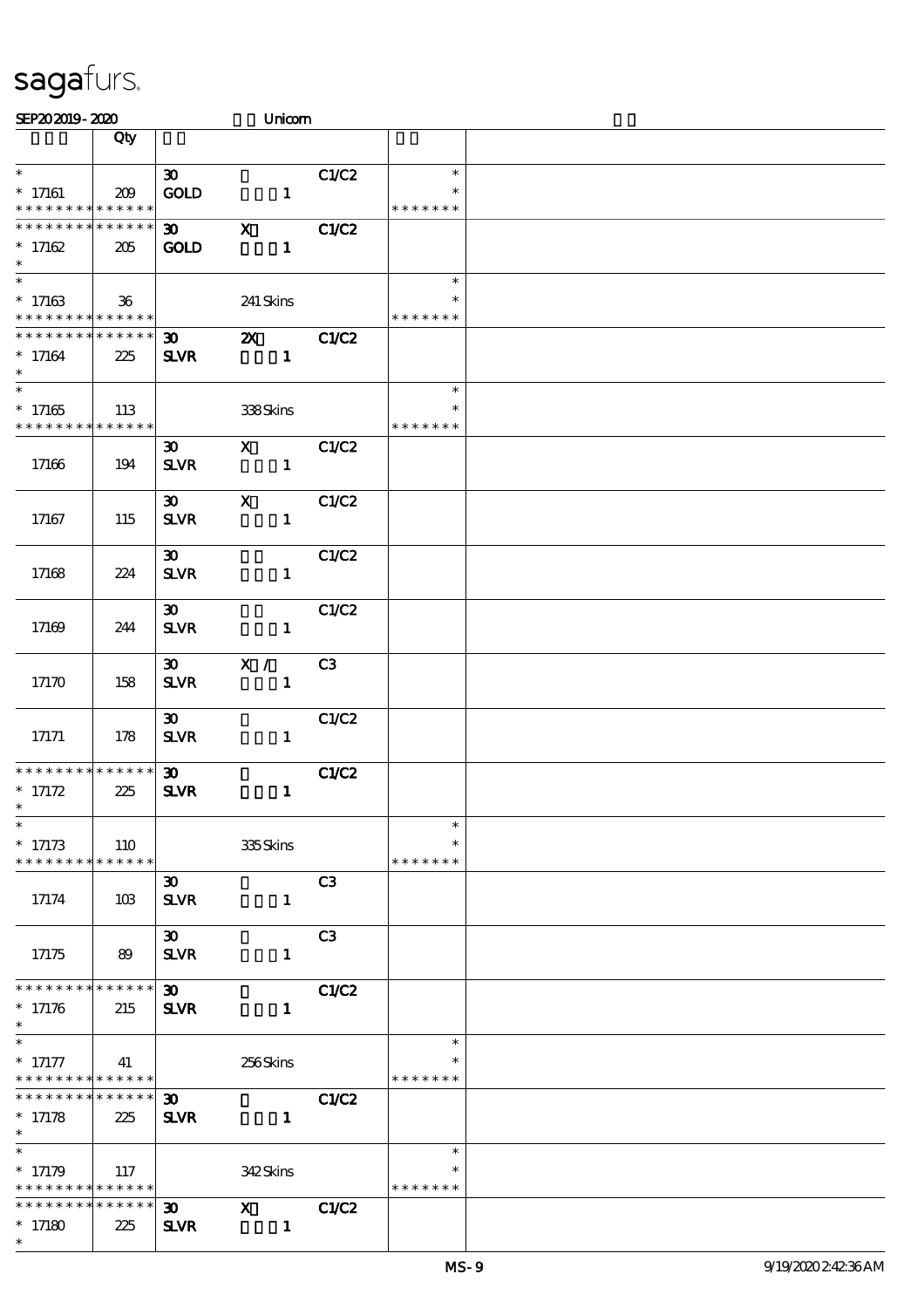| SEP202019-2020                                                         |     |                                                   | Unicom                                                                  |                      |                                   |  |
|------------------------------------------------------------------------|-----|---------------------------------------------------|-------------------------------------------------------------------------|----------------------|-----------------------------------|--|
|                                                                        | Qty |                                                   |                                                                         |                      |                                   |  |
| $\ast$<br>$*$ 17181<br>* * * * * * * * * * * * * *                     | 61  | $\boldsymbol{\mathfrak{D}}$<br>$S\!L\!V\!R$       | $\mathbf{x}$<br>$\mathbf{1}$                                            | C1/C2                | $\ast$<br>$\ast$<br>* * * * * * * |  |
| * * * * * * * * * * * * * *<br>$* 17182$<br>$\ast$                     | 205 | $\boldsymbol{\mathfrak{D}}$<br><b>SLVR</b>        | $\mathbf X$<br>$\mathbf{1}$                                             | <b>C1/C2</b>         |                                   |  |
| $\ast$<br>$* 17183$<br>* * * * * * * * * * * * * *                     | 50  |                                                   | 255Skins                                                                |                      | $\ast$<br>* * * * * * *           |  |
|                                                                        |     |                                                   |                                                                         | Walt Brown*RanchWild |                                   |  |
| **************<br>$*17185$<br>$\ast$                                   | 205 | $\boldsymbol{\mathfrak{D}}$<br><b>GOLD</b>        | $\boldsymbol{z}$                                                        | <b>C1/C2</b>         |                                   |  |
| $\ast$<br>$*$ 17186<br>* * * * * * * * * * * * * *                     | 135 |                                                   | 340Skins                                                                |                      | $\ast$<br>*<br>* * * * * * *      |  |
| * * * * * * * * * * * * * *<br>$*$ 17187<br>$\ast$                     | 205 | $\boldsymbol{\mathfrak{D}}$<br><b>GOLD</b>        | $\boldsymbol{z}$                                                        | <b>C1/C2</b>         |                                   |  |
| $\ast$<br>$* 17188$<br>$\ast$                                          | 180 |                                                   | $\boldsymbol{2}$                                                        |                      | $\ast$<br>$\ast$<br>$\ast$        |  |
| $\ast$<br>$* 17189$<br>$\ast$                                          | 163 |                                                   | 3                                                                       |                      | $\ast$<br>$\ast$<br>$\ast$        |  |
| $\ast$<br>$*17190$<br>* * * * * * * * * * * * * *                      | 78  |                                                   | 626Skins                                                                |                      | $\ast$<br>*<br>* * * * * * *      |  |
| ******** <mark>******</mark><br>$*17191$<br>$\ast$                     | 205 | $\boldsymbol{\mathfrak{D}}$<br><b>GOLD</b>        | $\boldsymbol{z}$                                                        | C1/C2                |                                   |  |
| $\ast$<br>$* 17192$<br>* * * * * * * * * * * * * *                     | 58  |                                                   | 263Skins                                                                |                      | $\ast$<br>$\ast$<br>* * * * * * * |  |
| * * * * * * * * * * * * * * *<br>$*17193$<br>$\ast$                    | 185 | $\boldsymbol{\mathfrak{D}}$<br><b>GOLD</b>        | $\overline{\phantom{a}}$ / $\overline{\phantom{a}}$<br>$\boldsymbol{z}$ | C3                   |                                   |  |
| $\overline{\phantom{0}}$<br>$* 17194$<br>* * * * * * * * * * * * * * * | 133 |                                                   | 318Skins                                                                |                      | $\ast$<br>$\ast$<br>* * * * * * * |  |
| 17195                                                                  | 163 | <b>VSLA</b>                                       | 30 / C2/C3<br>$\mathbf{2}$                                              |                      |                                   |  |
|                                                                        |     |                                                   | Unicom                                                                  |                      |                                   |  |
| 17197                                                                  | 107 | $\boldsymbol{\mathfrak{D}}$<br>$\mathop{\rm GOD}$ | 2X C1/C2<br>$\boldsymbol{z}$                                            |                      |                                   |  |
| 17198                                                                  | 98  | $\boldsymbol{\mathfrak{D}}$<br><b>GOLD</b>        | $\mathbf X$<br>$\boldsymbol{z}$                                         | C1/C2                |                                   |  |
| 17199                                                                  | 152 | $\boldsymbol{\mathfrak{D}}$<br><b>GOLD</b>        | $\boldsymbol{z}$                                                        | C1/C2                |                                   |  |
| 17200                                                                  | 107 | $\infty$<br>GOLD                                  | $\boldsymbol{z}$                                                        | C1/C2                |                                   |  |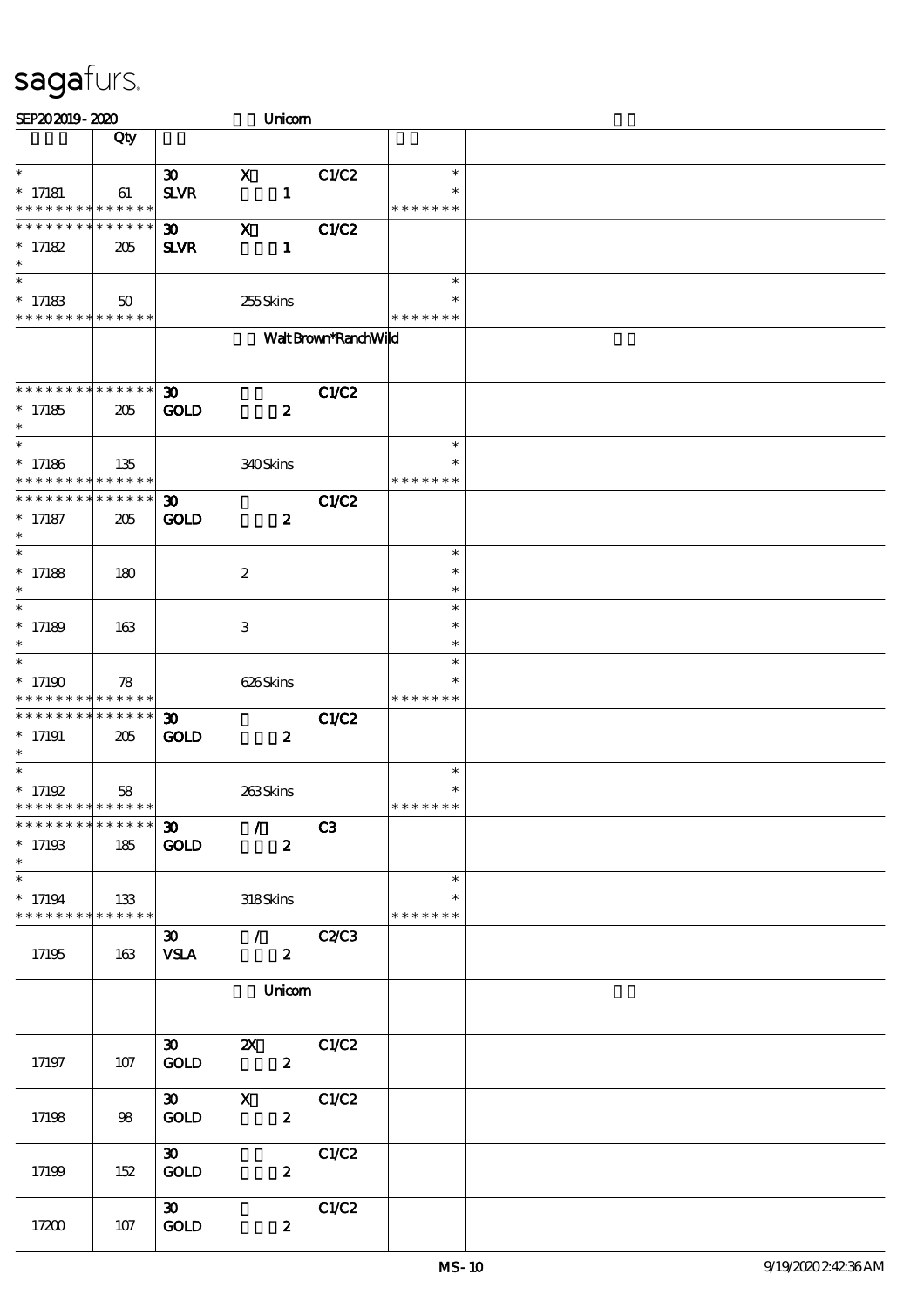| SEP202019-2020 |         |                                                   | Unicom                                    |       |  |  |  |
|----------------|---------|---------------------------------------------------|-------------------------------------------|-------|--|--|--|
|                | Qty     |                                                   |                                           |       |  |  |  |
| 17201          | 195     | $\boldsymbol{\mathfrak{D}}$<br>$\mathop{\rm GOD}$ | $\overline{\mathbf{2}}$                   | CLC2  |  |  |  |
| 17202          | 129     | $30-1$<br>GOD                                     | $\mathcal{T}$<br>$\boldsymbol{z}$         | C3    |  |  |  |
| 17203          | 183     | $\boldsymbol{\mathfrak{D}}$<br>GOLD               | $\mathbf{x}$<br>$\mathbf{z}$              | C1/C2 |  |  |  |
| 17204          | 147     | $\boldsymbol{\mathfrak{D}}$<br>$S\!L\!V\!R$       | $\boldsymbol{\mathsf{Z}}$<br>$\mathbf{z}$ | C1/C2 |  |  |  |
| 17205          | 91      | $\boldsymbol{\mathfrak{D}}$<br><b>SLVR</b>        | $\mathbf{X}$<br>$\boldsymbol{z}$          | C1/C2 |  |  |  |
| 17206          | 187     | $\infty$<br>${\bf S\!L}\!{\bf V\!R}$              | $\boldsymbol{z}$                          | C1/C2 |  |  |  |
| 17207          | 83      | $S\!L\!V\!R$                                      | $30 \times 1$<br>$\boldsymbol{z}$         | C3    |  |  |  |
| 17208          | 120     | $\boldsymbol{\mathfrak{D}}$<br>$S\!L\!V\!R$       | $\boldsymbol{z}$                          | C1/C2 |  |  |  |
| 17209          | 199     | $\boldsymbol{\mathfrak{D}}$<br>$S\!L\!V\!R$       | $\boldsymbol{z}$                          | C1/C2 |  |  |  |
| 17210          | 210     | $\boldsymbol{\mathfrak{D}}$<br>$S\!L\!V\!R$       | $\mathcal{L}$<br>$\boldsymbol{z}$         | C3    |  |  |  |
| 17211          | $180\,$ | $\boldsymbol{\mathfrak{D}}$<br><b>SLVR</b>        | $\mathbf{x}$<br>$\boldsymbol{2}$          | C1/C2 |  |  |  |
| 17212          | 226     | $\boldsymbol{\mathfrak{D}}$<br>${\bf VSA}$        | X /<br>$\boldsymbol{z}$                   | C2    |  |  |  |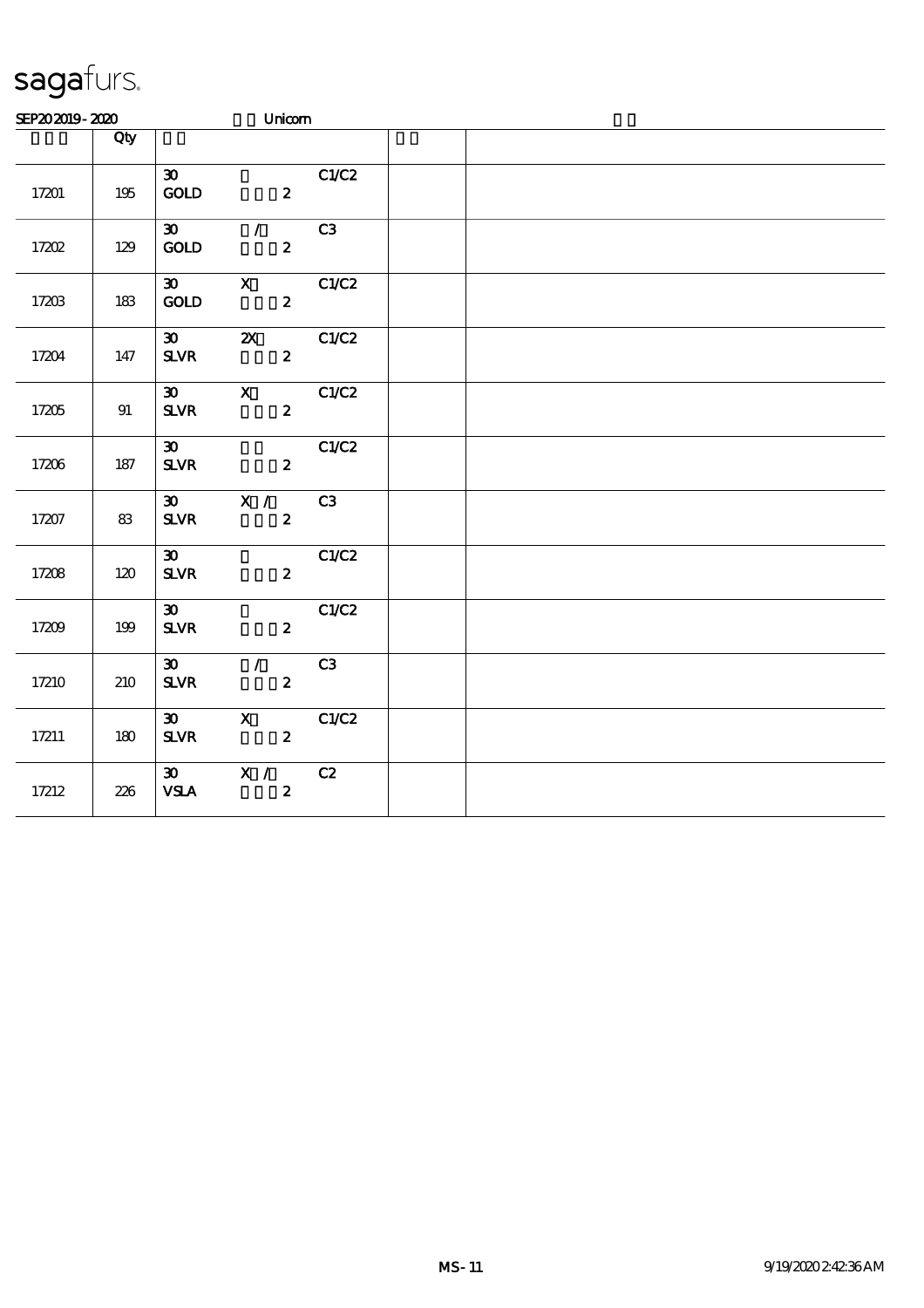| SEP202019-2020 |        |                                                         |                                           | Sundryowners          |  |
|----------------|--------|---------------------------------------------------------|-------------------------------------------|-----------------------|--|
|                | Qty    |                                                         |                                           |                       |  |
| 17221          | 173    | $\boldsymbol{\mathfrak{D}}$<br>GOLD                     | $\mathcal{L}$                             | C1/C2                 |  |
| 17222          | $104$  | $\boldsymbol{\mathfrak{D}}$<br><b>GOLD</b>              | $\mathcal{L}$                             | C3                    |  |
| 17223          | $98$   | $\boldsymbol{\mathfrak{D}}$<br><b>GOLD</b>              | $\mathbf{X}$                              | C1/C2                 |  |
| 17224          | 168    | $\boldsymbol{\mathsf{20}}$<br>$S\!L\!V\!R$              | $X$ $N$                                   | C1/C2                 |  |
| 17225          | 124    | $\boldsymbol{\mathsf{20}}$<br>$S\!L\!VR$                |                                           | C1/C2                 |  |
| 17226          | $77\,$ | $\boldsymbol{\mathfrak{D}}$<br>${\bf S\!L}\!{\bf V\!R}$ | X /                                       | C3                    |  |
| 17227          | 108    | $\boldsymbol{\mathfrak{D}}$<br>$S\!L\!V\!R$             | $\mathcal{L}$                             | C1/C2                 |  |
| 17228          | 129    | $\boldsymbol{\mathfrak{D}}$<br>$S\!L\!V\!R$             | $\mathcal{L}$                             | C3                    |  |
| 17229          | 118    | $\boldsymbol{\mathbf{z}}$<br>${\bf S\!L}\!{\bf V\!R}$   | $\mathbf X$                               | C1/C2                 |  |
|                |        |                                                         | Unicom                                    |                       |  |
| 17231          | 114    | $\boldsymbol{\mathfrak{D}}$<br>GOLD                     | $\boldsymbol{\mathsf{Z}}$<br>$\mathbf{1}$ | C1/C2                 |  |
| 17232          | $106$  | $\boldsymbol{\mathsf{20}}$<br>GOLD                      | $X / \sqrt{2}$<br>$\mathbf{1}$            | C1/C2                 |  |
| 17233          | 236    | $\boldsymbol{\mathfrak{D}}$<br><b>GOLD</b>              |                                           | C1/C2<br>$\mathbf{1}$ |  |
| 17234          | 107    | $\boldsymbol{\mathsf{20}}$<br><b>GOLD</b>               | 1                                         | C1                    |  |
| 17235          | 183    | $\boldsymbol{\mathsf{20}}$<br><b>GOLD</b>               | $\mathbf{1}$                              | C2                    |  |
| 17236          | 193    | $\boldsymbol{\mathsf{20}}$<br><b>GOLD</b>               | $\sqrt{C3}$<br>$\mathbf{1}$               |                       |  |
| 17237          | 210    |                                                         | 20 X C1/C2<br>GOLD 1                      |                       |  |
| 17238          | 208    |                                                         | 20 2X C1/C2<br>$SLVR$ 1                   |                       |  |
| 17239          | 126    | $\boldsymbol{\mathsf{20}}$                              | $X$ $C1/C2$<br>$SLVR$ 1                   |                       |  |
| 17240          | 190    | $\boldsymbol{\mathsf{20}}$<br><b>SLVR</b>               | $\mathbf{1}$                              | C1/C2                 |  |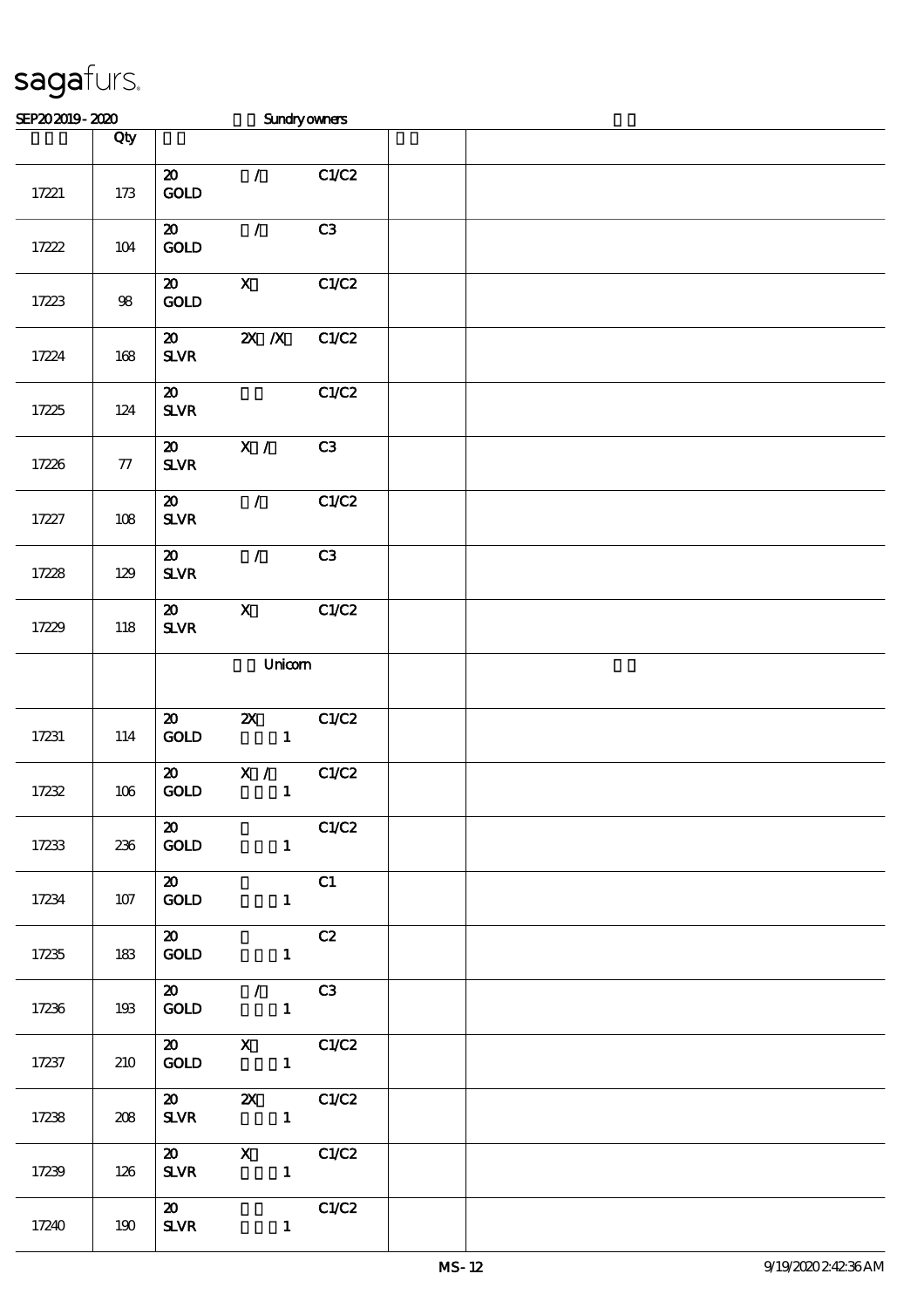| SEP202019-2020 |     |                                             | Unicom                                       |                      |  |  |
|----------------|-----|---------------------------------------------|----------------------------------------------|----------------------|--|--|
|                | Qty |                                             |                                              |                      |  |  |
| 17241          | 182 | $\boldsymbol{\mathfrak{D}}$<br><b>SLVR</b>  | $X /$ C3<br>$\mathbf{1}$                     |                      |  |  |
| 17242          | 147 | $\boldsymbol{\mathfrak{D}}$<br>$S\!L\!V\!R$ | $\mathbf{1}$                                 | C1/C2                |  |  |
| 17243          | 175 | $\boldsymbol{\mathfrak{D}}$<br>$S\!L\!V\!R$ | $\mathbf{1}$                                 | C1/C2                |  |  |
| 17244          | 157 | $\boldsymbol{\mathfrak{D}}$<br><b>SLVR</b>  | $\mathcal{T}$<br>$\mathbf{1}$                | C3                   |  |  |
| 17245          | 269 | $\boldsymbol{\mathsf{20}}$<br>$S\!L\!V\!R$  | $\mathbf{x}$<br>$\mathbf{1}$                 | C1/C2                |  |  |
| 17246          | 91  | $\boldsymbol{\mathfrak{D}}$<br>$S\!L\!V\!R$ | $\mathbf{x}$<br>$\mathbf{1}$                 | C3                   |  |  |
|                |     |                                             |                                              | Walt Brown*RanchWild |  |  |
| 17248          | 72  | $\boldsymbol{\mathfrak{D}}$<br>GOLD         | $\mathcal{L}$<br>$\boldsymbol{z}$            | C1/C2                |  |  |
|                |     |                                             | Unicom                                       |                      |  |  |
| 17250          | 179 | $\boldsymbol{\mathfrak{D}}$<br><b>GOLD</b>  | $\mathcal{F}$<br>$\boldsymbol{z}$            | C1/C2                |  |  |
| 17251          | 110 | $\boldsymbol{\mathfrak{D}}$<br><b>GOLD</b>  | $\mathcal{L}$<br>$\boldsymbol{z}$            | C3                   |  |  |
| 17252          | 128 | $\boldsymbol{\mathfrak{D}}$<br>GOLD         | $\mathbf{x}$<br>$\boldsymbol{z}$             | C1/C2                |  |  |
| 17253          | 150 | $\boldsymbol{\mathsf{20}}$<br><b>SLVR</b>   | $\mathbf{x}$<br>$\boldsymbol{2}$             | C1/C2                |  |  |
| 17254          | 193 | <b>SLVR</b>                                 | 20 X / C1/C2<br>$\mathbf{2}$                 |                      |  |  |
| 17255          | 191 | <b>SLVR</b>                                 | 20 / C1/C2<br>$\mathbf{2}$                   |                      |  |  |
| 17256          | 61  |                                             | 20 / C3<br>$SLVR$ 2                          |                      |  |  |
| 17257          | 121 | <b>SLVR</b>                                 | $30/20$ X / C2                               | 2 OPEN               |  |  |
| 17258          | 72  | <b>SLVR</b>                                 | $30\,20$ / C2<br>2 OPEN                      |                      |  |  |
| 17259          | 117 | $\boldsymbol{\omega}$<br><b>VSLA</b>        | $\overline{\phantom{a}}$<br>$\boldsymbol{2}$ | C2                   |  |  |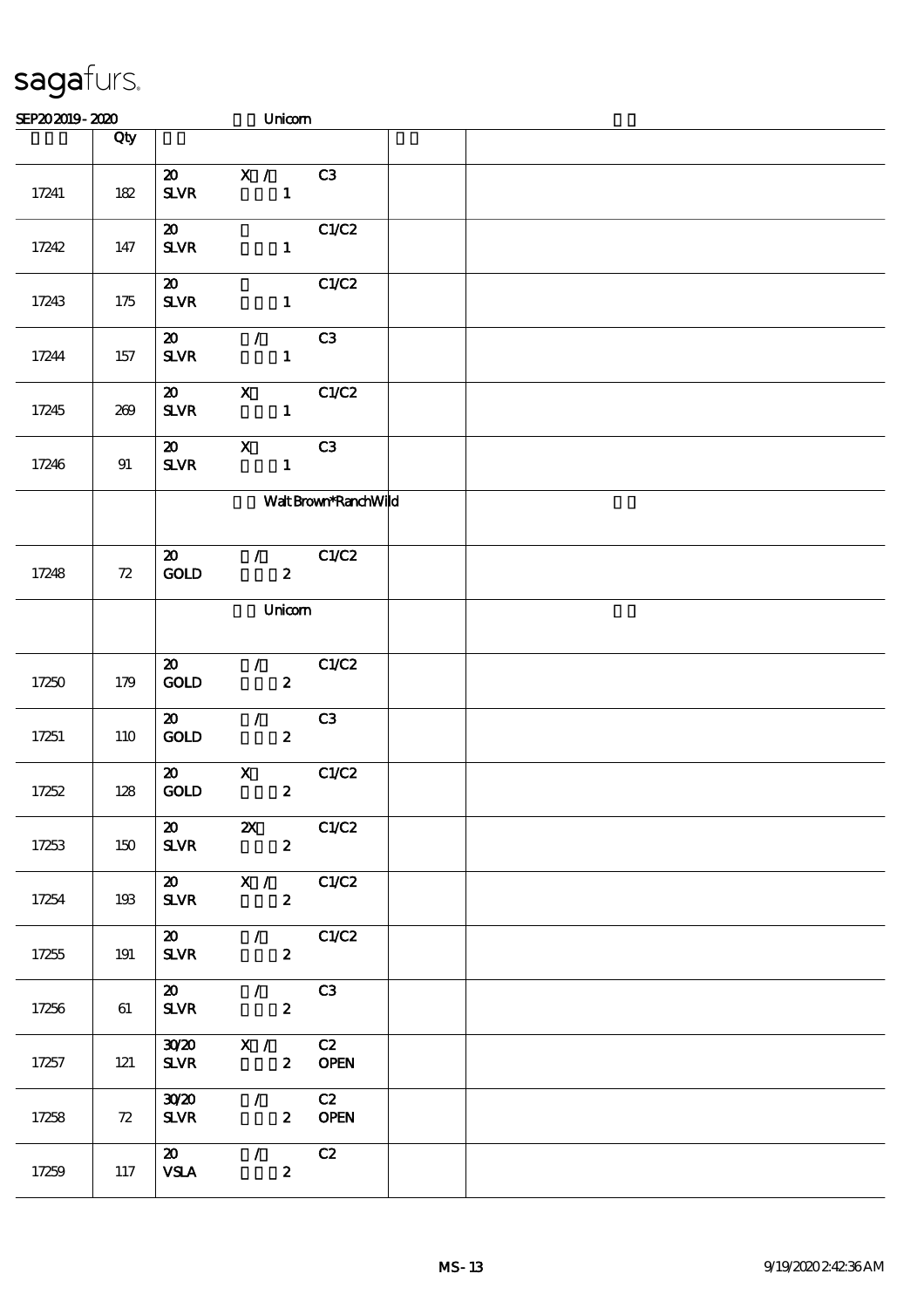| SEP202019-2020 |         |                                          |                                          | <b>Sundryowners</b> |  |  |  |
|----------------|---------|------------------------------------------|------------------------------------------|---------------------|--|--|--|
|                | Qty     |                                          |                                          |                     |  |  |  |
| 17261          | 151     | $\mathbf{O}$<br>$S\!L\!V\!R$             | $X$ $X$                                  | C2                  |  |  |  |
| 17262          | $105\,$ | $\mathbf{O}$<br>$S\!L\!V\!R$             |                                          | C2                  |  |  |  |
| 17263          | 161     | $\mathbf{O}$<br>${\bf S\!L}\!{\bf V\!R}$ | $\mathcal{T}$                            | C2                  |  |  |  |
| 17264          | 119     | 200<br><b>VSLA</b>                       | X /                                      | C2                  |  |  |  |
| 17265          | 180     | 200<br><b>VSLA</b>                       | $\mathcal{L}$                            | C2                  |  |  |  |
| 17267          | $98\,$  | $\mathbf{0}$<br>$\mathop{\rm GOD}$       | $\mathbf{1}$                             | C1/C2               |  |  |  |
| 17268          | 97      | $\mathbf{O}$<br>GOLD                     | $\mathcal{L}$<br>$\mathbf{1}$            | C3                  |  |  |  |
| 17269          | 79      | $\mathbf{O}$<br>GOLD                     | $\mathbf{1}$                             | $\chi$ C1/C2        |  |  |  |
| 17270          | 140     | $\mathbf{O}$<br>${\bf S\!L}\!{\bf V\!R}$ | $\mathbf{z}$<br>$\overline{\phantom{a}}$ | C2                  |  |  |  |
| 17271          | 165     | $\mathbf{O}$<br><b>SLVR</b>              | $\overline{X}$ /<br>$\sim$ $\sim$ 1      | C2                  |  |  |  |
| 17272          | 145     | $\mathbf{O}$<br>$S\!L\!V\!R$             | $\overline{\mathbf{X}}$<br>$\mathbf{1}$  | C1/C2               |  |  |  |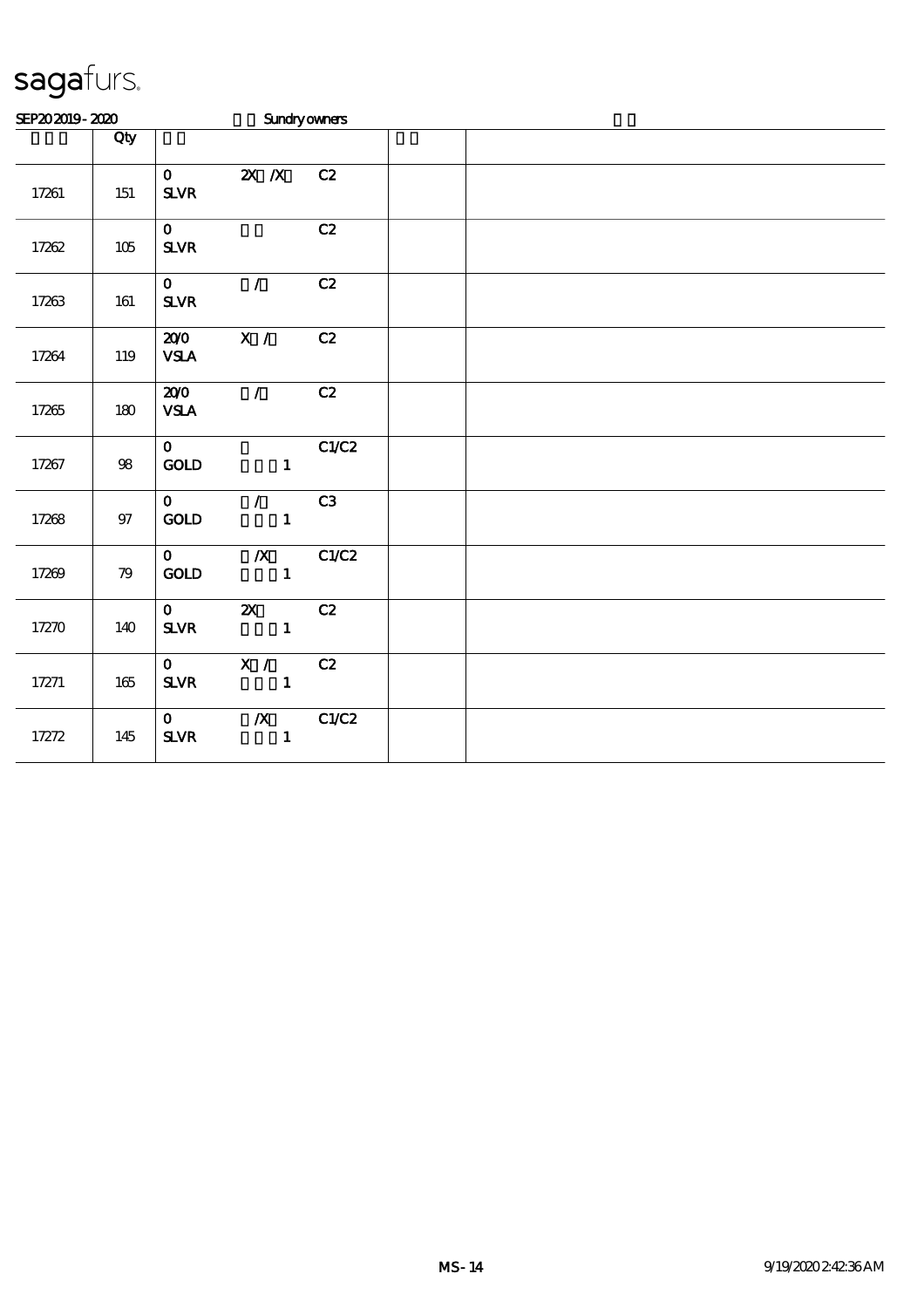| SEP202019-2020 |     |             | <b>Sundryowners</b> |  |  |  |  |  |
|----------------|-----|-------------|---------------------|--|--|--|--|--|
|                | Qty |             |                     |  |  |  |  |  |
| 17281          | 298 | <b>SLVR</b> | C2                  |  |  |  |  |  |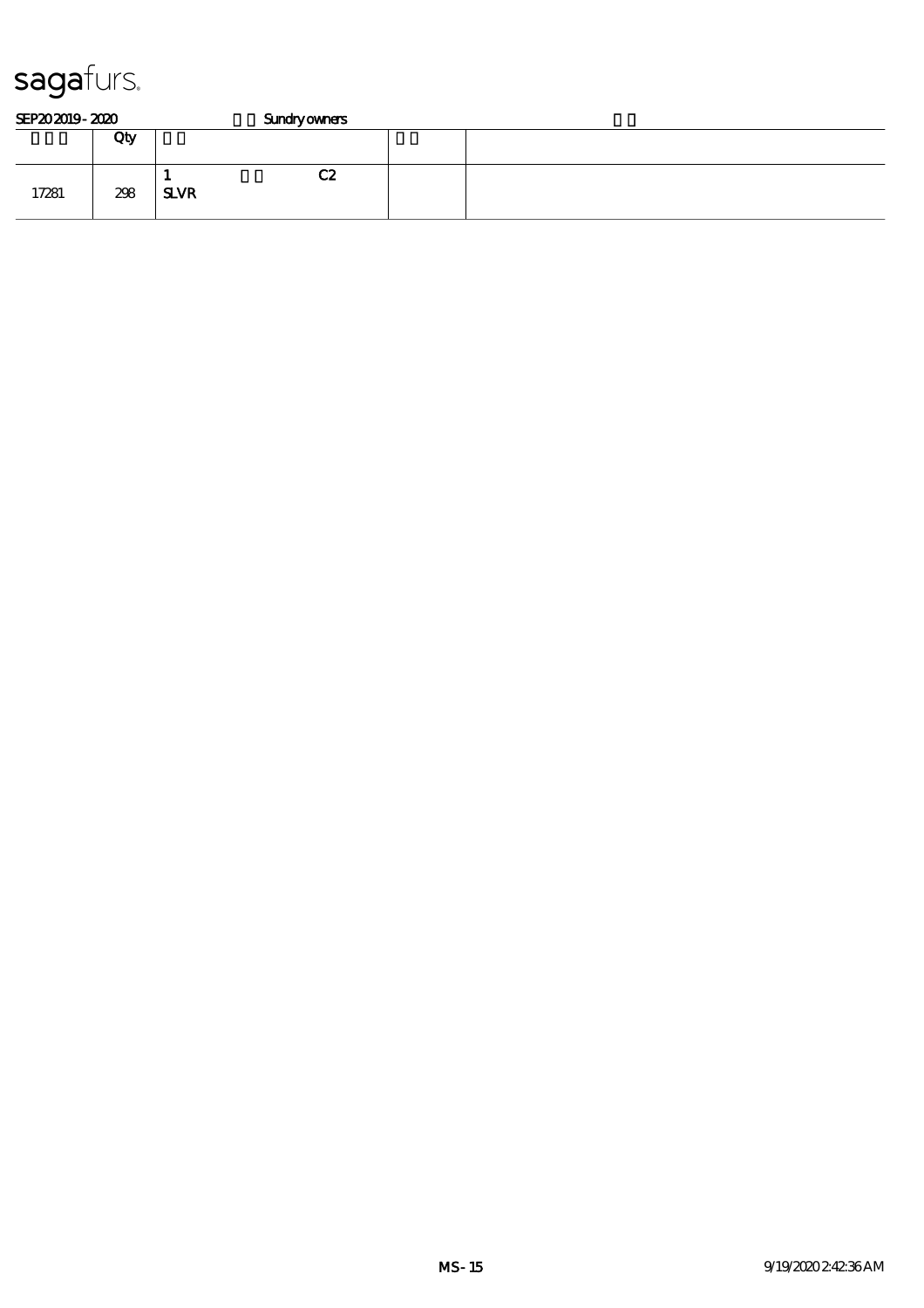| SEP202019-2020                                     |         |                                                             | <b>Sundryowners</b>     |               |                                   |  |
|----------------------------------------------------|---------|-------------------------------------------------------------|-------------------------|---------------|-----------------------------------|--|
|                                                    | Qty     |                                                             |                         |               |                                   |  |
| * * * * * * * * * * * * * *<br>$*17301$<br>$\ast$  | 205     | 4030<br>$\mathbf{LG}$                                       | $\boldsymbol{z}$        | C2            |                                   |  |
| $\ast$<br>$*$ 17302<br>* * * * * * * * * * * * * * | 40      |                                                             | 245Skins                |               | $\ast$<br>$\ast$<br>* * * * * * * |  |
| 17303                                              | 181     | $\boldsymbol{\mathfrak{D}}$<br>$\mathbf{LG}\mathbf{G}$      | $\pmb{2}$               | C2            |                                   |  |
| 17304                                              | $209$   | $\mathbf{O}$<br>$\mathbf{L}\mathbf{C}\mathbf{/} \mathbf{C}$ | $\pmb{2}$               | C2            |                                   |  |
| 17305                                              | 91      | 40'30<br>$\mathtt{LG}\mathcal{S}$                           | $\pmb{2}$               | C2            |                                   |  |
| 17306                                              | 137     | 3020<br>$\mathtt{LG}\mathcal{S}$                            | ${\bf 3}$               | C2            |                                   |  |
| 17307                                              | 165     | $\boldsymbol{\mathfrak{D}}$<br>LG/S                         | $\overline{\mathbf{4}}$ | C2            |                                   |  |
| 17308                                              | 81      | $\mathbf{O}$<br>$\mathtt{LG}\mathcal{S}$                    | $\pmb{2}$               | C2            |                                   |  |
| 17309                                              | $125\,$ | $\mathbf{O}$<br>$\mathtt{LG}\mathcal{S}$                    | ${\bf 3}$               | C2            |                                   |  |
| 17310                                              | 97      | $\mathbf{1}$<br>$\mathbf{L}\mathbf{C} \mathbf{/S}$          | $\pmb{2}$               | C2            |                                   |  |
| $17311\,$                                          | 79      | $\mathbf{1}$<br>$\mathtt{LG}\mathcal{S}$                    | $\mathbf 3$             | C2            |                                   |  |
| 17312                                              | 142     | O(1)<br>$\mathtt{LG}\mathcal{S}$                            | $\boldsymbol{4}$        | C2            |                                   |  |
| 17313                                              | 236     | $\boldsymbol{z}$<br>$\mathbf{LG}\mathcal{S}$                | $\pmb{2}$               | C2            |                                   |  |
| $17314\,$                                          | 124     | $\boldsymbol{z}$<br>$\mathtt{LG}\mathcal{S}$                | $\boldsymbol{4}$        | C2            |                                   |  |
| $17315\,$                                          | $202\,$ | $\mathbf{3}$<br>$\mathbf{LG}\mathcal{S}$                    | $\boldsymbol{z}$        | $\mathbf{C2}$ |                                   |  |
| 17316                                              | 140     | 200<br>$_{\rm LGA}$                                         | $\bf 6$                 | $\mathbf{C2}$ |                                   |  |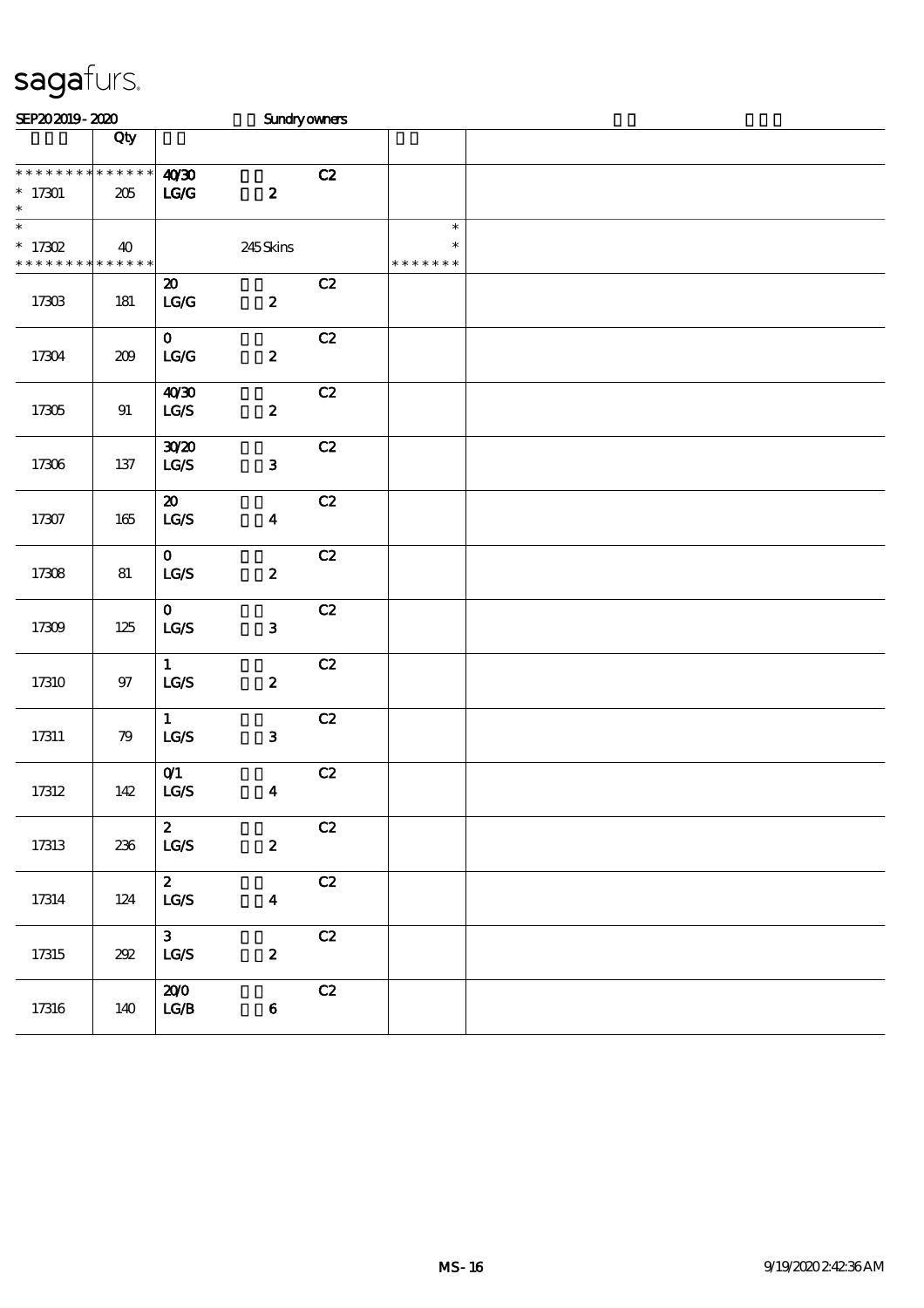| SEP202019-2020 |        |                                    | <b>Sundryowners</b>                                                                 |                                                               |  |
|----------------|--------|------------------------------------|-------------------------------------------------------------------------------------|---------------------------------------------------------------|--|
|                | Qty    |                                    |                                                                                     |                                                               |  |
| 17321          | 142    | 5040<br>LG                         | X / C2<br>$\begin{array}{ccccccc}\n1 & & & 1\n\end{array}$                          |                                                               |  |
| 17322          | 148    | 5040<br>LC                         | $\mathcal{L}$ and $\mathcal{L}$                                                     | C2<br>$1 \quad 1$                                             |  |
| 17323          | $95\,$ | 5040<br>LG/G                       | $\sqrt{C_2}$<br>$\overline{2}$ 1                                                    |                                                               |  |
| 17324          | 78     | 5040<br>LG/G                       | X / C2                                                                              | $1 \t 2$                                                      |  |
| 17325          | 137    | LG/G                               | $\overline{50/40}$ / C2<br>$1 \t 2$                                                 |                                                               |  |
| 17326          | 111    | LG/G                               | $50/40$ / C2<br>$\overline{1}$ $\overline{3}$                                       |                                                               |  |
| 17327          | 120    | LG/G                               | $30 \times 1$<br>$\begin{array}{cccc} 1 & 1 & 1 \end{array}$                        | C2                                                            |  |
| 17328          | 113    | 30<br>LG/G                         | $\mathcal{L} = \mathcal{L}$<br>$\begin{array}{cccc} 1 & 1 & 1 \end{array}$          | C2                                                            |  |
| 17329          | 10B    | LG/G                               | $\overline{30}$ X / C2                                                              | $2 \t 1$                                                      |  |
| 17330          | 106    |                                    | $30$ /<br>$LG/G$ 2 1                                                                | C2                                                            |  |
| 17331          | 90     |                                    | $\overline{30}$ $\overline{X}$ / $C2$<br>$LG/G$ 1 2                                 |                                                               |  |
| 17332          | 167    | $\infty$<br>LG/G                   | $\mathcal{L}$ and $\mathcal{L}$                                                     | C2<br>$1$ and $1$<br>$\boldsymbol{z}$                         |  |
| 17333          | 120    |                                    | $40/30$ X / C2<br>$LG/G$ 1 3                                                        |                                                               |  |
| 17334          | 113    | LG/G                               | $\overline{30}$ / C2<br>$1 \qquad 3$                                                |                                                               |  |
| 17335          | 182    |                                    | $\overline{\text{20}}$ $\overline{\text{X}}$ / $\overline{\text{C2}}$<br>$LG/G$ 1 1 |                                                               |  |
| 17336          | 234    |                                    | $\overline{20}$ / C2<br>$LG/G$ 1 1                                                  |                                                               |  |
| 17337          | 145    | $\boldsymbol{\mathsf{20}}$<br>LG/G |                                                                                     | C2<br>$1 \t 2$                                                |  |
| 17338          | 159    | $\overline{\mathbf{a}}$<br>LC      |                                                                                     | C2<br>$1 \qquad 3$                                            |  |
| 17339          | 159    | 40'30<br>LG/S                      |                                                                                     | C2<br>$\begin{array}{ccc} 1 & \hspace{1.6cm} & 2 \end{array}$ |  |
| 17340          | 146    | 40'30<br>LG/S                      |                                                                                     | $\overline{c}$<br>$1 \quad 4$                                 |  |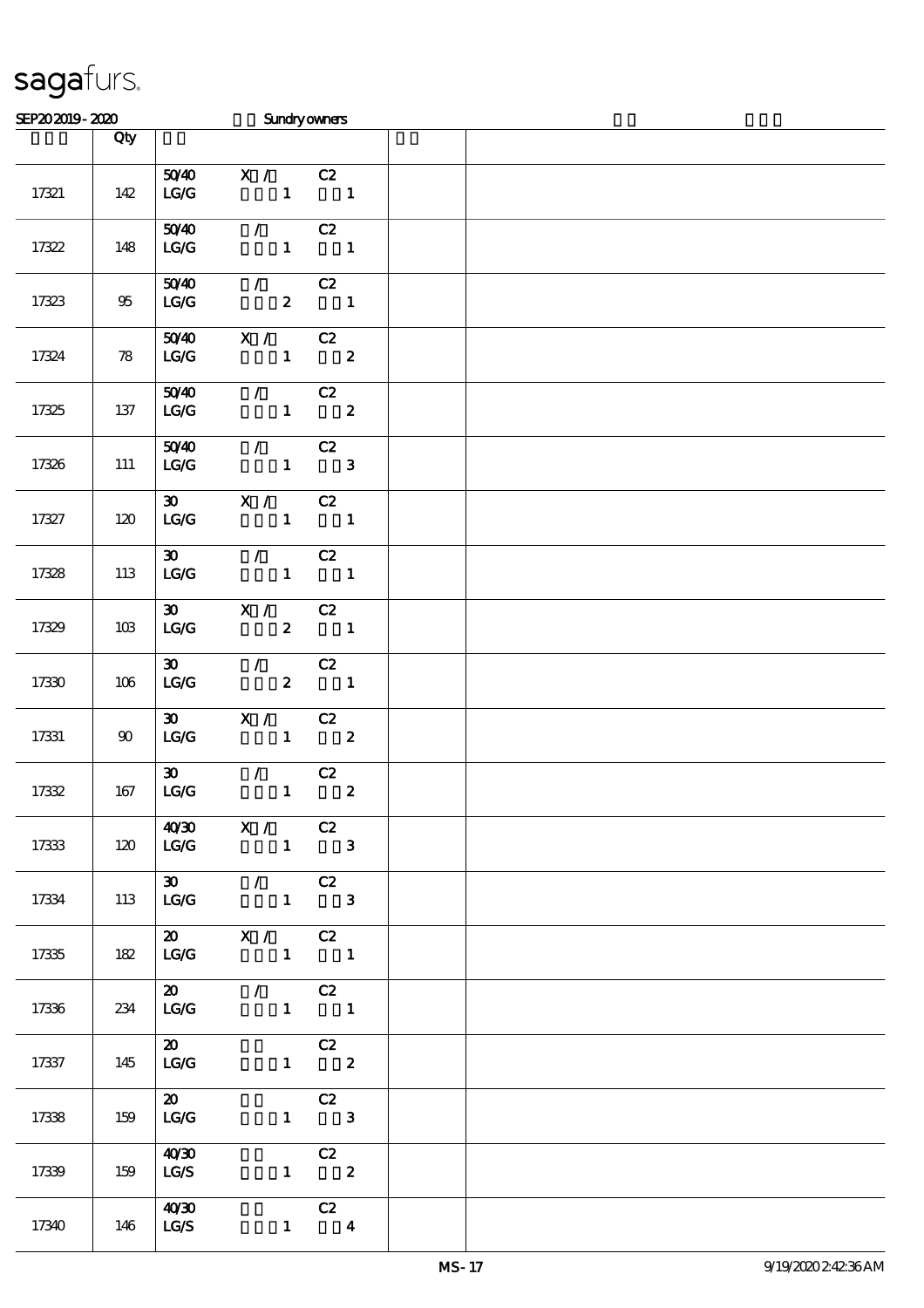| SEP202019-2020 |     |            | <b>Sundryowners</b> |  |  |  |  |  |
|----------------|-----|------------|---------------------|--|--|--|--|--|
|                | Qty |            |                     |  |  |  |  |  |
| 17341          | 88  | 20<br>LG/S | C2<br>w             |  |  |  |  |  |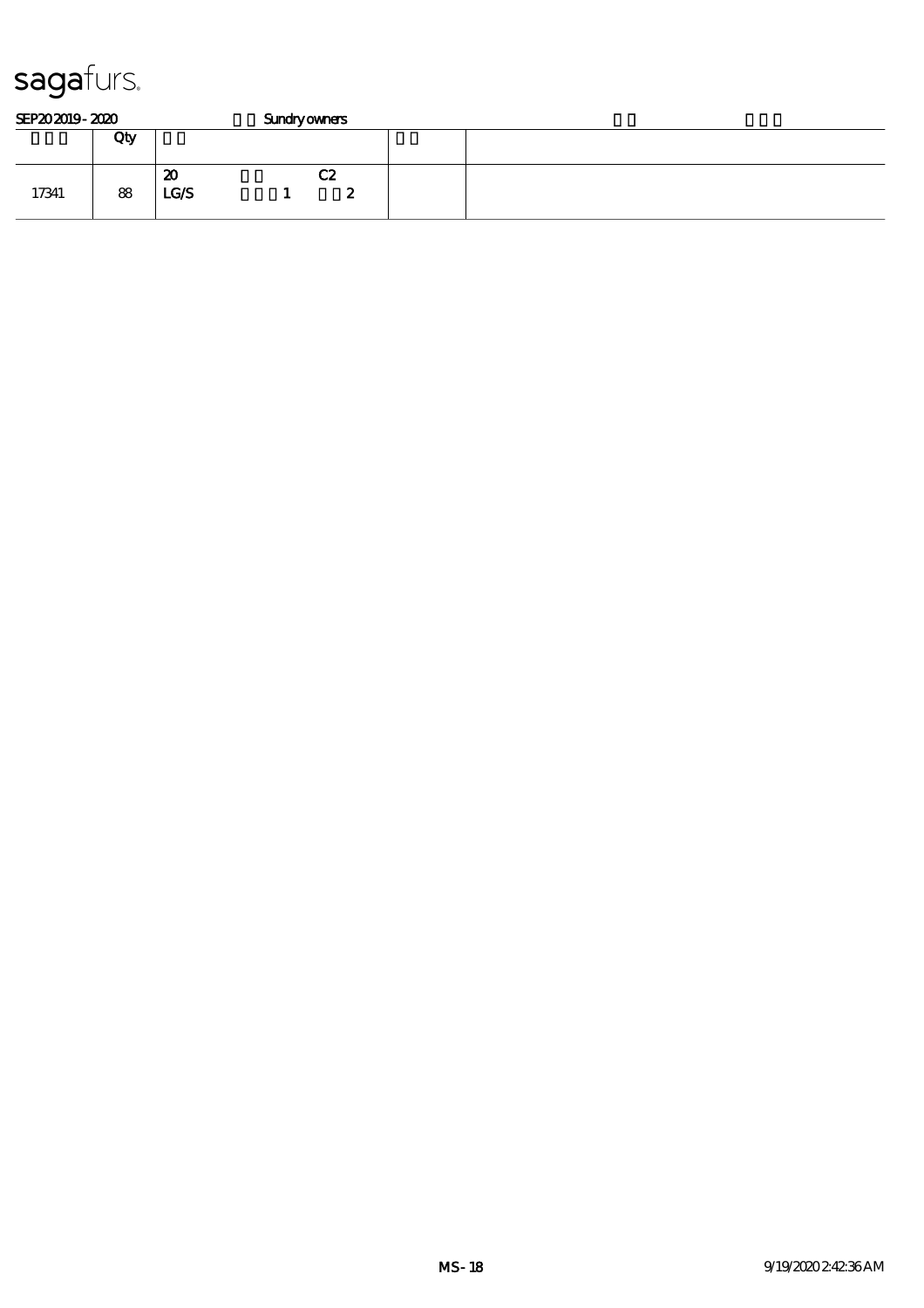| SEP202019-2020                                         |             |                             | <b>Sundryowners</b> |    |                  |  |
|--------------------------------------------------------|-------------|-----------------------------|---------------------|----|------------------|--|
|                                                        | Qty         |                             |                     |    |                  |  |
|                                                        |             |                             |                     |    |                  |  |
| * * * * * * * * * * * * * *                            |             | 40'30                       | X /                 | C2 |                  |  |
| $* 17361$                                              | 205         | <b>BR/G</b>                 |                     |    |                  |  |
| $\ast$                                                 |             |                             |                     |    |                  |  |
| $\ast$                                                 |             |                             |                     |    | $\ast$           |  |
| $* 17362$                                              | 193         |                             | 398Skins            |    | $\ast$           |  |
| * * * * * * * * * * * * * *                            |             |                             |                     |    | * * * * * * *    |  |
|                                                        |             | 40 <sup>20</sup>            | $\mathcal{L}$       | C2 |                  |  |
| 17363                                                  | 122         | B R/G                       |                     |    |                  |  |
| * * * * * * * * * * * * * *                            |             |                             |                     |    |                  |  |
|                                                        |             | $\boldsymbol{\mathfrak{D}}$ | X /                 | C2 |                  |  |
| $*17364$<br>$\ast$                                     | 245         | <b>BR/G</b>                 |                     |    |                  |  |
| $\ast$                                                 |             |                             |                     |    | $\ast$           |  |
|                                                        |             |                             |                     |    | $\ast$           |  |
| $*17365$<br>* * * * * * * * <mark>* * * * * *</mark> * | 197         |                             | 442Skins            |    | * * * * * * *    |  |
| * * * * * * * * * * * * * *                            |             | $\mathbf 0$                 | X /                 | C2 |                  |  |
| $*17366$                                               | 265         | <b>BR/G</b>                 |                     |    |                  |  |
| $\ast$                                                 |             |                             |                     |    |                  |  |
| $\ast$                                                 |             |                             |                     |    | $\ast$           |  |
| $*17367$                                               | 164         |                             | 429Skins            |    | $\ast$           |  |
| * * * * * * * * * * * * * *                            |             |                             |                     |    | * * * * * * *    |  |
| * * * * * * * * * * * * * *                            |             | 200                         | $\mathcal{L}$       | C2 |                  |  |
| $*17368$                                               | 245         | <b>BR/G</b>                 |                     |    |                  |  |
| $\ast$                                                 |             |                             |                     |    |                  |  |
| $\ast$                                                 |             |                             |                     |    | $\ast$           |  |
| $*17309$                                               | $\tau$      |                             | 322Skins            |    | $\ast$           |  |
| * * * * * * * * * * * * * *                            |             |                             |                     |    | * * * * * * *    |  |
|                                                        |             | 50                          | X /                 | C2 |                  |  |
| 17370                                                  | 75          | <b>BR/G</b>                 | $\mathbf{1}$        |    |                  |  |
|                                                        |             |                             |                     |    |                  |  |
| * * * * * * * * * * * * * *                            |             | $\boldsymbol{\omega}$       | X /                 | C2 |                  |  |
| $* 17371$                                              | 205         | <b>BR/G</b>                 | $\mathbf{1}$        |    |                  |  |
| $\ast$<br>$\ast$                                       |             |                             |                     |    |                  |  |
|                                                        |             |                             |                     |    | $\ast$<br>$\ast$ |  |
| $* 17372$<br>* * * * * * * * * * * * * *               | 88          |                             | 293Skins            |    | * * * * * * *    |  |
|                                                        |             | $\boldsymbol{\omega}$       | $\mathcal{L}$       | C2 |                  |  |
| 17373                                                  | 102         | <b>BR/G</b>                 | $\mathbf{1}$        |    |                  |  |
|                                                        |             |                             |                     |    |                  |  |
| * * * * * * * * * * * * * *                            |             | $30 -$                      | $\mathbf{X}$ /      | C2 |                  |  |
| $* 17374$                                              | 205         | <b>BR/G</b>                 | $\mathbf{1}$        |    |                  |  |
| $\ast$                                                 |             |                             |                     |    |                  |  |
| $\ast$                                                 |             |                             |                     |    | $\ast$           |  |
| $* 17375$                                              | 180         |                             | $\boldsymbol{z}$    |    | $\ast$           |  |
| $\ast$                                                 |             |                             |                     |    | $\ast$           |  |
| $\ast$                                                 |             |                             |                     |    | $\ast$           |  |
| $*17376$                                               | 180         |                             | 3                   |    | $\ast$           |  |
| $\ast$                                                 |             |                             |                     |    | $\ast$           |  |
| $\ast$                                                 |             |                             |                     |    | $\ast$           |  |
| $* 17377$                                              | 172         |                             | 737 Skins           |    |                  |  |
| * * * * * * * * <mark>* * * * * * *</mark>             |             |                             |                     |    | * * * * * * *    |  |
| * * * * * * *                                          | * * * * * * | $\boldsymbol{\mathfrak{D}}$ | $\mathcal{L}$       | C2 |                  |  |
| $* 17378$                                              | 205         | <b>BR/G</b>                 | $\mathbf{1}$        |    |                  |  |
| $\ast$<br>$\overline{\ast}$                            |             |                             |                     |    |                  |  |
|                                                        |             |                             |                     |    | $\ast$           |  |
| $*17379$                                               | 180         |                             | $\boldsymbol{2}$    |    | $\ast$           |  |
| $\ast$<br>$\ast$                                       |             |                             |                     |    | $\ast$<br>$\ast$ |  |
|                                                        |             |                             |                     |    | $\ast$           |  |
| $*17380$<br>* * * * * * * * * * * * * *                | 88          |                             | 473Skins            |    | * * * * * *      |  |
|                                                        |             |                             |                     |    |                  |  |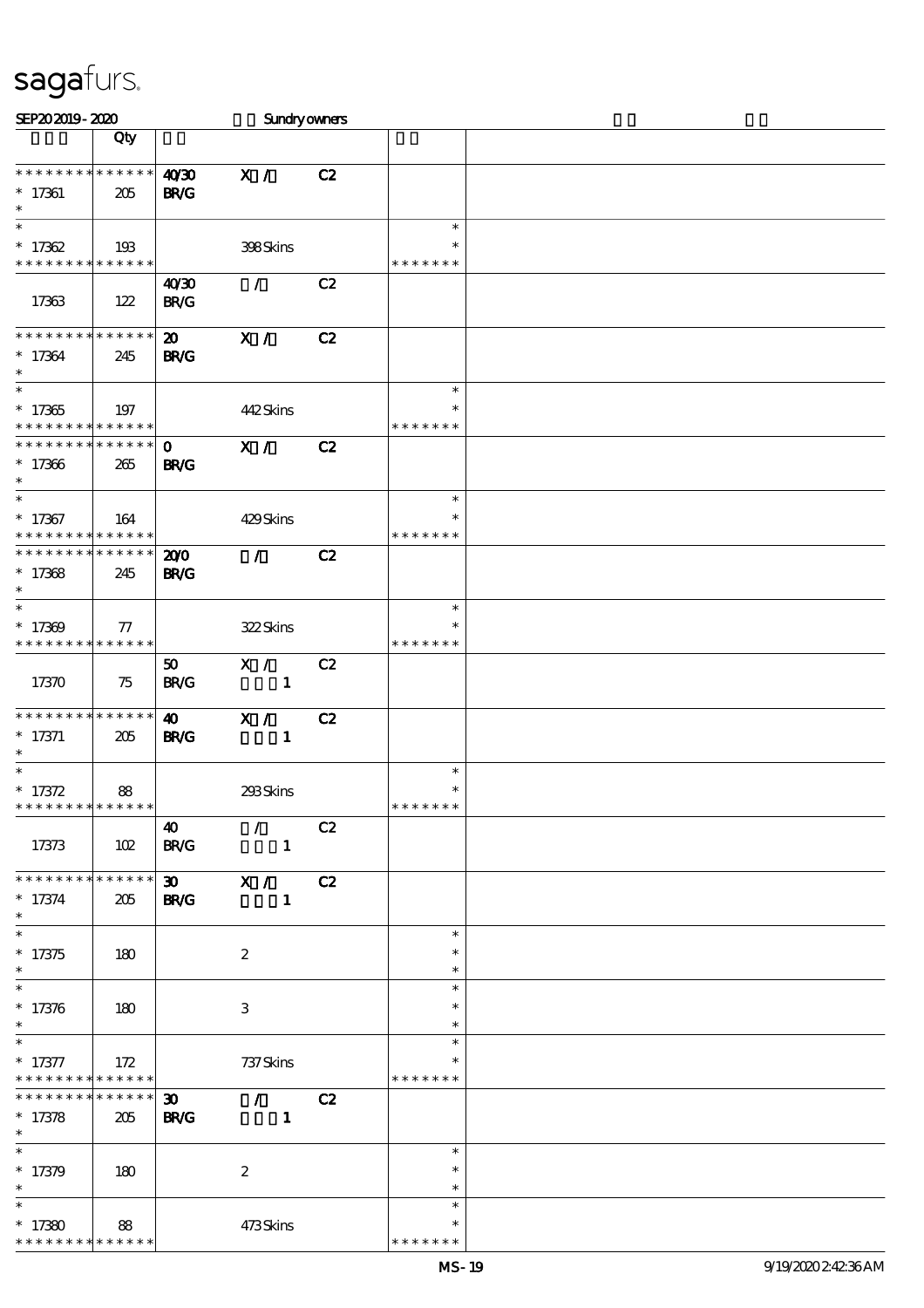| SEP202019-2020                                  |                            |                             | Sundryowners                          |    |                  |  |
|-------------------------------------------------|----------------------------|-----------------------------|---------------------------------------|----|------------------|--|
|                                                 | Qty                        |                             |                                       |    |                  |  |
|                                                 |                            |                             |                                       |    |                  |  |
| * * * * * * * *                                 | $******$                   | 40'30                       | X / C2                                |    |                  |  |
| $* 17381$                                       | 205                        | <b>BR/G</b>                 | $\boldsymbol{z}$                      |    |                  |  |
| $\ast$<br>$\ast$                                |                            |                             |                                       |    | $\ast$           |  |
| $* 17382$                                       |                            |                             |                                       |    | $\ast$           |  |
| $\ast$                                          | 180                        |                             | $\boldsymbol{z}$                      |    | $\ast$           |  |
| $\ast$                                          |                            |                             |                                       |    | $\ast$           |  |
| $*17383$                                        | 54                         |                             | 439Skins                              |    | $\ast$           |  |
| * * * * * * * * * * * * * *                     |                            |                             |                                       |    | * * * * * * *    |  |
|                                                 |                            | $\boldsymbol{\mathfrak{D}}$ | $\mathcal{L}$ and $\mathcal{L}$       | C2 |                  |  |
| 17384                                           | 207                        | <b>BR/C</b>                 | $\boldsymbol{z}$                      |    |                  |  |
|                                                 |                            |                             |                                       |    |                  |  |
| * * * * * * * *                                 | * * * * * *                | $\boldsymbol{\mathfrak{D}}$ | $\mathbf{X}$ /                        | C2 |                  |  |
| $*17385$                                        | 245                        | <b>BR/G</b>                 | $\mathbf{1}$                          |    |                  |  |
| $\ast$<br>$\overline{\phantom{0}}$              |                            |                             |                                       |    |                  |  |
|                                                 |                            |                             |                                       |    | $\ast$<br>$\ast$ |  |
| $*17386$<br>$\ast$                              | 220                        |                             | $\boldsymbol{2}$                      |    | $\ast$           |  |
| $\overline{\ast}$                               |                            |                             |                                       |    | $\ast$           |  |
| $* 17387$                                       | 220                        |                             | $\,3$                                 |    | $\ast$           |  |
| $\ast$                                          |                            |                             |                                       |    | $\ast$           |  |
| $\ast$                                          |                            |                             |                                       |    | $\ast$           |  |
| $*17388$                                        | 220                        |                             | $\overline{\mathbf{4}}$               |    | $\ast$           |  |
| $\ast$                                          |                            |                             |                                       |    | $\ast$           |  |
| $\ast$                                          |                            |                             |                                       |    | $\ast$           |  |
| $*17389$                                        | 165                        |                             | 1070Skins                             |    | $\ast$           |  |
| * * * * * * * *                                 | $\ast\ast\ast\ast\ast\ast$ |                             |                                       |    | * * * * * * *    |  |
| * * * * * * * * * * * * * *                     |                            | $\boldsymbol{\mathfrak{D}}$ | $\mathcal{L}$ and $\mathcal{L}$       | C2 |                  |  |
| $*17390$<br>$\ast$                              | 245                        | <b>BR/G</b>                 | $\mathbf{1}$                          |    |                  |  |
| $\ast$                                          |                            |                             |                                       |    | $\ast$           |  |
| $* 17391$                                       | 220                        |                             | $\boldsymbol{z}$                      |    | $\ast$           |  |
| $\ast$                                          |                            |                             |                                       |    | $\ast$           |  |
| $\ast$                                          |                            |                             |                                       |    | $\ast$           |  |
| $* 17392$                                       | 220                        |                             | 3                                     |    | $\ast$           |  |
|                                                 |                            |                             |                                       |    |                  |  |
| $\overline{\phantom{0}}$                        |                            |                             |                                       |    | $\ast$           |  |
| $* 17393$                                       | 224                        |                             | 909Skins                              |    | $\ast$           |  |
| * * * * * * * * * * * * * * *<br>************** |                            |                             |                                       |    | * * * * * * *    |  |
|                                                 |                            |                             | $\overline{20}$ $\overline{X}$ / $C2$ |    |                  |  |
| $*17394$<br>$\ast$                              | 245                        | <b>BR/G</b>                 | $\boldsymbol{z}$                      |    |                  |  |
| $\ast$                                          |                            |                             |                                       |    | $\ast$           |  |
| $*17395$                                        | 208                        |                             | 453Skins                              |    | $\ast$           |  |
| * * * * * * * * * * * * * * *                   |                            |                             |                                       |    | * * * * * * *    |  |
| ******** <mark>******</mark>                    |                            |                             | $20$ /                                | C2 |                  |  |
| $*17396$                                        | 245                        | <b>BR/G</b>                 | $\boldsymbol{z}$                      |    |                  |  |
| $\ast$                                          |                            |                             |                                       |    |                  |  |
| $\ast$                                          |                            |                             |                                       |    | $\ast$           |  |
| $*17397$<br>* * * * * * * * * * * * * * *       | 211                        |                             | 456Skins                              |    | * * * * * * *    |  |
| * * * * * * * *                                 | $* * * * * * *$            | $\mathbf{O}$                | X / C2                                |    |                  |  |
| $*17398$                                        | 265                        | <b>BR/G</b>                 |                                       |    |                  |  |
| $\ast$                                          |                            |                             |                                       |    |                  |  |
| $\overline{\phantom{1}}$                        |                            |                             |                                       |    | $\ast$           |  |
| $*17399$                                        | 240                        |                             | $\boldsymbol{z}$                      |    | $\ast$           |  |
| $\ast$                                          |                            |                             |                                       |    | $\ast$           |  |
| $\ast$                                          |                            |                             |                                       |    | $\ast$           |  |
| $*17400$                                        | 240                        |                             | $\ensuremath{\mathsf{3}}$             |    | $\ast$           |  |
| $\ast$                                          |                            |                             |                                       |    | $\ast$           |  |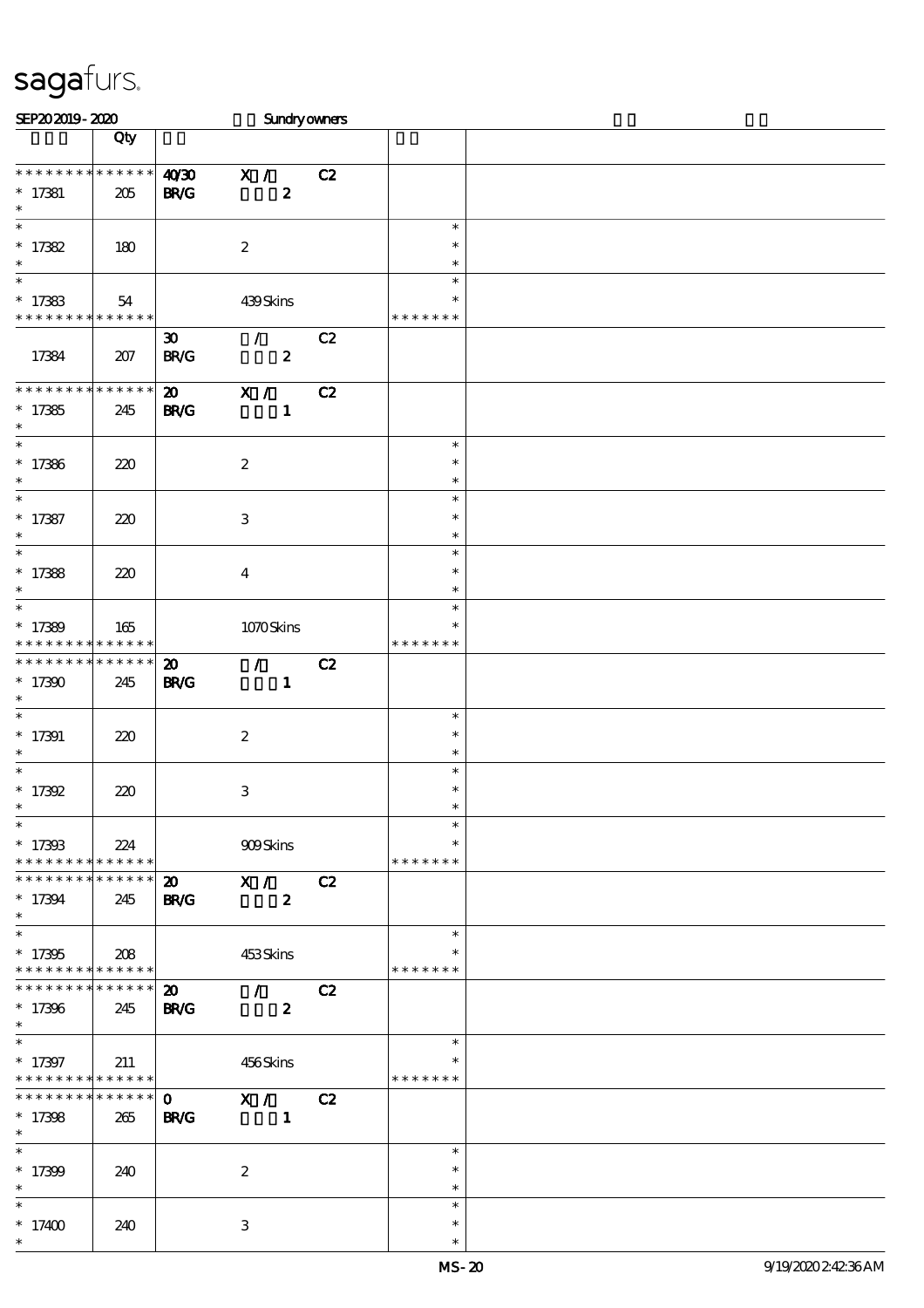| SEP202019-2020                           |     |                             | Sundryowners        |    |                    |  |
|------------------------------------------|-----|-----------------------------|---------------------|----|--------------------|--|
|                                          | Qty |                             |                     |    |                    |  |
|                                          |     |                             |                     |    |                    |  |
| $\ast$                                   |     | $\mathbf{O}$                | X /                 | C2 | $\ast$             |  |
| $*17401$                                 | 73  | <b>BR/G</b>                 | $\mathbf{1}$        |    | ∗                  |  |
| * * * * * * * * * * * * * *              |     |                             |                     |    | * * * * * * *      |  |
| * * * * * * * * * * * * * *              |     | $\mathbf{O}$                | $\mathcal{L}$       | C2 |                    |  |
| $* 17402$                                | 265 | <b>BR/G</b>                 | $\mathbf{1}$        |    |                    |  |
| $\ast$                                   |     |                             |                     |    |                    |  |
| $_{*}^{-}$                               |     |                             |                     |    | $\ast$             |  |
| $*17403$                                 | 240 |                             | $\boldsymbol{2}$    |    | $\ast$             |  |
| $\ast$                                   |     |                             |                     |    | $\ast$             |  |
| $\overline{\ast}$                        |     |                             |                     |    | $\ast$             |  |
| $*17404$                                 | 164 |                             | 669Skins            |    | $\ast$             |  |
| * * * * * * * * * * * * * *              |     |                             |                     |    | * * * * * * *      |  |
|                                          |     | $\mathbf{O}$                | X /                 | C2 |                    |  |
| 17405                                    | 254 | <b>BR/G</b>                 | $\boldsymbol{z}$    |    |                    |  |
|                                          |     |                             |                     |    |                    |  |
|                                          |     | $\mathbf{O}$                | $\mathcal{L}$       | C2 |                    |  |
| 17406                                    | 159 | B R/G                       | $\boldsymbol{z}$    |    |                    |  |
|                                          |     |                             |                     |    |                    |  |
|                                          |     | $\boldsymbol{\mathfrak{D}}$ | X /                 | C2 |                    |  |
| 17407                                    | 154 | <b>BR/S</b>                 | $\mathbf{1}$        |    |                    |  |
|                                          |     |                             |                     |    |                    |  |
|                                          |     |                             | <b>Sundryowners</b> |    |                    |  |
|                                          |     |                             |                     |    |                    |  |
|                                          |     |                             |                     |    |                    |  |
|                                          |     | $\boldsymbol{\mathfrak{D}}$ |                     | C2 |                    |  |
| 17409                                    | 212 | BLG                         | $\boldsymbol{z}$    |    |                    |  |
|                                          |     |                             |                     |    |                    |  |
| * * * * * * * * * * * * * *              |     | $\boldsymbol{\mathfrak{D}}$ |                     | C2 |                    |  |
| $*17410$                                 | 245 | <b>BL/G</b>                 | $\boldsymbol{z}$    |    |                    |  |
| $\ast$                                   |     |                             |                     |    |                    |  |
| $\ast$                                   |     |                             |                     |    | $\ast$             |  |
| $* 17411$                                | 85  |                             | 330Skins            |    | $\ast$             |  |
| * * * * * * * * * * * * * *              |     |                             |                     |    | * * * * * * *      |  |
|                                          |     | 3020                        |                     | C2 |                    |  |
| 17412                                    | 139 | BLG                         | $\mathbf{3}$        |    |                    |  |
|                                          |     |                             |                     |    |                    |  |
|                                          |     | $\mathbf{O}$                |                     | C2 |                    |  |
| 17413                                    | 232 | <b>BL/G</b>                 | $\boldsymbol{z}$    |    |                    |  |
|                                          |     |                             |                     |    |                    |  |
|                                          |     | O(1)                        |                     | C2 |                    |  |
| 17414                                    | 149 | <b>BL/G</b>                 | $\mathbf{3}$        |    |                    |  |
|                                          |     |                             |                     |    |                    |  |
|                                          |     | $\boldsymbol{\mathfrak{D}}$ |                     | C2 |                    |  |
|                                          |     |                             |                     |    |                    |  |
| 17415                                    | 263 | <b>BLS</b>                  | $\boldsymbol{z}$    |    |                    |  |
| * * * * * * * * * * * * * * *            |     |                             |                     |    |                    |  |
|                                          |     | 3020                        |                     | C2 |                    |  |
| $*17416$<br>$\ast$                       | 245 | <b>BLS</b>                  | $\boldsymbol{4}$    |    |                    |  |
| $\ast$                                   |     |                             |                     |    | $\ast$             |  |
|                                          |     |                             |                     |    |                    |  |
| $* 17417$<br>* * * * * * * * * * * * * * | 105 |                             | 350Skins            |    | ∗<br>* * * * * * * |  |
|                                          |     |                             |                     |    |                    |  |
|                                          |     | 3020                        |                     | C2 |                    |  |
| 17418                                    | 276 | <b>BLS</b>                  | $\mathbf{5}$        |    |                    |  |
|                                          |     |                             |                     |    |                    |  |
|                                          |     | 30 <sup>20</sup>            |                     | C2 |                    |  |
| 17419                                    | 40  | <b>BLS</b>                  | $\bf{6}$            |    |                    |  |
|                                          |     |                             |                     |    |                    |  |
|                                          |     | $\mathbf{1}$                |                     | C2 |                    |  |
| 17420                                    | 295 | BLS                         | $\boldsymbol{z}$    |    |                    |  |
|                                          |     |                             |                     |    |                    |  |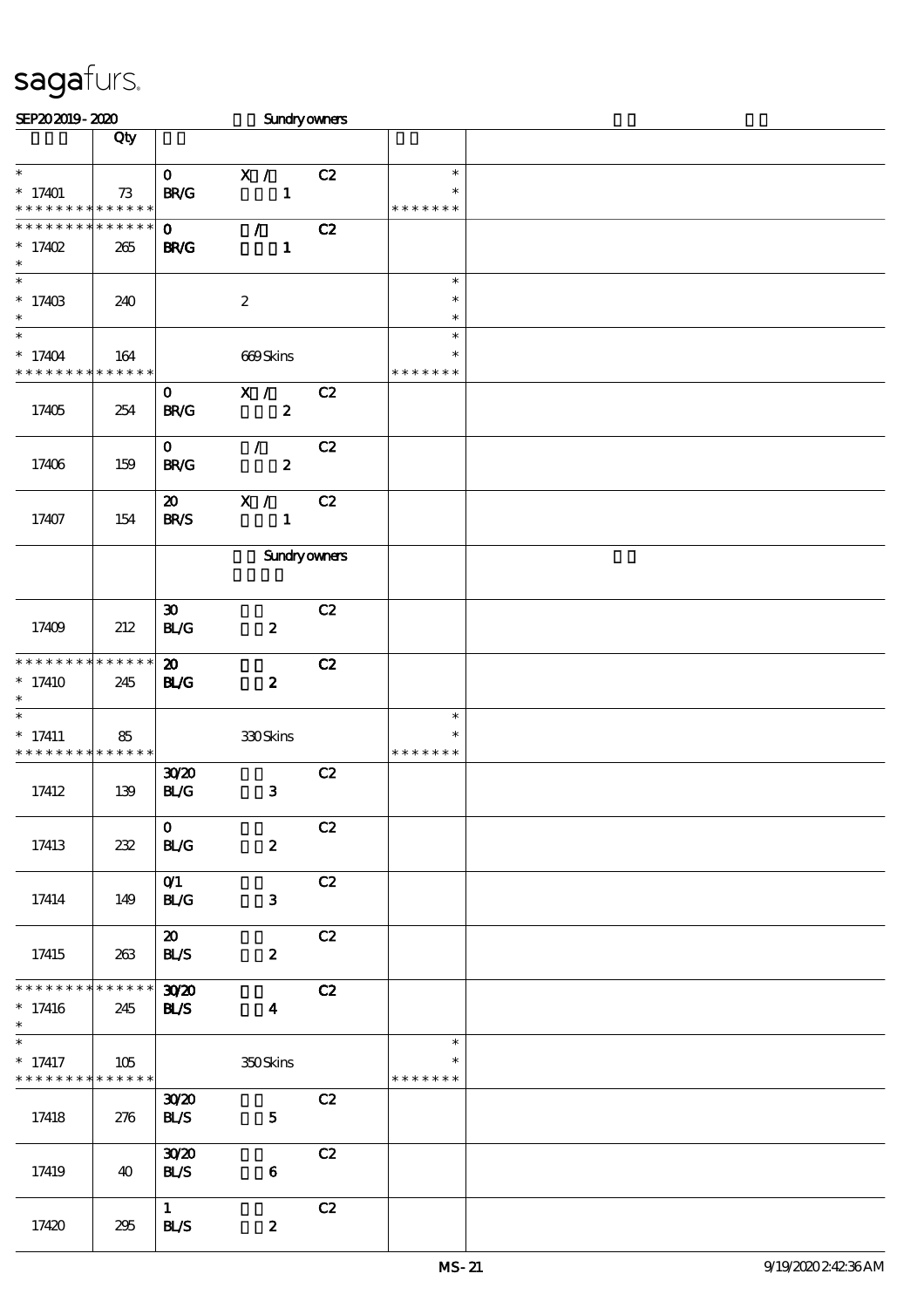| SEP202019-2020                                                                     |                        |                                            | Sundryowners     |                                                 |                         |                                   |  |
|------------------------------------------------------------------------------------|------------------------|--------------------------------------------|------------------|-------------------------------------------------|-------------------------|-----------------------------------|--|
|                                                                                    | Qty                    |                                            |                  |                                                 |                         |                                   |  |
| 17421                                                                              | 148                    | 2/3<br><b>BLS</b>                          | $\mathbf{3}$     | C2                                              |                         |                                   |  |
| 17422                                                                              | 229                    | 3020<br>BLG                                | SHE <sub>2</sub> | C2                                              |                         |                                   |  |
| 17423                                                                              | 96                     | $\mathbf{O}$<br><b>BL/G</b>                | SHE <sub>2</sub> | C2                                              |                         |                                   |  |
| * * * * * * * * * * * * * *<br>$* 17424$<br>$\ast$                                 | 265                    | 200<br><b>BL/G</b>                         | $\mathbf{1}$     | C2<br>WB <sub>2</sub>                           |                         |                                   |  |
| $\overline{\ast}$<br>$*17425$<br>* * * * * * * * <mark>* * * * * * *</mark>        | 64                     |                                            | 329Skins         |                                                 |                         | $\ast$<br>$\ast$<br>* * * * * * * |  |
| 17426                                                                              | 225                    | 40<br>BLG                                  | $\mathbf{1}$     | C2<br>$\overline{\mathbf{2}}$                   |                         |                                   |  |
| 17427                                                                              | 98                     | $\boldsymbol{\omega}$<br><b>BL/G</b>       | $\mathbf{1}$     | C2                                              | $\mathbf{3}$            |                                   |  |
| * * * * * * * * * * * * * *<br>$*17428$<br>$\ast$                                  | 205                    | $\boldsymbol{\mathfrak{D}}$<br><b>BL/G</b> | $\mathbf{1}$     | C2<br>$\blacksquare$                            |                         |                                   |  |
| $\ast$<br>$*17429$<br>* * * * * * * * * * * * * *                                  | 81                     |                                            | 286Skins         |                                                 |                         | $\ast$<br>$\ast$<br>* * * * * * * |  |
| * * * * * * * * * * * * * *<br>$*17430$<br>$\ast$                                  | 205                    | $\boldsymbol{\mathfrak{D}}$<br><b>BL/G</b> | $\mathbf{1}$     | C2<br>$\overline{\mathbf{z}}$                   |                         |                                   |  |
| $\ast$<br>$*17431$<br>* * * * * * * * * * * * * *                                  | 168                    |                                            | 373Skins         |                                                 |                         | $\ast$<br>* * * * * * *           |  |
| 17432                                                                              | 225                    | $\boldsymbol{\mathfrak{D}}$<br>BLG         | $\boldsymbol{z}$ | C2<br>$\overline{\phantom{a}}$ 2                |                         |                                   |  |
| **************<br>$*17433$<br>$*$                                                  | 245                    | $\boldsymbol{\mathfrak{D}}$<br><b>BL/G</b> |                  | C2<br>$\begin{array}{cccc} 1 & & 1 \end{array}$ |                         |                                   |  |
| $\ast$<br>$* 17434$<br>$\ast$                                                      | 220                    |                                            | $\boldsymbol{2}$ |                                                 |                         | $\ast$<br>$\ast$<br>$\ast$        |  |
| $\ast$<br>$*17435$<br>$\ast$                                                       | 220                    |                                            | $\,3$            |                                                 |                         | $\ast$<br>$\ast$<br>$\ast$        |  |
| $\overline{\phantom{0}}$<br>$*17436$<br>$\ast$                                     | 220                    |                                            | $\overline{4}$   |                                                 |                         | $\ast$<br>$\ast$<br>$\ast$        |  |
| $\ast$<br>$* 17437$<br>* * * * * * * * * * * * * *                                 | 99                     |                                            | 1004Skins        |                                                 |                         | $\ast$<br>* * * * * * *           |  |
| * * * * * * * *<br>$*17438$<br>$*$                                                 | $***$ * * * * *<br>245 | $\boldsymbol{\mathfrak{D}}$<br><b>BL/G</b> | $\mathbf{1}$     | C2<br>$\overline{\mathbf{2}}$                   |                         |                                   |  |
| $\overline{\phantom{0}}$<br>$*17439$<br>* * * * * * * * <mark>* * * * * * *</mark> | 106                    |                                            | 351 Skins        |                                                 |                         | $\ast$<br>∗<br>* * * * * * *      |  |
| * * * * * * * * * * * * * * *<br>$*1740$<br>$\ast$                                 | 246                    | $\boldsymbol{\mathfrak{D}}$<br><b>BL/G</b> | $\boldsymbol{z}$ | C2                                              | $\overline{\mathbf{z}}$ |                                   |  |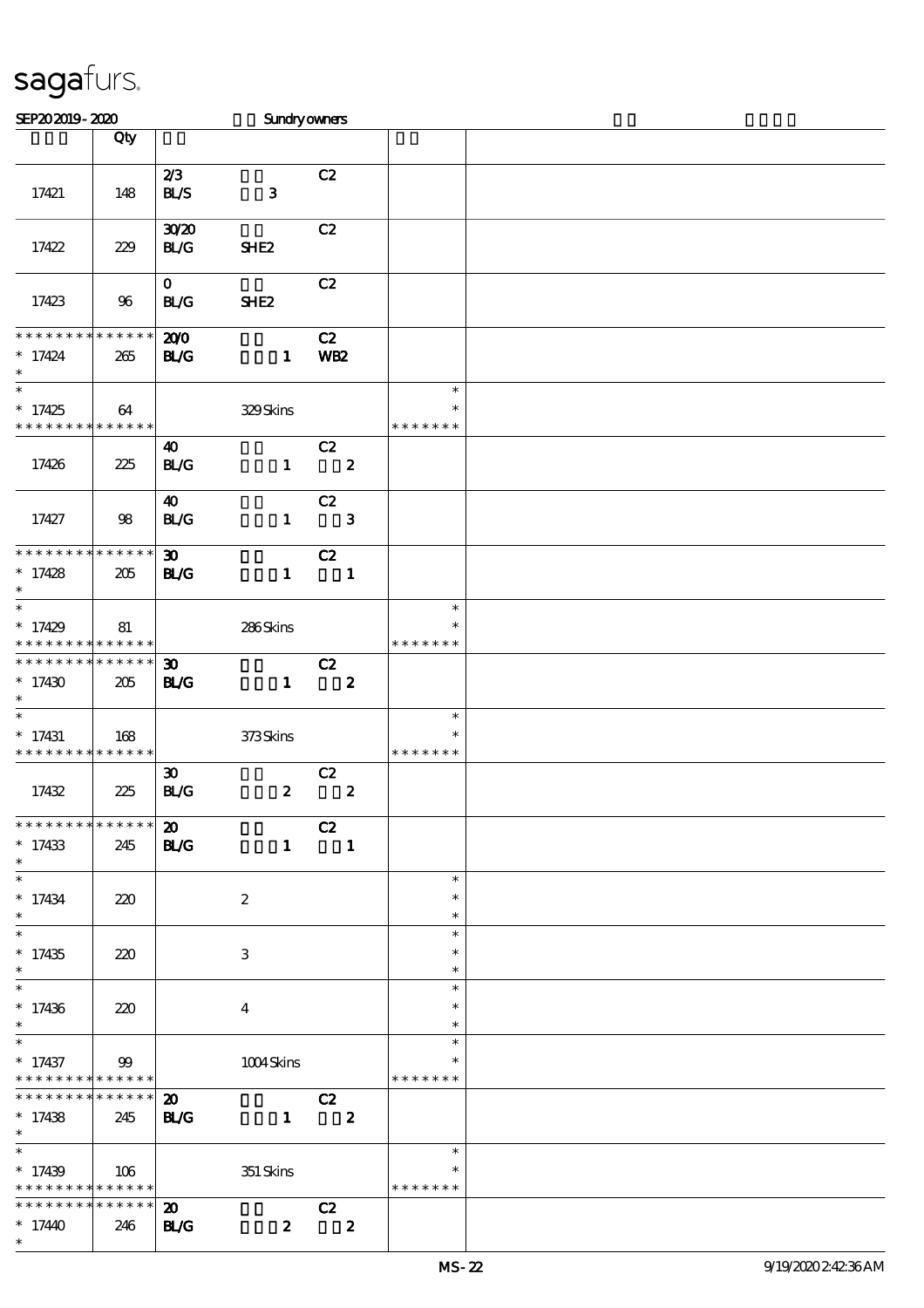| SEP202019-2020                                                        |                       |                                            | <b>Sundryowners</b> |                                  |                                   |  |
|-----------------------------------------------------------------------|-----------------------|--------------------------------------------|---------------------|----------------------------------|-----------------------------------|--|
|                                                                       | Qty                   |                                            |                     |                                  |                                   |  |
| $\ast$<br>$* 17441$<br>* * * * * * * * * * * * * *                    | 100                   | $\boldsymbol{\mathfrak{D}}$<br>BLG         | $\boldsymbol{z}$    | C2<br>$\overline{\mathbf{2}}$    | $\ast$<br>$\ast$<br>* * * * * * * |  |
| * * * * * * * *<br>$*17442$<br>$\ast$                                 | * * * * * *<br>265    | $\mathbf{O}$<br><b>BL/G</b>                | $\mathbf{1}$        | C2<br>$\overline{\phantom{a}}$   |                                   |  |
| $\overline{\phantom{a}^*}$<br>$*17443$<br>* * * * * * * * * * * * * * | 147                   |                                            | 412Skins            |                                  | $\ast$<br>$\ast$<br>* * * * * * * |  |
| * * * * * * * *<br>$* 17444$<br>$\ast$                                | * * * * * *<br>265    | $\mathbf{o}$<br><b>BL/G</b>                | $\mathbf{1}$        | C2<br>$\overline{\mathbf{z}}$    |                                   |  |
| $\overline{\phantom{a}^*}$<br>$*17445$<br>$\ast$                      | 240                   |                                            | $\boldsymbol{2}$    |                                  | $\ast$<br>$\ast$<br>$\ast$        |  |
| $\overline{\phantom{0}}$<br>$*17446$<br>* * * * * * * *               | 55<br>* * * * * *     |                                            | 560Skins            |                                  | $\ast$<br>$\ast$<br>* * * * * * * |  |
| 17447                                                                 | 140                   | $\mathbf{O}$<br><b>BL/G</b>                | $\mathbf{1}$        | C2<br>$\mathbf{3}$               |                                   |  |
| 17448                                                                 | 205                   | $\boldsymbol{\mathfrak{D}}$<br><b>BLS</b>  | $\mathbf{1}$        | C2<br>$\overline{\mathbf{2}}$    |                                   |  |
| 17449                                                                 | 246                   | 3020<br>BLS                                | $\mathbf{1}$        | C2<br>$\overline{\phantom{a}}$ 3 |                                   |  |
| 17450                                                                 | 142                   | O(1)<br><b>BL/S</b>                        |                     | C2<br>$1 \qquad 3$               |                                   |  |
| 17451                                                                 | 78                    | 5040<br>BLG                                | $\mathbf{1}$        | C2<br>SHE <sub>2</sub>           |                                   |  |
| * * * * * * * * * * * * * *<br>$*17452$<br>$*$                        | 205                   | $\boldsymbol{\mathfrak{D}}$<br><b>BL/G</b> | $\mathbf{1}$        | C2<br><b>SHE2</b>                |                                   |  |
| $\ast$<br>$*17453$<br>$\ast$                                          | 180                   |                                            | $\boldsymbol{2}$    |                                  | $\ast$<br>$\ast$<br>$\ast$        |  |
| $\ast$<br>$*17454$<br>* * * * * * * *                                 | 42<br>$* * * * * * *$ |                                            | 427Skins            |                                  | $\ast$<br>$\ast$<br>* * * * * * * |  |
| * * * * * * *<br>$*17455$<br>$\ast$                                   | $******$<br>245       | $\boldsymbol{\mathfrak{D}}$<br><b>BL/G</b> | $\mathbf{1}$        | C2<br><b>SHE1</b>                |                                   |  |
| $\ast$<br>$*17456$<br>$\ast$                                          | 220                   |                                            | $\boldsymbol{2}$    |                                  | $\ast$<br>$\ast$<br>$\ast$        |  |
| $*17457$<br>* * * * * * * *                                           | 193<br>* * * * * *    |                                            | 658Skins            |                                  | $\ast$<br>*<br>* * * * * * *      |  |
| 17458                                                                 | 95                    | $\boldsymbol{\mathfrak{D}}$<br>BLG         | $\mathbf{1}$        | C2<br>SHE <sub>2</sub>           |                                   |  |
| * * * * * * * *<br>$*17459$<br>$\ast$                                 | * * * * * *<br>245    | $\mathbf{O}$<br><b>BL/G</b>                | $\mathbf{1}$        | C2<br>SHE <sub>2</sub>           |                                   |  |
| $\ast$<br>$*17460$<br>$\ast$                                          | 220                   |                                            | $\boldsymbol{2}$    |                                  | $\ast$<br>$\ast$<br>$\ast$        |  |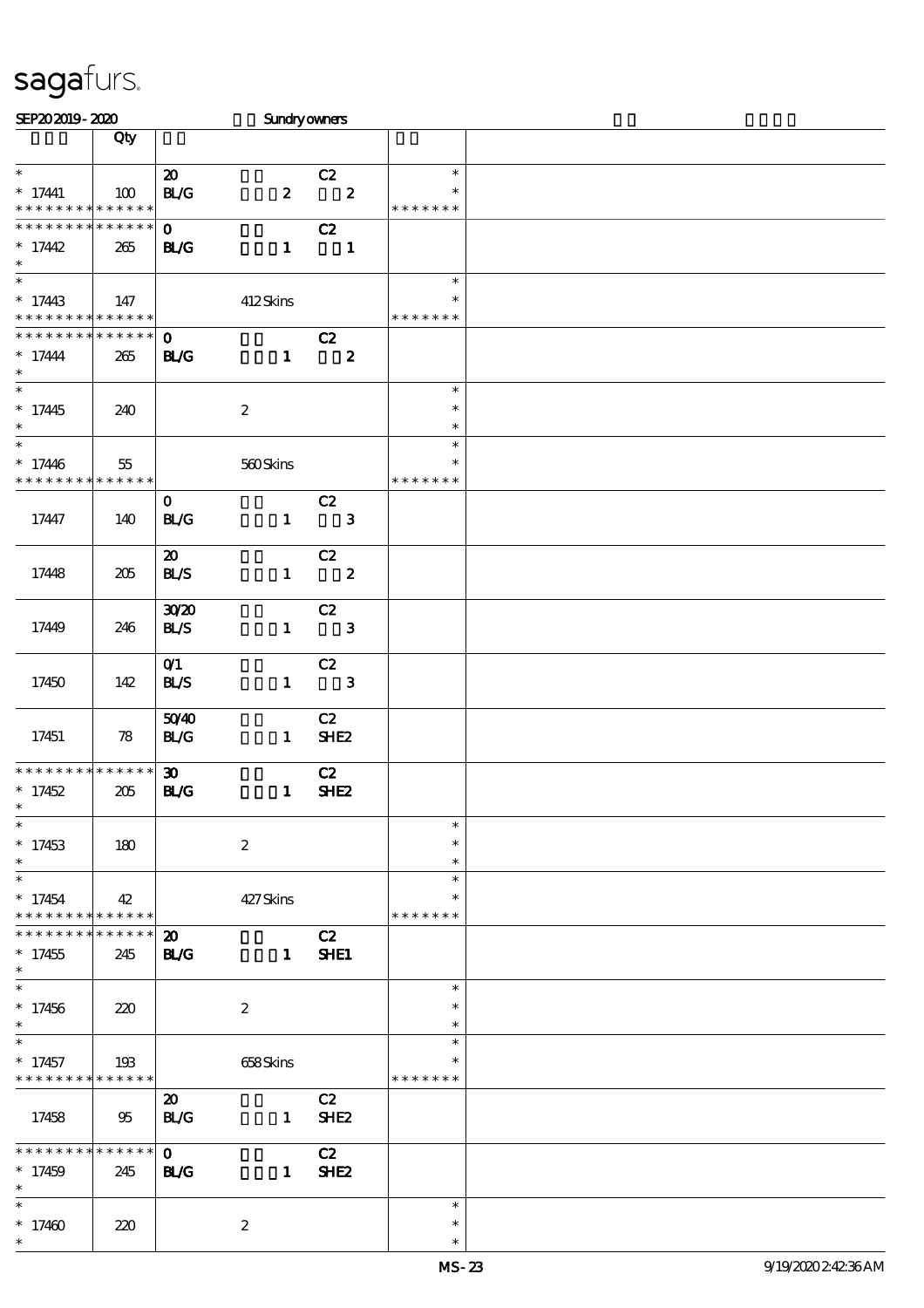| SEP202019-2020<br><b>Sundryowners</b> |     |              |  |                  |         |  |
|---------------------------------------|-----|--------------|--|------------------|---------|--|
|                                       | Qty |              |  |                  |         |  |
| $\ast$                                |     | u            |  | C2               |         |  |
| $*17461$                              | 146 | $_{\rm BLG}$ |  | SHE <sub>2</sub> |         |  |
| * * * * * * * * * * * * * * *         |     |              |  |                  | ******* |  |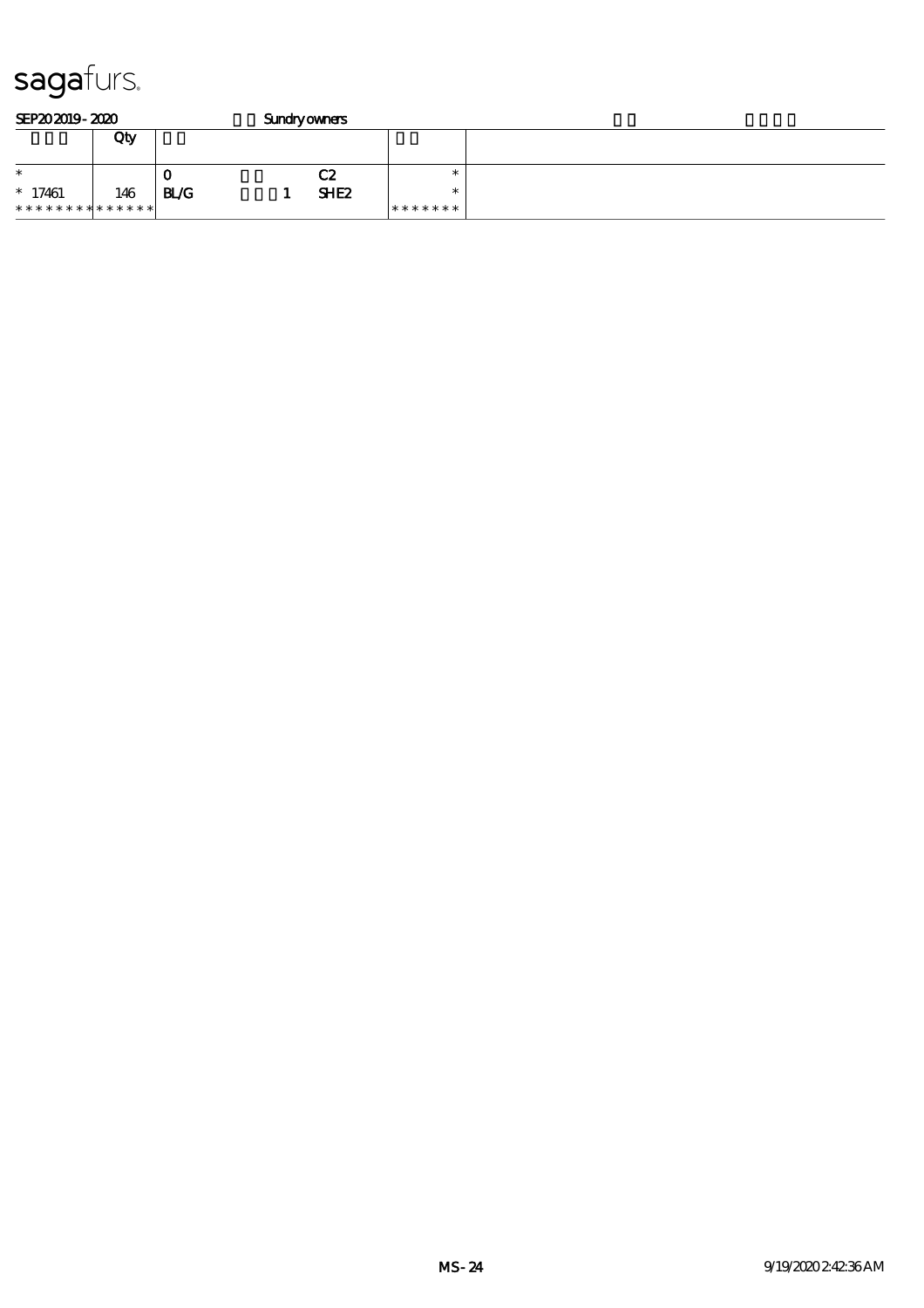| SEP202019-2020 |         |                                                         | Unicom                                        |                      | Female |        |  |  |
|----------------|---------|---------------------------------------------------------|-----------------------------------------------|----------------------|--------|--------|--|--|
|                | Qty     |                                                         |                                               |                      |        |        |  |  |
| 27001          | 145     | $\boldsymbol{\mathfrak{D}}$<br>GOLD                     | $\mathbf{X}$ / $\mathbf{X}$<br>$\blacksquare$ | C1/C2                |        |        |  |  |
| 27002          | 125     | $\boldsymbol{\mathfrak{D}}$<br><b>GOLD</b>              | $\mathbf{1}$                                  | C1/C2                |        |        |  |  |
| 27003          | 213     | $\boldsymbol{\mathfrak{D}}$<br>$\mathop{\rm GOD}$       | $\mathbf{X}$<br>$\mathbf{1}$                  | C1/C2                |        |        |  |  |
| 27004          | 101     | $\boldsymbol{\mathfrak{D}}$<br>${\bf S\!L}\!{\bf V\!R}$ | $\mathbf{1}$                                  | C1/C2                |        |        |  |  |
| $27005$        | 119     | $\boldsymbol{\mathfrak{D}}$<br>$S\!L\!V\!R$             | $\boldsymbol{X}$<br>$\mathbf{1}$              | C1/C2                |        |        |  |  |
|                |         |                                                         |                                               | Walt Brown*RanchWild |        | Female |  |  |
| 27007          | 314     | $\boldsymbol{\mathfrak{D}}$<br>GOD                      | $\boldsymbol{z}$                              | C1/C2                |        |        |  |  |
| 27008          | $375\,$ | $\boldsymbol{\mathfrak{D}}$<br>$\mathop{\rm GOD}$       | $\mathcal{L}$<br>$\boldsymbol{z}$             | C1/C2                |        |        |  |  |
|                |         |                                                         | Unicom                                        |                      |        | Female |  |  |
| 27010          | 142     | $\boldsymbol{\mathfrak{D}}$<br>GOLD                     | X /<br>$\boldsymbol{z}$                       | C1/C2                |        |        |  |  |
| 27011          | $121$   | $\boldsymbol{\mathfrak{D}}$<br>GOD                      | $\boldsymbol{z}$                              | C1/C2                |        |        |  |  |
| 27012          | 163     | $\boldsymbol{\mathfrak{D}}$<br>GOLD                     | $\mathbf{z}$                                  | C1/C2                |        |        |  |  |
| 27013          | 94      | $\boldsymbol{\mathfrak{D}}$<br>GOD                      | $\mathbf X$<br>$\boldsymbol{z}$               | C1/C2                |        |        |  |  |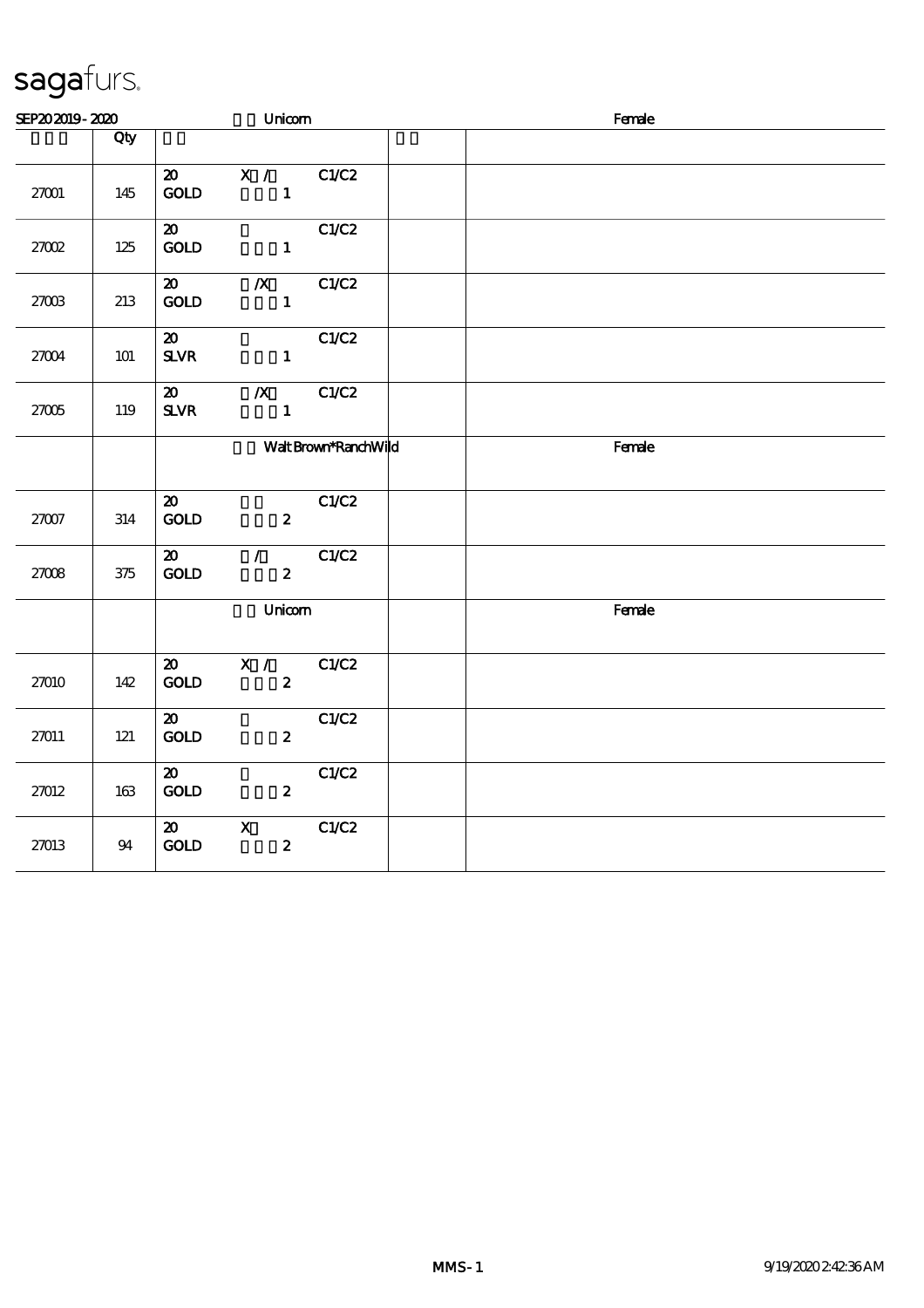| SEP202019-2020 |         |                                       | Unicom                           |                 | Female |
|----------------|---------|---------------------------------------|----------------------------------|-----------------|--------|
|                | Qty     |                                       |                                  |                 |        |
| 27021          | 153     | $\mathbf{O}$<br><b>GOLD</b>           | $\mathbf{1}$                     | <b>2X</b> C1/C2 |        |
| 27022          | 101     | $\mathbf{0}$<br>$\mathop{\rm GOD}$    | $\mathbf{1}$                     | $X$ C1/C2       |        |
| 27023          | 95      | $\mathbf{O}$<br>$\operatorname{GOLD}$ | $\mathbf{X}$<br>$\mathbf{1}$     | C1/C2           |        |
| 27024          | 207     | $\mathbf{O}$<br><b>GOLD</b>           | $\mathbf{1}$                     | C1/C2           |        |
| 27025          | $307\,$ | $\mathbf{O}$<br>$\mathop{\rm GOD}$    | $\mathbf{1}$                     | C1/C2           |        |
| 27026          | 165     | <b>GOLD</b>                           | $0$ X /<br>$\mathbf{1}$          | C3              |        |
| 27027          | 129     | $\mathbf{O}$<br><b>GOLD</b>           | $\mathbf{1}$                     | C1/C2           |        |
| 27028          | 461     | $\mathbf{O}$<br><b>GOLD</b>           | $\mathbf{1}$                     | C1/C2           |        |
| 27029          | 92      | $\mathbf{O}$<br><b>GOLD</b>           | $\mathbf{1}$                     | C3              |        |
| 27030          | 114     | $\mathbf{O}$<br>GOLD                  | $\mathbf{1}$                     | C1              |        |
| 27031          | 442     | $\mathbf{0}$<br>GOLD                  | $\mathbf{1}$                     | C2              |        |
| 27032          | 159     | $\mathbf{O}$<br>$\mathop{\rm GOD}$    | $\boldsymbol{X}$<br>$\mathbf{1}$ | C1/C2           |        |
| 27033          | 218     | $\mathbf{O}$<br><b>GOLD</b>           | $\mathbf{X}$<br>$\mathbf{1}$     | C1/C2           |        |
| 27034          | 150     | $\mathbf{O}$<br><b>SLVR</b>           | $\mathbf{1}$                     | C1              |        |
| 27035          | 428     | $\mathbf{0}$<br><b>SLVR</b>           | $\mathbf{1}$                     | C1/C2           |        |
| 27036          | 145     | $\mathbf{O}$<br><b>SLVR</b>           | $\mathbf{1}$                     | C2              |        |
| 27037          | 159     | $\mathbf{O}$<br><b>SLVR</b>           | $\mathbf{1}$                     | C1/C2           |        |
| 2708           | 330     | $\mathbf{O}$<br><b>SLVR</b>           | $\mathbf{1}$                     | C1/C2           |        |
| 27039          | 307     | $\mathbf{O}$<br><b>SLVR</b>           | $\mathbf{1}$                     | C1/C2           |        |
| 27040          | 148     | $\mathbf{O}$<br><b>SLVR</b>           | $\mathbf{1}$                     | $\chi$ C1/C2    |        |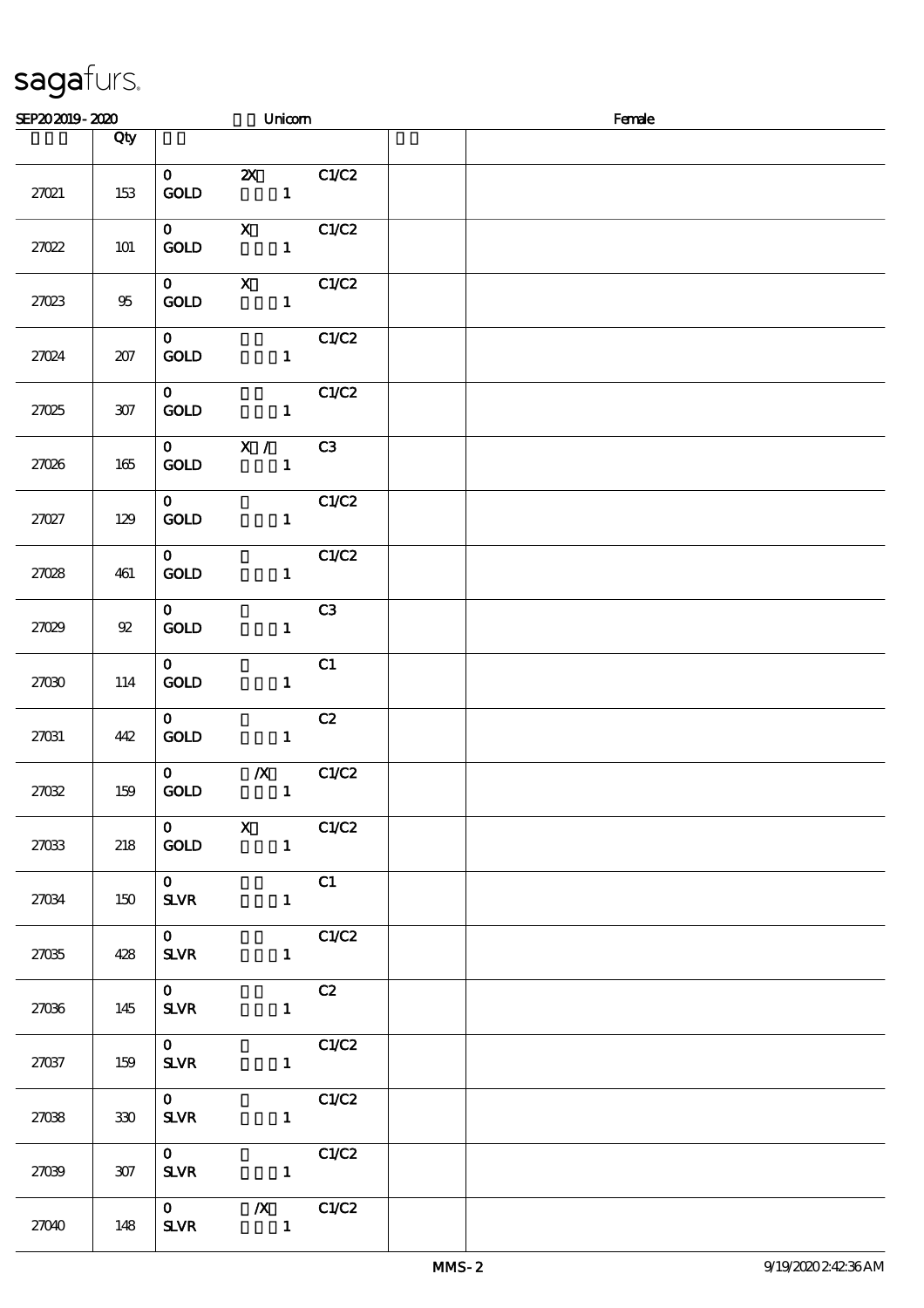| SEP202019-2020 |                  |                                       | Unicom                                        |                      | Female |
|----------------|------------------|---------------------------------------|-----------------------------------------------|----------------------|--------|
|                | Qty              |                                       |                                               |                      |        |
| 27041          | 119              | $\mathbf{O}$<br><b>SLVR</b>           | $\mathbf{X}$<br>$\mathbf{1}$                  | C1/C2                |        |
| 27042          | 85               | $\mathbf{O}$<br><b>SLVR</b>           | $\boldsymbol{X}$<br>$\mathbf{1}$              | C3                   |        |
|                |                  |                                       |                                               | Walt Brown*RanchWild | Female |
| 27044          | 343              | $\mathbf{O}$<br>GOLD                  | $\boldsymbol{z}$                              | C1/C2                |        |
| 27045          | 376              | $\mathbf{O}$<br>GOLD                  | $\boldsymbol{z}$                              | C1/C2                |        |
| 27046          | 182              | $\mathbf{O}$<br><b>GOLD</b>           | $\mathcal{F}$<br>$\boldsymbol{z}$             | C3                   |        |
| 27047          | 320              | $\mathbf{O}$<br>GOLD                  | $\boldsymbol{z}$                              | C1/C2                |        |
| 27048          | 127              | $\mathbf{O}$<br>GOLD                  | $\mathbf{z}$                                  | C3                   |        |
| 27049          | 348              | $\mathbf{O}$<br><b>VSLA</b>           | $\mathcal{L}$<br>$\boldsymbol{z}$             | C2C3                 |        |
| 27050          | 180              | $\mathbf{O}$<br><b>VSLA</b>           | $\boldsymbol{z}$                              | C2C3                 |        |
|                |                  |                                       | Unicom                                        |                      | Female |
| 27052          | 128              | $\mathbf{o}$<br>GOLD                  | $\boldsymbol{\mathsf{X}}$<br>$\boldsymbol{z}$ | C1/C2                |        |
| 27053          | ${\mathfrak{A}}$ | $\mathbf{0}$<br><b>GOLD</b>           | $\mathbf{X}$<br>$\mathbf{2}$                  | C1/C2                |        |
| 27054          | 210              | $\mathbf{O}$<br><b>GOLD</b>           | X /<br>$\boldsymbol{2}$                       | C1/C2                |        |
| 27055          | 276              | $\mathbf{0}$<br>$\operatorname{GOLD}$ | $\boldsymbol{z}$                              | C1/C2                |        |
| 27056          | 151              | $\mathbf{O}$<br>GOLD                  | X /<br>$\boldsymbol{z}$                       | C3                   |        |
| 27057          | 87               | $\mathbf{O}$<br>$\operatorname{GOLD}$ | $\boldsymbol{z}$                              | C1/C2                |        |
| 27058          | 367              | $\mathbf{O}$<br>GOLD                  | $\boldsymbol{z}$                              | C1/C2                |        |
| 27059          | 140              | $\mathbf{0}$<br><b>GOLD</b>           | $\boldsymbol{z}$                              | C1                   |        |
| 27000          | 414              | $\mathbf{O}$<br>$\mathop{\rm GOD}$    | $\boldsymbol{z}$                              | C2                   |        |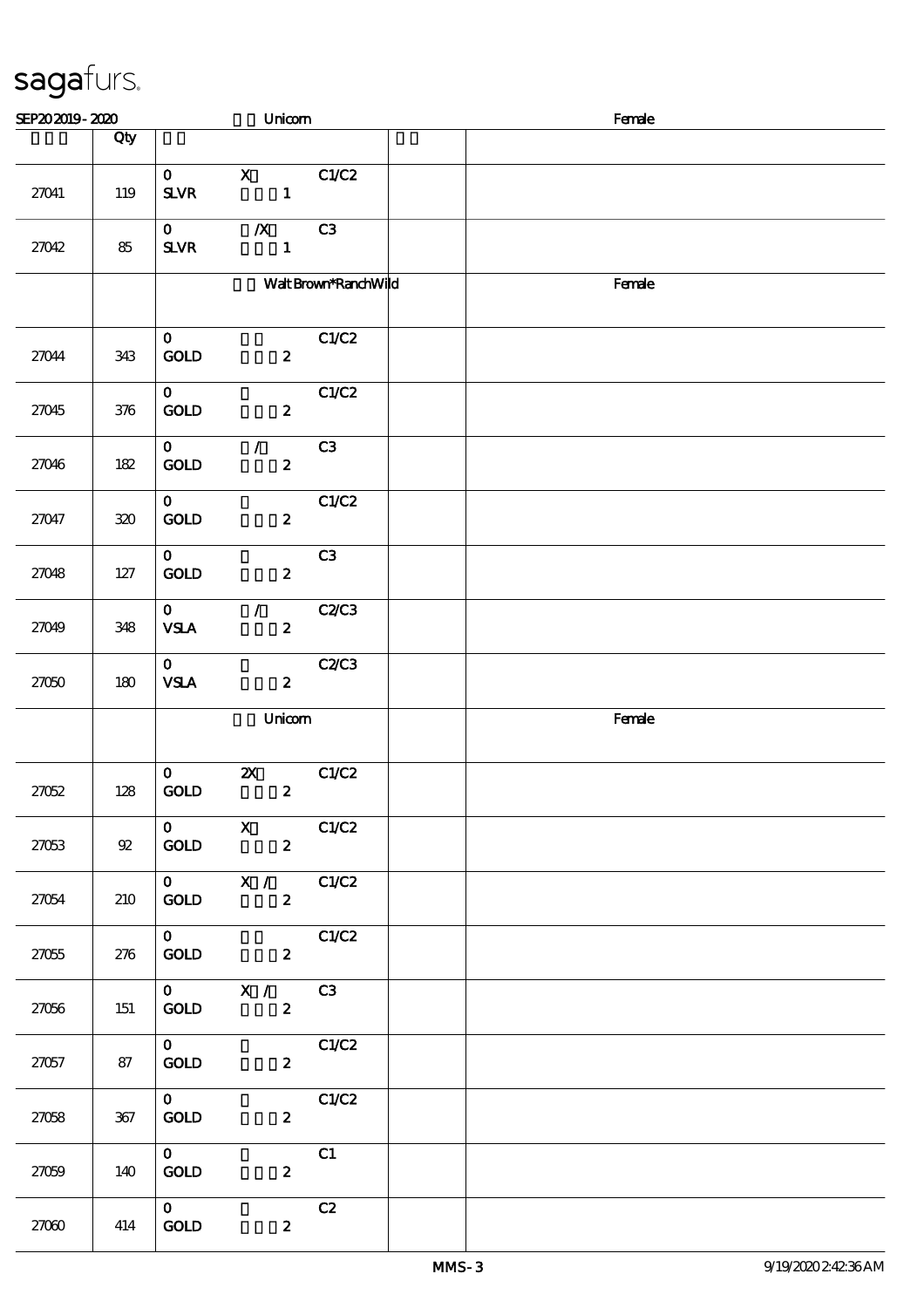| SEP202019-2020 |     |                                          | Unicom                                        |                | Female |
|----------------|-----|------------------------------------------|-----------------------------------------------|----------------|--------|
|                | Qty |                                          |                                               |                |        |
| 27061          | 122 | $\mathbf{O}$<br><b>GOLD</b>              | $\mathcal{F}$<br>$\boldsymbol{z}$             | C <sub>3</sub> |        |
| 27062          | 95  | $\mathbf{0}$<br><b>GOLD</b>              | $\mathbf{X}$<br>$\boldsymbol{z}$              | C1             |        |
| 27063          | 238 | $\mathbf{0}$<br><b>GOLD</b>              | $\mathbf{X}$<br>$\mathbf{2}$                  | C2             |        |
| 27064          | 152 | $\mathbf{O}$<br><b>GOLD</b>              | $\chi$ C1/C2<br>$\mathbf{z}$                  |                |        |
| 27065          | 130 | $\mathbf{0}$<br><b>SLVR</b>              | <b>2X</b> C1/C2<br>$\boldsymbol{2}$           |                |        |
| 27066          | 222 | $\mathbf{O}$<br>$S\!L\!V\!R$             | $\mathbf{X}$<br>$\boldsymbol{z}$              | C1/C2          |        |
| 27067          | 130 | $\mathbf{O}$<br><b>SLVR</b>              | $X \, X$<br>$\boldsymbol{z}$                  | C1/C2          |        |
| 2708           | 119 | $\mathbf{O}$<br>$S\!L\!V\!R$             | $\boldsymbol{2}$                              | C1/C2          |        |
| 27009          | 422 | $\mathbf{O}$<br>$S\!L\!V\!R$             | $\boldsymbol{z}$                              | C1/C2          |        |
| 27070          | 84  | $\mathbf{O}$<br>$S\!L\!V\!R$             | X /<br>$\boldsymbol{z}$                       | C3             |        |
| 27071          | 115 | $\mathbf{O}$<br>SLVR                     | $\boldsymbol{2}$                              | C3             |        |
| 27072          | 91  | $\mathbf{O}$<br>${\bf S\!L}\!{\bf V\!R}$ | $\boldsymbol{z}$                              | C1/C2          |        |
| 27073          | 319 | $\mathbf{O}$<br>$S\!L\!V\!R$             | $\boldsymbol{z}$                              | C1/C2          |        |
| 27074          | 126 | $\mathbf{O}$<br>$S\!L\!V\!R$             | $\boldsymbol{z}$                              | C <sub>3</sub> |        |
| 27075          | 250 | $\mathbf{o}$<br>$S\!L\!V\!R$             | $\boldsymbol{z}$                              | C1/C2          |        |
| 27076          | 100 | $\mathbf{O}$<br>$S\!L\!V\!R$             | $\mathcal{L}$<br>$\boldsymbol{z}$             | C3             |        |
| 27077          | 115 | $\mathbf{O}$<br><b>SLVR</b>              | $\boldsymbol{\mathrm{X}}$<br>$\boldsymbol{z}$ | C1/C2          |        |
| 27078          | 153 | $\mathbf{0}$<br>$S\!L\!V\!R$             | $\boldsymbol{X}$<br>$\boldsymbol{z}$          | C1/C2          |        |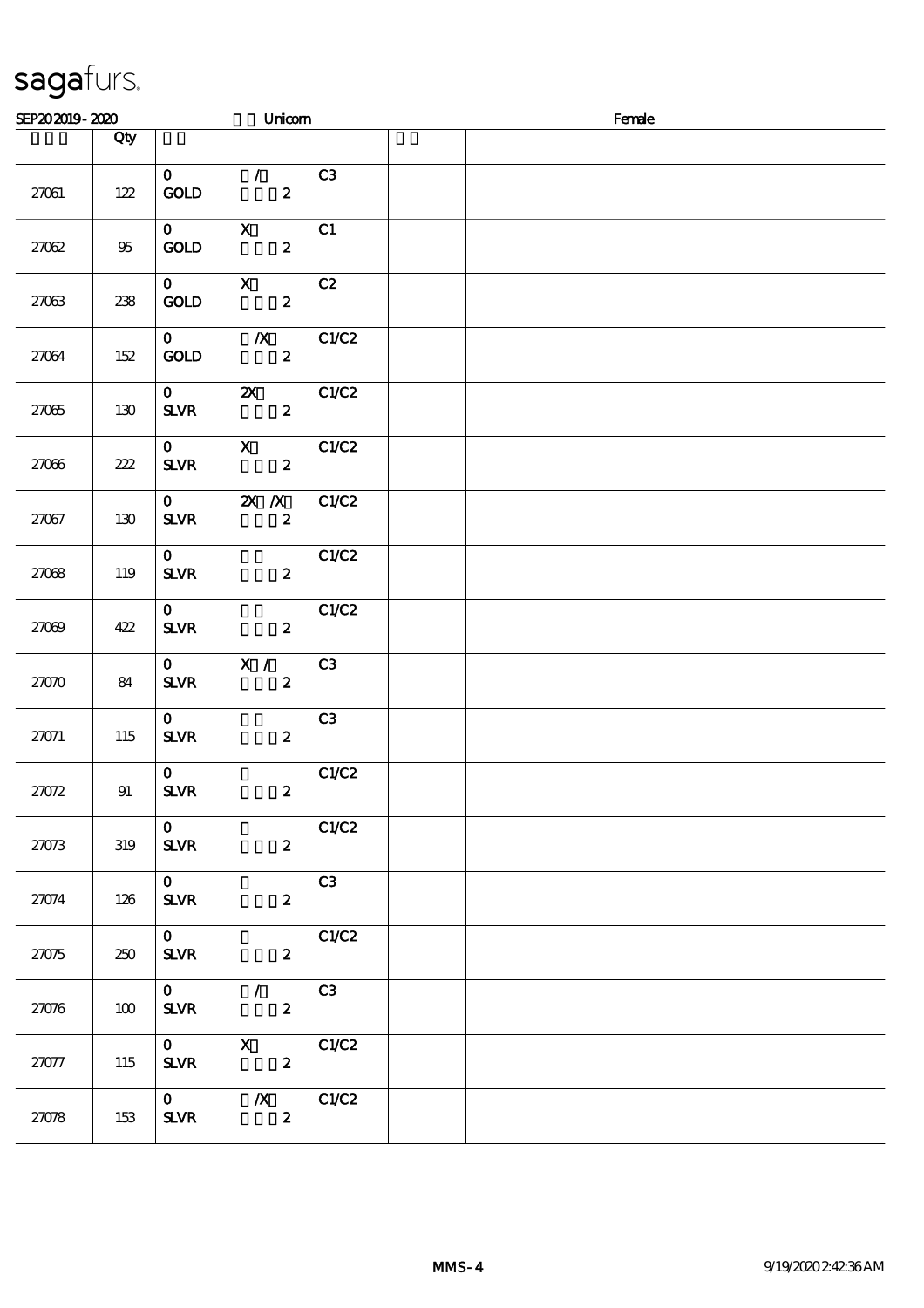| SEP202019-2020 |     |                                       | Unicom                                          |       | Female |
|----------------|-----|---------------------------------------|-------------------------------------------------|-------|--------|
|                | Qty |                                       |                                                 |       |        |
| 27081          | 188 | <b>GOLD</b>                           | 1 $\mathbb{Z} \times \mathbb{Z}$ C1/C2          |       |        |
| 27082          | 199 | $1 \quad \blacksquare$<br><b>GOLD</b> | $\sim$ 1.                                       | C1/C2 |        |
| 27083          | 234 | 1<br><b>GOLD</b>                      | $\overline{\phantom{a}}$                        | C1/C2 |        |
| 27084          | 107 | $1 \qquad \qquad$<br>GOLD             | X /<br>$\mathbf{I}$                             | C3    |        |
| 27085          | 202 | $1 \qquad \qquad$<br><b>GOLD</b>      | $\mathbf{1}$                                    | C1/C2 |        |
| 27086          | 351 | $1 \quad \blacksquare$<br><b>GOLD</b> | $\overline{\phantom{a}}$                        | C1/C2 |        |
| 27087          | 112 | $\mathbf{1}$<br><b>GOLD</b>           | $\mathcal{F}$ and $\mathcal{F}$<br>$\mathbf{1}$ | C3    |        |
| 27088          | 274 | $1 \quad \blacksquare$<br><b>GOLD</b> | $\chi$ C1/C2<br>$\sim$ 1                        |       |        |
| 27089          | 156 | $\mathbf{1}$<br><b>GOLD</b>           | $\mathbf{X}$<br>$\mathbf{1}$                    | C1/C2 |        |
| 27000          | 123 | $1 \qquad \qquad$<br><b>SLVR</b>      | $\mathbf{x}$<br>$\mathbf{1}$                    | C1/C2 |        |
| 27091          | 124 | $1 \qquad \qquad$<br><b>SLVR</b>      | $\mathbf{X}$<br>$\mathbf{1}$                    | C1/C2 |        |
| 27092          | 145 | $1 \qquad \qquad$<br><b>SLVR</b>      | $\mathbf{X}$<br>$\mathbf{1}$                    | C1/C2 |        |
| 27003          | 206 | $\mathbf{1}$<br><b>SLVR</b>           | $\mathbf{x}$<br>$\mathbf{1}$                    | C1/C2 |        |
| 27094          | 115 | $\mathbf{1}$<br><b>SLVR</b>           | $\mathbf{1}$                                    | C1    |        |
| 27095          | 289 | 1<br><b>SLVR</b>                      | $\mathbf{1}$                                    | C1/C2 |        |
| 27096          | 104 | $\mathbf{1}$<br><b>SLVR</b>           | $\mathbf{1}$                                    | C2    |        |
| 27097          | 169 | <b>SLVR</b>                           | $1$ X / C3<br>$\mathbf{1}$                      |       |        |
| 27098          | 178 | $1 \quad \blacksquare$<br><b>SLVR</b> | $\mathbf{1}$                                    | C1/C2 |        |
| 27099          | 363 | $1 \quad \blacksquare$<br><b>SLVR</b> | $1 -$                                           | C1/C2 |        |
| 27100          | 330 | $1 \quad \blacksquare$<br><b>SLVR</b> | $\mathbf{1}$                                    | C1/C2 |        |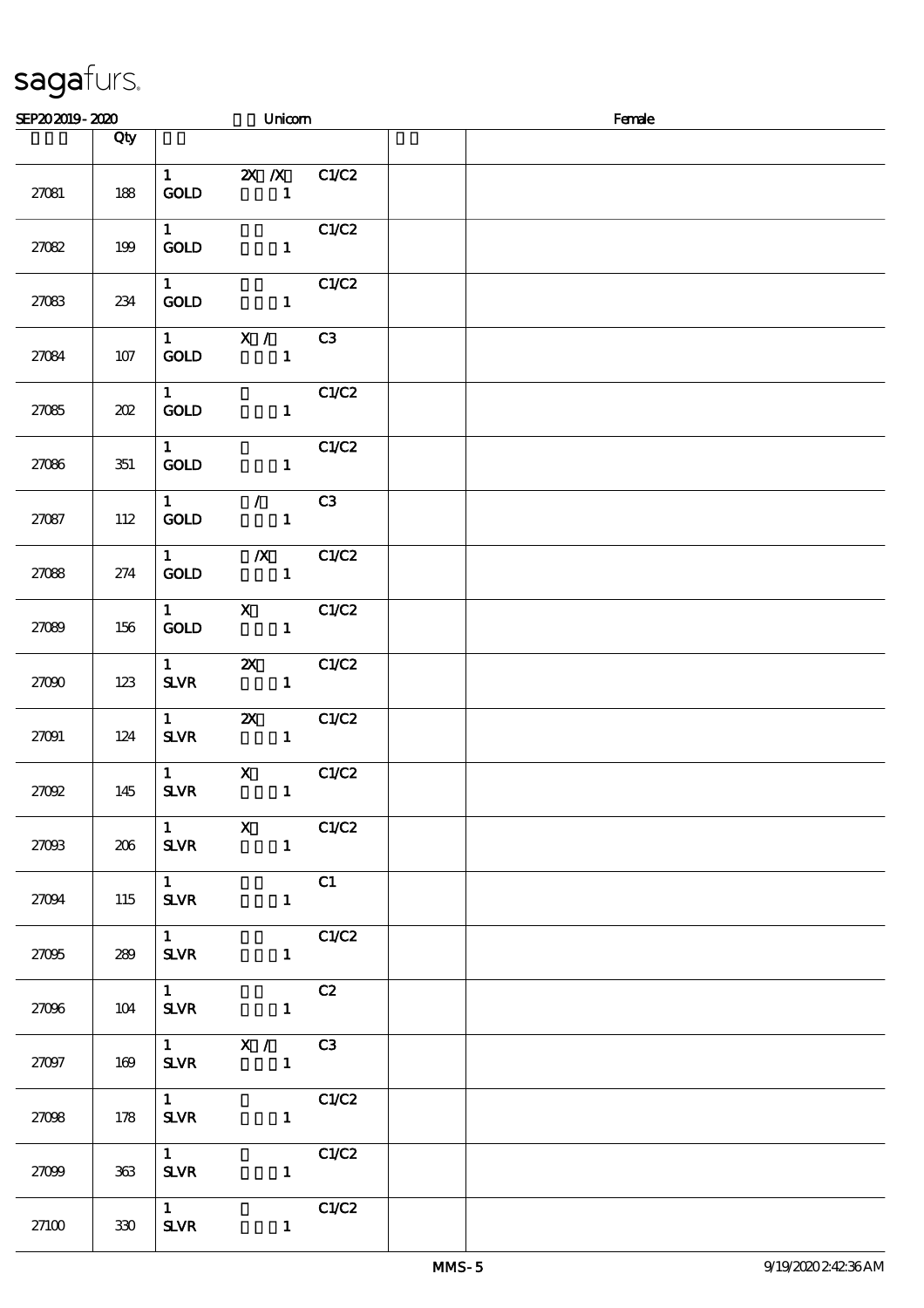| SEP202019-2020                                                       |      |                                       | Unicom                                        |                      |                                   | Female |
|----------------------------------------------------------------------|------|---------------------------------------|-----------------------------------------------|----------------------|-----------------------------------|--------|
|                                                                      | Qty  |                                       |                                               |                      |                                   |        |
| 27101                                                                | 93   | $\mathbf{1}$<br><b>SLVR</b>           | $\mathcal{L}$<br>$\mathbf{1}$                 | C <sub>3</sub>       |                                   |        |
| ******** <mark>******</mark><br>$*27102$<br>$\ast$                   | 485  | $1 \quad \blacksquare$<br><b>VSLA</b> | X / C2<br>$\mathbf{1}$                        |                      |                                   |        |
| $\overline{\phantom{0}}$<br>$* 27103$<br>* * * * * * * * * * * * * * | 308  |                                       | 793Skins                                      |                      | $\ast$<br>$\ast$<br>* * * * * * * |        |
|                                                                      |      |                                       |                                               | Walt Brown*RanchWild |                                   | Female |
| 27105                                                                | 315  | $\mathbf{1}$<br><b>GOLD</b>           | $\boldsymbol{z}$                              | C1/C2                |                                   |        |
| 27106                                                                | 406  | $\mathbf{1}$<br>GOLD                  | $\boldsymbol{z}$                              | C1/C2                |                                   |        |
| 27107                                                                | 260  | $\mathbf{1}$<br><b>GOLD</b>           | $\mathcal{L}$<br>$\boldsymbol{z}$             | C3                   |                                   |        |
| 27108                                                                | 191  | $\mathbf{1}$<br><b>GOLD</b>           | $\boldsymbol{z}$                              | C1/C2                |                                   |        |
| 27109                                                                | 239  | $\mathbf{1}$<br><b>VSLA</b>           | $\mathcal{L}$<br>$\boldsymbol{z}$             | C2C3                 |                                   |        |
| 27110                                                                | 135  | $\mathbf{1}$<br><b>VSLA</b>           | $\boldsymbol{z}$                              | C2/C3                |                                   |        |
|                                                                      |      |                                       | <b>RBR</b> Fams                               |                      |                                   | Female |
| 27112                                                                | 341  | $\mathbf{1}$<br><b>GOLD</b>           | $\boldsymbol{\mathsf{Z}}$<br>$\boldsymbol{z}$ | <b>C2/C3</b>         |                                   |        |
|                                                                      |      |                                       | Unicom                                        |                      |                                   | Female |
| 27114                                                                | $97$ | 1<br>GOLD                             | $\mathbf{x}$<br>$\boldsymbol{2}$              | C1/C2                |                                   |        |
| 27115                                                                | 141  | $1 \quad \blacksquare$<br>GOLD        | X / C1/C2<br>$\boldsymbol{z}$                 |                      |                                   |        |
| 27116                                                                | 176  | $1 -$<br>GOLD                         | $\boldsymbol{2}$                              | C1/C2                |                                   |        |
| 27117                                                                | 99   | $1 \qquad \qquad$<br>$\mathbf{GOLD}$  | $\overline{\mathbf{x}}$ /<br>$\boldsymbol{z}$ | C3                   |                                   |        |
| 27118                                                                | 238  | 1<br>GOLD                             | $\boldsymbol{z}$                              | C1/C2                |                                   |        |
| 27119                                                                | 236  | $1 \quad \blacksquare$<br><b>GOLD</b> | $\sqrt{C1/C2}$<br>$\mathbf{z}$                |                      |                                   |        |
| 27120                                                                | 325  | $1 -$<br>GOLD                         | $\boldsymbol{z}$                              | C1/C2                |                                   |        |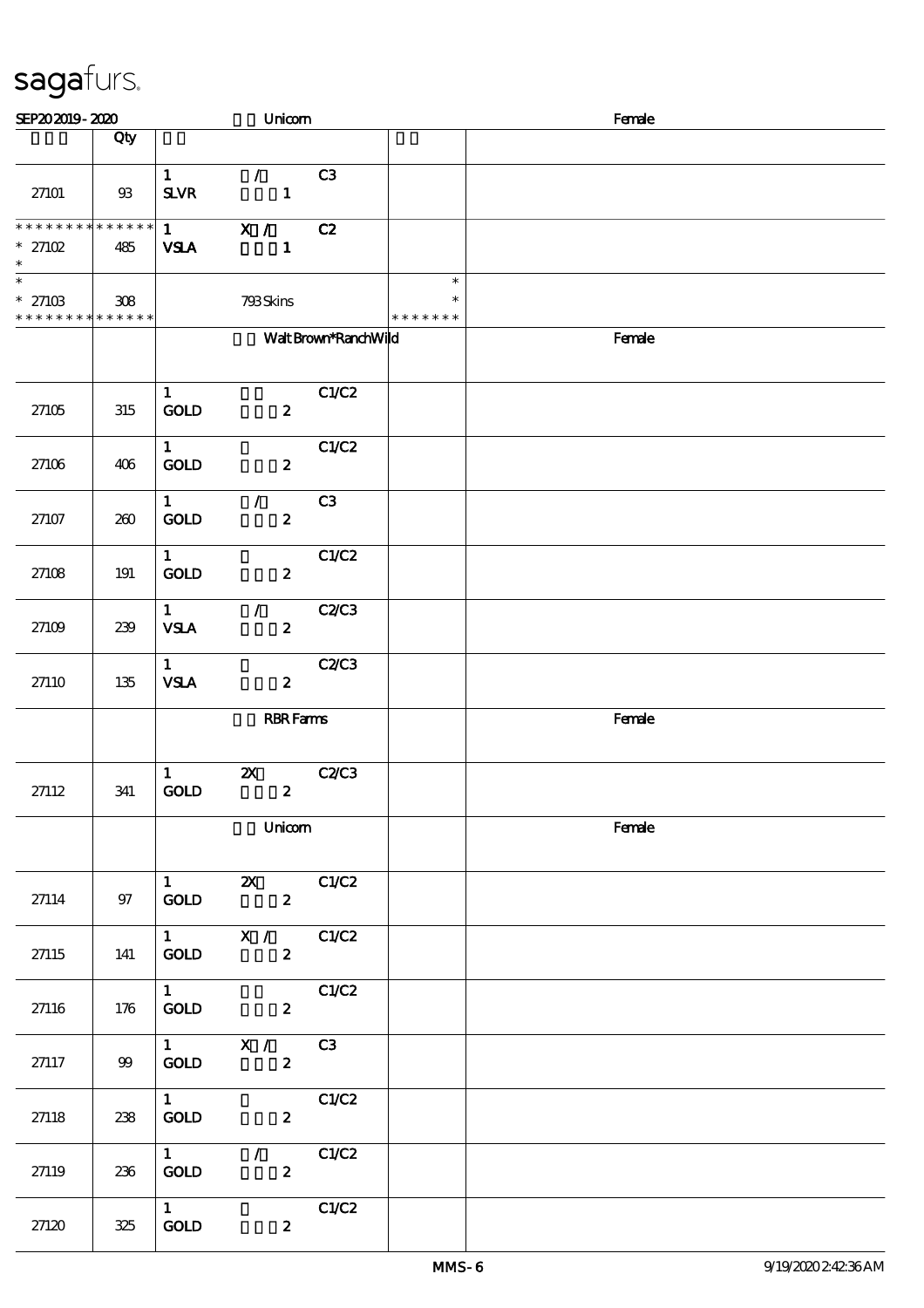| SEP202019-2020 |       |                                                    | Unicom                                          |       | Female |  |  |  |
|----------------|-------|----------------------------------------------------|-------------------------------------------------|-------|--------|--|--|--|
|                | Qty   |                                                    |                                                 |       |        |  |  |  |
| 27121          | 137   | $\mathbf{1}$<br>GOLD                               | $\mathcal{L}$<br>$\boldsymbol{z}$               | C3    |        |  |  |  |
| 27122          | $192$ | $\mathbf{1}$<br>$\mathop{\rm GOD}$                 | $\mathbf X$<br>$\boldsymbol{z}$                 | C1/C2 |        |  |  |  |
| 27123          | 105   | $1 \quad \blacksquare$<br><b>SLVR</b>              | $\mathbf{X}$<br>$\mathbf{z}$                    | C1/C2 |        |  |  |  |
| 27124          | 217   | $1 \quad \blacksquare$<br>${\bf S\!L}\!{\bf V\!R}$ | X /<br>$\boldsymbol{z}$                         | C1/C2 |        |  |  |  |
| 27125          | 186   | $\mathbf{1}$<br>${\bf S\!L}\!{\bf V\!R}$           | $\boldsymbol{2}$                                | C1/C2 |        |  |  |  |
| 27126          | 149   | $1 \qquad \qquad$<br><b>SLVR</b>                   | $\overline{\mathbf{x}}$ /<br>$\boldsymbol{z}$   | C3    |        |  |  |  |
| 27127          | 177   | 1<br>$S\!L\!V\!R$                                  | $\boldsymbol{z}$                                | C1/C2 |        |  |  |  |
| 27128          | 112   | $1 -$<br>${\bf S\!L}\!{\bf V\!R}$                  | $\overline{7}$<br>$\boldsymbol{2}$              | C1/C2 |        |  |  |  |
| 27129          | 169   | 1<br><b>SLVR</b>                                   | $\boldsymbol{2}$                                | C1/C2 |        |  |  |  |
| 27130          | 117   | $1 \quad$<br>${\bf S\!L}\!{\bf V\!R}$              | $\mathcal{T}$<br>$\boldsymbol{z}$               | C3    |        |  |  |  |
| 27131          | 109   | $1 \quad$<br>${\bf S\!L}\!{\bf V\!R}$              | $\mathbf{x}$<br>$\boldsymbol{2}$                | C1/C2 |        |  |  |  |
| 27132          | 354   | $\mathbf{1}$<br><b>VSLA</b>                        | X /<br>$\boldsymbol{z}$                         | C2    |        |  |  |  |
| 27133          | 452   | 1<br><b>VSLA</b>                                   | $\mathcal{T} = \mathcal{I}$<br>$\boldsymbol{z}$ | C2    |        |  |  |  |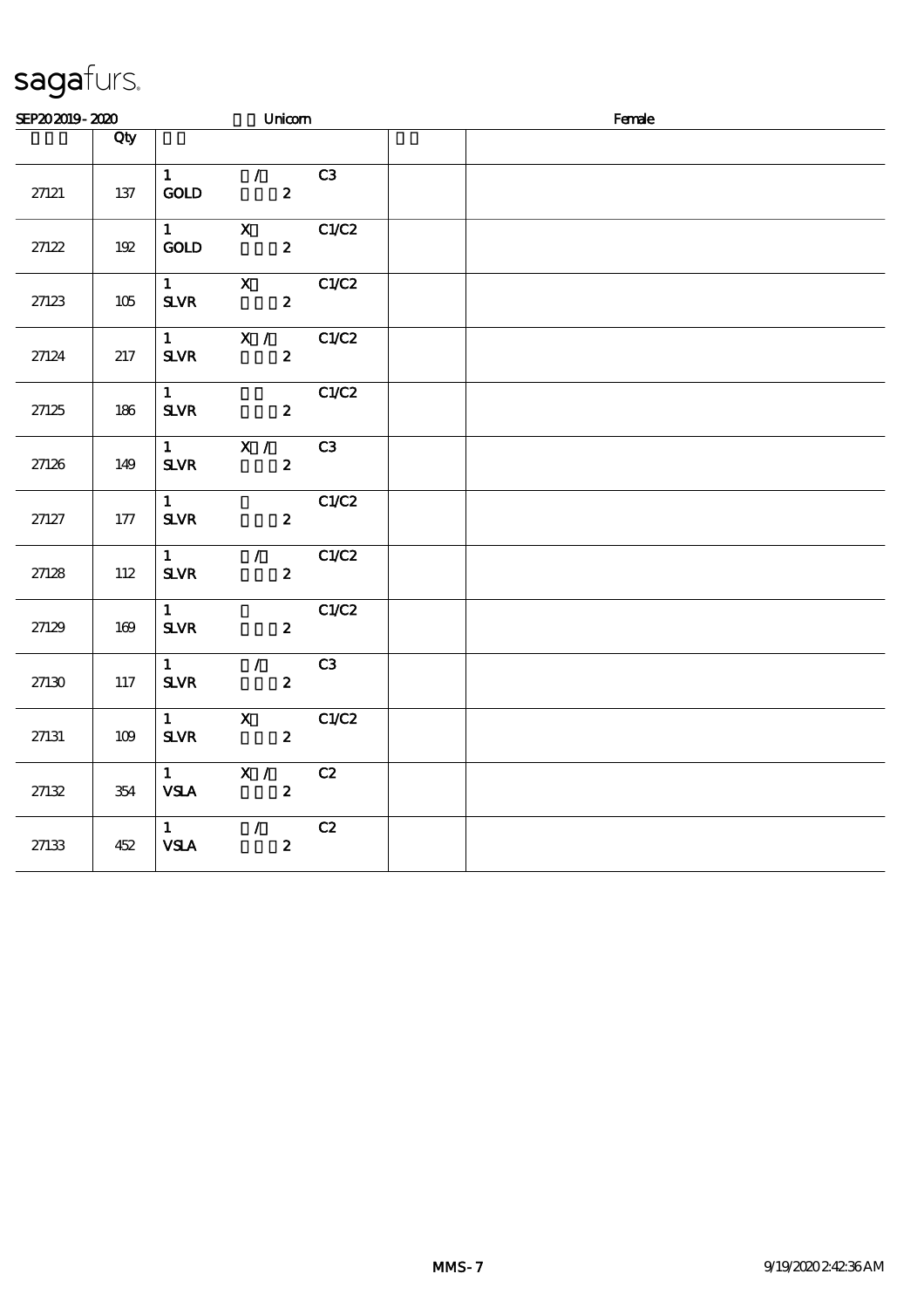| SEP202019-2020 |     |                                    | Unicom                                    |                   | Female |
|----------------|-----|------------------------------------|-------------------------------------------|-------------------|--------|
|                | Qty |                                    |                                           |                   |        |
| 27141          | 147 | $\mathbf{2}$<br>$\mathop{\rm GOD}$ | $\mathbf{X}$ $\mathbf{X}$<br>$\mathbf{1}$ | C2                |        |
| 27142          | 142 | $\mathbf{2}$<br>GOLD               | $\mathbf{1}$                              | C2                |        |
| 27143          | 101 | $\mathbf{2}$<br>$\mathop{\rm GOD}$ | $\mathbf{1}$                              | C2                |        |
| 27144          | 195 | $\mathbf{z}$<br>$\mathop{\rm GOD}$ | $\boldsymbol{X}$<br>$\blacksquare$        | C2                |        |
|                |     |                                    | <b>RBR</b> Fams                           |                   | Female |
| 27146          | 108 | $\mathbf{2}$<br>GOLD               | $\mathbf{x}$<br>$\mathbf{2}$              | C2C3              |        |
| 27147          | 186 | $\mathbf{2}$<br><b>GOLD</b>        | X / C2C3<br>$\boldsymbol{z}$              |                   |        |
| 27148          | 152 | $\mathbf{2}$<br><b>GOLD</b>        | $\mathcal{L}$<br>$\boldsymbol{z}$         | <b>C2/C3</b>      |        |
|                |     |                                    | Unicom                                    |                   | Female |
| 27150          | 177 | $\mathbf{2}$<br>$\mathop{\rm GOD}$ | $\mathcal{L}$<br>$\boldsymbol{z}$         | C2                |        |
| 27151          | 109 | 1/2<br>$S\!L\!V\!R$                | $\mathcal{L}$<br>$\mathbf{2}$             | C2<br><b>OPEN</b> |        |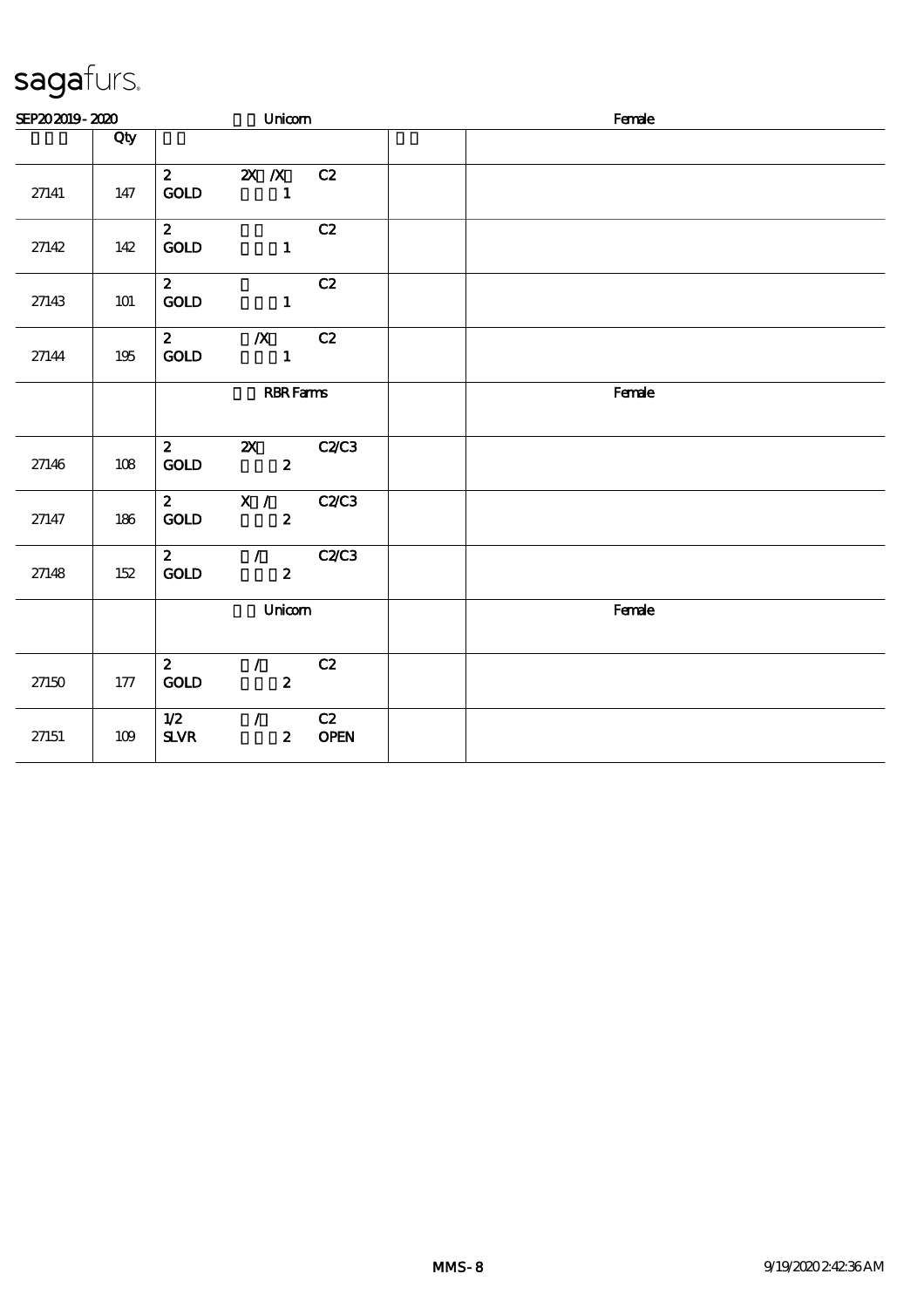|       | SEP202019-2020 |                | <b>Sundryowners</b>    |  |
|-------|----------------|----------------|------------------------|--|
|       | Qty            |                |                        |  |
| 32541 | 154            | 200<br>$S$ $I$ | C2                     |  |
| 32542 | 85             | 200<br>SIB     | C2                     |  |
| 32543 | 172            | 200            | C2<br>$\boldsymbol{z}$ |  |
| 32544 | 180            | 200            | C2<br>5                |  |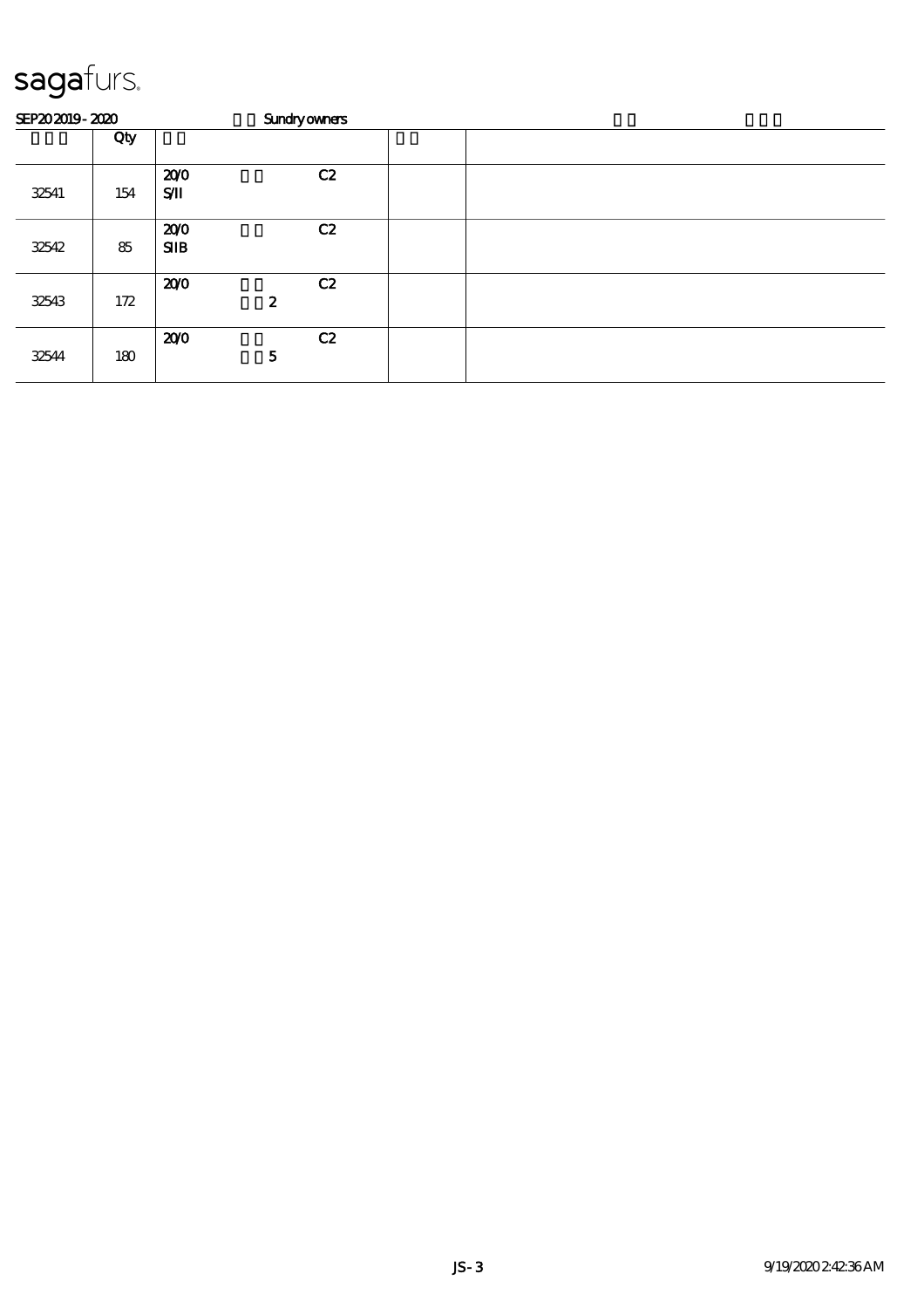$\top$ 

#### $SEP202019 - 2020$

|                   | Qty<br>$Cert\%$ |                                |                           |                |               |  |
|-------------------|-----------------|--------------------------------|---------------------------|----------------|---------------|--|
|                   |                 |                                |                           |                |               |  |
|                   |                 | ${\bf 50}$                     | $\boldsymbol{\mathsf{z}}$ | C1/C2          |               |  |
| 378001            | $92\,$          | ${\bf s}$                      |                           |                |               |  |
|                   | (5%)            |                                |                           |                |               |  |
|                   |                 | 50                             | $\mathbf X$               | C1/C2          |               |  |
| 378002            | 86              | ${\bf S}$                      |                           |                |               |  |
|                   | (16%)           |                                |                           |                |               |  |
| * * * * * *       | * * * * * *     | $\boldsymbol{\mathfrak{D}}$    |                           | C1             |               |  |
| * 378003          | 195             | ${\bf s}$                      |                           |                |               |  |
| $\ast$            | (12%)           |                                |                           |                |               |  |
| $\ast$            | 43              |                                |                           |                | $\ast$        |  |
| * 378004          | $(O\%)$         |                                | 238Skins                  |                | $\ast$        |  |
| * * * * * * * *   | * * * * * *     |                                |                           |                | * * * * * * * |  |
|                   |                 | 50                             |                           | C1/C2          |               |  |
| 378005            | $93$            | ${\bf s}$                      |                           |                |               |  |
|                   | (16%)           |                                |                           |                |               |  |
|                   |                 | 50                             |                           | C2             |               |  |
| 378006            | 78              | ${\bf s}$                      |                           |                |               |  |
|                   | (10%)           |                                |                           |                |               |  |
|                   |                 | ${\bf 50}$                     | $\mathbf{X}$ /            | C3             |               |  |
| 378007            | 162             | $\bf S$                        |                           |                |               |  |
|                   | (12%)           |                                |                           |                |               |  |
| * * * * * * * *   | * * * * * *     | $\boldsymbol{\mathsf{50}}$     |                           | C1/C2          |               |  |
| $*378008$         | 185             | ${\bf s}$                      |                           |                |               |  |
| $\ast$            | (9%)            |                                |                           |                |               |  |
| $\ast$            | 46              |                                |                           |                | $\ast$        |  |
| $* 378009$        | $(O\%)$         |                                | 231 Skins                 |                | ∗             |  |
| * * * * * * * *   | * * * * * *     |                                |                           |                | * * * * * * * |  |
|                   |                 | $\pmb{\mathfrak{D}}$           |                           | C1/C2          |               |  |
| 378010            | 146             | ${\bf s}$                      |                           |                |               |  |
|                   | (2%)            |                                |                           |                |               |  |
|                   |                 | 50                             | $\sqrt{2}$                | C <sub>3</sub> |               |  |
| 378011            | 134             | ${\bf s}$                      |                           |                |               |  |
|                   | (4%)            |                                |                           |                |               |  |
|                   |                 | ${\bf 50}$                     | $\mathbf X$               | C1/C2          |               |  |
| 378012            | 85              | ${\bf s}$                      |                           |                |               |  |
|                   | (3%)            |                                |                           |                |               |  |
|                   |                 | ${\bf 50}$                     |                           | C2             |               |  |
| 378013            | 149             | П                              |                           |                |               |  |
|                   | (8%)            |                                |                           |                |               |  |
|                   |                 | 50                             | $\boldsymbol{\mathsf{X}}$ | C1/C2          |               |  |
| 378014            | 174             | <b>SAGA</b>                    |                           |                |               |  |
|                   | (7%)            |                                |                           |                |               |  |
|                   |                 | 50                             | $\mathbf{X}$ $\mathbf{X}$ | C3             |               |  |
| 378015            | 201             | <b>SAGA</b>                    |                           |                |               |  |
|                   | (11%)           |                                |                           |                |               |  |
|                   |                 | 50                             |                           | C1             |               |  |
| 378016            | 118             | <b>SAGA</b>                    |                           |                |               |  |
|                   | (14%)           |                                |                           |                |               |  |
|                   |                 | $\boldsymbol{\mathfrak{D}}$    |                           | C1/C2          |               |  |
| 378017            | 46              | $\operatorname{\mathsf{SAGA}}$ |                           |                |               |  |
|                   | $(0\%)$         |                                |                           |                |               |  |
| * * * * * *       | * * * * *       | 50                             |                           | C2             |               |  |
| $* 378018$        | 185             | <b>SAGA</b>                    |                           |                |               |  |
| $\ast$            | (20%)           |                                |                           |                |               |  |
| $\overline{\ast}$ |                 |                                |                           |                | $\ast$        |  |
| $* 378019$        | 160             |                                | $\boldsymbol{2}$          |                | $\ast$        |  |
| $\ast$            | (3%)            |                                |                           |                | $\ast$        |  |
| $\ast$            | 127             |                                |                           |                | $\ast$        |  |
| * 378020          | $(O\%)$         |                                | 472Skins                  |                | $\ast$        |  |
| * * * * * * * *   | * * * * * *     |                                |                           |                | * * * * * * * |  |

 $\overline{\mathbf{r}}$ 

WELFUR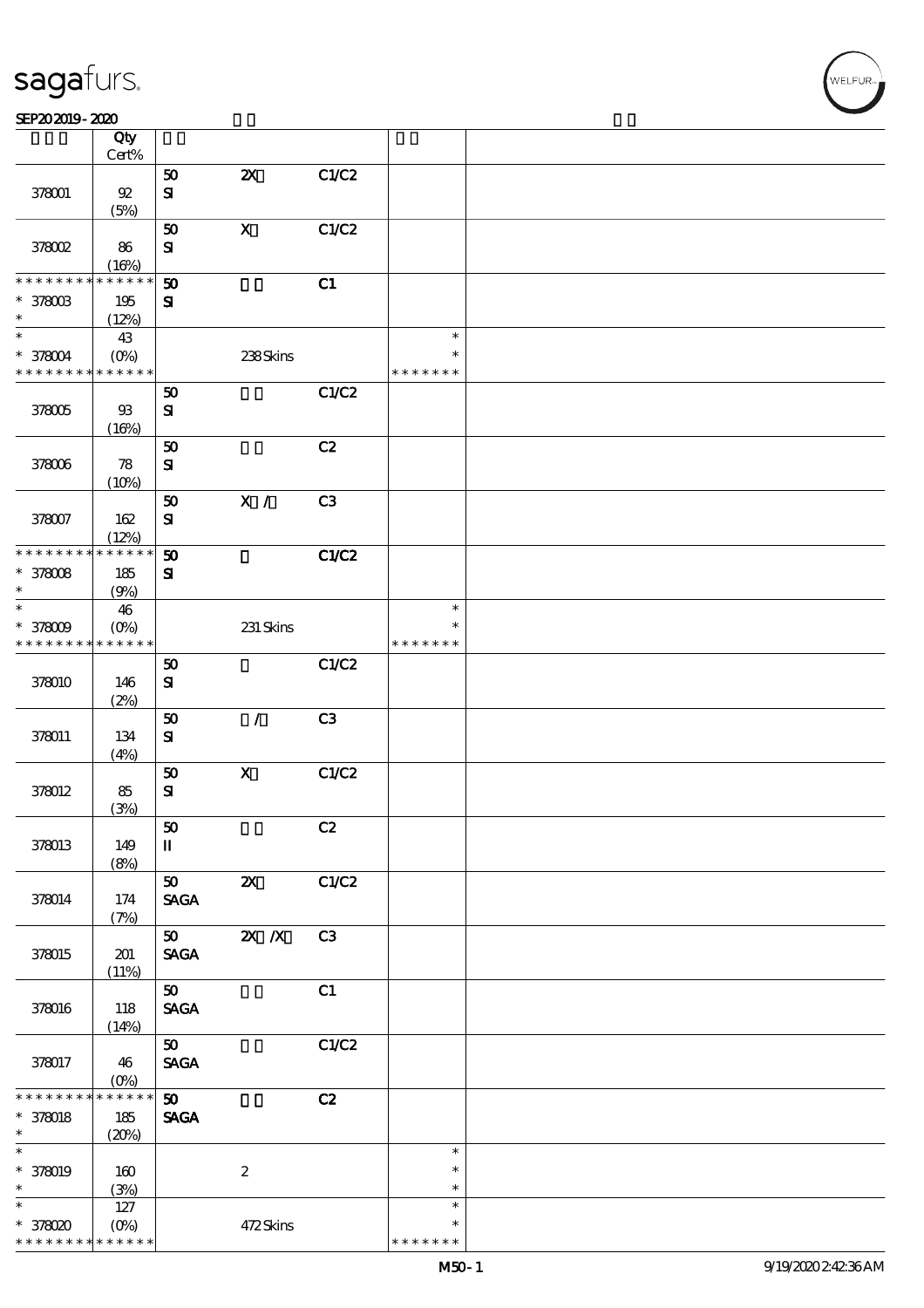|                 | Qty               |                       |                           |                |               |  |
|-----------------|-------------------|-----------------------|---------------------------|----------------|---------------|--|
|                 | Cert%             |                       |                           |                |               |  |
|                 |                   | 50                    |                           | C3             |               |  |
| 378021          | 205               | <b>SAGA</b>           |                           |                |               |  |
|                 | (9%)              |                       |                           |                |               |  |
| * * * * * * * * | * * * * * *       | 50                    |                           | C1             |               |  |
|                 |                   |                       |                           |                |               |  |
| $*378022$       | 185               | <b>SAGA</b>           |                           |                |               |  |
| $\ast$          | (11%)             |                       |                           |                |               |  |
| $\ast$          | 46                |                       |                           |                | $\ast$        |  |
| $*378023$       | $(O\%)$           |                       | 231 Skins                 |                | *             |  |
| * * * * * * * * | * * * * * *       |                       |                           |                | * * * * * * * |  |
| * * * * * * * * |                   |                       |                           |                |               |  |
|                 | * * * * * *       | 50                    |                           | C2             |               |  |
| * 378024        | 185               | <b>SAGA</b>           |                           |                |               |  |
| $\ast$          | (20%)             |                       |                           |                |               |  |
| $\ast$          |                   |                       |                           |                | $\ast$        |  |
| * 378025        | 160               |                       | $\boldsymbol{2}$          |                | $\ast$        |  |
|                 |                   |                       |                           |                |               |  |
| $\ast$          | $(0\%)$           |                       |                           |                | $\ast$        |  |
| $\ast$          |                   |                       |                           |                | $\ast$        |  |
| * 378026        | 160               |                       | 3                         |                | $\ast$        |  |
| $\ast$          | $(0\%)$           |                       |                           |                | $\ast$        |  |
| $\ast$          | 89                |                       |                           |                | $\ast$        |  |
|                 |                   |                       |                           |                | *             |  |
| * 378027        | $(O\%)$           |                       | 594Skins                  |                |               |  |
| * * * * * * * * | * * * * * *       |                       |                           |                | * * * * * * * |  |
| * * * * * * * * | * * * * * *       | $\boldsymbol{\omega}$ |                           | C <sub>3</sub> |               |  |
| * 378028        | 185               | <b>SAGA</b>           |                           |                |               |  |
| $\ast$          | (12%)             |                       |                           |                |               |  |
| $\ast$          |                   |                       |                           |                |               |  |
|                 | $55\,$            |                       |                           |                | $\ast$        |  |
| * 378029        | $(O\%)$           |                       | 240Skins                  |                | $\ast$        |  |
| * * * * * * * * | * * * * * *       |                       |                           |                | * * * * * * * |  |
| * * * * * * * * | $* * * * * * *$   | 50                    |                           | C1             |               |  |
| $*378000$       |                   |                       |                           |                |               |  |
|                 | 185               | <b>SAGA</b>           |                           |                |               |  |
| $\ast$          | (9%)              |                       |                           |                |               |  |
| $\ast$          | ${\bf 38}$        |                       |                           |                | $\ast$        |  |
| $* 378031$      | $(O_0)$           |                       | 223Skins                  |                | $\ast$        |  |
| * * * * * * * * | * * * * * *       |                       |                           |                | * * * * * * * |  |
| * * * * * * * * | * * * * * *       | 50                    |                           | C2             |               |  |
|                 |                   |                       |                           |                |               |  |
| $*378032$       | 185               | <b>SAGA</b>           |                           |                |               |  |
| $\ast$          | (16%)             |                       |                           |                |               |  |
| $\ast$          |                   |                       |                           |                | $\ast$        |  |
| * 378033        | 160               |                       | $\boldsymbol{2}$          |                | $\ast$        |  |
| *               | (O <sub>0</sub> ) |                       |                           |                | $\ast$        |  |
| $\ast$          |                   |                       |                           |                |               |  |
|                 |                   |                       |                           |                | $\ast$        |  |
| * 378034        | 160               |                       | $\ensuremath{\mathbf{3}}$ |                | $\ast$        |  |
| $\ast$          | (O <sub>0</sub> ) |                       |                           |                | $\ast$        |  |
| $\ast$          | 112               |                       |                           |                | $\ast$        |  |
| $*378035$       | (O <sub>0</sub> ) |                       | $617$ Skins               |                | $\ast$        |  |
| * * * * * * * * | * * * * * *       |                       |                           |                | * * * * * * * |  |
|                 |                   |                       |                           |                |               |  |
| * * * * * * * * | * * * * * *       | 50                    |                           | C3             |               |  |
| * 378036        | 185               | <b>SAGA</b>           |                           |                |               |  |
| $\ast$          | (14%)             |                       |                           |                |               |  |
| $\ast$          | $68$              |                       |                           |                | $\ast$        |  |
|                 |                   |                       |                           |                | $\ast$        |  |
| * 378037        | $(O\%)$           |                       | 253Skins                  |                |               |  |
| * * * * * *     | * * * * * *       |                       |                           |                | * * * * * * * |  |
| * * * * * * *   | * * * * * *       | 50                    | $\mathbf X$               | C1/C2          |               |  |
| $* 378038$      | 185               | <b>SAGA</b>           |                           |                |               |  |
| *               | (15%)             |                       |                           |                |               |  |
| $\ast$          |                   |                       |                           |                | $\ast$        |  |
|                 |                   |                       |                           |                |               |  |
| * 378039        | 160               |                       | $\boldsymbol{2}$          |                | $\ast$        |  |
| $\ast$          | $(O\%)$           |                       |                           |                | $\ast$        |  |
| $\ast$          | 66                |                       |                           |                | $\ast$        |  |
| $* 378040$      | (O <sub>0</sub> ) |                       | 411 Skins                 |                | $\ast$        |  |
| * * * * * * * * | * * * * *         |                       |                           |                | * * * * * * * |  |
|                 |                   |                       |                           |                |               |  |

WELFUR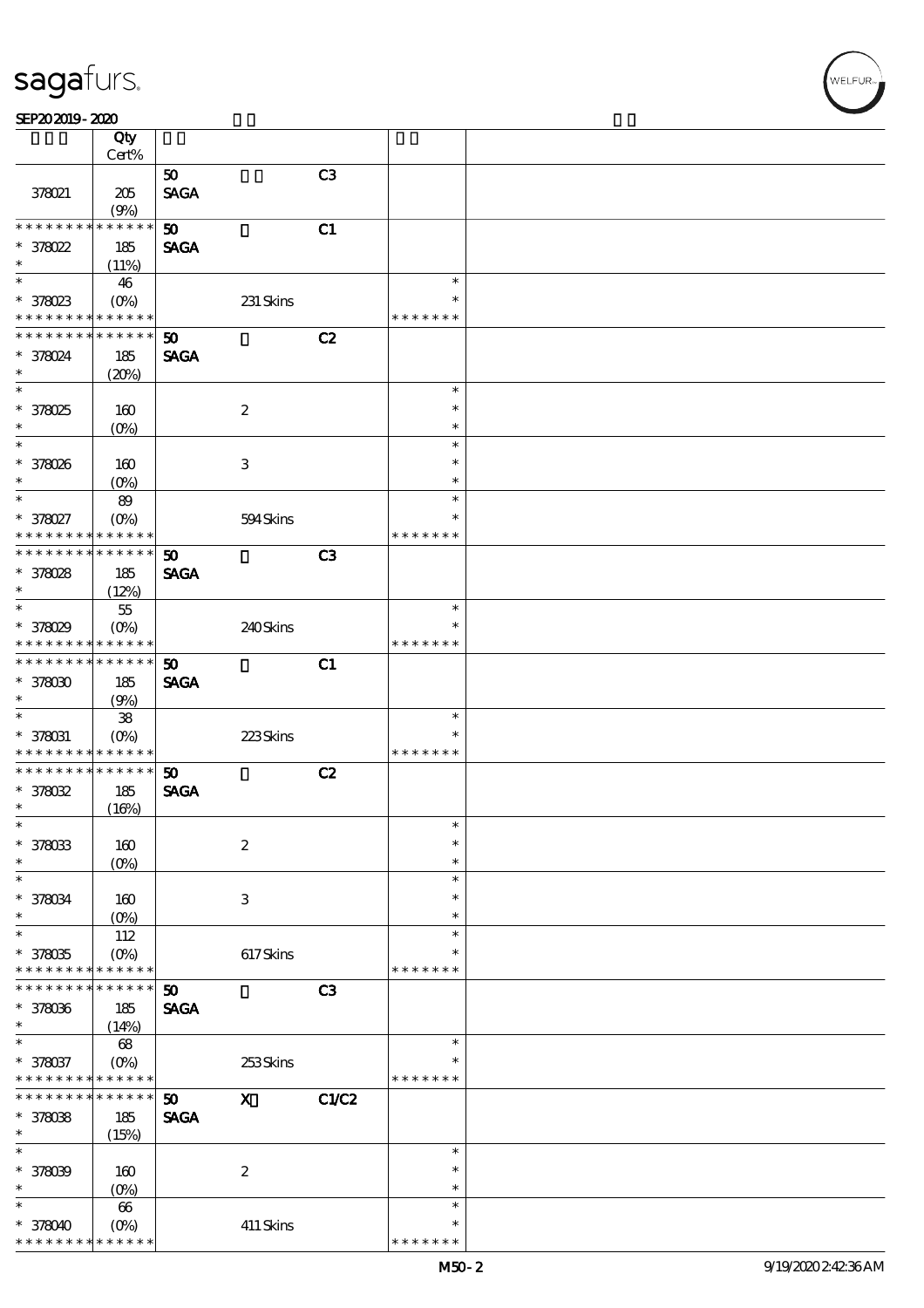#### SEP202019-2020

|                             | Qty            |                 |              |    |               |  |
|-----------------------------|----------------|-----------------|--------------|----|---------------|--|
|                             | Cert%          |                 |              |    |               |  |
|                             |                | 50 <sub>1</sub> | $\mathbf{x}$ | C3 |               |  |
| 378041                      | 132            | <b>SAGA</b>     |              |    |               |  |
|                             | (10%)          |                 |              |    |               |  |
|                             |                | 50 <sub>1</sub> | $X$ $X$      | C2 |               |  |
| 378042                      | $\mathfrak{B}$ | <b>SAGA</b>     | <b>LNAP</b>  |    |               |  |
|                             | (8%)           |                 |              |    |               |  |
|                             |                | 50              |              | C2 |               |  |
| 378043                      | 145            | <b>SAGA</b>     | <b>INAP</b>  |    |               |  |
|                             | $(\Theta_0)$   |                 |              |    |               |  |
|                             |                | 50 <sub>1</sub> |              | C2 |               |  |
| 378044                      | 201            | <b>SAGA</b>     | <b>INAP</b>  |    |               |  |
|                             | (4%)           |                 |              |    |               |  |
| * * * * * * * * * * * * * * |                | 50              | $\mathbf{x}$ | C2 |               |  |
| $* 378045$                  | 165            | <b>SAGA</b>     | <b>LNAP</b>  |    |               |  |
| $*$                         | (3%)           |                 |              |    |               |  |
| $\ast$                      | 48             |                 |              |    | $\ast$        |  |
| $* 378046$                  | $(O\%)$        |                 | 213Skins     |    | $\ast$        |  |
| **************              |                |                 |              |    | * * * * * * * |  |

WELFUR-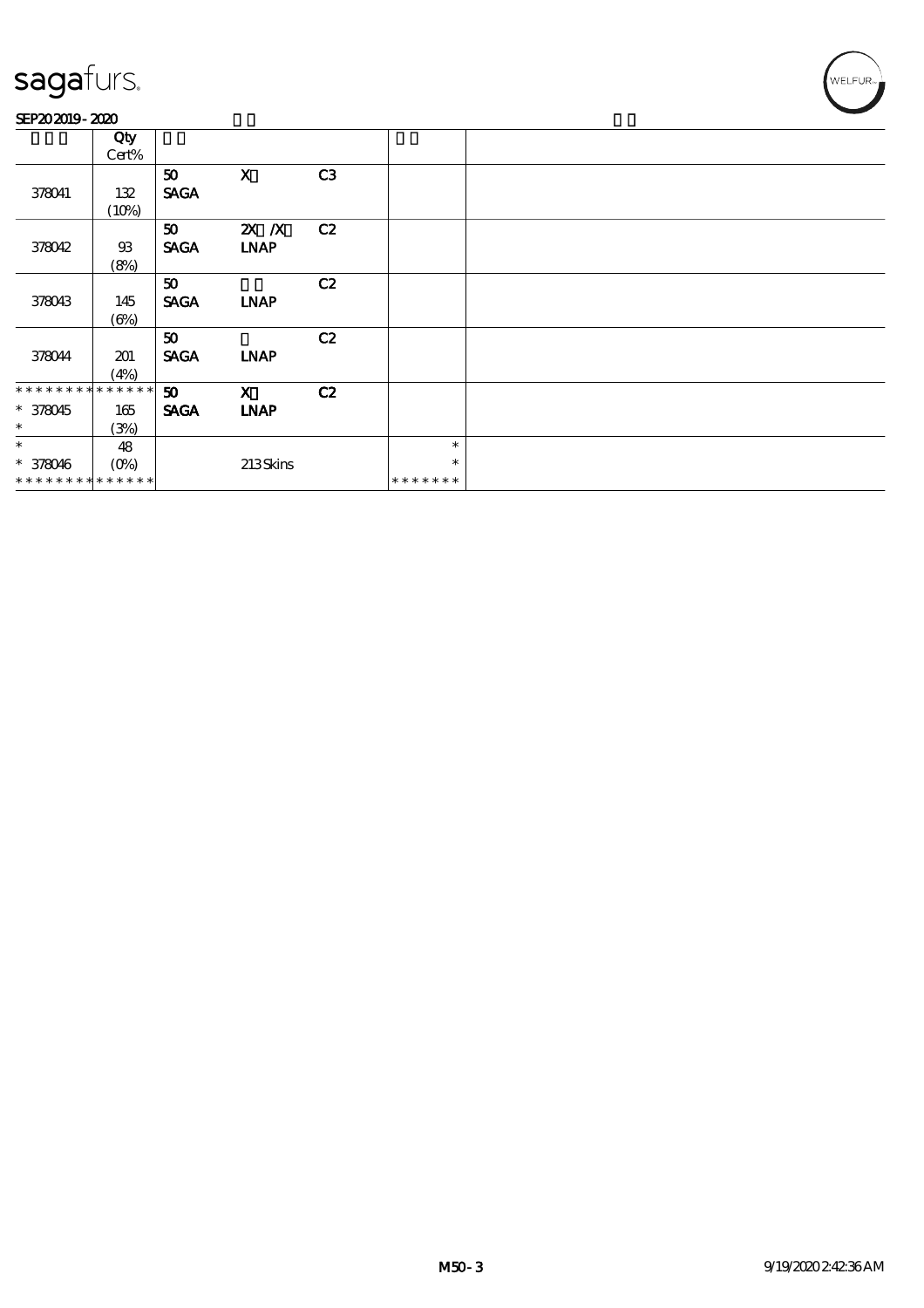#### $SEP202019 - 2020$

|                                            | Qty                        |                        |                                    |                |               |  |
|--------------------------------------------|----------------------------|------------------------|------------------------------------|----------------|---------------|--|
|                                            | $Cert\%$                   |                        |                                    |                |               |  |
|                                            |                            | $\boldsymbol{\omega}$  | $\pmb{\mathsf{Z}}\pmb{\mathsf{X}}$ | C1             |               |  |
| 378081                                     | $93$                       | $\bf S\!I$             |                                    |                |               |  |
|                                            | (9%)                       |                        |                                    |                |               |  |
| * * * * * * * *                            | * * * * * *                | $\boldsymbol{\omega}$  | $\boldsymbol{\mathsf{z}}$          | C2             |               |  |
| $* 378082$                                 | 225                        | ${\bf s}$              |                                    |                |               |  |
| $\ast$                                     | (11%)                      |                        |                                    |                |               |  |
| $\ast$                                     | $\boldsymbol{\pi}$         |                        |                                    |                | $\ast$        |  |
| $* 378083$                                 | $(O\!/\!o)$                |                        | 295Skins                           |                | $\ast$        |  |
| * * * * * * * *                            | $\ast\ast\ast\ast\ast\ast$ |                        |                                    |                | * * * * * * * |  |
|                                            |                            | $\boldsymbol{\omega}$  | $\boldsymbol{\mathsf{z}}$          | C3             |               |  |
| 378084                                     | ${\bf 78}$                 | ${\bf s}$              |                                    |                |               |  |
|                                            | (0%)                       |                        |                                    |                |               |  |
|                                            |                            | $\boldsymbol{\omega}$  | $\mathbf X$                        | C1             |               |  |
| 378085                                     | 86                         | ${\bf s}$              |                                    |                |               |  |
|                                            | (9%)                       |                        |                                    |                |               |  |
| * * * * * * * *                            | * * * * * *                | $\boldsymbol{\omega}$  | $\boldsymbol{\mathrm{X}}$          | C2             |               |  |
|                                            |                            |                        |                                    |                |               |  |
| * 378086<br>$\ast$                         | 225                        | ${\bf s}$              |                                    |                |               |  |
| $\ast$                                     | (13%)                      |                        |                                    |                | $\ast$        |  |
|                                            | 135                        |                        |                                    |                |               |  |
| * 378087                                   | $(O\%)$                    |                        | 360Skins                           |                | $\ast$        |  |
| * * * * * * * *                            | * * * * * *                |                        |                                    |                | * * * * * * * |  |
|                                            |                            | $\boldsymbol{\omega}$  | $\boldsymbol{\mathrm{X}}$          | C3             |               |  |
| 378088                                     | 109                        | ${\bf s}$              |                                    |                |               |  |
|                                            | (7%)                       |                        |                                    |                |               |  |
|                                            |                            | $\boldsymbol{\omega}$  |                                    | C1             |               |  |
| 378089                                     | 119                        | ${\bf s}$              |                                    |                |               |  |
|                                            | (8%)                       |                        |                                    |                |               |  |
| * * * * * * * *                            | * * * * * *                | $\boldsymbol{\Lambda}$ |                                    | C2             |               |  |
| $*378000$                                  | 225                        | ${\bf s}$              |                                    |                |               |  |
| $\ast$                                     | (12%)                      |                        |                                    |                |               |  |
| $\ast$                                     | 216                        |                        |                                    |                | $\ast$        |  |
| $* 378091$                                 | $(O\%)$                    |                        | 441 Skins                          |                | $\ast$        |  |
| * * * * * * * * <mark>* * * * * * *</mark> |                            |                        |                                    |                | * * * * * * * |  |
|                                            |                            | $\boldsymbol{\omega}$  |                                    | C <sub>3</sub> |               |  |
| 378092                                     | 139                        | ${\bf s}$              |                                    |                |               |  |
|                                            |                            |                        |                                    |                |               |  |
| * * * * * * * * * * * * * * *              | (5%)                       |                        |                                    |                |               |  |
|                                            |                            | $\boldsymbol{\Lambda}$ |                                    | C1             |               |  |
| * 378083                                   | 225                        | $\mathbf{S}$           |                                    |                |               |  |
| $\ast$                                     | (15%)                      |                        |                                    |                |               |  |
| $\ast$                                     |                            |                        |                                    |                | $\ast$        |  |
| $* 378094$                                 | 200                        |                        | $\boldsymbol{2}$                   |                | $\ast$        |  |
| $\ast$                                     | (0%)                       |                        |                                    |                | $\ast$        |  |
| $\ast$                                     | $68\,$                     |                        |                                    |                | $\ast$        |  |
| $* 378005$                                 | $(O\%)$                    |                        | 493Skins                           |                | ∗             |  |
| * * * * * * * *                            | * * * * * *                |                        |                                    |                | * * * * * * * |  |
| * * * * * * *                              | * * * * * *                | $\boldsymbol{\Lambda}$ |                                    | C2             |               |  |
| * 378096                                   | 225                        | ${\bf s}$              |                                    |                |               |  |
| $\ast$                                     | (29%)                      |                        |                                    |                |               |  |
| $\ast$                                     |                            |                        |                                    |                | $\ast$        |  |
| $* 378097$                                 | 200                        |                        | $\boldsymbol{2}$                   |                | $\ast$        |  |
| $\ast$                                     | $(0\%)$                    |                        |                                    |                | $\ast$        |  |
| $\ast$                                     |                            |                        |                                    |                | $\ast$        |  |
| $* 378098$                                 | 200                        |                        | $\,3\,$                            |                | $\ast$        |  |
| $\ast$                                     | $(0\%)$                    |                        |                                    |                | $\ast$        |  |
| $\ast$                                     |                            |                        |                                    |                | $\ast$        |  |
| * 378099                                   | 200                        |                        | $\boldsymbol{4}$                   |                | $\ast$        |  |
| $\ast$                                     | $(0\%)$                    |                        |                                    |                | $\ast$        |  |
| $\ast$                                     |                            |                        |                                    |                | $\ast$        |  |
|                                            |                            |                        |                                    |                | $\ast$        |  |
| $*378100$<br>$\ast$                        | 200                        |                        | $\mathbf 5$                        |                | $\ast$        |  |
|                                            | $(O\%)$                    |                        |                                    |                |               |  |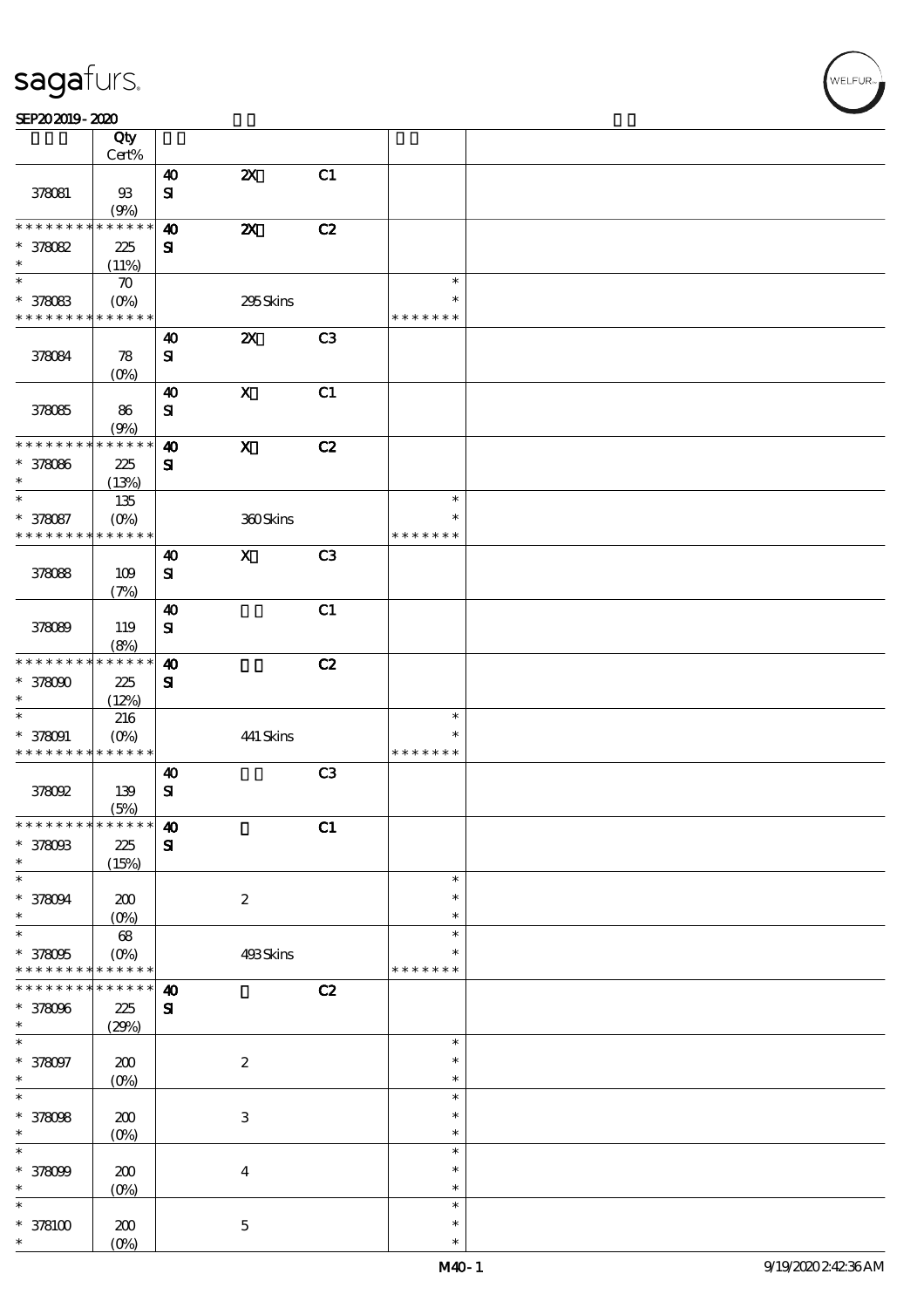#### $SEP202019 - 2020$

|                                            | Qty<br>Cert%              |                        |                           |                |               |  |
|--------------------------------------------|---------------------------|------------------------|---------------------------|----------------|---------------|--|
| $\ast$                                     |                           |                        |                           | C2             | $\ast$        |  |
|                                            | $8\!1$                    | $\boldsymbol{\omega}$  |                           |                |               |  |
| $* 378101$                                 | (O <sub>0</sub> )         | ${\bf s}$              |                           |                |               |  |
| * * * * * * * *                            | * * * * * *               |                        |                           |                | * * * * * * * |  |
|                                            |                           | 40                     |                           | C <sub>3</sub> |               |  |
| 378102                                     | 208                       | ${\bf s}$              |                           |                |               |  |
|                                            | (10%)                     |                        |                           |                |               |  |
| * * * * * *                                | * * * * *                 | $\boldsymbol{\omega}$  |                           | C1             |               |  |
| * 378103                                   | 225                       | ${\bf s}$              |                           |                |               |  |
| $\ast$                                     | (4%)                      |                        |                           |                |               |  |
| $\ast$                                     | $50\,$                    |                        |                           |                | $\ast$        |  |
| $* 378104$                                 | (4%)                      |                        | 275Skins                  |                | $\ast$        |  |
| * * * * * * * *                            | * * * * * *               |                        |                           |                | * * * * * * * |  |
| * * * * * * * *                            | * * * * * *               | $\boldsymbol{\omega}$  |                           | C2             |               |  |
| $*378105$                                  |                           |                        |                           |                |               |  |
| $\ast$                                     | 225                       | ${\bf s}$              |                           |                |               |  |
| $\ast$                                     | (12%)                     |                        |                           |                | $\ast$        |  |
|                                            |                           |                        |                           |                |               |  |
| $* 378106$                                 | 200                       |                        | $\boldsymbol{2}$          |                | $\ast$        |  |
| $\ast$                                     | $(O\%)$                   |                        |                           |                | $\ast$        |  |
| $\ast$                                     | 173                       |                        |                           |                | $\ast$        |  |
| * 378107                                   | $(O\%)$                   |                        | 598Skins                  |                | $\ast$        |  |
| * * * * * * * *                            | $* * * * * *$             |                        |                           |                | * * * * * * * |  |
|                                            |                           | 40                     |                           | C <sub>3</sub> |               |  |
| 378108                                     | 89                        | ${\bf s}$              |                           |                |               |  |
|                                            | (8%)                      |                        |                           |                |               |  |
|                                            |                           | $\boldsymbol{\omega}$  | $\mathbf X$               | C1             |               |  |
| 378109                                     | 107                       | ${\bf s}$              |                           |                |               |  |
|                                            | (5%)                      |                        |                           |                |               |  |
| * * * * * * * *                            | * * * * * *               | $\boldsymbol{\Lambda}$ | $\mathbf X$               | C2             |               |  |
| $* 378110$                                 | 225                       |                        |                           |                |               |  |
| $\ast$                                     |                           | ${\bf s}$              |                           |                |               |  |
| $\ast$                                     | (3%)                      |                        |                           |                |               |  |
|                                            | 88                        |                        |                           |                | $\ast$        |  |
| $* 378111$                                 | $(O\%)$                   |                        | 313Skins                  |                | $\ast$        |  |
| * * * * * * * *                            | * * * * * *               |                        |                           |                | * * * * * * * |  |
|                                            |                           | $\boldsymbol{\omega}$  | X /                       | C2             |               |  |
| 378112                                     | 206                       | $\mathbf{B}$           |                           |                |               |  |
|                                            | (4%)                      |                        |                           |                |               |  |
| * * * * * * * * <mark>* * * * * *</mark>   |                           | $\boldsymbol{\omega}$  | $\mathbf{Z}$              | C1             |               |  |
| $* 378113$                                 | 205                       | <b>SAGA</b>            |                           |                |               |  |
| $\ast$                                     | (11%)                     |                        |                           |                |               |  |
| $\ast$                                     | 42                        |                        |                           |                | $\ast$        |  |
| $* 378114$                                 | $(0\%)$                   |                        | 247 Skins                 |                | ∗             |  |
| * * * * * * * *                            | $* * * * * * *$           |                        |                           |                | * * * * * * * |  |
| * * * * * * * *                            | * * * * * *               | $\boldsymbol{\omega}$  | $\boldsymbol{\mathsf{z}}$ | C2             |               |  |
| $* 378115$                                 | 205                       | <b>SAGA</b>            |                           |                |               |  |
| $\ast$                                     |                           |                        |                           |                |               |  |
| $\overline{\ast}$                          | 104                       |                        |                           |                | $\ast$        |  |
|                                            |                           |                        |                           |                | $\ast$        |  |
| $* 378116$<br>* * * * * * * * * * * * * *  | $(O\%)$                   |                        | 309Skins                  |                | * * * * * * * |  |
|                                            |                           |                        |                           |                |               |  |
|                                            |                           | 40                     | $\boldsymbol{\alpha}$     | C3             |               |  |
| 378117                                     | 205                       | <b>SAGA</b>            |                           |                |               |  |
|                                            | (17%)                     |                        |                           |                |               |  |
| * * * * * * * *                            | * * * * * * $\frac{1}{1}$ | $\boldsymbol{\omega}$  | $\boldsymbol{\mathrm{X}}$ | C1             |               |  |
| $* 378118$                                 | 205                       | <b>SAGA</b>            |                           |                |               |  |
| $\ast$                                     | (12%)                     |                        |                           |                |               |  |
| $\overline{\ast}$                          | 72                        |                        |                           |                | $\ast$        |  |
| * 378119                                   |                           |                        | 277Skins                  |                | $\ast$        |  |
| * * * * * * * * <mark>* * * * * * *</mark> |                           |                        |                           |                | * * * * * * * |  |
| * * * * * * * *                            | $* * * * * * *$           | $\boldsymbol{\omega}$  | $\boldsymbol{\mathrm{X}}$ | C2             |               |  |
| $*378120$                                  | 205                       | <b>SAGA</b>            |                           |                |               |  |
| $\ast$                                     | $(O\%)$                   |                        |                           |                |               |  |
|                                            |                           |                        |                           |                |               |  |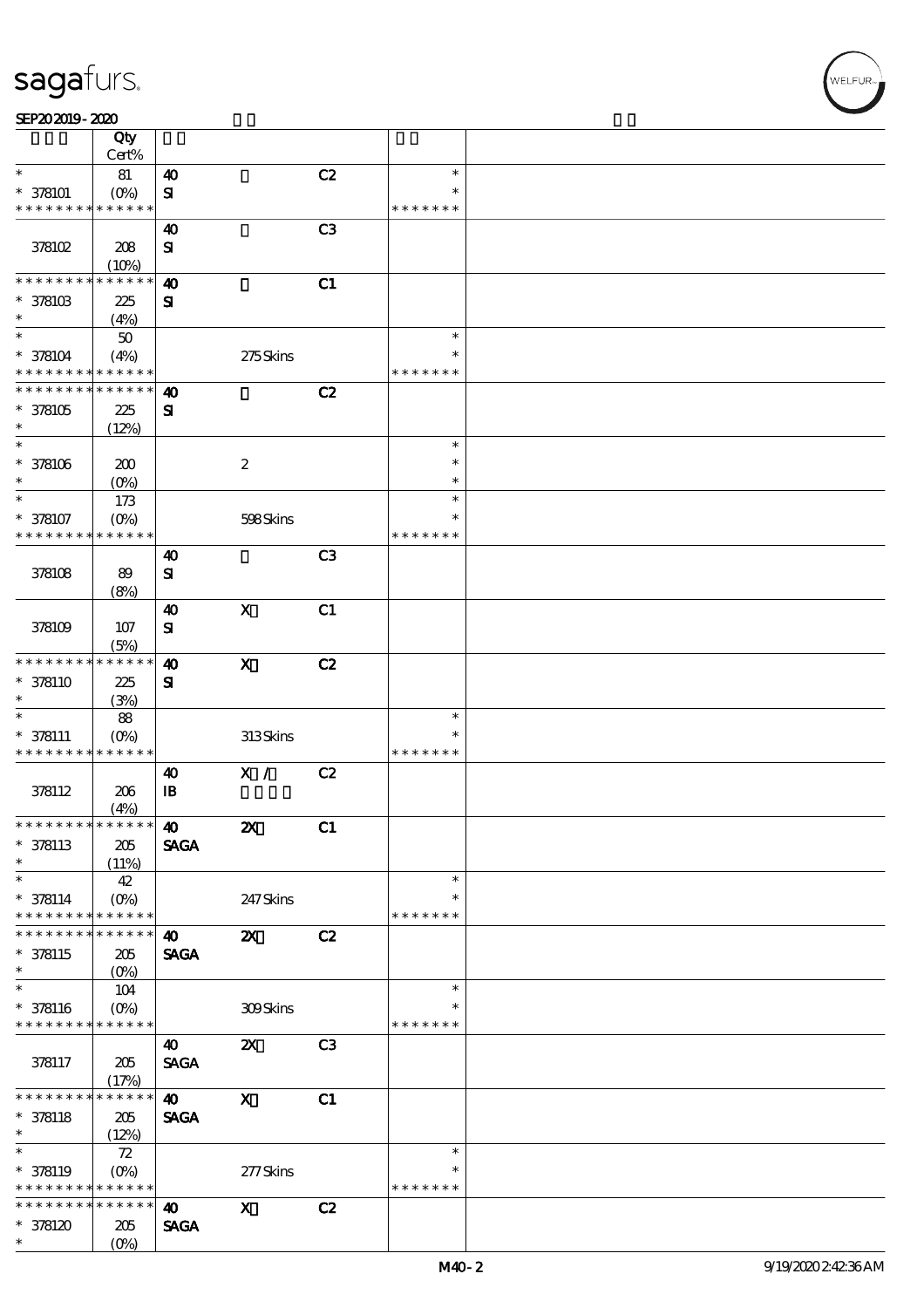#### SEP202019-2020

|                                            | Qty                                    |                                |                           |    |                         |  |
|--------------------------------------------|----------------------------------------|--------------------------------|---------------------------|----|-------------------------|--|
| $\ast$                                     | Cert%                                  |                                |                           |    |                         |  |
|                                            |                                        | $\boldsymbol{\omega}$          | $\mathbf X$               | C2 | $\ast$                  |  |
| $* 378121$                                 | 180                                    | $\operatorname{\mathsf{SAGA}}$ |                           |    | $\ast$                  |  |
| $\ast$<br>$\ast$                           | (O <sub>0</sub> )                      |                                |                           |    | $\ast$                  |  |
|                                            |                                        |                                |                           |    | $\ast$                  |  |
| $* 378122$                                 | 102                                    |                                | $\,3$                     |    | $\ast$                  |  |
| $\ast$<br>$\overline{\ast}$                | $(0\%)$                                |                                |                           |    | $\ast$                  |  |
|                                            | 130                                    |                                |                           |    | $\ast$                  |  |
| $* 378123$<br>* * * * * * * *              | (100%)                                 |                                | 617Skins                  |    | $\ast$                  |  |
| * * * * * * * *                            | * * * * * *                            |                                |                           |    | * * * * * * *           |  |
|                                            | * * * * * *                            | $\boldsymbol{\omega}$          |                           | C1 |                         |  |
| * 378124<br>$\ast$                         | 180                                    | <b>SAGA</b>                    |                           |    |                         |  |
| $\overline{\ast}$                          | $(O\%)$                                |                                |                           |    | $\ast$                  |  |
|                                            | 87                                     |                                |                           |    |                         |  |
| * 378125<br>* * * * * * * * <mark>*</mark> | $(O_0)$                                |                                | 267Skins                  |    | $\ast$<br>* * * * * * * |  |
| * * * * * * * *                            | $\ast\ast\ast\ast\ast\ast$<br>$******$ |                                |                           |    |                         |  |
|                                            |                                        | $\boldsymbol{\omega}$          |                           | C2 |                         |  |
| * 378126<br>$\ast$                         | 180                                    | <b>SAGA</b>                    |                           |    |                         |  |
| $\ast$                                     | $(O\%)$                                |                                |                           |    | $\ast$                  |  |
|                                            |                                        |                                |                           |    | $\ast$                  |  |
| $* 378127$<br>$\ast$                       | 180                                    |                                | $\boldsymbol{2}$          |    | $\ast$                  |  |
| $\ast$                                     | $(O\!/\!\!\delta)$                     |                                |                           |    | $\ast$                  |  |
|                                            |                                        |                                |                           |    | $\ast$                  |  |
| $* 378128$<br>$\ast$                       | 180                                    |                                | $\ensuremath{\mathbf{3}}$ |    | $\ast$                  |  |
| $\ast$                                     | (3%)                                   |                                |                           |    | $\ast$                  |  |
| $* 378129$                                 | 180                                    |                                | $\boldsymbol{4}$          |    | $\ast$                  |  |
| $\ast$                                     |                                        |                                |                           |    | $\ast$                  |  |
| $\overline{\ast}$                          | $(O\!/\!\!\delta)$                     |                                |                           |    | $\ast$                  |  |
| $*378130$                                  | 178<br>$(O\%)$                         |                                | 898Skins                  |    | $\ast$                  |  |
| * * * * * * * *                            | * * * * * *                            |                                |                           |    | * * * * * * *           |  |
| * * * * * * * *                            | $******$                               | $\boldsymbol{\omega}$          |                           | C1 |                         |  |
| $* 378131$                                 | $205\,$                                | <b>SAGA</b>                    |                           |    |                         |  |
| $\ast$                                     | (35%)                                  |                                |                           |    |                         |  |
| $\ast$                                     |                                        |                                |                           |    | $\ast$                  |  |
| $* 378132$                                 | 180                                    |                                | $\boldsymbol{2}$          |    | $\ast$                  |  |
| $\ast$                                     | (O <sub>0</sub> )                      |                                |                           |    | $\ast$                  |  |
| $\ast$                                     |                                        |                                |                           |    | $\ast$                  |  |
| $* 378133$                                 | 180                                    |                                | $\ensuremath{\mathbf{3}}$ |    | $\ast$                  |  |
| $\ast$                                     | $(O\%)$                                |                                |                           |    | $\ast$                  |  |
| $\ast$                                     |                                        |                                |                           |    | $\ast$                  |  |
| $* 378134$                                 | 180                                    |                                | $\boldsymbol{4}$          |    | $\ast$                  |  |
| $\ast$                                     | (O <sub>0</sub> )                      |                                |                           |    | $\ast$                  |  |
| $\ast$                                     |                                        |                                |                           |    | $\ast$                  |  |
| $* 378135$                                 | 180                                    |                                | $\mathbf 5$               |    | $\ast$                  |  |
| $\ast$                                     | $(O\!/\!\!\delta)$                     |                                |                           |    | $\ast$                  |  |
| $\ast$                                     | $73$                                   |                                |                           |    | $\ast$                  |  |
| $* 378136$                                 | $(O\%)$                                |                                | 998Skins                  |    | *                       |  |
| * * * * * * * *                            | * * * * * *                            |                                |                           |    | * * * * * * *           |  |
| * * * * * * *                              | * * * * * *                            | $\boldsymbol{\omega}$          |                           | C2 |                         |  |
| $* 378137$                                 | $205\,$                                | $\operatorname{\mathsf{SAGA}}$ |                           |    |                         |  |
| $\ast$                                     | $(O\%)$                                |                                |                           |    |                         |  |
| $\ast$                                     |                                        |                                |                           |    | $\ast$                  |  |
| $* 378138$                                 | 180                                    |                                | $\boldsymbol{2}$          |    | $\ast$                  |  |
| $\ast$                                     | $(O\!/\!\!\delta)$                     |                                |                           |    | $\ast$                  |  |
| $\ast$                                     |                                        |                                |                           |    | $\ast$                  |  |
| $* 378139$                                 | 180                                    |                                | $\ensuremath{\mathbf{3}}$ |    | $\ast$                  |  |
| $\ast$                                     | $(0\%)$                                |                                |                           |    | $\ast$                  |  |
| $\ast$                                     |                                        |                                |                           |    | $\ast$                  |  |
| $* 378140$                                 | 180                                    |                                | $\boldsymbol{4}$          |    | $\ast$                  |  |
| *                                          | $(O\%)$                                |                                |                           |    | $\ast$                  |  |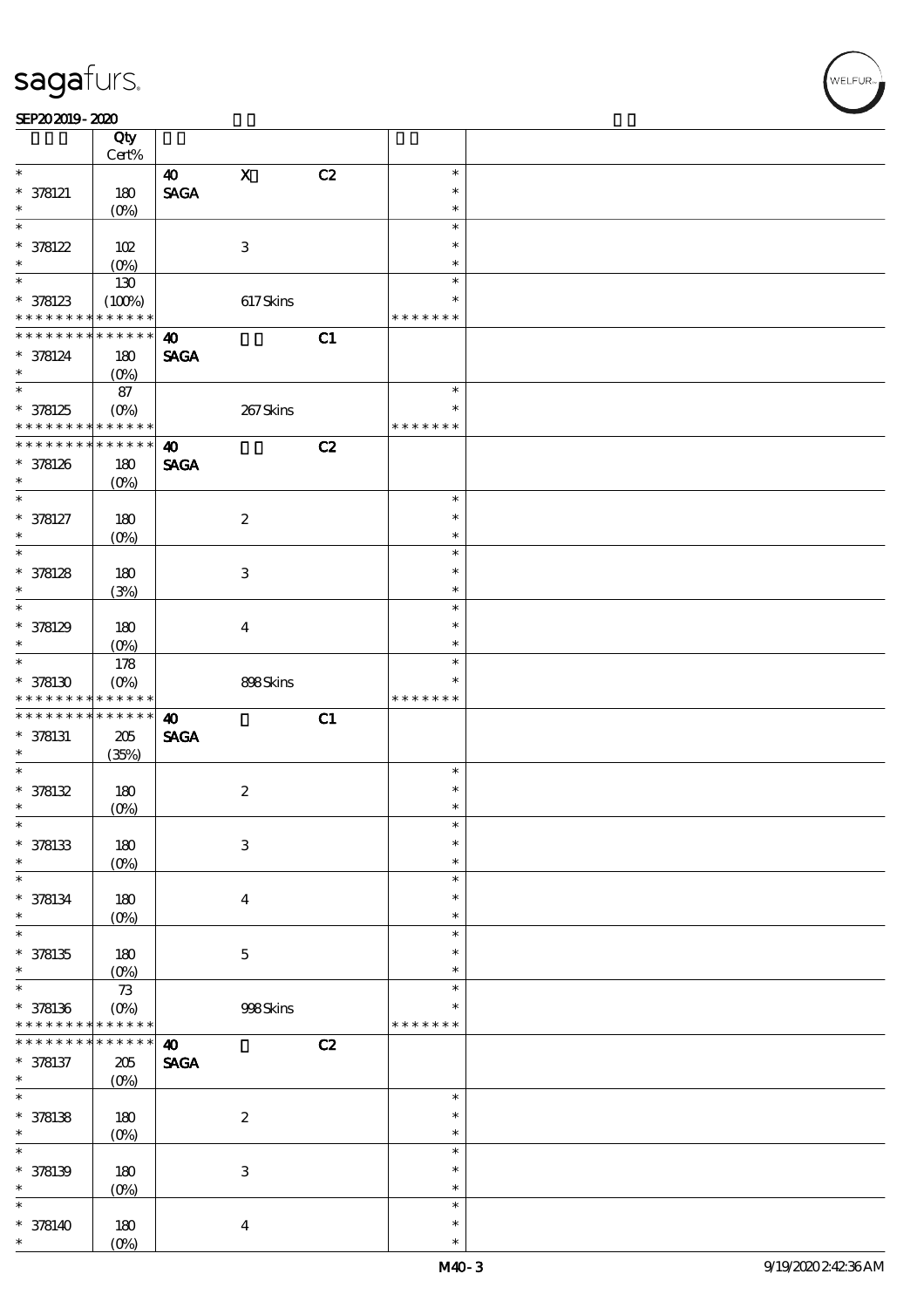$\top$ 

#### $SEP202019 - 2020$

|                               | Qty                    |                       |                           |                |                         |  |
|-------------------------------|------------------------|-----------------------|---------------------------|----------------|-------------------------|--|
| $\ast$                        | Cert%                  | $\boldsymbol{\omega}$ |                           | C2             | $\ast$                  |  |
| $* 378141$                    | 180                    | <b>SAGA</b>           |                           |                | $\ast$                  |  |
| $\ast$                        | $(O\%)$                |                       |                           |                | $\ast$                  |  |
| $\ast$                        | 205                    |                       |                           |                | $\ast$                  |  |
| $* 378142$                    | $(O\%)$                |                       | $1130$ Skins              |                | $\ast$                  |  |
| * * * * * * * *               | * * * * * *            |                       |                           |                | * * * * * * *           |  |
| * * * *<br>* * *              | * * * * * *            | $\boldsymbol{\omega}$ |                           | C3             |                         |  |
| $* 378143$                    | 205                    | <b>SAGA</b>           |                           |                |                         |  |
| $\ast$                        | (19%)                  |                       |                           |                |                         |  |
|                               | 107                    |                       |                           |                | $\ast$                  |  |
| $* 378144$<br>* * * * * * * * | $(O\%)$<br>* * * * * * |                       | 312Skins                  |                | $\ast$<br>* * * * * * * |  |
|                               |                        |                       |                           |                |                         |  |
| 378145                        |                        | 40<br><b>SAGA</b>     | $\boldsymbol{\mathrm{X}}$ | C1             |                         |  |
|                               | 187<br>(10%)           |                       |                           |                |                         |  |
| * * * * * * * *               | * * * * * *            | $\boldsymbol{\omega}$ | $\boldsymbol{\mathrm{X}}$ | C2             |                         |  |
| $* 378146$                    | 205                    | <b>SAGA</b>           |                           |                |                         |  |
| $\ast$                        | (10%)                  |                       |                           |                |                         |  |
| $\ast$                        |                        |                       |                           |                | $\ast$                  |  |
| $* 378147$                    | 180                    |                       | $\boldsymbol{2}$          |                | $\ast$                  |  |
| $\ast$                        | $(O\%)$                |                       |                           |                | $\ast$                  |  |
| $\ast$                        | 89                     |                       |                           |                | $\ast$                  |  |
| $* 378148$                    | $(O\%)$                |                       | 474Skins                  |                | $\ast$                  |  |
| * * * * * * * *               | * * * * * *            |                       |                           |                | * * * * * * *           |  |
| * * * * * * *                 | * * * * * *            | $\boldsymbol{\omega}$ | X /                       | C2             |                         |  |
| $* 378149$<br>$\ast$          | 205                    | IA                    |                           |                |                         |  |
| $\ast$                        | (7%)                   |                       |                           |                | $\ast$                  |  |
| $* 378150$                    | $180$                  |                       | $\boldsymbol{2}$          |                | $\ast$                  |  |
| $\ast$                        | (8%)                   |                       |                           |                | $\ast$                  |  |
| $\ast$                        |                        |                       |                           |                | $\ast$                  |  |
| $* 378151$                    | 180                    |                       | $\,3\,$                   |                | $\ast$                  |  |
| $\ast$                        | (3%)                   |                       |                           |                | $\ast$                  |  |
| $\ast$                        |                        |                       |                           |                | $\ast$                  |  |
| $* 378152$                    | 180                    |                       | $\boldsymbol{4}$          |                | $\ast$                  |  |
| $\ast$                        | (7%)                   |                       |                           |                | $\ast$                  |  |
| $\ast$                        | $\bf 44$               |                       |                           |                | $\ast$                  |  |
| $* 378153$                    | (9%)                   |                       | 789Skins                  |                | $\ast$                  |  |
| * * * * * * * *               | * * * * * *            |                       |                           |                | * * * * * * *           |  |
| * * * * * *                   | * * * * * *            | $\boldsymbol{\omega}$ | $\boldsymbol{\mathsf{X}}$ | C2             |                         |  |
| $* 378154$<br>$\ast$          | 205                    | <b>SROY</b>           |                           |                |                         |  |
| $\ast$                        | (24%)                  |                       |                           |                | $\ast$                  |  |
| $* 378155$                    | 180                    |                       | $\boldsymbol{2}$          |                | $\ast$                  |  |
| $\ast$                        | $(0\%)$                |                       |                           |                | $\ast$                  |  |
| $\ast$                        | 86                     |                       |                           |                | $\ast$                  |  |
| $* 378156$                    | $(O\%)$                |                       | 471 Skins                 |                | ∗                       |  |
| * * * * * * * *               | * * * * * *            |                       |                           |                | * * * * * * *           |  |
|                               |                        | 40                    | $\boldsymbol{\mathsf{z}}$ | C <sub>3</sub> |                         |  |
| 378157                        | 172                    | <b>SROY</b>           |                           |                |                         |  |
|                               | (11%)                  |                       |                           |                |                         |  |
|                               |                        | 40                    | $\mathbf X$               | C3             |                         |  |
| 378158                        | 209                    | <b>SROY</b>           |                           |                |                         |  |
| * * * * *                     | (13%)<br>* * * * * *   | $\boldsymbol{\omega}$ |                           | C2             |                         |  |
| $* 378159$                    | 180                    | <b>SROY</b>           |                           |                |                         |  |
| $\ast$                        | $(0\%)$                |                       |                           |                |                         |  |
| $\ast$                        | 120                    |                       |                           |                | $\ast$                  |  |
| $*378160$                     | $(O\%)$                |                       | 300Skins                  |                | $\ast$                  |  |
| * * * * * * * *               | * * * * * *            |                       |                           |                | * * * * * * *           |  |

 $\overline{\mathbf{r}}$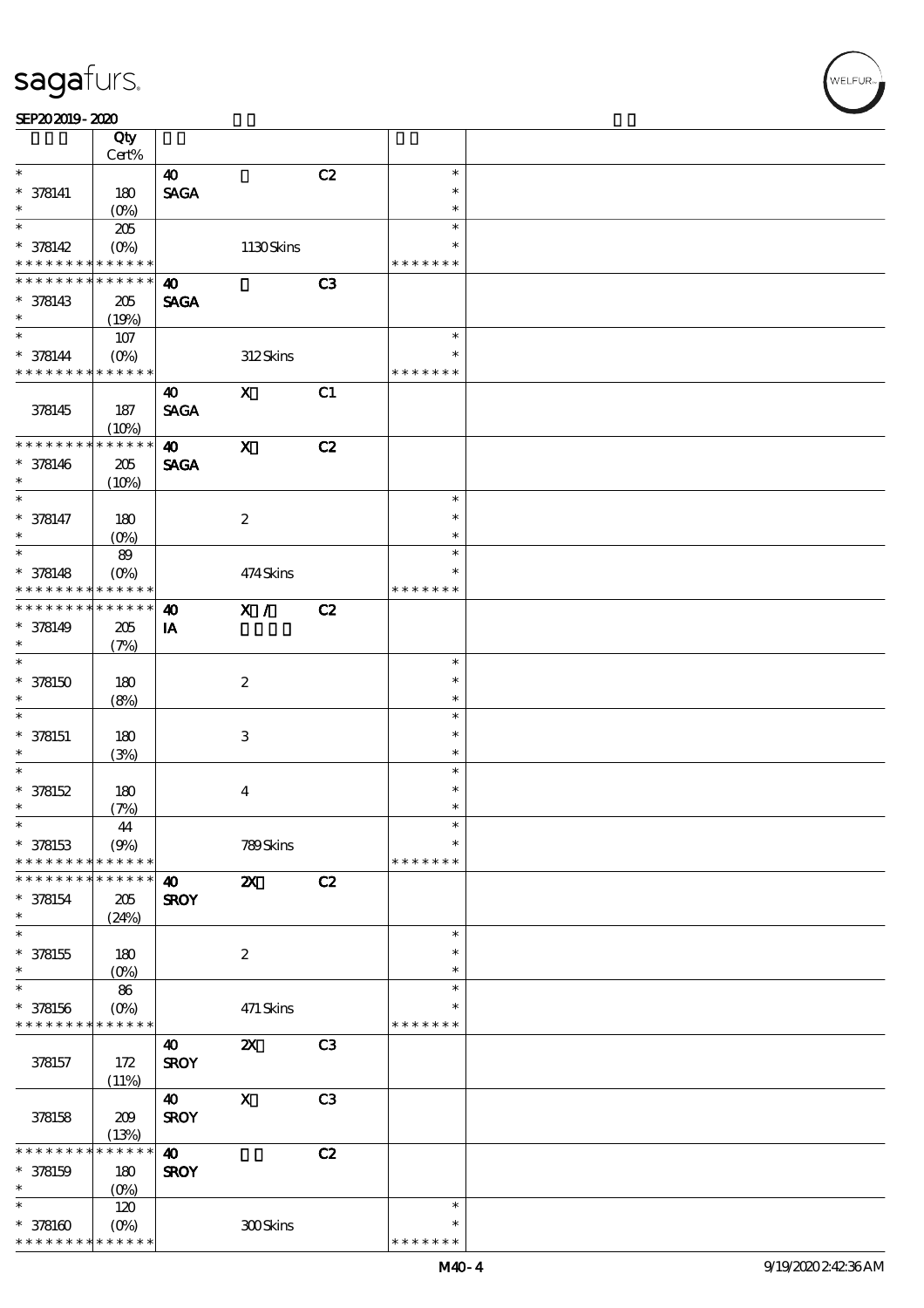#### SEP202019-2020

|                               | Qty              |                       |          |                |               |  |
|-------------------------------|------------------|-----------------------|----------|----------------|---------------|--|
|                               | Cert%            |                       |          |                |               |  |
|                               |                  | $\boldsymbol{\omega}$ | X /      | C <sub>3</sub> |               |  |
| 378161                        | 10B              | <b>SROY</b>           |          |                |               |  |
|                               | $(O\!/\!\delta)$ |                       |          |                |               |  |
|                               |                  | $\boldsymbol{\omega}$ |          | C1             |               |  |
| 378162                        | 196              | <b>SROY</b>           |          |                |               |  |
|                               | (5%)             |                       |          |                |               |  |
| * * * * * * * * * * * * * * * |                  | $\boldsymbol{\omega}$ |          | C2             |               |  |
| $* 378163$                    | 205              | <b>SROY</b>           |          |                |               |  |
| $\ast$                        | (14%)            |                       |          |                |               |  |
| $\ast$                        | 191              |                       |          |                | $\ast$        |  |
| $* 378164$                    | $(O\% )$         |                       | 396Skins |                | $\ast$        |  |
| * * * * * * * * * * * * * *   |                  |                       |          |                | * * * * * * * |  |
| * * * * * * * * * * * * * *   |                  | $\boldsymbol{\omega}$ |          | C <sub>3</sub> |               |  |
| $* 378165$                    | 180              | <b>SROY</b>           |          |                |               |  |
| $\ast$                        | $(0\%)$          |                       |          |                |               |  |
| $\ast$                        | 79               |                       |          |                | $\ast$        |  |
| $* 378166$                    | $(O\%)$          |                       | 259Skins |                | $\ast$        |  |
| * * * * * * * * * * * * * *   |                  |                       |          |                | * * * * * * * |  |
|                               |                  |                       |          |                |               |  |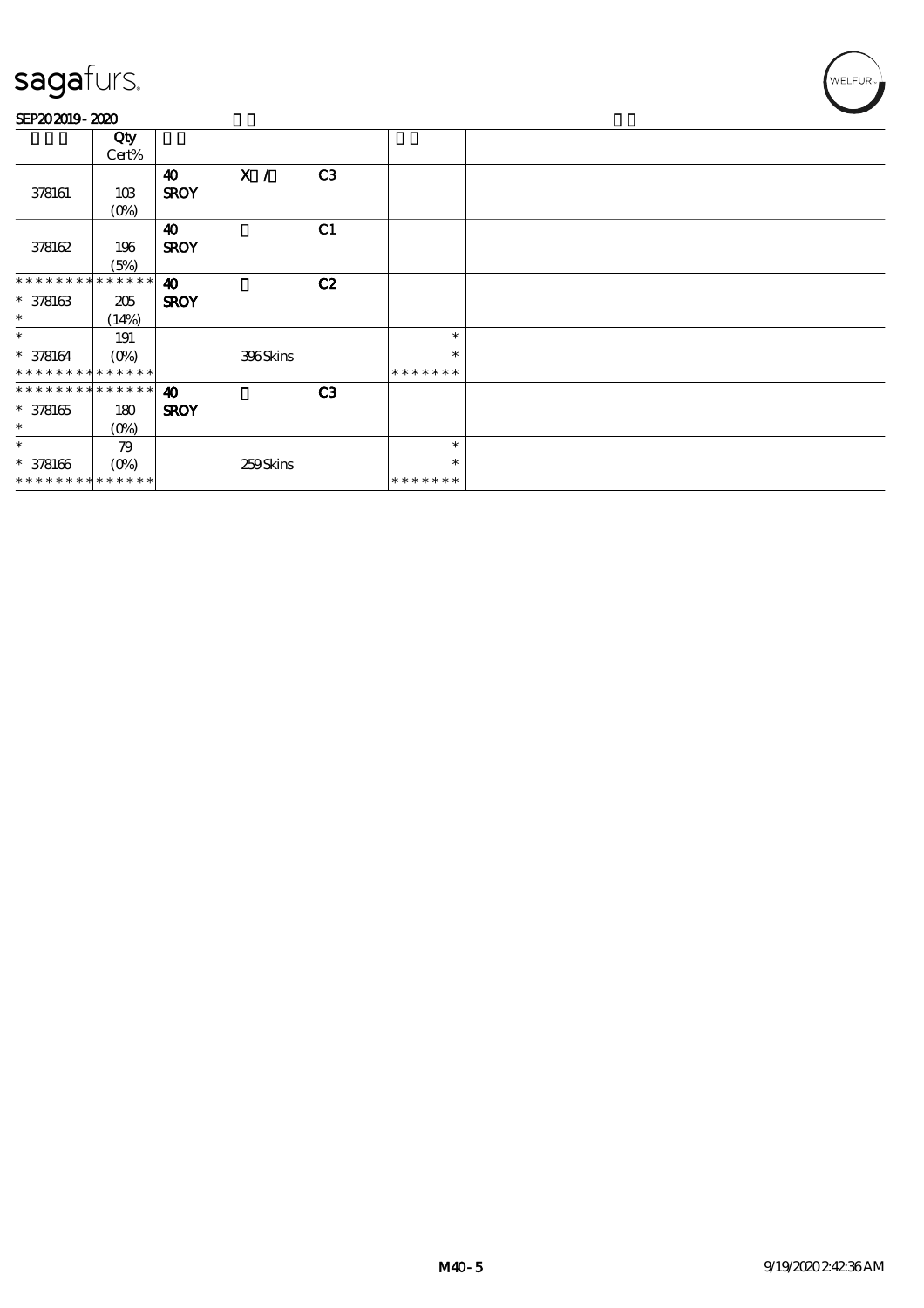#### $SEP202019 - 2020$

|                   | Qty<br>Cert%       |                             |                           |    |               |  |
|-------------------|--------------------|-----------------------------|---------------------------|----|---------------|--|
|                   |                    |                             |                           |    |               |  |
|                   |                    | $\boldsymbol{\mathfrak{D}}$ | $\boldsymbol{\mathsf{z}}$ | C2 |               |  |
| 378201            | 245                | $\mathbf{S}$                |                           |    |               |  |
|                   | (28%)              |                             |                           |    |               |  |
|                   |                    | $\boldsymbol{\mathfrak{D}}$ | $\mathbf X$               | C2 |               |  |
| 378202            | 245                | ${\bf S}$                   |                           |    |               |  |
|                   | (25%)              |                             |                           |    |               |  |
|                   |                    | $\boldsymbol{\mathfrak{D}}$ |                           | C1 |               |  |
|                   |                    |                             |                           |    |               |  |
| 378203            | 245                | ${\bf s}$                   |                           |    |               |  |
|                   | (16%)              |                             |                           |    |               |  |
|                   |                    | $\boldsymbol{\mathfrak{D}}$ |                           | C2 |               |  |
| 378204            | 245                | ${\bf s}$                   |                           |    |               |  |
|                   | (35%)              |                             |                           |    |               |  |
| * * * * * * * *   | $* * * * * * *$    | $\boldsymbol{\mathfrak{D}}$ |                           | C1 |               |  |
| $*378205$         | 245                | $\mathbf{S}$                |                           |    |               |  |
| $\ast$            | $(O\%)$            |                             |                           |    |               |  |
| $*$               |                    |                             |                           |    | $\ast$        |  |
|                   | ${\mathfrak B}$    |                             |                           |    |               |  |
| * 378206          | (100%)             |                             | $338\mathrm{S}$ kins      |    | $\ast$        |  |
| * * * * * * * *   | * * * * * *        |                             |                           |    | * * * * * * * |  |
| * * * * * * * *   | * * * * * *        | $\boldsymbol{\mathfrak{D}}$ |                           | C2 |               |  |
| * 378207          | 245                | $\mathbf{S}$                |                           |    |               |  |
| $\ast$            | (O <sub>0</sub> )  |                             |                           |    |               |  |
| $\overline{\ast}$ |                    |                             |                           |    | $\ast$        |  |
| * 378208          | 220                |                             | $\boldsymbol{2}$          |    | $\ast$        |  |
| $\ast$            |                    |                             |                           |    | $\ast$        |  |
| $\ast$            | $(O\%)$            |                             |                           |    |               |  |
|                   |                    |                             |                           |    | $\ast$        |  |
| * 378209          | 220                |                             | $\ensuremath{\mathbf{3}}$ |    | $\ast$        |  |
| $\ast$            | $(O\!/\!\!\delta)$ |                             |                           |    | $\ast$        |  |
| $\ast$            |                    |                             |                           |    | $\ast$        |  |
| $* 378210$        | 220                |                             | $\boldsymbol{4}$          |    | $\ast$        |  |
| $\ast$            | $(O\%)$            |                             |                           |    | $\ast$        |  |
| $\ast$            |                    |                             |                           |    | $\ast$        |  |
|                   |                    |                             |                           |    | $\ast$        |  |
| $* 378211$        | 220                |                             | $\mathbf 5$               |    |               |  |
| $\ast$            | $(O\%)$            |                             |                           |    | $\ast$        |  |
| $\ast$            |                    |                             |                           |    | $\ast$        |  |
| $* 378212$        | 220                |                             | $\bf 6$                   |    | $\ast$        |  |
| $\ast$            | $(0\%)$            |                             |                           |    | $\ast$        |  |
| $\ast$            |                    |                             |                           |    | $\ast$        |  |
| * 378213          | 196                |                             | $\mathcal I$              |    | $\ast$        |  |
| $\ast$            |                    |                             |                           |    | $\ast$        |  |
| $\ast$            | (100%)             |                             |                           |    | $\ast$        |  |
|                   | 157                |                             |                           |    |               |  |
| $* 378214$        | $(O\%)$            |                             | 1698Skins                 |    | $\ast$        |  |
| * * * * * * *     | * * * * * *        |                             |                           |    | * * * * * * * |  |
| * * * *           | * * * * *          | $\boldsymbol{\mathfrak{D}}$ | $\boldsymbol{\mathsf{z}}$ | C1 |               |  |
| $* 378215$        | 225                | <b>SAGA</b>                 |                           |    |               |  |
| $\ast$            | $(O\!/\!\!\delta)$ |                             |                           |    |               |  |
| $\ast$            |                    |                             |                           |    | $\ast$        |  |
| * 378216          | $200$              |                             | $\boldsymbol{2}$          |    | $\ast$        |  |
| $\ast$            | $(0\%)$            |                             |                           |    | $\ast$        |  |
| $\ast$            |                    |                             |                           |    | $\ast$        |  |
|                   |                    |                             |                           |    |               |  |
| * 378217          | $200$              |                             | $\ensuremath{\mathbf{3}}$ |    | $\ast$        |  |
| $\ast$            | $(0\%)$            |                             |                           |    | $\ast$        |  |
| $\overline{\ast}$ |                    |                             |                           |    | $\ast$        |  |
| * 378218          | 200                |                             | $\bf{4}$                  |    | $\ast$        |  |
| $\ast$            | $(O\%)$            |                             |                           |    | $\ast$        |  |
| $\ast$            |                    |                             |                           |    | $\ast$        |  |
| * 378219          | $200$              |                             | $\mathbf 5$               |    | $\ast$        |  |
| $\ast$            |                    |                             |                           |    | $\ast$        |  |
|                   | $(0\%)$            |                             |                           |    |               |  |
| $\ast$            |                    |                             |                           |    | $\ast$        |  |
| $* 37820$         | $90^{\circ}$       |                             | $\bf 6$                   |    | $\ast$        |  |
| $\ast$            | (100%)             |                             |                           |    | $\ast$        |  |

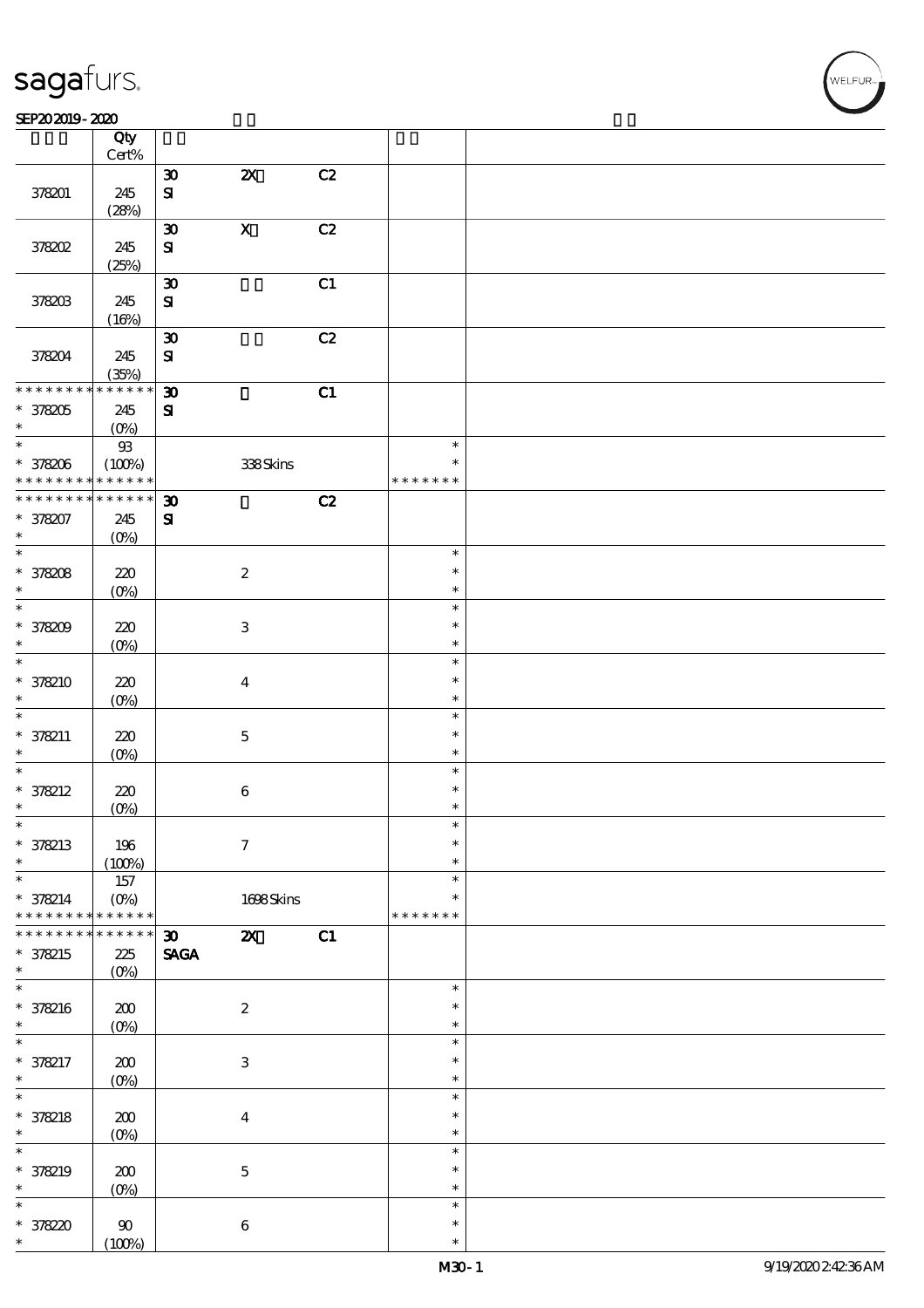#### $SEP202019 - 2020$

|                                | Qty<br>Cert%       |                             |                           |    |               |  |
|--------------------------------|--------------------|-----------------------------|---------------------------|----|---------------|--|
| $\ast$                         | $\boldsymbol{\pi}$ | $\boldsymbol{\mathfrak{D}}$ | $\boldsymbol{\mathsf{z}}$ | C1 | $\ast$        |  |
|                                |                    |                             |                           |    | $\ast$        |  |
| $* 378221$<br>* * * * * * * *  | * * * * * *        | <b>SAGA</b>                 |                           |    | * * * * * * * |  |
|                                |                    |                             |                           |    |               |  |
| * * * * * * * *                | $* * * * * * *$    | $\boldsymbol{\mathfrak{D}}$ | $\boldsymbol{\mathsf{z}}$ | C2 |               |  |
| $* 378222$                     | 200                | <b>SAGA</b>                 |                           |    |               |  |
| $\ast$                         | (1%)               |                             |                           |    |               |  |
|                                |                    |                             |                           |    | $\ast$        |  |
|                                | 200                |                             | $\boldsymbol{2}$          |    | $\ast$        |  |
| * 378223                       | (1%)               |                             |                           |    | $\ast$        |  |
| $\overline{\ast}$              |                    |                             |                           |    | $\ast$        |  |
|                                |                    |                             |                           |    |               |  |
| $* 37824$                      | 200                |                             | $\,3$                     |    | $\ast$        |  |
| $\ast$                         | (3%)               |                             |                           |    | $\ast$        |  |
| $\overline{\ast}$              | 114                |                             |                           |    | $\ast$        |  |
| * 378225                       | (1%)               |                             | 714Skins                  |    | $\ast$        |  |
| * * * * * * * * <mark>*</mark> | * * * * * *        |                             |                           |    | * * * * * * * |  |
| * * * * * * * *                | $******$           | $\boldsymbol{\mathfrak{D}}$ | $\mathbf{x}$              | C1 |               |  |
| * 378226                       | 225                | <b>SAGA</b>                 |                           |    |               |  |
| $\ast$                         | $(O\%)$            |                             |                           |    |               |  |
| $\overline{\ast}$              |                    |                             |                           |    | $\ast$        |  |
|                                |                    |                             |                           |    | $\ast$        |  |
| * 378227                       | 200                |                             | $\boldsymbol{2}$          |    |               |  |
| $\ast$                         | $(O\!/\!\!\delta)$ |                             |                           |    | $\ast$        |  |
| $\overline{\ast}$              |                    |                             |                           |    | $\ast$        |  |
| * 378228                       | 200                |                             | $\ensuremath{\mathbf{3}}$ |    | $\ast$        |  |
| $\ast$                         | $(O\%)$            |                             |                           |    | $\ast$        |  |
| $\overline{\ast}$              |                    |                             |                           |    | $\ast$        |  |
| * 378229                       | 200                |                             | $\overline{\mathbf{4}}$   |    | $\ast$        |  |
| $\ast$                         | $(O\!/\!\!\delta)$ |                             |                           |    | $\ast$        |  |
| $\overline{\ast}$              |                    |                             |                           |    | $\ast$        |  |
| $*378230$                      | 200                |                             | $\mathbf{5}$              |    | $\ast$        |  |
| $\ast$                         |                    |                             |                           |    |               |  |
|                                | $(O\%)$            |                             |                           |    | $\ast$        |  |
| $\ast$                         |                    |                             |                           |    | $\ast$        |  |
| $* 378231$                     | 200                |                             | $\bf 6$                   |    | $\ast$        |  |
| $\ast$                         | $(O\%)$            |                             |                           |    | $\ast$        |  |
| $\overline{\ast}$              |                    |                             |                           |    | $\ast$        |  |
| $* 378232$                     | 106                |                             | $\boldsymbol{\tau}$       |    | $\ast$        |  |
| $\ast$                         | $(0\%)$            |                             |                           |    | $\ast$        |  |
| $\ast$                         | 142                |                             |                           |    | $\ast$        |  |
| $* 378233$                     | (100%)             |                             | 1473Skins                 |    | $\ast$        |  |
| * * * * * * * *                | * * * * * *        |                             |                           |    | * * * * * * * |  |
| * * * * * * *                  | * * * * * *        | $\boldsymbol{\mathfrak{D}}$ | $\mathbf{x}$              | C2 |               |  |
| * 378234                       |                    |                             |                           |    |               |  |
| $\ast$                         | 225                | <b>SAGA</b>                 |                           |    |               |  |
| $\overline{\ast}$              | $(O\%)$            |                             |                           |    |               |  |
|                                |                    |                             |                           |    | $\ast$        |  |
| $*378235$                      | 200                |                             | $\boldsymbol{2}$          |    | $\ast$        |  |
| $\ast$                         | $(0\%)$            |                             |                           |    | $\ast$        |  |
| $\ast$                         |                    |                             |                           |    | $\ast$        |  |
| * 378236                       | $200$              |                             | $\ensuremath{\mathbf{3}}$ |    | $\ast$        |  |
| $\ast$                         | $(0\%)$            |                             |                           |    | $\ast$        |  |
| $\ast$                         |                    |                             |                           |    | $\ast$        |  |
| * 378237                       | $200$              |                             | $\boldsymbol{4}$          |    | $\ast$        |  |
| $\ast$                         | $(0\%)$            |                             |                           |    | $\ast$        |  |
| $\overline{\ast}$              |                    |                             |                           |    | $\ast$        |  |
|                                |                    |                             |                           |    |               |  |
| $* 378238$                     | 200                |                             | $\mathbf 5$               |    | $\ast$        |  |
| $\ast$                         | $(0\%)$            |                             |                           |    | $\ast$        |  |
| $\ast$                         |                    |                             |                           |    | $\ast$        |  |
| $* 378239$                     | $200$              |                             | $\bf 6$                   |    | $\ast$        |  |
| $\ast$                         | $(0\%)$            |                             |                           |    | $\ast$        |  |
| $\ast$                         |                    |                             |                           |    | $\ast$        |  |
| * 378240                       | 200                |                             | $\tau$                    |    | $\ast$        |  |
|                                |                    |                             |                           |    |               |  |

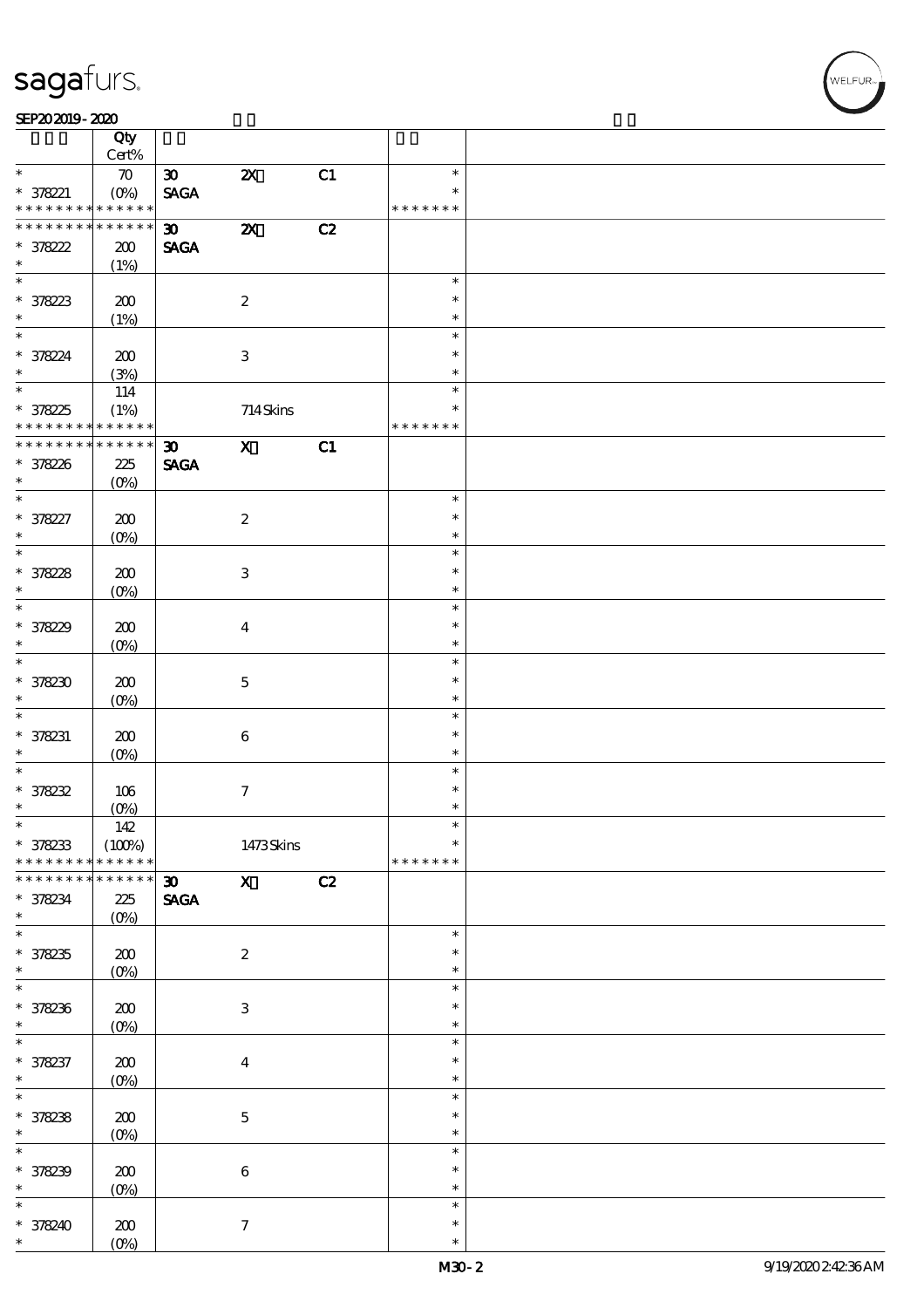#### SEP202019-2020

|                              | Qty<br>$\mbox{Cert}\%$            |                                             |              |                         |  |
|------------------------------|-----------------------------------|---------------------------------------------|--------------|-------------------------|--|
|                              |                                   |                                             |              |                         |  |
| $\ast$                       |                                   | $\mathbf X$<br>$\boldsymbol{\infty}$        | C2           | $\ast$                  |  |
| $* 378241$                   | $200$                             | $\operatorname{\mathbf{SAGA}}$              |              | $\ast$                  |  |
| $\ast$                       | $(0\%)$                           |                                             |              | $\ast$                  |  |
| $\ast$                       |                                   |                                             |              | $\ast$                  |  |
|                              |                                   |                                             |              |                         |  |
| * 378242                     | $200$                             | $\boldsymbol{9}$                            |              | $\ast$                  |  |
| $\ast$                       | $(0\%)$                           |                                             |              | $\ast$                  |  |
| $\ast$                       |                                   |                                             |              | $\ast$                  |  |
|                              |                                   |                                             |              | $\ast$                  |  |
| * 378243                     | $200$                             | $10\,$                                      |              |                         |  |
| $\ast$                       | $(0\%)$                           |                                             |              | $\ast$                  |  |
| $\ast$                       |                                   |                                             |              | $\ast$                  |  |
|                              | 200                               | $11\,$                                      |              | $\ast$                  |  |
| * 378244                     |                                   |                                             |              |                         |  |
|                              | $(0\%)$                           |                                             |              | $\ast$                  |  |
| $\overline{\ast}$            |                                   |                                             |              | $\ast$                  |  |
| $*378245$                    | 200                               | $12\,$                                      |              | $\ast$                  |  |
|                              |                                   |                                             |              | $\ast$                  |  |
|                              | $(0\%)$                           |                                             |              |                         |  |
|                              |                                   |                                             |              | $\ast$                  |  |
|                              | 200                               | $13\,$                                      |              | $\ast$                  |  |
| $*378246$                    | $(0\%)$                           |                                             |              | $\ast$                  |  |
|                              |                                   |                                             |              | $\ast$                  |  |
|                              |                                   |                                             |              |                         |  |
| $*378247$                    | $200$                             | $14\,$                                      |              | $\ast$                  |  |
|                              | $(0\%)$                           |                                             |              | $\ast$                  |  |
| $\overline{\ast}$            |                                   |                                             |              | $\ast$                  |  |
| * 378248                     | $200$                             | $15\,$                                      |              | $\ast$                  |  |
| $\ast$                       |                                   |                                             |              |                         |  |
|                              | $(0\%)$                           |                                             |              | $\ast$                  |  |
| $\overline{\ast}$            |                                   |                                             |              | $\ast$                  |  |
| * 378249                     | 200                               | $16\,$                                      |              | $\ast$                  |  |
| $\ast$                       | $(Q_0)$                           |                                             |              | $\ast$                  |  |
| $\overline{\ast}$            |                                   |                                             |              | $\ast$                  |  |
|                              |                                   |                                             |              |                         |  |
| $* 378250$                   | 200                               | 17                                          |              | $\ast$                  |  |
| $\ast$                       | $(O\%)$                           |                                             |              | $\ast$                  |  |
| $\overline{\ast}$            |                                   |                                             |              | $\ast$                  |  |
| * 378251                     | $200\,$                           |                                             |              | $\ast$                  |  |
|                              |                                   | $18\,$                                      |              |                         |  |
| $\ast$                       | (100%)                            |                                             |              | $\ast$                  |  |
| $\overline{\ast}$            |                                   |                                             |              | $\ast$                  |  |
| $* 378252$                   | $187\,$                           | $19\,$                                      |              | $\ast$                  |  |
| $\ast$                       | (100%)                            |                                             |              | $\ast$                  |  |
| $\ast$                       |                                   |                                             |              |                         |  |
|                              | 73                                |                                             |              |                         |  |
| * 378253                     | $(O\%)$                           |                                             | 3885Skins    | $\ast$                  |  |
| * * * * * * * *              | * * * * * *                       |                                             |              | * * * * * * *           |  |
| * * * * * * * *              | ******                            | $\mathbf{X}$<br>$\boldsymbol{\mathfrak{D}}$ | C3           |                         |  |
|                              |                                   |                                             |              |                         |  |
| $* 378254$                   | $225\,$                           | $\ensuremath{\mathsf{SAGA}}$                |              |                         |  |
| $\ast$                       | $(O\%)$                           |                                             |              |                         |  |
| $\ast$                       |                                   |                                             |              | $\ast$                  |  |
| $* 378255$                   | 200                               | $\boldsymbol{z}$                            |              | $\ast$                  |  |
| $\ast$                       | $(O\%)$                           |                                             |              | $\ast$                  |  |
| $\ast$                       |                                   |                                             |              | $\ast$                  |  |
|                              |                                   |                                             |              |                         |  |
| * 378256                     |                                   | $\ensuremath{\mathsf{3}}$                   |              | $\ast$                  |  |
|                              | 200                               |                                             |              |                         |  |
| $\ast$                       |                                   |                                             |              | $\ast$                  |  |
|                              | (O <sub>0</sub> )                 |                                             |              |                         |  |
| $\ast$                       |                                   |                                             |              | $\ast$                  |  |
| * 378257                     | 200                               | $\boldsymbol{4}$                            |              | $\ast$                  |  |
| $\ast$                       | $(0\%)$                           |                                             |              | $\ast$                  |  |
| $\ast$                       |                                   |                                             |              | $\ast$                  |  |
|                              |                                   |                                             |              | $\ast$                  |  |
| $* 378258$                   | 200                               | $\mathbf 5$                                 |              |                         |  |
| $\ast$                       | $(O\%)$                           |                                             |              | $\ast$                  |  |
| $\ast$                       |                                   |                                             |              | $\ast$                  |  |
|                              |                                   |                                             |              | $\ast$                  |  |
| $* 378259$<br>$\ast$         | $200$                             | $\bf 6$                                     |              | $\ast$                  |  |
|                              | $(0\%)$                           |                                             |              |                         |  |
| $\ast$                       | ${\bf 94}$                        |                                             |              | $\ast$                  |  |
| $*378200$<br>* * * * * * * * | $(O\!/\!\!\delta)$<br>* * * * * * |                                             | $1319S$ kins | $\ast$<br>* * * * * * * |  |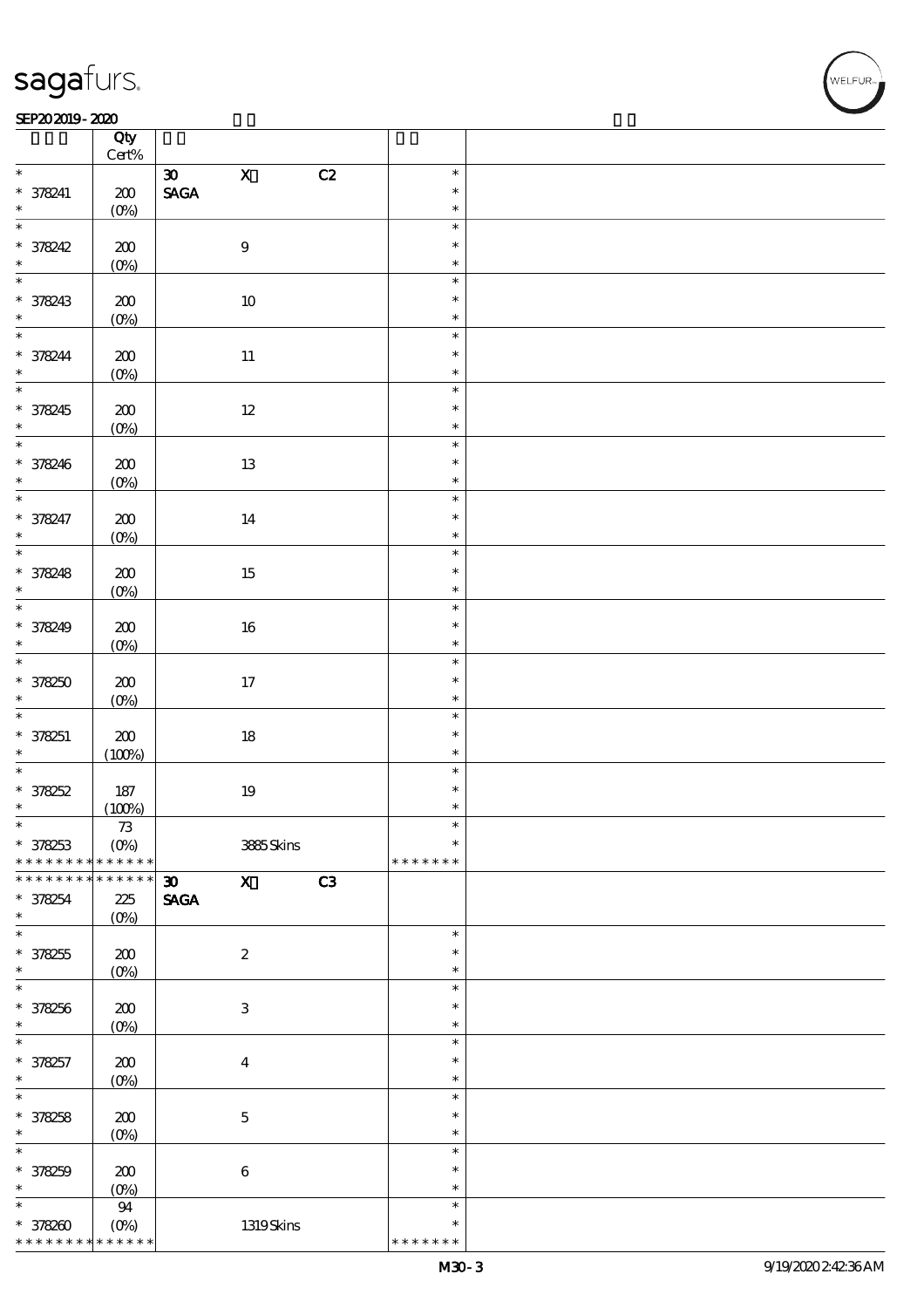#### $SEP202019 - 2020$

|                   | Qty<br>$Cert\%$ |                                   |               |  |
|-------------------|-----------------|-----------------------------------|---------------|--|
| * * * * * * * *   | * * * * * *     | C1<br>$\boldsymbol{\mathfrak{D}}$ |               |  |
| $* 378261$        |                 | <b>SAGA</b>                       |               |  |
| $\ast$            | 200             |                                   |               |  |
|                   | $(O\%)$         |                                   |               |  |
| $\ast$            |                 |                                   | $\ast$        |  |
| * 378262          | 200             | $\boldsymbol{2}$                  | $\ast$        |  |
| $\ast$            | $(0\%)$         |                                   | $\ast$        |  |
| $\overline{\ast}$ |                 |                                   | $\ast$        |  |
|                   | 200             | $\ensuremath{\mathbf{3}}$         | $\ast$        |  |
| * 378263          | $(0\%)$         |                                   | $\ast$        |  |
| $\ast$            |                 |                                   | $\ast$        |  |
|                   |                 |                                   |               |  |
| * 378264          | 200             | $\boldsymbol{4}$                  | $\ast$        |  |
| $\ast$            | $(O\%)$         |                                   | $\ast$        |  |
| $\overline{\ast}$ |                 |                                   | $\ast$        |  |
| * 378265          | 200             | $\mathbf 5$                       | $\ast$        |  |
| $\ast$            | $(O\%)$         |                                   | $\ast$        |  |
| $\ast$            |                 |                                   | $\ast$        |  |
| * 378266          | 106             | $\bf 6$                           | $\ast$        |  |
| $\ast$            | $(O\%)$         |                                   | $\ast$        |  |
| $\ast$            |                 |                                   | $\ast$        |  |
|                   | $152$           |                                   |               |  |
| * 378267          | (100%)          | 1258Skins                         | $\ast$        |  |
| * * * * * * * *   | * * * * * *     |                                   | * * * * * * * |  |
| * * * * * * * *   | ******          | $\boldsymbol{\mathfrak{D}}$<br>C2 |               |  |
| * 378268          | 200             | <b>SAGA</b>                       |               |  |
| $\ast$            | $(O\%)$         |                                   |               |  |
| $\ast$            |                 |                                   | $\ast$        |  |
| * 378269          | 200             | $\boldsymbol{2}$                  | $\ast$        |  |
| $\ast$            |                 |                                   | $\ast$        |  |
| $\overline{\ast}$ | (1%)            |                                   |               |  |
|                   |                 |                                   | $\ast$        |  |
| * 378270          | 200             | 3                                 | $\ast$        |  |
| $\ast$            | (1%)            |                                   | $\ast$        |  |
| $\ast$            |                 |                                   | $\ast$        |  |
| $* 378271$        | 200             | $\boldsymbol{4}$                  | $\ast$        |  |
| $\ast$            | $(O\%)$         |                                   | $\ast$        |  |
| $\ast$            |                 |                                   | $\ast$        |  |
| * 378272          | 200             | $\mathbf 5$                       | $\ast$        |  |
| $\ast$            |                 |                                   | $\ast$        |  |
| $\ast$            | $(0\%)$         |                                   |               |  |
|                   |                 |                                   | $\ast$        |  |
| $* 378273$        | $200$           | $\boldsymbol{6}$                  | $\ast$        |  |
| $\ast$            | $(0\%)$         |                                   | $\ast$        |  |
| *                 |                 |                                   | $\ast$        |  |
| * 378274          | 200             | $\tau$                            | $\ast$        |  |
| $\ast$            | $(0\%)$         |                                   | $\ast$        |  |
| $\overline{\ast}$ |                 |                                   | $\ast$        |  |
| * 378275          | 200             | 8                                 | $\ast$        |  |
| $\ast$            | $(0\%)$         |                                   | $\ast$        |  |
| $\ast$            |                 |                                   | $\ast$        |  |
|                   |                 |                                   |               |  |
| * 378276          | $200$           | $9$                               | $\ast$        |  |
| $\ast$            | $(0\%)$         |                                   | $\ast$        |  |
| $\ast$            |                 |                                   | $\ast$        |  |
| * 378277          | 200             | $10\,$                            | $\ast$        |  |
| $\ast$            | (2%)            |                                   | $\ast$        |  |
| $\overline{\ast}$ |                 |                                   | $\ast$        |  |
| * 378278          | 200             | $11\,$                            | $\ast$        |  |
| $\ast$            | $(O\%)$         |                                   | $\ast$        |  |
| $\ast$            |                 |                                   | $\ast$        |  |
|                   | $200$           |                                   |               |  |
| * 378279          | (1%)            | $2400$ Skins                      | $\ast$        |  |
| * * * * * * * *   | * * * * * *     |                                   | * * * * * * * |  |
| * * * * * * *     | * * * * * *     | C3<br>$\boldsymbol{\mathfrak{D}}$ |               |  |
| $* 378280$        | 225             | $\operatorname{\mathsf{SAGA}}$    |               |  |
| $\ast$            | $(O\%)$         |                                   |               |  |
|                   |                 |                                   |               |  |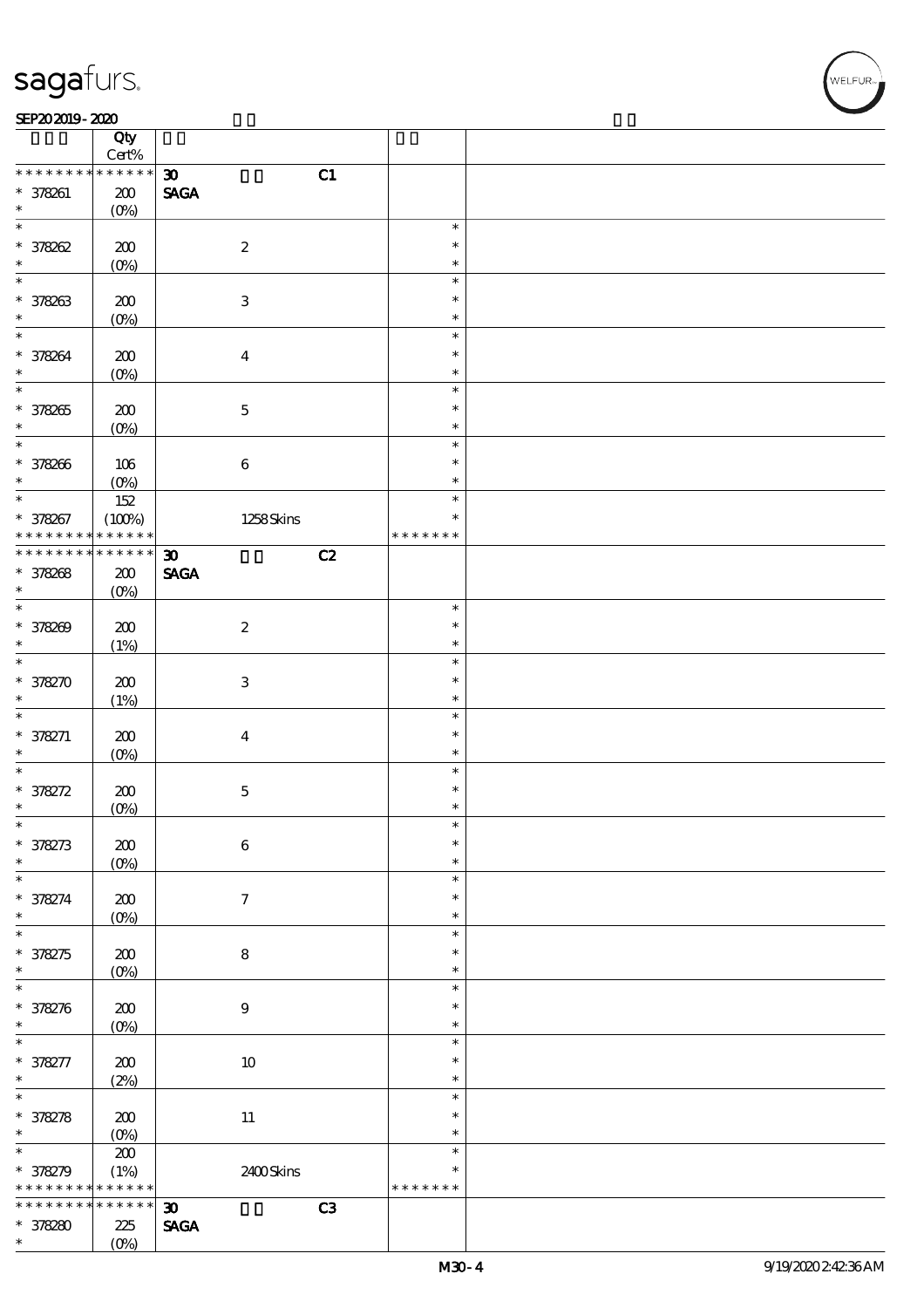$\overline{\mathsf{T}}$ 

#### $SEP202019 - 2020$

|                                            | Qty<br>$\mbox{Cert}\%$ |                                   |                  |  |
|--------------------------------------------|------------------------|-----------------------------------|------------------|--|
| $\ast$                                     |                        | C3<br>$\boldsymbol{\mathfrak{D}}$ | $\ast$           |  |
|                                            |                        |                                   |                  |  |
| $* 378281$                                 | 200                    | $\operatorname{\mathsf{SAGA}}$    | $\ast$           |  |
| *                                          | $(O\%)$                |                                   | $\ast$           |  |
| $\ast$                                     |                        |                                   | $\ast$           |  |
| * 378282                                   | 200                    | $\ensuremath{\mathbf{3}}$         | $\ast$           |  |
|                                            |                        |                                   |                  |  |
| $\ast$                                     | $(0\%)$                |                                   | $\ast$           |  |
| $\ast$                                     |                        |                                   | $\ast$           |  |
| $* 378283$                                 | 200                    | $\overline{4}$                    | $\ast$           |  |
| $\ast$                                     |                        |                                   | $\ast$           |  |
|                                            | $(0\%)$                |                                   |                  |  |
| $\ast$                                     |                        |                                   | $\ast$           |  |
| * 378284                                   | 200                    | $\mathbf 5$                       | $\ast$           |  |
| $\ast$                                     | $(O\%)$                |                                   | $\ast$           |  |
| $\ast$                                     |                        |                                   | $\ast$           |  |
|                                            |                        |                                   |                  |  |
| $* 378285$                                 | 200                    | $\bf 6$                           | $\ast$           |  |
| $\ast$                                     | $(O\%)$                |                                   | $\ast$           |  |
| $\ast$                                     |                        |                                   | $\ast$           |  |
|                                            |                        |                                   |                  |  |
| * 378286                                   | 200                    | $\boldsymbol{7}$                  | $\ast$           |  |
| $\ast$                                     | $(O\%)$                |                                   | $\ast$           |  |
| $\ast$                                     |                        |                                   | $\ast$           |  |
|                                            |                        |                                   | $\ast$           |  |
| * 378287                                   | 227                    | $\bf 8$                           |                  |  |
| $\ast$                                     | $(O\%)$                |                                   | $\ast$           |  |
| $\ast$                                     | $160$                  |                                   | $\ast$           |  |
| $* 378288$                                 | (100%)                 | 1812Skins                         | $\ast$           |  |
| * * * * * * * *                            | * * * * * *            |                                   | * * * * * * *    |  |
|                                            |                        |                                   |                  |  |
| * * * * * * *                              | $******$               | $\boldsymbol{\mathfrak{D}}$<br>C1 |                  |  |
| * 378289                                   | 200                    | <b>SAGA</b>                       |                  |  |
| $\ast$                                     | $(O\%)$                |                                   |                  |  |
| $\overline{\ast}$                          |                        |                                   |                  |  |
|                                            |                        |                                   | $\ast$           |  |
| * 378290                                   | 200                    | $\boldsymbol{2}$                  | $\ast$           |  |
| $\ast$                                     | $(O\%)$                |                                   | $\ast$           |  |
| $\ast$                                     |                        |                                   | $\ast$           |  |
|                                            |                        |                                   |                  |  |
|                                            |                        |                                   |                  |  |
| $* 378291$                                 | 200                    | $\ensuremath{\mathbf{3}}$         | $\ast$           |  |
| $\ast$                                     |                        |                                   | $\ast$           |  |
| $\overline{\ast}$                          | $(0\%)$                |                                   | $\ast$           |  |
|                                            | $200\,$                |                                   |                  |  |
| $* 378292$                                 | $(O\%)$                | 800Skins                          | $\ast$           |  |
| * * * * * * * * <mark>* * * * * * *</mark> |                        |                                   | * * * * * * *    |  |
| * * * * * * * * * * * * * * <mark>*</mark> |                        |                                   |                  |  |
|                                            |                        | $\boldsymbol{\mathfrak{D}}$<br>C2 |                  |  |
|                                            | $200$                  | <b>SAGA</b>                       |                  |  |
| * 378293<br>$\ast$                         | $(0\%)$                |                                   |                  |  |
| $\ast$                                     |                        |                                   | $\ast$           |  |
|                                            |                        |                                   | $\ast$           |  |
| * 378294<br>$\ast$                         | $200\,$                | $\boldsymbol{2}$                  | $\ast$           |  |
|                                            | $(0\%)$                |                                   |                  |  |
| $\ast$                                     |                        |                                   | $\ast$           |  |
| * 378295                                   | $200\,$                | $\ensuremath{\mathbf{3}}$         | $\ast$           |  |
|                                            |                        |                                   | $\ast$           |  |
| $\ast$                                     | $(0\%)$                |                                   | $\ast$           |  |
| $\overline{\ast}$                          |                        |                                   |                  |  |
| * 378296                                   | $\pmb{30}$             | $\boldsymbol{4}$                  | $\ast$           |  |
| $\ast$                                     | $(0\%)$                |                                   | $\ast$           |  |
| $\overline{\ast}$                          |                        |                                   | $\ast$           |  |
|                                            |                        |                                   | $\ast$           |  |
| * 378297                                   | 200                    | $\bf 5$                           |                  |  |
| $\ast$                                     | $(0\%)$                |                                   | $\ast$           |  |
| $\overline{\ast}$                          |                        |                                   | $\ast$           |  |
|                                            |                        |                                   | $\ast$           |  |
|                                            | $200$                  | $\bf 6$                           |                  |  |
| * 378298                                   | (0%)                   |                                   | $\ast$           |  |
| $\overline{\ast}$                          |                        |                                   | $\ast$           |  |
|                                            |                        | $\boldsymbol{7}$                  | $\ast$           |  |
| * 378299<br>$\ast$                         | $200\,$                |                                   | $\ast$           |  |
|                                            | $(0\%)$                |                                   |                  |  |
| $\ast$                                     |                        |                                   | $\ast$           |  |
| $* 378300$                                 | 200<br>$(O\%)$         | ${\bf 8}$                         | $\ast$<br>$\ast$ |  |

 $\top$ 

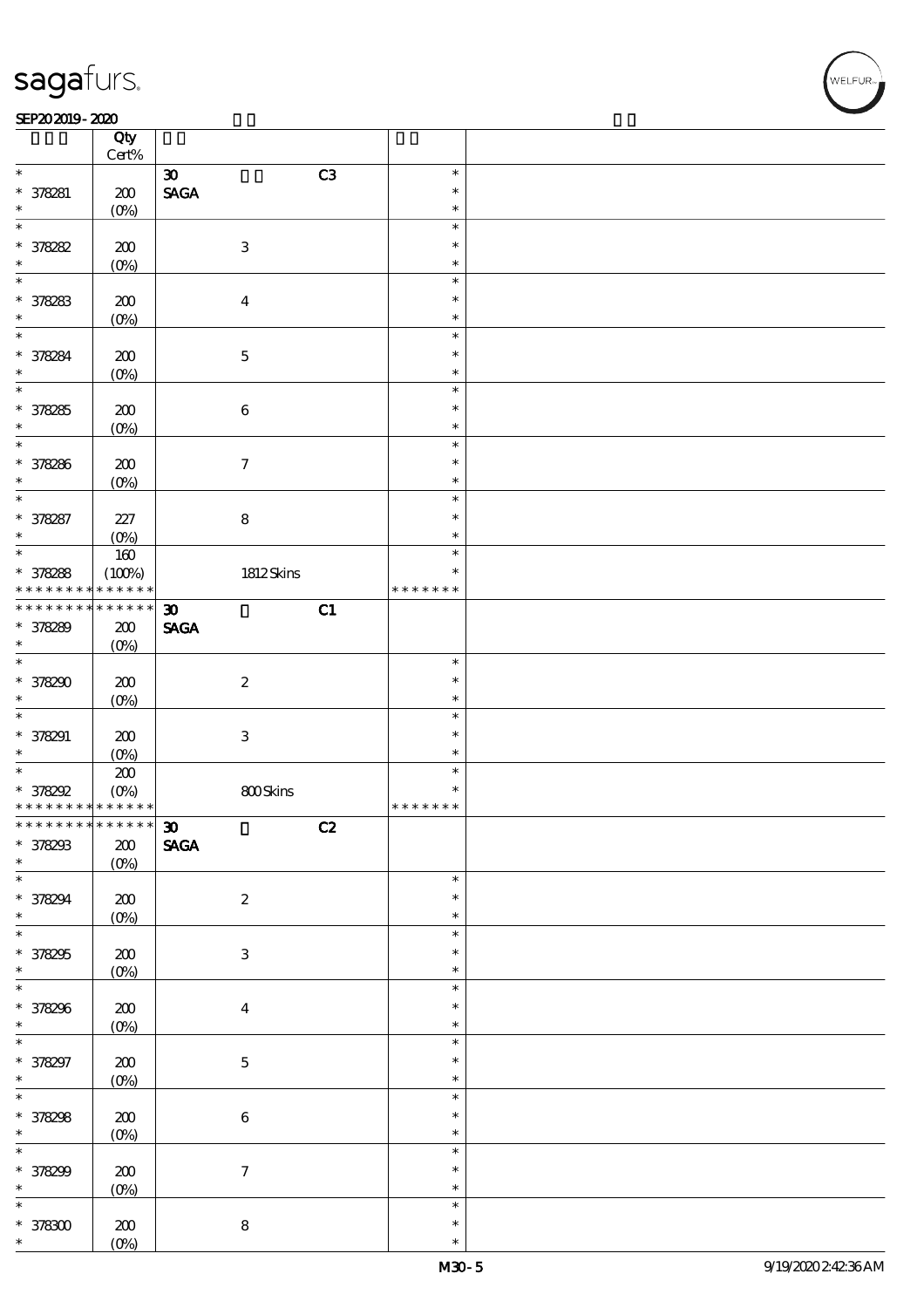#### $SEP202019 - 2020$

|                          | Qty<br>$\mbox{Cert}\%$ |                                   |               |  |
|--------------------------|------------------------|-----------------------------------|---------------|--|
| $\ast$                   |                        | C2<br>$\boldsymbol{\infty}$       | $\ast$        |  |
|                          |                        |                                   | $\ast$        |  |
| $* 378301$<br>$\ast$     | 200                    | $\operatorname{\mathsf{SAGA}}$    |               |  |
|                          | $(O\%)$                |                                   | $\ast$        |  |
| $\ast$                   |                        |                                   | $\ast$        |  |
| * 378302                 | $200\,$                | $10\,$                            | $\ast$        |  |
| $\ast$                   | (100%)                 |                                   | $\ast$        |  |
| $\overline{\ast}$        |                        |                                   | $\ast$        |  |
| $* 378303$               | 200                    | $11\,$                            | $\ast$        |  |
| $\ast$                   | (100%)                 |                                   | $\ast$        |  |
| $\ast$                   |                        |                                   | $\ast$        |  |
|                          | $9\hskip-2pt9$         | $12\,$                            | $\ast$        |  |
| * 378304<br>$\ast$       |                        |                                   | $\ast$        |  |
| $\overline{\phantom{0}}$ | (100%)                 |                                   |               |  |
|                          | $90\,$                 |                                   | $\ast$        |  |
| * 378305                 | $(0\%)$                | 2399Skins                         | $\ast$        |  |
| * * * * * * * *          | * * * * * *            |                                   | * * * * * * * |  |
| * * * * * * * *          | $******$               | C3<br>$\boldsymbol{\mathfrak{D}}$ |               |  |
| $* 378306$               | 225                    | <b>SAGA</b>                       |               |  |
| $\ast$                   | $(O\%)$                |                                   |               |  |
| $\overline{\ast}$        |                        |                                   | $\ast$        |  |
| * 378307                 | 200                    | $\boldsymbol{2}$                  | $\ast$        |  |
| $\ast$                   | $(O\%)$                |                                   | $\ast$        |  |
| $\overline{\ast}$        |                        |                                   | $\ast$        |  |
|                          |                        |                                   |               |  |
| $* 378308$               | 200                    | $\ensuremath{\mathbf{3}}$         | $\ast$        |  |
| $\ast$                   | $(O\%)$                |                                   | $\ast$        |  |
| $\ast$                   |                        |                                   | $\ast$        |  |
| $* 378309$               | 200                    | $\boldsymbol{4}$                  | $\ast$        |  |
| $\ast$                   | $(O\%)$                |                                   | $\ast$        |  |
| $\ast$                   |                        |                                   | $\ast$        |  |
| * 378310                 | 200                    | $\bf 5$                           | $\ast$        |  |
| $\ast$                   | $(O\%)$                |                                   | $\ast$        |  |
| $\ast$                   |                        |                                   | $\ast$        |  |
|                          |                        |                                   | $\ast$        |  |
| $* 378311$               | 200                    | $\bf 6$                           |               |  |
| $\ast$                   | $(O\%)$                |                                   | $\ast$        |  |
| $\ast$                   |                        |                                   | $\ast$        |  |
| $* 378312$               | 200                    | $\boldsymbol{7}$                  | $\ast$        |  |
| $\ast$                   | $(0\%)$                |                                   | $\ast$        |  |
| $\ast$                   |                        |                                   | $\ast$        |  |
| $* 378313$               | $\pmb{30}$             | $\bf 8$                           | $\ast$        |  |
| $\ast$                   | $(O\%)$                |                                   | $\ast$        |  |
| $\ast$                   |                        |                                   | $\ast$        |  |
| $* 378314$               | 200                    | 9                                 | $\ast$        |  |
| $\ast$                   |                        |                                   | $\ast$        |  |
| $\ast$                   | $(O\%)$                |                                   | $\ast$        |  |
|                          |                        |                                   |               |  |
| $* 378315$               | 206                    | $10\,$                            | $\ast$        |  |
| $\ast$                   | (100%)                 |                                   | $\ast$        |  |
| $\ast$                   | 112                    |                                   | $\ast$        |  |
| $* 378316$               | $(O\%)$                | 2143Skins                         | *             |  |
| * * * * * * * *          | * * * * * *            |                                   | * * * * * * * |  |
| * * * * * * * *          | * * * * * *            | C1<br>$\boldsymbol{\mathfrak{D}}$ |               |  |
| * 378317                 | $225\,$                | $\operatorname{\mathsf{SAGA}}$    |               |  |
| $\ast$                   | $(O\%)$                |                                   |               |  |
| $\ast$                   |                        |                                   | $\ast$        |  |
|                          |                        |                                   | $\ast$        |  |
| $* 378318$               | 200                    | $\boldsymbol{2}$                  |               |  |
| $\ast$                   | $(O\!/\!\delta)$       |                                   | $\ast$        |  |
| $\ast$                   |                        |                                   | $\ast$        |  |
| * 378319                 | $200$                  | $\ensuremath{\mathbf{3}}$         | $\ast$        |  |
| $\ast$                   | $(0\%)$                |                                   | $\ast$        |  |
| $\ast$                   |                        |                                   | $\ast$        |  |
| $*378320$                | 200                    | $\boldsymbol{4}$                  | $\ast$        |  |
| $\ast$                   | $(O\%)$                |                                   | $\ast$        |  |
|                          |                        |                                   |               |  |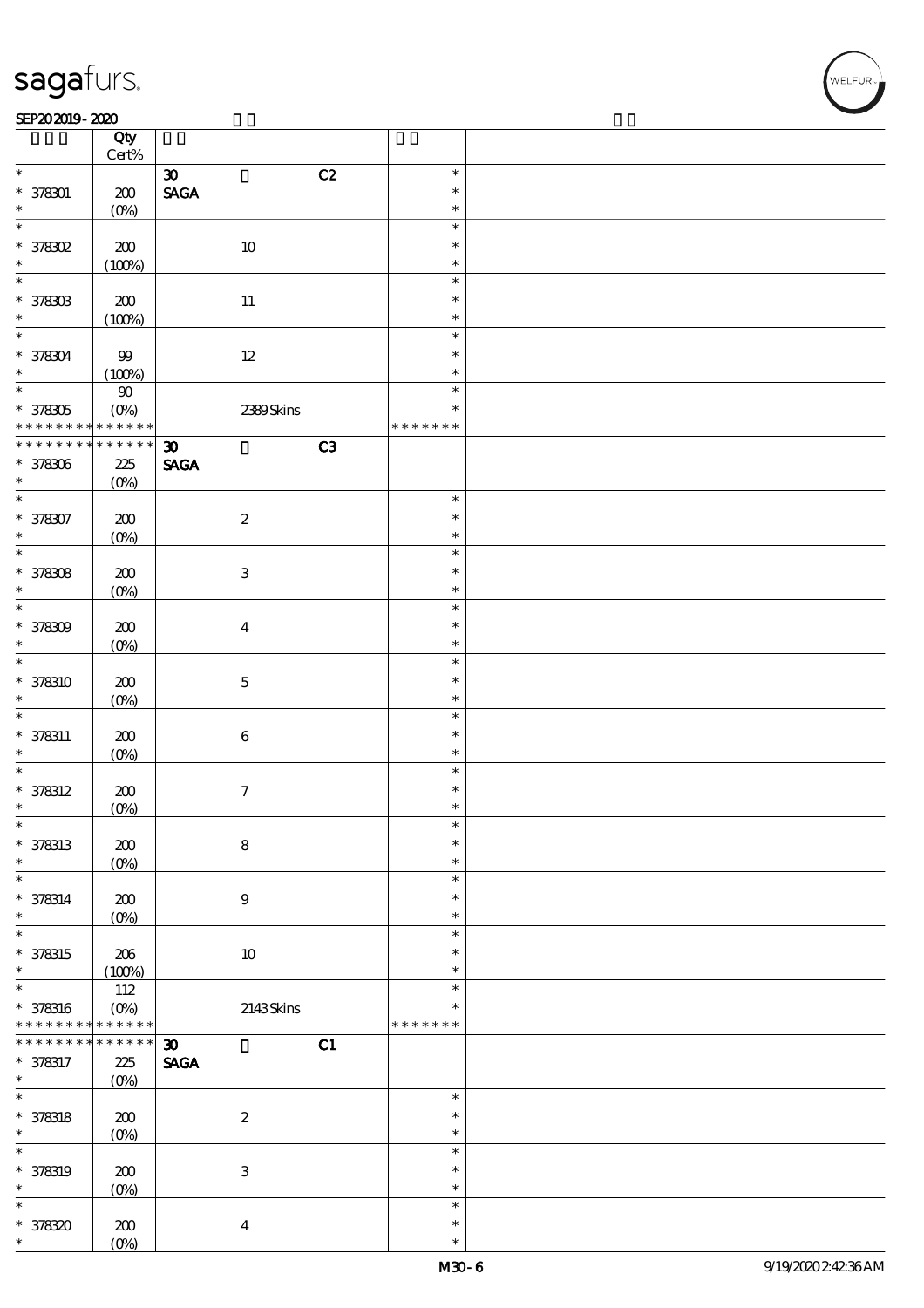#### SEP202019-2020

|                                            | Qty<br>Cert%           |                             |                           |    |               |  |
|--------------------------------------------|------------------------|-----------------------------|---------------------------|----|---------------|--|
| $\ast$                                     | 58                     | $\boldsymbol{\mathfrak{D}}$ |                           | C1 | $\ast$        |  |
|                                            |                        |                             |                           |    | $\ast$        |  |
| $* 378321$<br>* * * * * * * *              | $(O\%)$<br>* * * * * * | <b>SAGA</b>                 |                           |    | * * * * * * * |  |
|                                            |                        |                             |                           |    |               |  |
| * * * * * * * *                            | ******                 | $\boldsymbol{\mathfrak{D}}$ |                           | C2 |               |  |
| $* 378322$                                 | 225                    | <b>SAGA</b>                 |                           |    |               |  |
| $\ast$                                     | (O <sub>0</sub> )      |                             |                           |    |               |  |
|                                            |                        |                             |                           |    | $\ast$        |  |
| * 378323                                   | 200                    |                             | $\boldsymbol{2}$          |    | $\ast$        |  |
| $\ast$                                     | $(0\%)$                |                             |                           |    | $\ast$        |  |
| $\overline{\ast}$                          |                        |                             |                           |    | $\ast$        |  |
| * 378324                                   |                        |                             | 3                         |    | $\ast$        |  |
| $\ast$                                     | 200                    |                             |                           |    | $\ast$        |  |
| $\overline{\ast}$                          | $(O\!/\!\!\delta)$     |                             |                           |    |               |  |
|                                            | 213                    |                             |                           |    | $\ast$        |  |
| * 378325                                   | (O <sub>0</sub> )      |                             | 838Skins                  |    | $\ast$        |  |
| * * * * * * * *                            | * * * * * *            |                             |                           |    | * * * * * * * |  |
| ********                                   | $* * * * * * *$        | 30 <sub>o</sub>             | $\mathbf{x}$              | C2 |               |  |
| * 378326                                   | 81                     | <b>SAGA</b>                 |                           |    |               |  |
| $\ast$                                     | (100%)                 |                             |                           |    |               |  |
| $\ast$                                     | 149                    |                             |                           |    | $\ast$        |  |
| * 378327                                   | $(O\%)$                |                             | 230Skins                  |    | $\ast$        |  |
| * * * * * * * *                            | * * * * * *            |                             |                           |    | * * * * * * * |  |
| * * * * * * * * <mark>* * * * * * *</mark> |                        | $\boldsymbol{\mathfrak{D}}$ | $\mathbf{x}$              | C3 |               |  |
|                                            |                        |                             |                           |    |               |  |
| * 378328                                   | 225                    | <b>SAGA</b>                 |                           |    |               |  |
| $\ast$<br>$\overline{\ast}$                | (27%)                  |                             |                           |    |               |  |
|                                            |                        |                             |                           |    | $\ast$        |  |
| * 378329                                   | 200                    |                             | $\boldsymbol{2}$          |    | $\ast$        |  |
| $\ast$                                     | (O <sub>0</sub> )      |                             |                           |    | $\ast$        |  |
| $\overline{\phantom{0}}$                   | 200                    |                             |                           |    | $\ast$        |  |
| $*378330$                                  | $(O\%)$                |                             | 625Skins                  |    |               |  |
| * * * * * * * *                            | * * * * * *            |                             |                           |    | * * * * * * * |  |
| * * * * * * * * <mark>*</mark>             | $* * * * * * *$        | $\boldsymbol{\mathfrak{D}}$ | $\boldsymbol{\mathsf{Z}}$ | C1 |               |  |
| $* 378331$                                 | 205                    | <b>SROY</b>                 |                           |    |               |  |
| $\ast$                                     | (20%)                  |                             |                           |    |               |  |
| $\overline{\ast}$                          | $\boldsymbol{\pi}$     |                             |                           |    | $\ast$        |  |
| $* 378332$                                 |                        |                             |                           |    | $\ast$        |  |
| * * * * * * * * <mark>* * * * * * *</mark> | $(O\%)$                |                             | 275Skins                  |    | * * * * * * * |  |
|                                            |                        |                             |                           |    |               |  |
| *************** 30                         |                        |                             | $\boldsymbol{\mathsf{Z}}$ | C2 |               |  |
| $* 378333$                                 | 205                    | <b>SROY</b>                 |                           |    |               |  |
| $\ast$                                     | (40%)                  |                             |                           |    |               |  |
| $\ast$                                     |                        |                             |                           |    | $\ast$        |  |
| * 378334                                   | 180                    |                             | $\boldsymbol{2}$          |    | $\ast$        |  |
| $\ast$                                     | $(0\%)$                |                             |                           |    | $\ast$        |  |
| $\ast$                                     |                        |                             |                           |    | $\ast$        |  |
| $* 378335$                                 | 180                    |                             | 3                         |    | *             |  |
| $\ast$                                     | $(O\!/\!\!\delta)$     |                             |                           |    | $\ast$        |  |
| $\ast$                                     | 145                    |                             |                           |    | $\ast$        |  |
| $* 378336$                                 | $(O\%)$                |                             | 710Skins                  |    |               |  |
| * * * * * * * *                            | * * * * * *            |                             |                           |    | * * * * * * * |  |
| * * * * * * * *                            | $* * * * * * *$        | $\boldsymbol{\mathfrak{D}}$ | $\boldsymbol{\mathsf{X}}$ | C3 |               |  |
|                                            |                        |                             |                           |    |               |  |
| * 378337                                   | 205                    | <b>SROY</b>                 |                           |    |               |  |
| $\ast$                                     | (15%)                  |                             |                           |    |               |  |
| $\overline{\ast}$                          | $52\,$                 |                             |                           |    | $\ast$        |  |
| $* 378338$                                 | $(O\%)$                |                             | 257Skins                  |    |               |  |
| * * * * * * * * <mark>* * * * * *</mark>   |                        |                             |                           |    | * * * * * * * |  |
| * * * * * * * *                            | $* * * * * * *$        | $\boldsymbol{\mathfrak{D}}$ | $\boldsymbol{\mathrm{X}}$ | C2 |               |  |
| * 378339                                   | $205\,$                | <b>SROY</b>                 |                           |    |               |  |
| $\ast$                                     | (O <sub>0</sub> )      |                             |                           |    |               |  |
| $\ast$                                     |                        |                             |                           |    | $\ast$        |  |
| $* 378340$                                 | 180                    |                             | $\boldsymbol{2}$          |    | $\ast$        |  |
| $\ast$                                     | $(O\%)$                |                             |                           |    | $\ast$        |  |
|                                            |                        |                             |                           |    |               |  |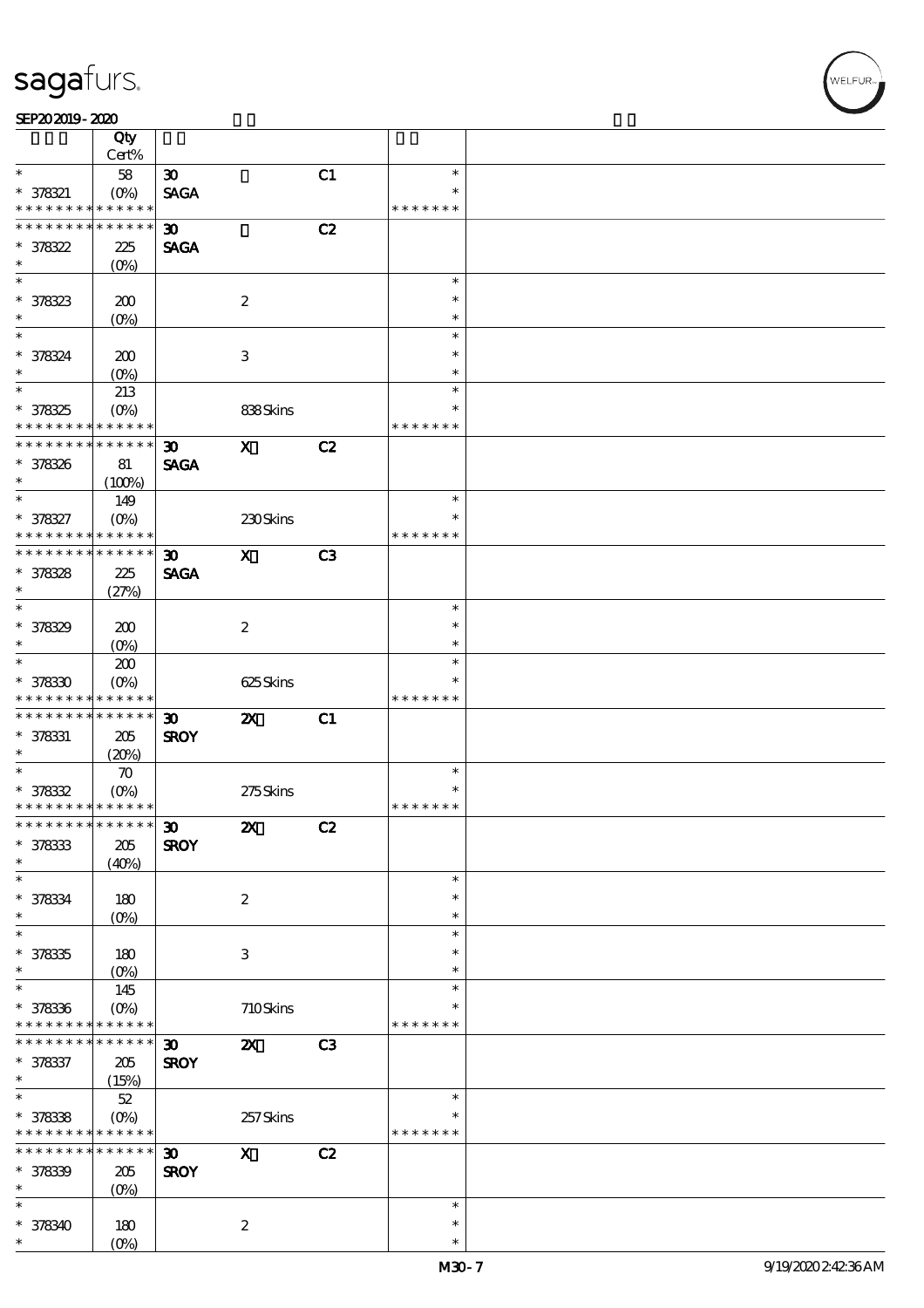#### SEP202019-2020

|                      | Qty                        |                             |                  |    |               |  |
|----------------------|----------------------------|-----------------------------|------------------|----|---------------|--|
|                      | Cert%                      |                             |                  |    |               |  |
| $\ast$               |                            | $\boldsymbol{\mathfrak{D}}$ | $\mathbf X$      | C2 | $\ast$        |  |
| $* 378341$           | 180                        | <b>SROY</b>                 |                  |    | $\ast$        |  |
| $\ast$               | (O <sub>0</sub> )          |                             |                  |    | $\ast$        |  |
| $\ast$               |                            |                             |                  |    | $\ast$        |  |
| $* 378342$           | 176                        |                             | $\boldsymbol{4}$ |    | $\ast$        |  |
| $\ast$               | $(0\%)$                    |                             |                  |    | $\ast$        |  |
| $\ast$               | $95\,$                     |                             |                  |    | $\ast$        |  |
| $* 378343$           | (100%)                     |                             | 836Skins         |    | ∗             |  |
| * * * * * * * *      | * * * * * *                |                             |                  |    | * * * * * * * |  |
| * * * * * * * *      | * * * * * *                | $\boldsymbol{\mathfrak{D}}$ | $\mathbf x$      | C3 |               |  |
|                      |                            |                             |                  |    |               |  |
| $* 378344$<br>$\ast$ | 205                        | <b>SROY</b>                 |                  |    |               |  |
| $\overline{\ast}$    | (22%)                      |                             |                  |    |               |  |
|                      | 121                        |                             |                  |    | $\ast$        |  |
| $* 378345$           | $(O\%)$                    |                             | 326Skins         |    | $\ast$        |  |
| * * * * * * * *      | * * * * * *                |                             |                  |    | * * * * * * * |  |
| * * * * * * * *      | $\ast\ast\ast\ast\ast\ast$ | $\boldsymbol{\mathfrak{D}}$ |                  | C1 |               |  |
| * 378346             | 205                        | <b>SROY</b>                 |                  |    |               |  |
| $\ast$               | (19%)                      |                             |                  |    |               |  |
| $\ast$               | 144                        |                             |                  |    | $\ast$        |  |
| $* 378347$           | $(O\%)$                    |                             | 349Skins         |    | $\ast$        |  |
| * * * * * * * *      | * * * * * *                |                             |                  |    | * * * * * * * |  |
| * * * * * * * *      | $\ast\ast\ast\ast\ast\ast$ | $\boldsymbol{\mathfrak{D}}$ |                  | C2 |               |  |
| $* 378348$           | 205                        | <b>SROY</b>                 |                  |    |               |  |
| $\ast$               | $(0\%)$                    |                             |                  |    |               |  |
| $\ast$               |                            |                             |                  |    | $\ast$        |  |
| $* 378349$           | 180                        |                             | $\boldsymbol{z}$ |    | $\ast$        |  |
| $\ast$               | $(O\%)$                    |                             |                  |    | $\ast$        |  |
| $\ast$               |                            |                             |                  |    | $\ast$        |  |
|                      |                            |                             |                  |    | $\ast$        |  |
| $* 378350$<br>$\ast$ | 180                        |                             | 3                |    | $\ast$        |  |
| $\ast$               | $(O\%)$                    |                             |                  |    |               |  |
|                      | 180                        |                             |                  |    | $\ast$        |  |
| $* 378351$           | $(0\%)$                    |                             | 745Skins         |    | $\ast$        |  |
| * * * * * * * *      | * * * * * *                |                             |                  |    | * * * * * * * |  |
| * * * * * * * *      | * * * * * *                | $\boldsymbol{\mathfrak{D}}$ |                  | C3 |               |  |
| $* 378352$           | 205                        | <b>SROY</b>                 |                  |    |               |  |
| $\ast$               | (25%)                      |                             |                  |    |               |  |
| $\ast$               |                            |                             |                  |    | $\ast$        |  |
| $* 378353$           | 180                        |                             | $\boldsymbol{2}$ |    | $\ast$        |  |
| $\ast$               | $(O\%)$                    |                             |                  |    | $\ast$        |  |
| $\ast$               | 127                        |                             |                  |    | $\ast$        |  |
| $* 378354$           | $(O\%)$                    |                             | 512Skins         |    | $\ast$        |  |
| * * * * * * * *      | * * * * * *                |                             |                  |    | * * * * * * * |  |
|                      |                            | $\boldsymbol{\mathfrak{D}}$ |                  | C2 |               |  |
| 378355               | 180                        | <b>SROY</b>                 |                  |    |               |  |
|                      | (O <sub>0</sub> )          |                             |                  |    |               |  |
|                      |                            |                             |                  |    |               |  |

**V**<br>WELFUR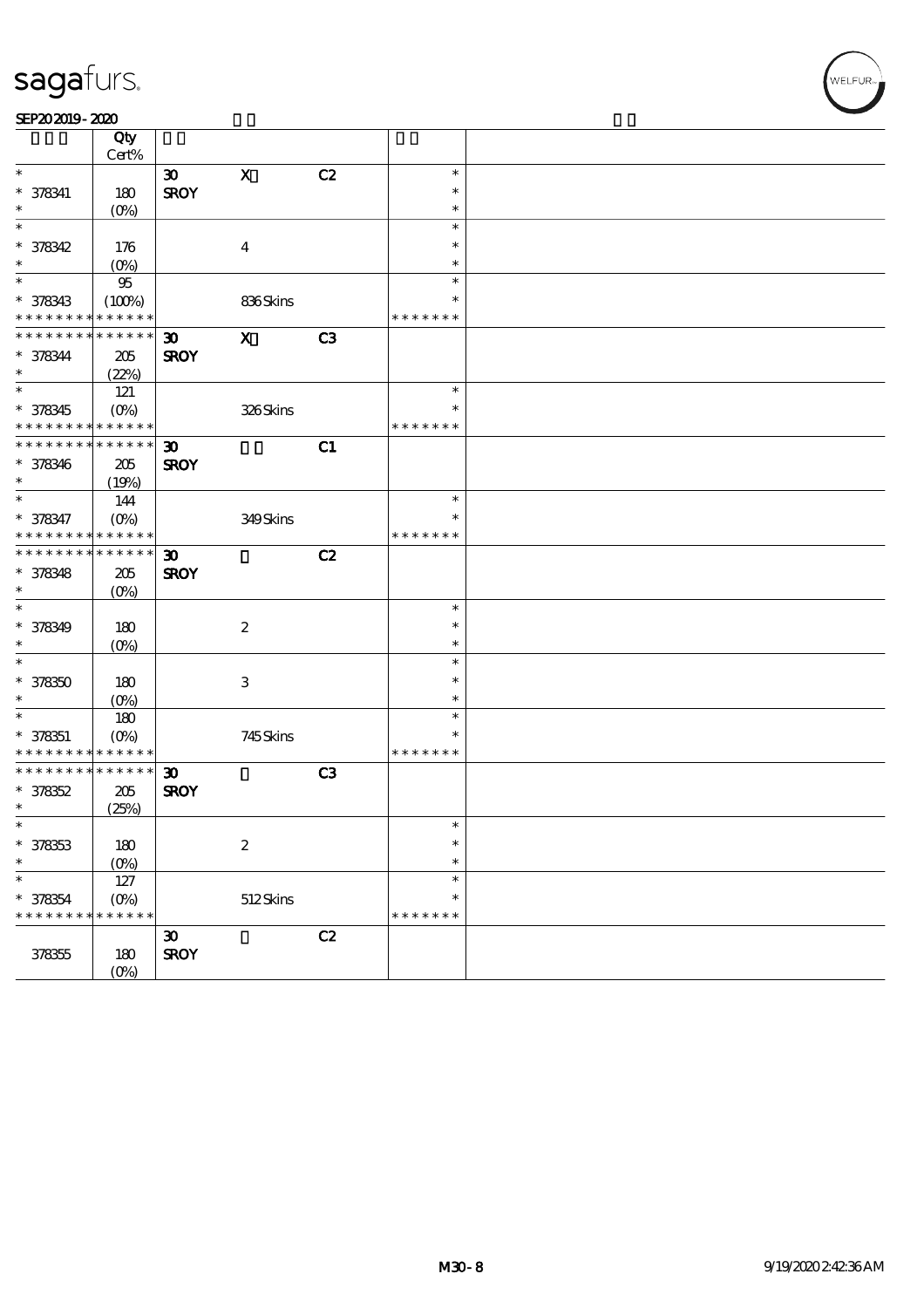#### SEP202019-2020

|                    | Qty                 |                             |                           |                |                  |  |
|--------------------|---------------------|-----------------------------|---------------------------|----------------|------------------|--|
|                    | Cert%               |                             |                           |                |                  |  |
|                    |                     | $\boldsymbol{\mathbf{z}}$   | $\boldsymbol{\mathsf{z}}$ | C1             |                  |  |
| 378381             | 158                 | ${\bf S}$                   |                           |                |                  |  |
|                    | (3%)                | $\boldsymbol{\mathfrak{D}}$ | $\boldsymbol{\mathsf{z}}$ | C2             |                  |  |
| 378382             | 264                 | ${\bf S}$                   |                           |                |                  |  |
|                    | (O <sub>0</sub> )   |                             |                           |                |                  |  |
|                    |                     | $\boldsymbol{\mathbf{z}}$   | $\boldsymbol{\mathsf{z}}$ | C3             |                  |  |
| 378383             | 213                 | ${\bf S\hspace{-.075ex}I}$  |                           |                |                  |  |
|                    | (8%)                |                             |                           |                |                  |  |
|                    |                     | $\boldsymbol{\mathsf{20}}$  | $\mathbf X$               | C1             |                  |  |
| 378384             | 237                 | $\mathbf{S}$                |                           |                |                  |  |
|                    | (8%)                |                             |                           |                |                  |  |
| * * * * * * *      | * * * * * *         | $\boldsymbol{\mathbf{z}}$   | $\boldsymbol{\mathrm{X}}$ | C2             |                  |  |
| $* 378365$         | 285                 | $\mathbf{S}$                |                           |                |                  |  |
| $\ast$             | (22%)               |                             |                           |                |                  |  |
| $\ast$             |                     |                             |                           |                | $\ast$           |  |
| * 378386           | 260                 |                             | $\boldsymbol{2}$          |                | $\ast$           |  |
| $\ast$             | $(O\!/\!\!\delta)$  |                             |                           |                | $\ast$           |  |
| $\ast$             | 231                 |                             |                           |                | $\ast$           |  |
| * 378387           | $(O\%)$             |                             | 776Skins                  |                | $\ast$           |  |
| * * * * * * * *    | * * * * * *         |                             |                           |                | * * * * * * *    |  |
|                    |                     | $\boldsymbol{\mathbf{z}}$   | $\boldsymbol{\mathsf{X}}$ | C <sub>3</sub> |                  |  |
| 378388             | 274                 | ${\bf S}$                   |                           |                |                  |  |
| * * * * * * * *    | (9%)<br>* * * * * * | $\boldsymbol{\mathsf{20}}$  |                           | C1             |                  |  |
| * 378389           | 285                 | ${\bf s}$                   |                           |                |                  |  |
| $\ast$             | (11%)               |                             |                           |                |                  |  |
| $\ast$             | 114                 |                             |                           |                | $\ast$           |  |
| $* 378300$         | $(O\%)$             |                             | 399Skins                  |                | $\ast$           |  |
| * * * * * * * *    | * * * * * *         |                             |                           |                | * * * * * * *    |  |
| * * * * * * * *    | $* * * * * * *$     | $\boldsymbol{\mathbf{z}}$   |                           | C2             |                  |  |
| $* 378391$         | 285                 | ${\bf s}$                   |                           |                |                  |  |
| $\ast$             | (O <sub>0</sub> )   |                             |                           |                |                  |  |
| $\ast$             |                     |                             |                           |                | $\ast$           |  |
| * 378392           | 260                 |                             | $\boldsymbol{2}$          |                | $\ast$           |  |
| $\ast$             | $(0\%)$             |                             |                           |                | $\ast$           |  |
| $\ast$             |                     |                             |                           |                |                  |  |
| * 378393           | 260                 |                             | $\ensuremath{\mathbf{3}}$ |                | $\ast$           |  |
| $\ast$<br>$\ast$   | $(O\%)$             |                             |                           |                | $\ast$           |  |
|                    |                     |                             |                           |                | $\ast$<br>$\ast$ |  |
| * 378394<br>$\ast$ | 198<br>$(O\%)$      |                             | $\overline{\mathbf{4}}$   |                | $\ast$           |  |
| $\ast$             | $108$               |                             |                           |                | $\ast$           |  |
| * 378395           | (100%)              |                             | $1111$ Skins              |                | $\ast$           |  |
| * * * * * * * *    | * * * * * *         |                             |                           |                | * * * * * * *    |  |
| * * * * * * * *    | * * * * * *         | $\boldsymbol{\mathbf{z}}$   |                           | C3             |                  |  |
| * 378396           | 285                 | $\mathbf{S}$                |                           |                |                  |  |
| $\ast$             | (12%)               |                             |                           |                |                  |  |
| $\ast$             | 201                 |                             |                           |                | $\ast$           |  |
| * 378397           | $(O\%)$             |                             | 486Skins                  |                | ∗                |  |
| * * * * * * * *    | * * * * * *         |                             |                           |                | * * * * * * *    |  |
| * * * * * * *      | * * * * * *         | $\boldsymbol{\mathfrak{D}}$ |                           | C2             |                  |  |
| * 378398           | $285\,$             | ${\bf s}$                   |                           |                |                  |  |
| $\ast$             | $(O\!/\!\!\delta)$  |                             |                           |                |                  |  |
| $\ast$             |                     |                             |                           |                | $\ast$           |  |
| * 378399<br>$\ast$ | 260                 |                             | $\boldsymbol{2}$          |                | $\ast$<br>$\ast$ |  |
| $\ast$             | $(O\%)$             |                             |                           |                | $\ast$           |  |
| $*378400$          | 260                 |                             | $\ensuremath{\mathbf{3}}$ |                | $\ast$           |  |
| *                  | $(O\%)$             |                             |                           |                | $\ast$           |  |
|                    |                     |                             |                           |                |                  |  |

.<br>FUR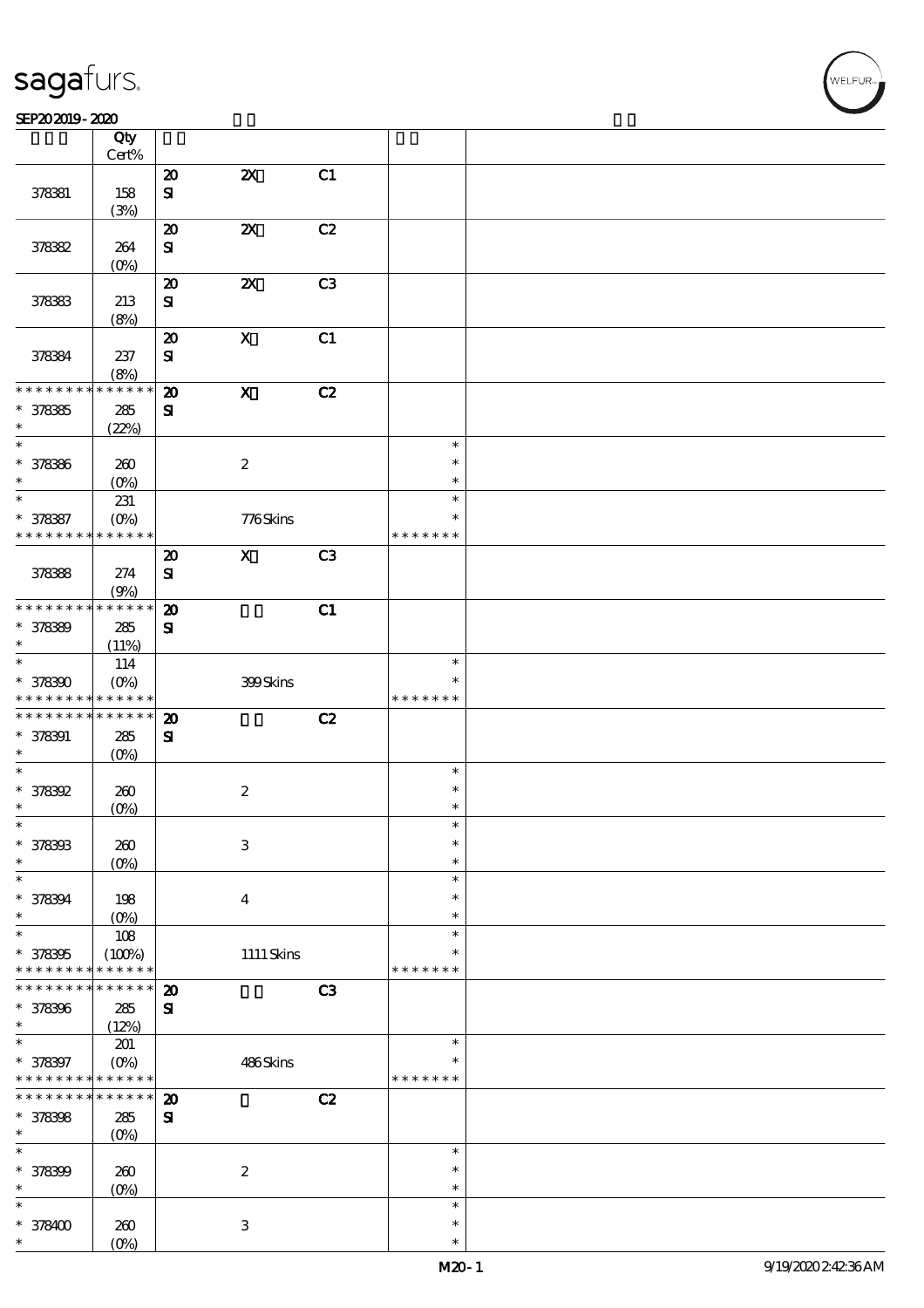#### SEP202019-2020  $\overline{\phantom{a}}$  Qty  $\overline{\phantom{a}}$

|                                            | Qty              |                           |                  |  |
|--------------------------------------------|------------------|---------------------------|------------------|--|
| $\ast$                                     | $\mbox{Cert}\%$  |                           | $\ast$           |  |
|                                            |                  | C2<br>$\pmb{\mathcal{Z}}$ | $\ast$           |  |
| $* 378401$<br>$\ast$                       | $200$<br>$(0\%)$ | $\boldsymbol{\mathrm{S}}$ | $\ast$           |  |
| $\ast$                                     |                  |                           | $\ast$           |  |
| * 378402                                   | $200$            | $\mathbf 5$               | $\ast$           |  |
| $\ast$                                     | $(0\%)$          |                           | $\ast$           |  |
| $\ast$                                     |                  |                           | $\ast$           |  |
| * 378403                                   | 260              | $\bf 6$                   | $\ast$           |  |
| $\ast$                                     | $(0\%)$          |                           | $\ast$           |  |
| $\overline{\ast}$                          |                  |                           | $\ast$           |  |
| $*378404$                                  | 260              | $\boldsymbol{7}$          | $\ast$           |  |
|                                            | $(0\%)$          |                           | $\ast$           |  |
| $\overline{\ast}$                          |                  |                           | $\ast$           |  |
| * 378405                                   | 260              | ${\bf 8}$                 | $\ast$           |  |
| $\ast$                                     | $(0\%)$          |                           | $\ast$           |  |
|                                            |                  |                           | $\ast$           |  |
| * 378406                                   | 260              | $\boldsymbol{9}$          | $\ast$           |  |
| $\ast$                                     | $(0\%)$          |                           | $\ast$           |  |
| $\overline{\ast}$                          |                  |                           | $\ast$           |  |
| * 378407                                   | $200$            | $10\,$                    | $\ast$           |  |
| $\ast$                                     | $(0\%)$          |                           | $\ast$           |  |
| $\ast$                                     |                  |                           | $\ast$           |  |
| * 378408                                   | 260              | $11\,$                    | $\ast$           |  |
| $\ast$                                     | $(0\%)$          |                           | $\ast$           |  |
| $\ast$                                     |                  |                           | $\ast$           |  |
| * 378409                                   | 260              | $12\,$                    | $\ast$           |  |
| $\ast$<br>$\overline{\ast}$                | $(O\%)$          |                           | $\ast$<br>$\ast$ |  |
| * 378410                                   |                  |                           | $\ast$           |  |
| $\ast$                                     | 260              | $13\,$                    | $\ast$           |  |
| $\overline{\ast}$                          | $(0\%)$          |                           | $\ast$           |  |
| $* 378411$                                 | 260              | 14                        | $\ast$           |  |
| $\ast$                                     | $(O\%)$          |                           | $\ast$           |  |
| $\ast$                                     | $176$            |                           | $\ast$           |  |
| $* 378412$                                 | $(O\%)$          | 3841 Skins                | $\ast$           |  |
| * * * * * * * * <mark>* * * * * * *</mark> |                  |                           | * * * * * * *    |  |
| *************** 20                         |                  | $\overline{\text{C3}}$    |                  |  |
| * 378413                                   | ${\bf 285}$      | $\mathbf{S}$              |                  |  |
| $\ast$                                     | $(0\%)$          |                           |                  |  |
| $\overline{\ast}$                          |                  |                           | $\ast$           |  |
| $* 378414$                                 | 260              | $\boldsymbol{2}$          | $\ast$           |  |
| $\ast$                                     | $(0\%)$          |                           | $\ast$           |  |
| $\overline{\ast}$                          |                  |                           | $\ast$           |  |
| * 378415                                   | $200$            | $\ensuremath{\mathbf{3}}$ | $\ast$           |  |
| $\ast$<br>$\overline{\ast}$                | $(0\%)$          |                           | $\ast$<br>$\ast$ |  |
|                                            |                  |                           | $\ast$           |  |
| $* 378416$<br>$\ast$                       | 260              | $\boldsymbol{4}$          | $\ast$           |  |
| $\overline{\ast}$                          | $(0\%)$          |                           | $\ast$           |  |
| * 378417                                   | 260              | $\mathbf 5$               | $\ast$           |  |
| $\ast$                                     | $(0\%)$          |                           | $\ast$           |  |
| $\ast$                                     |                  |                           | $\ast$           |  |
| $* 378418$                                 | $200$            | $\bf 6$                   | $\ast$           |  |
| $\ast$                                     | $(0\%)$          |                           | $\ast$           |  |
| $\overline{\ast}$                          |                  |                           | $\ast$           |  |
| * 378419                                   | $200$            | $\boldsymbol{7}$          | $\ast$           |  |
| $\ast$                                     | $(0\%)$          |                           | $\ast$           |  |
| $\overline{\ast}$                          |                  |                           | $\ast$           |  |
| $* 378420$                                 | $200$            | ${\bf 8}$                 | $\ast$           |  |
| $\ast$                                     | $(O\%)$          |                           | $\ast$           |  |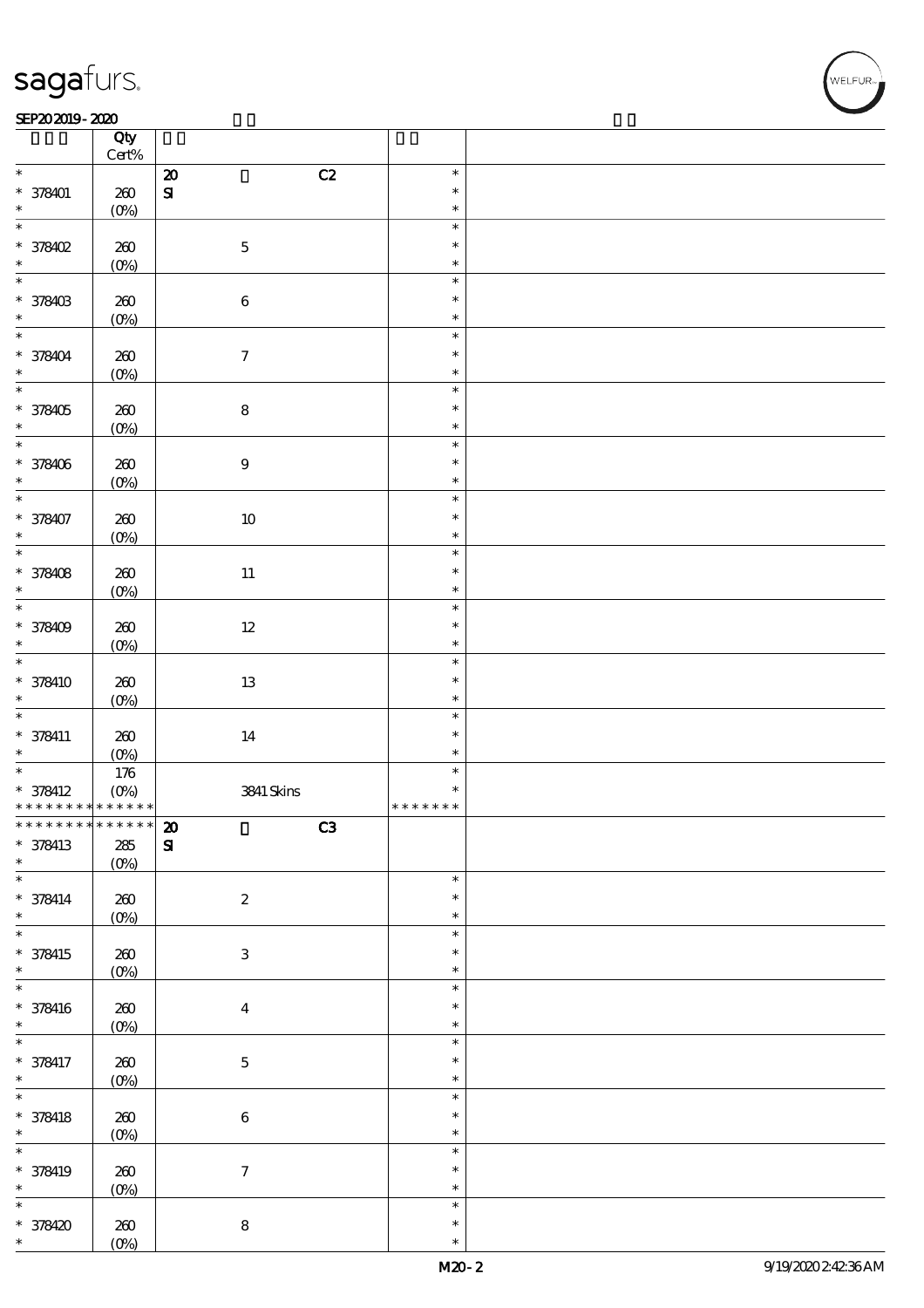#### SEP202019-2020  $\overline{\mathbf{r}}$

|                                         | Qty<br>Cert%      |                             |                           |    |                  |  |
|-----------------------------------------|-------------------|-----------------------------|---------------------------|----|------------------|--|
| $\ast$                                  |                   |                             |                           |    | $\ast$           |  |
|                                         |                   | $\boldsymbol{\mathsf{20}}$  |                           | C3 |                  |  |
| $* 378421$                              | 260               | $\mathbf{S}$                |                           |    | $\ast$           |  |
| *                                       | $(O\%)$           |                             |                           |    | $\ast$           |  |
| $\ast$                                  |                   |                             |                           |    | $\ast$           |  |
| $* 378422$                              | 220               |                             | 10                        |    | $\ast$           |  |
|                                         |                   |                             |                           |    |                  |  |
| $\ast$                                  | $(0\%)$           |                             |                           |    | $\ast$           |  |
| $\overline{\ast}$                       | $8\!5$            |                             |                           |    | $\ast$           |  |
| $* 378423$                              | (100%)            |                             | 2670Skins                 |    | $\ast$           |  |
| * * * * * * * *                         | * * * * * *       |                             |                           |    | * * * * * * *    |  |
| * * * * * * * *                         |                   |                             |                           |    |                  |  |
|                                         | * * * * * *       | $\boldsymbol{\mathbf{z}}$   | $\mathbf x$               | C2 |                  |  |
| * 378424                                | 285               | ${\bf s}$                   | <b>INAP</b>               |    |                  |  |
| $\ast$                                  | (13%)             |                             |                           |    |                  |  |
| $\overline{\ast}$                       | 130               |                             |                           |    | $\ast$           |  |
| * 378425                                | $(O\!/\!o)$       |                             |                           |    | $\ast$           |  |
|                                         |                   |                             | 415Skins                  |    |                  |  |
| * * * * * * * *                         | * * * * * *       |                             |                           |    | * * * * * * *    |  |
| * * * * * * * *                         | $* * * * * * *$   | $\boldsymbol{\mathsf{20}}$  |                           | C2 |                  |  |
| * 378426                                | 285               | ${\bf s}$                   | <b>INAP</b>               |    |                  |  |
| $\ast$                                  | (25%)             |                             |                           |    |                  |  |
| $\ast$                                  |                   |                             |                           |    | $\ast$           |  |
|                                         |                   |                             |                           |    |                  |  |
| * 378427                                | 260               |                             | $\boldsymbol{2}$          |    | $\ast$           |  |
| $\ast$                                  | (O <sub>0</sub> ) |                             |                           |    | $\ast$           |  |
| $\ast$                                  |                   |                             |                           |    | $\ast$           |  |
| * 378428                                | 260               |                             | $\,3$                     |    | $\ast$           |  |
| $\ast$                                  |                   |                             |                           |    | $\ast$           |  |
|                                         | $(O\%)$           |                             |                           |    |                  |  |
| $\ast$                                  | 165               |                             |                           |    | $\ast$           |  |
| * 378429                                | (O <sub>0</sub> ) |                             | 970Skins                  |    | $\ast$           |  |
| * * * * * * * *                         | * * * * * *       |                             |                           |    | * * * * * * *    |  |
| * * * * * * * *                         | * * * * * *       | $\boldsymbol{\mathfrak{D}}$ | $\boldsymbol{\mathsf{z}}$ | C1 |                  |  |
|                                         |                   |                             |                           |    |                  |  |
| * 378430                                | $265\,$           | <b>SAGA</b>                 |                           |    |                  |  |
| $\ast$                                  | (20%)             |                             |                           |    |                  |  |
| $\ast$                                  |                   |                             |                           |    | $\ast$           |  |
| * 378431                                | 220               |                             | $\boldsymbol{2}$          |    | $\ast$           |  |
|                                         |                   |                             |                           |    |                  |  |
|                                         |                   |                             |                           |    |                  |  |
| $\ast$                                  | $(O\%)$           |                             |                           |    | $\ast$           |  |
| $\ast$                                  | 62                |                             |                           |    | $\ast$           |  |
| * 378432                                | $(O\%)$           |                             | 547 Skins                 |    | $\ast$           |  |
| * * * * * * * * * * * * * *             |                   |                             |                           |    | * * * * * * *    |  |
|                                         |                   |                             |                           |    |                  |  |
| ************** 20                       |                   |                             | $\boldsymbol{\mathsf{Z}}$ | C2 |                  |  |
| * 378433                                | $265\,$           | <b>SAGA</b>                 |                           |    |                  |  |
|                                         | $(0\%)$           |                             |                           |    |                  |  |
| $\ast$<br>$\ast$                        |                   |                             |                           |    | $\ast$           |  |
|                                         | 240               |                             | $\boldsymbol{2}$          |    | $\ast$           |  |
|                                         |                   |                             |                           |    | $\ast$           |  |
|                                         | $(0\%)$           |                             |                           |    | $\ast$           |  |
| $* 378434$<br>$\ast$<br>$\ast$          |                   |                             |                           |    |                  |  |
| * 378435                                | 240               |                             | $\ensuremath{\mathbf{3}}$ |    | $\ast$           |  |
| $\ast$                                  | $(0\%)$           |                             |                           |    | $\ast$           |  |
| $\ast$                                  |                   |                             |                           |    | $\ast$           |  |
|                                         |                   |                             |                           |    | $\ast$           |  |
|                                         | 240               |                             | $\boldsymbol{4}$          |    |                  |  |
|                                         | $(0\%)$           |                             |                           |    | $\ast$           |  |
| * 378436<br>$\ast$<br>$\ast$            |                   |                             |                           |    | $\ast$           |  |
|                                         | 240               |                             | $\bf 5$                   |    | $\ast$           |  |
|                                         |                   |                             |                           |    | $\ast$           |  |
| * 378437<br>$\ast$<br>$\overline{\ast}$ | $(0\%)$           |                             |                           |    | $\ast$           |  |
|                                         |                   |                             |                           |    |                  |  |
| * 378438                                | 240               |                             | $\bf 6$                   |    | $\ast$           |  |
| $\ast$                                  | $(0\%)$           |                             |                           |    | $\ast$           |  |
| $\overline{\ast}$                       |                   |                             |                           |    | $\ast$           |  |
|                                         |                   |                             |                           |    | $\ast$           |  |
| * 378439<br>$\ast$                      | 240               |                             | $\boldsymbol{7}$          |    | $\ast$           |  |
|                                         | $(0\%)$           |                             |                           |    |                  |  |
| $\ast$                                  |                   |                             |                           |    | $\ast$           |  |
| * 378440                                | 240<br>$(O\%)$    |                             | ${\bf 8}$                 |    | $\ast$<br>$\ast$ |  |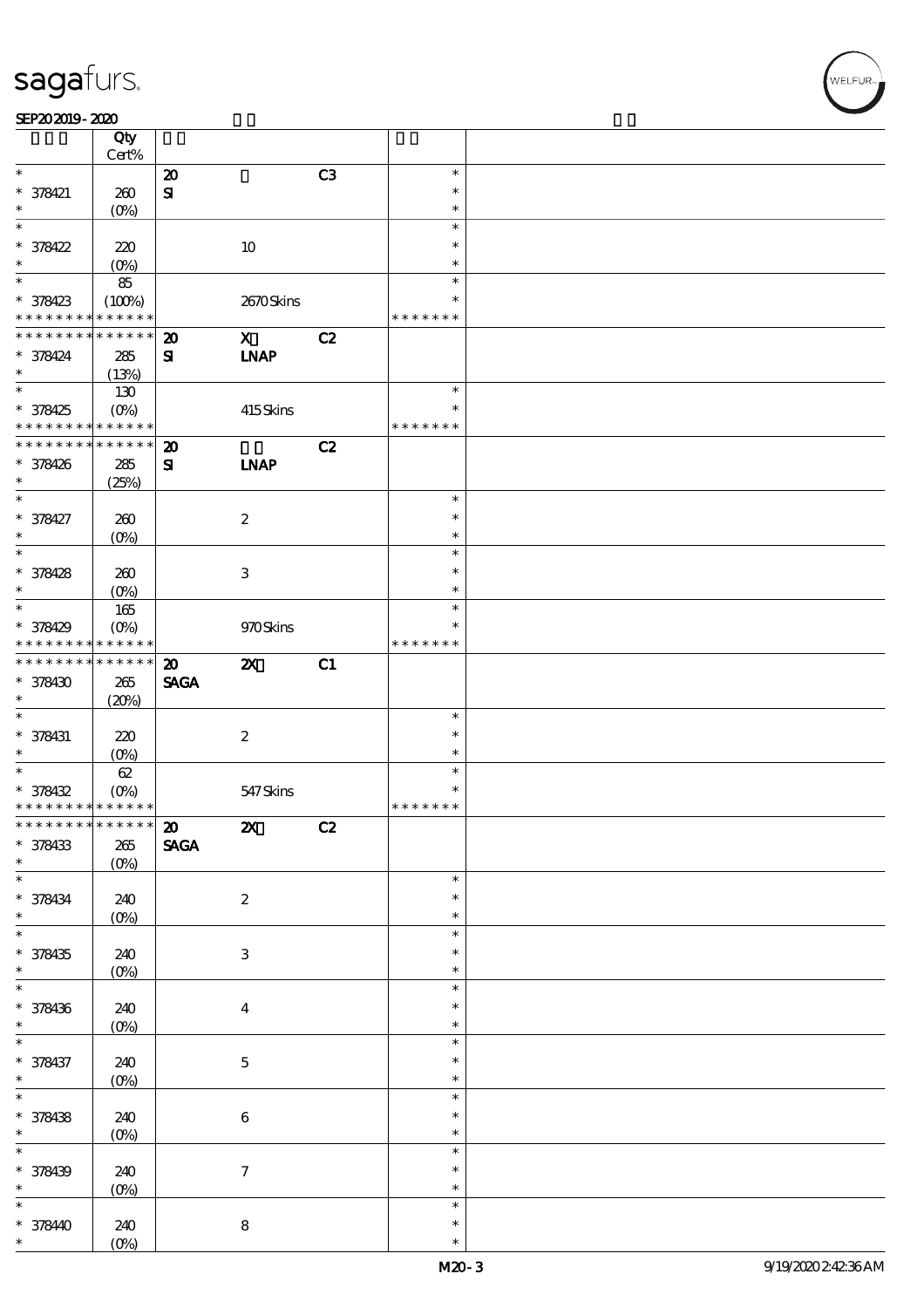$\top$ 

|                   | Qty               |                                |                           |    |               |  |
|-------------------|-------------------|--------------------------------|---------------------------|----|---------------|--|
|                   | Cert%             |                                |                           |    |               |  |
| $\ast$            |                   | $\boldsymbol{\mathfrak{D}}$    | $\boldsymbol{\mathsf{z}}$ | C2 | $\ast$        |  |
| $* 378411$        | 240               | $\operatorname{\mathsf{SAGA}}$ |                           |    | $\ast$        |  |
| $\ast$            | (O <sub>0</sub> ) |                                |                           |    | $\ast$        |  |
| $\ast$            |                   |                                |                           |    | $\ast$        |  |
| $* 378442$        | 243               |                                | $10\,$                    |    | $\ast$        |  |
| $\ast$            | (100%)            |                                |                           |    | $\ast$        |  |
|                   | 165               |                                |                           |    | $\ast$        |  |
| * 378443          | $(O\%)$           |                                | 2593Skins                 |    | $\ast$        |  |
| * * * * * * * *   | * * * * * *       |                                |                           |    | * * * * * * * |  |
| * * * * * * * *   | * * * * * *       | $\boldsymbol{\mathfrak{D}}$    | $\boldsymbol{\mathsf{X}}$ | C3 |               |  |
| $* 378444$        | $265\,$           | <b>SAGA</b>                    |                           |    |               |  |
| $\ast$            | $(O\%)$           |                                |                           |    |               |  |
|                   |                   |                                |                           |    | $\ast$        |  |
| * 378445          | 240               |                                | $\boldsymbol{2}$          |    | $\ast$        |  |
| $\ast$            | $(O\%)$           |                                |                           |    | $\ast$        |  |
| $\ast$            |                   |                                |                           |    | $\ast$        |  |
| * 378446          | 240               |                                | $\ensuremath{\mathbf{3}}$ |    | $\ast$        |  |
| $\ast$            | $(O\%)$           |                                |                           |    | $\ast$        |  |
| $\ast$            |                   |                                |                           |    | $\ast$        |  |
| * 378447          | 243               |                                | $\boldsymbol{4}$          |    | $\ast$        |  |
| $\ast$            | (O <sub>0</sub> ) |                                |                           |    | $\ast$        |  |
| $\ast$            | 110               |                                |                           |    | $\ast$        |  |
| $* 378448$        | (100%)            |                                | 1098Skins                 |    | $\ast$        |  |
| * * * * * * * *   | * * * * * *       |                                |                           |    | * * * * * * * |  |
| * * * * * * * *   | $* * * * * * *$   | $\boldsymbol{\mathfrak{D}}$    | $\mathbf x$               | C1 |               |  |
| * 378449          | 265               | <b>SAGA</b>                    |                           |    |               |  |
| $\ast$            | $(O\%)$           |                                |                           |    |               |  |
| $\ast$            |                   |                                |                           |    | $\ast$        |  |
| * 378450          | 240               |                                | $\boldsymbol{2}$          |    | $\ast$        |  |
| $\ast$            | $(O\%)$           |                                |                           |    | $\ast$        |  |
| $\ast$            |                   |                                |                           |    | $\ast$        |  |
| * 378451          | 260               |                                | $\ensuremath{\mathbf{3}}$ |    | $\ast$        |  |
| $\ast$            | $(O\%)$           |                                |                           |    | $\ast$        |  |
| $\ast$            |                   |                                |                           |    | $\ast$        |  |
| $* 378452$        | 61                |                                | $\boldsymbol{4}$          |    | $\ast$        |  |
| $\ast$            | (O <sub>0</sub> ) |                                |                           |    | $\ast$        |  |
| $\ast$            | $100\,$           |                                |                           |    | $\ast$        |  |
| * 378453          | (100%)            |                                | 926Skins                  |    | $\ast$        |  |
| * * * * * * * *   | * * * * * *       |                                |                           |    | * * * * * * * |  |
| * * * * * * *     | * * * * * *       | $\boldsymbol{\mathfrak{D}}$    | $\mathbf{X}$              | C2 |               |  |
| * 378454          | 265               | <b>SAGA</b>                    |                           |    |               |  |
| $\ast$            | $(O\%)$           |                                |                           |    |               |  |
| $\overline{\ast}$ |                   |                                |                           |    | $\ast$        |  |
| $* 378455$        | 240               |                                | $\boldsymbol{2}$          |    | $\ast$        |  |
| $\ast$            | $(0\%)$           |                                |                           |    | $\ast$        |  |
| $\ast$            |                   |                                |                           |    | $\ast$        |  |
| $* 378456$        | 240               |                                | $\ensuremath{\mathbf{3}}$ |    | $\ast$        |  |
| $\ast$            | $(0\%)$           |                                |                           |    | $\ast$        |  |
| $\ast$            |                   |                                |                           |    | $\ast$        |  |
| * 378457          | 240               |                                | $\boldsymbol{4}$          |    | $\ast$        |  |
| $\ast$            | $(0\%)$           |                                |                           |    | $\ast$        |  |
| $\overline{\ast}$ |                   |                                |                           |    | $\ast$        |  |
| $* 378458$        | 240               |                                | $\bf 5$                   |    | $\ast$        |  |
| $\ast$            | $(0\%)$           |                                |                           |    | $\ast$        |  |
| $\ast$            |                   |                                |                           |    | $\ast$        |  |
| $* 378459$        | 240               |                                | $\bf 6$                   |    | $\ast$        |  |
| $\ast$            | $(0\%)$           |                                |                           |    | $\ast$        |  |
| $\ast$            |                   |                                |                           |    | $\ast$        |  |
| $* 378400$        | 240               |                                | $\tau$                    |    | $\ast$        |  |
| $\ast$            | $(O\%)$           |                                |                           |    | $\ast$        |  |

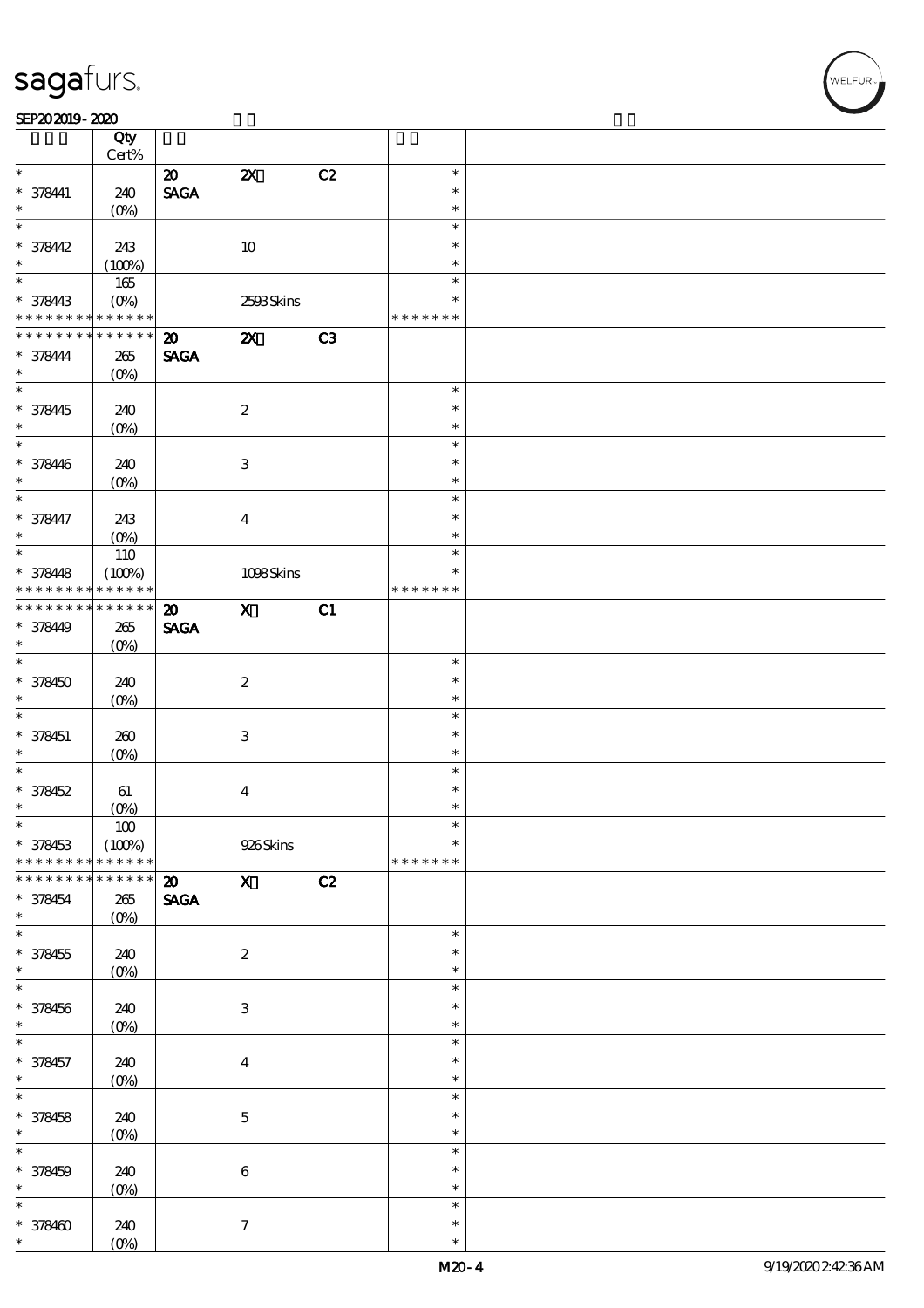#### $SEP202019 - 2020$

|                                | Qty<br>$\mbox{Cert}\%$ |                                |                           |    |               |  |
|--------------------------------|------------------------|--------------------------------|---------------------------|----|---------------|--|
| $\ast$                         |                        |                                | $\mathbf X$               |    | $\ast$        |  |
|                                |                        | $\boldsymbol{\mathfrak{D}}$    |                           | C2 |               |  |
| $* 378461$                     | 240                    | $\operatorname{\mathsf{SAGA}}$ |                           |    | $\ast$        |  |
| $\ast$                         | $(O\%)$                |                                |                           |    | $\ast$        |  |
| $\overline{\ast}$              |                        |                                |                           |    | $\ast$        |  |
| $* 378462$                     | 240                    |                                | $\boldsymbol{9}$          |    | $\ast$        |  |
| $\ast$                         | $(0\%)$                |                                |                           |    | $\ast$        |  |
| $\overline{\ast}$              |                        |                                |                           |    | $\ast$        |  |
|                                |                        |                                |                           |    |               |  |
| $* 378463$                     | 240                    |                                | $10\,$                    |    | $\ast$        |  |
| $\ast$                         | $(0\%)$                |                                |                           |    | $\ast$        |  |
| $\overline{\ast}$              |                        |                                |                           |    | $\ast$        |  |
| * 378464                       | 240                    |                                | $11\,$                    |    | $\ast$        |  |
| $\ast$                         | $(O\%)$                |                                |                           |    | $\ast$        |  |
| $\overline{\ast}$              |                        |                                |                           |    | $\ast$        |  |
|                                |                        |                                |                           |    | $\ast$        |  |
| $* 378465$                     | 240                    |                                | $12\,$                    |    |               |  |
| $\ast$                         | $(O\%)$                |                                |                           |    | $\ast$        |  |
| $\overline{\ast}$              |                        |                                |                           |    | $\ast$        |  |
| * 378466                       | 240                    |                                | 13                        |    | $\ast$        |  |
| $\ast$                         | $(O\%)$                |                                |                           |    | $\ast$        |  |
| $\overline{\ast}$              |                        |                                |                           |    | $\ast$        |  |
| * 378467                       | 240                    |                                | 14                        |    | $\ast$        |  |
| $\ast$                         |                        |                                |                           |    | $\ast$        |  |
| $\overline{\ast}$              | (O <sub>0</sub> )      |                                |                           |    |               |  |
|                                |                        |                                |                           |    | $\ast$        |  |
| * 378468                       | 240                    |                                | 15                        |    | $\ast$        |  |
| $\ast$                         | (100%)                 |                                |                           |    | $\ast$        |  |
| $\overline{\ast}$              |                        |                                |                           |    | $\ast$        |  |
| * 378469                       | 139                    |                                | 16                        |    | $\ast$        |  |
| $\ast$                         |                        |                                |                           |    | $\ast$        |  |
|                                | (100%)                 |                                |                           |    |               |  |
|                                | $169$                  |                                |                           |    | $\ast$        |  |
| * 378470                       | $(O\%)$                |                                | 3933Skins                 |    | $\ast$        |  |
|                                | $******$               |                                |                           |    | * * * * * * * |  |
| * * * * * * * * <mark>*</mark> |                        |                                |                           |    |               |  |
| * * * * * * * *                | $******$               | $\boldsymbol{\mathbf{z}}$      | $\mathbf{x}$              |    |               |  |
|                                |                        |                                |                           | C3 |               |  |
| $* 378471$<br>$\ast$           | $265\,$                | $\operatorname{\mathsf{SAGA}}$ |                           |    |               |  |
|                                | $(O\%)$                |                                |                           |    |               |  |
| $\overline{\ast}$              |                        |                                |                           |    | $\ast$        |  |
| * 378472                       | 240                    |                                | $\boldsymbol{2}$          |    | $\ast$        |  |
| $\ast$                         | $(0\%)$                |                                |                           |    | $\ast$        |  |
| $\ast$                         |                        |                                |                           |    | $\ast$        |  |
| $* 378473$                     | 240                    |                                | $\ensuremath{\mathbf{3}}$ |    | $\ast$        |  |
| $\ast$                         | $(0\%)$                |                                |                           |    | $\ast$        |  |
| $\ast$                         |                        |                                |                           |    | $\ast$        |  |
|                                |                        |                                |                           |    | $\ast$        |  |
| * 378474<br>$\ast$             | 240                    |                                | $\boldsymbol{4}$          |    | $\ast$        |  |
|                                | (O <sub>0</sub> )      |                                |                           |    |               |  |
| $\ast$                         |                        |                                |                           |    | $\ast$        |  |
| * 378475                       | 240                    |                                | $\mathbf 5$               |    | $\ast$        |  |
| $\ast$                         | $(O\!/\!\!\delta)$     |                                |                           |    | $\ast$        |  |
| $\ast$                         |                        |                                |                           |    | $\ast$        |  |
| * 378476                       | 240                    |                                | $\bf 6$                   |    | $\ast$        |  |
| $\ast$                         |                        |                                |                           |    | $\ast$        |  |
| $\ast$                         | $(0\%)$                |                                |                           |    | $\ast$        |  |
|                                |                        |                                |                           |    | $\ast$        |  |
| * 378477                       | 240                    |                                | $\boldsymbol{7}$          |    |               |  |
| $\ast$                         | $(0\%)$                |                                |                           |    | $\ast$        |  |
| $\ast$                         |                        |                                |                           |    | $\ast$        |  |
| * 378478                       | 155                    |                                | $\bf 8$                   |    | $\ast$        |  |
| $\ast$                         |                        |                                |                           |    | $\ast$        |  |
| $\ast$                         | $(0\%)$                |                                |                           |    | $\ast$        |  |
|                                | 140                    |                                |                           |    | $\ast$        |  |
| * 378479                       | (100%)                 |                                | 2000Skins                 |    |               |  |
| * * * * * * * *                | * * * * * *            |                                |                           |    | * * * * * * * |  |
| * * * * * * *                  | * * * * * *            | $\boldsymbol{\mathbf{z}}$      |                           | C1 |               |  |
| $* 378480$<br>$\ast$           | 265<br>$(O\%)$         | $\operatorname{\mathsf{SAGA}}$ |                           |    |               |  |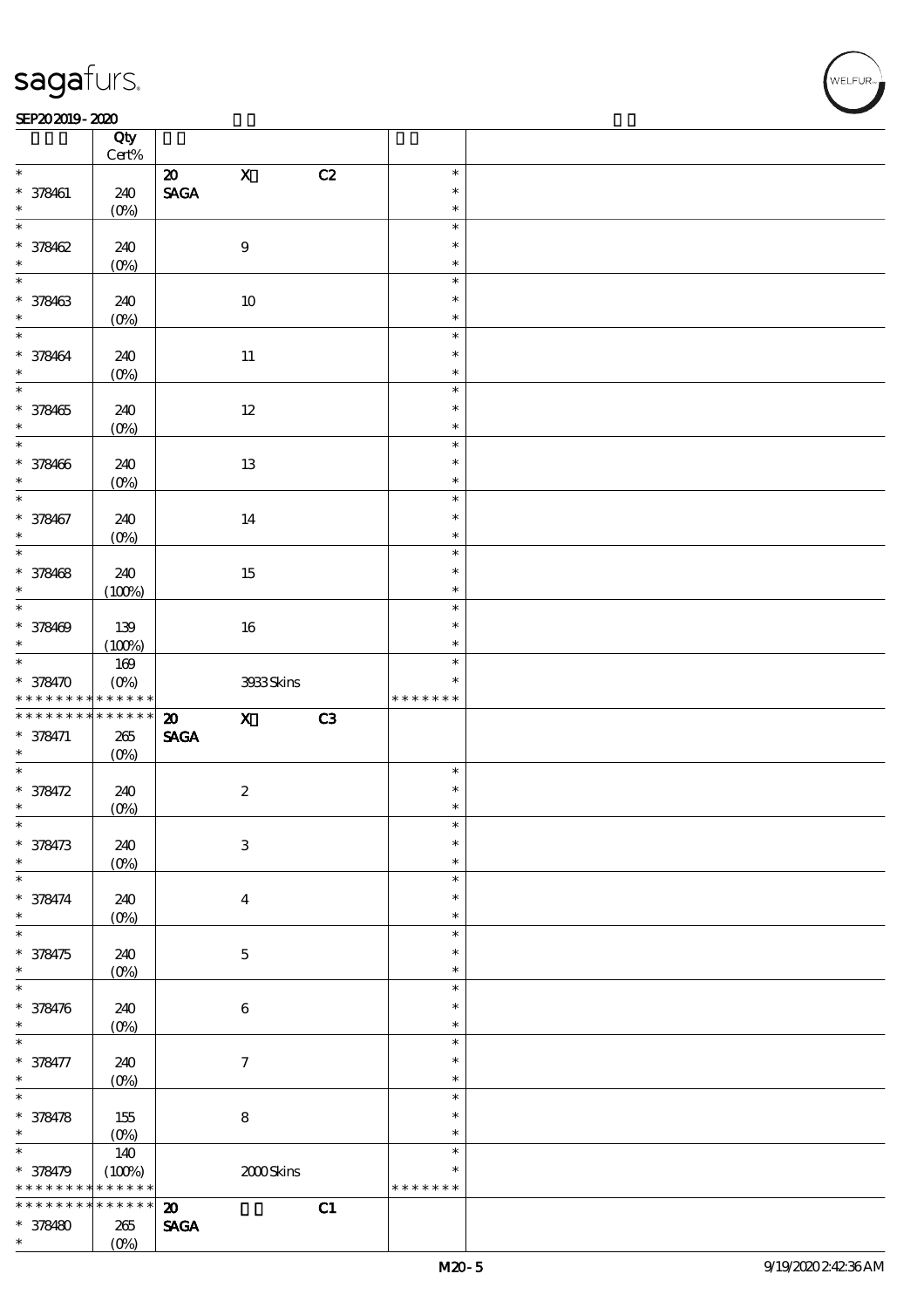#### $SEP202019 - 2020$  $\overline{\phantom{a}}$  Qty  $\overline{\phantom{a}}$

|                   | Qty<br>$\mbox{Cert}\%$ |                                   |               |  |
|-------------------|------------------------|-----------------------------------|---------------|--|
|                   |                        |                                   |               |  |
| $\ast$            |                        | C1<br>$\boldsymbol{\mathsf{20}}$  | $\ast$        |  |
| * 378481          | 240                    | <b>SAGA</b>                       | $\ast$        |  |
| $\ast$            | $(O\%)$                |                                   | $\ast$        |  |
| $\ast$            |                        |                                   | $\ast$        |  |
| * 378482          | 240                    | $\ensuremath{\mathbf{3}}$         | $\ast$        |  |
| *                 | $(0\%)$                |                                   | $\ast$        |  |
| $\ast$            |                        |                                   | $\ast$        |  |
|                   |                        |                                   |               |  |
| * 378483          | 240                    | $\boldsymbol{4}$                  | $\ast$        |  |
|                   | $(O\%)$                |                                   | $\ast$        |  |
| $\ast$            |                        |                                   | $\ast$        |  |
| * 378484          | 240                    | $\mathbf 5$                       | $\ast$        |  |
| $\ast$            | $(O\%)$                |                                   | $\ast$        |  |
| $\ast$            |                        |                                   | $\ast$        |  |
|                   |                        |                                   | $\ast$        |  |
| $* 378485$        | 167                    | $\bf 6$                           |               |  |
| $\ast$            | (0%)                   |                                   | $\ast$        |  |
| $*$               | 180                    |                                   | $\ast$        |  |
| * 378486          | (100%)                 | 1572Skins                         | $\ast$        |  |
| * * * * * * * *   | * * * * * *            |                                   | * * * * * * * |  |
| * * * * * * * *   | $******$               | C2<br>$\boldsymbol{\mathfrak{D}}$ |               |  |
| * 378487          | $265\,$                | <b>SAGA</b>                       |               |  |
| $\ast$            | $(O\%)$                |                                   |               |  |
| $\overline{\ast}$ |                        |                                   | $\ast$        |  |
|                   |                        |                                   |               |  |
| * 378488          | 240                    | $\boldsymbol{2}$                  | $\ast$        |  |
| $\ast$            | $(0\%)$                |                                   | $\ast$        |  |
| $\ast$            |                        |                                   | $\ast$        |  |
| * 378489          | 240                    | $\ensuremath{\mathbf{3}}$         | $\ast$        |  |
| $\ast$            | $(O\%)$                |                                   | $\ast$        |  |
| $\ast$            |                        |                                   | $\ast$        |  |
|                   |                        |                                   | $\ast$        |  |
| * 378490          | 240                    | $\boldsymbol{4}$                  |               |  |
| $\ast$            | $(O\%)$                |                                   | $\ast$        |  |
| $\ast$            |                        |                                   | $\ast$        |  |
| * 378491          | 240                    | $\mathbf 5$                       | $\ast$        |  |
| $\ast$            | $(0\%)$                |                                   | $\ast$        |  |
| $\ast$            |                        |                                   | $\ast$        |  |
| * 378492          | 240                    | $\bf 6$                           | $\ast$        |  |
| $\ast$            | $(O\!/\!\!\delta)$     |                                   | $\ast$        |  |
|                   |                        |                                   | ж             |  |
|                   |                        |                                   |               |  |
| * 378493          | 240                    | $\boldsymbol{7}$                  | $\ast$        |  |
| $\ast$            | $(O\%)$                |                                   | $\ast$        |  |
| $\ast$            |                        |                                   | $\ast$        |  |
| * 378494          | 240                    | $\bf 8$                           | $\ast$        |  |
| $\ast$            | $(0\%)$                |                                   | $\ast$        |  |
| $\ast$            |                        |                                   | $\ast$        |  |
| * 378495          | 240                    | $9$                               | $\ast$        |  |
| $\ast$            | $(O\%)$                |                                   | $\ast$        |  |
| $\ast$            |                        |                                   | $\ast$        |  |
|                   |                        |                                   |               |  |
| * 378496          | 240                    | $10\,$                            | $\ast$        |  |
| $\ast$            | (100%)                 |                                   | $\ast$        |  |
| $\ast$            |                        |                                   | $\ast$        |  |
| * 378497          | 230                    | $11\,$                            | $\ast$        |  |
| $\ast$            | (100%)                 |                                   | $\ast$        |  |
| $\ast$            |                        |                                   | $\ast$        |  |
| * 378498          | 50                     | $12\,$                            | $\ast$        |  |
| $\ast$            |                        |                                   | $\ast$        |  |
| $\ast$            | (100%)                 |                                   |               |  |
|                   | $212\,$                |                                   | $\ast$        |  |
| * 378499          | $(O\%)$                | 2917 Skins                        | $\ast$        |  |
| * * * * * * * *   | * * * * * *            |                                   | * * * * * * * |  |
| * * * * * * * *   | $******$               | $\boldsymbol{\mathbf{z}}$<br>C3   |               |  |
| $*378500$         | $265\,$                | $\ensuremath{\mathsf{SAGA}}$      |               |  |
| $\ast$            | $(0\%)$                |                                   |               |  |
|                   |                        |                                   |               |  |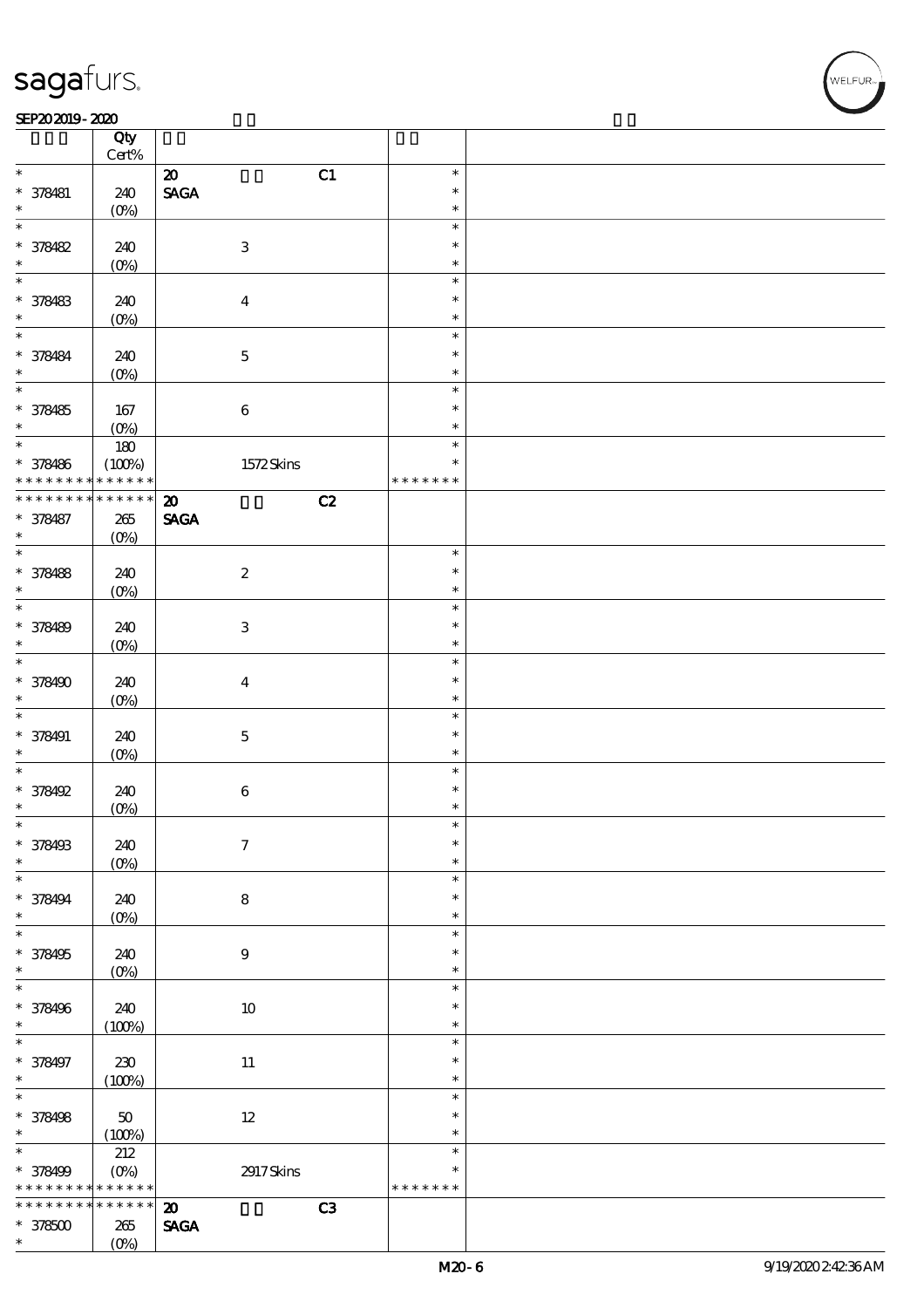#### $SEP202019 - 2020$

|                             | Qty<br>Cert%       |                                   |               |  |
|-----------------------------|--------------------|-----------------------------------|---------------|--|
| $\ast$                      |                    | C3<br>$\boldsymbol{\mathfrak{D}}$ | $\ast$        |  |
|                             |                    |                                   | $\ast$        |  |
| $* 378501$<br>$\ast$        | 240                | <b>SAGA</b>                       |               |  |
| $\overline{\ast}$           | $(O\%)$            |                                   | $\ast$        |  |
|                             |                    |                                   | $\ast$        |  |
| $*378502$                   | 240                | $\ensuremath{\mathbf{3}}$         | $\ast$        |  |
| $\ast$                      | $(0\%)$            |                                   | $\ast$        |  |
| $\overline{\ast}$           |                    |                                   | $\ast$        |  |
| $* 37850B$                  | 240                | $\boldsymbol{4}$                  | $\ast$        |  |
| $\ast$                      | $(0\%)$            |                                   | $\ast$        |  |
| $\overline{\ast}$           |                    |                                   | $\ast$        |  |
|                             |                    |                                   | $\ast$        |  |
| * 378504<br>$\ast$          | 240                | $\mathbf 5$                       |               |  |
|                             | $(0\%)$            |                                   | $\ast$        |  |
|                             |                    |                                   | $\ast$        |  |
| $* 378505$                  | 240                | $\bf 6$                           | $\ast$        |  |
| $\ast$                      | $(0\%)$            |                                   | $\ast$        |  |
| $\overline{\ast}$           |                    |                                   | $\ast$        |  |
| $* 378506$                  | 240                | $\boldsymbol{\tau}$               | $\ast$        |  |
| $\ast$                      | $(0\%)$            |                                   | $\ast$        |  |
| $\overline{\ast}$           |                    |                                   | $\ast$        |  |
| $* 378507$                  | 240                | ${\bf 8}$                         | $\ast$        |  |
| $\ast$                      |                    |                                   | $\ast$        |  |
| $\overline{\ast}$           | $(0\%)$            |                                   | $\ast$        |  |
|                             |                    |                                   |               |  |
| $* 378508$                  | 240                | $\boldsymbol{9}$                  | $\ast$        |  |
| $\ast$                      | $(O\%)$            |                                   | $\ast$        |  |
| $\overline{\ast}$           |                    |                                   | $\ast$        |  |
| $* 378509$                  | 240                | $10\,$                            | $\ast$        |  |
| $\ast$                      | $(0\%)$            |                                   | $\ast$        |  |
| $\overline{\ast}$           |                    |                                   | $\ast$        |  |
| * 378510                    | 240                | $11\,$                            | $\ast$        |  |
| $\ast$                      | $(0\%)$            |                                   | $\ast$        |  |
| $\ast$                      |                    |                                   | $\ast$        |  |
|                             |                    |                                   | $\ast$        |  |
| $* 378511$                  | 240                | $12\,$                            |               |  |
| $\ast$<br>$\overline{\ast}$ | $(O\%)$            |                                   | $\ast$        |  |
|                             |                    |                                   | $\ast$        |  |
| $* 378512$                  | 240                | $13\,$                            | $\ast$        |  |
| $\ast$                      | (0%)               |                                   | $\ast$        |  |
| $\ast$                      |                    |                                   | $\ast$        |  |
| $* 378513$                  | $\pmb{30}$         | 14                                | $\ast$        |  |
| $\ast$                      | $(O\%)$            |                                   | $\ast$        |  |
| $\ast$                      | 165                |                                   | $\ast$        |  |
| $* 378514$                  | (100%)             | 3510Skins                         | $\ast$        |  |
| * * * * * * * *             | * * * * * *        |                                   | * * * * * * * |  |
| * * * * * * *               | * * * * * *        | C1<br>$\boldsymbol{\mathfrak{D}}$ |               |  |
| * 378515                    |                    | <b>SAGA</b>                       |               |  |
| $\ast$                      | 240                |                                   |               |  |
| $\ast$                      | $(O\!/\!\!\delta)$ |                                   |               |  |
|                             |                    |                                   | $\ast$        |  |
| $* 378516$                  | $263\,$            | $\boldsymbol{2}$                  | $\ast$        |  |
| $\ast$                      | $(0\%)$            |                                   | $\ast$        |  |
| $\ast$                      | 129                |                                   | $\ast$        |  |
| $* 378517$                  | (100%)             | 632Skins                          | $\ast$        |  |
| * * * * * * * *             | * * * * * *        |                                   | * * * * * * * |  |
| * * * * * * * *             | $******$           | $\boldsymbol{\mathfrak{D}}$<br>C2 |               |  |
| $* 378518$                  | 265                | <b>SAGA</b>                       |               |  |
| $\ast$                      | $(O\%)$            |                                   |               |  |
| $\ast$                      |                    |                                   | $\ast$        |  |
|                             |                    |                                   | $\ast$        |  |
| * 378519                    | 240                | $\boldsymbol{2}$                  |               |  |
| $\ast$                      | $(0\%)$            |                                   | $\ast$        |  |
| $\ast$                      |                    |                                   | $\ast$        |  |
| $*378520$                   | 240                | $\ensuremath{\mathbf{3}}$         | $\ast$        |  |
| *                           | $(O\%)$            |                                   | $\ast$        |  |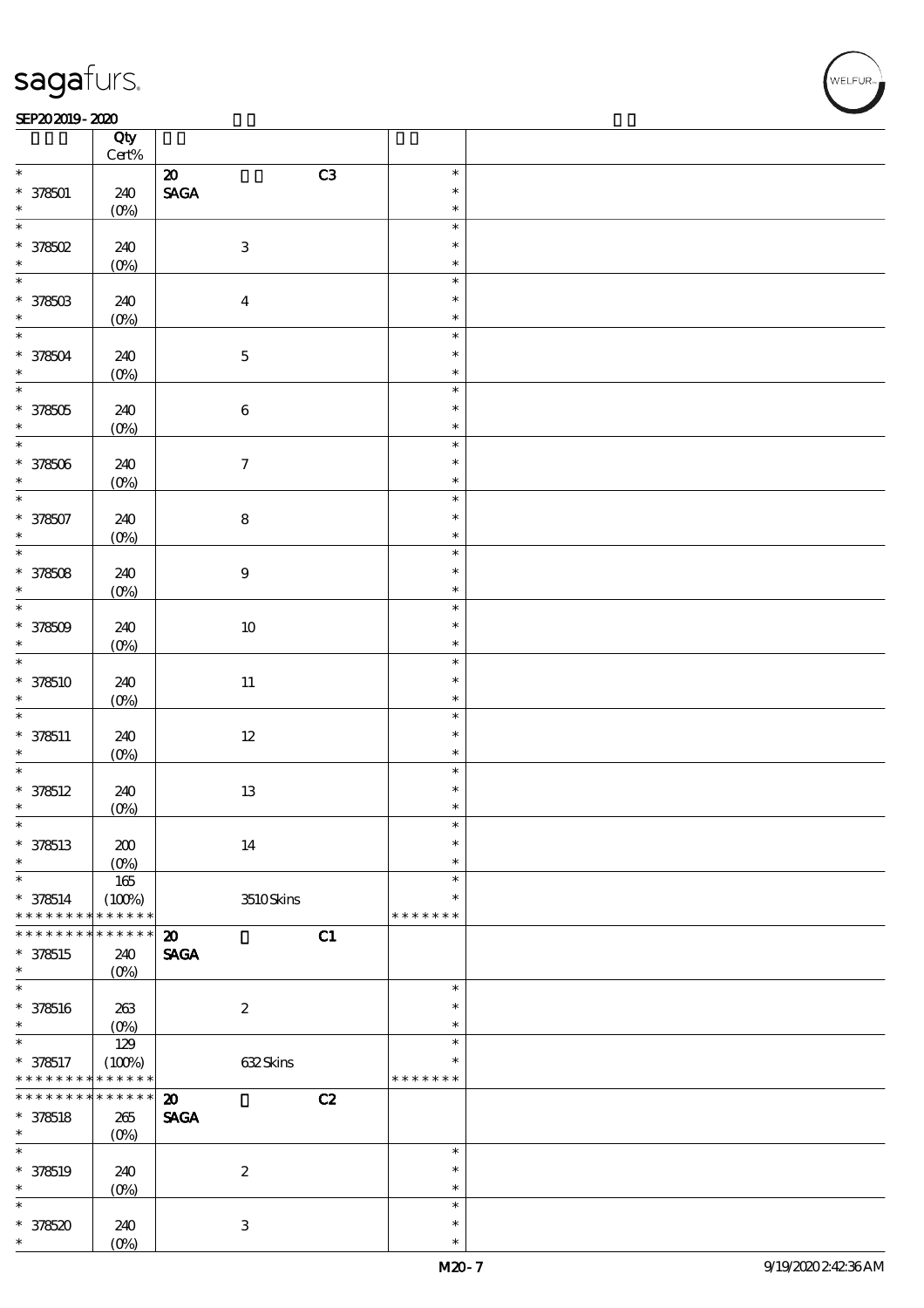$\top$ 

#### $SEP202019 - 2020$

|                               | Qty<br>$Cert\%$            |                                   |               |  |
|-------------------------------|----------------------------|-----------------------------------|---------------|--|
| $\ast$                        |                            |                                   | $\ast$        |  |
|                               |                            | C2<br>$\boldsymbol{\mathfrak{D}}$ | $\ast$        |  |
| $* 378521$<br>$\ast$          | 240                        | <b>SAGA</b>                       | $\ast$        |  |
| $\ast$                        | $(O\%)$                    |                                   | $\ast$        |  |
|                               |                            |                                   | $\ast$        |  |
| $* 378522$<br>$\ast$          | 240                        | $\mathbf 5$                       |               |  |
| $\overline{\phantom{0}}$      | $(0\%)$                    |                                   | $\ast$        |  |
|                               |                            |                                   | $\ast$        |  |
| * 378523                      | 240                        | $\bf 6$                           | $\ast$        |  |
|                               | $(0\%)$                    |                                   | $\ast$        |  |
| $\overline{\ast}$             |                            |                                   | $\ast$        |  |
| $* 378524$                    | 240                        | $\boldsymbol{7}$                  | $\ast$        |  |
| $\ast$                        | $(O\%)$                    |                                   | $\ast$        |  |
| $\overline{\phantom{0}}$      |                            |                                   | $\ast$        |  |
| $* 378525$                    | 240                        | $\bf 8$                           | $\ast$        |  |
| $\ast$                        | $(0\%)$                    |                                   | $\ast$        |  |
| $\overline{\phantom{0}}$      |                            |                                   | $\ast$        |  |
| $* 378526$                    | 240                        | $\boldsymbol{9}$                  | $\ast$        |  |
| $\ast$                        | $(O\%)$                    |                                   | $\ast$        |  |
| $\ast$                        |                            |                                   | $\ast$        |  |
| $* 378527$                    | 240                        | $10\,$                            | $\ast$        |  |
| $\ast$                        | $(O\%)$                    |                                   | $\ast$        |  |
|                               |                            |                                   | $\ast$        |  |
| $* 378528$                    | 240                        | 11                                | $\ast$        |  |
| $\ast$                        | (100%)                     |                                   | $\ast$        |  |
| $\overline{\ast}$             |                            |                                   | $\ast$        |  |
| $* 378529$                    | $255\,$                    | $12\,$                            | $\ast$        |  |
| $\ast$                        | (100%)                     |                                   | $\ast$        |  |
| $\overline{\ast}$             | 232                        |                                   | $\ast$        |  |
| $* 378530$                    | $(O\%)$                    | 3152Skins                         | $\ast$        |  |
| * * * * * * * *               | * * * * * *                |                                   | * * * * * * * |  |
|                               |                            |                                   |               |  |
|                               |                            |                                   |               |  |
| * * * * * * * *               | * * * * * *                | C3<br>$\boldsymbol{\mathfrak{D}}$ |               |  |
| $* 378531$                    | $265\,$                    | <b>SAGA</b>                       |               |  |
| $\ast$                        | $(O\%)$                    |                                   |               |  |
| $*$                           |                            |                                   | $\ast$        |  |
| $* 378532$                    | 240                        | $\boldsymbol{2}$                  | $\ast$        |  |
| $\ast$                        | $(0\%)$                    |                                   | $\ast$        |  |
| $\ast$                        |                            |                                   | $\ast$        |  |
| $* 378533$                    | 240                        | $\,3$                             | $\ast$        |  |
| $\ast$                        | $(O\%)$                    |                                   | $\ast$        |  |
| $\ast$                        |                            |                                   | $\ast$        |  |
| $* 378534$                    | 240                        | $\bf{4}$                          | $\ast$        |  |
| $\ast$                        | $(O\%)$                    |                                   | $\ast$        |  |
| $\ast$                        |                            |                                   | $\ast$        |  |
| $* 378535$                    | 240                        | $\mathbf 5$                       | $\ast$        |  |
| $\ast$                        | $(O\%)$                    |                                   | $\ast$        |  |
| $\ast$                        |                            |                                   | $\ast$        |  |
| $* 378536$                    | 204                        | $\bf 6$                           | $\ast$        |  |
| $\ast$                        | $(O\%)$                    |                                   | $\ast$        |  |
| $\ast$                        | 183                        |                                   | $\ast$        |  |
| $* 378537$                    | (100%)                     | $1612$ Skins                      | $\ast$        |  |
| * * * * * * * *               | * * * * * *                |                                   | * * * * * * * |  |
| * * * * * * * *               | * * * * * *                | C1<br>$\boldsymbol{\mathbf{z}}$   |               |  |
| $* 378538$                    | 265                        | <b>SAGA</b>                       |               |  |
| $\ast$                        | $(O\%)$                    |                                   |               |  |
| $\ast$                        | $83\,$                     |                                   | $\ast$        |  |
|                               |                            |                                   | $\ast$        |  |
| $* 378539$<br>* * * * * * * * | (100%)<br>* * * * * *      | 348Skins                          | * * * * * * * |  |
| * * * * * * * *               | $\ast\ast\ast\ast\ast\ast$ |                                   |               |  |
|                               |                            | C2<br>$\boldsymbol{\mathbf{z}}$   |               |  |
| $* 378540$<br>$\ast$          | 265<br>$(O\%)$             | <b>SAGA</b>                       |               |  |

 $\overline{\mathbf{r}}$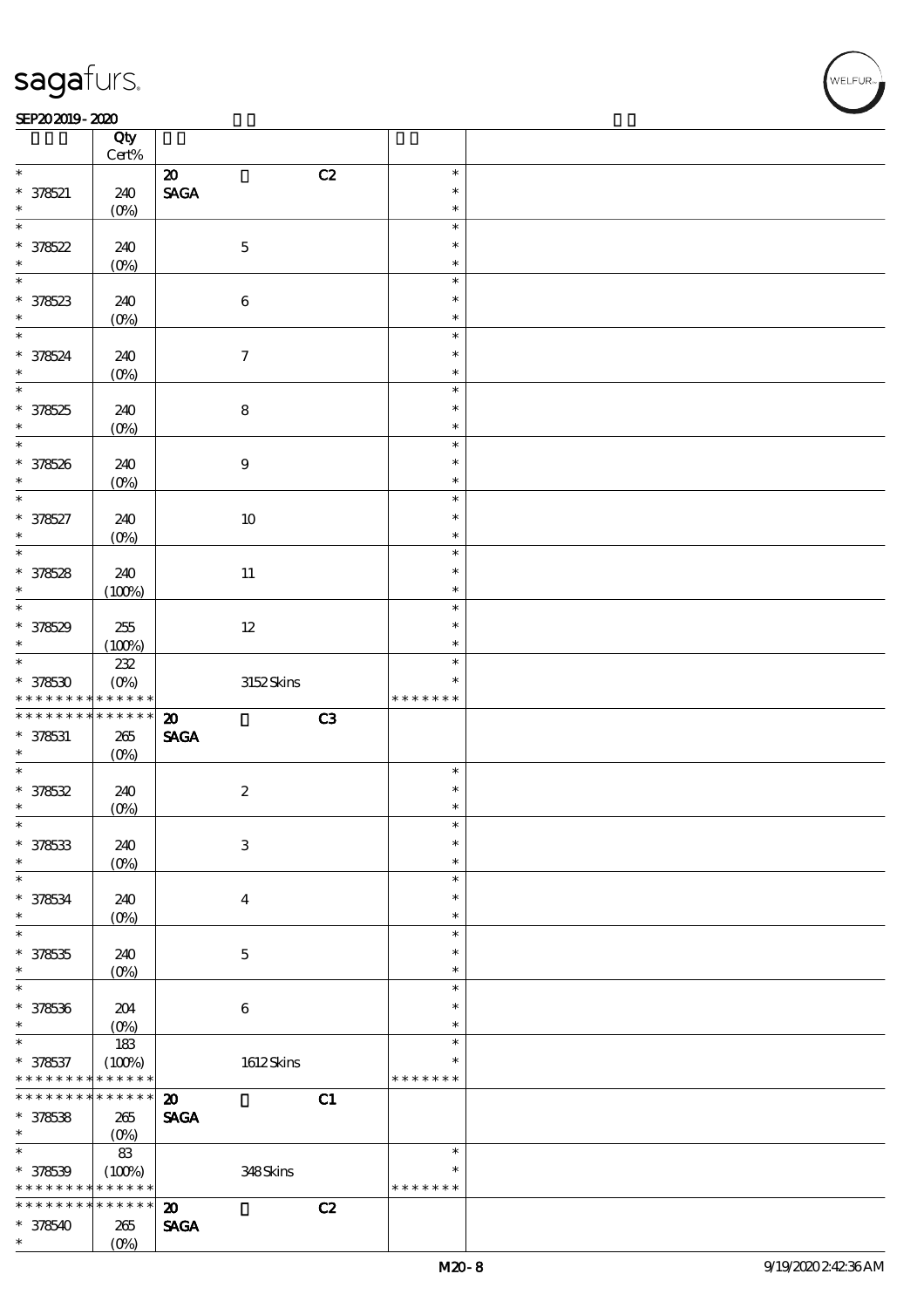|                                                                             | Qty<br>Cert%       |                                |                           |    |               |  |
|-----------------------------------------------------------------------------|--------------------|--------------------------------|---------------------------|----|---------------|--|
| $\ast$                                                                      |                    | $\boldsymbol{\mathsf{20}}$     |                           | C2 | $\ast$        |  |
|                                                                             |                    |                                |                           |    | $\ast$        |  |
| $* 378541$<br>$\ast$                                                        | 240                | $\operatorname{\mathsf{SAGA}}$ |                           |    |               |  |
|                                                                             | $(O\%)$            |                                |                           |    | $\ast$        |  |
| $\ast$                                                                      | 109                |                                |                           |    | $\ast$        |  |
| $* 378542$                                                                  | $(O\!/\!\!\delta)$ |                                | $614$ Skins               |    | $\ast$        |  |
| * * * * * * * *                                                             | * * * * * *        |                                |                           |    | * * * * * * * |  |
|                                                                             |                    | $\boldsymbol{\mathsf{20}}$     | $\mathbf X$               | C1 |               |  |
| 378543                                                                      | 227                | <b>SAGA</b>                    |                           |    |               |  |
|                                                                             | (11%)              |                                |                           |    |               |  |
| * * * * * * * *                                                             | * * * * * *        | $\boldsymbol{\mathfrak{D}}$    | $\mathbf X$               | C2 |               |  |
|                                                                             |                    |                                |                           |    |               |  |
| $* 378544$<br>$\ast$                                                        | $265\,$            | <b>SAGA</b>                    |                           |    |               |  |
| $\ast$                                                                      | $(O\%)$            |                                |                           |    |               |  |
|                                                                             |                    |                                |                           |    | $\ast$        |  |
| $* 378545$                                                                  | 240                |                                | $\boldsymbol{2}$          |    | $\ast$        |  |
| $\ast$                                                                      | $(O\%)$            |                                |                           |    | $\ast$        |  |
| $\ast$                                                                      |                    |                                |                           |    | $\ast$        |  |
| * 378546                                                                    | 240                |                                | $\ensuremath{\mathbf{3}}$ |    | $\ast$        |  |
| $\ast$                                                                      | $(O\%)$            |                                |                           |    | $\ast$        |  |
| $\ast$                                                                      |                    |                                |                           |    | $\ast$        |  |
| * 378547                                                                    | 240                |                                | $\boldsymbol{4}$          |    | $\ast$        |  |
| $\ast$                                                                      |                    |                                |                           |    | $\ast$        |  |
| $\ast$                                                                      | $(O\!/\!\!\delta)$ |                                |                           |    | $\ast$        |  |
|                                                                             |                    |                                |                           |    |               |  |
| $* 378548$                                                                  | 240                |                                | $\mathbf 5$               |    | $\ast$        |  |
| $\ast$                                                                      | (29%)              |                                |                           |    | $\ast$        |  |
| $\ast$                                                                      |                    |                                |                           |    | $\ast$        |  |
| $* 378549$                                                                  | 240                |                                | $\bf 6$                   |    | $\ast$        |  |
| $\ast$                                                                      | $(O\%)$            |                                |                           |    | $\ast$        |  |
| $\overline{\ast}$                                                           |                    |                                |                           |    | $\ast$        |  |
| $* 37850$                                                                   | 240                |                                | $\boldsymbol{\tau}$       |    | $\ast$        |  |
|                                                                             |                    |                                |                           |    | $\ast$        |  |
|                                                                             |                    |                                |                           |    |               |  |
|                                                                             | $(0\%)$            |                                |                           |    |               |  |
| $\ast$<br>$\ast$                                                            | 152                |                                |                           |    | $\ast$        |  |
| $* 378551$                                                                  | $(O\%)$            |                                | $1857$ Skins              |    | $\ast$        |  |
| * * * * * * * *                                                             | * * * * * *        |                                |                           |    | * * * * * * * |  |
| * * * * * * * *                                                             | $******$           | $\boldsymbol{\mathfrak{D}}$    |                           | C2 |               |  |
| $* 37852$                                                                   | $265\,$            | $\operatorname{\mathsf{SAGA}}$ | <b>INAP</b>               |    |               |  |
| $\ast$                                                                      | $(0\%)$            |                                |                           |    |               |  |
| $\ast$                                                                      |                    |                                |                           |    | $\ast$        |  |
| $* 37853$                                                                   | 240                |                                | $\boldsymbol{2}$          |    | $\ast$        |  |
| $\ast$                                                                      | $(0\%)$            |                                |                           |    | $\ast$        |  |
| $\ast$                                                                      |                    |                                |                           |    | $\ast$        |  |
|                                                                             | 240                |                                | $\ensuremath{\mathbf{3}}$ |    | $\ast$        |  |
| $* 378554$<br>$\ast$                                                        |                    |                                |                           |    | $\ast$        |  |
| $\ast$                                                                      | $(0\%)$            |                                |                           |    | $\ast$        |  |
|                                                                             |                    |                                |                           |    | $\ast$        |  |
| $* 378555$<br>$\ast$                                                        | 240                |                                | $\bf{4}$                  |    | $\ast$        |  |
| $\ast$                                                                      | $(0\%)$            |                                |                           |    | $\ast$        |  |
|                                                                             |                    |                                |                           |    |               |  |
|                                                                             | 240                |                                | $\mathbf 5$               |    | $\ast$        |  |
| $* 37856$<br>$\ast$                                                         | $(0\%)$            |                                |                           |    | $\ast$        |  |
| $\ast$                                                                      |                    |                                |                           |    | $\ast$        |  |
|                                                                             | 240                |                                | $\,6\,$                   |    | $\ast$        |  |
|                                                                             | $(0\%)$            |                                |                           |    | $\ast$        |  |
|                                                                             |                    |                                |                           |    | $\ast$        |  |
|                                                                             | 240                |                                | $\boldsymbol{7}$          |    | $\ast$        |  |
|                                                                             | $(0\%)$            |                                |                           |    | $\ast$        |  |
|                                                                             |                    |                                |                           |    | $\ast$        |  |
| $* 378557$<br>$\ast$<br>$\overline{\ast}$<br>$* 378558$<br>$\ast$<br>$\ast$ |                    |                                |                           |    | $\ast$        |  |
|                                                                             | 240                |                                | $\bf 8$                   |    | $\ast$        |  |
| $* 37850$<br>$\ast$<br>$\ast$                                               | $(0\%)$            |                                |                           |    | $\ast$        |  |
|                                                                             |                    |                                |                           |    | $\ast$        |  |
| $* 378500$<br>$\ast$                                                        | 240<br>$(O\%)$     |                                | $9\,$                     |    | $\ast$        |  |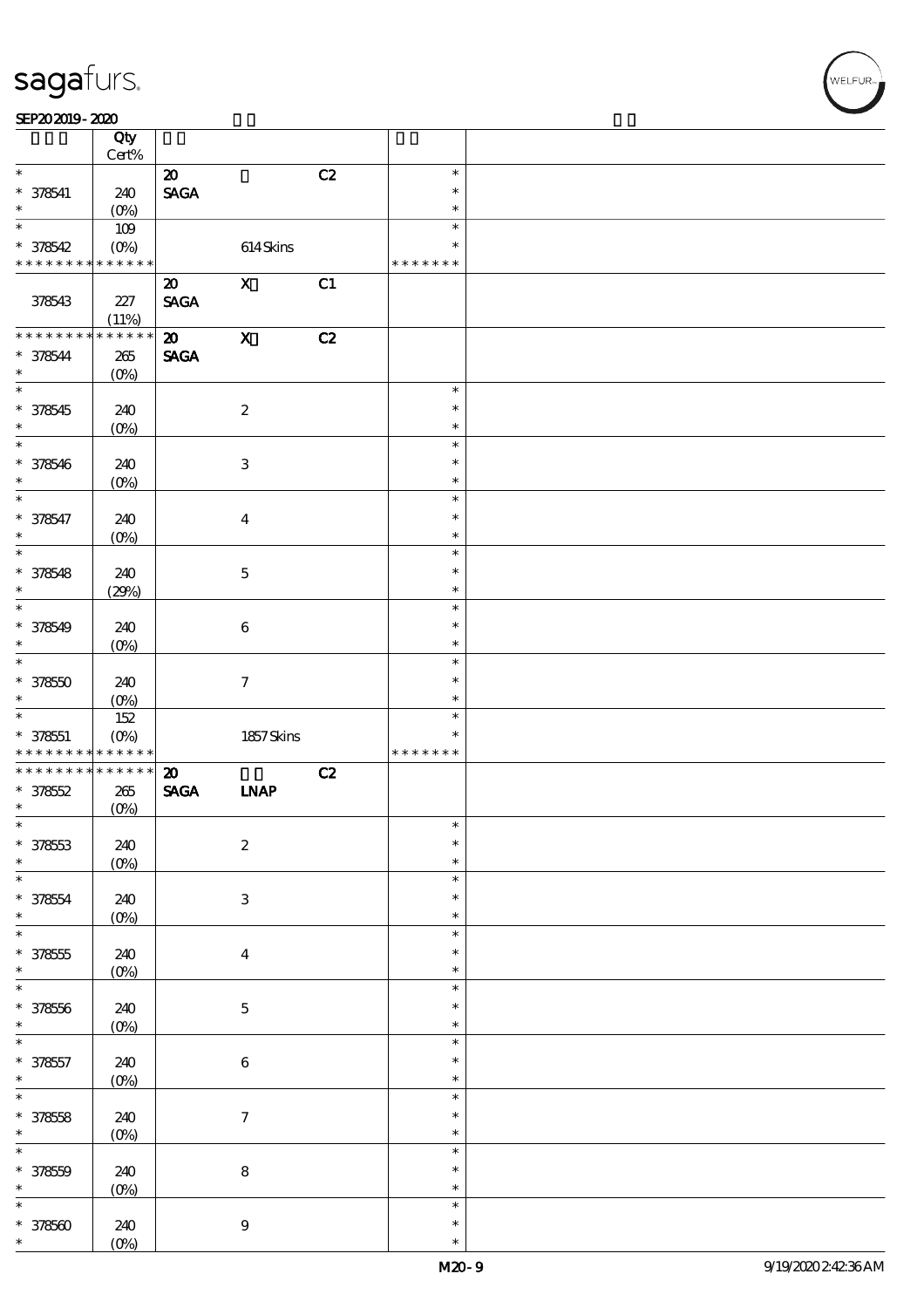#### SEP202019-2020

|                                            | Qty             |                              |                           |    |               |  |
|--------------------------------------------|-----------------|------------------------------|---------------------------|----|---------------|--|
|                                            | $Cert\%$        |                              |                           |    |               |  |
| $\ast$                                     |                 | $\boldsymbol{\mathfrak{D}}$  |                           | C2 | $\ast$        |  |
| $* 378561$                                 | 240             | $\ensuremath{\mathsf{SAGA}}$ | <b>LNAP</b>               |    | $\ast$        |  |
| $\ast$                                     | $(O\%)$         |                              |                           |    | $\ast$        |  |
| $\ast$                                     |                 |                              |                           |    | $\ast$        |  |
| $* 378562$                                 | 240             |                              | $11\,$                    |    | $\ast$        |  |
| $\ast$                                     | $(O\%)$         |                              |                           |    | $\ast$        |  |
| $\overline{\ast}$                          | $100$           |                              |                           |    | $\ast$        |  |
| $* 378563$                                 | (100%)          |                              | 2765Skins                 |    | ∗             |  |
| * * * * * * * * <mark>* * * * * * *</mark> |                 |                              |                           |    | * * * * * * * |  |
| * * * * * * * *                            | $* * * * * * *$ | $\boldsymbol{\mathfrak{D}}$  | X /                       | C2 |               |  |
| $* 378564$                                 | 240             | IA                           |                           |    |               |  |
| $\ast$                                     | (5%)            |                              |                           |    |               |  |
| $\overline{\phantom{0}}$                   |                 |                              |                           |    | $\ast$        |  |
| $* 378565$                                 | 240             |                              | $\boldsymbol{2}$          |    | $\ast$        |  |
| $\ast$                                     | $(\Theta)$      |                              |                           |    | $\ast$        |  |
| $\overline{\ast}$                          |                 |                              |                           |    | $\ast$        |  |
| $* 378566$                                 | 240             |                              | $\ensuremath{\mathsf{3}}$ |    | $\ast$        |  |
| $\ast$                                     | (13%)           |                              |                           |    | $\ast$        |  |
| $\ast$                                     |                 |                              |                           |    | $\ast$        |  |
| $* 378567$                                 | 240             |                              | $\boldsymbol{4}$          |    | $\ast$        |  |
| $\ast$                                     | (5%)            |                              |                           |    | $\ast$        |  |
| $\ast$                                     |                 |                              |                           |    | $\ast$        |  |
| $* 378568$                                 | 240             |                              | $\mathbf 5$               |    | $\ast$        |  |
| $\ast$                                     | (5%)            |                              |                           |    | $\ast$        |  |
| $\ast$                                     |                 |                              |                           |    | $\ast$        |  |
| $* 378509$                                 | 240             |                              | $\bf 6$                   |    | $\ast$        |  |
| $\ast$                                     | (5%)            |                              |                           |    | $\ast$        |  |
| $\ast$                                     |                 |                              |                           |    | $\ast$        |  |
| $* 378570$                                 | 240             |                              | $\tau$                    |    | $\ast$        |  |
| $\ast$                                     | (3%)            |                              |                           |    | $\ast$        |  |
| $\ast$                                     |                 |                              |                           |    | $\ast$        |  |
| $* 378571$                                 | 240             |                              | $\bf 8$                   |    | $\ast$        |  |
| $\ast$                                     | (12%)           |                              |                           |    | $\ast$        |  |
| $\ast$                                     |                 |                              |                           |    | $\ast$        |  |
| $* 378572$                                 | 240             |                              | $\boldsymbol{9}$          |    | $\ast$        |  |
| $\ast$                                     | (13%)           |                              |                           |    | $\ast$        |  |
| $\ast$                                     | 153             |                              |                           |    | $\ast$        |  |
| $* 378573$                                 | (18%)           |                              | 2313Skins                 |    | $\ast$        |  |
| * * * * * * * *                            | * * * * * *     |                              |                           |    | * * * * * * * |  |
|                                            |                 | $\boldsymbol{\mathfrak{D}}$  | $\boldsymbol{\mathsf{z}}$ | C1 |               |  |
| 378574                                     | 257             | <b>SROY</b>                  |                           |    |               |  |
|                                            | (14%)           |                              |                           |    |               |  |
| * * * * * * * *                            | * * * * * *     | $\boldsymbol{\mathfrak{D}}$  | $\boldsymbol{\mathsf{z}}$ | C2 |               |  |
| $* 378575$                                 | 245             | <b>SROY</b>                  |                           |    |               |  |
| $\ast$                                     | $(0\%)$         |                              |                           |    |               |  |
| $\ast$                                     |                 |                              |                           |    | $\ast$        |  |
| $* 378576$                                 | $220$           |                              | $\boldsymbol{2}$          |    | $\ast$        |  |
| $\ast$                                     | $(O\%)$         |                              |                           |    | $\ast$        |  |
| $\ast$                                     |                 |                              |                           |    | $\ast$        |  |
| $* 378577$                                 | $220$           |                              | $\,3$                     |    | $\ast$        |  |
| $\ast$                                     | $(O\%)$         |                              |                           |    | $\ast$        |  |
| $\ast$                                     |                 |                              |                           |    | $\ast$        |  |
| $* 378578$                                 | 220             |                              | $\boldsymbol{4}$          |    | $\ast$        |  |
| $\ast$                                     | $(0\%)$         |                              |                           |    | $\ast$        |  |
| $\ast$                                     |                 |                              |                           |    | $\ast$        |  |
| $* 378579$                                 | 231             |                              | $\mathbf 5$               |    | $\ast$        |  |
| $\ast$                                     | (0%)            |                              |                           |    | $\ast$        |  |
| $\ast$                                     | 133             |                              |                           |    | $\ast$        |  |
| $* 378580$                                 | (100%)          |                              | 1269Skins                 |    | ∗             |  |
| * * * * * * * *                            | * * * * * *     |                              |                           |    | * * * * * * * |  |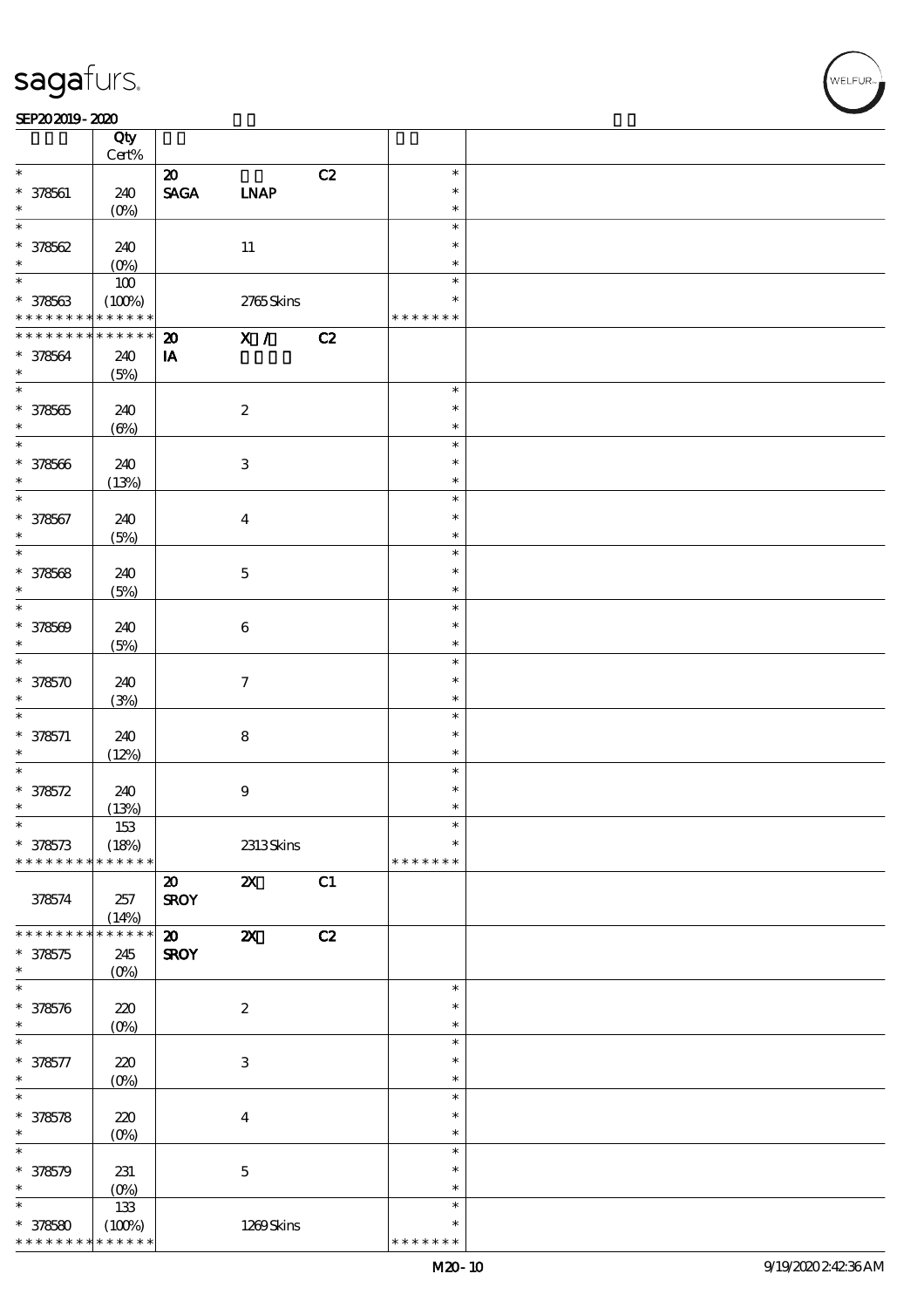| SEP202019-2020 |  |
|----------------|--|
|----------------|--|

|                                            | Qty              |                             |                           |    |                  |  |
|--------------------------------------------|------------------|-----------------------------|---------------------------|----|------------------|--|
|                                            | Cert%            |                             |                           |    |                  |  |
| * * * * * * * *                            | $******$         | $\boldsymbol{\mathfrak{D}}$ | $\boldsymbol{\mathsf{z}}$ | C3 |                  |  |
| $* 378581$<br>$\ast$                       | 245              | <b>SROY</b>                 |                           |    |                  |  |
| $\ast$                                     | (22%)            |                             |                           |    | $\ast$           |  |
| $* 378582$                                 | 220              |                             | $\boldsymbol{2}$          |    | $\ast$           |  |
| $\ast$                                     | $(O\%)$          |                             |                           |    | $\ast$           |  |
| $\ast$                                     | 109              |                             |                           |    | $\ast$           |  |
| $* 378583$                                 | $(O\%)$          |                             | 574Skins                  |    | *                |  |
| * * * * * * * * <mark>* * * * * * *</mark> |                  |                             |                           |    | * * * * * * *    |  |
| * * * * * * * *                            | $* * * * * * *$  | $\boldsymbol{\mathfrak{D}}$ | $\mathbf{X}$              | C2 |                  |  |
| $* 378584$                                 | 245              | <b>SROY</b>                 |                           |    |                  |  |
| $\ast$                                     | $(O\%)$          |                             |                           |    |                  |  |
| $\overline{\ast}$                          |                  |                             |                           |    | $\ast$           |  |
| $* 378585$                                 | 220              |                             | $\boldsymbol{2}$          |    | $\ast$           |  |
| $\ast$                                     | $(0\%)$          |                             |                           |    | $\ast$           |  |
| $\ast$                                     |                  |                             |                           |    | $\ast$           |  |
| $* 378586$                                 | 220              |                             | $\ensuremath{\mathsf{3}}$ |    | $\ast$           |  |
| $\ast$                                     | $(0\%)$          |                             |                           |    | $\ast$           |  |
| $\ast$                                     |                  |                             |                           |    | $\ast$           |  |
| $* 378587$                                 | 220              |                             | $\boldsymbol{4}$          |    | $\ast$           |  |
| $\ast$<br>$\ast$                           | $(O\%)$          |                             |                           |    | $\ast$<br>$\ast$ |  |
|                                            |                  |                             |                           |    | $\ast$           |  |
| $* 378588$<br>$\ast$                       | 220              |                             | $\mathbf 5$               |    | $\ast$           |  |
| $\ast$                                     | $(0\%)$          |                             |                           |    | $\ast$           |  |
| $* 378589$                                 | 220              |                             | $\bf 6$                   |    | $\ast$           |  |
| $\ast$                                     | $(O\!/\!\delta)$ |                             |                           |    | $\ast$           |  |
| $\ast$                                     |                  |                             |                           |    | $\ast$           |  |
| $* 378500$                                 | 220              |                             | $\boldsymbol{7}$          |    | $\ast$           |  |
| $\ast$                                     | $(0\%)$          |                             |                           |    | $\ast$           |  |
| $\ast$                                     |                  |                             |                           |    | $\ast$           |  |
| $* 378591$                                 | $71\,$           |                             | $\bf 8$                   |    | $\ast$           |  |
| $\ast$                                     | $(0\%)$          |                             |                           |    | $\ast$           |  |
| $\ast$                                     | 192              |                             |                           |    | $\ast$           |  |
| $* 378592$                                 | (100%)           |                             | 1828Skins                 |    | $\ast$           |  |
| * * * * * * * * <mark>* * * * * * *</mark> |                  |                             |                           |    | * * * * * * *    |  |
| *************** 20                         |                  |                             | $\mathbf{X}$              | C3 |                  |  |
| $* 378503$                                 | 245              | <b>SROY</b>                 |                           |    |                  |  |
| $\ast$                                     | (21%)            |                             |                           |    |                  |  |
| $\ast$                                     |                  |                             |                           |    | $\ast$           |  |
| $* 378594$<br>$\ast$                       | 220              |                             | $\boldsymbol{z}$          |    | $\ast$           |  |
| $\ast$                                     | $(0\%)$          |                             |                           |    | $\ast$<br>$\ast$ |  |
| $* 378595$                                 | 220              |                             | $\ensuremath{\mathsf{3}}$ |    | $\ast$           |  |
| $\ast$                                     | $(0\%)$          |                             |                           |    | $\ast$           |  |
| $\ast$                                     | $205\,$          |                             |                           |    | $\ast$           |  |
| $* 378506$                                 | $(0\%)$          |                             | 890Skins                  |    | $\ast$           |  |
| * * * * * * * * <mark>* * * * * * *</mark> |                  |                             |                           |    | * * * * * * *    |  |
| * * * * * * *<br>∗                         | $* * * * * * *$  | $\boldsymbol{\mathsf{20}}$  |                           | C2 |                  |  |
| $* 378597$                                 | 245              | <b>SROY</b>                 |                           |    |                  |  |
| $\ast$                                     | $(0\%)$          |                             |                           |    |                  |  |
| $\ast$                                     |                  |                             |                           |    | $\ast$           |  |
| $* 378508$                                 | 220              |                             | $\boldsymbol{2}$          |    | $\ast$           |  |
| $\ast$                                     | $(0\%)$          |                             |                           |    | $\ast$           |  |
| $\ast$                                     |                  |                             |                           |    | $\ast$           |  |
| $* 378509$                                 | 220              |                             | $\,3$                     |    | $\ast$           |  |
| $\ast$                                     | $(0\%)$          |                             |                           |    | $\ast$           |  |
| $\ast$                                     |                  |                             |                           |    | $\ast$           |  |
| $* 37800$<br>$\ast$                        | 220              |                             | $\boldsymbol{4}$          |    | $\ast$           |  |
|                                            | $(O\%)$          |                             |                           |    | $\ast$           |  |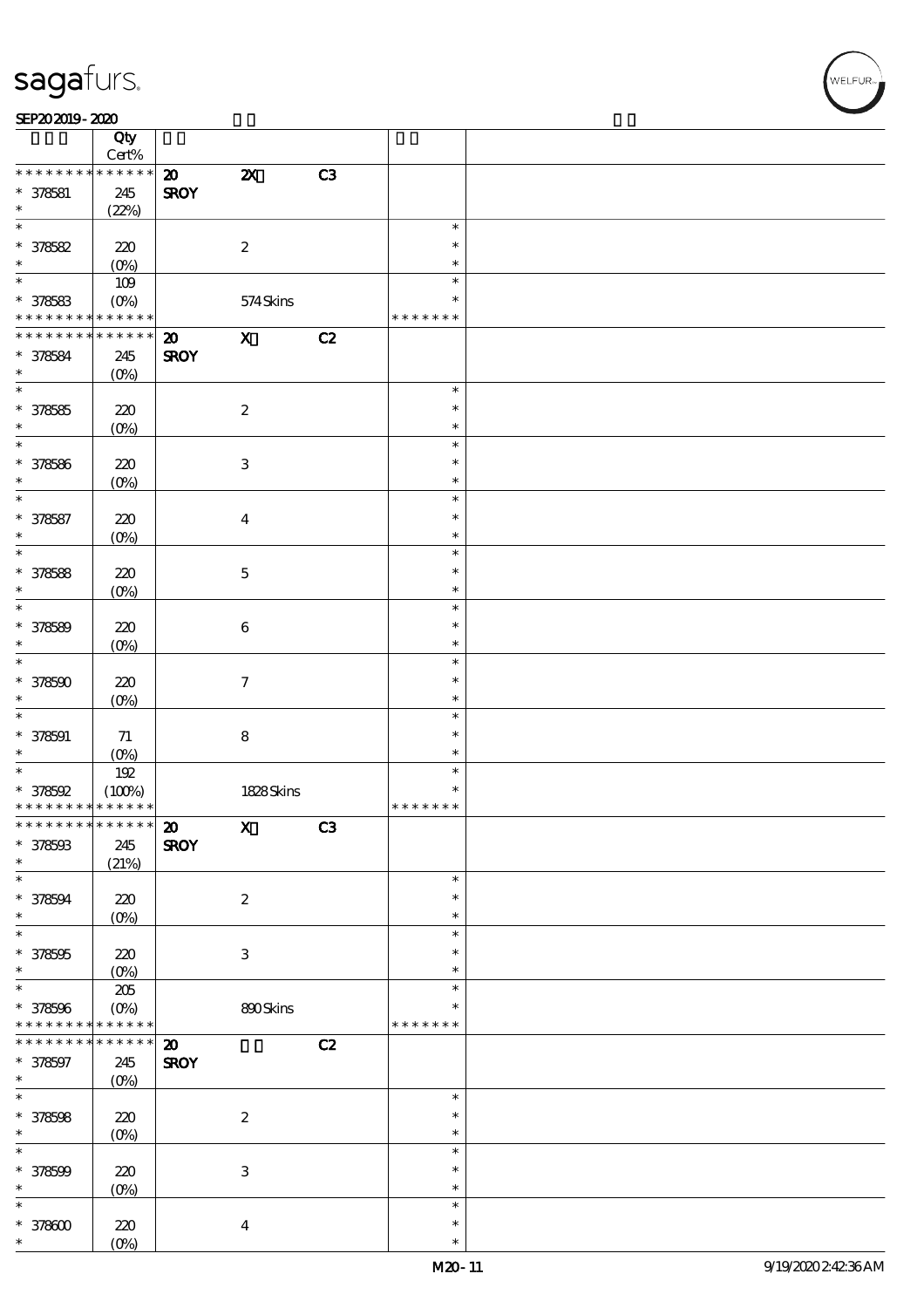### $SEP202019 - 2020$

|                                                                | Qty<br>$\mbox{Cert}\%$ |                                   |               |  |
|----------------------------------------------------------------|------------------------|-----------------------------------|---------------|--|
| $\ast$                                                         |                        |                                   |               |  |
|                                                                |                        | C2<br>$\boldsymbol{\mathsf{20}}$  | $\ast$        |  |
| $* 378001$                                                     | 220                    | <b>SROY</b>                       | $\ast$        |  |
| $\ast$                                                         | (0%)                   |                                   | $\ast$        |  |
| $\ast$                                                         |                        |                                   | $\ast$        |  |
| $*$ 378602                                                     | $220$                  | $\bf 6$                           | $\ast$        |  |
|                                                                |                        |                                   |               |  |
| *                                                              | $(0\%)$                |                                   | $\ast$        |  |
| $\ast$                                                         |                        |                                   | $\ast$        |  |
| $* 37860B$                                                     | 220                    | $\boldsymbol{7}$                  | $\ast$        |  |
|                                                                | $(O\%)$                |                                   | $\ast$        |  |
| $\ast$                                                         |                        |                                   | $\ast$        |  |
|                                                                |                        |                                   | $\ast$        |  |
| * 378604                                                       | 220                    | ${\bf 8}$                         |               |  |
| $\ast$                                                         | $(0\%)$                |                                   | $\ast$        |  |
| $\ast$                                                         |                        |                                   | $\ast$        |  |
| $* 378005$                                                     | 220                    | $\boldsymbol{9}$                  | $\ast$        |  |
| $\ast$                                                         | $(0\%)$                |                                   | $\ast$        |  |
| $\ast$                                                         |                        |                                   | $\ast$        |  |
|                                                                |                        |                                   |               |  |
| $* 378006$                                                     | 220                    | $10\,$                            | $\ast$        |  |
| $\ast$                                                         | $(0\%)$                |                                   | $\ast$        |  |
| $\ast$                                                         |                        |                                   | $\ast$        |  |
| $* 378007$                                                     | 248                    | $11\,$                            | $\ast$        |  |
| $\ast$                                                         | $(0\%)$                |                                   | $\ast$        |  |
| $\ast$                                                         |                        |                                   | $\ast$        |  |
|                                                                |                        |                                   | $\ast$        |  |
| $* 378608$                                                     | 220                    | $12\,$                            |               |  |
| $\ast$                                                         | (100%)                 |                                   | $\ast$        |  |
| $\ast$                                                         | ${\bf 39}$             |                                   | $\ast$        |  |
| $* 37800$                                                      | (100%)                 | 2732Skins                         | $\ast$        |  |
| * * * * * * * *                                                | * * * * * *            |                                   | * * * * * * * |  |
| * * * * * * * *                                                | $******$               | C3<br>$\boldsymbol{\mathfrak{D}}$ |               |  |
|                                                                |                        |                                   |               |  |
| * 378610                                                       | 245                    | <b>SROY</b>                       |               |  |
|                                                                |                        |                                   |               |  |
| $\ast$                                                         | $(O\%)$                |                                   |               |  |
| $\ast$                                                         |                        |                                   | $\ast$        |  |
|                                                                | 220                    |                                   | $\ast$        |  |
| $* 378611$<br>$\ast$                                           |                        | $\boldsymbol{2}$                  | $\ast$        |  |
| $\ast$                                                         | $(0\%)$                |                                   | $\ast$        |  |
|                                                                |                        |                                   |               |  |
| $* 378612$                                                     | 220                    | $\ensuremath{\mathbf{3}}$         | $\ast$        |  |
| $\ast$                                                         | $(0\%)$                |                                   | $\ast$        |  |
|                                                                |                        |                                   | ∗             |  |
|                                                                | 220                    | $\boldsymbol{4}$                  | $\ast$        |  |
|                                                                |                        |                                   | $\ast$        |  |
|                                                                | $(O\%)$                |                                   | $\ast$        |  |
|                                                                |                        |                                   |               |  |
|                                                                | 220                    | $\mathbf 5$                       | $\ast$        |  |
|                                                                | $(O\%)$                |                                   | $\ast$        |  |
| * 378613<br>$\ast$<br>$\ast$<br>$* 378614$<br>$\ast$<br>$\ast$ |                        |                                   | $\ast$        |  |
|                                                                | 220                    | $\bf 6$                           | $\ast$        |  |
|                                                                |                        |                                   | $\ast$        |  |
| * 378615<br>$\ast$<br>$\ast$                                   | $(0\%)$                |                                   | $\ast$        |  |
|                                                                | 252                    |                                   | $\ast$        |  |
| * 378616                                                       | (29%)                  | $1597$ Skins                      |               |  |
| * * * * * * * *                                                | * * * * * *            |                                   | * * * * * * * |  |
| * * * * * * * *                                                | $******$               | $\boldsymbol{\mathbf{z}}$<br>C2   |               |  |
| * 378617                                                       | 245                    | <b>SROY</b>                       |               |  |
|                                                                | $(0\%)$                |                                   |               |  |
|                                                                |                        |                                   | $\ast$        |  |
|                                                                |                        |                                   | $\ast$        |  |
|                                                                | 220                    | $\boldsymbol{2}$                  | $\ast$        |  |
|                                                                | $(0\%)$                |                                   |               |  |
|                                                                |                        |                                   | $\ast$        |  |
| $\ast$<br>$\ast$<br>$* 378618$<br>$\ast$<br>$\ast$<br>* 378619 | 220                    | $\ensuremath{\mathbf{3}}$         | $\ast$        |  |
| $\ast$                                                         | $(O\%)$                |                                   | $\ast$        |  |
| $\ast$                                                         |                        |                                   | $\ast$        |  |
|                                                                |                        |                                   | $\ast$        |  |
| $*378620$<br>*                                                 | $220$<br>$(0\%)$       | $\boldsymbol{4}$                  | $\ast$        |  |

**NELFUR**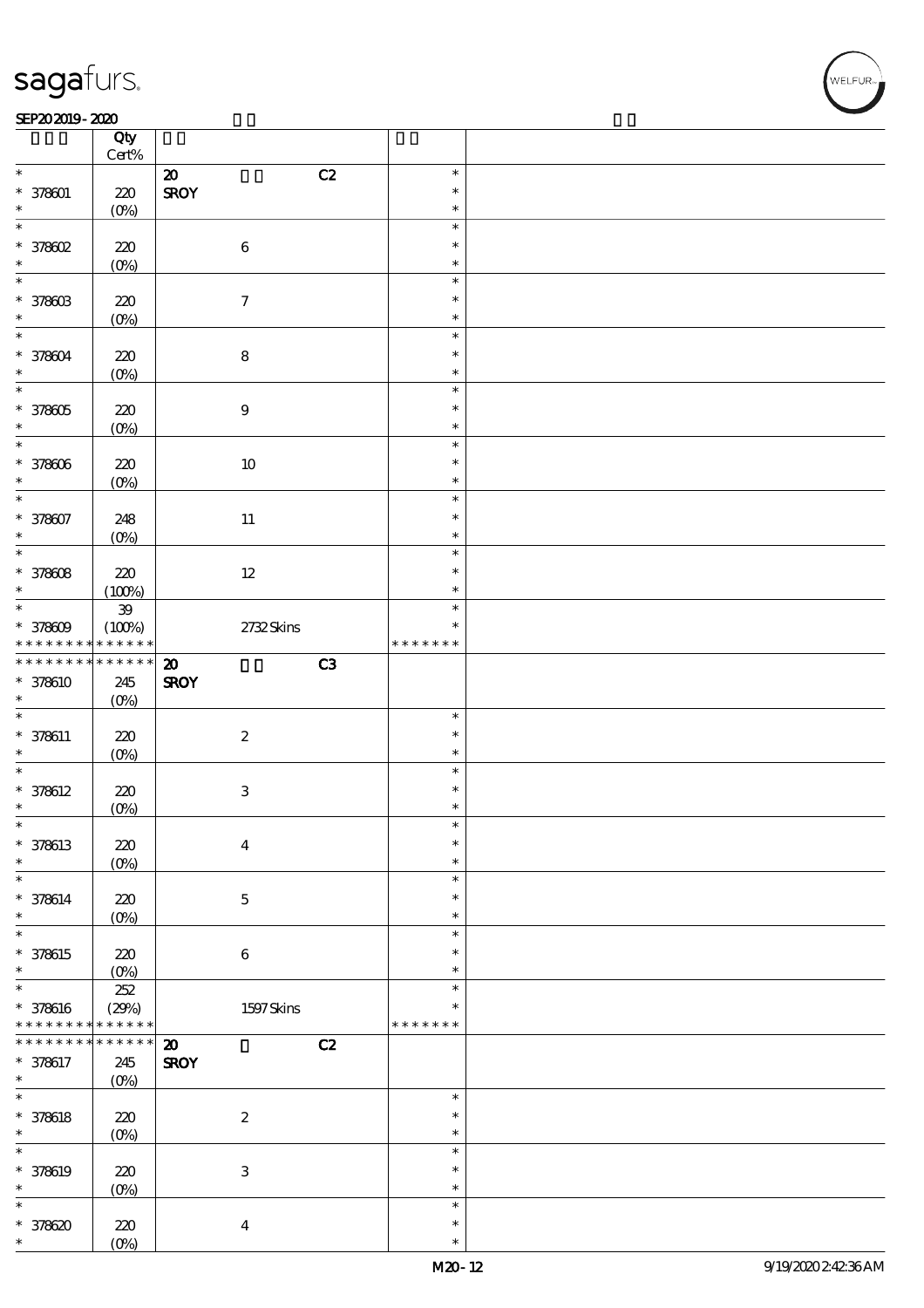|                   | Qty<br>Cert%       |                             |                           |                |               |  |
|-------------------|--------------------|-----------------------------|---------------------------|----------------|---------------|--|
| $\ast$            |                    | $\boldsymbol{\mathfrak{D}}$ |                           | C2             | $\ast$        |  |
| $* 378621$        | 135                | <b>SROY</b>                 |                           |                | $\ast$        |  |
| $\ast$            | $(O_0)$            |                             |                           |                | $\ast$        |  |
| $\ast$            |                    |                             |                           |                | $\ast$        |  |
|                   | 110                |                             |                           |                | $\ast$        |  |
| $* 378622$        | (100%)             |                             | 1150Skins                 |                |               |  |
| * * * * * * * *   | * * * * * *        |                             |                           |                | * * * * * * * |  |
| * * * * * * * *   | * * * * * *        | $\boldsymbol{\mathbf{z}}$   |                           | C <sub>3</sub> |               |  |
| $* 378623$        | 220                | <b>SROY</b>                 |                           |                |               |  |
| $\ast$            | (O <sub>0</sub> )  |                             |                           |                |               |  |
| $\ast$            |                    |                             |                           |                | $\ast$        |  |
| $* 378624$        | 220                |                             | $\boldsymbol{2}$          |                | $\ast$        |  |
| $\ast$            | $(O\%)$            |                             |                           |                | $\ast$        |  |
| $\overline{\ast}$ |                    |                             |                           |                | $\ast$        |  |
| $* 378625$        | 210                |                             | $\,3$                     |                | $\ast$        |  |
| $\ast$            | $(O\%)$            |                             |                           |                | $\ast$        |  |
| $\ast$            |                    |                             |                           |                | $\ast$        |  |
|                   | $46\,$             |                             |                           |                | $\ast$        |  |
| $* 378626$        | $(O\%)$            |                             | 696Skins                  |                |               |  |
| * * * * * * * *   | * * * * * *        |                             |                           |                | * * * * * * * |  |
| * * * * * * *     | * * * * * *        | $\boldsymbol{\mathbf{z}}$   |                           | C2             |               |  |
| $* 378627$        | 245                | <b>SROY</b>                 |                           |                |               |  |
| $\ast$            | (24%)              |                             |                           |                |               |  |
| $\ast$            |                    |                             |                           |                | $\ast$        |  |
| $* 378628$        | 220                |                             | $\boldsymbol{2}$          |                | $\ast$        |  |
| $\ast$            | $(0\%)$            |                             |                           |                | $\ast$        |  |
| $\ast$            |                    |                             |                           |                | $\ast$        |  |
| $* 378629$        | 220                |                             | $\,3$                     |                | $\ast$        |  |
| $\ast$            |                    |                             |                           |                | $\ast$        |  |
| $\ast$            | $(O\!/\!\!\delta)$ |                             |                           |                |               |  |
|                   |                    |                             |                           |                | $\ast$        |  |
| $* 378630$        | 220                |                             | $\boldsymbol{4}$          |                | $\ast$        |  |
| $\ast$            | $(O\%)$            |                             |                           |                | $\ast$        |  |
| $\ast$            | 111                |                             |                           |                | $\ast$        |  |
| $* 378631$        | $(0\%)$            |                             | 1016Skins                 |                | $\ast$        |  |
| * * * * * * * *   | * * * * * *        |                             |                           |                | * * * * * * * |  |
| * * * * * * * *   | * * * * * *        | $\boldsymbol{\mathfrak{D}}$ |                           | C3             |               |  |
| $* 378632$        | 245                | <b>SROY</b>                 |                           |                |               |  |
| $\ast$            | (8%)               |                             |                           |                |               |  |
| $\ast$            |                    |                             |                           |                | $\ast$        |  |
| $* 378633$        | 220                |                             | $\boldsymbol{2}$          |                | $\ast$        |  |
| $\ast$            |                    |                             |                           |                | $\ast$        |  |
| $\ast$            | $(0\%)$            |                             |                           |                | $\ast$        |  |
|                   | 244                |                             |                           |                |               |  |
| * 378634          | $(O\%)$            |                             | 709Skins                  |                | $\ast$        |  |
| * * * * * * *     | * * * * * *        |                             |                           |                | * * * * * * * |  |
|                   | * * * * * *        | $\boldsymbol{\mathfrak{D}}$ | $\boldsymbol{\mathrm{X}}$ | <b>C1/C2</b>   |               |  |
| $* 378635$        | 245                | <b>SROY</b>                 |                           |                |               |  |
| $\ast$            | (9%)               |                             |                           |                |               |  |
| $\ast$            | 181                |                             |                           |                | $\ast$        |  |
| $* 378636$        | $(O\%)$            |                             | 426Skins                  |                | $\ast$        |  |
| * * * * * * * *   | * * * * * *        |                             |                           |                | * * * * * * * |  |
|                   |                    | $\boldsymbol{\mathbf{z}}$   | $\mathbf X$               | C <sub>3</sub> |               |  |
| 378637            | 210                | <b>SROY</b>                 |                           |                |               |  |
|                   |                    |                             |                           |                |               |  |
|                   | (2%)               |                             |                           |                |               |  |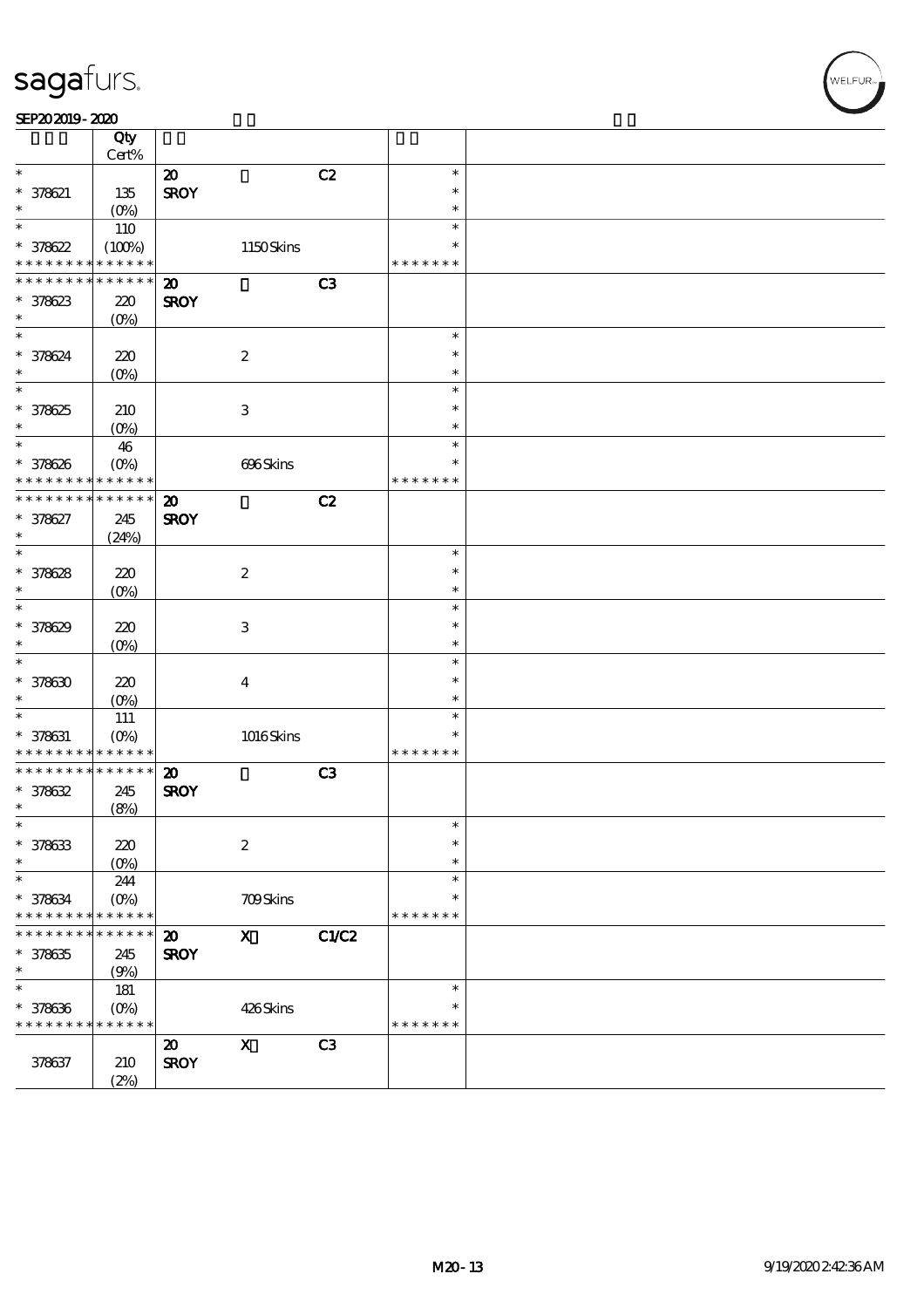#### SEP202019-2020

|                      | Qty<br>Cert%         |              |                           |                |               |  |
|----------------------|----------------------|--------------|---------------------------|----------------|---------------|--|
|                      |                      |              |                           |                |               |  |
|                      |                      | $\mathbf 0$  | $\boldsymbol{\mathsf{z}}$ | C1             |               |  |
| 378661               | 113                  | ${\bf s}$    |                           |                |               |  |
|                      | (11%)                |              |                           |                |               |  |
| * * * * * * * *      | * * * * * *          | $\mathbf 0$  | $\boldsymbol{\mathsf{z}}$ | C2             |               |  |
| $* 378662$           | 295                  | ${\bf s}$    |                           |                |               |  |
| $\ast$               | (11%)                |              |                           |                |               |  |
| $\overline{\ast}$    | $50\,$               |              |                           |                | $\ast$        |  |
| $* 378663$           |                      |              |                           |                | $\ast$        |  |
| * * * * * * * *      |                      |              | 345Skins                  |                |               |  |
|                      | * * * * * *          |              |                           |                | * * * * * * * |  |
|                      |                      | $\mathbf 0$  | $\mathbf x$               | C1             |               |  |
| 378664               | 180                  | ${\bf s}$    |                           |                |               |  |
|                      | $(\Theta)$           |              |                           |                |               |  |
|                      |                      | $\mathbf 0$  | $\mathbf X$               | C2             |               |  |
| 378665               | 305                  | ${\bf s}$    |                           |                |               |  |
|                      | (11%)                |              |                           |                |               |  |
|                      |                      | $\mathbf 0$  |                           | C1             |               |  |
|                      |                      |              |                           |                |               |  |
| 378666               | 312                  | ${\bf s}$    |                           |                |               |  |
|                      | (7%)                 |              |                           |                |               |  |
| * * * * * * * *      | * * * * * *          | $\mathbf 0$  |                           | C1             |               |  |
| $* 378667$           | 305                  | ${\bf s}$    |                           |                |               |  |
| $\ast$               | (9%)                 |              |                           |                |               |  |
| $\ast$               | 210                  |              |                           |                | $\ast$        |  |
| $* 378668$           | $(O\%)$              |              | 515Skins                  |                | $\ast$        |  |
| * * * * * * * *      | * * * * * *          |              |                           |                | * * * * * * * |  |
| * * * * * * * *      | * * * * * *          | $\mathbf{o}$ |                           | C2             |               |  |
|                      |                      |              |                           |                |               |  |
| $* 378609$<br>$\ast$ | 305                  | ${\bf s}$    |                           |                |               |  |
|                      | $(O\%)$              |              |                           |                |               |  |
| $\ast$               |                      |              |                           |                | $\ast$        |  |
| $* 378670$           | 280                  |              | $\boldsymbol{2}$          |                | $\ast$        |  |
| $\ast$               | $(O\%)$              |              |                           |                | $\ast$        |  |
| $\ast$               |                      |              |                           |                | $\ast$        |  |
| $* 378671$           | 280                  |              | $\,3\,$                   |                | $\ast$        |  |
| $\ast$               | $(O\%)$              |              |                           |                | $\ast$        |  |
| $\ast$               |                      |              |                           |                | $\ast$        |  |
| $* 378672$           | 280                  |              | $\boldsymbol{4}$          |                | $\ast$        |  |
| $\ast$               | $(O\%)$              |              |                           |                | $\ast$        |  |
| $\ast$               |                      |              |                           |                | $\ast$        |  |
|                      |                      |              |                           |                | $\ast$        |  |
| $* 378673$           | 280                  |              | $\mathbf 5$               |                |               |  |
| $\ast$               | $(O\%)$              |              |                           |                | $\ast$        |  |
| $\ast$               | 275                  |              |                           |                | $\ast$        |  |
| $* 378674$           | (24%)                |              | 1700Skins                 |                | $\ast$        |  |
| * * * * * * * *      | * * * * * *          |              |                           |                | * * * * * * * |  |
|                      |                      | $\mathbf{O}$ | $\boldsymbol{\mathsf{Z}}$ | C1             |               |  |
| 378675               | 257                  | <b>SAGA</b>  |                           |                |               |  |
|                      | (7%)                 |              |                           |                |               |  |
| * * * * * * *        | * * * * * *          | $\mathbf{O}$ | $\boldsymbol{\mathsf{z}}$ | C2             |               |  |
|                      |                      |              |                           |                |               |  |
| $* 378676$<br>$\ast$ | ${\bf 285}$          | <b>SAGA</b>  |                           |                |               |  |
|                      | (22%)                |              |                           |                |               |  |
| $\ast$               |                      |              |                           |                | $\ast$        |  |
| $* 378677$           | 260                  |              | $\boldsymbol{2}$          |                | $\ast$        |  |
| $\ast$               | $(0\%)$              |              |                           |                | $\ast$        |  |
| $\ast$               | 224                  |              |                           |                | $\ast$        |  |
| $* 378678$           | $(O\%)$              |              | 769Skins                  |                | $\ast$        |  |
| * * * * * * * *      | * * * * * *          |              |                           |                | * * * * * * * |  |
|                      |                      | $\mathbf{O}$ | $\boldsymbol{\mathsf{z}}$ | C <sub>3</sub> |               |  |
| 378679               | 78                   | <b>SAGA</b>  |                           |                |               |  |
|                      |                      |              |                           |                |               |  |
| * * * * *            | $(O\%)$<br>* * * * * | $\mathbf{o}$ |                           |                |               |  |
|                      |                      |              | $\boldsymbol{\mathrm{X}}$ | C1             |               |  |
| $* 378680$           | 285                  | <b>SAGA</b>  |                           |                |               |  |
| $\ast$               | (15%)                |              |                           |                |               |  |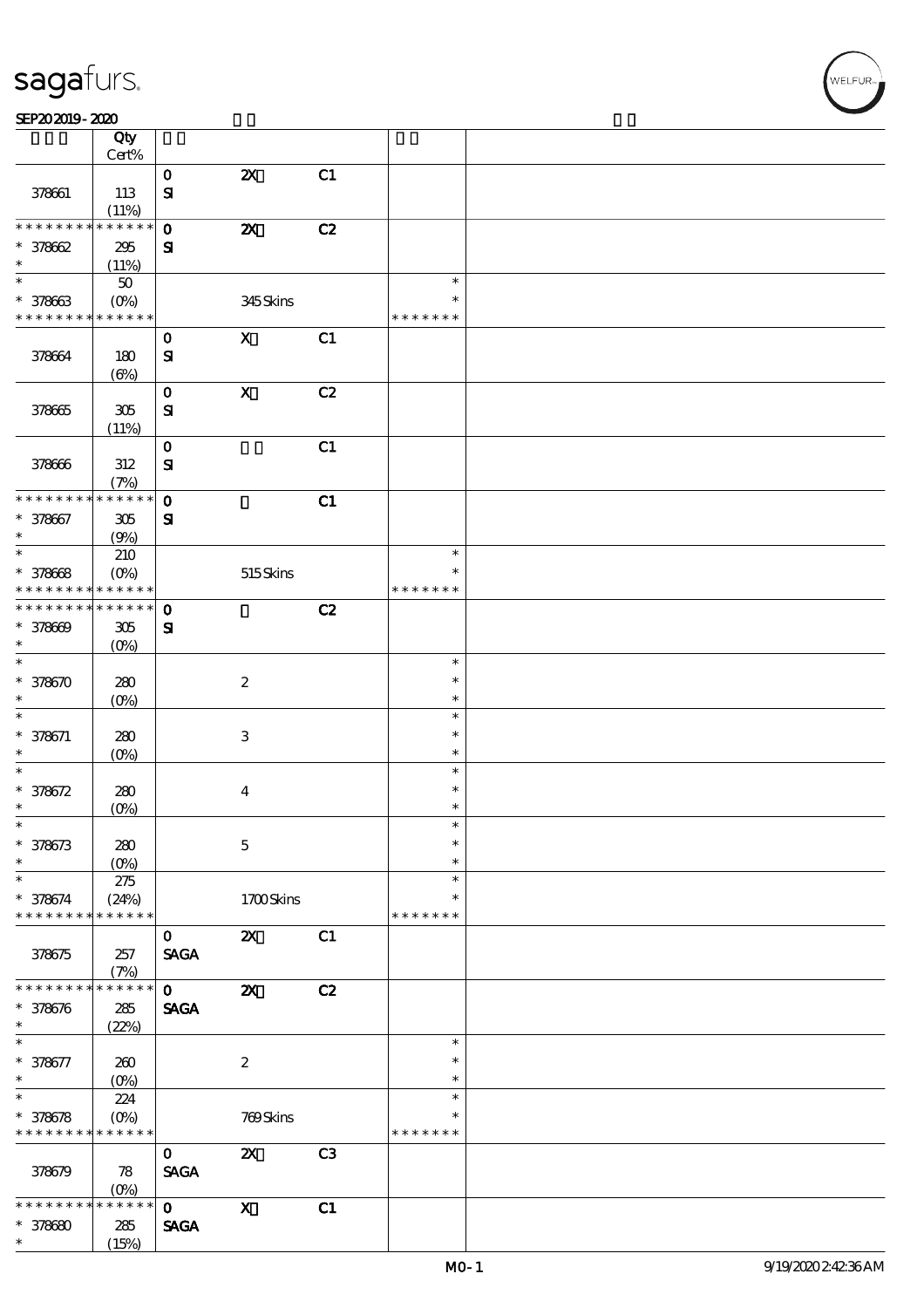┱

#### SEP202019-2020  $\overline{\Omega}$

|                             | Qty<br>Cert%          |              |                           |    |               |  |
|-----------------------------|-----------------------|--------------|---------------------------|----|---------------|--|
| $\ast$                      |                       |              | $\mathbf X$               |    | $\ast$        |  |
|                             | $\boldsymbol{\pi}$    | $\mathbf{O}$ |                           | C1 | $\ast$        |  |
| $* 378681$                  | $(0\%)$               | <b>SAGA</b>  |                           |    |               |  |
| * * * * * * * *             | * * * * * *           |              |                           |    | * * * * * * * |  |
| * * * * * * * *             | * * * * * *           | $\mathbf{O}$ | $\mathbf X$               | C2 |               |  |
| $* 378682$                  | 285                   | <b>SAGA</b>  |                           |    |               |  |
| $\ast$                      | $(O\%)$               |              |                           |    |               |  |
| $\overline{\ast}$           |                       |              |                           |    | $\ast$        |  |
| * 378683                    | 260                   |              | $\boldsymbol{2}$          |    | $\ast$        |  |
| $\ast$                      | $(O\!/\!o)$           |              |                           |    | $\ast$        |  |
| $\ast$                      |                       |              |                           |    | $\ast$        |  |
| * 378684                    | 260                   |              | $\,3$                     |    | $\ast$        |  |
| $\ast$                      | (O <sub>0</sub> )     |              |                           |    | $\ast$        |  |
| $\overline{\ast}$           |                       |              |                           |    | $\ast$        |  |
| $* 378685$                  |                       |              | $\boldsymbol{4}$          |    | $\ast$        |  |
| $\ast$                      | 269                   |              |                           |    | $\ast$        |  |
| $\ast$                      | $(O\%)$               |              |                           |    | $\ast$        |  |
|                             | $101$                 |              |                           |    |               |  |
| * 378686                    | (100%)                |              | 1175Skins                 |    | $\ast$        |  |
| * * * * * * * *             | * * * * * *           |              |                           |    | * * * * * * * |  |
| * * * * * * * *             | $******$              | $\mathbf{o}$ | $\mathbf{X}$              | C3 |               |  |
| * 378687                    | 285                   | <b>SAGA</b>  |                           |    |               |  |
| $\ast$                      | (14%)                 |              |                           |    |               |  |
| $\overline{\ast}$           | 152                   |              |                           |    | $\ast$        |  |
| * 378688                    | $(O\%)$               |              | 437Skins                  |    | $\ast$        |  |
| * * * * * * * *             | * * * * * *           |              |                           |    | * * * * * * * |  |
| * * * * * * * *             | * * * * * *           | $\mathbf 0$  |                           | C2 |               |  |
| * 378689                    | 285                   | <b>SAGA</b>  |                           |    |               |  |
| $\ast$                      | $(O\%)$               |              |                           |    |               |  |
| $\overline{\ast}$           |                       |              |                           |    | $\ast$        |  |
|                             |                       |              |                           |    | $\ast$        |  |
| $* 378600$                  | 260                   |              | $\boldsymbol{2}$          |    |               |  |
| $\ast$                      | $(O\%)$               |              |                           |    | $\ast$        |  |
| $\ast$                      |                       |              |                           |    | $\ast$        |  |
| $* 378001$                  | 260                   |              | $\ensuremath{\mathbf{3}}$ |    | $\ast$        |  |
| $\ast$                      | $(O\%)$               |              |                           |    | $\ast$        |  |
| $\ast$                      |                       |              |                           |    | $\ast$        |  |
| $* 378692$                  | 260                   |              | $\bf{4}$                  |    | $\ast$        |  |
| $\ast$                      | $(O\%)$               |              |                           |    | $\ast$        |  |
| $\ast$                      |                       |              |                           |    | $\ast$        |  |
| * 378603                    | 260                   |              | $\mathbf 5$               |    | $\ast$        |  |
| $\ast$                      | (O <sub>0</sub> )     |              |                           |    | $\ast$        |  |
| $\ast$                      |                       |              |                           |    | $\ast$        |  |
| * 378694                    | 160                   |              | $\bf 6$                   |    | $\ast$        |  |
| $\ast$                      | $(O\%)$               |              |                           |    | $\ast$        |  |
| *                           | 120                   |              |                           |    | $\ast$        |  |
|                             |                       |              |                           |    | *             |  |
| * 378695<br>* * * * * * * * | (100%)<br>* * * * * * |              | $1605$ Skins              |    | * * * * * * * |  |
| * * * * * * *               |                       |              |                           |    |               |  |
|                             | * * * * * *           | $\mathbf 0$  |                           | C3 |               |  |
| * 378696                    | ${\bf 285}$           | <b>SAGA</b>  |                           |    |               |  |
| $\ast$                      | (19%)                 |              |                           |    |               |  |
| $\ast$                      |                       |              |                           |    | $\ast$        |  |
| * 378697                    | $200$                 |              | $\boldsymbol{2}$          |    | $\ast$        |  |
| $\ast$                      | $(O_0)$               |              |                           |    | $\ast$        |  |
| $\overline{\ast}$           | 109                   |              |                           |    | $\ast$        |  |
| $* 378608$                  | $(O\%)$               |              | 654Skins                  |    | $\ast$        |  |
| * * * * * * * *             | * * * * * *           |              |                           |    | * * * * * * * |  |
| * * * * * * *               | $******$              | $\mathbf 0$  |                           | C1 |               |  |
| * 378699                    | $285\,$               | <b>SAGA</b>  |                           |    |               |  |
| $\ast$                      | (22%)                 |              |                           |    |               |  |
| $\ast$                      |                       |              |                           |    | $\ast$        |  |
|                             |                       |              |                           |    |               |  |
| $*378700$                   | 260                   |              | $\boldsymbol{2}$          |    | $\ast$        |  |
| *                           | $(O\%)$               |              |                           |    | $\ast$        |  |

T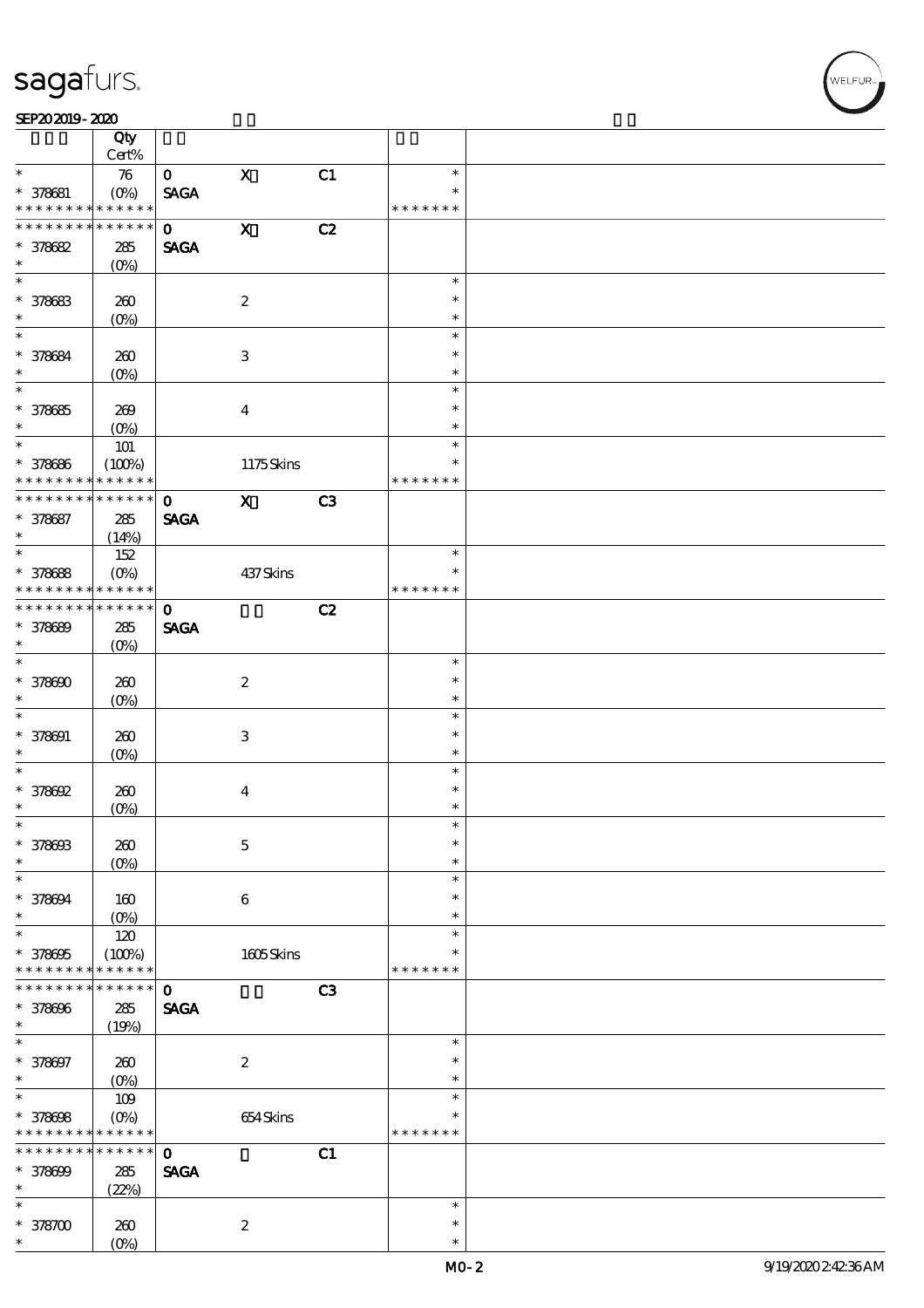#### SEP202019-2020

|                               | Qty<br>Cert%           |                                |    |                         |  |
|-------------------------------|------------------------|--------------------------------|----|-------------------------|--|
| $\ast$                        |                        | $\mathbf{O}$                   | C1 | $\ast$                  |  |
|                               | 182                    |                                |    |                         |  |
| $* 378701$<br>* * * * * * * * | $(O\%)$<br>* * * * * * | <b>SAGA</b>                    |    | $\ast$<br>* * * * * * * |  |
| * * * * * * * *               | $* * * * * * *$        | $\mathbf{O}$                   |    |                         |  |
|                               |                        |                                | C2 |                         |  |
| $*$ 378702                    | $285\,$                | <b>SAGA</b>                    |    |                         |  |
| $\ast$                        | $(O\%)$                |                                |    |                         |  |
| $\overline{\ast}$             |                        |                                |    | $\ast$                  |  |
| * 378703                      | 260                    | $\boldsymbol{2}$               |    | $\ast$                  |  |
| $\ast$                        |                        |                                |    |                         |  |
|                               | $(0\%)$                |                                |    | $\ast$                  |  |
| $\ast$                        |                        |                                |    | $\ast$                  |  |
| * 378704                      | 260                    | $\ensuremath{\mathbf{3}}$      |    | $\ast$                  |  |
| $\ast$                        | $(O\%)$                |                                |    | $\ast$                  |  |
| $\ast$                        |                        |                                |    | $\ast$                  |  |
|                               |                        |                                |    |                         |  |
| $* 378705$                    | 260                    | $\boldsymbol{4}$               |    | $\ast$                  |  |
| $\ast$                        | $(O\%)$                |                                |    | $\ast$                  |  |
| $\ast$                        |                        |                                |    | $\ast$                  |  |
| * 378706                      | 260                    | $\mathbf 5$                    |    | $\ast$                  |  |
| $\ast$                        | $(O\%)$                |                                |    | $\ast$                  |  |
| $\ast$                        |                        |                                |    | $\ast$                  |  |
|                               |                        |                                |    |                         |  |
| * 378707                      | $200$                  | $\bf 6$                        |    | $\ast$                  |  |
| $\ast$                        | (O <sub>0</sub> )      |                                |    | $\ast$                  |  |
| $\ast$                        |                        |                                |    | $\ast$                  |  |
| * 378708                      | 260                    | $\tau$                         |    | $\ast$                  |  |
|                               |                        |                                |    |                         |  |
| $\ast$                        | $(O\%)$                |                                |    | $\ast$                  |  |
| $\ast$                        |                        |                                |    | $\ast$                  |  |
| * 378709                      | 260                    | $\bf 8$                        |    | $\ast$                  |  |
| $\ast$                        | $(O\%)$                |                                |    | $\ast$                  |  |
| $\ast$                        |                        |                                |    | $\ast$                  |  |
| * 378710                      | 133                    | $\boldsymbol{9}$               |    | $\ast$                  |  |
|                               |                        |                                |    |                         |  |
| $\ast$                        | $(O\%)$                |                                |    | $\ast$                  |  |
| $\ast$                        | 148                    |                                |    | $\ast$                  |  |
|                               |                        |                                |    |                         |  |
| $* 378711$                    | (100%)                 | 2386Skins                      |    | $\ast$                  |  |
| * * * * * * * *               | * * * * * *            |                                |    | * * * * * * *           |  |
| * * * * * * * *               | $******$               |                                |    |                         |  |
|                               |                        | $\mathbf{o}$                   | C3 |                         |  |
| $* 378712$                    | 285                    | $\operatorname{\mathsf{SAGA}}$ |    |                         |  |
| $\ast$                        | (22%)                  |                                |    |                         |  |
| $\ast$                        |                        |                                |    | $\ast$                  |  |
| $* 378713$                    | 260                    | $\boldsymbol{2}$               |    | $\ast$                  |  |
| *                             | (O <sub>0</sub> )      |                                |    | $\ast$                  |  |
| $\ast$                        |                        |                                |    | $\ast$                  |  |
|                               |                        |                                |    | $\ast$                  |  |
| $* 378714$<br>$\ast$          | 260                    | $\ensuremath{\mathsf{3}}$      |    |                         |  |
|                               | (O <sub>0</sub> )      |                                |    | $\ast$                  |  |
| $\ast$                        | 68                     |                                |    | $\ast$                  |  |
| $* 378715$                    | $(O\!/\!\!\delta)$     | 873Skins                       |    | ∗                       |  |
| * * * * * * * *               | * * * * * *            |                                |    | * * * * * * *           |  |
| * * * * * * *                 | * * * * * *            | $\mathbf 0$                    |    |                         |  |
|                               |                        |                                | C1 |                         |  |
| * 378716                      | 285                    | <b>SAGA</b>                    |    |                         |  |
| $\ast$                        | (7%)                   |                                |    |                         |  |
| $\ast$                        | 115                    |                                |    | $\ast$                  |  |
| $* 378717$                    | $(O\%)$                | 400Skins                       |    | $\ast$                  |  |
| * * * * * * * *               | * * * * * *            |                                |    | * * * * * * *           |  |
| * * * * * * * *               | * * * * * *            | $\mathbf 0$                    |    |                         |  |
|                               |                        |                                | C2 |                         |  |
| $* 378718$<br>$\ast$          | 285                    | <b>SAGA</b>                    |    |                         |  |
|                               | (25%)                  |                                |    |                         |  |
| $\ast$                        |                        |                                |    | $\ast$                  |  |
| * 378719                      | 260                    | $\boldsymbol{2}$               |    | $\ast$                  |  |
| *                             | $(0\%)$                |                                |    | $\ast$                  |  |
| $\ast$                        |                        |                                |    | $\ast$                  |  |
|                               | $99$                   |                                |    | $\ast$                  |  |
| $* 378720$<br>* * * * * * * * | $(0\%)$<br>* * * * * * | 644Skins                       |    | * * * * * * *           |  |

**VELFUR**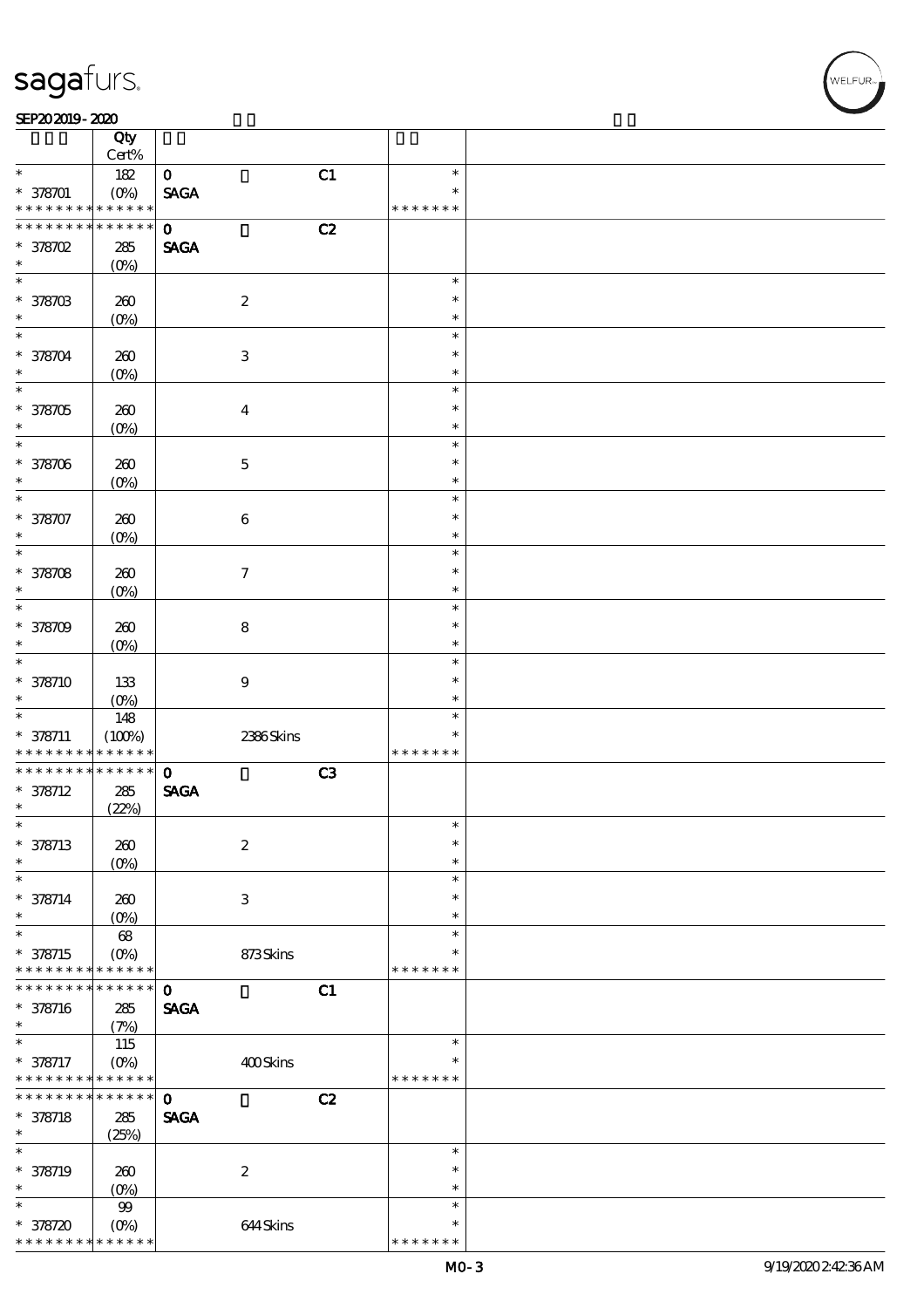#### SEP202019-2020

|                             | Qty                     |              |                           |    |               |  |
|-----------------------------|-------------------------|--------------|---------------------------|----|---------------|--|
|                             | Cert%                   |              |                           |    |               |  |
|                             |                         | $\mathbf{O}$ |                           | C3 |               |  |
| 378721                      | 285                     | <b>SAGA</b>  |                           |    |               |  |
|                             | (7%)                    | $\mathbf{O}$ | $\mathbf X$               | C1 |               |  |
| 378722                      | 130                     | <b>SAGA</b>  |                           |    |               |  |
|                             | (3%)                    |              |                           |    |               |  |
| * * * * * * *               | $******$                | $\mathbf{o}$ | $\boldsymbol{\mathrm{X}}$ | C2 |               |  |
| $* 378723$                  | 285                     | <b>SAGA</b>  |                           |    |               |  |
| $\ast$                      | (7%)                    |              |                           |    |               |  |
| $\overline{\ast}$           | $101$                   |              |                           |    | $\ast$        |  |
| $* 378724$                  | $(O\% )$                |              | 386Skins                  |    | $\ast$        |  |
| * * * * * * * * * * * * * * |                         |              |                           |    | * * * * * * * |  |
|                             |                         | $\mathbf{O}$ | $\boldsymbol{\mathsf{Z}}$ | C1 |               |  |
| 378725                      | 166                     | <b>SROY</b>  |                           |    |               |  |
|                             | (9%)                    |              |                           |    |               |  |
| * * * * * * * *             | ******                  | $\mathbf{O}$ | $\boldsymbol{\mathsf{z}}$ | C2 |               |  |
| $* 378726$                  | 265                     | <b>SROY</b>  |                           |    |               |  |
| $\ast$                      | (18%)                   |              |                           |    |               |  |
| $\ast$                      |                         |              |                           |    | $\ast$        |  |
| $* 378727$                  | 240                     |              | $\boldsymbol{2}$          |    | $\ast$        |  |
| $\ast$                      |                         |              |                           |    | $\ast$        |  |
| $\ast$                      | 57                      |              |                           |    | $\ast$        |  |
| $* 378728$                  | $(O\!/\!o)$             |              | 562Skins                  |    | $\ast$        |  |
| * * * * * * * *             | $******$                |              |                           |    | * * * * * * * |  |
|                             |                         | $\mathbf 0$  | $\mathbf{x}$              | C1 |               |  |
| 378729                      | 207                     | <b>SROY</b>  |                           |    |               |  |
| * * * * * * * *             | (3%)<br>$* * * * * * *$ |              |                           |    |               |  |
|                             |                         | $\mathbf{O}$ | $\mathbf{x}$              | C2 |               |  |
| $* 378730$<br>$\ast$        | $265\,$                 | <b>SROY</b>  |                           |    |               |  |
| $\overline{\ast}$           | (14%)                   |              |                           |    | $\ast$        |  |
| $* 378731$                  | 240                     |              | $\boldsymbol{2}$          |    | $\ast$        |  |
| $*$                         | (0%)                    |              |                           |    | $\ast$        |  |
| $*$                         | 242                     |              |                           |    | $\ast$        |  |
| $* 378732$                  | $(O\% )$                |              | 747 Skins                 |    | $\ast$        |  |
| * * * * * * * * * * * * * * |                         |              |                           |    | * * * * * * * |  |
|                             |                         | $\mathbf{O}$ |                           | C1 |               |  |
| 378733                      | 266                     | <b>SROY</b>  |                           |    |               |  |
|                             | (4%)                    |              |                           |    |               |  |
| * * * * * * * *             | ******                  | $\mathbf{o}$ |                           | C2 |               |  |
| $* 378734$                  | 265                     | <b>SROY</b>  |                           |    |               |  |
| $\ast$                      | (23%)                   |              |                           |    |               |  |
| $\ast$                      |                         |              |                           |    | $\ast$        |  |
| $* 378735$                  | 240                     |              | $\boldsymbol{2}$          |    | ∗             |  |
| $\ast$                      | $(O\!/\!o)$             |              |                           |    | $\ast$        |  |
| $\ast$                      |                         |              |                           |    | $\ast$        |  |
| $* 378736$<br>$\ast$        | 240                     |              | $\,3\,$                   |    | ∗<br>$\ast$   |  |
| $\ast$                      | $(0\%)$                 |              |                           |    | $\ast$        |  |
| $* 378737$                  | 264<br>$(0\%)$          |              | $1009$ Skins              |    | ∗             |  |
| * * * * * * * * * * * * * * |                         |              |                           |    | * * * * * * * |  |
|                             |                         | $\mathbf{o}$ |                           | C1 |               |  |
| 378738                      | 199                     | <b>SROY</b>  |                           |    |               |  |
|                             | (9%)                    |              |                           |    |               |  |
| * * * * * *                 | * * * * * *             | $\mathbf 0$  |                           | C2 |               |  |
| $* 378739$                  | 265                     | <b>SROY</b>  |                           |    |               |  |
| $\ast$                      | (17%)                   |              |                           |    |               |  |
| $\ast$                      |                         |              |                           |    | $\ast$        |  |
| $* 378740$                  | 240                     |              | $\boldsymbol{2}$          |    | $\ast$        |  |
| $\ast$                      | $(O\!/\!\!\delta)$      |              |                           |    | $\ast$        |  |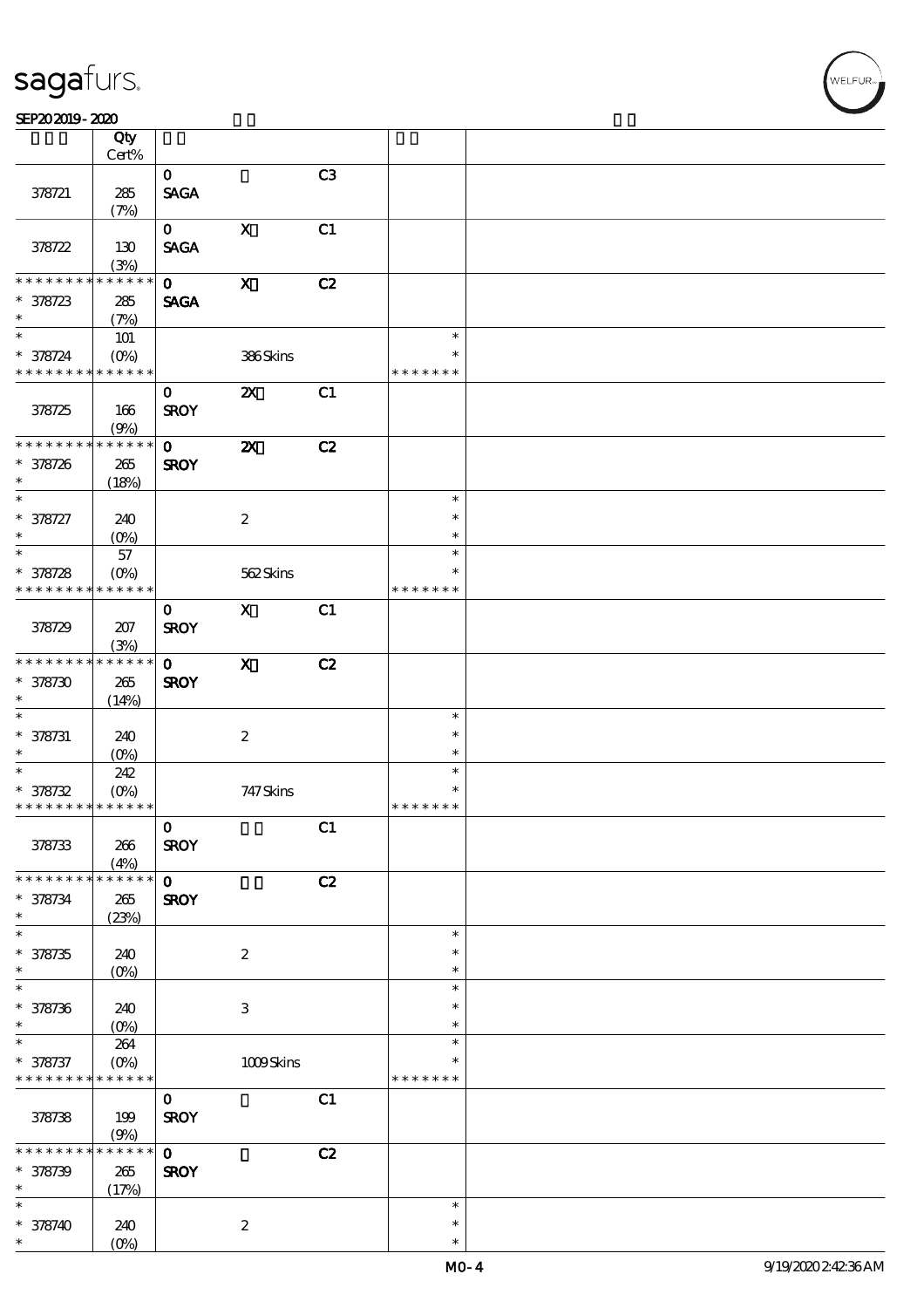#### SEP202019-2020

|                             | Qty     |              |             |                |               |  |
|-----------------------------|---------|--------------|-------------|----------------|---------------|--|
|                             | Cert%   |              |             |                |               |  |
| $\ast$                      | 61      | $\mathbf 0$  |             | C2             | $\ast$        |  |
| $* 378741$                  | $(0\%)$ | <b>SROY</b>  |             |                | $\ast$        |  |
| * * * * * * * * * * * * * * |         |              |             |                | * * * * * * * |  |
|                             |         | $\mathbf{o}$ |             | C <sub>3</sub> |               |  |
| 378742                      | 203     | <b>SROY</b>  |             |                |               |  |
|                             | (10%)   |              |             |                |               |  |
|                             |         | $\Omega$     |             | C1             |               |  |
| 378743                      | 88      | <b>SROY</b>  |             |                |               |  |
|                             | (5%)    |              |             |                |               |  |
|                             |         | $\mathbf{o}$ |             | C2             |               |  |
| 378744                      | 235     | <b>SROY</b>  |             |                |               |  |
|                             | (12%)   |              |             |                |               |  |
|                             |         | $\mathbf 0$  | $\mathbf x$ | C1/C2          |               |  |
| 378745                      | 82      | <b>SROY</b>  |             |                |               |  |
|                             | (7%)    |              |             |                |               |  |

WELFUR<sub>"</sub><br>NELFUR<sub>"</sub>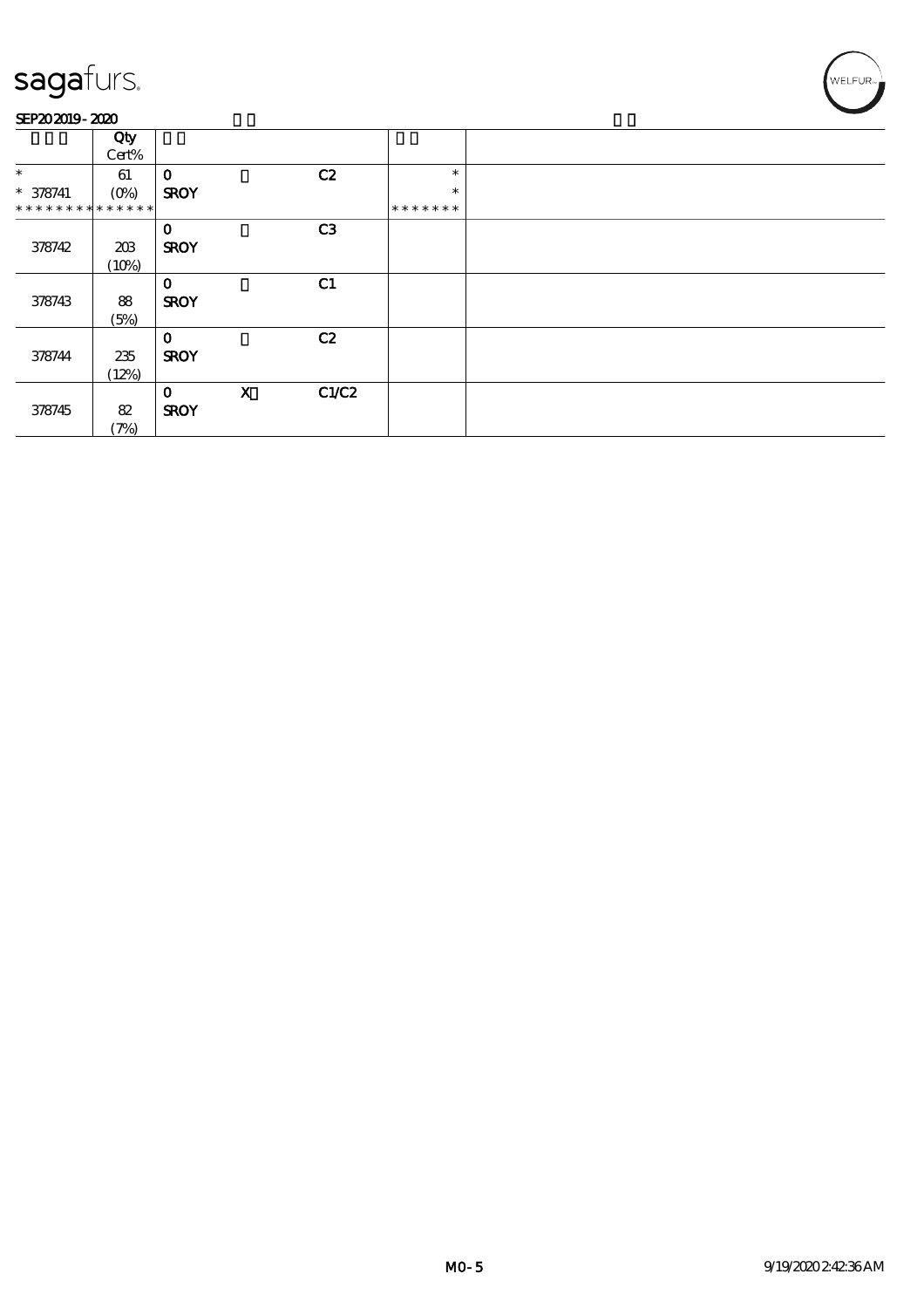### $SEP202019 - 2020$

|                             | Qty<br>Cert%        |                                    |                           |                |               |  |
|-----------------------------|---------------------|------------------------------------|---------------------------|----------------|---------------|--|
|                             |                     |                                    |                           |                |               |  |
| 378781                      | 86                  | $\boldsymbol{\omega}$<br>${\bf s}$ | $X$ $X$<br>$\mathbf{1}$   | C1/C2          |               |  |
|                             | (5%)                |                                    |                           |                |               |  |
| 378782                      | 77                  | $\boldsymbol{\omega}$<br>${\bf s}$ | $\mathbf{1}$              | C1/C2          |               |  |
|                             |                     |                                    |                           |                |               |  |
|                             | (7%)                |                                    |                           |                |               |  |
|                             |                     | $\boldsymbol{\omega}$              |                           | C1/C2          |               |  |
| 378783                      | 85                  | ${\bf s}$                          | $\mathbf{1}$              |                |               |  |
|                             | (11%)               |                                    |                           |                |               |  |
|                             |                     | $\boldsymbol{\omega}$              | $\mathcal{F}$             | C3             |               |  |
| 378784                      | 98                  | ${\bf s}$                          | $\mathbf{1}$              |                |               |  |
|                             | (13%)               |                                    |                           |                |               |  |
|                             |                     | $\boldsymbol{\omega}$              | $\boldsymbol{X}$          | C1/C2          |               |  |
|                             |                     |                                    |                           |                |               |  |
| 378785                      | 114                 | $\mathbf{S}$                       | $\mathbf{1}$              |                |               |  |
|                             | (7%)                |                                    |                           |                |               |  |
|                             |                     | $\boldsymbol{\omega}$              | $X$ $N$                   | C1/C2          |               |  |
| 378786                      | 173                 | ${\bf s}$                          | $\boldsymbol{z}$          |                |               |  |
|                             | (19%)               |                                    |                           |                |               |  |
| * * * * * * * *             | * * * * * *         | $\boldsymbol{\omega}$              |                           | C1/C2          |               |  |
| $* 378787$                  | 185                 | ${\bf s}$                          | $\boldsymbol{z}$          |                |               |  |
| $\ast$                      | (16%)               |                                    |                           |                |               |  |
| $\ast$                      | ${\bf 38}$          |                                    |                           |                | $\ast$        |  |
| $* 378788$                  | $(O\%)$             |                                    | 223Skins                  |                | $\ast$        |  |
| * * * * * * * *             | * * * * * *         |                                    |                           |                | * * * * * * * |  |
|                             |                     |                                    |                           |                |               |  |
|                             |                     | $\boldsymbol{\omega}$              | X /                       | C <sub>3</sub> |               |  |
| 378789                      | 73                  | ${\bf s}$                          | $\boldsymbol{2}$          |                |               |  |
|                             | (20%)               |                                    |                           |                |               |  |
|                             |                     | $\boldsymbol{\omega}$              |                           | C1/C2          |               |  |
| 378790                      | 190                 | ${\bf s}$                          | $\boldsymbol{z}$          |                |               |  |
|                             | (24%)               |                                    |                           |                |               |  |
|                             |                     | $\boldsymbol{\omega}$              |                           | C1/C2          |               |  |
| 378791                      | 158                 | ${\bf s}$                          | $\boldsymbol{z}$          |                |               |  |
|                             | (24%)               |                                    |                           |                |               |  |
|                             |                     | $\boldsymbol{\omega}$              | $\mathcal{L}$             | C3             |               |  |
| 378792                      | 119                 | ${\bf s}$                          | $\boldsymbol{z}$          |                |               |  |
|                             |                     |                                    |                           |                |               |  |
|                             | (10%)               |                                    |                           |                |               |  |
|                             |                     | $\pmb{\infty}$                     | $\overline{\mathbf{X}}$   | C1/C2          |               |  |
| 378793                      | 127                 | ${\bf s}$                          | $\mathbf{z}$              |                |               |  |
|                             | (29%)               |                                    |                           |                |               |  |
|                             |                     | $\boldsymbol{\omega}$              | $\boldsymbol{\mathsf{Z}}$ | C1/C2          |               |  |
| 378794                      | 106                 | <b>SAGA</b>                        | $\mathbf{1}$              |                |               |  |
|                             | (8%)                |                                    |                           |                |               |  |
|                             |                     | $\boldsymbol{\omega}$              | $\mathbf x$               | C1/C2          |               |  |
| 378795                      | 158                 | <b>SAGA</b>                        | $\mathbf{1}$              |                |               |  |
|                             | (8%)                |                                    |                           |                |               |  |
|                             |                     | $\boldsymbol{\omega}$              |                           | C1             |               |  |
| 378796                      | 94                  | <b>SAGA</b>                        | $\mathbf{1}$              |                |               |  |
|                             |                     |                                    |                           |                |               |  |
| * * * * * * * *             | (7%)<br>* * * * * * |                                    |                           |                |               |  |
|                             |                     | $\boldsymbol{\omega}$              |                           | C2             |               |  |
| * 378797                    | 175                 | <b>SAGA</b>                        | $\mathbf{1}$              |                |               |  |
| $\ast$                      | (11%)               |                                    |                           |                |               |  |
| $\ast$                      | 40                  |                                    |                           |                | $\ast$        |  |
| $* 378798$                  | $(O\%)$             |                                    | 215Skins                  |                | ∗             |  |
| * * * * * * * * * * * * * * |                     |                                    |                           |                | * * * * * * * |  |
|                             |                     | $\boldsymbol{\omega}$              | X / C3                    |                |               |  |
| 378799                      | 145                 | <b>SAGA</b>                        | $\blacksquare$            |                |               |  |
|                             | (5%)                |                                    |                           |                |               |  |
| * * * * * * * *             | $******$            | $\boldsymbol{\omega}$              |                           | C1/C2          |               |  |
| $*378800$                   | 165                 | <b>SAGA</b>                        | $\mathbf{1}$              |                |               |  |
| $\ast$                      | (13%)               |                                    |                           |                |               |  |
|                             |                     |                                    |                           |                |               |  |

**NELFUR**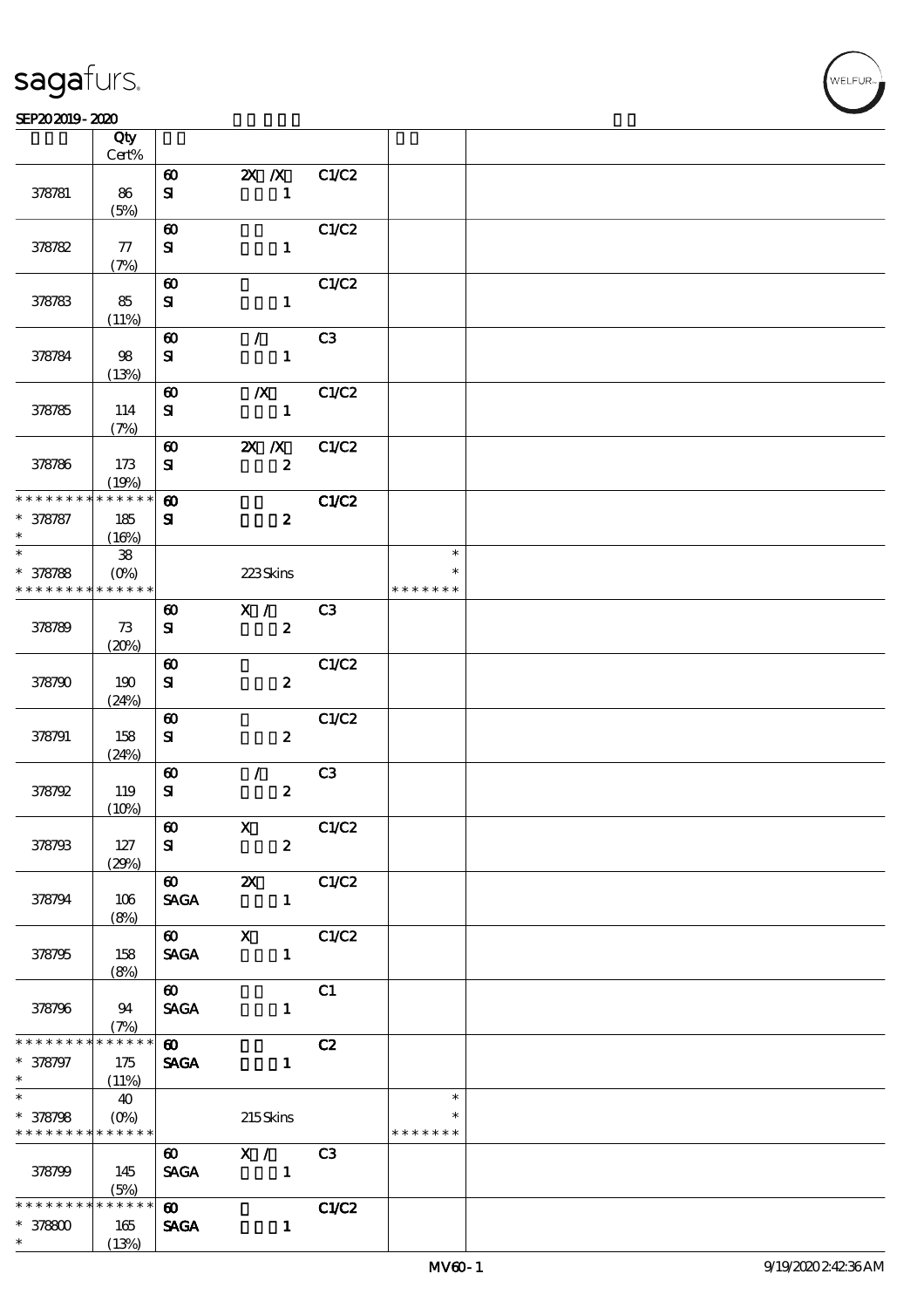#### $SEP202019 - 2020$

|                                            | Qty                 |                                      |                           |                |               |  |
|--------------------------------------------|---------------------|--------------------------------------|---------------------------|----------------|---------------|--|
|                                            | Cert%               |                                      |                           |                |               |  |
| $\ast$                                     | 86                  | $\boldsymbol{\omega}$                |                           | C1/C2          | $\ast$        |  |
| $* 378801$                                 | (4%)                | <b>SAGA</b>                          | $\mathbf{1}$              |                |               |  |
| * * * * * * * *                            | * * * * * *         |                                      |                           |                | * * * * * * * |  |
|                                            |                     | $\boldsymbol{\omega}$                |                           | C <sub>3</sub> |               |  |
| 378802                                     | 109                 | <b>SAGA</b>                          | $\mathbf{1}$              |                |               |  |
| * * * * * * *                              | (7%)<br>* * * * * * |                                      |                           |                |               |  |
|                                            |                     | $\boldsymbol{\omega}$                |                           | <b>C1/C2</b>   |               |  |
| $^*$ 378803<br>$\ast$                      | 165                 | <b>SAGA</b>                          | $\mathbf{1}$              |                |               |  |
| $\overline{\ast}$                          | (9%)                |                                      |                           |                | $\ast$        |  |
| $* 378804$                                 | 27<br>$(O\% )$      |                                      | 192Skins                  |                | $\ast$        |  |
| * * * * * * * * <mark>* * * * * * *</mark> |                     |                                      |                           |                | * * * * * * * |  |
|                                            |                     | $\boldsymbol{\omega}$                | $\mathbf X$               | C1/C2          |               |  |
| 378805                                     | 115                 | <b>SAGA</b>                          | $\mathbf{1}$              |                |               |  |
|                                            | (8%)                |                                      |                           |                |               |  |
|                                            |                     | $\boldsymbol{\omega}$                | $\boldsymbol{X}$          | C <sub>3</sub> |               |  |
| 378806                                     | 105                 | <b>SAGA</b>                          | $\mathbf{1}$              |                |               |  |
|                                            | (5%)                |                                      |                           |                |               |  |
|                                            |                     | $\boldsymbol{\omega}$                | $\boldsymbol{\mathsf{Z}}$ | C1/C2          |               |  |
| 378807                                     | 172                 | <b>SAGA</b>                          | $\boldsymbol{z}$          |                |               |  |
|                                            | (10%)               |                                      |                           |                |               |  |
| * * * * * * * *                            | * * * * * *         | $\boldsymbol{\omega}$                | $\mathbf{X}$              | C1/C2          |               |  |
| $* 378808$                                 | 165                 | <b>SAGA</b>                          | $\boldsymbol{z}$          |                |               |  |
| $\ast$                                     | (21%)               |                                      |                           |                |               |  |
| $\ast$                                     | 122                 |                                      |                           |                | $\ast$        |  |
| $* 378809$                                 | $(O\%)$             |                                      | 287Skins                  |                | ∗             |  |
| * * * * * * * * * * * * * *                |                     |                                      |                           |                | * * * * * * * |  |
|                                            |                     | $\boldsymbol{\omega}$                | $X$ $X$                   | C3             |               |  |
| 378810                                     | 80                  | <b>SAGA</b>                          | $\boldsymbol{z}$          |                |               |  |
|                                            | (12%)               |                                      |                           |                |               |  |
|                                            |                     | $\boldsymbol{\omega}$                |                           | C1             |               |  |
| 378811                                     | 185                 | <b>SAGA</b>                          | $\boldsymbol{z}$          |                |               |  |
| * * * * * * * *                            | (12%)<br>$******$   |                                      |                           |                |               |  |
| $* 378812$                                 | 165                 | $\boldsymbol{\omega}$<br><b>SAGA</b> | $\boldsymbol{z}$          | C2             |               |  |
| $\ast$                                     | (36%)               |                                      |                           |                |               |  |
| $*$                                        |                     |                                      |                           |                | $\ast$        |  |
| * 378813                                   | 140                 |                                      | $\boldsymbol{2}$          |                | $\ast$        |  |
| $\ast$                                     | (1%)                |                                      |                           |                | $\ast$        |  |
| $\ast$                                     | 134                 |                                      |                           |                | $\ast$        |  |
| * 378814                                   | $(O\%)$             |                                      | 439Skins                  |                | $\ast$        |  |
| * * * * * * * *                            | * * * * * *         |                                      |                           |                | * * * * * * * |  |
|                                            |                     | $\boldsymbol{\omega}$                |                           | C3             |               |  |
| 378815                                     | 147                 | <b>SAGA</b>                          | $\boldsymbol{z}$          |                |               |  |
|                                            | (12%)               |                                      |                           |                |               |  |
|                                            |                     | $\boldsymbol{\omega}$                |                           | C1             |               |  |
| 378816                                     | 174                 | <b>SAGA</b>                          | $\boldsymbol{z}$          |                |               |  |
|                                            | (12%)               |                                      |                           |                |               |  |
| * * * * * *                                | * * * * * *         | $\boldsymbol{\omega}$                |                           | C2             |               |  |
| * 378817<br>$\ast$                         | 165                 | <b>SAGA</b>                          | $\boldsymbol{z}$          |                |               |  |
| $\ast$                                     | $(O_0)$             |                                      |                           |                | $\ast$        |  |
| $* 378818$                                 | 140                 |                                      | $\boldsymbol{2}$          |                | $\ast$        |  |
| $\ast$                                     | $(O\%)$             |                                      |                           |                | $\ast$        |  |
| $\ast$                                     |                     |                                      |                           |                | $\ast$        |  |
| $* 378819$                                 | 117                 |                                      | $\ensuremath{\mathbf{3}}$ |                | $\ast$        |  |
| $\ast$                                     | $(0\%)$             |                                      |                           |                | $\ast$        |  |
| $\ast$                                     | 87                  |                                      |                           |                | $\ast$        |  |
| * 378820                                   | (100%)              |                                      | 509Skins                  |                | $\ast$        |  |
| * * * * * * * *                            | * * * * * *         |                                      |                           |                | * * * * * * * |  |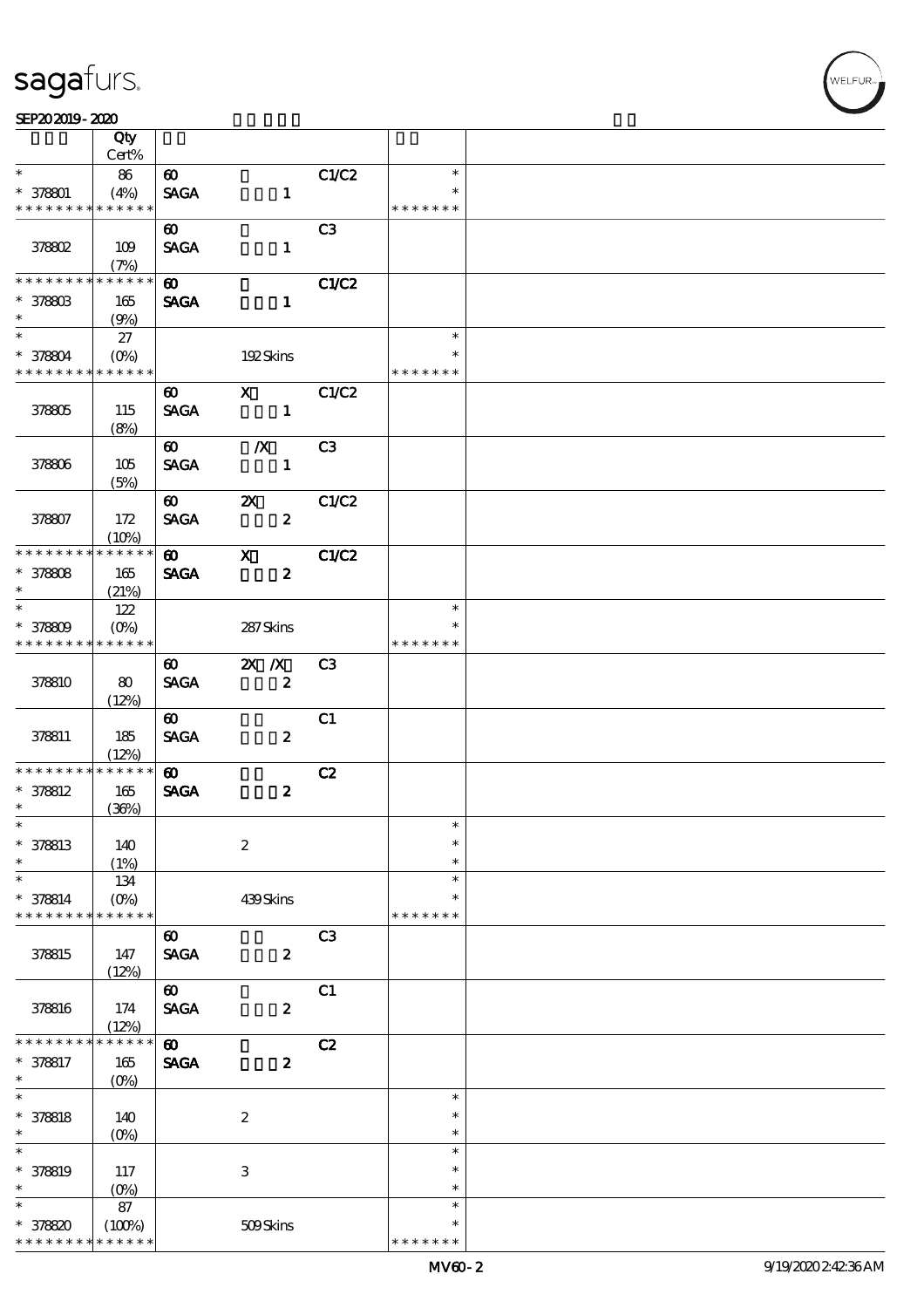#### SEP202019-2020

|                                            | Qty<br>Cert%           |                       |                           |                  |                |               |  |
|--------------------------------------------|------------------------|-----------------------|---------------------------|------------------|----------------|---------------|--|
|                                            |                        |                       |                           |                  |                |               |  |
|                                            |                        | $\boldsymbol{\omega}$ |                           |                  | C3             |               |  |
| 378821                                     | 189                    | <b>SAGA</b>           |                           | $\pmb{2}$        |                |               |  |
|                                            | (21%)                  |                       |                           |                  |                |               |  |
|                                            |                        | $\boldsymbol{\omega}$ |                           |                  | C1             |               |  |
| 378822                                     | 169                    | <b>SAGA</b>           |                           | $\boldsymbol{2}$ |                |               |  |
|                                            | (18%)                  |                       |                           |                  |                |               |  |
| * * * * * * *                              | * * * * * *            | $\boldsymbol{\omega}$ |                           |                  | C2             |               |  |
| $* 378823$                                 | 165                    | <b>SAGA</b>           |                           | $\boldsymbol{z}$ |                |               |  |
| $\ast$                                     | $(O\%)$                |                       |                           |                  |                |               |  |
|                                            |                        |                       |                           |                  |                | $\ast$        |  |
|                                            |                        |                       |                           |                  |                |               |  |
| * 378824                                   | 140                    |                       | $\boldsymbol{2}$          |                  |                | $\ast$        |  |
| $\ast$                                     | $(O\%)$                |                       |                           |                  |                | $\ast$        |  |
| $\overline{\phantom{0}}$                   |                        |                       |                           |                  |                | $\ast$        |  |
| $* 378825$                                 | 105                    |                       | $\ensuremath{\mathbf{3}}$ |                  |                | $\ast$        |  |
| $\ast$                                     | $(O\%)$                |                       |                           |                  |                | $\ast$        |  |
| $*$                                        | $9\!1$                 |                       |                           |                  |                | $\ast$        |  |
| $* 378826$                                 | (100%)                 |                       | $501$ Skins               |                  |                | $\ast$        |  |
| * * * * * * * *                            | * * * * * *            |                       |                           |                  |                | * * * * * * * |  |
|                                            |                        | $\boldsymbol{\omega}$ |                           |                  | C <sub>3</sub> |               |  |
| 378827                                     | 170                    | <b>SAGA</b>           |                           | $\boldsymbol{z}$ |                |               |  |
|                                            |                        |                       |                           |                  |                |               |  |
|                                            | (13%)                  |                       | $\boldsymbol{\mathsf{X}}$ |                  | C1             |               |  |
|                                            |                        | $\boldsymbol{\omega}$ |                           |                  |                |               |  |
| 378828                                     | 86                     | <b>SAGA</b>           |                           | $\pmb{2}$        |                |               |  |
|                                            | (13%)                  |                       |                           |                  |                |               |  |
| * * * * * * * *                            | * * * * * *            | $\boldsymbol{\omega}$ | $\mathbf{x}$              |                  | C2             |               |  |
| $* 378829$                                 | 165                    | <b>SAGA</b>           |                           | $\boldsymbol{z}$ |                |               |  |
| $\ast$                                     | (24%)                  |                       |                           |                  |                |               |  |
| $\overline{\ast}$                          | $96\,$                 |                       |                           |                  |                | $\ast$        |  |
| $* 378830$                                 | $(O\%)$                |                       | 261 Skins                 |                  |                | $\ast$        |  |
| * * * * * * * *                            | * * * * * *            |                       |                           |                  |                | * * * * * * * |  |
|                                            |                        | $\boldsymbol{\omega}$ | $\mathbf{X}$              |                  | C <sub>3</sub> |               |  |
| 378831                                     | 74                     | <b>SAGA</b>           |                           | $\boldsymbol{z}$ |                |               |  |
|                                            | (16%)                  |                       |                           |                  |                |               |  |
|                                            |                        | $\boldsymbol{\omega}$ | $X$ $N$                   |                  | C1/C2          |               |  |
| 378832                                     | 108                    | <b>SROY</b>           |                           | $\mathbf{1}$     |                |               |  |
|                                            | (3%)                   |                       |                           |                  |                |               |  |
|                                            |                        | $\boldsymbol{\omega}$ |                           |                  | C1/C2          |               |  |
| 378833                                     | 113                    | <b>SROY</b>           |                           | $\mathbf{1}$     |                |               |  |
|                                            | (1%)                   |                       |                           |                  |                |               |  |
|                                            |                        | 60 X                  |                           |                  | C1/C2          |               |  |
|                                            |                        |                       |                           |                  |                |               |  |
| 378834                                     | 115                    | <b>SROY</b>           |                           | $\boldsymbol{z}$ |                |               |  |
| * * * * * * * *                            | $(\Theta)$<br>$******$ |                       |                           |                  |                |               |  |
|                                            |                        | $\boldsymbol{\omega}$ |                           |                  | C1/C2          |               |  |
| $* 378835$                                 | 165                    | <b>SROY</b>           |                           | $\boldsymbol{z}$ |                |               |  |
| $\ast$<br>$\overline{\ast}$                | (10%)                  |                       |                           |                  |                |               |  |
|                                            | 102                    |                       |                           |                  |                | $\ast$        |  |
| $* 378836$                                 | $(O\%)$                |                       | 267Skins                  |                  |                | ∗             |  |
| * * * * * * * * <mark>* * * * * * *</mark> |                        |                       |                           |                  |                | * * * * * * * |  |
|                                            |                        | $\boldsymbol{\omega}$ | $\mathbf{X}$ /            |                  | C <sub>3</sub> |               |  |
| 378837                                     | 122                    | <b>SROY</b>           |                           | $\boldsymbol{z}$ |                |               |  |
|                                            | (8%)                   |                       |                           |                  |                |               |  |
|                                            |                        | $\boldsymbol{\omega}$ |                           |                  | C1/C2          |               |  |
| 378838                                     | 173                    | <b>SROY</b>           |                           | $\boldsymbol{z}$ |                |               |  |
|                                            | (4%)                   |                       |                           |                  |                |               |  |
|                                            |                        | $\boldsymbol{\omega}$ |                           |                  | C1/C2          |               |  |
| 378839                                     | 183                    | <b>SROY</b>           |                           | $\boldsymbol{z}$ |                |               |  |
|                                            | (2%)                   |                       |                           |                  |                |               |  |
|                                            |                        | $\boldsymbol{\omega}$ | $\mathcal{L}$             |                  | C <sub>3</sub> |               |  |
| 378840                                     | 88                     | <b>SROY</b>           |                           | $\pmb{2}$        |                |               |  |
|                                            | (5%)                   |                       |                           |                  |                |               |  |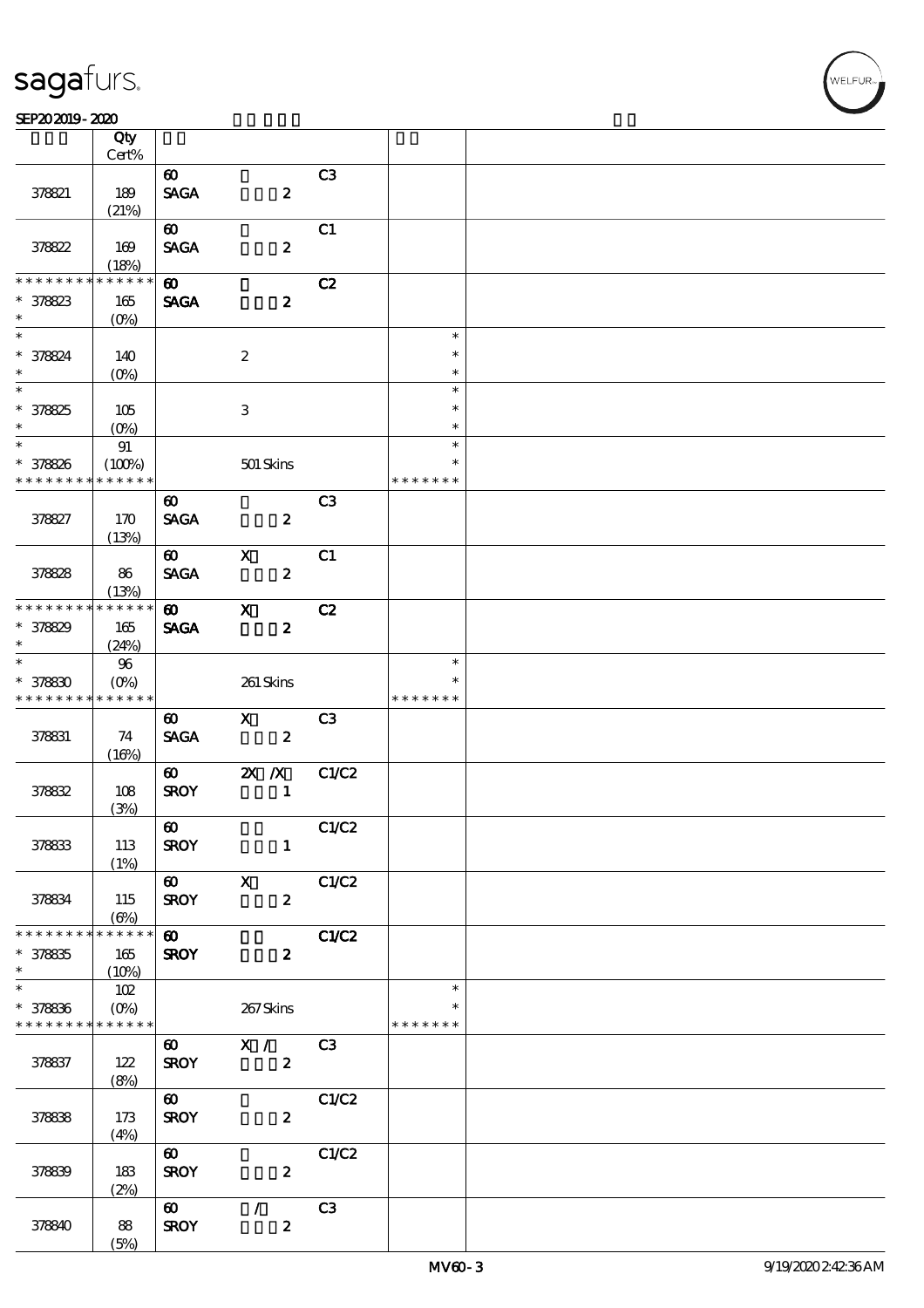| SEP202019-2020 |  |  |  |
|----------------|--|--|--|
|                |  |  |  |

|                                          | Qty                   |                             |                                           |                |                    |  |
|------------------------------------------|-----------------------|-----------------------------|-------------------------------------------|----------------|--------------------|--|
| * * * * * * * *                          | Cert%<br>* * * * * *  |                             |                                           |                |                    |  |
| $* 378861$                               |                       | 50                          | $\boldsymbol{\mathsf{X}}$<br>$\mathbf{1}$ | <b>C1/C2</b>   |                    |  |
| $\ast$                                   | 205<br>(14%)          | ${\bf s}$                   |                                           |                |                    |  |
| $\ast$                                   | 31                    |                             |                                           |                | $\ast$             |  |
| $* 378862$                               | $(O\%)$               |                             | 236Skins                                  |                | ∗                  |  |
| * * * * * * * * <mark>* * * * * *</mark> |                       |                             |                                           |                | * * * * * * *      |  |
| * * * * * * * *                          | * * * * * *           | $\boldsymbol{\mathfrak{D}}$ | $\mathbf{x}$                              | <b>C1/C2</b>   |                    |  |
| $* 378863$                               | 205                   | ${\bf s}$                   | $\mathbf{1}$                              |                |                    |  |
| $\ast$                                   | (16%)                 |                             |                                           |                |                    |  |
| $\ast$                                   | $53\,$                |                             |                                           |                | $\ast$             |  |
| $* 378864$                               | $(O\%)$               |                             | 258Skins                                  |                | $\ast$             |  |
| * * * * * * * * * * * * * *              |                       |                             |                                           |                | * * * * * * *      |  |
|                                          |                       | 50                          | $X$ $X$                                   | C <sub>3</sub> |                    |  |
| 378865                                   | 146<br>(3%)           | ${\bf s}$                   | $\mathbf{1}$                              |                |                    |  |
|                                          |                       | 50                          |                                           | C1             |                    |  |
| 378866                                   | $92\,$                | ${\bf s}$                   | $\mathbf{1}$                              |                |                    |  |
|                                          | (7%)                  |                             |                                           |                |                    |  |
| * * * * * * * *                          | * * * * * *           | 50                          |                                           | C1/C2          |                    |  |
| * 378867                                 | 205                   | ${\bf s}$                   | $\mathbf{1}$                              |                |                    |  |
| $\ast$                                   | (18%)                 |                             |                                           |                |                    |  |
| $\ast$                                   | 56                    |                             |                                           |                | $\ast$             |  |
| $* 378868$                               | $(O\%)$               |                             | 261 Skins                                 |                | ∗                  |  |
| * * * * * * * *                          | * * * * * *           |                             |                                           |                | * * * * * * *      |  |
| * * * * * * * *                          | * * * * * *           | 50                          |                                           | C1             |                    |  |
| $* 378809$<br>$\ast$                     | 205                   | $\mathbf{S}$                | $\mathbf{1}$                              |                |                    |  |
| $\ast$                                   | (20%)<br>110          |                             |                                           |                | $\ast$             |  |
| $* 378870$                               | $(0\%)$               |                             | 315Skins                                  |                |                    |  |
| * * * * * * * * * * * * * *              |                       |                             |                                           |                | * * * * * * *      |  |
| * * * * * * * * * * * * * *              |                       | $\boldsymbol{\mathfrak{D}}$ |                                           | C1/C2          |                    |  |
| $* 378871$                               | 205                   | ${\bf s}$                   | $\mathbf{1}$                              |                |                    |  |
| $\ast$                                   | (19%)                 |                             |                                           |                |                    |  |
| $\ast$                                   | ${\bf Z}$             |                             |                                           |                | $\ast$             |  |
| $* 378872$                               | $(O\% )$              |                             | 277Skins                                  |                |                    |  |
| * * * * * * * * * * * * * *              |                       |                             |                                           |                | * * * * * * *      |  |
| *************** 50                       |                       |                             |                                           | C2             |                    |  |
| $* 378873$<br>$\ast$                     | 205<br>$(0\%)$        | $\mathbf{S}$                | $\mathbf{1}$                              |                |                    |  |
| $\ast$                                   |                       |                             |                                           |                | $\ast$             |  |
| $* 378874$                               | 180                   |                             | $\boldsymbol{2}$                          |                | $\ast$             |  |
| $\ast$                                   | $(O\%)$               |                             |                                           |                | $\ast$             |  |
| $\ast$                                   |                       |                             |                                           |                | $\ast$             |  |
| $* 378875$                               | 88                    |                             | $\,3$                                     |                | ∗                  |  |
| $\ast$                                   | $(O\%)$               |                             |                                           |                | $\ast$             |  |
| $\ast$                                   | $\bf 80$              |                             |                                           |                | $\ast$             |  |
| $* 378876$                               | (100%)<br>* * * * * * |                             | 553Skins                                  |                | ∗<br>* * * * * * * |  |
| * * * * * * * *                          |                       |                             |                                           |                |                    |  |
| 378877                                   | 92                    | 50<br>${\bf S\!I}$          | $\mathbf{1}$                              | C <sub>3</sub> |                    |  |
|                                          | (13%)                 |                             |                                           |                |                    |  |
| * * * * * * *                            | * * * * * *           | $\boldsymbol{\mathfrak{D}}$ |                                           | C1/C2          |                    |  |
| $* 378878$                               | 205                   | ${\bf s}$                   | $\mathbf{1}$                              |                |                    |  |
| $\ast$                                   | (9%)                  |                             |                                           |                |                    |  |
| $\ast$                                   | 49                    |                             |                                           |                | $\ast$             |  |
| $* 378879$                               | (20%)                 |                             | 254Skins                                  |                | ∗                  |  |
| * * * * * * * *                          | * * * * * *           |                             |                                           |                | * * * * * * *      |  |
|                                          |                       | 50                          | $\mathbf X$                               | C1/C2          |                    |  |
| 378880                                   | 144                   | ${\bf s}$                   | $\mathbf{1}$                              |                |                    |  |
|                                          | (9%)                  |                             |                                           |                |                    |  |

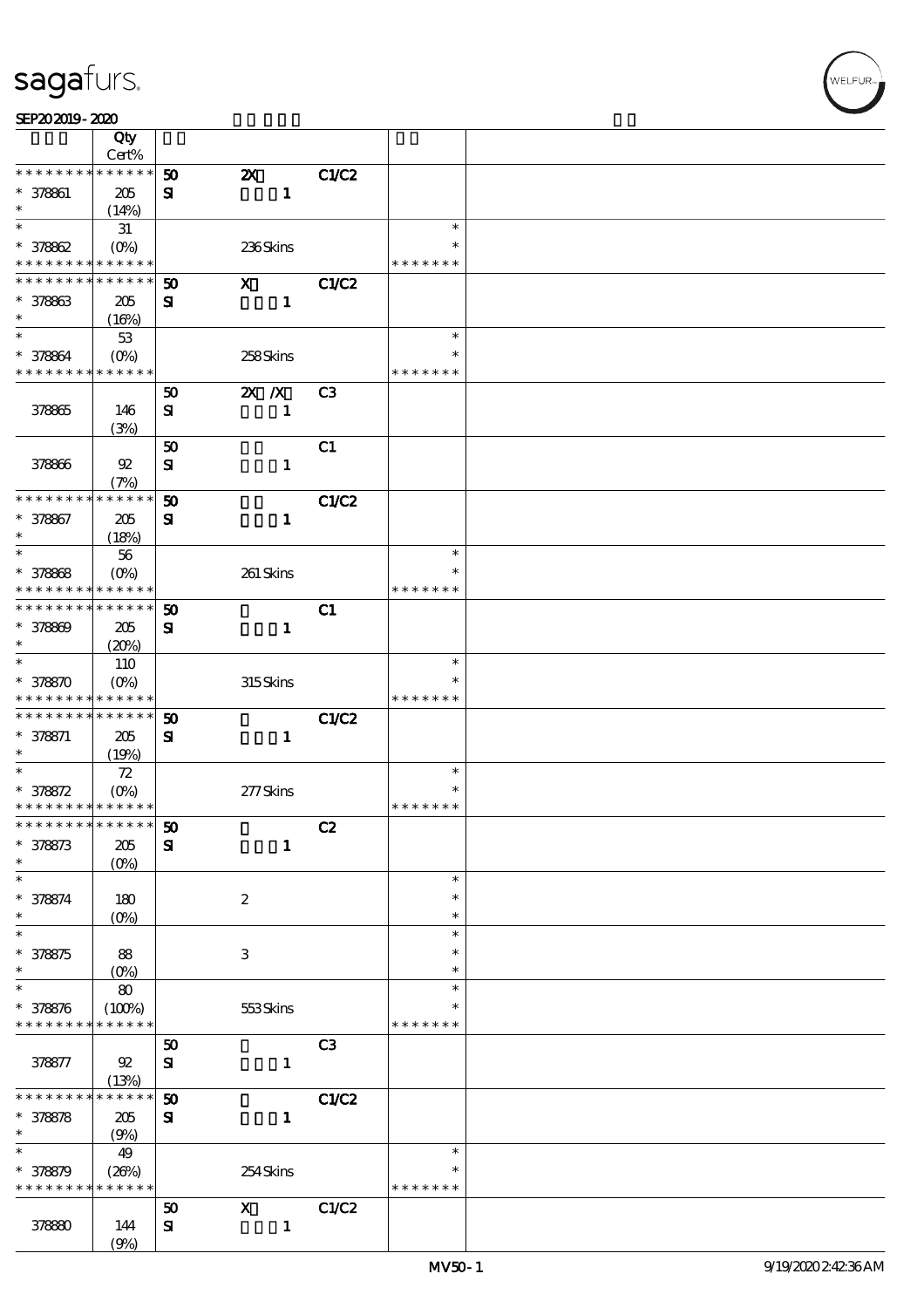#### $SEP202019 - 2020$  $\overline{\phantom{a}}$  Qty  $\overline{\phantom{a}}$

|                 | Qty<br>Cert%       |                             |                                  |                |               |  |
|-----------------|--------------------|-----------------------------|----------------------------------|----------------|---------------|--|
|                 |                    |                             |                                  |                |               |  |
| 378881          | 119                | 50<br>${\bf s}$             | $\boldsymbol{X}$<br>$\mathbf{1}$ | C3             |               |  |
|                 | (11%)              |                             |                                  |                |               |  |
|                 |                    | 50                          | <b>2X</b> C1/C2                  |                |               |  |
| 378882          | 137                | ${\bf S}$                   | $\boldsymbol{2}$                 |                |               |  |
|                 | (10%)              |                             |                                  |                |               |  |
|                 |                    | 50                          | $\boldsymbol{\mathsf{X}}$        | C2             |               |  |
|                 |                    |                             |                                  |                |               |  |
| 378883          | 124                | ${\bf s}$                   | $\boldsymbol{2}$                 |                |               |  |
|                 | (31%)              |                             |                                  |                |               |  |
|                 |                    | 50                          | $\mathbf X$                      | C1             |               |  |
| 378884          | 117                | ${\bf s}$                   | $\boldsymbol{z}$                 |                |               |  |
|                 | (31%)              |                             |                                  |                |               |  |
|                 |                    | $50\,$                      | $\boldsymbol{\mathsf{X}}$        | C1/C2          |               |  |
|                 |                    |                             |                                  |                |               |  |
| 378885          | 202                | ${\bf s}$                   | $\boldsymbol{z}$                 |                |               |  |
|                 | (9%)               |                             |                                  |                |               |  |
|                 |                    | ${\bf 50}$                  | $\boldsymbol{\mathrm{X}}$        | C2             |               |  |
| 378886          | 196                | ${\bf s}$                   | $\boldsymbol{z}$                 |                |               |  |
|                 | (30%)              |                             |                                  |                |               |  |
|                 |                    | ${\bf 50}$                  | $\mathbf{X}$ $\mathbf{X}$        | C <sub>3</sub> |               |  |
| 378887          | 89                 | ${\bf s}$                   | $\pmb{2}$                        |                |               |  |
|                 | (10%)              |                             |                                  |                |               |  |
|                 |                    |                             |                                  |                |               |  |
|                 |                    | 50                          |                                  | C1             |               |  |
| 378888          | 128                | ${\bf S}$                   | $\boldsymbol{2}$                 |                |               |  |
|                 | (33%)              |                             |                                  |                |               |  |
|                 |                    | ${\bf 50}$                  |                                  | C2             |               |  |
| 378899          | 194                | ${\bf s}$                   | $\boldsymbol{z}$                 |                |               |  |
|                 | (37%)              |                             |                                  |                |               |  |
|                 |                    | ${\bf 50}$                  |                                  | C <sub>3</sub> |               |  |
|                 |                    |                             |                                  |                |               |  |
| 378800          | 157                | ${\bf S}$                   | $\boldsymbol{z}$                 |                |               |  |
|                 | (10%)              |                             |                                  |                |               |  |
| * * * * * * * * | $* * * * * * *$    | 50                          |                                  | C1             |               |  |
| $* 378891$      | 205                | $\mathbf{S}$                | $\boldsymbol{z}$                 |                |               |  |
| $\ast$          | $(O\!/\!o)$        |                             |                                  |                |               |  |
| $\ast$          |                    |                             |                                  |                | $\ast$        |  |
| $* 378892$      | $33\,$             |                             | $\boldsymbol{2}$                 |                | $\ast$        |  |
| $\ast$          | $(0\%)$            |                             |                                  |                | $\ast$        |  |
| $\ast$          | $131\,$            |                             |                                  |                |               |  |
| * 378803        | (100%)             |                             | 369Skins                         |                | $\ast$        |  |
| * * * * * * * * | * * * * * *        |                             |                                  |                | * * * * * * * |  |
|                 | * * * * * *        |                             |                                  |                |               |  |
| * * * * * * * * |                    | $\boldsymbol{\mathfrak{D}}$ |                                  | C2             |               |  |
| * 378894        | $205\,$            | ${\bf s}$                   | $\boldsymbol{z}$                 |                |               |  |
| $\ast$          | $(O\%)$            |                             |                                  |                |               |  |
| $\ast$          |                    |                             |                                  |                | $\ast$        |  |
| * 378805        | 180                |                             | $\boldsymbol{z}$                 |                | $\ast$        |  |
| $\ast$          | $(O\!/\!\!\delta)$ |                             |                                  |                | $\ast$        |  |
| $\ast$          |                    |                             |                                  |                | $\ast$        |  |
| * 378806        | 192                |                             | $\,3$                            |                | $\ast$        |  |
| $\ast$          | (O <sub>0</sub> )  |                             |                                  |                | $\ast$        |  |
| $\ast$          |                    |                             |                                  |                | $\ast$        |  |
|                 |                    |                             |                                  |                |               |  |
| * 378897        | 180                |                             | $\boldsymbol{4}$                 |                | $\ast$        |  |
| $\ast$          | (100%)             |                             |                                  |                | $\ast$        |  |
| $\ast$          | 137                |                             |                                  |                | $\ast$        |  |
| $* 378808$      | (100%)             |                             | 894Skins                         |                | $\ast$        |  |
| * * * * * * * * | * * * * * *        |                             |                                  |                | * * * * * * * |  |
|                 |                    | 50                          |                                  | C <sub>3</sub> |               |  |
| 378899          | 161                | ${\bf s}$                   | $\pmb{2}$                        |                |               |  |
|                 |                    |                             |                                  |                |               |  |
|                 | (29%)              |                             |                                  |                |               |  |
| * * * * * * *   | $* * * * * * *$    | 50                          |                                  | C1             |               |  |
| $*378000$       | $205\,$            | ${\bf s}$                   | $\boldsymbol{z}$                 |                |               |  |
| $\ast$          | (33%)              |                             |                                  |                |               |  |

**NELFUR**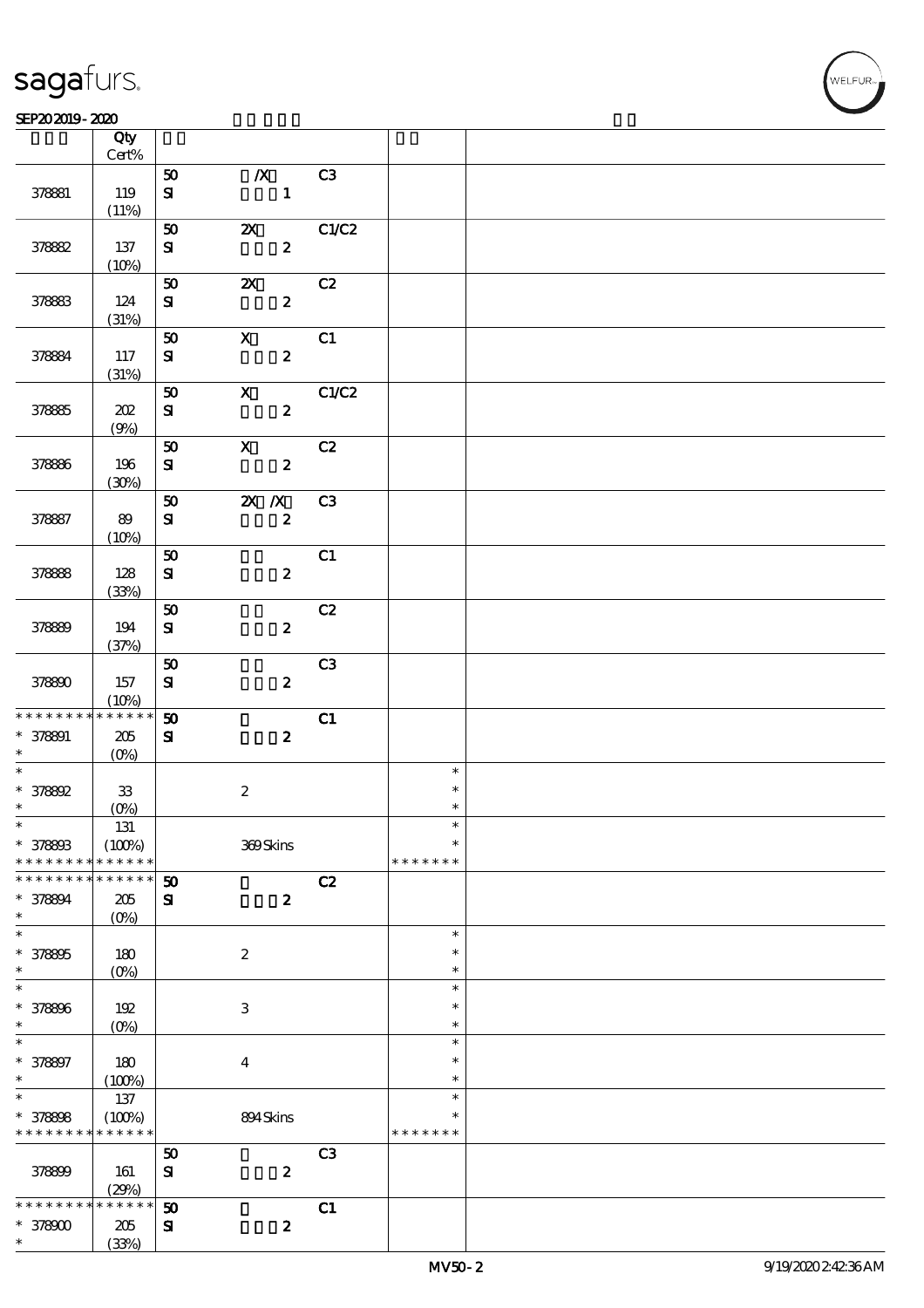#### SEP202019-2020

|                             | Qty<br>Cert%                    |                             |                                                                                                                                                                                                                                                                                                                                                                                                                                                                                 |                  |                |               |  |
|-----------------------------|---------------------------------|-----------------------------|---------------------------------------------------------------------------------------------------------------------------------------------------------------------------------------------------------------------------------------------------------------------------------------------------------------------------------------------------------------------------------------------------------------------------------------------------------------------------------|------------------|----------------|---------------|--|
| $\ast$                      | $50\,$                          | 50                          |                                                                                                                                                                                                                                                                                                                                                                                                                                                                                 |                  | C1             | $\ast$        |  |
|                             |                                 |                             |                                                                                                                                                                                                                                                                                                                                                                                                                                                                                 |                  |                | $\ast$        |  |
| $* 378001$                  | (6%)                            | ${\bf s}$                   |                                                                                                                                                                                                                                                                                                                                                                                                                                                                                 | $\boldsymbol{2}$ |                |               |  |
| * * * * * * * *             | * * * * * *                     |                             |                                                                                                                                                                                                                                                                                                                                                                                                                                                                                 |                  |                | * * * * * * * |  |
| * * * * * * * *             | * * * * * *                     | 50                          |                                                                                                                                                                                                                                                                                                                                                                                                                                                                                 |                  | <b>C1/C2</b>   |               |  |
| $*$ 378902                  | 205                             | ${\bf s}$                   |                                                                                                                                                                                                                                                                                                                                                                                                                                                                                 | $\boldsymbol{2}$ |                |               |  |
| $\ast$                      | (23%)                           |                             |                                                                                                                                                                                                                                                                                                                                                                                                                                                                                 |                  |                |               |  |
| $\overline{\ast}$           | 95                              |                             |                                                                                                                                                                                                                                                                                                                                                                                                                                                                                 |                  |                | $\ast$        |  |
| * 378903                    | $(O\!\!\!\!\!\!\backslash\rho)$ |                             | 300Skins                                                                                                                                                                                                                                                                                                                                                                                                                                                                        |                  |                |               |  |
| * * * * * * * *             | * * * * * *                     |                             |                                                                                                                                                                                                                                                                                                                                                                                                                                                                                 |                  |                | * * * * * * * |  |
| * * * * * * * *             | * * * * * *                     | 50                          |                                                                                                                                                                                                                                                                                                                                                                                                                                                                                 |                  | C2             |               |  |
| * 378904                    | 205                             | ${\bf s}$                   |                                                                                                                                                                                                                                                                                                                                                                                                                                                                                 | $\boldsymbol{z}$ |                |               |  |
| $\ast$                      |                                 |                             |                                                                                                                                                                                                                                                                                                                                                                                                                                                                                 |                  |                |               |  |
| $\overline{\ast}$           | $(O\%)$                         |                             |                                                                                                                                                                                                                                                                                                                                                                                                                                                                                 |                  |                | $\ast$        |  |
|                             |                                 |                             |                                                                                                                                                                                                                                                                                                                                                                                                                                                                                 |                  |                |               |  |
| * 378905                    | 180                             |                             | $\boldsymbol{z}$                                                                                                                                                                                                                                                                                                                                                                                                                                                                |                  |                | $\ast$        |  |
| $\ast$                      | (100%)                          |                             |                                                                                                                                                                                                                                                                                                                                                                                                                                                                                 |                  |                | $\ast$        |  |
| $\ast$                      |                                 |                             |                                                                                                                                                                                                                                                                                                                                                                                                                                                                                 |                  |                | $\ast$        |  |
| * 378906                    | 40                              |                             | 3                                                                                                                                                                                                                                                                                                                                                                                                                                                                               |                  |                | $\ast$        |  |
| $\ast$                      | (100%)                          |                             |                                                                                                                                                                                                                                                                                                                                                                                                                                                                                 |                  |                | $\ast$        |  |
| $\ast$                      | 169                             |                             |                                                                                                                                                                                                                                                                                                                                                                                                                                                                                 |                  |                | $\ast$        |  |
| * 378907                    | $(O\%)$                         |                             | 594Skins                                                                                                                                                                                                                                                                                                                                                                                                                                                                        |                  |                | $\ast$        |  |
| * * * * * * * *             | * * * * * *                     |                             |                                                                                                                                                                                                                                                                                                                                                                                                                                                                                 |                  |                | * * * * * * * |  |
|                             |                                 | 50                          | $\mathbf{x}$                                                                                                                                                                                                                                                                                                                                                                                                                                                                    |                  | C1             |               |  |
| 378908                      | 108                             | ${\bf s}$                   |                                                                                                                                                                                                                                                                                                                                                                                                                                                                                 | $\pmb{2}$        |                |               |  |
|                             | (33%)                           |                             |                                                                                                                                                                                                                                                                                                                                                                                                                                                                                 |                  |                |               |  |
|                             |                                 | 50                          | $\mathbf x$                                                                                                                                                                                                                                                                                                                                                                                                                                                                     |                  | C1/C2          |               |  |
| 378909                      | 178                             | ${\bf s}$                   |                                                                                                                                                                                                                                                                                                                                                                                                                                                                                 | $\boldsymbol{2}$ |                |               |  |
|                             |                                 |                             |                                                                                                                                                                                                                                                                                                                                                                                                                                                                                 |                  |                |               |  |
| * * * * * * * *             | (10%)<br>* * * * * *            |                             |                                                                                                                                                                                                                                                                                                                                                                                                                                                                                 |                  |                |               |  |
|                             |                                 | $\boldsymbol{\mathfrak{D}}$ | $\mathbf x$                                                                                                                                                                                                                                                                                                                                                                                                                                                                     |                  | C2             |               |  |
| * 378910                    | 145                             | ${\bf s}$                   |                                                                                                                                                                                                                                                                                                                                                                                                                                                                                 | $\boldsymbol{2}$ |                |               |  |
| $\ast$                      | $(0\%)$                         |                             |                                                                                                                                                                                                                                                                                                                                                                                                                                                                                 |                  |                |               |  |
| $\ast$                      | $90\,$                          |                             |                                                                                                                                                                                                                                                                                                                                                                                                                                                                                 |                  |                | $\ast$        |  |
| $* 378011$                  | (100%)                          |                             | 235Skins                                                                                                                                                                                                                                                                                                                                                                                                                                                                        |                  |                | $\ast$        |  |
| * * * * * * * *             | * * * * * *                     |                             |                                                                                                                                                                                                                                                                                                                                                                                                                                                                                 |                  |                | * * * * * * * |  |
|                             |                                 | 50                          | $\boldsymbol{X}$                                                                                                                                                                                                                                                                                                                                                                                                                                                                |                  | C <sub>3</sub> |               |  |
| 378912                      | 181                             | ${\bf s}$                   |                                                                                                                                                                                                                                                                                                                                                                                                                                                                                 | $\boldsymbol{2}$ |                |               |  |
|                             | (4%)                            |                             |                                                                                                                                                                                                                                                                                                                                                                                                                                                                                 |                  |                |               |  |
|                             |                                 | 50                          | ZX                                                                                                                                                                                                                                                                                                                                                                                                                                                                              |                  | C1             |               |  |
| 378913                      | 201                             | <b>SAGA</b>                 |                                                                                                                                                                                                                                                                                                                                                                                                                                                                                 | $\mathbf{1}$     |                |               |  |
|                             | (9%)                            |                             |                                                                                                                                                                                                                                                                                                                                                                                                                                                                                 |                  |                |               |  |
| * * * * * * * *             | * * * * * *                     | $50$ $2X$                   |                                                                                                                                                                                                                                                                                                                                                                                                                                                                                 |                  | C1/C2          |               |  |
| $* 378914$                  | 185                             | <b>SAGA</b>                 |                                                                                                                                                                                                                                                                                                                                                                                                                                                                                 | $\mathbf{1}$     |                |               |  |
| $\ast$                      | (13%)                           |                             |                                                                                                                                                                                                                                                                                                                                                                                                                                                                                 |                  |                |               |  |
| $\overline{\ast}$           |                                 |                             |                                                                                                                                                                                                                                                                                                                                                                                                                                                                                 |                  |                |               |  |
|                             |                                 |                             |                                                                                                                                                                                                                                                                                                                                                                                                                                                                                 |                  |                | $\ast$        |  |
|                             | 168                             |                             |                                                                                                                                                                                                                                                                                                                                                                                                                                                                                 |                  |                |               |  |
| * 378915<br>* * * * * * * * | $* * * * * * *$                 |                             | 353Skins                                                                                                                                                                                                                                                                                                                                                                                                                                                                        |                  |                | * * * * * * * |  |
| * * * * * * * *             | * * * * * *                     |                             |                                                                                                                                                                                                                                                                                                                                                                                                                                                                                 |                  |                |               |  |
|                             |                                 | 50                          | $\mathbf{x}$                                                                                                                                                                                                                                                                                                                                                                                                                                                                    |                  | C2             |               |  |
| * 378916                    | 185                             | <b>SAGA</b>                 |                                                                                                                                                                                                                                                                                                                                                                                                                                                                                 | $\blacksquare$   |                |               |  |
| $\ast$                      | (33%)                           |                             |                                                                                                                                                                                                                                                                                                                                                                                                                                                                                 |                  |                |               |  |
| $\ast$                      |                                 |                             |                                                                                                                                                                                                                                                                                                                                                                                                                                                                                 |                  |                | $\ast$        |  |
| $* 378917$                  | 160                             |                             | $\boldsymbol{z}$                                                                                                                                                                                                                                                                                                                                                                                                                                                                |                  |                | $\ast$        |  |
| $\ast$                      |                                 |                             |                                                                                                                                                                                                                                                                                                                                                                                                                                                                                 |                  |                | $\ast$        |  |
| $\overline{\ast}$           | 132                             |                             |                                                                                                                                                                                                                                                                                                                                                                                                                                                                                 |                  |                | $\ast$        |  |
| $* 378918$                  | $(0\%)$                         |                             | 477Skins                                                                                                                                                                                                                                                                                                                                                                                                                                                                        |                  |                | $\ast$        |  |
| * * * * * * * *             | * * * * * *                     |                             |                                                                                                                                                                                                                                                                                                                                                                                                                                                                                 |                  |                | * * * * * * * |  |
|                             |                                 | 50 <sub>o</sub>             | $\mathbf{x}$                                                                                                                                                                                                                                                                                                                                                                                                                                                                    |                  | C <sub>3</sub> |               |  |
| 378919                      | 124                             | <b>SAGA</b>                 | $\overline{\phantom{a}}$ $\overline{\phantom{a}}$ $\overline{\phantom{a}}$ $\overline{\phantom{a}}$ $\overline{\phantom{a}}$ $\overline{\phantom{a}}$ $\overline{\phantom{a}}$ $\overline{\phantom{a}}$ $\overline{\phantom{a}}$ $\overline{\phantom{a}}$ $\overline{\phantom{a}}$ $\overline{\phantom{a}}$ $\overline{\phantom{a}}$ $\overline{\phantom{a}}$ $\overline{\phantom{a}}$ $\overline{\phantom{a}}$ $\overline{\phantom{a}}$ $\overline{\phantom{a}}$ $\overline{\$ |                  |                |               |  |
|                             | (5%)                            |                             |                                                                                                                                                                                                                                                                                                                                                                                                                                                                                 |                  |                |               |  |
| * * * * * * *               | * * * * * *                     | $\mathbf{50}$ X             |                                                                                                                                                                                                                                                                                                                                                                                                                                                                                 |                  | C1             |               |  |
| * 378920                    | 185                             | <b>SAGA</b>                 |                                                                                                                                                                                                                                                                                                                                                                                                                                                                                 | $\mathbf{1}$     |                |               |  |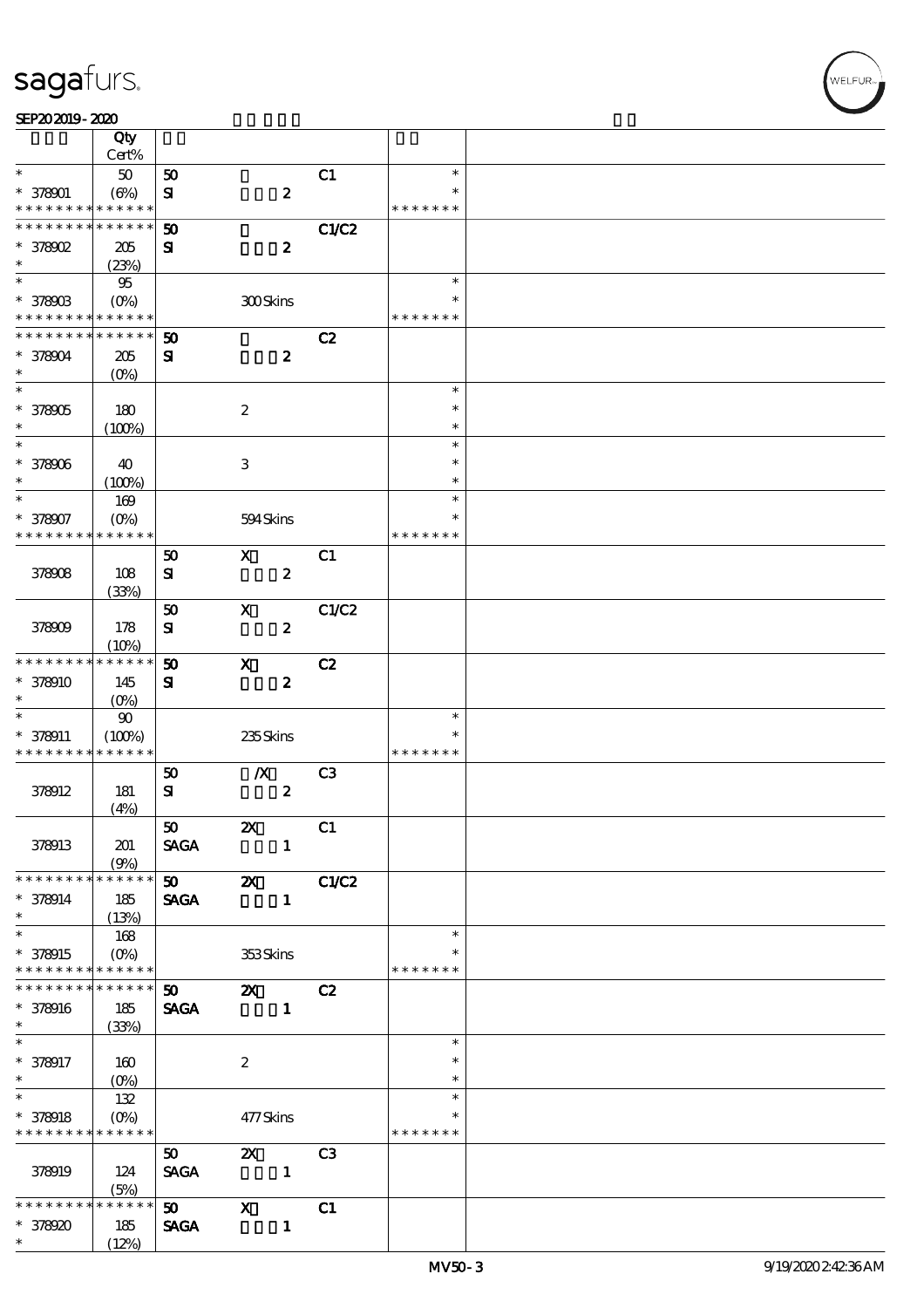#### SEP202019-2020

|                                          | Qty                    |                             |                           |                |               |  |
|------------------------------------------|------------------------|-----------------------------|---------------------------|----------------|---------------|--|
| $\ast$                                   | Cert%                  |                             |                           |                | $\ast$        |  |
|                                          | 43                     | 50                          | $\mathbf X$               | C1             | $\ast$        |  |
| $* 378921$<br>* * * * * * * *            | $(0\%)$<br>* * * * * * | <b>SAGA</b>                 | $\mathbf{1}$              |                | * * * * * * * |  |
| * * * * * * * *                          | * * * * * *            |                             | $\mathbf X$               |                |               |  |
|                                          |                        | 50 <sub>o</sub>             |                           | C2             |               |  |
| $* 378922$                               | 185                    | <b>SAGA</b>                 | $\mathbf{1}$              |                |               |  |
| $\ast$                                   | (42%)                  |                             |                           |                |               |  |
|                                          |                        |                             |                           |                | $\ast$        |  |
| * 378923                                 | 160                    |                             | $\boldsymbol{2}$          |                | $\ast$        |  |
| $\ast$                                   | $(O\%)$                |                             |                           |                | $\ast$        |  |
| $\overline{\ast}$                        |                        |                             |                           |                | $\ast$        |  |
| * 378924                                 | 160                    |                             | 3                         |                | $\ast$        |  |
| $\ast$                                   | $(O\%)$                |                             |                           |                | $\ast$        |  |
| $\overline{\ast}$                        | $99$                   |                             |                           |                | $\ast$        |  |
| * 378925                                 | $(O\%)$                |                             | 604Skins                  |                | $\ast$        |  |
| * * * * * * * *                          | * * * * * *            |                             |                           |                | * * * * * * * |  |
|                                          |                        | 50                          | $\boldsymbol{\mathrm{X}}$ | C <sub>3</sub> |               |  |
| 378926                                   | 172                    | <b>SAGA</b>                 | $\mathbf{1}$              |                |               |  |
|                                          | (10%)                  |                             |                           |                |               |  |
| * * * * * * * *                          | * * * * * *            | 50 <sub>o</sub>             |                           | C1             |               |  |
| * 378927                                 | 185                    | <b>SAGA</b>                 | $\mathbf{1}$              |                |               |  |
| $\ast$                                   | (15%)                  |                             |                           |                |               |  |
| $\ast$                                   | 44                     |                             |                           |                | $\ast$        |  |
| * 378928                                 | $(O\%)$                |                             | 229Skins                  |                | $\ast$        |  |
| * * * * * * * *                          | * * * * * *            |                             |                           |                | * * * * * * * |  |
| * * * * * * * *                          | * * * * * *            | 50                          |                           | C2             |               |  |
| $* 378929$                               | 185                    | <b>SAGA</b>                 | $\mathbf{1}$              |                |               |  |
| $\ast$                                   |                        |                             |                           |                |               |  |
|                                          | (31%)                  |                             |                           |                | $\ast$        |  |
|                                          |                        |                             |                           |                | $\ast$        |  |
| $* 378000$                               | 160                    |                             | $\boldsymbol{2}$          |                |               |  |
| $\ast$<br>$\ast$                         | $(O\%)$                |                             |                           |                | $\ast$        |  |
|                                          |                        |                             |                           |                | $\ast$        |  |
| $* 378031$                               | 160                    |                             | $\ensuremath{\mathsf{3}}$ |                | $\ast$        |  |
| $\ast$                                   | $(0\%)$                |                             |                           |                | $\ast$        |  |
| $*$                                      | 54                     |                             |                           |                | $\ast$        |  |
| $* 37802$                                | $(O\%)$                |                             | 559Skins                  |                | $\ast$        |  |
| * * * * * * * * <mark>* * * * * *</mark> |                        |                             |                           |                | * * * * * * * |  |
|                                          |                        | 50                          |                           | C3             |               |  |
| 378933                                   | 139                    | <b>SAGA</b>                 | $\mathbf{1}$              |                |               |  |
|                                          | (9%)                   |                             |                           |                |               |  |
| * * * * * * * *                          | * * * * * *            | 50                          |                           | C1             |               |  |
| * 378034                                 | 185                    | <b>SAGA</b>                 | $\mathbf{1}$              |                |               |  |
| $\ast$                                   | (25%)                  |                             |                           |                |               |  |
| $\overline{\ast}$                        |                        |                             |                           |                | $\ast$        |  |
| $* 378005$                               | 160                    |                             | $\boldsymbol{2}$          |                | $\ast$        |  |
| $\ast$                                   | $(0\%)$                |                             |                           |                | $\ast$        |  |
| $\overline{\ast}$                        | $34\,$                 |                             |                           |                | $\ast$        |  |
| * 378936                                 | $(O\%)$                |                             | 379Skins                  |                | ∗             |  |
| * * * * * * * *                          | * * * * * *            |                             |                           |                | * * * * * * * |  |
| * * * * * * *                            | * * * * * *            | $\boldsymbol{\mathfrak{D}}$ |                           | C2             |               |  |
| * 378937                                 | 185                    | <b>SAGA</b>                 | $\mathbf{1}$              |                |               |  |
| $\ast$                                   | $(0\%)$                |                             |                           |                |               |  |
| $\overline{\ast}$                        |                        |                             |                           |                | $\ast$        |  |
| * 378038                                 | 160                    |                             | $\boldsymbol{2}$          |                | $\ast$        |  |
| $\ast$                                   | $(O\!/\!o)$            |                             |                           |                | $\ast$        |  |
| $\ast$                                   |                        |                             |                           |                | $\ast$        |  |
|                                          |                        |                             |                           |                | $\ast$        |  |
| * 378009<br>$\ast$                       | 160                    |                             | $\,3$                     |                | $\ast$        |  |
| $\ast$                                   | $(0\%)$                |                             |                           |                | $\ast$        |  |
|                                          |                        |                             |                           |                |               |  |
| $* 378940$                               | 160                    |                             | $\boldsymbol{4}$          |                | $\ast$        |  |
| $\ast$                                   | $(O\%)$                |                             |                           |                | $\ast$        |  |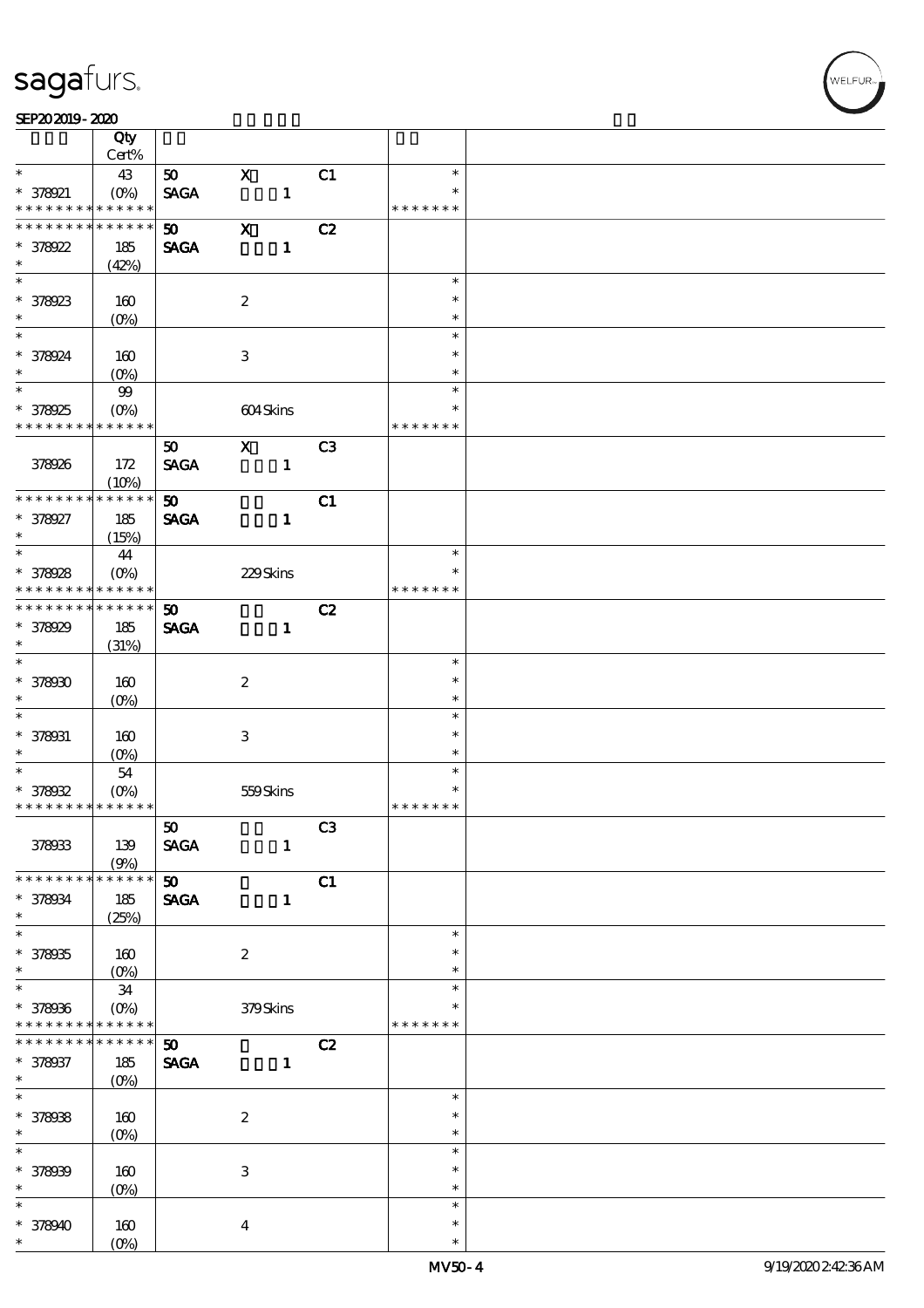| SEP202019-2020 |  |
|----------------|--|
|----------------|--|

|                             | Qty<br>Cert%       |                             |                           |                |               |  |
|-----------------------------|--------------------|-----------------------------|---------------------------|----------------|---------------|--|
|                             |                    |                             |                           |                |               |  |
| $\ast$                      |                    | 50 <sub>o</sub>             |                           | C2             | $\ast$        |  |
| $* 378041$                  | 68                 | <b>SAGA</b>                 | $\mathbf{1}$              |                | $\ast$        |  |
| $\ast$                      | $(O\%)$            |                             |                           |                | $\ast$        |  |
| $\ast$                      | 121                |                             |                           |                | $\ast$        |  |
| $* 378942$                  | (90%)              |                             | 854Skins                  |                | $\ast$        |  |
| * * * * * * * *             | * * * * * *        |                             |                           |                | * * * * * * * |  |
| * * * * * * *               | * * * * * *        | $\boldsymbol{\mathfrak{D}}$ |                           | C <sub>3</sub> |               |  |
| * 378943                    | 185                | <b>SAGA</b>                 | $\mathbf{1}$              |                |               |  |
| $\ast$                      | (18%)              |                             |                           |                |               |  |
| $\ast$                      |                    |                             |                           |                | $\ast$        |  |
|                             |                    |                             |                           |                | $\ast$        |  |
| * 378944                    | 160                |                             | $\boldsymbol{2}$          |                |               |  |
| $\ast$                      | $(O\!/\!\!\delta)$ |                             |                           |                | $\ast$        |  |
| $\overline{\ast}$           | $7\!3$             |                             |                           |                | $\ast$        |  |
| $* 378945$                  | $(0\%)$            |                             | 418Skins                  |                | $\ast$        |  |
| * * * * * * * *             | * * * * * *        |                             |                           |                | * * * * * * * |  |
|                             |                    | 50                          |                           | C1             |               |  |
| 378946                      | 198                | <b>SAGA</b>                 | $\mathbf{1}$              |                |               |  |
|                             | $(\Theta)$         |                             |                           |                |               |  |
| * * * * * * * *             | * * * * * *        | 50 <sub>2</sub>             |                           | C2             |               |  |
|                             |                    |                             |                           |                |               |  |
| $* 378047$                  | 185                | <b>SAGA</b>                 | $\mathbf{1}$              |                |               |  |
| $\ast$                      | (28%)              |                             |                           |                |               |  |
| $\ast$                      | 171                |                             |                           |                | $\ast$        |  |
| $* 378048$                  | $(O\!/\!\delta)$   |                             | 356Skins                  |                | $\ast$        |  |
| * * * * * * * *             | * * * * * *        |                             |                           |                | * * * * * * * |  |
| * * * * * * * *             | * * * * * *        | 50                          |                           | C <sub>3</sub> |               |  |
| $* 378949$                  | 185                | <b>SAGA</b>                 | $\mathbf{1}$              |                |               |  |
| $\ast$                      | (22%)              |                             |                           |                |               |  |
| $\ast$                      |                    |                             |                           |                | $\ast$        |  |
| $* 378000$                  | 160                |                             | $\boldsymbol{2}$          |                | $\ast$        |  |
| $\ast$                      |                    |                             |                           |                | $\ast$        |  |
|                             | $(0\%)$            |                             |                           |                |               |  |
| $\ast$                      | 67                 |                             |                           |                | $\ast$        |  |
| $* 378051$                  | $(0\%)$            |                             | 412Skins                  |                | $\ast$        |  |
| * * * * * * * *             | * * * * * *        |                             |                           |                | * * * * * * * |  |
|                             |                    | 50                          | $\mathbf{x}$              | C1             |               |  |
| 378952                      | 91                 | <b>SAGA</b>                 | $\mathbf{1}$              |                |               |  |
|                             | (9%)               |                             |                           |                |               |  |
|                             |                    | 50                          | $\mathbf{X}$              | C2             |               |  |
| 378953                      | 10B                | <b>SAGA</b>                 | $\mathbf{1}$              |                |               |  |
|                             | (19%)              |                             |                           |                |               |  |
| * * * * * * * *             | * * * * * *        | $\infty$ $\infty$           |                           | C1             |               |  |
| $* 378054$                  | 185                | <b>SAGA</b>                 | $\boldsymbol{z}$          |                |               |  |
| $\ast$                      | (23%)              |                             |                           |                |               |  |
| $\ast$                      |                    |                             |                           |                | $\ast$        |  |
|                             | 42                 |                             |                           |                |               |  |
| $* 378055$                  | $(O\%)$            |                             | 227Skins                  |                |               |  |
| * * * * * * * * * * * * * * |                    |                             |                           |                | * * * * * * * |  |
| * * * * * * * *             | * * * * * *        | $\boldsymbol{\mathfrak{w}}$ | $\mathbf{x}$              | C2             |               |  |
| $* 378056$                  | 185                | <b>SAGA</b>                 | $\boldsymbol{z}$          |                |               |  |
| $\ast$                      | (O <sub>0</sub> )  |                             |                           |                |               |  |
| $\ast$                      |                    |                             |                           |                | $\ast$        |  |
| $* 378057$                  | 158                |                             | $\boldsymbol{2}$          |                | $\ast$        |  |
| $\ast$                      | $(O\%)$            |                             |                           |                | $\ast$        |  |
| $\overline{\ast}$           | 100                |                             |                           |                | $\ast$        |  |
| $* 378058$                  | (100%)             |                             | 443Skins                  |                | $\ast$        |  |
| * * * * * * * * * * * * * * |                    |                             |                           |                | * * * * * * * |  |
|                             |                    |                             |                           |                |               |  |
|                             |                    | 50                          | $\boldsymbol{\mathsf{z}}$ | C <sub>3</sub> |               |  |
| 378959                      | 168                | <b>SAGA</b>                 | $\boldsymbol{z}$          |                |               |  |
|                             | (8%)               |                             |                           |                |               |  |
| * * * * * * * *             | * * * * * *        | 50                          | $\boldsymbol{\mathsf{X}}$ | C1             |               |  |
| $* 37800$                   | 185                | <b>SAGA</b>                 | $\boldsymbol{z}$          |                |               |  |
| $\ast$                      | $(0\%)$            |                             |                           |                |               |  |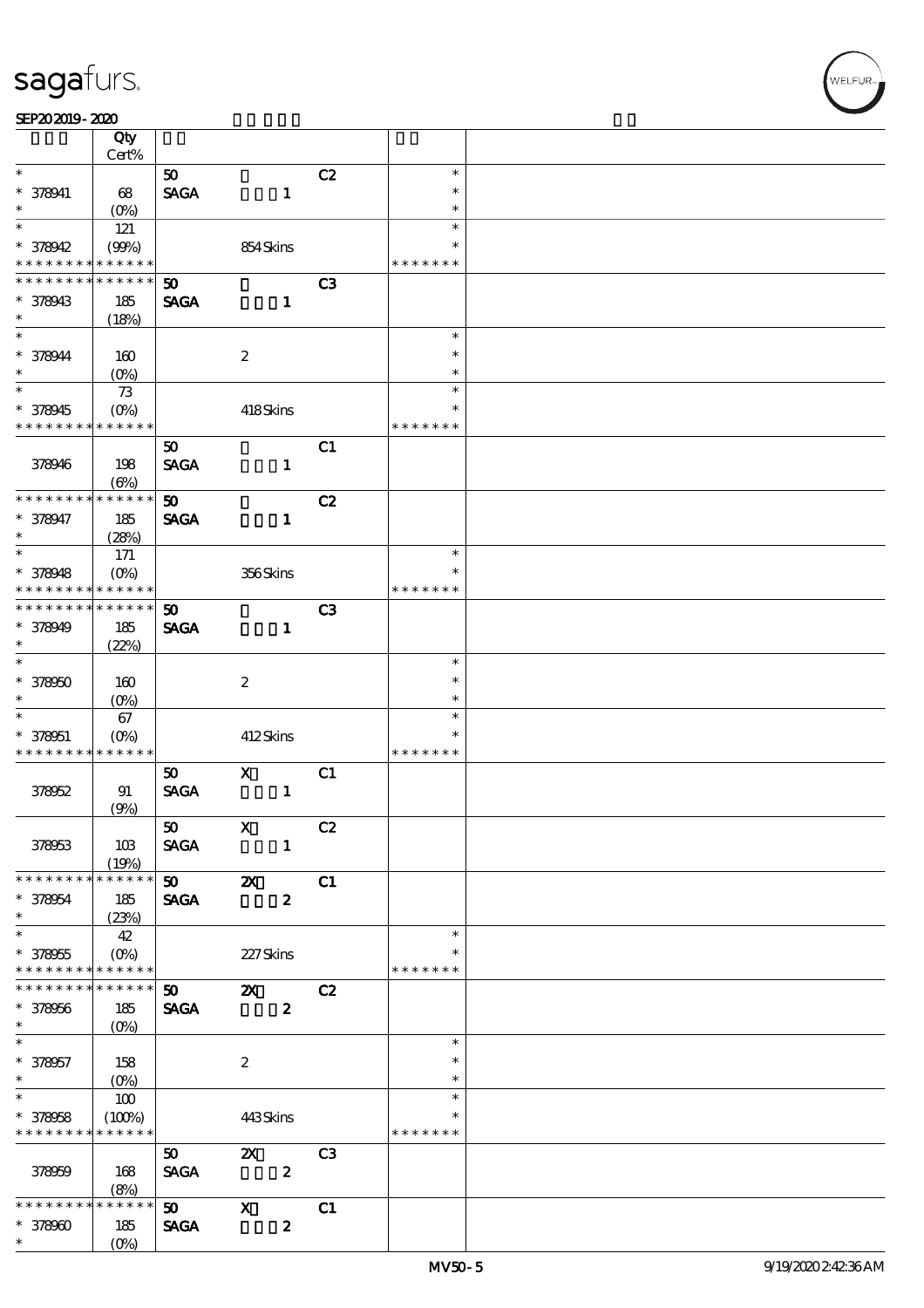#### SEP202019-2020

|                                            | Qty                |                             |                           |                  |                |               |  |
|--------------------------------------------|--------------------|-----------------------------|---------------------------|------------------|----------------|---------------|--|
|                                            | Cert%              |                             |                           |                  |                |               |  |
| $\ast$                                     |                    | 50                          | $\mathbf X$               |                  | C1             | $\ast$        |  |
| $* 378061$                                 | 125                | <b>SAGA</b>                 |                           | $\pmb{2}$        |                | $\ast$        |  |
| $\ast$                                     | $(O\%)$            |                             |                           |                  |                | $\ast$        |  |
| $\ast$                                     | 94                 |                             |                           |                  |                | $\ast$        |  |
| $* 378002$                                 | (100%)             |                             | 404Skins                  |                  |                | $\ast$        |  |
| * * * * * * * *                            | * * * * * *        |                             |                           |                  |                | * * * * * * * |  |
| * * * * * * *                              | * * * * * *        | $\boldsymbol{\mathfrak{D}}$ | $\boldsymbol{\mathsf{X}}$ |                  | C2             |               |  |
| $* 378003$                                 | 185                | <b>SAGA</b>                 |                           | $\boldsymbol{z}$ |                |               |  |
| $\ast$                                     | $(O\%)$            |                             |                           |                  |                |               |  |
|                                            |                    |                             |                           |                  |                | $\ast$        |  |
| * 378064                                   | 160                |                             | $\boldsymbol{2}$          |                  |                | $\ast$        |  |
| $\ast$                                     | $(O\%)$            |                             |                           |                  |                | $\ast$        |  |
|                                            |                    |                             |                           |                  |                | $\ast$        |  |
| $* 378005$                                 | 160                |                             | $\ensuremath{\mathbf{3}}$ |                  |                | $\ast$        |  |
| $\ast$                                     | (100%)             |                             |                           |                  |                | $\ast$        |  |
| $\overline{\phantom{0}}$                   |                    |                             |                           |                  |                | $\ast$        |  |
| $* 378006$                                 | 42                 |                             | $\bf{4}$                  |                  |                | $\ast$        |  |
| $\ast$                                     | (100%)             |                             |                           |                  |                | $\ast$        |  |
| $\ast$                                     | 156                |                             |                           |                  |                | $\ast$        |  |
| * 378967                                   | $(O\%)$            |                             | <b>703Skins</b>           |                  |                | $\ast$        |  |
| * * * * * * * *                            | $***$ * * * *      |                             |                           |                  |                | * * * * * * * |  |
|                                            |                    | 50                          | $\boldsymbol{\mathsf{X}}$ |                  | C <sub>3</sub> |               |  |
| 378968                                     | 127                | <b>SAGA</b>                 |                           | $\boldsymbol{z}$ |                |               |  |
|                                            | (22%)              |                             |                           |                  |                |               |  |
| * * * * * * * *                            | * * * * * *        | 50 <sub>o</sub>             |                           |                  | C1             |               |  |
| $* 378009$                                 | 185                | <b>SAGA</b>                 |                           | $\boldsymbol{z}$ |                |               |  |
| $\ast$                                     | $(O\%)$            |                             |                           |                  |                |               |  |
|                                            |                    |                             |                           |                  |                | $\ast$        |  |
| * 378970                                   | 140                |                             | $\boldsymbol{2}$          |                  |                | $\ast$        |  |
| $\ast$                                     | $(O\%)$            |                             |                           |                  |                | $\ast$        |  |
| $\ast$                                     |                    |                             |                           |                  |                | $\ast$        |  |
| $* 378971$                                 | 43                 |                             | $\ensuremath{\mathsf{3}}$ |                  |                | $\ast$        |  |
| $\ast$                                     | (0%)               |                             |                           |                  |                | $\ast$        |  |
| $\overline{\phantom{0}}$                   | 148                |                             |                           |                  |                | $\ast$        |  |
| $* 378072$                                 | (100%)             |                             | 516Skins                  |                  |                | $\ast$        |  |
| * * * * * * * * <mark>* * * * * * *</mark> |                    |                             |                           |                  |                | * * * * * * * |  |
| * * * * * * * * * * * * * * *              |                    | 50                          |                           |                  | C2             |               |  |
| $* 378973$                                 | 185                | <b>SAGA</b>                 |                           | $\boldsymbol{z}$ |                |               |  |
| $\ast$                                     | $(O\%)$            |                             |                           |                  |                |               |  |
| $\ast$                                     |                    |                             |                           |                  |                | $\ast$        |  |
| * 378974                                   | $160$              |                             | $\boldsymbol{z}$          |                  |                | $\ast$        |  |
| $\ast$                                     | $(0\%)$            |                             |                           |                  |                | $\ast$        |  |
| $\ast$                                     |                    |                             |                           |                  |                | $\ast$        |  |
| $* 378975$                                 | $160$              |                             | $\,3\,$                   |                  |                | $\ast$        |  |
| $\ast$                                     | $(0\%)$            |                             |                           |                  |                | $\ast$        |  |
| $\ast$                                     |                    |                             |                           |                  |                | $\ast$        |  |
| $* 378976$                                 | $160\,$            |                             | $\boldsymbol{4}$          |                  |                | $\ast$        |  |
| $\ast$                                     | (100%)             |                             |                           |                  |                | $\ast$        |  |
| $\ast$                                     |                    |                             |                           |                  |                | $\ast$        |  |
| * 378977                                   | $93\,$             |                             | $\mathbf 5$               |                  |                | $\ast$        |  |
| $\ast$                                     | (100%)             |                             |                           |                  |                | $\ast$        |  |
| $\overline{\ast}$                          | 133                |                             |                           |                  |                | $\ast$        |  |
| $* 378978$                                 | $(0\%)$            |                             | 891 Skins                 |                  |                | $\ast$        |  |
| * * * * * * * *                            | * * * * * *        |                             |                           |                  |                | * * * * * * * |  |
|                                            |                    |                             |                           |                  |                |               |  |
|                                            |                    | ${\bf 50}$                  |                           |                  | C3             |               |  |
| 378979                                     | 156                | <b>SAGA</b>                 |                           | $\boldsymbol{2}$ |                |               |  |
| * * * * *                                  | (13%)<br>* * * * * |                             |                           |                  |                |               |  |
|                                            |                    | 50 <sub>o</sub>             |                           |                  | C1             |               |  |
| $* 37800$                                  | 185                | <b>SAGA</b>                 |                           | $\pmb{2}$        |                |               |  |
| $\ast$                                     | $(O\%)$            |                             |                           |                  |                |               |  |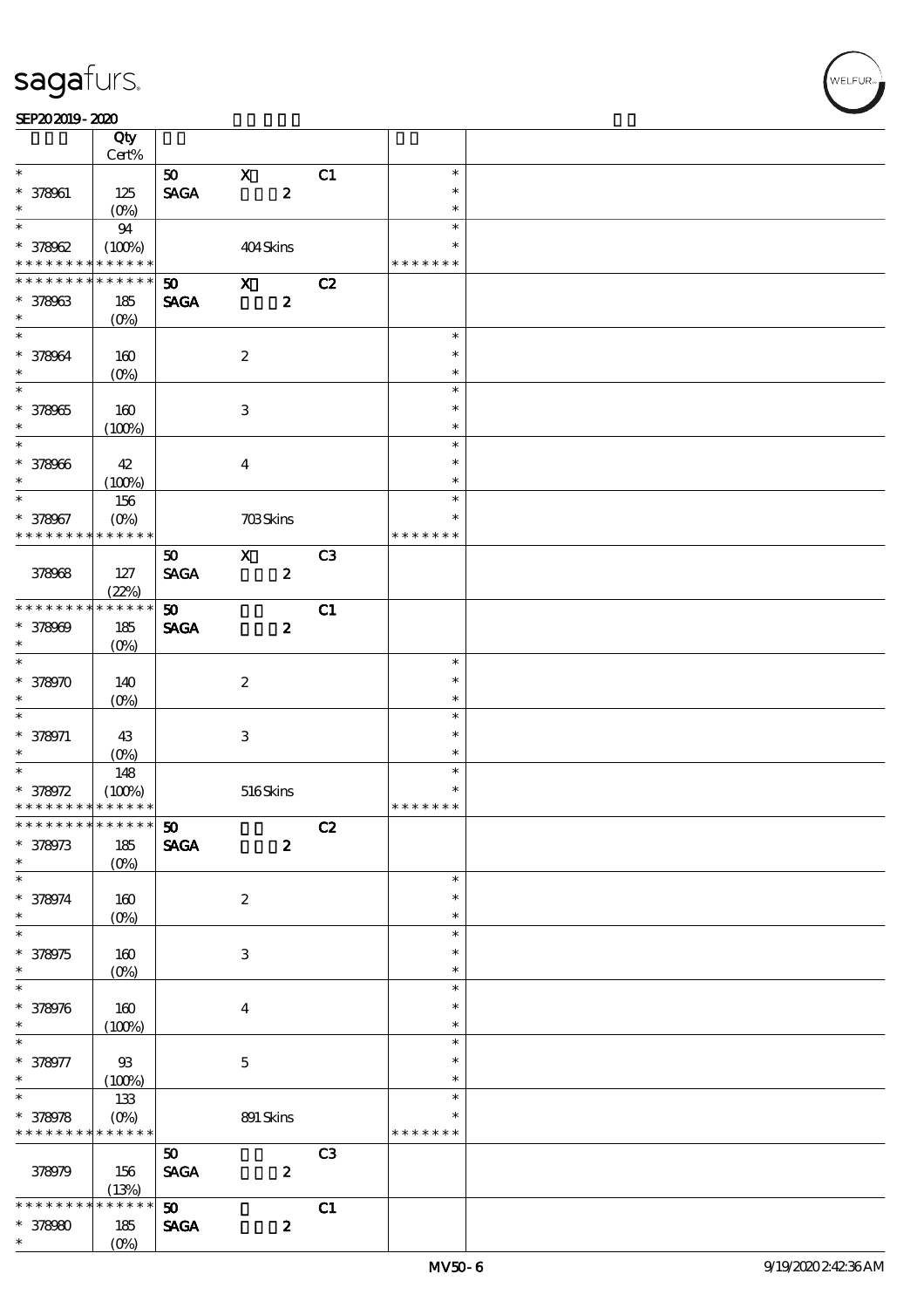#### $SEP202019 - 2020$

|                   | Qty<br>$Cert\%$   |                                |                           |    |               |  |
|-------------------|-------------------|--------------------------------|---------------------------|----|---------------|--|
| $\ast$            |                   | $\boldsymbol{\omega}$          |                           | C1 | $\ast$        |  |
|                   |                   |                                |                           |    |               |  |
| $* 378081$        | 160               | $\operatorname{\mathsf{SAGA}}$ | $\boldsymbol{z}$          |    | $\ast$        |  |
| $\ast$            | $(O\%)$           |                                |                           |    | $\ast$        |  |
| $\ast$            |                   |                                |                           |    | $\ast$        |  |
| * 378082          | 160               |                                | $\ensuremath{\mathbf{3}}$ |    | $\ast$        |  |
| $\ast$            | $(0\%)$           |                                |                           |    | $\ast$        |  |
| $\overline{\ast}$ |                   |                                |                           |    | $\ast$        |  |
|                   |                   |                                |                           |    |               |  |
| * 378083          | 147               |                                | $\boldsymbol{4}$          |    | $\ast$        |  |
| $\ast$            | $(O\%)$           |                                |                           |    | $\ast$        |  |
| $*$               | 156               |                                |                           |    | $\ast$        |  |
|                   | (100%)            |                                | 808Skins                  |    | $\ast$        |  |
| * 378084          | * * * * * *       |                                |                           |    | * * * * * * * |  |
| * * * * * * * *   | $* * * * * * *$   | 50                             |                           | C2 |               |  |
|                   |                   |                                |                           |    |               |  |
| * 378985          | 185               | <b>SAGA</b>                    | $\boldsymbol{z}$          |    |               |  |
| $\ast$            | $(O\%)$           |                                |                           |    |               |  |
|                   |                   |                                |                           |    | $\ast$        |  |
| * 378986          | 160               |                                | $\boldsymbol{2}$          |    | $\ast$        |  |
| $\ast$            | $(O\%)$           |                                |                           |    | $\ast$        |  |
| $\ast$            |                   |                                |                           |    | $\ast$        |  |
|                   |                   |                                |                           |    | $\ast$        |  |
| * 378987          | 160               |                                | $\ensuremath{\mathbf{3}}$ |    |               |  |
| $\ast$            | $(O\%)$           |                                |                           |    | $\ast$        |  |
| $\overline{\ast}$ |                   |                                |                           |    | $\ast$        |  |
| * 378988          | 160               |                                | $\boldsymbol{4}$          |    | $\ast$        |  |
| $\ast$            | $(O\%)$           |                                |                           |    | $\ast$        |  |
| $\overline{\ast}$ |                   |                                |                           |    | $\ast$        |  |
|                   |                   |                                |                           |    |               |  |
| * 378989          | 160               |                                | $\mathbf 5$               |    | $\ast$        |  |
| $\ast$            | $(O\%)$           |                                |                           |    | $\ast$        |  |
| $\overline{\ast}$ |                   |                                |                           |    | $\ast$        |  |
| * 378990          | 160               |                                | $\bf 6$                   |    | $\ast$        |  |
| $\ast$            |                   |                                |                           |    | $\ast$        |  |
| $\ast$            | $(O\%)$           |                                |                           |    |               |  |
|                   |                   |                                |                           |    | $\ast$        |  |
| $* 378001$        | 160               |                                | $\boldsymbol{7}$          |    | $\ast$        |  |
| $\ast$            | $(O\%)$           |                                |                           |    | $\ast$        |  |
| $\ast$            |                   |                                |                           |    | $\ast$        |  |
| * 378992          | 160               |                                | ${\bf 8}$                 |    | $\ast$        |  |
| $\ast$            | (100%)            |                                |                           |    | $\ast$        |  |
| $\ast$            |                   |                                |                           |    | $\ast$        |  |
|                   |                   |                                |                           |    |               |  |
| * 378993          | 160               |                                | $\bf{9}$                  |    | $\ast$        |  |
| $\ast$            | (100%)            |                                |                           |    | $\ast$        |  |
| $\ast$            |                   |                                |                           |    | $\ast$        |  |
| * 378994          | $96\,$            |                                | 10                        |    | $\ast$        |  |
| $\ast$            | (100%)            |                                |                           |    | $\ast$        |  |
| $\overline{\ast}$ | 122               |                                |                           |    | $\ast$        |  |
|                   |                   |                                |                           |    |               |  |
| * 378995          | $(O\%)$           |                                | 1683Skins                 |    | *             |  |
| * * * * * * * *   | * * * * * *       |                                |                           |    | * * * * * * * |  |
| * * * * * * *     | * * * * * *       | 50                             |                           | C3 |               |  |
| * 378996          | 185               | <b>SAGA</b>                    | $\boldsymbol{z}$          |    |               |  |
| $\ast$            | (33%)             |                                |                           |    |               |  |
| $\ast$            | 113               |                                |                           |    | $\ast$        |  |
|                   |                   |                                |                           |    | $\ast$        |  |
| * 378997          | $(O_0)$           |                                | 298Skins                  |    |               |  |
| * * * * * * * *   | * * * * * *       |                                |                           |    | * * * * * * * |  |
| * * * * * * * *   | $******$          | 50                             |                           | C1 |               |  |
| * 378998          | 185               | <b>SAGA</b>                    | $\boldsymbol{z}$          |    |               |  |
| $\ast$            | (O <sub>0</sub> ) |                                |                           |    |               |  |
| $\ast$            |                   |                                |                           |    | $\ast$        |  |
|                   |                   |                                |                           |    | $\ast$        |  |
| * 378999          | 160               |                                | $\boldsymbol{2}$          |    |               |  |
| $\ast$            | $(0\%)$           |                                |                           |    | $\ast$        |  |
| $\ast$            |                   |                                |                           |    | $\ast$        |  |
| $*379000$         | 28                |                                | 3                         |    | $\ast$        |  |
| $\ast$            | (O <sub>0</sub> ) |                                |                           |    | $\ast$        |  |
|                   |                   |                                |                           |    |               |  |

**NELFUR**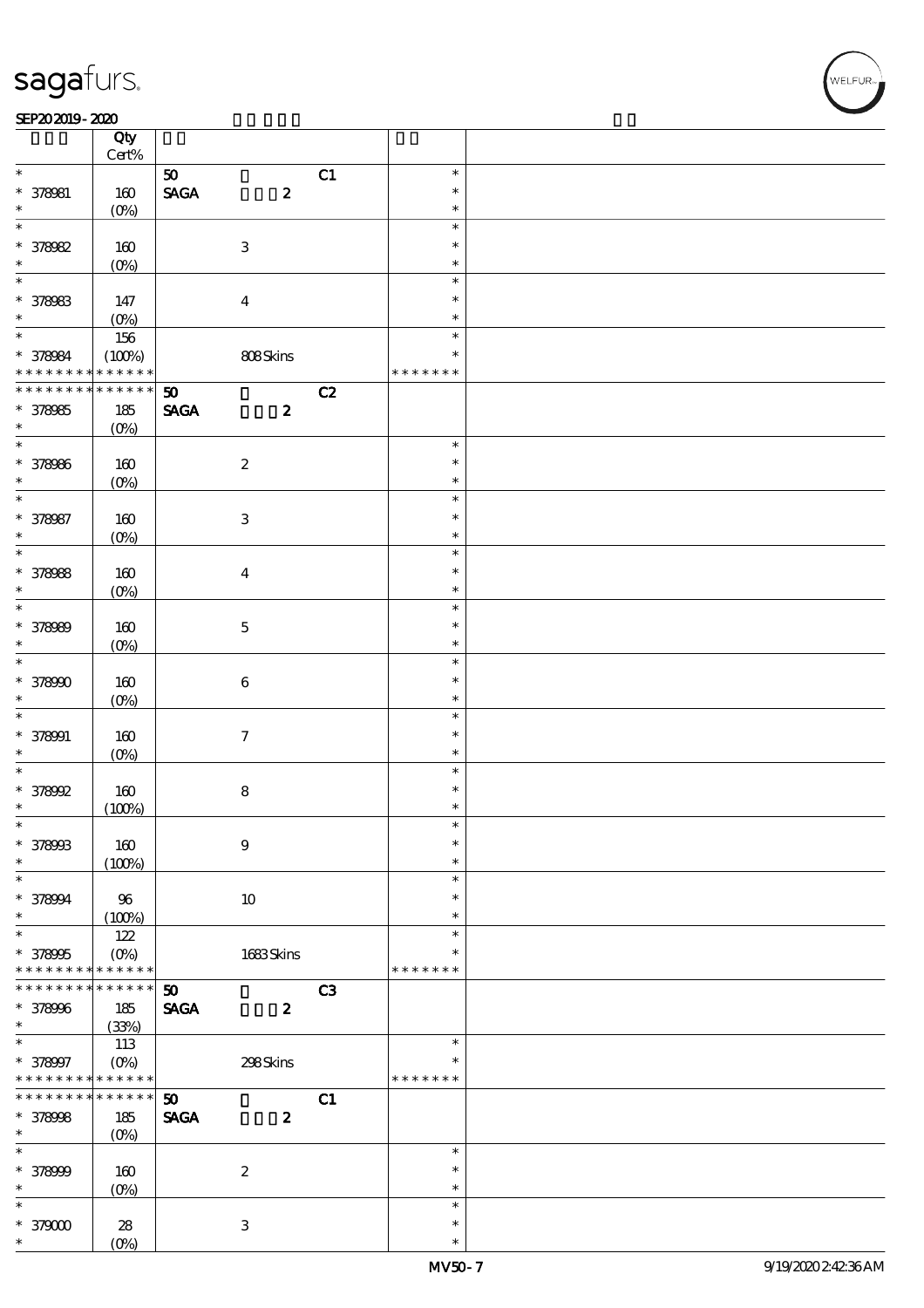#### SEP202019-2020 RED 2020 RED 2020 RED 2020 RED 2020 RED 2020 RED 2020 RED 2020 RED 2020 RED 2020 RED 2020 RED 20

|                                          | Qty<br>Cert%          |                 |                  |                |                         |  |
|------------------------------------------|-----------------------|-----------------|------------------|----------------|-------------------------|--|
| $\ast$                                   | 128                   | 50              |                  | C1             | $\ast$                  |  |
| $* 379001$<br>* * * * * * * *            | (100%)<br>* * * * * * | <b>SAGA</b>     | $\pmb{2}$        |                | $\ast$<br>* * * * * * * |  |
|                                          |                       |                 |                  |                |                         |  |
| * * * * * * * *                          | * * * * * *           | 50              |                  | C2             |                         |  |
| $*$ 379002                               | 185                   | <b>SAGA</b>     | $\pmb{2}$        |                |                         |  |
| $\ast$                                   | (O <sub>0</sub> )     |                 |                  |                |                         |  |
|                                          |                       |                 |                  |                | $\ast$                  |  |
| $*379003$                                | 160                   |                 | $\boldsymbol{2}$ |                | $\ast$                  |  |
| $\ast$                                   | $(0\%)$               |                 |                  |                | $\ast$                  |  |
| $\overline{\ast}$                        |                       |                 |                  |                | $\ast$                  |  |
|                                          |                       |                 |                  |                | $\ast$                  |  |
| * 379004                                 | 160                   |                 | 3                |                |                         |  |
| $\ast$                                   | $(O\!/\!\!\delta)$    |                 |                  |                | $\ast$                  |  |
| $\overline{\ast}$                        |                       |                 |                  |                | $\ast$                  |  |
| $*379005$                                | 160                   |                 | $\boldsymbol{4}$ |                | $\ast$                  |  |
| $\ast$                                   | (100%)                |                 |                  |                | $\ast$                  |  |
| $\overline{\ast}$                        |                       |                 |                  |                | $\ast$                  |  |
| * 379006                                 | 88                    |                 | $\mathbf 5$      |                | $\ast$                  |  |
| $\ast$                                   | (100%)                |                 |                  |                | $\ast$                  |  |
| $\ast$                                   |                       |                 |                  |                | $\ast$                  |  |
|                                          | 121                   |                 |                  |                | $\ast$                  |  |
| * 379007                                 | $(O\%)$               |                 | 874Skins         |                |                         |  |
| * * * * * * * *                          | * * * * * *           |                 |                  |                | * * * * * * *           |  |
| * * * * * * * *                          | * * * * * *           | 50              |                  | C3             |                         |  |
| $*379008$                                | 185                   | <b>SAGA</b>     | $\boldsymbol{z}$ |                |                         |  |
| $\ast$                                   | (30%)                 |                 |                  |                |                         |  |
| $\ast$                                   |                       |                 |                  |                | $\ast$                  |  |
| $*379009$                                | 160                   |                 | $\boldsymbol{2}$ |                | $\ast$                  |  |
| $\ast$                                   |                       |                 |                  |                | $\ast$                  |  |
| $\overline{\ast}$                        | $(O\!/\!\!\delta)$    |                 |                  |                |                         |  |
|                                          |                       |                 |                  |                | $\ast$                  |  |
| * 379010                                 | 160                   |                 | 3                |                | $\ast$                  |  |
| $\ast$                                   | (O <sub>0</sub> )     |                 |                  |                | $\ast$                  |  |
| $\ast$                                   | ${\bf 98}$            |                 |                  |                | $\ast$                  |  |
| * 379011                                 | (O <sub>0</sub> )     |                 | 603Skins         |                | *                       |  |
| * * * * * * * *                          | * * * * * *           |                 |                  |                | * * * * * * *           |  |
| * * * * * * * *                          | $******$              | 50              | $\mathbf x$      | C1             |                         |  |
| $*$ 379012                               | 165                   | <b>SAGA</b>     | $\boldsymbol{z}$ |                |                         |  |
| $\ast$                                   | (9%)                  |                 |                  |                |                         |  |
| $\ast$                                   | $\mathfrak{B}$        |                 |                  |                | $\ast$                  |  |
|                                          |                       |                 |                  |                | $\ast$                  |  |
| $* 379013$                               | (100%)                |                 | 204Skins         |                |                         |  |
| * * * * * * * *                          | * * * * * *           |                 |                  |                | * * * * * * *           |  |
| * * * * * * * *                          | * * * * * *           | 50 <sub>o</sub> | $\mathbf{X}$     | C2             |                         |  |
| $* 379014$                               | 185                   | <b>SAGA</b>     | $\boldsymbol{z}$ |                |                         |  |
| $\ast$                                   | (40%)                 |                 |                  |                |                         |  |
| $\overline{\ast}$                        | 63                    |                 |                  |                | $\ast$                  |  |
| * 379015                                 | (3%)                  |                 | 248Skins         |                |                         |  |
| * * * * * * * * <mark>* * * * * *</mark> |                       |                 |                  |                | * * * * * * *           |  |
| * * * * * * * *                          | $* * * * * * *$       | 50 <sub>o</sub> | $\mathbf x$      | C <sub>3</sub> |                         |  |
|                                          |                       |                 |                  |                |                         |  |
| * 379016                                 | 185                   | <b>SAGA</b>     | $\boldsymbol{z}$ |                |                         |  |
| $\ast$                                   | (22%)                 |                 |                  |                |                         |  |
| $\ast$                                   | 119                   |                 |                  |                | $\ast$                  |  |
| * 379017                                 |                       |                 | 304Skins         |                | $\ast$                  |  |
| * * * * * * * * <mark>* * * * * *</mark> |                       |                 |                  |                | * * * * * * *           |  |
| * * * * * * * *                          | $* * * * * * *$       | $\omega$ 50     | $\mathbf{X}$ /   | C2             |                         |  |
| $* 379018$                               | 185                   | IA              | $\blacksquare$   |                |                         |  |
| $\ast$                                   | (4%)                  |                 |                  |                |                         |  |
| $\ast$                                   | 113                   |                 |                  |                | $\ast$                  |  |
| * 379019                                 |                       |                 |                  |                | $\ast$                  |  |
|                                          | (11%)                 |                 | 298Skins         |                |                         |  |
| * * * * * * * * <mark>* * * * * *</mark> |                       |                 |                  |                | * * * * * * *           |  |
| * * * * * * * *                          | * * * * * *           | 50              | X /              | C2             |                         |  |
| * 379020                                 | 185                   | IA              | $\mathbf{1}$     |                |                         |  |
| $\ast$                                   | $(\Theta)$            |                 |                  |                |                         |  |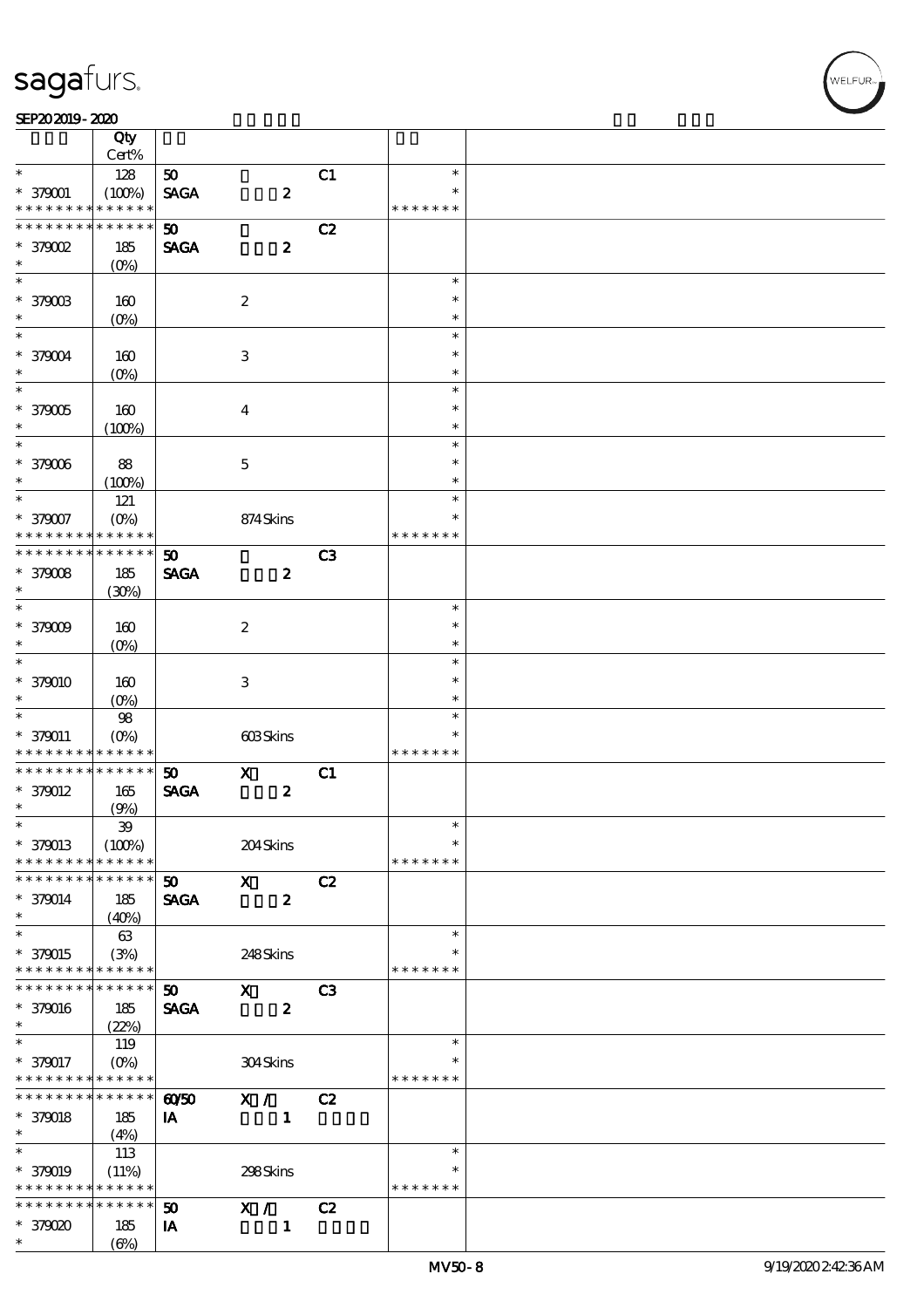#### SEP202019-2020

|                                                        | Qty<br>Cert%    |             |                  |                |               |  |
|--------------------------------------------------------|-----------------|-------------|------------------|----------------|---------------|--|
| $\ast$                                                 |                 | 50          | X /              | C2             | $\ast$        |  |
|                                                        |                 |             |                  |                | $\ast$        |  |
| * 379021                                               | 160             | IA          | $\mathbf{1}$     |                |               |  |
| $\ast$                                                 | (10%)           |             |                  |                | $\ast$        |  |
| $\ast$                                                 | $36\,$          |             |                  |                | $\ast$        |  |
| * 379022                                               | (13%)           |             | 381 Skins        |                | $\ast$        |  |
| * * * * * * * *                                        | $* * * * * * *$ |             |                  |                | * * * * * * * |  |
| * * * * * * * *                                        | ******          | $\omega$    | $\mathcal{F}$    | C2             |               |  |
| $*379023$                                              | 175             | IA          | $\mathbf{1}$     |                |               |  |
| $\ast$                                                 | (8%)            |             |                  |                |               |  |
| $\ast$                                                 | 42              |             |                  |                | $\ast$        |  |
|                                                        |                 |             |                  |                |               |  |
| * 379024<br>* * * * * * * * <mark>* * * * * * *</mark> | (7%)            |             | 217Skins         |                |               |  |
|                                                        |                 |             |                  |                | * * * * * * * |  |
| * * * * * * * * * * * * * *                            |                 | 6050        | X /              | C2             |               |  |
| * 379025                                               | 185             | IA          | $\boldsymbol{z}$ |                |               |  |
| $\ast$                                                 | (7%)            |             |                  |                |               |  |
|                                                        | 128             |             |                  |                | $\ast$        |  |
| * 379026                                               | (12%)           |             | 313Skins         |                |               |  |
| * * * * * * * *                                        | * * * * * *     |             |                  |                | * * * * * * * |  |
| * * * * * * * *                                        | * * * * * *     | 50          | $\mathbf{X}$     | C1/C2          |               |  |
| * 379027                                               | 185             | <b>SROY</b> | $\mathbf{1}$     |                |               |  |
| $\ast$                                                 | (14%)           |             |                  |                |               |  |
| $\ast$                                                 | 168             |             |                  |                | $\ast$        |  |
| * 379028                                               | $(O\%)$         |             | 353Skins         |                | $\ast$        |  |
| * * * * * * * *                                        | ******          |             |                  |                | * * * * * * * |  |
|                                                        |                 | 50          | $\mathbf{x}$     | C1             |               |  |
|                                                        |                 |             |                  |                |               |  |
| 379029                                                 | 92              | <b>SROY</b> | $\mathbf{1}$     |                |               |  |
|                                                        | (7%)            |             |                  |                |               |  |
|                                                        |                 | 50          | $\mathbf{x}$     | C1/C2          |               |  |
| 379030                                                 | 145             | <b>SROY</b> | $\mathbf{1}$     |                |               |  |
|                                                        | (4%)            |             |                  |                |               |  |
| * * * * * * * *                                        | * * * * * *     | 50          | $\mathbf{x}$     | C2             |               |  |
| * 379031                                               | 185             | <b>SROY</b> | $\mathbf{1}$     |                |               |  |
| $\ast$                                                 | (14%)           |             |                  |                |               |  |
| $\overline{\phantom{0}}$                               | 71              |             |                  |                | $\ast$        |  |
| * 379032                                               | $(O\%)$         |             | 256Skins         |                |               |  |
| * * * * * * * * <mark>* * * * * *</mark>               |                 |             |                  |                | * * * * * * * |  |
| ************** 50                                      |                 |             |                  | C1/C2          |               |  |
| * 379033                                               | 185             | <b>SROY</b> | $\mathbf{1}$     |                |               |  |
| $\ast$                                                 | (4%)            |             |                  |                |               |  |
| $\ast$                                                 | 94              |             |                  |                | $\ast$        |  |
| * 379034                                               | $(0\%)$         |             | 279Skins         |                | $\ast$        |  |
| * * * * * * * *                                        | * * * * * *     |             |                  |                | * * * * * * * |  |
|                                                        |                 | 50          |                  | C <sub>3</sub> |               |  |
| 379035                                                 | 138             | <b>SROY</b> |                  |                |               |  |
|                                                        |                 |             | $\mathbf{1}$     |                |               |  |
|                                                        | (4%)            |             |                  |                |               |  |
|                                                        |                 | 50          | $\mathbf{x}$     | C1/C2          |               |  |
| 379036                                                 | 149             | <b>SROY</b> | $\boldsymbol{z}$ |                |               |  |
|                                                        | (2%)            |             |                  |                |               |  |
|                                                        |                 | 50          | $\mathbf{X}$     | C2             |               |  |
| 379037                                                 | 38              | <b>SROY</b> | $\boldsymbol{z}$ |                |               |  |
|                                                        | $(O_0)$         |             |                  |                |               |  |
| * * * * * * * *                                        | * * * * * *     | 50          | $\mathbf{x}$     | C1             |               |  |
| * 379038                                               | 185             | <b>SROY</b> | $\boldsymbol{z}$ |                |               |  |
| $\ast$                                                 | (12%)           |             |                  |                |               |  |
| $\ast$                                                 | 64              |             |                  |                | $\ast$        |  |
| * 379039                                               | (3%)            |             | 249Skins         |                |               |  |
| * * * * * * * *                                        | $***$ * * * *   |             |                  |                | * * * * * * * |  |
| * * * * * * * *                                        | $* * * * * * *$ | 50          | $\mathbf{x}$     | C1/C2          |               |  |
| * 379040                                               | 185             | <b>SROY</b> | $\mathbf{2}$     |                |               |  |
| $\ast$                                                 | (2%)            |             |                  |                |               |  |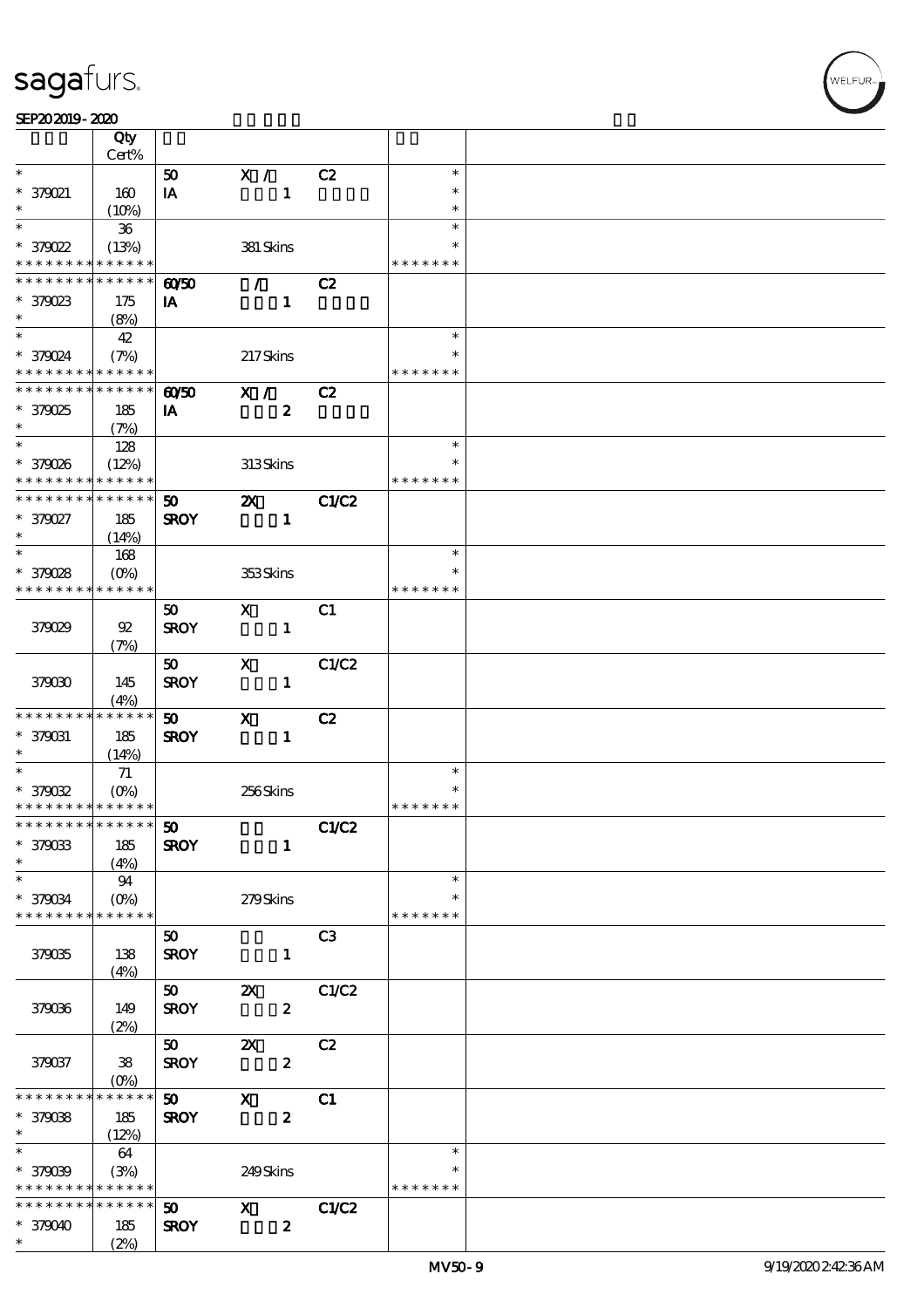$\top$ 

#### $SEP202019 - 2020$

|                     | Qty<br>Cert%       |                             |                  |                  |               |  |
|---------------------|--------------------|-----------------------------|------------------|------------------|---------------|--|
| $\ast$              |                    |                             |                  |                  | $\ast$        |  |
|                     | 85                 | 50                          | $\mathbf X$      | C1/C2            |               |  |
| $* 379041$          | $(O\%)$            | <b>SROY</b>                 | $\pmb{2}$        |                  | $\ast$        |  |
| * * * * * * * *     | * * * * * *        |                             |                  |                  | * * * * * * * |  |
|                     |                    | 50                          | $\mathbf X$      | C2               |               |  |
| 379042              | 94                 | <b>SROY</b>                 | $\boldsymbol{2}$ |                  |               |  |
|                     | $(0\%)$            |                             |                  |                  |               |  |
|                     |                    | 50                          | $X$ $N$          | C <sub>3</sub>   |               |  |
| 379043              | 205                | <b>SROY</b>                 |                  | $\boldsymbol{z}$ |               |  |
|                     | (3%)               |                             |                  |                  |               |  |
| * * * * * * * *     | * * * * * *        | 50                          |                  | C1               |               |  |
| * 379044            |                    |                             | $\boldsymbol{z}$ |                  |               |  |
| $\ast$              | 185                | <b>SROY</b>                 |                  |                  |               |  |
| $\ast$              | (21%)              |                             |                  |                  |               |  |
|                     | 158                |                             |                  |                  | $\ast$        |  |
| * 379045            | (8%)               |                             | 343Skins         |                  | $\ast$        |  |
| * * * * * * * *     | * * * * * *        |                             |                  |                  | * * * * * * * |  |
| * * * * * * * *     | * * * * * *        | $\boldsymbol{\mathfrak{D}}$ |                  | C2               |               |  |
| * 379046            | 185                | <b>SROY</b>                 | $\boldsymbol{z}$ |                  |               |  |
| $\ast$              | (8%)               |                             |                  |                  |               |  |
| $\ast$              |                    |                             |                  |                  | $\ast$        |  |
| * 379047            | 160                |                             | $\boldsymbol{2}$ |                  | $\ast$        |  |
| $\ast$              | (1%)               |                             |                  |                  | $\ast$        |  |
| $\ast$              | 141                |                             |                  |                  | $\ast$        |  |
|                     |                    |                             |                  |                  | ∗             |  |
| * 379048            | $(O\!/\!\!\delta)$ |                             | 486Skins         |                  |               |  |
| * * * * * * * *     | * * * * * *        |                             |                  |                  | * * * * * * * |  |
| * * * * * * * *     | ******             | $\boldsymbol{\mathfrak{D}}$ |                  | C3               |               |  |
| * 379049            | 185                | <b>SROY</b>                 | $\boldsymbol{z}$ |                  |               |  |
| $\ast$              | (5%)               |                             |                  |                  |               |  |
| $\overline{\ast}$   | 67                 |                             |                  |                  | $\ast$        |  |
| $*379050$           | $(O\%)$            |                             | 252Skins         |                  |               |  |
| * * * * * * * *     | * * * * * *        |                             |                  |                  | * * * * *     |  |
|                     |                    | 50                          |                  | C1               |               |  |
| 379051              | 185                | <b>SROY</b>                 | $\boldsymbol{z}$ |                  |               |  |
|                     | (3%)               |                             |                  |                  |               |  |
| * * * * * * * *     | $******$           | 50                          |                  | C1/C2            |               |  |
|                     | 185                |                             |                  |                  |               |  |
| $*379052$<br>$\ast$ |                    | <b>SROY</b>                 | $\boldsymbol{z}$ |                  |               |  |
| $\ast$              | (5%)               |                             |                  |                  | $\ast$        |  |
|                     |                    |                             |                  |                  |               |  |
| * 379063            | 160                |                             | $\boldsymbol{2}$ |                  | $\ast$        |  |
| *                   | $(0\%)$            |                             |                  |                  | $\ast$        |  |
| $\ast$              | 116                |                             |                  |                  | $\ast$        |  |
| * 379054            | $(O\%)$            |                             | 461 Skins        |                  | $\ast$        |  |
| * * * * * * * *     | * * * * * *        |                             |                  |                  | * * * * * * * |  |
| * * * * * * *       | $* * * * * *$      | 50                          |                  | C2               |               |  |
| * 379055            | 185                | <b>SROY</b>                 | $\boldsymbol{z}$ |                  |               |  |
| $\ast$              | (21%)              |                             |                  |                  |               |  |
| $\ast$              |                    |                             |                  |                  | $\ast$        |  |
| * 379056            | 160                |                             | $\boldsymbol{2}$ |                  | $\ast$        |  |
| $\ast$              | (0%                |                             |                  |                  | $\ast$        |  |
| $\ast$              |                    |                             |                  |                  | $\ast$        |  |
|                     | ${\bf 35}$         |                             |                  |                  | $\ast$        |  |
| * 379057            | $(O\%)$            |                             | 380Skins         |                  |               |  |
| * * * * * * * *     | * * * * * *        |                             |                  |                  | * * * * * * * |  |
|                     |                    | 50                          |                  | C <sub>3</sub>   |               |  |
| 379058              | 155                | <b>SROY</b>                 | $\boldsymbol{z}$ |                  |               |  |
|                     | (4%)               |                             |                  |                  |               |  |
| * * * * *           | $* * * * * *$<br>∗ | 50                          |                  | C1/C2            |               |  |
| * 379059            | 185                | <b>SROY</b>                 |                  | $\boldsymbol{z}$ |               |  |
| $\ast$              | (14%)              |                             |                  |                  |               |  |
| $\ast$              |                    |                             |                  |                  | $\ast$        |  |
| $*379000$           | 160                |                             | $\boldsymbol{2}$ |                  | $\ast$        |  |
| $\ast$              | (O <sub>0</sub> )  |                             |                  |                  | $\ast$        |  |
|                     |                    |                             |                  |                  |               |  |

 $\overline{\mathbf{r}}$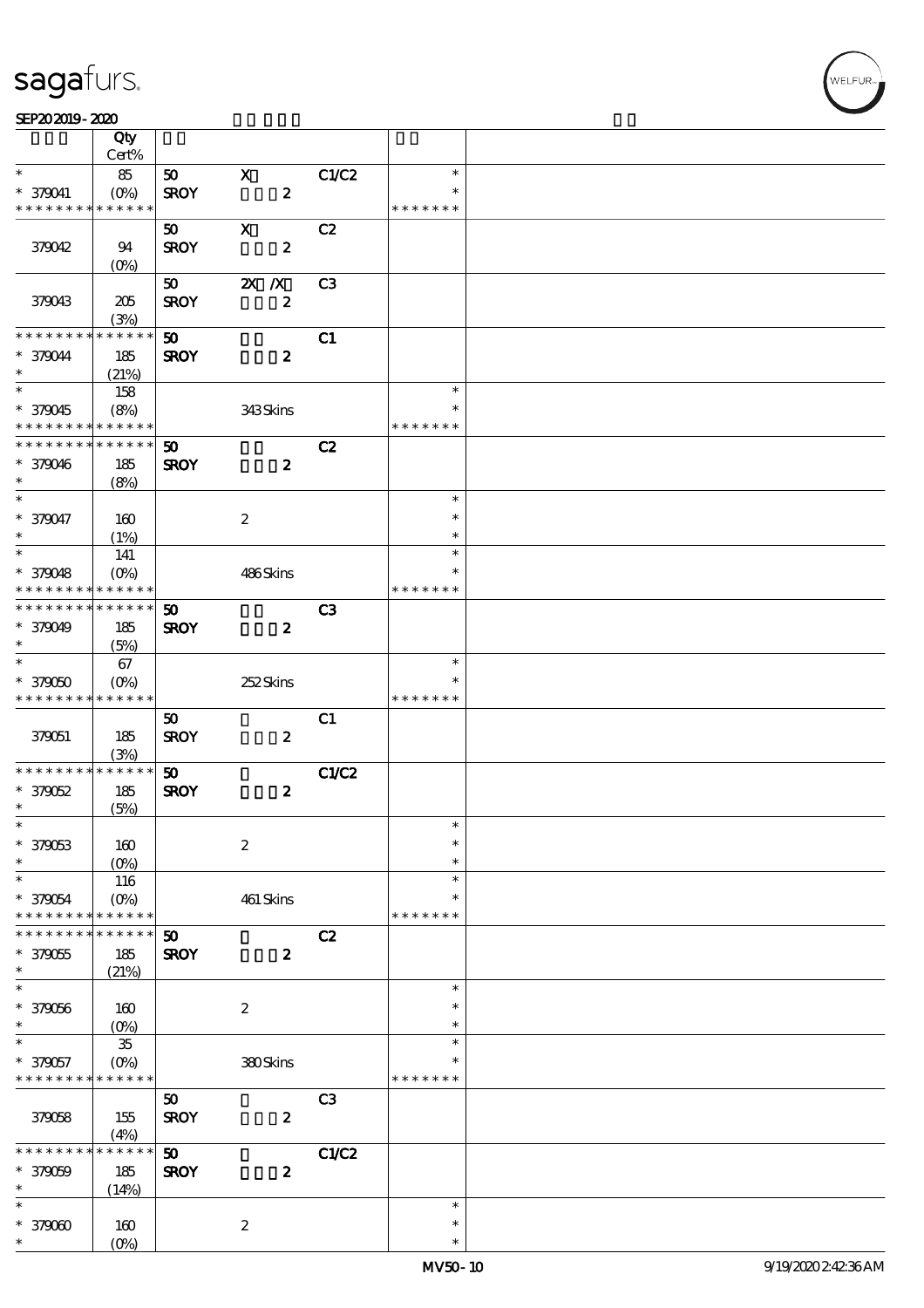### SEP202019-2020

|                             | Qty                |             |                           |   |                |         |  |
|-----------------------------|--------------------|-------------|---------------------------|---|----------------|---------|--|
|                             | Cert%              |             |                           |   |                |         |  |
| $\ast$                      | 121                | 50          |                           |   | C1/C2          | $\ast$  |  |
| $* 379061$                  | $(O\!/\!\!\delta)$ | <b>SROY</b> |                           | 2 |                | $\ast$  |  |
| * * * * * * * * * * * * * * |                    |             |                           |   |                | ******* |  |
|                             |                    | 50          | $\boldsymbol{\mathsf{X}}$ |   | C1/C2          |         |  |
| 379062                      | 171                | <b>SROY</b> |                           | 2 |                |         |  |
|                             | (8%)               |             |                           |   |                |         |  |
|                             |                    | 50          | $\boldsymbol{X}$          |   | C <sub>3</sub> |         |  |
| 379063                      | 164                | <b>SROY</b> |                           | 2 |                |         |  |
|                             | (9%)               |             |                           |   |                |         |  |
|                             |                    | 50          | $\mathbf x$               |   | C1/C2          |         |  |
| 379064                      | 105                | <b>LUMI</b> |                           | 2 |                |         |  |
|                             | (1%)               |             |                           |   |                |         |  |

WELFUR<sub>T</sub>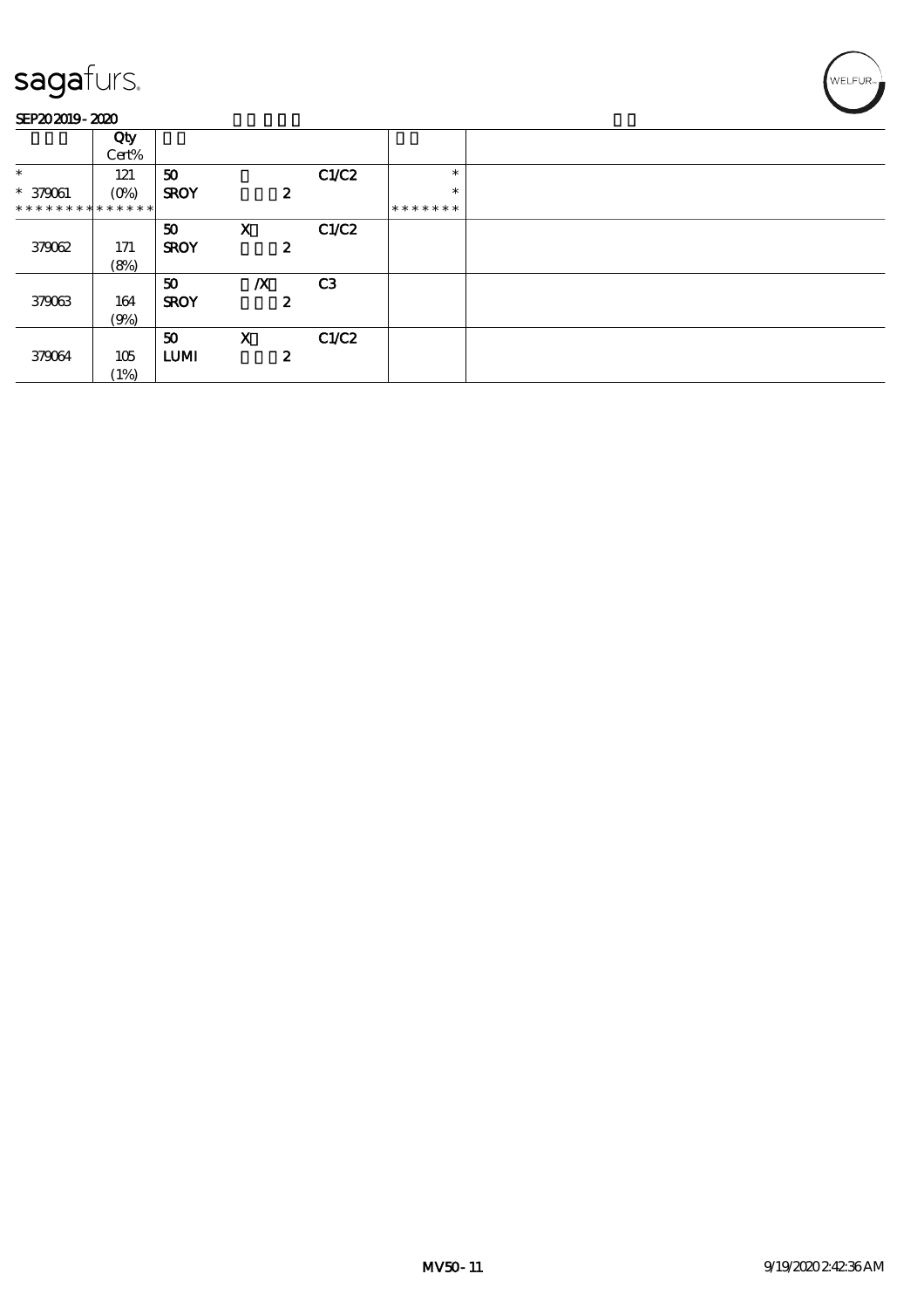|                                                        | Qty               |                       |                           |              |                |                  |  |
|--------------------------------------------------------|-------------------|-----------------------|---------------------------|--------------|----------------|------------------|--|
| * * * * * * * *                                        | Cert%<br>$******$ |                       |                           |              |                |                  |  |
|                                                        |                   | $\boldsymbol{\omega}$ | $\boldsymbol{\mathsf{X}}$ |              | C1             |                  |  |
| $* 379101$<br>$\ast$                                   | 225<br>(12%)      | $\mathbf{S}$          |                           | $\mathbf{1}$ |                |                  |  |
| $\ast$                                                 | 42                |                       |                           |              |                | $\ast$           |  |
| $*$ 379102                                             | $(0\%)$           |                       | 267Skins                  |              |                | *                |  |
| * * * * * * * * <mark>* * * * * * *</mark>             |                   |                       |                           |              |                | * * * * * * *    |  |
| * * * * * * *                                          | * * * * * *       | $\boldsymbol{\omega}$ | $\boldsymbol{\mathsf{X}}$ |              | C2             |                  |  |
| $* 37910B$                                             | 240               | ${\bf s}$             |                           | $\mathbf{1}$ |                |                  |  |
| $\ast$                                                 | (27%)             |                       |                           |              |                |                  |  |
| $\ast$                                                 |                   |                       |                           |              |                | $\ast$           |  |
| $* 379104$                                             | 215               |                       | $\boldsymbol{2}$          |              |                | $\ast$           |  |
| $\ast$                                                 | $(O\%)$           |                       |                           |              |                | *                |  |
| $\overline{\ast}$                                      | 205               |                       |                           |              |                | $\ast$           |  |
| $^\ast$ 379105                                         | $(0\%)$           |                       | 660Skins                  |              |                | $\ast$           |  |
| * * * * * * * * <mark>* * * * * * *</mark>             |                   |                       |                           |              |                | * * * * * * *    |  |
|                                                        |                   | $\boldsymbol{\omega}$ | $\boldsymbol{\mathsf{Z}}$ |              | C <sub>3</sub> |                  |  |
| 379106                                                 | 232               | ${\bf s}$             |                           | $\mathbf{1}$ |                |                  |  |
|                                                        | $(\Theta)$        |                       |                           |              |                |                  |  |
| * * * * * * * *                                        | * * * * * *       | $\boldsymbol{\omega}$ | $\mathbf x$               |              | C1             |                  |  |
| $* 379107$                                             | 225               | ${\bf s}$             |                           | $\mathbf{1}$ |                |                  |  |
| $\ast$                                                 | (16%)             |                       |                           |              |                |                  |  |
| $\ast$                                                 | 78                |                       |                           |              |                | $\ast$           |  |
| $* 379108$                                             | $(0\%)$           |                       | 308Skins                  |              |                | $\ast$           |  |
| * * * * * * * *                                        | * * * * * *       |                       |                           |              |                | * * * * * * *    |  |
| * * * * * * * *                                        | ******            | $\boldsymbol{\omega}$ | $\mathbf{x}$              |              | C2             |                  |  |
| $* 379109$<br>$\ast$                                   | 225               | ${\bf s}$             |                           | $\mathbf{1}$ |                |                  |  |
| $\ast$                                                 | $(O\%)$           |                       |                           |              |                |                  |  |
|                                                        |                   |                       |                           |              |                | $\ast$<br>$\ast$ |  |
| $* 379110$<br>$\ast$                                   | 200               |                       | $\boldsymbol{z}$          |              |                | $\ast$           |  |
| $\ast$                                                 | $(O\%)$           |                       |                           |              |                | $\ast$           |  |
| $* 379111$                                             |                   |                       | $\ensuremath{\mathsf{3}}$ |              |                | $\ast$           |  |
| $\ast$                                                 | 200<br>$(0\%)$    |                       |                           |              |                | $\ast$           |  |
| $\ast$                                                 |                   |                       |                           |              |                | $\ast$           |  |
| $* 379112$                                             | 159               |                       | $\bf{4}$                  |              |                | $\ast$           |  |
| $\ast$                                                 | $(O\%)$           |                       |                           |              |                | $\ast$           |  |
| $\ast$                                                 | 111               |                       |                           |              |                | $\ast$           |  |
| $* 379113$                                             | (100%)            |                       | 895Skins                  |              |                | $\ast$           |  |
| * * * * * * * *                                        | * * * * * *       |                       |                           |              |                | * * * * * * *    |  |
| * * * * * * *                                          | * * * * * *       | $\boldsymbol{\omega}$ | $\mathbf{x}$              |              | C3             |                  |  |
| $* 379114$                                             | 225               | ${\bf s}$             |                           | $\mathbf{1}$ |                |                  |  |
| $\ast$                                                 | (17%)             |                       |                           |              |                |                  |  |
| $\ast$                                                 | 71                |                       |                           |              |                | $\ast$           |  |
| $* 379115$                                             | $(O\%)$           |                       | 296Skins                  |              |                | *                |  |
| * * * * * * * *                                        | * * * * * *       |                       |                           |              |                | * * * * * * *    |  |
| * * * * * *                                            | * * * * * *       | $\boldsymbol{\omega}$ |                           |              | C1             |                  |  |
| $* 379116$<br>$\ast$                                   | 225               | ${\bf s}$             |                           | $\mathbf{1}$ |                |                  |  |
| $\ast$                                                 | (18%)             |                       |                           |              |                | $\ast$           |  |
|                                                        | 133               |                       |                           |              |                | $\ast$           |  |
| $* 379117$<br>* * * * * * * * <mark>* * * * * *</mark> | $(O\%)$           |                       | 358Skins                  |              |                | * * * * * * *    |  |
| * * * * * * *                                          | $* * * * * * *$   | $\boldsymbol{\omega}$ |                           |              | C2             |                  |  |
| $* 379118$                                             | 225               | ${\bf s}$             |                           | $\mathbf{1}$ |                |                  |  |
| $\ast$                                                 | $(O\%)$           |                       |                           |              |                |                  |  |
| $\ast$                                                 |                   |                       |                           |              |                | $\ast$           |  |
| $* 379119$                                             | 200               |                       | $\boldsymbol{2}$          |              |                | $\ast$           |  |
| $\ast$                                                 | $(0\%)$           |                       |                           |              |                | $\ast$           |  |
| $\ast$                                                 |                   |                       |                           |              |                | $\ast$           |  |
| $*379120$                                              | 200               |                       | 3                         |              |                | $\ast$           |  |
| $\ast$                                                 | $(O\%)$           |                       |                           |              |                | $\ast$           |  |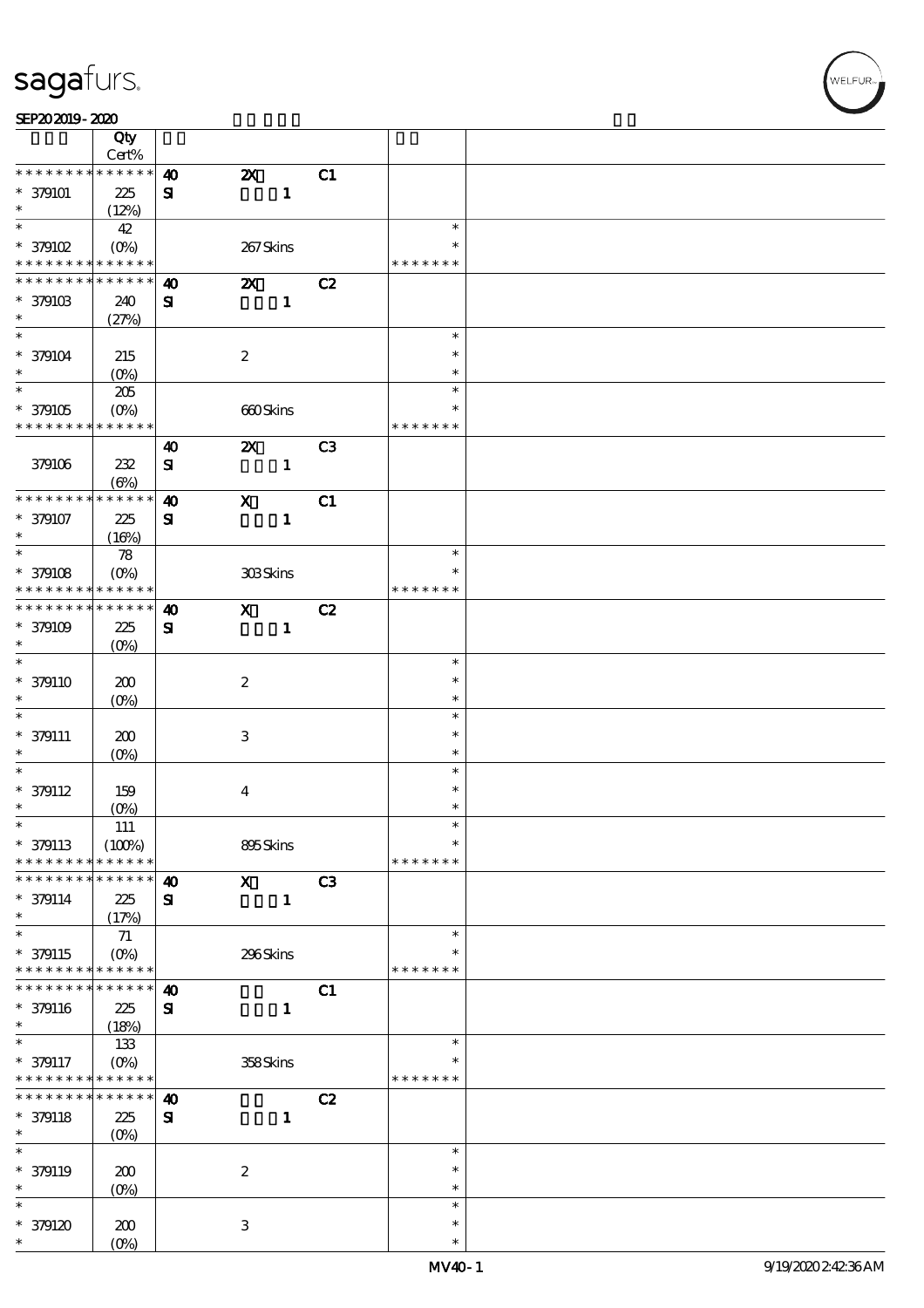┱

#### SEP202019-2020  $\overline{\phantom{a}}$

|                                          | Qty<br>Cert%       |                       |                           |                  |                |               |  |
|------------------------------------------|--------------------|-----------------------|---------------------------|------------------|----------------|---------------|--|
| $\ast$                                   |                    | $\boldsymbol{\omega}$ |                           |                  | C2             | $\ast$        |  |
|                                          |                    |                       |                           |                  |                |               |  |
| $* 379121$                               | 200                | $\mathbf{S}$          |                           | $\mathbf{1}$     |                | $\ast$        |  |
| $\ast$                                   | (O <sub>0</sub> )  |                       |                           |                  |                | $\ast$        |  |
| $\ast$                                   |                    |                       |                           |                  |                | $\ast$        |  |
| * 379122                                 | 200                |                       | $\mathbf 5$               |                  |                | $\ast$        |  |
| $\ast$                                   | $(0\%)$            |                       |                           |                  |                | $\ast$        |  |
| $\overline{\ast}$                        |                    |                       |                           |                  |                | $\ast$        |  |
|                                          |                    |                       |                           |                  |                |               |  |
| $*$ 379123                               | 62                 |                       | $\bf 6$                   |                  |                | $\ast$        |  |
| $\ast$                                   | (O <sub>0</sub> )  |                       |                           |                  |                | $\ast$        |  |
| $*$                                      | 189                |                       |                           |                  |                | $\ast$        |  |
| $* 379124$                               | (100%)             |                       |                           | 1276Skins        |                | $\ast$        |  |
| * * * * * * * *                          | * * * * * *        |                       |                           |                  |                | * * * * * * * |  |
| * * * * * * * *                          | $* * * * * * *$    | $\boldsymbol{\omega}$ |                           |                  | C2             |               |  |
|                                          |                    |                       |                           |                  |                |               |  |
| * 379125                                 | 225                | ${\bf S}$             |                           | $\mathbf{1}$     |                |               |  |
| $\ast$                                   | $(O\%)$            |                       |                           |                  |                |               |  |
| $\overline{\ast}$                        |                    |                       |                           |                  |                | $\ast$        |  |
| * 379126                                 | 200                |                       | $\boldsymbol{2}$          |                  |                | $\ast$        |  |
| $\ast$                                   | $(O\%)$            |                       |                           |                  |                | $\ast$        |  |
| $\ast$                                   |                    |                       |                           |                  |                | $\ast$        |  |
|                                          |                    |                       |                           |                  |                | $\ast$        |  |
| * 379127                                 | 200                |                       | $\ensuremath{\mathbf{3}}$ |                  |                |               |  |
| $\ast$                                   | $(O\!/\!\!\delta)$ |                       |                           |                  |                | $\ast$        |  |
| $\ast$                                   |                    |                       |                           |                  |                | $\ast$        |  |
| $* 379128$                               | 200                |                       | $\boldsymbol{4}$          |                  |                | $\ast$        |  |
| $\ast$                                   | $(O\%)$            |                       |                           |                  |                | $\ast$        |  |
| $\ast$                                   |                    |                       |                           |                  |                | $\ast$        |  |
|                                          |                    |                       |                           |                  |                | $\ast$        |  |
| * 379129                                 | 200                |                       | $\mathbf 5$               |                  |                |               |  |
| $\ast$                                   | $(O\!/\!\!\delta)$ |                       |                           |                  |                | $\ast$        |  |
| $\ast$                                   |                    |                       |                           |                  |                | $\ast$        |  |
| $*$ 379130                               | 200                |                       | 6                         |                  |                | $\ast$        |  |
| $\ast$                                   | (3%)               |                       |                           |                  |                | $\ast$        |  |
| $\ast$                                   |                    |                       |                           |                  |                | $\ast$        |  |
| $* 379131$                               |                    |                       |                           |                  |                | $\ast$        |  |
|                                          | 138                |                       | $\boldsymbol{7}$          |                  |                |               |  |
| $\ast$                                   | $(O\%)$            |                       |                           |                  |                | $\ast$        |  |
| $\overline{\ast}$                        | $191\,$            |                       |                           |                  |                | $\ast$        |  |
| $*379132$                                | (100%)             |                       |                           | 1554Skins        |                | $\ast$        |  |
| * * * * * * * *                          | * * * * * *        |                       |                           |                  |                | * * * * * * * |  |
|                                          |                    | $\boldsymbol{40}$     |                           |                  | C3             |               |  |
| 379133                                   | 225                | ${\bf s}$             |                           | $\mathbf{1}$     |                |               |  |
|                                          |                    |                       |                           |                  |                |               |  |
|                                          | (20%)              |                       |                           |                  |                |               |  |
|                                          |                    | $\boldsymbol{\omega}$ | $\boldsymbol{\mathsf{z}}$ |                  | C1             |               |  |
| 379134                                   | 93                 | ${\bf s}$             |                           | $\boldsymbol{z}$ |                |               |  |
|                                          | (17%)              |                       |                           |                  |                |               |  |
|                                          |                    | $\boldsymbol{\omega}$ | $\boldsymbol{\mathsf{z}}$ |                  | C2             |               |  |
| 379135                                   | 218                | ${\bf s}$             |                           | $\boldsymbol{z}$ |                |               |  |
|                                          | (19%)              |                       |                           |                  |                |               |  |
|                                          |                    | $\boldsymbol{\omega}$ | $\mathbf{X}$              |                  | C1             |               |  |
|                                          |                    |                       |                           |                  |                |               |  |
| 379136                                   | 126                | ${\bf s}$             |                           | $\boldsymbol{z}$ |                |               |  |
|                                          | (17%)              |                       |                           |                  |                |               |  |
| * * * * * * * *                          | * * * * * *        | $\boldsymbol{\omega}$ | $\mathbf{x}$              |                  | C2             |               |  |
| * 379137                                 | 225                | ${\bf s}$             |                           | $\boldsymbol{2}$ |                |               |  |
| $\ast$                                   | (28%)              |                       |                           |                  |                |               |  |
| $\overline{\ast}$                        | 55                 |                       |                           |                  |                | $\ast$        |  |
|                                          |                    |                       |                           |                  |                | $\ast$        |  |
| * 379138                                 | $(0\%)$            |                       | 280Skins                  |                  |                |               |  |
| * * * * * * * * <mark>* * * * * *</mark> |                    |                       |                           |                  |                | * * * * * * * |  |
|                                          |                    | $\boldsymbol{\omega}$ | $\mathbf{x}$              |                  | C <sub>3</sub> |               |  |
| 379139                                   | 95                 | ${\bf S}$             |                           | $\boldsymbol{z}$ |                |               |  |
|                                          | (14%)              |                       |                           |                  |                |               |  |
|                                          |                    | $\boldsymbol{\omega}$ |                           |                  | C1             |               |  |
| 379140                                   | 167                | ${\bf s}$             |                           | $\boldsymbol{2}$ |                |               |  |
|                                          |                    |                       |                           |                  |                |               |  |
|                                          | (25%)              |                       |                           |                  |                |               |  |

 $\overline{\mathsf{T}}$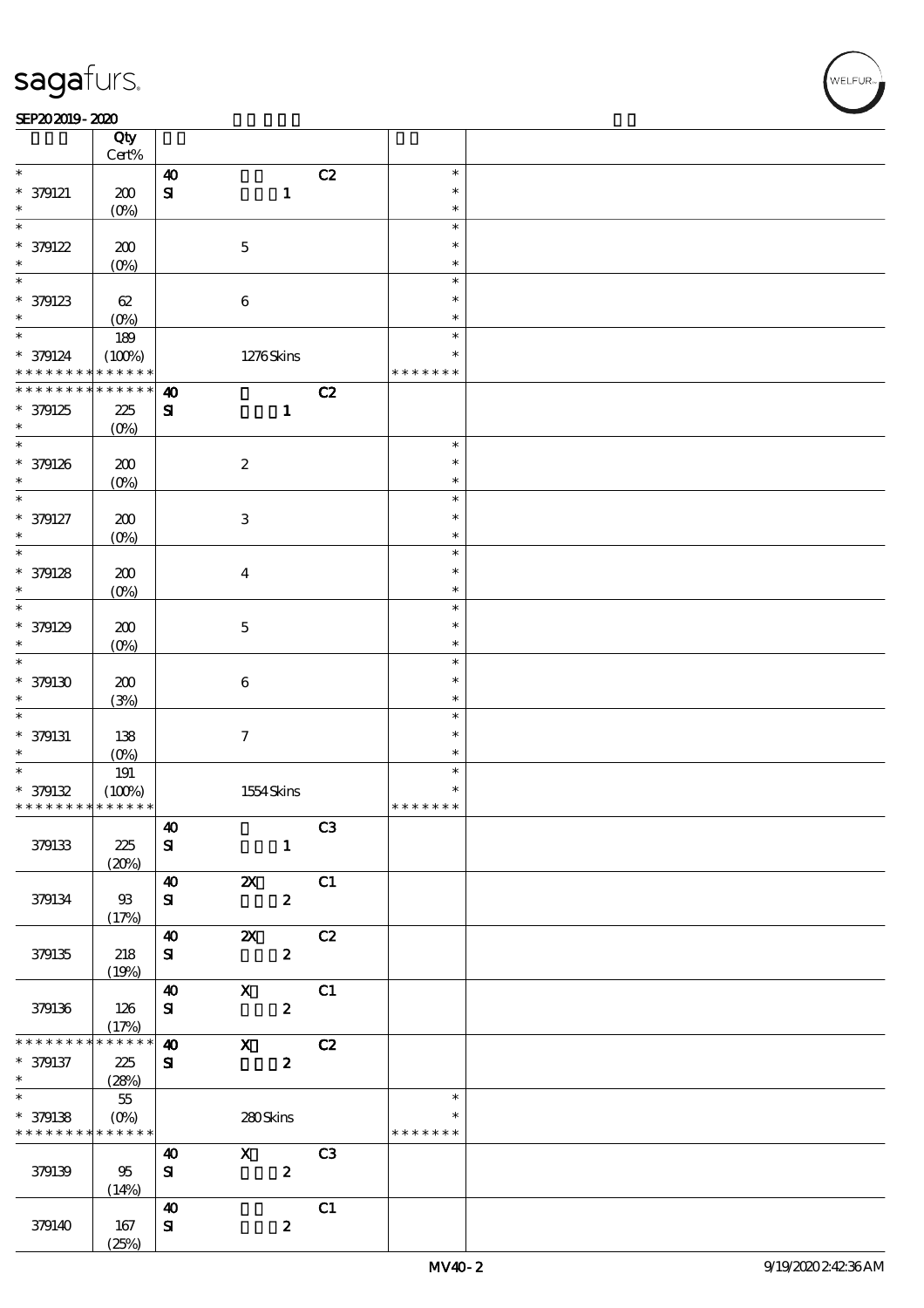$\overline{\mathsf{T}}$ 

#### $SEP202019 - 2020$

|                                                  | Qty<br>Cert%           |                       |                           |    |                  |  |
|--------------------------------------------------|------------------------|-----------------------|---------------------------|----|------------------|--|
| * * * * * * * *                                  | * * * * * *            | $\boldsymbol{\omega}$ |                           | C2 |                  |  |
|                                                  |                        |                       |                           |    |                  |  |
| $* 379141$<br>$\ast$                             | 225                    | ${\bf s}$             | $\boldsymbol{z}$          |    |                  |  |
| $\overline{\ast}$                                | (O <sub>0</sub> )      |                       |                           |    | $\ast$           |  |
|                                                  |                        |                       |                           |    |                  |  |
| $* 379142$                                       | 132                    |                       | $\boldsymbol{2}$          |    | $\ast$           |  |
| $\ast$                                           | $(0\%)$                |                       |                           |    | $\ast$           |  |
|                                                  | 115                    |                       |                           |    | $\ast$           |  |
| $* 379143$                                       | (100%)                 |                       | 472Skins                  |    | $\ast$           |  |
| * * * * * * * *                                  | * * * * * *            |                       |                           |    | * * * * * * *    |  |
| * * * * * * * *                                  | $* * * * * * *$        | $\boldsymbol{\omega}$ |                           | C1 |                  |  |
| $* 379144$                                       | 225                    | ${\bf s}$             | $\boldsymbol{z}$          |    |                  |  |
| $\ast$                                           | (30%)                  |                       |                           |    |                  |  |
|                                                  | 122                    |                       |                           |    | $\ast$           |  |
| $* 379145$                                       | $(0\%)$                |                       | 347 Skins                 |    | $\ast$           |  |
| * * * * * * * *                                  | * * * * * *            |                       |                           |    | * * * * * * *    |  |
| * * * * * * * *                                  | $* * * * * * *$        | $\boldsymbol{\omega}$ |                           | C2 |                  |  |
| $* 379146$                                       | 225                    | ${\bf s}$             | $\boldsymbol{z}$          |    |                  |  |
| $\ast$                                           | $(O\%)$                |                       |                           |    |                  |  |
| $\ast$                                           |                        |                       |                           |    | $\ast$           |  |
| * 379147                                         |                        |                       |                           |    | $\ast$           |  |
| $\ast$                                           | 200                    |                       | $\boldsymbol{2}$          |    | $\ast$           |  |
| $\overline{\ast}$                                | $(O\!/\!\!\delta)$     |                       |                           |    | $\ast$           |  |
|                                                  |                        |                       |                           |    |                  |  |
| $* 379148$                                       | 112                    |                       | 3                         |    | $\ast$           |  |
| $\ast$                                           | $(0\%)$                |                       |                           |    | $\ast$           |  |
|                                                  | 160                    |                       |                           |    | $\ast$           |  |
| $* 379149$                                       | (100%)                 |                       | 697Skins                  |    | *                |  |
| * * * * * * * *                                  | * * * * * *            |                       |                           |    | * * * * * * *    |  |
| * * * * * * * *                                  | $* * * * * * *$        | $\boldsymbol{\omega}$ | $\boldsymbol{\mathsf{z}}$ | C1 |                  |  |
| $*$ 379150                                       | 205                    | <b>SAGA</b>           | $\mathbf{1}$              |    |                  |  |
| $\ast$                                           | (25%)                  |                       |                           |    |                  |  |
| $\ast$                                           | 159                    |                       |                           |    | $\ast$           |  |
| $*$ 379151                                       | $(O\%)$                |                       | 364Skins                  |    | $\ast$           |  |
| * * * * * * * *                                  | * * * * * *            |                       |                           |    | * * * * * * *    |  |
| * * * * * * * *                                  | $******$               | $\boldsymbol{\omega}$ | $\boldsymbol{\mathsf{z}}$ | C2 |                  |  |
| * 379152                                         | 205                    | <b>SAGA</b>           | $\mathbf{1}$              |    |                  |  |
| $\ast$                                           | (O <sub>0</sub> )      |                       |                           |    |                  |  |
| $\ast$                                           |                        |                       |                           |    | $\ast$           |  |
| * 379153                                         | 180                    |                       | $\boldsymbol{2}$          |    | $\ast$           |  |
| $\ast$                                           | $(O\%)$                |                       |                           |    | $\ast$           |  |
| $\ast$                                           |                        |                       |                           |    |                  |  |
| * 379154                                         | 180                    |                       |                           |    |                  |  |
| $\ast$                                           |                        |                       |                           |    | $\ast$<br>$\ast$ |  |
| $\ast$                                           |                        |                       | $\,3$                     |    |                  |  |
|                                                  | (O <sub>0</sub> )      |                       |                           |    | $\ast$           |  |
|                                                  |                        |                       |                           |    | $\ast$           |  |
| $*$ 379155                                       | 180                    |                       | $\bf{4}$                  |    | $\ast$           |  |
| $\ast$                                           | (O <sub>0</sub> )      |                       |                           |    | $\ast$           |  |
| $\ast$                                           |                        |                       |                           |    | $\ast$           |  |
| * 379156                                         | $180$                  |                       | $\mathbf 5$               |    | $\ast$           |  |
| $\ast$                                           | $(O\%)$                |                       |                           |    | $\ast$           |  |
| $\ast$                                           |                        |                       |                           |    | $\ast$           |  |
| * 379157                                         | 180                    |                       | $\,6\,$                   |    | $\ast$           |  |
|                                                  | $(O\%)$                |                       |                           |    | $\ast$           |  |
|                                                  |                        |                       |                           |    | $\ast$           |  |
|                                                  | 180                    |                       | $\boldsymbol{7}$          |    | $\ast$           |  |
|                                                  | (100%)                 |                       |                           |    | $\ast$           |  |
| $\ast$<br>$\ast$<br>* 379158<br>$\ast$<br>$\ast$ |                        |                       |                           |    | $\ast$           |  |
|                                                  |                        |                       |                           |    | $\ast$           |  |
| $* 379159$                                       | 34                     |                       | ${\bf 8}$                 |    | $\ast$           |  |
| $\ast$                                           | (100%)                 |                       |                           |    | $\ast$           |  |
|                                                  | $42$                   |                       |                           |    | $\ast$           |  |
| $*379160$<br>* * * * * * * *                     | $(O\%)$<br>* * * * * * |                       | 1361 Skins                |    | * * * * * * *    |  |

,<br>WELFUR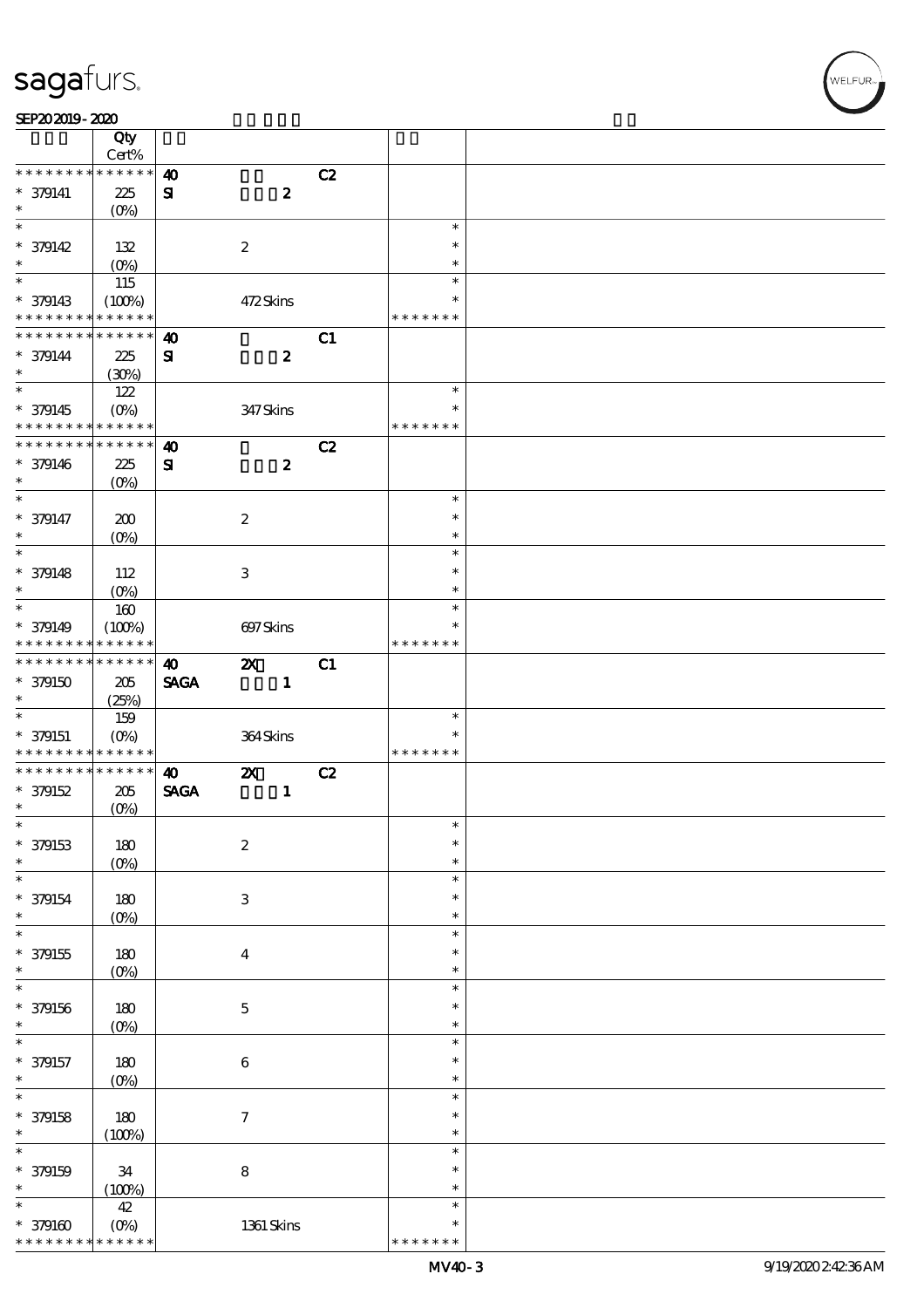$\top$ 

#### $SEP202019 - 2020$

|                                              | Qty<br>Cert%               |                                                         |                           |              |    |                            |  |
|----------------------------------------------|----------------------------|---------------------------------------------------------|---------------------------|--------------|----|----------------------------|--|
|                                              |                            |                                                         |                           |              |    |                            |  |
| 379161                                       | 180<br>$(O\%)$             | $\boldsymbol{\omega}$<br>$\operatorname{\mathsf{SAGA}}$ | $\boldsymbol{\mathsf{Z}}$ | $\mathbf{1}$ | C3 |                            |  |
| * * * * * * * *                              | $* * * * * * *$            | $\boldsymbol{\omega}$                                   | $\boldsymbol{\mathrm{X}}$ |              | C1 |                            |  |
| $*379162$<br>$\ast$                          | $205\,$<br>(27%)           | <b>SAGA</b>                                             |                           | $\mathbf{1}$ |    |                            |  |
|                                              |                            |                                                         |                           |              |    | $\ast$                     |  |
| $* 379163$<br>$\ast$                         | 180<br>$(O_0)$             |                                                         | $\boldsymbol{2}$          |              |    | $\ast$<br>$\ast$           |  |
| $*$                                          | $63\,$                     |                                                         |                           |              |    | $\ast$                     |  |
| * 379164 (0%)<br>* * * * * * * * * * * * * * |                            |                                                         | 448Skins                  |              |    | $\ast$<br>* * * * * * *    |  |
| * * * * * * * *                              | $* * * * * * *$            | $\boldsymbol{\omega}$                                   | $\mathbf{X}$              |              | C2 |                            |  |
| * 379165<br>$\ast$                           | $205\,$<br>$(O\%)$         | <b>SAGA</b>                                             |                           | $\mathbf 1$  |    |                            |  |
|                                              |                            |                                                         |                           |              |    | $\ast$                     |  |
| $* 379166$<br>$\ast$                         | 180<br>$(O\%)$             |                                                         | $\boldsymbol{2}$          |              |    | $\ast$<br>$\ast$           |  |
| $\overline{\ast}$                            |                            |                                                         |                           |              |    | $\ast$                     |  |
| * 379167<br>$\ast$<br>$\overline{\ast}$      | 180<br>(O <sub>0</sub> )   |                                                         | $\,3$                     |              |    | $\ast$<br>$\ast$           |  |
|                                              |                            |                                                         |                           |              |    | $\ast$                     |  |
| $* 379168$<br>$\ast$<br>$\overline{\ast}$    | 180<br>$(O\%)$             |                                                         | $\bf{4}$                  |              |    | $\ast$<br>$\ast$<br>$\ast$ |  |
|                                              |                            |                                                         |                           |              |    |                            |  |
| $* 379169$<br>$\ast$<br>$\overline{\ast}$    | 180<br>$(O\!/\!\delta)$    |                                                         | $\mathbf 5$               |              |    | $\ast$<br>$\ast$<br>$\ast$ |  |
|                                              |                            |                                                         |                           |              |    | $\ast$                     |  |
| $*379170$<br>$\ast$<br>$\ast$                | 180<br>$(O\%)$             |                                                         | $\bf 6$                   |              |    | $\ast$                     |  |
|                                              |                            |                                                         |                           |              |    | $\ast$                     |  |
| $* 379171$<br>$\ast$<br>$\ast$               | 180<br>$(O\%)$             |                                                         | $\boldsymbol{\tau}$       |              |    | $\ast$<br>$\ast$<br>$\ast$ |  |
|                                              |                            |                                                         |                           |              |    |                            |  |
| $* 379172$                                   | 180                        |                                                         | $\bf 8$                   |              |    | $\ast$                     |  |
| $\ast$                                       | $(0\%)$                    |                                                         |                           |              |    | $\ast$                     |  |
| $\ast$<br>$* 379173$<br>$\ast$               | 180<br>$(0\%)$             |                                                         | $\bf{9}$                  |              |    | $\ast$<br>$\ast$<br>$\ast$ |  |
| $\ast$                                       |                            |                                                         |                           |              |    | $\ast$                     |  |
| * 379174<br>$\ast$                           | 180<br>(100%)              |                                                         | 10                        |              |    | $\ast$<br>$\ast$           |  |
| $\overline{\ast}$                            |                            |                                                         |                           |              |    | $\ast$                     |  |
| * 379175<br>$\ast$                           | 59<br>(100%)               |                                                         | $11\,$                    |              |    | $\ast$<br>$\ast$           |  |
| $\overline{\ast}$                            | $98\,$                     |                                                         |                           |              |    | $\ast$                     |  |
| $* 379176$<br>* * * * * * * *                | $(O\%)$<br>$* * * * * * *$ |                                                         |                           | 1982Skins    |    | *<br>* * * * * * *         |  |
| * * * * * * * *                              | $******$                   | $\boldsymbol{\omega}$                                   | $\mathbf{x}$              |              | C3 |                            |  |
| $* 379177$<br>$\ast$                         | $205\,$<br>$(O\%)$         | $\operatorname{\mathsf{SAGA}}$                          |                           | $\mathbf{1}$ |    |                            |  |
| $\overline{\ast}$                            |                            |                                                         |                           |              |    | $\ast$                     |  |
| $* 379178$                                   | 180                        |                                                         | $\boldsymbol{2}$          |              |    | $\ast$                     |  |
| $\ast$                                       | $(O\!/\!\delta)$           |                                                         |                           |              |    | $\ast$                     |  |
| $\ast$                                       |                            |                                                         |                           |              |    | $\ast$                     |  |
| * 379179                                     |                            |                                                         |                           |              |    | $\ast$                     |  |
| $\ast$                                       | 180<br>$(0\%)$             |                                                         | 3                         |              |    | $\ast$                     |  |
| $\ast$                                       |                            |                                                         |                           |              |    | $\ast$                     |  |
| $* 379180$                                   | 193                        |                                                         | $\boldsymbol{4}$          |              |    | $\ast$                     |  |
| $\ast$                                       | (O <sub>0</sub> )          |                                                         |                           |              |    | $\ast$                     |  |

 $\overline{\mathbf{r}}$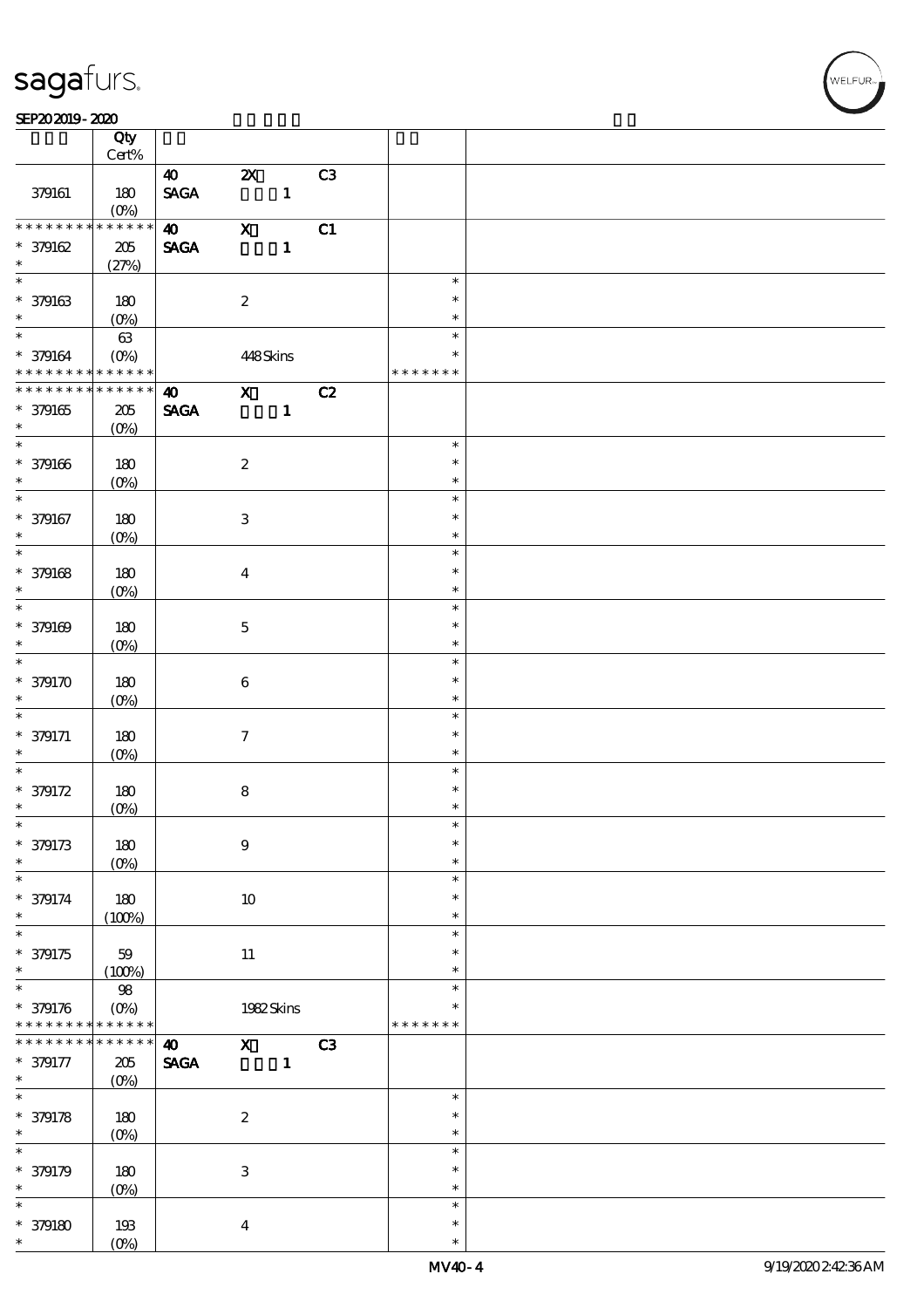$\top$ 

#### SEP202019-2020 RED 2020 RED 2020 RED 2020 RED 2020 RED 2020 RED 2020 RED 2020 RED 2020 RED 2020 RED 2020 RED 20

|                               | Qty<br>Cert%       |                       |                     |              |    |               |  |
|-------------------------------|--------------------|-----------------------|---------------------|--------------|----|---------------|--|
| $\ast$                        |                    |                       | $\mathbf X$         |              |    | $\ast$        |  |
|                               | 130                | <b>40</b>             |                     |              | C3 | $\ast$        |  |
| $* 379181$<br>* * * * * * * * | (100%)<br>$******$ | <b>SAGA</b>           |                     | $\mathbf{1}$ |    | * * * * * * * |  |
| * * * * * * * *               | * * * * * *        |                       |                     |              |    |               |  |
|                               |                    | $\boldsymbol{\omega}$ |                     |              | C1 |               |  |
| * 379182                      | $205\,$            | <b>SAGA</b>           |                     | $\mathbf{1}$ |    |               |  |
| $\ast$<br>$\overline{\ast}$   | $(O\%)$            |                       |                     |              |    |               |  |
|                               |                    |                       |                     |              |    | $\ast$        |  |
| $*$ 379183                    | 82                 |                       | $\boldsymbol{2}$    |              |    | $\ast$        |  |
| $\ast$                        | $(O_0)$            |                       |                     |              |    | $\ast$        |  |
| $*$                           | $93$               |                       |                     |              |    | $\ast$        |  |
| * 379184                      | (100%)             |                       | 380Skins            |              |    | $\ast$        |  |
| * * * * * * * * * * * * * *   |                    |                       |                     |              |    | * * * * * * * |  |
| * * * * * * * *               | $* * * * * * *$    | $\boldsymbol{\omega}$ |                     |              | C2 |               |  |
| * 379185                      | 180                | <b>SAGA</b>           |                     | $\mathbf{1}$ |    |               |  |
| $\ast$                        | $(O\%)$            |                       |                     |              |    |               |  |
|                               |                    |                       |                     |              |    | $\ast$        |  |
| * 379186                      | 180                |                       | $\boldsymbol{2}$    |              |    | $\ast$        |  |
| $\ast$                        | $(O\%)$            |                       |                     |              |    | $\ast$        |  |
| $\overline{\ast}$             |                    |                       |                     |              |    | $\ast$        |  |
| * 379187                      | 180                |                       | $\,3\,$             |              |    | $\ast$        |  |
| $\ast$                        | (O <sub>0</sub> )  |                       |                     |              |    | $\ast$        |  |
| $\overline{\ast}$             |                    |                       |                     |              |    | $\ast$        |  |
| * 379188                      | 180                |                       | $\boldsymbol{4}$    |              |    | $\ast$        |  |
| $\ast$                        |                    |                       |                     |              |    | $\ast$        |  |
| $\overline{\ast}$             | $(O\%)$            |                       |                     |              |    | $\ast$        |  |
|                               |                    |                       |                     |              |    | $\ast$        |  |
| * 379189                      | 180                |                       | $\mathbf 5$         |              |    |               |  |
| $\ast$                        | (O <sub>0</sub> )  |                       |                     |              |    | $\ast$        |  |
| $\overline{\ast}$             |                    |                       |                     |              |    | $\ast$        |  |
| $* 379190$                    | 180                |                       | $\bf 6$             |              |    | $\ast$        |  |
| $\ast$                        | $(O\%)$            |                       |                     |              |    | $\ast$        |  |
| $\ast$                        |                    |                       |                     |              |    | $\ast$        |  |
| $* 379191$                    | 180                |                       | $\boldsymbol{\tau}$ |              |    | $\ast$        |  |
| $\ast$                        | $(O\%)$            |                       |                     |              |    | $\ast$        |  |
| $\ast$                        |                    |                       |                     |              |    | $\ast$        |  |
| * 379192                      | 180                |                       | ${\bf 8}$           |              |    | $\ast$        |  |
| $\ast$                        | $(0\%)$            |                       |                     |              |    | $\ast$        |  |
| $\ast$                        |                    |                       |                     |              |    | $\ast$        |  |
| * 379193                      | 180                |                       | $\boldsymbol{9}$    |              |    | $\ast$        |  |
| $\ast$                        | $(0\%)$            |                       |                     |              |    | $\ast$        |  |
| $\ast$                        |                    |                       |                     |              |    | $\ast$        |  |
| * 379194                      | 180                |                       | $10\,$              |              |    | $\ast$        |  |
| $\ast$                        | $(0\%)$            |                       |                     |              |    | $\ast$        |  |
| $\overline{\ast}$             |                    |                       |                     |              |    | $\ast$        |  |
| $*$ 379195                    | 180                |                       | $11\,$              |              |    | $\ast$        |  |
| $\ast$                        | $(0\%)$            |                       |                     |              |    | $\ast$        |  |
| $\overline{\ast}$             |                    |                       |                     |              |    | $\ast$        |  |
| * 379196                      | $180$              |                       | $12\,$              |              |    | $\ast$        |  |
| $\ast$                        | $(0\%)$            |                       |                     |              |    | $\ast$        |  |
| $\ast$                        |                    |                       |                     |              |    | $\ast$        |  |
|                               |                    |                       |                     |              |    | $\ast$        |  |
| $* 379197$<br>$\ast$          | 180                |                       | $1\!3$              |              |    | $\ast$        |  |
| $\overline{\ast}$             | $(0\%)$            |                       |                     |              |    | $\ast$        |  |
|                               |                    |                       |                     |              |    | $\ast$        |  |
| * 379198                      | $172$              |                       | $14\,$              |              |    | $\ast$        |  |
| $\ast$<br>$\overline{\ast}$   | (0%)               |                       |                     |              |    |               |  |
|                               |                    |                       |                     |              |    | $\ast$        |  |
| * 379199                      | 180                |                       | $15\,$              |              |    | $\ast$        |  |
| $\ast$                        | (100%)             |                       |                     |              |    | $\ast$        |  |
| $\ast$                        |                    |                       |                     |              |    | $\ast$        |  |
| $*379200$                     | 180                |                       | $16\,$              |              |    | $\ast$        |  |
| $\ast$                        | (100%)             |                       |                     |              |    | $\ast$        |  |

 $\overline{\mathbf{r}}$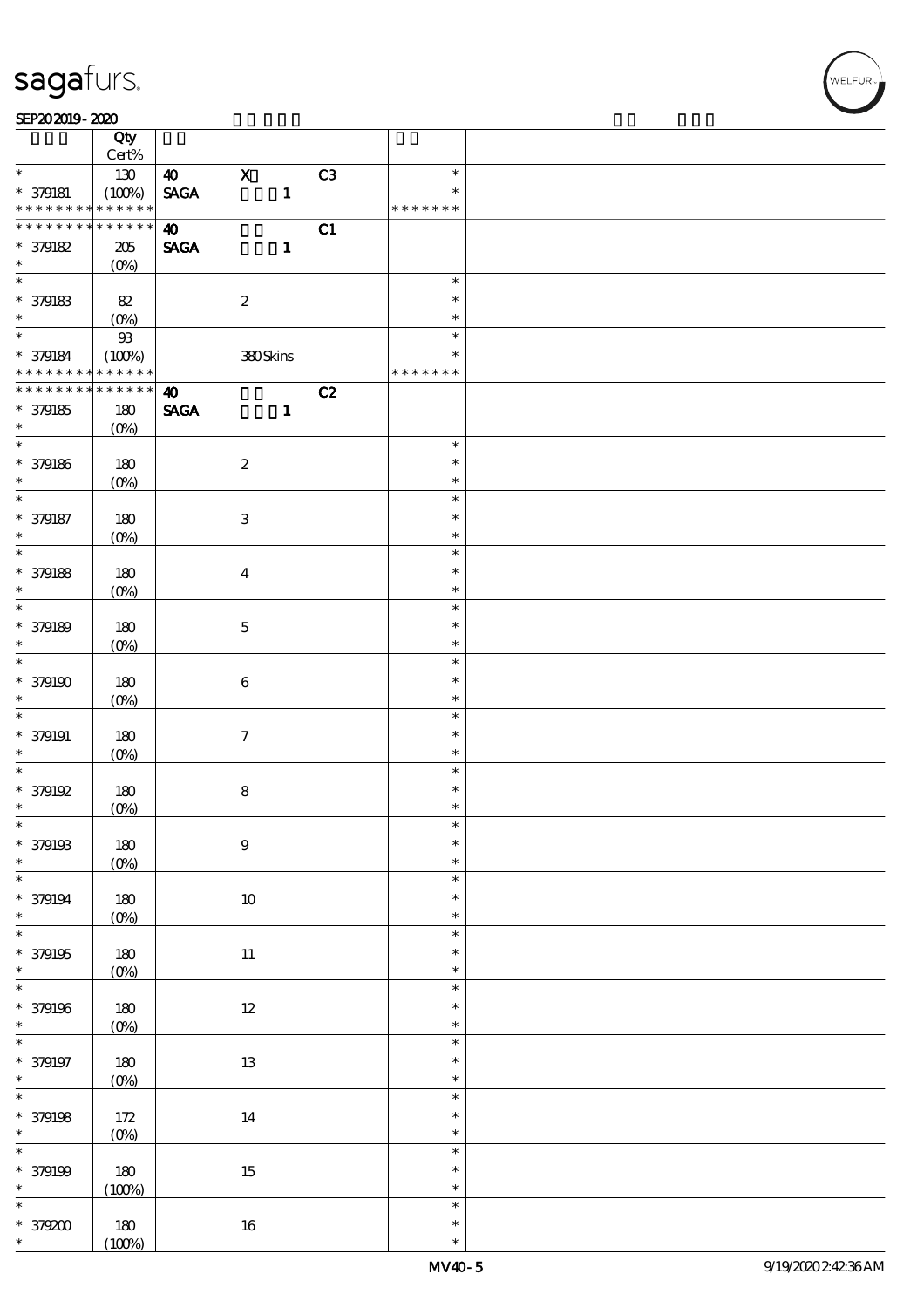$\top$ 

#### SEP202019-2020 RED 2020 RED 2020 RED 2020 RED 2020 RED 2020 RED 2020 RED 2020 RED 2020 RED 2020 RED 2020 RED 20

|                                         | Qty<br>Cert%          |                              |              |    |                         |  |
|-----------------------------------------|-----------------------|------------------------------|--------------|----|-------------------------|--|
| $\ast$                                  | 81                    | $\boldsymbol{\omega}$        |              | C2 | $\ast$                  |  |
| * 379201<br>* * * * * * * *             | (100%)<br>* * * * * * | <b>SAGA</b>                  | $\mathbf{1}$ |    | $\ast$<br>* * * * * * * |  |
|                                         |                       |                              |              |    |                         |  |
| * * * * * * * *                         | $******$              | $\boldsymbol{\omega}$        |              | C1 |                         |  |
| $*$ 379202                              | $205\,$               | <b>SAGA</b>                  | $\mathbf{1}$ |    |                         |  |
| $\ast$                                  | $(O\%)$               |                              |              |    |                         |  |
|                                         |                       |                              |              |    | $\ast$                  |  |
|                                         |                       |                              |              |    |                         |  |
| * 379203                                | 180                   | $\boldsymbol{2}$             |              |    | $\ast$                  |  |
| $\ast$                                  | $(0\%)$               |                              |              |    | $\ast$                  |  |
| $\ddot{x}$                              |                       |                              |              |    | $\ast$                  |  |
|                                         |                       |                              |              |    |                         |  |
| * 379204                                | 180                   | $\ensuremath{\mathbf{3}}$    |              |    | $\ast$                  |  |
| $\ast$                                  | $(O\%)$               |                              |              |    | $\ast$                  |  |
| $\overline{\ast}$                       |                       |                              |              |    | $\ast$                  |  |
| * 379205                                | 180                   | $\boldsymbol{4}$             |              |    | $\ast$                  |  |
|                                         |                       |                              |              |    |                         |  |
| $\ast$                                  | $(O\%)$               |                              |              |    | $\ast$                  |  |
| $\overline{\ast}$                       |                       |                              |              |    | $\ast$                  |  |
| * 379206                                | 180                   | $\mathbf 5$                  |              |    | $\ast$                  |  |
| $\ast$                                  | $(O\%)$               |                              |              |    | $\ast$                  |  |
| $\ast$                                  |                       |                              |              |    | $\ast$                  |  |
|                                         |                       |                              |              |    |                         |  |
| * 379207                                | 180                   | $\bf 6$                      |              |    | $\ast$                  |  |
| $\ast$                                  | (O <sub>0</sub> )     |                              |              |    | $\ast$                  |  |
|                                         |                       |                              |              |    | $\ast$                  |  |
|                                         |                       |                              |              |    | $\ast$                  |  |
| * 379208                                | 180                   | $\tau$                       |              |    |                         |  |
| $\ast$                                  | $(O\%)$               |                              |              |    | $\ast$                  |  |
| $\overline{\ast}$                       |                       |                              |              |    | $\ast$                  |  |
| * 379209                                | 180                   | $\bf 8$                      |              |    | $\ast$                  |  |
| $\ast$                                  |                       |                              |              |    | $\ast$                  |  |
|                                         | $(O\!/\!\!\delta)$    |                              |              |    |                         |  |
| $\overline{\ast}$                       |                       |                              |              |    | $\ast$                  |  |
| * 379210                                | 195                   | $\bf{9}$                     |              |    | $\ast$                  |  |
| $\ast$                                  | $(0\%)$               |                              |              |    | $\ast$                  |  |
| $\ast$                                  |                       |                              |              |    | $\ast$                  |  |
|                                         |                       |                              |              |    |                         |  |
| * 379211                                | 180                   | $10\,$                       |              |    | $\ast$                  |  |
| $\ast$                                  | (100%)                |                              |              |    | $\ast$                  |  |
| $\overline{\phantom{0}}$                |                       |                              |              |    | $\ast$                  |  |
|                                         |                       |                              |              |    |                         |  |
|                                         | 67                    |                              |              |    | $\ast$                  |  |
| * 379212                                | (100%)                |                              | 1907Skins    |    |                         |  |
| * * * * * * * * * * * * * *             |                       |                              |              |    | * * * * * * *           |  |
| ************** 10                       |                       |                              |              | C2 |                         |  |
| * 379213                                | $180\,$               | $\ensuremath{\mathsf{SAGA}}$ | $\mathbf{1}$ |    |                         |  |
| $\ast$                                  |                       |                              |              |    |                         |  |
|                                         | (1%)                  |                              |              |    | $\ast$                  |  |
| $\overline{\ast}$                       |                       |                              |              |    |                         |  |
| * 379214                                | $180\,$               | $\boldsymbol{z}$             |              |    | $\ast$                  |  |
| $\ast$                                  | $(0\%)$               |                              |              |    | $\ast$                  |  |
| $\ddot{x}$                              |                       |                              |              |    | $\ast$                  |  |
|                                         |                       |                              |              |    | $\ast$                  |  |
| * 379215                                | $180$                 | $\,3$                        |              |    |                         |  |
| $\ast$                                  | (1%)                  |                              |              |    | $\ast$                  |  |
| $\overline{\ast}$                       |                       |                              |              |    | $\ast$                  |  |
| * 379216                                | $180\,$               | $\boldsymbol{4}$             |              |    | $\ast$                  |  |
| $\ast$                                  |                       |                              |              |    | $\ast$                  |  |
|                                         | $(0\%)$               |                              |              |    | $\ast$                  |  |
| $\overline{\ast}$                       |                       |                              |              |    |                         |  |
| * 379217                                | $180$                 | $\mathbf 5$                  |              |    | $\ast$                  |  |
|                                         | (1%)                  |                              |              |    | $\ast$                  |  |
| $*$<br>$\overline{\ast}$                |                       |                              |              |    | $\ast$                  |  |
|                                         |                       |                              |              |    | $\ast$                  |  |
|                                         | $180\,$               | $\bf 6$                      |              |    |                         |  |
|                                         | (1%)                  |                              |              |    | $\ast$                  |  |
| * 379218<br>$\ast$<br>$\overline{\ast}$ |                       |                              |              |    | $\ast$                  |  |
|                                         | 180                   | $\boldsymbol{\tau}$          |              |    | $\ast$                  |  |
| * 379219<br>$\ast$                      |                       |                              |              |    | $\ast$                  |  |
|                                         | (1%)                  |                              |              |    |                         |  |
| $\overline{\ast}$                       |                       |                              |              |    | $\ast$                  |  |
| * 379220<br>$\ast$                      | 180<br>(1%)           | ${\bf 8}$                    |              |    | $\ast$<br>$\ast$        |  |

 $\overline{\mathbf{r}}$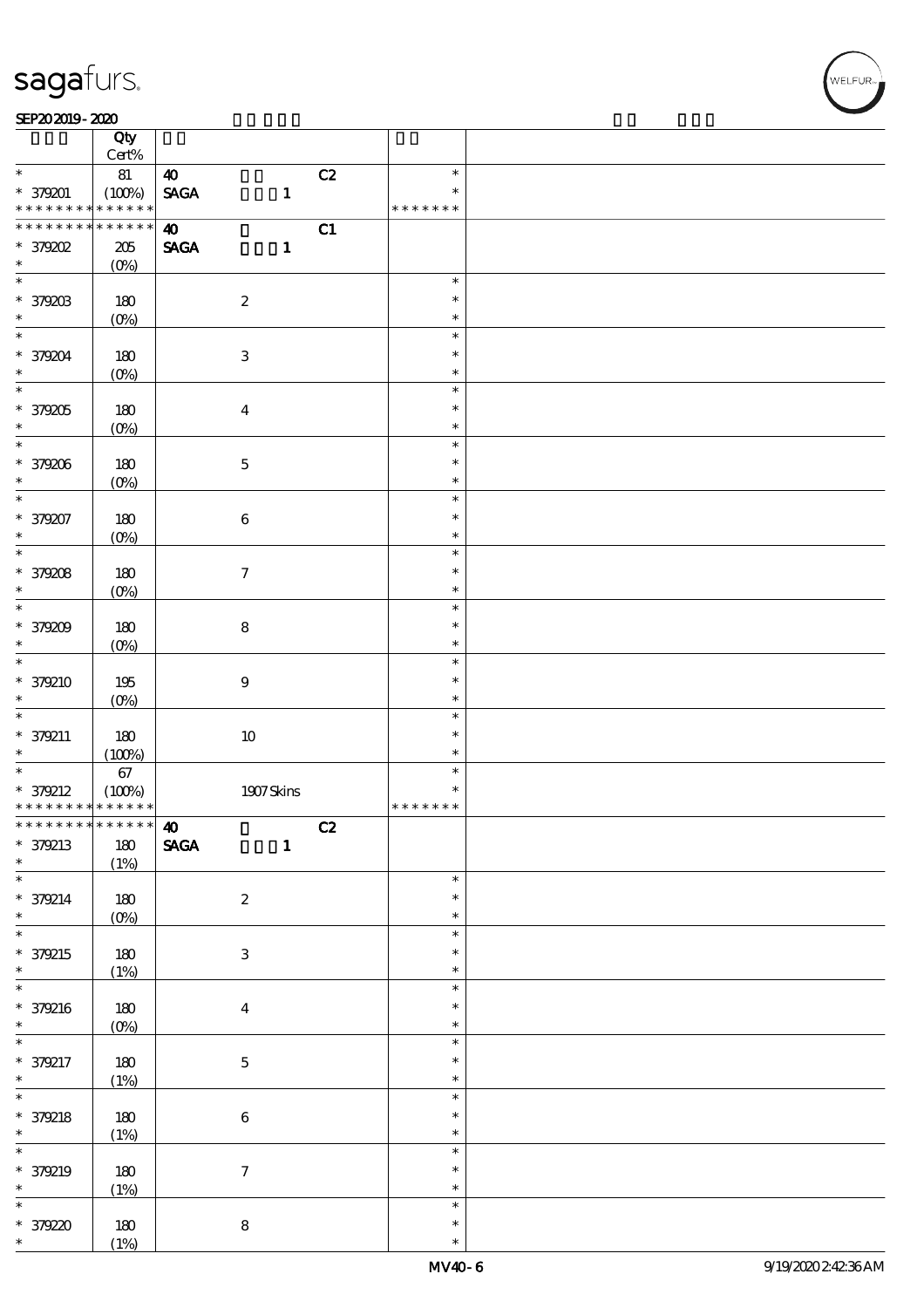|                                            | Qty                   |                              |                           |    |               |  |
|--------------------------------------------|-----------------------|------------------------------|---------------------------|----|---------------|--|
|                                            | Cert%                 |                              |                           |    |               |  |
| $\ast$                                     |                       | $\boldsymbol{\omega}$        |                           | C2 | $\ast$        |  |
| $* 379221$                                 | 119                   | $\ensuremath{\mathsf{SAGA}}$ | $\mathbf{1}$              |    | $\ast$        |  |
| $\ast$                                     | $(O_0)$               |                              |                           |    | $\ast$        |  |
| $\overline{\ast}$                          | 171                   |                              |                           |    | $\ast$        |  |
| * 379222                                   | (Q2%)                 |                              | 1730Skins                 |    | $\ast$        |  |
| * * * * * * * * <mark>* * * * * * *</mark> |                       |                              |                           |    | * * * * * * * |  |
| * * * * * * * *                            | $* * * * * * *$       | $\boldsymbol{\omega}$        |                           | C1 |               |  |
| * 379223                                   | 185                   | <b>SAGA</b>                  | $\mathbf{1}$              |    |               |  |
| $\ast$                                     | $(O\%)$               |                              |                           |    |               |  |
| $\ast$                                     |                       |                              |                           |    | $\ast$        |  |
| * 379224                                   | 189                   |                              | $\boldsymbol{2}$          |    | $\ast$        |  |
| $\ast$                                     | $(O_0)$               |                              |                           |    | $\ast$        |  |
|                                            | 142                   |                              |                           |    | $\ast$        |  |
|                                            |                       |                              |                           |    | $\ast$        |  |
| * 379225<br>* * * * * * * *                | (100%)<br>* * * * * * |                              | 516Skins                  |    | * * * * * * * |  |
| * * * * * * *                              |                       |                              |                           |    |               |  |
|                                            | * * * * * *           | $\boldsymbol{\omega}$        |                           | C2 |               |  |
| * 379226                                   | $205\,$               | <b>SAGA</b>                  | $\mathbf{1}$              |    |               |  |
| $\ast$                                     | $(O\%)$               |                              |                           |    |               |  |
| $\overline{\ast}$                          |                       |                              |                           |    | $\ast$        |  |
| * 379227                                   | 180                   |                              | $\boldsymbol{2}$          |    | $\ast$        |  |
| $\ast$                                     | $(O\%)$               |                              |                           |    | $\ast$        |  |
| $\overline{\ast}$                          |                       |                              |                           |    | $\ast$        |  |
| * 379228                                   | 180                   |                              | $\,3$                     |    | $\ast$        |  |
| $\ast$                                     | $(0\%)$               |                              |                           |    | $\ast$        |  |
| $\ast$                                     |                       |                              |                           |    | $\ast$        |  |
| * 379229                                   | 180                   |                              | $\boldsymbol{4}$          |    | $\ast$        |  |
| $\ast$                                     | $(O\%)$               |                              |                           |    | $\ast$        |  |
| $\ast$                                     |                       |                              |                           |    | $\ast$        |  |
|                                            |                       |                              |                           |    | $\ast$        |  |
| $*379230$                                  | 180                   |                              | $\mathbf 5$               |    |               |  |
| $\ast$                                     | $(O\%)$               |                              |                           |    | $\ast$        |  |
| $\ast$                                     |                       |                              |                           |    | $\ast$        |  |
| * 379231                                   | 180                   |                              | $\bf 6$                   |    | $\ast$        |  |
| $\ast$                                     | $(0\%)$               |                              |                           |    | $\ast$        |  |
| $\ast$                                     |                       |                              |                           |    | $\ast$        |  |
| * 379232                                   | 180                   |                              | $\tau$                    |    | $\ast$        |  |
| $\ast$                                     | (100%)                |                              |                           |    | $\ast$        |  |
| $\ast$                                     |                       |                              |                           |    |               |  |
| * 379233                                   | 42                    |                              | $\bf 8$                   |    | $\ast$        |  |
| $\ast$                                     | (100%)                |                              |                           |    | $\ast$        |  |
| $\ast$                                     | $\boldsymbol{\pi}$    |                              |                           |    | $\ast$        |  |
| * 379234                                   | $(O_0)$               |                              | $1397$ Skins              |    | $\ast$        |  |
| * * * * * * * *                            | * * * * * *           |                              |                           |    | * * * * * * * |  |
| * * * * * * *                              | * * * * * *           | $\boldsymbol{\omega}$        | $\overline{\mathbf{X}}$   | C1 |               |  |
| * 379235                                   | 205                   | <b>SAGA</b>                  | $\mathbf{1}$              |    |               |  |
| $\ast$                                     |                       |                              |                           |    |               |  |
| $\ast$                                     | (24%)                 |                              |                           |    | $\ast$        |  |
|                                            |                       |                              |                           |    |               |  |
| * 379236                                   | 180                   |                              | $\boldsymbol{2}$          |    | $\ast$        |  |
| $\ast$                                     | $(O\%)$               |                              |                           |    | $\ast$        |  |
| $\ast$                                     | 153                   |                              |                           |    | $\ast$        |  |
| * 379237                                   | $(O\%)$               |                              | 538Skins                  |    | *             |  |
| * * * * * * *                              | * * * * * *           |                              |                           |    | * * * * * * * |  |
| * * * * * * *                              | * * * * * *           | $\boldsymbol{\omega}$        | $\mathbf{x}$              | C2 |               |  |
| * 379238                                   | 205                   | <b>SAGA</b>                  | $\mathbf{1}$              |    |               |  |
| $\ast$                                     | (33%)                 |                              |                           |    |               |  |
| $\ast$                                     |                       |                              |                           |    | $\ast$        |  |
| * 379239                                   | 180                   |                              | $\boldsymbol{2}$          |    | $\ast$        |  |
| $\ast$                                     |                       |                              |                           |    | $\ast$        |  |
| $\ast$                                     | (O <sub>0</sub> )     |                              |                           |    | $\ast$        |  |
|                                            |                       |                              |                           |    |               |  |
| * 379240                                   | $180\,$               |                              | $\ensuremath{\mathbf{3}}$ |    | $\ast$        |  |
| *                                          | $(O\%)$               |                              |                           |    | $\ast$        |  |

**NELFUR**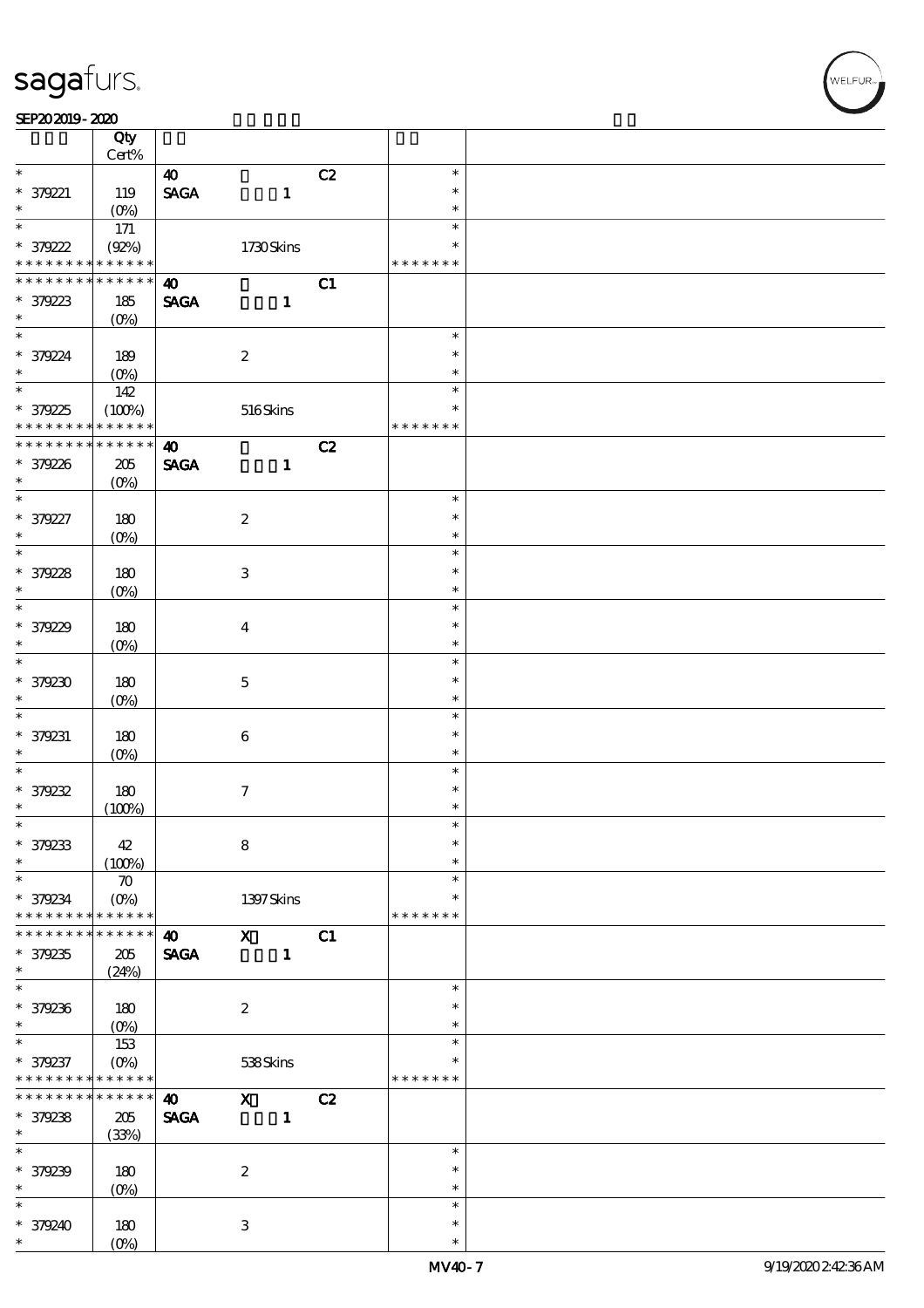### SEP202019-2020

|                               | Qty<br>Cert%    |                       |                           |                  |    |               |  |
|-------------------------------|-----------------|-----------------------|---------------------------|------------------|----|---------------|--|
| $\ast$                        | 42              |                       | $\mathbf x$               |                  |    | $\ast$        |  |
|                               |                 | 40                    |                           |                  | C2 | $\ast$        |  |
| $* 379241$<br>* * * * * * * * | * * * * * *     | <b>SAGA</b>           |                           | $\mathbf{1}$     |    | * * * * * * * |  |
| * * * * * * * *               | $* * * * * * *$ |                       |                           |                  |    |               |  |
|                               |                 | $\boldsymbol{40}$     | $\boldsymbol{\mathsf{z}}$ |                  | C1 |               |  |
| * 379242                      | 205             | <b>SAGA</b>           |                           | $\boldsymbol{z}$ |    |               |  |
| $\ast$                        | (28%)           |                       |                           |                  |    |               |  |
|                               | 89              |                       |                           |                  |    | $\ast$        |  |
| * 379243                      | (1%)            |                       | 294Skins                  |                  |    | $\ast$        |  |
| * * * * * * * * * * * * * *   |                 |                       |                           |                  |    | * * * * * * * |  |
| * * * * * * * *               | * * * * * *     | 40                    | $\mathbf{X}$              |                  | C2 |               |  |
| * 379244                      | 205             | <b>SAGA</b>           |                           | $\boldsymbol{z}$ |    |               |  |
| $\ast$                        | $(O\%)$         |                       |                           |                  |    |               |  |
|                               |                 |                       |                           |                  |    | $\ast$        |  |
| * 379245                      | 180             |                       | $\boldsymbol{2}$          |                  |    | $\ast$        |  |
| $*$                           | $(0\%)$         |                       |                           |                  |    | $\ast$        |  |
|                               |                 |                       |                           |                  |    | $\ast$        |  |
| * 379246                      | 101             |                       | 3                         |                  |    | $\ast$        |  |
| $\ast$                        | $(O\%)$         |                       |                           |                  |    | $\ast$        |  |
| $\overline{\ast}$             | 151             |                       |                           |                  |    | $\ast$        |  |
| * 379247                      | (100%)          |                       | 637Skins                  |                  |    | $\ast$        |  |
| * * * * * * * *               | * * * * * *     |                       |                           |                  |    | * * * * * * * |  |
| * * * * * * * * * * * * * *   |                 | $\boldsymbol{\omega}$ | $\mathbf{x}$              |                  | C1 |               |  |
|                               |                 |                       |                           |                  |    |               |  |
| * 379248<br>$\ast$            | 205             | <b>SAGA</b>           |                           | $\boldsymbol{z}$ |    |               |  |
|                               | $(O\%)$         |                       |                           |                  |    | $\ast$        |  |
|                               |                 |                       |                           |                  |    |               |  |
| * 379249                      | 133             |                       | $\boldsymbol{2}$          |                  |    | $\ast$        |  |
| $\ast$                        | $(0\%)$         |                       |                           |                  |    | $\ast$        |  |
|                               | 85              |                       |                           |                  |    | $\ast$        |  |
| * 379250                      | (100%)          |                       | 423Skins                  |                  |    | $\ast$        |  |
| * * * * * * * *               | * * * * * *     |                       |                           |                  |    | * * * * * * * |  |
| * * * * * * * *               | * * * * * *     | $\boldsymbol{\omega}$ | $\mathbf{X}$              |                  | C2 |               |  |
| * 379251                      | 205             | <b>SAGA</b>           |                           | $\boldsymbol{z}$ |    |               |  |
| $\ast$                        | $(O\% )$        |                       |                           |                  |    |               |  |
| $\ast$                        |                 |                       |                           |                  |    | $\ast$        |  |
|                               |                 |                       |                           |                  |    |               |  |
|                               | 180             |                       | $\boldsymbol{2}$          |                  |    | $\ast$        |  |
| $* 379252$<br>$\ast$          | $(O\%)$         |                       |                           |                  |    | $\ast$        |  |
| $*$                           |                 |                       |                           |                  |    | $\ast$        |  |
|                               |                 |                       |                           |                  |    | $\ast$        |  |
| * 379253<br>$\ast$            | 180             |                       | $\,3$                     |                  |    | $\ast$        |  |
| $\ast$                        | $(0\%)$         |                       |                           |                  |    | $\ast$        |  |
|                               |                 |                       |                           |                  |    | $\ast$        |  |
| * 379254<br>$\ast$            | 180             |                       | $\bf{4}$                  |                  |    | $\ast$        |  |
| $\ast$                        | $(O\%)$         |                       |                           |                  |    | $\ast$        |  |
|                               |                 |                       |                           |                  |    | $\ast$        |  |
| $*379255$<br>$\ast$           | 180             |                       | $\mathbf 5$               |                  |    | $\ast$        |  |
| $\ast$                        | $(O\%)$         |                       |                           |                  |    | $\ast$        |  |
|                               |                 |                       |                           |                  |    |               |  |
| * 379256                      | 160             |                       | 6                         |                  |    | $\ast$        |  |
| $\ast$                        | $(0\%)$         |                       |                           |                  |    | $\ast$        |  |
| $\ast$                        |                 |                       |                           |                  |    | $\ast$        |  |
| * 379257                      | 180             |                       | $\boldsymbol{\tau}$       |                  |    | $\ast$        |  |
| $\ast$                        | (100%)          |                       |                           |                  |    | $\ast$        |  |
| $\overline{\ast}$             |                 |                       |                           |                  |    | $\ast$        |  |
| * 379258                      | 92              |                       | $\bf8$                    |                  |    | $\ast$        |  |
| $\ast$                        | (100%)          |                       |                           |                  |    | $\ast$        |  |
| $\ast$                        | 48              |                       |                           |                  |    | $\ast$        |  |
| $* 379259$                    | $(O\%)$         |                       | 1405Skins                 |                  |    | $\ast$        |  |
| * * * * * * * *               | * * * * * *     |                       |                           |                  |    | * * * * * * * |  |
| * * * * * * *                 | * * * * * *     | $\boldsymbol{\omega}$ |                           |                  | C1 |               |  |
| * 379260                      | 205             | <b>SAGA</b>           |                           | $\boldsymbol{z}$ |    |               |  |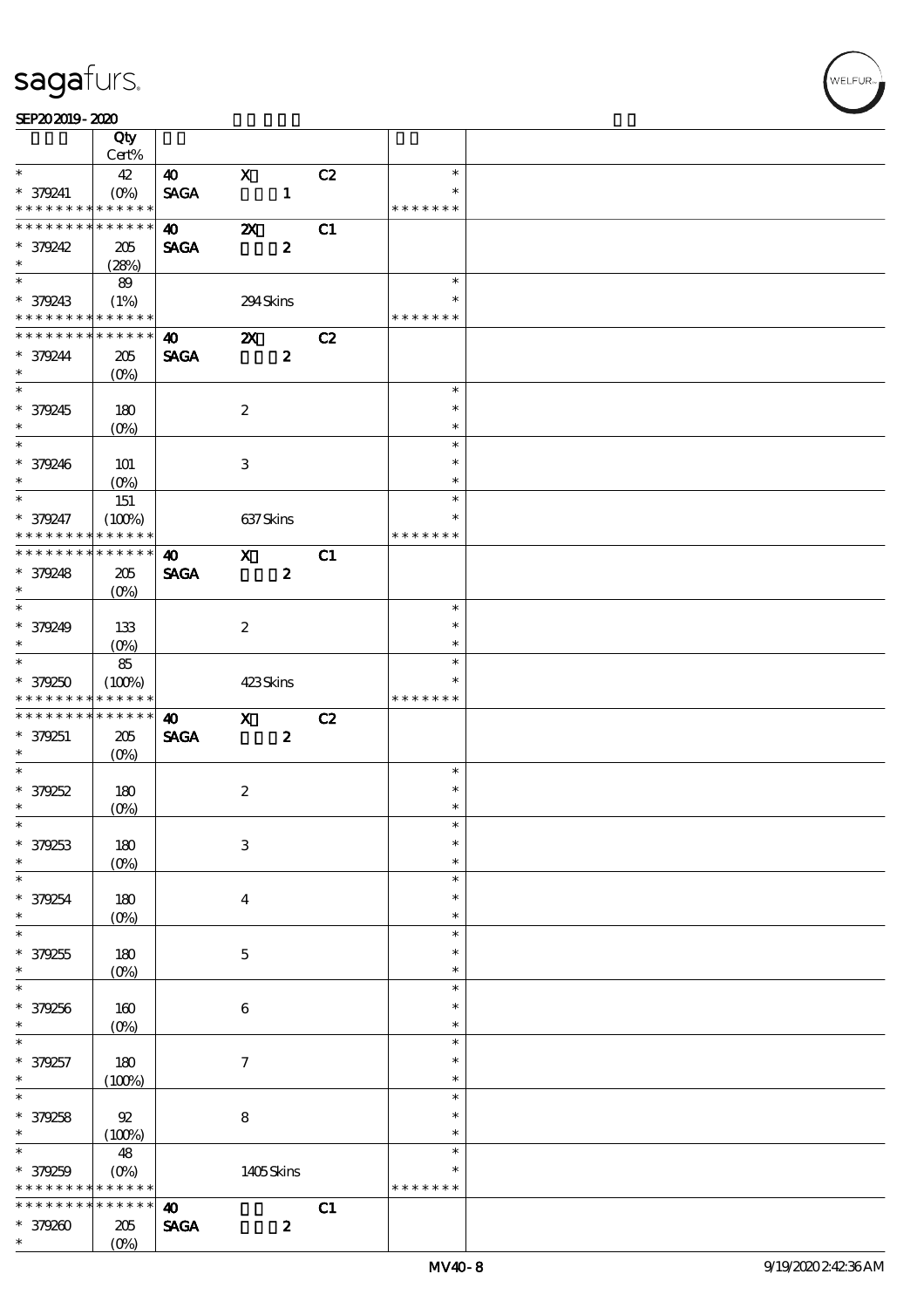#### $SEP202019 - 2020$

| SEP202019-2020              |                    |                                |                  |    |                  |  |
|-----------------------------|--------------------|--------------------------------|------------------|----|------------------|--|
|                             | Qty                |                                |                  |    |                  |  |
|                             | $\mbox{Cert}\%$    |                                |                  |    |                  |  |
| $*$                         |                    | $\boldsymbol{\omega}$          |                  | C1 | $\ast$           |  |
| * 379261                    | 180                | $\operatorname{\mathsf{SAGA}}$ | $\boldsymbol{z}$ |    | $\ast$           |  |
| $\ast$                      | $(0\%)$            |                                |                  |    | $\ast$           |  |
| $\overline{\ast}$           |                    |                                |                  |    | $\ast$           |  |
| * 379262                    | 180                | $\ensuremath{\mathbf{3}}$      |                  |    | $\ast$           |  |
| $\ast$                      | $(0\%)$            |                                |                  |    | $\ast$           |  |
| $\ast$                      |                    |                                |                  |    | $\ast$           |  |
| * 379263                    | 141                | $\boldsymbol{4}$               |                  |    | $\ast$           |  |
| $\ast$                      | $(0\%)$            |                                |                  |    | $\ast$           |  |
| $\ast$                      | $150\,$            |                                |                  |    | $\ast$           |  |
| * 379264                    | (100%)             |                                | 856Skins         |    | $\ast$           |  |
| * * * * * * * *             | * * * * * *        |                                |                  |    | * * * * * * *    |  |
| * * * * * * * *             | * * * * * *        | $\boldsymbol{\Lambda}$         |                  | C2 |                  |  |
| * 379265                    | $205\,$            | <b>SAGA</b>                    | $\boldsymbol{z}$ |    |                  |  |
| $\ast$                      | $(O\%)$            |                                |                  |    |                  |  |
| $\ast$                      |                    |                                |                  |    | $\ast$           |  |
| * 379266                    | 180                | $\boldsymbol{2}$               |                  |    | $\ast$           |  |
| $\ast$                      | $(0\%)$            |                                |                  |    | $\ast$           |  |
| $\overline{\ast}$           |                    |                                |                  |    | $\ast$           |  |
| * 379267                    | 180                | $\ensuremath{\mathbf{3}}$      |                  |    | $\ast$           |  |
| $\ast$                      | $(0\%)$            |                                |                  |    | $\ast$           |  |
| $\ast$                      |                    |                                |                  |    | $\ast$           |  |
| * 379268                    | 180                | $\boldsymbol{4}$               |                  |    | $\ast$           |  |
| $\ast$                      | $(0\%)$            |                                |                  |    | $\ast$           |  |
| $\ast$                      |                    |                                |                  |    | $\ast$           |  |
| * 379269                    | 180                | $\mathbf 5$                    |                  |    | $\ast$           |  |
| $\ast$                      | $(0\%)$            |                                |                  |    | $\ast$           |  |
| $\overline{\ast}$           |                    |                                |                  |    | $\ast$           |  |
| * 379270                    | 180                | $\bf 6$                        |                  |    | $\ast$           |  |
| $\ast$                      | $(O\%)$            |                                |                  |    | $\ast$           |  |
| $\ast$                      |                    |                                |                  |    | $\ast$           |  |
| $* 379271$                  | 180                | $\boldsymbol{7}$               |                  |    | $\ast$           |  |
| $\ast$                      | $(0\%)$            |                                |                  |    | $\ast$           |  |
| $\ast$                      |                    |                                |                  |    | $\ast$           |  |
| * 379272                    |                    | ${\bf 8}$                      |                  |    | $\ast$           |  |
| $\ast$                      | 180<br>(0%)        |                                |                  |    | $\ast$           |  |
| $\ast$                      |                    |                                |                  |    | $\ast$           |  |
| * 379273                    | 180                | $\boldsymbol{9}$               |                  |    | $\ast$           |  |
| $\ast$                      |                    |                                |                  |    | $\ast$           |  |
| $\ast$                      | (O <sub>0</sub> )  |                                |                  |    | $\ast$           |  |
| * 379274                    |                    |                                |                  |    | $\ast$           |  |
| $\ast$                      | $180$              |                                | $10\,$           |    | $\ast$           |  |
| $\ast$                      | $(0\%)$            |                                |                  |    | $\ast$           |  |
| * 379275                    | 180                | $11\,$                         |                  |    | $\ast$           |  |
| $\ast$                      |                    |                                |                  |    | $\ast$           |  |
| $\ast$                      | $(0\%)$            |                                |                  |    | $\ast$           |  |
| * 379276                    |                    |                                |                  |    | $\ast$           |  |
|                             | $180\,$            |                                | $12\,$           |    | $\ast$           |  |
| $\ast$                      | (100%)             |                                |                  |    | $\ast$           |  |
|                             |                    |                                |                  |    | $\ast$           |  |
| * 379277                    | $180\,$            |                                | $1\!3$           |    |                  |  |
| $\ast$                      | (100%)             |                                |                  |    | $\ast$<br>$\ast$ |  |
|                             |                    |                                |                  |    |                  |  |
| $*379278$                   | 180                |                                | $14\,$           |    | $\ast$           |  |
| $\ast$<br>$\overline{\ast}$ | (100%)             |                                |                  |    | $\ast$           |  |
|                             |                    |                                |                  |    | $\ast$           |  |
| * 379279                    | $3\!1$             |                                | $15\,$           |    | $\ast$           |  |
| $\ast$                      | (100%)             |                                |                  |    | $\ast$           |  |
| $\ast$                      | $5\!5$             |                                |                  |    | $\ast$           |  |
| * 379280                    | $(O\!/\!\!\delta)$ |                                | 2631 Skins       |    | $\ast$           |  |
| * * * * * * * *             | * * * * * *        |                                |                  |    | * * * * * * *    |  |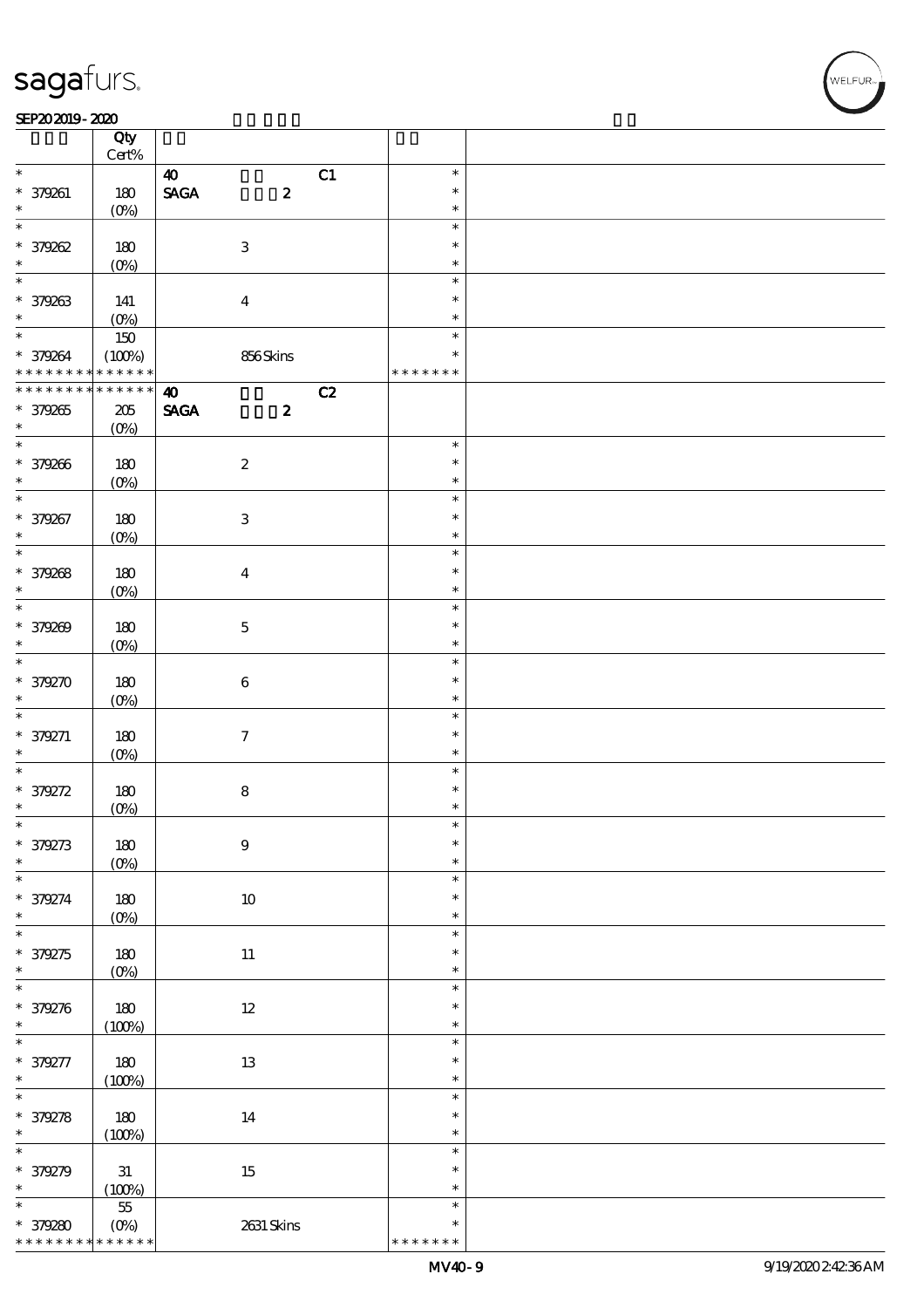### SEP202019-2020

|                                          | Qty                            |                                                    |                  |  |
|------------------------------------------|--------------------------------|----------------------------------------------------|------------------|--|
| * * * * * * * *                          | $\mbox{Cert}\%$<br>* * * * * * |                                                    |                  |  |
|                                          |                                | $\boldsymbol{\omega}$<br>C1                        |                  |  |
| * 379281<br>$\ast$                       | $205\,$<br>$(O\%)$             | $\operatorname{\mathbf{SAGA}}$<br>$\boldsymbol{2}$ |                  |  |
| $\overline{\phantom{0}}$                 |                                |                                                    | $\ast$           |  |
| * 379282                                 | 180                            | $\boldsymbol{2}$                                   | $\ast$           |  |
| $\ast$                                   | $(0\%)$                        |                                                    | $\ast$           |  |
| $\ast$                                   |                                |                                                    | $\ast$           |  |
| $* 379283$                               | 180                            | $\ensuremath{\mathbf{3}}$                          | $\ast$           |  |
| $\ast$                                   | $(O\%)$                        |                                                    | $\ast$           |  |
| $\overline{\ast}$                        |                                |                                                    | $\ast$           |  |
|                                          | 180                            | $\boldsymbol{4}$                                   | $\ast$           |  |
| $*379284$                                | $(0\%)$                        |                                                    | $\ast$           |  |
| $\overline{\ast}$                        |                                |                                                    | $\ast$           |  |
| * 379285                                 | 180                            | $\mathbf 5$                                        | $\ast$           |  |
| $\ast$                                   | $(0\%)$                        |                                                    | $\ast$           |  |
| $\overline{\ast}$                        |                                |                                                    | $\ast$           |  |
| * 379286                                 | 180                            | $\bf 6$                                            | $\ast$           |  |
| $\ast$                                   | $(0\%)$                        |                                                    | $\ast$           |  |
| $\overline{\ast}$                        |                                |                                                    | $\ast$           |  |
| * 379287                                 | 180                            | $\boldsymbol{\tau}$                                | $\ast$           |  |
| $\ast$                                   | $(0\%)$                        |                                                    | $\ast$           |  |
| $\ast$                                   |                                |                                                    | $\ast$           |  |
| * 379288                                 | 170                            | ${\bf 8}$                                          | $\ast$           |  |
| $\ast$                                   | $(0\%)$                        |                                                    | $\ast$           |  |
| $\ast$                                   |                                |                                                    | $\ast$           |  |
| * 379289                                 | 180                            | $9\,$                                              | $\ast$           |  |
| $\ast$                                   | (100%)                         |                                                    | $\ast$           |  |
| $\overline{\ast}$                        |                                |                                                    | $\ast$           |  |
| * 379290                                 | 180                            | $10\,$                                             | $\ast$           |  |
| $\ast$                                   | (100%)                         |                                                    | $\ast$           |  |
|                                          |                                |                                                    | $\ast$           |  |
| * 379291                                 | 140                            | $11\,$                                             | $\ast$           |  |
| $\ast$                                   | (100%)                         |                                                    | $\ast$           |  |
| $\ast$                                   | $\bf 44$                       |                                                    | $\ast$           |  |
| * 379292                                 | $(O_0)$                        | 1999Skins                                          | $\ast$           |  |
| * * * * * * * * <mark>* * * * * *</mark> |                                |                                                    | * * * * * * *    |  |
|                                          |                                | C2                                                 |                  |  |
| * 379293                                 | $205\,$                        | <b>SAGA</b><br>$\boldsymbol{2}$                    |                  |  |
| $*$                                      | $(0\%)$                        |                                                    |                  |  |
|                                          |                                |                                                    | $\ast$           |  |
| * 379294                                 | 180                            | $\boldsymbol{2}$                                   | $\ast$           |  |
| $\ast$                                   | $(0\%)$                        |                                                    | $\ast$           |  |
| $\overline{\ast}$                        |                                |                                                    | $\ast$           |  |
| * 379295                                 | $180\,$                        | $\ensuremath{\mathsf{3}}$                          | $\ast$           |  |
| $\ast$<br>$\overline{\ast}$              | $(0\%)$                        |                                                    | $\ast$           |  |
|                                          |                                |                                                    | $\ast$           |  |
| * 379296                                 | $180\,$                        | $\boldsymbol{4}$                                   | $\ast$           |  |
| $\ast$                                   | $(0\%)$                        |                                                    | $\ast$<br>$\ast$ |  |
|                                          |                                |                                                    | $\ast$           |  |
| * 379297<br>$\ast$                       | 180                            | $\mathbf 5$                                        | $\ast$           |  |
| $\overline{\phantom{0}}$                 | $(0\%)$                        |                                                    | $\ast$           |  |
| * 379298                                 |                                |                                                    | $\ast$           |  |
| $\ast$                                   | 180<br>$(0\%)$                 | $\,6\,$                                            | $\ast$           |  |
| $\overline{\ast}$                        |                                |                                                    | $\ast$           |  |
| * 379299                                 | 180                            | $\boldsymbol{7}$                                   | $\ast$           |  |
| $\ast$                                   | $(0\%)$                        |                                                    | $\ast$           |  |
| $\overline{\ast}$                        |                                |                                                    | $\ast$           |  |
| $* 379300$                               | $180\,$                        | ${\bf 8}$                                          | $\ast$           |  |
|                                          |                                |                                                    |                  |  |
| $\ast$                                   | $(0\%)$                        |                                                    | $\ast$           |  |

.<br>FLEUR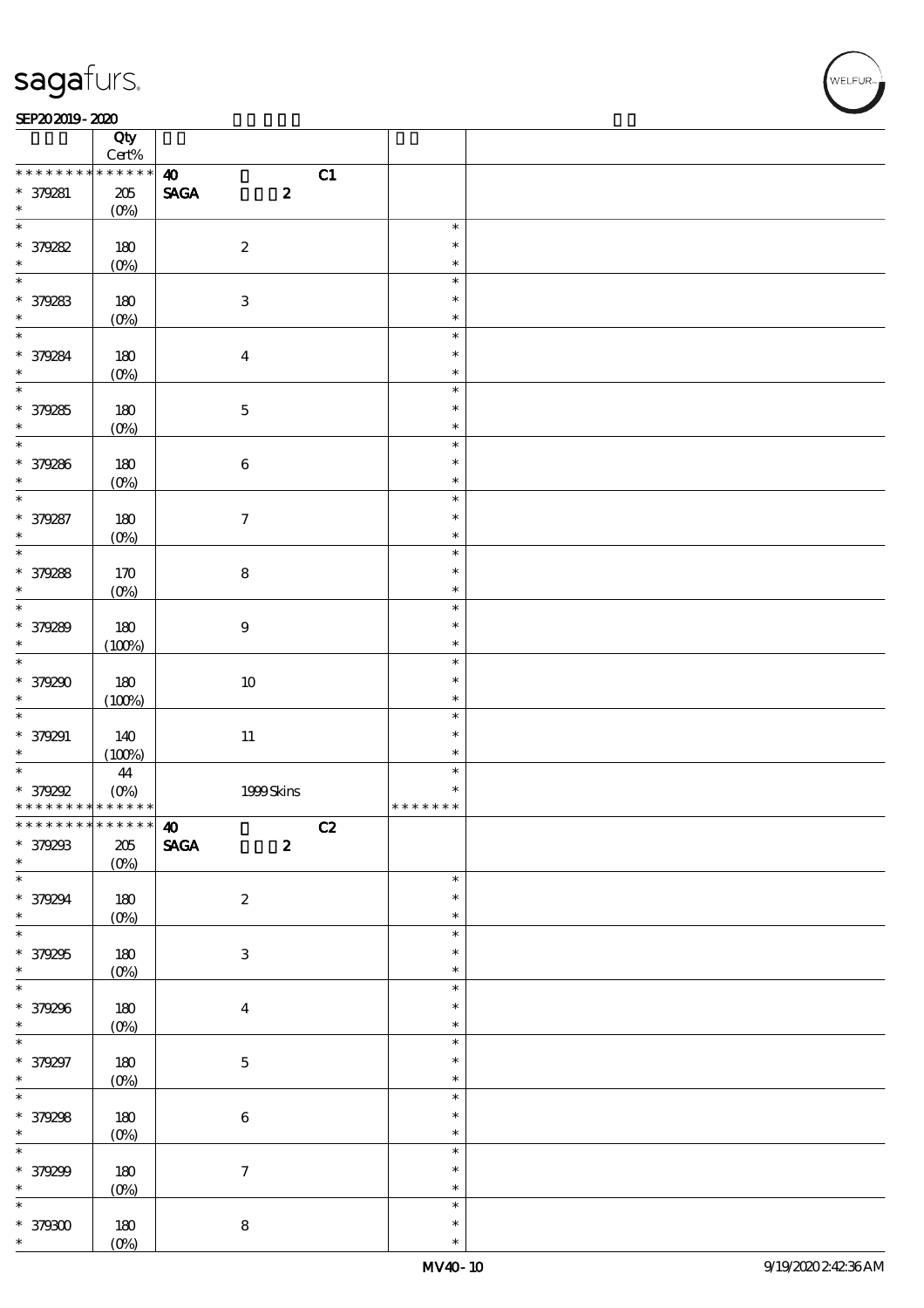#### $SEP202019 - 2020$  $\overline{\phantom{a}}$  Qty  $\overline{\phantom{a}}$

|                              | Qty<br>$\mbox{Cert}\%$   |                                                    |    |                  |  |
|------------------------------|--------------------------|----------------------------------------------------|----|------------------|--|
| $\ast$                       |                          |                                                    |    | $\ast$           |  |
|                              |                          | $\boldsymbol{\omega}$                              | C2 |                  |  |
| $* 379001$                   | 180                      | $\operatorname{\mathsf{SAGA}}$<br>$\boldsymbol{2}$ |    | $\ast$           |  |
| $\ast$                       | (O <sub>0</sub> )        |                                                    |    | $\ast$           |  |
| $\overline{\ast}$            |                          |                                                    |    | $\ast$           |  |
| * 379302                     | 180                      | $10\,$                                             |    | $\ast$           |  |
|                              |                          |                                                    |    |                  |  |
| $\ast$                       | $(0\%)$                  |                                                    |    | $\ast$           |  |
| $\overline{\ast}$            |                          |                                                    |    | $\ast$           |  |
| * 379303                     | 180                      | $11\,$                                             |    | $\ast$           |  |
| $\ast$                       |                          |                                                    |    | $\ast$           |  |
|                              | $(0\%)$                  |                                                    |    |                  |  |
| $\overline{\ast}$            |                          |                                                    |    | $\ast$           |  |
| * 379304                     | 180                      | $12\,$                                             |    | $\ast$           |  |
| $\ast$                       | $(0\%)$                  |                                                    |    | $\ast$           |  |
| $\overline{\ast}$            |                          |                                                    |    | $\ast$           |  |
|                              |                          |                                                    |    |                  |  |
| * 379305                     | 180                      | $13\,$                                             |    | $\ast$           |  |
| $\ast$                       | $(O\%)$                  |                                                    |    | $\ast$           |  |
|                              |                          |                                                    |    | $\ast$           |  |
|                              |                          |                                                    |    | $\ast$           |  |
| * 379306                     | 180                      | 14                                                 |    |                  |  |
| $\ast$                       | (100%)                   |                                                    |    | $\ast$           |  |
| $\overline{\ast}$            |                          |                                                    |    | $\ast$           |  |
| * 379307                     | 180                      | $15\,$                                             |    | $\ast$           |  |
| $\ast$                       |                          |                                                    |    | $\ast$           |  |
|                              | (100%)                   |                                                    |    |                  |  |
|                              |                          |                                                    |    | $\ast$           |  |
| * 379308                     | 180                      | 16                                                 |    | $\ast$           |  |
| $\ast$                       | (100%)                   |                                                    |    | $\ast$           |  |
| $\overline{\ast}$            |                          |                                                    |    | $\ast$           |  |
|                              |                          |                                                    |    |                  |  |
| * 379309                     | 180                      | $17\,$                                             |    | $\ast$           |  |
| $\ast$                       | (100%)                   |                                                    |    | $\ast$           |  |
| $\overline{\phantom{0}}$     |                          |                                                    |    | $\ast$           |  |
|                              |                          |                                                    |    | $\ast$           |  |
| * 379310                     | 139                      | $18\,$                                             |    |                  |  |
| $\ast$                       | (100%)                   |                                                    |    | $\ast$           |  |
|                              |                          |                                                    |    |                  |  |
|                              |                          |                                                    |    | $\ast$           |  |
|                              | $166\,$                  |                                                    |    | $\ast$           |  |
| $* 379311$                   | $(O\%)$                  | 3390Skins                                          |    |                  |  |
| * * * * * * * *              | * * * * * *              |                                                    |    | * * * * * * *    |  |
| * * * * * * * *              | $******$                 | $\boldsymbol{\omega}$                              | C3 |                  |  |
| * 379312                     | $205\,$                  | $\ensuremath{\mathsf{SAGA}}$<br>$\pmb{2}$          |    |                  |  |
| $\ast$                       |                          |                                                    |    |                  |  |
| $\ast$                       | $(0\%)$                  |                                                    |    | $\ast$           |  |
|                              |                          |                                                    |    |                  |  |
| * 379313                     | 180                      | $\boldsymbol{2}$                                   |    | $\ast$           |  |
| $\ast$                       | $(0\%)$                  |                                                    |    | $\ast$           |  |
| $\ast$                       |                          |                                                    |    | $\ast$           |  |
|                              |                          |                                                    |    | $\ast$           |  |
| * 379314                     | $95\,$                   | $\ensuremath{\mathbf{3}}$                          |    |                  |  |
| $\ast$                       | $(O_0)$                  |                                                    |    | $\ast$           |  |
| $\overline{\ast}$            | 166                      |                                                    |    | $\ast$           |  |
| * 379315                     | (100%)                   | 646Skins                                           |    | *                |  |
| * * * * * * * *              | * * * * * *              |                                                    |    | * * * * * * *    |  |
| * * * * * * *                |                          |                                                    |    |                  |  |
|                              | * * * * * *              | $\boldsymbol{\omega}$                              | C1 |                  |  |
| * 379316                     | $205\,$                  | $\pmb{\text{SAGA}}$<br>$\boldsymbol{z}$            |    |                  |  |
| $\ast$                       | $(O\%)$                  |                                                    |    |                  |  |
| $\ast$                       |                          |                                                    |    | $\ast$           |  |
|                              |                          |                                                    |    | $\ast$           |  |
|                              | 180                      | $\boldsymbol{2}$                                   |    |                  |  |
|                              | $(O\%)$                  |                                                    |    | $\ast$           |  |
| * 379317<br>$\ast$<br>$\ast$ |                          |                                                    |    | $\ast$           |  |
|                              | 180                      | $\ensuremath{\mathbf{3}}$                          |    | $\ast$           |  |
| * 379318<br>$\ast$           |                          |                                                    |    | $\ast$           |  |
|                              | $(O\!/\!\delta)$         |                                                    |    |                  |  |
| $\ast$                       |                          |                                                    |    | $\ast$           |  |
| * 379319                     | 180                      | $\boldsymbol{4}$                                   |    | $\ast$           |  |
| $\ast$                       |                          |                                                    |    | $\ast$           |  |
| $\ast$                       | $(0\%)$                  |                                                    |    | $\ast$           |  |
|                              |                          |                                                    |    |                  |  |
| * 379320<br>$\ast$           | 180<br>(O <sub>0</sub> ) | $\bf 5$                                            |    | $\ast$<br>$\ast$ |  |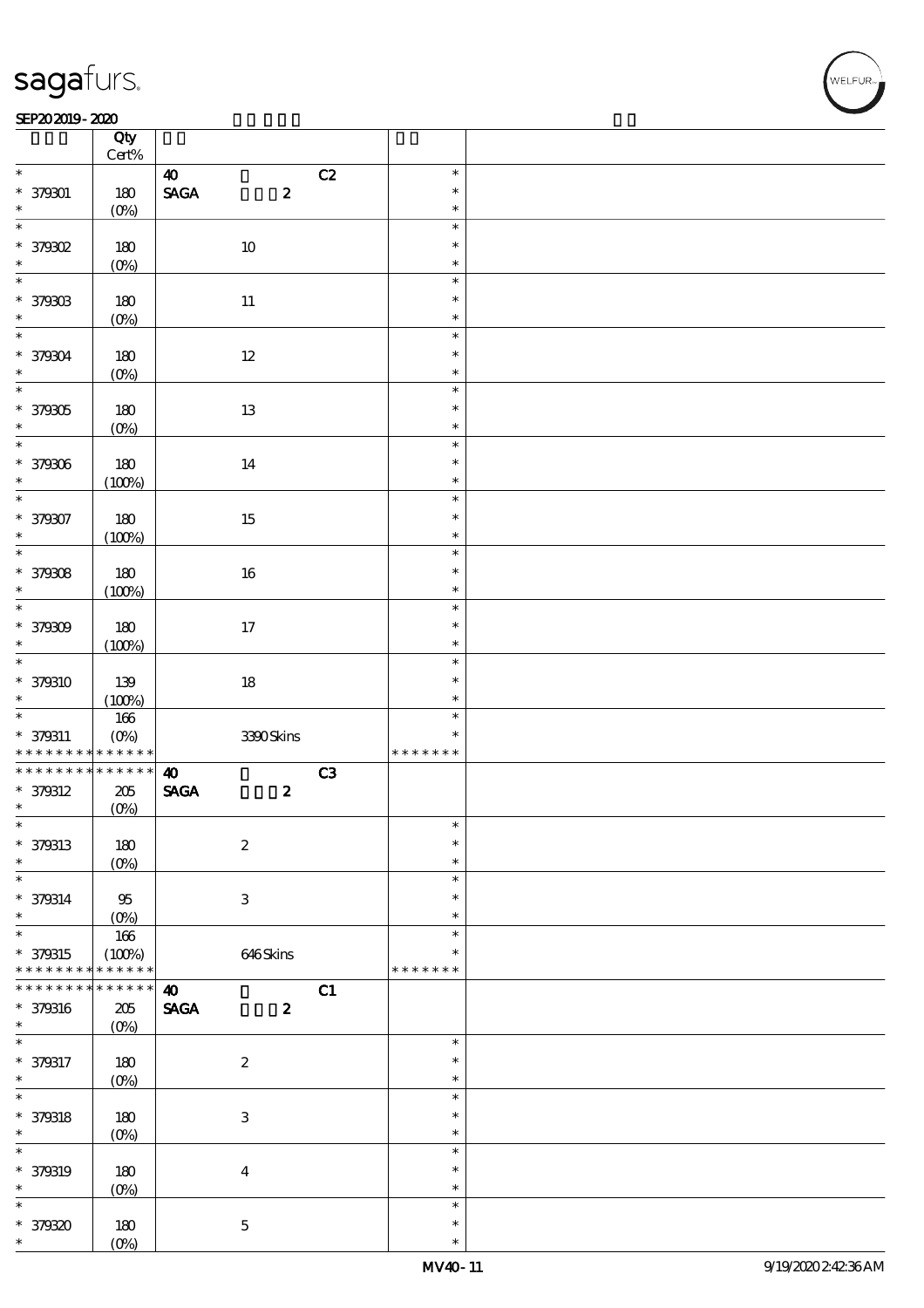$\top$ 

#### SEP202019-2020 RED 2020 RED 2020 RED 2020 RED 2020 RED 2020 RED 2020 RED 2020 RED 2020 RED 2020 RED 2020 RED 20

|                                                        | Qty                     |                              |                           |    |               |  |
|--------------------------------------------------------|-------------------------|------------------------------|---------------------------|----|---------------|--|
| $\ast$                                                 | $\mbox{Cert}\%$         |                              |                           |    | $\ast$        |  |
|                                                        |                         | $\boldsymbol{\omega}$        |                           | C1 | $\ast$        |  |
| $* 379321$<br>$\ast$                                   | 180                     | <b>SAGA</b>                  | $\pmb{2}$                 |    | $\ast$        |  |
| $\overline{\ast}$                                      | (100%)                  |                              |                           |    | $\ast$        |  |
|                                                        |                         |                              |                           |    | $\ast$        |  |
| $* 379322$<br>$\ast$                                   | 123                     |                              | $\boldsymbol{\tau}$       |    |               |  |
|                                                        | (100%)                  |                              |                           |    | $\ast$        |  |
|                                                        | 119                     |                              |                           |    | $\ast$        |  |
| * 379323<br>* * * * * * * * <mark>* * * * * * *</mark> | $(0\%)$                 |                              | 1347 Skins                |    | $\ast$        |  |
|                                                        |                         |                              |                           |    | * * * * * * * |  |
| * * * * * * * *                                        | $* * * * * * *$         | $\boldsymbol{\omega}$        |                           | C2 |               |  |
| * 379324                                               | $205\,$                 | <b>SAGA</b>                  | $\boldsymbol{z}$          |    |               |  |
| $\ast$                                                 | $(O\%)$                 |                              |                           |    |               |  |
|                                                        |                         |                              |                           |    | $\ast$        |  |
| * 379325                                               | 180                     |                              | $\boldsymbol{2}$          |    | $\ast$        |  |
| $\ast$                                                 | $(O\%)$                 |                              |                           |    | $\ast$        |  |
|                                                        |                         |                              |                           |    | $\ast$        |  |
| * 379326                                               | 180                     |                              | $\ensuremath{\mathbf{3}}$ |    | $\ast$        |  |
| $\ast$                                                 | $(O\%)$                 |                              |                           |    | $\ast$        |  |
| $*$                                                    |                         |                              |                           |    | $\ast$        |  |
| * 379327                                               | 180                     |                              | $\boldsymbol{4}$          |    | $\ast$        |  |
| $\ast$<br>$\overline{\ast}$                            | $(O\%)$                 |                              |                           |    | $\ast$        |  |
|                                                        |                         |                              |                           |    | $\ast$        |  |
| * 379328                                               | 180                     |                              | $\mathbf 5$               |    | $\ast$        |  |
| $\ast$                                                 | $(O\%)$                 |                              |                           |    | $\ast$        |  |
| $\overline{\ast}$                                      |                         |                              |                           |    | $\ast$        |  |
| * 379329                                               | 180                     |                              | $\bf 6$                   |    | $\ast$        |  |
| $\ast$                                                 | $(O\%)$                 |                              |                           |    | $\ast$        |  |
| $\overline{\ast}$                                      |                         |                              |                           |    | $\ast$        |  |
| * 379330                                               | 180                     |                              | $\mathcal I$              |    | $\ast$        |  |
| $\ast$                                                 | $(O\%)$                 |                              |                           |    | $\ast$        |  |
| $\ast$                                                 |                         |                              |                           |    | $\ast$        |  |
| * 379331                                               | 180                     |                              | $\bf8$                    |    | $\ast$        |  |
| $\ast$                                                 | $(O\%)$                 |                              |                           |    | $\ast$        |  |
| $\overline{\ast}$                                      |                         |                              |                           |    | $\ast$        |  |
| $*379332$                                              | $197$                   |                              | $\boldsymbol{9}$          |    | $\ast$        |  |
| $\ast$                                                 | $(0\%)$                 |                              |                           |    | $\ast$        |  |
| $\ast$                                                 |                         |                              |                           |    | $\ast$        |  |
| * 379333                                               | 180                     |                              | $10\,$                    |    | $\ast$        |  |
| $\ast$                                                 | (100%)                  |                              |                           |    | $\ast$        |  |
| $\ast$                                                 |                         |                              |                           |    | $\ast$        |  |
| * 379334                                               | 180                     |                              | 11                        |    | $\ast$        |  |
| $\ast$<br>$\overline{\ast}$                            | (100%)                  |                              |                           |    | $\ast$        |  |
|                                                        |                         |                              |                           |    | $\ast$        |  |
| * 379335                                               | 180                     |                              | $12\,$                    |    | ∗             |  |
| $\ast$<br>$\overline{\ast}$                            | (100%)                  |                              |                           |    | $\ast$        |  |
|                                                        | $97\,$                  |                              |                           |    | $\ast$        |  |
| * 379336                                               | (100%)                  |                              | 2299Skins                 |    | $\ast$        |  |
| * * * * * * * *<br>* * * * * * * *                     | * * * * * *<br>$******$ |                              |                           |    | * * * * * * * |  |
|                                                        |                         | $\boldsymbol{\omega}$        | $\mathbf{x}$              | C1 |               |  |
| * 379337<br>$\ast$                                     | $205\,$                 | $\ensuremath{\mathsf{SAGA}}$ | $\boldsymbol{z}$          |    |               |  |
| $\overline{\ast}$                                      | $(O\%)$                 |                              |                           |    | $\ast$        |  |
|                                                        |                         |                              |                           |    | $\ast$        |  |
| * 379338<br>$\ast$                                     | 180                     |                              | $\boldsymbol{2}$          |    | $\ast$        |  |
| $\overline{\ast}$                                      | $(O\!/\!\delta)$        |                              |                           |    | $\ast$        |  |
|                                                        |                         |                              |                           |    | $\ast$        |  |
| * 379339<br>$\ast$                                     | 180                     |                              | $\,3\,$                   |    | $\ast$        |  |
| $\ast$                                                 | $(0\%)$                 |                              |                           |    | $\ast$        |  |
|                                                        |                         |                              |                           |    |               |  |
| * 379340<br>$\ast$                                     | 192                     |                              | $\boldsymbol{4}$          |    | $\ast$        |  |
|                                                        | (100%)                  |                              |                           |    | $\ast$        |  |

 $\overline{\mathbf{r}}$ 

,<br>WELFUR: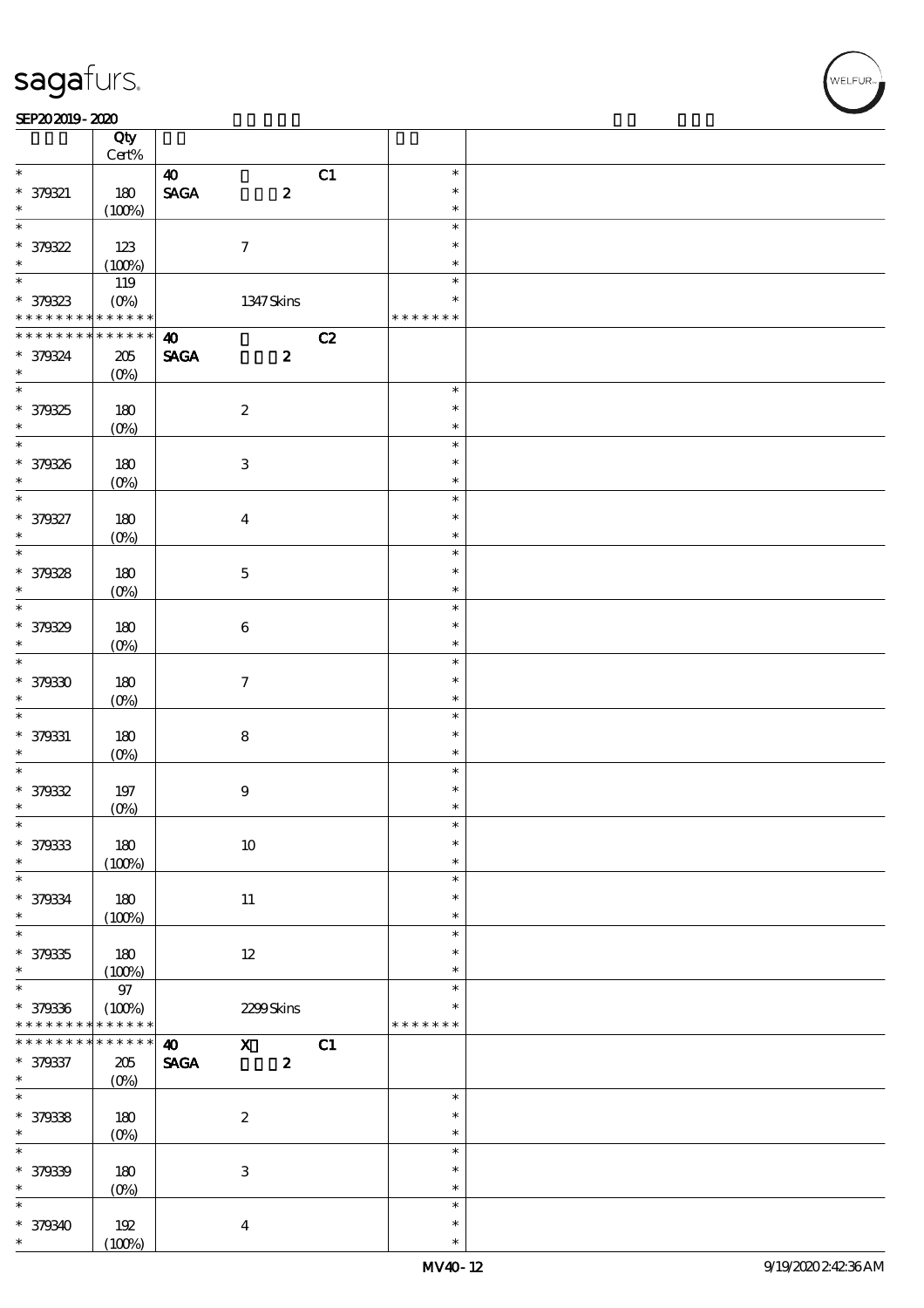#### SEP202019-2020

|                          | Qty<br>Cert%    |                       |                           |                  |    |               |  |
|--------------------------|-----------------|-----------------------|---------------------------|------------------|----|---------------|--|
| $\ast$                   | ${\bf 33}$      | $\boldsymbol{\omega}$ | $\mathbf X$               |                  | C1 | $\ast$        |  |
| $* 379341$               | $(O\%)$         | <b>SAGA</b>           |                           | $\pmb{2}$        |    | $\ast$        |  |
| * * * * * * * *          | * * * * * *     |                       |                           |                  |    | * * * * * * * |  |
| * * * * * * * *          | $* * * * * * *$ | $\boldsymbol{\omega}$ | $\mathbf x$               |                  | C2 |               |  |
| * 379342                 | 205             | <b>SAGA</b>           |                           | $\boldsymbol{z}$ |    |               |  |
| $\ast$                   |                 |                       |                           |                  |    |               |  |
|                          | $(0\%)$         |                       |                           |                  |    |               |  |
|                          |                 |                       |                           |                  |    | $\ast$        |  |
| * 379343                 | 180             |                       | $\boldsymbol{2}$          |                  |    | $\ast$        |  |
| $\ast$                   | $(O\%)$         |                       |                           |                  |    | $\ast$        |  |
|                          |                 |                       |                           |                  |    | $\ast$        |  |
| * 379344                 | 180             |                       | 3                         |                  |    | $\ast$        |  |
| $\ast$                   |                 |                       |                           |                  |    | $\ast$        |  |
|                          | $(O\%)$         |                       |                           |                  |    |               |  |
|                          |                 |                       |                           |                  |    | $\ast$        |  |
| * 379345                 | 180             |                       | $\boldsymbol{4}$          |                  |    | $\ast$        |  |
| $\ast$                   | (90%)           |                       |                           |                  |    | $\ast$        |  |
| $\overline{\phantom{0}}$ |                 |                       |                           |                  |    | $\ast$        |  |
| * 379346                 | 77              |                       | $\mathbf 5$               |                  |    | $\ast$        |  |
| $\ast$                   | (100%)          |                       |                           |                  |    | $\ast$        |  |
| $\ast$                   |                 |                       |                           |                  |    | $\ast$        |  |
|                          | $8\!2$          |                       |                           |                  |    |               |  |
| * 379347                 | $(O\%)$         |                       | 904Skins                  |                  |    | $\ast$        |  |
| * * * * * * * *          | * * * * * *     |                       |                           |                  |    | * * * * * * * |  |
|                          |                 | 40                    | $\boldsymbol{\mathsf{z}}$ |                  | C1 |               |  |
| 379348                   | 177             | <b>SROY</b>           |                           | $\mathbf{1}$     |    |               |  |
|                          | $(\Theta)$      |                       |                           |                  |    |               |  |
| * * * * * * * *          | * * * * * *     | $\boldsymbol{\omega}$ | $\boldsymbol{\mathsf{X}}$ |                  | C2 |               |  |
|                          |                 |                       |                           |                  |    |               |  |
| * 379349                 | 205             | <b>SROY</b>           |                           | $\mathbf{1}$     |    |               |  |
| $\ast$                   | (27%)           |                       |                           |                  |    |               |  |
|                          |                 |                       |                           |                  |    | $\ast$        |  |
| $* 379350$               | 180             |                       | $\boldsymbol{z}$          |                  |    | $\ast$        |  |
| $\ast$                   | (1%)            |                       |                           |                  |    | $\ast$        |  |
| $*$                      | $108$           |                       |                           |                  |    | $\ast$        |  |
|                          |                 |                       |                           |                  |    | $\ast$        |  |
| $* 379351$               | (2%)            |                       | 493Skins                  |                  |    |               |  |
| * * * * * * * *          | $* * * * * * *$ |                       |                           |                  |    | * * * * * * * |  |
| * * * * * * * *          | * * * * * *     | $\boldsymbol{\omega}$ | $\mathbf x$               |                  | C1 |               |  |
| $* 379352$               | 205             | <b>SROY</b>           |                           | $\mathbf{1}$     |    |               |  |
| $\ast$                   | (25%)           |                       |                           |                  |    |               |  |
| $*$                      |                 |                       |                           |                  |    | $\ast$        |  |
| * 379353                 | $180$           |                       | $\boldsymbol{2}$          |                  |    | $\ast$        |  |
| $\ast$                   |                 |                       |                           |                  |    | $\ast$        |  |
| $\ast$                   | $(O\%)$         |                       |                           |                  |    | $\ast$        |  |
|                          | ${\bf 36}$      |                       |                           |                  |    |               |  |
| * 379354                 | $(O\%)$         |                       | 421 Skins                 |                  |    | $\ast$        |  |
| * * * * * * * *          | * * * * * *     |                       |                           |                  |    | * * * * * * * |  |
|                          | * * * * *       | $\boldsymbol{\omega}$ | $\mathbf x$               |                  | C2 |               |  |
| $* 379355$               | $205\,$         | <b>SROY</b>           |                           | $\mathbf{1}$     |    |               |  |
| $\ast$                   | $(O\%)$         |                       |                           |                  |    |               |  |
| $\ast$                   |                 |                       |                           |                  |    | $\ast$        |  |
|                          |                 |                       |                           |                  |    | $\ast$        |  |
| * 379356                 | 180             |                       | $\boldsymbol{2}$          |                  |    |               |  |
| $\ast$                   | $(O\%)$         |                       |                           |                  |    | $\ast$        |  |
| $\ast$                   |                 |                       |                           |                  |    | $\ast$        |  |
| * 379357                 | $180\,$         |                       | $\,3$                     |                  |    | $\ast$        |  |
| $\ast$                   | $(0\%)$         |                       |                           |                  |    | $\ast$        |  |
| $\ast$                   |                 |                       |                           |                  |    | $\ast$        |  |
| * 379358                 |                 |                       |                           |                  |    | $\ast$        |  |
|                          | 180             |                       | $\boldsymbol{4}$          |                  |    |               |  |
| $\ast$                   | $(O\%)$         |                       |                           |                  |    | $\ast$        |  |
| $\ast$                   |                 |                       |                           |                  |    | $\ast$        |  |
| * 379359                 | 180             |                       | $\mathbf 5$               |                  |    | $\ast$        |  |
| $\ast$                   | $(0\%)$         |                       |                           |                  |    | $\ast$        |  |
| $\ast$                   |                 |                       |                           |                  |    | $\ast$        |  |
| $*379300$                | 164             |                       | $\bf 6$                   |                  |    | $\ast$        |  |
| $\ast$                   | $(O\%)$         |                       |                           |                  |    | $\ast$        |  |
|                          |                 |                       |                           |                  |    |               |  |

,<br>WELFUR: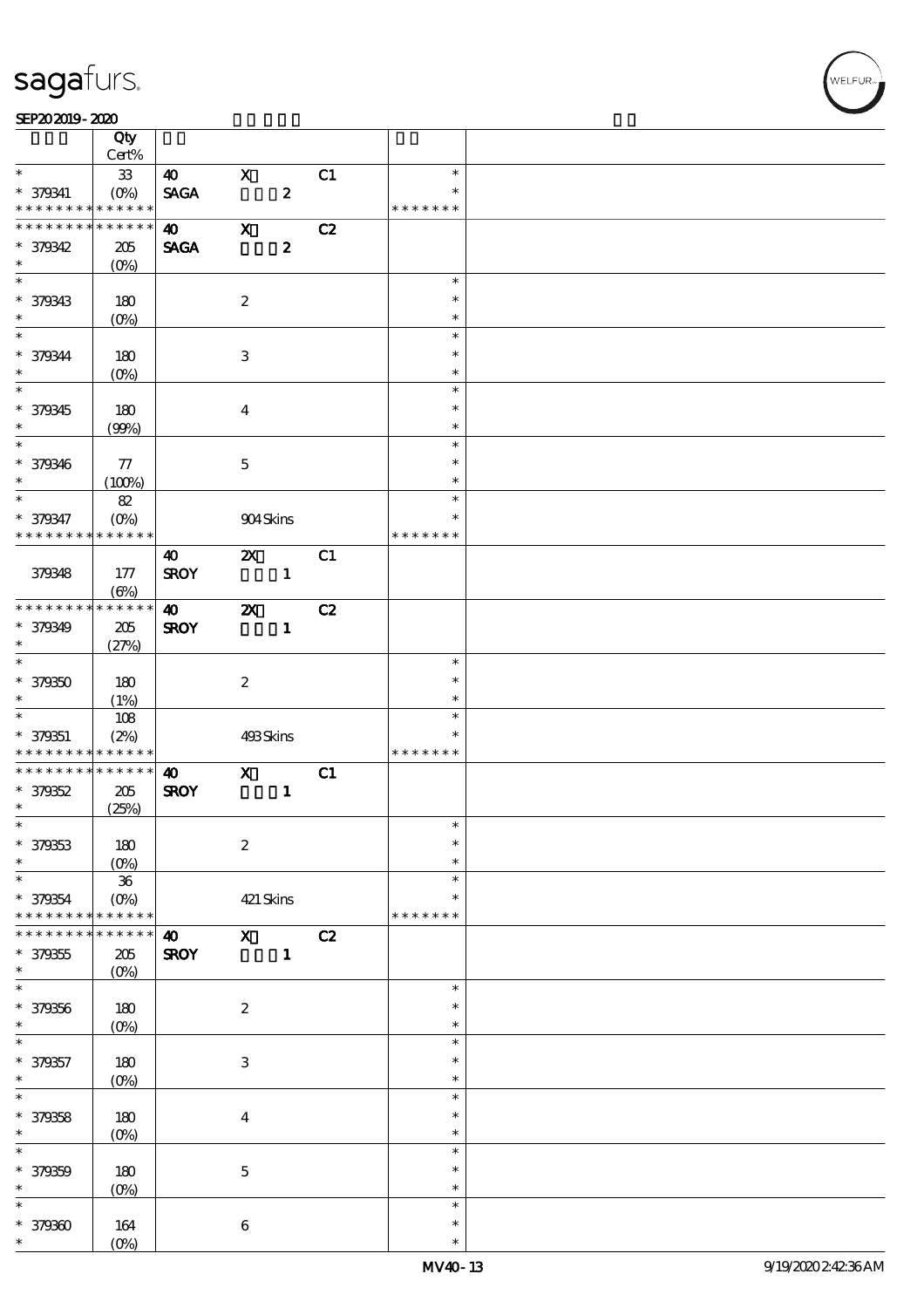#### SEP202019-2020 RED 2020 RED 2020 RED 2020 RED 2020 RED 2020 RED 2020 RED 2020 RED 2020 RED 2020 RED 2020 RED 20

|                                            | Qty<br>Cert%               |                       |                           |              |    |               |  |
|--------------------------------------------|----------------------------|-----------------------|---------------------------|--------------|----|---------------|--|
| $\ast$                                     | 149                        | $\boldsymbol{\omega}$ | $\mathbf X$               |              | C2 | $\ast$        |  |
| * 379361                                   | (100%)                     | <b>SROY</b>           |                           | $\mathbf{1}$ |    |               |  |
| * * * * * * * *                            | $\ast\ast\ast\ast\ast\ast$ |                       |                           |              |    | * * * * * * * |  |
| * * * * * * * *                            | * * * * * *                | $\boldsymbol{\omega}$ | $\mathbf X$               |              | C3 |               |  |
| $*379362$                                  | $205\,$                    | <b>SROY</b>           |                           | $\mathbf{1}$ |    |               |  |
| $\ast$                                     | (32%)                      |                       |                           |              |    |               |  |
|                                            |                            |                       |                           |              |    | $\ast$        |  |
| * 379363                                   | 180                        |                       | $\boldsymbol{2}$          |              |    | $\ast$        |  |
| $\ast$                                     | $(O_0)$                    |                       |                           |              |    | $\ast$        |  |
| $*$                                        | $\boldsymbol{\omega}$      |                       |                           |              |    | $\ast$        |  |
| * 379364                                   | $(O\!/\!o)$                |                       | 454Skins                  |              |    | $\ast$        |  |
| * * * * * * * * <mark>* * * * * * *</mark> |                            |                       |                           |              |    | * * * * * * * |  |
| * * * * * * * *                            | $* * * * * * *$            | $\boldsymbol{\Phi}$   |                           |              | C1 |               |  |
| * 379365                                   | 205                        | <b>SROY</b>           |                           | $\mathbf{1}$ |    |               |  |
| $\ast$                                     | (28%)                      |                       |                           |              |    |               |  |
| $\overline{\phantom{0}}$                   |                            |                       |                           |              |    | $\ast$        |  |
| * 379366                                   | 180                        |                       | $\boldsymbol{2}$          |              |    | $\ast$        |  |
| $\ast$                                     | (2%)                       |                       |                           |              |    | $\ast$        |  |
| $\overline{\ast}$                          | $\boldsymbol{\omega}$      |                       |                           |              |    | $\ast$        |  |
| * 379367                                   | (2%)                       |                       | 454Skins                  |              |    | $\ast$        |  |
| * * * * * * * *                            | * * * * * *                |                       |                           |              |    | * * * * * * * |  |
| * * * * * * * * <mark>* * * * * *</mark>   |                            | $\boldsymbol{\omega}$ |                           |              | C2 |               |  |
| * 379368                                   | 205                        | <b>SROY</b>           |                           | $\mathbf{1}$ |    |               |  |
| $\ast$                                     | $(O\%)$                    |                       |                           |              |    |               |  |
|                                            |                            |                       |                           |              |    | $\ast$        |  |
| * 379369                                   | 180                        |                       | $\boldsymbol{2}$          |              |    | $\ast$        |  |
| $\ast$                                     | (1%)                       |                       |                           |              |    | $\ast$        |  |
| $\overline{\ast}$                          |                            |                       |                           |              |    | $\ast$        |  |
| * 379370                                   | 180                        |                       | $\ensuremath{\mathbf{3}}$ |              |    | $\ast$        |  |
| $\ast$                                     |                            |                       |                           |              |    | $\ast$        |  |
| $\ast$                                     | $(O\%)$                    |                       |                           |              |    | $\ast$        |  |
| * 379371                                   |                            |                       |                           |              |    | $\ast$        |  |
| $\ast$                                     | 180                        |                       | $\boldsymbol{4}$          |              |    | $\ast$        |  |
| $\ast$                                     | $(O\%)$                    |                       |                           |              |    | $\ast$        |  |
| * 379372                                   | 180                        |                       | $\mathbf 5$               |              |    | $\ast$        |  |
| $\ast$                                     | $(O\!/\!\delta)$           |                       |                           |              |    | $\ast$        |  |
| $\ast$                                     |                            |                       |                           |              |    | $\ast$        |  |
| * 379373                                   | 180                        |                       | $\bf 6$                   |              |    | $\ast$        |  |
| $\ast$                                     | (3%)                       |                       |                           |              |    | $\ast$        |  |
| $\ast$                                     |                            |                       |                           |              |    | $\ast$        |  |
| * 379374                                   | 180                        |                       | $\boldsymbol{\tau}$       |              |    | $\ast$        |  |
| $\ast$                                     | (1%)                       |                       |                           |              |    | $\ast$        |  |
| $\overline{\ast}$                          |                            |                       |                           |              |    | $\ast$        |  |
| * 379375                                   | 180                        |                       | 8                         |              |    | ∗             |  |
| $\ast$                                     | (80%)                      |                       |                           |              |    | $\ast$        |  |
| $\ast$                                     |                            |                       |                           |              |    | $\ast$        |  |
| * 379376                                   | 44                         |                       | $\boldsymbol{9}$          |              |    | $\ast$        |  |
| $\ast$                                     | (77%)                      |                       |                           |              |    | $\ast$        |  |
| $\ast$                                     | $5\!5$                     |                       |                           |              |    | $\ast$        |  |
| * 379377                                   | $(0\%)$                    |                       | $1564\,$ Skins            |              |    | $\ast$        |  |
| * * * * * * * *                            | * * * * * *                |                       |                           |              |    | * * * * * * * |  |
| * * * * * * *                              | $******$                   | $\boldsymbol{\omega}$ |                           |              | C3 |               |  |
| * 379378                                   | 205                        | <b>SROY</b>           |                           | $\mathbf{1}$ |    |               |  |
| $\ast$                                     | (40%)                      |                       |                           |              |    |               |  |
| $\ast$                                     |                            |                       |                           |              |    | $\ast$        |  |
| * 379379                                   | 180                        |                       | $\boldsymbol{2}$          |              |    | $\ast$        |  |
| $\ast$                                     | $(0\%)$                    |                       |                           |              |    | $\ast$        |  |
| $\ast$                                     |                            |                       |                           |              |    | $\ast$        |  |
| $* 379380$                                 | 180                        |                       | $\ensuremath{\mathbf{3}}$ |              |    | $\ast$        |  |
| $\ast$                                     | (O <sub>0</sub> )          |                       |                           |              |    | $\ast$        |  |
|                                            |                            |                       |                           |              |    |               |  |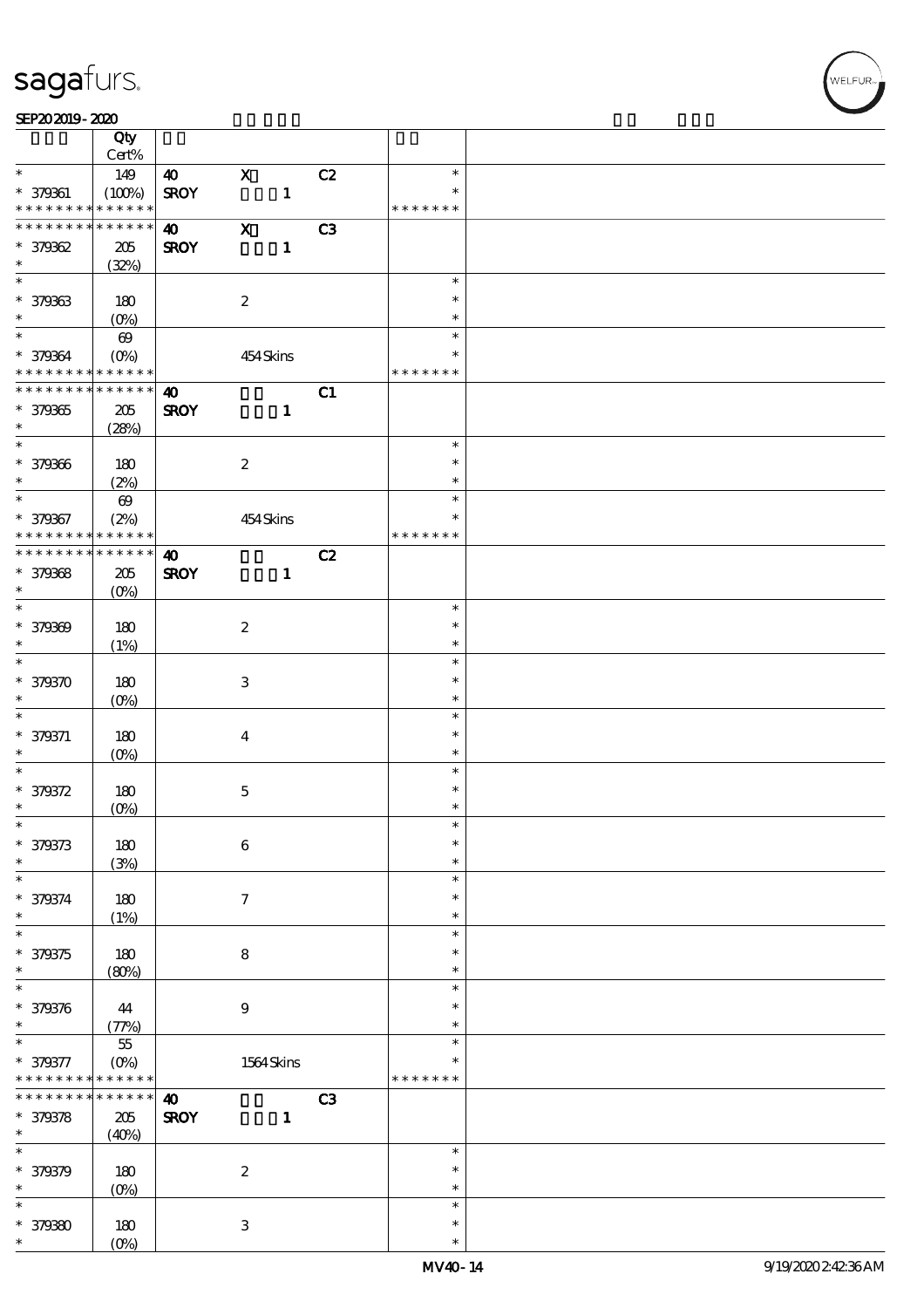#### SEP202019-2020

|                              | Qty<br>Cert%                             |                       |                           |    |                  |  |
|------------------------------|------------------------------------------|-----------------------|---------------------------|----|------------------|--|
| $\ast$                       | 31                                       | $\boldsymbol{\omega}$ |                           | C3 | $\ast$           |  |
|                              |                                          |                       |                           |    | $\ast$           |  |
| * 379381<br>* * * * * * * *  | $(O\!\!\!\!\!\!\!/\,\!o)$<br>* * * * * * | <b>SROY</b>           | $\mathbf{1}$              |    | * * * * * * *    |  |
|                              |                                          |                       |                           |    |                  |  |
|                              |                                          | $\boldsymbol{\omega}$ |                           | C1 |                  |  |
| 379382                       | 204                                      | <b>SROY</b>           | $\mathbf{1}$              |    |                  |  |
|                              | (14%)                                    |                       |                           |    |                  |  |
| * * * * * * * *              | * * * * * *                              | $\boldsymbol{\omega}$ |                           | C2 |                  |  |
| * 379383                     | 205                                      | <b>SROY</b>           | $\mathbf{1}$              |    |                  |  |
| $\ast$                       | (30%)                                    |                       |                           |    |                  |  |
| $\ast$                       |                                          |                       |                           |    | $\ast$           |  |
| * 379384                     | 180                                      |                       | $\boldsymbol{2}$          |    | $\ast$           |  |
| $\ast$                       | $(O\!/\!\!\delta)$                       |                       |                           |    | $\ast$           |  |
| $\overline{\ast}$            |                                          |                       |                           |    | $\ast$           |  |
| * 379385                     | 180                                      |                       | $\ensuremath{\mathbf{3}}$ |    | $\ast$           |  |
| $\ast$                       | (1%)                                     |                       |                           |    | $\ast$           |  |
| $\ast$                       |                                          |                       |                           |    | $\ast$           |  |
| * 379386                     | 180                                      |                       | $\boldsymbol{4}$          |    | $\ast$           |  |
| $\ast$                       | $(O\%)$                                  |                       |                           |    | $\ast$           |  |
| $\ast$                       |                                          |                       |                           |    | $\ast$           |  |
|                              |                                          |                       |                           |    | $\ast$           |  |
| * 379387                     | 180                                      |                       | $\mathbf 5$               |    |                  |  |
| $\ast$<br>$\ast$             | $(O\%)$                                  |                       |                           |    | $\ast$<br>$\ast$ |  |
|                              | 176                                      |                       |                           |    |                  |  |
| * 379388                     | $(O\%)$                                  |                       | 1101 Skins                |    | $\ast$           |  |
| * * * * * * * *              | * * * * * *                              |                       |                           |    | * * * * * * *    |  |
| * * * * * * * *              | $* * * * * * *$                          | $\boldsymbol{\omega}$ |                           | C3 |                  |  |
| * 379389                     | 185                                      | <b>SROY</b>           | $\mathbf{1}$              |    |                  |  |
| $\ast$                       | (18%)                                    |                       |                           |    |                  |  |
| $\overline{\ast}$            | $47\,$                                   |                       |                           |    | $\ast$           |  |
| * 379390                     | (63%)                                    |                       | 232Skins                  |    | $\ast$           |  |
|                              |                                          |                       |                           |    |                  |  |
| * * * * * * * *              | * * * * * *                              |                       |                           |    | * * * * * * *    |  |
| * * * * * * * *              | $* * * * * * *$                          | $\boldsymbol{\omega}$ |                           |    |                  |  |
|                              |                                          |                       |                           | C2 |                  |  |
| * 379391<br>$\ast$           | 205                                      | <b>SROY</b>           | $\mathbf{1}$              |    |                  |  |
| $\ast$                       | $(O\%)$                                  |                       |                           |    | $\ast$           |  |
|                              |                                          |                       |                           |    | $\ast$           |  |
| * 379392<br>$\ast$           | 180                                      |                       | $\boldsymbol{2}$          |    | $\ast$           |  |
| $\ast$                       | $(O\%)$                                  |                       |                           |    | $\ast$           |  |
|                              |                                          |                       |                           |    | $\ast$           |  |
| * 379393                     | 83                                       |                       | 3                         |    | $\ast$           |  |
| $\ast$                       | $(0\%)$                                  |                       |                           |    | $\ast$           |  |
| $\ast$                       | 99                                       |                       |                           |    | $\ast$           |  |
| * 379394                     | (100%)                                   |                       | 567Skins                  |    |                  |  |
| * * * * * * * *              | * * * * * *                              |                       |                           |    | * * * * * * *    |  |
|                              |                                          | $\boldsymbol{\omega}$ | $\mathbf{x}$              | C2 |                  |  |
| 379395                       | 193                                      | <b>SROY</b>           | $\mathbf{1}$              |    |                  |  |
|                              | (11%)                                    |                       |                           |    |                  |  |
| * * * * * * * *              | * * * * * *                              | $\boldsymbol{\omega}$ | $\boldsymbol{\mathsf{X}}$ | C2 |                  |  |
| * 379396                     | $205\,$                                  | <b>SROY</b>           | $\boldsymbol{2}$          |    |                  |  |
| $\ast$                       | $(0\%)$                                  |                       |                           |    |                  |  |
| $\ast$                       | 126                                      |                       |                           |    | $\ast$           |  |
| * 379397                     | (100%)                                   |                       | $331$ Skins               |    | ∗                |  |
| * * * * * * * *              | * * * * * *                              |                       |                           |    | * * * * * * *    |  |
| * * * * * * * *              | * * * * * *                              | $\boldsymbol{\omega}$ | $\mathbf{x}$              | C1 |                  |  |
|                              | 205                                      | <b>SROY</b>           | $\boldsymbol{z}$          |    |                  |  |
|                              | (34%)                                    |                       |                           |    |                  |  |
| * 379398<br>$\ast$<br>$\ast$ |                                          |                       |                           |    | $\ast$           |  |
| * 379399                     | 180                                      |                       | $\boldsymbol{2}$          |    | $\ast$           |  |
| $\ast$                       | $(0\%)$                                  |                       |                           |    | $\ast$           |  |
| $\ast$                       | $50\,$                                   |                       |                           |    | $\ast$           |  |
| $*379400$                    | $(O\%)$                                  |                       | 435Skins                  |    | $\ast$           |  |

**VELFUR**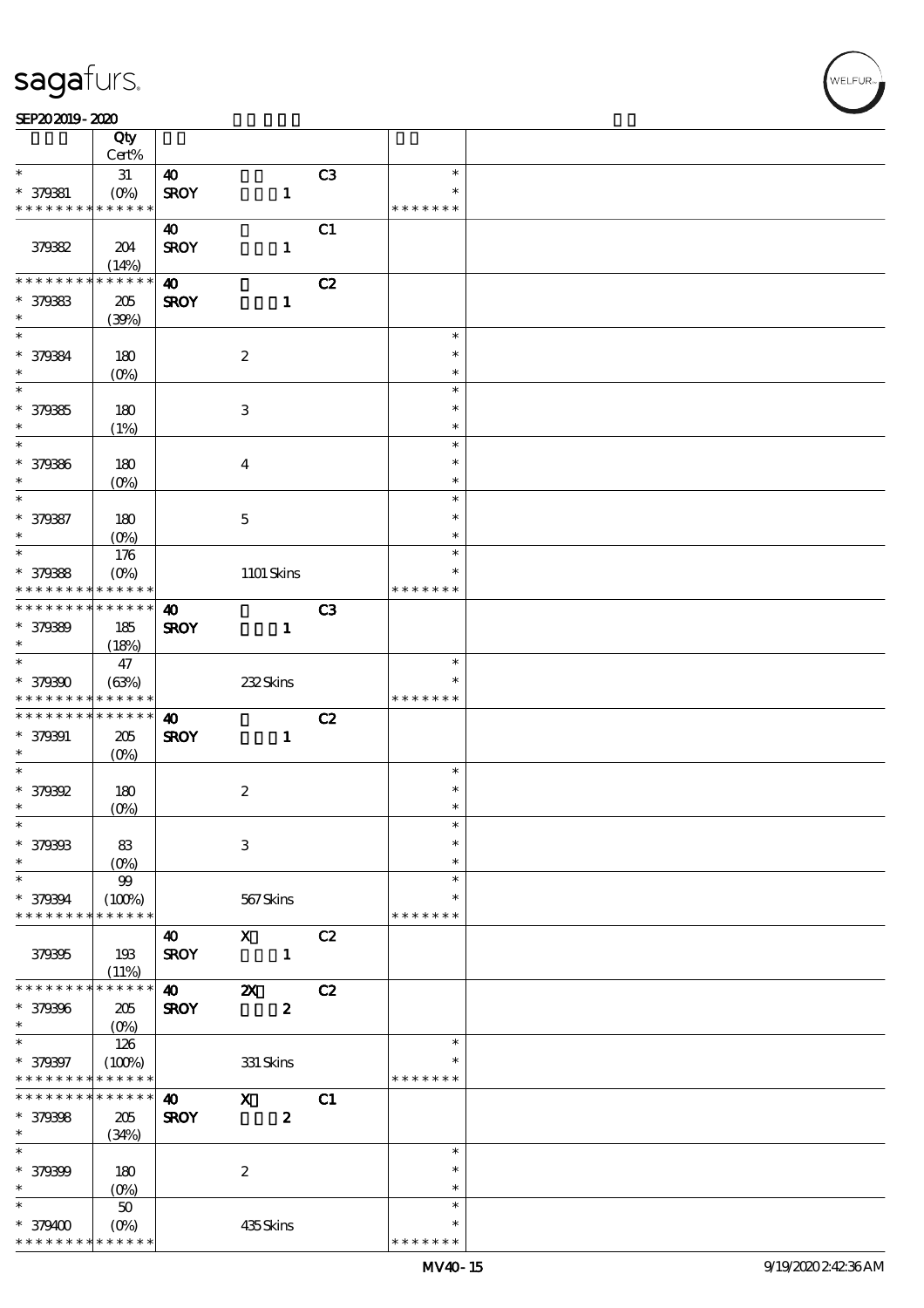⊤

### SEP202019-2020

|                             | Qty<br>Cert%              |                       |                           |                  |    |                         |  |
|-----------------------------|---------------------------|-----------------------|---------------------------|------------------|----|-------------------------|--|
| * * * * * * * *             | * * * * * *               | $\boldsymbol{\omega}$ | $\mathbf x$               |                  | C2 |                         |  |
| $* 379401$<br>$\ast$        | $205\,$<br>$(O\%)$        | <b>SROY</b>           |                           | $\boldsymbol{2}$ |    |                         |  |
| $\overline{\ast}$           |                           |                       |                           |                  |    | $\ast$                  |  |
| * 379402<br>$\ast$          | 180<br>$(0\%)$            |                       | $\boldsymbol{2}$          |                  |    | $\ast$<br>$\ast$        |  |
|                             |                           |                       |                           |                  |    | $\ast$                  |  |
|                             |                           |                       |                           |                  |    |                         |  |
| * 379403<br>$\ast$          | 180<br>(O <sub>0</sub> )  |                       | $\ensuremath{\mathbf{3}}$ |                  |    | $\ast$<br>$\ast$        |  |
| $\overline{\ast}$           |                           |                       |                           |                  |    | $\ast$                  |  |
| * 379404<br>$\ast$          | 180<br>$(O\!/\!\!\delta)$ |                       | $\overline{\mathbf{4}}$   |                  |    | $\ast$<br>$\ast$        |  |
|                             |                           |                       |                           |                  |    | $\ast$                  |  |
| * 379405                    | 196                       |                       | $\mathbf 5$               |                  |    | $\ast$                  |  |
| $\ast$                      | $(O\%)$                   |                       |                           |                  |    | $\ast$                  |  |
| $\overline{\phantom{0}}$    | $190\,$                   |                       |                           |                  |    | $\ast$                  |  |
| * 379406<br>* * * * * * * * | (100%)<br>* * * * * *     |                       |                           | 1131 Skins       |    | $\ast$<br>* * * * * * * |  |
| * * * * * * * *             | * * * * * *               | $\boldsymbol{\omega}$ | $\mathbf{x}$              |                  | C3 |                         |  |
| * 379407<br>$\ast$          | $205\,$                   | <b>SROY</b>           |                           | $\boldsymbol{z}$ |    |                         |  |
|                             | (38%)                     |                       |                           |                  |    |                         |  |
|                             | 166                       |                       |                           |                  |    | $\ast$                  |  |
| * 379408                    | $(O\%)$                   |                       | $371$ Skins               |                  |    | $\ast$                  |  |
| * * * * * * * *             | * * * * * *               |                       |                           |                  |    | * * * * * * *           |  |
| * * * * * * * *             | * * * * * *               | $\boldsymbol{\omega}$ |                           |                  | C1 |                         |  |
| * 379409                    | 205                       | <b>SROY</b>           |                           | $\boldsymbol{z}$ |    |                         |  |
| $\ast$                      | $(O\%)$                   |                       |                           |                  |    |                         |  |
| $\overline{\ast}$           |                           |                       |                           |                  |    | $\ast$                  |  |
| * 379410                    | 180                       |                       | $\boldsymbol{2}$          |                  |    | $\ast$                  |  |
| $\ast$                      |                           |                       |                           |                  |    | $\ast$                  |  |
| $\ast$                      | $(O\%)$                   |                       |                           |                  |    | $\ast$                  |  |
|                             |                           |                       |                           |                  |    |                         |  |
| * 379411                    | 180                       |                       | $\ensuremath{\mathbf{3}}$ |                  |    | $\ast$                  |  |
| $\ast$<br>$\ast$            | $(O\%)$                   |                       |                           |                  |    | $\ast$                  |  |
|                             |                           |                       |                           |                  |    | $\ast$                  |  |
| $* 379412$                  | $75\,$                    |                       | $\bf{4}$                  |                  |    | $\ast$                  |  |
| $\ast$                      | $(O\%)$                   |                       |                           |                  |    | $\ast$                  |  |
| $\ast$                      | 149                       |                       |                           |                  |    | $\ast$                  |  |
| * 379413                    | (100%)                    |                       | 789Skins                  |                  |    | $\ast$                  |  |
| * * * * * * * *             | * * * * * *               |                       |                           |                  |    | * * * * * * *           |  |
| * * * * * * *               | * * * * * *               | $\boldsymbol{\omega}$ |                           |                  | C2 |                         |  |
| $* 379414$                  | 205                       | <b>SROY</b>           |                           | $\boldsymbol{z}$ |    |                         |  |
| $\ast$                      | $(O\%)$                   |                       |                           |                  |    |                         |  |
| $\overline{\ast}$           |                           |                       |                           |                  |    | $\ast$                  |  |
| * 379415                    | 180                       |                       | $\boldsymbol{2}$          |                  |    | $\ast$                  |  |
| $\ast$                      | $(O\!/\!\!\delta)$        |                       |                           |                  |    | $\ast$                  |  |
| $\ast$                      |                           |                       |                           |                  |    | $\ast$                  |  |
| * 379416                    | 180                       |                       | $\,3$                     |                  |    | $\ast$                  |  |
| $\ast$                      | $(0\%)$                   |                       |                           |                  |    | $\ast$                  |  |
| $\ast$                      |                           |                       |                           |                  |    | $\ast$                  |  |
|                             |                           |                       |                           |                  |    | $\ast$                  |  |
| * 379417<br>$\ast$          | 180                       |                       | $\boldsymbol{4}$          |                  |    | $\ast$                  |  |
| $\overline{\ast}$           | $(0\%)$                   |                       |                           |                  |    | $\ast$                  |  |
|                             |                           |                       |                           |                  |    |                         |  |
| * 379418                    | 180                       |                       | $\bf 5$                   |                  |    | $\ast$                  |  |
| $\ast$                      | $(0\%)$                   |                       |                           |                  |    | $\ast$                  |  |
| $\ast$                      |                           |                       |                           |                  |    | $\ast$                  |  |
| * 379419                    | 180                       |                       | $\bf 6$                   |                  |    | $\ast$                  |  |
| $\ast$                      | $(0\%)$                   |                       |                           |                  |    | $\ast$                  |  |
| $\ast$                      |                           |                       |                           |                  |    | $\ast$                  |  |
| * 379420                    | 180                       |                       | $\tau$                    |                  |    | $\ast$                  |  |
| $\ast$                      | $(O\%)$                   |                       |                           |                  |    | $\ast$                  |  |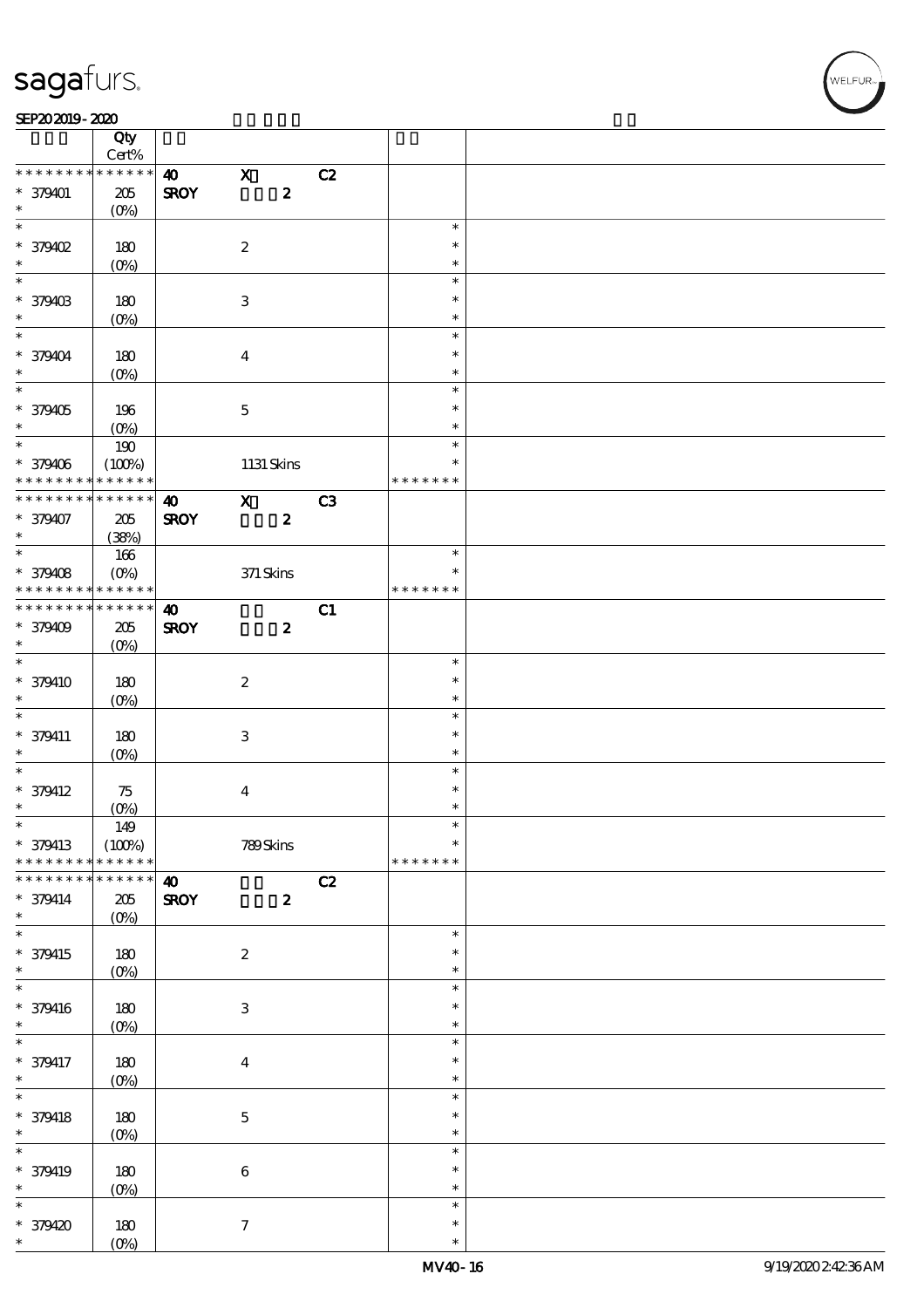$\top$ 

#### SEP202019-2020 RED 2020 RED 2020 RED 2020 RED 2020 RED 2020 RED 2020 RED 2020 RED 2020 RED 2020 RED 2020 RED 20

|                                                        | Qty                |                       |                           |    |                  |  |
|--------------------------------------------------------|--------------------|-----------------------|---------------------------|----|------------------|--|
|                                                        | $\mbox{Cert}\%$    |                       |                           |    |                  |  |
| $\ast$                                                 |                    | $\boldsymbol{\omega}$ |                           | C2 | $\ast$           |  |
| $* 379421$                                             | 180                | <b>SROY</b>           | $\boldsymbol{z}$          |    | $\ast$           |  |
| $\ast$<br>$\overline{\ast}$                            | (100%)             |                       |                           |    | $\ast$           |  |
|                                                        |                    |                       |                           |    | $\ast$           |  |
| * 379422                                               | 115                |                       | $\boldsymbol{9}$          |    | $\ast$           |  |
| $\ast$<br>$\overline{\ast}$                            | (100%)             |                       |                           |    | $\ast$           |  |
|                                                        | $\pmb{\infty}$     |                       |                           |    | $\ast$           |  |
| * 379423                                               | $(O\%)$            |                       | 1649Skins                 |    | $\ast$           |  |
| * * * * * * * *                                        | * * * * * *        |                       |                           |    | * * * * * * *    |  |
| * * * * * * * *                                        | * * * * * *        | $\boldsymbol{\omega}$ |                           | C1 |                  |  |
| * 379424                                               | $205\,$            | <b>SROY</b>           | $\boldsymbol{z}$          |    |                  |  |
| $\ast$<br>$\overline{\phantom{0}}$                     | $(O\%)$            |                       |                           |    |                  |  |
|                                                        |                    |                       |                           |    | $\ast$           |  |
| * 379425                                               | 180                |                       | $\boldsymbol{2}$          |    | $\ast$           |  |
| $\ast$                                                 | $(O\%)$            |                       |                           |    | $\ast$           |  |
| $\overline{\ast}$                                      |                    |                       |                           |    | $\ast$           |  |
| * 379426                                               | 180                |                       | $\,3$                     |    | $\ast$           |  |
| $\ast$                                                 | $(O\%)$            |                       |                           |    | $\ast$           |  |
| $\ast$                                                 |                    |                       |                           |    | $\ast$           |  |
| * 379427                                               | 180                |                       | $\boldsymbol{4}$          |    | $\ast$           |  |
| $\ast$                                                 | $(O\%)$            |                       |                           |    | $\ast$           |  |
| $\overline{\ast}$                                      |                    |                       |                           |    | $\ast$           |  |
| * 379428                                               | 180                |                       | $\mathbf 5$               |    | $\ast$           |  |
| $\ast$<br>$\overline{\ast}$                            | $(O\%)$            |                       |                           |    | $\ast$           |  |
|                                                        |                    |                       |                           |    | $\ast$           |  |
| * 379429                                               | 180                |                       | $\bf 6$                   |    | $\ast$           |  |
| $\ast$                                                 | $(O\!/\!\!\delta)$ |                       |                           |    | $\ast$           |  |
| $\overline{\ast}$                                      |                    |                       |                           |    | $\ast$           |  |
| * 379430                                               | 180                |                       | $\boldsymbol{\tau}$       |    | $\ast$           |  |
| $\ast$<br>$\ast$                                       | (100%)             |                       |                           |    | $\ast$           |  |
|                                                        |                    |                       |                           |    | $\ast$           |  |
| * 379431                                               | 124                |                       | ${\bf 8}$                 |    | $\ast$           |  |
| $\ast$<br>$\overline{\ast}$                            | (100%)             |                       |                           |    | $\ast$           |  |
|                                                        | 110                |                       |                           |    | $\ast$<br>$\ast$ |  |
| * 379432<br>* * * * * * * * <mark>* * * * * * *</mark> | $(O\%)$            |                       | 1519Skins                 |    | * * * * * * *    |  |
| ************** 10                                      |                    |                       |                           |    |                  |  |
|                                                        |                    |                       |                           | C2 |                  |  |
| * 379433<br>$\ast$                                     | $205\,$            | <b>SROY</b>           | $\boldsymbol{z}$          |    |                  |  |
| $\ast$                                                 | $(0\%)$            |                       |                           |    | $\ast$           |  |
|                                                        |                    |                       |                           |    | $\ast$           |  |
| * 379434<br>$\ast$                                     | $180$              |                       | $\boldsymbol{2}$          |    | $\ast$           |  |
| $\overline{\ast}$                                      | $(0\%)$            |                       |                           |    | $\ast$           |  |
| * 379435                                               | $180$              |                       | $\ensuremath{\mathbf{3}}$ |    | $\ast$           |  |
| $\ast$                                                 | $(0\%)$            |                       |                           |    | $\ast$           |  |
| $\ast$                                                 |                    |                       |                           |    | $\ast$           |  |
| * 379436                                               | $180$              |                       | $\boldsymbol{4}$          |    | $\ast$           |  |
| $\ast$                                                 | $(0\%)$            |                       |                           |    | $\ast$           |  |
| $\overline{\ast}$                                      |                    |                       |                           |    | $\ast$           |  |
| * 379437                                               | $180$              |                       | $\bf 5$                   |    | $\ast$           |  |
| $\ast$                                                 | $(0\%)$            |                       |                           |    | $\ast$           |  |
| $\overline{\ast}$                                      |                    |                       |                           |    | $\ast$           |  |
| * 379438                                               | 180                |                       | $\bf 6$                   |    | $\ast$           |  |
| $\ast$                                                 | $(0\%)$            |                       |                           |    | $\ast$           |  |
| $\overline{\ast}$                                      |                    |                       |                           |    | $\ast$           |  |
| * 379439                                               |                    |                       |                           |    | $\ast$           |  |
|                                                        |                    |                       |                           |    |                  |  |
|                                                        | 180                |                       | $\boldsymbol{\tau}$       |    | $\ast$           |  |
| $\ast$<br>$\ast$                                       | $(0\%)$            |                       |                           |    | $\ast$           |  |
|                                                        |                    |                       |                           |    | $\ast$           |  |
| * 379440<br>$\ast$                                     | 180<br>$(O\%)$     |                       | ${\bf 8}$                 |    | $\ast$           |  |

 $\overline{\mathbf{r}}$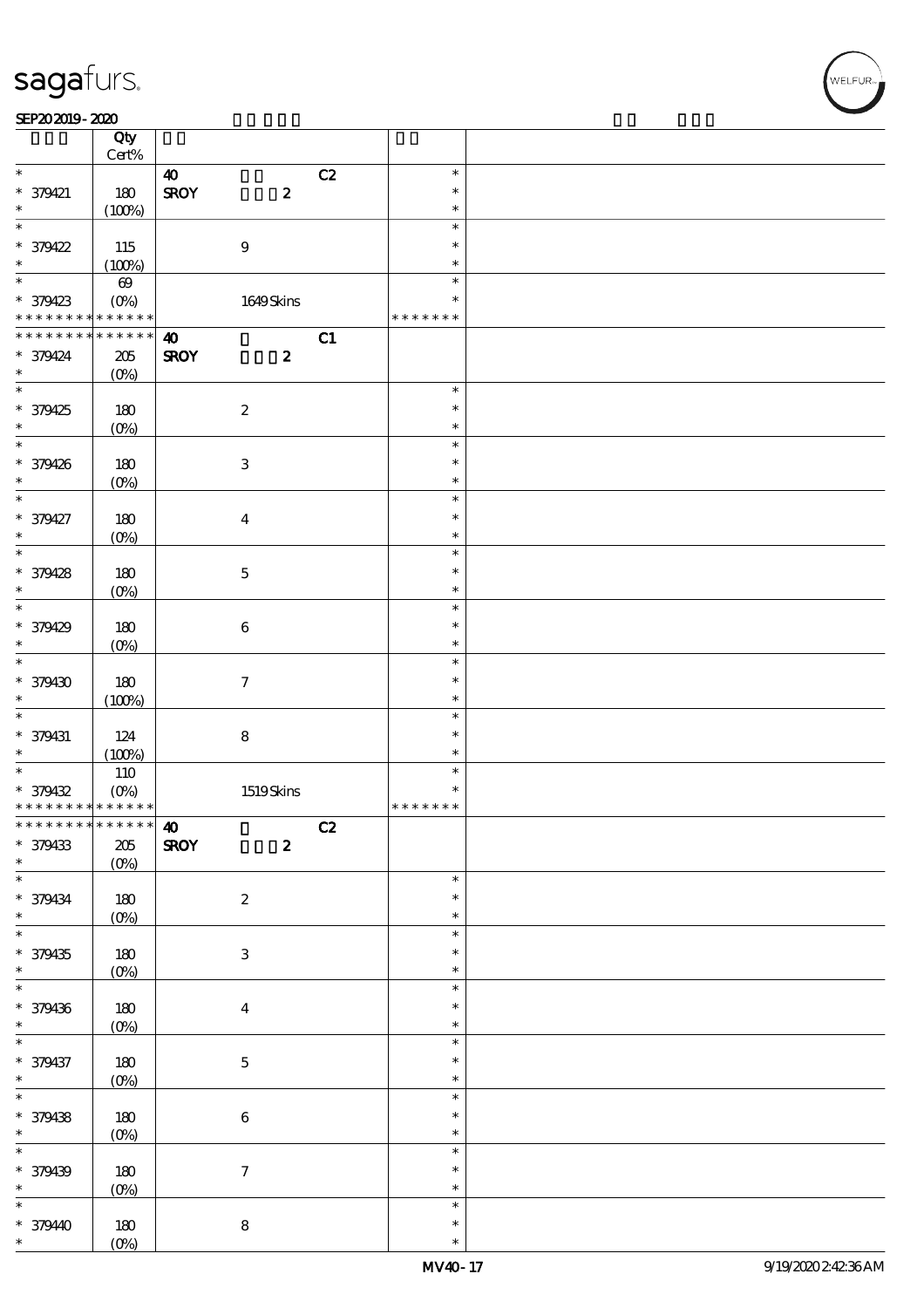### SEP202019-2020

|                          | Qty<br>$\mbox{Cert}\%$ |                                      |                           |    |                  |  |
|--------------------------|------------------------|--------------------------------------|---------------------------|----|------------------|--|
|                          |                        |                                      |                           |    |                  |  |
| $\ast$<br>$* 379441$     | 180                    | $\boldsymbol{\omega}$<br><b>SROY</b> | $\pmb{2}$                 | C2 | $\ast$<br>$\ast$ |  |
| $\ast$                   | $(O\%)$                |                                      |                           |    | $\ast$           |  |
| $\ast$<br>* 379442       | 180                    |                                      | $10\,$                    |    | $\ast$<br>$\ast$ |  |
| $\ast$                   |                        |                                      |                           |    | $\ast$           |  |
|                          | $(0\%)$                |                                      |                           |    |                  |  |
| $\ast$                   |                        |                                      |                           |    | $\ast$           |  |
| * 379443                 | 180                    |                                      | $11\,$                    |    | $\ast$           |  |
| $\ast$                   | $(O\%)$                |                                      |                           |    | $\ast$           |  |
| $\ast$                   |                        |                                      |                           |    |                  |  |
|                          |                        |                                      |                           |    | $\ast$           |  |
| * 379444                 | 192                    |                                      | $12\,$                    |    | $\ast$           |  |
| $\ast$                   | $(O\%)$                |                                      |                           |    | $\ast$           |  |
| $\overline{\ast}$        |                        |                                      |                           |    | $\ast$           |  |
|                          |                        |                                      |                           |    |                  |  |
| * 379445                 | 180                    |                                      | $13\,$                    |    | $\ast$           |  |
| $\ast$                   | (100%)                 |                                      |                           |    | $\ast$           |  |
| $\overline{\phantom{0}}$ |                        |                                      |                           |    | $\ast$           |  |
|                          |                        |                                      |                           |    | $\ast$           |  |
| * 379446                 | 180                    |                                      | 14                        |    |                  |  |
| $\ast$                   | (100%)                 |                                      |                           |    | $\ast$           |  |
| $\overline{\phantom{0}}$ |                        |                                      |                           |    | $\ast$           |  |
| * 379447                 | 180                    |                                      | 15                        |    | $\ast$           |  |
| $\ast$                   |                        |                                      |                           |    | $\ast$           |  |
|                          | (100%)                 |                                      |                           |    |                  |  |
|                          | 117                    |                                      |                           |    | $\ast$           |  |
| * 379448                 | (100%)                 |                                      | 2854Skins                 |    | $\ast$           |  |
| * * * * * * * *          | * * * * * *            |                                      |                           |    | * * * * * * *    |  |
| * * * * * * * *          | $******$               | $\boldsymbol{\omega}$                |                           | C1 |                  |  |
|                          |                        |                                      |                           |    |                  |  |
| * 379449                 | $205\,$                | <b>SROY</b>                          | $\boldsymbol{z}$          |    |                  |  |
| $\ast$                   | $(O\%)$                |                                      |                           |    |                  |  |
| $\ast$                   |                        |                                      |                           |    | $\ast$           |  |
| $* 379450$               | 180                    |                                      | $\boldsymbol{2}$          |    | $\ast$           |  |
|                          |                        |                                      |                           |    |                  |  |
| $\ast$                   | $(O\%)$                |                                      |                           |    | $\ast$           |  |
|                          |                        |                                      |                           |    |                  |  |
| $\overline{\ast}$        |                        |                                      |                           |    | $\ast$           |  |
|                          |                        |                                      |                           |    | $\ast$           |  |
| * 379451<br>$\ast$       | 180                    |                                      | $\ensuremath{\mathbf{3}}$ |    | $\ast$           |  |
|                          | $(0\%)$                |                                      |                           |    |                  |  |
| $\ast$                   |                        |                                      |                           |    | $\ast$           |  |
| * 379452                 | 180                    |                                      | $\boldsymbol{4}$          |    | $\ast$           |  |
| $\ast$                   | $(0\%)$                |                                      |                           |    | $\ast$           |  |
| $\ast$                   |                        |                                      |                           |    | ∗                |  |
|                          |                        |                                      |                           |    | $\ast$           |  |
| * 379453                 | 170                    |                                      | $\mathbf{5}$              |    |                  |  |
| $\ast$                   | (100%)                 |                                      |                           |    | $\ast$           |  |
| $\ast$                   |                        |                                      |                           |    | $\ast$           |  |
| * 379454                 | 40                     |                                      | $\bf 6$                   |    | $\ast$           |  |
| $\ast$                   |                        |                                      |                           |    | $\ast$           |  |
| $\ast$                   | (100%)                 |                                      |                           |    | $\ast$           |  |
|                          | ${\bf 38}$             |                                      |                           |    | $\ast$           |  |
| $* 379455$               | $(O\%)$                |                                      | 993Skins                  |    |                  |  |
| * * * * * * * *          | $* * * * * * *$        |                                      |                           |    | * * * * * * *    |  |
| * * * * * * *            | * * * * * *            | $\boldsymbol{\omega}$                | $\mathbf{x}$              | C1 |                  |  |
|                          |                        |                                      |                           |    |                  |  |
| * 379456<br>$\ast$       | 205                    | <b>SROY</b>                          | $\boldsymbol{z}$          |    |                  |  |
|                          | $(O\%)$                |                                      |                           |    |                  |  |
| $\ast$                   |                        |                                      |                           |    | $\ast$           |  |
| * 379457                 | 147                    |                                      | $\boldsymbol{2}$          |    | $\ast$           |  |
| $\ast$                   | $(0\%)$                |                                      |                           |    | $\ast$           |  |
| $\ast$                   |                        |                                      |                           |    | $\ast$           |  |
|                          | 106                    |                                      |                           |    | $\ast$           |  |
| * 379458                 | (100%)                 |                                      | 458Skins                  |    |                  |  |
| * * * * * * * *          | * * * * * *            |                                      |                           |    | * * * * * * *    |  |
| * * * * * * * *          | * * * * * *            | $\boldsymbol{\omega}$                | $\mathbf{x}$              | C2 |                  |  |
| * 379459                 | $205\,$                | <b>SROY</b>                          | $\boldsymbol{z}$          |    |                  |  |
| $\ast$                   |                        |                                      |                           |    |                  |  |
| $\ast$                   | (O <sub>0</sub> )      |                                      |                           |    | $\ast$           |  |
|                          |                        |                                      |                           |    |                  |  |
| $* 379400$<br>$\ast$     | 199<br>$(O\%)$         |                                      | $\boldsymbol{2}$          |    | $\ast$<br>$\ast$ |  |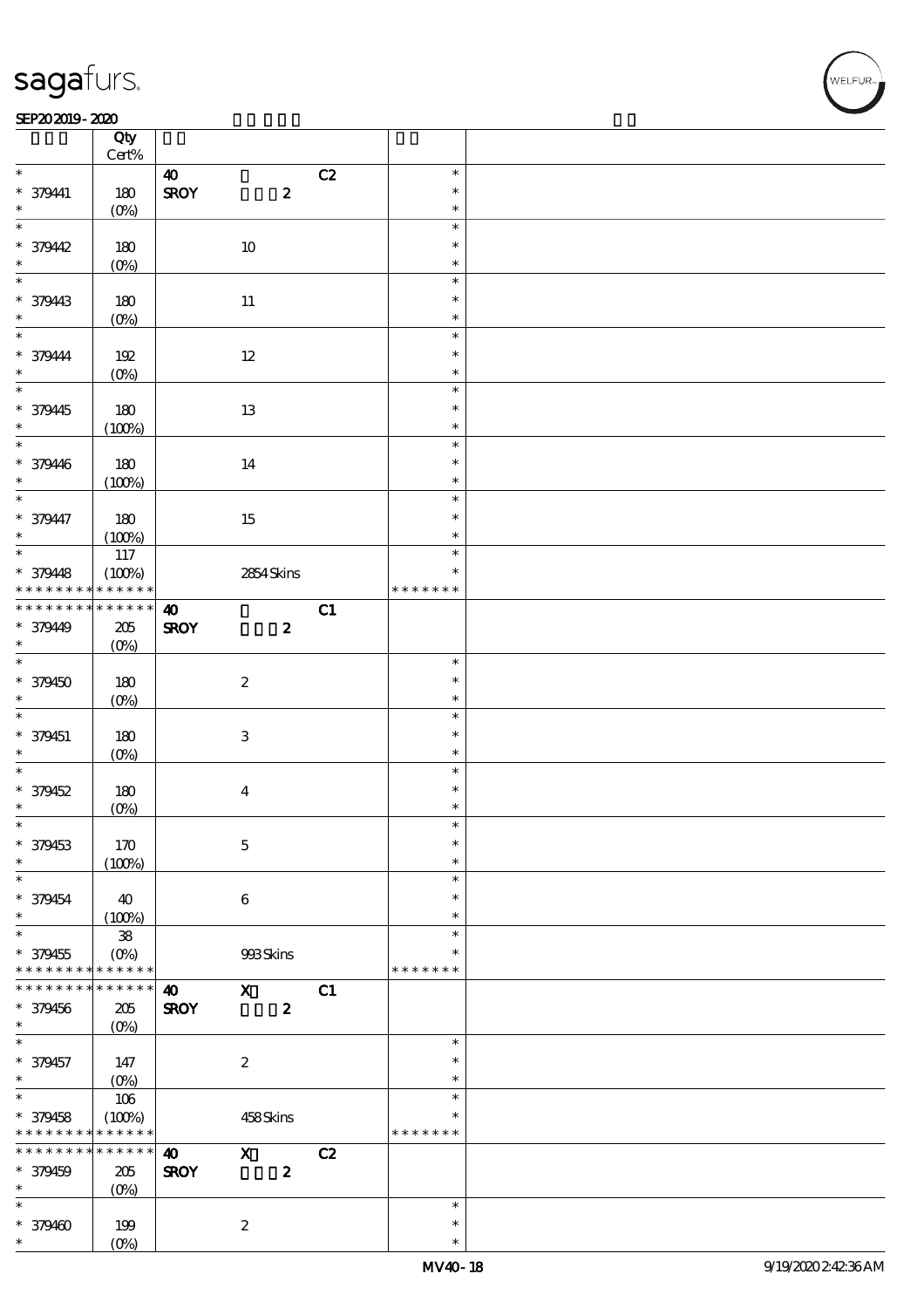#### SEP202019-2020

|                               | Qty     |                       |                           |       |               |  |
|-------------------------------|---------|-----------------------|---------------------------|-------|---------------|--|
|                               | Cert%   |                       |                           |       |               |  |
| $\ast$                        | 194     | 40                    | $\mathbf{x}$              | C2    | $\ast$        |  |
| $* 379461$                    | (100%)  | <b>SROY</b>           | $\boldsymbol{z}$          |       | $\ast$        |  |
| * * * * * * * * * * * * * *   |         |                       |                           |       | * * * * * * * |  |
|                               |         | 40                    | $\boldsymbol{\mathrm{X}}$ | C1/C2 |               |  |
| 379462                        | 221     | <b>LUMI</b>           | $\boldsymbol{z}$          |       |               |  |
|                               | $(O\%)$ |                       |                           |       |               |  |
| * * * * * * * * * * * * * * * |         | $\boldsymbol{\omega}$ |                           | C1/C2 |               |  |
| $* 379463$                    | 222     | <b>LUMI</b>           | $\boldsymbol{z}$          |       |               |  |
| $\ast$                        | $(0\%)$ |                       |                           |       |               |  |
| $\ast$                        | 81      |                       |                           |       | $\ast$        |  |
| $* 379464$                    | (100%)  |                       | <b>308Skins</b>           |       | $\ast$        |  |
| * * * * * * * * * * * * * *   |         |                       |                           |       | *******       |  |
|                               |         | 40                    |                           | C1/C2 |               |  |
| 379465                        | 143     | <b>LUMI</b>           | $\boldsymbol{z}$          |       |               |  |
|                               | (33%)   |                       |                           |       |               |  |

WELFUR<sub>T</sub>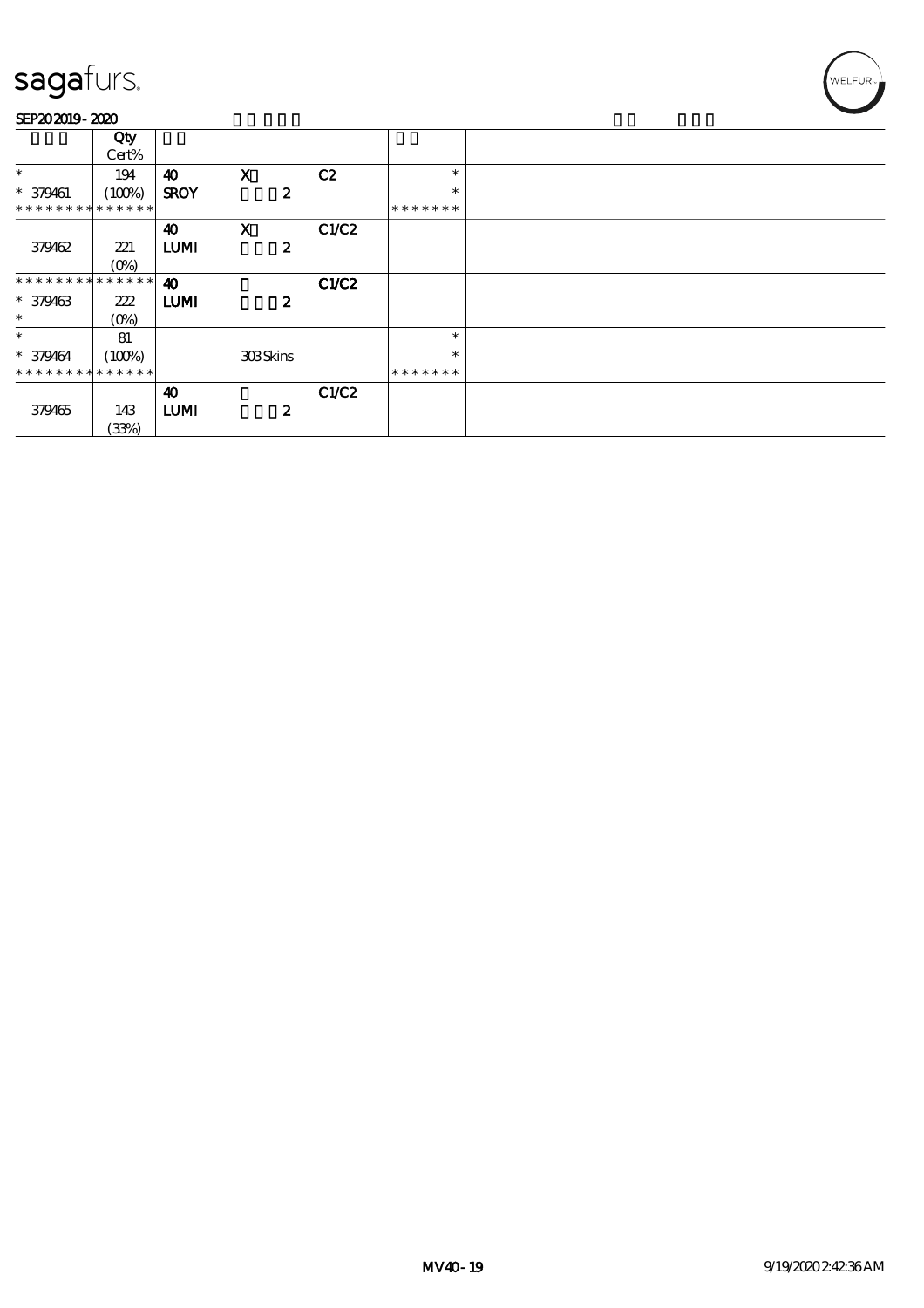| SEP202019-2020 |  |
|----------------|--|
|----------------|--|

|                               | Qty                                            |                             |                           |                  |                |                  |  |
|-------------------------------|------------------------------------------------|-----------------------------|---------------------------|------------------|----------------|------------------|--|
|                               | Cert%                                          |                             |                           |                  |                |                  |  |
| * * * * * * * *               | * * * * * *                                    | $\boldsymbol{\mathfrak{D}}$ | $\mathbf{x}$              |                  | C1             |                  |  |
| $* 379501$<br>$\ast$          | 245<br>(20%)                                   | ${\bf s}$                   |                           | $\mathbf{1}$     |                |                  |  |
| $\ast$                        | 106                                            |                             |                           |                  |                | $\ast$           |  |
| $*$ 379502                    | $(O\!\!\!\!\!\!\!/\,\!o)$                      |                             | 351 Skins                 |                  |                | $\ast$           |  |
| * * * * * * * * * * * * * *   |                                                |                             |                           |                  |                | * * * * * * *    |  |
|                               |                                                | $\boldsymbol{\mathfrak{D}}$ | $\mathbf{x}$              |                  | C <sub>3</sub> |                  |  |
| <b>379503</b>                 | 215                                            | ${\bf s}$                   |                           | $\mathbf{1}$     |                |                  |  |
|                               | (12%)                                          |                             |                           |                  |                |                  |  |
| * * * * * * * *               | * * * * * *                                    | $\boldsymbol{\mathfrak{D}}$ |                           |                  | C1             |                  |  |
| $* 379504$                    | 245                                            | ${\bf s}$                   |                           | $\mathbf{1}$     |                |                  |  |
| $\ast$<br>$\overline{\ast}$   | (20%)                                          |                             |                           |                  |                |                  |  |
|                               |                                                |                             |                           |                  |                | $\ast$           |  |
| $^\ast$ 379505                | 200                                            |                             | $\boldsymbol{2}$          |                  |                | $\ast$           |  |
| $\ast$<br>$\overline{\ast}$   | $(0\%)$                                        |                             |                           |                  |                | $\ast$<br>$\ast$ |  |
|                               | $54\,$                                         |                             |                           |                  |                | $\ast$           |  |
| $* 379506$<br>* * * * * * * * | $(O\!\!\!\!\!\!\backslash\rho)$<br>* * * * * * |                             | 499Skins                  |                  |                | * * * * * * *    |  |
| * * * * * * * *               | * * * * * *                                    | $\boldsymbol{\mathfrak{D}}$ |                           |                  | C3             |                  |  |
| $* 379507$                    | 245                                            | $\mathbf{S}$                |                           | $\mathbf{1}$     |                |                  |  |
| $\ast$                        | (19%)                                          |                             |                           |                  |                |                  |  |
| $\ast$                        | 89                                             |                             |                           |                  |                | $\ast$           |  |
| $* 379508$                    | $(0\%)$                                        |                             | 334Skins                  |                  |                | $\ast$           |  |
| * * * * * * * *               | * * * * * *                                    |                             |                           |                  |                | * * * * * * *    |  |
|                               |                                                | $\boldsymbol{\mathfrak{D}}$ | $\boldsymbol{\mathsf{Z}}$ |                  | C1             |                  |  |
| 379509                        | 98                                             | ${\bf s}$                   |                           | $\boldsymbol{z}$ |                |                  |  |
|                               | (9%)                                           |                             |                           |                  |                |                  |  |
|                               |                                                | $\pmb{\mathfrak{D}}$        | $\boldsymbol{\mathsf{z}}$ |                  | C2             |                  |  |
| 379510                        | 211                                            | $\bf S$                     |                           | $\boldsymbol{z}$ |                |                  |  |
|                               | (17%)                                          |                             |                           |                  |                |                  |  |
|                               |                                                | $\boldsymbol{\mathfrak{D}}$ | $\boldsymbol{\mathrm{X}}$ |                  | C1             |                  |  |
| 379511                        | $132$                                          | ${\bf s}$                   |                           | $\boldsymbol{z}$ |                |                  |  |
|                               | (9%)                                           | $\boldsymbol{\mathfrak{D}}$ | $\mathbf x$               |                  | C2             |                  |  |
| 379512                        | 256                                            | ${\bf s}$                   |                           | $\pmb{2}$        |                |                  |  |
|                               | (14%)                                          |                             |                           |                  |                |                  |  |
|                               |                                                | $\pmb{\mathfrak{D}}$        | $\boldsymbol{\mathrm{X}}$ |                  | C3             |                  |  |
| 379513                        | 97                                             | ${\bf S}$                   |                           | $\boldsymbol{z}$ |                |                  |  |
|                               | $(\Theta)$                                     |                             |                           |                  |                |                  |  |
|                               |                                                | $\boldsymbol{\mathfrak{D}}$ |                           |                  | C1             |                  |  |
| 379514                        | 209                                            | ${\bf s}$                   |                           | $\boldsymbol{z}$ |                |                  |  |
|                               | (19%)                                          |                             |                           |                  |                |                  |  |
| * * * * * * * *               | * * * * * *                                    | $\boldsymbol{\mathfrak{D}}$ |                           |                  | C2             |                  |  |
| $* 379515$                    | 245                                            | ${\bf s}$                   |                           | $\boldsymbol{2}$ |                |                  |  |
| $\ast$                        | (1%)                                           |                             |                           |                  |                |                  |  |
| $\ast$<br>$* 379516$          | 220<br>(1%)                                    |                             |                           |                  |                | $\ast$<br>$\ast$ |  |
| * * * * * * * * * * * * * *   |                                                |                             | 465Skins                  |                  |                | * * * * * * *    |  |
|                               |                                                | $\boldsymbol{\mathfrak{D}}$ |                           |                  | C <sub>3</sub> |                  |  |
| 379517                        | 212                                            | $\mathbf{S}$                |                           | $\boldsymbol{2}$ |                |                  |  |
|                               | (16%)                                          |                             |                           |                  |                |                  |  |
| * * * * * * * *               | * * * * * *                                    | $\boldsymbol{\mathfrak{D}}$ |                           |                  | C1             |                  |  |
| $* 379518$                    | 245                                            | ${\bf s}$                   |                           | $\boldsymbol{2}$ |                |                  |  |
| $\ast$                        | $(0\%)$                                        |                             |                           |                  |                |                  |  |
| $\ast$                        |                                                |                             |                           |                  |                | $\ast$           |  |
| $* 379519$                    | 82                                             |                             | $\boldsymbol{2}$          |                  |                | $\ast$           |  |
| $\ast$                        | $(0\%)$                                        |                             |                           |                  |                | $\ast$           |  |
| $\ast$                        | 102                                            |                             |                           |                  |                | $\ast$           |  |
| $* 379520$                    | (100%)                                         |                             | 429Skins                  |                  |                | $\ast$           |  |
| * * * * * * * *               | * * * * * *                                    |                             |                           |                  |                | * * * * * * *    |  |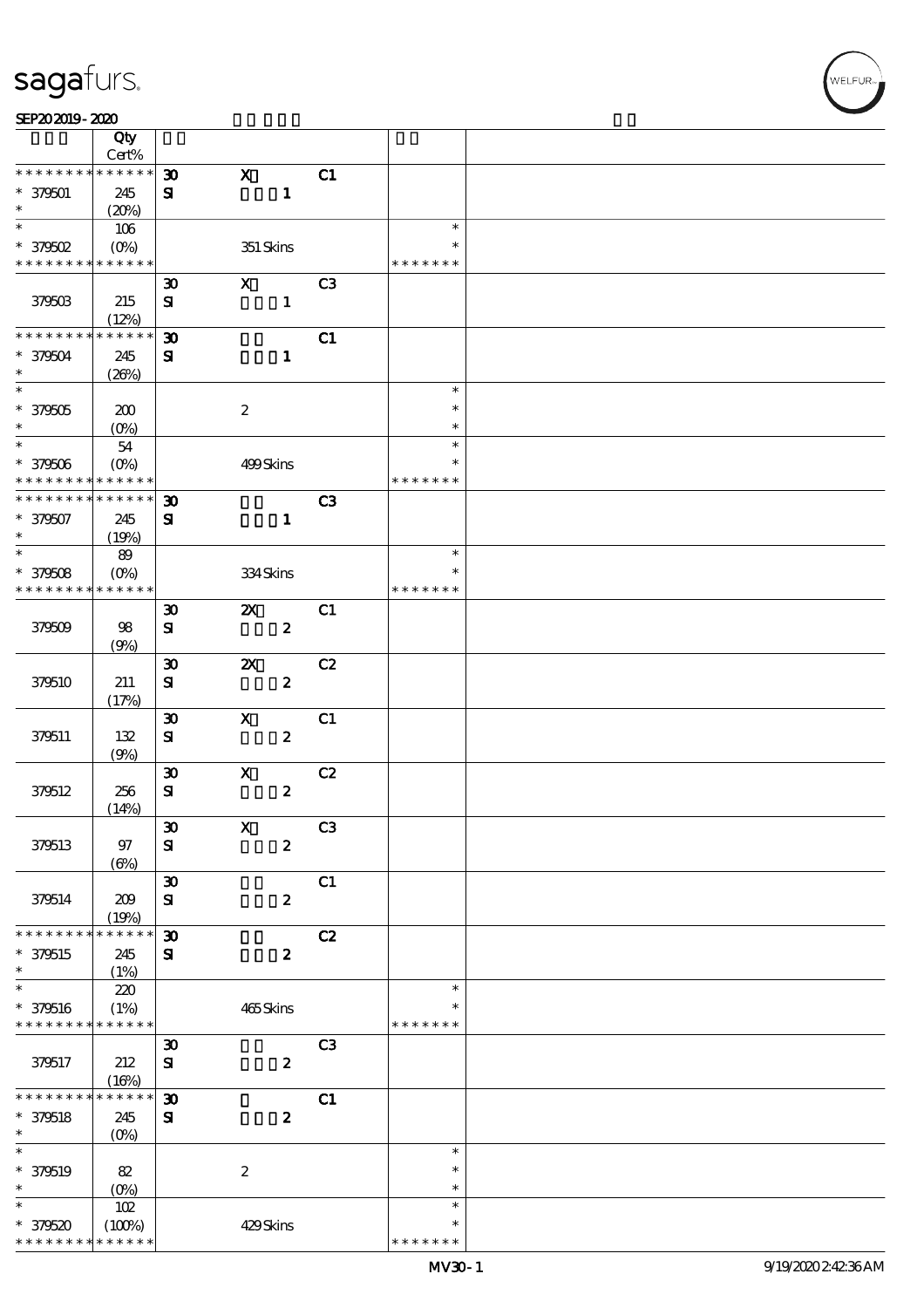#### $SEP202019 - 2020$

|                    | Qty<br>$Cert\%$    |                                |                           |                  |                |               |  |
|--------------------|--------------------|--------------------------------|---------------------------|------------------|----------------|---------------|--|
|                    |                    |                                |                           |                  |                |               |  |
|                    |                    | $\boldsymbol{\mathfrak{D}}$    |                           |                  | C2             |               |  |
| 379521             | 251                | $\mathbf{S}$                   |                           | $\boldsymbol{z}$ |                |               |  |
|                    | (8%)               |                                |                           |                  |                |               |  |
|                    |                    | $\pmb{\mathfrak{D}}$           |                           |                  | C <sub>3</sub> |               |  |
| 379522             | 246                | ${\bf S}$                      |                           | $\boldsymbol{z}$ |                |               |  |
|                    | (22%)              |                                |                           |                  |                |               |  |
| * * * * * * * *    | * * * * * *        | $\boldsymbol{\mathfrak{D}}$    | $\boldsymbol{\mathsf{z}}$ |                  | C1             |               |  |
| * 379523           | 225                | <b>SAGA</b>                    |                           | $\mathbf{1}$     |                |               |  |
| $\ast$             | (O <sub>0</sub> )  |                                |                           |                  |                |               |  |
| $*$                |                    |                                |                           |                  |                | $\ast$        |  |
|                    |                    |                                |                           |                  |                | $\ast$        |  |
| * 379524<br>$\ast$ | $200$              |                                | $\boldsymbol{2}$          |                  |                |               |  |
| $\overline{\ast}$  | $(O\%)$            |                                |                           |                  |                | $\ast$        |  |
|                    |                    |                                |                           |                  |                | $\ast$        |  |
| $* 379525$         | 200                |                                | $\ensuremath{\mathbf{3}}$ |                  |                | $\ast$        |  |
| $\ast$             | $(O\%)$            |                                |                           |                  |                | $\ast$        |  |
| $\overline{\ast}$  | $\pmb{30}$         |                                |                           |                  |                | $\ast$        |  |
| * 379526           | $(O\%)$            |                                | 825Skins                  |                  |                | $\ast$        |  |
| * * * * * * * *    | * * * * * *        |                                |                           |                  |                | * * * * * * * |  |
| * * * * * * * *    | * * * * * *        | $\boldsymbol{\mathfrak{D}}$    | $\boldsymbol{\mathsf{z}}$ |                  | C2             |               |  |
| * 379527           | 225                | <b>SAGA</b>                    |                           | $\mathbf{1}$     |                |               |  |
| $\ast$             |                    |                                |                           |                  |                |               |  |
| $\overline{\ast}$  | $(O\%)$            |                                |                           |                  |                | $\ast$        |  |
|                    |                    |                                |                           |                  |                |               |  |
| * 379528           | 200                |                                | $\boldsymbol{2}$          |                  |                | $\ast$        |  |
| $\ast$             | $(O\%)$            |                                |                           |                  |                | $\ast$        |  |
| $\overline{\ast}$  |                    |                                |                           |                  |                | $\ast$        |  |
| * 379529           | 200                |                                | $\ensuremath{\mathbf{3}}$ |                  |                | $\ast$        |  |
| $\ast$             | $(O\%)$            |                                |                           |                  |                | $\ast$        |  |
| $\overline{\ast}$  |                    |                                |                           |                  |                | $\ast$        |  |
| $*379530$          | 200                |                                | $\boldsymbol{4}$          |                  |                | $\ast$        |  |
| $\ast$             |                    |                                |                           |                  |                | $\ast$        |  |
| $\ast$             | $(O\%)$            |                                |                           |                  |                | $\ast$        |  |
|                    |                    |                                |                           |                  |                |               |  |
| * 379531           | 200                |                                | $\bf 5$                   |                  |                | $\ast$        |  |
| $\ast$             | $(O\%)$            |                                |                           |                  |                | $\ast$        |  |
| $\overline{\ast}$  |                    |                                |                           |                  |                | $\ast$        |  |
| * 379532           | 200                |                                | $\bf 6$                   |                  |                | $\ast$        |  |
| $\ast$             | $(0\%)$            |                                |                           |                  |                | $\ast$        |  |
| $\ast$             |                    |                                |                           |                  |                | $\ast$        |  |
| * 379533           | $\pmb{30}$         |                                | $\boldsymbol{7}$          |                  |                | $\ast$        |  |
| $\ast$             | $(0\%)$            |                                |                           |                  |                | $\ast$        |  |
| $\ast$             |                    |                                |                           |                  |                | $\ast$        |  |
| * 379534           | 200                |                                | $\bf 8$                   |                  |                | $\ast$        |  |
| $\ast$             | $(O\!/\!o)$        |                                |                           |                  |                | $\ast$        |  |
| $\overline{\ast}$  |                    |                                |                           |                  |                | $\ast$        |  |
| $* 379535$         | 200                |                                | $\boldsymbol{9}$          |                  |                | $\ast$        |  |
| $\ast$             |                    |                                |                           |                  |                | $\ast$        |  |
| $\ast$             | $(O\!/\!\!\delta)$ |                                |                           |                  |                | $\ast$        |  |
|                    |                    |                                |                           |                  |                |               |  |
| * 379536           | $200$              |                                | $10\,$                    |                  |                | $\ast$        |  |
| $\ast$             | $(0\%)$            |                                |                           |                  |                | $\ast$        |  |
| $\ast$             |                    |                                |                           |                  |                | $\ast$        |  |
| * 379537           | $200$              |                                | $11\,$                    |                  |                | $\ast$        |  |
| $\ast$             | (100%)             |                                |                           |                  |                | $\ast$        |  |
| $\overline{\ast}$  |                    |                                |                           |                  |                | $\ast$        |  |
| * 379538           | 130                |                                | $12\,$                    |                  |                | $\ast$        |  |
| $\ast$             | (100%)             |                                |                           |                  |                | $\ast$        |  |
| $\ast$             | 148                |                                |                           |                  |                | $\ast$        |  |
| * 379539           | $(O\%)$            |                                | 2503Skins                 |                  |                | $\ast$        |  |
| * * * * * * * *    | * * * * * *        |                                |                           |                  |                | * * * * * * * |  |
|                    |                    |                                |                           |                  |                |               |  |
|                    |                    | $\boldsymbol{\mathfrak{D}}$    | $\boldsymbol{\alpha}$     |                  | C <sub>3</sub> |               |  |
| 379540             | 130                | $\operatorname{\mathsf{SAGA}}$ |                           | $\mathbf{1}$     |                |               |  |
|                    | (100%)             |                                |                           |                  |                |               |  |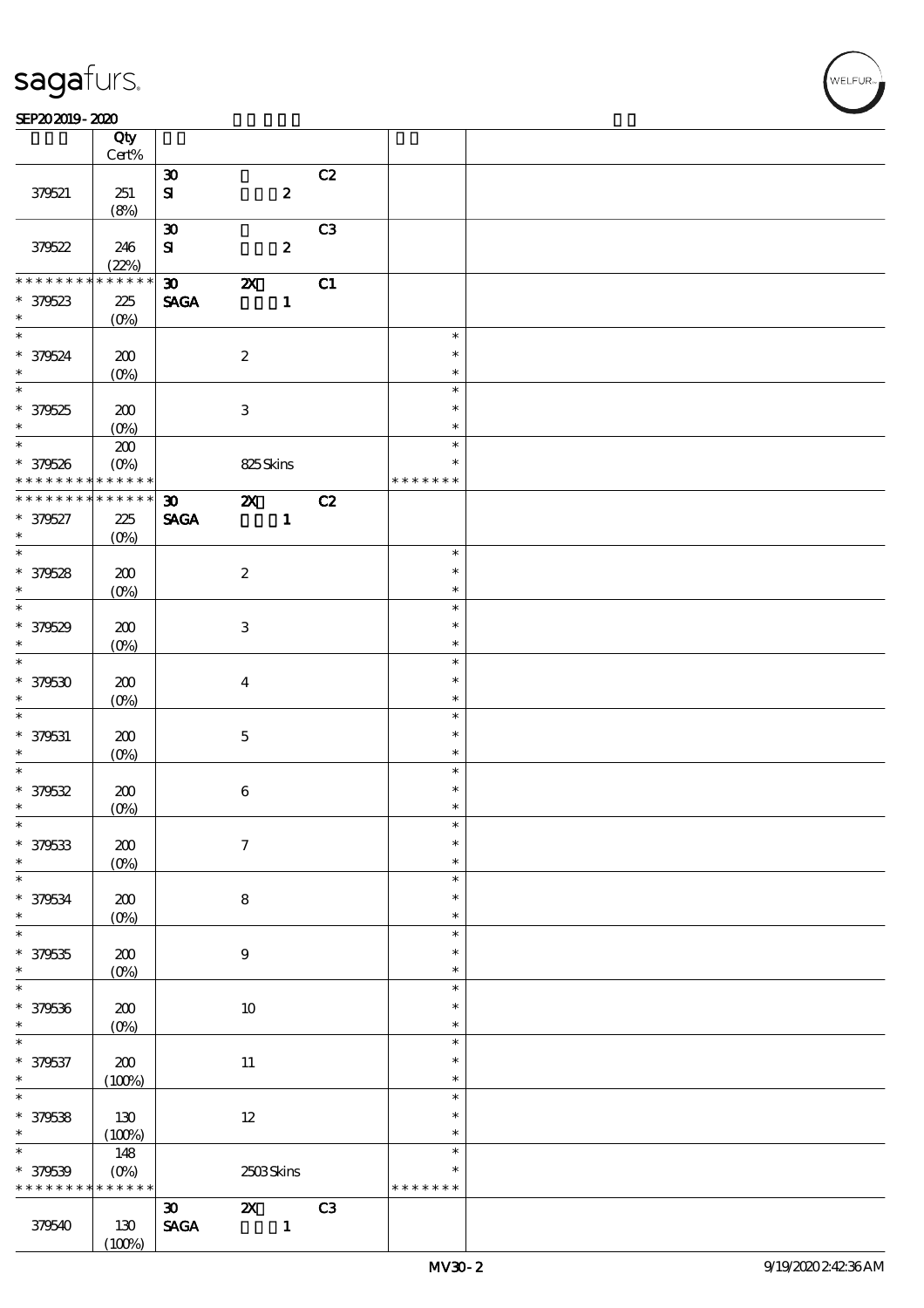### SEP202019-2020

|                      | Qty                            |                                |                           |              |    |               |  |
|----------------------|--------------------------------|--------------------------------|---------------------------|--------------|----|---------------|--|
| * * * * * * * *      | $\mbox{Cert}\%$<br>* * * * * * |                                |                           |              |    |               |  |
|                      |                                | $\boldsymbol{\mathfrak{D}}$    | $\boldsymbol{\mathrm{X}}$ |              | C1 |               |  |
| $* 379541$<br>$\ast$ | $225\,$<br>$(O\%)$             | $\operatorname{\mathbf{SAGA}}$ |                           | $\mathbf{1}$ |    |               |  |
| $\overline{\ast}$    |                                |                                |                           |              |    | $\ast$        |  |
| * 379542             | 200                            |                                | $\boldsymbol{2}$          |              |    | $\ast$        |  |
| $\ast$               | $(0\%)$                        |                                |                           |              |    | $\ast$        |  |
| $\ast$               |                                |                                |                           |              |    | $\ast$        |  |
| * 379543             | 200                            |                                | $\ensuremath{\mathbf{3}}$ |              |    | $\ast$        |  |
| $\ast$               | $(O\%)$                        |                                |                           |              |    | $\ast$        |  |
| $\ast$               |                                |                                |                           |              |    | $\ast$        |  |
| * 379544             | 200                            |                                | $\boldsymbol{4}$          |              |    | $\ast$        |  |
| $\ast$               | $(0\%)$                        |                                |                           |              |    | $\ast$        |  |
| $\overline{\ast}$    |                                |                                |                           |              |    | $\ast$        |  |
| * 379545             | 200                            |                                | $\mathbf 5$               |              |    | $\ast$        |  |
| $\ast$               |                                |                                |                           |              |    | $\ast$        |  |
| $*$                  | $(0\%)$                        |                                |                           |              |    | $\ast$        |  |
| * 379546             | 200                            |                                | $\bf 6$                   |              |    | $\ast$        |  |
| $\ast$               | $(0\%)$                        |                                |                           |              |    | $\ast$        |  |
| $\overline{\ast}$    |                                |                                |                           |              |    | $\ast$        |  |
| * 379547             | $171$                          |                                | $\boldsymbol{7}$          |              |    | $\ast$        |  |
| $\ast$               | $(0\%)$                        |                                |                           |              |    | $\ast$        |  |
| $\overline{\ast}$    | 184                            |                                |                           |              |    | $\ast$        |  |
| * 379548             | (100%)                         |                                | 1580Skins                 |              |    | $\ast$        |  |
| * * * * * * * *      | * * * * * *                    |                                |                           |              |    | * * * * * * * |  |
| * * * * * * * *      | $******$                       | $\boldsymbol{\mathfrak{D}}$    | $\overline{\mathbf{x}}$   |              | C2 |               |  |
| * 379549             | 225                            | <b>SAGA</b>                    |                           | $\mathbf{1}$ |    |               |  |
| $\ast$               | $(O\%)$                        |                                |                           |              |    |               |  |
| $\ast$               |                                |                                |                           |              |    | $\ast$        |  |
| $*379550$            | 200                            |                                | $\boldsymbol{2}$          |              |    | $\ast$        |  |
| $\ast$               | $(O\%)$                        |                                |                           |              |    | $\ast$        |  |
| $\ast$               |                                |                                |                           |              |    | $\ast$        |  |
| $* 379551$           | 200                            |                                | $\ensuremath{\mathbf{3}}$ |              |    | $\ast$        |  |
| $\ast$               | $(0\%)$                        |                                |                           |              |    | $\ast$        |  |
| $\ast$               |                                |                                |                           |              |    | $\ast$        |  |
| $* 379552$           | 200                            |                                | $\boldsymbol{4}$          |              |    | $\ast$        |  |
| $\ast$               | $(O\!/\!\!\delta)$             |                                |                           |              |    | $\ast$        |  |
|                      |                                |                                |                           |              |    | ж             |  |
| * 379553             | $200$                          |                                | $\mathbf 5$               |              |    | $\ast$        |  |
| $\ast$               | $(0\%)$                        |                                |                           |              |    | $\ast$        |  |
| $\ast$               |                                |                                |                           |              |    | $\ast$        |  |
| * 379554             | ${\bf 20}$                     |                                | $\bf 6$                   |              |    | $\ast$        |  |
| $\ast$               | $(0\%)$                        |                                |                           |              |    | $\ast$        |  |
| $\ast$               |                                |                                |                           |              |    | $\ast$        |  |
| $* 379555$           | $200$                          |                                | $\boldsymbol{\tau}$       |              |    | $\ast$        |  |
| $\ast$               | $(0\%)$                        |                                |                           |              |    | $\ast$        |  |
| $\overline{\ast}$    |                                |                                |                           |              |    | $\ast$        |  |
| * 379556             | $200$                          |                                | ${\bf 8}$                 |              |    | $\ast$        |  |
| $\ast$               | $(0\%)$                        |                                |                           |              |    | $\ast$        |  |
| $\overline{\ast}$    |                                |                                |                           |              |    | $\ast$        |  |
| $* 379557$           | ${\bf 20}$                     |                                | $\boldsymbol{9}$          |              |    | $\ast$        |  |
| $\ast$               | $(0\%)$                        |                                |                           |              |    | $\ast$        |  |
| $\overline{\ast}$    |                                |                                |                           |              |    | $\ast$        |  |
| * 379558             | $200$                          |                                | $10\,$                    |              |    | $\ast$        |  |
| $\ast$               | $(0\%)$                        |                                |                           |              |    | $\ast$        |  |
| $\overline{\ast}$    |                                |                                |                           |              |    | $\ast$        |  |
| $* 379559$           | 200                            |                                | $11\,$                    |              |    | $\ast$        |  |
| $\ast$               | $(0\%)$                        |                                |                           |              |    | $\ast$        |  |
| $\ast$               |                                |                                |                           |              |    |               |  |
|                      |                                |                                |                           |              |    | $\ast$        |  |
|                      |                                |                                |                           |              |    | $\ast$        |  |
| $* 379500$<br>$\ast$ | ${\bf Z0}$<br>$(O\%)$          |                                | $12\,$                    |              |    | $\ast$        |  |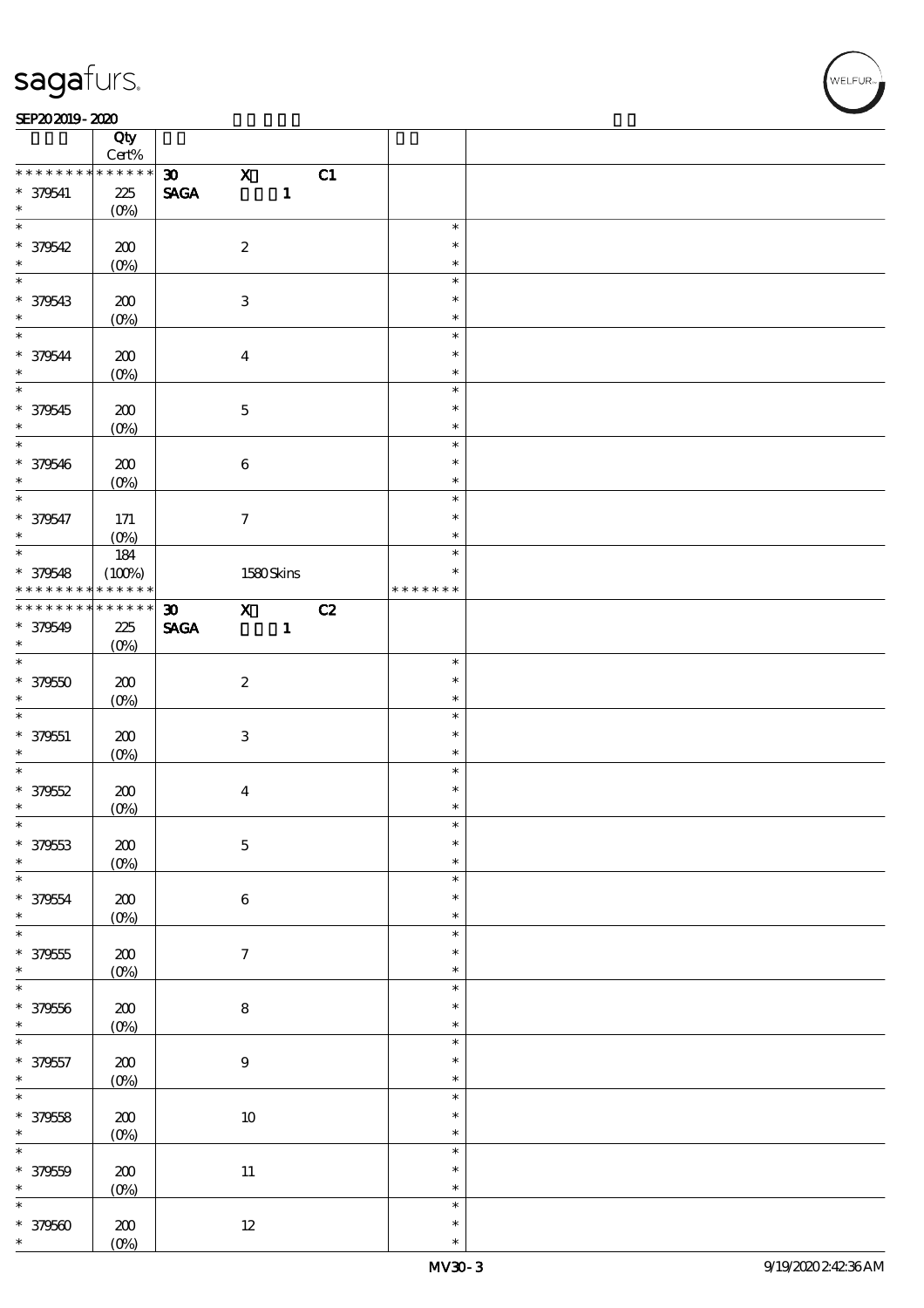#### $SEP202019 - 2020$

|                      | Qty<br>Cert%      |                                |                           |              |    |               |  |
|----------------------|-------------------|--------------------------------|---------------------------|--------------|----|---------------|--|
|                      |                   |                                |                           |              |    |               |  |
| $\ast$               |                   | $\boldsymbol{\mathfrak{D}}$    | $\mathbf X$               |              | C2 | $\ast$        |  |
| * 379561             | 200               | $\operatorname{\mathsf{SAGA}}$ |                           | $\mathbf{1}$ |    | $\ast$        |  |
| $\ast$               | (O <sub>0</sub> ) |                                |                           |              |    | $\ast$        |  |
| $\ast$               |                   |                                |                           |              |    | $\ast$        |  |
| * 379562             |                   |                                |                           |              |    | $\ast$        |  |
|                      | 200               |                                | 14                        |              |    |               |  |
| $\ast$               | (100%)            |                                |                           |              |    | $\ast$        |  |
| $\overline{\ast}$    |                   |                                |                           |              |    | $\ast$        |  |
| * 379563             | 180               |                                | 15                        |              |    | $\ast$        |  |
| $\ast$               |                   |                                |                           |              |    | $\ast$        |  |
| $\overline{\ast}$    | (100%)            |                                |                           |              |    |               |  |
|                      |                   |                                |                           |              |    | $\ast$        |  |
| * 379564             | $5\!1$            |                                | 16                        |              |    | $\ast$        |  |
| $\ast$               | (100%)            |                                |                           |              |    | $\ast$        |  |
|                      | 184               |                                |                           |              |    | $\ast$        |  |
|                      |                   |                                |                           |              |    | $\ast$        |  |
| $* 379565$           | $(O\%)$           |                                | 3240Skins                 |              |    |               |  |
| * * * * * * * *      | * * * * * *       |                                |                           |              |    | * * * * * * * |  |
| * * * * * * * *      | $******$          | $\boldsymbol{\mathfrak{D}}$    | $\mathbf{x}$              |              | C3 |               |  |
| $* 379566$           | 225               | <b>SAGA</b>                    |                           | $\mathbf{1}$ |    |               |  |
| $\ast$               | $(O\%)$           |                                |                           |              |    |               |  |
| $\overline{\ast}$    |                   |                                |                           |              |    | $\ast$        |  |
|                      |                   |                                |                           |              |    |               |  |
| * 379567             | 200               |                                | $\boldsymbol{2}$          |              |    | $\ast$        |  |
| $\ast$               | $(O\%)$           |                                |                           |              |    | $\ast$        |  |
| $\overline{\ast}$    |                   |                                |                           |              |    | $\ast$        |  |
| * 379568             | 200               |                                | $\ensuremath{\mathbf{3}}$ |              |    | $\ast$        |  |
|                      |                   |                                |                           |              |    |               |  |
| $\ast$               | $(O\%)$           |                                |                           |              |    | $\ast$        |  |
| $\ast$               |                   |                                |                           |              |    | $\ast$        |  |
| * 379569             | 200               |                                | $\boldsymbol{4}$          |              |    | $\ast$        |  |
| $\ast$               | $(O\%)$           |                                |                           |              |    | $\ast$        |  |
| $\overline{\ast}$    |                   |                                |                           |              |    | $\ast$        |  |
|                      |                   |                                |                           |              |    |               |  |
| $*379570$            | $5\!3$            |                                | $\bf 5$                   |              |    | $\ast$        |  |
|                      |                   |                                |                           |              |    |               |  |
| $\ast$               |                   |                                |                           |              |    | $\ast$        |  |
|                      | $(0\%)$           |                                |                           |              |    | $\ast$        |  |
|                      | 169               |                                |                           |              |    | $\ast$        |  |
| $* 379571$           | (100%)            |                                | $1047$ Skins              |              |    |               |  |
| * * * * * * * *      | * * * * * *       |                                |                           |              |    | * * * * * * * |  |
| * * * * * * * *      | $******$          | $\boldsymbol{\mathfrak{D}}$    |                           |              | C1 |               |  |
| $* 379572$           | 225               | $\operatorname{\mathsf{SAGA}}$ |                           | $\mathbf{1}$ |    |               |  |
| $\ast$               |                   |                                |                           |              |    |               |  |
| $\ast$               | $(0\%)$           |                                |                           |              |    | $\ast$        |  |
|                      |                   |                                |                           |              |    |               |  |
| $* 379573$           | $\pmb{30}$        |                                | $\boldsymbol{2}$          |              |    | $\ast$        |  |
| $\ast$               | $(0\%)$           |                                |                           |              |    | $\ast$        |  |
| $\ast$               |                   |                                |                           |              |    | $\ast$        |  |
|                      | $200\,$           |                                | $\ensuremath{\mathbf{3}}$ |              |    | $\ast$        |  |
| * 379574<br>$\ast$   |                   |                                |                           |              |    | $\ast$        |  |
|                      | $(0\%)$           |                                |                           |              |    |               |  |
| $\overline{\ast}$    |                   |                                |                           |              |    | $\ast$        |  |
| * 379575             | 200               |                                | $\bf{4}$                  |              |    | $\ast$        |  |
| $\ast$               | $(0\%)$           |                                |                           |              |    | $\ast$        |  |
| $\ast$               |                   |                                |                           |              |    | $\ast$        |  |
|                      |                   |                                |                           |              |    | $\ast$        |  |
| * 379576             | $200\,$           |                                | $\mathbf 5$               |              |    |               |  |
| $\ast$               | $(0\%)$           |                                |                           |              |    | $\ast$        |  |
| $\ast$               |                   |                                |                           |              |    | $\ast$        |  |
|                      | $200$             |                                | $\bf 6$                   |              |    | $\ast$        |  |
| $* 379577$<br>$\ast$ |                   |                                |                           |              |    | $\ast$        |  |
| $\overline{\ast}$    | $(0\%)$           |                                |                           |              |    | $\ast$        |  |
|                      |                   |                                |                           |              |    |               |  |
| * 379578             | $200$             |                                | $\boldsymbol{7}$          |              |    | $\ast$        |  |
| $\ast$               | $(0\%)$           |                                |                           |              |    | $\ast$        |  |
| $\ast$               |                   |                                |                           |              |    | $\ast$        |  |
|                      |                   |                                |                           |              |    | $\ast$        |  |
| * 379579             | $200$             |                                | $\bf 8$                   |              |    |               |  |
| $\ast$               | $(0\%)$           |                                |                           |              |    | $\ast$        |  |
| $\ast$               |                   |                                |                           |              |    | $\ast$        |  |
| $* 379580$           | 200               |                                | $\boldsymbol{9}$          |              |    | $\ast$        |  |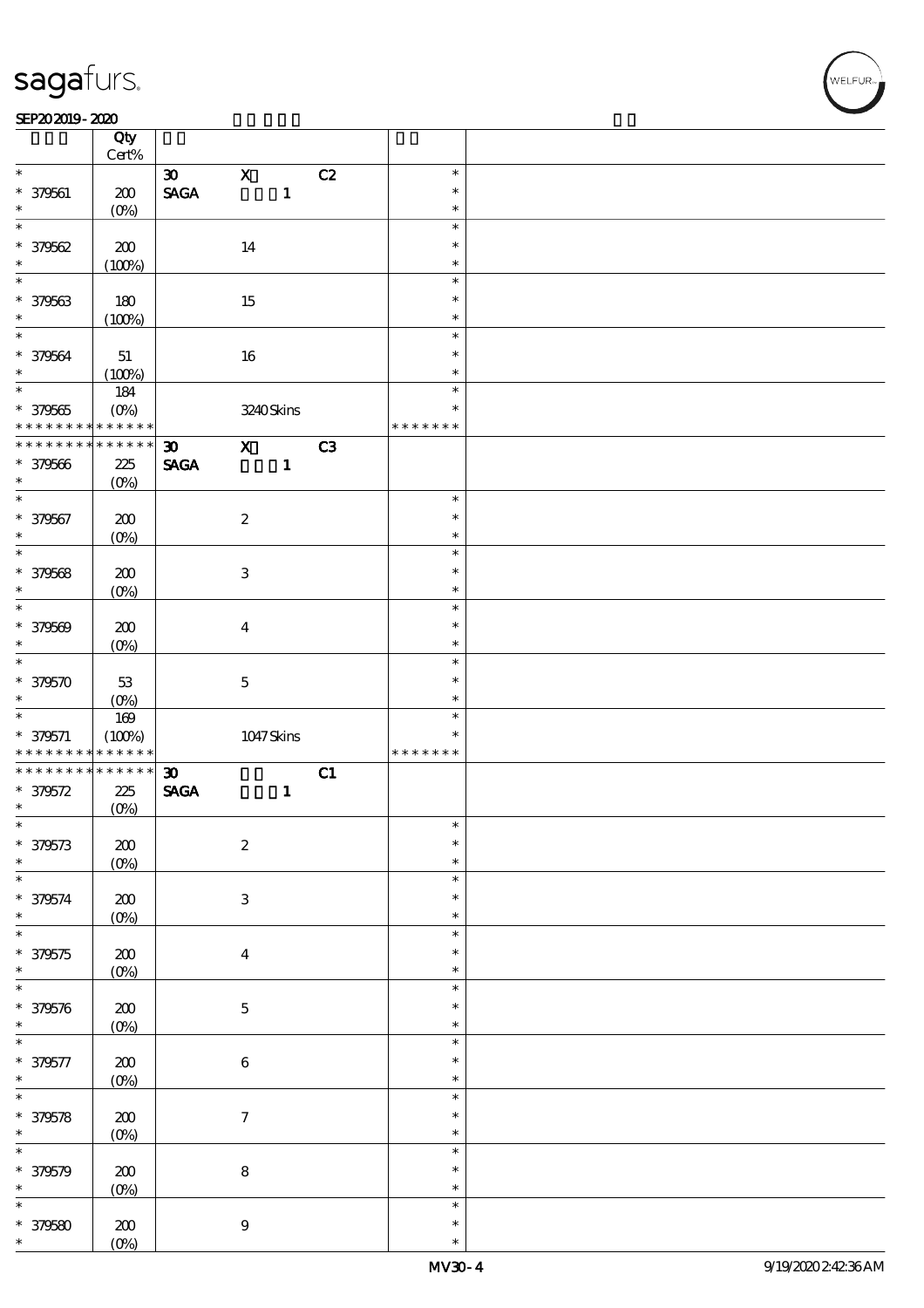### SEP202019-2020

|                                        | Qty                        |                                |                           |    |                  |  |
|----------------------------------------|----------------------------|--------------------------------|---------------------------|----|------------------|--|
|                                        | $Cert\%$                   |                                |                           |    |                  |  |
| $\ast$                                 |                            | $\boldsymbol{\mathfrak{D}}$    |                           | C1 | $\ast$           |  |
| $* 379581$                             | 200                        | $\operatorname{\mathsf{SAGA}}$ | $\mathbf{1}$              |    | $\ast$           |  |
| $\ast$<br>$\ast$                       | (100%)                     |                                |                           |    | $\ast$           |  |
|                                        |                            |                                |                           |    | $\ast$           |  |
| * 379582                               | $8\!2$                     |                                | 11                        |    | $\ast$           |  |
| $\ast$<br>$\overline{\ast}$            | (100%)                     |                                |                           |    | $\ast$           |  |
|                                        | 152                        |                                |                           |    | $\ast$           |  |
| $* 379583$                             | $(O\%)$                    |                                | 2259Skins                 |    | $\ast$           |  |
| * * * * * * * *<br>* * * * * * * *     | $\ast\ast\ast\ast\ast\ast$ |                                |                           |    | * * * * * * *    |  |
|                                        | * * * * * *                | $\boldsymbol{\mathfrak{D}}$    |                           | C2 |                  |  |
| * 379584                               | 225                        | <b>SAGA</b>                    | $\mathbf{1}$              |    |                  |  |
| $\ast$<br>$\overline{\ast}$            | $(O\%)$                    |                                |                           |    |                  |  |
|                                        |                            |                                |                           |    | $\ast$           |  |
| $* 379585$                             | 200                        |                                | $\boldsymbol{2}$          |    | $\ast$           |  |
| $\ast$<br>$\overline{\ast}$            | $(0\%)$                    |                                |                           |    | $\ast$           |  |
|                                        |                            |                                |                           |    | $\ast$           |  |
| * 379586                               | 180                        |                                | $\ensuremath{\mathsf{3}}$ |    | $\ast$           |  |
| $\ast$<br>$\ast$                       | $(O\%)$                    |                                |                           |    | $\ast$           |  |
|                                        |                            |                                |                           |    | $\ast$<br>$\ast$ |  |
| * 379587<br>$\ast$                     | 200                        |                                | $\boldsymbol{4}$          |    | $\ast$           |  |
| $\ast$                                 | (100%)                     |                                |                           |    | $\ast$           |  |
|                                        |                            |                                |                           |    |                  |  |
| * 379588                               | 200                        |                                | $\mathbf 5$               |    | $\ast$           |  |
| $\ast$<br>$\overline{\ast}$            | (100%)                     |                                |                           |    | $\ast$<br>$\ast$ |  |
|                                        |                            |                                |                           |    | $\ast$           |  |
| * 379589<br>$\ast$                     | 200                        |                                | $\bf 6$                   |    | $\ast$           |  |
| $\ast$                                 | (100%)                     |                                |                           |    | $\ast$           |  |
|                                        |                            |                                |                           |    | $\ast$           |  |
| $* 379500$                             | $62\,$                     |                                | $\boldsymbol{7}$          |    | $\ast$           |  |
| $\ast$                                 | (100%)                     |                                |                           |    | $\ast$           |  |
|                                        |                            |                                |                           |    |                  |  |
| $\ast$                                 | $53\,$                     |                                |                           |    |                  |  |
| $* 379591$                             | $(O\%)$                    |                                | 1320Skins                 |    | $\ast$           |  |
| * * * * * * * *                        | * * * * * *                |                                |                           |    | * * * * * * *    |  |
| * * * * * * * *                        | $******$                   | $\boldsymbol{\mathfrak{D}}$    |                           | C3 |                  |  |
| $*379592$                              | 225                        | $\operatorname{\mathbf{SAGA}}$ | $\mathbf{1}$              |    |                  |  |
| $\ast$                                 | $(0\%)$                    |                                |                           |    |                  |  |
| $\ast$                                 |                            |                                |                           |    | $\ast$           |  |
| * 379593                               | ${\bf Z0}$                 |                                | $\boldsymbol{2}$          |    | $\ast$           |  |
| $\ast$                                 | $(0\%)$                    |                                |                           |    | $\ast$<br>$\ast$ |  |
| $\ast$                                 |                            |                                |                           |    | $\ast$           |  |
| * 379594<br>$\ast$                     | 200                        |                                | $\,3\,$                   |    | $\ast$           |  |
| $\ast$                                 | $(0\%)$                    |                                |                           |    | $\ast$           |  |
|                                        |                            |                                |                           |    | $\ast$           |  |
| $* 379595$<br>$\ast$                   | 200                        |                                | $\bf{4}$                  |    | $\ast$           |  |
| $\ast$                                 | $(0\%)$                    |                                |                           |    | $\ast$           |  |
|                                        |                            |                                |                           |    | $\ast$           |  |
| * 379596<br>$\ast$                     | ${\bf Z0}$                 |                                | $\mathbf 5$               |    | $\ast$           |  |
| $\ast$                                 | $(0\%)$                    |                                |                           |    | $\ast$           |  |
|                                        |                            |                                |                           |    | $\ast$           |  |
| * 379597<br>$\ast$                     | 200                        |                                | $\,6\,$                   |    | $\ast$           |  |
|                                        | $(0\%)$                    |                                |                           |    | $\ast$           |  |
|                                        |                            |                                | $\boldsymbol{\tau}$       |    | $\ast$           |  |
|                                        | 200                        |                                |                           |    | $\ast$           |  |
|                                        | (100%)                     |                                |                           |    | $\ast$           |  |
| $\ast$<br>* 379598<br>$\ast$<br>$\ast$ |                            |                                |                           |    | $\ast$           |  |
| * 379599<br>$\ast$                     | 51<br>(100%)               |                                | $\bf 8$                   |    | $\ast$           |  |
| $\ast$                                 | $90\,$                     |                                |                           |    | $\ast$           |  |
| $*379600$                              | $(O\%)$                    |                                | 1566Skins                 |    | $\ast$           |  |

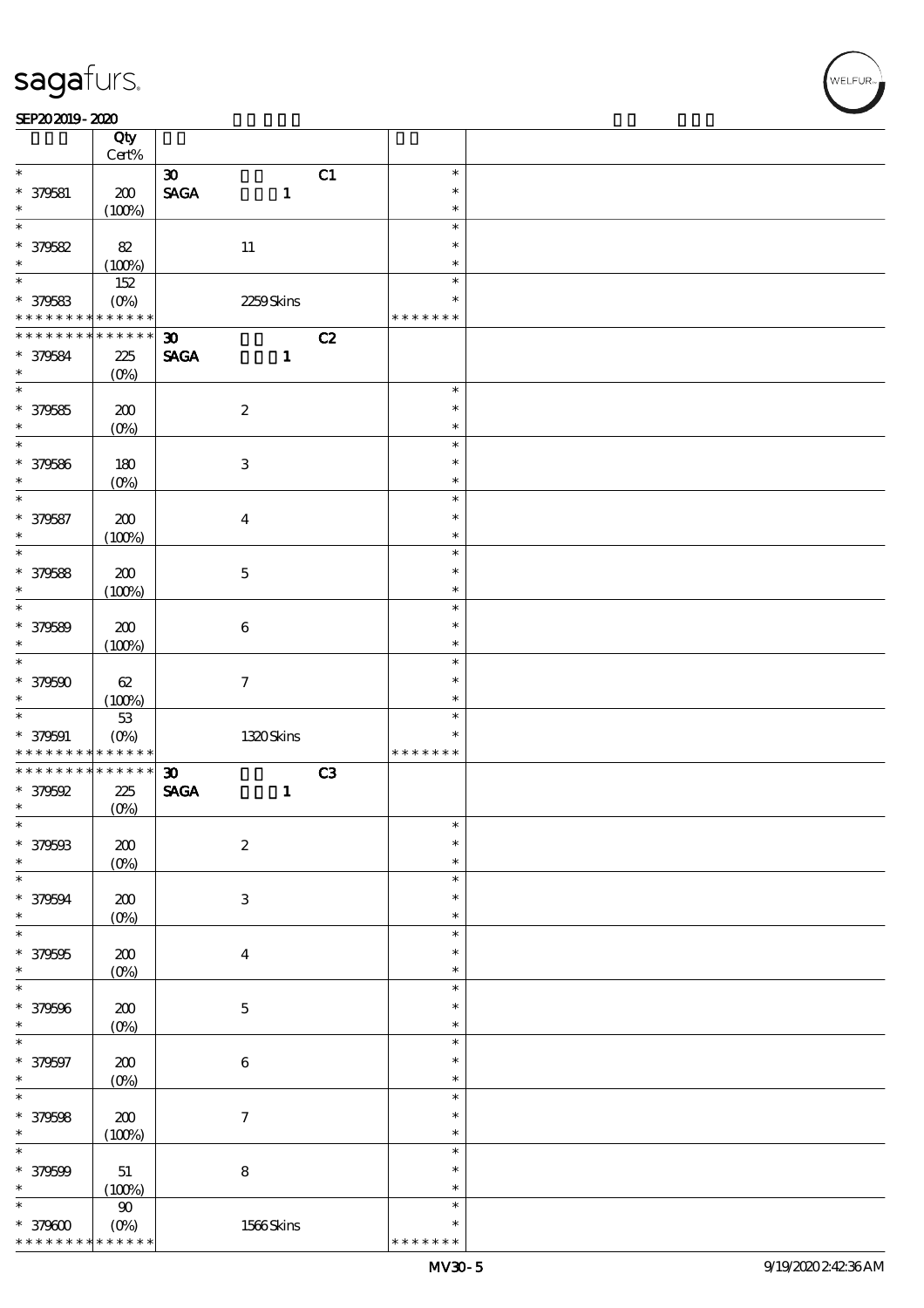#### SEP202019-2020

|                                                     | Qty<br>$\mbox{Cert}\%$    |                                                |                  |  |
|-----------------------------------------------------|---------------------------|------------------------------------------------|------------------|--|
|                                                     | ******                    |                                                |                  |  |
| * * * * * * * *                                     |                           | $\boldsymbol{\mathfrak{D}}$                    | C1               |  |
| $* 379001$                                          | $200\,$                   | $\operatorname{\mathbf{SAGA}}$<br>$\mathbf{1}$ |                  |  |
| $\ast$                                              | $(0\%)$                   |                                                |                  |  |
| $\ast$                                              |                           |                                                | $\ast$           |  |
|                                                     |                           |                                                |                  |  |
| $*$ 379602                                          | 200                       | $\boldsymbol{2}$                               | $\ast$           |  |
| $\ast$                                              | $(0\%)$                   |                                                | $\ast$           |  |
| $\ast$                                              |                           |                                                |                  |  |
|                                                     |                           |                                                | $\ast$           |  |
| * 379003                                            | 200                       | $\ensuremath{\mathbf{3}}$                      | $\ast$           |  |
| $\ast$                                              | $(O\%)$                   |                                                | $\ast$           |  |
| $\overline{\ast}$                                   |                           |                                                |                  |  |
|                                                     |                           |                                                | $\ast$           |  |
| * 379604                                            | 200                       | $\boldsymbol{4}$                               | $\ast$           |  |
| $\ast$                                              |                           |                                                | $\ast$           |  |
|                                                     | $(0\%)$                   |                                                |                  |  |
| $\overline{\ast}$                                   |                           |                                                | $\ast$           |  |
| * 379305                                            | 200                       | $\mathbf 5$                                    | $\ast$           |  |
| $\ast$                                              |                           |                                                |                  |  |
|                                                     | $(0\%)$                   |                                                | $\ast$           |  |
| $\ast$                                              |                           |                                                | $\ast$           |  |
| * 379006                                            | $200$                     | $\bf 6$                                        | $\ast$           |  |
|                                                     |                           |                                                |                  |  |
| $\ast$                                              | $(O\%)$                   |                                                | $\ast$           |  |
| $\overline{\ast}$                                   |                           |                                                | $\ast$           |  |
| * 379607                                            | $200$                     | $\boldsymbol{\tau}$                            | $\ast$           |  |
|                                                     |                           |                                                |                  |  |
| $\ast$                                              | $(0\%)$                   |                                                | $\ast$           |  |
| $\ast$                                              |                           |                                                | $\ast$           |  |
|                                                     |                           |                                                | $\ast$           |  |
| * 379008                                            | 200                       | ${\bf 8}$                                      |                  |  |
| $\ast$                                              | $(0\%)$                   |                                                | $\ast$           |  |
| $\ast$                                              |                           |                                                | $\ast$           |  |
|                                                     |                           |                                                | $\ast$           |  |
| * 379609                                            | 200                       | $9\,$                                          |                  |  |
| $\ast$                                              | (100%)                    |                                                | $\ast$           |  |
| $\overline{\ast}$                                   |                           |                                                | $\ast$           |  |
|                                                     |                           |                                                |                  |  |
| * 379610                                            | 67                        | $10\,$                                         | $\ast$           |  |
| $\ast$                                              | (100%)                    |                                                | $\ast$           |  |
|                                                     |                           |                                                |                  |  |
|                                                     |                           |                                                |                  |  |
|                                                     | 148                       |                                                | $\ast$           |  |
| $* 379611$                                          | $(O\%)$                   | 2015Skins                                      | $\ast$           |  |
| * * * * * * * *                                     | * * * * * *               |                                                | * * * * * * *    |  |
|                                                     |                           |                                                |                  |  |
| * * * * * * * *                                     | * * * * * *               | $\boldsymbol{\mathfrak{D}}$                    | C2               |  |
| * 379612                                            | 225                       | <b>SAGA</b><br>$\mathbf{1}$                    |                  |  |
| $\ast$                                              |                           |                                                |                  |  |
| $\ast$                                              | $(0\%)$                   |                                                | $\star$          |  |
|                                                     |                           |                                                |                  |  |
| * 379613                                            | ${\bf Z0}$                | $\boldsymbol{2}$                               | $\ast$           |  |
| $\ast$                                              |                           |                                                | $\ast$           |  |
|                                                     | $(0\%)$                   |                                                |                  |  |
| $\overline{\ast}$                                   |                           |                                                | $\ast$           |  |
| * 379614                                            | 200                       | $\ensuremath{\mathbf{3}}$                      | $\ast$           |  |
| $\ast$                                              |                           |                                                | $\ast$           |  |
|                                                     | $(0\%)$                   |                                                |                  |  |
| $\overline{\ast}$                                   |                           |                                                | $\ast$           |  |
|                                                     | $200\,$                   | $\boldsymbol{4}$                               | $\ast$           |  |
| * 379615<br>$\ast$                                  |                           |                                                | $\ast$           |  |
|                                                     | $(0\%)$                   |                                                |                  |  |
| $\overline{\ast}$                                   |                           |                                                | $\ast$           |  |
|                                                     |                           |                                                | $\ast$           |  |
| * 379616                                            | $200\,$                   | $\mathbf 5$                                    |                  |  |
| $\ast$                                              | $(0\%)$                   |                                                | $\ast$           |  |
| $\overline{\ast}$                                   |                           |                                                | $\ast$           |  |
|                                                     |                           |                                                | $\ast$           |  |
| * 379617                                            | 200                       | $\bf 6$                                        |                  |  |
| $\ast$                                              | $(\Theta)$                |                                                | $\ast$           |  |
|                                                     |                           |                                                | $\ast$           |  |
|                                                     |                           |                                                | $\ast$           |  |
|                                                     | $200\,$                   | $\boldsymbol{\tau}$                            |                  |  |
|                                                     | (1%)                      |                                                | $\ast$           |  |
| $\ast$<br>$* 379618$<br>$\ast$<br>$\overline{\ast}$ |                           |                                                | $\ast$           |  |
|                                                     |                           |                                                |                  |  |
| * 379619                                            | $200\,$                   | ${\bf 8}$                                      | $\ast$           |  |
| $\ast$                                              | $(0\%)$                   |                                                | $\ast$           |  |
| $\ast$                                              |                           |                                                | $\ast$           |  |
|                                                     |                           |                                                |                  |  |
| * 379620<br>$\ast$                                  | ${\bf Z0}$<br>$(O\!/\!o)$ | $\boldsymbol{9}$                               | $\ast$<br>$\ast$ |  |

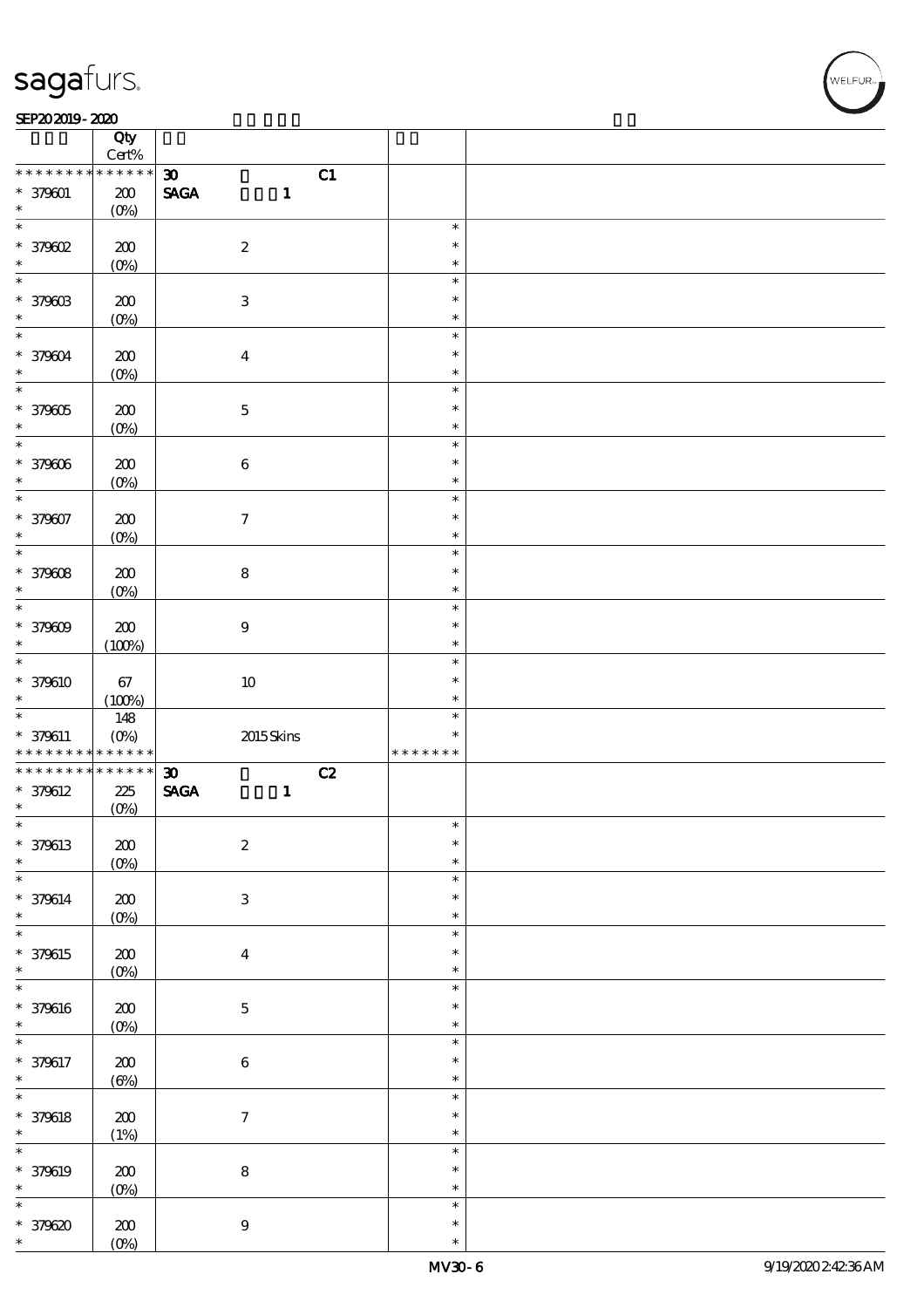#### $SEP202019 - 2020$

|                                | Qty<br>$\mbox{Cert}\%$ |                                               |               |  |
|--------------------------------|------------------------|-----------------------------------------------|---------------|--|
| $*$                            |                        |                                               | $\ast$        |  |
|                                |                        | $\boldsymbol{\mathfrak{D}}$<br>C2             |               |  |
| $* 379621$                     | 200                    | <b>SAGA</b><br>$\mathbf{1}$                   | $\ast$        |  |
| $\ast$                         | $(O\%)$                |                                               | $\ast$        |  |
| $\overline{\ast}$              |                        |                                               | $\ast$        |  |
| $*379622$                      | 200                    | $11\,$                                        | $\ast$        |  |
|                                | $(0\%)$                |                                               | $\ast$        |  |
|                                |                        |                                               | $\ast$        |  |
|                                | 200                    | $12\,$                                        | $\ast$        |  |
| $*379623$                      | $(O_0)$                |                                               | $\ast$        |  |
| $\overline{\phantom{0}}$       |                        |                                               | $\ast$        |  |
|                                |                        |                                               | $\ast$        |  |
| * 379624<br>$\ast$             | $200$                  | 13                                            | $\ast$        |  |
| $\overline{\phantom{0}}$       | $(O\%)$                |                                               |               |  |
|                                |                        |                                               | $\ast$        |  |
| * 379625                       | $200$                  | 14                                            | $\ast$        |  |
| $\ast$                         | (1%)                   |                                               | $\ast$        |  |
|                                |                        |                                               | $\ast$        |  |
| * 379626                       | 200                    | 15                                            | $\ast$        |  |
| $\ast$                         | (1%)                   |                                               | $\ast$        |  |
| $\ast$                         |                        |                                               | $\ast$        |  |
| * 379627                       | 200                    | 16                                            | $\ast$        |  |
| $\ast$                         |                        |                                               | $\ast$        |  |
| $\overline{\ast}$              | (1%)                   |                                               | $\ast$        |  |
|                                |                        |                                               |               |  |
| * 379628                       | 200                    | 17                                            | $\ast$        |  |
| $\ast$                         | $(O\% )$               |                                               | $\ast$        |  |
|                                | 47                     |                                               | $\ast$        |  |
| * 379629                       | $(O\%)$                | 3472Skins                                     | $\ast$        |  |
| * * * * * * * * <mark>*</mark> | $* * * * * * *$        |                                               | * * * * * * * |  |
| * * * * * * * *                | $******$               | $\boldsymbol{\mathfrak{D}}$<br>C <sub>3</sub> |               |  |
| $* 379630$                     | 225                    | <b>SAGA</b><br>$\mathbf{1}$                   |               |  |
|                                |                        |                                               |               |  |
|                                |                        |                                               |               |  |
| $\ast$                         | $(O\%)$                |                                               |               |  |
|                                |                        |                                               | $\ast$        |  |
| $* 379631$                     | 200                    | $\boldsymbol{2}$                              | $\ast$        |  |
| $\ast$                         | $(O\%)$                |                                               | $\ast$        |  |
|                                |                        |                                               | $\ast$        |  |
| $* 379632$                     | 200                    | $\ensuremath{\mathbf{3}}$                     | $\ast$        |  |
| $\ast$                         | $(0\%)$                |                                               | $\ast$        |  |
| $\ast$                         |                        |                                               | $\ast$        |  |
|                                |                        |                                               | $\ast$        |  |
| * 379633<br>$\ast$             | $\pmb{30}$             | $\boldsymbol{4}$                              | $\ast$        |  |
| $\ast$                         | $(0\%)$                |                                               | $\ast$        |  |
|                                |                        |                                               |               |  |
| * 379634                       | $200\,$                | $\mathbf 5$                                   | $\ast$        |  |
| $\ast$                         | $(0\%)$                |                                               | $\ast$        |  |
| $\overline{\ast}$              |                        |                                               | $\ast$        |  |
| $* 379635$                     | $200$                  | $\bf 6$                                       | $\ast$        |  |
| $\ast$                         | $(0\%)$                |                                               | $\ast$        |  |
| $\ast$                         |                        |                                               | $\ast$        |  |
| * 379636                       |                        | $\boldsymbol{7}$                              | $\ast$        |  |
| $\ast$                         | $200\,$                |                                               | $\ast$        |  |
| $\overline{\ast}$              | $(0\%)$                |                                               | $\ast$        |  |
|                                |                        |                                               | $\ast$        |  |
| * 379637                       | 200                    | $\bf 8$                                       |               |  |
| $\ast$                         | $(0\%)$                |                                               | $\ast$        |  |
|                                |                        |                                               | $\ast$        |  |
| $\overline{\ast}$<br>* 379638  | $200$                  | $\boldsymbol{9}$                              | $\ast$        |  |
| $\ast$                         | $(0\%)$                |                                               | $\ast$        |  |
| $\ast$                         |                        |                                               | $\ast$        |  |
| * 379639                       | 211                    | $10\,$                                        | $\ast$        |  |
| $\ast$                         | $(0\%)$                |                                               | $\ast$        |  |
| $\ast$                         |                        |                                               | $\ast$        |  |
| * 379640                       | 200                    | $11\,$                                        | $\ast$        |  |

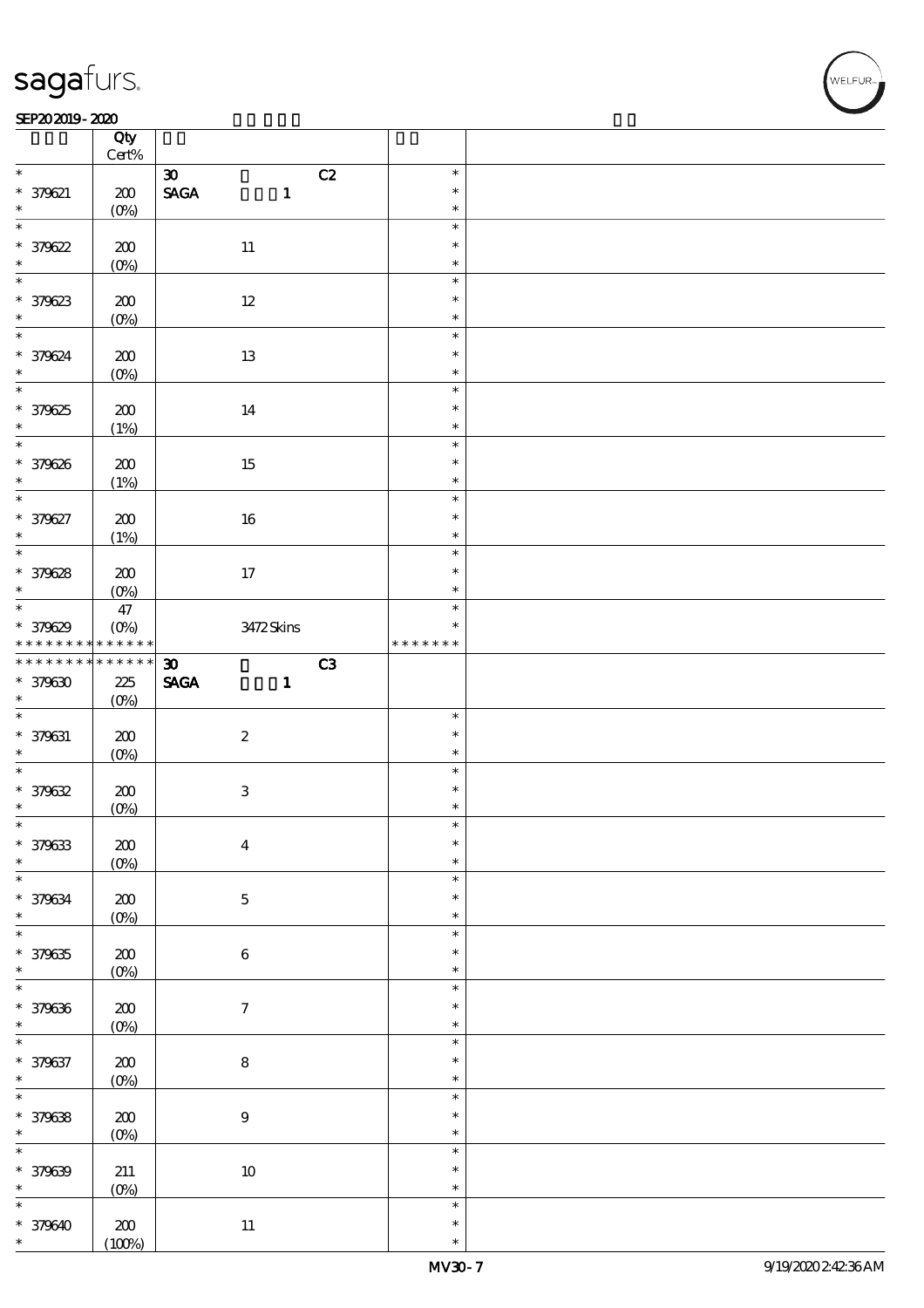#### SEP202019-2020

|                                            | Qty<br>Cert%          |                             |                           |                  |    |                         |  |
|--------------------------------------------|-----------------------|-----------------------------|---------------------------|------------------|----|-------------------------|--|
| $\ast$                                     | $165\,$               | $\boldsymbol{\mathfrak{D}}$ |                           |                  | C3 | $\ast$                  |  |
| * 379641<br>* * * * * * * *                | (100%)<br>* * * * * * | <b>SAGA</b>                 |                           | $\mathbf{1}$     |    | $\ast$<br>* * * * * * * |  |
| * * * * * * * *                            | * * * * * *           |                             |                           |                  |    |                         |  |
|                                            |                       | $\boldsymbol{\mathfrak{D}}$ |                           |                  | C2 |                         |  |
| * 379642                                   | 225                   | <b>SAGA</b>                 |                           | $\mathbf{1}$     |    |                         |  |
| $\ast$                                     | $(O\%)$               |                             |                           |                  |    |                         |  |
| $\overline{\ast}$                          |                       |                             |                           |                  |    | $\ast$                  |  |
| * 379643                                   | 200                   |                             | $\boldsymbol{2}$          |                  |    | $\ast$                  |  |
| $\ast$                                     | (O <sub>0</sub> )     |                             |                           |                  |    | $\ast$                  |  |
| $\overline{\ast}$                          |                       |                             |                           |                  |    | $\ast$                  |  |
|                                            |                       |                             |                           |                  |    |                         |  |
| * 379644                                   | 219                   |                             | 3                         |                  |    | $\ast$                  |  |
| $\ast$                                     | $(O\%)$               |                             |                           |                  |    | $\ast$                  |  |
|                                            |                       |                             |                           |                  |    | $\ast$                  |  |
| * 379645                                   | 200                   |                             | $\boldsymbol{4}$          |                  |    | $\ast$                  |  |
| $\ast$                                     | (100%)                |                             |                           |                  |    | $\ast$                  |  |
| $*$                                        |                       |                             |                           |                  |    | $\ast$                  |  |
| * 379646                                   | 200                   |                             | $\mathbf 5$               |                  |    | $\ast$                  |  |
| $\ast$                                     | (100%)                |                             |                           |                  |    | $\ast$                  |  |
| $\overline{\ast}$                          |                       |                             |                           |                  |    | $\ast$                  |  |
|                                            | 140                   |                             |                           |                  |    |                         |  |
| * 379647                                   | (100%)                |                             | 1184Skins                 |                  |    | $\ast$                  |  |
| * * * * * * * *                            | * * * * * *           |                             |                           |                  |    | * * * * * * *           |  |
| * * * * * * * * <mark>*</mark>             | $* * * * * * *$       | $\boldsymbol{\mathfrak{D}}$ | $\mathbf{x}$              |                  | C1 |                         |  |
| * 379648                                   | 225                   | <b>SAGA</b>                 |                           | $\mathbf{1}$     |    |                         |  |
| $\ast$                                     | $(O\%)$               |                             |                           |                  |    |                         |  |
| $\overline{\ast}$                          |                       |                             |                           |                  |    | $\ast$                  |  |
| * 379649                                   | 200                   |                             | $\boldsymbol{2}$          |                  |    | $\ast$                  |  |
| $\ast$                                     | $(O\!/\!\!\delta)$    |                             |                           |                  |    | $\ast$                  |  |
| $\overline{\ast}$                          |                       |                             |                           |                  |    | $\ast$                  |  |
|                                            |                       |                             |                           |                  |    | $\ast$                  |  |
| $* 379650$                                 | 200                   |                             | 3                         |                  |    |                         |  |
| $\ast$                                     | $(O\%)$               |                             |                           |                  |    | $\ast$                  |  |
| $\ast$                                     |                       |                             |                           |                  |    | $\ast$                  |  |
| $* 379651$                                 | 81                    |                             | $\boldsymbol{4}$          |                  |    | $\ast$                  |  |
| $\ast$                                     | (100%)                |                             |                           |                  |    | $\ast$                  |  |
| $\overline{\ast}$                          | $59$                  |                             |                           |                  |    | $\ast$                  |  |
| $* 379652$                                 | $(O\%)$               |                             | 765Skins                  |                  |    | $\ast$                  |  |
| * * * * * * * * <mark>* * * * * * *</mark> |                       |                             |                           |                  |    | * * * * * * *           |  |
| ************** 130                         |                       |                             | $\mathbf{Z}$              |                  | C1 |                         |  |
|                                            |                       |                             |                           |                  |    |                         |  |
| * 379653                                   | 225                   | <b>SAGA</b>                 |                           | $\boldsymbol{2}$ |    |                         |  |
| $\ast$                                     | $(O\%)$               |                             |                           |                  |    |                         |  |
| $\ast$                                     |                       |                             |                           |                  |    | $\ast$                  |  |
| * 379654                                   | 192                   |                             | $\boldsymbol{2}$          |                  |    | $\ast$                  |  |
| $\ast$                                     | $(0\%)$               |                             |                           |                  |    | $\ast$                  |  |
| $\overline{\ast}$                          | 105                   |                             |                           |                  |    | $\ast$                  |  |
| $* 379655$                                 | (100%)                |                             | 522Skins                  |                  |    | ∗                       |  |
| * * * * * * * *                            | * * * * * *           |                             |                           |                  |    | * * * * * * *           |  |
| * * * * * * *                              | * * * * * *           | $\boldsymbol{\mathfrak{D}}$ | $\boldsymbol{\alpha}$     |                  | C2 |                         |  |
| * 379656                                   | $225\,$               | $\pmb{\text{SAGA}}$         |                           | $\boldsymbol{z}$ |    |                         |  |
| $\ast$                                     |                       |                             |                           |                  |    |                         |  |
| $\overline{\ast}$                          | $(O\%)$               |                             |                           |                  |    |                         |  |
|                                            |                       |                             |                           |                  |    | $\ast$                  |  |
| * 379657                                   | 200                   |                             | $\boldsymbol{z}$          |                  |    | $\ast$                  |  |
| $\ast$                                     | $(O\!/\!o)$           |                             |                           |                  |    | $\ast$                  |  |
| $\overline{\ast}$                          |                       |                             |                           |                  |    | $\ast$                  |  |
| * 379658                                   | 200                   |                             | $\ensuremath{\mathsf{3}}$ |                  |    | $\ast$                  |  |
| $\ast$                                     | $(O\!/\!o)$           |                             |                           |                  |    | $\ast$                  |  |
| $\ast$                                     |                       |                             |                           |                  |    | $\ast$                  |  |
| * 379659                                   | $200$                 |                             | $\boldsymbol{4}$          |                  |    | $\ast$                  |  |
| $\ast$                                     |                       |                             |                           |                  |    | $\ast$                  |  |
| $\ast$                                     | $(0\%)$               |                             |                           |                  |    | $\ast$                  |  |
|                                            |                       |                             |                           |                  |    |                         |  |
| $* 379600$                                 | 218                   |                             | $\mathbf{5}$              |                  |    | $\ast$                  |  |
| $\ast$                                     | $(O\%)$               |                             |                           |                  |    | $\ast$                  |  |

**VELFUR**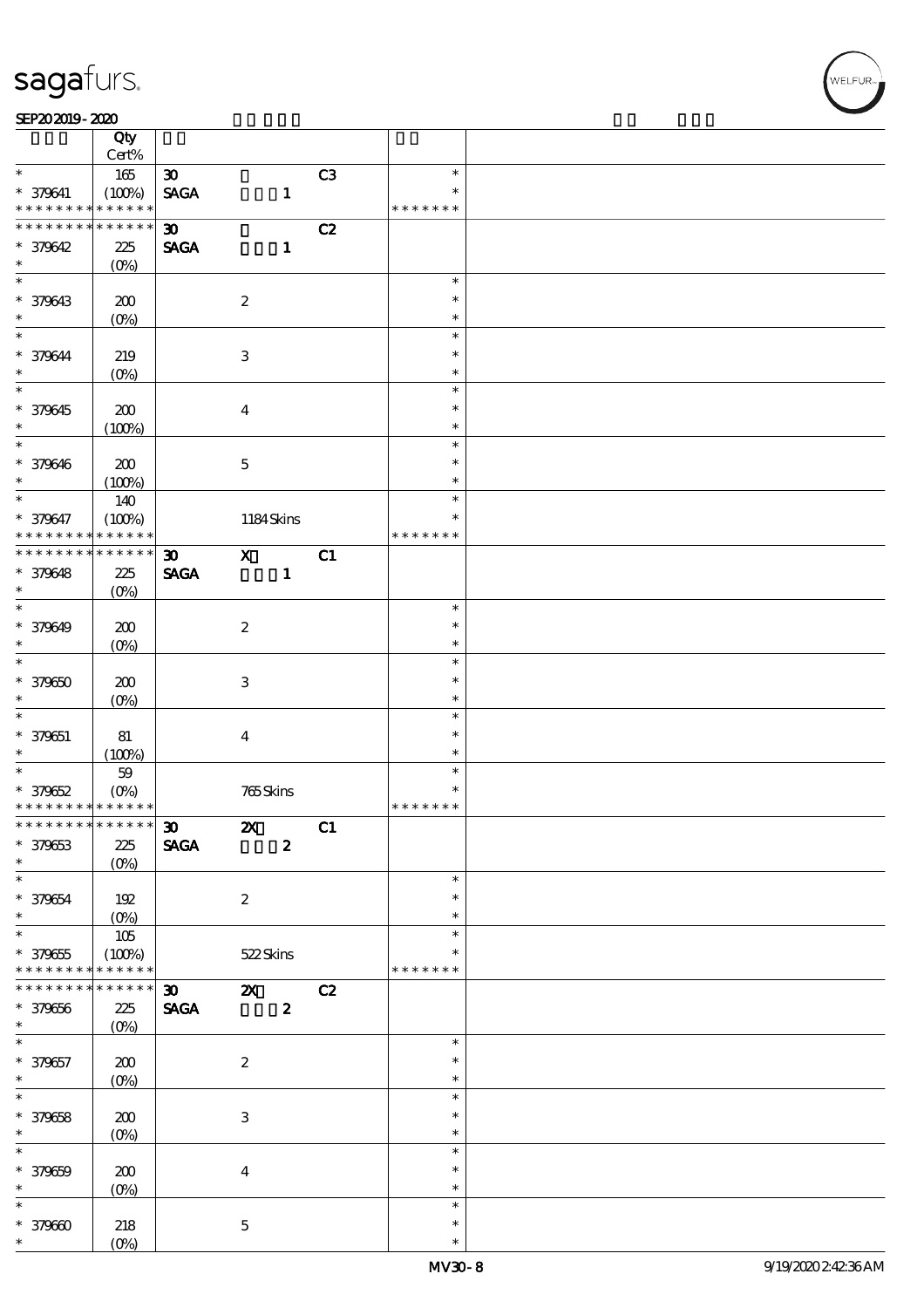#### SEP202019-2020

|                              | Qty<br>Cert%          |                                |                           |                  |    |                         |  |
|------------------------------|-----------------------|--------------------------------|---------------------------|------------------|----|-------------------------|--|
| $\ast$                       |                       | $\infty$                       | $\boldsymbol{\mathsf{Z}}$ |                  | C2 | $\ast$                  |  |
| * 379661                     | 200                   | $\operatorname{\mathsf{SAGA}}$ |                           | $\boldsymbol{2}$ |    | $\ast$                  |  |
| $\ast$                       | (100%)                |                                |                           |                  |    | $\ast$                  |  |
| $\overline{\ast}$            | $65\,$                |                                |                           |                  |    | $\ast$                  |  |
| $* 37962$<br>* * * * * * * * | (100%)<br>* * * * * * |                                | 1308Skins                 |                  |    | $\ast$<br>* * * * * * * |  |
| * * * * * * *                | * * * * * *           | $30 -$                         | $\mathbf{x}$              |                  | C1 |                         |  |
| * 379663                     |                       | <b>SAGA</b>                    |                           | $\boldsymbol{z}$ |    |                         |  |
| $\ast$                       | 225                   |                                |                           |                  |    |                         |  |
| $\overline{\mathbf{r}}$      | $(O\%)$               |                                |                           |                  |    |                         |  |
|                              |                       |                                |                           |                  |    | $\ast$                  |  |
| * 379664                     | 200                   |                                | $\boldsymbol{2}$          |                  |    | $\ast$                  |  |
| $\ast$                       | $(O\%)$               |                                |                           |                  |    | $\ast$                  |  |
| $\overline{\ast}$            |                       |                                |                           |                  |    | $\ast$                  |  |
| $* 379665$                   | 211                   |                                | $\ensuremath{\mathbf{3}}$ |                  |    | $\ast$                  |  |
| $\ast$                       | $(O\%)$               |                                |                           |                  |    | $\ast$                  |  |
|                              | $135\,$               |                                |                           |                  |    | $\ast$                  |  |
| * 379666                     |                       |                                |                           |                  |    | $\ast$                  |  |
| * * * * * * * *              | (100%)<br>* * * * * * |                                | 771 Skins                 |                  |    | * * * * * * *           |  |
|                              |                       |                                |                           |                  |    |                         |  |
| * * * * * * * *              | * * * * * *           | $\boldsymbol{\mathfrak{D}}$    | $\mathbf{x}$              |                  | C2 |                         |  |
| * 379667                     | 225                   | <b>SAGA</b>                    |                           | $\boldsymbol{z}$ |    |                         |  |
| $\ast$                       | $(O\%)$               |                                |                           |                  |    |                         |  |
| $\overline{\ast}$            |                       |                                |                           |                  |    | $\ast$                  |  |
| * 379668                     | 200                   |                                | $\boldsymbol{2}$          |                  |    | $\ast$                  |  |
| $\ast$                       | $(O\%)$               |                                |                           |                  |    | $\ast$                  |  |
| $\overline{\ast}$            |                       |                                |                           |                  |    | $\ast$                  |  |
| * 379669                     | 200                   |                                | $\ensuremath{\mathbf{3}}$ |                  |    | $\ast$                  |  |
| $\ast$                       | (O <sub>0</sub> )     |                                |                           |                  |    | $\ast$                  |  |
| $\overline{\ast}$            |                       |                                |                           |                  |    | $\ast$                  |  |
| * 379670                     | 200                   |                                | $\boldsymbol{4}$          |                  |    | $\ast$                  |  |
| $\ast$                       |                       |                                |                           |                  |    | $\ast$                  |  |
| $\ast$                       | $(O\%)$               |                                |                           |                  |    | $\ast$                  |  |
|                              |                       |                                |                           |                  |    | $\ast$                  |  |
| $* 379671$                   | 200                   |                                | $\bf 5$                   |                  |    | $\ast$                  |  |
| $\ast$<br>$\overline{\ast}$  | $(O\%)$               |                                |                           |                  |    | $\ast$                  |  |
|                              |                       |                                |                           |                  |    |                         |  |
| $* 379672$                   | 200                   |                                | $\bf 6$                   |                  |    | $\ast$                  |  |
| $\ast$                       | $(O\%)$               |                                |                           |                  |    | $\ast$                  |  |
| $\ast$                       |                       |                                |                           |                  |    | $\ast$                  |  |
| * 379673                     | 200                   |                                | $\tau$                    |                  |    | $\ast$                  |  |
| $\ast$                       | $(O\%)$               |                                |                           |                  |    | $\ast$                  |  |
| $\ast$                       |                       |                                |                           |                  |    | $\ast$                  |  |
| * 379674                     | 200                   |                                | 8                         |                  |    | $\ast$                  |  |
| $\ast$                       | (100%)                |                                |                           |                  |    | $\ast$                  |  |
| $\ast$                       |                       |                                |                           |                  |    | $\ast$                  |  |
| $* 379675$                   | 209                   |                                | $\bf{9}$                  |                  |    | $\ast$                  |  |
| $\ast$                       | (100%)                |                                |                           |                  |    | $\ast$                  |  |
| $\ast$                       | $63\,$                |                                |                           |                  |    | $\ast$                  |  |
| * 379676                     | $(O\%)$               |                                | $1897$ Skins              |                  |    | *                       |  |
| * * * * * * * *              | * * * * * *           |                                |                           |                  |    | * * * * * * *           |  |
| * * * * * * * *              | * * * * * *           | $\boldsymbol{\mathfrak{D}}$    |                           |                  | C1 |                         |  |
| * 379677                     | 225                   | $\operatorname{\mathsf{SAGA}}$ |                           | $\boldsymbol{z}$ |    |                         |  |
| $\ast$                       | $(O\%)$               |                                |                           |                  |    |                         |  |
| $\overline{\ast}$            |                       |                                |                           |                  |    | $\ast$                  |  |
| * 379678                     | 200                   |                                | $\boldsymbol{2}$          |                  |    | $\ast$                  |  |
| $\ast$                       | $(O\!/\!\!\delta)$    |                                |                           |                  |    | $\ast$                  |  |
| $\ast$                       |                       |                                |                           |                  |    | $\ast$                  |  |
|                              |                       |                                |                           |                  |    | $\ast$                  |  |
| * 379679<br>$\ast$           | 200                   |                                | $\ensuremath{\mathbf{3}}$ |                  |    | $\ast$                  |  |
| $\ast$                       | (O <sub>0</sub> )     |                                |                           |                  |    | $\ast$                  |  |
|                              |                       |                                |                           |                  |    |                         |  |
| $* 379680$                   | 200                   |                                | $\boldsymbol{4}$          |                  |    | $\ast$                  |  |
| *                            | $(O\%)$               |                                |                           |                  |    | $\ast$                  |  |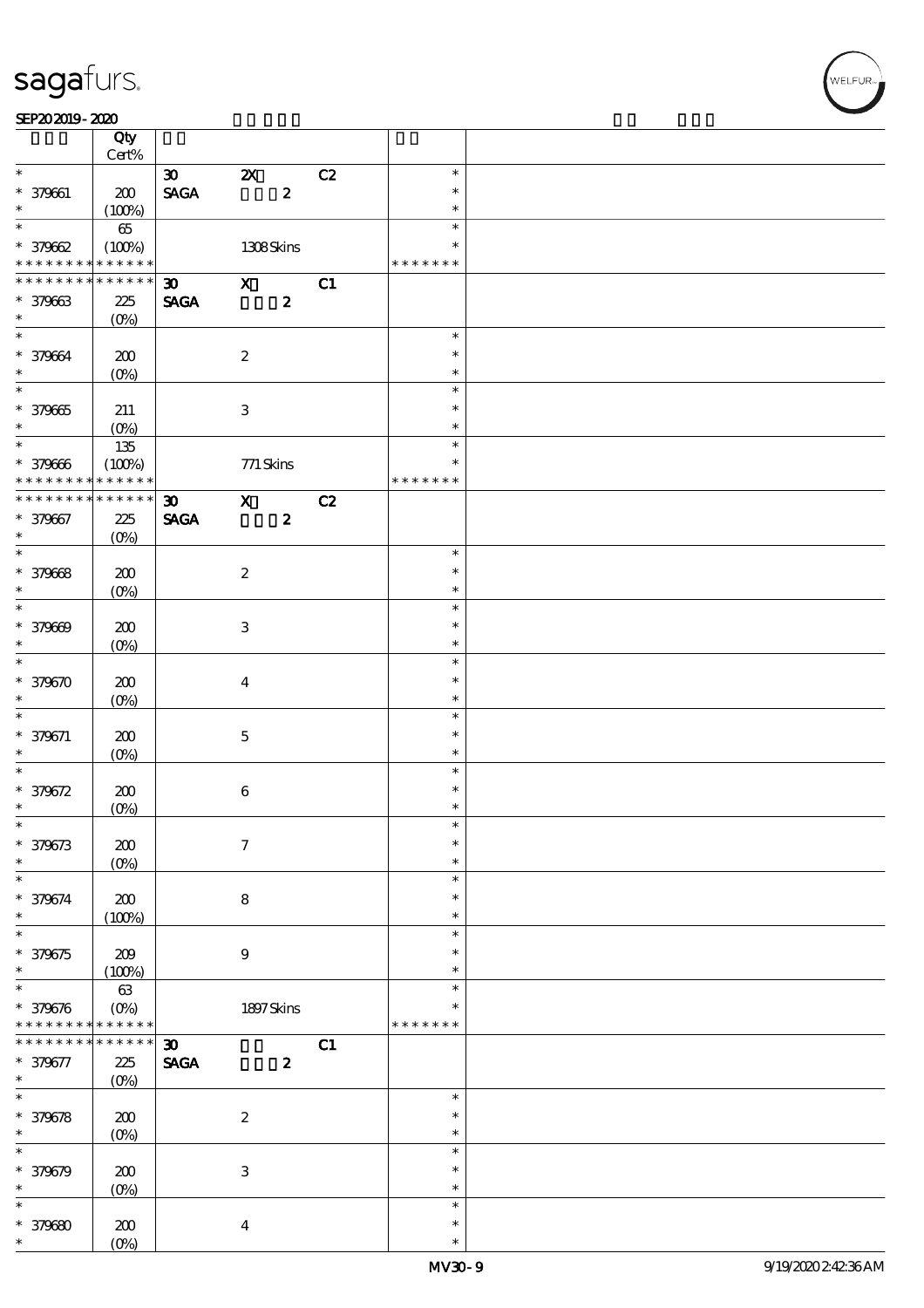$\top$ 

#### SEP202019-2020 RED 2020 RED 2020 RED 2020 RED 2020 RED 2020 RED 2020 RED 2020 RED 2020 RED 2020 RED 2020 RED 20

|                                | Qty<br>$Cert\%$ |                             |                  |    |               |  |
|--------------------------------|-----------------|-----------------------------|------------------|----|---------------|--|
| $\ast$                         |                 |                             |                  |    | $\ast$        |  |
|                                |                 | $\boldsymbol{\mathfrak{D}}$ |                  | C1 |               |  |
| * 379681                       | $200$           | <b>SAGA</b>                 | $\boldsymbol{2}$ |    | $\ast$        |  |
| $\ast$                         | (100%)          |                             |                  |    | $\ast$        |  |
| $\overline{\ast}$              |                 |                             |                  |    | $\ast$        |  |
| * 379682                       | 48              | $\bf 6$                     |                  |    | $\ast$        |  |
| $\ast$                         | (100%)          |                             |                  |    | $\ast$        |  |
|                                | 161             |                             |                  |    | $\ast$        |  |
| * 379683                       | $(0\%)$         |                             | 1234Skins        |    | $\ast$        |  |
| * * * * * * * * <mark>*</mark> | * * * * * *     |                             |                  |    | * * * * * * * |  |
| * * * * * * * *                | $* * * * * * *$ | $\boldsymbol{\mathfrak{D}}$ |                  | C2 |               |  |
| * 379684                       | 225             | <b>SAGA</b>                 | $\boldsymbol{z}$ |    |               |  |
| $\ast$                         | $(O\%)$         |                             |                  |    |               |  |
| $\overline{\phantom{0}}$       |                 |                             |                  |    | $\ast$        |  |
|                                |                 |                             |                  |    | $\ast$        |  |
| $* 379685$                     | 200             | $\boldsymbol{2}$            |                  |    |               |  |
| $\ast$<br>$\overline{\ast}$    | $(O\%)$         |                             |                  |    | $\ast$        |  |
|                                |                 |                             |                  |    | $\ast$        |  |
| * 379686                       | 200             | $\ensuremath{\mathbf{3}}$   |                  |    | $\ast$        |  |
| $\ast$                         | $(O\%)$         |                             |                  |    | $\ast$        |  |
| $\ast$                         |                 |                             |                  |    | $\ast$        |  |
| * 379687                       | 200             | $\boldsymbol{4}$            |                  |    | $\ast$        |  |
| $\ast$                         | $(O\%)$         |                             |                  |    | $\ast$        |  |
| $\overline{\ast}$              |                 |                             |                  |    | $\ast$        |  |
| * 379688                       | 200             | $\bf 5$                     |                  |    | $\ast$        |  |
| $\ast$                         | $(O\%)$         |                             |                  |    | $\ast$        |  |
| $\overline{\ast}$              |                 |                             |                  |    | $\ast$        |  |
| * 379689                       | 200             | $\bf 6$                     |                  |    | $\ast$        |  |
| $\ast$                         | $(O\%)$         |                             |                  |    | $\ast$        |  |
| $\overline{\ast}$              |                 |                             |                  |    | $\ast$        |  |
| * 379690                       |                 |                             |                  |    | $\ast$        |  |
|                                | 200             | $\boldsymbol{\tau}$         |                  |    |               |  |
| $\ast$<br>$\ast$               | $(O\%)$         |                             |                  |    | $\ast$        |  |
|                                |                 |                             |                  |    | $\ast$        |  |
| $* 379091$                     | 200             | ${\bf 8}$                   |                  |    | $\ast$        |  |
| $\ast$                         | $(O\%)$         |                             |                  |    | $\ast$        |  |
|                                |                 |                             |                  |    | $\ast$        |  |
| $*379692$                      | 200             | $\boldsymbol{9}$            |                  |    | $\ast$        |  |
| $\ast$                         | $(0\%)$         |                             |                  |    | $\ast$        |  |
| $\ast$                         |                 |                             |                  |    | $\ast$        |  |
| * 379693                       | $200$           | $10\,$                      |                  |    | $\ast$        |  |
| $\ast$                         | $(0\%)$         |                             |                  |    | $\ast$        |  |
| $\ast$                         |                 |                             |                  |    | $\ast$        |  |
| * 379694                       | 200             | $11\,$                      |                  |    | $\ast$        |  |
| $\ast$                         | $(0\%)$         |                             |                  |    | $\ast$        |  |
| $\overline{\ast}$              |                 |                             |                  |    | $\ast$        |  |
| * 379395                       | $200$           | $12\,$                      |                  |    | $\ast$        |  |
| $\ast$                         | $(0\%)$         |                             |                  |    | $\ast$        |  |
| $\overline{\ast}$              |                 |                             |                  |    | $\ast$        |  |
|                                |                 |                             |                  |    | $\ast$        |  |
| * 379696<br>$\ast$             | $200\,$         | $13\,$                      |                  |    | $\ast$        |  |
| $\overline{\ast}$              | $(0\%)$         |                             |                  |    | $\ast$        |  |
|                                |                 |                             |                  |    |               |  |
| * 379097                       | ${\bf Z0}$      | $14\,$                      |                  |    | $\ast$        |  |
| $\ast$                         | (100%)          |                             |                  |    | $\ast$        |  |
| $\overline{\ast}$              |                 |                             |                  |    | $\ast$        |  |
| * 379098                       | ${\bf Z0}$      | $15\,$                      |                  |    | $\ast$        |  |
| $\ast$                         | (100%)          |                             |                  |    | $\ast$        |  |
| $\ast$                         |                 |                             |                  |    | $\ast$        |  |
| * 379699                       | ${\bf Z0}$      | $16\,$                      |                  |    | $\ast$        |  |
| $\ast$                         | (100%)          |                             |                  |    | $\ast$        |  |
| $\ast$                         |                 |                             |                  |    | $\ast$        |  |
| $*379700$                      | 200             | $17\,$                      |                  |    | $\ast$        |  |
| $\ast$                         | (100%)          |                             |                  |    | $\ast$        |  |

 $\overline{\mathbf{r}}$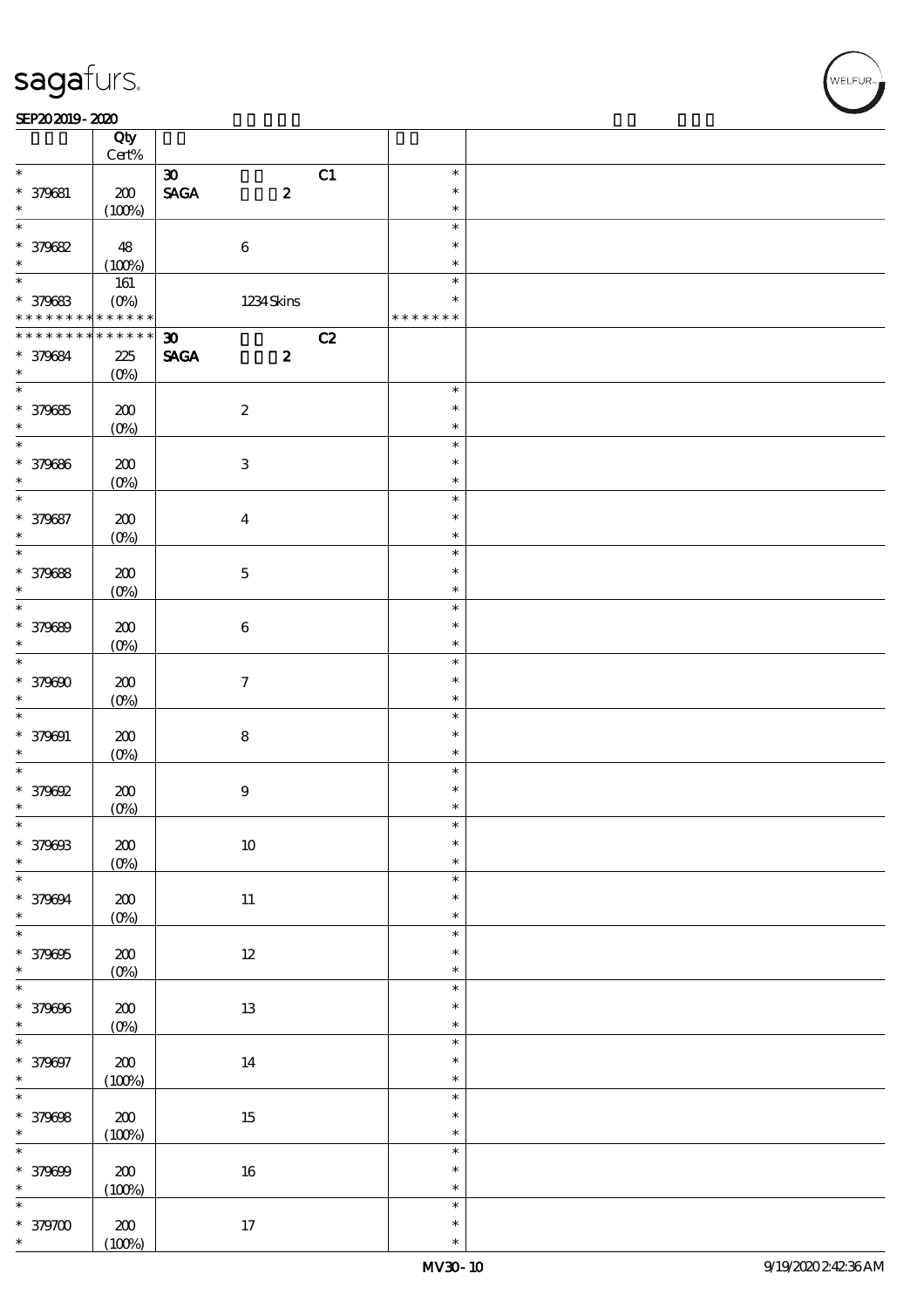|                                                                         | Qty<br>$Cert\%$           |                             |                           |    |                  |  |
|-------------------------------------------------------------------------|---------------------------|-----------------------------|---------------------------|----|------------------|--|
| $\ast$                                                                  |                           |                             |                           |    |                  |  |
|                                                                         |                           | $\boldsymbol{\mathfrak{D}}$ |                           | C2 | $\ast$           |  |
| * 379701                                                                | 40                        | <b>SAGA</b>                 | $\boldsymbol{z}$          |    | $\ast$           |  |
| $\ast$                                                                  | (100%)                    |                             |                           |    | $\ast$           |  |
| $\overline{\ast}$                                                       | 114                       |                             |                           |    | $\ast$           |  |
| $*$ 379702                                                              | $(O\!\!\!\!\!\!\!/\,\!o)$ |                             | 3579Skins                 |    | $\ast$           |  |
| * * * * * * * *                                                         | * * * * * *               |                             |                           |    | * * * * * * *    |  |
| * * * * * * *                                                           | * * * * * *               | $\boldsymbol{\mathfrak{D}}$ |                           | C3 |                  |  |
|                                                                         |                           |                             |                           |    |                  |  |
| * 379703                                                                | 225                       | <b>SAGA</b>                 | $\boldsymbol{z}$          |    |                  |  |
| $\ast$                                                                  | $(O_0)$                   |                             |                           |    |                  |  |
| $\ast$                                                                  |                           |                             |                           |    | $\ast$           |  |
| * 379704                                                                | 200                       |                             | $\boldsymbol{2}$          |    | $\ast$           |  |
| $\ast$                                                                  | $(O\%)$                   |                             |                           |    | $\ast$           |  |
|                                                                         |                           |                             |                           |    | $\ast$           |  |
| * 379705                                                                | 200                       |                             | $\ensuremath{\mathbf{3}}$ |    | $\ast$           |  |
| $\ast$                                                                  |                           |                             |                           |    | $\ast$           |  |
| $\overline{\ast}$                                                       | $(O\%)$                   |                             |                           |    |                  |  |
|                                                                         |                           |                             |                           |    | $\ast$           |  |
| * 379706                                                                | 200                       |                             | $\bf{4}$                  |    | $\ast$           |  |
| $\ast$                                                                  | $(O\%)$                   |                             |                           |    | $\ast$           |  |
| $\ast$                                                                  |                           |                             |                           |    | $\ast$           |  |
| * 379707                                                                | 200                       |                             | $\mathbf 5$               |    | $\ast$           |  |
| $\ast$                                                                  |                           |                             |                           |    | $\ast$           |  |
| $\overline{\ast}$                                                       | (100%)                    |                             |                           |    | $\ast$           |  |
|                                                                         |                           |                             |                           |    |                  |  |
| * 379708                                                                | 107                       |                             | $\bf 6$                   |    | $\ast$           |  |
| $\ast$                                                                  | (90%)                     |                             |                           |    | $\ast$           |  |
|                                                                         | 151                       |                             |                           |    | $\ast$           |  |
| * 379709                                                                | $(O\%)$                   |                             | 1283Skins                 |    | $\ast$           |  |
| * * * * * * * * <mark>*</mark>                                          | * * * * * *               |                             |                           |    | * * * * * * *    |  |
| * * * * * * * *                                                         | $******$                  | $\boldsymbol{\mathfrak{D}}$ |                           | C1 |                  |  |
|                                                                         |                           |                             |                           |    |                  |  |
| * 379710                                                                | 200                       | <b>SAGA</b>                 | $\boldsymbol{z}$          |    |                  |  |
| $\ast$                                                                  | $(O\%)$                   |                             |                           |    |                  |  |
| $\ast$                                                                  |                           |                             |                           |    | $\ast$           |  |
| $* 379711$                                                              | 200                       |                             | $\boldsymbol{2}$          |    | $\ast$           |  |
| $\ast$                                                                  | $(O\%)$                   |                             |                           |    | $\ast$           |  |
| $\ast$                                                                  |                           |                             |                           |    | $\ast$           |  |
| $* 379712$                                                              | 200                       |                             | $\ensuremath{\mathbf{3}}$ |    | $\ast$           |  |
| $\ast$                                                                  |                           |                             |                           |    | $\ast$           |  |
| $\ast$                                                                  | (100%)                    |                             |                           |    |                  |  |
|                                                                         | 146                       |                             |                           |    | $\ast$           |  |
| * 379713                                                                | (100%)                    |                             | 746Skins                  |    | $\ast$           |  |
| * * * * * * * *                                                         | * * * * * *               |                             |                           |    | * * * * * * *    |  |
| * * * * * * *                                                           | * * * * * *               | $\boldsymbol{\mathfrak{D}}$ |                           | C2 |                  |  |
| $* 379714$                                                              | 225                       | <b>SAGA</b>                 | $\boldsymbol{z}$          |    |                  |  |
| $\ast$                                                                  | $(O\%)$                   |                             |                           |    |                  |  |
| $\overline{\ast}$                                                       |                           |                             |                           |    | $\ast$           |  |
|                                                                         |                           |                             |                           |    | $\ast$           |  |
| * 379715                                                                | 200                       |                             | $\boldsymbol{2}$          |    |                  |  |
| $\ast$                                                                  | $(0\%)$                   |                             |                           |    | $\ast$           |  |
| $\ast$                                                                  |                           |                             |                           |    |                  |  |
|                                                                         |                           |                             |                           |    | $\ast$           |  |
|                                                                         | $200$                     |                             | $\ensuremath{\mathsf{3}}$ |    | $\ast$           |  |
|                                                                         |                           |                             |                           |    | $\ast$           |  |
| * 379716<br>$\ast$<br>$\ast$                                            | $(0\%)$                   |                             |                           |    | $\ast$           |  |
|                                                                         |                           |                             |                           |    | $\ast$           |  |
|                                                                         | $200$                     |                             | $\boldsymbol{4}$          |    |                  |  |
| * 379717<br>$\ast$                                                      | $(0\%)$                   |                             |                           |    | $\ast$           |  |
|                                                                         |                           |                             |                           |    | $\ast$           |  |
|                                                                         | 200                       |                             | $\mathbf 5$               |    | $\ast$           |  |
|                                                                         | $(0\%)$                   |                             |                           |    | $\ast$           |  |
|                                                                         |                           |                             |                           |    | $\ast$           |  |
|                                                                         |                           |                             |                           |    | $\ast$           |  |
|                                                                         | $200$                     |                             | $\bf 6$                   |    | $\ast$           |  |
| $\overline{\ast}$<br>* 379718<br>$\ast$<br>$\ast$<br>* 379719<br>$\ast$ | $(0\%)$                   |                             |                           |    |                  |  |
| $\ast$                                                                  |                           |                             |                           |    | $\ast$           |  |
| * 379720<br>$\ast$                                                      | 200<br>$(O\%)$            |                             | $\tau$                    |    | $\ast$<br>$\ast$ |  |

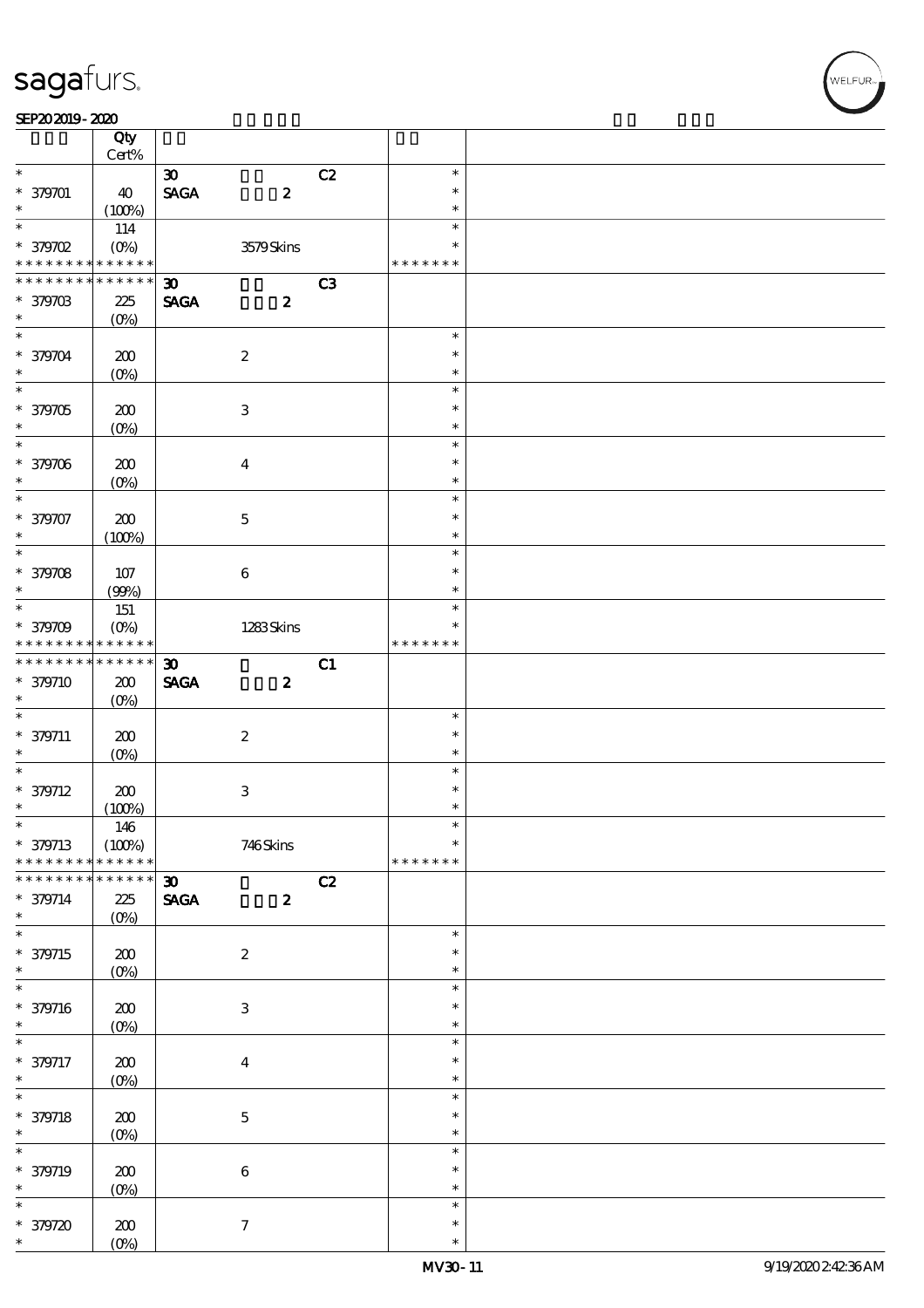#### SEP202019-2020

|                          | Qty<br>$Cert\%$           |                                                  |               |  |
|--------------------------|---------------------------|--------------------------------------------------|---------------|--|
| $\ast$                   |                           | C2<br>$\boldsymbol{\mathfrak{D}}$                | $\ast$        |  |
|                          |                           |                                                  | $\ast$        |  |
| $* 379721$               | 200                       | $\ensuremath{\mathsf{SAGA}}$<br>$\boldsymbol{z}$ |               |  |
| $\ast$                   | $(O\%)$                   |                                                  | $\ast$        |  |
| $\overline{\ast}$        |                           |                                                  | $\ast$        |  |
| * 379722                 | 200                       | $\bf 9$                                          | $\ast$        |  |
|                          | $(0\%)$                   |                                                  | $\ast$        |  |
| $\overline{\ast}$        |                           |                                                  | $\ast$        |  |
|                          | 200                       | $10\,$                                           | $\ast$        |  |
| $*379723$                |                           |                                                  | $\ast$        |  |
| $\overline{\phantom{0}}$ | $(0\%)$                   |                                                  |               |  |
|                          |                           |                                                  | $\ast$        |  |
| * 379724                 | $200$                     | $11\,$                                           | $\ast$        |  |
| $\ast$                   | $(0\%)$                   |                                                  | $\ast$        |  |
| $\overline{\ast}$        |                           |                                                  | $\ast$        |  |
| $* 379725$               | $200$                     | $12\,$                                           | $\ast$        |  |
| $\ast$                   | $(0\%)$                   |                                                  | $\ast$        |  |
|                          |                           |                                                  | $\ast$        |  |
|                          |                           |                                                  |               |  |
| * 379726                 | 200                       | 13                                               | $\ast$        |  |
| $\ast$                   | $(0\%)$                   |                                                  | $\ast$        |  |
| $\overline{\ast}$        |                           |                                                  | $\ast$        |  |
| * 379727                 | $\pmb{30}$                | 14                                               | $\ast$        |  |
| $\ast$                   | (100%)                    |                                                  | $\ast$        |  |
|                          |                           |                                                  | $\ast$        |  |
| * 379728                 | $200\,$                   | 15                                               | $\ast$        |  |
| $\ast$                   |                           |                                                  | $\ast$        |  |
| $\overline{\phantom{0}}$ | (100%)                    |                                                  |               |  |
|                          |                           |                                                  | $\ast$        |  |
| * 379729                 | 200                       | $16\,$                                           | $\ast$        |  |
| $\ast$                   | (100%)                    |                                                  | $\ast$        |  |
|                          |                           |                                                  | $\ast$        |  |
| $*379730$                | $200$                     | 17                                               | $\ast$        |  |
| $\ast$                   | (100%)                    |                                                  | $\ast$        |  |
| $\overline{\phantom{0}}$ |                           |                                                  | $\ast$        |  |
|                          |                           |                                                  | $\ast$        |  |
| $* 379731$               | ${\bf Z0}$                | $18\,$                                           |               |  |
| $\ast$                   | (100%)                    |                                                  | $\ast$        |  |
| $\overline{\ast}$        |                           |                                                  | $\ast$        |  |
| $* 379732$               | 72                        | $19\,$                                           | $\ast$        |  |
| $\ast$                   | (100%)                    |                                                  | $\ast$        |  |
| $\ast$                   | $185\,$                   |                                                  | $\ast$        |  |
| * 379733                 | $(O\!/\!o)$               | 3882Skins                                        | $\ast$        |  |
| * * * * * * * *          | * * * * * *               |                                                  | * * * * * * * |  |
| * * * * * * *            | * * * * * *               | C3<br>$\boldsymbol{\mathfrak{D}}$                |               |  |
|                          |                           |                                                  |               |  |
| * 379734                 | 200                       | <b>SAGA</b><br>$\boldsymbol{z}$                  |               |  |
| $\ast$                   | $(O\%)$                   |                                                  |               |  |
| $\overline{\ast}$        |                           |                                                  | $\ast$        |  |
| $* 379735$               | 200                       | $\boldsymbol{2}$                                 | $\ast$        |  |
| $\ast$                   | $(O\!/\!\delta)$          |                                                  | $\ast$        |  |
| $\ast$                   |                           |                                                  | $\ast$        |  |
| * 379736                 | $\pmb{30}$                | 3                                                | $\ast$        |  |
| $\ast$                   |                           |                                                  | $\ast$        |  |
| $\ast$                   | (100%)                    |                                                  | $\ast$        |  |
|                          |                           |                                                  |               |  |
| * 379737                 | 205                       | $\bf{4}$                                         | $\ast$        |  |
| $\ast$                   | (100%)                    |                                                  | $\ast$        |  |
| $\overline{\ast}$        | 140                       |                                                  | $\ast$        |  |
| * 379738                 | $(O\!\!\!\!\!\!\!/\,\!o)$ | 945Skins                                         | $\ast$        |  |
| * * * * * * * *          | * * * * * *               |                                                  | * * * * * * * |  |
| * * * * * * * *          | $******$                  | $\boldsymbol{\mathfrak{D}}$<br>C1                |               |  |
| * 379739                 | 225                       | <b>SAGA</b><br>$\boldsymbol{2}$                  |               |  |
| $\ast$                   |                           |                                                  |               |  |
| $\ast$                   | $(O\%)$                   |                                                  | $\ast$        |  |
|                          |                           |                                                  |               |  |
| $* 379740$               | 200                       | $\boldsymbol{z}$                                 | $\ast$        |  |
| $\ast$                   | $(O\!/\!\!\delta)$        |                                                  | $\ast$        |  |

VELFUR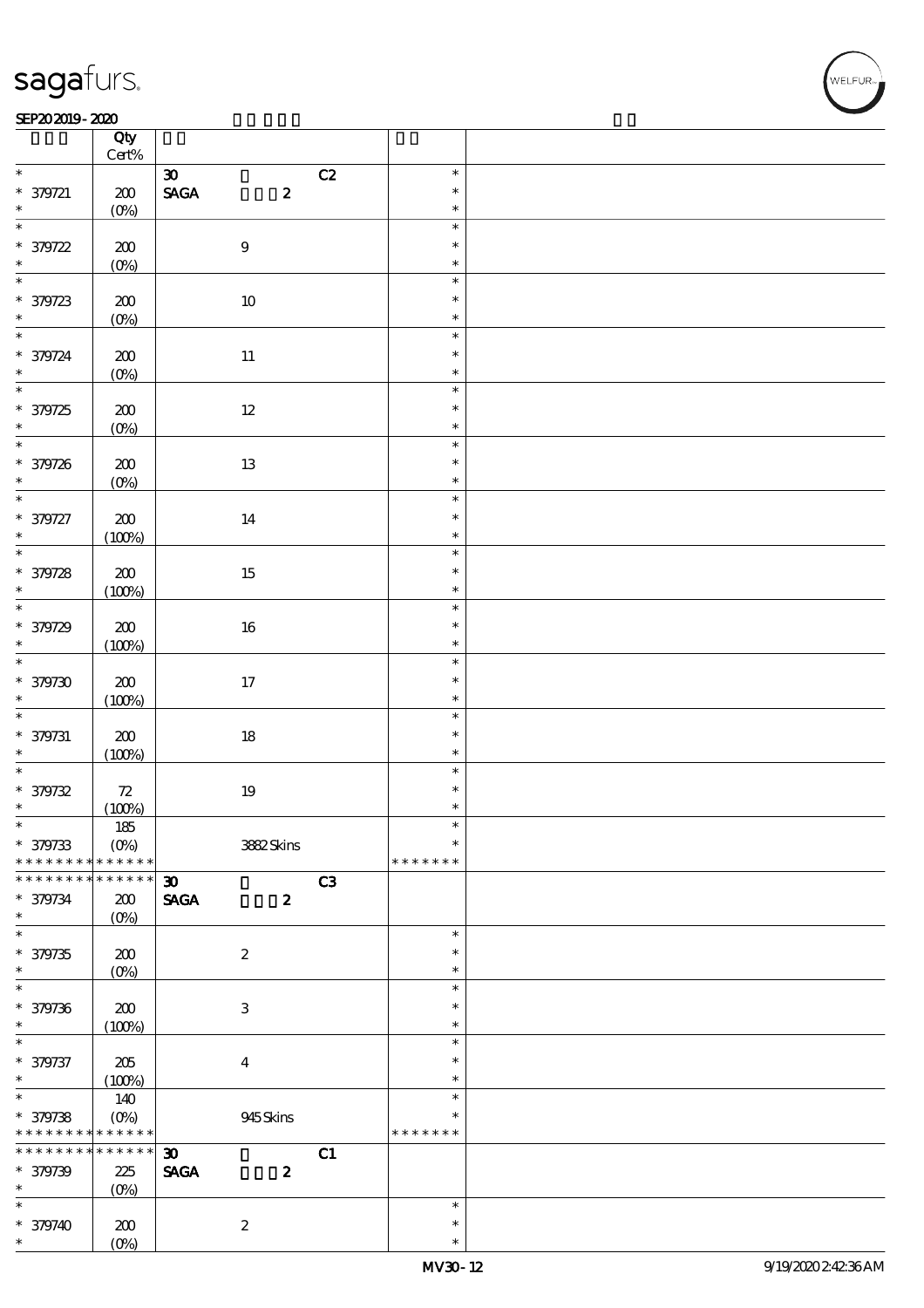#### $SEP202019 - 2020$

|                          | Qty<br>$Cert\%$    |                             |                           |                  |    |               |  |
|--------------------------|--------------------|-----------------------------|---------------------------|------------------|----|---------------|--|
| $\ast$                   |                    | $\boldsymbol{\mathfrak{D}}$ |                           |                  |    | $\ast$        |  |
|                          |                    |                             |                           |                  | C1 |               |  |
| $* 379741$               | 200                | <b>SAGA</b>                 |                           | $\pmb{2}$        |    | $\ast$        |  |
| $\ast$                   | $(O\%)$            |                             |                           |                  |    | $\ast$        |  |
| $\overline{\ast}$        |                    |                             |                           |                  |    | $\ast$        |  |
| * 379742                 | 200                |                             | $\boldsymbol{4}$          |                  |    | $\ast$        |  |
|                          |                    |                             |                           |                  |    |               |  |
| $\ast$                   | $(0\%)$            |                             |                           |                  |    | $\ast$        |  |
| $\overline{\ast}$        |                    |                             |                           |                  |    | $\ast$        |  |
| * 379743                 | 214                |                             | $\mathbf 5$               |                  |    | $\ast$        |  |
| $\ast$                   | $(O\%)$            |                             |                           |                  |    | $\ast$        |  |
| $\ast$                   |                    |                             |                           |                  |    |               |  |
|                          |                    |                             |                           |                  |    | $\ast$        |  |
| $* 379744$               | 200                |                             | $\bf 6$                   |                  |    | $\ast$        |  |
| $\ast$                   | (100%)             |                             |                           |                  |    | $\ast$        |  |
| $\overline{\phantom{0}}$ | 129                |                             |                           |                  |    | $\ast$        |  |
|                          |                    |                             |                           |                  |    | $\ast$        |  |
| * 379745                 | (100%)             |                             | 1368Skins                 |                  |    |               |  |
| * * * * * * * *          | * * * * * *        |                             |                           |                  |    | * * * * * * * |  |
| * * * * * * * *          | $******$           | $\boldsymbol{\mathfrak{D}}$ |                           |                  | C2 |               |  |
| * 379746                 | 225                | <b>SAGA</b>                 |                           | $\boldsymbol{z}$ |    |               |  |
| $\ast$                   | $(O\%)$            |                             |                           |                  |    |               |  |
| $\overline{\ast}$        |                    |                             |                           |                  |    | $\ast$        |  |
|                          |                    |                             |                           |                  |    |               |  |
| * 379747                 | 200                |                             | $\boldsymbol{2}$          |                  |    | $\ast$        |  |
| $\ast$                   | $(O\%)$            |                             |                           |                  |    | $\ast$        |  |
| $\overline{\ast}$        |                    |                             |                           |                  |    | $\ast$        |  |
| * 379748                 | 200                |                             | $\ensuremath{\mathbf{3}}$ |                  |    | $\ast$        |  |
|                          |                    |                             |                           |                  |    |               |  |
| $\ast$                   | $(O\%)$            |                             |                           |                  |    | $\ast$        |  |
| $\ast$                   |                    |                             |                           |                  |    | $\ast$        |  |
| * 379749                 | 200                |                             | $\overline{\mathbf{4}}$   |                  |    | $\ast$        |  |
| $\ast$                   | $(O\%)$            |                             |                           |                  |    | $\ast$        |  |
| $\overline{\ast}$        |                    |                             |                           |                  |    | $\ast$        |  |
|                          |                    |                             |                           |                  |    |               |  |
| $* 379750$               | 200                |                             | $\mathbf{5}$              |                  |    | $\ast$        |  |
| $\ast$                   | $(O\%)$            |                             |                           |                  |    | $\ast$        |  |
| $\ast$                   |                    |                             |                           |                  |    | $\ast$        |  |
| * 379751                 | 200                |                             | $\bf 6$                   |                  |    | $\ast$        |  |
| $\ast$                   |                    |                             |                           |                  |    | $\ast$        |  |
|                          | $(O\%)$            |                             |                           |                  |    |               |  |
| $\ast$                   |                    |                             |                           |                  |    | $\ast$        |  |
| * 379752                 | 200                |                             | $\boldsymbol{7}$          |                  |    | $\ast$        |  |
| $\ast$                   | $(0\%)$            |                             |                           |                  |    | $\ast$        |  |
| $\ast$                   |                    |                             |                           |                  |    | $\ast$        |  |
|                          |                    |                             |                           |                  |    | $\ast$        |  |
| * 379753                 | $\pmb{30}$         |                             | ${\bf 8}$                 |                  |    |               |  |
| $\ast$                   | $(0\%)$            |                             |                           |                  |    | $\ast$        |  |
| $\ast$                   |                    |                             |                           |                  |    | $\ast$        |  |
| * 379754                 | 200                |                             | 9                         |                  |    | $\ast$        |  |
| $\ast$                   | (O <sub>0</sub> )  |                             |                           |                  |    | $\ast$        |  |
| $\overline{\ast}$        |                    |                             |                           |                  |    | $\ast$        |  |
|                          |                    |                             |                           |                  |    |               |  |
| $* 379755$               | 200                |                             | $10\,$                    |                  |    | $\ast$        |  |
| $\ast$                   | $(O\!/\!\!\delta)$ |                             |                           |                  |    | $\ast$        |  |
| $\ast$                   |                    |                             |                           |                  |    | $\ast$        |  |
| * 379756                 | 218                |                             | 11                        |                  |    | $\ast$        |  |
| $\ast$                   |                    |                             |                           |                  |    | $\ast$        |  |
|                          | $(0\%)$            |                             |                           |                  |    |               |  |
| $\ast$                   |                    |                             |                           |                  |    | $\ast$        |  |
| * 379757                 | $200$              |                             | $12\,$                    |                  |    | $\ast$        |  |
| $\ast$                   | (90%)              |                             |                           |                  |    | $\ast$        |  |
| $\overline{\ast}$        |                    |                             |                           |                  |    | $\ast$        |  |
|                          |                    |                             |                           |                  |    | $\ast$        |  |
| * 379758                 | 200                |                             | 13                        |                  |    |               |  |
| $\ast$                   | (100%)             |                             |                           |                  |    | $\ast$        |  |
| $\ast$                   | 176                |                             |                           |                  |    | $\ast$        |  |
| * 379759                 | (90%)              |                             | 2819Skins                 |                  |    | $\ast$        |  |
| * * * * * * * *          | * * * * * *        |                             |                           |                  |    | * * * * * * * |  |
| * * * * * *              | * * * * * *        |                             |                           |                  |    |               |  |
| $\ast$                   |                    | $\boldsymbol{\mathfrak{D}}$ | $\mathbf x$               |                  | C1 |               |  |
| $* 379700$               | 225                | <b>SAGA</b>                 |                           | $\pmb{2}$        |    |               |  |
|                          | $(O\%)$            |                             |                           |                  |    |               |  |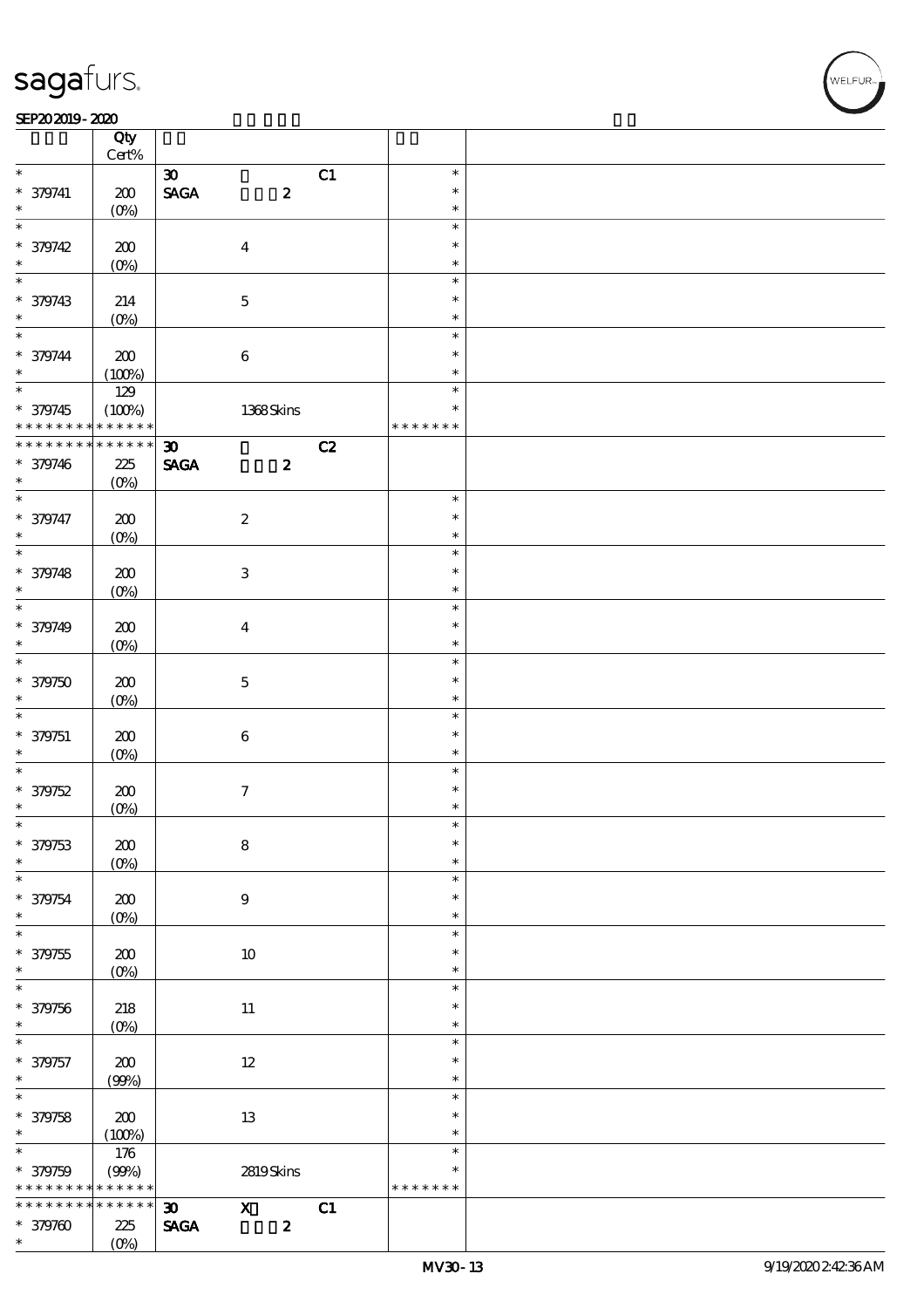#### SEP202019-2020

|                                                             | Qty<br>$Cert\%$        |                                |                           |                  |    |               |  |
|-------------------------------------------------------------|------------------------|--------------------------------|---------------------------|------------------|----|---------------|--|
| $\ast$                                                      |                        |                                |                           |                  |    |               |  |
|                                                             |                        | $\boldsymbol{\mathfrak{D}}$    | $\mathbf X$               |                  | C1 | $\ast$        |  |
| $* 379761$                                                  | 200                    | $\operatorname{\mathsf{SAGA}}$ |                           | $\pmb{2}$        |    | $\ast$        |  |
| $\ast$                                                      | $(O\%)$                |                                |                           |                  |    | $\ast$        |  |
| $\ast$                                                      |                        |                                |                           |                  |    | $\ast$        |  |
| $*379762$                                                   | 154                    |                                | $\ensuremath{\mathbf{3}}$ |                  |    | $\ast$        |  |
| $\ast$                                                      | (100%)                 |                                |                           |                  |    | $\ast$        |  |
| $\overline{\ast}$                                           | 121                    |                                |                           |                  |    | $\ast$        |  |
| * 379763                                                    | $(O\%)$                |                                |                           | <b>700Skins</b>  |    | $\ast$        |  |
| * * * * * * * *                                             | * * * * * *            |                                |                           |                  |    | * * * * * * * |  |
|                                                             |                        |                                |                           |                  |    |               |  |
| * * * * * * * *                                             | * * * * * *            | $\boldsymbol{\mathfrak{D}}$    | $\boldsymbol{\mathrm{X}}$ |                  | C2 |               |  |
| * 379764                                                    | 225                    | <b>SAGA</b>                    |                           | $\boldsymbol{z}$ |    |               |  |
| $\ast$                                                      | $(O\%)$                |                                |                           |                  |    |               |  |
| $\overline{\ast}$                                           |                        |                                |                           |                  |    | $\ast$        |  |
| * 379765                                                    | 200                    |                                | $\boldsymbol{2}$          |                  |    | $\ast$        |  |
| $\ast$                                                      | $(0\%)$                |                                |                           |                  |    | $\ast$        |  |
| $\overline{\phantom{0}}$                                    |                        |                                |                           |                  |    | $\ast$        |  |
| * 379766                                                    | 200                    |                                | $\,3$                     |                  |    | $\ast$        |  |
| $\ast$                                                      |                        |                                |                           |                  |    | $\ast$        |  |
|                                                             | $(O\%)$                |                                |                           |                  |    |               |  |
| $\ast$                                                      |                        |                                |                           |                  |    | $\ast$        |  |
| * 379767                                                    | 200                    |                                | $\bf{4}$                  |                  |    | $\ast$        |  |
| $\ast$                                                      | $(0\%)$                |                                |                           |                  |    | $\ast$        |  |
| $\ast$                                                      |                        |                                |                           |                  |    | $\ast$        |  |
| * 379768                                                    | 200                    |                                | $\mathbf 5$               |                  |    | $\ast$        |  |
| $\ast$                                                      | (100%)                 |                                |                           |                  |    | $\ast$        |  |
| $\overline{\ast}$                                           |                        |                                |                           |                  |    | $\ast$        |  |
| * 379769                                                    | 200                    |                                | $\bf 6$                   |                  |    | $\ast$        |  |
| $\ast$                                                      |                        |                                |                           |                  |    | $\ast$        |  |
| $\overline{\ast}$                                           | (100%)                 |                                |                           |                  |    |               |  |
|                                                             |                        |                                |                           |                  |    | $\ast$        |  |
| * 379770                                                    | 114                    |                                | $\boldsymbol{\tau}$       |                  |    | $\ast$        |  |
|                                                             |                        |                                |                           |                  |    |               |  |
| $\ast$                                                      | (100%)                 |                                |                           |                  |    | $\ast$        |  |
|                                                             | 153                    |                                |                           |                  |    | $\ast$        |  |
|                                                             |                        |                                |                           |                  |    | $\ast$        |  |
| $* 379771$<br>* * * * * * * *                               | $(O\%)$<br>* * * * * * |                                |                           | 1492Skins        |    | * * * * * * * |  |
| * * * * * * * *                                             | $******$               |                                |                           |                  |    |               |  |
|                                                             |                        | $\boldsymbol{\mathfrak{D}}$    | $\boldsymbol{\mathsf{z}}$ |                  | C2 |               |  |
| $* 379772$<br>$\ast$                                        | 205                    | <b>SROY</b>                    |                           | $\mathbf 1$      |    |               |  |
|                                                             | (0%)                   |                                |                           |                  |    |               |  |
| $\ast$                                                      |                        |                                |                           |                  |    | $\ast$        |  |
|                                                             | $180\,$                |                                | $\boldsymbol{2}$          |                  |    | $\ast$        |  |
| * 379773<br>$\ast$                                          | $(0\%)$                |                                |                           |                  |    | $\ast$        |  |
|                                                             |                        |                                |                           |                  |    | $\ast$        |  |
| $\ast$<br>* 379774                                          | $180\,$                |                                | $\,3$                     |                  |    | $\ast$        |  |
| $\ast$                                                      | $(0\%)$                |                                |                           |                  |    | $\ast$        |  |
| $\overline{\ast}$                                           |                        |                                |                           |                  |    | $\ast$        |  |
|                                                             |                        |                                |                           |                  |    | $\ast$        |  |
| * 379775<br>$\ast$                                          | $180\,$                |                                | $\boldsymbol{4}$          |                  |    | $\ast$        |  |
| $\ast$                                                      | $(0\%)$                |                                |                           |                  |    | $\ast$        |  |
|                                                             |                        |                                |                           |                  |    |               |  |
| * 379776                                                    | $180\,$                |                                | $\mathbf 5$               |                  |    | $\ast$        |  |
| $\ast$                                                      | $(0\%)$                |                                |                           |                  |    | $\ast$        |  |
| $\ast$                                                      |                        |                                |                           |                  |    | $\ast$        |  |
| * 379777                                                    | $180\,$                |                                | $\,6\,$                   |                  |    | $\ast$        |  |
|                                                             | (0%)                   |                                |                           |                  |    | $\ast$        |  |
|                                                             |                        |                                |                           |                  |    | $\ast$        |  |
|                                                             | 180                    |                                | $\boldsymbol{7}$          |                  |    | $\ast$        |  |
|                                                             | (0%)                   |                                |                           |                  |    | $\ast$        |  |
| $\ast$<br>$\overline{\ast}$<br>* 379778<br>$\ast$<br>$\ast$ |                        |                                |                           |                  |    | $\ast$        |  |
|                                                             |                        |                                |                           |                  |    | $\ast$        |  |
| * 379779<br>$\ast$                                          | $180\,$                |                                | $\bf 8$                   |                  |    | $\ast$        |  |
| $\ast$                                                      | (0%)                   |                                |                           |                  |    | $\ast$        |  |
|                                                             |                        |                                |                           |                  |    | $\ast$        |  |
| $* 379780$<br>$\ast$                                        | 180<br>$(0\%)$         |                                | $\boldsymbol{9}$          |                  |    | $\ast$        |  |

,<br>WELFUR: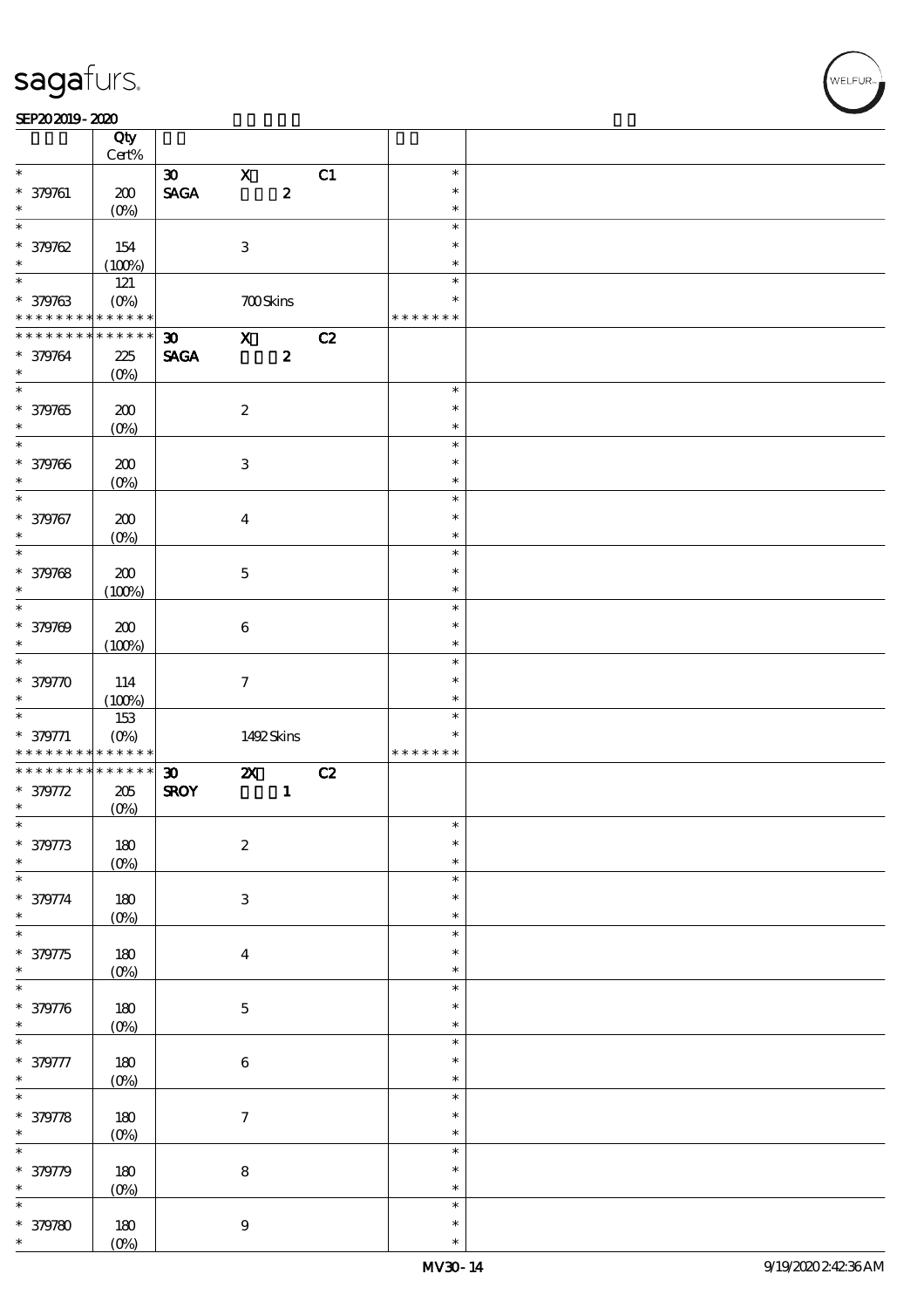#### SEP202019-2020 RED 2020 RED 2020 RED 2020 RED 2020 RED 2020 RED 2020 RED 2020 RED 2020 RED 2020 RED 2020 RED 20

|                   | Qty<br>$\mbox{Cert}\%$  |                             |                           |              |    |               |  |
|-------------------|-------------------------|-----------------------------|---------------------------|--------------|----|---------------|--|
|                   |                         |                             |                           |              |    |               |  |
| $\ast$            |                         | $\boldsymbol{\mathfrak{D}}$ | $\boldsymbol{\mathsf{Z}}$ |              | C2 | $\ast$        |  |
| * 379781          | 180                     | <b>SROY</b>                 |                           | $\mathbf{1}$ |    | $\ast$        |  |
| $\ast$            | (100%)                  |                             |                           |              |    | $\ast$        |  |
| $\ast$            |                         |                             |                           |              |    | $\ast$        |  |
| * 379782          | 158                     |                             | $11\,$                    |              |    | $\ast$        |  |
| $\ast$            | (100%)                  |                             |                           |              |    | $\ast$        |  |
| $\overline{\ast}$ |                         |                             |                           |              |    | $\ast$        |  |
|                   | $68\,$                  |                             |                           |              |    |               |  |
| * 379783          | $(O\%)$                 |                             |                           | 2051 Skins   |    | $\ast$        |  |
| * * * * * * * *   | * * * * * *             |                             |                           |              |    | * * * * * * * |  |
| * * * * * * * *   | * * * * * *             | $\boldsymbol{\mathfrak{D}}$ | $\mathbf{X}$              |              | C2 |               |  |
| * 379784          | $205\,$                 | <b>SROY</b>                 |                           | $\mathbf{1}$ |    |               |  |
| $\ast$            | $(O\%)$                 |                             |                           |              |    |               |  |
|                   |                         |                             |                           |              |    | $\ast$        |  |
|                   |                         |                             |                           |              |    | $\ast$        |  |
| * 379785          | 180                     |                             | $\boldsymbol{2}$          |              |    |               |  |
| $\ast$            | $(O\%)$                 |                             |                           |              |    | $\ast$        |  |
|                   |                         |                             |                           |              |    | $\ast$        |  |
| * 379786          | 180                     |                             | $\ensuremath{\mathbf{3}}$ |              |    | $\ast$        |  |
| $\ast$            | $(O\%)$                 |                             |                           |              |    | $\ast$        |  |
| $\ast$            |                         |                             |                           |              |    | $\ast$        |  |
| * 379787          | 180                     |                             | $\boldsymbol{4}$          |              |    | $\ast$        |  |
| $\ast$            |                         |                             |                           |              |    | $\ast$        |  |
| $\overline{\ast}$ | $(O\%)$                 |                             |                           |              |    | $\ast$        |  |
|                   |                         |                             |                           |              |    |               |  |
| * 379788          | 180                     |                             | $\mathbf 5$               |              |    | $\ast$        |  |
| $\ast$            | $(O\%)$                 |                             |                           |              |    | $\ast$        |  |
| $\overline{\ast}$ |                         |                             |                           |              |    | $\ast$        |  |
| * 379789          | 180                     |                             | $\bf 6$                   |              |    | $\ast$        |  |
| $\ast$            | $(O\%)$                 |                             |                           |              |    | $\ast$        |  |
| $\overline{\ast}$ |                         |                             |                           |              |    | $\ast$        |  |
|                   |                         |                             |                           |              |    |               |  |
| * 379790          | 180                     |                             | $\boldsymbol{\tau}$       |              |    | $\ast$        |  |
| $\ast$            | $(O\%)$                 |                             |                           |              |    | $\ast$        |  |
| $\ast$            |                         |                             |                           |              |    | $\ast$        |  |
| * 379791          | 180                     |                             | ${\bf 8}$                 |              |    | $\ast$        |  |
| $\ast$            | $(O\%)$                 |                             |                           |              |    | $\ast$        |  |
| $\ast$            |                         |                             |                           |              |    | $\ast$        |  |
| * 379792          | 180                     |                             | $\boldsymbol{9}$          |              |    | $\ast$        |  |
| $\ast$            |                         |                             |                           |              |    | $\ast$        |  |
|                   | $(0\%)$                 |                             |                           |              |    |               |  |
| *                 |                         |                             |                           |              |    | $\ast$        |  |
| * 379793          | 180                     |                             | $10\,$                    |              |    | $\ast$        |  |
| $\ast$            | $(0\%)$                 |                             |                           |              |    | $\ast$        |  |
| $\ast$            |                         |                             |                           |              |    | $\ast$        |  |
| * 379794          | 180                     |                             | $11\,$                    |              |    | $\ast$        |  |
| $\ast$            | $(O\%)$                 |                             |                           |              |    | $\ast$        |  |
| $\overline{\ast}$ |                         |                             |                           |              |    | $\ast$        |  |
| * 379795          |                         |                             |                           |              |    | $\ast$        |  |
| $\ast$            | 180                     |                             | $12\,$                    |              |    |               |  |
|                   | $(O\!/\!\delta)$        |                             |                           |              |    | $\ast$        |  |
| $\ast$            |                         |                             |                           |              |    | $\ast$        |  |
| * 379796          | $180\,$                 |                             | $13\,$                    |              |    | $\ast$        |  |
| $\ast$            | (100%)                  |                             |                           |              |    | $\ast$        |  |
| $\ast$            |                         |                             |                           |              |    | $\ast$        |  |
| * 379797          | 160                     |                             | 14                        |              |    | $\ast$        |  |
| $\ast$            |                         |                             |                           |              |    | $\ast$        |  |
| $\overline{\ast}$ | (100%)                  |                             |                           |              |    | $\ast$        |  |
|                   |                         |                             |                           |              |    |               |  |
| * 379798          | 52                      |                             | $15\,$                    |              |    | $\ast$        |  |
| $\ast$            | (98%)                   |                             |                           |              |    | $\ast$        |  |
| $\overline{\ast}$ | 102                     |                             |                           |              |    | $\ast$        |  |
| * 379799          | $(O\!\!\!\!\!\!/\,\!o)$ |                             |                           | 2679Skins    |    | $\ast$        |  |
| * * * * * * * *   | * * * * * *             |                             |                           |              |    | * * * * * * * |  |
| * * * * * * *     | * * * * * *             | $\boldsymbol{\mathfrak{D}}$ | $\mathbf{x}$              |              | C3 |               |  |
|                   |                         |                             |                           |              |    |               |  |
| $*379800$         | 205                     | <b>SROY</b>                 |                           | $\mathbf{1}$ |    |               |  |
| $\ast$            | (1%)                    |                             |                           |              |    |               |  |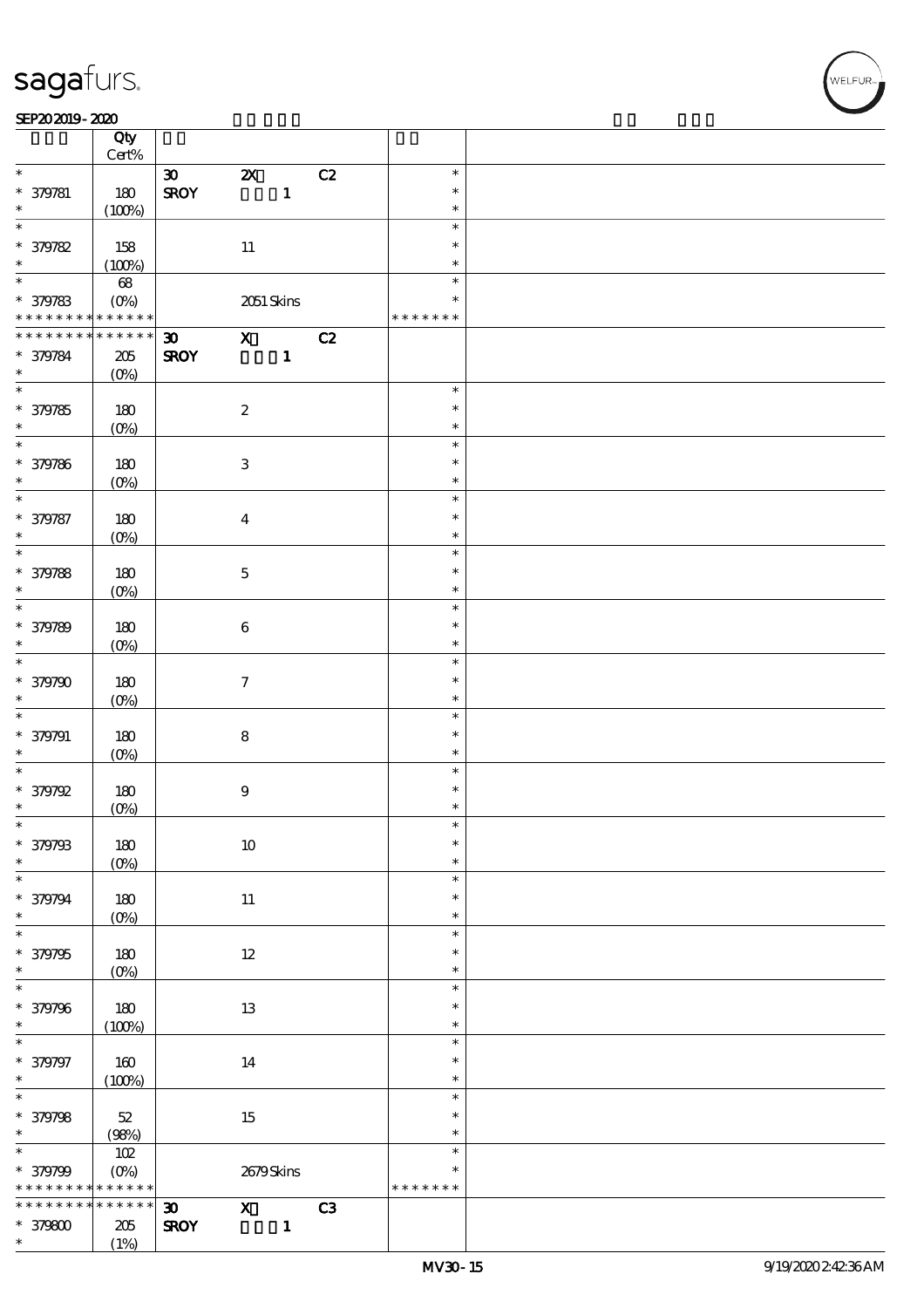#### SEP202019-2020

|                                            | Qty<br>$\mbox{Cert}\%$ |                             |                           |    |               |  |
|--------------------------------------------|------------------------|-----------------------------|---------------------------|----|---------------|--|
| $\ast$                                     |                        |                             | $\boldsymbol{\mathrm{X}}$ | C3 | $\ast$        |  |
|                                            |                        | $\boldsymbol{\mathfrak{D}}$ |                           |    |               |  |
| * 379801                                   | 162                    | <b>SROY</b>                 | $\mathbf{1}$              |    | $\ast$        |  |
| $\ast$                                     | $(O_0)$                |                             |                           |    | $\ast$        |  |
| $\ast$                                     | 118                    |                             |                           |    | $\ast$        |  |
| * 379802                                   | (86%)                  |                             | 485Skins                  |    | $\ast$        |  |
| * * * * * * * *                            | * * * * * *            |                             |                           |    | * * * * * * * |  |
| * * * * * * * *                            | * * * * * *            | $\boldsymbol{\mathfrak{D}}$ |                           | C1 |               |  |
| * 379803                                   | 205                    | <b>SROY</b>                 | $\mathbf{1}$              |    |               |  |
| $\ast$                                     | $(O\%)$                |                             |                           |    |               |  |
| $\overline{\mathbf{r}}$                    |                        |                             |                           |    | $\ast$        |  |
|                                            |                        |                             |                           |    |               |  |
| * 379804                                   | 180                    |                             | $\boldsymbol{2}$          |    | $\ast$        |  |
| $\ast$                                     | $(O\%)$                |                             |                           |    | $\ast$        |  |
| $\overline{\ast}$                          |                        |                             |                           |    | $\ast$        |  |
| * 379805                                   | 180                    |                             | $\ensuremath{\mathbf{3}}$ |    | $\ast$        |  |
| $\ast$                                     | $(O\%)$                |                             |                           |    | $\ast$        |  |
| $\overline{\ast}$                          |                        |                             |                           |    | $\ast$        |  |
| * 379806                                   | 180                    |                             | $\boldsymbol{4}$          |    | $\ast$        |  |
| $\ast$                                     | $(O\%)$                |                             |                           |    | $\ast$        |  |
| $\overline{\ast}$                          |                        |                             |                           |    | $\ast$        |  |
|                                            |                        |                             |                           |    | $\ast$        |  |
| * 379807                                   | 180                    |                             | $\mathbf 5$               |    |               |  |
| $\ast$                                     | $(O\%)$                |                             |                           |    | $\ast$        |  |
| $\overline{\ast}$                          |                        |                             |                           |    | $\ast$        |  |
| * 379808                                   | 180                    |                             | $\bf 6$                   |    | $\ast$        |  |
| $\ast$                                     | $(O\%)$                |                             |                           |    | $\ast$        |  |
| $\overline{\ast}$                          |                        |                             |                           |    | $\ast$        |  |
| * 379809                                   | 180                    |                             | $\tau$                    |    | $\ast$        |  |
| $\ast$                                     | $(O\!/\!\delta)$       |                             |                           |    | $\ast$        |  |
| $\overline{\ast}$                          |                        |                             |                           |    | $\ast$        |  |
| * 379810                                   | 180                    |                             | $\bf8$                    |    | $\ast$        |  |
| $\ast$                                     | (100%)                 |                             |                           |    | $\ast$        |  |
| $\ast$                                     |                        |                             |                           |    | $\ast$        |  |
|                                            |                        |                             |                           |    | $\ast$        |  |
| $* 379811$                                 | 59                     |                             | $\boldsymbol{9}$          |    |               |  |
| $\ast$                                     | (100%)                 |                             |                           |    | $\ast$        |  |
|                                            | ${\bf 36}$             |                             |                           |    | $\ast$        |  |
| $* 379812$                                 | $(O\!/\!o)$            |                             | 1560Skins                 |    | $\ast$        |  |
| * * * * * * * * <mark>* * * * * * *</mark> |                        |                             |                           |    | * * * * * * * |  |
| ************** 30                          |                        |                             |                           | C2 |               |  |
| * 379813                                   | $180$                  | <b>SROY</b>                 | $\mathbf{1}$              |    |               |  |
| $\ast$                                     | $(O\%)$                |                             |                           |    |               |  |
| $\ast$                                     |                        |                             |                           |    | $\ast$        |  |
| * 379814                                   | 180                    |                             | $\boldsymbol{z}$          |    | $\ast$        |  |
| $\ast$                                     | (1%)                   |                             |                           |    | $\ast$        |  |
| $\overline{\ast}$                          |                        |                             |                           |    | $\ast$        |  |
|                                            |                        |                             |                           |    |               |  |
| * 379815                                   | 180                    |                             | $\ensuremath{\mathsf{3}}$ |    | $\ast$        |  |
| $\ast$                                     | $(O\!/\!\delta)$       |                             |                           |    | $\ast$        |  |
| $\ast$                                     |                        |                             |                           |    | $\ast$        |  |
| * 379816                                   | $82\,$                 |                             | $\boldsymbol{4}$          |    | $\ast$        |  |
| $\ast$                                     | $(0\%)$                |                             |                           |    | $\ast$        |  |
| $\ast$                                     | $176$                  |                             |                           |    | $\ast$        |  |
| * 379817                                   | (94%)                  |                             | 798Skins                  |    | $\ast$        |  |
| * * * * * * * *                            | * * * * * *            |                             |                           |    | * * * * * * * |  |
| * * * * * * * *                            | $******$               | $\boldsymbol{\mathfrak{D}}$ |                           | C1 |               |  |
| * 379818                                   | 205                    | <b>SROY</b>                 | $\mathbf{1}$              |    |               |  |
| $\ast$                                     | $(O\%)$                |                             |                           |    |               |  |
| $\ast$                                     |                        |                             |                           |    | $\ast$        |  |
|                                            |                        |                             |                           |    |               |  |
| * 379819                                   | 180                    |                             | $\boldsymbol{2}$          |    | $\ast$        |  |
| $\ast$                                     | $(0\%)$                |                             |                           |    | $\ast$        |  |
| $\ast$                                     |                        |                             |                           |    | $\ast$        |  |
| * 379820                                   | 180                    |                             | 3                         |    | $\ast$        |  |
| $\ast$                                     | $(O\%)$                |                             |                           |    | $\ast$        |  |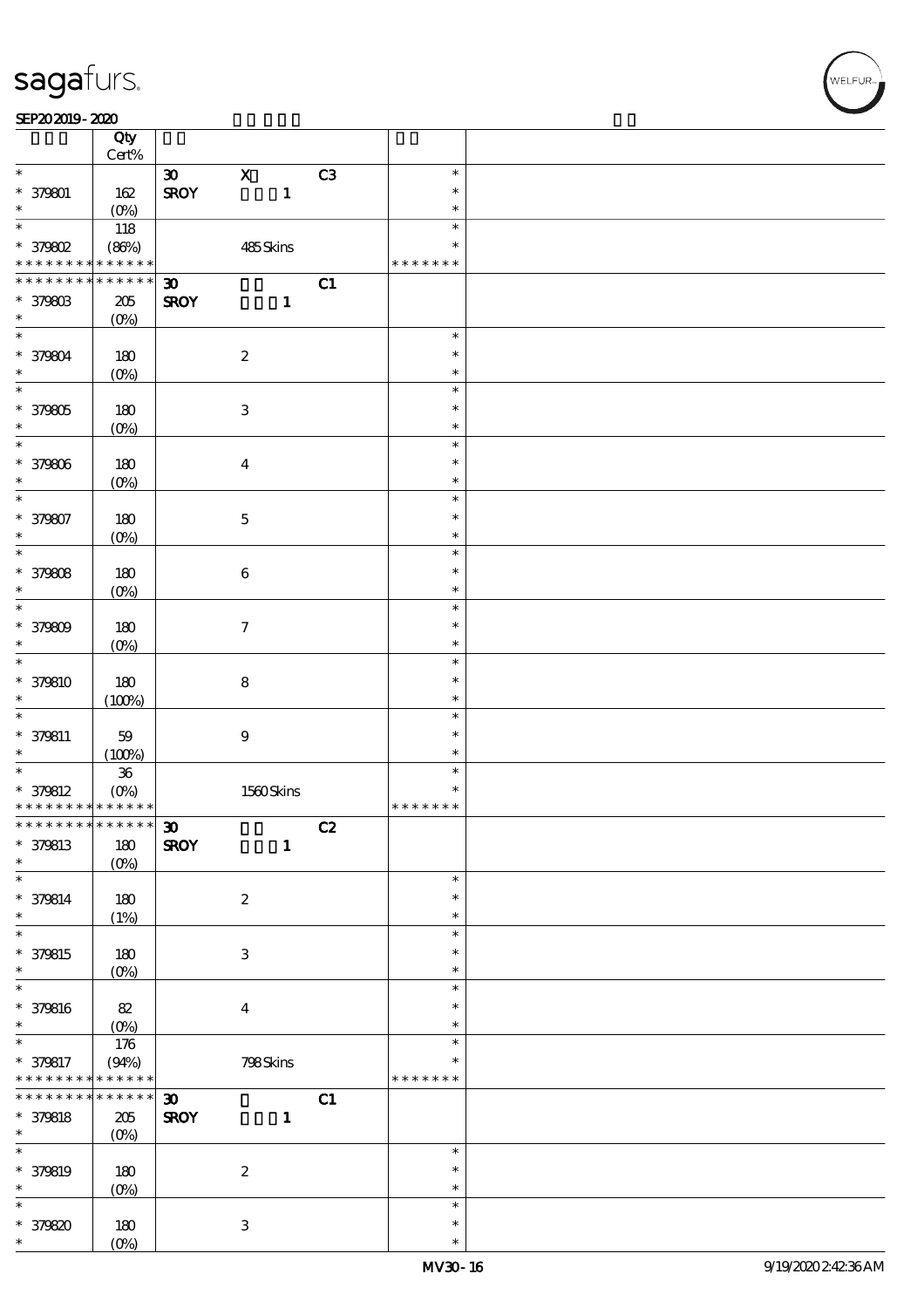#### SEP202019-2020

|                                    | Qty<br>$\mbox{Cert}\%$  |                                             |    |                  |  |
|------------------------------------|-------------------------|---------------------------------------------|----|------------------|--|
| $\ast$                             |                         |                                             |    | $\ast$           |  |
|                                    |                         | $\boldsymbol{\mathfrak{D}}$                 | C1 | $\ast$           |  |
| $* 379821$<br>$\ast$               | 150                     | <b>SROY</b><br>$\mathbf{1}$                 |    | $\ast$           |  |
| $\overline{\ast}$                  | $(O\!/\!o)$<br>100      |                                             |    | $\ast$           |  |
| * 379822                           | (100%)                  | 815Skins                                    |    | $\ast$           |  |
| * * * * * * * *                    | * * * * * *             |                                             |    | * * * * * * *    |  |
| * * * * * * * *                    | * * * * * *             | $\boldsymbol{\mathfrak{D}}$                 | C2 |                  |  |
| * 379823                           | $205\,$                 | <b>SROY</b><br>$\mathbf{1}$                 |    |                  |  |
| $\ast$                             | $(O\%)$                 |                                             |    |                  |  |
| $\overline{\phantom{0}}$           |                         |                                             |    | $\ast$           |  |
| * 379824                           | 180                     | $\boldsymbol{2}$                            |    | $\ast$           |  |
| $\ast$                             | $(O\%)$                 |                                             |    | $\ast$           |  |
| $\overline{\ast}$                  |                         |                                             |    | $\ast$           |  |
| * 379825                           | 180                     | $\ensuremath{\mathbf{3}}$                   |    | $\ast$           |  |
| $\ast$                             | $(O\%)$                 |                                             |    | $\ast$           |  |
| $\overline{\ast}$                  |                         |                                             |    | $\ast$           |  |
| * 379826                           | 180                     | $\boldsymbol{4}$                            |    | $\ast$           |  |
| $\ast$                             | $(O\%)$                 |                                             |    | $\ast$           |  |
| $\overline{\ast}$                  |                         |                                             |    | $\ast$           |  |
| * 379827                           | 180                     | $\bf 5$                                     |    | $\ast$           |  |
| $\ast$                             | $(O\%)$                 |                                             |    | $\ast$           |  |
| $\overline{\ast}$                  |                         |                                             |    | $\ast$           |  |
| * 379828                           | 180                     | $\bf 6$                                     |    | $\ast$           |  |
| $\ast$                             | $(O\%)$                 |                                             |    | $\ast$           |  |
| $\overline{\ast}$                  |                         |                                             |    | $\ast$           |  |
| * 379829<br>$\ast$                 | 180                     | $\boldsymbol{\tau}$                         |    | $\ast$           |  |
| $\overline{\ast}$                  | $(O\%)$                 |                                             |    | $\ast$<br>$\ast$ |  |
| * 379830                           | 180                     | $\bf 8$                                     |    | $\ast$           |  |
| $\ast$                             | $(O\%)$                 |                                             |    | $\ast$           |  |
| $\ast$                             |                         |                                             |    | $\ast$           |  |
| * 379831                           | 180                     | $\boldsymbol{9}$                            |    | $\ast$           |  |
| $\ast$                             | $(O\%)$                 |                                             |    | $\ast$           |  |
| $\overline{\ast}$                  |                         |                                             |    | $\ast$           |  |
| * 379832                           | 180                     | $10\,$                                      |    | $\ast$           |  |
| $\ast$                             | $(0\%)$                 |                                             |    | $\ast$           |  |
| $\ast$                             |                         |                                             |    | $\ast$           |  |
| * 379833                           | 180                     | $11\,$                                      |    | $\ast$           |  |
| $\ast$<br>$\ast$                   | $(0\%)$                 |                                             |    | $\ast$<br>$\ast$ |  |
|                                    |                         |                                             |    | $\ast$           |  |
| * 379834<br>$\ast$                 | 180<br>(100%)           | $12\,$                                      |    | $\ast$           |  |
| $\overline{\ast}$                  |                         |                                             |    | $\ast$           |  |
| * 379835                           | 180                     | 13                                          |    | $\ast$           |  |
| $\ast$                             | (100%)                  |                                             |    | $\ast$           |  |
| $\ast$                             |                         |                                             |    | $\ast$           |  |
| * 379836                           | $36\,$                  | 14                                          |    | $\ast$           |  |
| $\ast$                             | (100%)                  |                                             |    | $\ast$           |  |
| $\ast$                             | $187\,$                 |                                             |    | $\ast$           |  |
| * 379837                           | $(O\%)$                 | 2588Skins                                   |    | $\ast$           |  |
| * * * * * * * *<br>* * * * * * * * | * * * * * *<br>$******$ |                                             |    | * * * * * * *    |  |
| * 379838                           | 180                     | $\boldsymbol{\mathfrak{D}}$<br>$\mathbf{1}$ | C2 |                  |  |
| $\ast$                             | (O <sub>0</sub> )       | <b>SROY</b>                                 |    |                  |  |
| $\ast$                             |                         |                                             |    | $\ast$           |  |
| * 379839                           | 180                     | $\boldsymbol{2}$                            |    | $\ast$           |  |
| $\ast$                             | $(0\%)$                 |                                             |    | $\ast$           |  |
| $\ast$                             |                         |                                             |    | $\ast$           |  |
| * 379840                           | 180                     | $\ensuremath{\mathbf{3}}$                   |    | $\ast$           |  |
| $\ast$                             | $(O\%)$                 |                                             |    | $\ast$           |  |

,<br>WELFUR: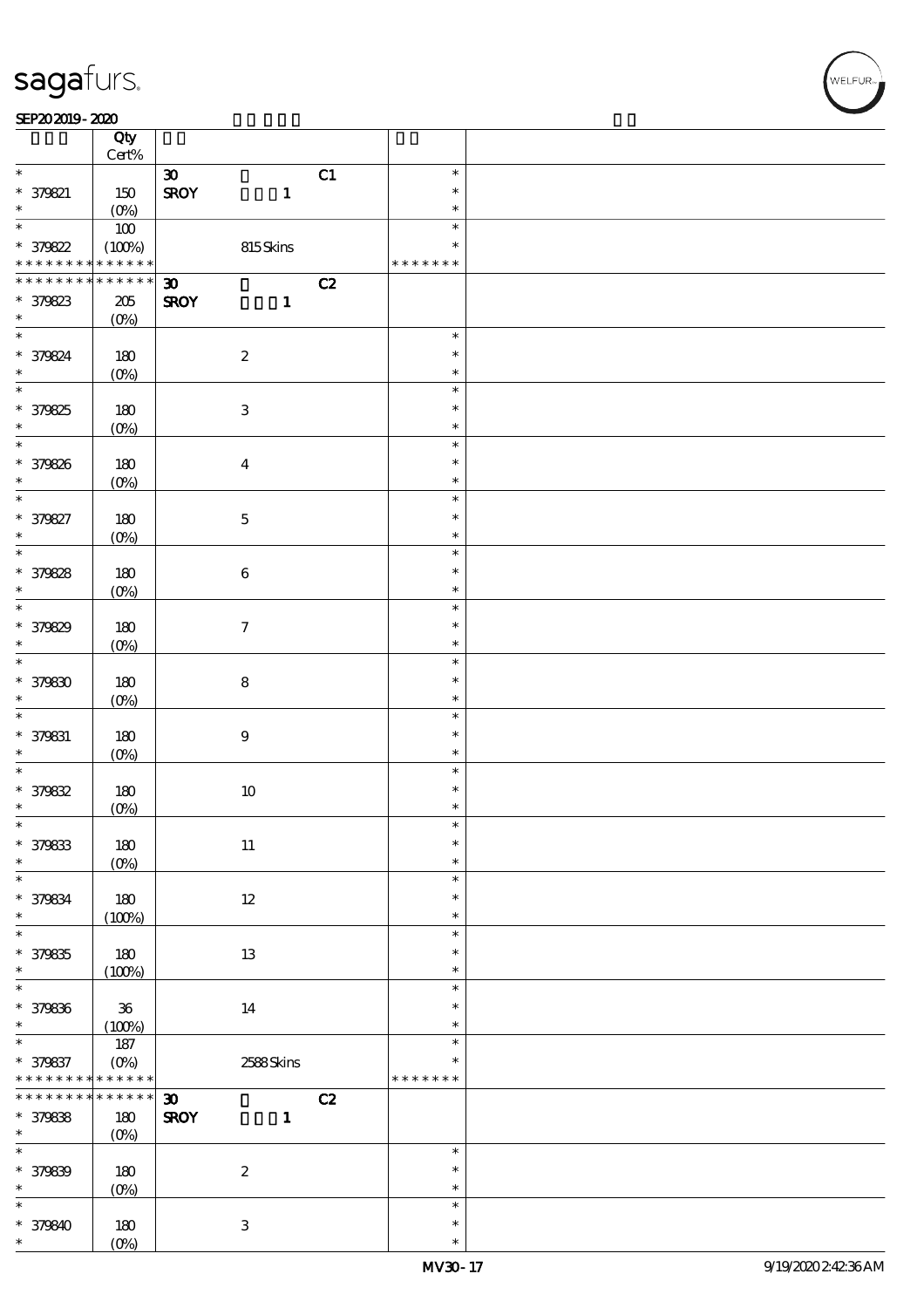#### SEP202019-2020

|                                                      | Qty<br>Cert%      |                             |                           |                  |                |               |  |
|------------------------------------------------------|-------------------|-----------------------------|---------------------------|------------------|----------------|---------------|--|
| $\ast$                                               |                   |                             |                           |                  |                | $\ast$        |  |
|                                                      |                   | $\boldsymbol{\mathfrak{B}}$ |                           |                  | C2             |               |  |
| * 379841                                             | $205\,$           | <b>SROY</b>                 |                           | $\mathbf{1}$     |                | $\ast$        |  |
| $\ast$                                               | $(O\!/\!o)$       |                             |                           |                  |                | $\ast$        |  |
| $\ast$                                               | 192               |                             |                           |                  |                | $\ast$        |  |
| * 379842                                             | (100%)            |                             | 937 Skins                 |                  |                | $\ast$        |  |
| * * * * * * * * <mark>*</mark>                       | * * * * * *       |                             |                           |                  |                | * * * * * * * |  |
| * * * * * * * *                                      | * * * * * *       | $\boldsymbol{\mathfrak{D}}$ | $\mathbf{x}$              |                  | C1             |               |  |
| * 379843                                             | 205               | <b>SROY</b>                 |                           | $\mathbf{1}$     |                |               |  |
| $\ast$                                               | $(\Theta)$        |                             |                           |                  |                |               |  |
| $\ast$                                               | 144               |                             |                           |                  |                | $\ast$        |  |
| * 379844                                             | $(0\%)$           |                             | 349Skins                  |                  |                | $\ast$        |  |
| * * * * * * * * * * * * * *                          |                   |                             |                           |                  |                | * * * * * * * |  |
| * * * * * * * * <mark>* * * * * *</mark>             |                   | $\boldsymbol{\mathfrak{D}}$ | $\mathbf{x}$              |                  | C2             |               |  |
|                                                      |                   |                             |                           |                  |                |               |  |
| * 379845<br>$\ast$                                   | 205               | <b>SROY</b>                 |                           | $\mathbf{1}$     |                |               |  |
| $\overline{\ast}$                                    | (27%)             |                             |                           |                  |                |               |  |
|                                                      |                   |                             |                           |                  |                | $\ast$        |  |
| * 379846                                             | 160               |                             | $\boldsymbol{2}$          |                  |                | $\ast$        |  |
| $\ast$                                               | $(O\%)$           |                             |                           |                  |                | $\ast$        |  |
| $\ast$                                               | $92\,$            |                             |                           |                  |                | $\ast$        |  |
| * 379847                                             | $(O\%)$           |                             | 457Skins                  |                  |                | $\ast$        |  |
| * * * * * * * *                                      | * * * * * *       |                             |                           |                  |                | * * * * * * * |  |
|                                                      |                   | $\boldsymbol{\mathfrak{D}}$ | $\mathbf{x}$              |                  | C <sub>3</sub> |               |  |
| 379848                                               | 205               | <b>SROY</b>                 |                           | $\mathbf{1}$     |                |               |  |
|                                                      | (32%)             |                             |                           |                  |                |               |  |
| * * * * * * * * <mark>* * * * * *</mark>             |                   | $\boldsymbol{\mathfrak{D}}$ | $\mathbf{x}$              |                  | C1             |               |  |
| * 379849                                             | 180               | <b>SROY</b>                 |                           | $\boldsymbol{z}$ |                |               |  |
| $\ast$                                               | (1%)              |                             |                           |                  |                |               |  |
| $\overline{\mathbf{r}}$                              | 108               |                             |                           |                  |                | $\ast$        |  |
| * 379850                                             |                   |                             |                           |                  |                |               |  |
|                                                      | (1%)              |                             | 288Skins                  |                  |                |               |  |
|                                                      |                   |                             |                           |                  |                |               |  |
| * * * * * * * * * * * * * *                          |                   |                             |                           |                  |                | * * * * * * * |  |
|                                                      |                   | $\boldsymbol{\mathfrak{D}}$ | $\mathbf{x}$              |                  | C2             |               |  |
| * * * * * * * * <mark>* * * * * *</mark><br>* 379851 | 205               | <b>SROY</b>                 |                           | $\boldsymbol{z}$ |                |               |  |
| $\ast$                                               | $(O\%)$           |                             |                           |                  |                |               |  |
| $\overline{\ast}$                                    |                   |                             |                           |                  |                | $\ast$        |  |
| * 379852                                             | 180               |                             | $\boldsymbol{2}$          |                  |                | $\ast$        |  |
| $\ast$                                               | $(O_0)$           |                             |                           |                  |                | $\ast$        |  |
|                                                      |                   |                             |                           |                  |                | $\ast$        |  |
|                                                      | 180               |                             | $\,3$                     |                  |                | $\ast$        |  |
| $\ast$<br>* 379853<br>$\ast$                         | $(O\%)$           |                             |                           |                  |                | $\ast$        |  |
| $\ast$                                               |                   |                             |                           |                  |                | $\ast$        |  |
|                                                      | 180               |                             | $\boldsymbol{4}$          |                  |                | $\ast$        |  |
| * 379854<br>$\ast$                                   |                   |                             |                           |                  |                | $\ast$        |  |
| $\ast$                                               | $(O\!/\!o)$       |                             |                           |                  |                | $\ast$        |  |
|                                                      |                   |                             |                           |                  |                | ∗             |  |
| * 379855<br>$\ast$                                   | 180               |                             | $\mathbf 5$               |                  |                | $\ast$        |  |
| $\ast$                                               | $(0\%)$           |                             |                           |                  |                | $\ast$        |  |
|                                                      |                   |                             |                           |                  |                |               |  |
| * 379856                                             | 180               |                             | 6                         |                  |                | $\ast$        |  |
| $\ast$                                               | (O <sub>0</sub> ) |                             |                           |                  |                | $\ast$        |  |
| $\ast$                                               |                   |                             |                           |                  |                | $\ast$        |  |
| * 379857                                             | 180               |                             | $\boldsymbol{\tau}$       |                  |                | $\ast$        |  |
| $\ast$                                               | (100%)            |                             |                           |                  |                | $\ast$        |  |
| $\overline{\ast}$                                    |                   |                             |                           |                  |                | $\ast$        |  |
| * 379858                                             | 189               |                             | $\bf 8$                   |                  |                | $\ast$        |  |
| $\ast$                                               | (100%)            |                             |                           |                  |                | $\ast$        |  |
| $\ast$                                               | 49                |                             |                           |                  |                | $\ast$        |  |
| * 379859                                             | $(O\%)$           |                             |                           | 1523Skins        |                | $\ast$        |  |
| * * * * * * * *                                      | * * * * * *       |                             |                           |                  |                | * * * * * * * |  |
| * * * * * * *                                        | * * * * * *       | $\boldsymbol{\mathfrak{D}}$ | $\boldsymbol{\mathrm{X}}$ |                  | C3             |               |  |
| $*379800$                                            | 205               | <b>SROY</b>                 |                           | $\pmb{2}$        |                |               |  |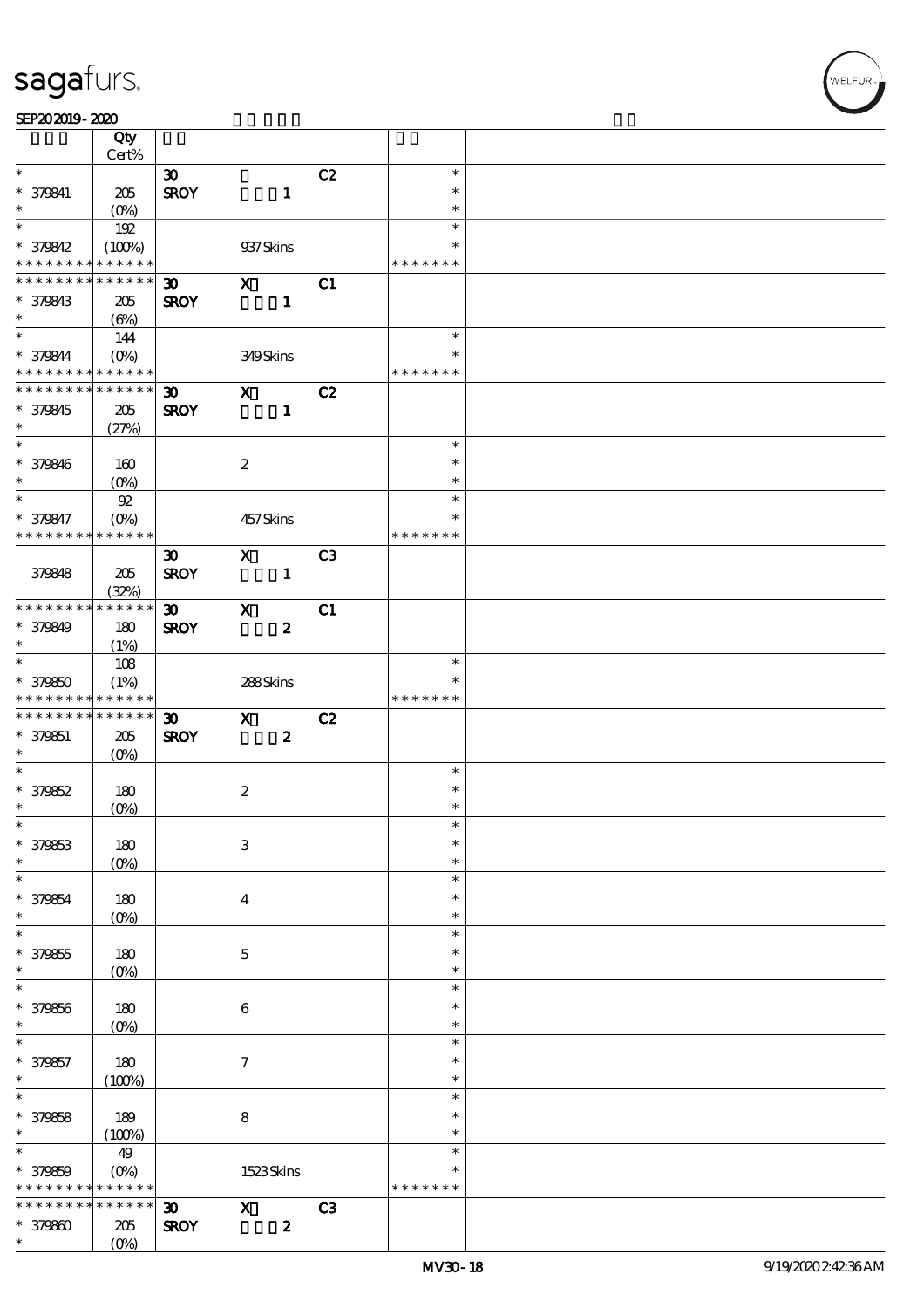#### SEP202019-2020

|                                                                 | Qty                        |                             |                           |                  |    |                  |  |
|-----------------------------------------------------------------|----------------------------|-----------------------------|---------------------------|------------------|----|------------------|--|
| $\ast$                                                          | $Cert\%$                   |                             |                           |                  |    |                  |  |
|                                                                 |                            | $\boldsymbol{\mathfrak{D}}$ | $\mathbf X$               |                  | C3 | $\ast$           |  |
| $* 379861$                                                      | 180                        | <b>SROY</b>                 |                           | $\pmb{2}$        |    | $\ast$           |  |
| $\ast$                                                          | (O <sub>0</sub> )          |                             |                           |                  |    | $\ast$           |  |
| $\ast$                                                          |                            |                             |                           |                  |    | $\ast$           |  |
| $* 379862$                                                      | 123                        |                             | $\ensuremath{\mathbf{3}}$ |                  |    | $\ast$           |  |
| $\ast$<br>$\overline{\ast}$                                     | $(0\%)$                    |                             |                           |                  |    | $\ast$           |  |
|                                                                 | 178                        |                             |                           |                  |    | $\ast$           |  |
| * 379863                                                        | (100%)                     |                             | 686Skins                  |                  |    | $\ast$           |  |
| * * * * * * * *                                                 | * * * * * *                |                             |                           |                  |    | * * * * * * *    |  |
| * * * * * * * *                                                 | $\ast\ast\ast\ast\ast\ast$ | $\boldsymbol{\mathfrak{D}}$ |                           |                  | C1 |                  |  |
| * 379864                                                        | 205                        | <b>SROY</b>                 |                           | $\boldsymbol{z}$ |    |                  |  |
| $\ast$<br>$\overline{\phantom{0}}$                              | $(O\%)$                    |                             |                           |                  |    |                  |  |
|                                                                 |                            |                             |                           |                  |    | $\ast$           |  |
| * 379865                                                        | 180                        |                             | $\boldsymbol{2}$          |                  |    | $\ast$           |  |
| $\ast$<br>$\overline{\phantom{0}}$                              | $(0\%)$                    |                             |                           |                  |    | $\ast$           |  |
|                                                                 |                            |                             |                           |                  |    | $\ast$           |  |
| $* 379866$                                                      | 180                        |                             | $\ensuremath{\mathsf{3}}$ |                  |    | $\ast$           |  |
| $\ast$<br>$\overline{\ast}$                                     | (1%)                       |                             |                           |                  |    | $\ast$           |  |
|                                                                 |                            |                             |                           |                  |    | $\ast$<br>$\ast$ |  |
| * 379867                                                        | 180                        |                             | $\bf{4}$                  |                  |    |                  |  |
| $\ast$<br>$\overline{\phantom{0}}$                              | (O <sub>0</sub> )          |                             |                           |                  |    | $\ast$<br>$\ast$ |  |
|                                                                 |                            |                             |                           |                  |    |                  |  |
| * 379868                                                        | $160$                      |                             | $\mathbf{5}$              |                  |    | $\ast$           |  |
| $\ast$<br>$\overline{\ast}$                                     | (81%)                      |                             |                           |                  |    | $\ast$<br>$\ast$ |  |
|                                                                 |                            |                             |                           |                  |    | $\ast$           |  |
| $* 379809$<br>$\ast$                                            | $53\,$                     |                             | $\bf 6$                   |                  |    | $\ast$           |  |
|                                                                 | (58%)                      |                             |                           |                  |    | $\ast$           |  |
|                                                                 | 126                        |                             |                           |                  |    | ∗                |  |
| * 379870                                                        | $(O\%)$                    |                             | $1084\,$ Skins            |                  |    |                  |  |
|                                                                 |                            |                             |                           |                  |    |                  |  |
| * * * * * * * * * * * * * *                                     |                            |                             |                           |                  |    | * * * * * * *    |  |
| * * * * * * * *                                                 | $* * * * * * *$            | $\boldsymbol{\mathfrak{D}}$ |                           |                  | C2 |                  |  |
| $* 379871$                                                      | $205\,$                    | <b>SROY</b>                 |                           | $\boldsymbol{z}$ |    |                  |  |
| $\ast$                                                          | $(O\%)$                    |                             |                           |                  |    |                  |  |
| $\overline{\ast}$                                               |                            |                             |                           |                  |    | $\ast$           |  |
| * 379872                                                        | 180                        |                             | $\boldsymbol{2}$          |                  |    | $\ast$           |  |
| $\ast$                                                          | $(0\%)$                    |                             |                           |                  |    | $\ast$           |  |
| $\ast$                                                          |                            |                             |                           |                  |    | $\ast$<br>$\ast$ |  |
| $* 379873$<br>$\ast$                                            | $180\,$                    |                             | $\,3$                     |                  |    | $\ast$           |  |
|                                                                 | $(0\%)$                    |                             |                           |                  |    | $\ast$           |  |
| $\ast$                                                          |                            |                             |                           |                  |    | $\ast$           |  |
|                                                                 | $180\,$                    |                             | $\boldsymbol{4}$          |                  |    | $\ast$           |  |
|                                                                 | $(0\%)$                    |                             |                           |                  |    | $\ast$           |  |
|                                                                 |                            |                             |                           |                  |    | ∗                |  |
| * 379874<br>$\ast$<br>$\overline{\ast}$<br>$* 379875$<br>$\ast$ | $180\,$                    |                             | $\mathbf 5$               |                  |    | $\ast$           |  |
|                                                                 | $(0\%)$                    |                             |                           |                  |    | $\ast$           |  |
| $\ast$                                                          |                            |                             |                           |                  |    | $\ast$           |  |
|                                                                 | $180\,$                    |                             | $\,6\,$                   |                  |    | $\ast$           |  |
| * 379876<br>$\ast$<br>$\overline{\ast}$                         | $(0\%)$                    |                             |                           |                  |    | $\ast$           |  |
|                                                                 |                            |                             |                           |                  |    | $\ast$           |  |
| * 379877<br>$\ast$                                              | 180                        |                             | $\boldsymbol{7}$          |                  |    | $\ast$           |  |
| $\overline{\ast}$                                               | (0%)                       |                             |                           |                  |    | $\ast$           |  |
|                                                                 |                            |                             |                           |                  |    | $\ast$           |  |
| * 379878<br>$\ast$                                              | 180                        |                             | $\bf 8$                   |                  |    | $\ast$           |  |
| $\ast$                                                          | (0%)                       |                             |                           |                  |    | $\ast$           |  |
|                                                                 |                            |                             |                           |                  |    | $\ast$           |  |
| * 379879<br>$\ast$                                              | $180$                      |                             | $\boldsymbol{9}$          |                  |    | $\ast$           |  |
| $\ast$                                                          | (0%)                       |                             |                           |                  |    | $\ast$           |  |
| $* 37980$                                                       | 180                        |                             | $10\,$                    |                  |    | $\ast$           |  |

**VELFUR**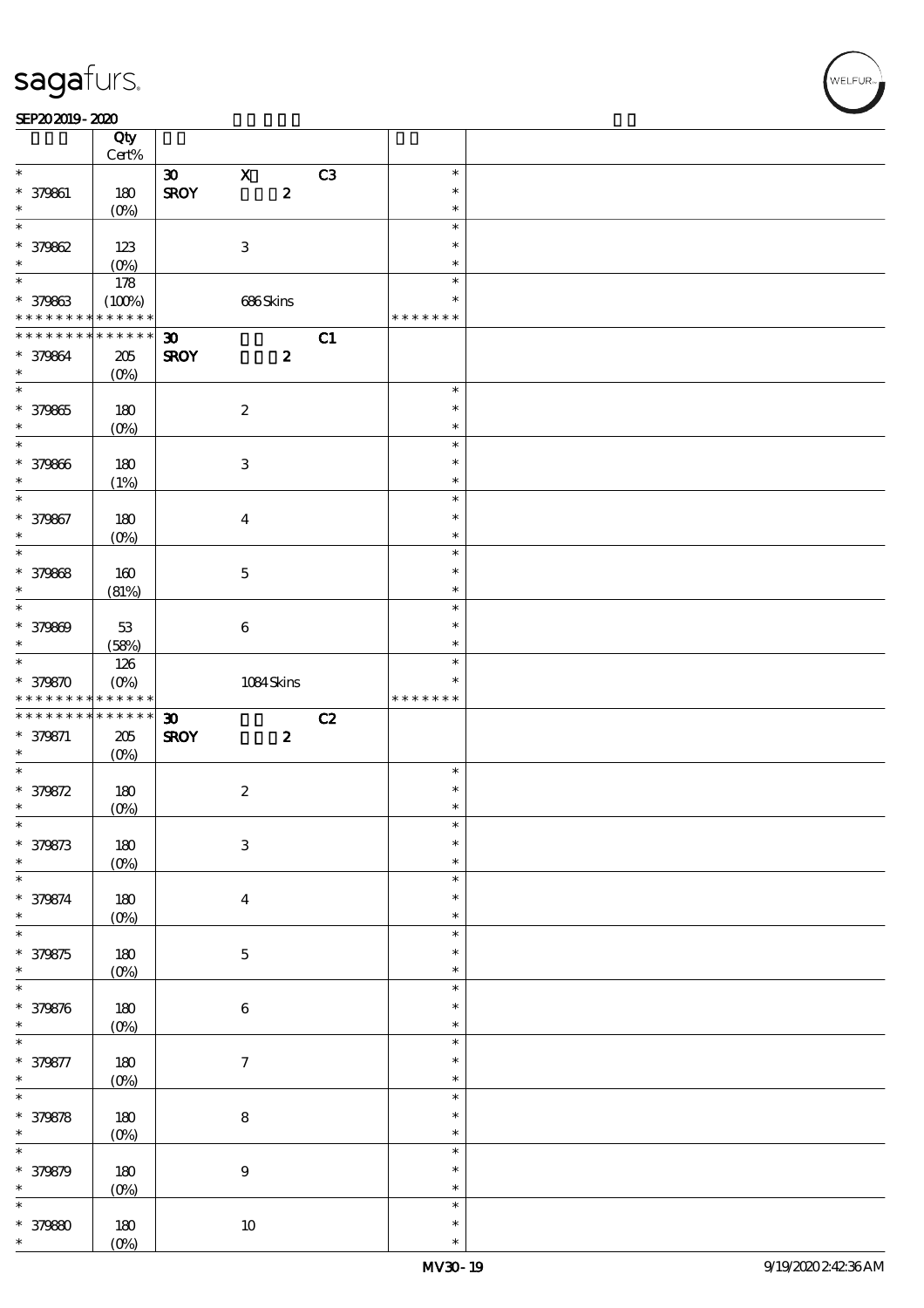#### SEP202019-2020

|                                            | Qty<br>Cert%     |                             |                        |    |                  |  |
|--------------------------------------------|------------------|-----------------------------|------------------------|----|------------------|--|
|                                            |                  |                             |                        |    |                  |  |
| $\ast$                                     |                  | $\boldsymbol{\mathfrak{D}}$ |                        | C2 | $\ast$<br>$\ast$ |  |
| * 379881<br>$\ast$                         | 194<br>$(O\%)$   | <b>SROY</b>                 | $\pmb{2}$              |    | $\ast$           |  |
| $\ast$                                     |                  |                             |                        |    | $\ast$           |  |
| * 379882                                   | 180              |                             | $12\,$                 |    | $\ast$           |  |
| $\ast$                                     | (100%)           |                             |                        |    | $\ast$           |  |
| $\ast$                                     |                  |                             |                        |    | $\ast$           |  |
|                                            |                  |                             |                        |    | $\ast$           |  |
| * 379883                                   | 180              |                             | $1\!3$                 |    |                  |  |
| $\ast$<br>$\ast$                           | (100%)           |                             |                        |    | $\ast$           |  |
|                                            |                  |                             |                        |    | $\ast$           |  |
| * 379884                                   | 180              |                             | 14                     |    | $\ast$           |  |
| $\ast$                                     | (100%)           |                             |                        |    | $\ast$           |  |
| $\overline{\ast}$                          | 120              |                             |                        |    | $\ast$           |  |
| * 379885                                   | (100%)           |                             | 2679Skins              |    | $\ast$           |  |
| * * * * * * * *                            | * * * * * *      |                             |                        |    | * * * * * * *    |  |
| * * * * * * *                              | * * * * * *      | $\boldsymbol{\mathfrak{D}}$ |                        | C3 |                  |  |
| * 379886                                   | $205\,$          | <b>SROY</b>                 | $\boldsymbol{z}$       |    |                  |  |
| $\ast$                                     | $(O\%)$          |                             |                        |    |                  |  |
| $\overline{\ast}$                          |                  |                             |                        |    | $\ast$           |  |
| * 379887                                   | 180              |                             | $\boldsymbol{2}$       |    | $\ast$           |  |
| $\ast$                                     | $(0\%)$          |                             |                        |    | $\ast$           |  |
| $\overline{\ast}$                          |                  |                             |                        |    | $\ast$           |  |
| * 379888                                   | 180              |                             | $\,3$                  |    | $\ast$           |  |
| $\ast$                                     | $(0\%)$          |                             |                        |    | $\ast$           |  |
| $\ast$                                     |                  |                             |                        |    | $\ast$           |  |
| * 379889                                   | 180              |                             | $\boldsymbol{4}$       |    | $\ast$           |  |
| $\ast$                                     | $(O\%)$          |                             |                        |    | $\ast$           |  |
| $\ast$                                     |                  |                             |                        |    | $\ast$           |  |
| * 379890                                   | 202              |                             | $\mathbf 5$            |    | $\ast$           |  |
| $\ast$                                     | $(O\%)$          |                             |                        |    | $\ast$           |  |
| $\ast$                                     |                  |                             |                        |    | $\ast$           |  |
| * 379891                                   | 180              |                             | $\bf 6$                |    | $\ast$           |  |
| $\ast$                                     | (94%)            |                             |                        |    | $\ast$           |  |
| $\ast$                                     |                  |                             |                        |    | $\ast$           |  |
| $*379892$                                  | $180\,$<br>(95%) |                             |                        |    | $\ast$           |  |
| * * * * * * * * <mark>* * * * * * *</mark> |                  |                             | $1307$ Skins           |    | * * * * * * *    |  |
| * * * * * * * * * * * * * * <mark>*</mark> |                  |                             |                        | C1 |                  |  |
| * 379893                                   |                  | $\mathbf{D}$<br><b>SROY</b> | $\boldsymbol{z}$       |    |                  |  |
| $\ast$                                     | $205\,$          |                             |                        |    |                  |  |
| $\ast$                                     | $(O\%)$          |                             |                        |    | $\ast$           |  |
|                                            |                  |                             |                        |    | $\ast$           |  |
| * 379894<br>$\ast$                         | $180\,$          |                             | $\boldsymbol{2}$       |    | $\ast$           |  |
| $\ast$                                     | $(0\%)$          |                             |                        |    | $\ast$           |  |
|                                            |                  |                             |                        |    | $\ast$           |  |
| * 379895<br>$\ast$                         | 180              |                             | $\,3$                  |    | $\ast$           |  |
| $\ast$                                     | (1%)             |                             |                        |    | $\ast$           |  |
|                                            |                  |                             |                        |    |                  |  |
| * 379896                                   | $160$            |                             | $\boldsymbol{4}$       |    | $\ast$           |  |
| $\ast$                                     | (1%)             |                             |                        |    | $\ast$           |  |
| $\ast$                                     |                  |                             |                        |    | $\ast$           |  |
| * 379897                                   | 180              |                             | $\mathbf 5$            |    | $\ast$           |  |
| $\ast$                                     | (82%)            |                             |                        |    | $\ast$           |  |
| $\overline{\ast}$                          |                  |                             |                        |    | $\ast$           |  |
| * 379898                                   | 186              |                             | $\bf 6$                |    | $\ast$           |  |
| $\ast$                                     | (78%)            |                             |                        |    | $\ast$           |  |
| $\ast$                                     |                  |                             |                        |    | $\ast$           |  |
| * 379899                                   | 44               |                             | $\boldsymbol{\tau}$    |    | $\ast$           |  |
| $\ast$                                     | (0%)             |                             |                        |    | $\ast$           |  |
| $\ast$                                     | $9\!6$           |                             |                        |    | $\ast$           |  |
| $*379000$                                  | (1%)             |                             | $1231\,\mathrm{Skins}$ |    | $\ast$           |  |
| * * * * * * * *                            | * * * * * *      |                             |                        |    | * * * * * * *    |  |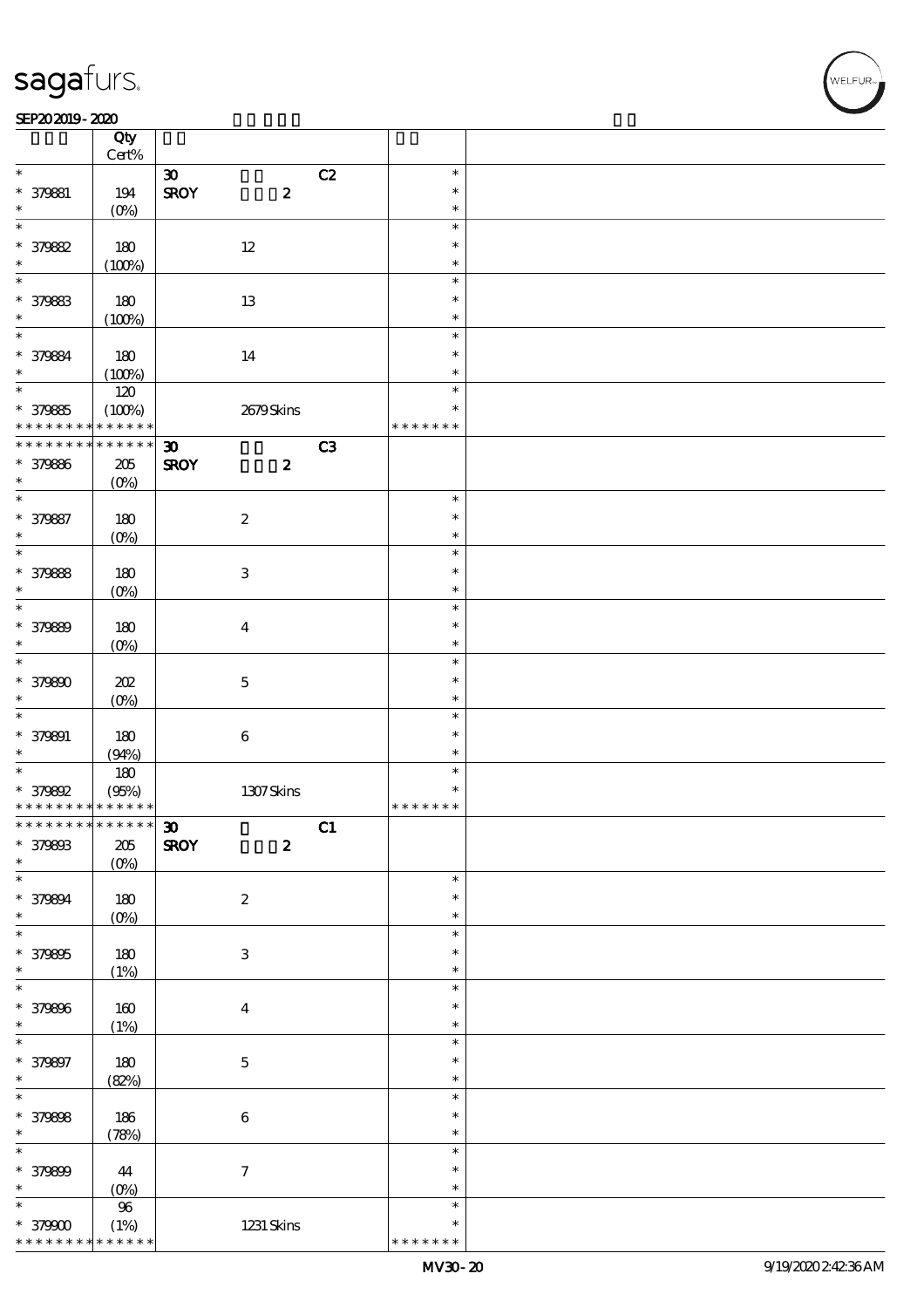#### SEP202019-2020

|                                            | Qty                |                                   |                  |  |
|--------------------------------------------|--------------------|-----------------------------------|------------------|--|
|                                            | Cert%              |                                   |                  |  |
| * * * * * * * *                            | * * * * * *        | $\boldsymbol{\mathfrak{D}}$<br>C2 |                  |  |
| $* 379001$<br>$\ast$                       | $205\,$<br>$(0\%)$ | <b>SROY</b><br>$\boldsymbol{z}$   |                  |  |
| $\overline{\ast}$                          |                    |                                   | $\ast$           |  |
| $*$ 379902                                 | 180                | $\boldsymbol{2}$                  | $\ast$           |  |
| $\ast$                                     | $(0\%)$            |                                   | $\ast$           |  |
|                                            |                    |                                   | $\ast$           |  |
| * 379003                                   | 180                | $\ensuremath{\mathbf{3}}$         | $\ast$           |  |
| $\ast$<br>$\overline{\ast}$                | $(0\%)$            |                                   | $\ast$<br>$\ast$ |  |
| * 379004                                   | $180\,$            | $\boldsymbol{4}$                  | $\ast$           |  |
| $\ast$                                     | (0%)               |                                   | $\ast$           |  |
| $\overline{\ast}$                          |                    |                                   | $\ast$           |  |
| $* 379005$                                 | 180                | $\mathbf 5$                       | $\ast$           |  |
| $\ast$<br>$\overline{\phantom{0}}$         | (1%)               |                                   | $\ast$           |  |
| * 379006                                   | 180                | $\bf 6$                           | $\ast$<br>$\ast$ |  |
| $\ast$                                     | (0%)               |                                   | $\ast$           |  |
| $*$                                        |                    |                                   | $\ast$           |  |
| * 379907                                   | 180                | $\boldsymbol{\tau}$               | $\ast$           |  |
|                                            | (0%)               |                                   | $\ast$           |  |
|                                            |                    |                                   | $\ast$           |  |
| * 37908 *                                  | 180<br>$(0\%)$     | ${\bf 8}$                         | $\ast$<br>$\ast$ |  |
| $\overline{\phantom{0}}$                   |                    |                                   | $\ast$           |  |
| $* 379009$                                 | 180                | $\boldsymbol{9}$                  | $\ast$           |  |
| $\ast$                                     | $(0\%)$            |                                   | $\ast$           |  |
| $\overline{\ast}$                          |                    |                                   | $\ast$           |  |
| $* 379910$                                 | 180                | $10\,$                            | $\ast$           |  |
| $\ast$<br>$\overline{\ast}$                | (2%)               |                                   | $\ast$<br>$\ast$ |  |
| $* 379911$                                 | 180                | $11\,$                            | $\ast$           |  |
| $\ast$                                     | (0%)               |                                   | $\ast$           |  |
| $\overline{\ast}$                          |                    |                                   | $\ast$           |  |
| $* 379912$                                 | 180                | $12\,$                            | $\ast$           |  |
| $\ast$<br>$\ast$                           | (0%)               |                                   | ∗<br>∗           |  |
| * 379913                                   | 180                | $13\,$                            | $\ast$           |  |
| $\ast$                                     | (93%)              |                                   | $\ast$           |  |
| $\overline{\ast}$                          |                    |                                   | $\ast$           |  |
| $* 379914$                                 | 180                | $14\,$                            | $\ast$           |  |
| $\ast$<br>$\ast$                           | (90%)              |                                   | $\ast$           |  |
| * 379915                                   | 180                | $15\,$                            | $\ast$<br>$\ast$ |  |
| $\ast$                                     | (80%)              |                                   | $\ast$           |  |
| $\ast$                                     |                    |                                   | $\ast$           |  |
| * 379916                                   | 180                | $16\,$                            | $\ast$           |  |
| $\ast$                                     | (94%)              |                                   | $\ast$           |  |
| $\ast$                                     |                    |                                   | $\ast$<br>$\ast$ |  |
| * 379917<br>$\ast$                         | $187\,$<br>(80%)   | $17\,$                            | $\ast$           |  |
| $\overline{\ast}$                          |                    |                                   | $\ast$           |  |
| $* 379918$                                 | 180                | $18\,$                            | $\ast$           |  |
| $\ast$                                     | $(0\%)$            |                                   | $\ast$           |  |
| $\overline{\ast}$                          |                    |                                   | $\ast$           |  |
| * 379919<br>$\ast$                         | 180<br>$(0\%)$     | $19\,$                            | $\ast$<br>$\ast$ |  |
| $\ast$                                     | $100\,$            |                                   | $\ast$           |  |
| * 379920                                   | $(0\%)$            | 3552Skins                         | $\ast$           |  |
| * * * * * * * * <mark>* * * * * * *</mark> |                    |                                   | * * * * * * *    |  |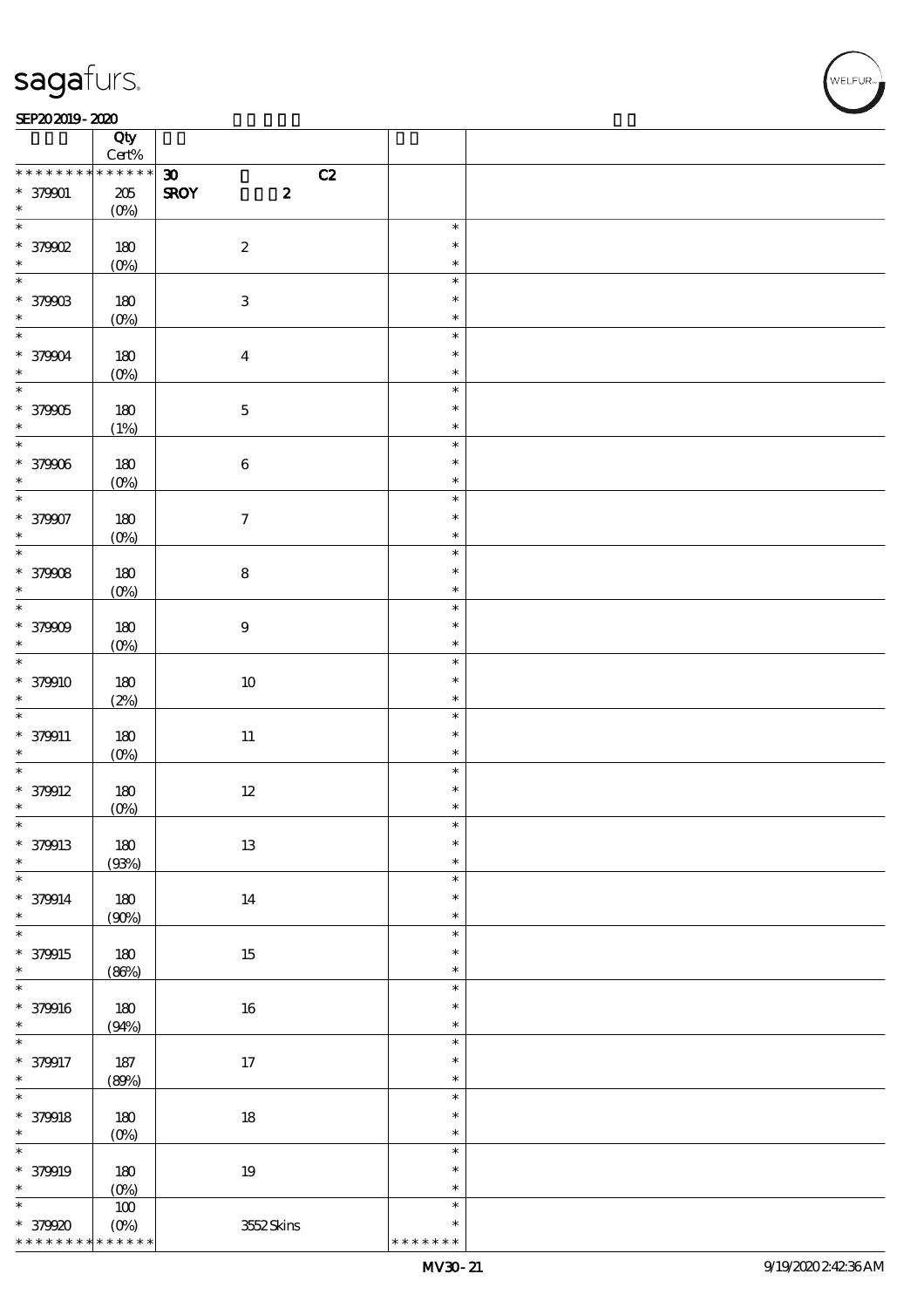#### SEP202019-2020

|                                            | Qty<br>$Cert\%$       |                             |                     |    |                         |  |
|--------------------------------------------|-----------------------|-----------------------------|---------------------|----|-------------------------|--|
| * * * * * * * *                            | * * * * * *           | $\boldsymbol{\mathfrak{D}}$ |                     | C1 |                         |  |
| * 379921<br>$\ast$                         | $205\,$<br>$(O\%)$    | <b>SROY</b>                 | $\boldsymbol{z}$    |    |                         |  |
| $\overline{\ast}$                          |                       |                             |                     |    |                         |  |
| * 379922                                   | $29\,$                |                             | $\boldsymbol{2}$    |    | $\ast$<br>$\ast$        |  |
| $\ast$                                     | $(O\%)$               |                             |                     |    | $\ast$                  |  |
|                                            | 119                   |                             |                     |    | $\ast$                  |  |
| * 379923<br>* * * * * * * * <mark>*</mark> | (100%)<br>* * * * * * |                             | 353Skins            |    | $\ast$<br>* * * * * * * |  |
|                                            |                       |                             |                     |    |                         |  |
| * * * * * * * *                            | * * * * * *           | $\boldsymbol{\mathfrak{D}}$ |                     | C2 |                         |  |
| * 379924                                   | $205\,$               | <b>SROY</b>                 | $\boldsymbol{z}$    |    |                         |  |
| $\ast$                                     | $(O\%)$               |                             |                     |    |                         |  |
| $\overline{\ast}$                          |                       |                             |                     |    | $\ast$                  |  |
|                                            |                       |                             |                     |    |                         |  |
| * 379925                                   | 180                   |                             | $\boldsymbol{2}$    |    | $\ast$                  |  |
| $\ast$                                     | $(O\%)$               |                             |                     |    | $\ast$                  |  |
| $\overline{\ast}$                          |                       |                             |                     |    | $\ast$                  |  |
|                                            |                       |                             |                     |    |                         |  |
| * 379926                                   | 180                   |                             | 3                   |    | $\ast$                  |  |
| $\ast$                                     | (1%)                  |                             |                     |    | $\ast$                  |  |
| $\ast$                                     |                       |                             |                     |    | $\ast$                  |  |
| * 379927                                   |                       |                             |                     |    | $\ast$                  |  |
|                                            | 180                   |                             | $\boldsymbol{4}$    |    |                         |  |
| $\ast$                                     | $(O\%)$               |                             |                     |    | $\ast$                  |  |
| $\overline{\ast}$                          |                       |                             |                     |    | $\ast$                  |  |
| * 379928                                   | 180                   |                             | $\mathbf 5$         |    | $\ast$                  |  |
| $\ast$                                     |                       |                             |                     |    | $\ast$                  |  |
| $\overline{\ast}$                          | $(O\%)$               |                             |                     |    |                         |  |
|                                            |                       |                             |                     |    | $\ast$                  |  |
| * 379929                                   | 180                   |                             | $\bf 6$             |    | $\ast$                  |  |
| $\ast$                                     | $(O\!/\!\!\delta)$    |                             |                     |    | $\ast$                  |  |
| $\overline{\ast}$                          |                       |                             |                     |    | $\ast$                  |  |
|                                            |                       |                             |                     |    |                         |  |
| * 379930                                   | 180                   |                             | $\boldsymbol{\tau}$ |    | $\ast$                  |  |
| $\ast$                                     | $(O\%)$               |                             |                     |    | $\ast$                  |  |
| $\ast$                                     |                       |                             |                     |    | $\ast$                  |  |
| * 379931                                   | 180                   |                             | ${\bf 8}$           |    | $\ast$                  |  |
|                                            |                       |                             |                     |    |                         |  |
| $\ast$                                     | $(O\%)$               |                             |                     |    | $\ast$                  |  |
| $\overline{\ast}$                          |                       |                             |                     |    | $\ast$                  |  |
| $* 379032$                                 | 180                   |                             | $\boldsymbol{9}$    |    | $\ast$                  |  |
| $\ast$                                     | $(0\%)$               |                             |                     |    | $\ast$                  |  |
| $\ast$                                     |                       |                             |                     |    | $\ast$                  |  |
|                                            |                       |                             |                     |    |                         |  |
| * 379933                                   | $180\,$               |                             | $10\,$              |    | $\ast$                  |  |
| $\ast$                                     | $(0\%)$               |                             |                     |    | $\ast$                  |  |
| $\ast$                                     |                       |                             |                     |    | $\ast$                  |  |
| * 379934                                   | 180                   |                             | $11\,$              |    | $\ast$                  |  |
| $\ast$                                     |                       |                             |                     |    | $\ast$                  |  |
| $\overline{\ast}$                          | $(0\%)$               |                             |                     |    |                         |  |
|                                            |                       |                             |                     |    | $\ast$                  |  |
| * 379935                                   | $180\,$               |                             | $12\,$              |    | $\ast$                  |  |
| $\ast$                                     | $(0\%)$               |                             |                     |    | $\ast$                  |  |
| $\overline{\ast}$                          |                       |                             |                     |    | $\ast$                  |  |
| * 379936                                   | $180\,$               |                             | $1\!3$              |    | $\ast$                  |  |
|                                            |                       |                             |                     |    |                         |  |
| $\ast$                                     | $(0\%)$               |                             |                     |    | $\ast$                  |  |
| $\overline{\ast}$                          |                       |                             |                     |    | $\ast$                  |  |
| * 379937                                   | $180\,$               |                             | $14\,$              |    | $\ast$                  |  |
| $\ast$                                     | (97%)                 |                             |                     |    | $\ast$                  |  |
| $\overline{\ast}$                          |                       |                             |                     |    | $\ast$                  |  |
|                                            |                       |                             |                     |    |                         |  |
| * 379938                                   | 180                   |                             | $15\,$              |    | $\ast$                  |  |
| $\ast$                                     | (97%)                 |                             |                     |    | $\ast$                  |  |
| $\ast$                                     |                       |                             |                     |    | $\ast$                  |  |
| * 379939                                   | 180                   |                             | $16\,$              |    | $\ast$                  |  |
|                                            |                       |                             |                     |    |                         |  |
| $\ast$                                     | (94%)                 |                             |                     |    | $\ast$                  |  |
| $\ast$                                     |                       |                             |                     |    | $\ast$                  |  |
| * 379940                                   | 180                   |                             | 17                  |    | $\ast$                  |  |
| $\ast$                                     | (88%)                 |                             |                     |    | $\ast$                  |  |
|                                            |                       |                             |                     |    |                         |  |

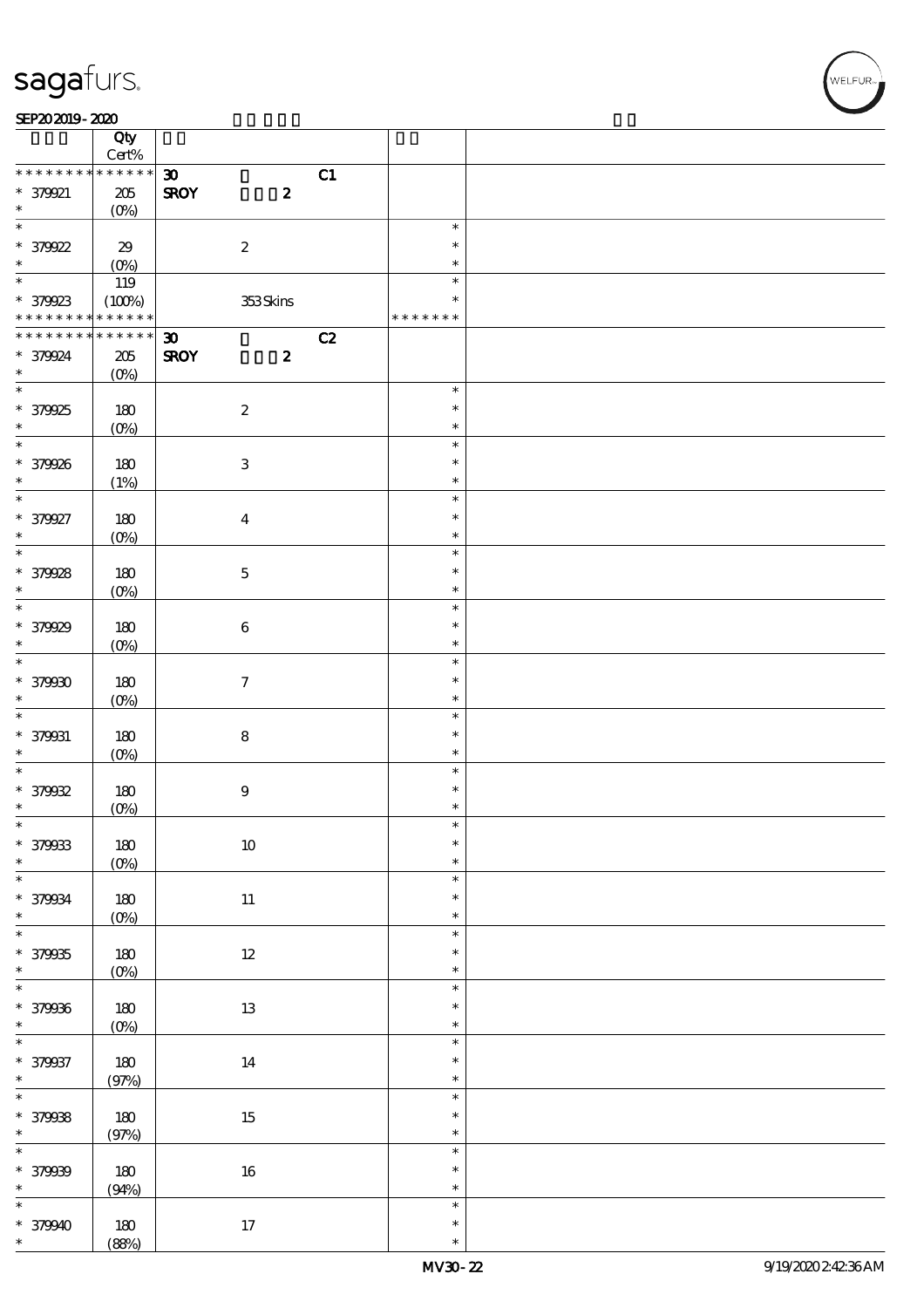#### SEP202019-2020

|                               | Qty<br>Cert%        |                             |                     |    |                         |  |
|-------------------------------|---------------------|-----------------------------|---------------------|----|-------------------------|--|
|                               |                     |                             |                     |    |                         |  |
| $\ast$                        |                     | $\boldsymbol{\mathfrak{D}}$ |                     | C2 | $\ast$                  |  |
| * 379941                      | 180                 | <b>SROY</b>                 | $\pmb{2}$           |    | $\ast$                  |  |
| $\ast$                        | (91%)               |                             |                     |    | $\ast$                  |  |
| $\ast$                        |                     |                             |                     |    | $\ast$                  |  |
|                               |                     |                             |                     |    |                         |  |
| * 379942                      | 180                 |                             | 19                  |    | $\ast$                  |  |
| $\ast$                        | (95%)               |                             |                     |    | $\ast$                  |  |
| $\ast$                        |                     |                             |                     |    | $\ast$                  |  |
|                               |                     |                             |                     |    | $\ast$                  |  |
| * 379943                      | 182                 |                             | $\pmb{\mathcal{X}}$ |    |                         |  |
| $\ast$                        | (93%)               |                             |                     |    | $\ast$                  |  |
| $\ast$                        |                     |                             |                     |    | $\ast$                  |  |
| * 379944                      | 180                 |                             | $2\!1$              |    | $\ast$                  |  |
| $\ast$                        |                     |                             |                     |    |                         |  |
|                               | $(O\%)$             |                             |                     |    | $\ast$                  |  |
| $\overline{\ast}$             | 80                  |                             |                     |    | $\ast$                  |  |
| * 379945                      | $(O\!/\!o)$         |                             | 3887Skins           |    | $\ast$                  |  |
| * * * * * * * *               | * * * * * *         |                             |                     |    | * * * * * * *           |  |
| * * * * * * * *               |                     |                             |                     |    |                         |  |
|                               | * * * * * *         | $\boldsymbol{\mathfrak{D}}$ | $\mathbf{X}$        | C1 |                         |  |
| * 379946                      | $205\,$             | <b>SROY</b>                 | $\boldsymbol{z}$    |    |                         |  |
| $\ast$                        | $(O\%)$             |                             |                     |    |                         |  |
| $\overline{\ast}$             |                     |                             |                     |    | $\ast$                  |  |
|                               |                     |                             |                     |    |                         |  |
| * 379947                      | 180                 |                             | $\boldsymbol{2}$    |    | $\ast$                  |  |
| $\ast$                        | $(O\!/\!o)$         |                             |                     |    | $\ast$                  |  |
|                               | $5\!1$              |                             |                     |    | $\ast$                  |  |
|                               |                     |                             |                     |    | $\ast$                  |  |
| * 379948                      | (1%)                |                             | 436Skins            |    |                         |  |
| * * * * * * * *               | * * * * * *         |                             |                     |    | * * * * * * *           |  |
| * * * * * * * *               | $******$            | $\boldsymbol{\mathfrak{D}}$ | $\mathbf{x}$        | C2 |                         |  |
| * 379949                      | 205                 | <b>SROY</b>                 | $\pmb{2}$           |    |                         |  |
| $\ast$                        |                     |                             |                     |    |                         |  |
|                               | $(O\%)$             |                             |                     |    |                         |  |
| $\ast$                        |                     |                             |                     |    | $\ast$                  |  |
| $* 379950$                    | 180                 |                             | $\boldsymbol{2}$    |    | $\ast$                  |  |
| $\ast$                        | $(O\%)$             |                             |                     |    | $\ast$                  |  |
|                               |                     |                             |                     |    |                         |  |
|                               |                     |                             |                     |    |                         |  |
| $\overline{\ast}$             |                     |                             |                     |    | $\ast$                  |  |
| * 379951                      | 180                 |                             | 3                   |    | $\ast$                  |  |
| $\ast$                        |                     |                             |                     |    | $\ast$                  |  |
| $\ast$                        | $(0\%)$             |                             |                     |    | $\ast$                  |  |
|                               |                     |                             |                     |    |                         |  |
| $* 379952$                    | 180                 |                             | $\boldsymbol{4}$    |    | $\ast$                  |  |
| $\ast$                        | $(0\%)$             |                             |                     |    | $\ast$                  |  |
|                               |                     |                             |                     |    | ж                       |  |
|                               |                     |                             |                     |    | $\ast$                  |  |
| * 379963                      | 180                 |                             | $\mathbf 5$         |    |                         |  |
| $\ast$                        | $(O\%)$             |                             |                     |    | $\ast$                  |  |
| $\ast$                        |                     |                             |                     |    | $\ast$                  |  |
|                               |                     |                             |                     |    | $\ast$                  |  |
| * 379954<br>$\ast$            | $180\,$             |                             | $\bf 6$             |    | $\ast$                  |  |
|                               | (90%)               |                             |                     |    |                         |  |
| $\ast$                        |                     |                             |                     |    | $\ast$                  |  |
| * 379955                      | 180                 |                             | $\boldsymbol{\tau}$ |    | $\ast$                  |  |
| $\ast$                        |                     |                             |                     |    | $\ast$                  |  |
| $\ast$                        | (96%)               |                             |                     |    | $\ast$                  |  |
|                               |                     |                             |                     |    |                         |  |
| * 379956                      | 180                 |                             | $\bf 8$             |    | $\ast$                  |  |
| $\ast$                        | (Q2%)               |                             |                     |    | $\ast$                  |  |
| $\ast$                        |                     |                             |                     |    | $\ast$                  |  |
|                               |                     |                             |                     |    | $\ast$                  |  |
| * 379957                      | 180                 |                             | $9\,$               |    |                         |  |
| $\ast$                        | (98%)               |                             |                     |    | $\ast$                  |  |
| $\ast$                        |                     |                             |                     |    | $\ast$                  |  |
|                               |                     |                             |                     |    | $\ast$                  |  |
| * 379958<br>$\ast$            | 174                 |                             | $10\,$              |    | $\ast$                  |  |
|                               | (96%)               |                             |                     |    |                         |  |
| $\ast$                        |                     |                             |                     |    | $\ast$                  |  |
| * 379959                      | $180$               |                             |                     |    | $\ast$                  |  |
| $\ast$                        |                     |                             | $11\,$              |    | $\ast$                  |  |
|                               | $(0\%)$             |                             |                     |    |                         |  |
| $\ast$                        | $4\!2$              |                             |                     |    | $\ast$                  |  |
| $* 379900$<br>* * * * * * * * | (2%)<br>* * * * * * |                             | 2041 Skins          |    | $\ast$<br>* * * * * * * |  |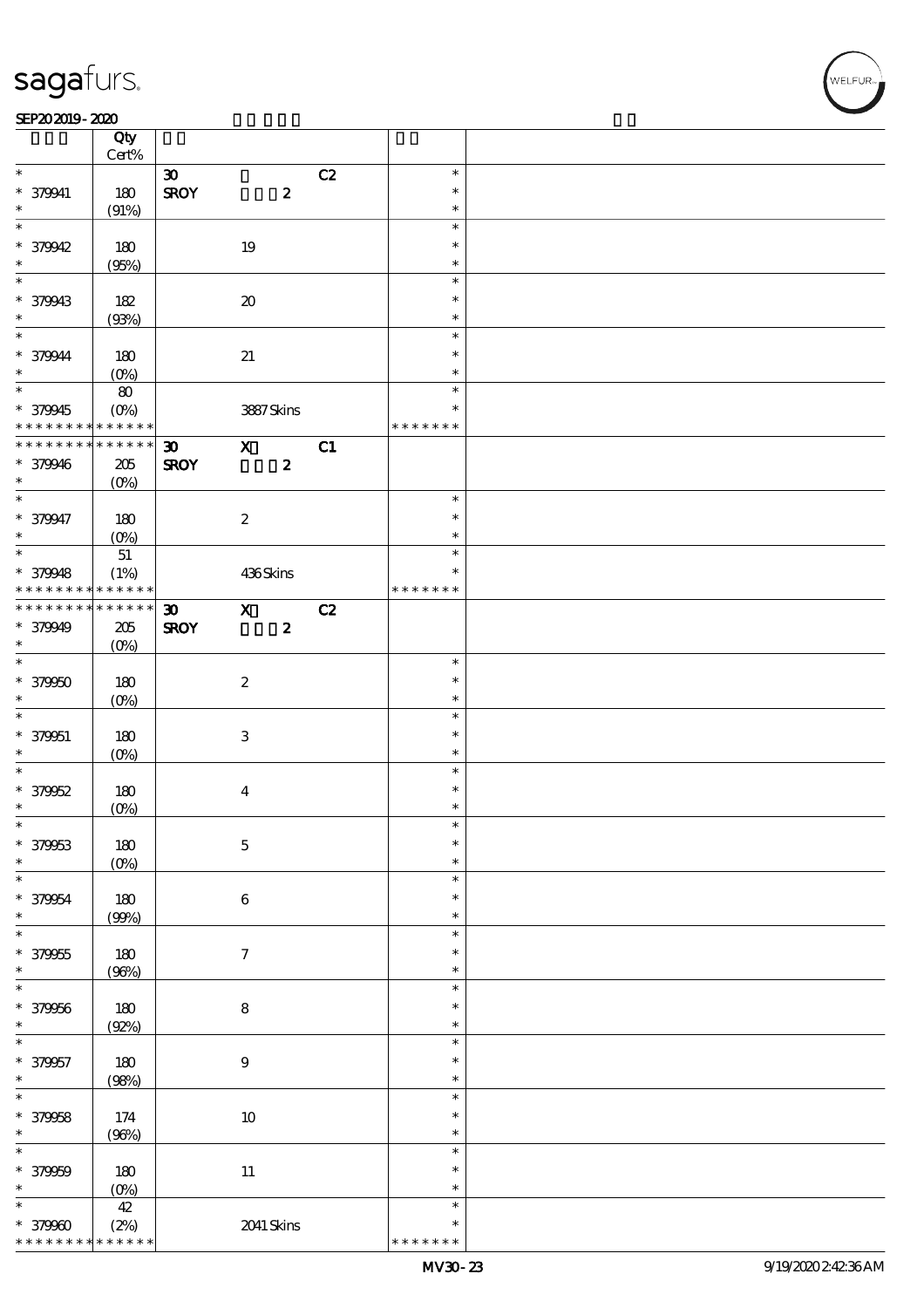

#### SEP202019-2020

|        | Qty<br>Cert% |                   |                    |        |                |  |
|--------|--------------|-------------------|--------------------|--------|----------------|--|
| 379961 | 91<br>(65%)  | 30<br><b>SROY</b> | --<br>$\mathbf{v}$ | -<br>~ | C <sub>3</sub> |  |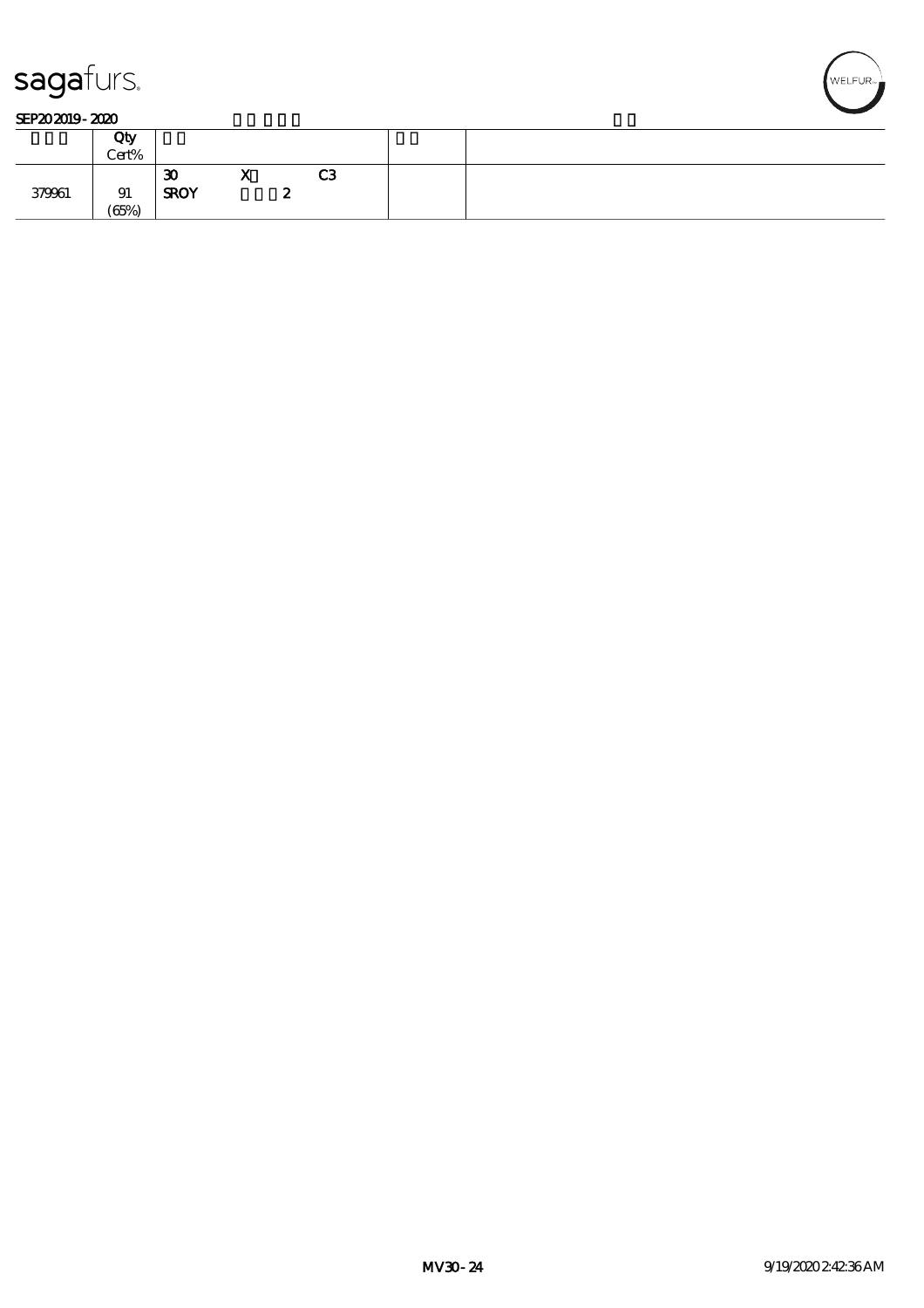#### SEP202019-2020

|                                            | Qty<br>Cert%           |                                           |                           |              |                |               |  |
|--------------------------------------------|------------------------|-------------------------------------------|---------------------------|--------------|----------------|---------------|--|
|                                            |                        |                                           |                           |              |                |               |  |
| 380001                                     | 281                    | $\boldsymbol{\mathbf{z}}$<br>$\mathbf{S}$ | $\boldsymbol{\mathsf{X}}$ | $\mathbf{1}$ | C2             |               |  |
|                                            | (7%)                   |                                           |                           |              |                |               |  |
| * * * * * * * *                            | * * * * * *            | $\boldsymbol{\mathbf{z}}$                 | $\mathbf X$               |              | C1             |               |  |
| $*36002$                                   | 285                    | ${\bf s}$                                 |                           | $\mathbf{1}$ |                |               |  |
| $\ast$                                     | (14%)                  |                                           |                           |              |                |               |  |
| $\overline{\phantom{0}}$                   | 130                    |                                           |                           |              |                | $\ast$        |  |
|                                            |                        |                                           |                           |              |                | ∗             |  |
| $*$ 380003<br>* * * * * * * *              | $(0\%)$<br>* * * * * * |                                           | 415Skins                  |              |                | * * * * * * * |  |
|                                            |                        |                                           |                           |              |                |               |  |
|                                            |                        | $\boldsymbol{\mathsf{20}}$                | $\mathbf x$               |              | C1/C2          |               |  |
| 380004                                     | 242                    | ${\bf s}$                                 |                           | $\mathbf{1}$ |                |               |  |
|                                            | (8%)                   |                                           |                           |              |                |               |  |
| * * * * * * * *                            | * * * * * *            | $\boldsymbol{\mathbf{z}}$                 | $\boldsymbol{\mathrm{X}}$ |              | C2             |               |  |
| $*38005$                                   | 285                    | ${\bf s}$                                 |                           | $\mathbf{1}$ |                |               |  |
| $\ast$                                     | $(O\%)$                |                                           |                           |              |                |               |  |
| $\overline{\ast}$                          |                        |                                           |                           |              |                | $\ast$        |  |
|                                            |                        |                                           |                           |              |                |               |  |
| $^\ast$ 38006                              | 260                    |                                           | $\boldsymbol{2}$          |              |                | $\ast$        |  |
| $\ast$                                     | $(O\%)$                |                                           |                           |              |                | $\ast$        |  |
| $\overline{\ast}$                          |                        |                                           |                           |              |                | $\ast$        |  |
| $*38007$                                   | 260                    |                                           | $\ensuremath{\mathsf{3}}$ |              |                | $\ast$        |  |
| $\ast$                                     | (O <sub>0</sub> )      |                                           |                           |              |                | $\ast$        |  |
| $\overline{\ast}$                          |                        |                                           |                           |              |                | $\ast$        |  |
|                                            |                        |                                           |                           |              |                | $\ast$        |  |
| $*$ 380008                                 | 106                    |                                           | $\bf{4}$                  |              |                |               |  |
| $\ast$                                     | $(0\%)$                |                                           |                           |              |                | $\ast$        |  |
|                                            | 124                    |                                           |                           |              |                | $\ast$        |  |
| $*38009$                                   | (100%)                 |                                           |                           | 1035Skins    |                | ∗             |  |
| * * * * * * * *                            | * * * * * *            |                                           |                           |              |                | * * * * * * * |  |
| * * * * * * * *                            | * * * * * *            | $\boldsymbol{\mathfrak{D}}$               | $\mathbf{x}$              |              | C <sub>3</sub> |               |  |
| * 380010                                   | 285                    | ${\bf s}$                                 |                           | $\mathbf{1}$ |                |               |  |
| $\ast$                                     | (12%)                  |                                           |                           |              |                |               |  |
| $\ast$                                     |                        |                                           |                           |              |                | $\ast$        |  |
|                                            | 87                     |                                           |                           |              |                |               |  |
| $*360011$                                  | $(O_0)$                |                                           | 372Skins                  |              |                | $\ast$        |  |
| * * * * * * * * <mark>* * * * * * *</mark> |                        |                                           |                           |              |                | * * * * * * * |  |
| * * * * * * * *                            | * * * * * *            | $\boldsymbol{\mathbf{z}}$                 |                           |              | C1             |               |  |
| $*$ 380012                                 | 285                    | ${\bf s}$                                 |                           | $\mathbf{1}$ |                |               |  |
| $\ast$                                     | (23%)                  |                                           |                           |              |                |               |  |
| $\ast$                                     |                        |                                           |                           |              |                | $\ast$        |  |
| * 380013                                   | 260                    |                                           | $\boldsymbol{2}$          |              |                | $\ast$        |  |
| $\ast$                                     | $(O\%)$                |                                           |                           |              |                | $\ast$        |  |
| $\ast$                                     |                        |                                           |                           |              |                | $\ast$        |  |
|                                            | 138                    |                                           |                           |              |                |               |  |
| $* 380014$                                 | $(O\%)$                |                                           | 683Skins                  |              |                | ∗             |  |
| * * * * * * * *                            | * * * * * *            |                                           |                           |              |                | * * * * * * * |  |
|                                            | * * * * *              | $\boldsymbol{\mathsf{20}}$                |                           |              | C2             |               |  |
| * 380015                                   | 285                    | ${\bf s}$                                 |                           | $\mathbf{1}$ |                |               |  |
| $\ast$                                     | $(O\!/\!\!\delta)$     |                                           |                           |              |                |               |  |
| $\ast$                                     |                        |                                           |                           |              |                | $\ast$        |  |
| $*380016$                                  | $200$                  |                                           | $\boldsymbol{2}$          |              |                | $\ast$        |  |
| $\ast$                                     | $(O\%)$                |                                           |                           |              |                | $\ast$        |  |
| $\ast$                                     |                        |                                           |                           |              |                | $\ast$        |  |
|                                            |                        |                                           |                           |              |                |               |  |
| $*380017$                                  | 260                    |                                           | $\,3$                     |              |                | $\ast$        |  |
| $\ast$                                     | $(0\%)$                |                                           |                           |              |                | $\ast$        |  |
| $\ast$                                     |                        |                                           |                           |              |                | $\ast$        |  |
| $*$ 380018                                 | 260                    |                                           | $\bf{4}$                  |              |                | $\ast$        |  |
| $\ast$                                     | $(O\!/\!\!\delta)$     |                                           |                           |              |                | $\ast$        |  |
| $\ast$                                     |                        |                                           |                           |              |                | $\ast$        |  |
| * 380019                                   | 260                    |                                           | $\bf 5$                   |              |                | $\ast$        |  |
| $\ast$                                     |                        |                                           |                           |              |                | $\ast$        |  |
|                                            | $(0\%)$                |                                           |                           |              |                |               |  |
| $\ast$                                     |                        |                                           |                           |              |                | $\ast$        |  |
| $*38000$                                   | 240                    |                                           | $\bf 6$                   |              |                | $\ast$        |  |
| $\ast$                                     | $(0\%)$                |                                           |                           |              |                | $\ast$        |  |

**VELFUR**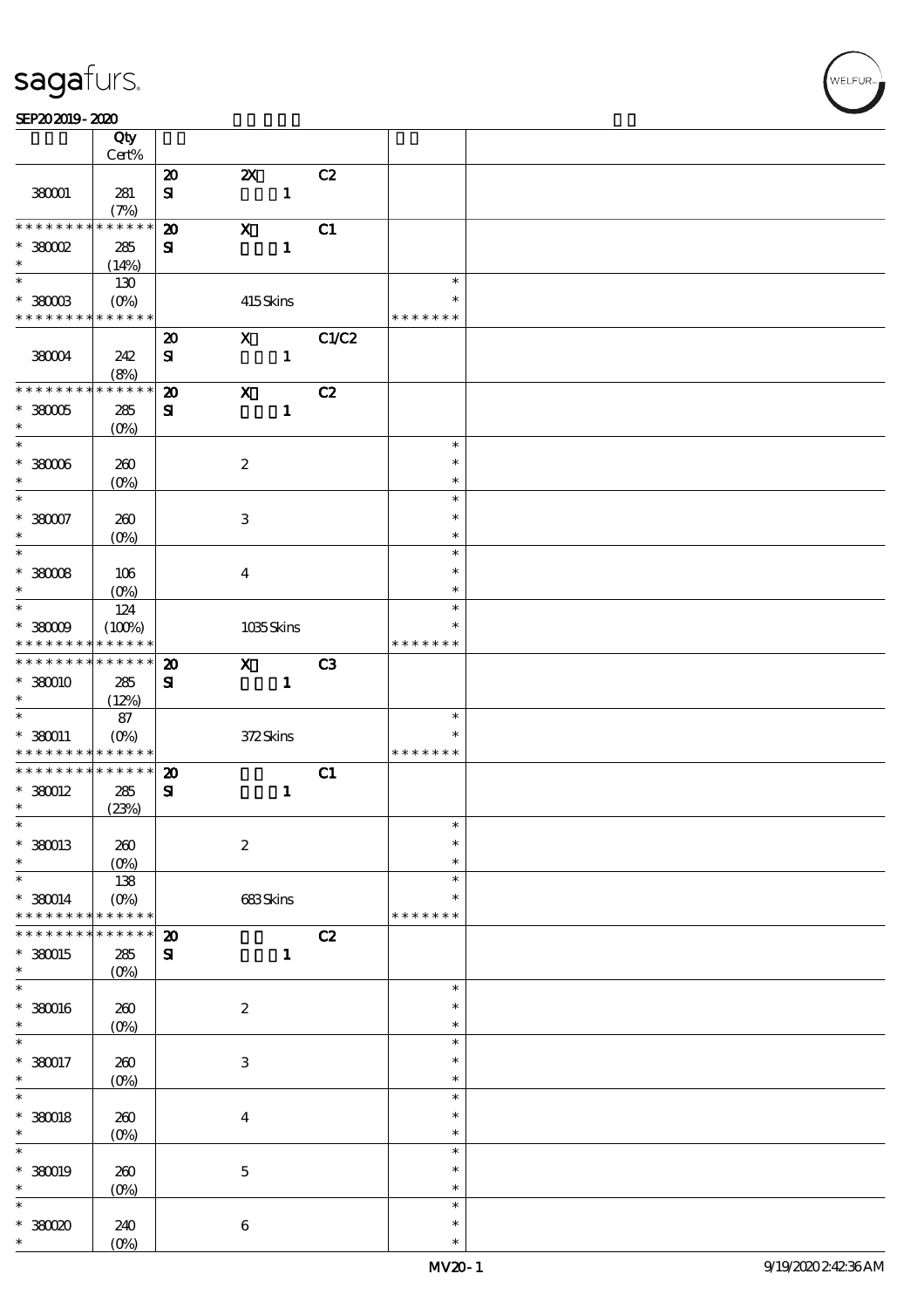|                     | Qty<br>Cert%       |                             |                           |                |               |  |
|---------------------|--------------------|-----------------------------|---------------------------|----------------|---------------|--|
| $\ast$              |                    | $\boldsymbol{\mathbf{z}}$   |                           | C2             | $\ast$        |  |
|                     |                    |                             |                           |                | $\ast$        |  |
| $*380021$<br>$\ast$ | 58                 | ${\bf S}$                   | $\mathbf{1}$              |                |               |  |
|                     | $(O\%)$            |                             |                           |                | $\ast$        |  |
| $\ast$              | 217                |                             |                           |                | $\ast$        |  |
| $*30022$            | (100%)             |                             | 1840Skins                 |                | $\ast$        |  |
| * * * * * * * *     | * * * * * *        |                             |                           |                | * * * * * * * |  |
|                     |                    | $\boldsymbol{\mathbf{z}}$   |                           | C <sub>3</sub> |               |  |
| 380023              | 169                | ${\bf s}$                   | $\mathbf{1}$              |                |               |  |
|                     | (14%)              |                             |                           |                |               |  |
|                     |                    | $\boldsymbol{\mathsf{20}}$  |                           | C1             |               |  |
|                     |                    |                             |                           |                |               |  |
| 380024              | 200                | $\bf S$                     | $\mathbf{1}$              |                |               |  |
|                     | (11%)              |                             |                           |                |               |  |
|                     |                    | $\boldsymbol{\mathfrak{D}}$ | $\boldsymbol{\mathrm{X}}$ | C1/C2          |               |  |
| 380025              | 247                | ${\bf s}$                   | $\pmb{2}$                 |                |               |  |
|                     | (10%)              |                             |                           |                |               |  |
| * * * * * * * *     | * * * * * *        | $\boldsymbol{\mathbf{z}}$   |                           | C1/C2          |               |  |
| $*380026$           | ${\bf 30}$         | $\mathbf{S}$                | $\boldsymbol{z}$          |                |               |  |
| $\ast$              | $(O\!/\!\!\delta)$ |                             |                           |                |               |  |
| $\ast$              |                    |                             |                           |                | $\ast$        |  |
| $*38027$            | $50\,$             |                             | $\boldsymbol{2}$          |                | $\ast$        |  |
| $\ast$              |                    |                             |                           |                | $\ast$        |  |
| $\ast$              | (O <sub>0</sub> )  |                             |                           |                |               |  |
|                     | $9\!7$             |                             |                           |                | $\ast$        |  |
| $*380028$           | (100%)             |                             | 447Skins                  |                | $\ast$        |  |
| * * * * * * * *     | * * * * * *        |                             |                           |                | * * * * * * * |  |
|                     |                    | $\boldsymbol{\mathbf{z}}$   |                           | C2             |               |  |
| 380029              | 281                | ${\bf s}$                   | $\pmb{2}$                 |                |               |  |
|                     | (11%)              |                             |                           |                |               |  |
|                     |                    | $\boldsymbol{\mathsf{20}}$  |                           | C <sub>3</sub> |               |  |
| 38000               | 100                | $\bf S$                     | $\boldsymbol{z}$          |                |               |  |
|                     |                    |                             |                           |                |               |  |
|                     | (18%)              |                             |                           |                |               |  |
|                     |                    | $\boldsymbol{\mathsf{20}}$  |                           | C2             |               |  |
| 380031              | 285                | ${\bf S}$                   | $\pmb{2}$                 |                |               |  |
|                     | (25%)              |                             |                           |                |               |  |
| * * * * * * * *     | * * * * * *        | $\boldsymbol{\mathfrak{D}}$ | $\boldsymbol{\mathsf{z}}$ | C1             |               |  |
| $*30032$            | 265                | <b>SAGA</b>                 | $\mathbf{1}$              |                |               |  |
| $\ast$              | (16%)              |                             |                           |                |               |  |
| $\ast$              | $9\!1$             |                             |                           |                | $\ast$        |  |
| $*$ 380033          | (1%)               |                             | 356Skins                  |                | $\ast$        |  |
| * * * * * * * *     | * * * * * *        |                             |                           |                | * * * * * * * |  |
| * * * * * * *       | * * * * * *        | $\boldsymbol{\mathbf{z}}$   | $\boldsymbol{\mathsf{X}}$ | C2             |               |  |
| * 380034            |                    |                             | $\mathbf{1}$              |                |               |  |
| $\ast$              | 240                | <b>SAGA</b>                 |                           |                |               |  |
| $\overline{\ast}$   | $(O\%)$            |                             |                           |                |               |  |
|                     |                    |                             |                           |                | $\ast$        |  |
| $*38005$            | 220                |                             | $\boldsymbol{z}$          |                | $\ast$        |  |
| $\ast$              | $(0\%)$            |                             |                           |                | $\ast$        |  |
| $\ast$              |                    |                             |                           |                | $\ast$        |  |
| $*36006$            | 45                 |                             | 3                         |                | $\ast$        |  |
| $\ast$              | $(0\%)$            |                             |                           |                | $\ast$        |  |
| $\ast$              | 193                |                             |                           |                | $\ast$        |  |
| $*380037$           | (78%)              |                             | 698Skins                  |                | $\ast$        |  |
| * * * * * * * *     | * * * * * *        |                             |                           |                | * * * * * * * |  |
| * * * * * * * *     | $******$           |                             |                           |                |               |  |
|                     |                    | $\boldsymbol{\mathfrak{D}}$ | $\boldsymbol{\mathsf{z}}$ | C <sub>3</sub> |               |  |
| $*380038$           | 265                | <b>SAGA</b>                 | $\mathbf{1}$              |                |               |  |
| $\ast$              | (1%)               |                             |                           |                |               |  |
| $\ast$              |                    |                             |                           |                | $\ast$        |  |
| $*30009$            | 105                |                             | $\boldsymbol{2}$          |                | $\ast$        |  |
| $\ast$              | (1%)               |                             |                           |                | $\ast$        |  |
| $\ast$              | 108                |                             |                           |                | $\ast$        |  |
| $*38000$            | (88%)              |                             | 478Skins                  |                | $\ast$        |  |
|                     |                    |                             |                           |                | * * * * * * * |  |
| * * * * * * * *     | * * * * * *        |                             |                           |                |               |  |

**VELFUR**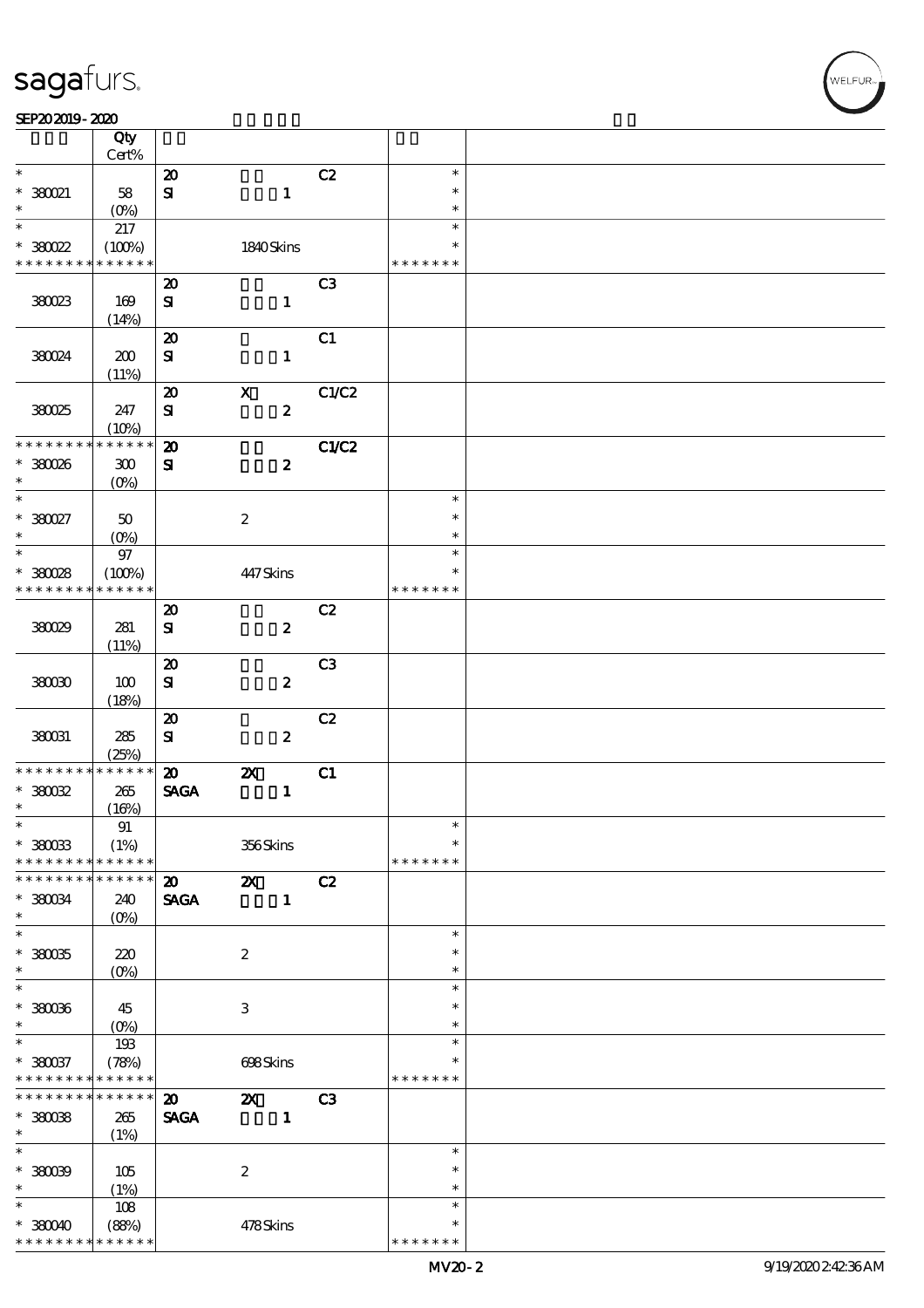#### SEP202019-2020

|                                            | Qty         |                             |                           |              |    |               |  |
|--------------------------------------------|-------------|-----------------------------|---------------------------|--------------|----|---------------|--|
|                                            | Cert%       |                             |                           |              |    |               |  |
| * * * * * * * *                            | * * * * * * | $\boldsymbol{\mathfrak{D}}$ | $\mathbf x$               |              | C1 |               |  |
| $*36041$                                   | 265         | <b>SAGA</b>                 |                           | $\mathbf{1}$ |    |               |  |
| $\ast$<br>$\overline{\phantom{0}}$         | (25%)       |                             |                           |              |    |               |  |
|                                            |             |                             |                           |              |    | $\ast$        |  |
| $*30042$                                   | 240         |                             | $\boldsymbol{2}$          |              |    | $\ast$        |  |
| $\ast$                                     | (3%)        |                             |                           |              |    | $\ast$        |  |
|                                            | ${\bf 39}$  |                             |                           |              |    | $\ast$        |  |
| $*380043$                                  | $(O\!/\!o)$ |                             | 544Skins                  |              |    | $\ast$        |  |
| * * * * * * * *                            | * * * * * * |                             |                           |              |    | * * * * * * * |  |
| * * * * * * * *                            | * * * * * * | $\boldsymbol{\mathfrak{D}}$ | $\mathbf{x}$              |              | C2 |               |  |
| $*36044$                                   | $265\,$     | <b>SAGA</b>                 |                           | $\mathbf{1}$ |    |               |  |
| $\ast$                                     | (2%)        |                             |                           |              |    |               |  |
|                                            |             |                             |                           |              |    | $\ast$        |  |
| $*380045$                                  | 240         |                             | $\boldsymbol{2}$          |              |    | $\ast$        |  |
| $*$                                        | $(0\%)$     |                             |                           |              |    | $\ast$        |  |
| $\overline{\phantom{0}}$                   |             |                             |                           |              |    | $\ast$        |  |
| $*380046$                                  | 240         |                             | $\ensuremath{\mathbf{3}}$ |              |    | $\ast$        |  |
| $\ast$                                     | (1%)        |                             |                           |              |    | $\ast$        |  |
| $\overline{\ast}$                          |             |                             |                           |              |    | $\ast$        |  |
| $*380047$                                  | 240         |                             | $\bf{4}$                  |              |    | $\ast$        |  |
| $\ast$                                     | (1%)        |                             |                           |              |    | $\ast$        |  |
| $\overline{\phantom{0}}$                   |             |                             |                           |              |    | $\ast$        |  |
| $*380048$                                  | 240         |                             | $\mathbf{5}$              |              |    | $\ast$        |  |
| $\ast$                                     | (2%)        |                             |                           |              |    | $\ast$        |  |
|                                            |             |                             |                           |              |    | $\ast$        |  |
| $*36049$                                   | 240         |                             | $\boldsymbol{6}$          |              |    | $\ast$        |  |
| $\ast$                                     | $(0\%)$     |                             |                           |              |    | $\ast$        |  |
|                                            |             |                             |                           |              |    | $\ast$        |  |
| $*30000$                                   | 240         |                             | $\tau$                    |              |    | $\ast$        |  |
| $\ast$                                     | (73%)       |                             |                           |              |    | $\ast$        |  |
| $\ast$                                     |             |                             |                           |              |    | $\ast$        |  |
| $*330051$                                  | $35\,$      |                             | $\bf 8$                   |              |    | $\ast$        |  |
| $\ast$                                     | (77%)       |                             |                           |              |    | $\ast$        |  |
|                                            | 162         |                             |                           |              |    | $\ast$        |  |
| $*30052$                                   | $(O\%)$     |                             |                           | 1902Skins    |    | $\ast$        |  |
| * * * * * * * * <mark>* * * * * * *</mark> |             |                             |                           |              |    | * * * * * * * |  |
| * * * * * * * * <mark>* * * * * * *</mark> |             | $\boldsymbol{\mathfrak{D}}$ | $\boldsymbol{\mathrm{X}}$ |              | C3 |               |  |
| $*30053$                                   | $265\,$     | <b>SAGA</b>                 |                           | $\mathbf{1}$ |    |               |  |
| $\ast$                                     | (1%)        |                             |                           |              |    |               |  |
| $\ast$                                     |             |                             |                           |              |    | $\ast$        |  |
| $* 330054$                                 | 238         |                             | $\boldsymbol{z}$          |              |    | $\ast$        |  |
| $\ast$                                     | $(0\%)$     |                             |                           |              |    | $\ast$        |  |
| $*$                                        | 176         |                             |                           |              |    | $\ast$        |  |
| $*380055$                                  | (80%)       |                             | 679Skins                  |              |    |               |  |
| * * * * * * * *                            | * * * * * * |                             |                           |              |    | * * * * * * * |  |
| * * * * * * *                              | * * * * * * | $\boldsymbol{\mathfrak{D}}$ |                           |              | C1 |               |  |
| $*30056$                                   | $265\,$     | <b>SAGA</b>                 |                           | $\mathbf{1}$ |    |               |  |
| $\ast$                                     | $(O\%)$     |                             |                           |              |    |               |  |
| $\ast$                                     |             |                             |                           |              |    | $\ast$        |  |
| $*380057$                                  | 240         |                             | $\boldsymbol{2}$          |              |    | $\ast$        |  |
| $\ast$                                     | (2%)        |                             |                           |              |    | $\ast$        |  |
| $\overline{\ast}$                          |             |                             |                           |              |    | $\ast$        |  |
| $*30058$                                   | 240         |                             | $\,3$                     |              |    | $\ast$        |  |
| $\ast$                                     | $(0\%)$     |                             |                           |              |    | $\ast$        |  |
| $\ast$                                     |             |                             |                           |              |    | $\ast$        |  |
| $*30009$                                   | 187         |                             | $\boldsymbol{4}$          |              |    | $\ast$        |  |
| $\ast$                                     | (2%)        |                             |                           |              |    | $\ast$        |  |
| $\ast$                                     | 140         |                             |                           |              |    | $\ast$        |  |
| $*3000$                                    | (78%)       |                             |                           | 1072Skins    |    | $\ast$        |  |
| * * * * * * * *                            | * * * * * * |                             |                           |              |    | * * * * * * * |  |

**NELFUR**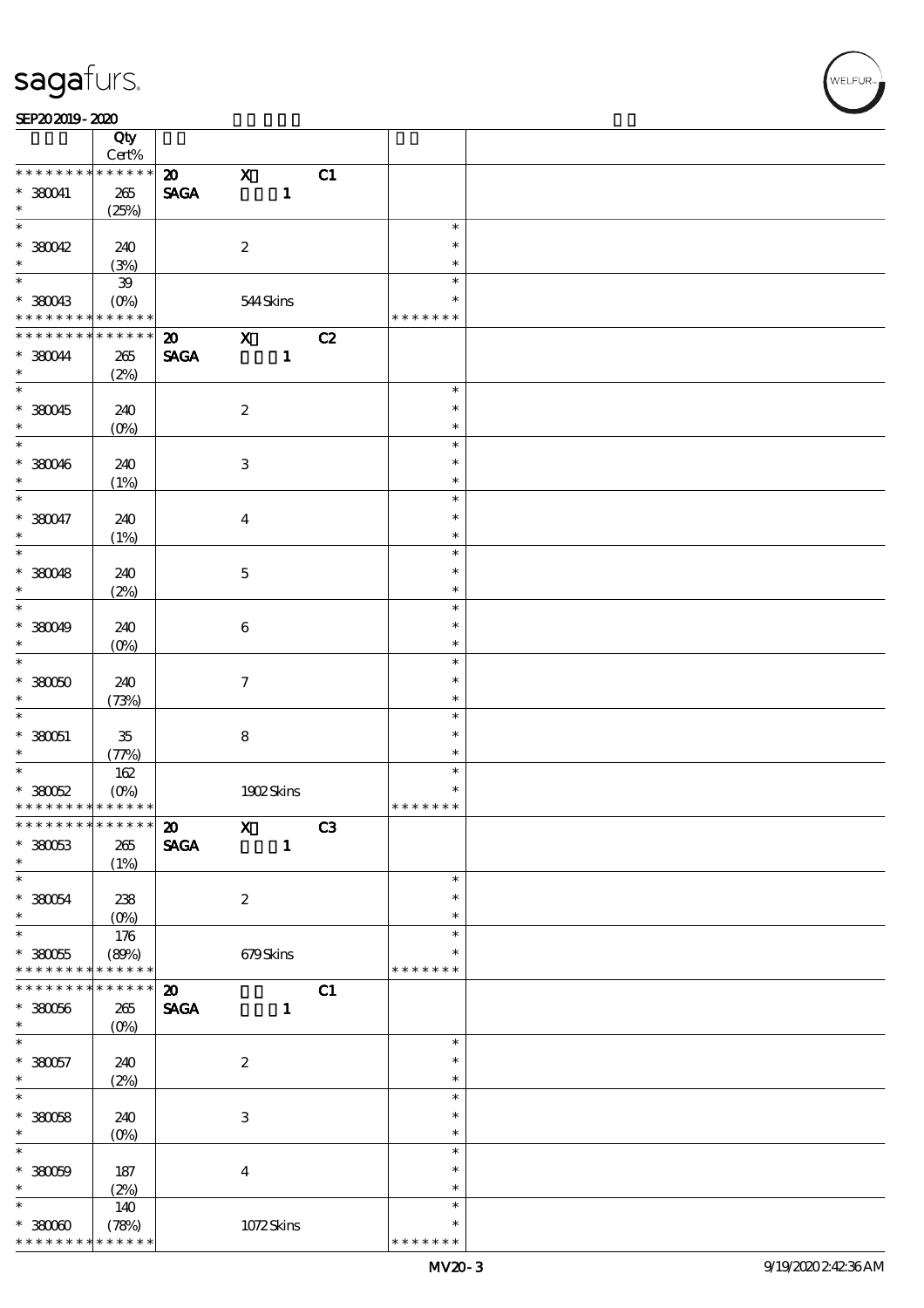#### SEP202019-2020

|                             | Qty<br>$\mbox{Cert}\%$ |                                                                                     |                            |  |
|-----------------------------|------------------------|-------------------------------------------------------------------------------------|----------------------------|--|
| * * * * * * * *             | * * * * * *            |                                                                                     |                            |  |
| $* 380061$<br>$\ast$        | $265\,$                | C2<br>$\boldsymbol{\mathfrak{D}}$<br>$\operatorname{\mathbf{SAGA}}$<br>$\mathbf{1}$ |                            |  |
|                             | (1%)                   |                                                                                     |                            |  |
| $*3002$                     | 240                    | $\boldsymbol{2}$                                                                    | $\ast$<br>$\ast$           |  |
| $\ast$                      | $(0\%)$                |                                                                                     | $\ast$                     |  |
| $\ast$                      |                        |                                                                                     | $\ast$<br>$\ast$           |  |
| $*30003$<br>$\ast$          | 240<br>(3%)            | $\sqrt{3}$                                                                          | $\ast$                     |  |
| $\ast$                      |                        |                                                                                     | $\ast$                     |  |
| $* 38004$<br>$\ast$         | 240<br>(2%)            | $\boldsymbol{4}$                                                                    | $\ast$<br>$\ast$           |  |
| $\overline{\ast}$           |                        |                                                                                     | $\ast$                     |  |
| $*38005$<br>$\ast$          | 240                    | $\mathbf 5$                                                                         | $\ast$<br>$\ast$           |  |
| $\ast$                      | $(0\%)$                |                                                                                     |                            |  |
| $*38006$<br>$\ast$          | 240                    | $\bf 6$                                                                             | $\ast$<br>$\ast$<br>$\ast$ |  |
| $\overline{\ast}$           | (1%)                   |                                                                                     | $\ast$                     |  |
| $* 38007$<br>$\ast$         | 240                    | $\boldsymbol{7}$                                                                    | $\ast$<br>$\ast$           |  |
|                             | $(0\%)$                |                                                                                     |                            |  |
| $*3008$                     | 240                    | ${\bf 8}$                                                                           | $\ast$<br>$\ast$           |  |
| $\ast$                      | (2%)                   |                                                                                     | $\ast$                     |  |
| $\overline{\ast}$           |                        |                                                                                     | $\ast$                     |  |
| $*30009$<br>$\ast$          | 240<br>(2%)            | $\boldsymbol{9}$                                                                    | $\ast$<br>$\ast$           |  |
| $\overline{\ast}$           |                        |                                                                                     | $\ast$                     |  |
| $*$ 380070                  | 240                    | $10\,$                                                                              | $\ast$                     |  |
| $\ast$<br>$\overline{\ast}$ | $(0\%)$                |                                                                                     | $\ast$                     |  |
| $*380071$                   | 240                    | $11\,$                                                                              | $\ast$<br>$\ast$           |  |
| $\ast$                      | (2%)                   |                                                                                     | $\ast$                     |  |
| $\ast$                      |                        |                                                                                     | $\ast$                     |  |
| $*380072$                   | 240                    | $12\,$                                                                              | $\ast$                     |  |
| $\ast$                      | (85%)                  |                                                                                     | $\ast$                     |  |
| $\ast$                      |                        |                                                                                     | ж                          |  |
| $*380073$<br>$\ast$         | $182$                  | $1\!3$                                                                              | $\ast$<br>$\ast$           |  |
| $\ast$                      | (60%)                  |                                                                                     | $\ast$                     |  |
| $*380074$                   | 195<br>$(O\%)$         | 3282Skins                                                                           | $\ast$                     |  |
| * * * * * * * *             | * * * * * *            |                                                                                     | * * * * * * *              |  |
| * * * * * * * *             | $******$               | $\boldsymbol{\mathfrak{D}}$<br>C3                                                   |                            |  |
| $*380075$                   | $265\,$                | <b>SAGA</b><br>$\mathbf{1}$                                                         |                            |  |
| $\ast$                      | $(O\%)$                |                                                                                     |                            |  |
| $\ast$                      |                        |                                                                                     | $\ast$                     |  |
| $* 3800%$<br>$\ast$         | 240                    | $\boldsymbol{2}$                                                                    | $\ast$<br>$\ast$           |  |
| $\ast$                      | $(O\%)$                |                                                                                     | $\ast$                     |  |
| $* 380077$                  | 240                    | $\ensuremath{\mathsf{3}}$                                                           | $\ast$                     |  |
| $\ast$                      | $(0\%)$                |                                                                                     | $\ast$                     |  |
| $\ast$                      |                        |                                                                                     | $\ast$                     |  |
| $*380078$                   | 240                    | $\boldsymbol{4}$                                                                    | $\ast$                     |  |
| $\ast$                      | $(0\%)$                |                                                                                     | $\ast$                     |  |
| $\ast$                      |                        |                                                                                     | $\ast$                     |  |
| $*380079$<br>$\ast$         | 240                    | $\mathbf 5$                                                                         | $\ast$<br>$\ast$           |  |
| $\ast$                      | $(O\%)$                |                                                                                     | $\ast$                     |  |
|                             |                        |                                                                                     | $\ast$                     |  |
| $*30000$<br>$\ast$          | 240<br>$(0\%)$         | $\bf 6$                                                                             | $\ast$                     |  |
|                             |                        |                                                                                     |                            |  |

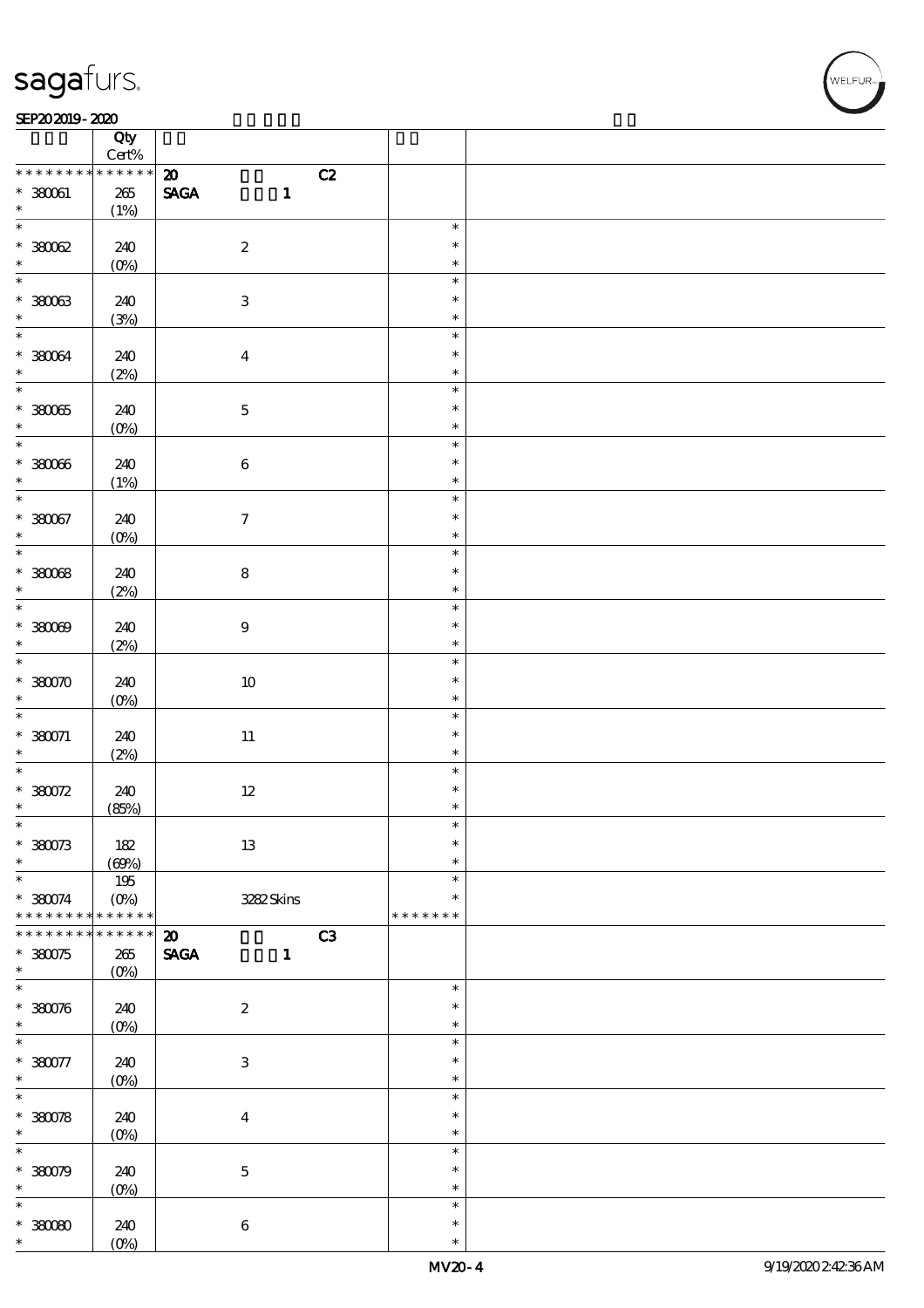#### SEP202019-2020

|                          | Qty             |                                                |                  |  |
|--------------------------|-----------------|------------------------------------------------|------------------|--|
|                          | $\mbox{Cert}\%$ |                                                |                  |  |
| $\ast$                   |                 | C3<br>$\boldsymbol{\mathfrak{D}}$              | $\ast$           |  |
| $*36081$                 | 240             | $\operatorname{\mathbf{SAGA}}$<br>$\mathbf{1}$ | $\ast$           |  |
| $\ast$                   | $(O\%)$         |                                                | $\ast$           |  |
| $\ast$                   |                 |                                                | $\ast$           |  |
| $*30082$                 | 240             | ${\bf 8}$                                      | $\ast$           |  |
| $\ast$                   |                 |                                                | $\ast$           |  |
| $\ast$                   | $(0\%)$         |                                                |                  |  |
|                          |                 |                                                | $\ast$           |  |
| $*30083$                 | 240             | $\boldsymbol{9}$                               | $\ast$           |  |
| $\ast$                   | $(O\%)$         |                                                | $\ast$           |  |
| $\overline{\ast}$        |                 |                                                | $\ast$           |  |
|                          | 240             | $10\,$                                         | $\ast$           |  |
| $* 36084$                |                 |                                                | $\ast$           |  |
| $\overline{\ast}$        | $(0\%)$         |                                                |                  |  |
|                          |                 |                                                | $\ast$           |  |
| $*38005$                 | 240             | $11\,$                                         | $\ast$           |  |
| $\ast$                   | $(0\%)$         |                                                | $\ast$           |  |
| $\ast$                   |                 |                                                | $\ast$           |  |
| $*30086$                 | 240             | $12\,$                                         | $\ast$           |  |
| $\ast$                   | (100%)          |                                                | $\ast$           |  |
| $\ast$                   |                 |                                                |                  |  |
|                          |                 |                                                | $\ast$           |  |
| $*30087$                 | $8\!2$          | $1\!3$                                         | $\ast$           |  |
| $\ast$                   | (100%)          |                                                | $\ast$           |  |
| $\overline{\phantom{0}}$ | $215\,$         |                                                | $\ast$           |  |
| $*30088$                 | $(O\%)$         | 3202Skins                                      | $\ast$           |  |
| * * * * * * * *          | * * * * * *     |                                                | * * * * * * *    |  |
| * * * * * * * *          | $******$        |                                                |                  |  |
|                          |                 | C1<br>$\boldsymbol{\omega}$                    |                  |  |
| $*30089$                 | $265\,$         | <b>SAGA</b><br>$\mathbf{1}$                    |                  |  |
| $\ast$                   | $(O\%)$         |                                                |                  |  |
| $\overline{\ast}$        |                 |                                                | $\ast$           |  |
| $*$ 380000               | 240             | $\boldsymbol{2}$                               | $\ast$           |  |
| $\ast$                   | $(O\%)$         |                                                | $\ast$           |  |
| $\overline{\ast}$        |                 |                                                | $\ast$           |  |
|                          |                 |                                                |                  |  |
| $* 380001$               | 240             | $\ensuremath{\mathsf{3}}$                      | $\ast$           |  |
| $\ast$                   | (1%)            |                                                | $\ast$           |  |
| $\ast$                   |                 |                                                | $\ast$           |  |
| $*38002$                 | 186             | $\boldsymbol{4}$                               | $\ast$           |  |
| $\ast$                   | $(0\%)$         |                                                | $\ast$           |  |
| $\star$                  | $165$           |                                                |                  |  |
|                          |                 |                                                | $\ast$           |  |
| $*$ 38008                | (67%)           | $1096$ Skins                                   |                  |  |
| * * * * * * * *          | * * * * * *     |                                                | * * * * * * *    |  |
| * * * * * * * *          | $******$        | C2<br>$\boldsymbol{\mathfrak{D}}$              |                  |  |
| $*38004$                 | 265             | <b>SAGA</b><br>$\mathbf{1}$                    |                  |  |
| $\ast$                   | $(O\%)$         |                                                |                  |  |
| $\ast$                   |                 |                                                | $\ast$           |  |
| $*38005$                 |                 |                                                |                  |  |
| $\ast$                   |                 |                                                |                  |  |
|                          | 240             | $\boldsymbol{2}$                               | $\ast$           |  |
|                          | $(O\!/\!o)$     |                                                | $\ast$           |  |
| $\overline{\ast}$        |                 |                                                | $\ast$           |  |
| $*38006$                 | 240             | $\,3$                                          | $\ast$           |  |
| $\ast$                   |                 |                                                | $\ast$           |  |
| $\overline{\ast}$        | (1%)            |                                                | $\ast$           |  |
|                          |                 |                                                | $\ast$           |  |
| $*380097$                | 240             | $\boldsymbol{4}$                               |                  |  |
| $\ast$                   | $(O\!/\!o)$     |                                                | $\ast$           |  |
| $\overline{\ast}$        |                 |                                                | $\ast$           |  |
| $*30008$                 | 240             | $\mathbf 5$                                    | $\ast$           |  |
| $\ast$                   | $(O\%)$         |                                                | $\ast$           |  |
| $\overline{\ast}$        |                 |                                                | $\ast$           |  |
|                          |                 |                                                | $\ast$           |  |
| $* 30009$                | 240             | $\,6\,$                                        |                  |  |
| $\ast$                   | $(O\%)$         |                                                | $\ast$           |  |
| $\ast$                   |                 |                                                | $\ast$           |  |
| $*$ 380100<br>$\ast$     | 240<br>(1%)     | $\boldsymbol{\tau}$                            | $\ast$<br>$\ast$ |  |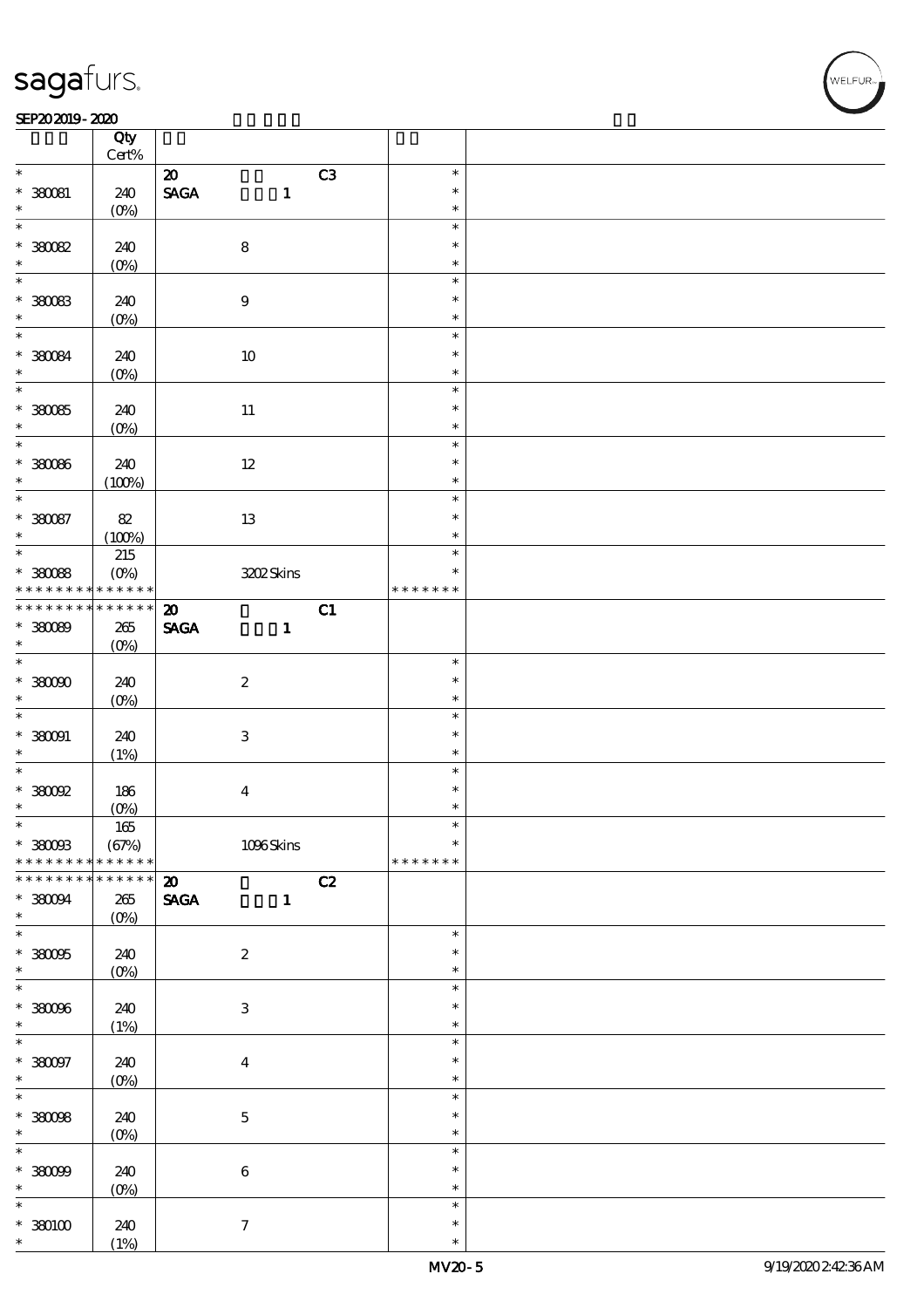#### SEP202019-2020

|                                              | Qty<br>$\mbox{Cert}\%$ |                                                                               |    |                  |  |
|----------------------------------------------|------------------------|-------------------------------------------------------------------------------|----|------------------|--|
| $\ast$                                       |                        |                                                                               |    | $\ast$           |  |
| $*380101$                                    | 240                    | $\boldsymbol{\mathfrak{D}}$<br>$\operatorname{\mathbf{SAGA}}$<br>$\mathbf{1}$ | C2 | $\ast$           |  |
| $\ast$                                       | $(O\%)$                |                                                                               |    | $\ast$           |  |
| $\ast$<br>$*380102$                          | 240                    | $\bf 9$                                                                       |    | $\ast$<br>$\ast$ |  |
|                                              |                        |                                                                               |    |                  |  |
| $\ast$                                       | (3%)                   |                                                                               |    | $\ast$           |  |
| $\ast$                                       |                        |                                                                               |    | $\ast$           |  |
| $*$ 380103                                   | 240                    | $10\,$                                                                        |    | $\ast$           |  |
| $\ast$                                       | (1%)                   |                                                                               |    | $\ast$           |  |
| $\ast$                                       |                        |                                                                               |    | $\ast$           |  |
|                                              |                        |                                                                               |    |                  |  |
| $* 380104$                                   | 240                    | $11\,$                                                                        |    | $\ast$           |  |
| $\ast$                                       | (84%)                  |                                                                               |    | $\ast$           |  |
|                                              |                        |                                                                               |    | $\ast$           |  |
| $* 30005$                                    | 240                    | $12\,$                                                                        |    | $\ast$           |  |
| $\ast$                                       |                        |                                                                               |    |                  |  |
|                                              | (76%)                  |                                                                               |    | $\ast$           |  |
|                                              |                        |                                                                               |    | $\ast$           |  |
| $*30006$                                     | $3\!1$                 | $13\,$                                                                        |    | $\ast$           |  |
| $\ast$                                       | (80%)                  |                                                                               |    | $\ast$           |  |
| $\ddot{x}$                                   | $167$                  |                                                                               |    | $\ast$           |  |
|                                              |                        |                                                                               |    | $\ast$           |  |
| * 380107 (1%)<br>* * * * * * * * * * * * * * |                        | 3103Skins                                                                     |    |                  |  |
|                                              |                        |                                                                               |    | * * * * * * *    |  |
| * * * * * * * *                              | $* * * * * * *$        | $\boldsymbol{\mathfrak{D}}$                                                   | C3 |                  |  |
| $*30008$                                     | $265\,$                | $\ensuremath{\mathsf{SAGA}}$<br>$\mathbf{1}$                                  |    |                  |  |
| $\ast$                                       | $(O\%)$                |                                                                               |    |                  |  |
| $\ast$                                       |                        |                                                                               |    | $\ast$           |  |
|                                              |                        |                                                                               |    |                  |  |
| $*30009$                                     | 240                    | $\boldsymbol{2}$                                                              |    | $\ast$           |  |
| $\ast$                                       | $(0\%)$                |                                                                               |    | $\ast$           |  |
| $\ast$                                       |                        |                                                                               |    | $\ast$           |  |
| $*$ 380110                                   | 240                    | $\ensuremath{\mathbf{3}}$                                                     |    | $\ast$           |  |
|                                              |                        |                                                                               |    |                  |  |
| $\ast$                                       | $(O\%)$                |                                                                               |    | $\ast$           |  |
| $\ast$                                       |                        |                                                                               |    | $\ast$           |  |
| $*$ 380111                                   | 240                    | $\boldsymbol{4}$                                                              |    | $\ast$           |  |
| $\ast$                                       | $(O\%)$                |                                                                               |    | $\ast$           |  |
| $\ast$                                       |                        |                                                                               |    | $\ast$           |  |
|                                              |                        |                                                                               |    | $\ast$           |  |
| $*$ 380112                                   | 240                    | $\mathbf 5$                                                                   |    |                  |  |
| $\ast$                                       | $(0\%)$                |                                                                               |    | $\ast$           |  |
| $\ast$                                       |                        |                                                                               |    | ж                |  |
| $*$ 380113                                   | 240                    | $\bf 6$                                                                       |    | $\ast$           |  |
| $\ast$                                       | $(O\!/\!o)$            |                                                                               |    | $\ast$           |  |
| $\ast$                                       |                        |                                                                               |    | $\ast$           |  |
|                                              |                        |                                                                               |    |                  |  |
| $* 380114$                                   | 240                    | $\boldsymbol{7}$                                                              |    | $\ast$           |  |
| $\ast$                                       | $(0\%)$                |                                                                               |    | $\ast$           |  |
| $\ast$                                       |                        |                                                                               |    | $\ast$           |  |
| $*$ 380115                                   | 240                    | ${\bf 8}$                                                                     |    | $\ast$           |  |
| $\ast$                                       |                        |                                                                               |    | $\ast$           |  |
| $\overline{\ast}$                            | $(0\%)$                |                                                                               |    |                  |  |
|                                              |                        |                                                                               |    | $\ast$           |  |
| $*$ 380116                                   | 240                    | $\boldsymbol{9}$                                                              |    | $\ast$           |  |
| $\ast$                                       | $(0\%)$                |                                                                               |    | $\ast$           |  |
|                                              |                        |                                                                               |    | $\ast$           |  |
| $*$ 380117                                   |                        |                                                                               |    | $\ast$           |  |
|                                              | 240                    | $10\,$                                                                        |    |                  |  |
| $\ast$                                       | $(0\%)$                |                                                                               |    | $\ast$           |  |
| $\overline{\ast}$                            |                        |                                                                               |    | $\ast$           |  |
| $*$ 380118                                   | 240                    | $11\,$                                                                        |    | $\ast$           |  |
| $\ast$                                       | $(0\%)$                |                                                                               |    | $\ast$           |  |
| $\overline{\ast}$                            |                        |                                                                               |    | $\ast$           |  |
|                                              |                        |                                                                               |    |                  |  |
| $* 380119$                                   | 240                    | $12\,$                                                                        |    | $\ast$           |  |
| $\ast$                                       | $(0\%)$                |                                                                               |    | $\ast$           |  |
| $\ast$                                       |                        |                                                                               |    | $\ast$           |  |
| $*30120$                                     | 240                    | $1\!3$                                                                        |    | $\ast$           |  |
|                                              |                        |                                                                               |    |                  |  |
| $\ast$                                       | $(O\%)$                |                                                                               |    | $\ast$           |  |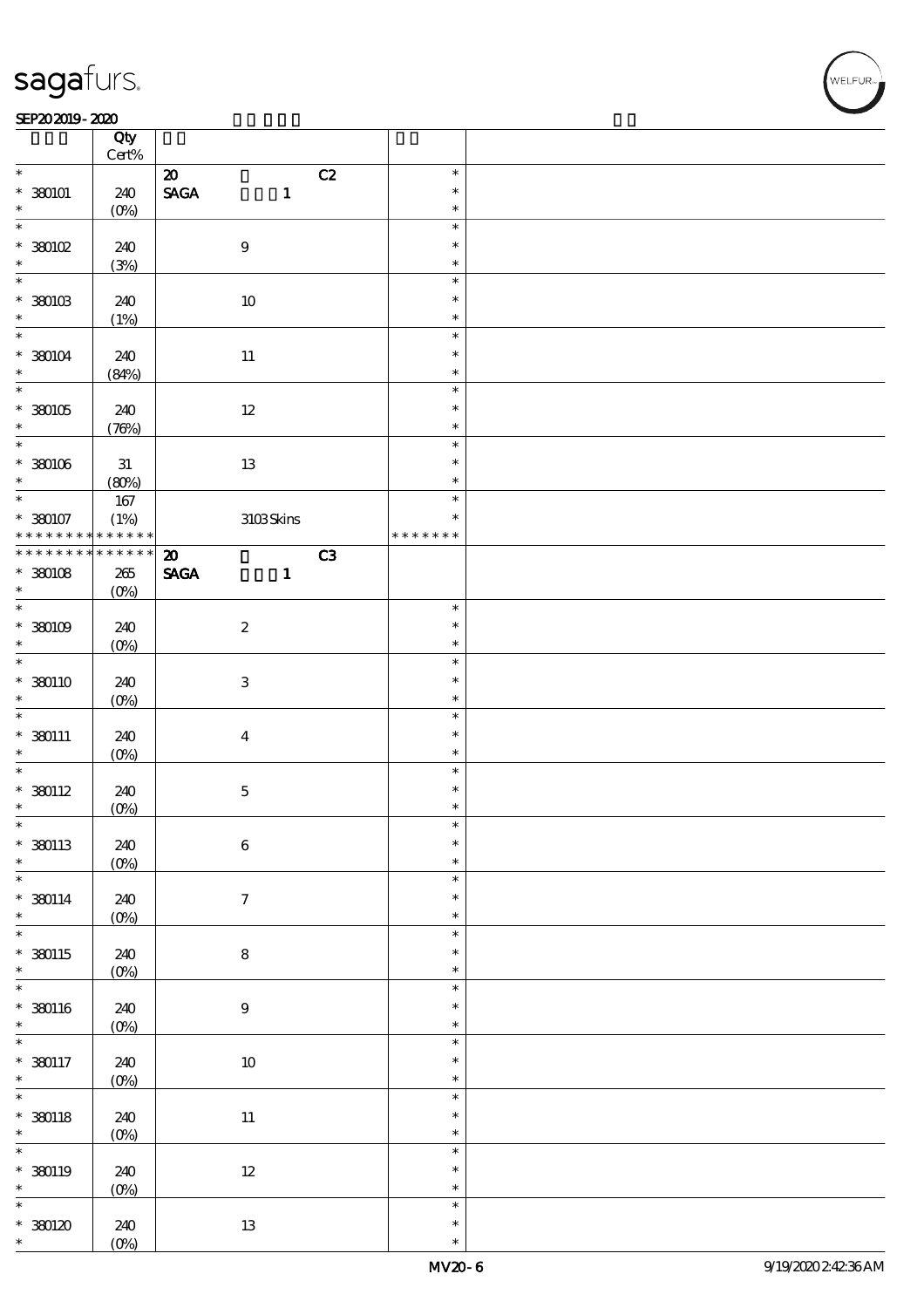#### SEP202019-2020

|                                    | Qty                |                             |                     |    |                  |  |
|------------------------------------|--------------------|-----------------------------|---------------------|----|------------------|--|
| $\ast$                             | $\mbox{Cert}\%$    |                             |                     |    |                  |  |
|                                    |                    | $\boldsymbol{\mathfrak{D}}$ |                     | C3 | $\ast$           |  |
| $* 380121$                         | 240                | <b>SAGA</b>                 | $\mathbf{1}$        |    | $\ast$           |  |
| $\ast$<br>$\overline{\ast}$        | $(O\%)$            |                             |                     |    | $\ast$<br>$\ast$ |  |
|                                    |                    |                             |                     |    | $\ast$           |  |
| $*30122$<br>$\ast$                 | 270                |                             | 15                  |    |                  |  |
|                                    | (100%)             |                             |                     |    | $\ast$           |  |
|                                    | 129                |                             |                     |    | $\ast$           |  |
| * 380123                           | $(0\%)$            |                             | 3784Skins           |    | $\ast$           |  |
|                                    | * * * * * *        |                             |                     |    | * * * * * * *    |  |
| * * * * * * * *                    | * * * * * *        | $\boldsymbol{\mathfrak{D}}$ |                     | C2 |                  |  |
| $*$ 380124                         | $265\,$            | <b>SAGA</b>                 | $\mathbf{1}$        |    |                  |  |
| $\ast$                             | $(O\%)$            |                             |                     |    | $\ast$           |  |
|                                    |                    |                             |                     |    |                  |  |
| $*30125$                           | 240                |                             | $\boldsymbol{2}$    |    | $\ast$           |  |
| $\ast$                             | $(O\%)$            |                             |                     |    | $\ast$           |  |
|                                    |                    |                             |                     |    | $\ast$           |  |
| $*30026$<br>$\ast$                 | 240                |                             | $\,3$               |    | $\ast$<br>$\ast$ |  |
| $\overline{\ast}$                  | $(O\%)$            |                             |                     |    | $\ast$           |  |
|                                    |                    |                             |                     |    | $\ast$           |  |
| $* 380127$<br>$\ast$               | 240                |                             | $\boldsymbol{4}$    |    |                  |  |
|                                    | $(O\%)$            |                             |                     |    | $\ast$<br>$\ast$ |  |
|                                    |                    |                             |                     |    |                  |  |
| $*30128$<br>$\ast$                 | 240                |                             | $\bf 5$             |    | $\ast$           |  |
| $\overline{\ast}$                  | $(O\%)$            |                             |                     |    | $\ast$<br>$\ast$ |  |
|                                    |                    |                             |                     |    | $\ast$           |  |
| $*30129$<br>$\ast$                 | 240                |                             | $\bf 6$             |    | $\ast$           |  |
| $\overline{\ast}$                  | $(O\%)$            |                             |                     |    | $\ast$           |  |
|                                    |                    |                             |                     |    |                  |  |
| $*30030$                           | 240                |                             | $\boldsymbol{\tau}$ |    | $\ast$           |  |
| $\ast$<br>$\ast$                   | $(O\%)$            |                             |                     |    | $\ast$           |  |
|                                    |                    |                             |                     |    | $\ast$           |  |
| $*$ 380131                         | 240                |                             | ${\bf 8}$           |    | $\ast$           |  |
| $\ast$<br>$\overline{\phantom{0}}$ | $(O\%)$            |                             |                     |    | $\ast$<br>$\ast$ |  |
|                                    |                    |                             |                     |    | $\ast$           |  |
| $*30132$<br>$\ast$                 | 240                |                             | $\boldsymbol{9}$    |    | $\ast$           |  |
| $\ast$                             | (100%)             |                             |                     |    | $\ast$           |  |
| $*30033$                           | 240                |                             | $10\,$              |    | $\ast$           |  |
| $\ast$                             | (100%)             |                             |                     |    | $\ast$           |  |
| $\ast$                             |                    |                             |                     |    | $\ast$           |  |
| $*$ 380134                         | 67                 |                             | 11                  |    | $\ast$           |  |
| $\ast$                             | (100%)             |                             |                     |    | $\ast$           |  |
| $\overline{\ast}$                  | 71                 |                             |                     |    | $\ast$           |  |
| $*30035$                           | $(O\%)$            |                             | 2563Skins           |    | *                |  |
| * * * * * * * *                    | * * * * * *        |                             |                     |    | * * * * * * *    |  |
| * * * * * * *                      | * * * * * *        | $\boldsymbol{\mathbf{z}}$   | $\mathbf{X}$        | C2 |                  |  |
| $*$ 380136                         | $265\,$            | <b>SAGA</b>                 | $\mathbf{1}$        |    |                  |  |
| $\ast$                             | $(O\%)$            |                             |                     |    |                  |  |
| $\ast$                             |                    |                             |                     |    | $\ast$           |  |
| $* 380137$                         | 240                |                             | $\boldsymbol{2}$    |    | $\ast$           |  |
| $\ast$                             | $(O_0)$            |                             |                     |    | $\ast$           |  |
| $\overline{\ast}$                  |                    |                             |                     |    | $\ast$           |  |
| $*30038$                           | 240                |                             | $\,3$               |    | $\ast$           |  |
| $\ast$                             | $(O\!/\!o)$        |                             |                     |    | $\ast$           |  |
| $\ast$                             |                    |                             |                     |    | $\ast$           |  |
| $*$ 380139                         | 240                |                             | $\boldsymbol{4}$    |    | $\ast$           |  |
| $\ast$                             | $(0\%)$            |                             |                     |    | $\ast$           |  |
| $\ast$                             |                    |                             |                     |    | $\ast$           |  |
| $* 380140$                         | 240                |                             | $\bf 5$             |    | $\ast$           |  |
| $\ast$                             | $(O\!/\!\!\delta)$ |                             |                     |    | $\ast$           |  |
|                                    |                    |                             |                     |    |                  |  |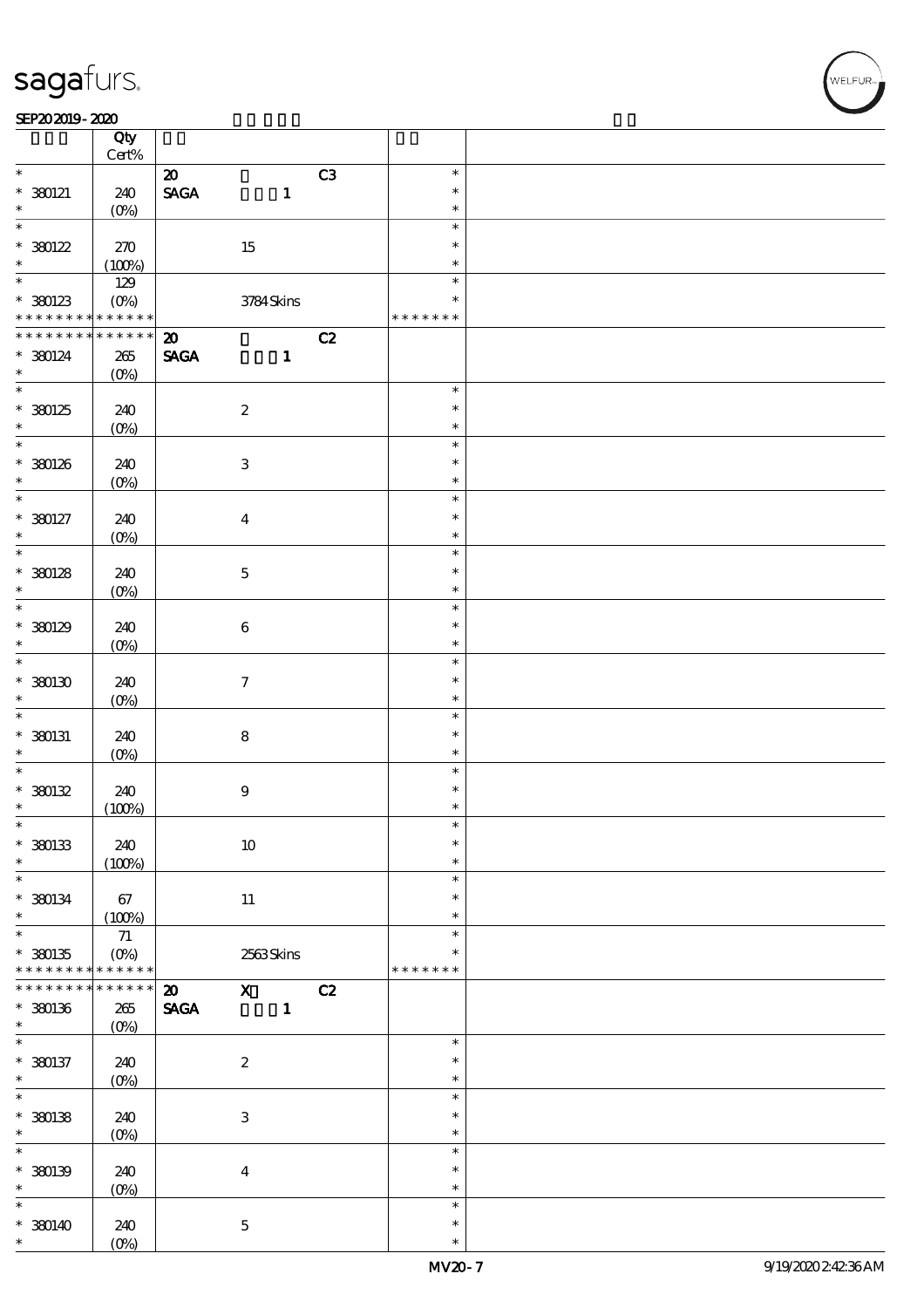#### SEP202019-2020

|                                                        | Qty                   |                                |                          |                  |    |                  |  |
|--------------------------------------------------------|-----------------------|--------------------------------|--------------------------|------------------|----|------------------|--|
|                                                        | Cert%                 |                                |                          |                  |    |                  |  |
|                                                        |                       | $\boldsymbol{\omega}$          | $\mathbf X$              |                  | C2 | $\ast$           |  |
| $* 380141$                                             | 240                   | $\ensuremath{\mathsf{SAGA}}$   |                          | $\mathbf{1}$     |    | $\ast$           |  |
| $\ast$<br>$\ast$                                       | $(O\%)$               |                                |                          |                  |    | $\ast$<br>$\ast$ |  |
|                                                        |                       |                                |                          |                  |    | $\ast$           |  |
| $* 380142$<br>$\ast$                                   | 240                   |                                | $\boldsymbol{\tau}$      |                  |    | $\ast$           |  |
| $\ast$                                                 | $(0\%)$               |                                |                          |                  |    | $\ast$           |  |
|                                                        |                       |                                |                          |                  |    |                  |  |
| $*$ 380143                                             | 240                   |                                | $\bf 8$                  |                  |    | $\ast$           |  |
| $\ast$<br>$\overline{\phantom{0}}$                     | $(0\%)$               |                                |                          |                  |    | $\ast$           |  |
|                                                        |                       |                                |                          |                  |    | $\ast$           |  |
| $* 380144$<br>$\ast$                                   | 240                   |                                | $\boldsymbol{9}$         |                  |    | $\ast$           |  |
|                                                        | (0%)                  |                                |                          |                  |    | $\ast$           |  |
|                                                        |                       |                                |                          |                  |    | $\ast$           |  |
| $*$ 380145                                             | 240                   |                                | 10                       |                  |    | $\ast$           |  |
| $\ast$<br>$\overline{\ast}$                            | $(0\%)$               |                                |                          |                  |    | $\ast$           |  |
|                                                        |                       |                                |                          |                  |    | $\ast$           |  |
| $* 380146$                                             | 240                   |                                | $11\,$                   |                  |    | $\ast$           |  |
| $\ast$<br>$\overline{\phantom{0}}$                     | $(O\%)$               |                                |                          |                  |    | $\ast$           |  |
|                                                        |                       |                                |                          |                  |    | $\ast$           |  |
| $* 380147$                                             | 240                   |                                | $12\,$                   |                  |    | $\ast$           |  |
| $\ast$<br>$\overline{\phantom{0}}$                     | (0%)                  |                                |                          |                  |    | $\ast$           |  |
|                                                        |                       |                                |                          |                  |    | $\ast$           |  |
| $* 380148$                                             | 240                   |                                | 13                       |                  |    | $\ast$           |  |
| $\ast$<br>$\ast$                                       | $(O\%)$               |                                |                          |                  |    | $\ast$           |  |
|                                                        |                       |                                |                          |                  |    | $\ast$           |  |
| $* 380149$                                             | $95\,$                |                                | 14                       |                  |    | $\ast$           |  |
| $\ast$<br>$\overline{\mathbf{r}}$                      | $(O\%)$               |                                |                          |                  |    | $\ast$           |  |
|                                                        | 171                   |                                |                          |                  |    | $\ast$           |  |
| $*30050$                                               | (100%)                |                                |                          | 3411 Skins       |    | $\ast$           |  |
| * * * * * * * *                                        | * * * * * *           |                                |                          |                  |    | * * * * * * *    |  |
| * * * * * * * *                                        | ******                | $\boldsymbol{\mathbf{z}}$      | $\boldsymbol{\alpha}$    |                  | C1 |                  |  |
| $*$ 380151                                             | 265                   | $\operatorname{\mathbf{SAGA}}$ |                          | $\boldsymbol{z}$ |    |                  |  |
| $\ast$<br>$\ast$                                       | (25%)                 |                                |                          |                  |    |                  |  |
|                                                        | $75\,$                |                                |                          |                  |    | $\ast$<br>$\ast$ |  |
| $* 380152$<br>* * * * * * * * <mark>* * * * * *</mark> | $(O\!/\!o)$           |                                | 340Skins                 |                  |    | * * * * * * *    |  |
| *************** 20                                     |                       |                                |                          |                  |    |                  |  |
|                                                        |                       |                                | <b>2X</b> C <sub>2</sub> |                  |    |                  |  |
| $*$ 380153                                             | $265\,$               | <b>SAGA</b>                    |                          | $\boldsymbol{2}$ |    |                  |  |
| $\ast$<br>$\ast$                                       | $(O\%)$               |                                |                          |                  |    | $\ast$           |  |
|                                                        |                       |                                |                          |                  |    |                  |  |
| $* 380154$<br>$\ast$                                   | 240                   |                                | $\boldsymbol{z}$         |                  |    | $\ast$<br>$\ast$ |  |
| $\ast$                                                 | $(O\!/\!o)$           |                                |                          |                  |    | $\ast$           |  |
|                                                        |                       |                                | 3                        |                  |    | $\ast$           |  |
| $*380155$<br>$\ast$                                    | 85                    |                                |                          |                  |    | $\ast$           |  |
| $\overline{\ast}$                                      | $(0\%)$<br>161        |                                |                          |                  |    | $\ast$           |  |
| $* 380156$                                             |                       |                                |                          |                  |    | $\ast$           |  |
| * * * * * * * *                                        | (100%)<br>* * * * * * |                                | 751 Skins                |                  |    | * * * * * * *    |  |
|                                                        |                       | $\boldsymbol{\mathfrak{D}}$    | $\mathbf{X}$             |                  | C1 |                  |  |
|                                                        |                       |                                |                          |                  |    |                  |  |
| 380157                                                 | 262<br>(12%)          | <b>SAGA</b>                    |                          | $\boldsymbol{z}$ |    |                  |  |
| * * * * * * * *                                        | * * * * * *           | $\boldsymbol{\mathsf{20}}$     | $\mathbf{x}$             |                  | C2 |                  |  |
| $*$ 380158                                             | 265                   | <b>SAGA</b>                    |                          | $\boldsymbol{z}$ |    |                  |  |
| $*$                                                    | $(O\!/\!\!\delta)$    |                                |                          |                  |    |                  |  |
| $\overline{\ast}$                                      |                       |                                |                          |                  |    | $\ast$           |  |
| $*$ 380159                                             | 247                   |                                | $\boldsymbol{2}$         |                  |    | $\ast$           |  |
| $\ast$                                                 | (1%)                  |                                |                          |                  |    | $\ast$           |  |
| $\overline{\ast}$                                      | $121$                 |                                |                          |                  |    | $\ast$           |  |
| $*3000$                                                | (78%)                 |                                | 633Skins                 |                  |    | $\ast$           |  |
|                                                        |                       |                                |                          |                  |    |                  |  |
| * * * * * * * *                                        | * * * * * *           |                                |                          |                  |    | * * * * * * *    |  |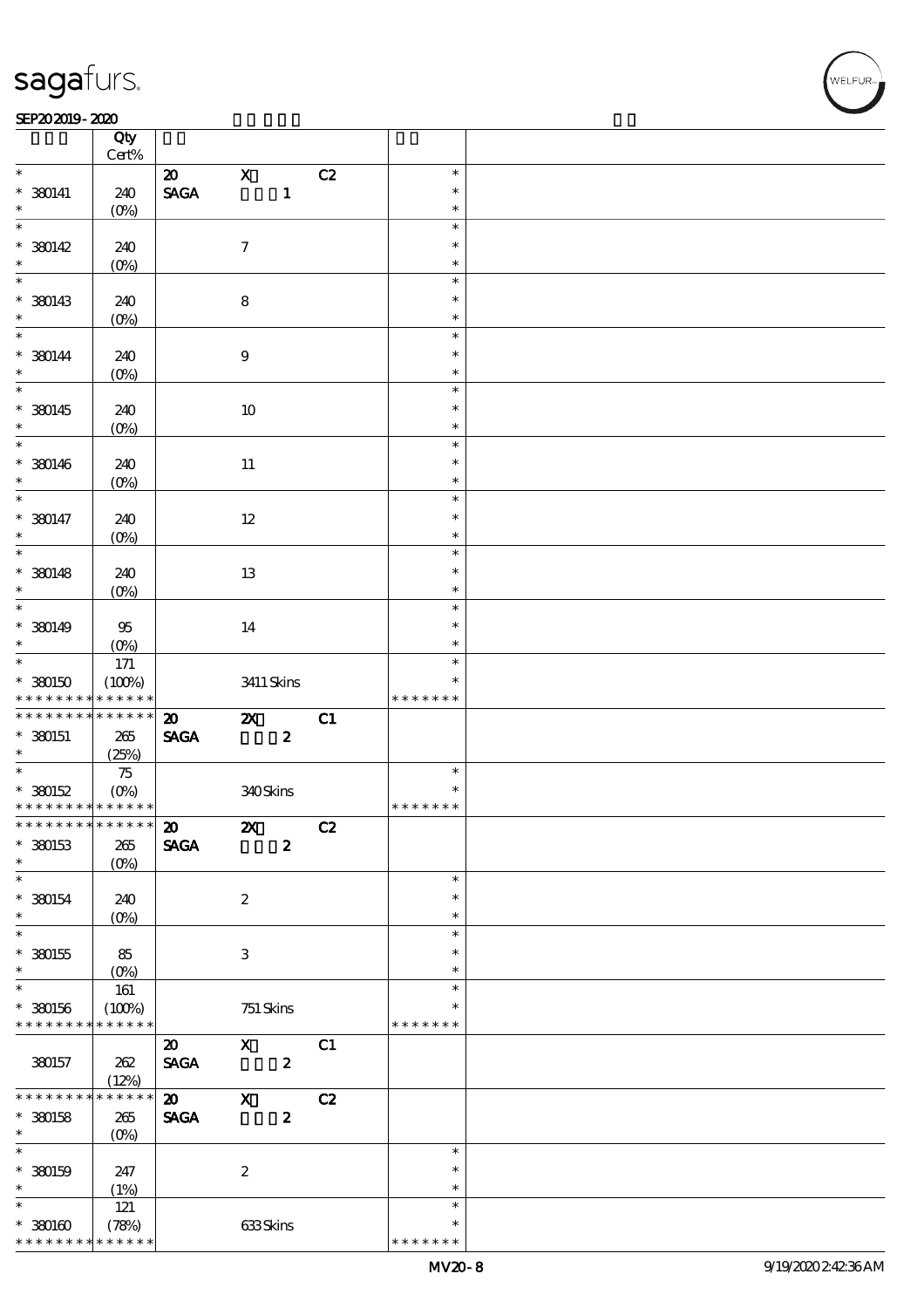#### SEP202019-2020

|                             | Qty<br>Cert%              |                             |                     |                  |    |               |  |
|-----------------------------|---------------------------|-----------------------------|---------------------|------------------|----|---------------|--|
| * * * * * * * *             | * * * * * *               | $\boldsymbol{\mathfrak{D}}$ | $\mathbf x$         |                  | C3 |               |  |
| $*$ 380161                  | $265\,$                   | <b>SAGA</b>                 |                     | $\boldsymbol{2}$ |    |               |  |
| $\ast$                      | $(O\%)$                   |                             |                     |                  |    |               |  |
| $\overline{\ast}$           |                           |                             |                     |                  |    | $\ast$        |  |
| $*30062$                    | 157                       |                             | $\boldsymbol{2}$    |                  |    | $\ast$        |  |
| $\ast$                      | $(O\%)$                   |                             |                     |                  |    | $\ast$        |  |
|                             | 109                       |                             |                     |                  |    | $\ast$        |  |
|                             |                           |                             |                     |                  |    | $\ast$        |  |
| $*30063$<br>* * * * * * * * | (80%)<br>* * * * * *      |                             | $531$ Skins         |                  |    | * * * * * * * |  |
|                             |                           |                             |                     |                  |    |               |  |
| * * * * * * * *             | $* * * * * * *$           | $\boldsymbol{\mathfrak{D}}$ |                     |                  | C1 |               |  |
| $* 380164$                  | $265\,$                   | <b>SAGA</b>                 |                     | $\boldsymbol{z}$ |    |               |  |
| $\ast$                      | $(O\%)$                   |                             |                     |                  |    |               |  |
| $\overline{\ast}$           |                           |                             |                     |                  |    | $\ast$        |  |
| $* 30065$                   | 152                       |                             | $\boldsymbol{2}$    |                  |    | $\ast$        |  |
| $\ast$                      | $(O\%)$                   |                             |                     |                  |    | $\ast$        |  |
| $\overline{\ast}$           | $101$                     |                             |                     |                  |    | $\ast$        |  |
| $* 30066$                   | (82%)                     |                             | $518S$ kins         |                  |    | $\ast$        |  |
| * * * * * * * *             | * * * * * *               |                             |                     |                  |    | * * * * * * * |  |
|                             |                           |                             |                     |                  |    |               |  |
| * * * * * * *               | * * * * * *               | $\boldsymbol{\mathfrak{D}}$ |                     |                  | C2 |               |  |
| $* 380167$                  | 265                       | <b>SAGA</b>                 |                     | $\boldsymbol{z}$ |    |               |  |
| $\ast$                      | $(O\%)$                   |                             |                     |                  |    |               |  |
| $\overline{\ast}$           |                           |                             |                     |                  |    | $\ast$        |  |
| $*30068$                    | 240                       |                             | $\boldsymbol{2}$    |                  |    | $\ast$        |  |
| $\ast$                      | $(O\%)$                   |                             |                     |                  |    | $\ast$        |  |
| $\overline{\ast}$           |                           |                             |                     |                  |    | $\ast$        |  |
| $*30000$                    |                           |                             |                     |                  |    | $\ast$        |  |
| $\ast$                      | 240                       |                             | $\,3$               |                  |    |               |  |
|                             | $(O\!/\!\!\delta)$        |                             |                     |                  |    | $\ast$        |  |
| $\overline{\ast}$           |                           |                             |                     |                  |    | $\ast$        |  |
| $*$ 380170                  | 240                       |                             | $\boldsymbol{4}$    |                  |    | $\ast$        |  |
| $\ast$                      | $(O\%)$                   |                             |                     |                  |    | $\ast$        |  |
| $\ast$                      |                           |                             |                     |                  |    | $\ast$        |  |
| $* 380171$                  | 240                       |                             | $\mathbf 5$         |                  |    | $\ast$        |  |
| $\ast$                      | $(O\%)$                   |                             |                     |                  |    | $\ast$        |  |
| $\ast$                      |                           |                             |                     |                  |    | $\ast$        |  |
| $* 380172$                  | 240                       |                             | $\bf 6$             |                  |    | $\ast$        |  |
| $\ast$                      | $(O\%)$                   |                             |                     |                  |    | $\ast$        |  |
| $\ast$                      |                           |                             |                     |                  |    | $\ast$        |  |
|                             |                           |                             |                     |                  |    | $\ast$        |  |
| $*380173$                   | 240                       |                             | $\boldsymbol{\tau}$ |                  |    |               |  |
| $\ast$                      | $(0\%)$                   |                             |                     |                  |    | $\ast$        |  |
| $\ast$                      |                           |                             |                     |                  |    | $\ast$        |  |
| $* 380174$                  | 240                       |                             | 8                   |                  |    | $\ast$        |  |
| $\ast$                      | $(O\%)$                   |                             |                     |                  |    | $\ast$        |  |
| $\overline{\ast}$           |                           |                             |                     |                  |    | $\ast$        |  |
| $*380175$                   | 240                       |                             | $\boldsymbol{9}$    |                  |    | $\ast$        |  |
| $\ast$                      | (100%)                    |                             |                     |                  |    | $\ast$        |  |
| $\ast$                      |                           |                             |                     |                  |    | $\ast$        |  |
| $*380176$                   | 240                       |                             | $10\,$              |                  |    | $\ast$        |  |
|                             |                           |                             |                     |                  |    |               |  |
| $\ast$<br>$\ast$            | (100%)                    |                             |                     |                  |    | $\ast$        |  |
|                             |                           |                             |                     |                  |    | $\ast$        |  |
| $* 380177$                  | 174                       |                             | $11\,$              |                  |    | $\ast$        |  |
| $\ast$                      | (100%)                    |                             |                     |                  |    | $\ast$        |  |
| $\overline{\ast}$           | $90\,$                    |                             |                     |                  |    | $\ast$        |  |
| $* 380178$                  | $(O\!\!\!\!\!\!\!/\,\!o)$ |                             | 2689Skins           |                  |    | $\ast$        |  |
| * * * * * * * *             | * * * * * *               |                             |                     |                  |    | * * * * * * * |  |
| * * * * * * * *             | $******$                  | $\boldsymbol{\mathfrak{D}}$ |                     |                  | C3 |               |  |
| $*30079$                    | 265                       | <b>SAGA</b>                 |                     | $\boldsymbol{2}$ |    |               |  |
| $\ast$                      | $(O\%)$                   |                             |                     |                  |    |               |  |
| $\ast$                      |                           |                             |                     |                  |    | $\ast$        |  |
|                             |                           |                             |                     |                  |    | $\ast$        |  |
| $*30080$<br>$\ast$          | 240                       |                             | $\boldsymbol{z}$    |                  |    |               |  |
|                             | $(O\!/\!\!\delta)$        |                             |                     |                  |    | $\ast$        |  |

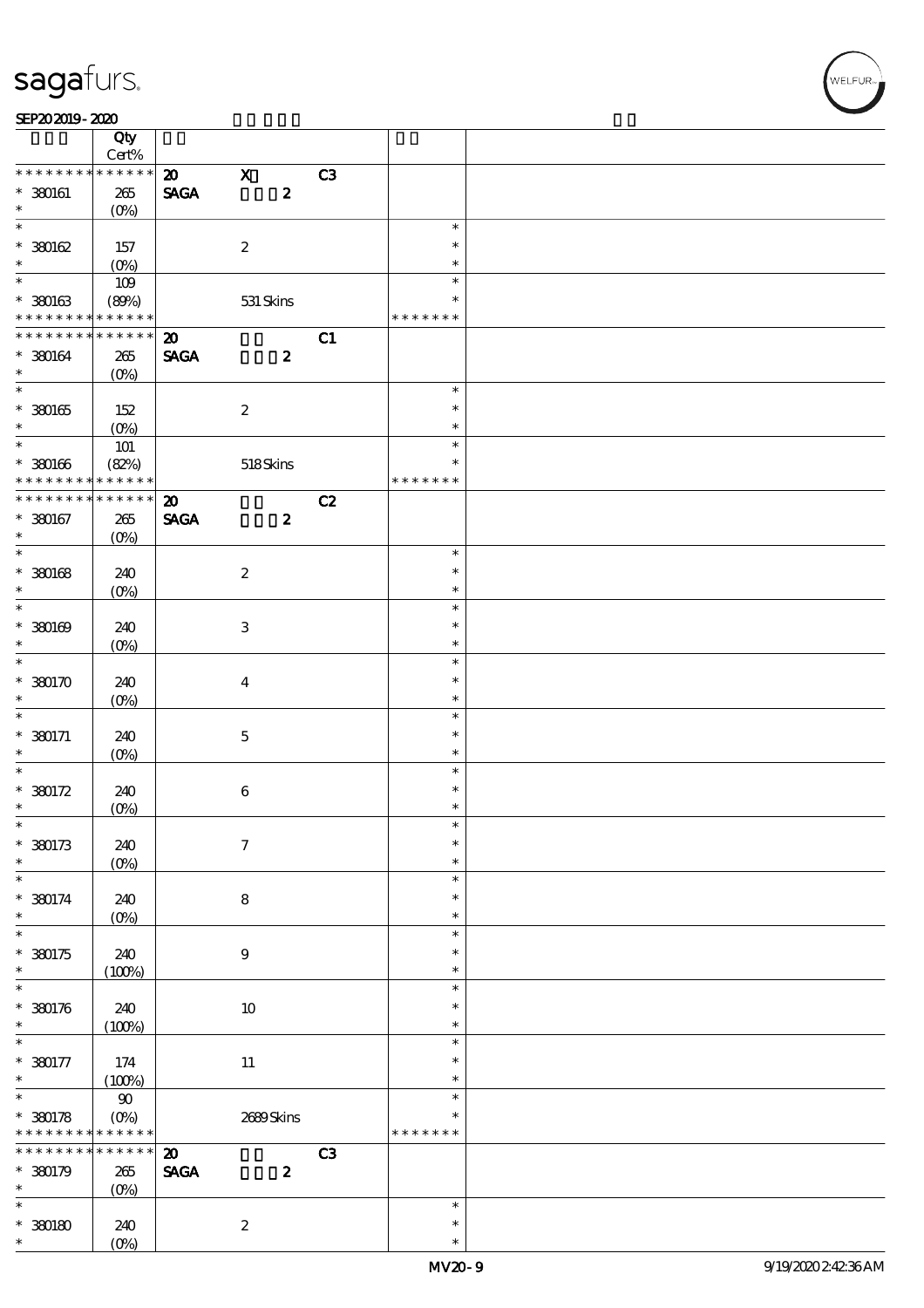#### SEP202019-2020

|                   | Qty<br>$Cert\%$    |                                |                           |                |               |  |
|-------------------|--------------------|--------------------------------|---------------------------|----------------|---------------|--|
| $\ast$            |                    |                                |                           |                |               |  |
|                   |                    | $\boldsymbol{\mathfrak{D}}$    |                           | C3             | $\ast$        |  |
| $*$ 380181        | 240                | $\operatorname{\mathsf{SAGA}}$ | $\boldsymbol{z}$          |                | $\ast$        |  |
| $\ast$            | $(O\%)$            |                                |                           |                | $\ast$        |  |
| $\ast$            |                    |                                |                           |                | $\ast$        |  |
| $*30082$          | 246                |                                | $\boldsymbol{4}$          |                | $\ast$        |  |
| $\ast$            | (100%)             |                                |                           |                | $\ast$        |  |
|                   | 116                |                                |                           |                | $\ast$        |  |
| $*$ 380183        | $(O\%)$            |                                | 1107Skins                 |                | $\ast$        |  |
| * * * * * * * *   | * * * * * *        |                                |                           |                | * * * * * * * |  |
| * * * * * * * *   | * * * * * *        | $\boldsymbol{\mathfrak{D}}$    |                           | C2             |               |  |
| $*$ 380184        | 240                | <b>SAGA</b>                    | $\boldsymbol{z}$          |                |               |  |
| $\ast$            | $(O\%)$            |                                |                           |                |               |  |
|                   |                    |                                |                           |                | $\ast$        |  |
| $* 30085$         | 240                |                                | $\boldsymbol{2}$          |                | $\ast$        |  |
| $\ast$            |                    |                                |                           |                | $\ast$        |  |
| $*$               | $(O\%)$            |                                |                           |                | $\ast$        |  |
|                   |                    |                                |                           |                | $\ast$        |  |
| $*$ 380186        | 240                |                                | $\ensuremath{\mathbf{3}}$ |                |               |  |
| $\ast$            | $(O\%)$            |                                |                           |                | $\ast$        |  |
| $\ast$            |                    |                                |                           |                | $\ast$        |  |
| $*$ 380187        | 240                |                                | $\boldsymbol{4}$          |                | $\ast$        |  |
| $\ast$            | $(O\%)$            |                                |                           |                | $\ast$        |  |
| $\overline{\ast}$ |                    |                                |                           |                | $\ast$        |  |
| $*$ 380188        | 240                |                                | $\mathbf 5$               |                | $\ast$        |  |
| $\ast$            | $(O\%)$            |                                |                           |                | $\ast$        |  |
| $\ast$            |                    |                                |                           |                | $\ast$        |  |
| $*30089$          | 240                |                                | $\bf 6$                   |                | $\ast$        |  |
| $\ast$            | $(O\%)$            |                                |                           |                | $\ast$        |  |
| $\overline{\ast}$ |                    |                                |                           |                | $\ast$        |  |
| $*30000$          | 240                |                                | $\boldsymbol{\tau}$       |                | $\ast$        |  |
| $\ast$            | $(O\%)$            |                                |                           |                | $\ast$        |  |
| $\ast$            |                    |                                |                           |                | $\ast$        |  |
| $*$ 380191        |                    |                                |                           |                | $\ast$        |  |
| $\ast$            | 240                |                                | ${\bf 8}$                 |                | $\ast$        |  |
| $\ast$            | (100%)             |                                |                           |                | $\ast$        |  |
|                   |                    |                                |                           |                |               |  |
| $*30092$          | 240                |                                | $\boldsymbol{9}$          |                | $\ast$        |  |
| $\ast$            | (100%)             |                                |                           |                | $\ast$        |  |
| $\ast$            |                    |                                |                           |                | $\ast$        |  |
| $*$ 380193        | 240                |                                | $10\,$                    |                | $\ast$        |  |
| $\ast$            | (100%)             |                                |                           |                | $\ast$        |  |
| $\ast$            |                    |                                |                           |                | $\ast$        |  |
| $* 380194$        | 44                 |                                | 11                        |                | $\ast$        |  |
| $\ast$            | (100%)             |                                |                           |                | $\ast$        |  |
| $\overline{\ast}$ | 109                |                                |                           |                | $\ast$        |  |
| $*30095$          | $(O\%)$            |                                | 2553Skins                 |                | *             |  |
| * * * * * * * *   | * * * * * *        |                                |                           |                | * * * * * * * |  |
| * * * * * * *     | * * * * * *        | $\boldsymbol{\mathbf{z}}$      |                           | C <sub>3</sub> |               |  |
| * 380196          | 240                | <b>SAGA</b>                    | $\boldsymbol{z}$          |                |               |  |
| $\ast$            | $(0\%)$            |                                |                           |                |               |  |
| $\ast$            |                    |                                |                           |                | $\ast$        |  |
| $* 380197$        | 245                |                                | $\boldsymbol{2}$          |                | $\ast$        |  |
| $\ast$            | $(0\%)$            |                                |                           |                | $\ast$        |  |
| $\overline{\ast}$ | 226                |                                |                           |                | $\ast$        |  |
| $*$ 380198        | (100%)             |                                | $711$ Skins               |                | $\ast$        |  |
| * * * * * * * *   | * * * * * *        |                                |                           |                | * * * * * * * |  |
| * * * * * * * *   | $* * * * * * *$    |                                |                           |                |               |  |
|                   |                    | $\boldsymbol{\mathfrak{D}}$    |                           | C2             |               |  |
| $* 30099$         | 240                | <b>SAGA</b>                    | $\boldsymbol{z}$          |                |               |  |
| $\ast$            | $(0\%)$            |                                |                           |                |               |  |
| $\ast$            |                    |                                |                           |                | $\ast$        |  |
| $*38000$          | 240                |                                | $\boldsymbol{2}$          |                | $\ast$        |  |
| $\ast$            | $(O\!/\!\!\delta)$ |                                |                           |                | $\ast$        |  |

,<br>WELFUR: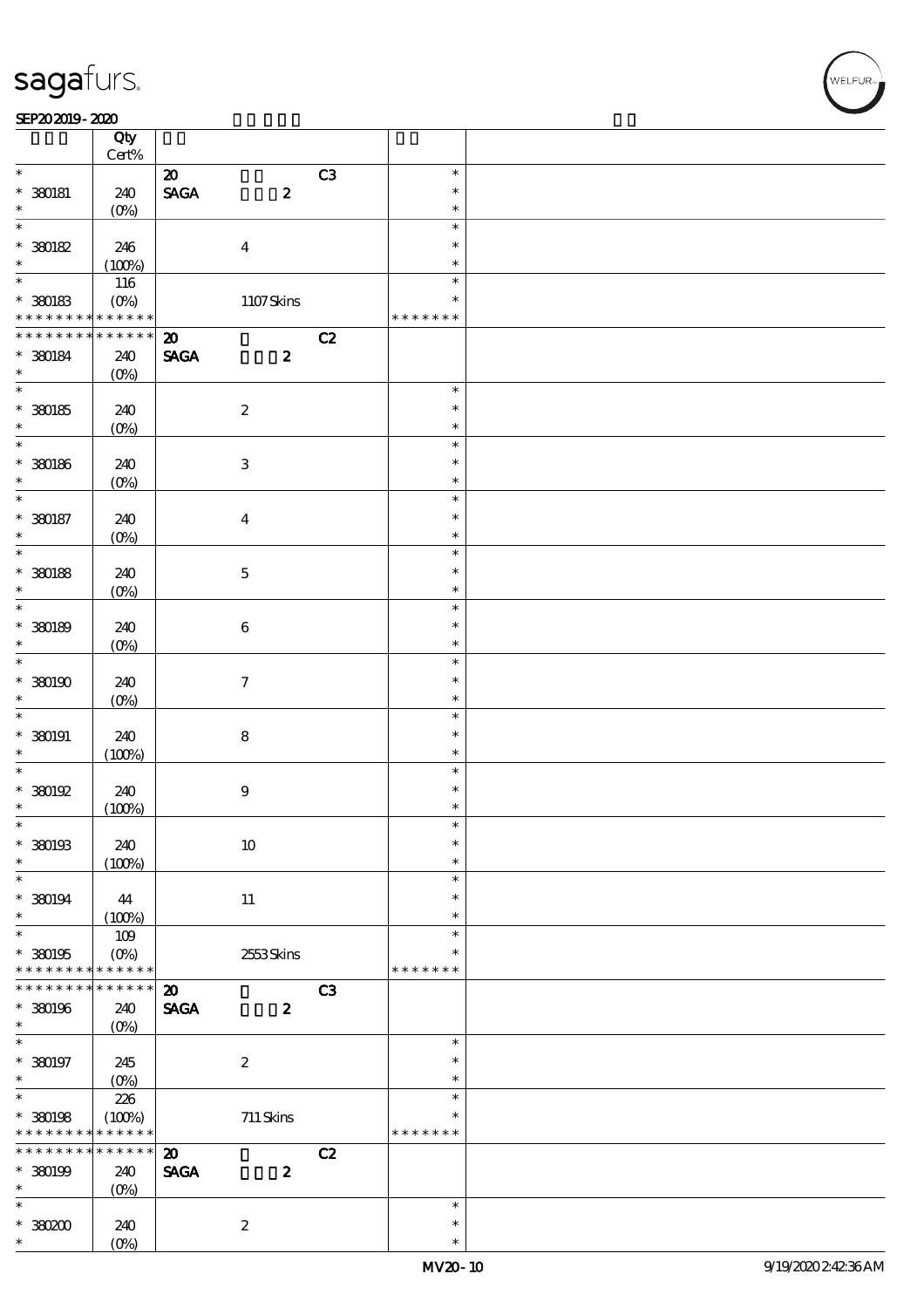#### SEP202019-2020

|                                | Qty                      |                                            |                             |                |                         |  |
|--------------------------------|--------------------------|--------------------------------------------|-----------------------------|----------------|-------------------------|--|
| $\ast$                         | Cert%                    |                                            |                             |                | $\ast$                  |  |
| $*38001$                       |                          | $\boldsymbol{\mathfrak{D}}$                |                             | C2             | $\ast$                  |  |
| $\ast$                         | 240<br>(O <sub>0</sub> ) | $\operatorname{\mathsf{SAGA}}$             | $\boldsymbol{z}$            |                | $\ast$                  |  |
| $\ast$                         |                          |                                            |                             |                | $\ast$                  |  |
| $*38002$                       | 240                      |                                            | $\overline{\mathbf{4}}$     |                | $\ast$                  |  |
| $\ast$                         | $(0\%)$                  |                                            |                             |                | $\ast$                  |  |
| $\ast$                         |                          |                                            |                             |                | $\ast$                  |  |
| $*$ 380203                     | 240                      |                                            | $\bf 5$                     |                | $\ast$                  |  |
| $\ast$                         | (100%)                   |                                            |                             |                | $\ast$                  |  |
| $\ast$                         |                          |                                            |                             |                | $\ast$                  |  |
| * 380204                       | 240                      |                                            | $\bf 6$                     |                | $\ast$                  |  |
| $\ast$                         | (100%)                   |                                            |                             |                | $\ast$                  |  |
|                                |                          |                                            |                             |                | $\ast$                  |  |
| $*38005$                       | 211                      |                                            | $\tau$                      |                | $\ast$                  |  |
| $\ast$                         | (90%)                    |                                            |                             |                | $\ast$                  |  |
|                                | 202                      |                                            |                             |                | $\ast$                  |  |
| $*380006$<br>* * * * * * * *   | $(O\%)$<br>* * * * * *   |                                            | 1853Skins                   |                | $\ast$<br>* * * * * * * |  |
| * * * * * * * *                | $* * * * * * *$          |                                            |                             |                |                         |  |
| $*380207$                      |                          | $\boldsymbol{\mathfrak{D}}$<br><b>SAGA</b> | $\mathbf{x}$                | C1             |                         |  |
| $\ast$                         | 265<br>(20%)             |                                            | $\boldsymbol{z}$            |                |                         |  |
|                                | 158                      |                                            |                             |                | $\ast$                  |  |
| * 380208                       | $(O\%)$                  |                                            | 423Skins                    |                | $\ast$                  |  |
| * * * * * * * *                | * * * * * *              |                                            |                             |                | * * * * * * *           |  |
| * * * * * * * * <mark>*</mark> | * * * * * *              | $\boldsymbol{\mathfrak{D}}$                | $\mathbf{x}$                | C2             |                         |  |
| $*38000$                       | 265                      | <b>SAGA</b>                                | $\boldsymbol{z}$            |                |                         |  |
| $\ast$                         | $(O\%)$                  |                                            |                             |                |                         |  |
| $\ast$                         |                          |                                            |                             |                | $\ast$                  |  |
| * 380210                       | 240                      |                                            | $\boldsymbol{2}$            |                | $\ast$                  |  |
| $\ast$                         | $(O\%)$                  |                                            |                             |                | $\ast$                  |  |
| $\ast$                         |                          |                                            |                             |                | $\ast$                  |  |
| $*360211$                      | 240                      |                                            | 3                           |                | $\ast$                  |  |
| $\ast$                         | $(O\%)$                  |                                            |                             |                | $\ast$                  |  |
| $\ast$                         |                          |                                            |                             |                | $\ast$                  |  |
| $*$ 380212<br>$\ast$           | 240                      |                                            | $\overline{4}$              |                | $\ast$<br>$\ast$        |  |
| $\ast$                         | $(0\%)$                  |                                            |                             |                | ж                       |  |
| * 380213                       | 259                      |                                            | $\mathbf{5}$                |                | $\ast$                  |  |
| $\ast$                         | (90%)                    |                                            |                             |                | $\ast$                  |  |
| $\ast$                         | $90^{\circ}$             |                                            |                             |                | $\ast$                  |  |
| $*380214$                      | (1%)                     |                                            | 1334 Skins                  |                | $\ast$                  |  |
| * * * * * * * *                | * * * * * *              |                                            |                             |                | * * * * * * *           |  |
| * * * * * * * *                | $* * * * * * *$          | $\boldsymbol{\mathfrak{D}}$                | $\boldsymbol{\mathsf{X}}$   | C2             |                         |  |
| * 380215                       | 245                      | <b>SROY</b>                                | $\mathbf{1}$                |                |                         |  |
| $\ast$                         | (18%)                    |                                            |                             |                |                         |  |
| $\ast$                         | 87                       |                                            |                             |                | $\ast$                  |  |
| * 380216                       | (1%)                     |                                            | 332Skins                    |                | $\ast$                  |  |
| * * * * * * * *                | ******                   |                                            |                             |                | * * * * * * *           |  |
|                                |                          | $\boldsymbol{\mathfrak{D}}$                | $\boldsymbol{\mathsf{X}}$   | C <sub>3</sub> |                         |  |
| 380217                         | 267                      | <b>SROY</b>                                | $\mathbf{1}$                |                |                         |  |
| * * * * * * * *                | (19%)<br>* * * * * *     | $\boldsymbol{\mathfrak{D}}$                |                             |                |                         |  |
| * 380218                       | 245                      | <b>SROY</b>                                | $\mathbf x$<br>$\mathbf{1}$ | C1             |                         |  |
| $\ast$                         | (32%)                    |                                            |                             |                |                         |  |
| $\ast$                         |                          |                                            |                             |                | $\ast$                  |  |
| * 380219                       | 220                      |                                            | $\boldsymbol{2}$            |                | $\ast$                  |  |
| $\ast$                         | $(0\%)$                  |                                            |                             |                | $\ast$                  |  |
| $\ast$                         | $\boldsymbol{\omega}$    |                                            |                             |                | $\ast$                  |  |
| * 380220                       | $(O\!/\!o)$              |                                            | 534Skins                    |                | $\ast$                  |  |
| * * * * * * * *                | * * * * * *              |                                            |                             |                | * * * * * * *           |  |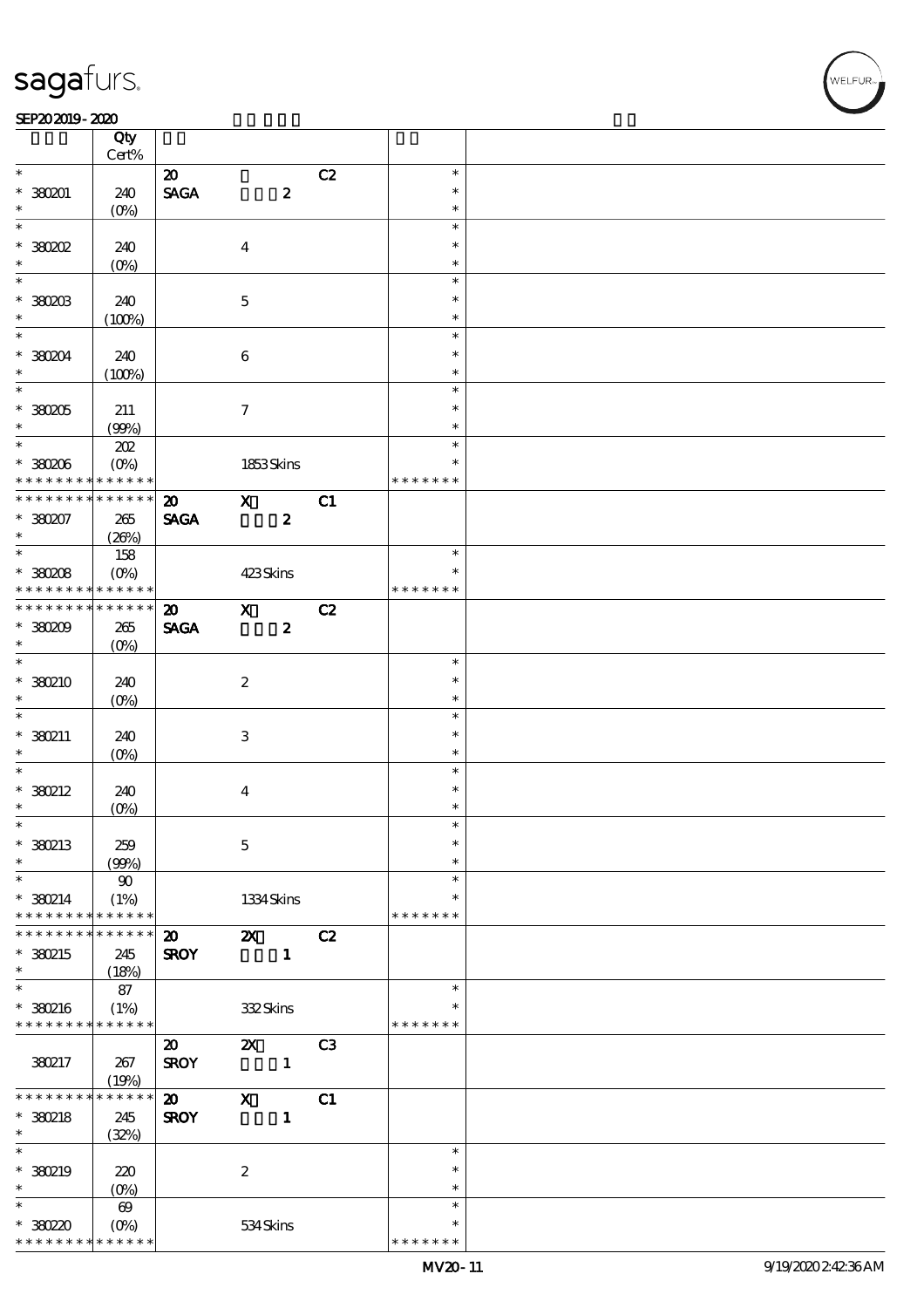т

#### SEP202019-2020

|                                         | Qty<br>Cert%       |                             |                           |    |               |        |  |
|-----------------------------------------|--------------------|-----------------------------|---------------------------|----|---------------|--------|--|
| * * * * * * * *                         | * * * * * *        | $\boldsymbol{\mathfrak{D}}$ | $\mathbf x$               | C2 |               |        |  |
| $*380221$<br>$\ast$                     | 245<br>$(O\%)$     | <b>SROY</b>                 | $\mathbf{1}$              |    |               |        |  |
| $\overline{\ast}$                       |                    |                             |                           |    |               | $\ast$ |  |
| $*30222$                                | 220                |                             | $\boldsymbol{2}$          |    |               | $\ast$ |  |
| $\ast$                                  | (O <sub>0</sub> )  |                             |                           |    |               | $\ast$ |  |
|                                         |                    |                             |                           |    |               | $\ast$ |  |
|                                         |                    |                             |                           |    |               | $\ast$ |  |
| $*380223$<br>$\ast$                     | 220                |                             | $\,3$                     |    |               |        |  |
| $\overline{\mathbf{r}}$                 | (O <sub>0</sub> )  |                             |                           |    |               | $\ast$ |  |
|                                         |                    |                             |                           |    |               | $\ast$ |  |
| * 38024                                 | 220                |                             | $\overline{\mathbf{4}}$   |    |               | $\ast$ |  |
| $\ast$                                  | $(O\!/\!\!\delta)$ |                             |                           |    |               | $\ast$ |  |
| $\overline{\ast}$                       |                    |                             |                           |    |               | $\ast$ |  |
| $*38025$                                | 204                |                             | $\mathbf{5}$              |    |               | $\ast$ |  |
| $\ast$                                  | $(O\%)$            |                             |                           |    |               | $\ast$ |  |
| $\overline{\phantom{0}}$                | 153                |                             |                           |    |               | $\ast$ |  |
| * 380226                                | (100%)             |                             | 1262Skins                 |    |               | $\ast$ |  |
| * * * * * * * *                         | * * * * * *        |                             |                           |    | * * * * * * * |        |  |
| * * * * * * * *                         | * * * * * *        | $\boldsymbol{\mathbf{z}}$   | $\mathbf{x}$              | C3 |               |        |  |
| * 380227                                | 245                | <b>SROY</b>                 | $\mathbf{1}$              |    |               |        |  |
| $\ast$                                  |                    |                             |                           |    |               |        |  |
|                                         | (18%)              |                             |                           |    |               | $\ast$ |  |
|                                         | 176                |                             |                           |    |               |        |  |
| $*380228$                               | $(O\%)$            |                             | 421 Skins                 |    |               | $\ast$ |  |
| * * * * * * * *                         | * * * * * *        |                             |                           |    | * * * * * * * |        |  |
| * * * * * * * *                         | $******$           | $\boldsymbol{\mathbf{z}}$   |                           | C1 |               |        |  |
| $*38029$                                | 245                | <b>SROY</b>                 | $\mathbf{1}$              |    |               |        |  |
| $\ast$                                  | $(O\!/\!\!\delta)$ |                             |                           |    |               |        |  |
| $\overline{\phantom{0}}$                |                    |                             |                           |    |               | $\ast$ |  |
| $*380230$                               | 220                |                             | $\boldsymbol{2}$          |    |               | $\ast$ |  |
| $\ast$                                  | $(O\%)$            |                             |                           |    |               | $\ast$ |  |
| $\ast$                                  |                    |                             |                           |    |               | $\ast$ |  |
| * 380231                                | 135                |                             | $\ensuremath{\mathbf{3}}$ |    |               | $\ast$ |  |
| $\ast$                                  |                    |                             |                           |    |               | $\ast$ |  |
|                                         | $(O\%)$            |                             |                           |    |               | $\ast$ |  |
|                                         | 109                |                             |                           |    |               | $\ast$ |  |
| $*30232$<br>* * * * * * * * * * * * * * | (100%)             |                             | 709Skins                  |    |               |        |  |
|                                         |                    |                             |                           |    | * * * * * * * |        |  |
| ************* 20                        |                    |                             |                           | C2 |               |        |  |
| $*380233$                               | 245                | <b>SROY</b>                 | $\mathbf{1}$              |    |               |        |  |
| $\ast$                                  | $(O\%)$            |                             |                           |    |               |        |  |
| $\ast$                                  |                    |                             |                           |    |               | $\ast$ |  |
| * 380234                                | 220                |                             | $\boldsymbol{2}$          |    |               | $\ast$ |  |
| $\ast$                                  | $(O\%)$            |                             |                           |    |               | $\ast$ |  |
| $\overline{\ast}$                       |                    |                             |                           |    |               | $\ast$ |  |
| $*30235$                                | 173                |                             | 3                         |    |               | $\ast$ |  |
| $\ast$                                  | (O <sub>0</sub> )  |                             |                           |    |               | $\ast$ |  |
| $\ast$                                  | 150                |                             |                           |    |               | $\ast$ |  |
| $*380236$                               | (63%)              |                             | 788Skins                  |    |               | *      |  |
| * * * * * * * *                         | * * * * * *        |                             |                           |    | * * * * * * * |        |  |
| * * * * * * * *                         | $* * * * * * *$    | $\boldsymbol{\mathbf{Z}}$   |                           | C3 |               |        |  |
|                                         |                    |                             |                           |    |               |        |  |
| $*380237$                               | 245                | <b>SROY</b>                 | $\mathbf{1}$              |    |               |        |  |
| $\ast$<br>$\overline{\ast}$             | (31%)              |                             |                           |    |               |        |  |
|                                         |                    |                             |                           |    |               | $\ast$ |  |
| $*30238$                                | 220                |                             | $\boldsymbol{2}$          |    |               | $\ast$ |  |
| $\ast$                                  | $(O\%)$            |                             |                           |    |               | $\ast$ |  |
| $\ast$                                  | 245                |                             |                           |    |               | $\ast$ |  |
| $*380239$                               | $(O\!/\!o)$        |                             | $710S$ kins               |    |               | $\ast$ |  |
| * * * * * * * *                         | * * * * * *        |                             |                           |    | * * * * * * * |        |  |
| * * * * * * * *                         | * * * * * *        | $\boldsymbol{\mathsf{20}}$  |                           | C2 |               |        |  |
| * 380240                                | 245                | <b>SROY</b>                 | $\mathbf{1}$              |    |               |        |  |
| $\ast$                                  | $(O\%)$            |                             |                           |    |               |        |  |
|                                         |                    |                             |                           |    |               |        |  |

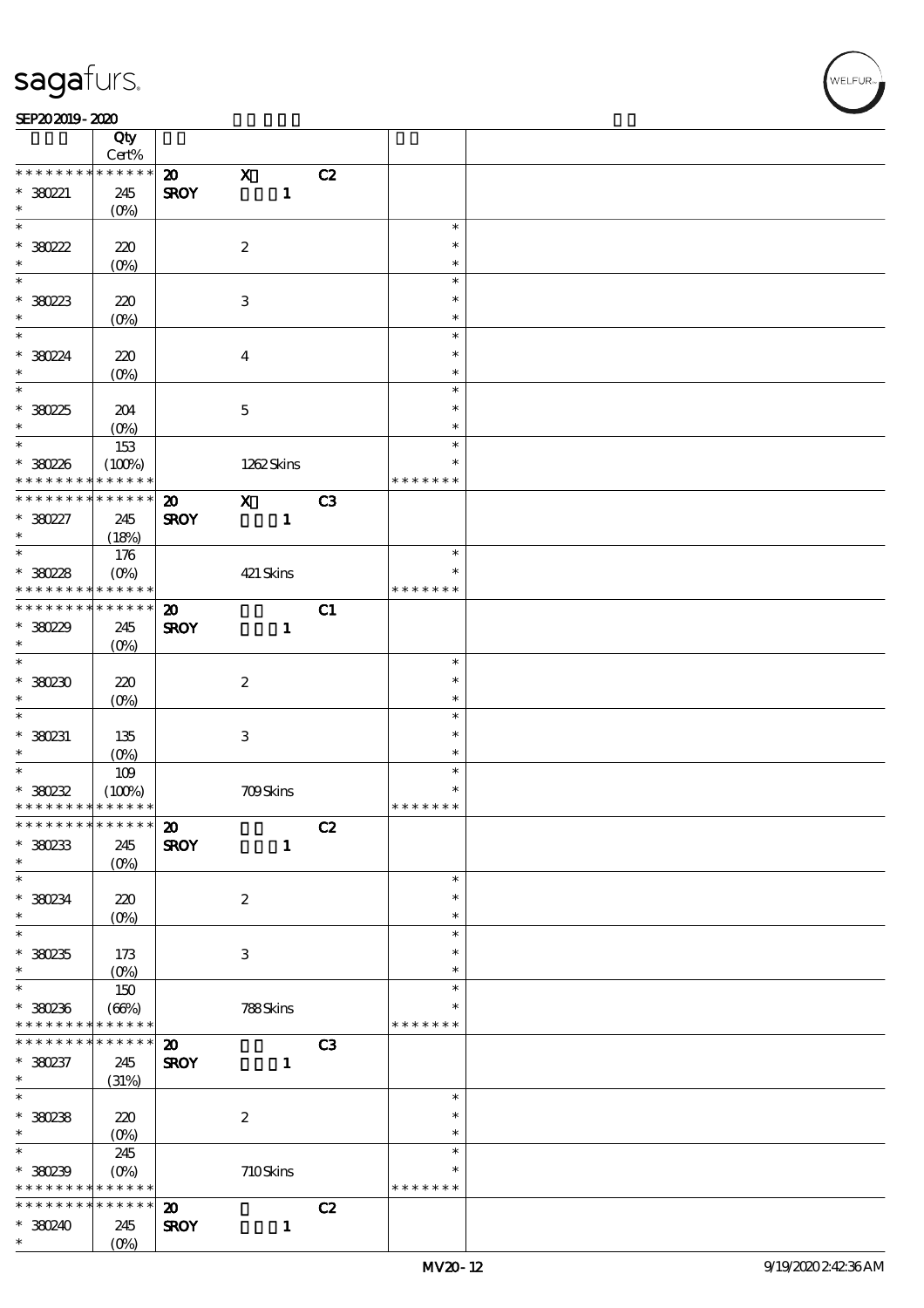#### $SEP202019 - 2020$

|                                | Qty<br>$Cert\%$   |                             |                           |                  |                |               |  |
|--------------------------------|-------------------|-----------------------------|---------------------------|------------------|----------------|---------------|--|
| $\ast$                         |                   | $\boldsymbol{\mathfrak{D}}$ |                           |                  | C2             | $\ast$        |  |
|                                |                   |                             |                           |                  |                | $\ast$        |  |
| $*380241$<br>$\ast$            | 220               | <b>SROY</b>                 |                           | $\mathbf{1}$     |                |               |  |
| $\overline{\ast}$              | $(O\%)$           |                             |                           |                  |                | $\ast$        |  |
|                                |                   |                             |                           |                  |                | $\ast$        |  |
| * 380242                       | 220               |                             | $\,3$                     |                  |                | $\ast$        |  |
| $\ast$                         | $(0\%)$           |                             |                           |                  |                | $\ast$        |  |
|                                |                   |                             |                           |                  |                | $\ast$        |  |
| * 380243                       | 220               |                             | $\overline{\mathbf{4}}$   |                  |                | $\ast$        |  |
| $\ast$                         | (O <sub>0</sub> ) |                             |                           |                  |                | $\ast$        |  |
| $\ast$                         |                   |                             |                           |                  |                | $\ast$        |  |
| * 380244                       | 220               |                             | $\mathbf 5$               |                  |                | $\ast$        |  |
| $\ast$                         | $(O\%)$           |                             |                           |                  |                | $\ast$        |  |
| $\overline{\ast}$              |                   |                             |                           |                  |                | $\ast$        |  |
| * 380245                       | 220               |                             | $\bf 6$                   |                  |                | $\ast$        |  |
| $\ast$                         | $(O\%)$           |                             |                           |                  |                | $\ast$        |  |
| $\overline{\ast}$              |                   |                             |                           |                  |                | $\ast$        |  |
|                                |                   |                             |                           |                  |                | $\ast$        |  |
| * 380246<br>$\ast$             | 220               |                             | $\boldsymbol{\tau}$       |                  |                | $\ast$        |  |
|                                | $(O\!/\!o)$       |                             |                           |                  |                |               |  |
| $\ast$                         |                   |                             |                           |                  |                | $\ast$        |  |
| * 380247                       | 220               |                             | $\bf 8$                   |                  |                | $\ast$        |  |
| $\ast$                         | (100%)            |                             |                           |                  |                | $\ast$        |  |
| $\overline{\ast}$              |                   |                             |                           |                  |                | $\ast$        |  |
| * 380248                       | 61                |                             | $\boldsymbol{9}$          |                  |                | $\ast$        |  |
| $\ast$                         | (100%)            |                             |                           |                  |                | $\ast$        |  |
|                                | 154               |                             |                           |                  |                | $\ast$        |  |
| * 380249                       | $(O\%)$           |                             | 2000Skins                 |                  |                | $\ast$        |  |
| * * * * * * * * <mark>*</mark> | $* * * * * * *$   |                             |                           |                  |                | * * * * * * * |  |
| * * * * * * * *                | $******$          | $\boldsymbol{\mathfrak{D}}$ |                           |                  | C <sub>3</sub> |               |  |
| $*30250$                       | 245               | <b>SROY</b>                 |                           | $\mathbf{1}$     |                |               |  |
|                                |                   |                             |                           |                  |                |               |  |
|                                |                   |                             |                           |                  |                |               |  |
| $\ast$<br>$\ast$               | $(O\%)$           |                             |                           |                  |                | $\ast$        |  |
|                                |                   |                             |                           |                  |                | $\ast$        |  |
| * 380251                       | 220               |                             | $\boldsymbol{2}$          |                  |                |               |  |
| $\ast$                         | $(O\%)$           |                             |                           |                  |                | $\ast$        |  |
| $\ast$                         |                   |                             |                           |                  |                | $\ast$        |  |
| $*380252$                      | 220               |                             | $\ensuremath{\mathbf{3}}$ |                  |                | $\ast$        |  |
| $\ast$                         | $(0\%)$           |                             |                           |                  |                | $\ast$        |  |
| $\ast$                         |                   |                             |                           |                  |                | $\ast$        |  |
| $*380253$                      | 220               |                             | $\boldsymbol{4}$          |                  |                | $\ast$        |  |
| $\ast$                         | $(0\%)$           |                             |                           |                  |                | $\ast$        |  |
| $\ast$                         |                   |                             |                           |                  |                | $\ast$        |  |
| $*380254$                      | 220               |                             | $\mathbf{5}$              |                  |                | $\ast$        |  |
| $\ast$                         | $(0\%)$           |                             |                           |                  |                | $\ast$        |  |
| $\overline{\ast}$              |                   |                             |                           |                  |                | $\ast$        |  |
| $*380255$                      | 95                |                             | $\boldsymbol{6}$          |                  |                | $\ast$        |  |
| $\ast$                         | $(O\%)$           |                             |                           |                  |                | $\ast$        |  |
| $\overline{\ast}$              | 141               |                             |                           |                  |                | $\ast$        |  |
| $*380256$                      | (100%)            |                             | 1361 Skins                |                  |                | $\ast$        |  |
| * * * * * * * *                | * * * * * *       |                             |                           |                  |                | * * * * * * * |  |
|                                |                   | $\boldsymbol{\mathfrak{D}}$ | $\mathbf{X}$              |                  | C2             |               |  |
|                                |                   |                             |                           |                  |                |               |  |
| 380257                         | 120               | <b>SROY</b>                 |                           | $\blacksquare$   |                |               |  |
| * * * * * * * *                | (24%)<br>$******$ |                             |                           |                  |                |               |  |
|                                |                   | $\boldsymbol{\mathsf{20}}$  | $\mathbf{x}$              |                  | C <sub>3</sub> |               |  |
| $*380258$<br>$\ast$            | 245               | <b>SROY</b>                 |                           | $\mathbf{1}$     |                |               |  |
| $\ast$                         | (8%)              |                             |                           |                  |                | $\ast$        |  |
|                                | 254               |                             |                           |                  |                | $\ast$        |  |
| $*380259$                      | $(O\!/\!o)$       |                             | 499Skins                  |                  |                |               |  |
| * * * * * * * *                | * * * * * *       |                             |                           |                  |                | * * * * * * * |  |
|                                |                   | $\boldsymbol{\omega}$       | $\boldsymbol{\mathsf{Z}}$ |                  | C1             |               |  |
| 380260                         | 154<br>(16%)      | <b>SROY</b>                 |                           | $\boldsymbol{z}$ |                |               |  |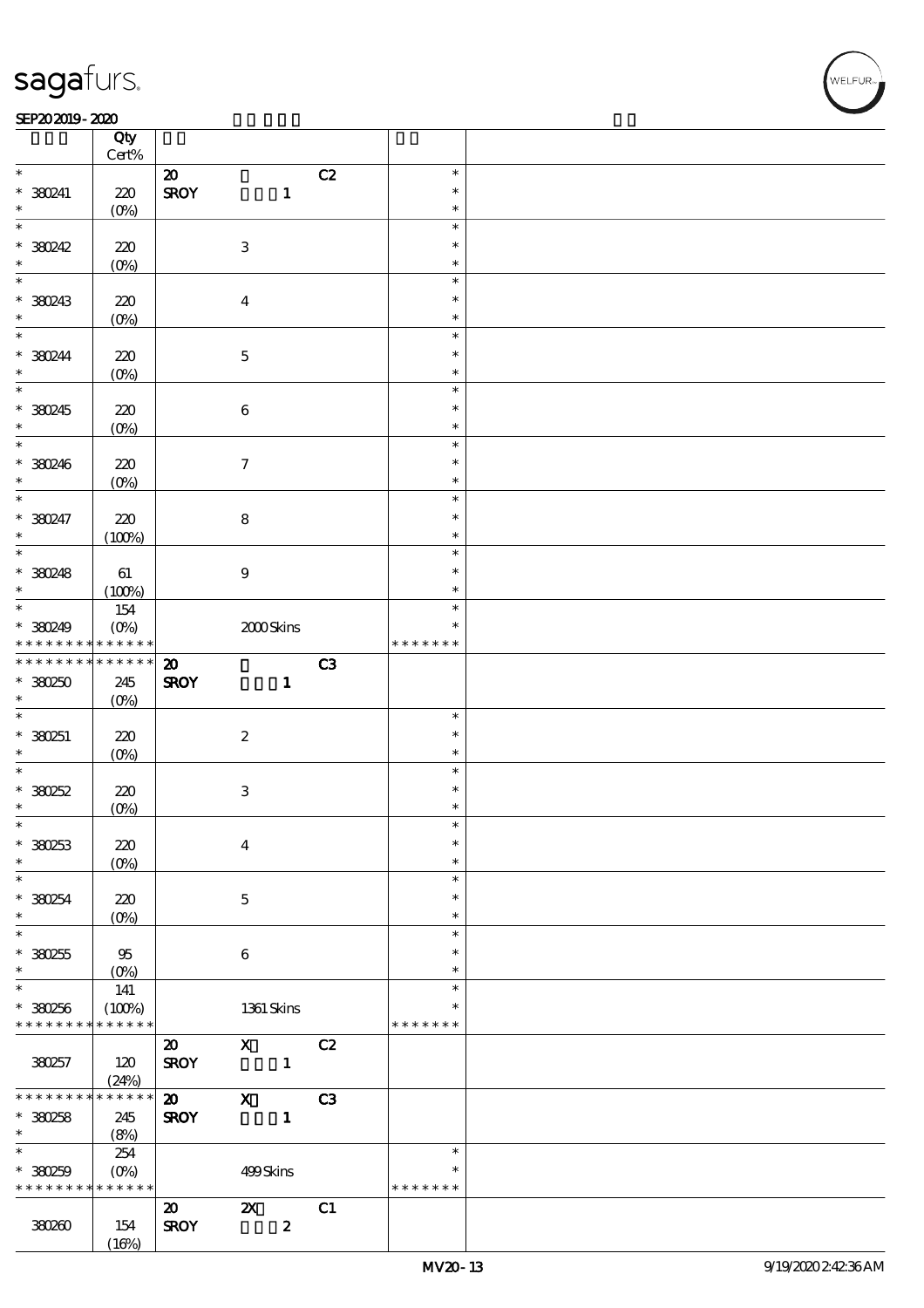#### SEP202019-2020

|                              | Qty                    |                             |                           |                  |                         |  |
|------------------------------|------------------------|-----------------------------|---------------------------|------------------|-------------------------|--|
| * * * * * * * *              | Cert%<br>* * * * * *   |                             |                           |                  |                         |  |
|                              |                        | $\boldsymbol{\mathsf{20}}$  | $\boldsymbol{\mathsf{X}}$ | C2               |                         |  |
| * 380261<br>$\ast$           | 245                    | <b>SROY</b>                 |                           | $\boldsymbol{z}$ |                         |  |
| $\ast$                       | $(0\%)$                |                             |                           |                  | $\ast$                  |  |
|                              |                        |                             |                           |                  |                         |  |
| $*30002$                     | 42                     |                             | $\boldsymbol{2}$          |                  | $\ast$                  |  |
| $\ast$                       |                        |                             |                           |                  | $\ast$                  |  |
| $\overline{\ast}$            | 98                     |                             |                           |                  | $\ast$                  |  |
| $*38083$                     | (78%)                  |                             | 385Skins                  |                  | $\ast$                  |  |
| * * * * * * * * * * * * * *  |                        |                             |                           |                  | * * * * * * *           |  |
|                              |                        | $\boldsymbol{\mathfrak{D}}$ | $\boldsymbol{\mathsf{Z}}$ | C <sub>3</sub>   |                         |  |
| 380264                       | 144                    | <b>SROY</b>                 |                           | $\boldsymbol{z}$ |                         |  |
|                              | (34%)                  |                             |                           |                  |                         |  |
|                              |                        | $\boldsymbol{\mathfrak{D}}$ | $\mathbf{X}$              | C1               |                         |  |
| 380265                       | 198                    | <b>SROY</b>                 |                           | $\boldsymbol{z}$ |                         |  |
|                              | (12%)                  |                             |                           |                  |                         |  |
| * * * * * * * *              | * * * * * *            | $\boldsymbol{\mathsf{20}}$  | $\boldsymbol{\mathrm{X}}$ | C2               |                         |  |
| $*380266$                    | 134                    | <b>SROY</b>                 |                           | $\boldsymbol{z}$ |                         |  |
| $\ast$                       | $(O\%)$                |                             |                           |                  |                         |  |
| $\ast$                       | 140                    |                             |                           |                  | $\ast$                  |  |
| $*380267$                    | (85%)                  |                             | 274Skins                  |                  | $\ast$                  |  |
| * * * * * * * * * * * * * *  |                        |                             |                           |                  | * * * * * * *           |  |
|                              |                        | $\boldsymbol{\mathfrak{D}}$ | $\boldsymbol{\mathsf{X}}$ | C <sub>3</sub>   |                         |  |
|                              |                        |                             |                           |                  |                         |  |
| 380268                       | 197                    | <b>SROY</b>                 |                           | $\boldsymbol{z}$ |                         |  |
| * * * * * * * * * * * * * *  | (32%)                  |                             |                           |                  |                         |  |
|                              |                        | $\boldsymbol{\mathfrak{D}}$ |                           | C1               |                         |  |
| $*380209$                    | 245                    | <b>SROY</b>                 |                           | $\boldsymbol{z}$ |                         |  |
| $\ast$                       | (19%)                  |                             |                           |                  |                         |  |
| $\ast$                       | 31                     |                             |                           |                  | $\ast$                  |  |
|                              |                        |                             |                           |                  |                         |  |
| $*380270$                    | $(0\%)$                |                             | 276Skins                  |                  |                         |  |
| * * * * * * * * * * * * * *  |                        |                             |                           |                  | * * * * * * *           |  |
| * * * * * * * *              | $* * * * * * *$        | $\boldsymbol{\mathfrak{D}}$ |                           | C2               |                         |  |
| $*380271$                    | 245                    | <b>SROY</b>                 |                           | $\boldsymbol{z}$ |                         |  |
| $\ast$                       | $(O\%)$                |                             |                           |                  |                         |  |
| $\ast$                       |                        |                             |                           |                  | $\ast$                  |  |
| $*380272$                    | 220                    |                             | $\boldsymbol{2}$          |                  | $\ast$                  |  |
| $\ast$                       | $(0\%)$                |                             |                           |                  | $\ast$                  |  |
| $*$                          |                        |                             |                           |                  | $\ast$                  |  |
| $*380273$                    | 135                    |                             | $\,3$                     |                  | $\ast$                  |  |
|                              | $(0\%)$                |                             |                           |                  | $\ast$                  |  |
| $\ast$<br>$\ast$             | 182                    |                             |                           |                  | $\ast$                  |  |
| $*380274$                    | (100%)                 |                             | 782Skins                  |                  | $\ast$                  |  |
| * * * * * * *                | * * * * * *            |                             |                           |                  | * * * * * * *           |  |
|                              | * * * * * *            | $\boldsymbol{\mathfrak{D}}$ |                           | C <sub>3</sub>   |                         |  |
|                              | 241                    |                             |                           |                  |                         |  |
| $*30275$<br>$\ast$           |                        | <b>SROY</b>                 |                           | $\boldsymbol{z}$ |                         |  |
| $\ast$                       |                        |                             |                           |                  | $\ast$                  |  |
|                              | 10B                    |                             |                           |                  | $\ast$                  |  |
| $*380276$<br>* * * * * * * * | (100%)<br>* * * * * *  |                             | 344Skins                  |                  | * * * * * * *           |  |
|                              |                        |                             |                           |                  |                         |  |
|                              |                        | $\boldsymbol{\mathfrak{D}}$ |                           | C1               |                         |  |
| 380277                       | 245                    | <b>SROY</b>                 |                           | $\boldsymbol{z}$ |                         |  |
| * * * * * *                  | (1%)<br>* * * * * *    |                             |                           |                  |                         |  |
|                              |                        | $\boldsymbol{\mathfrak{D}}$ |                           | C2               |                         |  |
| $* 380278$                   | 51                     | <b>SROY</b>                 |                           | $\boldsymbol{z}$ |                         |  |
| $\ast$                       | (100%)                 |                             |                           |                  |                         |  |
| $\ast$                       | 107                    |                             |                           |                  | $\ast$                  |  |
| $*380279$<br>* * * * * * * * | $(0\%)$<br>* * * * * * |                             | 158Skins                  |                  | $\ast$<br>* * * * * * * |  |

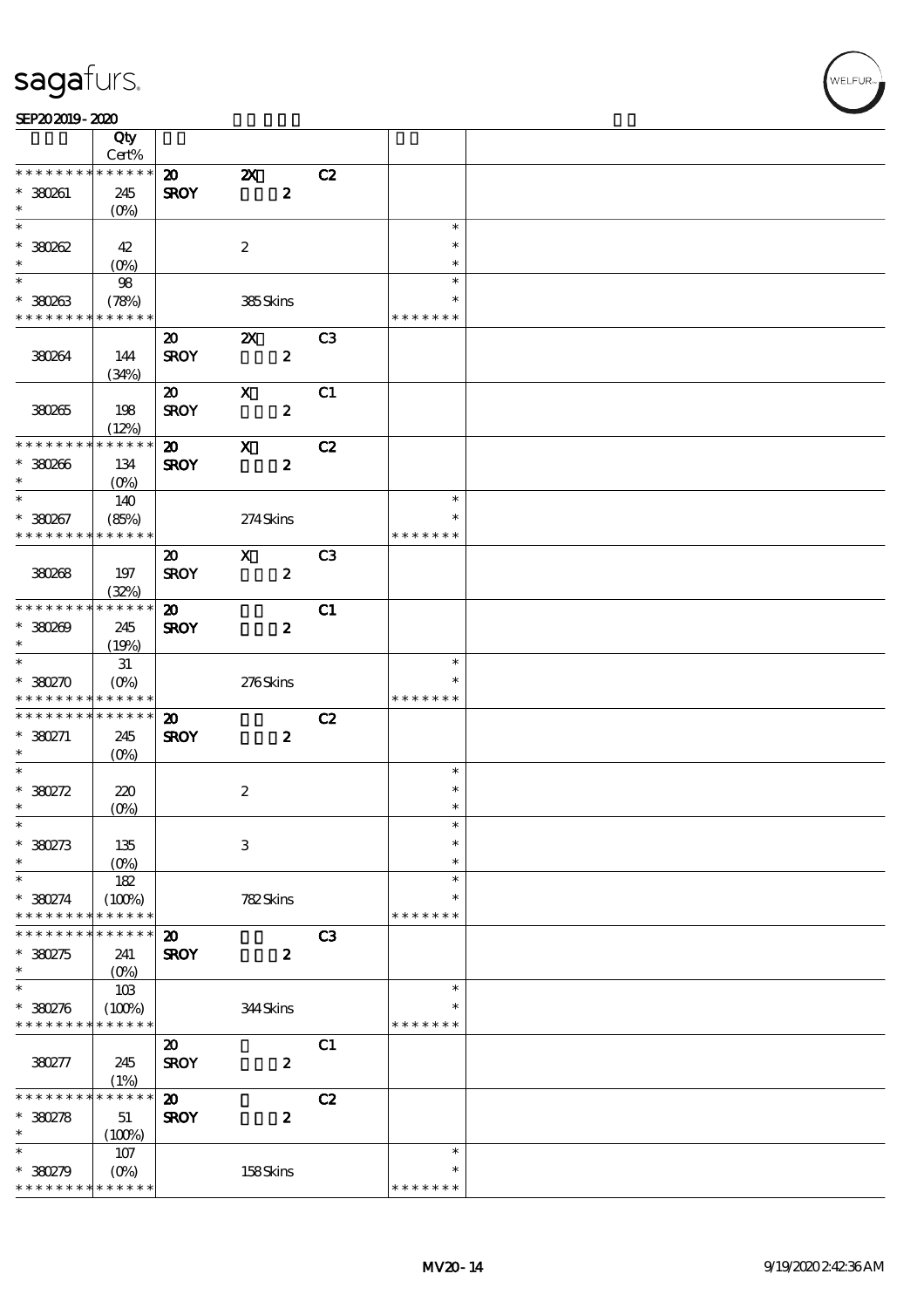| SEP202019-2020 |  |
|----------------|--|
|----------------|--|

|                                     | Qty                        |                              |                           |              |    |                            |  |
|-------------------------------------|----------------------------|------------------------------|---------------------------|--------------|----|----------------------------|--|
| * * * * * * * *                     | Cert%<br>* * * * * *       | $\mathbf{O}$                 |                           |              |    |                            |  |
| $* 380001$<br>$\ast$                | 285<br>(14%)               | <b>SAGA</b>                  | $\boldsymbol{\mathsf{X}}$ | $\mathbf{1}$ | C1 |                            |  |
| $\overline{\ast}$                   | 82                         |                              |                           |              |    | $\ast$                     |  |
| $*30002$<br>* * * * * * * *         | $(O\!/\!o)$<br>* * * * * * |                              | 367Skins                  |              |    | $\ast$<br>* * * * * * *    |  |
| * * * * * * * *                     | $* * * * * * *$            | $\mathbf{O}$                 | $\boldsymbol{\mathsf{X}}$ |              | C2 |                            |  |
| $*$ 380303<br>$\ast$                | 285<br>(24%)               | <b>SAGA</b>                  |                           | $\mathbf{1}$ |    |                            |  |
| $\overline{\ast}$                   |                            |                              |                           |              |    | $\ast$                     |  |
| $*36004$<br>$\ast$                  | 260<br>$(0\%)$             |                              | $\boldsymbol{2}$          |              |    | $\ast$<br>$\ast$           |  |
| $\overline{\phantom{0}}$            |                            |                              |                           |              |    | $\ast$                     |  |
| $^\ast$ 380305<br>$\ast$            | 260<br>$(O\%)$             |                              | $\ensuremath{\mathbf{3}}$ |              |    | $\ast$<br>$\ast$           |  |
|                                     | ${\bf Z}$                  |                              |                           |              |    | $\ast$                     |  |
| $^\ast$ 380306<br>* * * * * * * *   | $(O\%)$<br>* * * * * *     |                              | 877Skins                  |              |    | $\ast$<br>* * * * * * *    |  |
| * * * * * * * *                     | * * * * * *                | $\mathbf{O}$                 | $\mathbf{x}$              |              | C1 |                            |  |
| $* 380007$<br>$\ast$                | 285<br>(17%)               | <b>SAGA</b>                  |                           | $\mathbf{1}$ |    |                            |  |
| $\overline{\ast}$                   | 229                        |                              |                           |              |    | $\ast$                     |  |
| $^*$ 380308 $\,$<br>* * * * * * * * | $(O\%)$<br>* * * * * *     |                              | 514Skins                  |              |    | $\ast$<br>* * * * * * *    |  |
| * * * * * * * *                     | $******$                   | $\mathbf 0$                  | $\mathbf{x}$              |              | C2 |                            |  |
| $*30009$<br>$\ast$                  | 285<br>$(O\!/\!o)$         | <b>SAGA</b>                  |                           | $\mathbf{1}$ |    |                            |  |
| $\ast$                              |                            |                              |                           |              |    | $\ast$                     |  |
| * 380310<br>$\ast$                  | 260<br>$(O\%)$             |                              | $\boldsymbol{2}$          |              |    | $\ast$<br>$\ast$           |  |
| $\overline{\phantom{0}}$            |                            |                              |                           |              |    | $\ast$                     |  |
| * 380311<br>$\ast$                  | 260<br>$(O\%)$             |                              | $\ensuremath{\mathsf{3}}$ |              |    | $\ast$<br>$\ast$           |  |
| $\ast$                              |                            |                              |                           |              |    | $\ast$                     |  |
| $*$ 380312                          | 260                        |                              | $\bf{4}$                  |              |    | $\ast$                     |  |
| $\ast$                              | $(O\!/\!o)$                |                              |                           |              |    | $\ast$                     |  |
| $*$<br>* 380313<br>$\ast$           | 111                        |                              | $\mathbf 5$               |              |    | $\ast$<br>$\ast$<br>$\ast$ |  |
| $\ast$                              | (O <sub>0</sub> )<br>$107$ |                              |                           |              |    | $\ast$                     |  |
| $* 380314$<br>* * * * * * *         | (100%)<br>* * * * * *      |                              | 1283Skins                 |              |    | $\ast$<br>* * * * * * *    |  |
| * * * * * * *                       | * * * * * *                | $\mathbf{o}$                 |                           |              | C1 |                            |  |
| * 380315<br>$\ast$                  | 285<br>(21%)               | <b>SAGA</b>                  |                           | $\mathbf{1}$ |    |                            |  |
| $\ast$                              |                            |                              |                           |              |    | $\ast$                     |  |
| $^*$ 380316 $\,$<br>$\ast$          | 260<br>$(O\%)$             |                              | $\boldsymbol{z}$          |              |    | $\ast$<br>$\ast$           |  |
| $\ast$                              | 228                        |                              |                           |              |    | $\ast$                     |  |
| * 380317<br>* * * * * * * *         | $(O\%)$<br>* * * * * *     |                              | 773Skins                  |              |    | $\ast$<br>* * * * * * *    |  |
| * * * * * * *                       | * * * * * *                | $\mathbf{o}$                 |                           |              | C2 |                            |  |
| $*$ 380318<br>$\ast$                | 285<br>$(O\!/\!\!\delta)$  | $\ensuremath{\mathsf{SAGA}}$ |                           | $\mathbf{1}$ |    |                            |  |
| $\ast$                              |                            |                              |                           |              |    | $\ast$                     |  |
| $*$ 380319<br>$\ast$                | 260<br>$(0\%)$             |                              | $\boldsymbol{2}$          |              |    | $\ast$<br>$\ast$           |  |
| $\ast$                              |                            |                              |                           |              |    | $\ast$                     |  |
| $*30020$<br>$\ast$                  | 260<br>$(O\%)$             |                              | $\ensuremath{\mathsf{3}}$ |              |    | $\ast$<br>$\ast$           |  |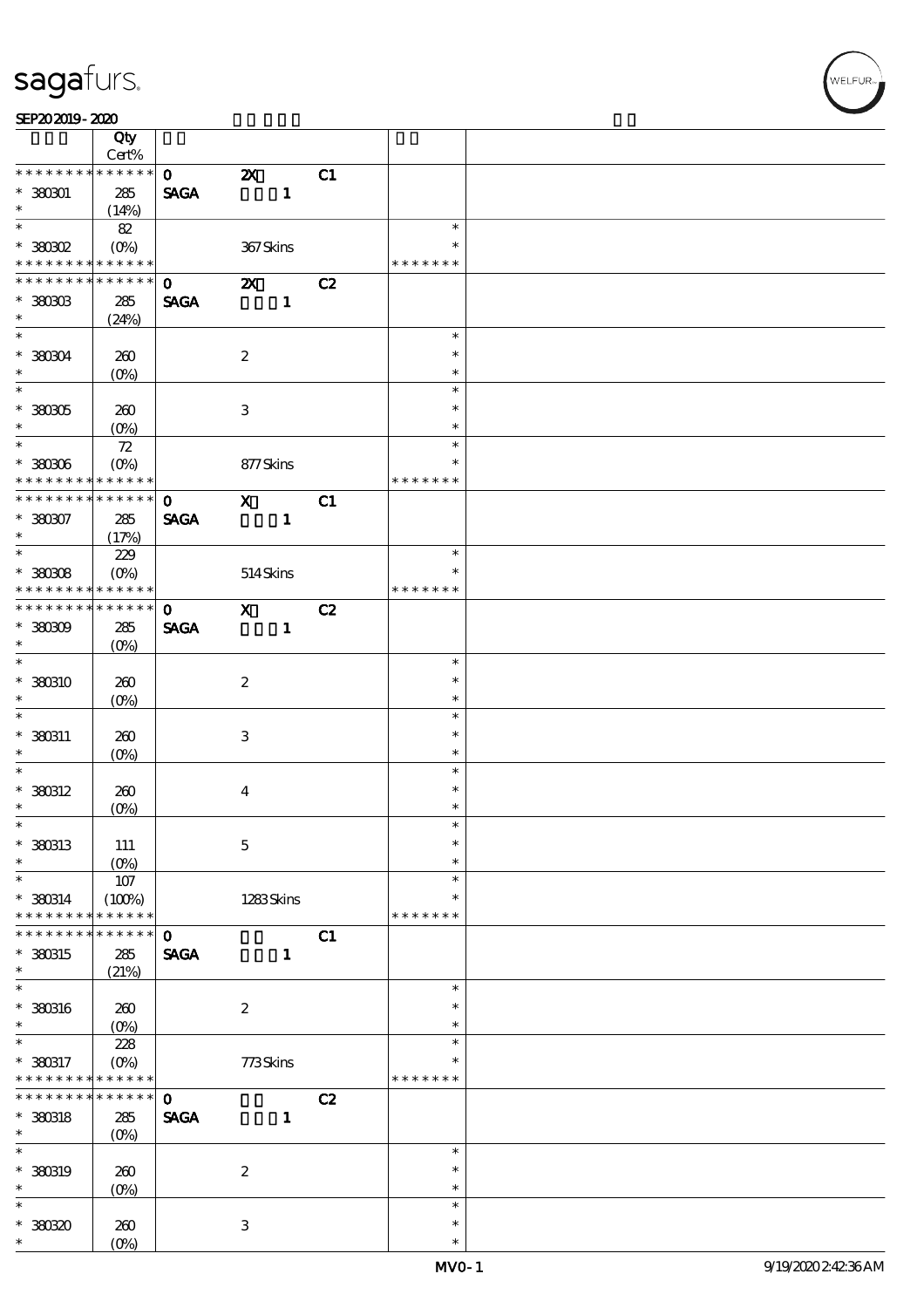#### $SEP202019 - 2020$

|                              | Qty<br>$\mbox{Cert}\%$ |                                |                           |    |                  |  |
|------------------------------|------------------------|--------------------------------|---------------------------|----|------------------|--|
| $\ast$                       |                        |                                |                           |    | $\ast$           |  |
|                              |                        | $\mathbf{O}$                   |                           | C2 |                  |  |
| $*30021$                     | 260                    | $\operatorname{\mathsf{SAGA}}$ | $\mathbf{1}$              |    | $\ast$           |  |
| $\ast$                       | $(O\%)$                |                                |                           |    | $\ast$           |  |
| $\ast$                       |                        |                                |                           |    | $\ast$           |  |
| $* 380322$                   | 260                    |                                | $\mathbf 5$               |    | $\ast$           |  |
| $\ast$                       | $(0\%)$                |                                |                           |    | $\ast$           |  |
| $\overline{\ast}$            |                        |                                |                           |    | $\ast$           |  |
|                              |                        |                                |                           |    |                  |  |
| $*38033$                     | 260                    |                                | $\bf 6$                   |    | $\ast$           |  |
| $\ast$                       | (O <sub>0</sub> )      |                                |                           |    | $\ast$           |  |
| $\ast$                       |                        |                                |                           |    | $\ast$           |  |
|                              |                        |                                |                           |    | $\ast$           |  |
| * 380324                     | $\boldsymbol{\pi}$     |                                | $\boldsymbol{\tau}$       |    |                  |  |
| $\ast$                       | $(O\%)$                |                                |                           |    | $\ast$           |  |
| $\overline{\ast}$            | 196                    |                                |                           |    | $\ast$           |  |
| * 380325                     | (100%)                 |                                | 1857 Skins                |    | $\ast$           |  |
| * * * * * * * *              | * * * * * *            |                                |                           |    | * * * * * * *    |  |
| * * * * * * * *              | $******$               | $\mathbf 0$                    |                           | C1 |                  |  |
|                              |                        |                                |                           |    |                  |  |
| * 380326                     | $285\,$                | <b>SAGA</b>                    | $\mathbf{1}$              |    |                  |  |
| $\ast$                       | $(O\%)$                |                                |                           |    |                  |  |
| $\overline{\ast}$            |                        |                                |                           |    | $\ast$           |  |
| * 380327                     | 260                    |                                | $\boldsymbol{2}$          |    | $\ast$           |  |
| $\ast$                       | $(O\%)$                |                                |                           |    | $\ast$           |  |
|                              |                        |                                |                           |    | $\ast$           |  |
|                              |                        |                                |                           |    |                  |  |
| * 380328                     | 260                    |                                | $\ensuremath{\mathbf{3}}$ |    | $\ast$           |  |
| $\ast$                       | $(O\%)$                |                                |                           |    | $\ast$           |  |
| $\overline{\ast}$            |                        |                                |                           |    | $\ast$           |  |
| * 380329                     | 260                    |                                | $\boldsymbol{4}$          |    | $\ast$           |  |
| $\ast$                       |                        |                                |                           |    | $\ast$           |  |
| $\overline{\ast}$            | $(O\%)$                |                                |                           |    |                  |  |
|                              |                        |                                |                           |    | $\ast$           |  |
| $*30030$                     | 195                    |                                | $\mathbf 5$               |    | $\ast$           |  |
|                              |                        |                                |                           |    |                  |  |
| $\ast$                       |                        |                                |                           |    | $\ast$           |  |
|                              | $(O\%)$                |                                |                           |    | $\ast$           |  |
|                              | $106\,$                |                                |                           |    | $\ast$           |  |
| $* 38031$<br>* * * * * * * * | (100%)<br>* * * * * *  |                                | $1366$ Skins              |    | * * * * * * *    |  |
|                              |                        |                                |                           |    |                  |  |
| * * * * * * * *              | $******$               | $\mathbf{o}$                   |                           | C2 |                  |  |
| $*30032$                     | 285                    | $\operatorname{\mathsf{SAGA}}$ | $\mathbf{1}$              |    |                  |  |
| $\ast$                       | $(0\%)$                |                                |                           |    |                  |  |
| $\ast$                       |                        |                                |                           |    | $\ast$           |  |
| $*38033$                     | $200$                  |                                | $\boldsymbol{2}$          |    | $\ast$           |  |
| $\ast$                       |                        |                                |                           |    | $\ast$           |  |
| $\overline{\ast}$            | $(0\%)$                |                                |                           |    | $\ast$           |  |
|                              |                        |                                |                           |    |                  |  |
| $*$ 38034                    | 260                    |                                | $\ensuremath{\mathbf{3}}$ |    | $\ast$           |  |
| $\ast$                       | $(0\%)$                |                                |                           |    | $\ast$           |  |
| $\overline{\ast}$            |                        |                                |                           |    | $\ast$           |  |
|                              | 260                    |                                | $\bf{4}$                  |    | $\ast$           |  |
| $*38035$<br>$\ast$           |                        |                                |                           |    | $\ast$           |  |
| $\ast$                       | $(0\%)$                |                                |                           |    | $\ast$           |  |
|                              |                        |                                |                           |    |                  |  |
| $*38036$                     | $200$                  |                                | $\bf 5$                   |    | $\ast$           |  |
| $\ast$                       | $(0\%)$                |                                |                           |    | $\ast$           |  |
| $\overline{\ast}$            |                        |                                |                           |    | $\ast$           |  |
|                              |                        |                                |                           |    | $\ast$           |  |
| $* 38037$<br>$\ast$          | $200$                  |                                | $\bf 6$                   |    | $\ast$           |  |
|                              | $(0\%)$                |                                |                           |    |                  |  |
| $\overline{\ast}$            |                        |                                |                           |    | $\ast$           |  |
| $* 38033$                    | 260                    |                                | $\boldsymbol{7}$          |    | $\ast$           |  |
| $\ast$                       | $(0\%)$                |                                |                           |    | $\ast$           |  |
| $\ast$                       |                        |                                |                           |    | $\ast$           |  |
|                              |                        |                                |                           |    | $\ast$           |  |
| $* 38039$                    | 260                    |                                | $\bf 8$                   |    | $\ast$           |  |
| $\ast$                       | $(0\%)$                |                                |                           |    |                  |  |
| $\ast$                       |                        |                                |                           |    | $\ast$           |  |
| * 380340<br>$\ast$           | 260<br>$(O\%)$         |                                | $\boldsymbol{9}$          |    | $\ast$<br>$\ast$ |  |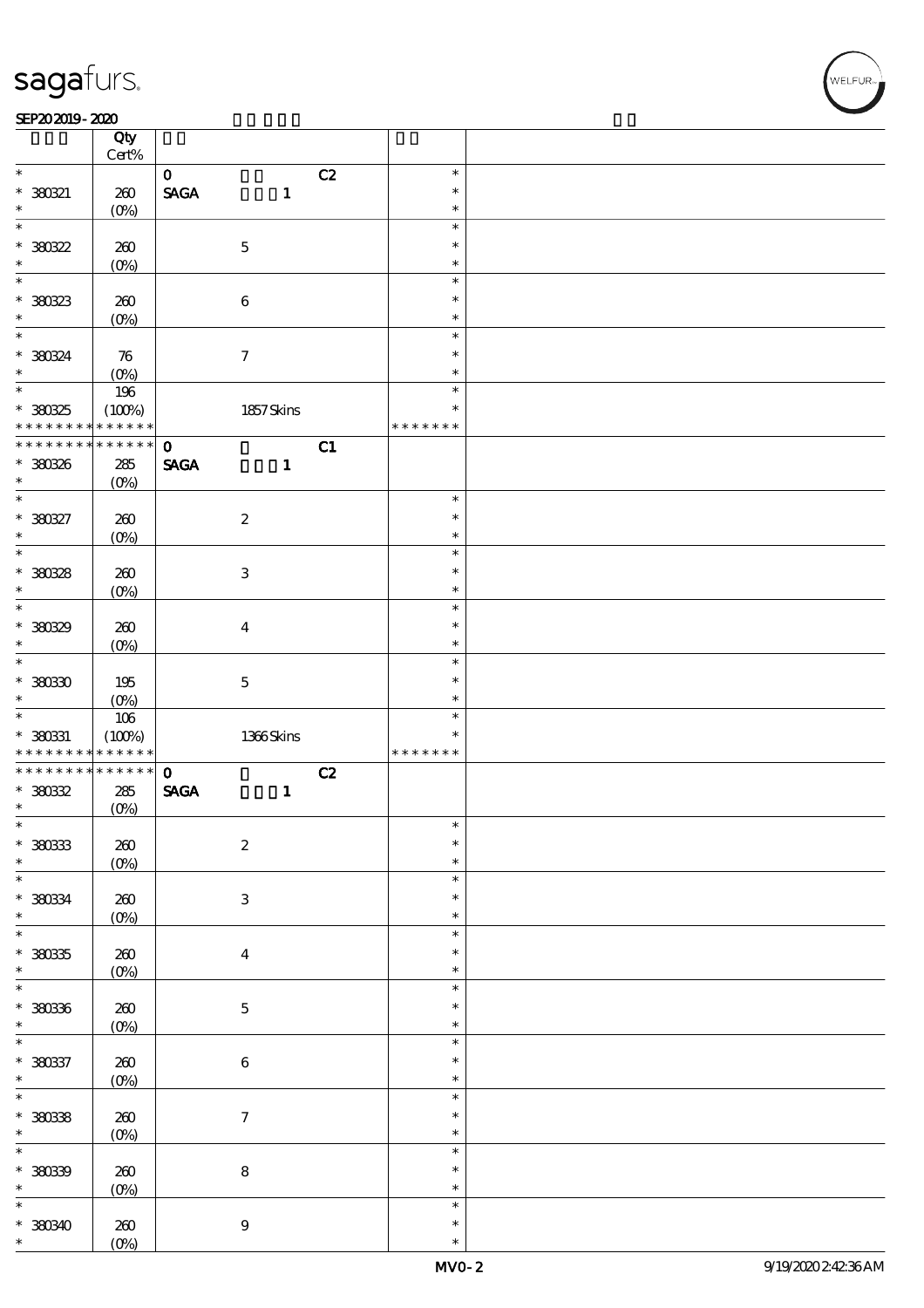| SEP202019-2020 |  |
|----------------|--|
|----------------|--|

|                                            | Qty         |              |                           |                |               |  |
|--------------------------------------------|-------------|--------------|---------------------------|----------------|---------------|--|
|                                            | Cert%       |              |                           |                |               |  |
| $\ast$                                     |             | $\mathbf{o}$ |                           | C2             | $\ast$        |  |
| $*$ 380341                                 | 260         | <b>SAGA</b>  |                           | $\mathbf{1}$   | $\ast$        |  |
| $\ast$                                     | $(O\%)$     |              |                           |                | $\ast$        |  |
| $\overline{\ast}$                          |             |              |                           |                | $\ast$        |  |
| * 380342                                   | 277         |              | $11\,$                    |                | $\ast$        |  |
| $\ast$                                     | $(O\%)$     |              |                           |                | $\ast$        |  |
| $\ast$                                     | 287         |              |                           |                | $\ast$        |  |
| $*36033$                                   | (100%)      |              | 3189Skins                 |                | $\ast$        |  |
| * * * * * * * * * * * * * *                |             |              |                           |                | * * * * * * * |  |
|                                            |             | 0            | $\boldsymbol{\mathsf{Z}}$ | C1             |               |  |
| 380344                                     | 261         | <b>SROY</b>  |                           | $\mathbf{1}$   |               |  |
|                                            | (11%)       |              |                           |                |               |  |
| * * * * * * * *                            | * * * * * * | $\mathbf 0$  | $\boldsymbol{\mathsf{z}}$ | C2             |               |  |
| $* 380345$                                 | 265         | <b>SROY</b>  |                           | $\mathbf{1}$   |               |  |
| $\ast$                                     | (22%)       |              |                           |                |               |  |
| $\ast$                                     | 187         |              |                           |                | $\ast$        |  |
| $* 380346$                                 | $(0\%)$     |              | 452Skins                  |                |               |  |
| * * * * * * * * * * * * * *                |             |              |                           |                | * * * * * * * |  |
|                                            |             | $\mathbf 0$  | $\boldsymbol{\mathsf{Z}}$ | C <sub>3</sub> |               |  |
| 380347                                     | 115         | <b>SROY</b>  |                           | $\mathbf{1}$   |               |  |
|                                            | (9%)        |              |                           |                |               |  |
| * * * * * * * * * * * * * *                |             | $\mathbf{o}$ | $\mathbf{X}$              | C1             |               |  |
| $*360348$                                  | 265         | <b>SROY</b>  |                           | $\mathbf{1}$   |               |  |
| $\ast$                                     | (10%)       |              |                           |                |               |  |
| $\ast$                                     | 51          |              |                           |                | $\ast$        |  |
| * 380349                                   | $(O\%)$     |              | 316Skins                  |                | $\ast$        |  |
| * * * * * * * * * * * * * *                |             |              |                           |                | * * * * * * * |  |
|                                            |             | $\mathbf{O}$ |                           | C <sub>3</sub> |               |  |
| 380350                                     | 257         | <b>SROY</b>  |                           | $\mathbf{1}$   |               |  |
|                                            | (14%)       |              |                           |                |               |  |
| * * * * * * * * <mark>* * * * * * *</mark> |             | $\mathbf{0}$ |                           | C1             |               |  |
| $*380351$                                  | 265         | <b>SROY</b>  |                           | $\mathbf{1}$   |               |  |
| $\ast$                                     | (12%)       |              |                           |                |               |  |
| $\ast$                                     | $107$       |              |                           |                | $\ast$        |  |
| $*30052$                                   | $(O\% )$    |              | 372Skins                  |                | $\ast$        |  |
| * * * * * * * * <mark>* * * * * *</mark>   |             |              |                           |                | * * * * * * * |  |
|                                            |             | $\mathbf 0$  |                           | C1             |               |  |
| 380353                                     | 141         | <b>SROY</b>  |                           | $\mathbf{1}$   |               |  |
|                                            | (9%)        |              |                           |                |               |  |
|                                            |             | $\mathbf{O}$ | $\mathbf{X}$              |                | C1/C2         |  |
| 380354                                     | 186         | <b>SROY</b>  |                           | $\mathbf{1}$   |               |  |
|                                            |             |              |                           |                |               |  |
|                                            | (8%)        |              |                           |                |               |  |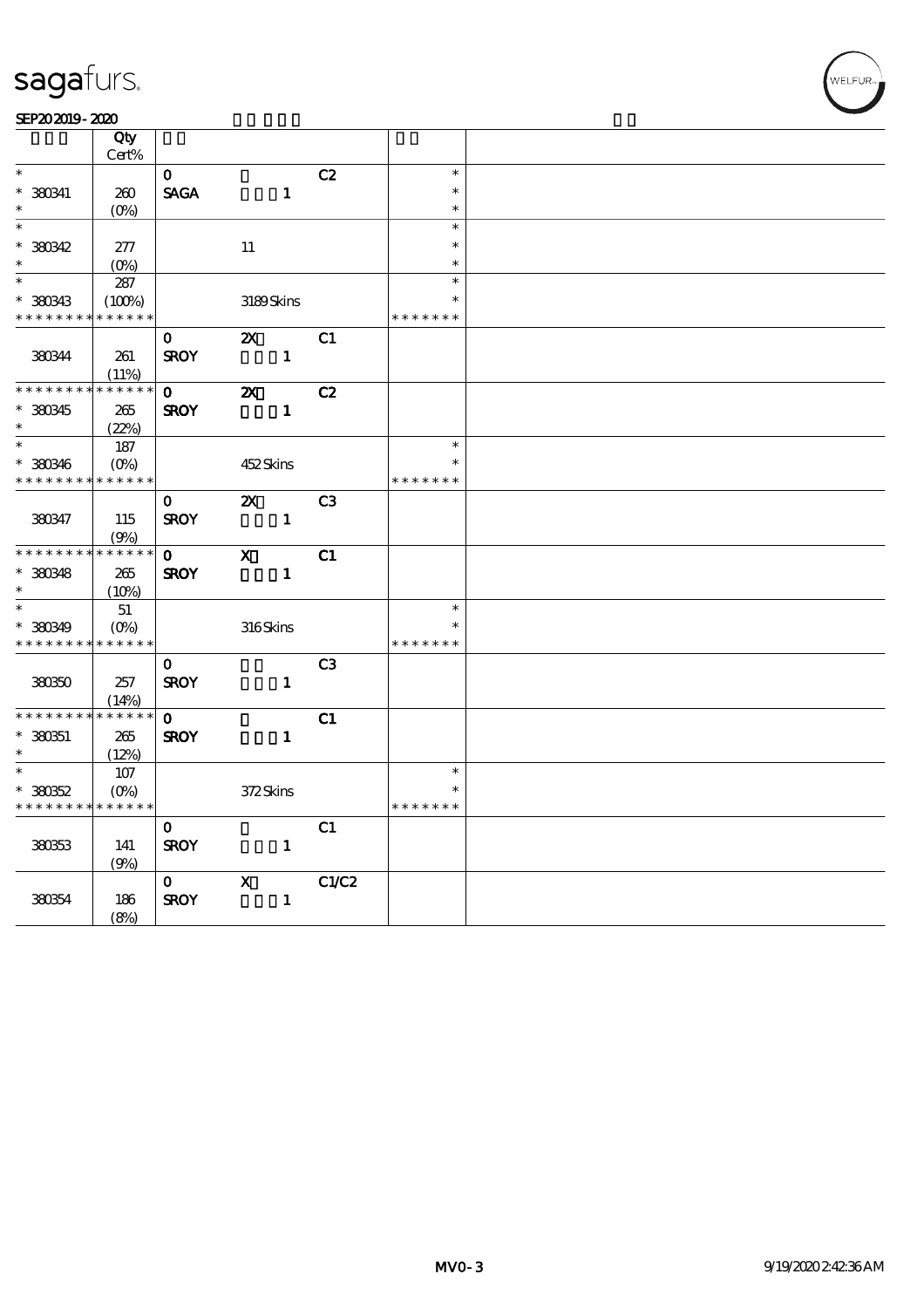#### SEP202019-2020

|                             | Qty<br>Cert%      |                             |                           |            |               |  |
|-----------------------------|-------------------|-----------------------------|---------------------------|------------|---------------|--|
|                             |                   |                             |                           |            |               |  |
| 380381                      | 191<br>$(\Theta)$ | 50<br>(SI)                  | $\mathbf{1}$              | C2<br>WWL1 |               |  |
| * * * * * * * *             | * * * * * *       |                             |                           |            |               |  |
|                             |                   | 50                          |                           | C2         |               |  |
| $*30082$                    | 185               | $\boldsymbol{S}$            | $\mathbf{1}$              | WWL1       |               |  |
| $\ast$                      | (5%)              |                             |                           |            |               |  |
| $\overline{\ast}$           | 67                |                             |                           |            | $\ast$        |  |
| $*30083$                    | (13%)             |                             | 252Skins                  |            | $\ast$        |  |
| * * * * * * * * * * * * * * |                   |                             |                           |            | * * * * * * * |  |
| * * * * * * * *             | * * * * * *       | $\boldsymbol{\omega}$       |                           | C2         |               |  |
|                             |                   |                             |                           |            |               |  |
| * 380384                    | 225               | (S)                         | $\mathbf{1}$              | WWL1       |               |  |
| $\ast$                      | (4%)              |                             |                           |            |               |  |
| $\overline{\ast}$           |                   |                             |                           |            | $\ast$        |  |
| $*30085$                    | 200               |                             | $\boldsymbol{2}$          |            | $\ast$        |  |
| $\ast$                      | (7%)              |                             |                           |            | $\ast$        |  |
| $\ast$                      |                   |                             |                           |            | $\ast$        |  |
| $* 30086$                   |                   |                             |                           |            | $\ast$        |  |
|                             | 200               |                             | $\ensuremath{\mathbf{3}}$ |            |               |  |
| $\ast$                      | (7%)              |                             |                           |            | $\ast$        |  |
| $\ast$                      | ${\bf 33}$        |                             |                           |            | $\ast$        |  |
| $* 38087$                   | (3%)              |                             | 658Skins                  |            | $\ast$        |  |
| * * * * * * * *             | * * * * * *       |                             |                           |            | * * * * * * * |  |
| * * * * * * * * * * * * * * |                   | $\boldsymbol{\omega}$       |                           | C2         |               |  |
| * 380388                    | 205               | $\boldsymbol{\mathrm{(S)}}$ | $\mathbf{1}$              | WWL1       |               |  |
| $\ast$                      |                   |                             |                           |            |               |  |
|                             | (7%)              |                             |                           |            |               |  |
| $\ast$                      |                   |                             |                           |            | $\ast$        |  |
| * 380399                    | 180               |                             | $\boldsymbol{2}$          |            | $\ast$        |  |
| $\ast$                      | $(\Theta)$        |                             |                           |            | $\ast$        |  |
| $\ast$                      |                   |                             |                           |            | $\ast$        |  |
| $*30000$                    | 180               |                             | $\,3$                     |            | $\ast$        |  |
| $\ast$                      |                   |                             |                           |            | $\ast$        |  |
|                             | (3%)              |                             |                           |            |               |  |
| $\ast$                      |                   |                             |                           |            | $\ast$        |  |
| $* 380901$                  | 180               |                             | $\boldsymbol{4}$          |            | $\ast$        |  |
| $\ast$                      | $(\Theta)$        |                             |                           |            | $\ast$        |  |
| $\ast$                      |                   |                             |                           |            | $\ast$        |  |
| $*38092$                    | 180               |                             | $\mathbf 5$               |            | $\ast$        |  |
| $\ast$                      | (4%)              |                             |                           |            | $\ast$        |  |
| $\ast$                      |                   |                             |                           |            | $\ast$        |  |
|                             |                   |                             |                           |            |               |  |
| * 380393                    | 180               |                             | 6                         |            | $\ast$        |  |
| $\ast$                      | (7%)              |                             |                           |            | $\ast$        |  |
| $\ast$                      |                   |                             |                           |            | $\ast$        |  |
| * 380394                    | 180               |                             | 7                         |            | $\ast$        |  |
| $\ast$                      | (8%)              |                             |                           |            | $\ast$        |  |
| $\ast$                      | 174               |                             |                           |            | $\ast$        |  |
|                             |                   |                             |                           |            | *             |  |
| * 380395                    | (2%)              |                             | 1459Skins                 |            |               |  |
| * * * * * * * *             | * * * * * *       |                             |                           |            | * * * * * * * |  |
| * * * * * * * *             | * * * * * *       | $\boldsymbol{\omega}$       |                           | C2         |               |  |
| * 380396                    | $205\,$           | $\boldsymbol{\mathrm{(S)}}$ | $\boldsymbol{z}$          | WWL1       |               |  |
| $\ast$                      | $(\Theta)$        |                             |                           |            |               |  |
| $\ast$                      |                   |                             |                           |            | $\ast$        |  |
| $* 380397$                  | 180               |                             | $\boldsymbol{2}$          |            | $\ast$        |  |
| $\ast$                      |                   |                             |                           |            | $\ast$        |  |
| $\overline{\ast}$           | (5%)              |                             |                           |            |               |  |
|                             | 145               |                             |                           |            | $\ast$        |  |
| $* 380308$                  | $(\Theta\%)$      |                             | 530Skins                  |            | $\ast$        |  |
| * * * * * * * *             | * * * * * *       |                             |                           |            | * * * * * * * |  |
| * * * * * * *               | * * * * * *       | $\boldsymbol{\mathfrak{D}}$ |                           | C2         |               |  |
| $*30000$                    | 245               | (S)                         | $\mathbf{1}$              | WWL1       |               |  |
| $\ast$                      | $(\Theta)$        |                             |                           |            |               |  |
| $\ast$                      |                   |                             |                           |            | $\ast$        |  |
|                             |                   |                             |                           |            |               |  |
| $*380400$                   | 220               |                             | $\boldsymbol{2}$          |            | $\ast$        |  |
| $\ast$                      | (11%)             |                             |                           |            | $\ast$        |  |

,<br>WELFUR: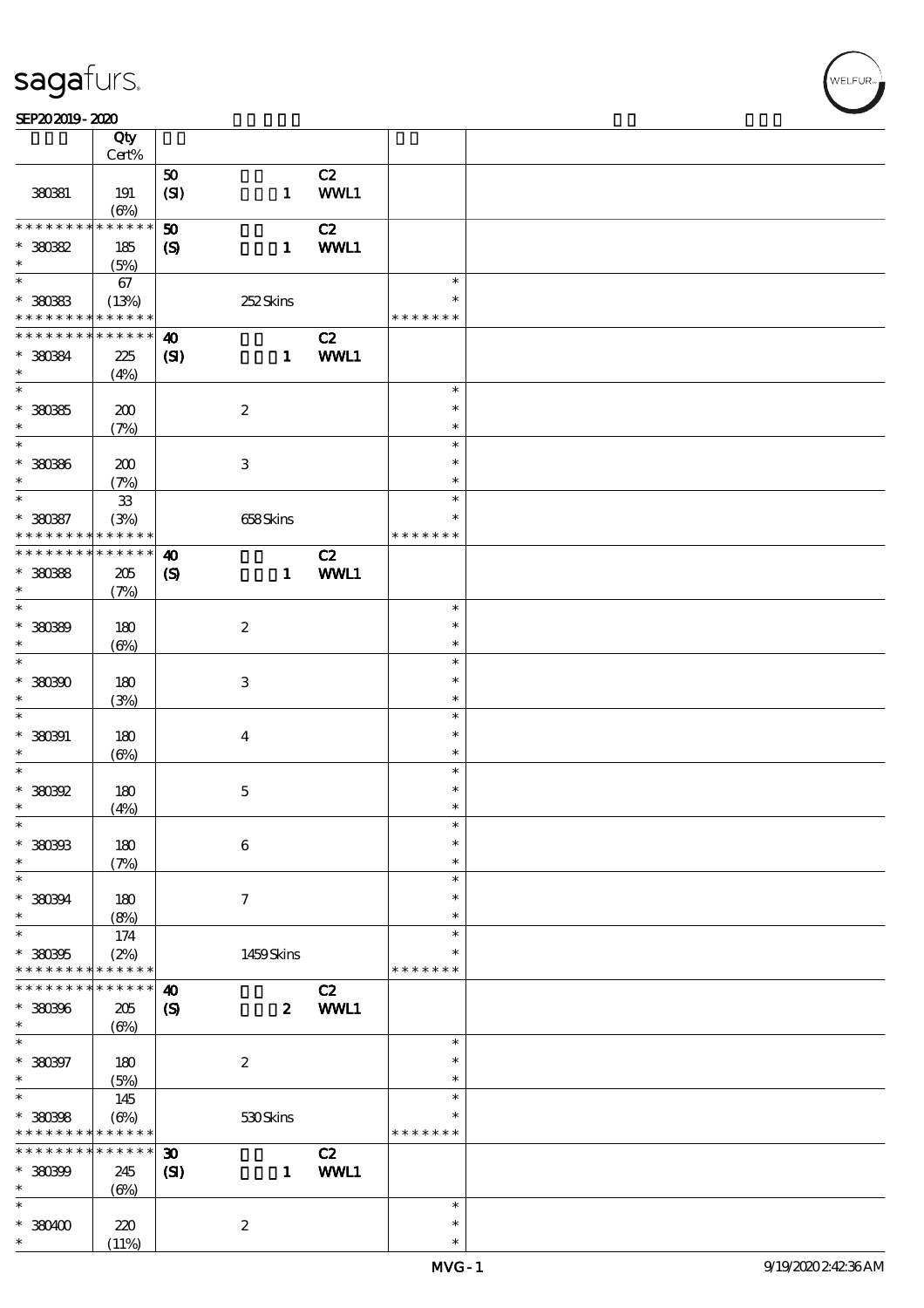#### SEP202019-2020

|                                            | Qty<br>Cert%    |                             |                           |      |               |  |
|--------------------------------------------|-----------------|-----------------------------|---------------------------|------|---------------|--|
|                                            |                 |                             |                           |      |               |  |
| $\ast$                                     |                 | $\boldsymbol{\mathfrak{D}}$ |                           | C2   | $\ast$        |  |
| $*$ 380401                                 | $220$           | (SI)                        | $\mathbf{1}$              | WWL1 | $\ast$        |  |
| $\ast$                                     | $(\Theta\%)$    |                             |                           |      | $\ast$        |  |
| $\ast$                                     |                 |                             |                           |      | $\ast$        |  |
|                                            |                 |                             |                           |      | $\ast$        |  |
| $*$ 380402                                 | 220             |                             | $\boldsymbol{4}$          |      |               |  |
| $\ast$                                     | (5%)            |                             |                           |      | $\ast$        |  |
| $\ast$                                     |                 |                             |                           |      | $\ast$        |  |
| * 380403                                   | 220             |                             | $\bf 5$                   |      | $\ast$        |  |
| $\ast$                                     |                 |                             |                           |      | $\ast$        |  |
|                                            | $(\Theta)$      |                             |                           |      |               |  |
| $\ast$                                     | 104             |                             |                           |      | $\ast$        |  |
| * 380404                                   | $(\Theta)$      |                             | 1229Skins                 |      | $\ast$        |  |
| * * * * * * * * <mark>* * * * * * *</mark> |                 |                             |                           |      | * * * * * * * |  |
| * * * * * * * *                            | $* * * * * * *$ | $\boldsymbol{\mathfrak{D}}$ |                           | C2   |               |  |
|                                            |                 |                             |                           |      |               |  |
| $*380405$                                  | 225             | $\boldsymbol{S}$            | $\mathbf{1}$              | WWL1 |               |  |
| $\ast$                                     | (8%)            |                             |                           |      |               |  |
| $\overline{\ast}$                          |                 |                             |                           |      | $\ast$        |  |
| * 380406                                   | 200             |                             | $\boldsymbol{2}$          |      | $\ast$        |  |
| $\ast$                                     |                 |                             |                           |      | $\ast$        |  |
| $\ast$                                     | (11%)           |                             |                           |      | $\ast$        |  |
|                                            |                 |                             |                           |      |               |  |
| $* 380407$                                 | 200             |                             | $\ensuremath{\mathbf{3}}$ |      | $\ast$        |  |
| $\ast$                                     | (12%)           |                             |                           |      | $\ast$        |  |
|                                            |                 |                             |                           |      | $\ast$        |  |
| $*380408$                                  | $\pmb{30}$      |                             | $\boldsymbol{4}$          |      | $\ast$        |  |
|                                            |                 |                             |                           |      |               |  |
| $\ast$                                     | (13%)           |                             |                           |      | $\ast$        |  |
| $\ast$                                     |                 |                             |                           |      | $\ast$        |  |
| $*380409$                                  | 200             |                             | $\bf 5$                   |      | $\ast$        |  |
| $\ast$                                     | (10%)           |                             |                           |      | $\ast$        |  |
| $\ast$                                     |                 |                             |                           |      | $\ast$        |  |
|                                            |                 |                             |                           |      |               |  |
| * 380410                                   | 200             |                             | $\bf 6$                   |      | $\ast$        |  |
| $\ast$                                     | $(\Theta)$      |                             |                           |      | $\ast$        |  |
| $\ast$                                     |                 |                             |                           |      | $\ast$        |  |
| $*$ 380411                                 | 200             |                             | $\boldsymbol{\tau}$       |      | $\ast$        |  |
| $\ast$                                     |                 |                             |                           |      | $\ast$        |  |
|                                            | $(\Theta)$      |                             |                           |      |               |  |
| $\ast$                                     |                 |                             |                           |      | $\ast$        |  |
| $*$ 380412                                 | 200             |                             | $\bf 8$                   |      | $\ast$        |  |
| $\ast$                                     | $(\Theta)$      |                             |                           |      | $\ast$        |  |
| $\ast$                                     |                 |                             |                           |      | ж             |  |
| * 380413                                   |                 |                             | $\boldsymbol{9}$          |      | $\ast$        |  |
|                                            | $200$           |                             |                           |      |               |  |
| $\ast$                                     | (8%)            |                             |                           |      | $\ast$        |  |
| $\ast$                                     |                 |                             |                           |      | $\ast$        |  |
| $*$ 380414                                 | ${\bf Z0}$      |                             | $10\,$                    |      | $\ast$        |  |
| $*$                                        | (14%)           |                             |                           |      | $\ast$        |  |
| $\ast$                                     |                 |                             |                           |      | $\ast$        |  |
|                                            |                 |                             |                           |      | $\ast$        |  |
| $*$ 380415                                 | $\pmb{30}$      |                             | $11\,$                    |      |               |  |
| $\ast$                                     | (3%)            |                             |                           |      | $\ast$        |  |
|                                            |                 |                             |                           |      | $\ast$        |  |
| $*$ 380416                                 | $200$           |                             | $12\,$                    |      | $\ast$        |  |
| $\ast$                                     | (9%)            |                             |                           |      | $\ast$        |  |
|                                            |                 |                             |                           |      | $\ast$        |  |
|                                            |                 |                             |                           |      |               |  |
| * 380417                                   | ${\bf Z0}$      |                             | $1\!3$                    |      | $\ast$        |  |
| $\ast$                                     | (11%)           |                             |                           |      | $\ast$        |  |
| $\overline{\mathbf{r}}$                    |                 |                             |                           |      | $\ast$        |  |
| $*$ 380418                                 | ${\bf Z0}$      |                             | 14                        |      | $\ast$        |  |
| $\ast$                                     | (11%)           |                             |                           |      | $\ast$        |  |
|                                            |                 |                             |                           |      | $\ast$        |  |
|                                            |                 |                             |                           |      |               |  |
| * 380419                                   | $200$           |                             | $15\,$                    |      | $\ast$        |  |
| $\ast$                                     | (9%)            |                             |                           |      | $\ast$        |  |
| $\ast$                                     |                 |                             |                           |      | $\ast$        |  |
| $*380420$                                  | ${\bf Z0}$      |                             | $1\!\!6$                  |      | $\ast$        |  |
| $\ast$                                     |                 |                             |                           |      | $\ast$        |  |
|                                            | (2%)            |                             |                           |      |               |  |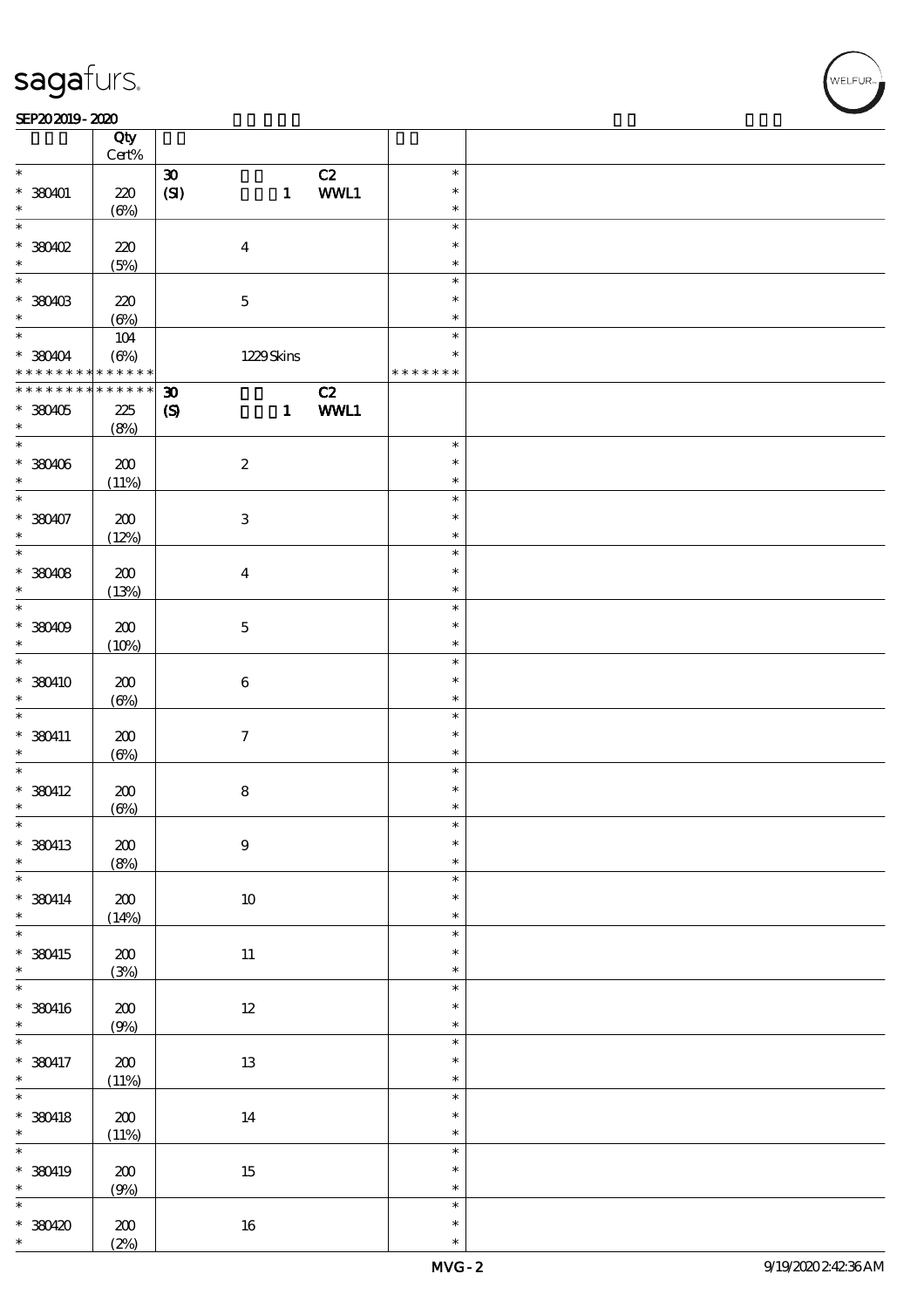#### SEP202019-2020 RESERVED FOR THE SEPERAL SEPERATOR SEPERATOR SOLUTION CONTINUES.

|                              | Qty<br>Cert% |                             |                           |        |                  |  |
|------------------------------|--------------|-----------------------------|---------------------------|--------|------------------|--|
| $\ast$                       |              |                             |                           |        | $\ast$           |  |
|                              | 132          | $\pmb{\mathfrak{D}}$        |                           | C2     |                  |  |
| $*$ 380421                   | (4%)         | (S)                         | $\mathbf{1}$              | WWL1   | $\ast$           |  |
| * * * * * * * *              | * * * * * *  |                             |                           |        | * * * * * * *    |  |
| * * * * * * * *              | * * * * * *  | $\boldsymbol{\mathfrak{D}}$ |                           | C2     |                  |  |
| $*30422$                     | 225          | $\boldsymbol{S}$            | $\boldsymbol{z}$          | WWL1   |                  |  |
| $\ast$                       | (9%)         |                             |                           |        |                  |  |
| $\overline{\phantom{0}}$     |              |                             |                           |        | $\ast$           |  |
|                              |              |                             |                           |        |                  |  |
| $*380423$                    | 200          |                             | $\boldsymbol{2}$          |        | $\ast$           |  |
| $\ast$                       | (7%)         |                             |                           |        | $\ast$           |  |
| $\ast$                       |              |                             |                           |        | $\ast$           |  |
| $*380424$                    | 200          |                             | $\,3$                     |        | $\ast$           |  |
| $\ast$                       | (3%)         |                             |                           |        | $\ast$           |  |
| $\overline{\ast}$            |              |                             |                           |        | $\ast$           |  |
|                              |              |                             |                           |        | $\ast$           |  |
| * 380425                     | 200          |                             | $\boldsymbol{4}$          |        |                  |  |
| $\ast$                       | (3%)         |                             |                           |        | $\ast$           |  |
| $\ast$                       |              |                             |                           |        | $\ast$           |  |
| * 380426                     | 200          |                             | $\mathbf 5$               |        | $\ast$           |  |
| $\ast$                       | (5%)         |                             |                           |        | $\ast$           |  |
| $\overline{\ast}$            |              |                             |                           |        | $\ast$           |  |
| $* 380427$                   | 200          |                             | $\bf 6$                   |        | $\ast$           |  |
| $\ast$                       |              |                             |                           |        | $\ast$           |  |
|                              | $(\Theta\%)$ |                             |                           |        |                  |  |
|                              | 152          |                             |                           |        | $\ast$           |  |
| $*30428$                     | (12%)        |                             | 1377Skins                 |        | $\ast$           |  |
| * * * * * * * *              | * * * * * *  |                             |                           |        | * * * * * * *    |  |
| * * * * * * * *              | $******$     | $\boldsymbol{\mathbf{z}}$   |                           | C2     |                  |  |
| $*380429$                    | 285          | (S)                         | $\mathbf{1}$              | WWL1   |                  |  |
| $\ast$                       | (11%)        |                             |                           |        |                  |  |
| $\overline{\ast}$            |              |                             |                           |        | $\ast$           |  |
|                              |              |                             |                           |        |                  |  |
| $*30430$                     | 260          |                             | $\boldsymbol{2}$          |        | $\ast$           |  |
| $\ast$                       | (3%)         |                             |                           |        | $\ast$           |  |
| $\ast$                       |              |                             |                           |        | $\ast$           |  |
| $*$ 380431                   | 260          |                             | $\ensuremath{\mathbf{3}}$ |        | $\ast$           |  |
| $\ast$                       | (10%)        |                             |                           |        | $\ast$           |  |
| $\ast$                       |              |                             |                           |        | $\ast$           |  |
| $*30432$                     | 260          |                             |                           |        | $\ast$           |  |
|                              |              |                             | $\bf{4}$                  |        |                  |  |
| $\ast$                       | (5%)         |                             |                           |        | $\ast$           |  |
| $\ast$                       | 138          |                             |                           |        | $\ast$           |  |
| * 380433                     | (7%)         |                             | 1203Skins                 |        | $\ast$           |  |
| * * * * * * * *              | * * * * * *  |                             |                           |        | * * * * * * *    |  |
| * * * * * * *                | * * * * * *  | $\boldsymbol{\mathbf{z}}$   |                           | C2     |                  |  |
| * 380434                     | 265          | $\boldsymbol{S}$            |                           | 1 WWL1 |                  |  |
| $\ast$                       | (9%)         |                             |                           |        |                  |  |
| $\overline{\ast}$            |              |                             |                           |        | $\ast$           |  |
|                              |              |                             |                           |        |                  |  |
| $*30435$                     | 240          |                             | $\boldsymbol{2}$          |        | $\ast$           |  |
| $\ast$                       | (12%)        |                             |                           |        | $\ast$           |  |
| $\ast$                       |              |                             |                           |        |                  |  |
| * 380436                     |              |                             |                           |        | $\ast$           |  |
|                              |              |                             |                           |        | $\ast$           |  |
| $\ast$                       | 240          |                             | $\ensuremath{\mathbf{3}}$ |        | $\ast$           |  |
|                              | (9%)         |                             |                           |        | $\ast$           |  |
| $\ast$                       |              |                             |                           |        |                  |  |
| * 380437                     | 240          |                             | $\boldsymbol{4}$          |        | $\ast$           |  |
| $\ast$                       | (5%)         |                             |                           |        | $\ast$           |  |
| $\overline{\ast}$            |              |                             |                           |        | $\ast$           |  |
| * 380438                     | 240          |                             | $\mathbf 5$               |        | $\ast$           |  |
|                              | (8%)         |                             |                           |        | $\ast$           |  |
| $\ast$<br>$\overline{\ast}$  |              |                             |                           |        | $\ast$           |  |
|                              |              |                             |                           |        | $\ast$           |  |
| $*30439$                     | 240          |                             | $\bf 6$                   |        |                  |  |
| $\ast$                       | (5%)         |                             |                           |        | $\ast$           |  |
|                              |              |                             |                           |        | $\ast$           |  |
| $\ast$<br>$*38040$<br>$\ast$ | 240<br>(7%)  |                             | $\tau$                    |        | $\ast$<br>$\ast$ |  |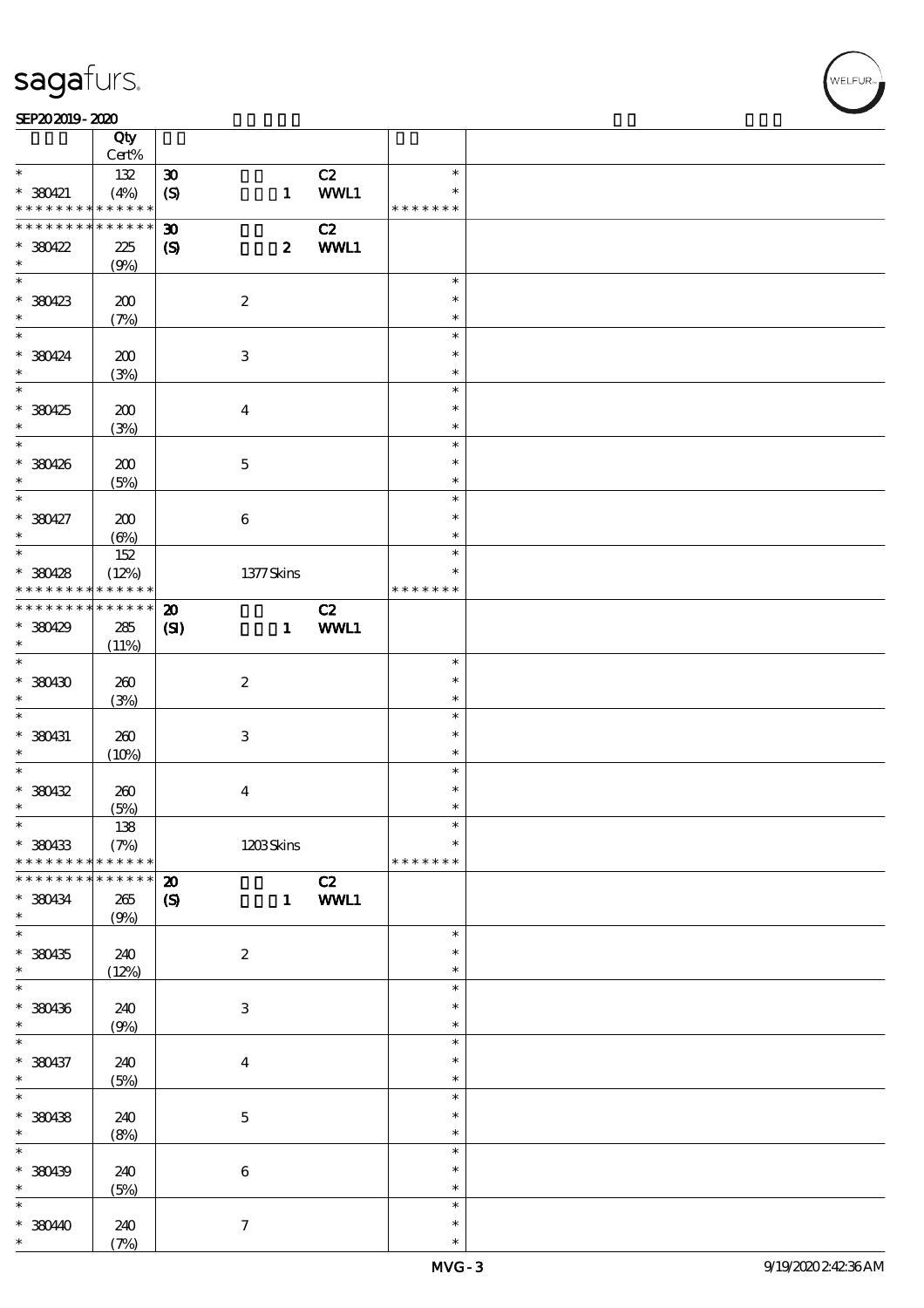|                                                         | Qty<br>Cert%        |                             |                  |                               |                  |  |
|---------------------------------------------------------|---------------------|-----------------------------|------------------|-------------------------------|------------------|--|
| $\ast$                                                  |                     | $\boldsymbol{\mathbf{z}}$   |                  | C2                            | $\ast$           |  |
| $* 38041$                                               | 240                 | $\boldsymbol{S}$            | $\mathbf{1}$     | WWL1                          | $\ast$           |  |
| $\ast$<br>$\ast$                                        | (5%)                |                             |                  |                               | $\ast$           |  |
|                                                         | 84                  |                             |                  |                               | $\ast$<br>$\ast$ |  |
| $*$ 380442<br>* * * * * * * *                           | (5%)<br>* * * * * * |                             | 2029Skins        |                               | * * * * * * *    |  |
| * * * * * * * *                                         | * * * * * *         | $\boldsymbol{\mathbf{z}}$   |                  | C2                            |                  |  |
| * 380443                                                | 265                 | $\boldsymbol{\mathcal{S}}$  | $\boldsymbol{z}$ | WWL1                          |                  |  |
| $\ast$                                                  | (10%)               |                             |                  |                               |                  |  |
| $\ast$                                                  | 233                 |                             |                  |                               | $\ast$           |  |
| $*380444$<br>* * * * * * * * <mark>* * * * * * *</mark> | (9%)                |                             | 498Skins         |                               | $\ast$           |  |
| * * * * * * * * * * * * * * *                           |                     | $\mathbf{o}$                |                  | C2                            | * * * * * * *    |  |
|                                                         |                     |                             |                  |                               |                  |  |
| $*$ 380445<br>$\ast$                                    | 285<br>(7%)         | $\mathbf{C}$                | $\mathbf{1}$     | WWL1                          |                  |  |
| $\ast$                                                  | 219                 |                             |                  |                               | $\ast$           |  |
| * 380446                                                | (3%)                |                             | 504Skins         |                               | $\ast$           |  |
| * * * * * * * *                                         | * * * * * *         |                             |                  |                               | * * * * * * *    |  |
| * * * * * * * *                                         | * * * * * *         | $\mathbf{o}$                |                  | C2                            |                  |  |
| $*3047$                                                 | 285                 | $\boldsymbol{\mathrm{(S)}}$ | $\mathbf{1}$     | WWL1                          |                  |  |
| $\ast$<br>$\ast$                                        | (9%)                |                             |                  |                               | $\ast$           |  |
| $* 380448$                                              | 260                 |                             | $\boldsymbol{z}$ |                               | $\ast$           |  |
| $\ast$                                                  | (11%)               |                             |                  |                               | $\ast$           |  |
| $\ast$                                                  |                     |                             |                  |                               | $\ast$           |  |
| * 380449                                                | 260                 |                             | 3                |                               | $\ast$           |  |
| $\ast$                                                  | (8%)                |                             |                  |                               | $\ast$           |  |
| $\ast$                                                  |                     |                             |                  |                               | $\ast$<br>$\ast$ |  |
| $*380450$<br>$\ast$                                     | 260                 |                             | $\overline{4}$   |                               | $\ast$           |  |
| $\ast$                                                  | $(\Theta)$          |                             |                  |                               | $\ast$           |  |
| $*$ 380451                                              | 260                 |                             | $\mathbf{5}$     |                               | $\ast$           |  |
| $\ast$                                                  | $(\Theta)$          |                             |                  |                               | $\ast$           |  |
|                                                         | 48                  |                             |                  |                               | $\ast$           |  |
| $* 380452$                                              | $(\Theta_0)$        |                             | 1373Skins        |                               | $\ast$           |  |
| * * * * * * * * <mark>* * * * * * *</mark>              |                     |                             |                  |                               | * * * * * * *    |  |
| 380453                                                  | 145                 | 5040<br>(SI)                | WWL1             | C2<br>$\overline{\mathbf{2}}$ |                  |  |
|                                                         | (3%)                |                             |                  |                               |                  |  |
| * * * * * * * *                                         | * * * * * *         | 5040                        |                  | C2                            |                  |  |
| $*$ 380454<br>$\ast$                                    | 215<br>(3%)         | $\boldsymbol{\mathrm{(S)}}$ | WWL1             | $\boldsymbol{z}$              |                  |  |
| $\ast$                                                  | $77\,$              |                             |                  |                               | $\ast$           |  |
| $*$ 380455                                              | (5%)                |                             | 292Skins         |                               | ∗                |  |
| * * * * * * * *                                         | * * * * * *         |                             |                  |                               | * * * * * * *    |  |
| * * * * * * * *                                         | * * * * * *         | $\boldsymbol{\mathfrak{D}}$ |                  | C2                            |                  |  |
| $*$ 380456                                              | 225                 | $\boldsymbol{\mathcal{S}}$  | WWL1             | $\boldsymbol{z}$              |                  |  |
| $\ast$<br>$\ast$                                        | $(\Theta)$          |                             |                  |                               | $\ast$           |  |
| $* 380457$                                              | 200                 |                             | $\boldsymbol{2}$ |                               | $\ast$           |  |
| $\ast$                                                  | $(\Theta)$          |                             |                  |                               | $\ast$           |  |
| $\overline{\ast}$                                       | 104                 |                             |                  |                               | $\ast$           |  |
| $* 380458$                                              | (4%)                |                             | 529Skins         |                               | $\ast$           |  |
| * * * * * * * *                                         | * * * * * *         |                             |                  |                               | * * * * * * *    |  |
|                                                         |                     | $\boldsymbol{\mathfrak{D}}$ |                  | C2<br>$\blacksquare$          |                  |  |
| 380459                                                  | 180<br>(10%)        | $\boldsymbol{S}$            | WWL1             |                               |                  |  |
|                                                         |                     | $\boldsymbol{\mathbf{z}}$   |                  | C2                            |                  |  |
| 380460                                                  | 131                 | $\boldsymbol{S}$            | WWL1             | $\boldsymbol{z}$              |                  |  |
|                                                         | (3%)                |                             |                  |                               |                  |  |

.<br>FLEUR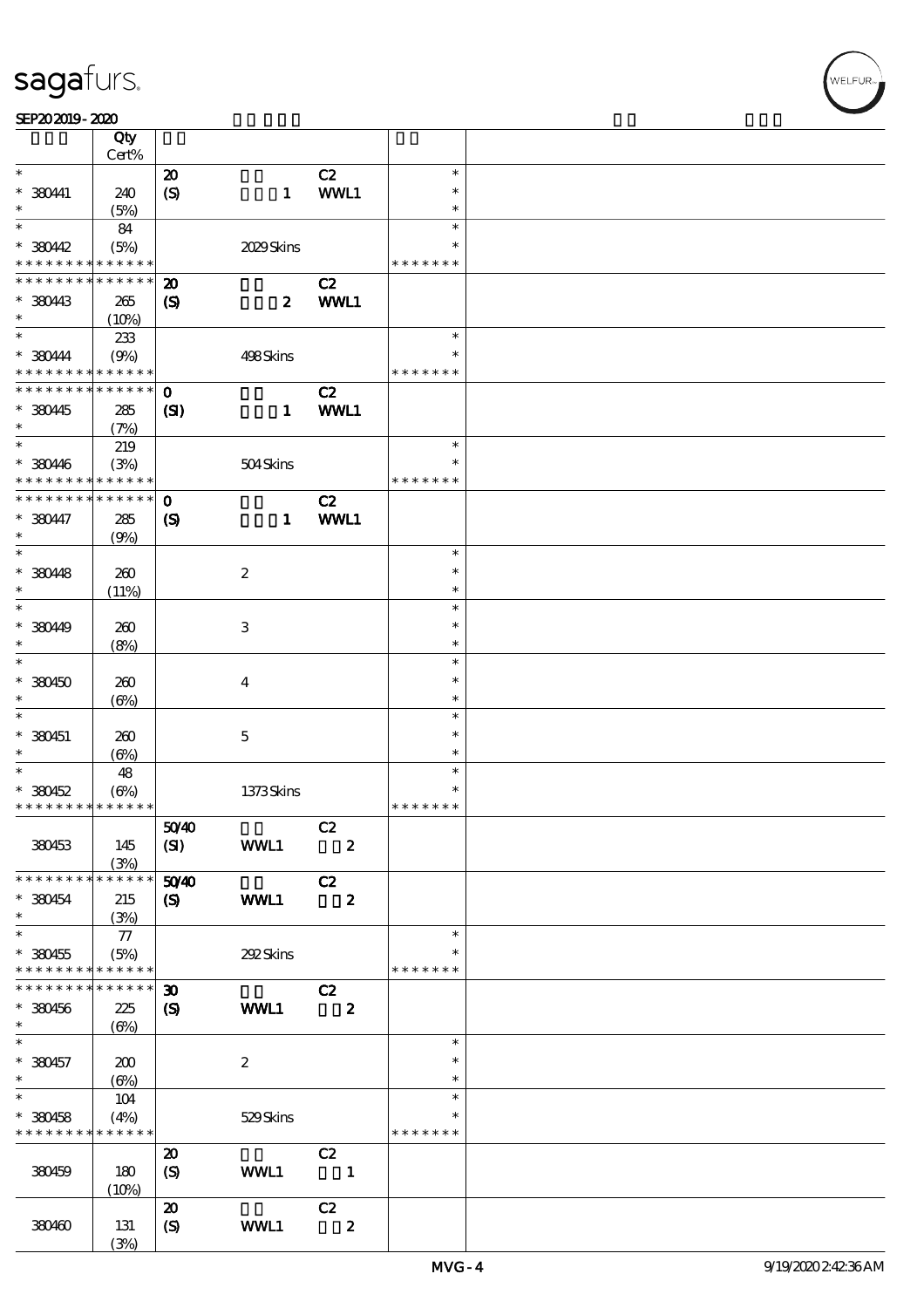#### SEP202019-2020

|                               | Qty                       |                               |                                 |                               |                         |  |
|-------------------------------|---------------------------|-------------------------------|---------------------------------|-------------------------------|-------------------------|--|
|                               | Cert%                     |                               |                                 |                               |                         |  |
| 380461                        | 147<br>(10%)              | $\mathbf{O}$<br>(S)           | WWL1                            | C2<br>$\overline{\mathbf{z}}$ |                         |  |
| * * * * * * * *               | * * * * * *               | $\boldsymbol{\omega}$         | $\mathbf{X}$ /                  | C2                            |                         |  |
| $*380462$                     | 165                       | $\boldsymbol{\mathcal{S}}$    | $\mathbf{1}$                    | $\overline{\phantom{a}}$      |                         |  |
| $\ast$                        | (3%)                      |                               |                                 |                               |                         |  |
|                               | 140                       |                               |                                 |                               | $\ast$                  |  |
| $* 380463$                    | (5%)                      |                               | 305Skins                        |                               |                         |  |
| * * * * * * * * * * * * * *   |                           |                               |                                 |                               | * * * * * * *           |  |
| 380464                        | 102<br>(10%)              | $\boldsymbol{\omega}$<br>(SI) | $\mathcal{L}$ and $\mathcal{L}$ | C2<br>$1 \quad 1$             |                         |  |
| * * * * * * * *               | ******                    | $\boldsymbol{\omega}$         | $\mathcal{L}$ and $\mathcal{L}$ | C2                            |                         |  |
| $* 380465$                    | 165                       | $\boldsymbol{S}$              |                                 | $1 \quad 1$                   |                         |  |
| $\ast$                        | (10%)                     |                               |                                 |                               |                         |  |
|                               | 108                       |                               |                                 |                               | $\ast$                  |  |
| $* 380466$<br>* * * * * * * * | (8%)<br>* * * * * *       |                               | 273Skins                        |                               | $\ast$<br>* * * * * * * |  |
| * * * * * * * *               | * * * * * *               | $\boldsymbol{\omega}$         | X / C2                          |                               |                         |  |
| $* 380467$                    | 165                       | $\boldsymbol{\mathrm{(S)}}$   | $\boldsymbol{z}$                | $\overline{\phantom{a}}$ 1    |                         |  |
| $\ast$                        | (7%)                      |                               |                                 |                               |                         |  |
| $\ast$                        | 83                        |                               |                                 |                               | $\ast$                  |  |
| $* 380468$                    | (8%)                      |                               | 248Skins                        |                               | $\ast$                  |  |
| * * * * * * * *               | $******$                  |                               |                                 |                               | * * * * * * *           |  |
|                               |                           | $\boldsymbol{\omega}$         | X / C2                          |                               |                         |  |
| 380469                        | 139<br>(7%)               | (SI)                          | $1 \t 2$                        |                               |                         |  |
|                               |                           | $\boldsymbol{\omega}$         | $\overline{X}$ / C2             |                               |                         |  |
| 380470                        | 10B                       | (S)                           |                                 | $1 \t 2$                      |                         |  |
|                               | (4%)                      |                               |                                 |                               |                         |  |
|                               |                           | $\boldsymbol{\omega}$         | $\mathcal{L}$                   | C2                            |                         |  |
| 380471                        | 136                       | $\boldsymbol{S}$              |                                 | $1 \t 2$                      |                         |  |
| * * * * * * * *               | $(\Theta)$<br>* * * * * * | 50                            | $\mathbf{X}$ /                  | C2                            |                         |  |
| $* 380472$                    | 205                       | (S)                           | $1 -$                           | $\blacksquare$                |                         |  |
| $\ast$                        | (12%)                     |                               |                                 |                               |                         |  |
| $\ast$                        |                           |                               |                                 |                               | $\ast$                  |  |
| $* 380473$                    | 180                       |                               | $\boldsymbol{2}$                |                               | $\ast$                  |  |
| $\ast$                        | (8%)                      |                               |                                 |                               | $\ast$                  |  |
| $\ast$                        | 181                       |                               |                                 |                               | $\ast$<br>$\ast$        |  |
| * 380474<br>* * * * * * *     | (7%)<br>* * * * * *       |                               | 566Skins                        |                               | * * * * * * *           |  |
|                               | * * * * * *               | 50                            | $\mathcal{L}$                   | C2                            |                         |  |
| $*380475$                     | 205                       | (S)                           | $\mathbf{1}$                    | $\blacksquare$                |                         |  |
| $\ast$                        | (16%)                     |                               |                                 |                               |                         |  |
| $\ast$                        |                           |                               |                                 |                               | $\ast$                  |  |
| $* 380476$                    | 180                       |                               | $\boldsymbol{2}$                |                               | $\ast$                  |  |
| $\ast$<br>$\ast$              | (18%)                     |                               |                                 |                               | $\ast$<br>$\ast$        |  |
| $* 380477$                    | 180                       |                               | $\,3\,$                         |                               | $\ast$                  |  |
| $\ast$                        | (17%)                     |                               |                                 |                               | $\ast$                  |  |
| $\ast$                        |                           |                               |                                 |                               | $\ast$                  |  |
| $* 380478$                    | 180                       |                               | $\boldsymbol{4}$                |                               | $\ast$                  |  |
| $\ast$                        | (5%)                      |                               |                                 |                               | $\ast$                  |  |
| $\ast$                        |                           |                               |                                 |                               | $\ast$                  |  |
| $* 380479$<br>$\ast$          | 180                       |                               | $\mathbf 5$                     |                               | $\ast$<br>$\ast$        |  |
| $\ast$                        | (4%)<br>34                |                               |                                 |                               | $\ast$                  |  |
| $*380480$                     | (2%)                      |                               | 959Skins                        |                               | $\ast$                  |  |
| * * * * * * *                 | * * * * * *               |                               |                                 |                               | * * * * * * *           |  |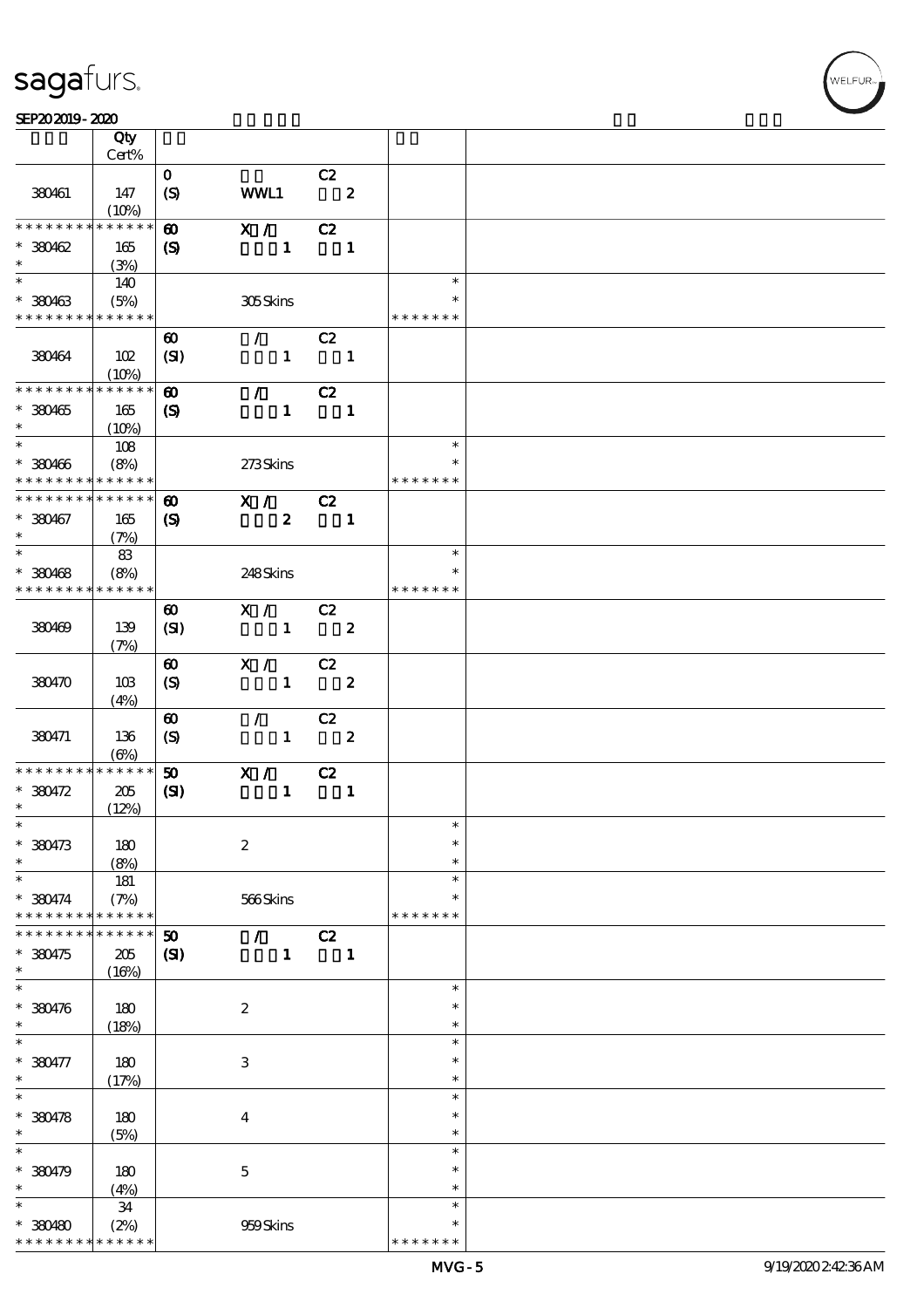$\top$ 

#### SEP202019-2020 RESERVED FOR THE SEPERAL SEPERATOR SEPERATOR SOLUTION CONTINUES.

|                              | Qty<br>Cert%             |                             |                                 |              |                          |               |  |
|------------------------------|--------------------------|-----------------------------|---------------------------------|--------------|--------------------------|---------------|--|
| * * * * * * * *              | * * * * * *              |                             |                                 |              |                          |               |  |
|                              |                          | $\pmb{\mathfrak{D}}$        | $\mathbf{X}$ /                  |              | C2                       |               |  |
| $*$ 380481                   | 185                      | $\boldsymbol{S}$            |                                 | $\mathbf{1}$ | $\blacksquare$           |               |  |
| $\ast$<br>$\overline{\ast}$  | (8%)                     |                             |                                 |              |                          |               |  |
|                              |                          |                             |                                 |              |                          | $\ast$        |  |
| $*30482$                     | 160                      |                             | $\boldsymbol{2}$                |              |                          | $\ast$        |  |
| $\ast$                       | (10%)                    |                             |                                 |              |                          | $\ast$        |  |
| $\overline{\ast}$            |                          |                             |                                 |              |                          | $\ast$        |  |
| $*380483$                    | 160                      |                             | $\ensuremath{\mathbf{3}}$       |              |                          | $\ast$        |  |
| $\ast$                       | (5%)                     |                             |                                 |              |                          | $\ast$        |  |
| $\overline{\ast}$            |                          |                             |                                 |              |                          | $\ast$        |  |
| $* 380484$                   | 160                      |                             | $\overline{4}$                  |              |                          | $\ast$        |  |
| $\ast$                       | (5%)                     |                             |                                 |              |                          | $\ast$        |  |
|                              |                          |                             |                                 |              |                          | $\ast$        |  |
| $* 380485$                   | 160                      |                             | $\mathbf 5$                     |              |                          | $\ast$        |  |
| $\ast$                       | (4%)                     |                             |                                 |              |                          | $\ast$        |  |
| $\overline{\ast}$            |                          |                             |                                 |              |                          | $\ast$        |  |
| * 380486                     |                          |                             |                                 |              |                          | $\ast$        |  |
| $\ast$                       | 160                      |                             | $\bf 6$                         |              |                          | $\ast$        |  |
| $\overline{\ast}$            | (7%)                     |                             |                                 |              |                          |               |  |
|                              |                          |                             |                                 |              |                          | $\ast$        |  |
| * 380487                     | 160                      |                             | $\tau$                          |              |                          | $\ast$        |  |
| $\ast$                       | (13%)                    |                             |                                 |              |                          | $\ast$        |  |
|                              |                          |                             |                                 |              |                          | $\ast$        |  |
| * 380488                     | 160                      |                             | $\bf8$                          |              |                          | $\ast$        |  |
| $\ast$                       | (7%)                     |                             |                                 |              |                          | $\ast$        |  |
| $\overline{\ast}$            |                          |                             |                                 |              |                          | $\ast$        |  |
| * 380489                     | 160                      |                             | $\boldsymbol{9}$                |              |                          | $\ast$        |  |
| $\ast$                       | (14%)                    |                             |                                 |              |                          | $\ast$        |  |
| $\overline{\mathbf{r}}$      | 189                      |                             |                                 |              |                          | $\ast$        |  |
| $*380490$                    | (12%)                    |                             | $1654$ Skins                    |              |                          | $\ast$        |  |
|                              |                          |                             |                                 |              |                          | * * * * * * * |  |
| * * * * * * * *              | * * * * * *              |                             |                                 |              |                          |               |  |
| * * * * * * * *              | $******$                 |                             |                                 |              |                          |               |  |
|                              |                          | $\boldsymbol{\mathfrak{D}}$ | $\mathcal{L}$ and $\mathcal{L}$ |              | C2                       |               |  |
| * 380491                     | 185                      | $\pmb{\infty}$              |                                 | $\mathbf{1}$ | $\overline{\phantom{a}}$ |               |  |
| $\ast$<br>$\overline{\ast}$  | (8%)                     |                             |                                 |              |                          | $\ast$        |  |
|                              |                          |                             |                                 |              |                          |               |  |
| $*$ 380492                   | 160                      |                             | $\boldsymbol{2}$                |              |                          | $\ast$        |  |
| $\ast$                       | (3%)                     |                             |                                 |              |                          | $\ast$        |  |
| $\ast$                       |                          |                             |                                 |              |                          | $\ast$        |  |
| * 380493                     | $160$                    |                             | $\ensuremath{\mathbf{3}}$       |              |                          | $\ast$        |  |
| $\ast$                       | (5%)                     |                             |                                 |              |                          | $\ast$        |  |
| $\ast$                       |                          |                             |                                 |              |                          | $\ast$        |  |
| * 380494                     | 160                      |                             | $\bf{4}$                        |              |                          | $\ast$        |  |
| $\ast$                       | $(\Theta)$               |                             |                                 |              |                          | $\ast$        |  |
| $\overline{\ast}$            |                          |                             |                                 |              |                          | $\ast$        |  |
| * 380495                     | $160$                    |                             | $\mathbf 5$                     |              |                          | $\ast$        |  |
| $\ast$                       | (7%)                     |                             |                                 |              |                          | $\ast$        |  |
| $\ast$                       |                          |                             |                                 |              |                          | $\ast$        |  |
| * 380496                     | 160                      |                             | 6                               |              |                          | $\ast$        |  |
| $\ast$                       | (10%)                    |                             |                                 |              |                          | $\ast$        |  |
| $\ast$                       |                          |                             |                                 |              |                          | $\ast$        |  |
| * 380497                     | 160                      |                             | $\boldsymbol{\tau}$             |              |                          | $\ast$        |  |
| $\ast$                       | (11%)                    |                             |                                 |              |                          | $\ast$        |  |
| $\overline{\ast}$            |                          |                             |                                 |              |                          | $\ast$        |  |
|                              |                          |                             |                                 |              |                          | $\ast$        |  |
| * 380498<br>$\ast$           | 160                      |                             | ${\bf 8}$                       |              |                          | $\ast$        |  |
| $\overline{\ast}$            | (11%)                    |                             |                                 |              |                          | $\ast$        |  |
|                              | 49                       |                             |                                 |              |                          | $\ast$        |  |
| $*380499$<br>* * * * * * * * | (10%)<br>$* * * * * * *$ |                             | 1354Skins                       |              |                          | * * * * * * * |  |
| * * * * * * * *              |                          |                             |                                 |              |                          |               |  |
|                              | * * * * * *              | 50                          | X / C2                          |              |                          |               |  |
| $*3000$<br>$\ast$            | 185<br>(3%)              | $\pmb{\mathcal{S}}$         |                                 | $\pmb{2}$    | $\blacksquare$           |               |  |

 $\overline{\mathbf{r}}$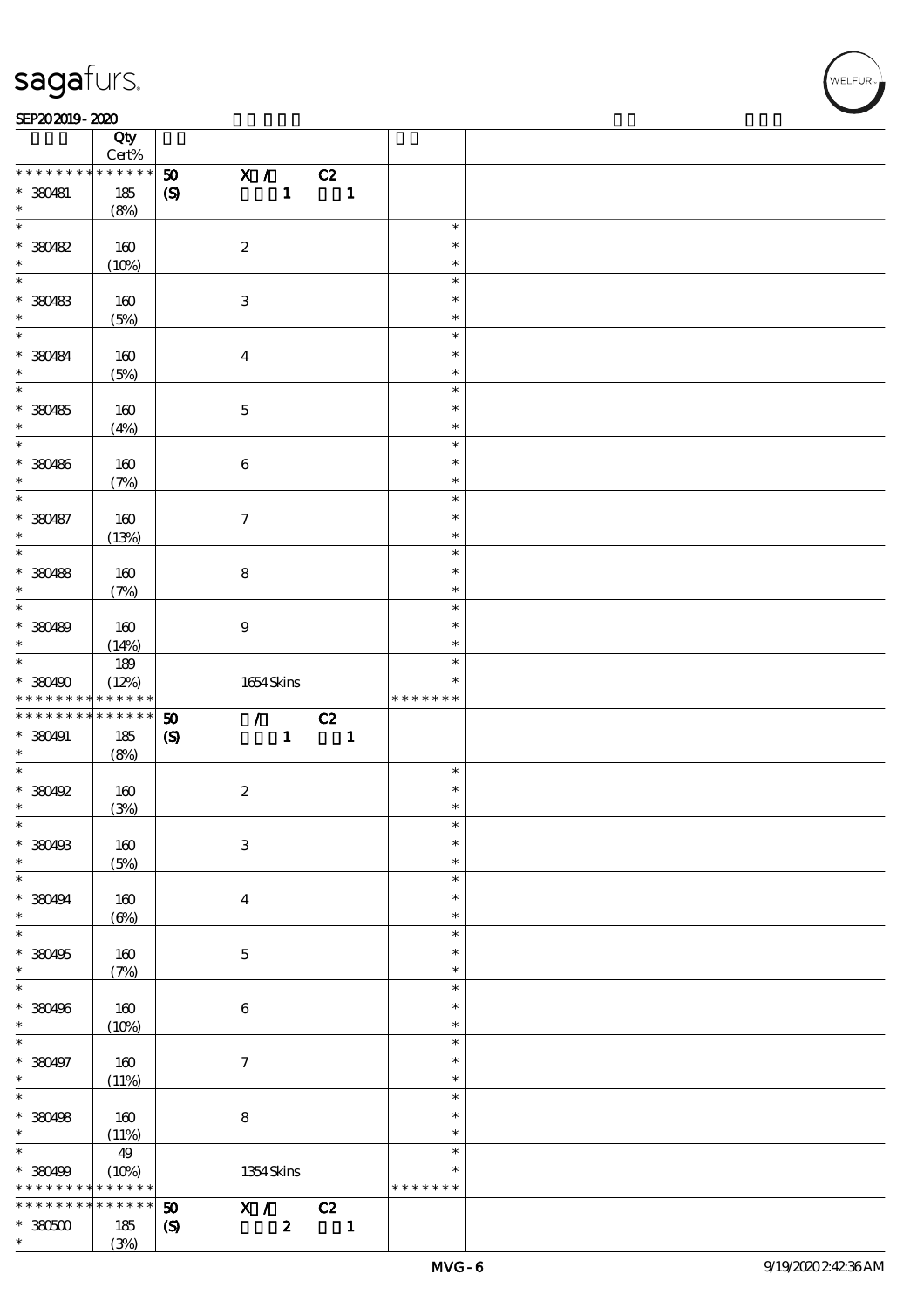#### SEP202019-2020 RESERVED FOR THE SEPERAL SEPERATOR SEPERATOR SOLUTION CONTINUES.

|                                 | Qty<br>$\mbox{Cert}\%$ |                             |                             |                          |                  |  |
|---------------------------------|------------------------|-----------------------------|-----------------------------|--------------------------|------------------|--|
| $\ast$                          |                        |                             |                             |                          | $\ast$           |  |
|                                 |                        | ${\bf 50}$                  | $\mathbf{X}$ /              | C2                       |                  |  |
| $* 380501$                      | 160                    | $\pmb{\text{(S)}}$          | $\boldsymbol{z}$            | $\blacksquare$           | $\ast$           |  |
| $\ast$                          | $(\Theta\%)$           |                             |                             |                          | $\ast$           |  |
| $\overline{\ast}$               |                        |                             |                             |                          | $\ast$           |  |
| $*30002$                        | 160                    | $\ensuremath{\mathbf{3}}$   |                             |                          | $\ast$           |  |
| $\ast$                          |                        |                             |                             |                          |                  |  |
|                                 | (14%)                  |                             |                             |                          | $\ast$           |  |
| $\overline{\ast}$               |                        |                             |                             |                          | $\ast$           |  |
| $*$ 380503                      | 160                    | $\boldsymbol{4}$            |                             |                          | $\ast$           |  |
| $\ast$                          | (21%)                  |                             |                             |                          | $\ast$           |  |
| $\overline{\mathbf{r}}$         |                        |                             |                             |                          | $\ast$           |  |
|                                 |                        |                             |                             |                          |                  |  |
| $* 30004$                       | 160                    | $\mathbf 5$                 |                             |                          | $\ast$           |  |
| $\ast$                          | (20%)                  |                             |                             |                          | $\ast$           |  |
| $\overline{\ast}$               |                        |                             |                             |                          | $\ast$           |  |
| $*30005$                        | 160                    | $\bf 6$                     |                             |                          | $\ast$           |  |
| $\ast$                          |                        |                             |                             |                          | $\ast$           |  |
|                                 | (10%)                  |                             |                             |                          |                  |  |
| $\overline{\ast}$               |                        |                             |                             |                          | $\ast$           |  |
| $* 38000$                       | 160                    | $\boldsymbol{\tau}$         |                             |                          | $\ast$           |  |
| $\ast$                          | $(\Theta\%)$           |                             |                             |                          | $\ast$           |  |
| $\ast$                          |                        |                             |                             |                          | $\ast$           |  |
|                                 |                        |                             |                             |                          | $\ast$           |  |
| $*30007$                        | 160                    | $\bf 8$                     |                             |                          |                  |  |
| $\ast$                          | (8%)                   |                             |                             |                          | $\ast$           |  |
| $\overline{\ast}$               | 110                    |                             |                             |                          | $\ast$           |  |
| $*30008$                        | (2%)                   |                             | 1415Skins                   |                          | $\ast$           |  |
| * * * * * * * *                 | $* * * * * * *$        |                             |                             |                          | * * * * * * *    |  |
|                                 |                        |                             |                             |                          |                  |  |
| * * * * * * * *                 | * * * * * *            | $\boldsymbol{\mathfrak{D}}$ | $\mathcal{F}^{\mathcal{F}}$ | C2                       |                  |  |
| $*30509$                        | 185                    | $\boldsymbol{\mathrm{(S)}}$ | $\boldsymbol{z}$            | $\overline{\phantom{a}}$ |                  |  |
| $\ast$                          | (14%)                  |                             |                             |                          |                  |  |
| $\overline{\ast}$               |                        |                             |                             |                          | $\ast$           |  |
|                                 |                        |                             |                             |                          | $\ast$           |  |
| $*380510$                       | 160                    | $\boldsymbol{2}$            |                             |                          |                  |  |
| $\ast$                          | (10%)                  |                             |                             |                          | $\ast$           |  |
| $\ast$                          |                        |                             |                             |                          | $\ast$           |  |
| $* 330511$                      | 160                    | $\ensuremath{\mathbf{3}}$   |                             |                          | $\ast$           |  |
| $\ast$                          | (28%)                  |                             |                             |                          | $\ast$           |  |
| $*$                             |                        |                             |                             |                          | $\ast$           |  |
|                                 |                        |                             |                             |                          |                  |  |
| $*380512$                       |                        |                             |                             |                          |                  |  |
| $\ast$                          | 160                    | $\boldsymbol{4}$            |                             |                          | $\ast$           |  |
|                                 |                        |                             |                             |                          | $\ast$           |  |
| $\ast$                          | (19%)                  |                             |                             |                          | $\ast$           |  |
|                                 |                        |                             |                             |                          |                  |  |
| * 380513                        | $160$                  | $\mathbf 5$                 |                             |                          | $\ast$           |  |
| $\ast$                          | (20%)                  |                             |                             |                          | $\ast$           |  |
| $\ast$                          |                        |                             |                             |                          | $\ast$           |  |
| $* 380514$                      | 160                    | $\bf 6$                     |                             |                          | $\ast$           |  |
| $\ast$                          |                        |                             |                             |                          | $\ast$           |  |
| $\overline{\ast}$               | (16%)                  |                             |                             |                          | $\ast$           |  |
|                                 |                        |                             |                             |                          |                  |  |
| * 380515                        | $160\,$                | $\tau$                      |                             |                          | $\ast$           |  |
| $\ast$                          | (20%)                  |                             |                             |                          | $\ast$           |  |
| $\ast$                          |                        |                             |                             |                          | $\ast$           |  |
|                                 |                        |                             |                             |                          | $\ast$           |  |
| $* 380516$                      | $160$                  | ${\bf 8}$                   |                             |                          | $\ast$           |  |
| $\ast$                          | (12%)                  |                             |                             |                          |                  |  |
| $\ast$                          |                        |                             |                             |                          | $\ast$           |  |
| $* 330517$                      | 160                    | $\boldsymbol{9}$            |                             |                          | $\ast$           |  |
| $\ast$                          | $(\Theta)$             |                             |                             |                          | $\ast$           |  |
|                                 |                        |                             |                             |                          | $\ast$           |  |
|                                 |                        |                             |                             |                          | $\ast$           |  |
| $\overline{\ast}$<br>$* 330518$ | 160                    | $10\,$                      |                             |                          |                  |  |
| $\ast$                          | (10%)                  |                             |                             |                          | $\ast$           |  |
| $\ast$                          |                        |                             |                             |                          | $\ast$           |  |
| * 380519                        | 160                    |                             |                             |                          | $\ast$           |  |
| $\ast$                          |                        | $11\,$                      |                             |                          | $\ast$           |  |
| $\ast$                          | (12%)                  |                             |                             |                          | $\ast$           |  |
|                                 |                        |                             |                             |                          |                  |  |
| $*30520$<br>$\ast$              | 160<br>(8%)            | $12\,$                      |                             |                          | $\ast$<br>$\ast$ |  |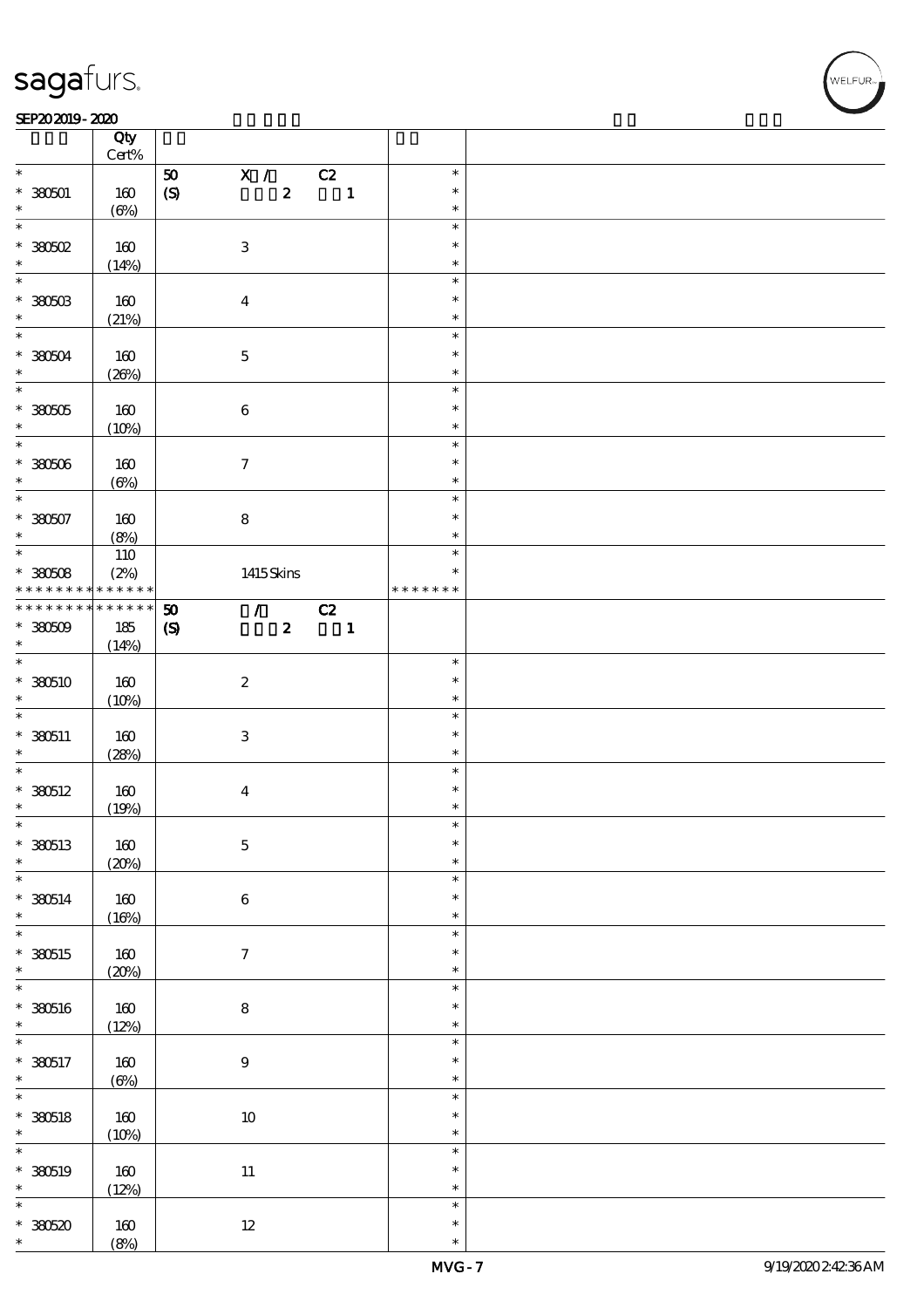#### SEP202019-2020

|                                          | Qty                  |                             |                  |                         |                         |                  |  |
|------------------------------------------|----------------------|-----------------------------|------------------|-------------------------|-------------------------|------------------|--|
|                                          | Cert%                |                             |                  |                         |                         |                  |  |
| $\ast$                                   | 149                  | ${\bf 50}$                  | $\mathcal{L}$    | C2                      |                         | $\ast$<br>$\ast$ |  |
| $* 380521$<br>* * * * * * * *            | (16%)<br>* * * * * * | $\boldsymbol{S}$            | $\boldsymbol{z}$ |                         | $\blacksquare$          | * * * * * * *    |  |
|                                          |                      |                             |                  |                         |                         |                  |  |
|                                          |                      | 50                          | X /              | C2                      |                         |                  |  |
| 380522                                   | 144                  | (SI)                        | $\mathbf{1}$     |                         | $\boldsymbol{z}$        |                  |  |
| * * * * * * * *                          | (9%)<br>* * * * * *  |                             |                  |                         |                         |                  |  |
|                                          |                      | $\boldsymbol{\mathfrak{D}}$ | $\mathcal{F}$    | C2                      |                         |                  |  |
| $*30523$<br>$\ast$                       | 205                  | $\mathbf{Z}$                | $\mathbf{1}$     |                         | $\boldsymbol{z}$        |                  |  |
|                                          | (16%)                |                             |                  |                         |                         | $\ast$           |  |
|                                          | 54                   |                             |                  |                         |                         | $\ast$           |  |
| $*380524$<br>* * * * * * * * * * * * * * | (7%)                 |                             | 259Skins         |                         |                         | * * * * * * *    |  |
| * * * * * * * *                          | * * * * * *          | 50                          | X / C2           |                         |                         |                  |  |
| $*30525$                                 |                      |                             | $\mathbf{1}$     |                         | $\boldsymbol{z}$        |                  |  |
| $\ast$                                   | 185<br>(8%)          | $\boldsymbol{\mathcal{S}}$  |                  |                         |                         |                  |  |
|                                          |                      |                             |                  |                         |                         | $\ast$           |  |
| $*380526$                                | 160                  |                             | $\boldsymbol{z}$ |                         |                         | $\ast$           |  |
| $\ast$                                   | (3%)                 |                             |                  |                         |                         | $\ast$           |  |
| $\ast$                                   | 97                   |                             |                  |                         |                         | $\ast$           |  |
| $* 380527$                               | (8%)                 |                             | 442Skins         |                         |                         | $\ast$           |  |
| * * * * * * * *                          | * * * * * *          |                             |                  |                         |                         | * * * * * * *    |  |
| * * * * * * * * * * * * * *              |                      | 50                          | $\mathcal{L}$    | C2                      |                         |                  |  |
| $*30528$                                 | 185                  | $\boldsymbol{\mathcal{S}}$  | $\mathbf{1}$     | $\overline{\mathbf{2}}$ |                         |                  |  |
| $\ast$                                   | (13%)                |                             |                  |                         |                         |                  |  |
|                                          | 188                  |                             |                  |                         |                         | $\ast$           |  |
| $* 30529$                                | (5%)                 |                             | 373Skins         |                         |                         |                  |  |
| * * * * * * * *                          | * * * * * *          |                             |                  |                         |                         | * * * * * * *    |  |
| * * * * * * * *                          | * * * * * *          | 50                          | X /              | C2                      |                         |                  |  |
| $*30530$                                 | 185                  | $\boldsymbol{S}$            | $\boldsymbol{z}$ |                         | $\boldsymbol{z}$        |                  |  |
| $\ast$                                   | (8%)                 |                             |                  |                         |                         |                  |  |
| $\ast$                                   |                      |                             |                  |                         |                         | $\ast$           |  |
| $* 330531$                               | 160                  |                             | $\boldsymbol{z}$ |                         |                         | $\ast$           |  |
| $\ast$                                   | (19%)                |                             |                  |                         |                         | $\ast$           |  |
| $\ast$                                   | 42                   |                             |                  |                         |                         | $\ast$           |  |
| $*30532$                                 | (7%)                 |                             | 387Skins         |                         |                         | $\ast$           |  |
| * * * * * * * * * * * * * *              |                      |                             |                  |                         |                         | * * * * * * *    |  |
| *************** 50                       |                      |                             | $\mathcal{L}$    | C2                      |                         |                  |  |
| $*30533$                                 | 185                  | $\boldsymbol{S}$            | $\boldsymbol{z}$ |                         | $\overline{\mathbf{2}}$ |                  |  |
| $\ast$                                   | (8%)                 |                             |                  |                         |                         |                  |  |
| $\ast$                                   |                      |                             |                  |                         |                         | $\ast$           |  |
| $* 380534$                               | 160                  |                             | $\boldsymbol{2}$ |                         |                         | $\ast$           |  |
| $\ast$<br>$\overline{\ast}$              | (9%)                 |                             |                  |                         |                         | $\ast$<br>$\ast$ |  |
|                                          |                      |                             |                  |                         |                         | *                |  |
| $*30535$<br>$\ast$                       | 160                  |                             | 3                |                         |                         | $\ast$           |  |
| $\ast$                                   | (20%)                |                             |                  |                         |                         | $\ast$           |  |
| $* 380536$                               | 66                   |                             |                  |                         |                         |                  |  |
| * * * * * * * *                          | (24%)<br>* * * * * * |                             | 571 Skins        |                         |                         | * * * * * * *    |  |
|                                          |                      | 50                          | X /              | C2                      |                         |                  |  |
| 380537                                   | 106                  | (SI)                        | $\mathbf{1}$     |                         | $\mathbf{3}$            |                  |  |
|                                          | (10%)                |                             |                  |                         |                         |                  |  |
|                                          |                      | 6050                        | $\mathcal{L}$    | C2                      |                         |                  |  |
| 380538                                   | 182                  | (SI)                        | $\mathbf{1}$     |                         | $\mathbf{3}$            |                  |  |
|                                          | (13%)                |                             |                  |                         |                         |                  |  |
| * * * * * *                              | * * * * * *          | 6050                        | X /              | C2                      |                         |                  |  |
| $* 380539$                               | 185                  | $\boldsymbol{\mathrm{(S)}}$ | $\mathbf{1}$     |                         | $\mathbf{3}$            |                  |  |
| $\ast$                                   | (9%)                 |                             |                  |                         |                         |                  |  |
| $\ast$                                   | $\boldsymbol{\pi}$   |                             |                  |                         |                         | $\ast$           |  |
| $*30540$                                 | (14%)                |                             | 255Skins         |                         |                         | $\ast$           |  |
| * * * * * * * *                          | * * * * * *          |                             |                  |                         |                         | * * * * * * *    |  |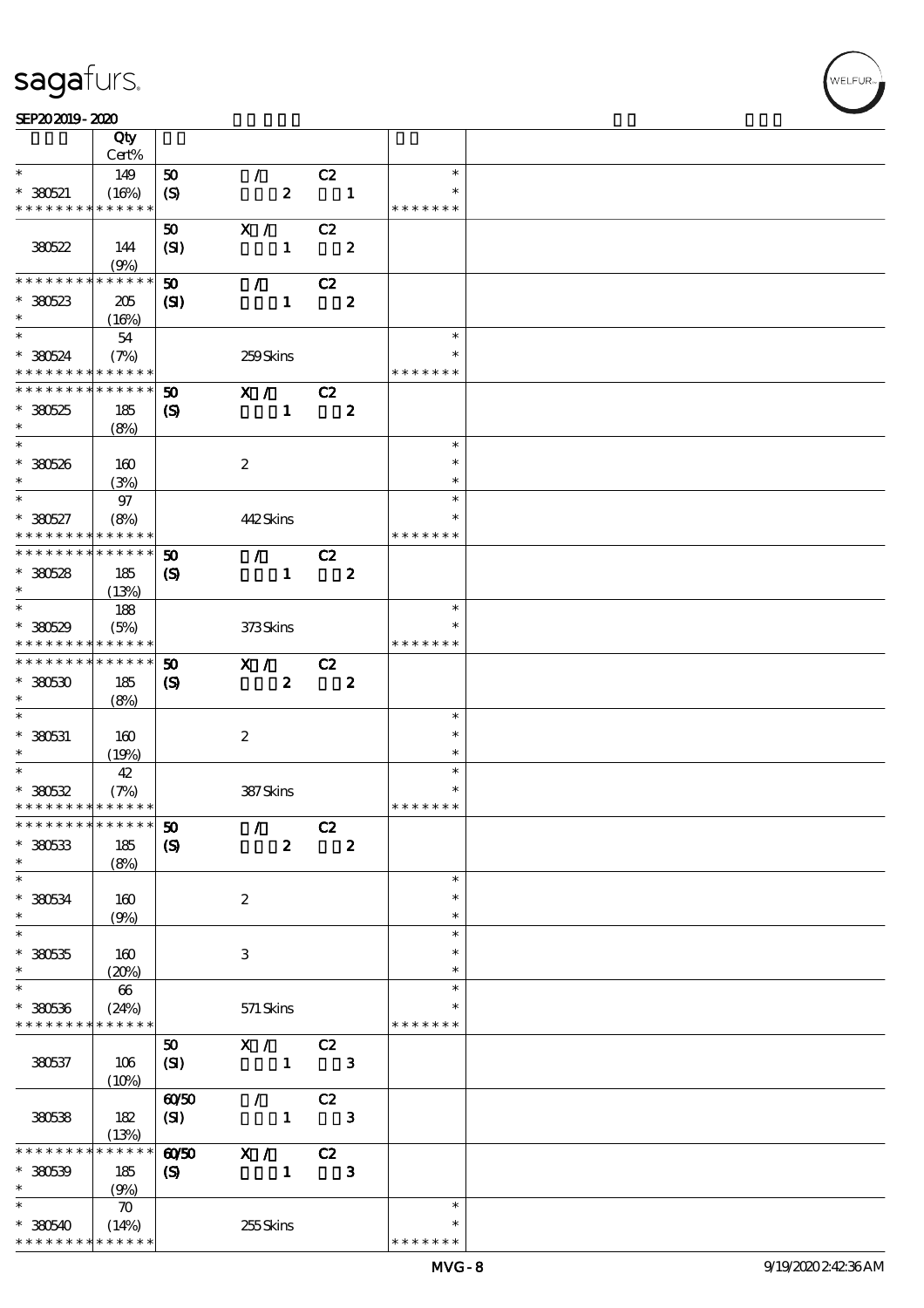#### SEP202019-2020 RESERVED FOR THE SEPERAL SEPERATOR SEPERATOR SOLUTION CONTINUES.

|                   | Qty                  |                             |                             |              |                          |              |               |  |
|-------------------|----------------------|-----------------------------|-----------------------------|--------------|--------------------------|--------------|---------------|--|
|                   | Cert%<br>* * * * * * |                             |                             |              |                          |              |               |  |
| * * * * * * * *   |                      | $\omega$ 50                 | $\mathcal{F}$               |              | C2                       |              |               |  |
| $* 330541$        | 185                  | $\boldsymbol{\mathrm{(S)}}$ |                             | $\mathbf{1}$ |                          | $\mathbf{3}$ |               |  |
| $\ast$            | (9%)                 |                             |                             |              |                          |              |               |  |
| $\overline{\ast}$ |                      |                             |                             |              |                          |              | $\ast$        |  |
| $*30542$          | 160                  |                             | $\boldsymbol{2}$            |              |                          |              | $\ast$        |  |
| $\ast$            | (17%)                |                             |                             |              |                          |              | $\ast$        |  |
|                   | 119                  |                             |                             |              |                          |              | $\ast$        |  |
| * 380543          | (13%)                |                             | 464Skins                    |              |                          |              | $\ast$        |  |
| * * * * * * * *   | * * * * * *          |                             |                             |              |                          |              | * * * * * * * |  |
| * * * * * * * *   | * * * * * *          | $\boldsymbol{\omega}$       | $\mathbf{X}$ /              |              | C2                       |              |               |  |
| $*30544$          | 225                  |                             |                             |              |                          |              |               |  |
| $\ast$            |                      | (S)                         |                             | $\mathbf{1}$ | $\overline{\phantom{a}}$ |              |               |  |
| $\overline{\ast}$ | (11%)                |                             |                             |              |                          |              |               |  |
|                   |                      |                             |                             |              |                          |              | $\ast$        |  |
| $*380545$         | 200                  |                             | $\boldsymbol{2}$            |              |                          |              | $\ast$        |  |
| $\ast$            | (11%)                |                             |                             |              |                          |              | $\ast$        |  |
|                   | 125                  |                             |                             |              |                          |              | $\ast$        |  |
| $* 380546$        | (9%)                 |                             | 550Skins                    |              |                          |              | $\ast$        |  |
| * * * * * * * *   | * * * * * *          |                             |                             |              |                          |              | * * * * * * * |  |
| * * * * * * * *   | * * * * * *          | $\boldsymbol{\omega}$       | $\mathcal{T}^{\mathcal{A}}$ |              | C2                       |              |               |  |
| $* 380547$        | 225                  | (S)                         |                             | $\mathbf{1}$ |                          | $\mathbf{1}$ |               |  |
| $\ast$            | (4%)                 |                             |                             |              |                          |              |               |  |
| $\overline{\ast}$ |                      |                             |                             |              |                          |              | $\ast$        |  |
| $* 380548$        | 200                  |                             | $\boldsymbol{2}$            |              |                          |              | $\ast$        |  |
| $\ast$            |                      |                             |                             |              |                          |              | $\ast$        |  |
| $\overline{\ast}$ | (8%)                 |                             |                             |              |                          |              |               |  |
|                   |                      |                             |                             |              |                          |              | $\ast$        |  |
| $* 380549$        | 200                  |                             | $\ensuremath{\mathbf{3}}$   |              |                          |              | $\ast$        |  |
| $\ast$            | (14%)                |                             |                             |              |                          |              | $\ast$        |  |
| $\overline{\ast}$ |                      |                             |                             |              |                          |              | $\ast$        |  |
| $*30000$          | 200                  |                             | $\boldsymbol{4}$            |              |                          |              | $\ast$        |  |
| $\ast$            | (15%)                |                             |                             |              |                          |              | $\ast$        |  |
| $\ast$            |                      |                             |                             |              |                          |              | $\ast$        |  |
| $* 330551$        | 200                  |                             | $\bf 5$                     |              |                          |              | $\ast$        |  |
| $\ast$            | (12%)                |                             |                             |              |                          |              | $\ast$        |  |
| $\ast$            |                      |                             |                             |              |                          |              | $\ast$        |  |
| $*3052$           | 200                  |                             | $\bf 6$                     |              |                          |              | $\ast$        |  |
| $\ast$            | (9%)                 |                             |                             |              |                          |              | $\ast$        |  |
| $\ast$            |                      |                             |                             |              |                          |              | $\ast$        |  |
|                   |                      |                             |                             |              |                          |              |               |  |
| $* 38053$         | 200                  |                             | $\boldsymbol{7}$            |              |                          |              | $\ast$        |  |
| $\ast$            | (10%)                |                             |                             |              |                          |              | $\ast$        |  |
| $\ast$            | 56                   |                             |                             |              |                          |              | $\ast$        |  |
| $* 38054$         | (16%)                |                             | 1481 Skins                  |              |                          |              | $\ast$        |  |
| * * * * * * * *   | * * * * * *          |                             |                             |              |                          |              | * * * * * * * |  |
| * * * * * * *     | $* * * * * *$        | $\boldsymbol{\omega}$       | X /                         |              | C2                       |              |               |  |
| $*30055$          | 205                  | $\boldsymbol{\mathrm{(S)}}$ |                             | $\mathbf{1}$ | $\blacksquare$           |              |               |  |
| $\ast$            | $(\Theta)$           |                             |                             |              |                          |              |               |  |
| $\ast$            |                      |                             |                             |              |                          |              | $\ast$        |  |
| $*3056$           | 180                  |                             | $\boldsymbol{2}$            |              |                          |              | $\ast$        |  |
| $\ast$            |                      |                             |                             |              |                          |              | $\ast$        |  |
| $\ast$            | (10%)                |                             |                             |              |                          |              | $\ast$        |  |
|                   |                      |                             |                             |              |                          |              |               |  |
| $* 380557$        | 180                  |                             | $\ensuremath{\mathbf{3}}$   |              |                          |              | $\ast$        |  |
| $\ast$            | (11%)                |                             |                             |              |                          |              | $\ast$        |  |
| $\overline{\ast}$ |                      |                             |                             |              |                          |              | $\ast$        |  |
| $* 38058$         | 180                  |                             | $\boldsymbol{4}$            |              |                          |              | $\ast$        |  |
| $\ast$            | (8%)                 |                             |                             |              |                          |              | $\ast$        |  |
| $\ast$            |                      |                             |                             |              |                          |              | $\ast$        |  |
| $*3059$           | 180                  |                             | $\mathbf 5$                 |              |                          |              | $\ast$        |  |
| $\ast$            | (5%)                 |                             |                             |              |                          |              | $\ast$        |  |
| $\ast$            |                      |                             |                             |              |                          |              | $\ast$        |  |
|                   |                      |                             |                             |              |                          |              | $\ast$        |  |
| $*3050$<br>$\ast$ | 180                  |                             | $\bf 6$                     |              |                          |              |               |  |
|                   | (11%)                |                             |                             |              |                          |              | $\ast$        |  |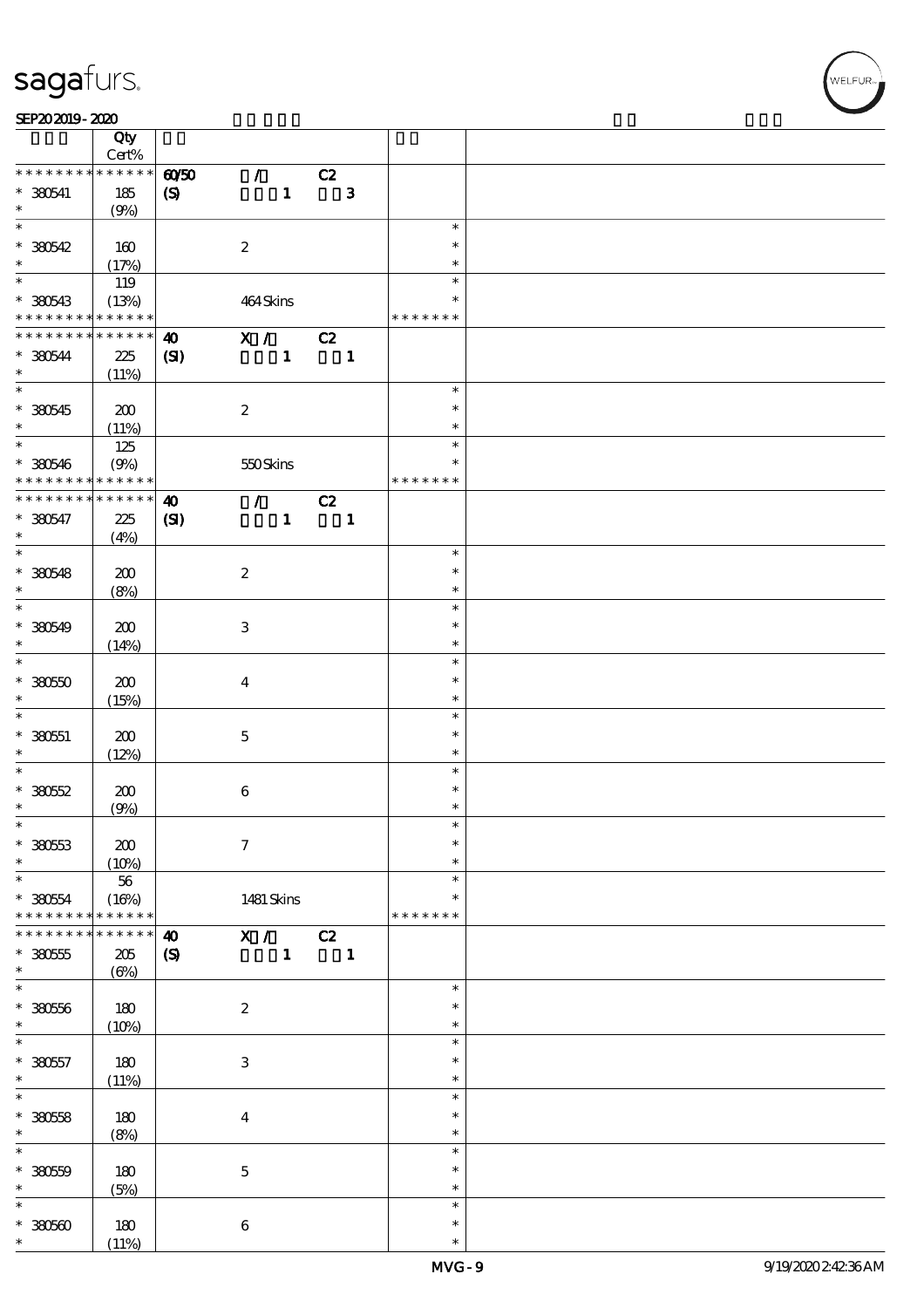#### SEP202019-2020 RESERVED FOR THE SEPERAL SEPERATOR SEPERATOR SOLUTION CONTINUES.

|                                 | Qty<br>$\mbox{Cert}\%$ |                             |                           |                           |                |              |                  |  |
|---------------------------------|------------------------|-----------------------------|---------------------------|---------------------------|----------------|--------------|------------------|--|
| $\ast$                          |                        |                             |                           |                           |                |              | $\ast$           |  |
|                                 |                        | $\boldsymbol{40}$           | $\mathbf{X}$ /            |                           | C2             |              |                  |  |
| $* 380601$                      | 180                    | $\pmb{\text{(S)}}$          |                           | $\mathbf{1}$              | $\blacksquare$ |              | $\ast$           |  |
| $\ast$                          | (12%)                  |                             |                           |                           |                |              | $\ast$           |  |
| $\overline{\ast}$               |                        |                             |                           |                           |                |              | $\ast$           |  |
|                                 |                        |                             |                           |                           |                |              |                  |  |
| $*30562$                        | 180                    |                             | ${\bf 8}$                 |                           |                |              | $\ast$           |  |
| $\ast$                          | (13%)                  |                             |                           |                           |                |              | $\ast$           |  |
| $\overline{\ast}$               |                        |                             |                           |                           |                |              | $\ast$           |  |
|                                 |                        |                             |                           |                           |                |              |                  |  |
| $* 380563$                      | 180                    |                             | $\boldsymbol{9}$          |                           |                |              | $\ast$           |  |
| $\ast$                          | (8%)                   |                             |                           |                           |                |              | $\ast$           |  |
| $*$                             |                        |                             |                           |                           |                |              | $\ast$           |  |
|                                 |                        |                             |                           |                           |                |              |                  |  |
| $* 30064$                       | 180                    |                             | $10\,$                    |                           |                |              | $\ast$           |  |
| $\ast$                          | $(\Theta)$             |                             |                           |                           |                |              | $\ast$           |  |
|                                 |                        |                             |                           |                           |                |              | $\ast$           |  |
|                                 |                        |                             |                           |                           |                |              |                  |  |
| $*30005$                        | $180$                  |                             | $11\,$                    |                           |                |              | $\ast$           |  |
| $\ast$                          | (3%)                   |                             |                           |                           |                |              | $\ast$           |  |
| $\overline{\ast}$               |                        |                             |                           |                           |                |              | $\ast$           |  |
|                                 |                        |                             |                           |                           |                |              |                  |  |
| $* 380566$                      | 180                    |                             | $12\,$                    |                           |                |              | $\ast$           |  |
| $\ast$                          | (11%)                  |                             |                           |                           |                |              | $\ast$           |  |
| $\overline{\ast}$               |                        |                             |                           |                           |                |              | $\ast$           |  |
|                                 |                        |                             |                           |                           |                |              | $\ast$           |  |
| $* 380567$                      | 180                    |                             | $13\,$                    |                           |                |              |                  |  |
| $\ast$                          | (4%)                   |                             |                           |                           |                |              | $\ast$           |  |
| $\overline{\ast}$               |                        |                             |                           |                           |                |              | $\ast$           |  |
|                                 |                        |                             |                           |                           |                |              | $\ast$           |  |
| $*30568$                        | 180                    |                             | 14                        |                           |                |              |                  |  |
| $\ast$                          | (5%)                   |                             |                           |                           |                |              | $\ast$           |  |
| $\overline{\ast}$               |                        |                             |                           |                           |                |              | $\ast$           |  |
| $*30509$                        |                        |                             |                           |                           |                |              | $\ast$           |  |
|                                 | 180                    |                             | 15                        |                           |                |              |                  |  |
| $\ast$                          | (8%)                   |                             |                           |                           |                |              | $\ast$           |  |
| $\ast$                          |                        |                             |                           |                           |                |              | $\ast$           |  |
| $*30570$                        | 180                    |                             |                           |                           |                |              | $\ast$           |  |
|                                 |                        |                             | $16\,$                    |                           |                |              |                  |  |
|                                 |                        |                             |                           |                           |                |              | $\ast$           |  |
| $\ast$                          | (10%)                  |                             |                           |                           |                |              |                  |  |
|                                 |                        |                             |                           |                           |                |              | $\ast$           |  |
|                                 | $\pmb{66}$             |                             |                           |                           |                |              |                  |  |
| $* 380571$                      | (10%)                  |                             | $2971$ Skins              |                           |                |              | $\ast$           |  |
| * * * * * * * *                 | * * * * * *            |                             |                           |                           |                |              | * * * * * * *    |  |
| * * * * * * * *                 | $******$               | $\boldsymbol{\omega}$       |                           | $\mathcal{T}=\mathcal{I}$ |                |              |                  |  |
|                                 |                        |                             |                           |                           | C2             |              |                  |  |
| $* 380572$                      | $205\,$                | $\boldsymbol{\mathrm{(S)}}$ |                           | $\mathbf{1}$              |                | $\mathbf{1}$ |                  |  |
| $\ast$                          | (8%)                   |                             |                           |                           |                |              |                  |  |
| $\ast$                          |                        |                             |                           |                           |                |              | $\ast$           |  |
|                                 |                        |                             |                           |                           |                |              | $\ast$           |  |
| $*380573$                       | $180$                  |                             | $\boldsymbol{2}$          |                           |                |              | $\ast$           |  |
| $\ast$                          | (9%)                   |                             |                           |                           |                |              |                  |  |
| $\ast$                          |                        |                             |                           |                           |                |              | $\ast$           |  |
|                                 | 180                    |                             | $\ensuremath{\mathbf{3}}$ |                           |                |              | $\ast$           |  |
| $* 380574$<br>$\ast$            |                        |                             |                           |                           |                |              | $\ast$           |  |
|                                 | (7%)                   |                             |                           |                           |                |              |                  |  |
| $\overline{\ast}$               |                        |                             |                           |                           |                |              | $\ast$           |  |
| $*30575$                        | 180                    |                             | $\bf{4}$                  |                           |                |              | $\ast$           |  |
| $\ast$                          |                        |                             |                           |                           |                |              | $\ast$           |  |
|                                 | (7%)                   |                             |                           |                           |                |              |                  |  |
| $\ast$                          |                        |                             |                           |                           |                |              | $\ast$           |  |
| $* 380576$                      | $180$                  |                             | $\mathbf 5$               |                           |                |              | $\ast$           |  |
| $\ast$                          |                        |                             |                           |                           |                |              | $\ast$           |  |
|                                 | (8%)                   |                             |                           |                           |                |              |                  |  |
| $\ast$                          |                        |                             |                           |                           |                |              | $\ast$           |  |
|                                 | $180$                  |                             | $\bf 6$                   |                           |                |              | $\ast$           |  |
| $* 380577$<br>$\ast$            |                        |                             |                           |                           |                |              | $\ast$           |  |
|                                 | (11%)                  |                             |                           |                           |                |              | $\ast$           |  |
|                                 |                        |                             |                           |                           |                |              |                  |  |
| $\overline{\ast}$<br>$* 380578$ | 180                    |                             | $\boldsymbol{7}$          |                           |                |              | $\ast$           |  |
| $\ast$                          |                        |                             |                           |                           |                |              | $\ast$           |  |
| $\ast$                          | (7%)                   |                             |                           |                           |                |              | $\ast$           |  |
|                                 |                        |                             |                           |                           |                |              |                  |  |
| $* 380579$                      | 180                    |                             | $\bf 8$                   |                           |                |              | $\ast$           |  |
| $\ast$                          | (14%)                  |                             |                           |                           |                |              | $\ast$           |  |
| $\ast$                          |                        |                             |                           |                           |                |              | $\ast$           |  |
|                                 |                        |                             |                           |                           |                |              |                  |  |
| $*30580$<br>$\ast$              | 180<br>(10%)           |                             | $\boldsymbol{9}$          |                           |                |              | $\ast$<br>$\ast$ |  |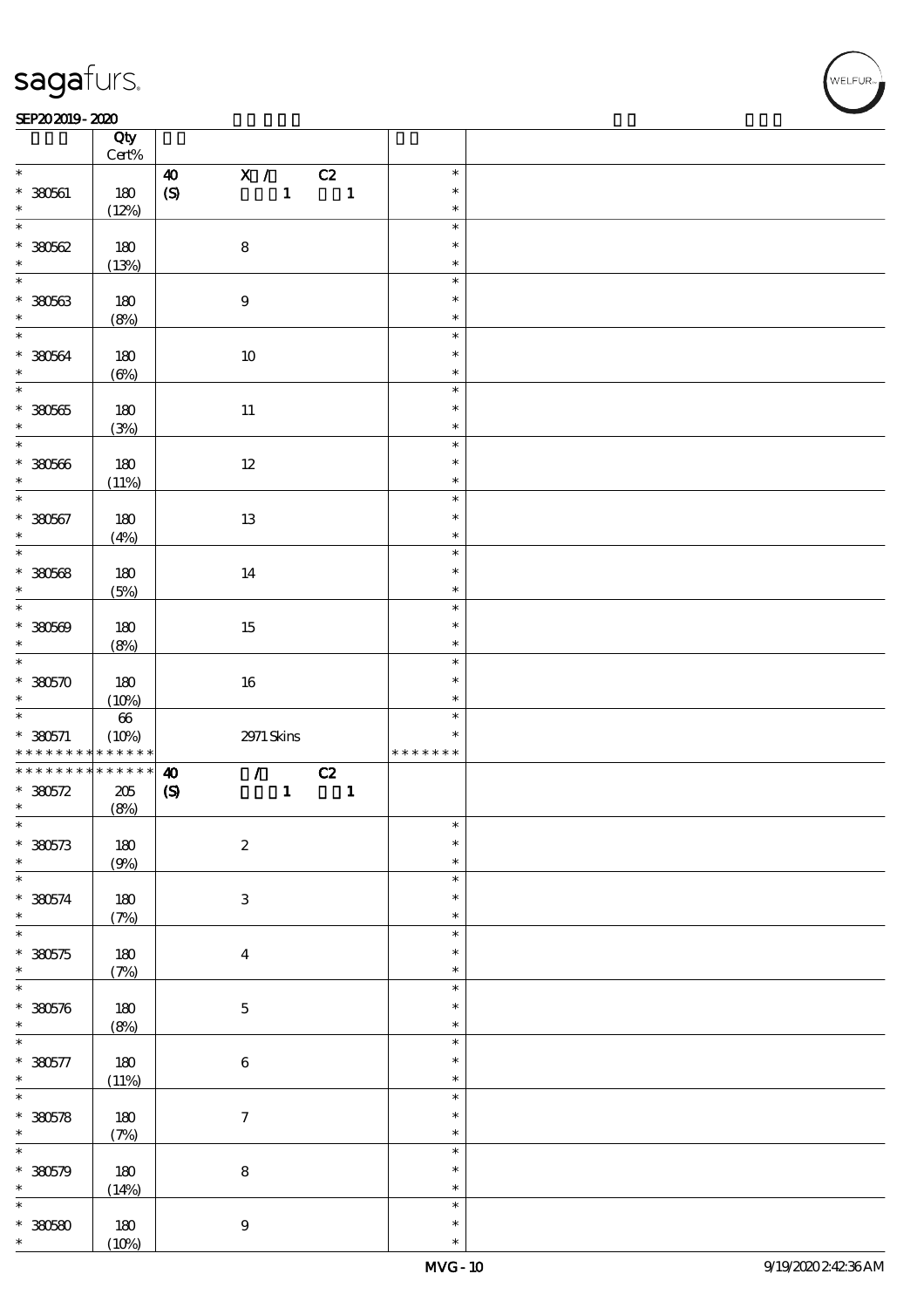#### SEP202019-2020

|                          | Qty<br>Cert%  |                                                                                                                          |               |  |
|--------------------------|---------------|--------------------------------------------------------------------------------------------------------------------------|---------------|--|
| $\ast$                   |               |                                                                                                                          | $\ast$        |  |
| $* 380581$               | 180           | $\mathcal{F}^{\mathcal{F}}$<br>C2<br>$\boldsymbol{40}$<br>$\mathbf{1}$<br>$\pmb{\text{(S)}}$<br>$\overline{\phantom{a}}$ | $\ast$        |  |
| $\ast$                   | (5%)          |                                                                                                                          | $\ast$        |  |
| $\overline{\ast}$        |               |                                                                                                                          | $\ast$        |  |
| $* 30582$                | 180           | $11\,$                                                                                                                   | $\ast$        |  |
|                          | (3%)          |                                                                                                                          | $\ast$        |  |
|                          |               |                                                                                                                          | $\ast$        |  |
|                          | 180           | $12\,$                                                                                                                   | $\ast$        |  |
| $* 30583$                | $(\Theta)$    |                                                                                                                          | $\ast$        |  |
| $\overline{\ast}$        |               |                                                                                                                          | $\ast$        |  |
|                          |               |                                                                                                                          | $\ast$        |  |
| $* 30584$<br>$\ast$      | 180           | $13\,$                                                                                                                   | $\ast$        |  |
| $\overline{\ast}$        | (3%)          |                                                                                                                          |               |  |
|                          |               |                                                                                                                          | $\ast$        |  |
| $*30085$                 | $180$         | $14\,$                                                                                                                   | $\ast$        |  |
| $\ast$                   | $(\Theta)$    |                                                                                                                          | $\ast$        |  |
| $\overline{\ast}$        |               |                                                                                                                          | $\ast$        |  |
| $* 30586$                | 180           | $15\,$                                                                                                                   | $\ast$        |  |
| $\ast$                   | $(\Theta\% )$ |                                                                                                                          | $\ast$        |  |
| $\overline{\ast}$        |               |                                                                                                                          | $\ast$        |  |
| $* 30087$                | 180           | $16\,$                                                                                                                   | $\ast$        |  |
| $\ast$                   | (8%)          |                                                                                                                          | $\ast$        |  |
| $\overline{\ast}$        |               |                                                                                                                          | $\ast$        |  |
| $*30588$                 | 180           | 17                                                                                                                       | $\ast$        |  |
| $\ast$                   |               |                                                                                                                          | $\ast$        |  |
| $\overline{\ast}$        | (10%)         |                                                                                                                          | $\ast$        |  |
|                          |               |                                                                                                                          |               |  |
| $* 30589$                | 180           | $18\,$                                                                                                                   | $\ast$        |  |
| $\ast$                   | (10%)         |                                                                                                                          | $\ast$        |  |
| $\ast$                   |               |                                                                                                                          | $\ast$        |  |
| $*3000$                  | 180           | $19\,$                                                                                                                   | $\ast$        |  |
| $\ast$                   | (8%)          |                                                                                                                          | $\ast$        |  |
| $\overline{\phantom{0}}$ |               |                                                                                                                          | $\ast$        |  |
| $* 380591$               | $180$         | $\pmb{\mathcal{X}}$                                                                                                      | $\ast$        |  |
| $\ast$                   | (12%)         |                                                                                                                          | $\ast$        |  |
|                          |               |                                                                                                                          | $\ast$        |  |
| $*30002$                 | $180$         | $2\hspace{-1.5pt}1$                                                                                                      | $\ast$        |  |
| $\ast$                   | (12%)         |                                                                                                                          | $\ast$        |  |
| $\ast$                   |               |                                                                                                                          | $\ast$        |  |
|                          |               |                                                                                                                          | $\ast$        |  |
| $* 380503$               | 180           | $\boldsymbol{\mathit{z}}$                                                                                                |               |  |
| $\ast$<br>$\ast$         | $(\Theta)$    |                                                                                                                          | $\ast$        |  |
|                          |               |                                                                                                                          | $\ast$        |  |
| $*30004$                 | 180           | $23\,$                                                                                                                   | $\ast$        |  |
| $\ast$                   | (8%)          |                                                                                                                          | $\ast$        |  |
| $\overline{\ast}$        |               |                                                                                                                          | $\ast$        |  |
| $* 380505$               | 180           | 24                                                                                                                       | $\ast$        |  |
| $\ast$                   | (5%)          |                                                                                                                          | $\ast$        |  |
| $\ast$                   | $61\,$        |                                                                                                                          | $\ast$        |  |
| $* 380596$               | $(\Theta\%)$  | 4406Skins                                                                                                                | $\ast$        |  |
| * * * * * * * *          | * * * * * *   |                                                                                                                          | * * * * * * * |  |
| * * * * * * * *          | * * * * * *   | C2<br>X /<br>$\boldsymbol{\omega}$                                                                                       |               |  |
| $* 380597$               | $205\,$       | $\pmb{2}$<br>$\blacksquare$<br>$\boldsymbol{\mathrm{(S)}}$                                                               |               |  |
| $\ast$                   | (16%)         |                                                                                                                          |               |  |
| $\overline{\ast}$        |               |                                                                                                                          | $\ast$        |  |
| $* 380508$               | 180           | $\boldsymbol{2}$                                                                                                         | $\ast$        |  |
| $\ast$                   |               |                                                                                                                          | $\ast$        |  |
| $\ast$                   | (19%)         |                                                                                                                          |               |  |
|                          |               |                                                                                                                          | $\ast$        |  |
| $* 30000$                | 180           | $\ensuremath{\mathbf{3}}$                                                                                                | $\ast$        |  |
| $\ast$                   | (8%)          |                                                                                                                          | $\ast$        |  |
| $\ast$                   |               |                                                                                                                          | $\ast$        |  |
| $*30000$                 | 180           | $\boldsymbol{4}$                                                                                                         | $\ast$        |  |
| *                        | (10%)         |                                                                                                                          | $\ast$        |  |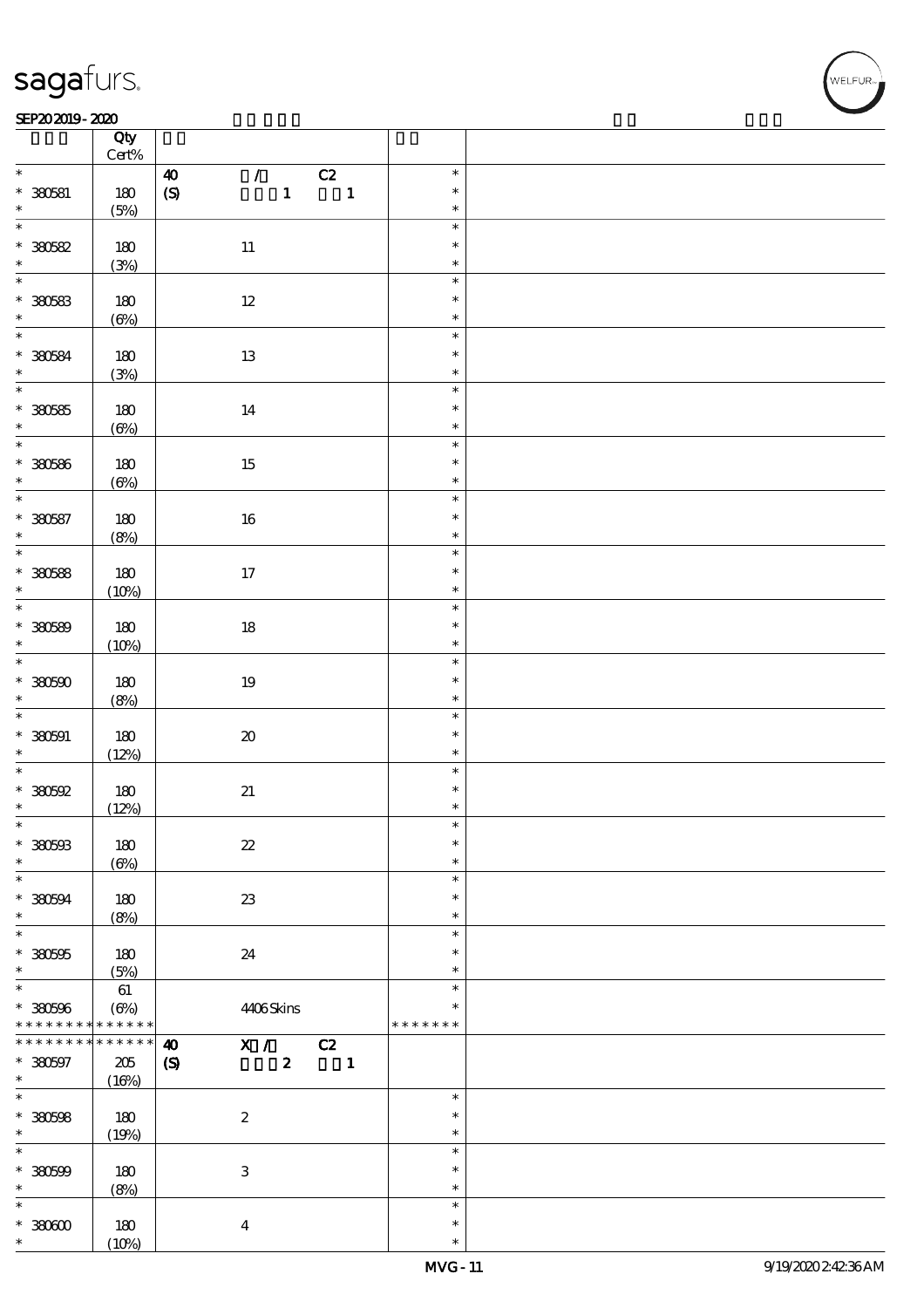#### SEP202019-2020 RESERVED FOR THE SEPERAL SEPERATOR SEPERATOR SOLUTION CONTINUES.

|                                | Qty<br>Cert%               |                            |                     |                      |    |                  |               |  |
|--------------------------------|----------------------------|----------------------------|---------------------|----------------------|----|------------------|---------------|--|
| $\ast$                         |                            |                            |                     |                      |    |                  | $\ast$        |  |
|                                |                            | $\boldsymbol{\omega}$      |                     | X /                  | C2 |                  |               |  |
| $*30001$                       | 180                        | $\pmb{\text{(S)}}$         |                     | $\pmb{2}$            |    | $\mathbf{1}$     | $\ast$        |  |
| $\ast$                         | (13%)                      |                            |                     |                      |    |                  | $\ast$        |  |
| $\ast$                         |                            |                            |                     |                      |    |                  | $\ast$        |  |
| $*30002$                       | 180                        |                            | $\bf 6$             |                      |    |                  | $\ast$        |  |
| $\ast$                         | (12%)                      |                            |                     |                      |    |                  | $\ast$        |  |
| $\overline{\ast}$              |                            |                            |                     |                      |    |                  | $\ast$        |  |
|                                |                            |                            |                     |                      |    |                  |               |  |
| $*$ 380603                     | 161                        |                            | $\boldsymbol{\tau}$ |                      |    |                  | $\ast$        |  |
| $\ast$                         | (18%)                      |                            |                     |                      |    |                  | $\ast$        |  |
| $*$                            | $57\,$                     |                            |                     |                      |    |                  | $\ast$        |  |
| $* 38004$                      | (24%)                      |                            |                     | 1323Skins            |    |                  | $\ast$        |  |
| * * * * * * * * <mark>*</mark> | * * * * * *                |                            |                     |                      |    |                  | * * * * * * * |  |
| * * * * * * * *                | $******$                   | $\boldsymbol{\omega}$      |                     | $\mathcal{L}$        | C2 |                  |               |  |
|                                |                            |                            |                     |                      |    |                  |               |  |
| $*$ 380605                     | $205\,$                    | $\boldsymbol{\mathcal{S}}$ |                     | $\boldsymbol{z}$     |    | $\mathbf{1}$     |               |  |
| $\ast$                         | (18%)                      |                            |                     |                      |    |                  |               |  |
| $\overline{\ast}$              |                            |                            |                     |                      |    |                  | $\ast$        |  |
| $* 380006$                     | 180                        |                            | $\boldsymbol{2}$    |                      |    |                  | $\ast$        |  |
| $\ast$                         | (32%)                      |                            |                     |                      |    |                  | $\ast$        |  |
| $\ast$                         |                            |                            |                     |                      |    |                  | $\ast$        |  |
| $* 380007$                     | 180                        |                            | $\,3$               |                      |    |                  | $\ast$        |  |
| $\ast$                         |                            |                            |                     |                      |    |                  |               |  |
|                                | (30%)                      |                            |                     |                      |    |                  | $\ast$        |  |
| $\overline{\ast}$              |                            |                            |                     |                      |    |                  | $\ast$        |  |
| $*30008$                       | 180                        |                            | $\boldsymbol{4}$    |                      |    |                  | $\ast$        |  |
| $\ast$                         | (15%)                      |                            |                     |                      |    |                  | $\ast$        |  |
| $\overline{\ast}$              |                            |                            |                     |                      |    |                  | $\ast$        |  |
| $*30009$                       | 180                        |                            | $\mathbf 5$         |                      |    |                  | $\ast$        |  |
| $\ast$                         |                            |                            |                     |                      |    |                  | $\ast$        |  |
|                                | (19%)                      |                            |                     |                      |    |                  |               |  |
| $\overline{\ast}$              |                            |                            |                     |                      |    |                  | $\ast$        |  |
| * 380610                       | 180                        |                            | $\bf 6$             |                      |    |                  | $\ast$        |  |
| $\ast$                         | (20%)                      |                            |                     |                      |    |                  | $\ast$        |  |
| $\ast$                         |                            |                            |                     |                      |    |                  | $\ast$        |  |
| $* 330611$                     | 180                        |                            | $\boldsymbol{\tau}$ |                      |    |                  | $\ast$        |  |
| $\ast$                         |                            |                            |                     |                      |    |                  | $\ast$        |  |
| $\ast$                         | (32%)                      |                            |                     |                      |    |                  |               |  |
|                                |                            |                            |                     |                      |    |                  | $\ast$        |  |
| $*$ 380612                     | 180                        |                            | $\bf 8$             |                      |    |                  | $\ast$        |  |
| $\ast$                         | (13%)                      |                            |                     |                      |    |                  | $\ast$        |  |
| $\ast$                         |                            |                            |                     |                      |    |                  | $\ast$        |  |
| * 380613                       | 180                        |                            | $\boldsymbol{9}$    |                      |    |                  | $\ast$        |  |
| $\ast$                         | (20%)                      |                            |                     |                      |    |                  | $\ast$        |  |
| $\ast$                         |                            |                            |                     |                      |    |                  | $\ast$        |  |
|                                | 46                         |                            |                     |                      |    |                  |               |  |
| $* 380614$                     | (13%)                      |                            |                     | $1691$ Skins         |    |                  | ∗             |  |
| * * * * * * * *                | * * * * * *                |                            |                     |                      |    |                  | * * * * * * * |  |
| * * * * * * *                  | * * * * * *                | $\boldsymbol{\omega}$      |                     | X /                  | C2 |                  |               |  |
| * 380615                       | 225                        | (S)                        |                     | $\mathbf{1}$         |    | $\boldsymbol{z}$ |               |  |
| $\ast$                         | (7%)                       |                            |                     |                      |    |                  |               |  |
| $\ast$                         | 160                        |                            |                     |                      |    |                  | $\ast$        |  |
| $* 380616$                     |                            |                            |                     | $385\mathrm{S}$ kins |    |                  | $\ast$        |  |
|                                | (7%)                       |                            |                     |                      |    |                  |               |  |
| * * * * * * * *                | $\ast\ast\ast\ast\ast\ast$ |                            |                     |                      |    |                  | * * * * * * * |  |
| * * * * * * * *                | * * * * * *                | $\boldsymbol{\omega}$      |                     | $\mathcal{L}$        | C2 |                  |               |  |
| * 380617                       | 225                        | $\mathbf{C}$               |                     | $\mathbf{1}$         |    | $\boldsymbol{z}$ |               |  |
| $\ast$                         | (8%)                       |                            |                     |                      |    |                  |               |  |
| $\ast$                         |                            |                            |                     |                      |    |                  | $\ast$        |  |
| $*$ 380618                     | 200                        |                            | $\boldsymbol{2}$    |                      |    |                  | $\ast$        |  |
| $\ast$                         |                            |                            |                     |                      |    |                  | $\ast$        |  |
|                                | (12%)                      |                            |                     |                      |    |                  |               |  |
| $\ast$                         |                            |                            |                     |                      |    |                  | $\ast$        |  |
| * 380619                       | 200                        |                            | $\,3$               |                      |    |                  | $\ast$        |  |
| $\ast$                         | (8%)                       |                            |                     |                      |    |                  | $\ast$        |  |
| $\ast$                         | 217                        |                            |                     |                      |    |                  | $\ast$        |  |
| $*30620$                       | (9%)                       |                            |                     | 842Skins             |    |                  | ∗             |  |
| * * * * * * * *                | * * * * * *                |                            |                     |                      |    |                  | * * * * * * * |  |
|                                |                            |                            |                     |                      |    |                  |               |  |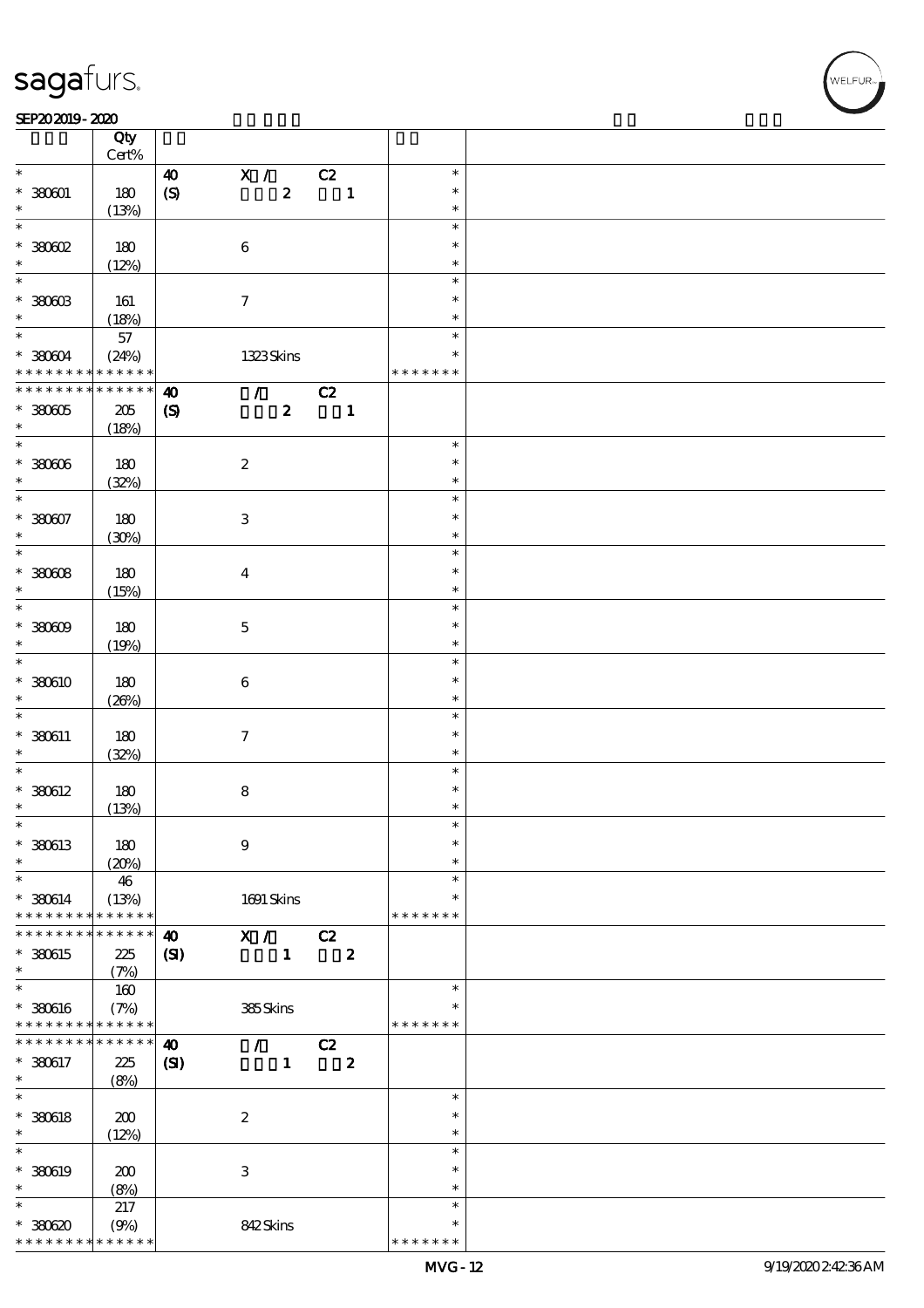#### SEP202019-2020 RESERVED FOR THE SEPERAL SEPERATOR SEPERATOR SOLUTION CONTINUES.

|                               | Qty<br>$\mbox{Cert}\%$         |                            |                           |                                 |                            |                         |                         |  |
|-------------------------------|--------------------------------|----------------------------|---------------------------|---------------------------------|----------------------------|-------------------------|-------------------------|--|
| * * * * * * * *               | * * * * * *                    | $\boldsymbol{\omega}$      | $\mathbf{x}$ /            |                                 | C2                         |                         |                         |  |
| $* 30021$<br>$\ast$           | $205\,$<br>$(\Theta\%)$        | $\pmb{\mathcal{S}}$        |                           | $\mathbf{1}$                    |                            | $\overline{\mathbf{z}}$ |                         |  |
| $\overline{\ast}$             |                                |                            |                           |                                 |                            |                         | $\ast$                  |  |
| $*30022$<br>$\ast$            | 180                            |                            | $\boldsymbol{2}$          |                                 |                            |                         | $\ast$<br>$\ast$        |  |
|                               | (8%)                           |                            |                           |                                 |                            |                         |                         |  |
| $\overline{\phantom{0}}$      |                                |                            |                           |                                 |                            |                         | $\ast$                  |  |
| $*30023$<br>$\ast$            | 180<br>(7%)                    |                            | $\ensuremath{\mathbf{3}}$ |                                 |                            |                         | $\ast$<br>$\ast$        |  |
| $\overline{\ast}$             |                                |                            |                           |                                 |                            |                         | $\ast$                  |  |
| * 380624<br>$\ast$            | 180<br>(12%)                   |                            | $\boldsymbol{4}$          |                                 |                            |                         | $\ast$<br>$\ast$        |  |
| $\overline{\ast}$             |                                |                            |                           |                                 |                            |                         | $\ast$                  |  |
| $*30025$<br>$\ast$            | 180<br>$(\Theta)$              |                            | $\mathbf 5$               |                                 |                            |                         | $\ast$<br>$\ast$        |  |
| $\overline{\ast}$             |                                |                            |                           |                                 |                            |                         | $\ast$                  |  |
| * 380626<br>$\ast$            | 180<br>(7%)                    |                            | $\bf 6$                   |                                 |                            |                         | $\ast$<br>$\ast$        |  |
| $\ast$                        |                                |                            |                           |                                 |                            |                         | $\ast$                  |  |
| $* 380627$<br>* * * * * * * * | $204\,$<br>(7%)<br>* * * * * * |                            | 1309Skins                 |                                 |                            |                         | $\ast$<br>* * * * * * * |  |
| * * * * * * * *               | $* * * * * * *$                |                            |                           |                                 |                            |                         |                         |  |
|                               |                                | $\boldsymbol{\omega}$      |                           | $\mathcal{L}$ and $\mathcal{L}$ | $\overline{c}$             |                         |                         |  |
| $*30628$                      | 205                            | $\boldsymbol{\mathcal{S}}$ |                           | $\mathbf{1}$                    | $\overline{\phantom{a}}$ 2 |                         |                         |  |
| $\ast$                        | (12%)                          |                            |                           |                                 |                            |                         |                         |  |
| $\overline{\ast}$             |                                |                            |                           |                                 |                            |                         | $\ast$                  |  |
| * 380629                      | 180                            |                            | $\boldsymbol{2}$          |                                 |                            |                         | $\ast$                  |  |
| $\ast$                        |                                |                            |                           |                                 |                            |                         | $\ast$                  |  |
| $\overline{\ast}$             | (9%)                           |                            |                           |                                 |                            |                         |                         |  |
|                               |                                |                            |                           |                                 |                            |                         | $\ast$                  |  |
| $*$ 380630                    | 180                            |                            | $\ensuremath{\mathbf{3}}$ |                                 |                            |                         | $\ast$                  |  |
| $\ast$                        | $(\Theta)$                     |                            |                           |                                 |                            |                         | $\ast$                  |  |
| $\ast$                        |                                |                            |                           |                                 |                            |                         | $\ast$                  |  |
| $* 380631$                    | 180                            |                            | $\boldsymbol{4}$          |                                 |                            |                         | $\ast$                  |  |
| $\ast$                        | (7%)                           |                            |                           |                                 |                            |                         | $\ast$                  |  |
| $\ast$                        |                                |                            |                           |                                 |                            |                         | $\ast$                  |  |
|                               |                                |                            |                           |                                 |                            |                         |                         |  |
| $*30032$                      | 180                            |                            | $\mathbf 5$               |                                 |                            |                         | $\ast$                  |  |
| $\ast$                        | (9%)                           |                            |                           |                                 |                            |                         | $\ast$                  |  |
| $\ast$                        |                                |                            |                           |                                 |                            |                         | $\ast$                  |  |
| $*30033$                      | 180                            |                            | $\boldsymbol{6}$          |                                 |                            |                         | $\ast$                  |  |
| $\ast$                        | (16%)                          |                            |                           |                                 |                            |                         | $\ast$                  |  |
| $\ast$                        |                                |                            |                           |                                 |                            |                         | $\ast$                  |  |
| $* 380634$                    | 180                            |                            | $\tau$                    |                                 |                            |                         | $\ast$                  |  |
| $\ast$                        |                                |                            |                           |                                 |                            |                         | $\ast$                  |  |
| $\ast$                        | (7%)                           |                            |                           |                                 |                            |                         | $\ast$                  |  |
|                               |                                |                            |                           |                                 |                            |                         |                         |  |
| $*30035$                      | 180                            |                            | ${\bf 8}$                 |                                 |                            |                         | $\ast$                  |  |
| $\ast$                        | (7%)                           |                            |                           |                                 |                            |                         | $\ast$                  |  |
| $\ast$                        |                                |                            |                           |                                 |                            |                         | $\ast$                  |  |
| $*30036$                      | $180$                          |                            | $9$                       |                                 |                            |                         | $\ast$                  |  |
| $\ast$                        | (10%)                          |                            |                           |                                 |                            |                         | $\ast$                  |  |
| $\ast$                        |                                |                            |                           |                                 |                            |                         | $\ast$                  |  |
| $* 380637$                    | 180                            |                            | $10\,$                    |                                 |                            |                         | $\ast$                  |  |
| $\ast$                        |                                |                            |                           |                                 |                            |                         | $\ast$                  |  |
| $\overline{\ast}$             | (12%)                          |                            |                           |                                 |                            |                         | $\ast$                  |  |
|                               |                                |                            |                           |                                 |                            |                         |                         |  |
| $*30038$                      | 180                            |                            | $11\,$                    |                                 |                            |                         | $\ast$                  |  |
| $\ast$                        | (13%)                          |                            |                           |                                 |                            |                         | $\ast$                  |  |
| $\ast$                        |                                |                            |                           |                                 |                            |                         | $\ast$                  |  |
| $*30039$                      | 180                            |                            | $12\,$                    |                                 |                            |                         | $\ast$                  |  |
| $\ast$                        | (12%)                          |                            |                           |                                 |                            |                         | $\ast$                  |  |
| $\ast$                        |                                |                            |                           |                                 |                            |                         | $\ast$                  |  |
|                               | 56                             |                            |                           |                                 |                            |                         |                         |  |
| $*30040$                      | (8%)                           |                            | 2241 Skins                |                                 |                            |                         | $\ast$                  |  |
| * * * * * * * *               | * * * * * *                    |                            |                           |                                 |                            |                         | * * * * * * *           |  |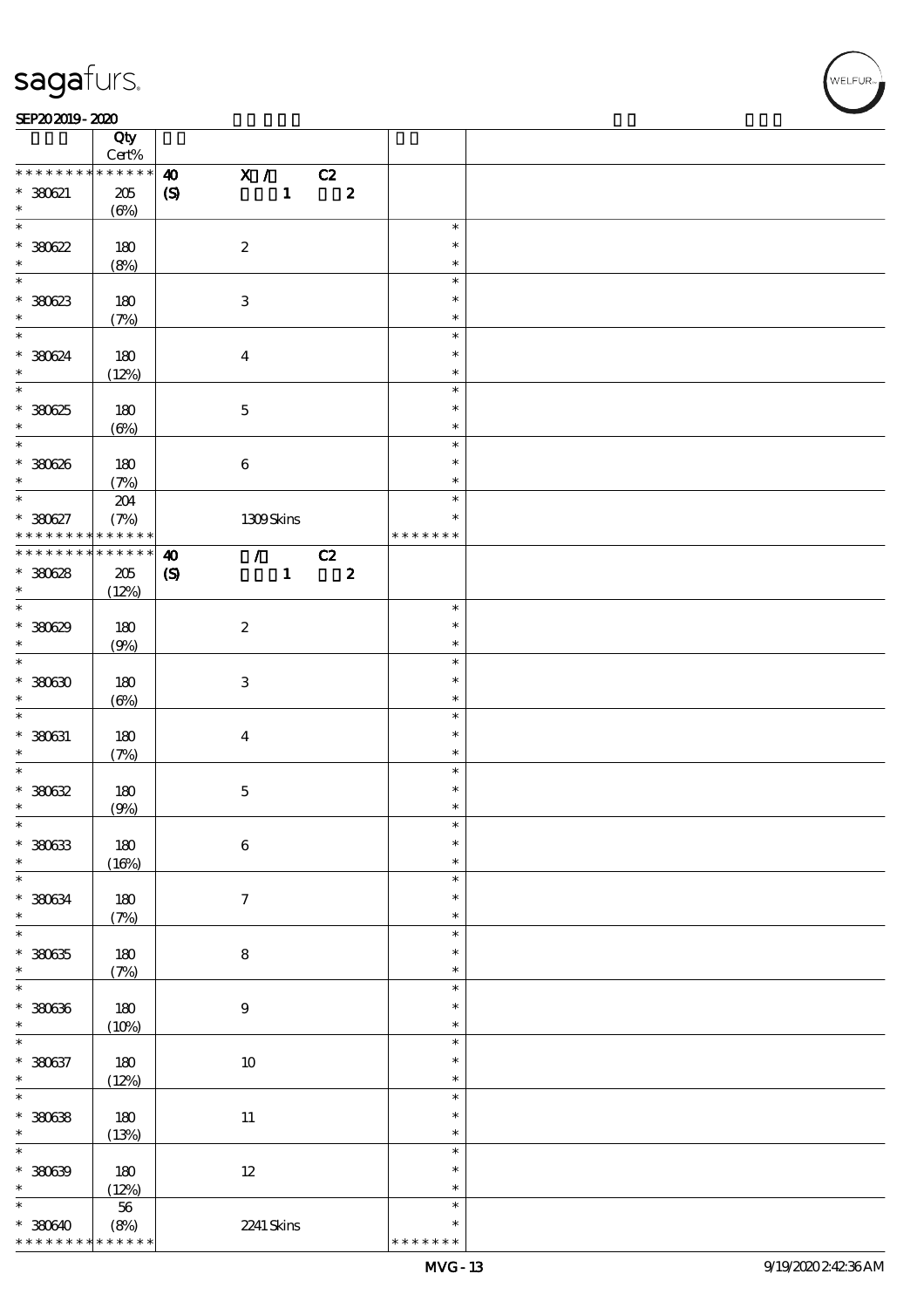#### SEP202019-2020

|                                            | Qty<br>Cert%    |                             |                  |                  |    |                  |               |  |
|--------------------------------------------|-----------------|-----------------------------|------------------|------------------|----|------------------|---------------|--|
| * * * * * * * *                            | * * * * * *     | $\boldsymbol{\omega}$       |                  | X /              | C2 |                  |               |  |
|                                            |                 |                             |                  |                  |    |                  |               |  |
| $* 330641$                                 | 205             | $\boldsymbol{\mathrm{(S)}}$ |                  | $\boldsymbol{z}$ |    | $\boldsymbol{z}$ |               |  |
| $\ast$                                     | (15%)           |                             |                  |                  |    |                  |               |  |
| $\overline{\ast}$                          |                 |                             |                  |                  |    |                  | $\ast$        |  |
| $* 30042$                                  | 180             |                             | $\boldsymbol{2}$ |                  |    |                  | $\ast$        |  |
| $\ast$                                     | (10%)           |                             |                  |                  |    |                  | $\ast$        |  |
|                                            |                 |                             |                  |                  |    |                  | $\ast$        |  |
| * 380643                                   | 180             |                             | $\,3$            |                  |    |                  | $\ast$        |  |
| $\ast$                                     | (11%)           |                             |                  |                  |    |                  | *             |  |
| $*$                                        | 115             |                             |                  |                  |    |                  | $\ast$        |  |
| * 380644                                   | (16%)           |                             |                  | 680Skins         |    |                  | $\ast$        |  |
| * * * * * * * * <mark>* * * * * * *</mark> |                 |                             |                  |                  |    |                  | * * * * * * * |  |
| * * * * * * * *                            | $* * * * * * *$ | $\boldsymbol{\omega}$       |                  | $\mathcal{L}$    | C2 |                  |               |  |
| * 380645                                   | 205             | $\boldsymbol{\mathrm{(S)}}$ |                  | $\boldsymbol{z}$ |    | $\boldsymbol{2}$ |               |  |
| $\ast$                                     | (27%)           |                             |                  |                  |    |                  |               |  |
| $\overline{\phantom{0}}$                   |                 |                             |                  |                  |    |                  | $\ast$        |  |
|                                            |                 |                             |                  |                  |    |                  | $\ast$        |  |
| $* 380646$<br>$\ast$                       | 180             |                             | $\boldsymbol{2}$ |                  |    |                  | $\ast$        |  |
| $\overline{\ast}$                          | (23%)           |                             |                  |                  |    |                  |               |  |
|                                            |                 |                             |                  |                  |    |                  | $\ast$        |  |
| * 380647                                   | 180             |                             | $\,3$            |                  |    |                  | $\ast$        |  |
| $\ast$                                     | (21%)           |                             |                  |                  |    |                  | $\ast$        |  |
| $\overline{\ast}$                          | 146             |                             |                  |                  |    |                  | $\ast$        |  |
| $* 380648$                                 | (16%)           |                             |                  | 711 Skins        |    |                  | $\ast$        |  |
| * * * * * * * *                            | * * * * * *     |                             |                  |                  |    |                  | * * * * * * * |  |
|                                            |                 | $\boldsymbol{\omega}$       |                  | X / C2           |    |                  |               |  |
| 380649                                     | 140             | (SI)                        |                  | $\mathbf{1}$     |    | $\mathbf{3}$     |               |  |
|                                            | (10%)           |                             |                  |                  |    |                  |               |  |
|                                            |                 | $\boldsymbol{\omega}$       |                  | $\mathcal{L}$    | C2 |                  |               |  |
| 380650                                     | 240             | (SI)                        |                  | $\mathbf{1}$     |    | $\mathbf{3}$     |               |  |
|                                            | (9%)            |                             |                  |                  |    |                  |               |  |
| * * * * * * * *                            | * * * * * *     | $\boldsymbol{\omega}$       |                  | X / C2           |    |                  |               |  |
|                                            |                 |                             |                  | $\mathbf{1}$     |    |                  |               |  |
| $* 330651$<br>$\ast$                       | $205\,$         | $\boldsymbol{\mathrm{(S)}}$ |                  |                  |    | $\mathbf{3}$     |               |  |
| $\ast$                                     | (13%)           |                             |                  |                  |    |                  | $\ast$        |  |
|                                            |                 |                             |                  |                  |    |                  | $\ast$        |  |
| $*30052$                                   | 180             |                             | $\boldsymbol{2}$ |                  |    |                  |               |  |
| $\ast$                                     | (7%)            |                             |                  |                  |    |                  | $\ast$        |  |
| $\ast$                                     | $159\,$         |                             |                  |                  |    |                  | $\ast$        |  |
| $* 38063$                                  | (13%)           |                             |                  | 544Skins         |    |                  | $\ast$        |  |
| * * * * * * * *                            | * * * * * *     |                             |                  |                  |    |                  | * * * * * * * |  |
| * * * * * * *                              | * * * * * *     | $\boldsymbol{\omega}$       |                  | $\mathcal{F}$    | C2 |                  |               |  |
| * 380654                                   | 205             | $\boldsymbol{\mathcal{S}}$  |                  | $\mathbf{1}$     |    | $\mathbf{3}$     |               |  |
| $\ast$                                     | (16%)           |                             |                  |                  |    |                  |               |  |
| $\ast$                                     |                 |                             |                  |                  |    |                  | $\ast$        |  |
| $* 380655$                                 | 180             |                             | $\boldsymbol{z}$ |                  |    |                  |               |  |
| $\ast$                                     | (9%)            |                             |                  |                  |    |                  | $\ast$        |  |
| $\ast$                                     | 186             |                             |                  |                  |    |                  | $\ast$        |  |
| $* 380656$                                 | (9%)            |                             |                  | $571$ Skins      |    |                  | $\ast$        |  |
| * * * * * * * *                            | * * * * * *     |                             |                  |                  |    |                  | * * * * * * * |  |
|                                            |                 | 40                          |                  | X /              | C2 |                  |               |  |
| 380657                                     | 144             | $\boldsymbol{\mathrm{(S)}}$ |                  | $\boldsymbol{z}$ |    | $\mathbf{3}$     |               |  |
|                                            | (18%)           |                             |                  |                  |    |                  |               |  |
|                                            |                 |                             |                  | $\mathcal{L}$    |    |                  |               |  |
|                                            |                 | $\boldsymbol{\Lambda}$      |                  |                  | C2 |                  |               |  |
| 380658                                     | 202             | $\boldsymbol{S}$            |                  | $\boldsymbol{z}$ |    | $\mathbf{3}$     |               |  |
|                                            | (30%)           |                             |                  |                  |    |                  |               |  |
| * * * * *                                  | $***$ * * *     | $\boldsymbol{\mathfrak{D}}$ |                  | X /              | C2 |                  |               |  |
| $* 30000$                                  | 245             | $\mathbf{C}$                |                  | $\mathbf{1}$     |    | $\mathbf{1}$     |               |  |
| $\ast$                                     | (8%)            |                             |                  |                  |    |                  |               |  |
| $\ast$                                     |                 |                             |                  |                  |    |                  | $\ast$        |  |
| $*30000$                                   | 220             |                             | $\boldsymbol{2}$ |                  |    |                  | $\ast$        |  |
| $\ast$                                     | (8%)            |                             |                  |                  |    |                  | $\ast$        |  |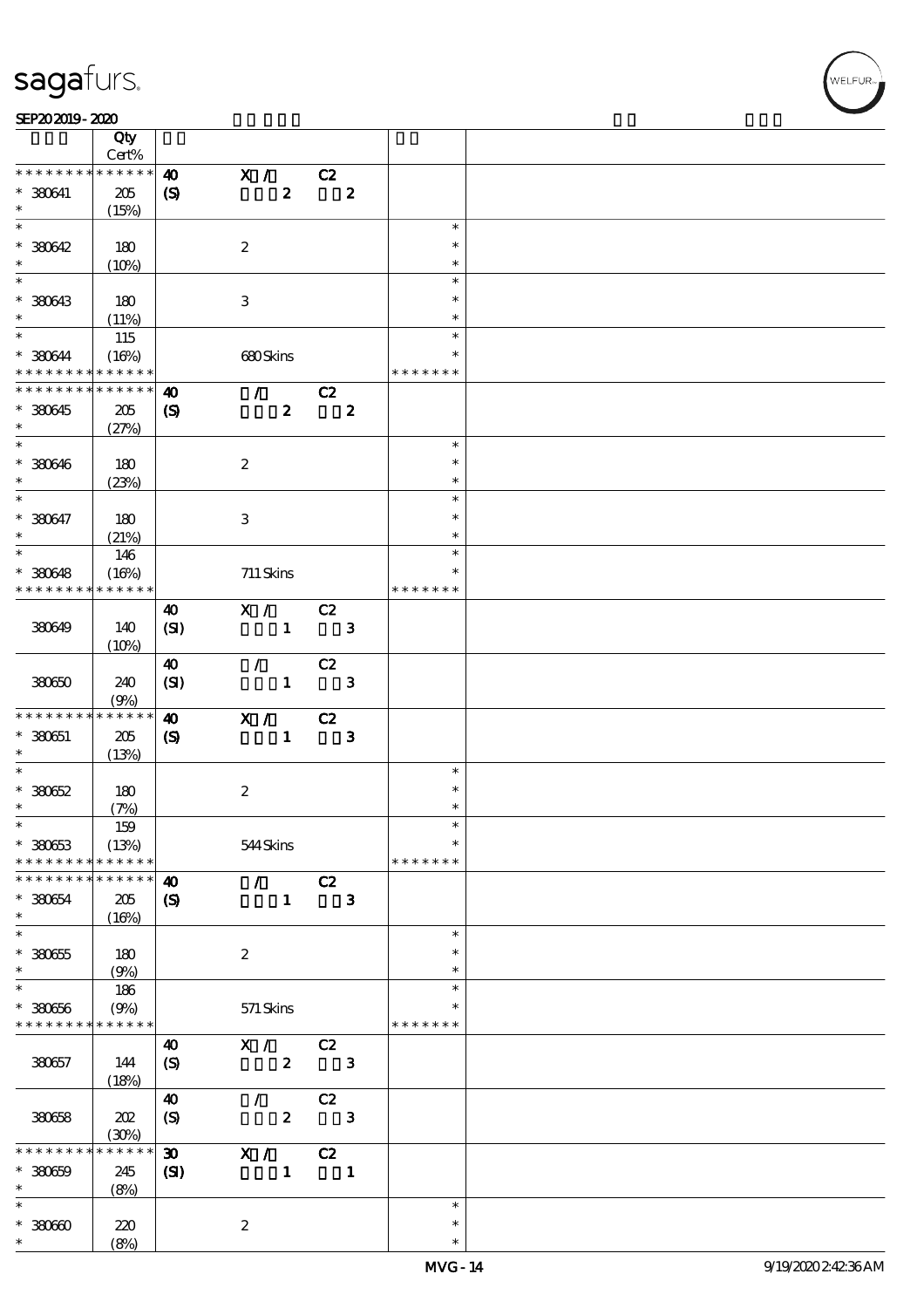$\top$ 

#### SEP202019-2020 RESERVED FOR THE SEPERAL SEPERATOR SEPERATOR SOLUTION CONTINUES.

|                                            | Qty<br>$\mbox{Cert}\%$ |                             |                           |              |                |                |               |  |
|--------------------------------------------|------------------------|-----------------------------|---------------------------|--------------|----------------|----------------|---------------|--|
| $\ast$                                     |                        |                             |                           |              |                |                | $\ast$        |  |
|                                            |                        | $\boldsymbol{\mathfrak{D}}$ | $\mathbf{X}$ /            |              | C2             |                |               |  |
| $* 380601$                                 | 220                    | (SI)                        |                           | $\mathbf{1}$ | $\blacksquare$ |                | $\ast$        |  |
| *                                          | (16%)                  |                             |                           |              |                |                | $\ast$        |  |
| $\ast$                                     |                        |                             |                           |              |                |                | $\ast$        |  |
|                                            |                        |                             |                           |              |                |                |               |  |
| $*30002$                                   | 220                    |                             | $\boldsymbol{4}$          |              |                |                | $\ast$        |  |
| $\ast$                                     | (5%)                   |                             |                           |              |                |                | $\ast$        |  |
| $\ast$                                     |                        |                             |                           |              |                |                | $\ast$        |  |
|                                            |                        |                             |                           |              |                |                |               |  |
| $* 38063$                                  | 220                    |                             | $\mathbf 5$               |              |                |                | $\ast$        |  |
| $\ast$                                     | (8%)                   |                             |                           |              |                |                | $\ast$        |  |
| $\ast$                                     |                        |                             |                           |              |                |                | $\ast$        |  |
|                                            |                        |                             |                           |              |                |                |               |  |
| $* 38064$                                  | 220                    |                             | $\bf 6$                   |              |                |                | $\ast$        |  |
| $\ast$                                     | (13%)                  |                             |                           |              |                |                | $\ast$        |  |
|                                            | $230\,$                |                             |                           |              |                |                | $\ast$        |  |
| $*30005$                                   |                        |                             |                           |              |                |                | $\ast$        |  |
|                                            | (5%)                   |                             | 1575Skins                 |              |                |                |               |  |
| * * * * * * * *                            | * * * * * *            |                             |                           |              |                |                | * * * * * * * |  |
| * * * * * * * *                            | $******$               | $\boldsymbol{\mathfrak{D}}$ | $\mathcal{L}$             |              | C2             |                |               |  |
| $* 38066$                                  | 245                    | $\mathbf{C}$                |                           | $\mathbf{1}$ |                | $\blacksquare$ |               |  |
|                                            |                        |                             |                           |              |                |                |               |  |
| $\ast$                                     | (8%)                   |                             |                           |              |                |                |               |  |
| $\overline{\ast}$                          |                        |                             |                           |              |                |                | $\ast$        |  |
| $* 380667$                                 | 220                    |                             | $\boldsymbol{2}$          |              |                |                | $\ast$        |  |
| $\ast$                                     | (22%)                  |                             |                           |              |                |                | $\ast$        |  |
| $\overline{\ast}$                          |                        |                             |                           |              |                |                |               |  |
|                                            |                        |                             |                           |              |                |                | $\ast$        |  |
| $* 30008$                                  | 220                    |                             | $\ensuremath{\mathbf{3}}$ |              |                |                | $\ast$        |  |
| $\ast$                                     | (15%)                  |                             |                           |              |                |                | $\ast$        |  |
| $\overline{\ast}$                          |                        |                             |                           |              |                |                |               |  |
|                                            |                        |                             |                           |              |                |                | $\ast$        |  |
| $* 30000$                                  | 220                    |                             | $\boldsymbol{4}$          |              |                |                | $\ast$        |  |
| $\ast$                                     | (17%)                  |                             |                           |              |                |                | $\ast$        |  |
| $\overline{\ast}$                          |                        |                             |                           |              |                |                | $\ast$        |  |
|                                            |                        |                             |                           |              |                |                |               |  |
| $* 380670$                                 | 220                    |                             | $\mathbf 5$               |              |                |                | $\ast$        |  |
| $\ast$                                     | (9%)                   |                             |                           |              |                |                | $\ast$        |  |
| $\ast$                                     |                        |                             |                           |              |                |                | $\ast$        |  |
| $* 330671$                                 |                        |                             |                           |              |                |                | $\ast$        |  |
|                                            | 220                    |                             | $\bf 6$                   |              |                |                |               |  |
| $\ast$                                     | (10%)                  |                             |                           |              |                |                | $\ast$        |  |
| $\overline{\ast}$                          | 196                    |                             |                           |              |                |                | $\ast$        |  |
| $* 380672$                                 | (7%)                   |                             | 1541 Skins                |              |                |                | $\ast$        |  |
| * * * * * * * * <mark>* * * * * * *</mark> |                        |                             |                           |              |                |                | * * * * * * * |  |
|                                            |                        |                             |                           |              |                |                |               |  |
| ************** 30                          |                        |                             | X /                       |              | C2             |                |               |  |
| $*380673$                                  | $225\,$                | $\pmb{\infty}$              |                           | $\mathbf{1}$ |                | $\mathbf{1}$   |               |  |
| $\ast$                                     | (12%)                  |                             |                           |              |                |                |               |  |
| $\overline{\ast}$                          |                        |                             |                           |              |                |                |               |  |
|                                            |                        |                             |                           |              |                |                | $\ast$        |  |
| $* 380674$                                 | $200\,$                |                             | $\boldsymbol{2}$          |              |                |                | $\ast$        |  |
| $\ast$                                     | (2%)                   |                             |                           |              |                |                | $\ast$        |  |
| $\overline{\ast}$                          |                        |                             |                           |              |                |                | $\ast$        |  |
|                                            |                        |                             |                           |              |                |                |               |  |
| $*380575$                                  | 200                    |                             | $\ensuremath{\mathbf{3}}$ |              |                |                | $\ast$        |  |
| $\ast$                                     | $(\Theta)$             |                             |                           |              |                |                | $\ast$        |  |
| $\ast$                                     |                        |                             |                           |              |                |                | $\ast$        |  |
|                                            |                        |                             |                           |              |                |                |               |  |
| $* 380676$                                 | $200\,$                |                             | $\boldsymbol{4}$          |              |                |                | $\ast$        |  |
| $\ast$                                     | (5%)                   |                             |                           |              |                |                | $\ast$        |  |
| $\overline{\ast}$                          |                        |                             |                           |              |                |                | $\ast$        |  |
|                                            |                        |                             |                           |              |                |                | $\ast$        |  |
| $* 380677$                                 | 200                    |                             | $\bf 5$                   |              |                |                |               |  |
| $\ast$                                     | (11%)                  |                             |                           |              |                |                | $\ast$        |  |
| $\overline{\ast}$                          |                        |                             |                           |              |                |                | $\ast$        |  |
| $* 380578$                                 | $200$                  |                             | $\bf 6$                   |              |                |                | $\ast$        |  |
| $\ast$                                     |                        |                             |                           |              |                |                | $\ast$        |  |
|                                            | (11%)                  |                             |                           |              |                |                |               |  |
| $\ast$                                     |                        |                             |                           |              |                |                | $\ast$        |  |
| $* 380679$                                 | $200$                  |                             | $\boldsymbol{7}$          |              |                |                | $\ast$        |  |
| $\ast$                                     | (7%)                   |                             |                           |              |                |                | $\ast$        |  |
| $\ast$                                     |                        |                             |                           |              |                |                |               |  |
|                                            |                        |                             |                           |              |                |                | $\ast$        |  |
|                                            |                        |                             | ${\bf 8}$                 |              |                |                | $\ast$        |  |
| $*3000$                                    | 200                    |                             |                           |              |                |                |               |  |

 $\overline{\mathbf{r}}$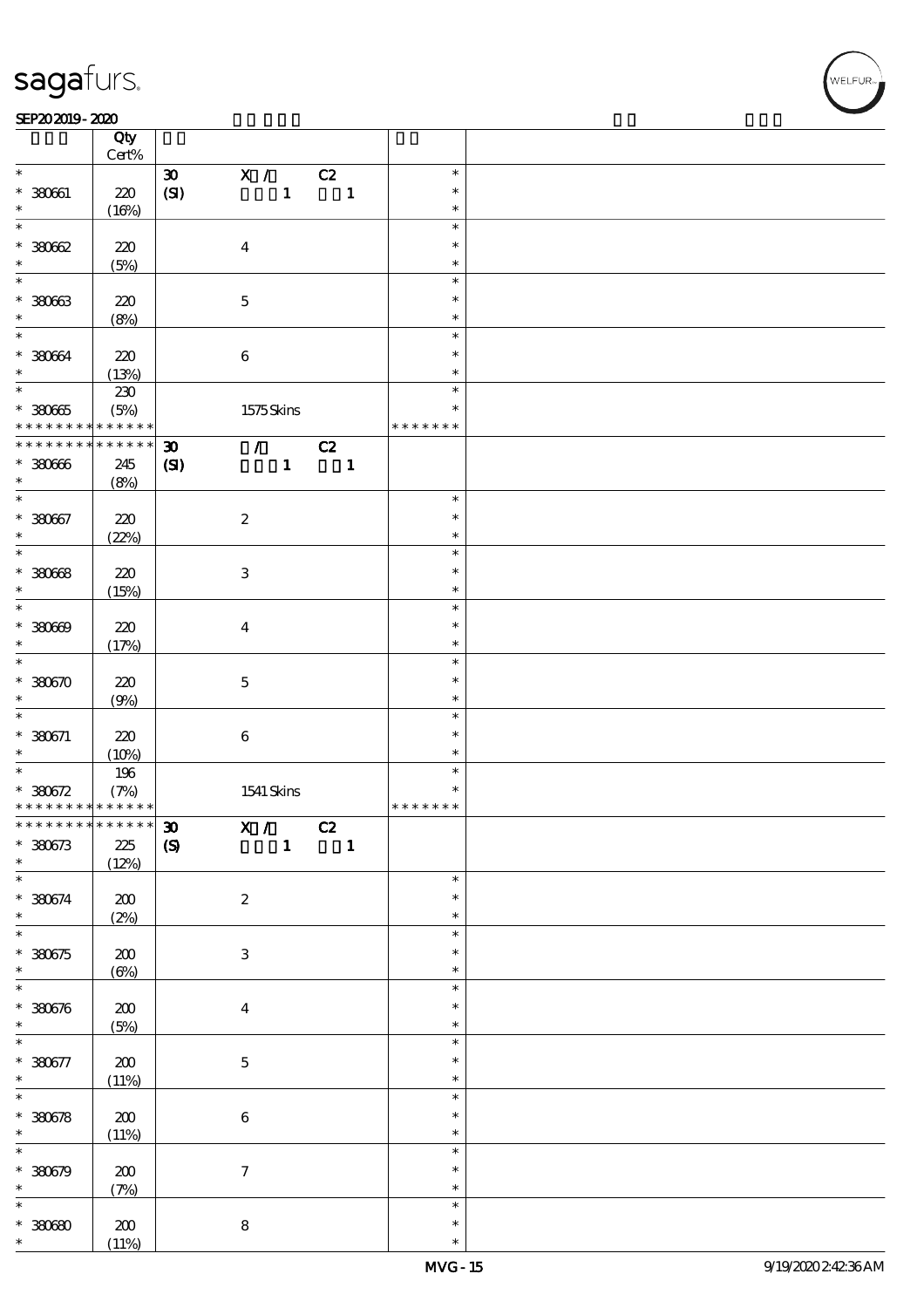#### SEP202019-2020 RESERVED FOR THE SEPERAL SEPERATOR SEPERATOR SOLUTION CONTINUES.

|                                                 | Qty<br>Cert%        |                                                                      |                            |  |
|-------------------------------------------------|---------------------|----------------------------------------------------------------------|----------------------------|--|
| $\ast$                                          |                     | $\mathbf{X}$ /<br>$\pmb{\mathfrak{D}}$                               | $\ast$                     |  |
| $* 30081$                                       | $200\,$             | C2<br>$\pmb{\text{(S)}}$<br>$\mathbf{1}$<br>$\overline{\phantom{a}}$ | $\ast$                     |  |
| $\ast$                                          | (12%)               |                                                                      | $\ast$                     |  |
| $\overline{\ast}$<br>$* 30082$                  | $200\,$             | $10\,$                                                               | $\ast$<br>$\ast$           |  |
|                                                 | (1%)                |                                                                      | $\ast$                     |  |
| $*30083$                                        | 200                 | $11\,$                                                               | $\ast$<br>$\ast$<br>$\ast$ |  |
|                                                 | (2%)                |                                                                      |                            |  |
| $\overline{\phantom{0}}$<br>$* 30084$<br>$\ast$ | $200\,$<br>(13%)    | $12\,$                                                               | $\ast$<br>$\ast$<br>$\ast$ |  |
| $\overline{\ast}$                               |                     |                                                                      | $\ast$                     |  |
| $*30085$<br>$\ast$                              | $200\,$<br>(10%)    | $13\,$                                                               | $\ast$<br>$\ast$           |  |
| $\overline{\phantom{0}}$                        |                     |                                                                      | $\ast$                     |  |
| $* 30086$<br>$\ast$                             | 200<br>(9%)         | 14                                                                   | $\ast$<br>$\ast$           |  |
| $\ast$                                          |                     |                                                                      | $\ast$                     |  |
| $* 30087$<br>$\ast$                             | $200$<br>(9%)       | $15\,$                                                               | $\ast$<br>$\ast$           |  |
| $\overline{\ast}$                               |                     |                                                                      | $\ast$                     |  |
| $*30088$<br>$\ast$                              | $200\,$<br>(7%)     | $16\,$                                                               | $\ast$<br>$\ast$           |  |
| $\overline{\ast}$                               |                     |                                                                      | $\ast$                     |  |
| $* 30089$<br>$\ast$                             | 200<br>(4%)         | 17                                                                   | $\ast$<br>$\ast$           |  |
| $\ast$                                          |                     |                                                                      | $\ast$                     |  |
| $*30000$<br>$\ast$                              | $200$<br>(5%)       | $18\,$                                                               | $\ast$<br>$\ast$           |  |
|                                                 |                     |                                                                      | $\ast$<br>$\ast$           |  |
| $* 380001$<br>$\ast$                            | $200\,$<br>(19%)    | $19\,$                                                               | $\ast$                     |  |
| $\overline{\ast}$                               |                     |                                                                      | $\ast$                     |  |
| $*30002$                                        | $200\,$             | $\pmb{\mathcal{X}}$                                                  | $\ast$                     |  |
| $\ast$                                          | (15%)               |                                                                      | $\ast$                     |  |
| $\ast$                                          |                     |                                                                      | $\ast$                     |  |
| $* 380003$<br>$\ast$                            | $\pmb{30}$<br>(9%)  | $2\!1$                                                               | $\ast$<br>$\ast$           |  |
| $\ast$                                          |                     |                                                                      | $\ast$                     |  |
| $* 380094$<br>$\ast$                            | 200<br>(7%)         | $\boldsymbol{\mathit{z}}$                                            | $\ast$<br>$\ast$           |  |
| $\overline{\ast}$                               |                     |                                                                      | $\ast$                     |  |
| $* 380005$<br>$\ast$                            | $200$<br>(12%)      | $2\!3$                                                               | $\ast$<br>$\ast$           |  |
| $\ast$                                          |                     |                                                                      | $\ast$                     |  |
| $* 380006$<br>$\ast$                            | $200\,$<br>(8%)     | 24                                                                   | $\ast$<br>$\ast$           |  |
| $\overline{\ast}$                               |                     |                                                                      | $\ast$                     |  |
| $* 30007$<br>$\ast$                             | $200$<br>(11%)      | $25\,$                                                               | $\ast$<br>$\ast$           |  |
| $\overline{\ast}$                               |                     |                                                                      | $\ast$                     |  |
| $* 30008$<br>$\ast$                             | ${\bf Z0}$<br>(15%) | ${\bf 26}$                                                           | $\ast$<br>$\ast$           |  |
| $\ast$                                          |                     |                                                                      | $\ast$                     |  |
| $* 30000$<br>$\ast$                             | $200$<br>(10%)      | $27\,$                                                               | $\ast$<br>$\ast$           |  |
| $\ast$                                          |                     |                                                                      | $\ast$                     |  |
| $*3000$<br>$\ast$                               | 200<br>(10%)        | ${\bf 28}$                                                           | $\ast$<br>$\ast$           |  |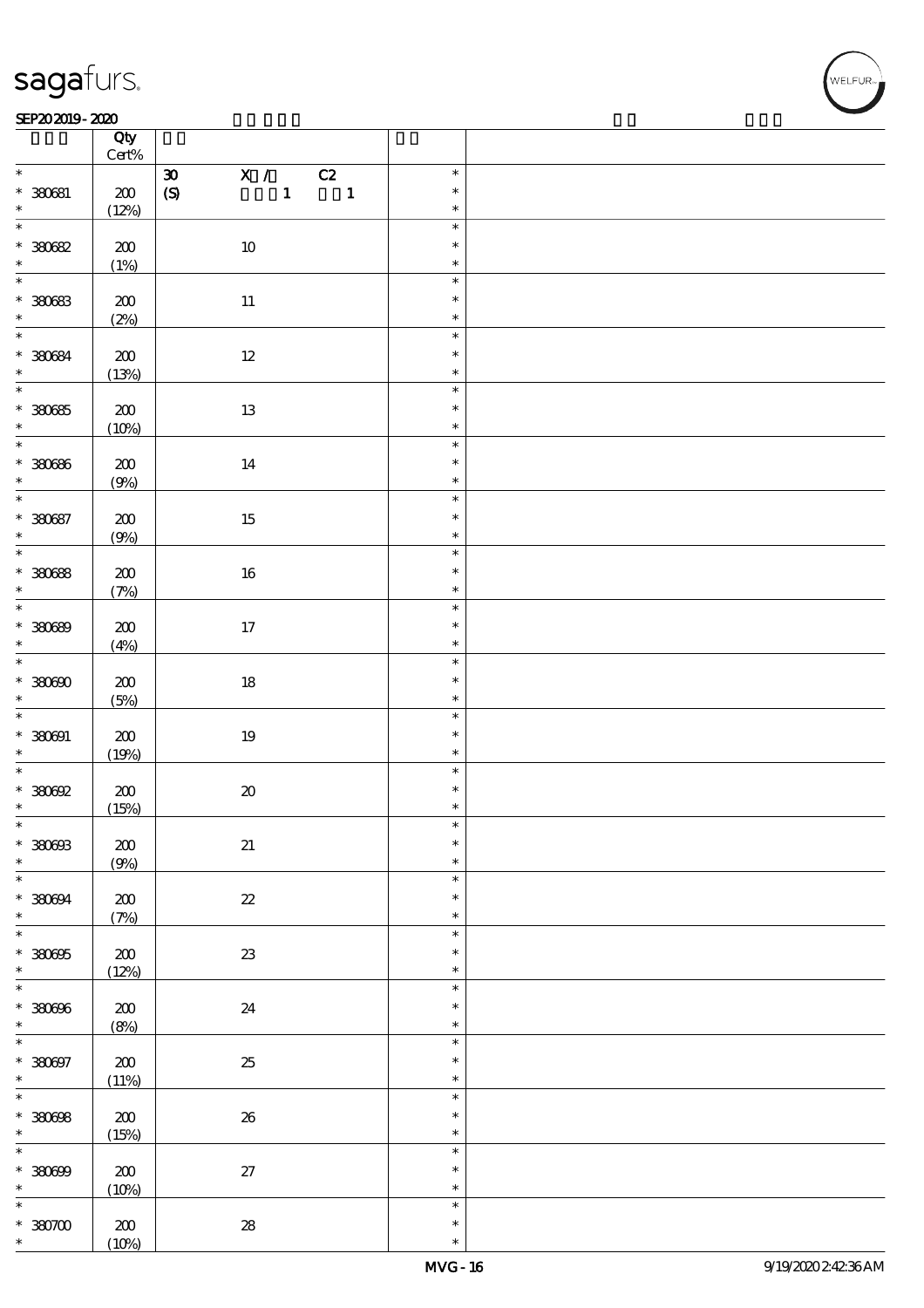### SEP202019-2020

|                                           | Qty                           |                                                                                                              |                              |  |
|-------------------------------------------|-------------------------------|--------------------------------------------------------------------------------------------------------------|------------------------------|--|
|                                           | $Cert\%$                      |                                                                                                              |                              |  |
| $\ast$<br>$* 380701$<br>$\ast$            | 200<br>(8%)                   | $\mathbf{X}$ /<br>C2<br>$\pmb{\mathfrak{D}}$<br>$\mathbf{1}$<br>$\overline{\phantom{a}}$<br>$\boldsymbol{S}$ | $\ast$<br>$\ast$<br>$\ast$   |  |
| $\ast$<br>$*30002$<br>$\ast$              | ${\bf Z0}$<br>(12%)           | $\mathbf{30}$                                                                                                | $\ast$<br>$\ast$<br>$\ast$   |  |
| $\ast$<br>$*380703$<br>$\ast$             | $200$                         | ${\bf 31}$                                                                                                   | $\ast$<br>$\ast$<br>$\ast$   |  |
| $\ast$<br>$*30004$<br>$\ast$              | (4%)<br>200                   | ${\bf \mathcal{Z}}$                                                                                          | $\ast$<br>$\ast$<br>$\ast$   |  |
| $\overline{\ast}$<br>$* 380705$           | (8%)<br>$200$                 | ${\bf 3}$                                                                                                    | $\ast$<br>$\ast$<br>$\ast$   |  |
| $*30706$<br>$\ast$                        | (13%)<br>200                  | ${\bf 34}$                                                                                                   | $\ast$<br>$\ast$<br>$\ast$   |  |
| $\ast$                                    | (13%)                         |                                                                                                              | $\ast$                       |  |
| $* 38007$<br>$\ast$                       | $200$<br>(15%)                | ${\bf 35}$                                                                                                   | $\ast$<br>$\ast$             |  |
| $* 30008$<br>$\ast$                       | $200$<br>(8%)                 | ${\bf 36}$                                                                                                   | $\ast$<br>$\ast$<br>$\ast$   |  |
| $\overline{\ast}$<br>$*30709$<br>$\ast$   | 200<br>(18%)                  | ${\bf 37}$                                                                                                   | $\ast$<br>$\ast$<br>$\ast$   |  |
| $\ast$<br>$*380710$<br>$\ast$             | 200<br>(7%)                   | ${\bf 3\!}$                                                                                                  | $\ast$<br>$\ast$<br>$\ast$   |  |
| $\overline{\ast}$<br>$*$ 380711<br>$\ast$ | 200<br>(3%)                   | $\mathfrak{B}$                                                                                               | $\ast$<br>$\ast$<br>$\ast$   |  |
| $\ast$<br>$*380712$<br>$\ast$             | 200<br>(6%)                   | 40                                                                                                           | $\ast$<br>$\ast$<br>$\ast$   |  |
| $\ast$<br>$*380713$<br>$\ast$             | 200<br>(12%)                  | 41                                                                                                           | ж<br>$\ast$<br>$\ast$        |  |
| $\ast$<br>$* 380714$<br>$\ast$            | $200\,$<br>(5%)               | $42\,$                                                                                                       | $\ast$<br>$\ast$<br>$\ast$   |  |
| $\ast$<br>$*380715$<br>$\ast$             | 200<br>(7%)                   | 43                                                                                                           | $\ast$<br>$\ast$<br>$\ast$   |  |
| $\ast$<br>* 380716<br>$\ast$              | 200<br>(16%)                  | 44                                                                                                           | $\ast$<br>$\ast$<br>$\ast$   |  |
| $\ast$<br>* 380717<br>* * * * * * * *     | $53\,$<br>(3%)<br>* * * * * * | 8878Skins                                                                                                    | $\ast$<br>*<br>* * * * * * * |  |
| * * * * * * *<br>$*$ 380718<br>$\ast$     | * * * * * * *<br>225<br>(7%)  | $\boldsymbol{\mathfrak{D}}$<br>C2<br>$\mathcal{L}$<br>$\boldsymbol{S}$<br>$\mathbf{1}$<br>$\blacksquare$     |                              |  |
| $\ast$<br>* 380719<br>$\ast$              | $200$<br>(5%)                 | $\boldsymbol{z}$                                                                                             | $\ast$<br>$\ast$<br>$\ast$   |  |
| $\ast$<br>$*30720$<br>$\ast$              | ${\bf Z0}$<br>(13%)           | $\,3\,$                                                                                                      | $\ast$<br>$\ast$<br>$\ast$   |  |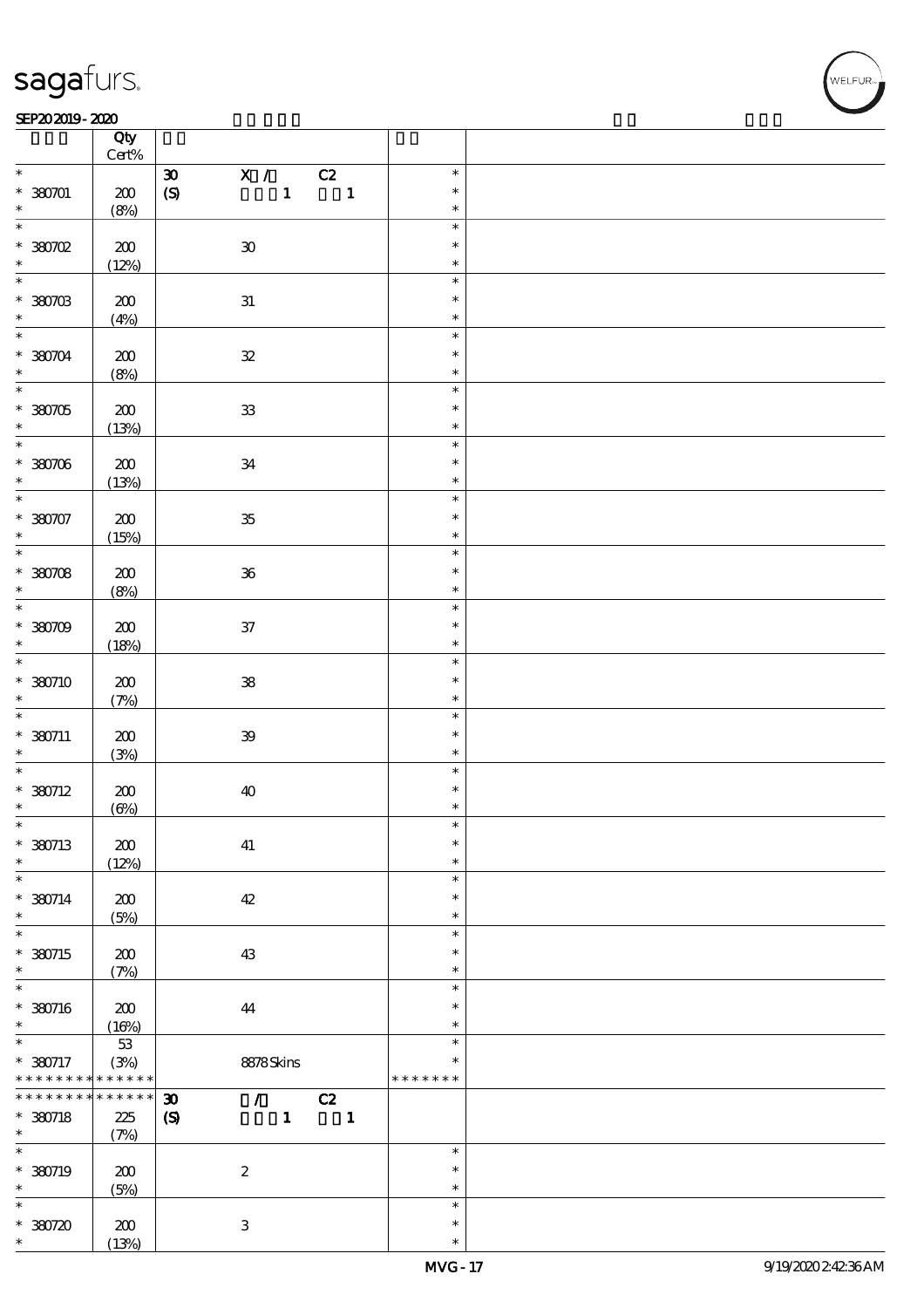#### SEP202019-2020 RESERVED FOR THE SEPERAL SEPERATOR SEPERATOR SOLUTION CONTINUES.

|                          | Qty<br>Cert%            |                                                                |                  |  |
|--------------------------|-------------------------|----------------------------------------------------------------|------------------|--|
| $\ast$                   |                         | $\mathcal{L}$<br>C2<br>$\pmb{\mathfrak{D}}$                    | $\ast$           |  |
| $* 380721$<br>$\ast$     | $200\,$<br>(5%)         | $\mathbf{1}$<br>$\pmb{\text{(S)}}$<br>$\overline{\phantom{a}}$ | $\ast$<br>$\ast$ |  |
| $\overline{\ast}$        |                         |                                                                | $\ast$           |  |
| $*30722$                 | $200\,$<br>(5%)         | $\mathbf 5$                                                    | $\ast$<br>$\ast$ |  |
|                          |                         |                                                                | $\ast$           |  |
| $*30723$                 | 200<br>(11%)            | $\bf 6$                                                        | $\ast$<br>$\ast$ |  |
| $\overline{\phantom{0}}$ |                         |                                                                | $\ast$           |  |
| $* 380724$<br>$\ast$     | $200\,$<br>(15%)        | $\boldsymbol{\tau}$                                            | $\ast$<br>$\ast$ |  |
| $\overline{\ast}$        |                         |                                                                | $\ast$           |  |
| $*30725$<br>$\ast$       | $200\,$<br>(8%)         | ${\bf 8}$                                                      | $\ast$<br>$\ast$ |  |
|                          |                         |                                                                | $\ast$           |  |
| * 380726<br>$\ast$       | 200<br>(8%)             | $\boldsymbol{9}$                                               | $\ast$<br>$\ast$ |  |
| $\ast$                   |                         |                                                                | $\ast$           |  |
| $* 380727$<br>$\ast$     | $200$<br>(8%)           | $10\,$                                                         | $\ast$<br>$\ast$ |  |
| $\overline{\ast}$        |                         |                                                                | $\ast$           |  |
| $*30728$<br>$\ast$       | 200<br>(7%)             | $11\,$                                                         | $\ast$<br>$\ast$ |  |
|                          |                         |                                                                | $\ast$           |  |
| $*30729$<br>$\ast$       | 200<br>(16%)            | $12\,$                                                         | $\ast$<br>$\ast$ |  |
| $\ddot{x}$               |                         |                                                                | $\ast$           |  |
| $*30730$<br>$\ast$       | $200$<br>(11%)          | $13\,$                                                         | $\ast$<br>$\ast$ |  |
|                          |                         |                                                                | $\ast$           |  |
| $* 380731$<br>$\ast$     | $200\,$<br>$(\Theta_0)$ | $14\,$                                                         | $\ast$<br>$\ast$ |  |
| $\overline{\ast}$        |                         |                                                                | $\ast$           |  |
| $* 30732$<br>$\ast$      | 200<br>(8%)             | $15\,$                                                         | $\ast$<br>$\ast$ |  |
| $\ast$                   |                         |                                                                | $\ast$           |  |
| $*30733$<br>$\ast$       | $200$<br>(16%)          | $16\,$                                                         | $\ast$<br>$\ast$ |  |
| $\ast$                   |                         |                                                                | $\ast$           |  |
| $* 380734$<br>$\ast$     | $200\,$<br>(14%)        | $17\,$                                                         | $\ast$<br>$\ast$ |  |
| $\overline{\ast}$        |                         |                                                                | $\ast$           |  |
| $*30735$<br>$\ast$       | 200<br>(8%)             | $18\,$                                                         | $\ast$<br>$\ast$ |  |
| $\ast$                   |                         |                                                                | $\ast$           |  |
| $*30736$<br>$\ast$       | $200\,$<br>(14%)        | $19\,$                                                         | $\ast$<br>$\ast$ |  |
| $\overline{\ast}$        |                         |                                                                | $\ast$           |  |
| $* 380737$<br>$\ast$     | $200$<br>(22%)          | $\pmb{\mathcal{X}}$                                            | $\ast$<br>$\ast$ |  |
| $\overline{\ast}$        |                         |                                                                | $\ast$           |  |
| $* 30738$<br>$\ast$      | ${\bf Z0}$<br>(20%)     | $2\hspace{-1.5pt}1$                                            | $\ast$<br>$\ast$ |  |
| $\ast$                   |                         |                                                                | $\ast$           |  |
| $* 380739$<br>$\ast$     | $200$<br>(7%)           | $2\!2$                                                         | $\ast$<br>$\ast$ |  |
| $\ast$                   |                         |                                                                | $\ast$           |  |
| $* 380740$<br>$\ast$     | 200<br>(15%)            | ${\bf Z}3$                                                     | $\ast$<br>$\ast$ |  |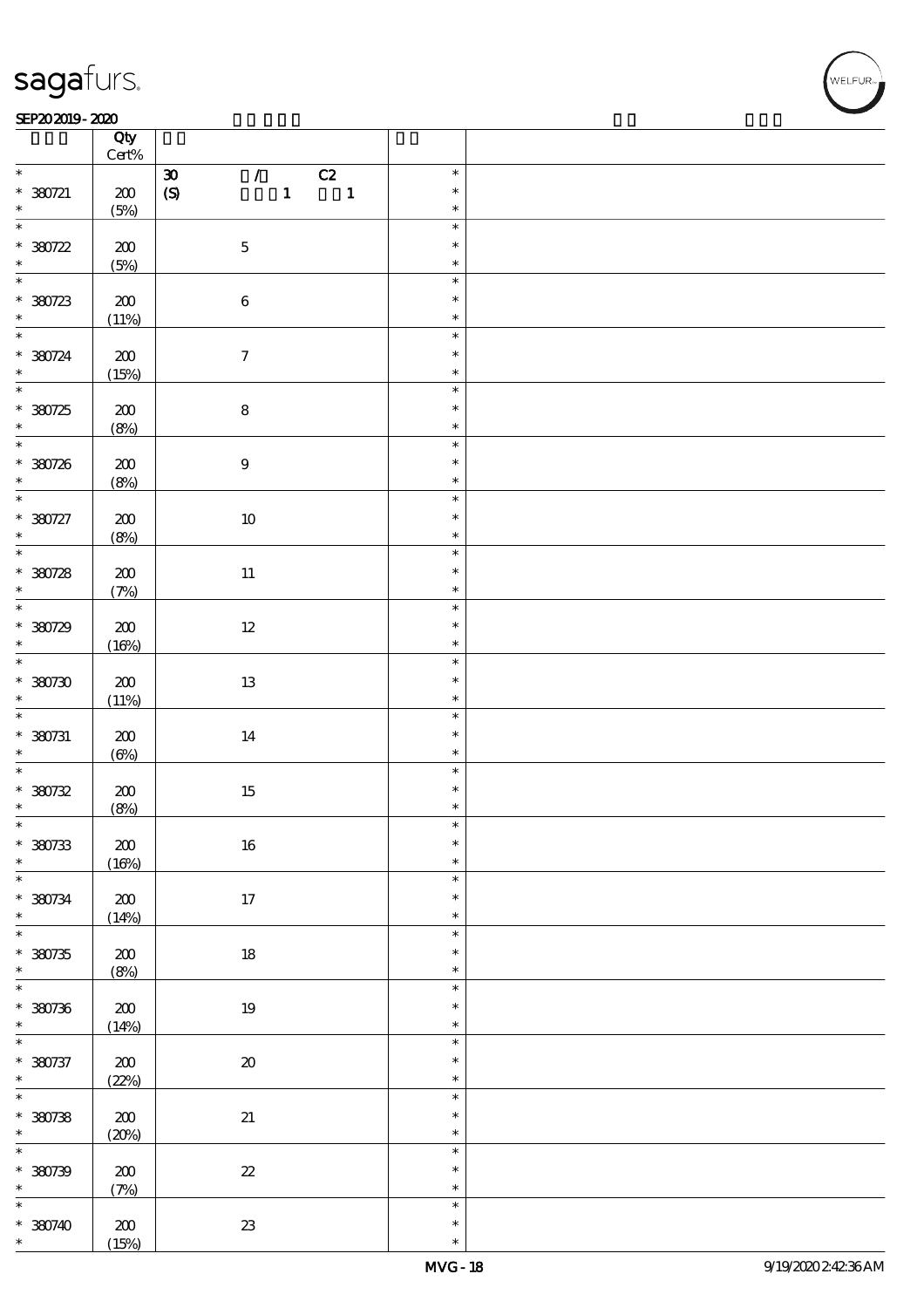$\overline{\mathsf{T}}$ 

#### SEP202019-2020  $\overline{\phantom{a}}$

|                    | Qty<br>$\mbox{Cert}\%$ |                             |                  |                |                  |  |
|--------------------|------------------------|-----------------------------|------------------|----------------|------------------|--|
| $\ast$             |                        | $\boldsymbol{\mathfrak{D}}$ | $\mathcal{L}$    | C2             | $\ast$           |  |
|                    |                        |                             |                  |                | $\ast$           |  |
| $*$ 380741         | 200                    | $\boldsymbol{S}$            | $\mathbf{1}$     | $\mathbf{1}$   |                  |  |
| $\ast$             | (11%)                  |                             |                  |                | $\ast$           |  |
| $\overline{\ast}$  |                        |                             |                  |                | $\ast$           |  |
| $* 380742$         | 200                    | 25                          |                  |                | $\ast$           |  |
| $\ast$             | (7%)                   |                             |                  |                | $\ast$           |  |
| $\overline{\ast}$  |                        |                             |                  |                | $\ast$           |  |
| $* 380743$         | 200                    | 26                          |                  |                | $\ast$           |  |
| $\ast$             |                        |                             |                  |                |                  |  |
|                    | $(\Theta)$             |                             |                  |                | $\ast$           |  |
| $\overline{\ast}$  |                        |                             |                  |                | $\ast$           |  |
| $* 380744$         | 200                    | $27\,$                      |                  |                | $\ast$           |  |
| $\ast$             | (12%)                  |                             |                  |                | $\ast$           |  |
|                    |                        |                             |                  |                | $\ast$           |  |
| $* 380745$         | 200                    | ${\bf 28}$                  |                  |                | $\ast$           |  |
|                    |                        |                             |                  |                | $\ast$           |  |
| $\ast$             | (15%)                  |                             |                  |                |                  |  |
|                    |                        |                             |                  |                | $\ast$           |  |
| $* 380746$         | 200                    | $29\,$                      |                  |                | $\ast$           |  |
| $\ast$             | (10%)                  |                             |                  |                | $\ast$           |  |
| $\overline{\ast}$  |                        |                             |                  |                | $\ast$           |  |
| $* 380747$         | 200                    | $\pmb{\mathfrak{D}}$        |                  |                | $\ast$           |  |
| $\ast$             | (8%)                   |                             |                  |                | $\ast$           |  |
| $\overline{\ast}$  |                        |                             |                  |                | $\ast$           |  |
|                    | $101$                  |                             |                  |                |                  |  |
| $* 380748$         | (12%)                  |                             | 6126Skins        |                | $\ast$           |  |
| * * * * * * * *    | * * * * * *            |                             |                  |                | * * * * * * *    |  |
| * * * * * * * *    | $******$               | $\boldsymbol{\mathfrak{D}}$ | X /              | C2             |                  |  |
| $*$ 380749         | 225                    | $\boldsymbol{S}$            | $\boldsymbol{z}$ | $\blacksquare$ |                  |  |
| $\ast$             | (20%)                  |                             |                  |                |                  |  |
| $\overline{\ast}$  |                        |                             |                  |                | $\ast$           |  |
|                    |                        |                             |                  |                |                  |  |
| $*30750$           | 200                    | $\boldsymbol{2}$            |                  |                | $\ast$           |  |
| $\ast$             | (21%)                  |                             |                  |                | $\ast$           |  |
| $\ast$             |                        |                             |                  |                | $\ast$           |  |
| $* 380751$         | $200\,$                | $\ensuremath{\mathbf{3}}$   |                  |                | $\ast$           |  |
| $\ast$             | (19%)                  |                             |                  |                | $\ast$           |  |
| $\overline{\ast}$  |                        |                             |                  |                | $\ast$           |  |
| $*30752$           |                        |                             |                  |                |                  |  |
| $\ast$             |                        |                             |                  |                |                  |  |
|                    | 200                    | $\bf{4}$                    |                  |                | $\ast$           |  |
|                    | (14%)                  |                             |                  |                | $\ast$           |  |
| $\ast$             |                        |                             |                  |                | $\ast$           |  |
| $*380753$          | 200                    | $\mathbf 5$                 |                  |                | $\ast$           |  |
| $\ast$             |                        |                             |                  |                | $\ast$           |  |
| $\ast$             | (12%)                  |                             |                  |                | $\ast$           |  |
|                    |                        |                             |                  |                | $\ast$           |  |
| $*30754$           | 200                    | $\bf 6$                     |                  |                |                  |  |
| $\ast$             | (18%)                  |                             |                  |                | $\ast$           |  |
| $\ast$             |                        |                             |                  |                | $\ast$           |  |
| $*30755$           | 200                    | $\tau$                      |                  |                | $\ast$           |  |
| $\ast$             | (14%)                  |                             |                  |                | $\ast$           |  |
| $\ast$             |                        |                             |                  |                | $\ast$           |  |
| $*30756$           | $200$                  | $\bf 8$                     |                  |                | $\ast$           |  |
| $\ast$             |                        |                             |                  |                | $\ast$           |  |
| $\ast$             | (12%)                  |                             |                  |                | $\ast$           |  |
|                    | $2\!3$                 |                             |                  |                | $\ast$           |  |
| $* 380757$         | (14%)                  |                             | $1858$ Skins     |                |                  |  |
| * * * * * * * *    | * * * * * *            |                             |                  |                | * * * * * * *    |  |
| * * * * * * * *    | $******$               | $\boldsymbol{\mathfrak{D}}$ | $\mathcal{T}$    | C2             |                  |  |
| $* 380758$         | 225                    | $\boldsymbol{\mathrm{(S)}}$ | $\boldsymbol{z}$ | $\blacksquare$ |                  |  |
| $\ast$             | (24%)                  |                             |                  |                |                  |  |
| $\ast$             |                        |                             |                  |                | $\ast$           |  |
|                    |                        |                             |                  |                | $\ast$           |  |
| $* 380759$         | 200                    | $\boldsymbol{2}$            |                  |                | $\ast$           |  |
| $\ast$             | (32%)                  |                             |                  |                |                  |  |
| $\ast$             |                        |                             |                  |                | $\ast$           |  |
| $*30700$<br>$\ast$ | 200<br>(25%)           | $\ensuremath{\mathbf{3}}$   |                  |                | $\ast$<br>$\ast$ |  |

 $\overline{\mathsf{T}}$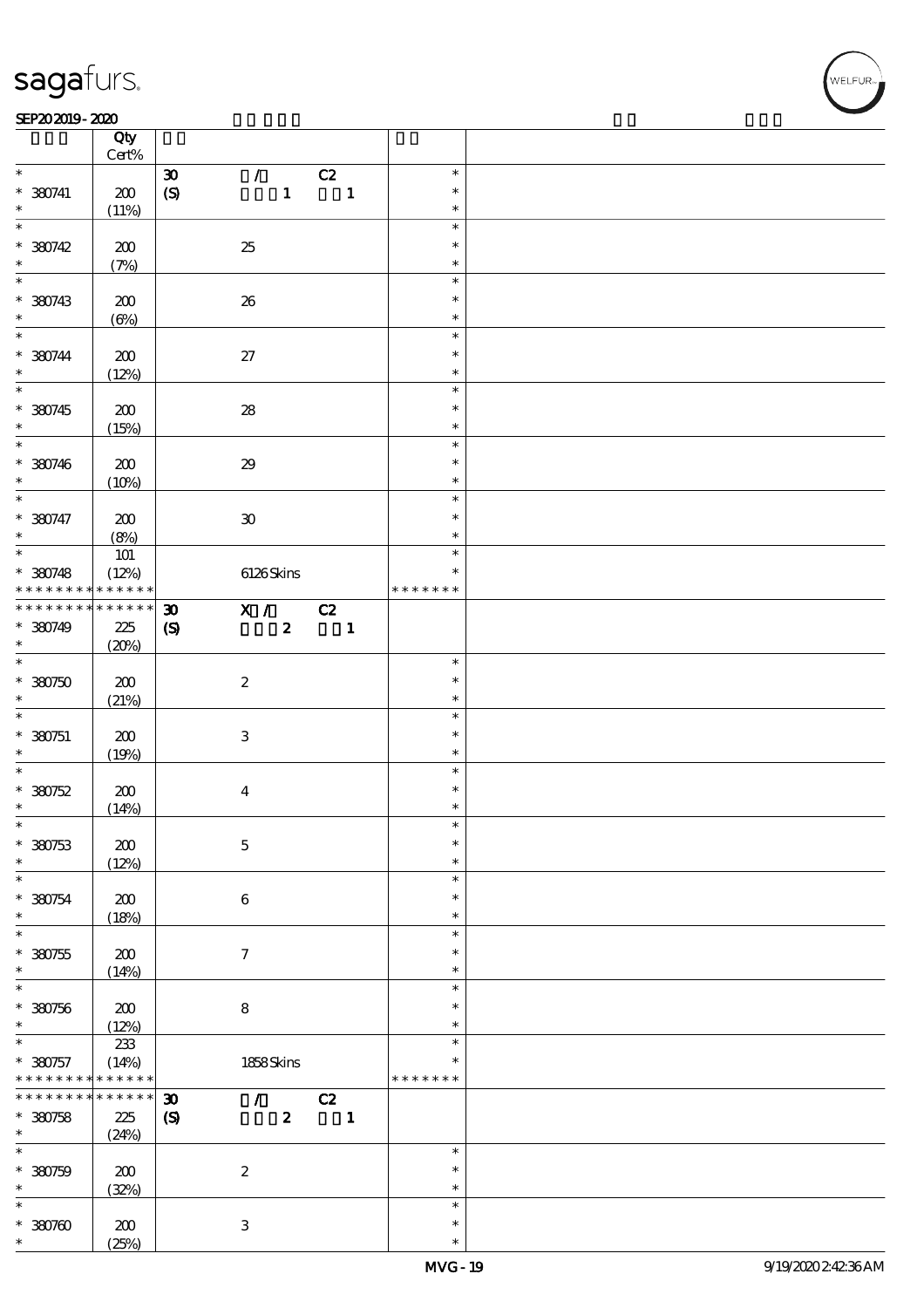#### SEP202019-2020

|                                                                                                          | Qty<br>Cert%      |                             |                                                                                                                                                                                                                                                                                                                                                                                      |                  |                         |                  |  |
|----------------------------------------------------------------------------------------------------------|-------------------|-----------------------------|--------------------------------------------------------------------------------------------------------------------------------------------------------------------------------------------------------------------------------------------------------------------------------------------------------------------------------------------------------------------------------------|------------------|-------------------------|------------------|--|
| $\ast$                                                                                                   |                   |                             |                                                                                                                                                                                                                                                                                                                                                                                      |                  |                         | $\ast$           |  |
|                                                                                                          |                   | $\boldsymbol{\mathfrak{D}}$ | $\mathcal{L}$                                                                                                                                                                                                                                                                                                                                                                        |                  | C2                      |                  |  |
| $* 380761$                                                                                               | 200               | (S)                         |                                                                                                                                                                                                                                                                                                                                                                                      | $\boldsymbol{z}$ | $\mathbf{1}$            | $\ast$           |  |
| $\ast$                                                                                                   | (19%)             |                             |                                                                                                                                                                                                                                                                                                                                                                                      |                  |                         | $\ast$           |  |
| $\ast$                                                                                                   |                   |                             |                                                                                                                                                                                                                                                                                                                                                                                      |                  |                         | $\ast$           |  |
| $*30002$                                                                                                 | 200               |                             | $\mathbf 5$                                                                                                                                                                                                                                                                                                                                                                          |                  |                         | $\ast$           |  |
|                                                                                                          |                   |                             |                                                                                                                                                                                                                                                                                                                                                                                      |                  |                         |                  |  |
| $\ast$                                                                                                   | (12%)             |                             |                                                                                                                                                                                                                                                                                                                                                                                      |                  |                         | $\ast$           |  |
| $\overline{\ast}$                                                                                        |                   |                             |                                                                                                                                                                                                                                                                                                                                                                                      |                  |                         | $\ast$           |  |
| $*380763$                                                                                                | 200               |                             | $\bf 6$                                                                                                                                                                                                                                                                                                                                                                              |                  |                         | $\ast$           |  |
| $\ast$                                                                                                   | (14%)             |                             |                                                                                                                                                                                                                                                                                                                                                                                      |                  |                         | $\ast$           |  |
| $\overline{\ast}$                                                                                        |                   |                             |                                                                                                                                                                                                                                                                                                                                                                                      |                  |                         | $\ast$           |  |
|                                                                                                          |                   |                             |                                                                                                                                                                                                                                                                                                                                                                                      |                  |                         |                  |  |
| * 380764                                                                                                 | 200               |                             | $\boldsymbol{\tau}$                                                                                                                                                                                                                                                                                                                                                                  |                  |                         | $\ast$           |  |
| $\ast$                                                                                                   | (22%)             |                             |                                                                                                                                                                                                                                                                                                                                                                                      |                  |                         | $\ast$           |  |
|                                                                                                          |                   |                             |                                                                                                                                                                                                                                                                                                                                                                                      |                  |                         | $\ast$           |  |
| $*30765$                                                                                                 | 200               |                             | $\bf 8$                                                                                                                                                                                                                                                                                                                                                                              |                  |                         | $\ast$           |  |
|                                                                                                          |                   |                             |                                                                                                                                                                                                                                                                                                                                                                                      |                  |                         | $\ast$           |  |
| $\ast$                                                                                                   | (18%)             |                             |                                                                                                                                                                                                                                                                                                                                                                                      |                  |                         |                  |  |
| $*$                                                                                                      |                   |                             |                                                                                                                                                                                                                                                                                                                                                                                      |                  |                         | $\ast$           |  |
| $* 380766$                                                                                               | 200               |                             | $\boldsymbol{9}$                                                                                                                                                                                                                                                                                                                                                                     |                  |                         | $\ast$           |  |
| $\ast$                                                                                                   | (17%)             |                             |                                                                                                                                                                                                                                                                                                                                                                                      |                  |                         | $\ast$           |  |
| $\overline{\ast}$                                                                                        |                   |                             |                                                                                                                                                                                                                                                                                                                                                                                      |                  |                         | $\ast$           |  |
|                                                                                                          |                   |                             |                                                                                                                                                                                                                                                                                                                                                                                      |                  |                         | $\ast$           |  |
| * 380767                                                                                                 | 200               |                             | $10\,$                                                                                                                                                                                                                                                                                                                                                                               |                  |                         |                  |  |
| $\ast$                                                                                                   | (25%)             |                             |                                                                                                                                                                                                                                                                                                                                                                                      |                  |                         | $\ast$           |  |
| $\overline{\ast}$                                                                                        |                   |                             |                                                                                                                                                                                                                                                                                                                                                                                      |                  |                         | $\ast$           |  |
| $*30768$                                                                                                 | 200               |                             | 11                                                                                                                                                                                                                                                                                                                                                                                   |                  |                         | $\ast$           |  |
| $\ast$                                                                                                   | (21%)             |                             |                                                                                                                                                                                                                                                                                                                                                                                      |                  |                         | $\ast$           |  |
| $\overline{\phantom{0}}$                                                                                 |                   |                             |                                                                                                                                                                                                                                                                                                                                                                                      |                  |                         |                  |  |
|                                                                                                          | 234               |                             |                                                                                                                                                                                                                                                                                                                                                                                      |                  |                         | $\ast$           |  |
| $* 380769$                                                                                               | (19%)             |                             | 2459Skins                                                                                                                                                                                                                                                                                                                                                                            |                  |                         | *                |  |
| * * * * * * * *                                                                                          | * * * * * *       |                             |                                                                                                                                                                                                                                                                                                                                                                                      |                  |                         | * * * * * * *    |  |
| * * * * * * * *                                                                                          | * * * * * *       | $\boldsymbol{\mathfrak{D}}$ | $\overline{X}$ / C <sub>2</sub>                                                                                                                                                                                                                                                                                                                                                      |                  |                         |                  |  |
| $* 380770$                                                                                               | 245               |                             |                                                                                                                                                                                                                                                                                                                                                                                      | $\mathbf{1}$     | $\boldsymbol{z}$        |                  |  |
|                                                                                                          |                   | (S)                         |                                                                                                                                                                                                                                                                                                                                                                                      |                  |                         |                  |  |
|                                                                                                          |                   |                             |                                                                                                                                                                                                                                                                                                                                                                                      |                  |                         |                  |  |
| $\ast$                                                                                                   | (9%)              |                             |                                                                                                                                                                                                                                                                                                                                                                                      |                  |                         |                  |  |
|                                                                                                          |                   |                             |                                                                                                                                                                                                                                                                                                                                                                                      |                  |                         | $\ast$           |  |
|                                                                                                          |                   |                             |                                                                                                                                                                                                                                                                                                                                                                                      |                  |                         | $\ast$           |  |
| $\overline{\phantom{0}}$<br>$* 380771$                                                                   | 220               |                             | $\boldsymbol{2}$                                                                                                                                                                                                                                                                                                                                                                     |                  |                         | $\ast$           |  |
| $\ast$                                                                                                   | (7%)              |                             |                                                                                                                                                                                                                                                                                                                                                                                      |                  |                         |                  |  |
| $\overline{\phantom{0}}$                                                                                 | $90\,$            |                             |                                                                                                                                                                                                                                                                                                                                                                                      |                  |                         | $\ast$           |  |
| $* 380772$                                                                                               | (7%)              |                             | 555Skins                                                                                                                                                                                                                                                                                                                                                                             |                  |                         | $\ast$           |  |
| * * * * * * * * <mark>* * * * * * *</mark>                                                               |                   |                             |                                                                                                                                                                                                                                                                                                                                                                                      |                  |                         | * * * * * * *    |  |
|                                                                                                          |                   |                             |                                                                                                                                                                                                                                                                                                                                                                                      |                  |                         |                  |  |
|                                                                                                          |                   |                             | $\mathcal{L}$                                                                                                                                                                                                                                                                                                                                                                        |                  | C2                      |                  |  |
|                                                                                                          | 245               | (S)                         |                                                                                                                                                                                                                                                                                                                                                                                      | $\mathbf{1}$     | $\overline{\mathbf{2}}$ |                  |  |
|                                                                                                          | (15%)             |                             |                                                                                                                                                                                                                                                                                                                                                                                      |                  |                         |                  |  |
| ************** 30<br>$* 380773$<br>$\ast$<br>$\ast$                                                      |                   |                             |                                                                                                                                                                                                                                                                                                                                                                                      |                  |                         | $\ast$           |  |
|                                                                                                          | 220               |                             | $\boldsymbol{2}$                                                                                                                                                                                                                                                                                                                                                                     |                  |                         | $\ast$           |  |
|                                                                                                          |                   |                             |                                                                                                                                                                                                                                                                                                                                                                                      |                  |                         | $\ast$           |  |
|                                                                                                          | (10%)             |                             |                                                                                                                                                                                                                                                                                                                                                                                      |                  |                         | $\ast$           |  |
| $* 380774$<br>$\ast$<br>$\overline{\ast}$                                                                |                   |                             |                                                                                                                                                                                                                                                                                                                                                                                      |                  |                         |                  |  |
| $* 380775$                                                                                               | 220               |                             | $\ensuremath{\mathbf{3}}$                                                                                                                                                                                                                                                                                                                                                            |                  |                         | $\ast$           |  |
| $\ast$                                                                                                   | (15%)             |                             |                                                                                                                                                                                                                                                                                                                                                                                      |                  |                         | $\ast$           |  |
| $\ast$                                                                                                   |                   |                             |                                                                                                                                                                                                                                                                                                                                                                                      |                  |                         | $\ast$           |  |
|                                                                                                          |                   |                             |                                                                                                                                                                                                                                                                                                                                                                                      |                  |                         | $\ast$           |  |
| $* 380776$<br>$\ast$                                                                                     | $220$             |                             | $\overline{\mathbf{4}}$                                                                                                                                                                                                                                                                                                                                                              |                  |                         | $\ast$           |  |
|                                                                                                          | (5%)              |                             |                                                                                                                                                                                                                                                                                                                                                                                      |                  |                         |                  |  |
| $\ast$                                                                                                   |                   |                             |                                                                                                                                                                                                                                                                                                                                                                                      |                  |                         | $\ast$           |  |
| $* 380777$                                                                                               | 220               |                             | $\mathbf{5}$                                                                                                                                                                                                                                                                                                                                                                         |                  |                         | $\ast$           |  |
| $\ast$                                                                                                   | (5%)              |                             |                                                                                                                                                                                                                                                                                                                                                                                      |                  |                         | $\ast$           |  |
|                                                                                                          |                   |                             |                                                                                                                                                                                                                                                                                                                                                                                      |                  |                         | $\ast$           |  |
|                                                                                                          | ${\mathfrak A}$   |                             |                                                                                                                                                                                                                                                                                                                                                                                      |                  |                         |                  |  |
|                                                                                                          | (4%)              |                             | $1217$ Skins                                                                                                                                                                                                                                                                                                                                                                         |                  |                         |                  |  |
|                                                                                                          |                   |                             |                                                                                                                                                                                                                                                                                                                                                                                      |                  |                         | * * * * * * *    |  |
|                                                                                                          | $******$          | $\boldsymbol{\mathfrak{D}}$ | $\overline{X}$ $\overline{C}$ $\overline{C}$ $\overline{C}$ $\overline{C}$ $\overline{C}$ $\overline{C}$ $\overline{C}$ $\overline{C}$ $\overline{C}$ $\overline{C}$ $\overline{C}$ $\overline{C}$ $\overline{C}$ $\overline{C}$ $\overline{C}$ $\overline{C}$ $\overline{C}$ $\overline{C}$ $\overline{C}$ $\overline{C}$ $\overline{C}$ $\overline{C}$ $\overline{C}$ $\overline{$ |                  |                         |                  |  |
| $\overline{\ast}$<br>$* 380778$<br>* * * * * * * * <mark>* * * * * *</mark><br>* * * * * * *<br>$*30779$ | 225               | $\boldsymbol{S}$            |                                                                                                                                                                                                                                                                                                                                                                                      | $\mathbf{1}$     | $\boldsymbol{z}$        |                  |  |
| $\ast$                                                                                                   |                   |                             |                                                                                                                                                                                                                                                                                                                                                                                      |                  |                         |                  |  |
| $\ast$                                                                                                   | (9%)              |                             |                                                                                                                                                                                                                                                                                                                                                                                      |                  |                         | $\ast$           |  |
|                                                                                                          |                   |                             |                                                                                                                                                                                                                                                                                                                                                                                      |                  |                         |                  |  |
| $*30780$<br>$\ast$                                                                                       | 200<br>$(\Theta)$ |                             | $\boldsymbol{z}$                                                                                                                                                                                                                                                                                                                                                                     |                  |                         | $\ast$<br>$\ast$ |  |

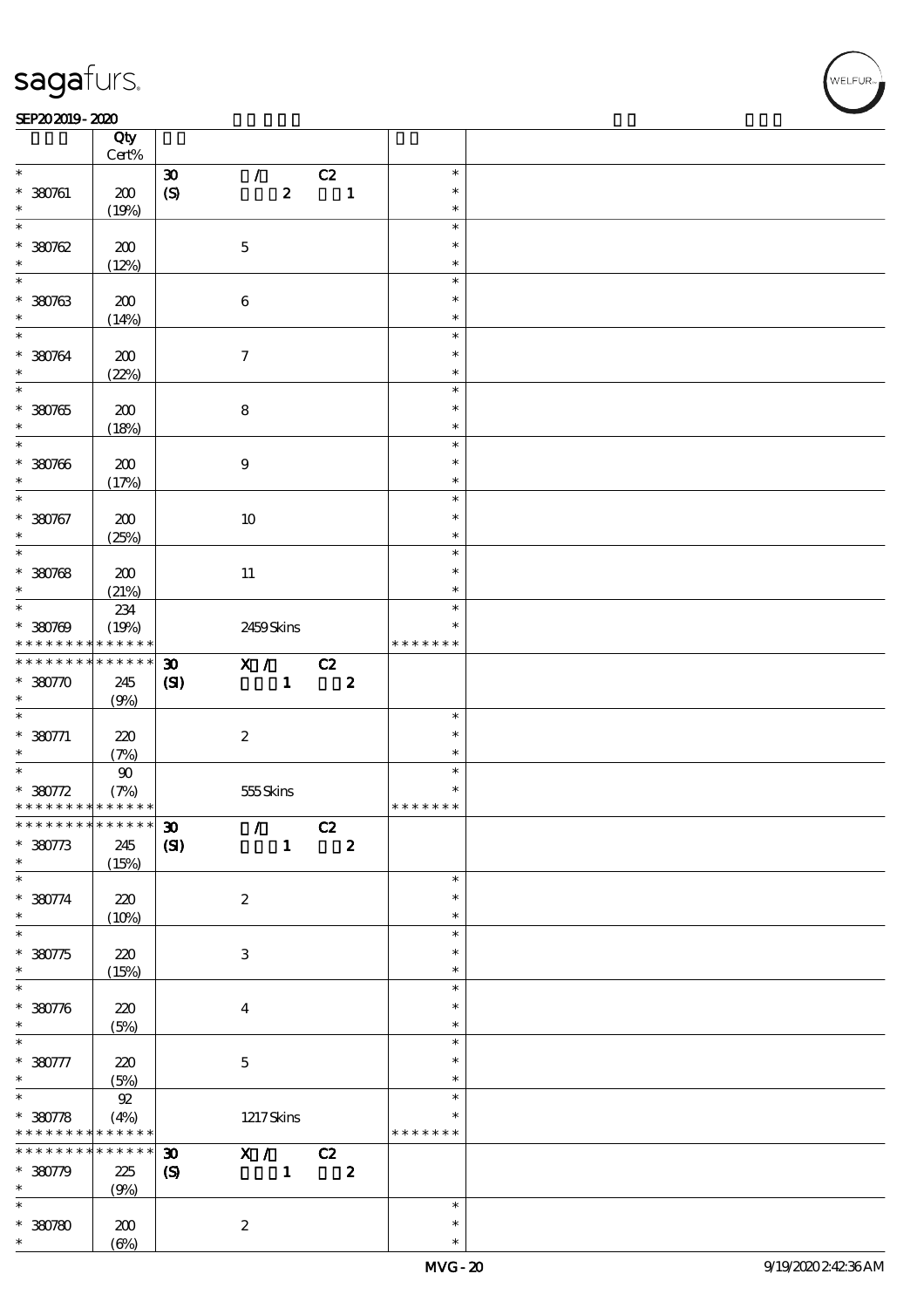$\top$ 

#### SEP202019-2020 RESERVED FOR THE SEPERAL SEPERATOR SEPERATOR SOLUTION CONTINUES.

|                                         | Qty<br>$\mbox{Cert}\%$     |                                                                |                |    |                  |               |  |
|-----------------------------------------|----------------------------|----------------------------------------------------------------|----------------|----|------------------|---------------|--|
| $\ast$                                  |                            | $\mathbf{X}$ /<br>$\pmb{\mathfrak{D}}$                         |                |    |                  | $\ast$        |  |
|                                         |                            |                                                                |                | C2 |                  |               |  |
| $* 380781$                              | 200                        | $\pmb{\text{(S)}}$                                             | $\mathbf{1}$   |    | $\boldsymbol{z}$ | $\ast$        |  |
| $\ast$                                  | (10%)                      |                                                                |                |    |                  | $\ast$        |  |
| $\overline{\ast}$                       |                            |                                                                |                |    |                  | $\ast$        |  |
| $*30782$                                | 200                        | $\boldsymbol{4}$                                               |                |    |                  | $\ast$        |  |
|                                         |                            |                                                                |                |    |                  |               |  |
| $\ast$                                  | (10%)                      |                                                                |                |    |                  | $\ast$        |  |
| $\overline{\ast}$                       |                            |                                                                |                |    |                  | $\ast$        |  |
| $*30783$                                | 200                        | $\mathbf 5$                                                    |                |    |                  | $\ast$        |  |
| $\ast$                                  | (8%)                       |                                                                |                |    |                  | $\ast$        |  |
| $\overline{\ast}$                       |                            |                                                                |                |    |                  |               |  |
|                                         |                            |                                                                |                |    |                  | $\ast$        |  |
| $* 30784$                               | 200                        | $\bf 6$                                                        |                |    |                  | $\ast$        |  |
| $\ast$                                  | (10%)                      |                                                                |                |    |                  | $\ast$        |  |
|                                         |                            |                                                                |                |    |                  | $\ast$        |  |
|                                         |                            |                                                                |                |    |                  | $\ast$        |  |
| $* 30785$                               | 200                        | $\boldsymbol{\tau}$                                            |                |    |                  |               |  |
| $\ast$                                  | (5%)                       |                                                                |                |    |                  | $\ast$        |  |
| $\overline{\ast}$                       |                            |                                                                |                |    |                  | $\ast$        |  |
| * 380786                                | 200                        | $\bf 8$                                                        |                |    |                  | $\ast$        |  |
| $\ast$                                  | (11%)                      |                                                                |                |    |                  | $\ast$        |  |
| $\overline{\ast}$                       |                            |                                                                |                |    |                  | $\ast$        |  |
|                                         |                            |                                                                |                |    |                  |               |  |
| * 380787                                | 200                        | $\boldsymbol{9}$                                               |                |    |                  | $\ast$        |  |
| $\ast$                                  | (10%)                      |                                                                |                |    |                  | $\ast$        |  |
|                                         |                            |                                                                |                |    |                  | $\ast$        |  |
| $*30788$                                |                            |                                                                |                |    |                  | $\ast$        |  |
|                                         | 200                        | $10\,$                                                         |                |    |                  |               |  |
| $\ast$                                  | (12%)                      |                                                                |                |    |                  | $\ast$        |  |
| $\overline{\ast}$                       |                            |                                                                |                |    |                  | $\ast$        |  |
| $* 30789$                               | 200                        | $11\,$                                                         |                |    |                  | $\ast$        |  |
| $\ast$                                  | (14%)                      |                                                                |                |    |                  | $\ast$        |  |
| $\ddot{x}$                              |                            |                                                                |                |    |                  |               |  |
|                                         | $100$                      |                                                                |                |    |                  | $\ast$        |  |
| $*30790$                                | (9%)                       | 2325Skins                                                      |                |    |                  | $\ast$        |  |
|                                         |                            |                                                                |                |    |                  | * * * * * * * |  |
| * * * * * * * * <mark>*</mark>          | $\ast\ast\ast\ast\ast\ast$ |                                                                |                |    |                  |               |  |
|                                         | $******$                   |                                                                |                |    |                  |               |  |
|                                         |                            | $\mathcal{L}$ and $\mathcal{L}$<br>$\boldsymbol{\mathfrak{D}}$ |                | C2 |                  |               |  |
| * * * * * * * *<br>$* 380791$           | $2\!2$                     | $\boldsymbol{\mathcal{S}}$                                     | $\mathbf{1}^-$ |    | $\boldsymbol{z}$ |               |  |
| $\ast$                                  | (9%)                       |                                                                |                |    |                  |               |  |
| $\overline{\phantom{0}}$                |                            |                                                                |                |    |                  | $\ast$        |  |
|                                         |                            |                                                                |                |    |                  | $\ast$        |  |
| $*30792$<br>$\ast$                      | 200                        | $\boldsymbol{2}$                                               |                |    |                  | $\ast$        |  |
|                                         | (5%)                       |                                                                |                |    |                  |               |  |
| $\ast$                                  |                            |                                                                |                |    |                  | $\ast$        |  |
|                                         | $\pmb{30}$                 | $\ensuremath{\mathbf{3}}$                                      |                |    |                  | $\ast$        |  |
|                                         | (13%)                      |                                                                |                |    |                  | $\ast$        |  |
| * 380793<br>$\ast$<br>$\ast$            |                            |                                                                |                |    |                  | $\ast$        |  |
|                                         |                            |                                                                |                |    |                  | $\ast$        |  |
|                                         | $200\,$                    | $\boldsymbol{4}$                                               |                |    |                  |               |  |
|                                         | (3%)                       |                                                                |                |    |                  | $\ast$        |  |
| * 380794<br>$\ast$<br>$\overline{\ast}$ |                            |                                                                |                |    |                  | $\ast$        |  |
| * 380795                                | 200                        | $\mathbf 5$                                                    |                |    |                  | $\ast$        |  |
|                                         |                            |                                                                |                |    |                  | $\ast$        |  |
| $\ast$<br>$\ast$                        | (3%)                       |                                                                |                |    |                  | $\ast$        |  |
|                                         |                            |                                                                |                |    |                  |               |  |
| * 380796                                | $200\,$                    | $\bf 6$                                                        |                |    |                  | $\ast$        |  |
| $\ast$                                  | (20%)                      |                                                                |                |    |                  | $\ast$        |  |
| $\overline{\ast}$                       |                            |                                                                |                |    |                  | $\ast$        |  |
|                                         |                            |                                                                |                |    |                  | $\ast$        |  |
| * 380797                                | $200\,$                    | $\boldsymbol{7}$                                               |                |    |                  |               |  |
| $\ast$                                  | (22%)                      |                                                                |                |    |                  | $\ast$        |  |
|                                         |                            |                                                                |                |    |                  | $\ast$        |  |
| $\overline{\ast}$<br>* 380798           | $200$                      | ${\bf 8}$                                                      |                |    |                  | $\ast$        |  |
| $\ast$                                  |                            |                                                                |                |    |                  | $\ast$        |  |
| $\ast$                                  | (10%)                      |                                                                |                |    |                  | $\ast$        |  |
|                                         |                            |                                                                |                |    |                  |               |  |
| * 380799                                | $200$                      | $\boldsymbol{9}$                                               |                |    |                  | $\ast$        |  |
| $\ast$                                  | (7%)                       |                                                                |                |    |                  | $\ast$        |  |
| ¥                                       |                            |                                                                |                |    |                  | $\ast$        |  |
|                                         |                            |                                                                |                |    |                  | $\ast$        |  |
| $* 30000$<br>$\ast$                     | $200$<br>(10%)             | $10\,$                                                         |                |    |                  | $\ast$        |  |

 $\overline{\mathsf{T}}$ 

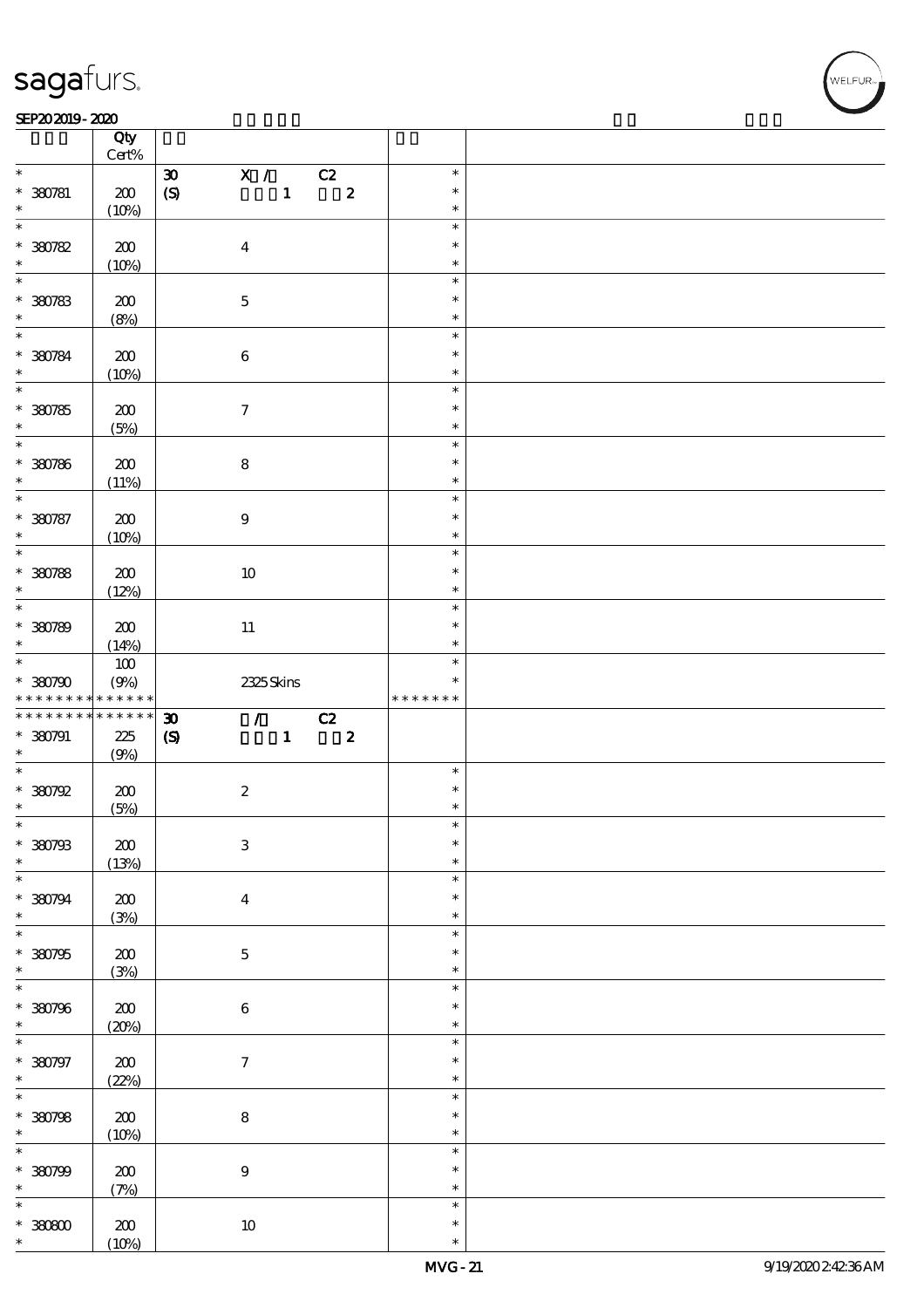$\top$ 

#### SEP202019-2020 RESERVED FOR THE SEPERAL SEPERATOR SEPERATOR SOLUTION CONTINUES.

|                          | Qty<br>$Cert\%$ |                                              |                  |    |                  |               |  |
|--------------------------|-----------------|----------------------------------------------|------------------|----|------------------|---------------|--|
| $\ast$                   |                 |                                              |                  |    |                  | $\ast$        |  |
|                          |                 | $\pmb{\mathfrak{D}}$                         | $\mathcal{L}$    | C2 |                  |               |  |
| $* 38001$                | $200\,$         | $\pmb{\text{(S)}}$                           | $\mathbf{1}$     |    | $\boldsymbol{2}$ | $\ast$        |  |
| $\ast$                   | (12%)           |                                              |                  |    |                  | $\ast$        |  |
| $\overline{\ast}$        |                 |                                              |                  |    |                  | $\ast$        |  |
| $*30002$                 | $200$           | $12\,$                                       |                  |    |                  | $\ast$        |  |
| $\ast$                   | $(\Theta)$      |                                              |                  |    |                  | $\ast$        |  |
|                          |                 |                                              |                  |    |                  | $\ast$        |  |
|                          |                 |                                              |                  |    |                  |               |  |
| $* 30003$                | 200             | 13                                           |                  |    |                  | $\ast$        |  |
| $\ast$                   | (7%)            |                                              |                  |    |                  | $\ast$        |  |
| $\ddot{x}$               |                 |                                              |                  |    |                  | $\ast$        |  |
| * 380804                 | 200             | 14                                           |                  |    |                  | $\ast$        |  |
| $\ast$                   |                 |                                              |                  |    |                  | $\ast$        |  |
| $\overline{\phantom{0}}$ | (3%)            |                                              |                  |    |                  | $\ast$        |  |
|                          |                 |                                              |                  |    |                  |               |  |
| $* 30005$                | $200$           | $15\,$                                       |                  |    |                  | $\ast$        |  |
| $\ast$                   | (13%)           |                                              |                  |    |                  | $\ast$        |  |
| $\overline{\ast}$        |                 |                                              |                  |    |                  | $\ast$        |  |
| $* 30006$                | 200             | 16                                           |                  |    |                  | $\ast$        |  |
| $\ast$                   |                 |                                              |                  |    |                  | $\ast$        |  |
| $\overline{\ast}$        | $(\Theta\%)$    |                                              |                  |    |                  |               |  |
|                          |                 |                                              |                  |    |                  | $\ast$        |  |
| $* 30007$                | 200             | 17                                           |                  |    |                  | $\ast$        |  |
| $\ast$                   | (7%)            |                                              |                  |    |                  | $\ast$        |  |
| $\overline{\ast}$        |                 |                                              |                  |    |                  | $\ast$        |  |
| $*30008$                 | 200             | $18\,$                                       |                  |    |                  | $\ast$        |  |
| $\ast$                   |                 |                                              |                  |    |                  | $\ast$        |  |
| $\overline{\ast}$        | (8%)            |                                              |                  |    |                  |               |  |
|                          |                 |                                              |                  |    |                  | $\ast$        |  |
| $* 30009$                | 200             | 19                                           |                  |    |                  | $\ast$        |  |
| $\ast$                   | (12%)           |                                              |                  |    |                  | $\ast$        |  |
| $\overline{\ast}$        |                 |                                              |                  |    |                  | $\ast$        |  |
| * 380810                 | 200             | $\pmb{\mathcal{X}}$                          |                  |    |                  | $\ast$        |  |
| $\ast$                   |                 |                                              |                  |    |                  | $\ast$        |  |
| $\overline{\phantom{0}}$ | (9%)            |                                              |                  |    |                  |               |  |
|                          |                 |                                              |                  |    |                  | $\ast$        |  |
| $*$ 380811               | $200\,$         | $2\!1$                                       |                  |    |                  | $\ast$        |  |
| $\ast$                   | (10%)           |                                              |                  |    |                  | $\ast$        |  |
| $\overline{\ast}$        |                 |                                              |                  |    |                  | $\ast$        |  |
| * 380812                 | $200\,$         | $2\!2$                                       |                  |    |                  | $\ast$        |  |
| $\ast$                   |                 |                                              |                  |    |                  | $\ast$        |  |
| $\ast$                   | (13%)           |                                              |                  |    |                  | $\ast$        |  |
|                          |                 |                                              |                  |    |                  |               |  |
| * 380813                 | 200             | $2\!3$                                       |                  |    |                  | $\ast$        |  |
| $\ast$                   | (10%)           |                                              |                  |    |                  | $\ast$        |  |
| $\ast$                   | 114             |                                              |                  |    |                  | $\ast$        |  |
| $* 380814$               | (5%)            | 4739Skins                                    |                  |    |                  | ∗             |  |
| * * * * * * * *          | * * * * * *     |                                              |                  |    |                  | * * * * * * * |  |
| * * * * * * *            | * * * * * *     |                                              |                  |    |                  |               |  |
|                          |                 | $\boldsymbol{\mathfrak{D}}$<br>X /           |                  | C2 |                  |               |  |
| * 380815                 | 225             | $\boldsymbol{\mathrm{(S)}}$                  | $\boldsymbol{z}$ |    | $\boldsymbol{z}$ |               |  |
| $\ast$                   | (17%)           |                                              |                  |    |                  |               |  |
| $\ast$                   |                 |                                              |                  |    |                  | $\ast$        |  |
| * 380816                 | 200             | $\boldsymbol{2}$                             |                  |    |                  | $\ast$        |  |
| $\ast$                   | (19%)           |                                              |                  |    |                  | $\ast$        |  |
| $\ast$                   |                 |                                              |                  |    |                  | $\ast$        |  |
|                          |                 |                                              |                  |    |                  | $\ast$        |  |
| $* 380817$               | 200             | $\,3\,$                                      |                  |    |                  |               |  |
| $\ast$                   | (22%)           |                                              |                  |    |                  | $\ast$        |  |
| $\overline{\ast}$        | 171             |                                              |                  |    |                  | $\ast$        |  |
| * 380818                 | (10%)           | 796Skins                                     |                  |    |                  | $\ast$        |  |
| * * * * * * * *          | $* * * * * * *$ |                                              |                  |    |                  | * * * * * * * |  |
| * * * * * * *            | * * * * * *     | $\boldsymbol{\mathfrak{D}}$<br>$\mathcal{L}$ |                  | C2 |                  |               |  |
|                          |                 |                                              |                  |    |                  |               |  |
| * 380819                 | 225             | $\boldsymbol{\mathrm{(S)}}$                  | $\boldsymbol{z}$ |    | $\boldsymbol{2}$ |               |  |
| $\ast$                   | (18%)           |                                              |                  |    |                  |               |  |
| $\ast$                   |                 |                                              |                  |    |                  | $\ast$        |  |
| $*3080$                  | 200             | $\boldsymbol{2}$                             |                  |    |                  | $\ast$        |  |
| $\ast$                   | (34%)           |                                              |                  |    |                  | $\ast$        |  |
|                          |                 |                                              |                  |    |                  |               |  |

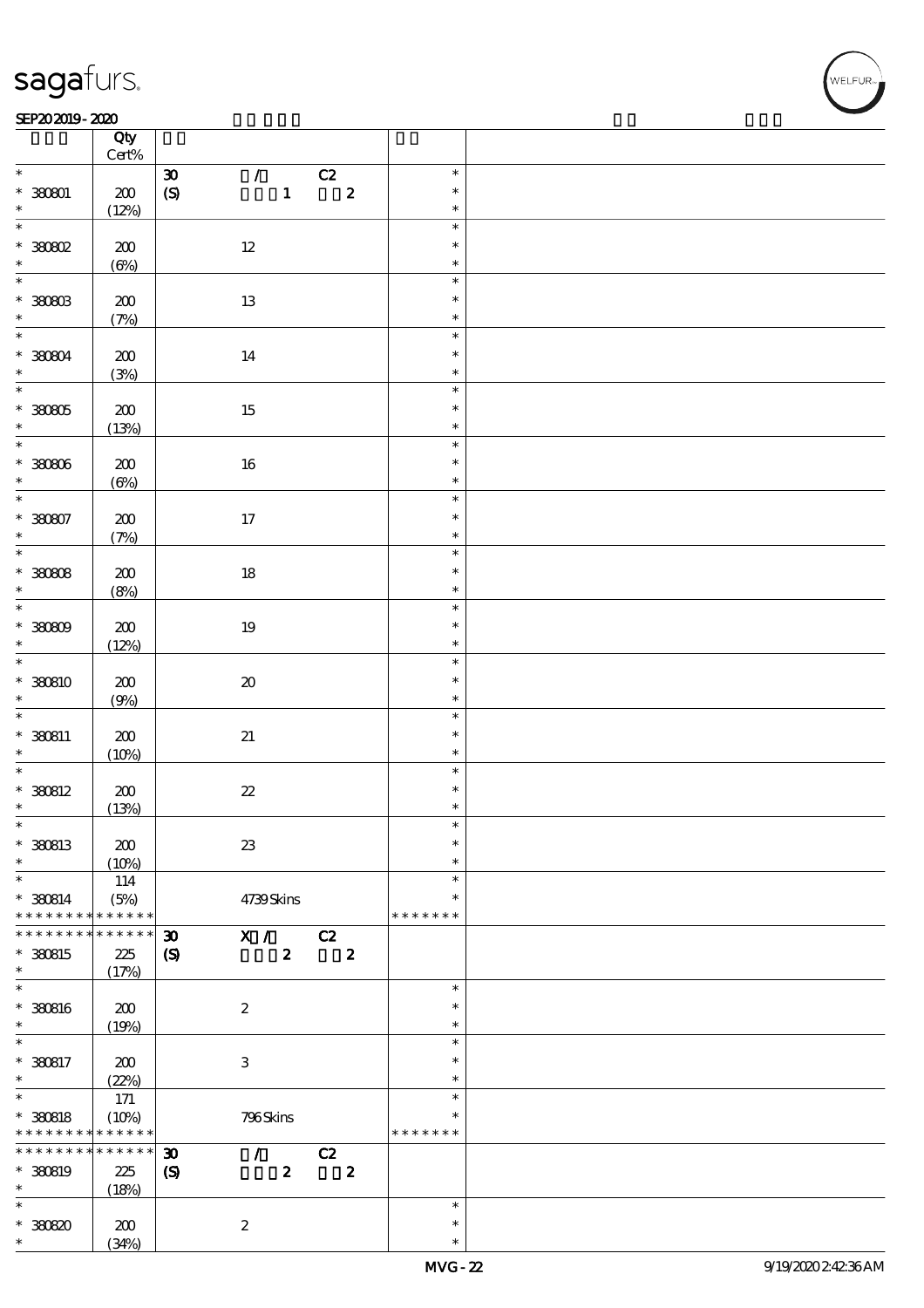#### SEP202019-2020 RESERVED FOR THE SEPERAL SEPERATOR SEPERATOR SOLUTION CONTINUES.

|                          | Qty<br>Cert%    |                             |                         |                                 |             |                  |               |  |
|--------------------------|-----------------|-----------------------------|-------------------------|---------------------------------|-------------|------------------|---------------|--|
| $\ast$                   |                 | $\boldsymbol{\mathfrak{D}}$ |                         | $\mathcal{L}$                   |             |                  | $\ast$        |  |
|                          |                 |                             |                         |                                 | C2          |                  | $\ast$        |  |
| $* 30021$                | 200             | (S)                         |                         | $\boldsymbol{z}$                |             | $\boldsymbol{z}$ |               |  |
| $\ast$                   | (19%)           |                             |                         |                                 |             |                  | $\ast$        |  |
| $\overline{\phantom{0}}$ |                 |                             |                         |                                 |             |                  | $\ast$        |  |
| $*30822$                 | 200             |                             | $\overline{\mathbf{4}}$ |                                 |             |                  | $\ast$        |  |
| $\ast$                   | (20%)           |                             |                         |                                 |             |                  | $\ast$        |  |
|                          |                 |                             |                         |                                 |             |                  | $\ast$        |  |
|                          |                 |                             |                         |                                 |             |                  | $\ast$        |  |
| * 380823<br>$\ast$       | 200             |                             | $\mathbf 5$             |                                 |             |                  |               |  |
|                          | (20%)           |                             |                         |                                 |             |                  | $\ast$        |  |
| $\overline{\phantom{0}}$ |                 |                             |                         |                                 |             |                  | $\ast$        |  |
| * 380824                 | 200             |                             | $\bf 6$                 |                                 |             |                  | $\ast$        |  |
| $\ast$                   | (13%)           |                             |                         |                                 |             |                  | $\ast$        |  |
| $\overline{\phantom{0}}$ |                 |                             |                         |                                 |             |                  | $\ast$        |  |
| * 380825                 | 200             |                             | $\tau$                  |                                 |             |                  | $\ast$        |  |
| $\ast$                   |                 |                             |                         |                                 |             |                  | $\ast$        |  |
|                          | (22%)           |                             |                         |                                 |             |                  |               |  |
|                          |                 |                             |                         |                                 |             |                  | $\ast$        |  |
| * 380826                 | 200             |                             | $\bf 8$                 |                                 |             |                  | $\ast$        |  |
| $\ast$                   | (21%)           |                             |                         |                                 |             |                  | $\ast$        |  |
| $\overline{\ast}$        |                 |                             |                         |                                 |             |                  | $\ast$        |  |
| * 380827                 | 200             |                             | $\boldsymbol{9}$        |                                 |             |                  | $\ast$        |  |
| $\ast$                   | (24%)           |                             |                         |                                 |             |                  | $\ast$        |  |
|                          |                 |                             |                         |                                 |             |                  | $\ast$        |  |
|                          |                 |                             |                         |                                 |             |                  | $\ast$        |  |
| $* 30028$                | 200             |                             | 10                      |                                 |             |                  |               |  |
| $\ast$                   | (18%)           |                             |                         |                                 |             |                  | $\ast$        |  |
| $\ast$                   | 220             |                             |                         |                                 |             |                  | $\ast$        |  |
| * 380829                 | (20%)           |                             | 2245Skins               |                                 |             |                  | *             |  |
| * * * * * * * *          | $* * * * * * *$ |                             |                         |                                 |             |                  | * * * * * * * |  |
|                          |                 | $\boldsymbol{\mathfrak{D}}$ | X / C2                  |                                 |             |                  |               |  |
| 380830                   | 192             | (SI)                        |                         |                                 | $1 \quad 3$ |                  |               |  |
|                          |                 |                             |                         |                                 |             |                  |               |  |
|                          | (11%)           |                             |                         |                                 |             |                  |               |  |
|                          |                 |                             |                         |                                 |             |                  |               |  |
| * * * * * * * *          | $* * * * * * *$ | $\boldsymbol{\mathfrak{D}}$ |                         | $\mathcal{L}$ and $\mathcal{L}$ | C2          |                  |               |  |
| * 380831                 | 245             | $\mathbf{S}$                |                         | $\mathbf{1}$                    |             | $\mathbf{3}$     |               |  |
| $\ast$                   | $(\Theta)$      |                             |                         |                                 |             |                  |               |  |
|                          |                 |                             |                         |                                 |             |                  | $\ast$        |  |
|                          | 220             |                             |                         |                                 |             |                  | $\ast$        |  |
| $*30032$<br>$\ast$       |                 |                             | $\boldsymbol{2}$        |                                 |             |                  | $\ast$        |  |
| $\ast$                   | (8%)            |                             |                         |                                 |             |                  | $\ast$        |  |
|                          |                 |                             |                         |                                 |             |                  | $\ast$        |  |
| * 380833                 | 220             |                             | $\mathbf{3}$            |                                 |             |                  |               |  |
| $\ast$                   | (15%)           |                             |                         |                                 |             |                  | $\ast$        |  |
| $\ast$                   |                 |                             |                         |                                 |             |                  | $\ast$        |  |
| * 380834                 | 220             |                             | $\bf{4}$                |                                 |             |                  | $\ast$        |  |
| $\ast$                   | (8%)            |                             |                         |                                 |             |                  | $\ast$        |  |
| $\ast$                   |                 |                             |                         |                                 |             |                  | $\ast$        |  |
| $*30035$                 | 220             |                             | $\mathbf 5$             |                                 |             |                  | $\ast$        |  |
| $\ast$                   |                 |                             |                         |                                 |             |                  | $\ast$        |  |
| $\ast$                   | (7%)            |                             |                         |                                 |             |                  | $\ast$        |  |
|                          | 67              |                             |                         |                                 |             |                  | $\ast$        |  |
| * 380836                 | (11%)           |                             | 1192Skins               |                                 |             |                  |               |  |
| * * * * * * * *          | * * * * * *     |                             |                         |                                 |             |                  | * * * * * * * |  |
| * * * * * * * *          | * * * * * *     | $\boldsymbol{\mathfrak{D}}$ | X /                     |                                 | C2          |                  |               |  |
| $* 380837$               | 225             | $\boldsymbol{\mathrm{(S)}}$ |                         | $\mathbf{1}$                    |             | $\mathbf{3}$     |               |  |
| $\ast$                   | (11%)           |                             |                         |                                 |             |                  |               |  |
| $\overline{\ast}$        |                 |                             |                         |                                 |             |                  | $\ast$        |  |
|                          |                 |                             |                         |                                 |             |                  | $\ast$        |  |
| $* 30033$<br>$\ast$      | 200             |                             | $\boldsymbol{2}$        |                                 |             |                  | $\ast$        |  |
| $\ast$                   | (16%)           |                             |                         |                                 |             |                  | $\ast$        |  |
|                          | 64              |                             |                         |                                 |             |                  | $\ast$        |  |
| $* 30009$                | (17%)           |                             | 489Skins                |                                 |             |                  |               |  |
| * * * * * * * *          | * * * * * *     |                             |                         |                                 |             |                  | * * * * * * * |  |
| * * * * * * * *          | * * * * * *     | $\boldsymbol{\mathfrak{D}}$ | $\mathcal{F}$           |                                 | C2          |                  |               |  |
| $*30840$                 | 225<br>(12%)    | $\boldsymbol{\mathrm{(S)}}$ |                         | $\mathbf{1}$                    |             | $\mathbf{3}$     |               |  |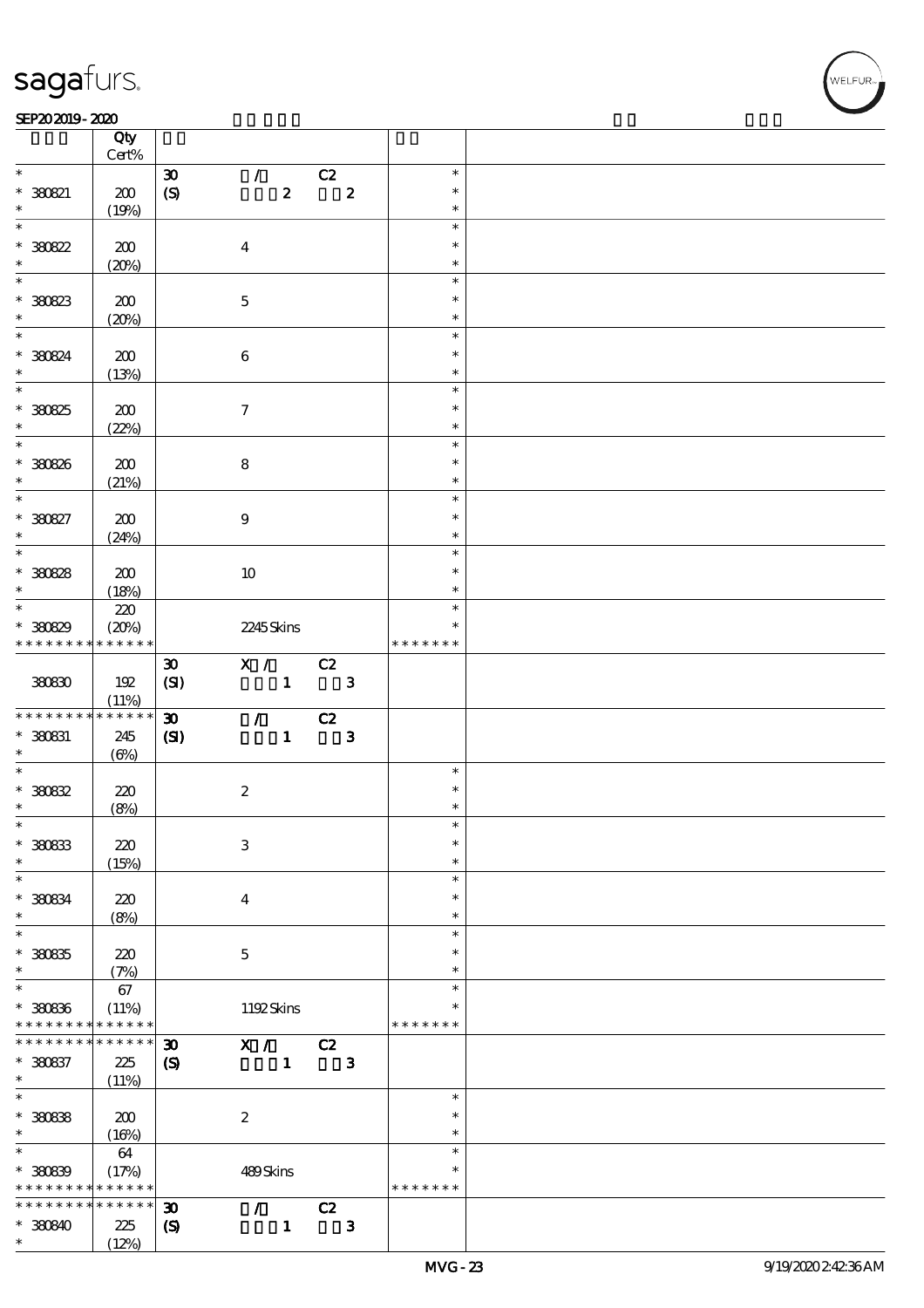#### SEP202019-2020 RESERVED FOR THE SEPERAL SEPERATOR SEPERATOR SOLUTION CONTINUES.

|                                    | Qty<br>Cert% |                             |                           |                  |                            |                |               |  |
|------------------------------------|--------------|-----------------------------|---------------------------|------------------|----------------------------|----------------|---------------|--|
| $\ast$                             |              |                             |                           |                  |                            |                | $\ast$        |  |
|                                    |              | $\boldsymbol{\mathfrak{D}}$ | $\mathcal{F}$             |                  | C2                         |                | $\ast$        |  |
| $*$ 380841                         | 200          | (S)                         |                           | $\mathbf{1}$     |                            | $\mathbf{3}$   |               |  |
| $\ast$                             | (21%)        |                             |                           |                  |                            |                | $\ast$        |  |
| $\overline{\ast}$                  |              |                             |                           |                  |                            |                | $\ast$        |  |
| $* 300342$                         | 200          |                             | $\ensuremath{\mathbf{3}}$ |                  |                            |                | $\ast$        |  |
| $\ast$                             | (13%)        |                             |                           |                  |                            |                | $\ast$        |  |
|                                    |              |                             |                           |                  |                            |                | $\ast$        |  |
| * 380843                           | 200          |                             | $\overline{\mathbf{4}}$   |                  |                            |                | $\ast$        |  |
| $\ast$                             | (11%)        |                             |                           |                  |                            |                | $\ast$        |  |
| $\overline{\mathbf{r}}$            |              |                             |                           |                  |                            |                | $\ast$        |  |
| * 380844                           | 200          |                             | $\mathbf 5$               |                  |                            |                | $\ast$        |  |
| $\ast$                             | $(\Theta\%)$ |                             |                           |                  |                            |                | $\ast$        |  |
| $\overline{\ast}$                  |              |                             |                           |                  |                            |                | $\ast$        |  |
| * 380845                           | 200          |                             | $\bf 6$                   |                  |                            |                | $\ast$        |  |
| $\ast$                             |              |                             |                           |                  |                            |                | $\ast$        |  |
| $\overline{\phantom{0}}$           | (10%)        |                             |                           |                  |                            |                | $\ast$        |  |
|                                    |              |                             |                           |                  |                            |                |               |  |
| * 380846                           | 200          |                             | $\tau$                    |                  |                            |                | $\ast$        |  |
| $\ast$                             | (9%)         |                             |                           |                  |                            |                | $\ast$        |  |
| $\overline{\ast}$                  |              |                             |                           |                  |                            |                | $\ast$        |  |
| * 380847                           | 200          |                             | $\bf 8$                   |                  |                            |                | $\ast$        |  |
| $\ast$                             | (14%)        |                             |                           |                  |                            |                | $\ast$        |  |
| $\overline{\ast}$                  | 131          |                             |                           |                  |                            |                | $\ast$        |  |
| * 380848                           | (14%)        |                             | 1756Skins                 |                  |                            |                | $\ast$        |  |
| * * * * * * * *                    | * * * * * *  |                             |                           |                  |                            |                | * * * * * * * |  |
|                                    |              | $\boldsymbol{\mathfrak{D}}$ | X /                       |                  | C2                         |                |               |  |
| 380849                             | 156          | $\boldsymbol{S}$            |                           | $\mathbf{2}$     | $\overline{\phantom{a}}$ 3 |                |               |  |
|                                    | (19%)        |                             |                           |                  |                            |                |               |  |
| * * * * * * * *                    | * * * * * *  | $\boldsymbol{\mathfrak{D}}$ | $\mathcal{T} =$           |                  | C2                         |                |               |  |
| $*30000$                           | 225          | $\boldsymbol{\mathrm{(S)}}$ |                           | $\boldsymbol{z}$ |                            | $\mathbf{3}$   |               |  |
| $\ast$                             | (10%)        |                             |                           |                  |                            |                |               |  |
| $\ast$                             |              |                             |                           |                  |                            |                | $\ast$        |  |
|                                    |              |                             |                           |                  |                            |                | $\ast$        |  |
| $* 33051$                          | 200          |                             | $\boldsymbol{2}$          |                  |                            |                |               |  |
| $\ast$<br>$\overline{\phantom{0}}$ | (23%)        |                             |                           |                  |                            |                | $\ast$        |  |
|                                    |              |                             |                           |                  |                            |                | $\ast$        |  |
| $*30052$                           | 200          |                             | $\ensuremath{\mathbf{3}}$ |                  |                            |                | $\ast$        |  |
| $\ast$                             | (34%)        |                             |                           |                  |                            |                | $\ast$        |  |
| $\ast$                             |              |                             |                           |                  |                            |                | $\ast$        |  |
| * 380853                           | 200          |                             | $\boldsymbol{4}$          |                  |                            |                | $\ast$        |  |
| $\ast$                             | (18%)        |                             |                           |                  |                            |                | $\ast$        |  |
| $\ast$                             |              |                             |                           |                  |                            |                | $\ast$        |  |
| $* 38064$                          | 200          |                             | $\mathbf 5$               |                  |                            |                | $\ast$        |  |
| $\ast$                             | (25%)        |                             |                           |                  |                            |                | $\ast$        |  |
| $\overline{\ast}$                  |              |                             |                           |                  |                            |                | $\ast$        |  |
| $* 30055$                          | 200          |                             | $\boldsymbol{6}$          |                  |                            |                | $\ast$        |  |
| $\ast$                             | (23%)        |                             |                           |                  |                            |                | $\ast$        |  |
| $\ast$                             | 105          |                             |                           |                  |                            |                | $\ast$        |  |
| $* 38066$                          | (13%)        |                             | 1330Skins                 |                  |                            |                | $\ast$        |  |
| * * * * * * * *                    | * * * * * *  |                             |                           |                  |                            |                | * * * * * * * |  |
| * * * * * * * *                    |              |                             |                           |                  |                            |                |               |  |
|                                    |              |                             |                           |                  |                            |                |               |  |
| $*360657$<br>$\ast$                | * * * * * *  | $\boldsymbol{\mathbf{z}}$   | $\mathbf{X}$ /            |                  | C2                         |                |               |  |
|                                    | 285          | $\mathbf{C}$                |                           | $\mathbf{1}$     |                            | $\blacksquare$ |               |  |
|                                    | (8%)         |                             |                           |                  |                            |                |               |  |
|                                    |              |                             |                           |                  |                            |                | $\ast$        |  |
| $\overline{\ast}$<br>$* 30858$     | 260          |                             | $\boldsymbol{2}$          |                  |                            |                | $\ast$        |  |
| $\ast$                             | (10%)        |                             |                           |                  |                            |                | $\ast$        |  |
| $\ast$                             | 220          |                             |                           |                  |                            |                | $\ast$        |  |
| $* 30000$                          | (9%)         |                             | 765Skins                  |                  |                            |                | $\ast$        |  |
| * * * * * * * *                    | * * * * * *  |                             |                           |                  |                            |                | * * * * * * * |  |
| * * * * * * * *                    | * * * * * *  | $\boldsymbol{\mathbf{z}}$   | $\mathcal{L}$             |                  | C2                         |                |               |  |
| $*3000$                            | 285          | $\mathbf{S}$                |                           | $\mathbf{1}$     |                            | $\mathbf{1}$   |               |  |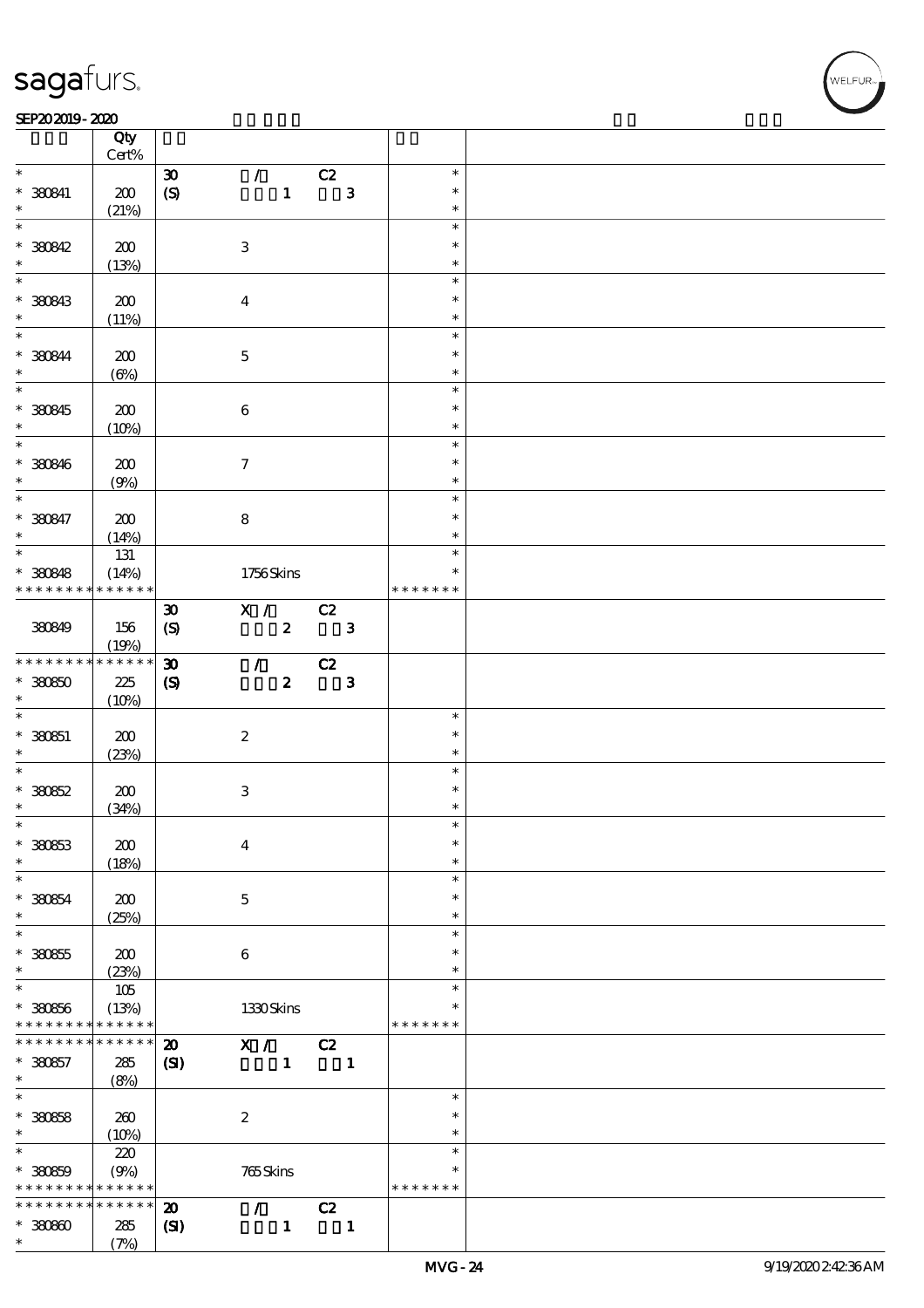#### SEP202019-2020 RESERVED FOR THE SEPERAL SEPERATOR SEPERATOR SOLUTION CONTINUES.

|                                | Qty<br>$Cert\%$    |                            |                                 |    |                          |               |  |
|--------------------------------|--------------------|----------------------------|---------------------------------|----|--------------------------|---------------|--|
| $\ast$                         |                    |                            | $\mathcal{L}$                   |    |                          | $\ast$        |  |
|                                |                    | $\boldsymbol{\mathsf{20}}$ | $\mathbf{1}$                    | C2 |                          | $\ast$        |  |
| $* 30061$<br>$\ast$            | 260                | (SI)                       |                                 |    | $\blacksquare$           | $\ast$        |  |
| $\overline{\ast}$              | (16%)              |                            |                                 |    |                          | $\ast$        |  |
|                                |                    |                            |                                 |    |                          | $\ast$        |  |
| $*30002$                       | 260                |                            | $\ensuremath{\mathbf{3}}$       |    |                          |               |  |
| $\ast$                         | (8%)               |                            |                                 |    |                          | $\ast$        |  |
| $\overline{\ast}$              |                    |                            |                                 |    |                          | $\ast$        |  |
| $* 30063$                      | 260                |                            | $\overline{4}$                  |    |                          | $\ast$        |  |
| $\ast$                         | $(\Theta)$         |                            |                                 |    |                          | $\ast$        |  |
| $\overline{\ast}$              |                    |                            |                                 |    |                          | $\ast$        |  |
| $* 30064$                      | 260                |                            | $\mathbf 5$                     |    |                          | $\ast$        |  |
| $\ast$                         | (7%)               |                            |                                 |    |                          | $\ast$        |  |
|                                | $\boldsymbol{\pi}$ |                            |                                 |    |                          | $\ast$        |  |
| $* 30005$                      | (5%)               |                            | $1395$ Skins                    |    |                          | $\ast$        |  |
| * * * * * * * * <mark>*</mark> | * * * * * *        |                            |                                 |    |                          | * * * * * * * |  |
| * * * * * * * *                | $******$           | $\boldsymbol{\mathbf{z}}$  | $\overline{X}$ / C <sub>2</sub> |    |                          |               |  |
| $* 30000$                      | 265                | $\boldsymbol{\mathcal{S}}$ | $\mathbf{1}$                    |    | $\overline{\phantom{a}}$ |               |  |
| $\ast$                         |                    |                            |                                 |    |                          |               |  |
| $\overline{\ast}$              | (12%)              |                            |                                 |    |                          | $\ast$        |  |
|                                |                    |                            |                                 |    |                          | $\ast$        |  |
| $* 380867$                     | 240                |                            | $\boldsymbol{2}$                |    |                          |               |  |
| $\ast$                         | (8%)               |                            |                                 |    |                          | $\ast$        |  |
|                                |                    |                            |                                 |    |                          | $\ast$        |  |
| $* 30008$                      | 240                |                            | $\ensuremath{\mathbf{3}}$       |    |                          | $\ast$        |  |
| $\ast$                         | (13%)              |                            |                                 |    |                          | $\ast$        |  |
| $\overline{\ast}$              |                    |                            |                                 |    |                          | $\ast$        |  |
| $* 30000$                      | 240                |                            | $\overline{\mathbf{4}}$         |    |                          | $\ast$        |  |
| $\ast$                         | $(\Theta\%)$       |                            |                                 |    |                          | $\ast$        |  |
| $\overline{\ast}$              |                    |                            |                                 |    |                          | $\ast$        |  |
| $*3000$                        | 240                |                            | $\bf 5$                         |    |                          | $\ast$        |  |
| $\ast$                         | (8%)               |                            |                                 |    |                          | $\ast$        |  |
| $\ast$                         |                    |                            |                                 |    |                          | $\ast$        |  |
| $* 380871$                     | 240                |                            | $\bf 6$                         |    |                          | $\ast$        |  |
| $\ast$                         | (15%)              |                            |                                 |    |                          | $\ast$        |  |
| $\overline{\ast}$              |                    |                            |                                 |    |                          | $\ast$        |  |
| $* 380872$                     | 240                |                            | $\boldsymbol{\tau}$             |    |                          | $\ast$        |  |
| $\ast$                         |                    |                            |                                 |    |                          | $\ast$        |  |
| $\ast$                         | (5%)               |                            |                                 |    |                          | $\ast$        |  |
|                                |                    |                            |                                 |    |                          | $\ast$        |  |
| $* 380873$                     | 240                |                            | ${\bf 8}$                       |    |                          |               |  |
| $\ast$<br>$\overline{\ast}$    | (12%)              |                            |                                 |    |                          | $\ast$        |  |
|                                |                    |                            |                                 |    |                          | $\ast$        |  |
| $* 380874$                     | 240                |                            | $\boldsymbol{9}$                |    |                          | $\ast$        |  |
| $\ast$                         | (3%)               |                            |                                 |    |                          | $\ast$        |  |
| $\overline{\ast}$              |                    |                            |                                 |    |                          | $\ast$        |  |
| $*30875$                       | 240                |                            | $10\,$                          |    |                          | $\ast$        |  |
| $\ast$                         | (3%)               |                            |                                 |    |                          | $\ast$        |  |
| $\overline{\ast}$              |                    |                            |                                 |    |                          | $\ast$        |  |
| $* 380876$                     | 240                |                            | $11\,$                          |    |                          | $\ast$        |  |
| $\ast$                         | (16%)              |                            |                                 |    |                          | $\ast$        |  |
| $\overline{\ast}$              |                    |                            |                                 |    |                          | $\ast$        |  |
| $* 380877$                     | 240                |                            | $12\,$                          |    |                          | $\ast$        |  |
| $\ast$                         | (14%)              |                            |                                 |    |                          | $\ast$        |  |
| $\overline{\ast}$              |                    |                            |                                 |    |                          | $\ast$        |  |
| $* 30878$                      | 240                |                            | $1\!3$                          |    |                          | $\ast$        |  |
| $\ast$                         | (12%)              |                            |                                 |    |                          | $\ast$        |  |
| $\overline{\ast}$              |                    |                            |                                 |    |                          | $\ast$        |  |
| $* 380879$                     | 240                |                            | $14\,$                          |    |                          | $\ast$        |  |
| $\ast$                         |                    |                            |                                 |    |                          | $\ast$        |  |
| $\ast$                         | (11%)              |                            |                                 |    |                          | $\ast$        |  |
|                                |                    |                            |                                 |    |                          |               |  |
| $* 3000$                       | 240                |                            | $15\,$                          |    |                          | $\ast$        |  |
| $\ast$                         | (8%)               |                            |                                 |    |                          | $\ast$        |  |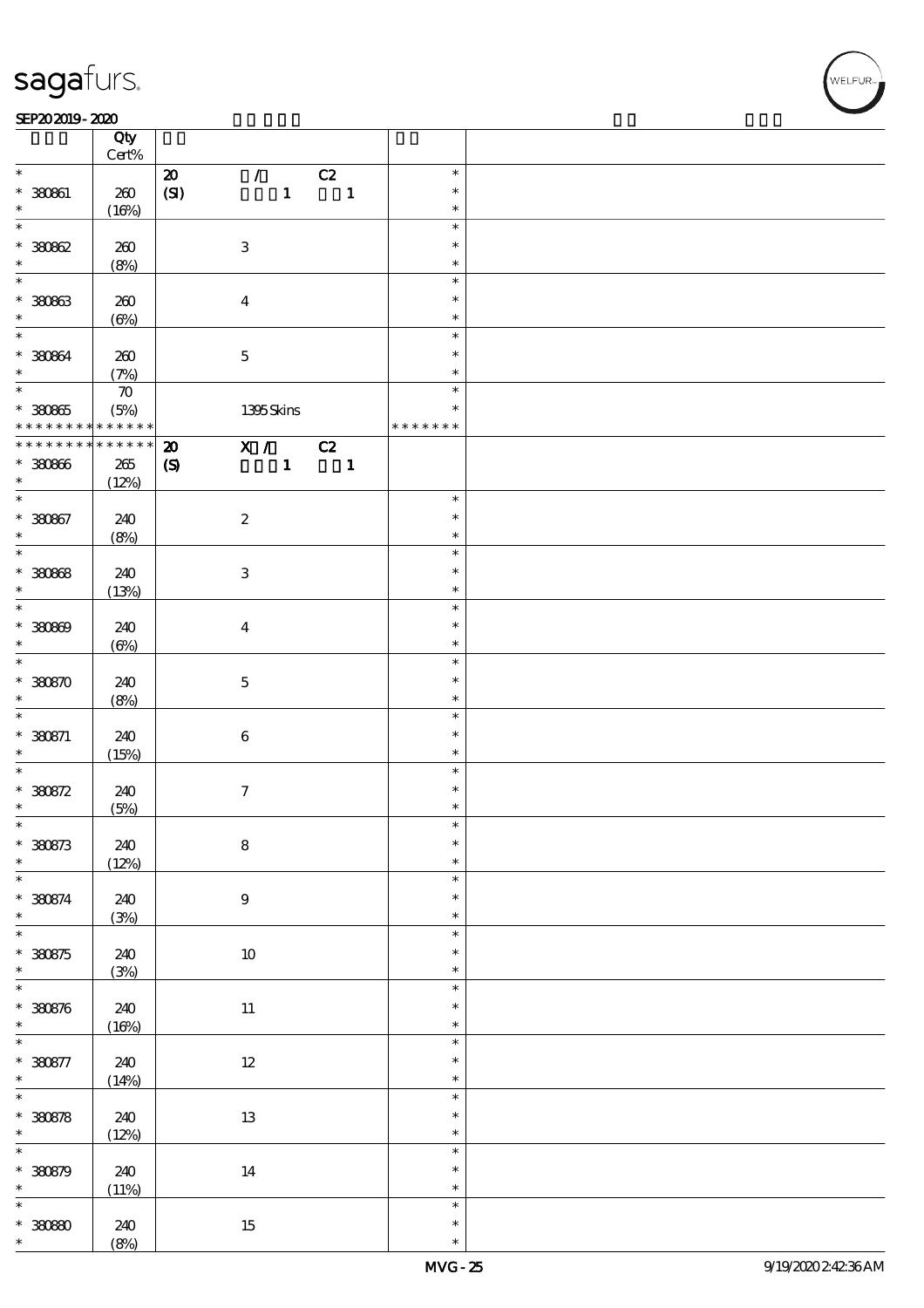#### SEP202019-2020 RESERVED FOR THE SEPERAL SEPERATOR SEPERATOR SOLUTION CONTINUES.

|                             | Qty<br>$Cert\%$ |                             |                           |                             |                          |               |  |
|-----------------------------|-----------------|-----------------------------|---------------------------|-----------------------------|--------------------------|---------------|--|
|                             |                 |                             |                           |                             |                          |               |  |
| $\ast$                      |                 | $\boldsymbol{\mathsf{20}}$  | $\mathbf{X}$ /            |                             | C2                       | $\ast$        |  |
| $* 30081$                   | 240             | $\boldsymbol{S}$            |                           | $\mathbf{1}$                | $\overline{\phantom{a}}$ | $\ast$        |  |
| $\ast$                      | (7%)            |                             |                           |                             |                          | $\ast$        |  |
| $\overline{\ast}$           |                 |                             |                           |                             |                          | $\ast$        |  |
| $*3082$                     | 240             |                             | 17                        |                             |                          | $\ast$        |  |
| $\ast$                      | (9%)            |                             |                           |                             |                          | $\ast$        |  |
|                             |                 |                             |                           |                             |                          | $\ast$        |  |
|                             | 158             |                             |                           |                             |                          |               |  |
| $*30083$                    | (14%)           |                             | 4263Skins                 |                             |                          | $\ast$        |  |
| * * * * * * * * * * * * * * |                 |                             |                           |                             |                          | * * * * * * * |  |
| * * * * * * * *             | $* * * * * * *$ | $\boldsymbol{\mathbf{z}}$   |                           | $\mathcal{T} = \mathcal{I}$ | C2                       |               |  |
| * 380894                    | $265\,$         | $\boldsymbol{\mathrm{(S)}}$ |                           | $\mathbf{1}$                | $\overline{\phantom{a}}$ |               |  |
| $\ast$                      | (5%)            |                             |                           |                             |                          |               |  |
| $\overline{\phantom{0}}$    |                 |                             |                           |                             |                          | $\ast$        |  |
| $* 30005$                   | 240             |                             | $\boldsymbol{2}$          |                             |                          | $\ast$        |  |
| $\ast$                      |                 |                             |                           |                             |                          | $\ast$        |  |
|                             | (7%)            |                             |                           |                             |                          |               |  |
|                             |                 |                             |                           |                             |                          | $\ast$        |  |
| * 380866                    | 240             |                             | $\ensuremath{\mathbf{3}}$ |                             |                          | $\ast$        |  |
| $\ast$                      | (7%)            |                             |                           |                             |                          | $\ast$        |  |
| $\overline{\ast}$           |                 |                             |                           |                             |                          | $\ast$        |  |
| * 380887                    | 240             |                             | $\boldsymbol{4}$          |                             |                          | $\ast$        |  |
| $\ast$                      | (5%)            |                             |                           |                             |                          | $\ast$        |  |
|                             |                 |                             |                           |                             |                          | $\ast$        |  |
| * 380888                    | 240             |                             | $\mathbf 5$               |                             |                          | $\ast$        |  |
| $\ast$                      |                 |                             |                           |                             |                          | $\ast$        |  |
| $\overline{\ast}$           | (5%)            |                             |                           |                             |                          | $\ast$        |  |
|                             |                 |                             |                           |                             |                          |               |  |
| $* 3089$                    | 240             |                             | $\bf 6$                   |                             |                          | $\ast$        |  |
| $\ast$                      | (5%)            |                             |                           |                             |                          | $\ast$        |  |
| $\overline{\ast}$           |                 |                             |                           |                             |                          | $\ast$        |  |
| $*3000$                     | 240             |                             | $\boldsymbol{\tau}$       |                             |                          | $\ast$        |  |
| $\ast$                      | (7%)            |                             |                           |                             |                          | $\ast$        |  |
| $\ast$                      |                 |                             |                           |                             |                          | $\ast$        |  |
| $* 380891$                  | 240             |                             | ${\bf 8}$                 |                             |                          | $\ast$        |  |
| $\ast$                      | (7%)            |                             |                           |                             |                          | $\ast$        |  |
| $\overline{\ast}$           |                 |                             |                           |                             |                          | $\ast$        |  |
| $*30002$                    | 240             |                             | $\boldsymbol{9}$          |                             |                          | $\ast$        |  |
| $\ast$                      |                 |                             |                           |                             |                          | $\ast$        |  |
| $\ast$                      | (8%)            |                             |                           |                             |                          | $\ast$        |  |
|                             |                 |                             |                           |                             |                          | $\ast$        |  |
| $* 300003$                  | 240             |                             | $10\,$                    |                             |                          |               |  |
| $\ast$                      | (11%)           |                             |                           |                             |                          | $\ast$        |  |
|                             |                 |                             |                           |                             |                          | $\ast$        |  |
| * 380894                    | 240             |                             | $11\,$                    |                             |                          | $\ast$        |  |
| $\ast$                      | (4%)            |                             |                           |                             |                          | $\ast$        |  |
| $\overline{\ast}$           |                 |                             |                           |                             |                          | $\ast$        |  |
| $* 30005$                   | 240             |                             | $12\,$                    |                             |                          | $\ast$        |  |
| $\ast$                      | (4%)            |                             |                           |                             |                          | $\ast$        |  |
| $\overline{\ast}$           |                 |                             |                           |                             |                          | $\ast$        |  |
| * 380896                    | 240             |                             | $13\,$                    |                             |                          | $\ast$        |  |
| $\ast$                      | (9%)            |                             |                           |                             |                          | $\ast$        |  |
|                             |                 |                             |                           |                             |                          | $\ast$        |  |
|                             |                 |                             |                           |                             |                          | $\ast$        |  |
| $* 30007$                   | 240             |                             | $14\,$                    |                             |                          |               |  |
| $\ast$                      | (8%)            |                             |                           |                             |                          | $\ast$        |  |
| $\overline{\ast}$           |                 |                             |                           |                             |                          | $\ast$        |  |
| $* 30008$                   | 240             |                             | $15\,$                    |                             |                          | $\ast$        |  |
| $\ast$                      | (2%)            |                             |                           |                             |                          | $\ast$        |  |
| $\overline{\ast}$           |                 |                             |                           |                             |                          | $\ast$        |  |
| $* 30000$                   | 240             |                             | $16\,$                    |                             |                          | $\ast$        |  |
| $\ast$                      | (5%)            |                             |                           |                             |                          | $\ast$        |  |
| $\overline{\ast}$           |                 |                             |                           |                             |                          | $\ast$        |  |
| $* 30000$                   | 240             |                             | $17\,$                    |                             |                          | $\ast$        |  |
| $\ast$                      | (4%)            |                             |                           |                             |                          | $\ast$        |  |
|                             |                 |                             |                           |                             |                          |               |  |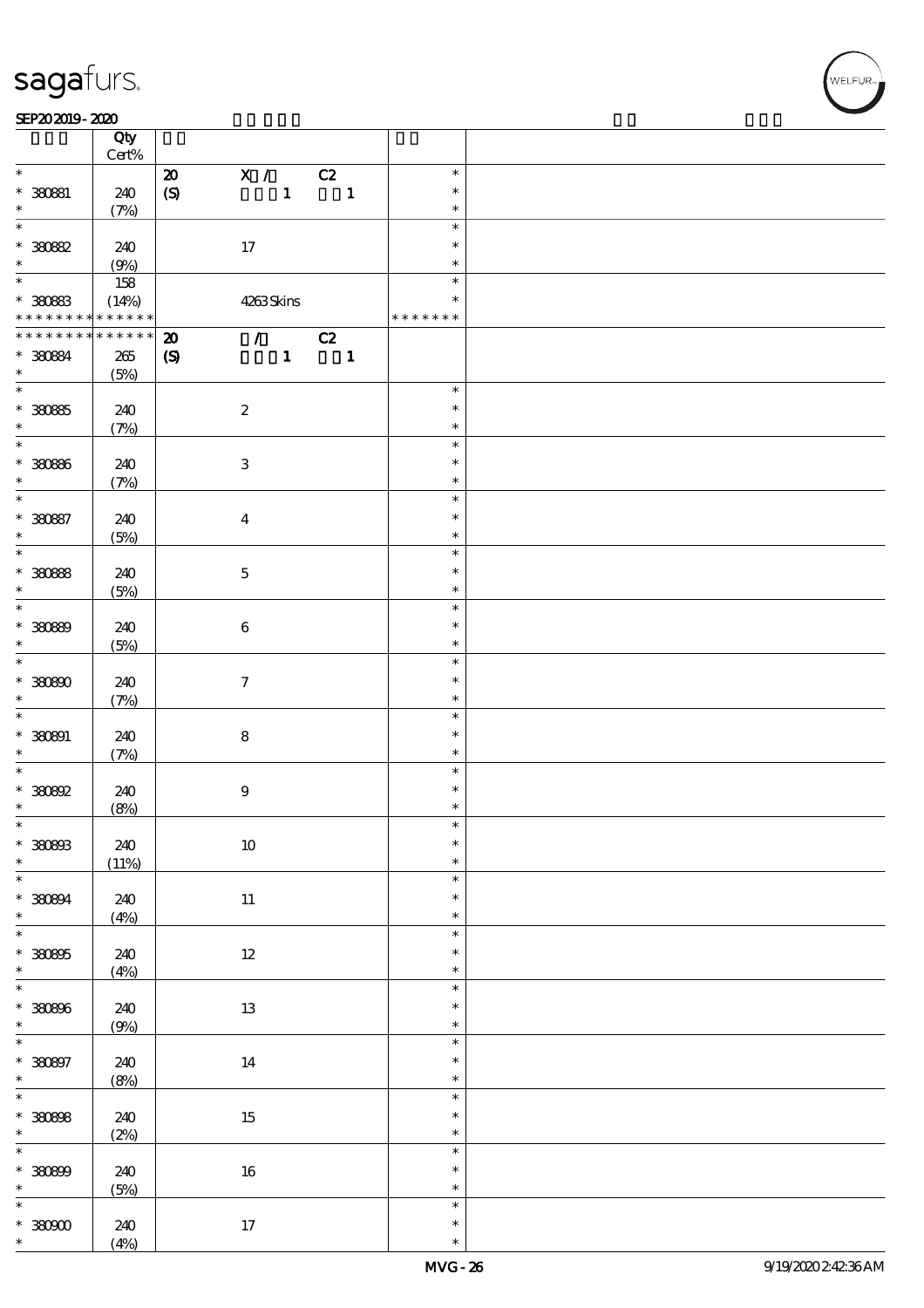#### SEP202019-2020

|                                                                                                                                                     | Qty<br>Cert%         |                             |                             |                         |               |  |
|-----------------------------------------------------------------------------------------------------------------------------------------------------|----------------------|-----------------------------|-----------------------------|-------------------------|---------------|--|
| $\ast$                                                                                                                                              |                      |                             | $\mathcal{L}$               |                         | $\ast$        |  |
|                                                                                                                                                     |                      | $\pmb{\mathcal{D}}$         |                             | C2                      |               |  |
| $*380001$                                                                                                                                           | 240                  | $\boldsymbol{S}$            | $\mathbf{1}$                | $\mathbf{1}$            | $\ast$        |  |
| $\ast$                                                                                                                                              | (5%)                 |                             |                             |                         | $\ast$        |  |
| $\ast$                                                                                                                                              |                      |                             |                             |                         | $\ast$        |  |
| $*380902$                                                                                                                                           | 240                  |                             | 19                          |                         | $\ast$        |  |
|                                                                                                                                                     |                      |                             |                             |                         |               |  |
| $\ast$                                                                                                                                              | (13%)                |                             |                             |                         | $\ast$        |  |
| $\overline{\ast}$                                                                                                                                   |                      |                             |                             |                         | $\ast$        |  |
| $*$ 380903                                                                                                                                          | 240                  |                             | $\boldsymbol{\mathfrak{D}}$ |                         | $\ast$        |  |
| $\ast$                                                                                                                                              |                      |                             |                             |                         | $\ast$        |  |
| $\overline{\ast}$                                                                                                                                   | (12%)                |                             |                             |                         |               |  |
|                                                                                                                                                     |                      |                             |                             |                         | $\ast$        |  |
| $*38004$                                                                                                                                            | 220                  |                             | $2\!1$                      |                         | $\ast$        |  |
| $\ast$                                                                                                                                              | $(\Theta\%)$         |                             |                             |                         | $\ast$        |  |
|                                                                                                                                                     | ${\bf 58}$           |                             |                             |                         | $\ast$        |  |
|                                                                                                                                                     |                      |                             |                             |                         |               |  |
| $* 38005$                                                                                                                                           | (1%)                 |                             | 5103Skins                   |                         | $\ast$        |  |
| * * * * * * * * <mark>*</mark>                                                                                                                      | * * * * * *          |                             |                             |                         | * * * * * * * |  |
| * * * * * * * *                                                                                                                                     | $******$             | $\boldsymbol{\mathbf{z}}$   | $\mathbf{X}$ /              | C2                      |               |  |
| $* 380006$                                                                                                                                          | 265                  | $\boldsymbol{\mathcal{S}}$  | $\boldsymbol{z}$            | $\blacksquare$          |               |  |
|                                                                                                                                                     |                      |                             |                             |                         |               |  |
| $\ast$                                                                                                                                              | (16%)                |                             |                             |                         |               |  |
| $\overline{\ast}$                                                                                                                                   |                      |                             |                             |                         | $\ast$        |  |
| $* 380007$                                                                                                                                          | 240                  |                             | $\boldsymbol{2}$            |                         | $\ast$        |  |
| $\ast$                                                                                                                                              | (16%)                |                             |                             |                         | $\ast$        |  |
|                                                                                                                                                     |                      |                             |                             |                         | $\ast$        |  |
|                                                                                                                                                     |                      |                             |                             |                         |               |  |
| $* 38008$                                                                                                                                           | 240                  |                             | $\ensuremath{\mathbf{3}}$   |                         | $\ast$        |  |
| $\ast$                                                                                                                                              | (18%)                |                             |                             |                         | $\ast$        |  |
| $\overline{\ast}$                                                                                                                                   |                      |                             |                             |                         | $\ast$        |  |
|                                                                                                                                                     |                      |                             |                             |                         | $\ast$        |  |
| $* 38000$                                                                                                                                           | 240                  |                             | $\overline{\mathbf{4}}$     |                         |               |  |
| $\ast$                                                                                                                                              | (20%)                |                             |                             |                         | $\ast$        |  |
| $\overline{\mathbf{r}}$                                                                                                                             | 42                   |                             |                             |                         | $\ast$        |  |
| $*380910$                                                                                                                                           | (11%)                |                             | $1027$ Skins                |                         | $\ast$        |  |
| * * * * * * * *                                                                                                                                     | * * * * * *          |                             |                             |                         | * * * * * * * |  |
|                                                                                                                                                     |                      |                             |                             |                         |               |  |
|                                                                                                                                                     |                      |                             |                             |                         |               |  |
|                                                                                                                                                     | $******$             | $\boldsymbol{\mathbf{z}}$   | $\mathcal{F}$               | C2                      |               |  |
| * * * * * * * *<br>$*$ 380911                                                                                                                       | $265\,$              |                             | $\boldsymbol{z}$            |                         |               |  |
| $\ast$                                                                                                                                              |                      | $\boldsymbol{\mathrm{(S)}}$ |                             | $\blacksquare$          |               |  |
| $\overline{\ast}$                                                                                                                                   | (37%)                |                             |                             |                         | $\ast$        |  |
|                                                                                                                                                     |                      |                             |                             |                         |               |  |
|                                                                                                                                                     | 240                  |                             | $\boldsymbol{2}$            |                         | $\ast$        |  |
| $*$ 380912<br>$\ast$                                                                                                                                | (33%)                |                             |                             |                         | $\ast$        |  |
|                                                                                                                                                     |                      |                             |                             |                         | $\ast$        |  |
|                                                                                                                                                     |                      |                             |                             |                         | $\ast$        |  |
| $\ast$<br>* 380913                                                                                                                                  | 240                  |                             | $\,3$                       |                         |               |  |
| $\ast$                                                                                                                                              | (14%)                |                             |                             |                         | $\ast$        |  |
|                                                                                                                                                     |                      |                             |                             |                         | $\ast$        |  |
|                                                                                                                                                     | 240                  |                             | $\overline{\mathbf{4}}$     |                         | $\ast$        |  |
|                                                                                                                                                     |                      |                             |                             |                         | $\ast$        |  |
|                                                                                                                                                     | (18%)                |                             |                             |                         | $\ast$        |  |
|                                                                                                                                                     |                      |                             |                             |                         |               |  |
|                                                                                                                                                     | 240                  |                             | $\mathbf 5$                 |                         | $\ast$        |  |
|                                                                                                                                                     | (18%)                |                             |                             |                         | $\ast$        |  |
|                                                                                                                                                     |                      |                             |                             |                         | $\ast$        |  |
|                                                                                                                                                     |                      |                             |                             |                         | $\ast$        |  |
|                                                                                                                                                     | 240                  |                             | $\bf 6$                     |                         |               |  |
|                                                                                                                                                     | (10%)                |                             |                             |                         | $\ast$        |  |
|                                                                                                                                                     | $\boldsymbol{\pi}$   |                             |                             |                         | $\ast$        |  |
|                                                                                                                                                     |                      |                             |                             |                         | $\ast$        |  |
|                                                                                                                                                     | (14%)<br>* * * * * * |                             | $1541\,$ Skins              |                         | * * * * * * * |  |
|                                                                                                                                                     |                      |                             |                             |                         |               |  |
|                                                                                                                                                     |                      | $\boldsymbol{\mathfrak{D}}$ | X /                         | C2                      |               |  |
| 380918                                                                                                                                              | 214                  | (SI)                        | $\mathbf{1}$                | $\overline{\mathbf{c}}$ |               |  |
|                                                                                                                                                     | $(\Theta\%)$         |                             |                             |                         |               |  |
| * * * * * *                                                                                                                                         | * * * * * *          |                             |                             |                         |               |  |
|                                                                                                                                                     |                      | $\boldsymbol{\mathbf{z}}$   | $\mathcal{L}$               | C2                      |               |  |
| $\ast$<br>$*$ 380914<br>$\ast$<br>$\ast$<br>* 380915<br>$\ast$<br>$\ast$<br>* 380916<br>$\ast$<br>$\ast$<br>* 380917<br>* * * * * * * *<br>* 380919 | 285                  | $\mathbf{C}$                | $\mathbf{1}$                | $\boldsymbol{2}$        |               |  |
| $\ast$                                                                                                                                              | (7%)                 |                             |                             |                         |               |  |
| $\ast$                                                                                                                                              |                      |                             |                             |                         | $\ast$        |  |
|                                                                                                                                                     |                      |                             |                             |                         | $\ast$        |  |
| * 380920<br>$\ast$                                                                                                                                  | 260<br>(5%)          |                             | $\boldsymbol{z}$            |                         | $\ast$        |  |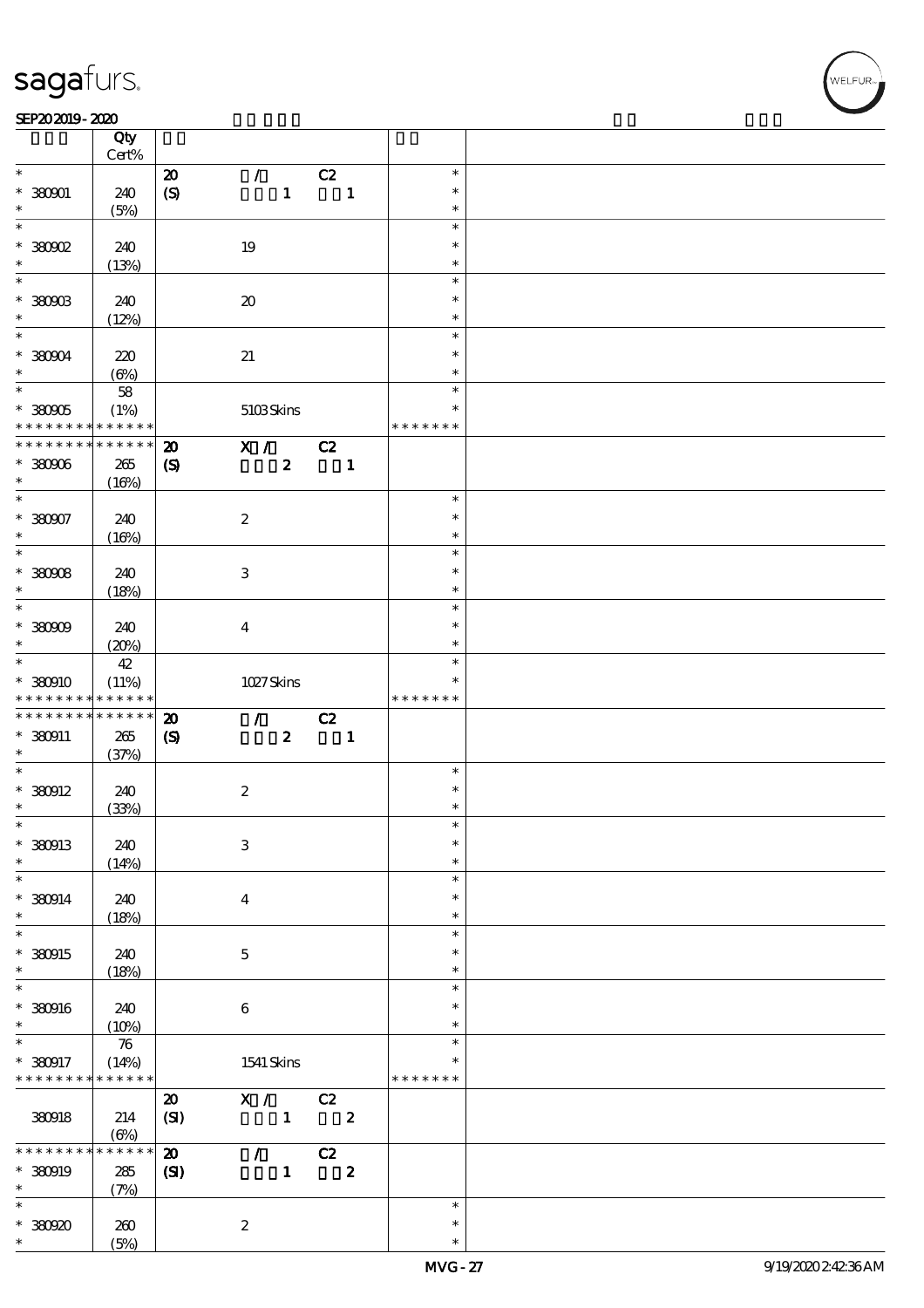$\overline{\mathsf{T}}$ 

#### SEP202019-2020 RESERVED FOR THE SEPERAL SEPERATOR SEPERATOR SOLUTION CONTINUES.

|                                          | Qty<br>Cert%         |                             |                             |                  |    |                         |               |  |
|------------------------------------------|----------------------|-----------------------------|-----------------------------|------------------|----|-------------------------|---------------|--|
| $\ast$                                   |                      |                             |                             |                  |    |                         |               |  |
|                                          | 172                  | $\pmb{\mathcal{D}}$         | $\mathcal{L}$               |                  | C2 |                         | $\ast$        |  |
| $*380921$                                | (4%)                 | (SI)                        |                             | $\mathbf{1}$     |    | $\overline{\mathbf{2}}$ | $\ast$        |  |
| * * * * * * * *                          | * * * * * *          |                             |                             |                  |    |                         | * * * * * * * |  |
| * * * * * * * *                          | * * * * * *          | $\boldsymbol{\mathbf{z}}$   | $\mathbf{X}$ /              |                  | C2 |                         |               |  |
| $*380922$                                | 265                  | $\boldsymbol{\mathrm{(S)}}$ |                             | $\mathbf{1}$     |    | $\boldsymbol{z}$        |               |  |
| $\ast$                                   | (11%)                |                             |                             |                  |    |                         |               |  |
|                                          |                      |                             |                             |                  |    |                         | $\ast$        |  |
| $*380923$                                | 240                  |                             | $\boldsymbol{2}$            |                  |    |                         | $\ast$        |  |
| $\ast$                                   | (15%)                |                             |                             |                  |    |                         | $\ast$        |  |
| $\overline{\mathbf{r}}$                  |                      |                             |                             |                  |    |                         | $\ast$        |  |
| * 380924                                 | 240                  |                             | $\,3$                       |                  |    |                         | $\ast$        |  |
| $\ast$                                   | (10%)                |                             |                             |                  |    |                         | $\ast$        |  |
| $\overline{\ast}$                        |                      |                             |                             |                  |    |                         | $\ast$        |  |
| * 380925                                 | 240                  |                             | $\boldsymbol{4}$            |                  |    |                         | $\ast$        |  |
| $\ast$                                   | (7%)                 |                             |                             |                  |    |                         | $\ast$        |  |
|                                          | 221                  |                             |                             |                  |    |                         | $\ast$        |  |
| * 380926                                 | (12%)                |                             | 1206Skins                   |                  |    |                         | $\ast$        |  |
| * * * * * * * *                          | * * * * * *          |                             |                             |                  |    |                         | * * * * * * * |  |
| * * * * * * * *                          | * * * * * *          |                             |                             |                  |    |                         |               |  |
|                                          |                      | $\boldsymbol{\mathbf{z}}$   | $\mathcal{T} = \mathcal{I}$ |                  | C2 |                         |               |  |
| * 380927                                 | 265                  | $\boldsymbol{\mathrm{(S)}}$ |                             | $\mathbf{1}$     |    | $\boldsymbol{z}$        |               |  |
| $\ast$<br>$\overline{\ast}$              | (3%)                 |                             |                             |                  |    |                         | $\ast$        |  |
|                                          |                      |                             |                             |                  |    |                         |               |  |
| $*380928$                                | 240                  |                             | $\boldsymbol{2}$            |                  |    |                         | $\ast$        |  |
| $\ast$                                   | (5%)                 |                             |                             |                  |    |                         | $\ast$        |  |
|                                          |                      |                             |                             |                  |    |                         | $\ast$        |  |
| * 380929                                 | 240                  |                             | $\ensuremath{\mathbf{3}}$   |                  |    |                         | $\ast$        |  |
| $\ast$                                   | $(\Theta)$           |                             |                             |                  |    |                         | $\ast$        |  |
| $\overline{\ast}$                        |                      |                             |                             |                  |    |                         | $\ast$        |  |
| $*30000$                                 | 240                  |                             | $\boldsymbol{4}$            |                  |    |                         | $\ast$        |  |
| $\ast$                                   | (9%)                 |                             |                             |                  |    |                         | $\ast$        |  |
| $\ast$                                   |                      |                             |                             |                  |    |                         | $\ast$        |  |
| $* 380031$                               | 238                  |                             | $\bf 5$                     |                  |    |                         | $\ast$        |  |
| $\ast$                                   | (5%)                 |                             |                             |                  |    |                         | $\ast$        |  |
| $\ast$                                   |                      |                             |                             |                  |    |                         | $\ast$        |  |
| $*30002$                                 | 240                  |                             | $\bf 6$                     |                  |    |                         | $\ast$        |  |
| $\ast$                                   | (9%)                 |                             |                             |                  |    |                         | $\ast$        |  |
| $\ast$                                   |                      |                             |                             |                  |    |                         | $\ast$        |  |
| * 380933                                 | 240                  |                             | $\tau$                      |                  |    |                         | $\ast$        |  |
| $\ast$                                   | $(\Theta)$           |                             |                             |                  |    |                         | $\ast$        |  |
| $\ast$                                   |                      |                             |                             |                  |    |                         | $\ast$        |  |
| * 380934                                 | 240                  |                             | 8                           |                  |    |                         | $\ast$        |  |
| $\ast$                                   | (4%)                 |                             |                             |                  |    |                         | $\ast$        |  |
| $\ast$                                   |                      |                             |                             |                  |    |                         | $\ast$        |  |
| $*380935$                                | 240                  |                             | $\boldsymbol{9}$            |                  |    |                         | $\ast$        |  |
| $\ast$                                   | (2%)                 |                             |                             |                  |    |                         | $\ast$        |  |
| $\ast$                                   | 259                  |                             |                             |                  |    |                         | $\ast$        |  |
|                                          |                      |                             |                             |                  |    |                         | $\ast$        |  |
| * 380936<br>* * * * * * * *              | (10%)<br>* * * * * * |                             | 2442Skins                   |                  |    |                         | * * * * * * * |  |
| * * * * * * * *                          | * * * * * *          |                             |                             |                  |    |                         |               |  |
|                                          |                      | $\boldsymbol{\mathbf{z}}$   | X /                         |                  | C2 |                         |               |  |
| $* 380037$                               | 265                  | $\boldsymbol{\mathrm{(S)}}$ |                             | $\boldsymbol{z}$ |    | $\boldsymbol{z}$        |               |  |
| $\ast$<br>$\overline{\ast}$              | (21%)                |                             |                             |                  |    |                         |               |  |
|                                          | 57                   |                             |                             |                  |    |                         | $\ast$        |  |
| $*30008$                                 | (15%)                |                             | 322Skins                    |                  |    |                         | $\ast$        |  |
| * * * * * * * * <mark>* * * * * *</mark> |                      |                             |                             |                  |    |                         | * * * * * * * |  |
| * * * * * * * *                          | * * * * * *          | $\boldsymbol{\mathbf{z}}$   | $\mathcal{L}$               |                  | C2 |                         |               |  |
| $*30000$                                 | 265                  | $\boldsymbol{\mathrm{(S)}}$ |                             | $\boldsymbol{z}$ |    | $\boldsymbol{2}$        |               |  |
| $\ast$                                   | (21%)                |                             |                             |                  |    |                         |               |  |
| $\ast$                                   | 224                  |                             |                             |                  |    |                         | $\ast$        |  |
| $*38090$                                 | (15%)                |                             | 489Skins                    |                  |    |                         | $\ast$        |  |
| * * * * * * * * <mark>* * * * * *</mark> |                      |                             |                             |                  |    |                         | * * * * * * * |  |

WELFUR<br>
VELFUR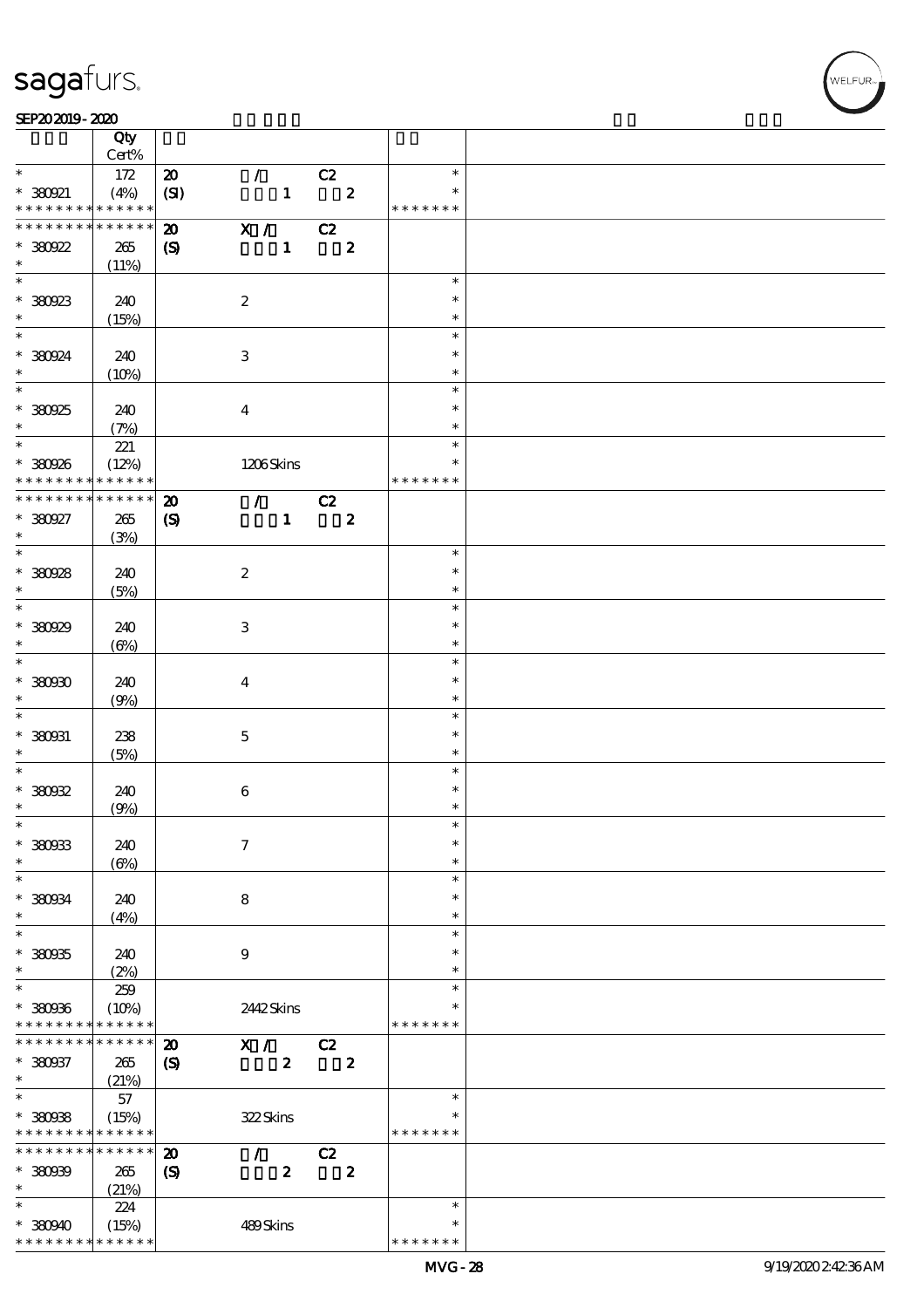$\top$ 

#### SEP202019-2020 RESERVED FOR THE SEPERAL SEPERATOR SEPERATOR SOLUTION CONTINUES.

|                               | Qty<br>Cert%         |                                    |                                 |                               |                         |               |  |
|-------------------------------|----------------------|------------------------------------|---------------------------------|-------------------------------|-------------------------|---------------|--|
|                               |                      |                                    |                                 |                               |                         |               |  |
| 380941                        | 101                  | $\boldsymbol{\mathsf{20}}$<br>(SI) | X /<br>$\mathbf{1}$             | C2<br>$\overline{\mathbf{3}}$ |                         |               |  |
|                               | (11%)                |                                    |                                 |                               |                         |               |  |
|                               |                      | $\boldsymbol{\mathfrak{D}}$        | $\mathcal{L}$                   | C2                            |                         |               |  |
| 380942                        | 143                  | (SI)                               | $\mathbf{1}$                    |                               | $\mathbf{3}$            |               |  |
|                               | $(\Theta)$           |                                    |                                 |                               |                         |               |  |
|                               |                      | $\boldsymbol{\mathbf{z}}$          | X /                             | C2                            |                         |               |  |
| 380943                        | 265                  | $\boldsymbol{S}$                   | $\mathbf{1}$                    |                               | $\mathbf{3}$            |               |  |
|                               | (13%)                |                                    |                                 |                               |                         |               |  |
| * * * * * * * *               | * * * * * *          | $\boldsymbol{\mathfrak{D}}$        | $\mathcal{F}$                   | C2                            |                         |               |  |
| * 380944                      | 265                  | $\boldsymbol{\mathrm{(S)}}$        | $\mathbf{1}$                    |                               | $\mathbf{3}$            |               |  |
| $\ast$                        | (10%)                |                                    |                                 |                               |                         |               |  |
| $\overline{\phantom{0}}$      | 130                  |                                    |                                 |                               |                         | $\ast$        |  |
| * 380945                      | (9%)                 |                                    | 395Skins                        |                               |                         | $\ast$        |  |
| * * * * * * * *               | * * * * * *          |                                    |                                 |                               |                         | * * * * * * * |  |
|                               |                      | $\boldsymbol{\mathbf{z}}$          | $X / \sqrt{2}$                  | C2                            |                         |               |  |
| 380946                        | 85                   | $\boldsymbol{S}$                   | $\boldsymbol{z}$                |                               | $\overline{\mathbf{3}}$ |               |  |
|                               | (28%)                |                                    |                                 |                               |                         |               |  |
|                               |                      | $\boldsymbol{\mathbf{z}}$          | $\mathcal{L}$                   | C2                            |                         |               |  |
| 380947                        | 178                  |                                    | $\boldsymbol{z}$                |                               | $\mathbf{3}$            |               |  |
|                               | (33%)                | $\boldsymbol{S}$                   |                                 |                               |                         |               |  |
| * * * * * * * *               | * * * * * *          | $\mathbf{O}$                       | X /                             | C2                            |                         |               |  |
|                               |                      |                                    |                                 |                               |                         |               |  |
| $*$ 380948<br>$\ast$          | 305                  | (S)                                | $\mathbf{1}$                    | $\blacksquare$                |                         |               |  |
|                               | $(\Theta)$           |                                    |                                 |                               |                         | $\ast$        |  |
|                               | 56                   |                                    |                                 |                               |                         |               |  |
| $* 380949$                    | (8%)                 |                                    | 361 Skins                       |                               |                         | *             |  |
| * * * * * * * *               | * * * * * *          |                                    |                                 |                               |                         | * * * * * * * |  |
| * * * * * * * *               | * * * * * *          | $\mathbf{O}$                       | $\mathcal{F}$ and $\mathcal{F}$ | C2                            |                         |               |  |
| $*30000$                      | 305                  | (S)                                | $\mathbf{1}$                    | $\overline{\phantom{a}}$ 1    |                         |               |  |
| $\ast$                        | (4%)                 |                                    |                                 |                               |                         |               |  |
| $\ast$                        |                      |                                    |                                 |                               |                         | $\ast$        |  |
| $* 330051$                    | 280                  |                                    | $\boldsymbol{z}$                |                               |                         | $\ast$        |  |
| $\ast$                        | (3%)                 |                                    |                                 |                               |                         | $\ast$        |  |
| $*$                           | 91                   |                                    |                                 |                               |                         | $\ast$        |  |
| $*30052$                      | (9%)                 |                                    | 676Skins                        |                               |                         | $\ast$        |  |
| * * * * * * * * * * * * * *   |                      |                                    |                                 |                               |                         | * * * * * * * |  |
| ******** <sup>****** 0</sup>  |                      |                                    | X /                             | C2                            |                         |               |  |
| $* 38063$                     | 285                  | $\boldsymbol{S}$                   | $\mathbf{1}$                    |                               | $\mathbf{1}$            |               |  |
| $\ast$                        | (10%)                |                                    |                                 |                               |                         |               |  |
| $\ast$                        |                      |                                    |                                 |                               |                         | $\ast$        |  |
| $* 380054$                    | 260                  |                                    | $\boldsymbol{z}$                |                               |                         | $\ast$        |  |
| $\ast$                        | (9%)                 |                                    |                                 |                               |                         | $\ast$        |  |
| $\overline{\ast}$             |                      |                                    |                                 |                               |                         | $\ast$        |  |
| $* 380955$                    | 260                  |                                    | 3                               |                               |                         | $\ast$        |  |
| $\ast$                        | (4%)                 |                                    |                                 |                               |                         | $\ast$        |  |
| $\ast$                        |                      |                                    |                                 |                               |                         | $\ast$        |  |
| $* 380056$                    | 260                  |                                    | $\bf{4}$                        |                               |                         | $\ast$        |  |
| $\ast$                        | (5%)                 |                                    |                                 |                               |                         | $\ast$        |  |
| $\ast$                        |                      |                                    |                                 |                               |                         | $\ast$        |  |
| $* 380957$                    | 260                  |                                    | $\mathbf 5$                     |                               |                         | $\ast$        |  |
| $\ast$                        |                      |                                    |                                 |                               |                         | $\ast$        |  |
| $\overline{\ast}$             | $(\Theta)$<br>289    |                                    |                                 |                               |                         | $\ast$        |  |
|                               |                      |                                    |                                 |                               |                         |               |  |
| $* 380058$<br>* * * * * * * * | (11%)<br>* * * * * * |                                    | 1614Skins                       |                               |                         | * * * * * * * |  |
| * * * * * * *                 | * * * * * *          |                                    |                                 |                               |                         |               |  |
|                               |                      | $\mathbf 0$                        | $\mathcal{L}$ and $\mathcal{L}$ | C2                            |                         |               |  |
| $* 380009$                    | 285                  | $\boldsymbol{\mathcal{S}}$         | $\mathbf{1}$                    | $\blacksquare$                |                         |               |  |
| $\ast$                        | (9%)                 |                                    |                                 |                               |                         |               |  |
| $\ast$                        |                      |                                    |                                 |                               |                         | $\ast$        |  |
| $*30000$                      | 260                  |                                    | $\boldsymbol{z}$                |                               |                         | $\ast$        |  |
| $\ast$                        | $(\Theta)$           |                                    |                                 |                               |                         | $\ast$        |  |

 $\overline{\mathbf{r}}$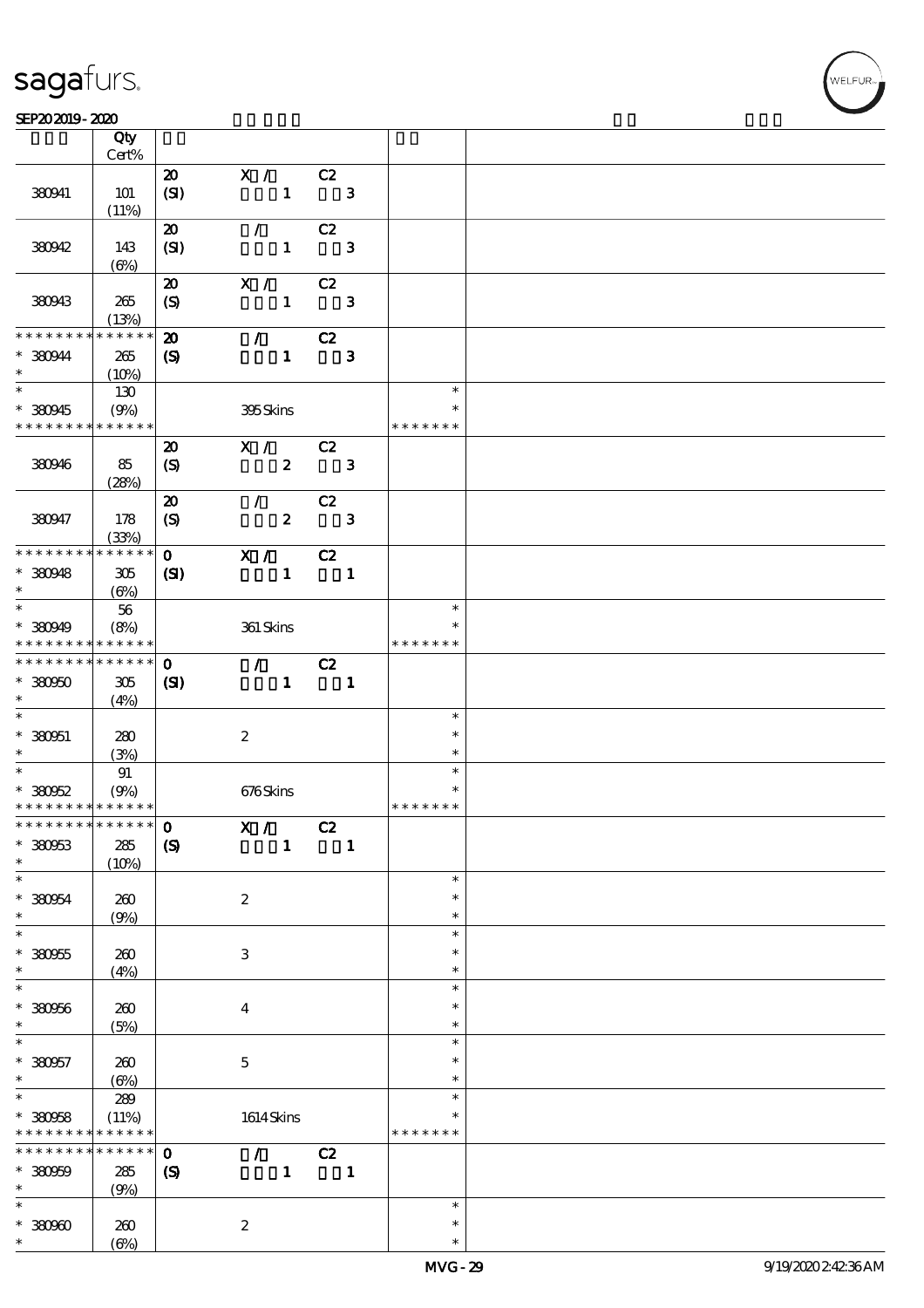$\overline{\mathsf{T}}$ 

#### SEP202019-2020 RESERVED FOR THE SEPERAL SEPERATOR SEPERATOR SOLUTION CONTINUES.

|                                            | Qty<br>Cert% |                             |                            |                         |                  |               |  |
|--------------------------------------------|--------------|-----------------------------|----------------------------|-------------------------|------------------|---------------|--|
| $\ast$                                     |              |                             |                            |                         |                  | $\ast$        |  |
|                                            |              | $\mathbf{o}$                | $\mathcal{L}$              | C2                      |                  |               |  |
| $* 380961$                                 | 260          | $\boldsymbol{S}$            | $\mathbf{1}$               |                         | $\mathbf{1}$     | $\ast$        |  |
| $\ast$                                     | (5%)         |                             |                            |                         |                  | $\ast$        |  |
| $\ast$                                     |              |                             |                            |                         |                  | $\ast$        |  |
| $*30062$                                   | 260          |                             | $\overline{\mathbf{4}}$    |                         |                  | $\ast$        |  |
| $\ast$                                     | (2%)         |                             |                            |                         |                  | $\ast$        |  |
| $\overline{\ast}$                          |              |                             |                            |                         |                  | $\ast$        |  |
|                                            |              |                             |                            |                         |                  |               |  |
| $* 380963$                                 | 260          |                             | $\mathbf{5}$               |                         |                  | $\ast$        |  |
| $\ast$                                     | $(\Theta)$   |                             |                            |                         |                  | $\ast$        |  |
| $\ast$                                     |              |                             |                            |                         |                  | $\ast$        |  |
| * 380964                                   | 260          |                             | $\bf 6$                    |                         |                  | $\ast$        |  |
| $\ast$                                     | (8%)         |                             |                            |                         |                  | $\ast$        |  |
| $\overline{\ast}$                          |              |                             |                            |                         |                  | $\ast$        |  |
| * 380965                                   |              |                             |                            |                         |                  | $\ast$        |  |
|                                            | 260          |                             | $\tau$                     |                         |                  |               |  |
| $\ast$                                     | (5%)         |                             |                            |                         |                  | $\ast$        |  |
| $\ast$                                     |              |                             |                            |                         |                  | $\ast$        |  |
| $* 30006$                                  | 260          |                             | 8                          |                         |                  | $\ast$        |  |
| $\ast$                                     | $(\Theta)$   |                             |                            |                         |                  | $\ast$        |  |
| $\ast$                                     |              |                             |                            |                         |                  | $\ast$        |  |
| $* 380967$                                 | 240          |                             | $\boldsymbol{9}$           |                         |                  | $\ast$        |  |
| $\ast$                                     | $(\Theta)$   |                             |                            |                         |                  | $\ast$        |  |
| $\overline{\ast}$                          |              |                             |                            |                         |                  | $\ast$        |  |
|                                            | $5\!4$       |                             |                            |                         |                  |               |  |
| $* 380968$                                 | (5%)         |                             | 2399Skins                  |                         |                  | $\ast$        |  |
| * * * * * * * *                            | * * * * * *  |                             |                            |                         |                  | * * * * * * * |  |
| * * * * * * * *                            | ******       | $\mathbf 0$                 | X /                        | C2                      |                  |               |  |
| $*30000$                                   | 285          | $\boldsymbol{\mathcal{S}}$  | $\boldsymbol{z}$           | $\blacksquare$          |                  |               |  |
| $\ast$                                     | (17%)        |                             |                            |                         |                  |               |  |
|                                            | 143          |                             |                            |                         |                  | $\ast$        |  |
|                                            |              |                             |                            |                         |                  | $\ast$        |  |
| $*$ 380970                                 | (22%)        |                             | 428Skins                   |                         |                  |               |  |
| * * * * * * * * * * * * * *                |              |                             |                            |                         |                  | * * * * * * * |  |
| * * * * * * * * * * * * * * *              |              | $\mathbf 0$                 | $\mathcal{F}$              | C2                      |                  |               |  |
| $* 380971$                                 | 285          | $\boldsymbol{\mathrm{(S)}}$ | $\boldsymbol{z}$           |                         | $\blacksquare$   |               |  |
| $\ast$                                     | (20%)        |                             |                            |                         |                  |               |  |
| $\overline{\phantom{0}}$                   | 199          |                             |                            |                         |                  | $\ast$        |  |
| $*380972$                                  | (18%)        |                             | 484Skins                   |                         |                  | $\ast$        |  |
| * * * * * * * * <mark>* * * * * * *</mark> |              |                             |                            |                         |                  | * * * * * * * |  |
|                                            |              |                             |                            |                         |                  |               |  |
|                                            |              | $\mathbf{0}$                | X /                        | C2                      |                  |               |  |
| 380973                                     | 227          | (SI)                        | $\mathbf{1}$               |                         | $\boldsymbol{z}$ |               |  |
|                                            | $(\Theta)$   |                             |                            |                         |                  |               |  |
|                                            |              | $\mathbf{O}$                | $\mathcal{F}$              | C2                      |                  |               |  |
| 380974                                     | 314          | (SI)                        | $\mathbf{1}$               |                         | $\boldsymbol{z}$ |               |  |
|                                            | (4%)         |                             |                            |                         |                  |               |  |
| * * * * * * * *                            | * * * * * *  | $\mathbf{o}$                | X /                        | C2                      |                  |               |  |
| * 380975                                   | 285          |                             | $\mathbf{1}$               | $\overline{\mathbf{2}}$ |                  |               |  |
|                                            |              | $\boldsymbol{S}$            |                            |                         |                  |               |  |
| $\ast$                                     | (8%)         |                             |                            |                         |                  |               |  |
| $\ast$                                     |              |                             |                            |                         |                  | $\ast$        |  |
| $* 380976$                                 | 260          |                             | $\boldsymbol{2}$           |                         |                  | $\ast$        |  |
| $\ast$                                     | $(\Theta)$   |                             |                            |                         |                  | $\ast$        |  |
| $\ast$                                     | $162$        |                             |                            |                         |                  | $\ast$        |  |
| $* 380977$                                 | (18%)        |                             | 707Skins                   |                         |                  | $\ast$        |  |
| * * * * * * * *                            | * * * * * *  |                             |                            |                         |                  | * * * * * * * |  |
| * * * * * * * *                            | $******$     |                             |                            |                         |                  |               |  |
|                                            |              | $\mathbf 0$                 | $\mathcal{T} = \mathbb{R}$ | C2                      |                  |               |  |
| $*380978$                                  | ${\bf 285}$  | $\boldsymbol{\mathsf{(S)}}$ | $\mathbf{1}$               |                         | $\boldsymbol{z}$ |               |  |
| $\ast$                                     | $(\Theta)$   |                             |                            |                         |                  |               |  |
| $\ast$                                     |              |                             |                            |                         |                  | $\ast$        |  |
| $*30079$                                   | 260          |                             | $\boldsymbol{2}$           |                         |                  | $\ast$        |  |
| $\ast$                                     | $(\Theta)$   |                             |                            |                         |                  | $\ast$        |  |
| $\ast$                                     | 275          |                             |                            |                         |                  | $\ast$        |  |
|                                            |              |                             |                            |                         |                  | $\ast$        |  |
| $*30000$                                   | (6%)         |                             | 820Skins                   |                         |                  |               |  |
| * * * * * * * * <mark>* * * * * *</mark>   |              |                             |                            |                         |                  | * * * * * * * |  |

WELFUR<br>
VELFUR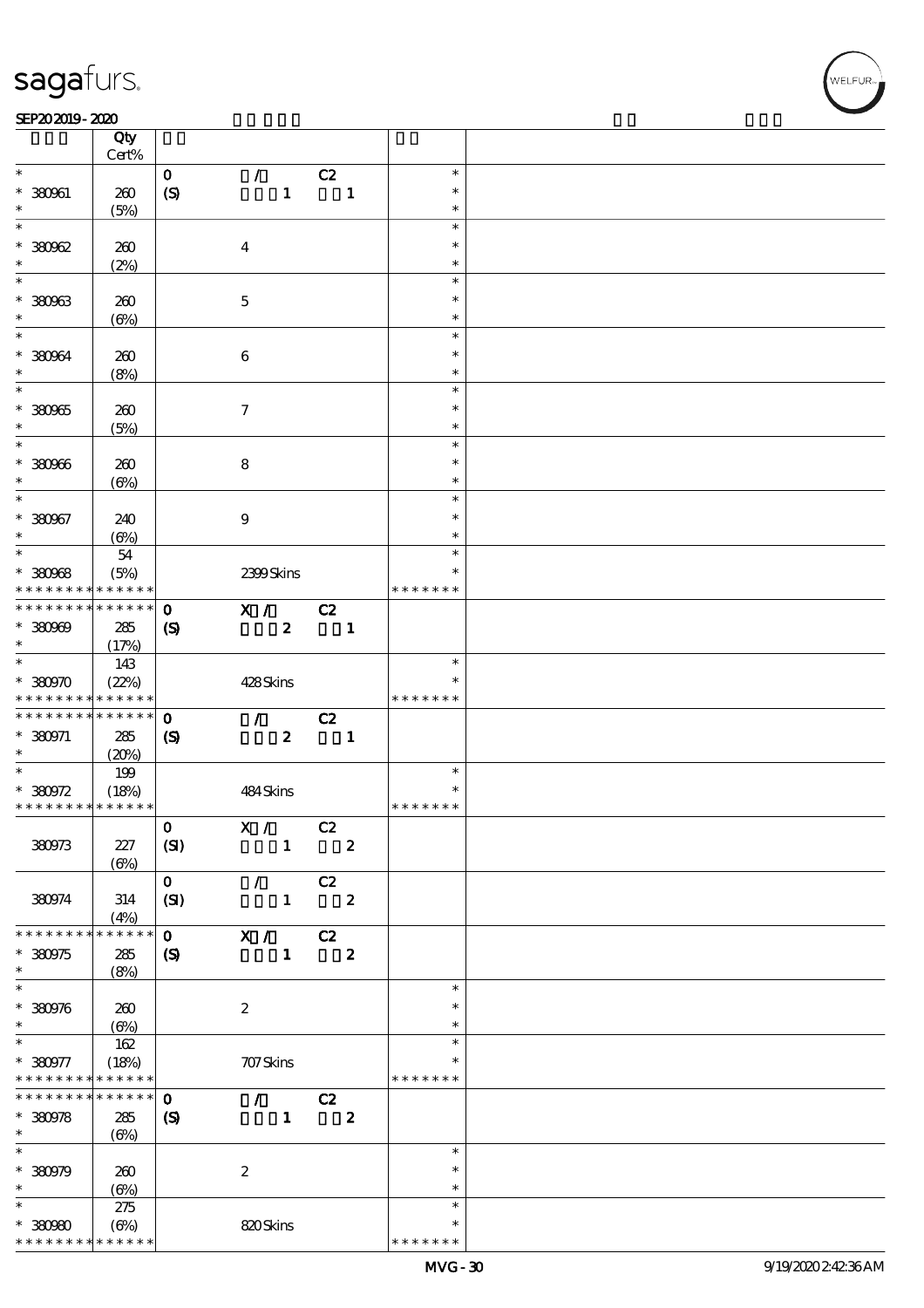#### SEP202019-2020

| .      | ________ |                  |     |                  |                  |  |
|--------|----------|------------------|-----|------------------|------------------|--|
|        | Qty      |                  |     |                  |                  |  |
|        | Cert%    |                  |     |                  |                  |  |
|        |          | $\mathbf{o}$     |     |                  | C2               |  |
| 380981 | 202      | (S)              |     | $\boldsymbol{z}$ | $\boldsymbol{z}$ |  |
|        | (14%)    |                  |     |                  |                  |  |
|        |          | $\mathbf 0$      |     |                  | C2               |  |
| 38092  | 122      | (SI)             |     |                  | 3                |  |
|        | (4%)     |                  |     |                  |                  |  |
|        |          | $\mathbf 0$      | X / |                  | C2               |  |
| 380983 | 121      | $\boldsymbol{S}$ |     |                  | 3                |  |
|        | (14%)    |                  |     |                  |                  |  |
|        |          | $\mathbf 0$      |     |                  | C2               |  |
| 380984 | 213      | $\boldsymbol{S}$ |     |                  | 3                |  |
|        | (10%)    |                  |     |                  |                  |  |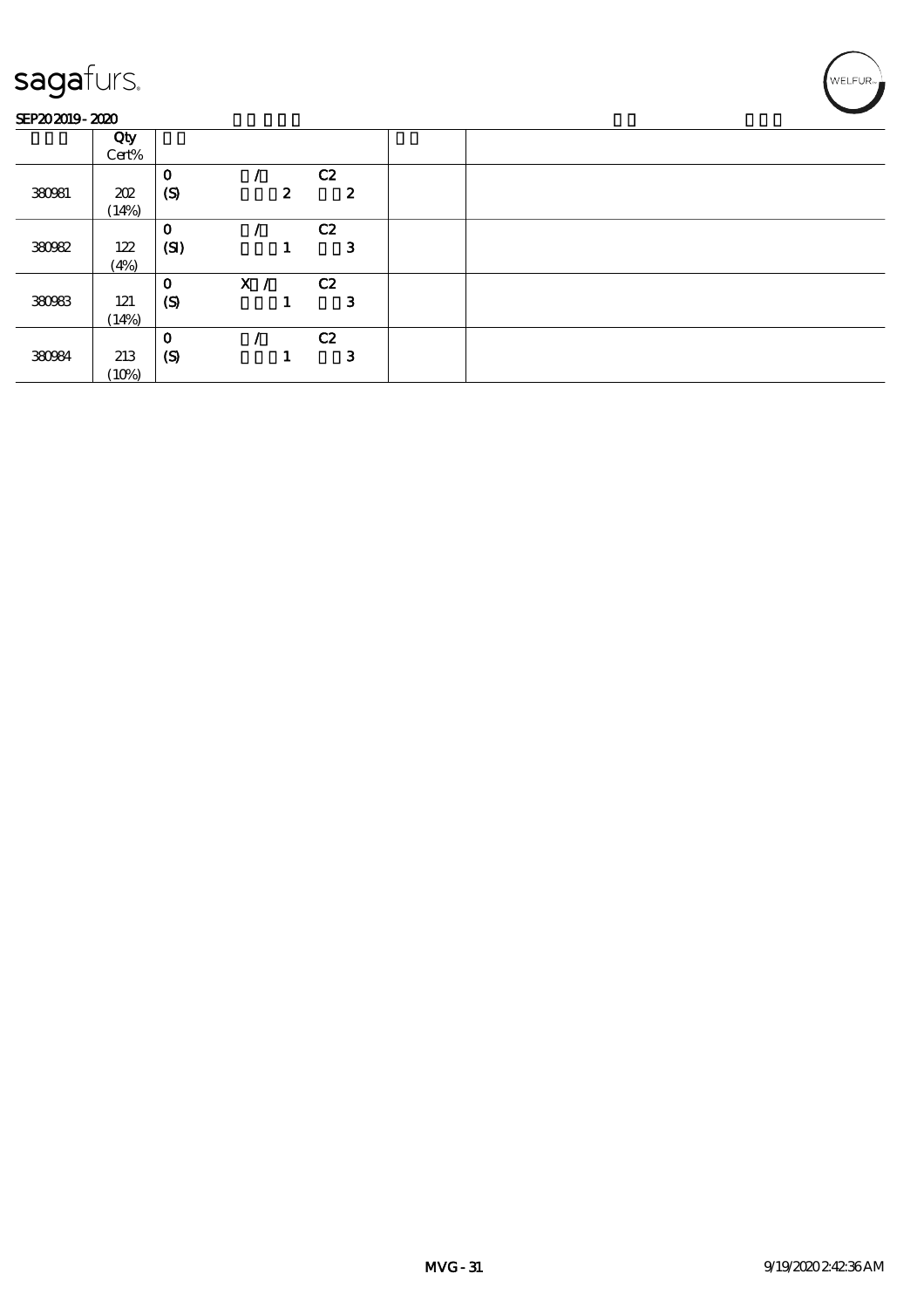| SEP202019-2020 |  |
|----------------|--|

|                                                           | Qty                            |                                                        |                           |    |                                   |  |
|-----------------------------------------------------------|--------------------------------|--------------------------------------------------------|---------------------------|----|-----------------------------------|--|
| * * * * * * * *                                           | Cert%<br>$******$              |                                                        |                           |    |                                   |  |
| $\hspace{0.1cm}^*$ 381021<br>$\ast$                       | 225<br>(7%)                    | 5040<br>(S)                                            | WWL1                      | C2 |                                   |  |
| $\ast$<br>$*381022$                                       | $2\!2$<br>(4%)                 |                                                        | 247 Skins                 |    | $\ast$<br>$\ast$                  |  |
| * * * * * * * * <mark>* * * * * * *</mark>                |                                |                                                        |                           |    | * * * * * * *                     |  |
| * * * * * * * *<br>$*381023$<br>$\ast$                    | $* * * * * * *$<br>205<br>(8%) | $\boldsymbol{\omega}$<br>$\boldsymbol{\mathcal{S}}$    | WWL1                      | C2 |                                   |  |
| $\ast$<br>$* 381024$<br>$\ast$                            | 180<br>(5%)                    |                                                        | $\boldsymbol{2}$          |    | $\ast$<br>$\ast$<br>$\ast$        |  |
| $\overline{\ast}$<br>$*381025$<br>* * * * * * * *         | $132\,$<br>(5%)<br>* * * * * * |                                                        | 517Skins                  |    | $\ast$<br>$\ast$<br>* * * * * * * |  |
| * * * * * * * * * * * * * *<br>$*381026$<br>$\ast$        | 245<br>(7%)                    | $\boldsymbol{\mathfrak{D}}$<br>$\mathbf{C}$            | WWL1                      | C2 |                                   |  |
| $\ast$<br>$^*$ 381027 $\,$<br>$\ast$                      | 220<br>(5%)                    |                                                        | $\boldsymbol{z}$          |    | $\ast$<br>$\ast$<br>$\ast$        |  |
| $\ast$<br>$*381028$<br>$\ast$                             | 220<br>$(\Theta)$              |                                                        | $\ensuremath{\mathsf{3}}$ |    | $\ast$<br>$\ast$<br>$\ast$        |  |
| $\ast$<br>$*381029$<br>$\ast$                             | 220<br>(5%)                    |                                                        | $\overline{\mathbf{4}}$   |    | $\ast$<br>$\ast$<br>$\ast$        |  |
| $\ast$<br>$*381030$<br>$\ast$                             | 220<br>(5%)                    |                                                        | $\mathbf 5$               |    | $\ast$<br>$\ast$<br>$\ast$        |  |
| $\ast$<br>$^*$ 381031 $\,$<br>$\ast$                      | 220<br>(11%)                   |                                                        | $\,6\,$                   |    | $\ast$<br>$\ast$<br>$\ast$        |  |
| $\ast$<br>$^*$ 381032 $\,$<br>* * * * * * * * * * * * * * | $8\!2$<br>(4%)                 |                                                        | 1427Skins                 |    | $\ast$<br>$\ast$<br>* * * * * * * |  |
| 381033                                                    | 204<br>(4%)                    | $\pmb{\mathfrak{D}}$<br>$\textcircled{\scriptsize{I}}$ | WWL1                      | C2 |                                   |  |
| * * * * * * * *<br>$^\ast$ 381034<br>$\ast$               | $******$<br>225<br>(10%)       | $\boldsymbol{\mathfrak{D}}$<br>$\pmb{\mathcal{S}}$     | WWL1                      | C2 |                                   |  |
| $\overline{\ast}$<br>$*381035$<br>$\ast$                  | 200<br>(9%)                    |                                                        | $\boldsymbol{2}$          |    | $\ast$<br>$\ast$<br>$\ast$        |  |
| $\ast$<br>$^\ast$ 381036<br>$\ast$                        | ${\bf Z0}$<br>(11%)            |                                                        | $\ensuremath{\mathbf{3}}$ |    | $\ast$<br>$\ast$<br>$\ast$        |  |
| $\ast$<br>$* 381037$<br>$\ast$                            | ${\bf Z0}$<br>(9%)             |                                                        | $\boldsymbol{4}$          |    | $\ast$<br>$\ast$<br>$\ast$        |  |
| $\ast$<br>$^\ast$ 381038<br>$\ast$                        | 200<br>(11%)                   |                                                        | $\bf 5$                   |    | $\ast$<br>$\ast$<br>$\ast$        |  |
| $\ast$<br>$* 381039$<br>$\ast$                            | 200<br>(9%)                    |                                                        | $\,6\,$                   |    | $\ast$<br>$\ast$<br>$\ast$        |  |
| $\ast$<br>$*381040$<br>$\ast$                             | 200<br>(8%)                    |                                                        | $\boldsymbol{\tau}$       |    | $\ast$<br>$\ast$<br>$\ast$        |  |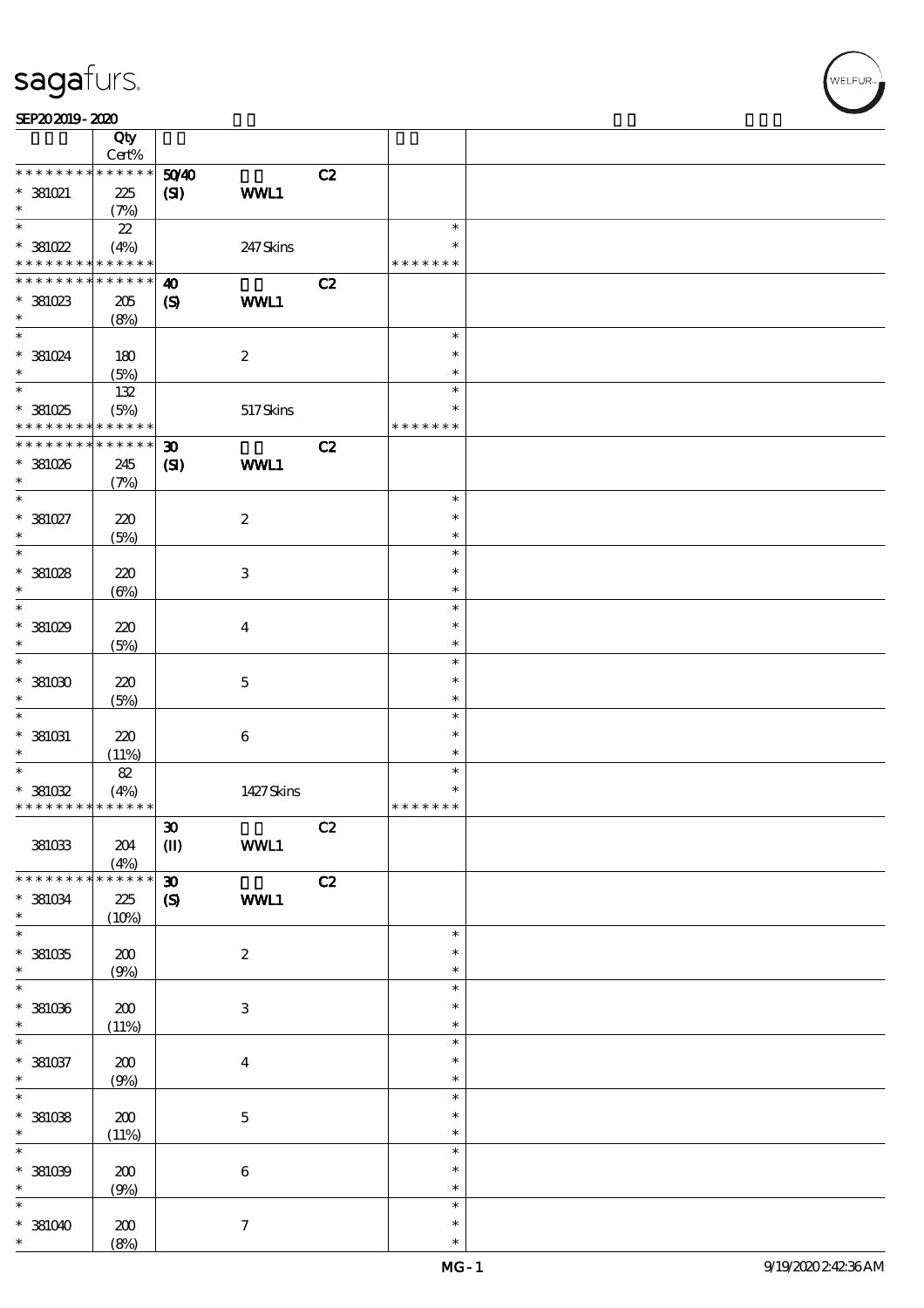$\top$ 

#### SEP202019-2020 REPORTED TO A REPORT OF THE SEPEDENT CONTROL SECTION OF THE SEPEDENT CONTROL SECTION OF THE SAM

|                                            | Qty<br>Cert%     |                                     |                  |              |                  |  |
|--------------------------------------------|------------------|-------------------------------------|------------------|--------------|------------------|--|
| $\ast$                                     |                  | $\boldsymbol{\mathfrak{D}}$         |                  | C2           | $\ast$           |  |
| $*$ 381041                                 | 200              | (S)                                 | WWL1             |              | $\ast$           |  |
| $\ast$                                     | (7%)             |                                     |                  |              | $\ast$           |  |
| $\overline{\ast}$<br>$*381042$             | 200              |                                     | $\boldsymbol{9}$ |              | $\ast$<br>$\ast$ |  |
| $\ast$                                     | (12%)            |                                     |                  |              | $\ast$           |  |
|                                            |                  |                                     |                  |              | $\ast$           |  |
| $*$ 381043<br>$\ast$                       | 200<br>(12%)     |                                     | $10\,$           |              | $\ast$<br>$\ast$ |  |
| $\ast$                                     |                  |                                     |                  |              | $\ast$           |  |
| $*381044$<br>$\ast$                        | 200<br>(9%)      |                                     | $11\,$           |              | $\ast$<br>$\ast$ |  |
| $\overline{\ast}$                          |                  |                                     |                  |              | $\ast$           |  |
| $*381045$<br>$\ast$                        | 200<br>(9%)      |                                     | $12\,$           |              | $\ast$<br>$\ast$ |  |
| $\ast$                                     |                  |                                     |                  |              | $\ast$           |  |
| $*$ 381046<br>$\ast$                       | 200<br>(7%)      |                                     | 13               |              | $\ast$<br>$\ast$ |  |
| $\ast$                                     |                  |                                     |                  |              | $\ast$           |  |
| $* 381047$<br>$\ast$                       | 200<br>(5%)      |                                     | 14               |              | $\ast$<br>$\ast$ |  |
| $\overline{\ast}$                          |                  |                                     |                  |              | $\ast$           |  |
|                                            | 121              |                                     |                  |              |                  |  |
| $*$ 381048                                 | $(\Theta\%)$     |                                     | 2946Skins        |              | $\ast$           |  |
| * * * * * * * *                            | $* * * * * * *$  |                                     |                  |              | * * * * * * *    |  |
| 381049                                     | 190<br>(4%)      | $\boldsymbol{\mathfrak{D}}$<br>(SI) | WWL1             | C2<br>$IMAP$ |                  |  |
|                                            |                  |                                     |                  |              |                  |  |
| * * * * * * * *                            | * * * * * *      | $\boldsymbol{\mathfrak{D}}$         |                  | C2           |                  |  |
| $*381050$                                  | 225              | $\boldsymbol{\mathrm{(S)}}$         | WWL1             | <b>INAP</b>  |                  |  |
| $\ast$                                     | (4%)             |                                     |                  |              |                  |  |
|                                            |                  |                                     |                  |              | $\ast$           |  |
|                                            | 112              |                                     |                  |              |                  |  |
| $* 381051$                                 | $(\Theta\%)$     |                                     | 337 Skins        |              | $\ast$           |  |
| * * * * * * * * <mark>* * * * * * *</mark> |                  |                                     |                  |              | * * * * * * *    |  |
| * * * * * * * *                            | $******$         | $\boldsymbol{\mathfrak{D}}$         |                  | C2           |                  |  |
| $*381052$                                  | $285\,$          | (S)                                 | <b>WWL1</b>      |              |                  |  |
| $\ast$                                     | (2%)             |                                     |                  |              |                  |  |
| $\ast$                                     |                  |                                     |                  |              | $\ast$           |  |
|                                            |                  |                                     |                  |              |                  |  |
| $*381053$                                  | 260              |                                     | $\boldsymbol{2}$ |              | $\ast$           |  |
| $\ast$                                     | (3%)             |                                     |                  |              | $\ast$           |  |
| $\ast$                                     |                  |                                     |                  |              | $\ast$           |  |
| $*381054$                                  | 260              |                                     | $\,3$            |              | $\ast$           |  |
| $\ast$                                     | (5%)             |                                     |                  |              | $\ast$           |  |
| $\ast$                                     |                  |                                     |                  |              | $\ast$           |  |
|                                            |                  |                                     |                  |              | $\ast$           |  |
| $*381055$                                  | 260              |                                     | $\bf{4}$         |              |                  |  |
| $\ast$                                     | (5%)             |                                     |                  |              | $\ast$           |  |
| $\ast$                                     |                  |                                     |                  |              | $\ast$           |  |
| $*381056$                                  | 260              |                                     | $\mathbf 5$      |              | $\ast$           |  |
| $\ast$                                     | (5%)             |                                     |                  |              | $\ast$           |  |
| $\ast$                                     | 199              |                                     |                  |              | $\ast$           |  |
| $* 381057$                                 | $(\Theta\%)$     |                                     | 1524Skins        |              | $\ast$           |  |
| * * * * * * * *                            | * * * * * *      |                                     |                  |              | * * * * * * *    |  |
|                                            |                  |                                     |                  |              |                  |  |
|                                            |                  | $\boldsymbol{\mathsf{20}}$          |                  | C2           |                  |  |
| 381058                                     | 223              | $\mathbf{I}$                        | WWL1             |              |                  |  |
|                                            | (9%)             |                                     |                  |              |                  |  |
| * * * * *                                  | $***$ * * *<br>* | $\boldsymbol{\mathbf{z}}$           |                  | C2           |                  |  |
| $*$ 381059                                 | 265              | $\boldsymbol{\mathcal{S}}$          | WWL1             |              |                  |  |
| $\ast$                                     | $(\Theta)$       |                                     |                  |              |                  |  |
| $\ast$                                     |                  |                                     |                  |              | $\ast$           |  |
|                                            |                  |                                     |                  |              |                  |  |
| $*381000$                                  | 240              |                                     | $\boldsymbol{2}$ |              | $\ast$           |  |
| $\ast$                                     | (2%)             |                                     |                  |              | $\ast$           |  |

 $\overline{\mathbf{r}}$ 

**NELFUR**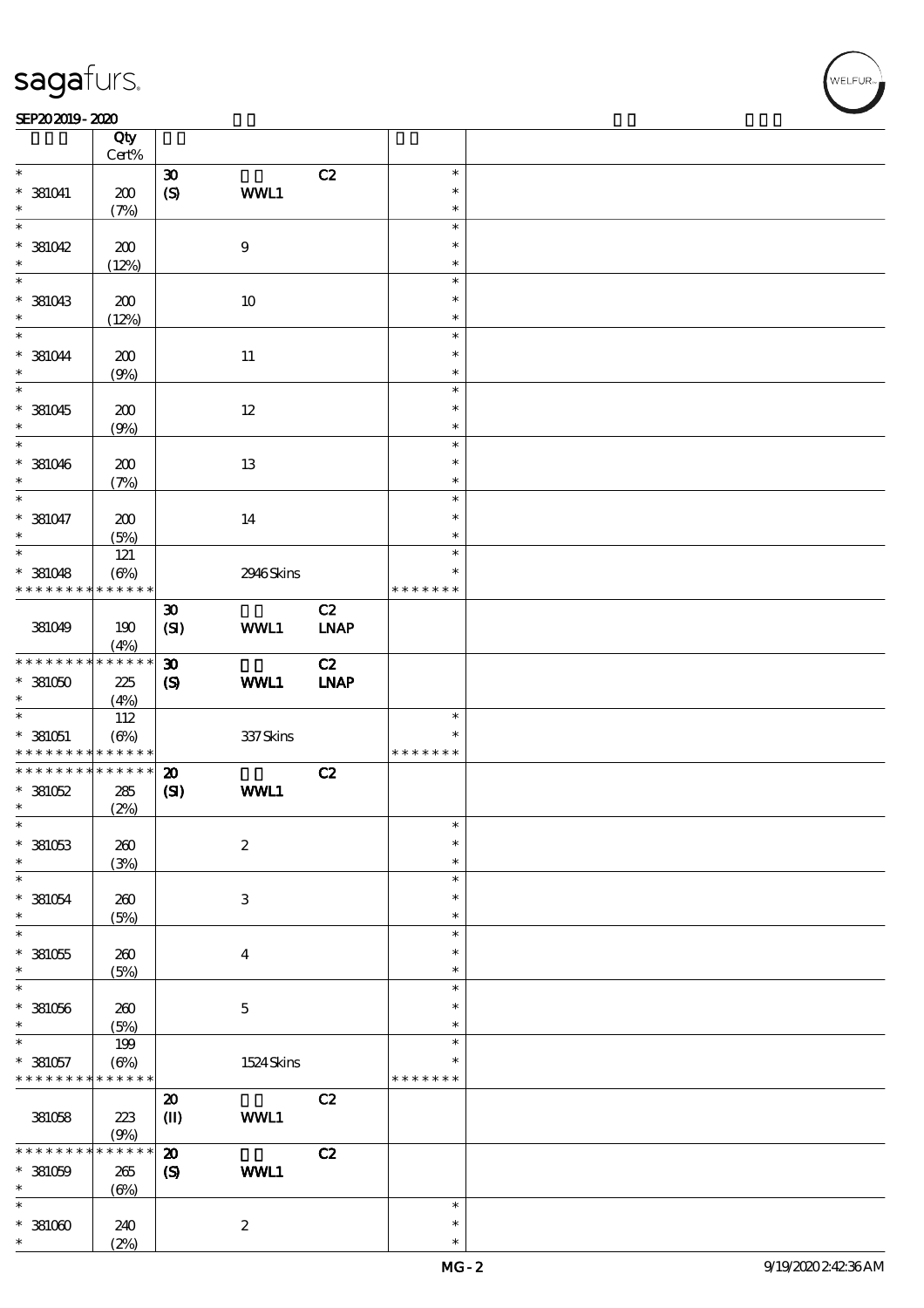#### SEP202019-2020 REPORTED TO A REPORT OF THE SEPEDENT CONTROL SECTION OF THE SEPEDENT CONTROL SECTION OF THE SAM

|                                           | Qty<br>Cert%  |                             |                           |                                    |                         |  |
|-------------------------------------------|---------------|-----------------------------|---------------------------|------------------------------------|-------------------------|--|
| $\ast$                                    |               | ${\bf Z}$                   |                           | C2                                 | $\ast$                  |  |
| $*$ 381061<br>$\ast$                      | 240<br>(2%)   | $\pmb{\in}$                 | WWL1                      |                                    | $\ast$<br>$\ast$        |  |
| $\ast$                                    |               |                             |                           |                                    | $\ast$                  |  |
| $*381062$<br>$\ast$                       | 240<br>(7%)   |                             | $\boldsymbol{4}$          |                                    | $\ast$<br>$\ast$        |  |
| $\overline{\ast}$                         |               |                             |                           |                                    | $\ast$                  |  |
| $* 381063$<br>$\ast$                      | 240<br>(10%)  |                             | $\mathbf 5$               |                                    | $\ast$<br>$\ast$        |  |
| $\ast$                                    |               |                             |                           |                                    | $\ast$                  |  |
| $* 381064$<br>$\ast$                      | 240<br>(5%)   |                             | $\,6\,$                   |                                    | $\ast$<br>$\ast$        |  |
| $\overline{\ast}$                         |               |                             |                           |                                    | $\ast$                  |  |
| $*381065$<br>$\ast$                       | 240<br>(2%)   |                             | $\boldsymbol{7}$          |                                    | $\ast$<br>$\ast$        |  |
| $\ast$                                    |               |                             |                           |                                    | $\ast$                  |  |
| $*381006$<br>$\ast$                       | 240<br>(5%)   |                             | ${\bf 8}$                 |                                    | $\ast$<br>$\ast$        |  |
| $\ast$                                    |               |                             |                           |                                    | $\ast$                  |  |
| $*$ 381067<br>$\ast$                      | 240<br>(4%)   |                             | $\boldsymbol{9}$          |                                    | $\ast$<br>$\ast$        |  |
| $\ast$                                    |               |                             |                           |                                    | $\ast$                  |  |
| $*381068$<br>$\ast$                       | 240<br>(3%)   |                             | 10                        |                                    | $\ast$<br>$\ast$        |  |
| $\ast$                                    |               |                             |                           |                                    | $\ast$                  |  |
| $*381009$                                 | 240           |                             | $11\,$                    |                                    | $\ast$                  |  |
| $\ast$                                    | (7%)          |                             |                           |                                    | $\ast$                  |  |
| $\ast$                                    |               |                             |                           |                                    | $\ast$                  |  |
| $*381070$<br>$\ast$                       | 240<br>(7%)   |                             | $12\,$                    |                                    | $\ast$<br>$\ast$        |  |
| $\ast$                                    |               |                             |                           |                                    | $\ast$                  |  |
| $* 381071$<br>$\ast$                      | 240<br>(4%)   |                             | $13\,$                    |                                    | $\ast$<br>$\ast$        |  |
| $\ast$                                    | $77\,$        |                             |                           |                                    | $\ast$                  |  |
| $* 381072$                                | $(\Theta)$    |                             | 3222 Skins                |                                    | $\ast$                  |  |
| * * * * * * * * * * * * * *               |               |                             |                           |                                    | * * * * * * *           |  |
| 381073                                    | $104$<br>(4%) | $\pmb{\mathcal{Z}}$<br>(SI) | WWL1                      | C2<br>$\ensuremath{\mathbf{INAP}}$ |                         |  |
|                                           |               | $\boldsymbol{\mathsf{20}}$  |                           | C2                                 |                         |  |
| 381074                                    | 267<br>(4%)   | $\boldsymbol{S}$            | WWL1                      | <b>LNAP</b>                        |                         |  |
| * * * * * * * *                           | * * * * * *   | $\mathbf{o}$                |                           | C2                                 |                         |  |
| $* 381075$<br>$\ast$                      | 305<br>(3%)   | (SI)                        | <b>WWL1</b>               |                                    |                         |  |
| $\ast$                                    | 299           |                             |                           |                                    | $\ast$                  |  |
| $* 381076$<br>* * * * * * * * * * * * * * | $(\Theta\%)$  |                             | 604Skins                  |                                    | $\ast$<br>* * * * * * * |  |
|                                           |               | $\mathbf{O}$                |                           | C2                                 |                         |  |
| 381077                                    | 132<br>(8%)   | $\mathbf{I}$                | WWL1                      |                                    |                         |  |
| * * * * * * * *                           | * * * * * *   | $\mathbf{o}$                |                           | C2                                 |                         |  |
| $* 381078$                                | 285           | $\boldsymbol{S}$            | WWL1                      |                                    |                         |  |
| $\ast$                                    | (3%)          |                             |                           |                                    |                         |  |
| $\ast$                                    |               |                             |                           |                                    | $\ast$                  |  |
| $* 381079$                                | 260           |                             | $\boldsymbol{2}$          |                                    | $\ast$                  |  |
| $\ast$                                    | (4%)          |                             |                           |                                    | $\ast$                  |  |
| $\ast$                                    |               |                             |                           |                                    | $\ast$                  |  |
| $*381080$                                 | 260           |                             | $\ensuremath{\mathbf{3}}$ |                                    | $\ast$                  |  |
| $\ast$                                    | (3%)          |                             |                           |                                    | $\ast$                  |  |

,<br>WELFUR: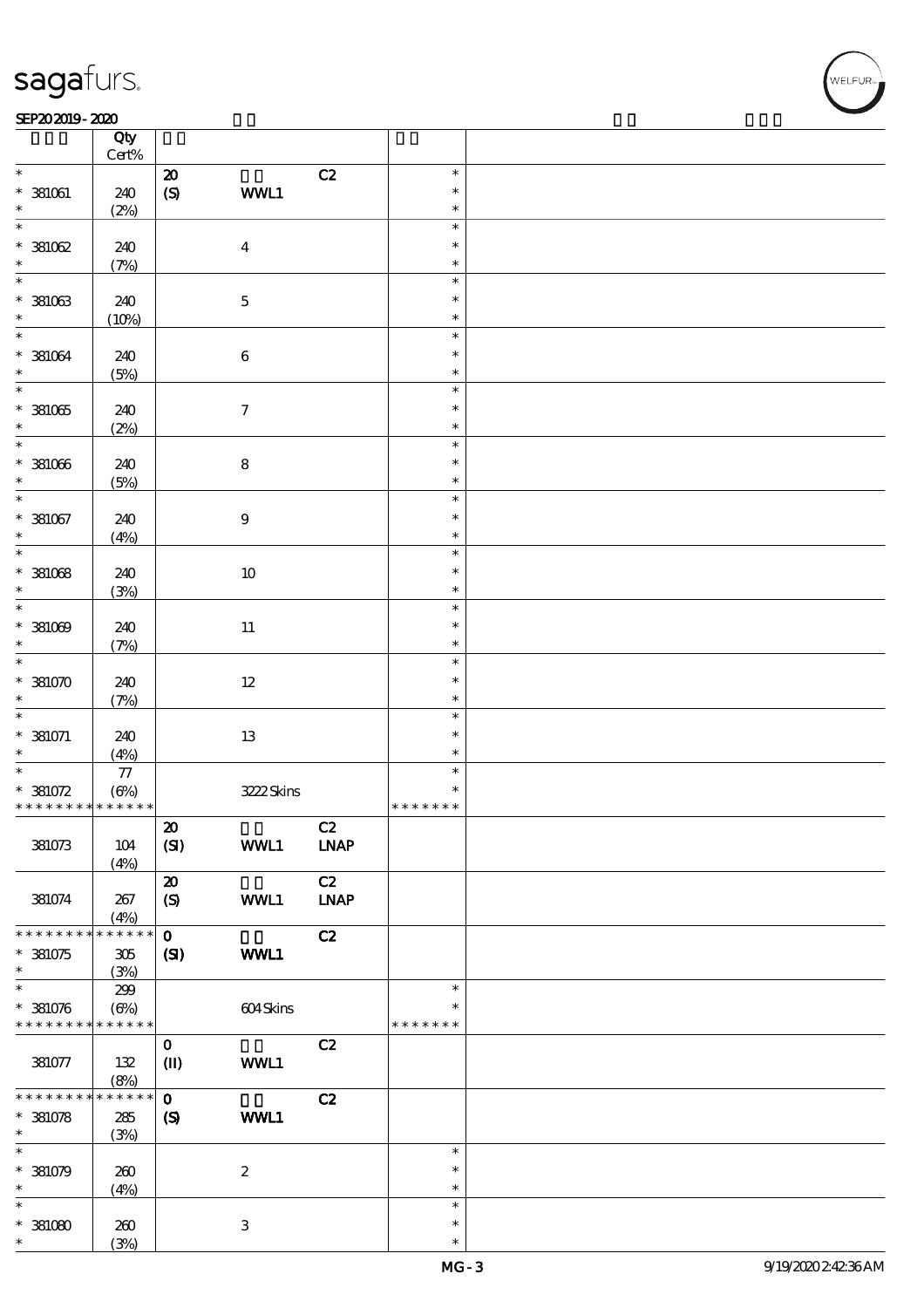|                                          | Qty                 |                             |                                 |                            |                         |                         |  |
|------------------------------------------|---------------------|-----------------------------|---------------------------------|----------------------------|-------------------------|-------------------------|--|
|                                          | Cert%               |                             |                                 |                            |                         |                         |  |
| $\ast$                                   |                     | $\mathbf{o}$                |                                 | C2                         |                         | $\ast$<br>$\ast$        |  |
| $*$ 381081<br>$\ast$                     | 260<br>(5%)         | (S)                         | WWL1                            |                            |                         | $\ast$                  |  |
| $\ast$                                   |                     |                             |                                 |                            |                         | $\ast$                  |  |
| $*381082$                                | 260                 |                             | $\mathbf 5$                     |                            |                         | $\ast$                  |  |
| $\ast$                                   | (3%)                |                             |                                 |                            |                         | $\ast$                  |  |
| $*$                                      | 173                 |                             |                                 |                            |                         | $\ast$                  |  |
| $*$ 381083                               | (8%)                |                             | 1498Skins                       |                            |                         | $\ast$                  |  |
| * * * * * * * * * * * * * *              |                     |                             |                                 |                            |                         | * * * * * * *           |  |
|                                          |                     | 5040                        |                                 | C2                         |                         |                         |  |
| 381084                                   | 65                  | (SI)                        | WWL1                            |                            | $\overline{\mathbf{2}}$ |                         |  |
|                                          | (3%)                |                             |                                 |                            |                         |                         |  |
|                                          |                     | $\boldsymbol{\mathfrak{D}}$ |                                 | C2                         |                         |                         |  |
| 381085                                   | 131                 | (SI)                        | WWL1                            |                            | $\overline{\mathbf{2}}$ |                         |  |
|                                          | (8%)                |                             |                                 |                            |                         |                         |  |
| * * * * * * * *                          | * * * * * *         | $\boldsymbol{\mathfrak{D}}$ |                                 | C2                         |                         |                         |  |
| $*$ 381086                               | 225                 | $\boldsymbol{\mathcal{S}}$  | WWL1                            |                            | $\mathbf{z}$            |                         |  |
| $\ast$                                   | (2%)                |                             |                                 |                            |                         |                         |  |
| $\ast$                                   | 147                 |                             |                                 |                            |                         | $\ast$                  |  |
| $* 381087$<br>* * * * * * * *            | (4%)<br>* * * * * * |                             | 372Skins                        |                            |                         | $\ast$<br>* * * * * * * |  |
|                                          |                     |                             |                                 | C2                         |                         |                         |  |
| 381088                                   | 83                  | 40'30<br>(SI)               | WWL1                            | $\overline{\mathbf{3}}$    |                         |                         |  |
|                                          | (4%)                |                             |                                 |                            |                         |                         |  |
|                                          |                     | $\boldsymbol{\mathfrak{D}}$ |                                 | C2                         |                         |                         |  |
| 381089                                   | 10B                 | (SI)                        | WWL1                            | $\blacksquare$             |                         |                         |  |
|                                          | (4%)                |                             |                                 |                            |                         |                         |  |
|                                          |                     | $\boldsymbol{\mathfrak{D}}$ |                                 | C2                         |                         |                         |  |
| 381090                                   | 224                 | (S)                         | WWL1                            | $\blacksquare$             |                         |                         |  |
|                                          | (3%)                |                             |                                 |                            |                         |                         |  |
|                                          |                     | $\boldsymbol{\mathfrak{D}}$ |                                 | C2                         |                         |                         |  |
| 381091                                   | 160                 | (SI)                        | WWL1                            | $\overline{\mathbf{2}}$    |                         |                         |  |
|                                          | $(\Theta)$          |                             |                                 |                            |                         |                         |  |
|                                          |                     | $\boldsymbol{\mathfrak{D}}$ |                                 | C2                         |                         |                         |  |
| 381092                                   | 115                 | $\boldsymbol{S}$            | WWL1                            |                            | $\boldsymbol{2}$        |                         |  |
|                                          | $(\Theta)$          |                             |                                 |                            |                         |                         |  |
|                                          |                     | 3020                        |                                 | C2                         |                         |                         |  |
| 381093                                   | ${\bf 33}$          | (SI)                        | WWL1                            |                            | $\overline{\mathbf{4}}$ |                         |  |
|                                          | (3%)                | $\mathbf{O}$                |                                 | C2                         |                         |                         |  |
| 381094                                   | 117                 | (SI)                        | WWL1                            | $\overline{\phantom{a}}$ 2 |                         |                         |  |
|                                          | (7%)                |                             |                                 |                            |                         |                         |  |
|                                          |                     | $\mathbf{O}$                |                                 | C2                         |                         |                         |  |
| 381095                                   | 235                 | (S)                         | WWL1                            | $\overline{\phantom{a}}$ 2 |                         |                         |  |
|                                          | (2%)                |                             |                                 |                            |                         |                         |  |
|                                          |                     | 200                         |                                 | C2                         |                         |                         |  |
| 381096                                   | 83                  | (SI)                        | WWL1                            |                            | 3                       |                         |  |
|                                          | (7%)                |                             |                                 |                            |                         |                         |  |
| * * * * * * *                            | * * * * * *         | $\boldsymbol{\mathfrak{D}}$ | X /                             | C2                         |                         |                         |  |
| $* 381097$                               | $185\,$             | $\boldsymbol{\mathcal{S}}$  | $\mathbf{1}$                    |                            |                         |                         |  |
| $*$<br>$\overline{\ast}$                 | (4%)                |                             |                                 |                            |                         | $\ast$                  |  |
|                                          |                     |                             |                                 |                            |                         | $\ast$                  |  |
| $*$ 381098<br>$\ast$                     | 160                 |                             | $\boldsymbol{2}$                |                            |                         | $\ast$                  |  |
| $\ast$                                   | $(\Theta)$<br>177   |                             |                                 |                            |                         | $\ast$                  |  |
| $* 381009$                               | (5%)                |                             | 522Skins                        |                            |                         | $\ast$                  |  |
| * * * * * * * * <mark>* * * * * *</mark> |                     |                             |                                 |                            |                         | * * * * * * *           |  |
| * * * * * * * *                          | $* * * * * * *$     | 50                          | $\mathcal{F}$ and $\mathcal{F}$ | C2                         |                         |                         |  |
| $*381100$                                | 185                 | $\boldsymbol{\mathcal{S}}$  | $\mathbf{1}$                    |                            |                         |                         |  |
| $\ast$                                   | (4%)                |                             |                                 |                            |                         |                         |  |

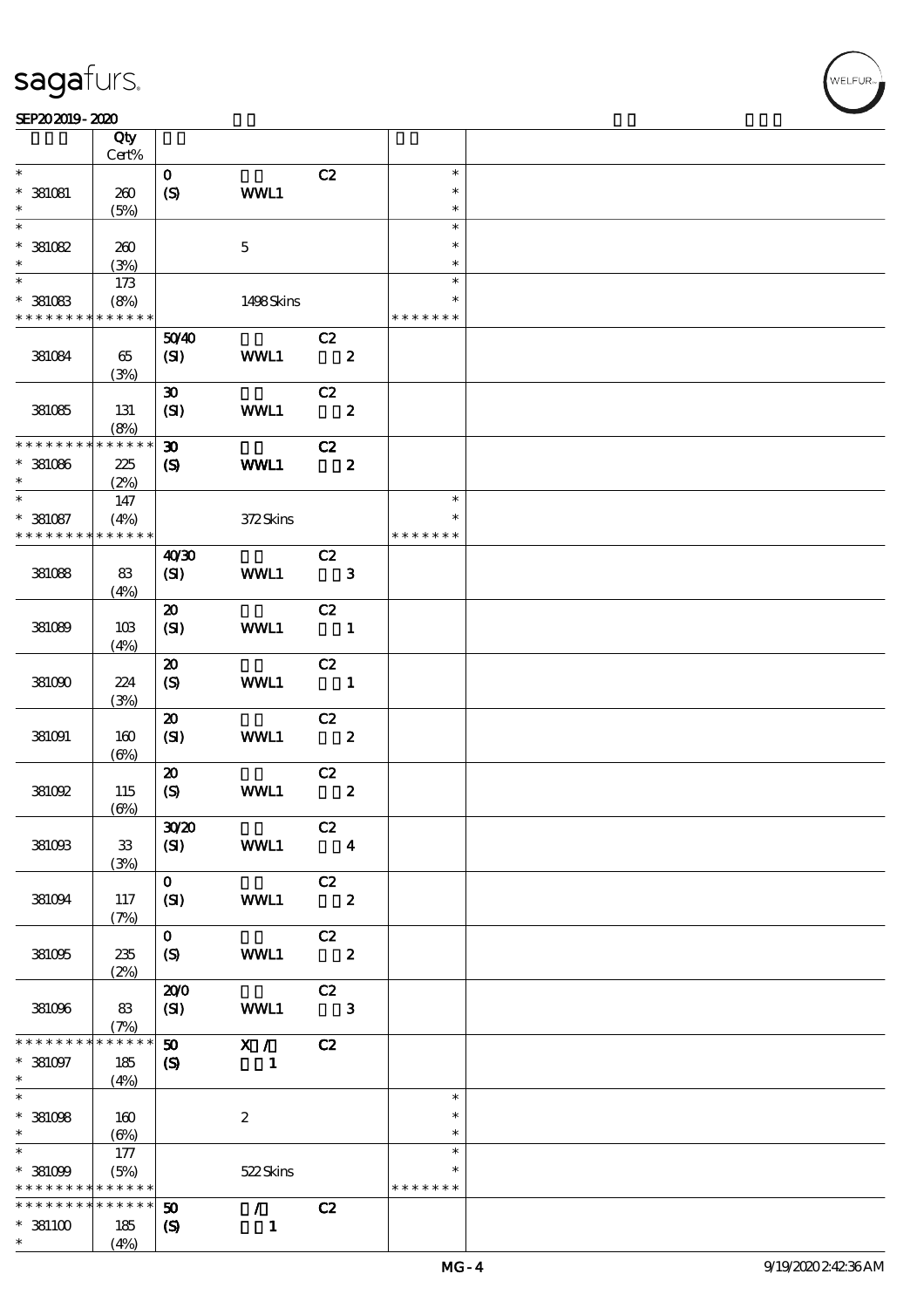#### SEP202019-2020 REPORTED TO A REPORT OF THE SEPEDENT CONTROL SECTION OF THE SEPEDENT CONTROL SECTION OF THE SAM

|                               | Qty                    |                             |                         |             |                  |  |
|-------------------------------|------------------------|-----------------------------|-------------------------|-------------|------------------|--|
|                               | Cert%                  |                             |                         |             |                  |  |
| $\ast$                        |                        | 50                          | $\mathcal{L}$           | C2          | $\ast$<br>$\ast$ |  |
| $*$ 381101<br>$\ast$          | 160<br>$(\Theta)$      | $\boldsymbol{S}$            | $\mathbf{1}$            |             | $\ast$           |  |
| $\ast$                        |                        |                             |                         |             | $\ast$           |  |
| $*$ 381102                    | 160                    |                             | $\,3\,$                 |             | $\ast$           |  |
| $\ast$                        | $(\Theta)$             |                             |                         |             | $\ast$           |  |
| $\overline{\phantom{0}}$      | 68                     |                             |                         |             | $\ast$           |  |
| $*$ 381103                    | (2%)                   |                             | 573Skins                |             | *                |  |
| * * * * * * * *               | * * * * * *            |                             |                         |             | * * * * * * *    |  |
|                               |                        | 50                          | X /                     | C2          |                  |  |
| 381104                        | 209                    | (SI)                        | $\boldsymbol{z}$        |             |                  |  |
| * * * * * * * *               | (3%)<br>* * * * * *    |                             |                         |             |                  |  |
|                               |                        | 50                          | $\mathcal{L}$           | C2          |                  |  |
| $*381105$<br>$\ast$           | 185<br>(4%)            | $\mathbf{C}$                | $\boldsymbol{z}$        |             |                  |  |
| $\ast$                        | 152                    |                             |                         |             | $\ast$           |  |
| $*$ 381106                    | (1%)                   |                             | 337 Skins               |             | $\ast$           |  |
| * * * * * * * *               | * * * * * *            |                             |                         |             | * * * * * * *    |  |
|                               |                        | ${\bf 50}$                  | X /                     | C2          |                  |  |
| 381107                        | 139                    | $\boldsymbol{\mathrm{(S)}}$ | $\boldsymbol{z}$        |             |                  |  |
|                               | (3%)                   |                             |                         |             |                  |  |
|                               |                        | ${\bf 50}$                  | $\mathcal{T}$           | C2          |                  |  |
| 38108                         | 198                    | $\boldsymbol{S}$            | $\boldsymbol{2}$        |             |                  |  |
|                               | (2%)                   |                             |                         |             |                  |  |
|                               |                        | 50                          | $\mathcal{L}$           | C2          |                  |  |
| 381109                        | 209<br>(4%)            | $\boldsymbol{\mathrm{(S)}}$ | $\boldsymbol{z}$        | <b>LNAP</b> |                  |  |
|                               |                        | ${\bf 50}$                  | X /                     | C2          |                  |  |
| 381110                        | 72                     | $\boldsymbol{S}$            | $\bf{3}$                |             |                  |  |
|                               | (11%)                  |                             |                         |             |                  |  |
|                               |                        | 50                          | $\sqrt{2}$              | C2          |                  |  |
| 381111                        | 144                    | $\boldsymbol{\mathrm{(S)}}$ | $\mathbf{3}$            |             |                  |  |
|                               | (4%)                   |                             |                         |             |                  |  |
| * * * * * * *                 | * * * * * *            | $\omega$ 50                 |                         | C2          |                  |  |
| $*$ 381112                    | 185                    | (S)                         | $\overline{\mathbf{4}}$ |             |                  |  |
| $\ast$<br>$\ast$              | (11%)<br>${\bf 54}$    |                             |                         |             | $\ast$           |  |
| $*$ 381113                    | (11%)                  |                             | $239S$ kins             |             | $\ast$           |  |
| * * * * * * * *               | * * * * * *            |                             |                         |             | * * * * * * *    |  |
|                               |                        | $\omega$ 50                 |                         | C2          |                  |  |
| 381114                        | 68                     | (SI)                        | $\mathbf{5}$            |             |                  |  |
|                               | (10%)                  |                             |                         |             |                  |  |
| * * * * * * * *               | * * * * * *            | $\boldsymbol{\omega}$       | X /                     | C2          |                  |  |
| $*$ 381115                    | 215                    | (S)                         | 1                       |             |                  |  |
| $\ast$                        | (5%)                   |                             |                         |             |                  |  |
| $\ast$                        | ${\bf 38}$             |                             |                         |             | $\ast$           |  |
| $*$ 381116<br>* * * * * * * * | $(O\%)$<br>* * * * * * |                             | 253Skins                |             | * * * * * * *    |  |
| * * * * * * * *               | * * * * * *            | $\boldsymbol{\omega}$       | $\mathcal{L}$           | C2          |                  |  |
| $*$ 381117                    | 225                    | $\mathbf{C}$                | $\mathbf{1}$            |             |                  |  |
| $\ast$                        | $(\Theta)$             |                             |                         |             |                  |  |
| $\overline{\ast}$             |                        |                             |                         |             | $\ast$           |  |
| $*$ 381118                    | 200                    |                             | $\boldsymbol{z}$        |             | $\ast$           |  |
| $\ast$                        | (3%)                   |                             |                         |             | $\ast$           |  |
| $\ast$                        | 108                    |                             |                         |             | $\ast$           |  |
| $*$ 381119                    | (1%)                   |                             | 533Skins                |             | $\ast$           |  |
| * * * * * * * *               | * * * * * *            |                             |                         |             | * * * * * * *    |  |
| * * * * * * * *               | $* * * * * * *$        | $\boldsymbol{\omega}$       | X /                     | C2          |                  |  |
| $*381120$<br>$\ast$           | 205                    | $\boldsymbol{\mathcal{S}}$  | $\mathbf{1}$            |             |                  |  |
|                               | (4%)                   |                             |                         |             |                  |  |

,<br>WELFUR: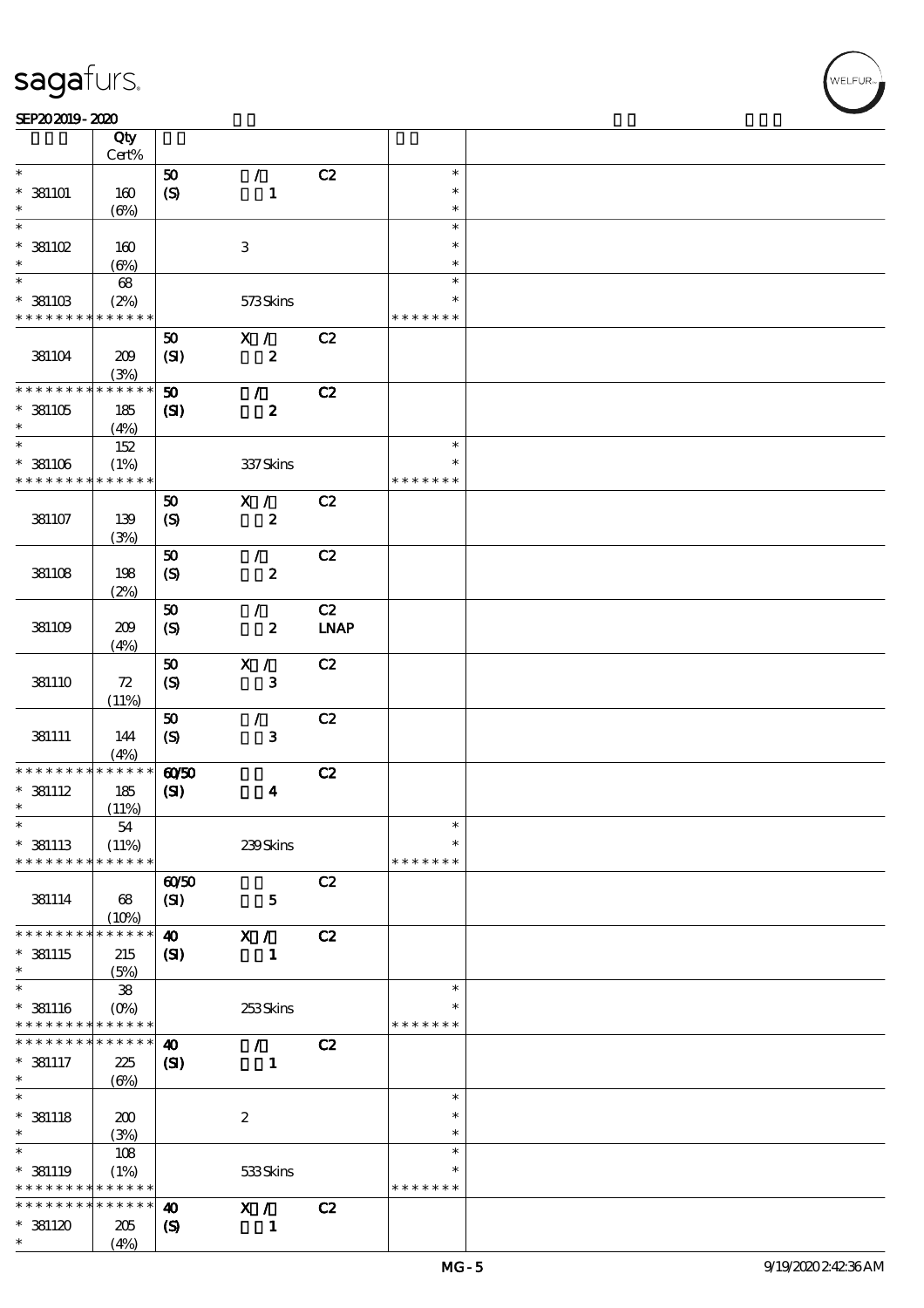┯

#### SEP202019-2020 REPORTED TO A REPORT OF THE SEPEDENT CONTROL SECTION OF THE SEPEDENT CONTROL SECTION OF THE SAM

|                                | Qty<br>Cert%    |                             |                           |    |               |  |
|--------------------------------|-----------------|-----------------------------|---------------------------|----|---------------|--|
| $\ast$                         |                 | $\boldsymbol{\omega}$       | X /                       | C2 | $\ast$        |  |
|                                |                 |                             |                           |    |               |  |
| $*$ 381121                     | 180             | $\boldsymbol{S}$            | $\mathbf{1}$              |    | $\ast$        |  |
| $\ast$                         | (9%)            |                             |                           |    | $\ast$        |  |
| $\overline{\ast}$              |                 |                             |                           |    | $\ast$        |  |
| $* 381122$                     | 180             |                             | $\ensuremath{\mathbf{3}}$ |    | $\ast$        |  |
| $\ast$                         | (11%)           |                             |                           |    | $\ast$        |  |
|                                |                 |                             |                           |    | $\ast$        |  |
|                                |                 |                             |                           |    |               |  |
| $*$ 381123                     | 180             |                             | $\overline{\mathbf{4}}$   |    | $\ast$        |  |
| $\ast$                         | (12%)           |                             |                           |    | $\ast$        |  |
| $\ast$                         |                 |                             |                           |    | $\ast$        |  |
| $*$ 381124                     | 180             |                             | $\mathbf 5$               |    | $\ast$        |  |
| $\ast$                         | (7%)            |                             |                           |    | $\ast$        |  |
|                                |                 |                             |                           |    | $\ast$        |  |
|                                |                 |                             |                           |    | $\ast$        |  |
| $* 381125$                     | 180             |                             | $\bf 6$                   |    |               |  |
| $\ast$                         | (5%)            |                             |                           |    | $\ast$        |  |
| $*$                            |                 |                             |                           |    | $\ast$        |  |
| $*$ 381126                     | 180             |                             | $\boldsymbol{\tau}$       |    | $\ast$        |  |
| $\ast$                         | (7%)            |                             |                           |    | $\ast$        |  |
| $\overline{\ast}$              |                 |                             |                           |    | $\ast$        |  |
| $*$ 381127                     | 180             |                             | $\bf 8$                   |    | $\ast$        |  |
| $\ast$                         |                 |                             |                           |    | $\ast$        |  |
|                                | (5%)            |                             |                           |    |               |  |
|                                |                 |                             |                           |    | $\ast$        |  |
| $*$ 381128                     | 180             |                             | $\boldsymbol{9}$          |    | $\ast$        |  |
| $\ast$                         | (4%)            |                             |                           |    | $\ast$        |  |
|                                | 113             |                             |                           |    | $\ast$        |  |
| $*$ 381129                     | (5%)            |                             | 1758Skins                 |    | $\ast$        |  |
| * * * * * * * * <mark>*</mark> | $* * * * * * *$ |                             |                           |    | * * * * * * * |  |
| * * * * * * * *                | $******$        |                             |                           |    |               |  |
|                                |                 | $\boldsymbol{\omega}$       | $\mathcal{T}$             | C2 |               |  |
|                                |                 |                             | $\mathbf{1}$              |    |               |  |
| $*$ 381130                     | 201             | $\boldsymbol{\mathrm{(S)}}$ |                           |    |               |  |
| $\ast$                         | (4%)            |                             |                           |    |               |  |
| $\ast$                         |                 |                             |                           |    | $\ast$        |  |
|                                |                 |                             |                           |    | $\ast$        |  |
| $*$ 381131                     | 180             |                             | $\boldsymbol{2}$          |    |               |  |
| $\ast$                         | (8%)            |                             |                           |    | $\ast$        |  |
| $\ast$                         |                 |                             |                           |    | $\ast$        |  |
| $* 381132$                     | 180             |                             | $\ensuremath{\mathbf{3}}$ |    | $\ast$        |  |
| $\ast$                         | (5%)            |                             |                           |    | $\ast$        |  |
| $\ast$                         |                 |                             |                           |    | $\ast$        |  |
|                                |                 |                             |                           |    | $\ast$        |  |
| $*$ 381133<br>$\ast$           | 180             |                             | $\boldsymbol{4}$          |    | $\ast$        |  |
| $\ast$                         | (8%)            |                             |                           |    | $\ast$        |  |
|                                |                 |                             |                           |    |               |  |
| $*$ 381134                     | 180             |                             | $\mathbf 5$               |    | $\ast$        |  |
| $\ast$                         | (5%)            |                             |                           |    | $\ast$        |  |
| $\overline{\ast}$              |                 |                             |                           |    | $\ast$        |  |
| $* 381135$                     | 180             |                             | $\boldsymbol{6}$          |    | $\ast$        |  |
| $\ast$                         | (3%)            |                             |                           |    | $\ast$        |  |
| $\ast$                         |                 |                             |                           |    | $\ast$        |  |
|                                | 195             |                             |                           |    | $\ast$        |  |
| $*$ 381136                     | (4%)            |                             | 1296Skins                 |    |               |  |
| * * * * * * * *                | * * * * * *     |                             |                           |    | * * * * * * * |  |
|                                |                 | $\boldsymbol{\omega}$       | X /                       | C2 |               |  |
| 381137                         | 112             | (SI)                        | $\boldsymbol{z}$          |    |               |  |
|                                | (3%)            |                             |                           |    |               |  |
|                                |                 | $\boldsymbol{\omega}$       | $\mathcal{L}$             | C2 |               |  |
|                                |                 |                             |                           |    |               |  |
| 381138                         | 198             | (SI)                        | $\boldsymbol{2}$          |    |               |  |
|                                | (5%)            |                             |                           |    |               |  |
| * * * * *                      | * * * * * *     | $\boldsymbol{\omega}$       | X /                       | C2 |               |  |
| $*$ 381139                     | 205             | $\boldsymbol{\mathcal{S}}$  | $\boldsymbol{2}$          |    |               |  |
| $\ast$                         | (5%)            |                             |                           |    |               |  |
| $\ast$                         |                 |                             |                           |    | $\ast$        |  |
|                                |                 |                             |                           |    | $\ast$        |  |
| $*$ 381140<br>$\ast$           | 180<br>(11%)    |                             | $\boldsymbol{2}$          |    | $\ast$        |  |

 $\overline{\mathbf{r}}$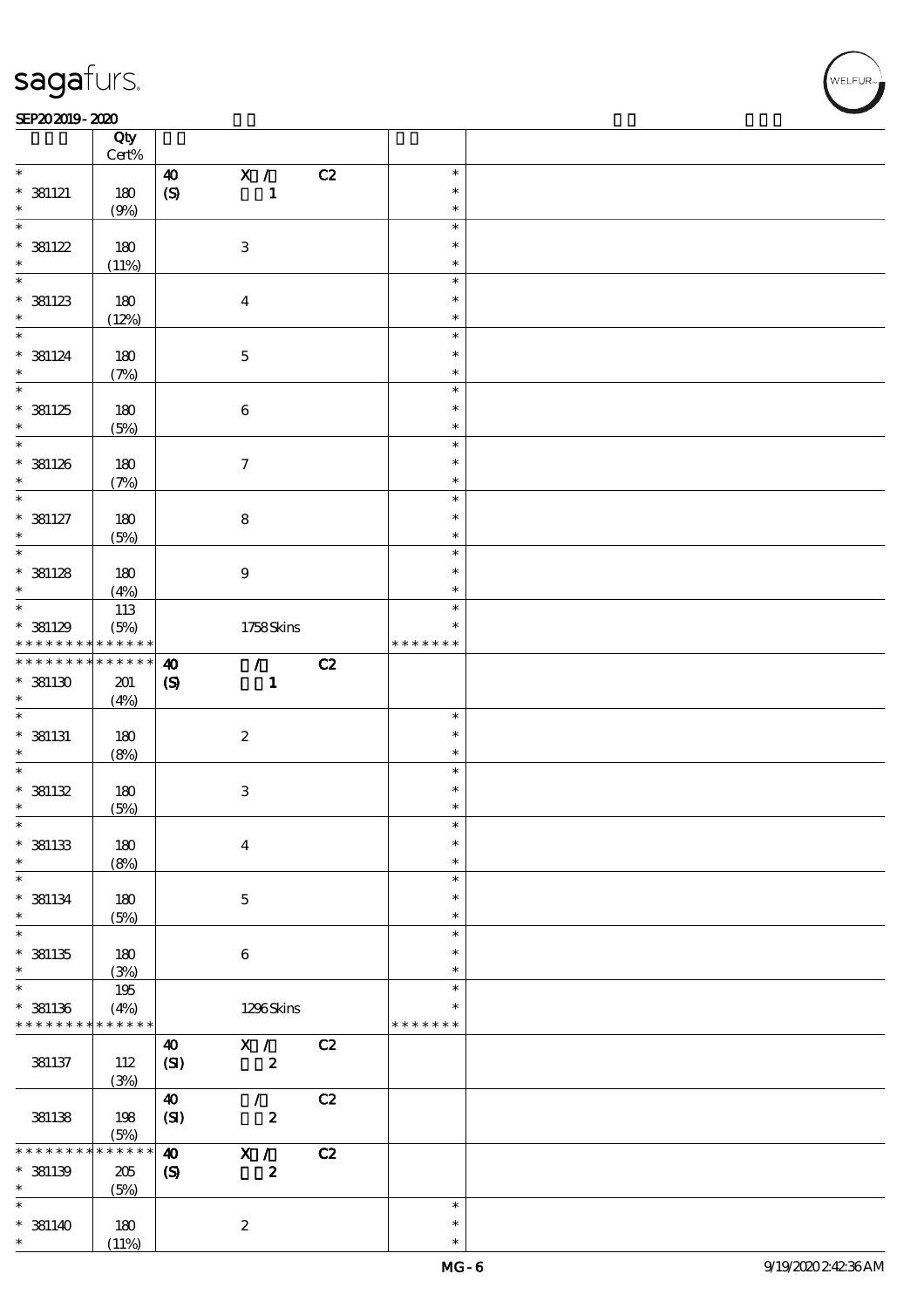#### SEP202019-2020

|                               | Qty<br>Cert%                    |                             |                           |    |                         |  |
|-------------------------------|---------------------------------|-----------------------------|---------------------------|----|-------------------------|--|
|                               |                                 |                             |                           |    |                         |  |
| $\ast$                        | 43                              | $\boldsymbol{\omega}$       | X /                       | C2 | $\ast$                  |  |
| $*$ 381141<br>* * * * * * * * | $(\Theta\%)$<br>$* * * * * * *$ | $\boldsymbol{S}$            | $\pmb{2}$                 |    | $\ast$<br>* * * * * * * |  |
| * * * * * * * *               | * * * * * *                     |                             |                           |    |                         |  |
|                               |                                 | $\boldsymbol{\omega}$       | $\mathcal{L}$             | C2 |                         |  |
| $*$ 381142                    | 205                             | $\boldsymbol{\mathrm{(S)}}$ | $\boldsymbol{z}$          |    |                         |  |
| $\ast$                        | (4%)                            |                             |                           |    |                         |  |
| $\overline{\phantom{0}}$      | 137                             |                             |                           |    | $\ast$                  |  |
| $*$ 381143                    | (5%)                            |                             | 342Skins                  |    | ∗                       |  |
| * * * * * * * * * * * * * *   |                                 |                             |                           |    | * * * * * * *           |  |
|                               |                                 | $\boldsymbol{\omega}$       | X /                       | C2 |                         |  |
|                               |                                 |                             |                           |    |                         |  |
| 381144                        | 148                             | $\boldsymbol{S}$            | $\mathbf{3}$              |    |                         |  |
|                               | (8%)                            |                             |                           |    |                         |  |
|                               |                                 | $\boldsymbol{\omega}$       | $\mathcal{L}$             | C2 |                         |  |
| 381145                        | 155                             | $\boldsymbol{\mathrm{(S)}}$ | $\mathbf{3}$              |    |                         |  |
|                               | (7%)                            |                             |                           |    |                         |  |
|                               |                                 | 40'30                       |                           | C2 |                         |  |
| 381146                        | $\boldsymbol{\omega}$           | (S)                         | MLD1                      |    |                         |  |
|                               |                                 |                             |                           |    |                         |  |
|                               | $(O\%)$<br>* * * * * *          |                             |                           |    |                         |  |
| * * * * * * * *               |                                 | $\boldsymbol{\mathfrak{D}}$ | X /                       | C2 |                         |  |
| $* 381147$                    | 245                             | (S)                         | $\mathbf{1}$              |    |                         |  |
| $\ast$                        | (8%)                            |                             |                           |    |                         |  |
| $\overline{\ast}$             |                                 |                             |                           |    | $\ast$                  |  |
| $*$ 381148                    | 220                             |                             | $\boldsymbol{z}$          |    | $\ast$                  |  |
| $\ast$                        | (5%)                            |                             |                           |    | $\ast$                  |  |
| $\ast$                        |                                 |                             |                           |    | $\ast$                  |  |
|                               |                                 |                             |                           |    | $\ast$                  |  |
| $*$ 381149                    | 220                             |                             | $\ensuremath{\mathsf{3}}$ |    |                         |  |
| $\ast$                        | (3%)                            |                             |                           |    | $\ast$                  |  |
| $\ast$                        |                                 |                             |                           |    | $\ast$                  |  |
| $*$ 381150                    | 220                             |                             | $\boldsymbol{4}$          |    | $\ast$                  |  |
| $\ast$                        | $(\Theta\% )$                   |                             |                           |    | $\ast$                  |  |
| $\ast$                        |                                 |                             |                           |    | $\ast$                  |  |
| $*$ 381151                    | 220                             |                             | $\mathbf 5$               |    | $\ast$                  |  |
| $\ast$                        | (10%)                           |                             |                           |    | $\ast$                  |  |
| $\ast$                        |                                 |                             |                           |    | $\ast$                  |  |
|                               |                                 |                             |                           |    |                         |  |
| * 381152                      | 220                             |                             | $\bf 6$                   |    | $\ast$                  |  |
| $\ast$                        | (3%)                            |                             |                           |    | $\ast$                  |  |
| $*$                           |                                 |                             |                           |    | $\ast$                  |  |
| $*$ 381153                    | 220                             |                             | $\boldsymbol{\tau}$       |    | $\ast$                  |  |
| $\ast$                        | (2%)                            |                             |                           |    | $\ast$                  |  |
| $\ast$                        |                                 |                             |                           |    | $\ast$                  |  |
| $* 381154$                    | $220\,$                         |                             | $\bf 8$                   |    | $\ast$                  |  |
| $\ast$                        | (8%)                            |                             |                           |    | $\ast$                  |  |
| $\overline{\ast}$             |                                 |                             |                           |    | $\ast$                  |  |
|                               |                                 |                             |                           |    | $\ast$                  |  |
| $^*$ 381155                   | 220                             |                             | $\boldsymbol{9}$          |    |                         |  |
| $\ast$                        | (4%)                            |                             |                           |    | $\ast$                  |  |
| $\ast$                        |                                 |                             |                           |    | $\ast$                  |  |
| $*$ 381156                    | $220\,$                         |                             | $10\,$                    |    | $\ast$                  |  |
| $\ast$                        | (10%)                           |                             |                           |    | $\ast$                  |  |
| $\ast$                        |                                 |                             |                           |    | $\ast$                  |  |
| $*$ 381157                    | $220\,$                         |                             | $11\,$                    |    | $\ast$                  |  |
| $\ast$                        | (5%)                            |                             |                           |    | $\ast$                  |  |
| $\overline{\ast}$             |                                 |                             |                           |    | $\ast$                  |  |
|                               |                                 |                             |                           |    |                         |  |
| $*$ 381158                    | 220                             |                             | $12\,$                    |    | $\ast$                  |  |
| $\ast$                        | (10%)                           |                             |                           |    | $\ast$                  |  |
| $\ast$                        |                                 |                             |                           |    | $\ast$                  |  |
| $*$ 381159                    | 220                             |                             | $13\,$                    |    | $\ast$                  |  |
| $\ast$                        | (3%)                            |                             |                           |    | $\ast$                  |  |
| $\ast$                        |                                 |                             |                           |    | $\ast$                  |  |
| $* 381160$                    | 220                             |                             | $14\,$                    |    | $\ast$                  |  |
| $\ast$                        | (10%)                           |                             |                           |    | $\ast$                  |  |

,<br>WELFUR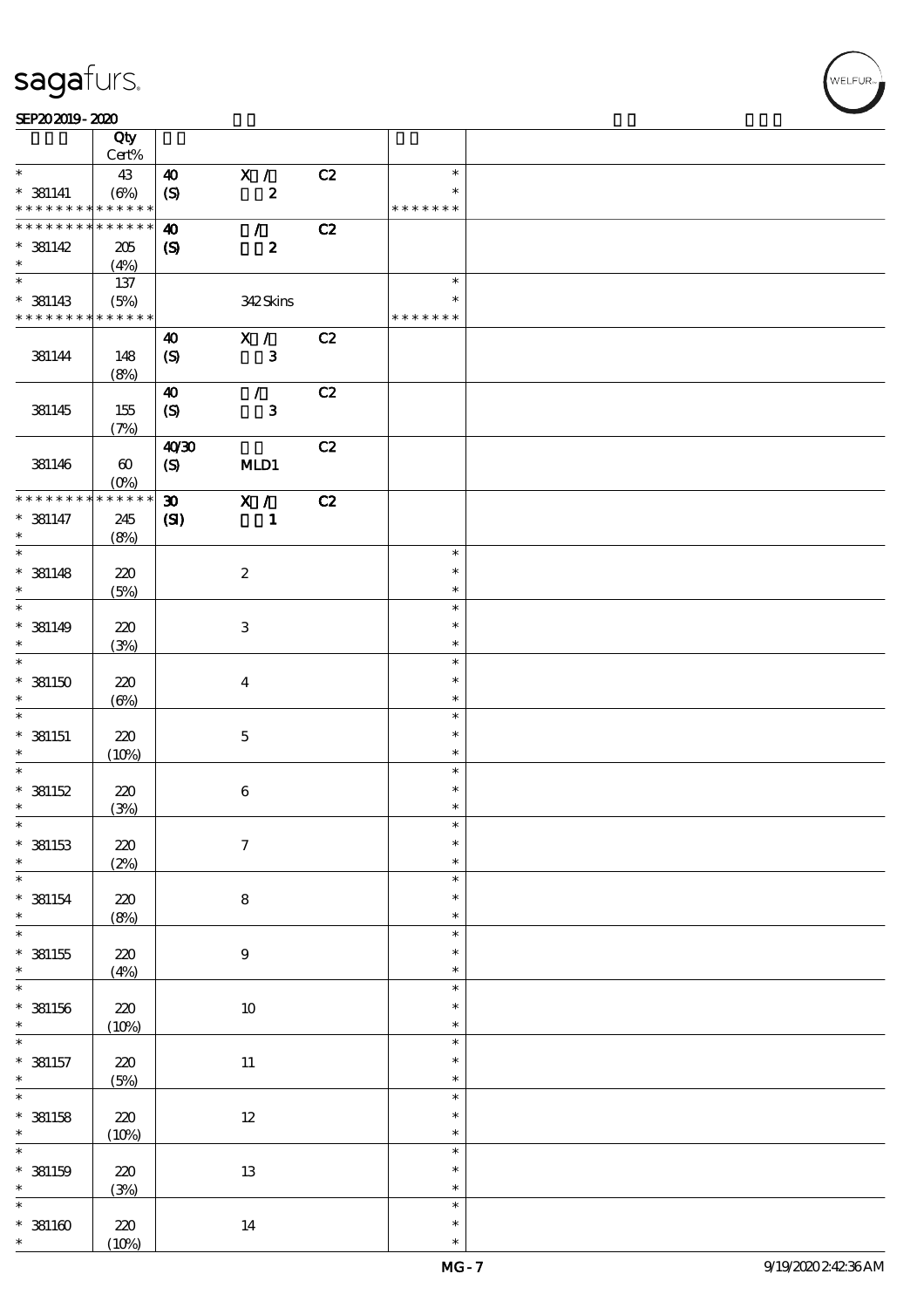#### SEP202019-2020

|                                           | Qty<br>Cert%            |                             |                           |    |               |  |
|-------------------------------------------|-------------------------|-----------------------------|---------------------------|----|---------------|--|
| $\ast$                                    |                         |                             |                           |    | $\ast$        |  |
|                                           |                         | $\boldsymbol{\mathfrak{D}}$ | X /                       | C2 |               |  |
| $*$ 381161                                | 220                     | (SI)                        | $\mathbf{1}$              |    | $\ast$        |  |
| $\ast$                                    | (4%)                    |                             |                           |    | $\ast$        |  |
| $\overline{\ast}$                         | 236                     |                             |                           |    | $\ast$        |  |
| $*381162$                                 | (8%)                    |                             | 3561 Skins                |    | $\ast$        |  |
| * * * * * * * *                           | * * * * * *             |                             |                           |    | * * * * * * * |  |
| * * * * * * * *                           | * * * * * *             |                             |                           |    |               |  |
|                                           |                         | $\boldsymbol{\mathfrak{D}}$ | $\mathcal{L}$             | C2 |               |  |
| $*$ 381163                                | 245                     | $\mathbf{C}$                | $\mathbf{1}$              |    |               |  |
| $\ast$                                    | (4%)                    |                             |                           |    |               |  |
| $\overline{\phantom{0}}$                  |                         |                             |                           |    | $\ast$        |  |
| $*$ 381164                                | 220                     |                             | $\boldsymbol{2}$          |    | $\ast$        |  |
| $\ast$                                    | (7%)                    |                             |                           |    | $\ast$        |  |
|                                           |                         |                             |                           |    | $\ast$        |  |
|                                           |                         |                             |                           |    | $\ast$        |  |
| $* 381165$                                | 220                     |                             | $\ensuremath{\mathbf{3}}$ |    |               |  |
| $\ast$                                    | (4%)                    |                             |                           |    | $\ast$        |  |
| $\ast$                                    |                         |                             |                           |    | $\ast$        |  |
| $* 381166$                                | 220                     |                             | $\bf{4}$                  |    | $\ast$        |  |
| $\ast$                                    | (4%)                    |                             |                           |    | $\ast$        |  |
| $\overline{\ast}$                         |                         |                             |                           |    | $\ast$        |  |
| $*$ 381167                                | 220                     |                             | $\mathbf 5$               |    | $\ast$        |  |
| $\ast$                                    |                         |                             |                           |    | $\ast$        |  |
| $\overline{\ast}$                         | (5%)                    |                             |                           |    | $\ast$        |  |
|                                           |                         |                             |                           |    |               |  |
| $*$ 381168                                | 220                     |                             | $\bf 6$                   |    | $\ast$        |  |
| $\ast$                                    | (2%)                    |                             |                           |    | $\ast$        |  |
| $\overline{\ast}$                         |                         |                             |                           |    | $\ast$        |  |
| $* 381169$                                | 220                     |                             | $\tau$                    |    | $\ast$        |  |
| $\ast$                                    | (2%)                    |                             |                           |    | $\ast$        |  |
| $\overline{\ast}$                         |                         |                             |                           |    | $\ast$        |  |
| $*381170$                                 |                         |                             |                           |    | $\ast$        |  |
|                                           | 220                     |                             | ${\bf 8}$                 |    |               |  |
|                                           |                         |                             |                           |    |               |  |
|                                           | (5%)                    |                             |                           |    | $\ast$        |  |
|                                           | 49                      |                             |                           |    | $\ast$        |  |
| $\ast$<br>$\ast$                          |                         |                             |                           |    | ∗             |  |
| $* 381171$<br>* * * * * * * *             | (4%)<br>$* * * * * * *$ |                             | 1834Skins                 |    | * * * * * * * |  |
| * * * * * * * *                           | $******$                |                             |                           |    |               |  |
|                                           |                         | $\boldsymbol{\mathfrak{D}}$ | X /                       | C2 |               |  |
| $* 381172$                                | 225                     | $\boldsymbol{\mathrm{(S)}}$ | $\mathbf{1}$              |    |               |  |
| $\ast$                                    | (16%)                   |                             |                           |    |               |  |
| $\ast$                                    |                         |                             |                           |    | $\ast$        |  |
|                                           | $200$                   |                             | $\boldsymbol{2}$          |    | $\ast$        |  |
| $*$ 381173<br>$\ast$                      | (19%)                   |                             |                           |    | $\ast$        |  |
| $\overline{\ast}$                         |                         |                             |                           |    | $\ast$        |  |
|                                           |                         |                             |                           |    | $\ast$        |  |
|                                           | $200\,$                 |                             | $\,3\,$                   |    | $\ast$        |  |
|                                           | (2%)                    |                             |                           |    | $\ast$        |  |
| $*$ 381174<br>$\ast$<br>$\overline{\ast}$ |                         |                             |                           |    | $\ast$        |  |
|                                           | 200                     |                             | $\bf{4}$                  |    |               |  |
| $*381175$<br>$\ast$                       | $(\Theta)$              |                             |                           |    | $\ast$        |  |
| $\overline{\ast}$                         |                         |                             |                           |    | $\ast$        |  |
|                                           | $200\,$                 |                             | $\mathbf 5$               |    | $\ast$        |  |
|                                           | (4%)                    |                             |                           |    | $\ast$        |  |
| $*381176$<br>$\ast$<br>$\ast$             |                         |                             |                           |    | $\ast$        |  |
|                                           |                         |                             |                           |    | $\ast$        |  |
| $* 381177$<br>$\ast$                      | $200\,$                 |                             | $\,6\,$                   |    | $\ast$        |  |
|                                           | (11%)                   |                             |                           |    |               |  |
| $\overline{\ast}$                         |                         |                             |                           |    | $\ast$        |  |
| $* 381178$                                | 200                     |                             | $\tau$                    |    | $\ast$        |  |
| $\ast$                                    | (9%)                    |                             |                           |    | $\ast$        |  |
| $\overline{\ast}$                         |                         |                             |                           |    | $\ast$        |  |
|                                           | $200$                   |                             | $\bf 8$                   |    | $\ast$        |  |
| $*381179$<br>$\ast$                       |                         |                             |                           |    | $\ast$        |  |
| $\ast$                                    | (4%)                    |                             |                           |    | $\ast$        |  |
|                                           |                         |                             |                           |    | $\ast$        |  |
| $*$ 381180<br>$\ast$                      | $200$<br>$(\Theta\%)$   |                             | $9\,$                     |    | $\ast$        |  |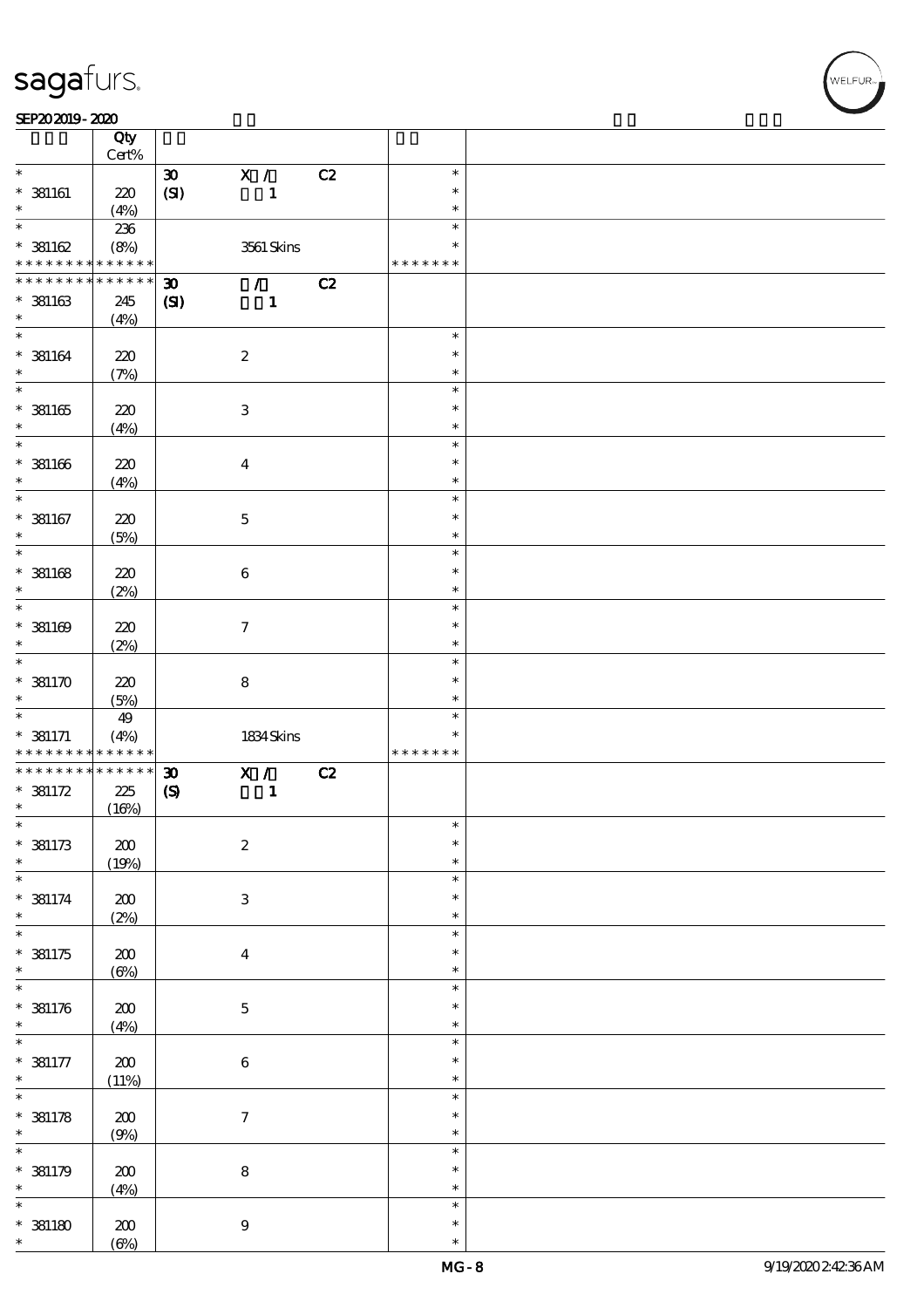### SEP202019-2020 REPORTED TO A REPORT OF THE SEPEDENT CONTROL SECTION OF THE SEPEDENT CONTROL SECTION OF THE SAM

|                                    | Qty<br>$\mbox{Cert}\%$ |                                                                |                  |  |
|------------------------------------|------------------------|----------------------------------------------------------------|------------------|--|
| $\ast$                             |                        | $\overline{\mathbf{x}}$ /<br>C2<br>$\boldsymbol{\mathfrak{D}}$ | $\ast$           |  |
| $* 381181$                         | $200\,$                | $\pmb{\in}$<br>$\mathbf 1$                                     | $\ast$           |  |
| $\ast$                             | (8%)                   |                                                                | $\ast$           |  |
| $\ast$                             |                        |                                                                | $\ast$           |  |
| $*$ 381182                         | $200\,$                | $11\,$                                                         | $\ast$           |  |
| $\ast$<br>$\overline{\phantom{0}}$ | (5%)                   |                                                                | $\ast$           |  |
|                                    |                        |                                                                | $\ast$           |  |
| $^\ast$ 38183                      | $200\,$                | $12\,$                                                         | $\ast$<br>$\ast$ |  |
| $\overline{\ast}$                  | (5%)                   |                                                                | $\ast$           |  |
|                                    | $\pmb{30}$             | 13                                                             | $\ast$           |  |
| $^*$ 381184<br>$\ast$              | (4%)                   |                                                                | $\ast$           |  |
| $\overline{\phantom{0}}$           |                        |                                                                | $\ast$           |  |
| $^\ast$ 381185                     | $\pmb{30}$             | $14\,$                                                         | $\ast$           |  |
| $\ast$                             | (7%)                   |                                                                | $\ast$           |  |
| $\overline{\ast}$                  |                        |                                                                | $\ast$           |  |
| $*$ 381186                         | $200\,$                | $15\,$                                                         | $\ast$           |  |
| $\ast$                             | (11%)                  |                                                                | $\ast$           |  |
| $\ast$                             |                        |                                                                | $\ast$           |  |
| $*$ 381187                         | 200                    | $16\,$                                                         | $\ast$           |  |
| $\ast$<br>$\overline{\phantom{0}}$ | (9%)                   |                                                                | $\ast$           |  |
|                                    |                        |                                                                | $\ast$           |  |
| $*$ 381188<br>$\ast$               | $200\,$                | $17\,$                                                         | $\ast$<br>$\ast$ |  |
| $\overline{\ast}$                  | (4%)                   |                                                                | $\ast$           |  |
| $*$ 381189                         | 200                    | $18\,$                                                         | $\ast$           |  |
| $\ast$                             | (2%)                   |                                                                | $\ast$           |  |
| $\overline{\ast}$                  |                        |                                                                | $\ast$           |  |
| $*$ 381190                         | $200\,$                | $19\,$                                                         | $\ast$           |  |
| $\ast$                             | (11%)                  |                                                                | $\ast$           |  |
| $\overline{\ast}$                  |                        |                                                                | $\ast$           |  |
| $*$ 381191                         | $\pmb{30}$             | $\pmb{\mathcal{X}}$                                            | $\ast$           |  |
| $\ast$                             | (7%)                   |                                                                | $\ast$           |  |
| $\ast$                             |                        |                                                                | $\ast$           |  |
| $^*$ 381192<br>$\ast$              | $200\,$                | $2\hspace{-0.05cm}1$                                           | $\ast$           |  |
| $\ast$                             | (7%)                   |                                                                | $\ast$<br>$\ast$ |  |
| $^*$ 381193                        | 200                    | $2\!2$                                                         | $\ast$           |  |
| $\ast$                             | (14%)                  |                                                                | $\ast$           |  |
| $\ast$                             |                        |                                                                | $\ast$           |  |
| $* 381194$                         | $200\,$                | $2\!3$                                                         | $\ast$           |  |
| $\ast$                             | (10%)                  |                                                                | $\ast$           |  |
| $\ast$                             |                        |                                                                | $\ast$           |  |
| $*$ 381195                         | 200                    | 24                                                             | $\ast$           |  |
| $\ast$                             | $(\Theta)$             |                                                                | $\ast$           |  |
| $\ast$                             |                        |                                                                | $\ast$           |  |
| $*$ 381196                         | 200                    | $25\,$                                                         | $\ast$           |  |
| $\ast$<br>$\ast$                   | (16%)                  |                                                                | $\ast$<br>$\ast$ |  |
| $*$ 381197                         | 200                    | ${\bf 26}$                                                     | $\ast$           |  |
| $\ast$                             | (4%)                   |                                                                | $\ast$           |  |
| $\overline{\ast}$                  | ${\bf 76}$             |                                                                | $\ast$           |  |
| $*$ 381198                         | (1%)                   | 5301 Skins                                                     | $\ast$           |  |
| * * * * * * * *                    | ******                 |                                                                | * * * * * * *    |  |
| * * * * * * * *                    | * * * * * *            | $\mathcal{F}$<br>C2<br>$\boldsymbol{\mathfrak{D}}$             |                  |  |
| $* 381199$                         | 225                    | $\boldsymbol{\mathcal{S}}$<br>$\mathbf{1}$                     |                  |  |
| $\ast$                             | (3%)                   |                                                                |                  |  |
| $\ast$                             |                        |                                                                | $\ast$           |  |
| $*381200$                          | 200                    | $\boldsymbol{2}$                                               | $\ast$           |  |
| $\ast$                             | $(\Theta\%)$           |                                                                | $\ast$           |  |

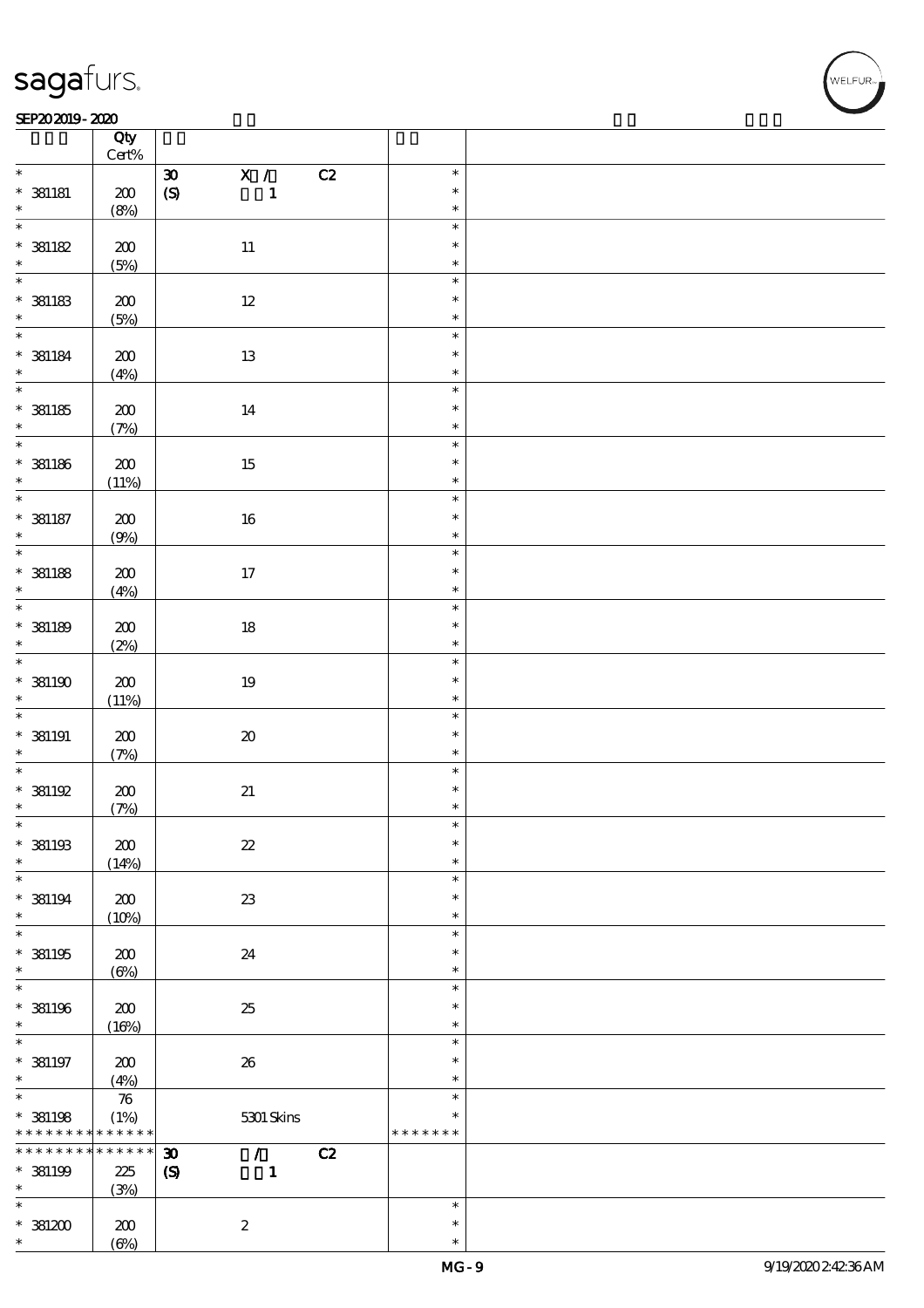$\top$ 

### SEP202019-2020 REPORTED TO A REPORT OF THE SEPEDENT CONTROL SECTION OF THE SEPEDENT CONTROL SECTION OF THE SAM

|                          | Qty<br>$Cert\%$ |                                                            |               |  |
|--------------------------|-----------------|------------------------------------------------------------|---------------|--|
| $\ast$                   |                 | $\mathcal{L}$<br>C2<br>$\pmb{\mathfrak{D}}$                | $\ast$        |  |
|                          |                 |                                                            |               |  |
| $*381201$                | $200$           | $\boldsymbol{S}$<br>$\mathbf{1}$                           | $\ast$        |  |
| $\ast$                   | (9%)            |                                                            | $\ast$        |  |
| $\overline{\ast}$        |                 |                                                            | $\ast$        |  |
| $*381202$                | $200\,$         | $\boldsymbol{4}$                                           | $\ast$        |  |
| $\ast$                   | (7%)            |                                                            | $\ast$        |  |
|                          |                 |                                                            | $\ast$        |  |
|                          |                 |                                                            | $\ast$        |  |
| $*39.203$                | 200             | $\mathbf 5$                                                |               |  |
|                          | (5%)            |                                                            | $\ast$        |  |
| $\ddot{x}$               |                 |                                                            | $\ast$        |  |
| $*381204$                | $200$           | $\bf 6$                                                    | $\ast$        |  |
| $\ast$                   | (5%)            |                                                            | $\ast$        |  |
| $\overline{\ast}$        |                 |                                                            | $\ast$        |  |
|                          |                 |                                                            | $\ast$        |  |
| $*381205$                | $200\,$         | $\boldsymbol{\tau}$                                        |               |  |
| $\ast$                   | (3%)            |                                                            | $\ast$        |  |
| $\overline{\phantom{0}}$ |                 |                                                            | $\ast$        |  |
| $*381206$                | 200             | $\bf 8$                                                    | $\ast$        |  |
| $\ast$                   | (4%)            |                                                            | $\ast$        |  |
| $\overline{\ast}$        |                 |                                                            | $\ast$        |  |
| $*381207$                | 200             | $\boldsymbol{9}$                                           | $\ast$        |  |
| $\ast$                   |                 |                                                            | $\ast$        |  |
| $\overline{\ast}$        | (8%)            |                                                            |               |  |
|                          |                 |                                                            | $\ast$        |  |
| $*381208$                | 200             | $10\,$                                                     | $\ast$        |  |
| $\ast$                   | (5%)            |                                                            | $\ast$        |  |
| $*$                      |                 |                                                            | $\ast$        |  |
| $*381209$                | 200             | $11\,$                                                     | $\ast$        |  |
| $\ast$                   |                 |                                                            | $\ast$        |  |
| $\overline{\mathbf{r}}$  | $(\Theta)$      |                                                            |               |  |
|                          |                 |                                                            | $\ast$        |  |
| * 381210                 | 200             | $12\,$                                                     | $\ast$        |  |
| $\ast$                   | (4%)            |                                                            | $\ast$        |  |
| $\ast$                   |                 |                                                            | $\ast$        |  |
| $*$ 381211               | $200\,$         | $13\,$                                                     | $\ast$        |  |
| $\ast$                   | (11%)           |                                                            | $\ast$        |  |
| $\overline{\phantom{0}}$ |                 |                                                            | $\ast$        |  |
|                          |                 |                                                            |               |  |
| $*$ 381212               | 200             | 14                                                         | $\ast$        |  |
| $\ast$                   | (3%)            |                                                            | $\ast$        |  |
| $\ast$                   |                 |                                                            | $\ast$        |  |
| $*$ 381213               | $\pmb{30}$      | 15                                                         | $\ast$        |  |
| $\ast$                   | (5%)            |                                                            | $\ast$        |  |
| $\ast$                   |                 |                                                            | $\ast$        |  |
|                          |                 |                                                            | $\ast$        |  |
| $*$ 381214               | 200             | 16                                                         |               |  |
| $\ast$                   | (5%)            |                                                            | $\ast$        |  |
| $\overline{\ast}$        |                 |                                                            | $\ast$        |  |
| $*$ 381215               | 200             | 17                                                         | $\ast$        |  |
| $\ast$                   | (4%)            |                                                            | $\ast$        |  |
| $\ast$                   |                 |                                                            | $\ast$        |  |
| $*$ 381216               | $200$           | $18\,$                                                     | $\ast$        |  |
| $\ast$                   |                 |                                                            | $\ast$        |  |
|                          | (8%)            |                                                            |               |  |
| $\ast$                   |                 |                                                            | $\ast$        |  |
| $* 381217$               | $200$           | 19                                                         | $\ast$        |  |
| $\ast$                   | (15%)           |                                                            | $\ast$        |  |
| $\ast$                   |                 |                                                            | $\ast$        |  |
| $*$ 381218               | 200             | $\pmb{\mathcal{X}}$                                        | $\ast$        |  |
| $\ast$                   |                 |                                                            | $\ast$        |  |
| $\overline{\ast}$        | (8%)            |                                                            |               |  |
|                          | 118             |                                                            | $\ast$        |  |
| $*$ 381219               | (5%)            | 4143Skins                                                  | $\ast$        |  |
| * * * * * * * *          | * * * * * *     |                                                            | * * * * * * * |  |
| * * * * * * * *          | * * * * * *     | $\boldsymbol{\mathfrak{D}}$<br>C2<br>$\mathcal{L}$         |               |  |
| $*381220$                | 245             | $\ensuremath{\text{IMAP}}$<br>$\mathbf{C}$<br>$\mathbf{1}$ |               |  |
| $\ast$                   | (3%)            |                                                            |               |  |
|                          |                 |                                                            |               |  |

 $\overline{\mathbf{r}}$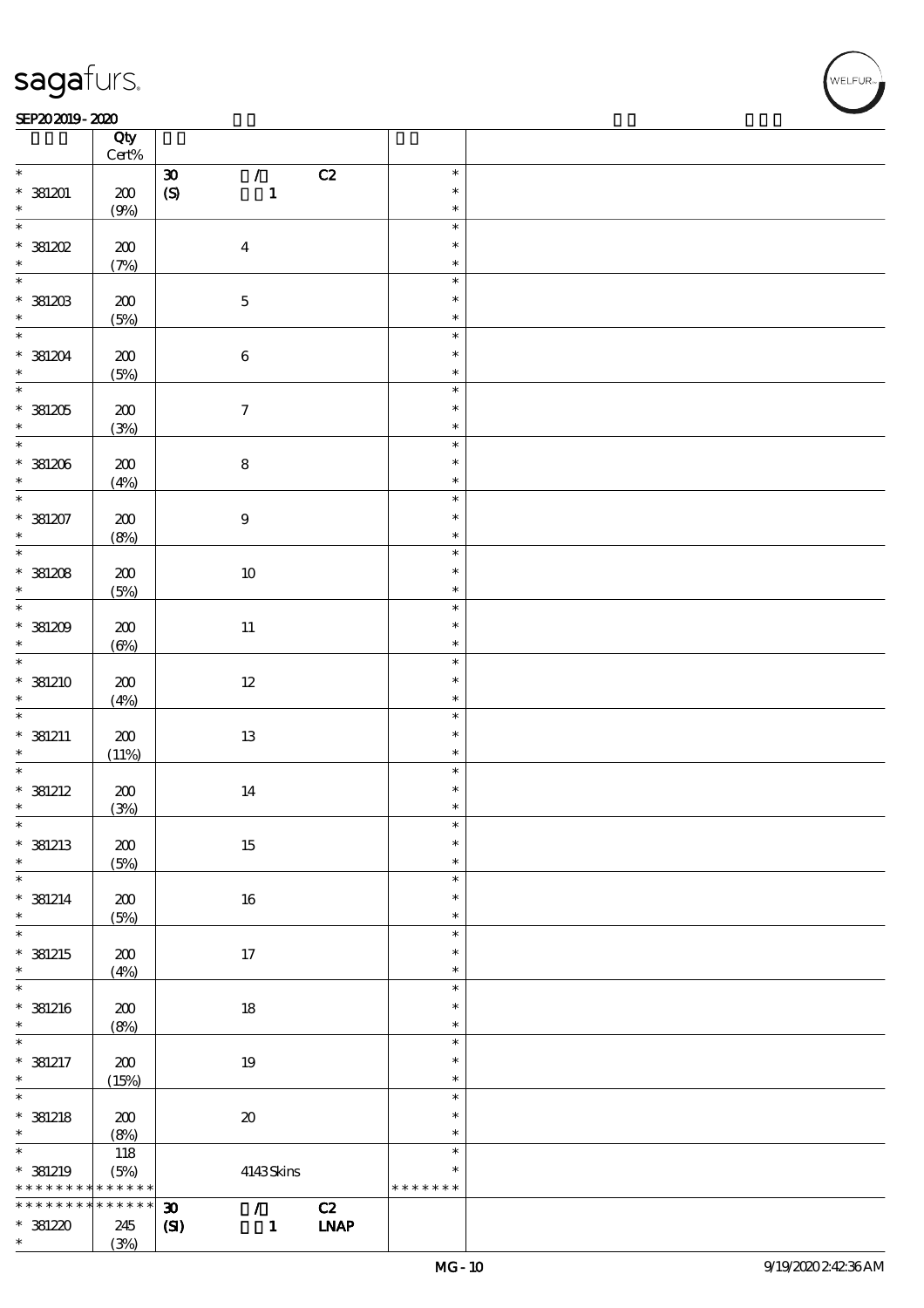### SEP202019-2020

|                                            | Qty<br>Cert%               |                             |                           |             |                  |  |
|--------------------------------------------|----------------------------|-----------------------------|---------------------------|-------------|------------------|--|
| $\ast$                                     |                            |                             | $\mathcal{F}$             |             | $\ast$           |  |
|                                            | 116                        | $\pmb{\mathfrak{D}}$        |                           | C2          |                  |  |
| $* 381221$                                 | $(\Theta)$                 | (SI)                        | $\mathbf{1}$              | <b>LNAP</b> | $\ast$           |  |
| * * * * * * * * <mark>* * * * * *</mark>   |                            |                             |                           |             | * * * * * * *    |  |
| * * * * * * * *                            | $\ast\ast\ast\ast\ast\ast$ | $\boldsymbol{\mathfrak{D}}$ | X /                       | C2          |                  |  |
|                                            |                            |                             |                           |             |                  |  |
| $*381222$                                  | 225                        | $\boldsymbol{\mathrm{(S)}}$ | $\mathbf{1}$              | <b>LNAP</b> |                  |  |
| $\ast$                                     | (8%)                       |                             |                           |             |                  |  |
|                                            |                            |                             |                           |             | $\ast$           |  |
| $*381223$                                  | 200                        |                             | $\boldsymbol{2}$          |             | $\ast$           |  |
|                                            |                            |                             |                           |             |                  |  |
| $\ast$                                     | (7%)                       |                             |                           |             | $\ast$           |  |
| $\ast$                                     |                            |                             |                           |             | $\ast$           |  |
| $* 381224$                                 | 200                        |                             | 3                         |             | $\ast$           |  |
| $\ast$                                     | (8%)                       |                             |                           |             | $\ast$           |  |
|                                            |                            |                             |                           |             |                  |  |
|                                            | 131                        |                             |                           |             | $\ast$           |  |
| $*381225$                                  | (5%)                       |                             | 756Skins                  |             | $\ast$           |  |
| * * * * * * * *                            | $\ast\ast\ast\ast\ast\ast$ |                             |                           |             | * * * * * * *    |  |
| * * * * * * * *                            | $******$                   | $\boldsymbol{\mathfrak{D}}$ | $\mathcal{L}$             | C2          |                  |  |
|                                            |                            |                             |                           |             |                  |  |
| $* 381226$                                 | 225                        | $\boldsymbol{\mathcal{S}}$  | $\mathbf{1}$              | <b>LNAP</b> |                  |  |
| $\ast$                                     | (4%)                       |                             |                           |             |                  |  |
| $\ast$                                     |                            |                             |                           |             | $\ast$           |  |
| $* 381227$                                 | 200                        |                             | $\boldsymbol{2}$          |             | $\ast$           |  |
| $\ast$                                     |                            |                             |                           |             | $\ast$           |  |
|                                            | (4%)                       |                             |                           |             |                  |  |
| $\overline{\ast}$                          | 158                        |                             |                           |             | $\ast$           |  |
| $* 381228$                                 | (5%)                       |                             | 583Skins                  |             | $\ast$           |  |
| * * * * * * * *                            | $******$                   |                             |                           |             | * * * * * * *    |  |
| * * * * * * * *                            | * * * * * *                |                             |                           |             |                  |  |
|                                            |                            | $\boldsymbol{\mathfrak{D}}$ | X /                       | C2          |                  |  |
| $*381229$                                  | 245                        | (S)                         | $\boldsymbol{z}$          |             |                  |  |
| $\ast$                                     | (5%)                       |                             |                           |             |                  |  |
| $\overline{\ast}$                          |                            |                             |                           |             | $\ast$           |  |
| $*381230$                                  | 220                        |                             | $\boldsymbol{2}$          |             | $\ast$           |  |
|                                            |                            |                             |                           |             |                  |  |
| $\ast$                                     | (7%)                       |                             |                           |             | $\ast$           |  |
| $\ast$                                     |                            |                             |                           |             | $\ast$           |  |
| $*$ 381231                                 | 220                        |                             | $\ensuremath{\mathbf{3}}$ |             | $\ast$           |  |
| $\ast$                                     |                            |                             |                           |             | $\ast$           |  |
| $\overline{\ast}$                          | (7%)                       |                             |                           |             |                  |  |
|                                            | 110                        |                             |                           |             | $\ast$           |  |
| $* 381232$                                 | (7%)                       |                             | 795Skins                  |             | $\ast$           |  |
| * * * * * * * * <mark>* * * * * * *</mark> |                            |                             |                           |             | * * * * * * *    |  |
| ************** 30                          |                            |                             | $\mathcal{L}$             | C2          |                  |  |
|                                            |                            |                             |                           |             |                  |  |
| $* 381233$                                 | 245                        | (S)                         | $\boldsymbol{2}$          |             |                  |  |
| $\ast$                                     | (7%)                       |                             |                           |             |                  |  |
| $\ast$                                     |                            |                             |                           |             | $\ast$           |  |
| $*$ 381234                                 | 220                        |                             | $\boldsymbol{2}$          |             | $\ast$           |  |
| $\ast$                                     |                            |                             |                           |             | $\ast$           |  |
|                                            | (3%)                       |                             |                           |             |                  |  |
| $\overline{\ast}$                          |                            |                             |                           |             | $\ast$           |  |
| $*381235$                                  | 220                        |                             | $\,3$                     |             | $\ast$           |  |
| $\ast$                                     | (5%)                       |                             |                           |             | $\ast$           |  |
| $\ast$                                     |                            |                             |                           |             | $\ast$           |  |
|                                            | $109$                      |                             |                           |             |                  |  |
| $*$ 381236                                 | (4%)                       |                             | 794Skins                  |             |                  |  |
| * * * * * * * *                            | * * * * * *                |                             |                           |             | * * * * * * *    |  |
| * * * * * * * *                            | * * * * * *                | $\boldsymbol{\mathfrak{D}}$ | X /                       | C2          |                  |  |
| $*$ 381237                                 |                            |                             | $\boldsymbol{z}$          |             |                  |  |
|                                            | 225                        | $\boldsymbol{\mathrm{(S)}}$ |                           |             |                  |  |
| $\ast$                                     | (3%)                       |                             |                           |             |                  |  |
| $\overline{\ast}$                          |                            |                             |                           |             | $\ast$           |  |
| $*381238$                                  | 200                        |                             | $\boldsymbol{2}$          |             | $\ast$           |  |
| $\ast$                                     | (7%)                       |                             |                           |             | $\ast$           |  |
| $\ast$                                     |                            |                             |                           |             |                  |  |
|                                            |                            |                             |                           |             | $\ast$           |  |
| $*$ 381239                                 | 200                        |                             | $\ensuremath{\mathbf{3}}$ |             | $\ast$           |  |
| $\ast$                                     | (9%)                       |                             |                           |             | $\ast$           |  |
| $\ast$                                     |                            |                             |                           |             | $\ast$           |  |
|                                            |                            |                             |                           |             |                  |  |
|                                            |                            |                             |                           |             |                  |  |
| $*$ 381240<br>$\ast$                       | 200<br>(13%)               |                             | $\boldsymbol{4}$          |             | $\ast$<br>$\ast$ |  |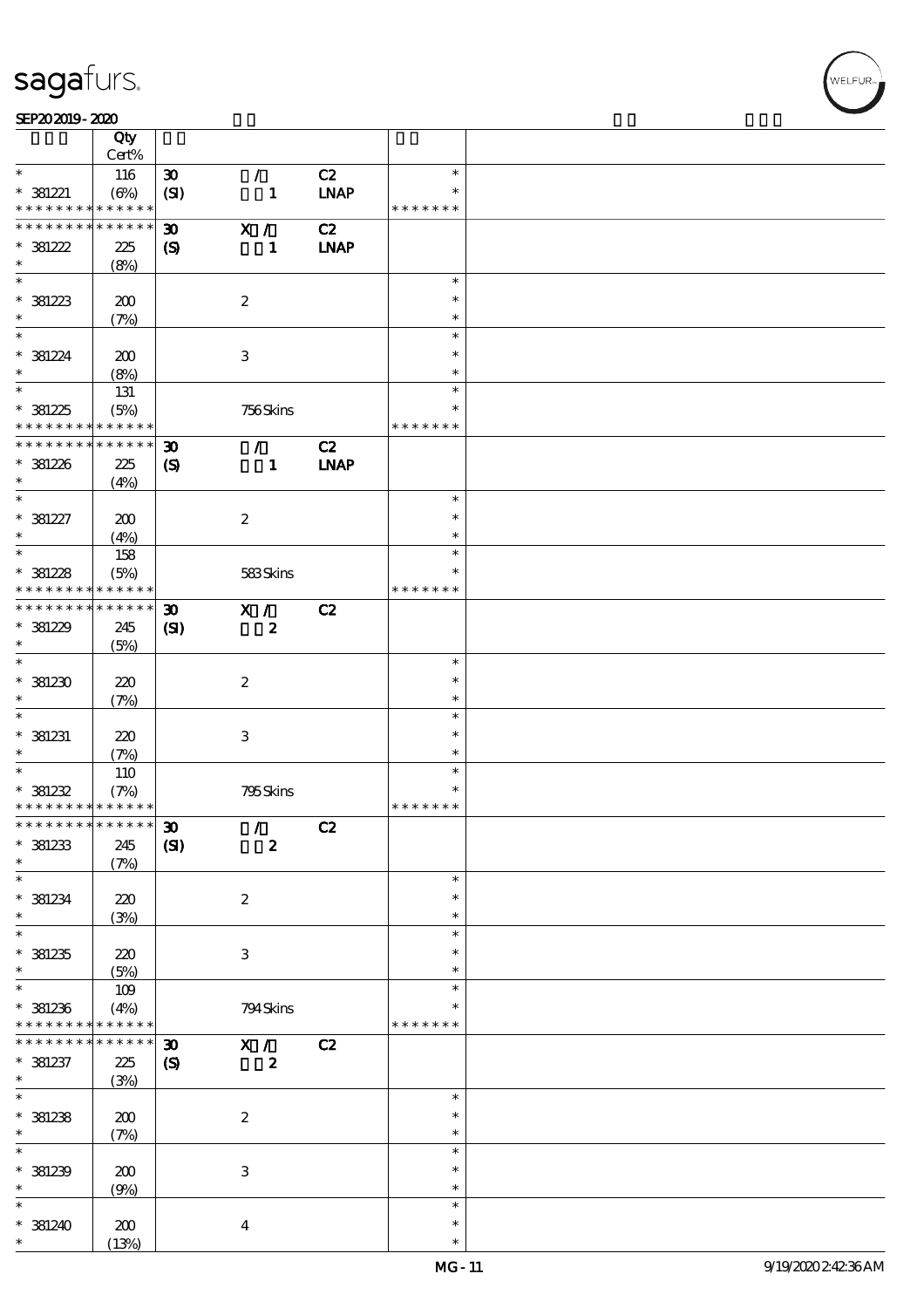### SEP202019-2020 REPORTED TO A REPORT OF THE SEPEDENT CONTROL SECTION OF THE SEPEDENT CONTROL SECTION OF THE SAM

|                          | Qty<br>$Cert\%$ |                                                         |               |  |
|--------------------------|-----------------|---------------------------------------------------------|---------------|--|
| $\ast$                   |                 |                                                         | $\ast$        |  |
|                          |                 | $\overline{\mathbf{x}}$ /<br>C2<br>$\pmb{\mathfrak{D}}$ |               |  |
| $*$ 381241               | $200\,$         | $\boldsymbol{2}$<br>$\boldsymbol{S}$                    | $\ast$        |  |
| $\ast$                   | (10%)           |                                                         | $\ast$        |  |
|                          |                 |                                                         | $\ast$        |  |
| $* 381242$               | $200\,$         | $\bf 6$                                                 | $\ast$        |  |
|                          |                 |                                                         |               |  |
| $\ast$                   | (8%)            |                                                         | $\ast$        |  |
|                          |                 |                                                         | $\ast$        |  |
| $* 381243$               | 200             | $\boldsymbol{\tau}$                                     | $\ast$        |  |
| $\ast$                   |                 |                                                         | $\ast$        |  |
|                          | $(\Theta)$      |                                                         |               |  |
| $\ddot{x}$               |                 |                                                         | $\ast$        |  |
| $* 381244$               | $200$           | ${\bf 8}$                                               | $\ast$        |  |
| $\ast$                   | (4%)            |                                                         | $\ast$        |  |
| $\overline{\phantom{0}}$ |                 |                                                         | $\ast$        |  |
|                          |                 |                                                         |               |  |
| $* 381245$               | $200$           | $\bf 9$                                                 | $\ast$        |  |
| $\ast$                   | (2%)            |                                                         | $\ast$        |  |
| $\overline{\phantom{0}}$ |                 |                                                         | $\ast$        |  |
|                          |                 |                                                         | $\ast$        |  |
| $* 381246$               | 200             | $10\,$                                                  |               |  |
| $\ast$                   | (2%)            |                                                         | $\ast$        |  |
| $\overline{\ast}$        |                 |                                                         | $\ast$        |  |
| $* 381247$               | $200$           | $11\,$                                                  | $\ast$        |  |
| $\ast$                   |                 |                                                         | $\ast$        |  |
| $\overline{\ast}$        | (7%)            |                                                         |               |  |
|                          |                 |                                                         | $\ast$        |  |
| $* 381248$               | 200             | $12\,$                                                  | $\ast$        |  |
| $\ast$                   | (5%)            |                                                         | $\ast$        |  |
|                          |                 |                                                         | $\ast$        |  |
|                          |                 |                                                         |               |  |
| $* 381249$               | 200             | 13                                                      | $\ast$        |  |
| $\ast$                   | $(\Theta)$      |                                                         | $\ast$        |  |
|                          |                 |                                                         | $\ast$        |  |
|                          |                 |                                                         | $\ast$        |  |
| $*381250$                | $200$           | 14                                                      |               |  |
| $\ast$                   | (4%)            |                                                         | $\ast$        |  |
|                          |                 |                                                         | $\ast$        |  |
| $* 381251$               | 200             | $15\,$                                                  | $\ast$        |  |
| $\ast$                   | (8%)            |                                                         | $\ast$        |  |
| $\overline{\phantom{0}}$ |                 |                                                         |               |  |
|                          |                 |                                                         | $\ast$        |  |
| $* 381252$               | 200             | $16\,$                                                  | $\ast$        |  |
| $\ast$                   | (11%)           |                                                         | $\ast$        |  |
| $\ast$                   |                 |                                                         | $\ast$        |  |
|                          |                 |                                                         | $\ast$        |  |
| $*$ 381253               | 200             | 17                                                      |               |  |
| $\ast$                   | (11%)           |                                                         | $\ast$        |  |
| $\ast$                   | 269             |                                                         | $\ast$        |  |
| $* 381254$               | (10%)           | 3694Skins                                               | $\ast$        |  |
| * * * * * * * *          | * * * * * *     |                                                         | * * * * * * * |  |
| * * * * * * *            | * * * * * *     |                                                         |               |  |
|                          |                 | C2<br>$\boldsymbol{\mathfrak{D}}$<br>$\mathcal{F}$      |               |  |
| $*381255$                | 225             | $\boldsymbol{\mathrm{(S)}}$<br>$\boldsymbol{z}$         |               |  |
| $\ast$                   | (7%)            |                                                         |               |  |
| $\ast$                   |                 |                                                         | $\ast$        |  |
| $*381256$                |                 |                                                         | $\ast$        |  |
|                          | $200$           | $\boldsymbol{2}$                                        |               |  |
| $\ast$                   | (5%)            |                                                         | $\ast$        |  |
| $\ast$                   |                 |                                                         | $\ast$        |  |
| $* 381257$               | $200$           | $\ensuremath{\mathbf{3}}$                               | $\ast$        |  |
| $\ast$                   | (4%)            |                                                         | $\ast$        |  |
| $\ast$                   |                 |                                                         | $\ast$        |  |
|                          |                 |                                                         |               |  |
| $* 381258$               | 200             | $\bf{4}$                                                | $\ast$        |  |
| $\ast$                   | $(\Theta\%)$    |                                                         | $\ast$        |  |
| $\ast$                   |                 |                                                         | $\ast$        |  |
|                          |                 |                                                         | $\ast$        |  |
| $*$ 381259               | 200             | $\mathbf 5$                                             |               |  |
| $\ast$                   | (9%)            |                                                         | $\ast$        |  |
| $\ast$                   |                 |                                                         | $\ast$        |  |
| $*381200$                | 200             | $\bf 6$                                                 | $\ast$        |  |
| $\ast$                   | (3%)            |                                                         | $\ast$        |  |
|                          |                 |                                                         |               |  |

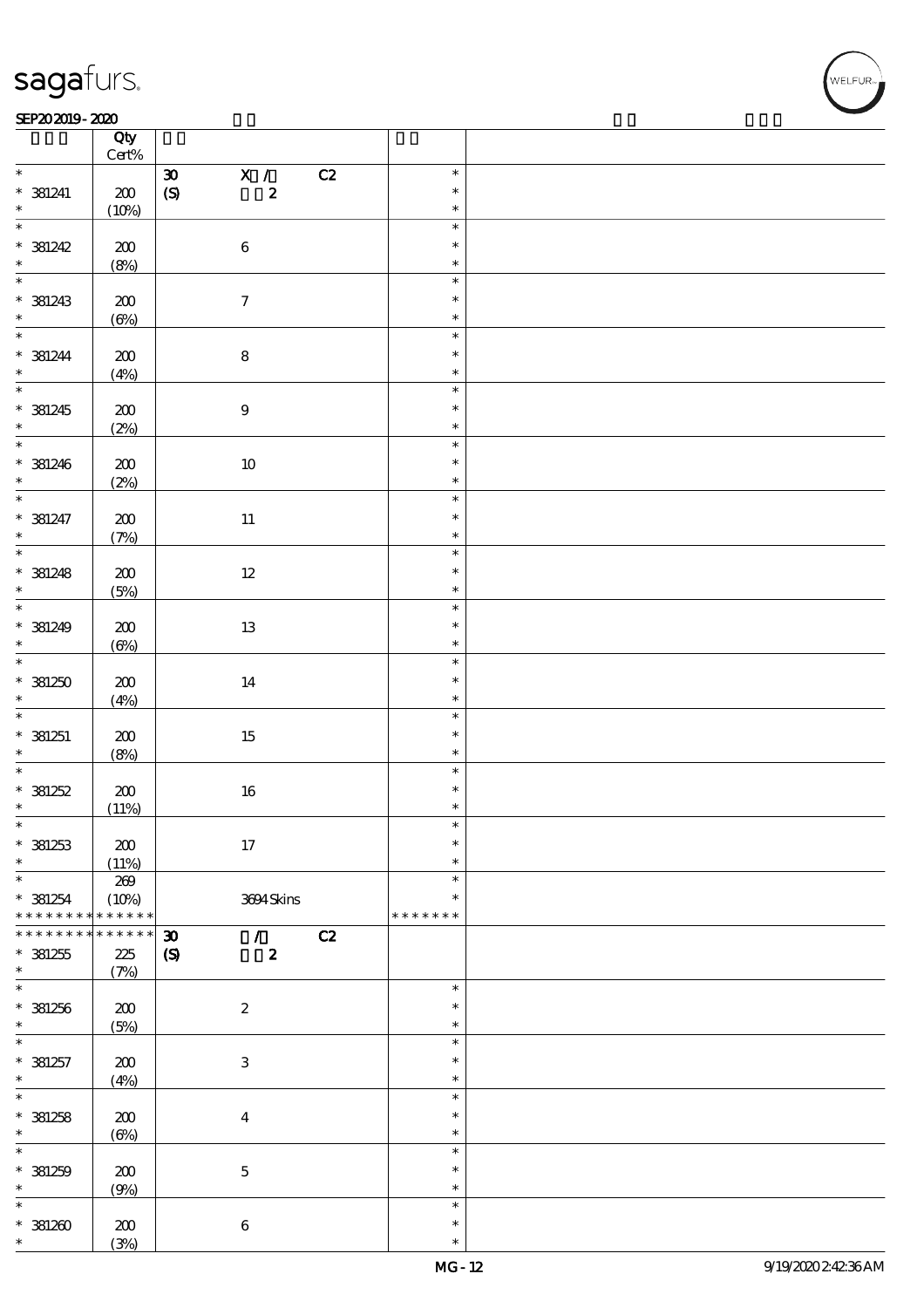$\top$ 

### SEP202019-2020 REPORTED TO A REPORT OF THE SEPEDENT CONTROL SECTION OF THE SEPEDENT CONTROL SECTION OF THE SAM

|                                            | Qty         |                             |                           |             |               |  |
|--------------------------------------------|-------------|-----------------------------|---------------------------|-------------|---------------|--|
| $\ast$                                     | Cert%       |                             |                           |             | $\ast$        |  |
|                                            | 159         | $\boldsymbol{\mathfrak{D}}$ | $\mathcal{F}$             | C2          |               |  |
| $*$ 381261                                 | (4%)        | $\boldsymbol{S}$            | $\pmb{2}$                 |             | $\ast$        |  |
| * * * * * * * *                            | * * * * * * |                             |                           |             | * * * * * * * |  |
|                                            |             | $\boldsymbol{\mathfrak{D}}$ | $\mathcal{L}$             | C2          |               |  |
| 381262                                     | 128         | (SI)                        | $\boldsymbol{z}$          | <b>LNAP</b> |               |  |
|                                            | (1%)        |                             |                           |             |               |  |
|                                            |             | $\pmb{\mathfrak{D}}$        | X /                       | C2          |               |  |
| 381263                                     | 184         | $\boldsymbol{S}$            | $\boldsymbol{z}$          | <b>INAP</b> |               |  |
|                                            | (7%)        |                             |                           |             |               |  |
|                                            |             | $\boldsymbol{\mathfrak{D}}$ | $\mathcal{L}$             | C2          |               |  |
| 381264                                     | 166         | $\boldsymbol{\mathrm{(S)}}$ | $\boldsymbol{z}$          | <b>LNAP</b> |               |  |
|                                            | (6%)        |                             |                           |             |               |  |
|                                            |             | $\pmb{\mathfrak{D}}$        | X /                       | C2          |               |  |
| 381265                                     | 214         | (SI)                        | $\mathbf{3}$              |             |               |  |
|                                            | (9%)        |                             |                           |             |               |  |
|                                            |             | $\pmb{\mathfrak{D}}$        | $\mathcal{L}$             | C2          |               |  |
| 381266                                     | 259         | (SI)                        | ${\bf 3}$                 |             |               |  |
|                                            | (4%)        |                             |                           |             |               |  |
| * * * * * * * *                            | * * * * * * | $\boldsymbol{\mathfrak{D}}$ | X /                       | C2          |               |  |
| $* 381267$                                 | 225         | $\boldsymbol{\mathrm{(S)}}$ | $\mathbf{3}$              |             |               |  |
| $\ast$                                     | (7%)        |                             |                           |             |               |  |
| $\overline{\phantom{0}}$                   |             |                             |                           |             | $\ast$        |  |
|                                            |             |                             |                           |             | $\ast$        |  |
| $*381268$<br>$\ast$                        | 200         |                             | $\boldsymbol{z}$          |             | $\ast$        |  |
| $\overline{\phantom{0}}$                   | (9%)        |                             |                           |             |               |  |
|                                            |             |                             |                           |             | $\ast$        |  |
| $*381209$                                  | 200         |                             | $\ensuremath{\mathbf{3}}$ |             | $\ast$        |  |
| $\ast$                                     | (5%)        |                             |                           |             | $\ast$        |  |
|                                            |             |                             |                           |             | $\ast$        |  |
| $*381270$                                  | 200         |                             | $\bf{4}$                  |             | $\ast$        |  |
| $\ast$                                     | (9%)        |                             |                           |             | $\ast$        |  |
| $\ast$                                     |             |                             |                           |             | $\ast$        |  |
| $* 381271$                                 | 200         |                             | $\mathbf 5$               |             | $\ast$        |  |
| $\ast$                                     | (8%)        |                             |                           |             | $\ast$        |  |
| $\overline{\ast}$                          | 40          |                             |                           |             | $\ast$        |  |
| $* 381272$                                 | (7%)        |                             | 1065Skins                 |             | $\ast$        |  |
| * * * * * * * * <mark>* * * * * * *</mark> |             |                             |                           |             | * * * * * * * |  |
| *************** 30                         |             |                             | $\mathcal{L}$             | C2          |               |  |
| $* 381273$                                 | 225         | $\boldsymbol{S}$            | $\mathbf{3}$              |             |               |  |
| $\ast$                                     | (9%)        |                             |                           |             |               |  |
| $\ast$                                     | 161         |                             |                           |             | $\ast$        |  |
| $* 381274$                                 | (4%)        |                             | 386Skins                  |             | $\ast$        |  |
| * * * * * * * *                            | * * * * * * |                             |                           |             | * * * * * * * |  |
| * * * * * * *                              | * * * * *   | $\boldsymbol{\mathfrak{D}}$ | X /                       | C2          |               |  |
| $* 381275$                                 | 285         | (S)                         | 1                         |             |               |  |
| $\ast$                                     | (2%)        |                             |                           |             |               |  |
| $\ast$                                     |             |                             |                           |             | $\ast$        |  |
| $* 381276$                                 | 260         |                             | $\boldsymbol{2}$          |             | $\ast$        |  |
| $\ast$                                     |             |                             |                           |             | $\ast$        |  |
| $\ast$                                     | (5%)        |                             |                           |             | $\ast$        |  |
|                                            |             |                             |                           |             | $\ast$        |  |
| $* 381277$                                 | 260         |                             | $\,3\,$                   |             |               |  |
| $\ast$                                     | (5%)        |                             |                           |             | $\ast$        |  |
| $\ast$                                     | 171         |                             |                           |             | $\ast$        |  |
| $* 381278$                                 | (5%)        |                             | 976Skins                  |             | $\ast$        |  |
| * * * * * * * *                            | * * * * * * |                             |                           |             | * * * * * * * |  |
| * * * * * * *                              | * * * * * * | $\boldsymbol{\mathbf{z}}$   | $\mathcal{F}$             | C2          |               |  |
| $* 381279$                                 | 285         | $\mathbf{C}$                | $\mathbf{1}$              |             |               |  |
| $\ast$                                     | (2%)        |                             |                           |             |               |  |
| $\ast$                                     |             |                             |                           |             | $\ast$        |  |
| $*381280$                                  | 260         |                             | $\boldsymbol{z}$          |             | $\ast$        |  |
| $\ast$                                     | $(O\%)$     |                             |                           |             | $\ast$        |  |

 $\overline{\mathbf{r}}$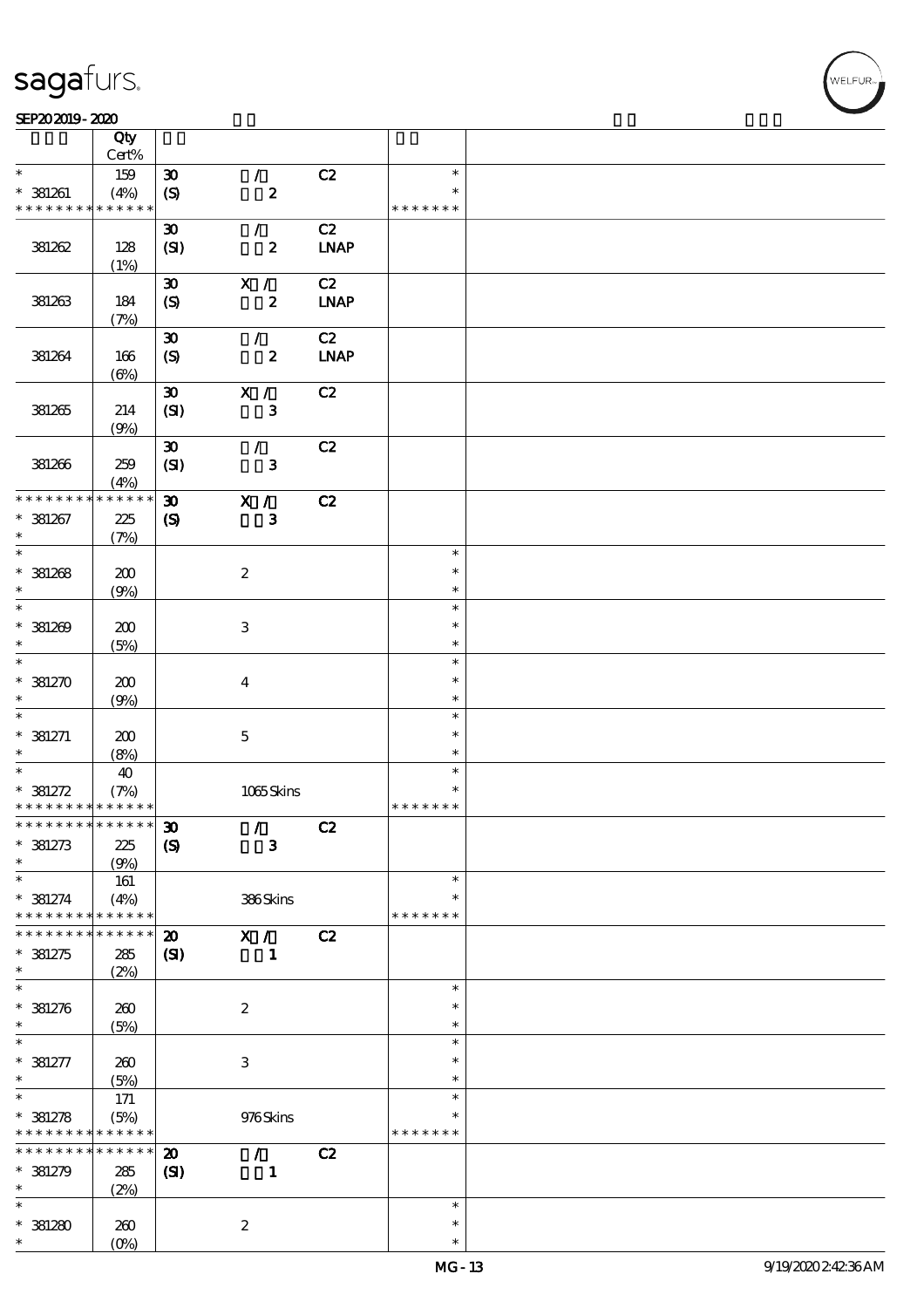### SEP202019-2020 REPORTED TO A REPORT OF THE SEPEDENT CONTROL SECTION OF THE SEPEDENT CONTROL SECTION OF THE SAM

|                                                         | Qty<br>$\mbox{Cert}\%$ |                                             |    |               |  |
|---------------------------------------------------------|------------------------|---------------------------------------------|----|---------------|--|
| $\ast$                                                  |                        |                                             | C2 | $\ast$        |  |
|                                                         |                        | $\mathcal{L}$<br>$\pmb{\mathcal{D}}$        |    |               |  |
| $*$ 381281                                              | 260                    | (SI)<br>$\mathbf{1}$                        |    | $\ast$        |  |
| $\ast$                                                  | (1%)                   |                                             |    | $\ast$        |  |
| $\overline{\ast}$                                       |                        |                                             |    | $\ast$        |  |
| $* 381282$                                              | 260                    | $\boldsymbol{4}$                            |    | $\ast$        |  |
|                                                         |                        |                                             |    |               |  |
| $\ast$                                                  | (8%)                   |                                             |    | $\ast$        |  |
| $\overline{\ast}$                                       |                        |                                             |    | $\ast$        |  |
| $* 381283$                                              | 260                    | $\mathbf 5$                                 |    | $\ast$        |  |
| $\ast$                                                  |                        |                                             |    | $\ast$        |  |
|                                                         | (4%)                   |                                             |    |               |  |
| $\overline{\ast}$                                       |                        |                                             |    | $\ast$        |  |
| $* 381284$                                              | 260                    | $\bf 6$                                     |    | $\ast$        |  |
| $\ast$                                                  | (1%)                   |                                             |    | $\ast$        |  |
| $\overline{\ast}$                                       |                        |                                             |    | $\ast$        |  |
|                                                         |                        |                                             |    |               |  |
| $* 381285$                                              | 260                    | $\boldsymbol{7}$                            |    | $\ast$        |  |
| $\ast$                                                  | (4%)                   |                                             |    | $\ast$        |  |
| $\overline{\ast}$                                       |                        |                                             |    | $\ast$        |  |
|                                                         |                        |                                             |    |               |  |
| $* 381286$                                              | 260                    | $\bf 8$                                     |    | $\ast$        |  |
| $\ast$                                                  | (2%)                   |                                             |    | $\ast$        |  |
| $\overline{\ast}$                                       |                        |                                             |    | $\ast$        |  |
| $* 381287$                                              | 260                    | $\boldsymbol{9}$                            |    | $\ast$        |  |
| $\ast$                                                  |                        |                                             |    | $\ast$        |  |
|                                                         | (7%)                   |                                             |    |               |  |
|                                                         |                        |                                             |    | $\ast$        |  |
| $* 381288$                                              | 260                    | $10\,$                                      |    | $\ast$        |  |
| $\ast$                                                  | (3%)                   |                                             |    | $\ast$        |  |
| $\overline{\phantom{0}}$                                |                        |                                             |    | $\ast$        |  |
|                                                         |                        |                                             |    |               |  |
| $* 381289$                                              | 260                    | $11\,$                                      |    | $\ast$        |  |
| $\ast$                                                  | $(0\%)$                |                                             |    | $\ast$        |  |
| $\overline{\ast}$                                       |                        |                                             |    | $\ast$        |  |
|                                                         | 260                    |                                             |    | $\ast$        |  |
|                                                         |                        | $12\,$                                      |    |               |  |
| $*381290$                                               |                        |                                             |    |               |  |
| $\ast$                                                  | (1%)                   |                                             |    | $\ast$        |  |
|                                                         |                        |                                             |    | $\ast$        |  |
|                                                         | $47\,$                 |                                             |    | $\ast$        |  |
| $*$ 381291                                              | (4%)                   | 3192Skins                                   |    | * * * * * * * |  |
| * * * * * * * *                                         | * * * * * *            |                                             |    |               |  |
| * * * * * * * *                                         | $******$               | X /<br>$\pmb{\mathcal{Z}}$                  | C2 |               |  |
| $*381292$                                               | $265\,$                | $\mathbf{1}$<br>$\boldsymbol{\mathrm{(S)}}$ |    |               |  |
| $\ast$                                                  |                        |                                             |    |               |  |
| $\ast$                                                  | (0%)                   |                                             |    | $\ast$        |  |
|                                                         |                        |                                             |    | $\ast$        |  |
| $*$ 381293                                              | 240                    | $\boldsymbol{2}$                            |    |               |  |
| $\ast$                                                  | (5%)                   |                                             |    | $\ast$        |  |
| $\overline{\ast}$                                       |                        |                                             |    | $\ast$        |  |
|                                                         |                        |                                             |    | $\ast$        |  |
| $* 381294$<br>$\ast$                                    | 240                    | $\ensuremath{\mathbf{3}}$                   |    | $\ast$        |  |
|                                                         | (12%)                  |                                             |    |               |  |
| $\overline{\ast}$                                       |                        |                                             |    | $\ast$        |  |
| $*381295$                                               | 240                    | $\bf{4}$                                    |    | $\ast$        |  |
| $\ast$                                                  | (7%)                   |                                             |    | $\ast$        |  |
| $\ast$                                                  |                        |                                             |    | $\ast$        |  |
|                                                         |                        |                                             |    |               |  |
| $*381296$                                               | 240                    | $\bf 5$                                     |    | $\ast$        |  |
| $\ast$                                                  | $(\Theta)$             |                                             |    | $\ast$        |  |
|                                                         |                        |                                             |    | $\ast$        |  |
|                                                         |                        |                                             |    | $\ast$        |  |
| $* 381297$                                              | 240                    | $\bf 6$                                     |    | $\ast$        |  |
| $\ast$                                                  | $(\Theta)$             |                                             |    |               |  |
| $\overline{\ast}$                                       |                        |                                             |    | $\ast$        |  |
|                                                         | 240                    | $\boldsymbol{\tau}$                         |    | $\ast$        |  |
|                                                         |                        |                                             |    | $\ast$        |  |
|                                                         | (8%)                   |                                             |    | $\ast$        |  |
|                                                         |                        |                                             |    |               |  |
| $* 381298$<br>$\ast$<br>$\overline{\ast}$<br>$* 381299$ | 240                    | $\bf 8$                                     |    | $\ast$        |  |
| $\ast$                                                  | (1%)                   |                                             |    | $\ast$        |  |
| $\ast$                                                  |                        |                                             |    | $\ast$        |  |
|                                                         |                        |                                             |    | $\ast$        |  |
| $*381300$<br>$\ast$                                     | 240<br>(3%)            | $9\,$                                       |    | $\ast$        |  |

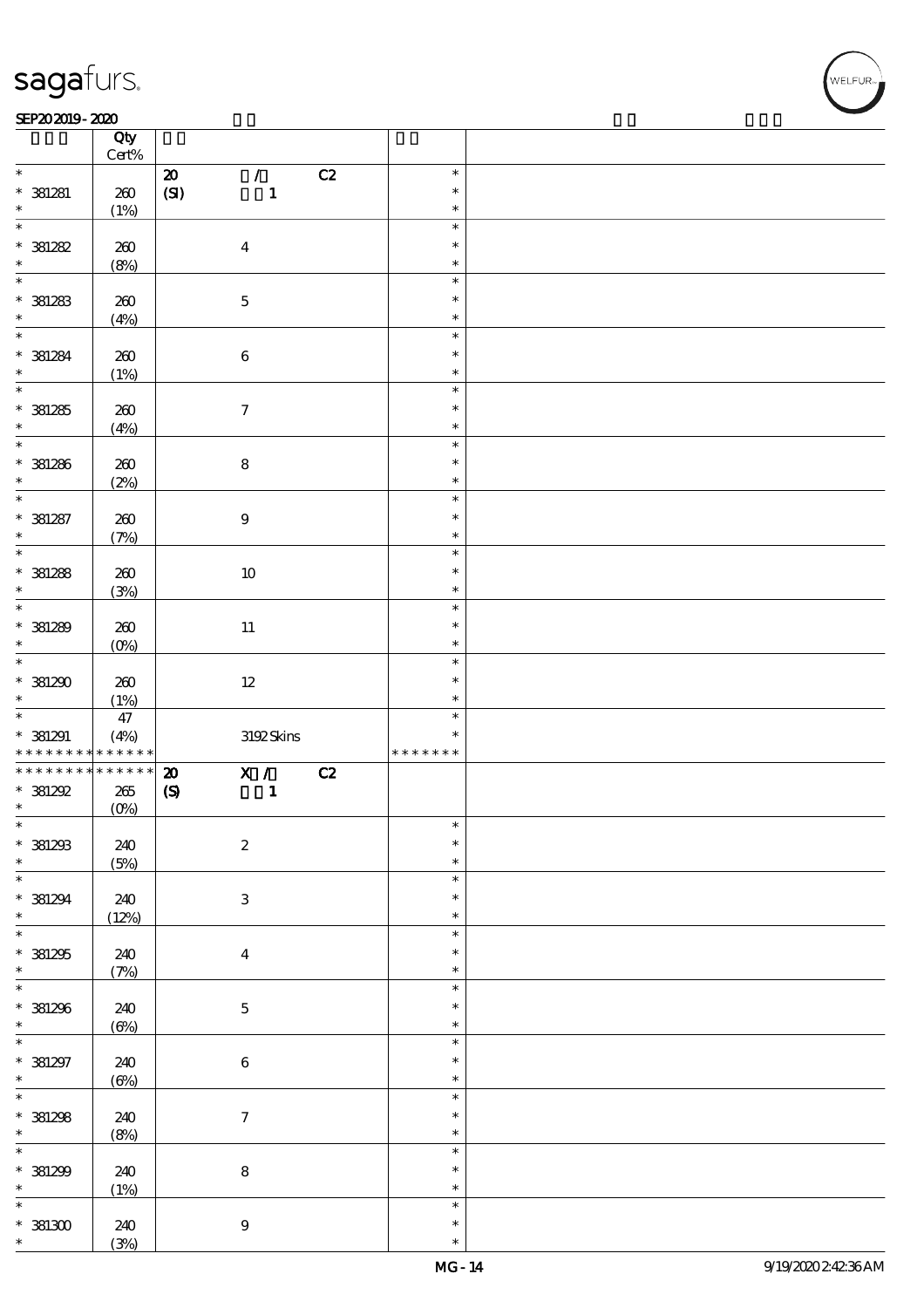### SEP202019-2020 REPORTED TO A REPORT OF THE SEPEDENT CONTROL SECTION OF THE SEPEDENT CONTROL SECTION OF THE SAM

|                                 | Qty<br>Cert% |                            |                                 |                  |  |
|---------------------------------|--------------|----------------------------|---------------------------------|------------------|--|
| $\ast$                          |              | ${\bf Z}$                  | $\overline{\mathbf{x}}$ /<br>C2 | $\ast$           |  |
| $*$ 381301                      | 240          | $\pmb{\text{(S)}}$         | $\mathbf{1}$                    | $\ast$           |  |
| $\ast$                          | $(\Theta)$   |                            |                                 | $\ast$           |  |
| $\overline{\ast}$<br>$*$ 381302 | 240          | $11\,$                     |                                 | $\ast$<br>$\ast$ |  |
| $\ast$                          |              |                            |                                 | $\ast$           |  |
|                                 | (3%)         |                            |                                 |                  |  |
|                                 |              |                            |                                 | $\ast$           |  |
| $*$ 381303                      | 240          | $12\,$                     |                                 | $\ast$           |  |
| $\ast$                          | (7%)         |                            |                                 | $\ast$           |  |
| $\overline{\phantom{0}}$        |              |                            |                                 |                  |  |
|                                 |              |                            |                                 | $\ast$           |  |
| $* 381304$                      | 240          | $13\,$                     |                                 | $\ast$           |  |
| $\ast$                          | (5%)         |                            |                                 | $\ast$           |  |
| $\overline{\ast}$               |              |                            |                                 | $\ast$           |  |
|                                 |              |                            |                                 |                  |  |
| $*381305$                       | 240          | 14                         |                                 | $\ast$           |  |
| $\star$                         | (10%)        |                            |                                 | $\ast$           |  |
|                                 |              |                            |                                 | $\ast$           |  |
|                                 |              |                            |                                 | $\ast$           |  |
| $*381306$                       | 240          | 15                         |                                 |                  |  |
| $\ast$                          | (9%)         |                            |                                 | $\ast$           |  |
| $\overline{\ast}$               |              |                            |                                 | $\ast$           |  |
| $*381307$                       | 240          | $16\,$                     |                                 | $\ast$           |  |
| $\ast$                          |              |                            |                                 | $\ast$           |  |
| $\overline{\ast}$               | (11%)        |                            |                                 |                  |  |
|                                 |              |                            |                                 | $\ast$           |  |
| $*381308$                       | 240          | 17                         |                                 | $\ast$           |  |
| $\ast$                          | (16%)        |                            |                                 | $\ast$           |  |
|                                 |              |                            |                                 | $\ast$           |  |
|                                 |              |                            |                                 |                  |  |
| $*381309$                       | 240          | $18\,$                     |                                 | $\ast$           |  |
| $\ast$                          | (10%)        |                            |                                 | $\ast$           |  |
| $\overline{\ast}$               |              |                            |                                 | $\ast$           |  |
| * 381310                        | 240          | $19\,$                     |                                 | $\ast$           |  |
|                                 |              |                            |                                 |                  |  |
| $\ast$                          | (5%)         |                            |                                 | $\ast$           |  |
| $\overline{\phantom{0}}$        |              |                            |                                 | $\ast$           |  |
| $*$ 381311                      | 240          | $\pmb{\mathcal{X}}$        |                                 | $\ast$           |  |
| $\ast$                          | (4%)         |                            |                                 | $\ast$           |  |
| $\overline{\phantom{0}}$        |              |                            |                                 | $\ast$           |  |
|                                 |              |                            |                                 |                  |  |
| $*$ 381312                      | 240          | $2\hspace{-1.5pt}1$        |                                 | $\ast$           |  |
| $\ast$                          | (3%)         |                            |                                 | $\ast$           |  |
| $\ast$                          |              |                            |                                 | $\ast$           |  |
| $*$ 381313                      | 240          | $\boldsymbol{\mathit{z}}$  |                                 | $\ast$           |  |
| $\ast$                          |              |                            |                                 | $\ast$           |  |
| $\ast$                          | (4%)         |                            |                                 |                  |  |
|                                 |              |                            |                                 | $\ast$           |  |
| $*$ 381314                      | 240          | $23\,$                     |                                 | $\ast$           |  |
| $\ast$                          | (4%)         |                            |                                 | $\ast$           |  |
| $\overline{\ast}$               |              |                            |                                 | $\ast$           |  |
|                                 |              |                            |                                 | $\ast$           |  |
| $*$ 381315                      | 240          | 24                         |                                 |                  |  |
| $\ast$                          | (5%)         |                            |                                 | $\ast$           |  |
| $\ast$                          |              |                            |                                 | $\ast$           |  |
| $*$ 381316                      | 240          | $25\,$                     |                                 | $\ast$           |  |
| $\ast$                          | (5%)         |                            |                                 | $\ast$           |  |
| $\ast$                          |              |                            |                                 | $\ast$           |  |
|                                 |              |                            |                                 |                  |  |
| $*$ 381317                      | 240          | ${\bf 26}$                 |                                 | $\ast$           |  |
| $\ast$                          | (2%)         |                            |                                 | $\ast$           |  |
| $\overline{\ast}$               |              |                            |                                 | $\ast$           |  |
| $*$ 381318                      | 240          | $27\,$                     |                                 | $\ast$           |  |
|                                 |              |                            |                                 |                  |  |
| $\ast$                          | (5%)         |                            |                                 | $\ast$           |  |
| $\ast$                          |              |                            |                                 | $\ast$           |  |
| $*$ 381319                      | 240          | ${\bf 28}$                 |                                 | $\ast$           |  |
| $\ast$                          | (5%)         |                            |                                 | $\ast$           |  |
| $\ast$                          |              |                            |                                 | $\ast$           |  |
|                                 |              |                            |                                 |                  |  |
| $*381320$                       | 250          | $\pmb{\mathcal{Z}}\pmb{9}$ |                                 | $\ast$           |  |
| $\ast$                          | (4%)         |                            |                                 | $\ast$           |  |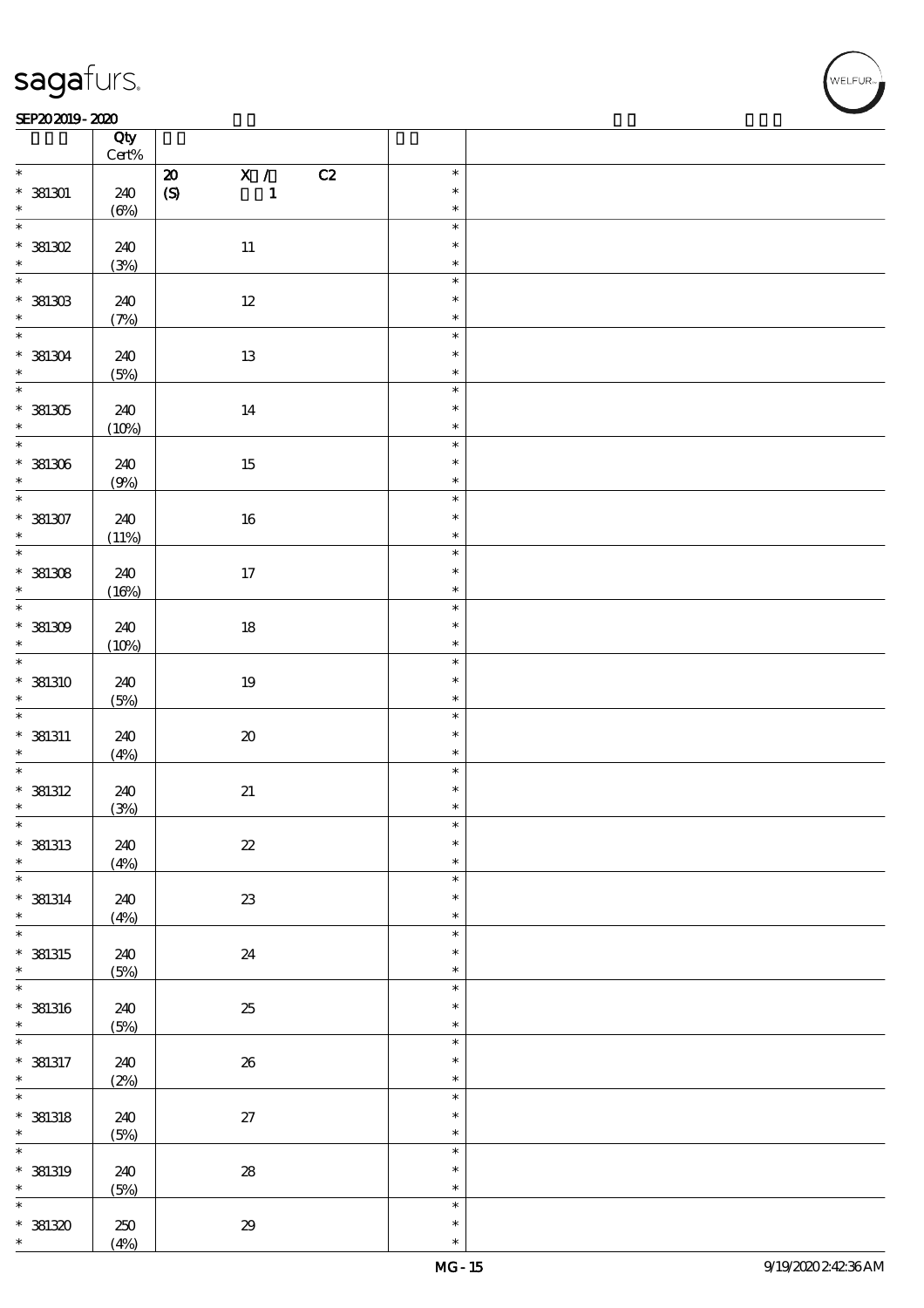### SEP202019-2020 REPORTED TO A REPORT OF THE SEPEDENT CONTROL SECTION OF THE SEPEDENT CONTROL SECTION OF THE SAM

|                             | Qty<br>Cert% |                            |                           |                |    |                  |  |
|-----------------------------|--------------|----------------------------|---------------------------|----------------|----|------------------|--|
| $\ast$                      |              |                            |                           |                |    | $\ast$           |  |
|                             | 244          | $\boldsymbol{\mathsf{20}}$ |                           | $\mathbf{X}$ / | C2 | $\ast$           |  |
| $* 381321$                  | (3%)         | $\boldsymbol{S}$           |                           | $\mathbf{1}$   |    |                  |  |
| * * * * * * * *             | * * * * * *  |                            |                           |                |    | * * * * * * *    |  |
| * * * * * * * *             | * * * * * *  | $\pmb{\mathcal{Z}}$        |                           | $\mathcal{L}$  | C2 |                  |  |
| $*381322$                   | $265\,$      | $\boldsymbol{S}$           |                           | $\mathbf{1}$   |    |                  |  |
| $\ast$                      | (3%)         |                            |                           |                |    |                  |  |
|                             |              |                            |                           |                |    | $\ast$           |  |
| $* 381323$                  | 240          |                            | $\boldsymbol{2}$          |                |    | $\ast$           |  |
| $\ast$                      | (4%)         |                            |                           |                |    | $\ast$           |  |
| $\overline{\mathbf{r}}$     |              |                            |                           |                |    | $\ast$           |  |
| $* 381324$                  | 240          |                            | $\ensuremath{\mathbf{3}}$ |                |    | $\ast$           |  |
| $\ast$                      | (5%)         |                            |                           |                |    | $\ast$           |  |
| $\overline{\ast}$           |              |                            |                           |                |    | $\ast$           |  |
| $* 381325$                  | 240          |                            | $\boldsymbol{4}$          |                |    | $\ast$           |  |
| $\ast$                      | (5%)         |                            |                           |                |    | $\ast$           |  |
| $\overline{\phantom{0}}$    |              |                            |                           |                |    | $\ast$           |  |
| * 381326                    |              |                            |                           |                |    | $\ast$           |  |
| $*$                         | 240          |                            | $\mathbf 5$               |                |    | $\ast$           |  |
| $\overline{\ast}$           | (1%)         |                            |                           |                |    |                  |  |
|                             |              |                            |                           |                |    | $\ast$<br>$\ast$ |  |
| $* 381327$                  | 240          |                            | $\bf 6$                   |                |    |                  |  |
| $\ast$                      | $(O\%)$      |                            |                           |                |    | $\ast$           |  |
|                             |              |                            |                           |                |    | $\ast$           |  |
| $* 381328$                  | 240          |                            | $\boldsymbol{7}$          |                |    | $\ast$           |  |
| $\ast$                      | (2%)         |                            |                           |                |    | $\ast$           |  |
| $\overline{\phantom{0}}$    |              |                            |                           |                |    | $\ast$           |  |
| * 381329                    | 240          |                            | $\bf 8$                   |                |    | $\ast$           |  |
| $\ast$                      | (2%)         |                            |                           |                |    | $\ast$           |  |
| $\overline{\phantom{0}}$    |              |                            |                           |                |    | $\ast$           |  |
| $*381330$                   | 240          |                            | $\boldsymbol{9}$          |                |    | $\ast$           |  |
| $\ast$                      | (11%)        |                            |                           |                |    | $\ast$           |  |
| $\ast$                      |              |                            |                           |                |    | $\ast$           |  |
| $*$ 381331                  | 240          |                            | $10\,$                    |                |    | $\ast$           |  |
| $\ast$                      | (10%)        |                            |                           |                |    | $\ast$           |  |
| $\overline{\ast}$           |              |                            |                           |                |    | $\ast$           |  |
| $*381332$                   | 240          |                            | $11\,$                    |                |    | $\ast$           |  |
| $\ast$                      | (7%)         |                            |                           |                |    | $\ast$           |  |
| $\ast$                      |              |                            |                           |                |    | $\ast$           |  |
| $*381333$                   | 240          |                            | 12                        |                |    | $\ast$           |  |
| $\ast$                      |              |                            |                           |                |    | $\ast$           |  |
| $\overline{\ast}$           | $(\Theta)$   |                            |                           |                |    | $\ast$           |  |
|                             |              |                            |                           |                |    | $\ast$           |  |
| $* 381334$                  | 240          |                            | $13\,$                    |                |    |                  |  |
| $\ast$<br>$\overline{\ast}$ | $(0\%)$      |                            |                           |                |    | $\ast$           |  |
|                             |              |                            |                           |                |    | $\ast$           |  |
| $*381335$                   | 240          |                            | 14                        |                |    | $\ast$           |  |
| $\ast$                      | (2%)         |                            |                           |                |    | $\ast$           |  |
| $\overline{\ast}$           |              |                            |                           |                |    | $\ast$           |  |
| $* 381336$                  | 240          |                            | $15\,$                    |                |    | $\ast$           |  |
| $\ast$                      | (3%)         |                            |                           |                |    | $\ast$           |  |
| $\overline{\ast}$           |              |                            |                           |                |    | $\ast$           |  |
| $* 381337$                  | 240          |                            | $16\,$                    |                |    | $\ast$           |  |
| $\ast$                      | (4%)         |                            |                           |                |    | $\ast$           |  |
| $\overline{\ast}$           |              |                            |                           |                |    | $\ast$           |  |
| $*$ 381338                  | 240          |                            | $17\,$                    |                |    | $\ast$           |  |
| $\ast$                      | (1%)         |                            |                           |                |    | $\ast$           |  |
| $\overline{\ast}$           |              |                            |                           |                |    | $\ast$           |  |
| $* 381339$                  | 240          |                            | $18\,$                    |                |    | $\ast$           |  |
| $\ast$                      | (2%)         |                            |                           |                |    | $\ast$           |  |
| $\overline{\ast}$           |              |                            |                           |                |    | $\ast$           |  |
| * 381340                    | 240          |                            | $19\,$                    |                |    | $\ast$           |  |
| $\ast$                      | (3%)         |                            |                           |                |    | $\ast$           |  |
|                             |              |                            |                           |                |    |                  |  |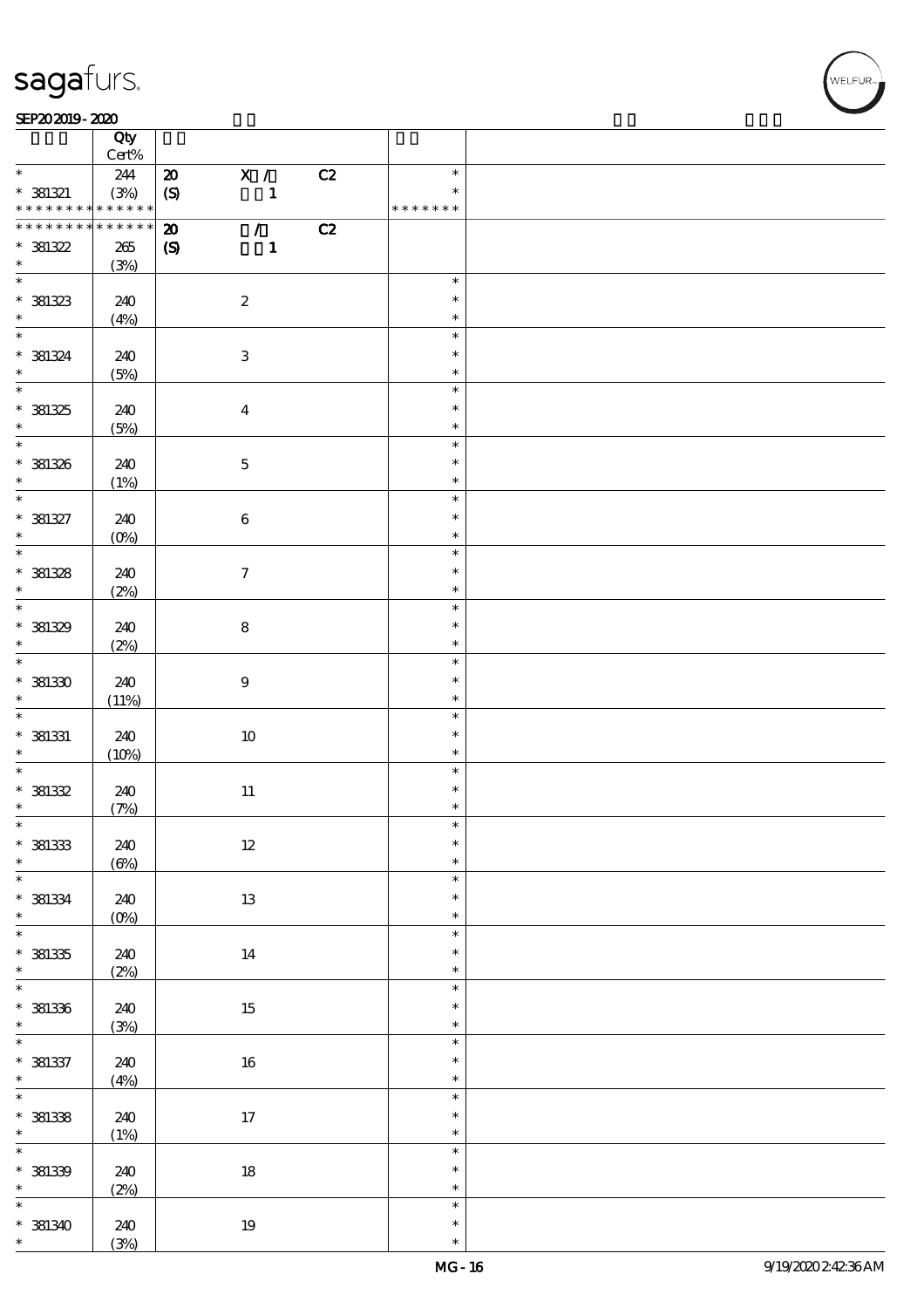$\top$ 

### SEP202019-2020 REPORTED TO A REPORT OF THE SEPEDENT CONTROL SECTION OF THE SEPEDENT CONTROL SECTION OF THE SAM

|                                          | Qty<br>Cert%      |                             |                            |             |               |  |
|------------------------------------------|-------------------|-----------------------------|----------------------------|-------------|---------------|--|
| $\ast$                                   |                   |                             |                            |             | $\ast$        |  |
|                                          |                   | $\boldsymbol{\mathfrak{D}}$ | $\mathcal{L}$              | C2          |               |  |
| $*$ 381341                               | 240               | (S)                         | $\mathbf{1}$               |             | $\ast$        |  |
| $\ast$                                   | (2%)              |                             |                            |             | $\ast$        |  |
| $\ast$                                   |                   |                             |                            |             | $\ast$        |  |
| $*$ 381342                               | 240               |                             | $2\!1$                     |             | $\ast$        |  |
| $\ast$                                   | (4%)              |                             |                            |             | $\ast$        |  |
| $\overline{\ast}$                        |                   |                             |                            |             | $\ast$        |  |
|                                          |                   |                             |                            |             |               |  |
| $*$ 381343                               | 240               |                             | $\boldsymbol{\mathcal{Z}}$ |             | $\ast$        |  |
| $\ast$                                   | (5%)              |                             |                            |             | $\ast$        |  |
| $\overline{\ast}$                        |                   |                             |                            |             | $\ast$        |  |
| $* 381344$                               | 240               |                             | $23\,$                     |             | $\ast$        |  |
| $\ast$                                   | (2%)              |                             |                            |             | $\ast$        |  |
| $\overline{\ast}$                        |                   |                             |                            |             | $\ast$        |  |
|                                          |                   |                             |                            |             |               |  |
| $*$ 381345                               | 240               |                             | 24                         |             | $\ast$        |  |
| $\ast$                                   | (1%)              |                             |                            |             | $\ast$        |  |
| $\ast$                                   |                   |                             |                            |             | $\ast$        |  |
| $*$ 381346                               | 240               |                             | 25                         |             | $\ast$        |  |
| $\ast$                                   | (O <sub>0</sub> ) |                             |                            |             | $\ast$        |  |
| $\ast$                                   |                   |                             |                            |             |               |  |
|                                          | 57                |                             |                            |             | $\ast$        |  |
| $* 381347$                               | (1%)              |                             | 6082Skins                  |             | $\ast$        |  |
| * * * * * * * *                          | * * * * * *       |                             |                            |             | * * * * * * * |  |
| * * * * * * * * * * * * * *              |                   | $\boldsymbol{\mathbf{z}}$   | X /                        | C2          |               |  |
| $*$ 381348                               | 265               | $\boldsymbol{S}$            | $\mathbf{1}$               | <b>INAP</b> |               |  |
| $\ast$                                   | (8%)              |                             |                            |             |               |  |
| $*$                                      |                   |                             |                            |             | $\ast$        |  |
|                                          | 174               |                             |                            |             |               |  |
| $*$ 381349                               | (3%)              |                             | 439Skins                   |             | *             |  |
| * * * * * * * *                          | * * * * * *       |                             |                            |             | * * * * * * * |  |
| * * * * * * * *                          | * * * * * *       | $\boldsymbol{\mathfrak{D}}$ | $\mathcal{L}$              | C2          |               |  |
| $*381350$                                | 265               | $\boldsymbol{\mathrm{(S)}}$ | $\mathbf{1}$               | <b>LNAP</b> |               |  |
| $\ast$                                   | (3%)              |                             |                            |             |               |  |
| $\ast$                                   |                   |                             |                            |             | $\ast$        |  |
|                                          | 238               |                             |                            |             |               |  |
| $*$ 381351                               | (5%)              |                             | 503Skins                   |             | $\ast$        |  |
| * * * * * * * * <mark>* * * * * *</mark> |                   |                             |                            |             | * * * * * * * |  |
|                                          |                   | $\boldsymbol{\mathsf{20}}$  | X /                        | C2          |               |  |
| 381352                                   | 257               | (SI)                        | $\pmb{2}$                  |             |               |  |
|                                          | (5%)              |                             |                            |             |               |  |
| * * * * * * * * * * * * * * *            |                   |                             |                            |             |               |  |
|                                          |                   | $\boldsymbol{\mathsf{20}}$  | $\mathcal{L}$              | C2          |               |  |
| $*$ 381353                               | $285\,$           | (S)                         | $\boldsymbol{2}$           |             |               |  |
| $\ast$                                   | (2%)              |                             |                            |             |               |  |
| $\ast$                                   |                   |                             |                            |             | $\ast$        |  |
| $* 381354$                               | 260               |                             | $\boldsymbol{2}$           |             | $\ast$        |  |
| $\ast$                                   | $(\Theta)$        |                             |                            |             | $\ast$        |  |
| $\ast$                                   |                   |                             |                            |             | $\ast$        |  |
|                                          | 160               |                             |                            |             |               |  |
| $* 381355$                               | (3%)              |                             | 705Skins                   |             |               |  |
| * * * * * * * *                          | * * * * * *       |                             |                            |             | * * * * * * * |  |
| * * * * * * * *                          | * * * * * *       | $\boldsymbol{\mathbf{z}}$   | X /                        | C2          |               |  |
| $*$ 381356                               | $265\,$           | $\boldsymbol{S}$            | $\boldsymbol{2}$           |             |               |  |
| $\ast$                                   | (4%)              |                             |                            |             |               |  |
| $\ast$                                   |                   |                             |                            |             | $\ast$        |  |
|                                          |                   |                             |                            |             | $\ast$        |  |
| $* 381357$                               | 240               |                             | $\boldsymbol{2}$           |             |               |  |
| $\ast$                                   | (12%)             |                             |                            |             | $\ast$        |  |
| $\overline{\ast}$                        |                   |                             |                            |             | $\ast$        |  |
| $*$ 381358                               | 240               |                             | $\ensuremath{\mathbf{3}}$  |             | $\ast$        |  |
| $\ast$                                   | (7%)              |                             |                            |             | $\ast$        |  |
| $\ast$                                   |                   |                             |                            |             | $\ast$        |  |
|                                          |                   |                             |                            |             | $\ast$        |  |
| $* 381359$                               | 240               |                             | $\boldsymbol{4}$           |             |               |  |
| $\ast$                                   | (7%)              |                             |                            |             | $\ast$        |  |
| $\ast$                                   |                   |                             |                            |             | $\ast$        |  |
| $*381360$                                | 240               |                             | $\mathbf 5$                |             | $\ast$        |  |
| $\ast$                                   | (8%)              |                             |                            |             | $\ast$        |  |

 $\top$ 

,<br>WELFUR: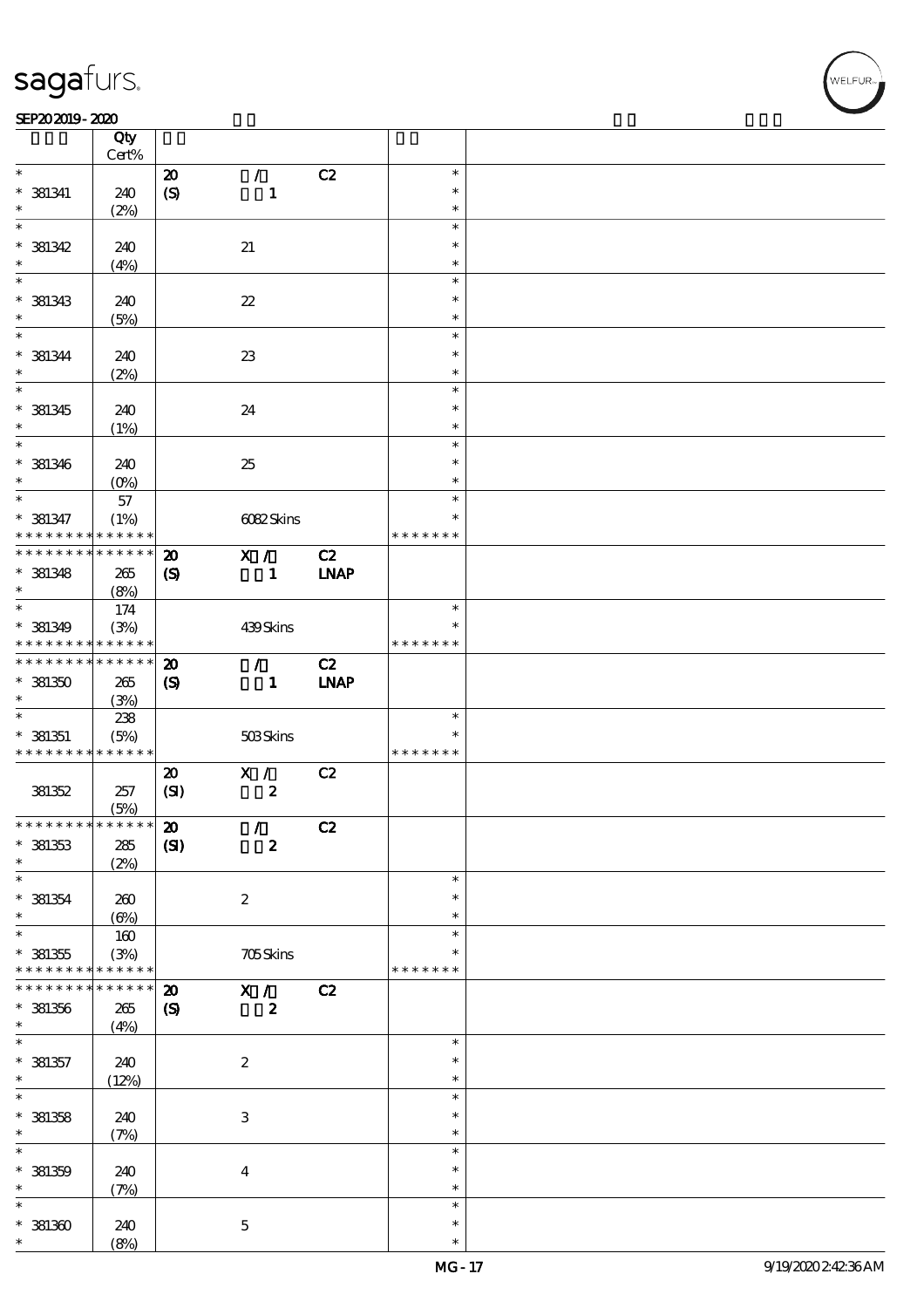### SEP202019-2020

|                                    | Qty          |                             |                     |             |                  |  |
|------------------------------------|--------------|-----------------------------|---------------------|-------------|------------------|--|
|                                    | Cert%        |                             |                     |             |                  |  |
| $\ast$                             |              | $\boldsymbol{\mathbf{z}}$   | X /                 | C2          | $\ast$           |  |
| $*$ 381361                         | 240          | $\boldsymbol{S}$            | $\pmb{2}$           |             | $\ast$           |  |
|                                    | (5%)         |                             |                     |             | $\ast$           |  |
| $\ast$                             |              |                             |                     |             | $\ast$           |  |
| $*381362$                          | 240          |                             | $\boldsymbol{\tau}$ |             | $\ast$           |  |
| $\ast$                             | (2%)         |                             |                     |             | $\ast$           |  |
| $\overline{\ast}$                  | 168          |                             |                     |             | $\ast$           |  |
| $*$ 381363                         | (3%)         |                             | 1873Skins           |             | ∗                |  |
| * * * * * * * *                    | * * * * * *  |                             |                     |             | * * * * * * *    |  |
| * * * * * * * *                    | * * * * * *  | $\boldsymbol{\mathfrak{D}}$ | $\mathcal{T}$       | C2          |                  |  |
| $* 381364$                         | 265          | $\boldsymbol{\mathrm{(S)}}$ | $\boldsymbol{z}$    |             |                  |  |
| $\ast$<br>$\overline{\phantom{0}}$ | $(\Theta\%)$ |                             |                     |             |                  |  |
|                                    |              |                             |                     |             | $\ast$           |  |
| $*381365$                          | 240          |                             | $\boldsymbol{2}$    |             | $\ast$           |  |
| $\ast$                             | (3%)         |                             |                     |             | $\ast$           |  |
|                                    |              |                             |                     |             | $\ast$           |  |
| $* 381366$                         | 240          |                             | $\,3$               |             | $\ast$           |  |
| $\ast$<br>$\ast$                   | (5%)         |                             |                     |             | $\ast$           |  |
|                                    |              |                             |                     |             | $\ast$<br>$\ast$ |  |
| $* 381367$<br>$\ast$               | 240          |                             | $\boldsymbol{4}$    |             | $\ast$           |  |
| $\ast$                             | (4%)         |                             |                     |             | $\ast$           |  |
|                                    |              |                             |                     |             | $\ast$           |  |
| $*$ 381368<br>$\ast$               | 240          |                             | $\mathbf 5$         |             | $\ast$           |  |
| $\ast$                             | (5%)         |                             |                     |             | $\ast$           |  |
|                                    |              |                             |                     |             | $\ast$           |  |
| $*$ 381369<br>$\ast$               | 240          |                             | 6                   |             | $\ast$           |  |
| $\ast$                             | (2%)         |                             |                     |             | $\ast$           |  |
| $*381370$                          | 240          |                             | $\boldsymbol{\tau}$ |             | $\ast$           |  |
| $\ast$                             |              |                             |                     |             | $\ast$           |  |
| $\ast$                             | (1%)<br>124  |                             |                     |             | $\ast$           |  |
| $*$ 381371                         | (2%)         |                             | 1829Skins           |             | $\ast$           |  |
| * * * * * * * *                    | * * * * * *  |                             |                     |             | * * * * * * *    |  |
| * * * * * * * *                    | * * * * * *  | $\boldsymbol{\mathfrak{D}}$ | $\mathcal{L}$       | C2          |                  |  |
| $*$ 381372                         | $265\,$      | (S)                         | $\pmb{2}$           | <b>INAP</b> |                  |  |
| $\ast$                             | (1%)         |                             |                     |             |                  |  |
| $\ast$                             | 168          |                             |                     |             | $\ast$           |  |
| $* 381373$                         | (7%)         |                             | 433Skins            |             | $\ast$           |  |
| * * * * * * * *                    | * * * * * *  |                             |                     |             | * * * * * * *    |  |
| * * * * * * *                      | * * * * * *  | $\boldsymbol{\mathbf{z}}$   | X /                 | C2          |                  |  |
| $* 381374$                         | 265          | $\boldsymbol{\mathcal{S}}$  | $\boldsymbol{z}$    | <b>INAP</b> |                  |  |
| $\ast$                             | (10%)        |                             |                     |             |                  |  |
| $\ast$                             | 100          |                             |                     |             | $\ast$           |  |
| $* 381375$                         | (7%)         |                             | 365Skins            |             |                  |  |
| * * * * * * * *                    | * * * * * *  |                             |                     |             | * * * * * * *    |  |
| * * * * * * * *                    | * * * * * *  | $\boldsymbol{\mathbf{z}}$   | $\mathcal{L}$       | C2          |                  |  |
| $* 381376$                         | 265          | $\boldsymbol{\mathcal{S}}$  | $\boldsymbol{z}$    | <b>INAP</b> |                  |  |
| $\ast$                             | (4%)         |                             |                     |             |                  |  |
| $\ast$                             | $93$         |                             |                     |             | $\ast$           |  |
| $* 381377$                         | (2%)         |                             | 358Skins            |             | ∗                |  |
| * * * * * * * *                    | * * * * * *  |                             |                     |             | * * * * * * *    |  |
|                                    |              | $\boldsymbol{\mathsf{20}}$  | $\mathcal{L}$       | C2          |                  |  |
| 381378                             | 121          | (SI)                        | 3                   |             |                  |  |
|                                    | (1%)         |                             |                     |             |                  |  |
| * * * * * * *                      | * * * * * *  | $\boldsymbol{\mathbf{z}}$   | X /                 | C2          |                  |  |
| $* 381379$                         | 265          | $\boldsymbol{\mathcal{S}}$  | 3                   |             |                  |  |
| $\ast$                             | $(\Theta)$   |                             |                     |             |                  |  |
| $\ast$                             | 65           |                             |                     |             | $\ast$           |  |
| $*381380$                          | (10%)        |                             | 330Skins            |             | $\ast$           |  |
| * * * * * * * *                    | * * * * * *  |                             |                     |             | * * * * * * *    |  |

WELFUR-<br>NELFUR-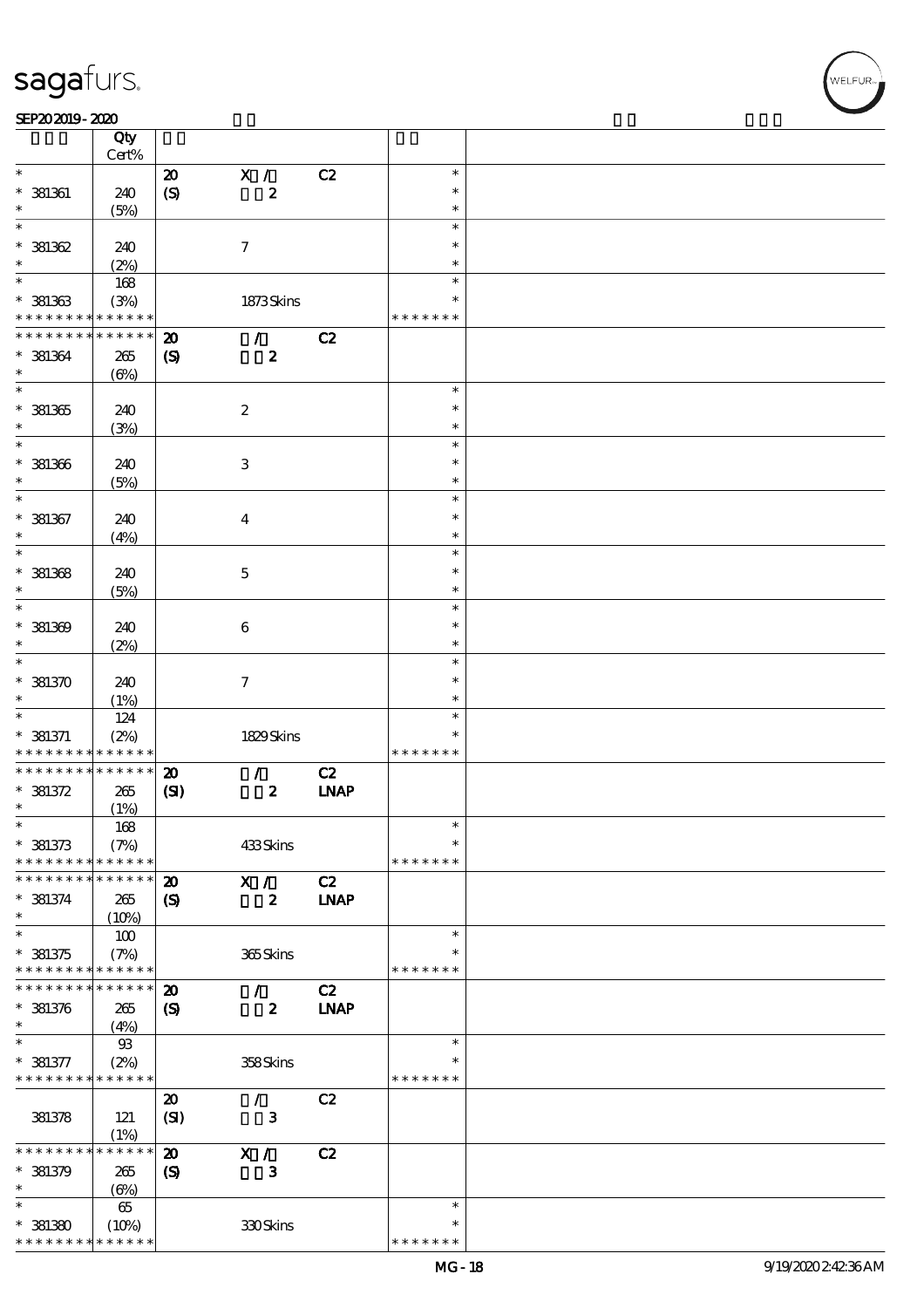|                             | Qty<br>Cert%               |                             |                           |      |               |  |
|-----------------------------|----------------------------|-----------------------------|---------------------------|------|---------------|--|
| * * * * * * * *             | $******$                   |                             |                           |      |               |  |
|                             |                            | $\boldsymbol{\mathfrak{D}}$ | $\mathcal{T}$             | C2   |               |  |
| $*$ 381381                  | 265                        | $\pmb{\mathcal{S}}$         | $\mathbf{3}$              |      |               |  |
| $\ast$                      | (5%)                       |                             |                           |      |               |  |
| $\overline{\ast}$           | 86                         |                             |                           |      | $\ast$        |  |
| $* 381382$                  | (4%)                       |                             | $351$ Skins               |      | $\ast$        |  |
| * * * * * * * *             | * * * * * *                |                             |                           |      | * * * * * * * |  |
|                             |                            | $\boldsymbol{\mathbf{z}}$   | $\mathcal{L}$             | C2   |               |  |
| 381383                      | 129                        | $\boldsymbol{\mathrm{(S)}}$ | $\mathbf{3}$              |      |               |  |
|                             | (5%)                       |                             |                           |      |               |  |
|                             |                            | 3020                        |                           | C2   |               |  |
|                             |                            |                             |                           |      |               |  |
| 381384                      | 189                        | $\boldsymbol{S}$            | $\mathbf{3}$              | MLD1 |               |  |
|                             | (1%)                       |                             |                           |      |               |  |
| * * * * * * * *             | * * * * * *                | $\mathbf{O}$                | $\mathcal{L}$             | C2   |               |  |
| $*381335$                   | 305                        | $\mathbf{C}$                | $\mathbf{1}$              |      |               |  |
| $\ast$                      | (1%)                       |                             |                           |      |               |  |
| $\ast$                      |                            |                             |                           |      | $\ast$        |  |
| $* 381386$                  | 280                        |                             | $\boldsymbol{2}$          |      | $\ast$        |  |
| $\ast$                      | (2%)                       |                             |                           |      | $\ast$        |  |
| $\ast$                      |                            |                             |                           |      | $\ast$        |  |
| $* 381387$                  | 280                        |                             | 3                         |      | $\ast$        |  |
| $\ast$                      |                            |                             |                           |      | $\ast$        |  |
| $\overline{\ast}$           | (2%)                       |                             |                           |      | $\ast$        |  |
|                             |                            |                             |                           |      |               |  |
| $* 381338$                  | 280                        |                             | $\bf{4}$                  |      | $\ast$        |  |
| $\ast$                      | (3%)                       |                             |                           |      | $\ast$        |  |
| $\overline{\ast}$           | 117                        |                             |                           |      | $\ast$        |  |
| $* 381389$                  | $(O\%)$                    |                             | 1262Skins                 |      | $\ast$        |  |
| * * * * * * * *             | * * * * * *                |                             |                           |      | * * * * * * * |  |
| * * * * * * * *             | $\ast\ast\ast\ast\ast\ast$ | $\mathbf 0$                 | X /                       | C2   |               |  |
| $*381300$                   | 285                        | $\boldsymbol{\mathrm{(S)}}$ | $\mathbf{1}$              |      |               |  |
| $\ast$                      |                            |                             |                           |      |               |  |
| $\ast$                      | (4%)                       |                             |                           |      | $\ast$        |  |
|                             |                            |                             |                           |      |               |  |
| $*$ 381391                  | 260                        |                             | $\boldsymbol{2}$          |      | $\ast$        |  |
| $\ast$                      | (2%)                       |                             |                           |      | $\ast$        |  |
| $\ast$                      |                            |                             |                           |      | $\ast$        |  |
| $*381392$                   | 260                        |                             | $\ensuremath{\mathsf{3}}$ |      | $\ast$        |  |
| $\ast$                      | (4%)                       |                             |                           |      | $\ast$        |  |
| $\ast$                      |                            |                             |                           |      | $\ast$        |  |
| $*$ 381393                  | 200                        |                             | $\boldsymbol{4}$          |      | $\ast$        |  |
| $\ast$                      | (4%)                       |                             |                           |      | $\ast$        |  |
| $\ast$                      |                            |                             |                           |      | $\ast$        |  |
|                             |                            |                             |                           |      | $\ast$        |  |
| $*$ 381394                  | 260                        |                             | $\mathbf 5$               |      |               |  |
| $\ast$<br>$\overline{\ast}$ | (4%)                       |                             |                           |      | $\ast$        |  |
|                             |                            |                             |                           |      | $\ast$        |  |
| $*$ 381395                  | 260                        |                             | 6                         |      | $\ast$        |  |
| $\ast$                      | (7%)                       |                             |                           |      | $\ast$        |  |
| $\ast$                      |                            |                             |                           |      | $\ast$        |  |
| * 381396                    | $200$                      |                             | $\boldsymbol{\tau}$       |      | $\ast$        |  |
| $\ast$                      | (8%)                       |                             |                           |      | $\ast$        |  |
| $\ast$                      |                            |                             |                           |      | $\ast$        |  |
| $* 381397$                  | 260                        |                             | $\bf8$                    |      | $\ast$        |  |
| $\ast$                      |                            |                             |                           |      | $\ast$        |  |
| $\overline{\ast}$           | (5%)                       |                             |                           |      | $\ast$        |  |
|                             |                            |                             |                           |      |               |  |
| $*$ 381398                  | 260                        |                             | $\boldsymbol{9}$          |      | $\ast$        |  |
| $\ast$                      | (7%)                       |                             |                           |      | $\ast$        |  |
| $\ast$                      | 110                        |                             |                           |      | $\ast$        |  |
| * 381399                    | (2%)                       |                             | 2475Skins                 |      | $\ast$        |  |
| * * * * * * * *             |                            |                             |                           |      | * * * * * * * |  |
|                             | * * * * * *                |                             |                           |      |               |  |
| * * * * * * *               | * * * * * *                | $\mathbf{o}$                | $\mathcal{T}$             |      |               |  |
|                             |                            |                             |                           | C2   |               |  |
| $*$ 381400<br>$\ast$        | 285<br>(4%)                | $\pmb{\mathcal{S}}$         | $\mathbf{1}$              |      |               |  |

т

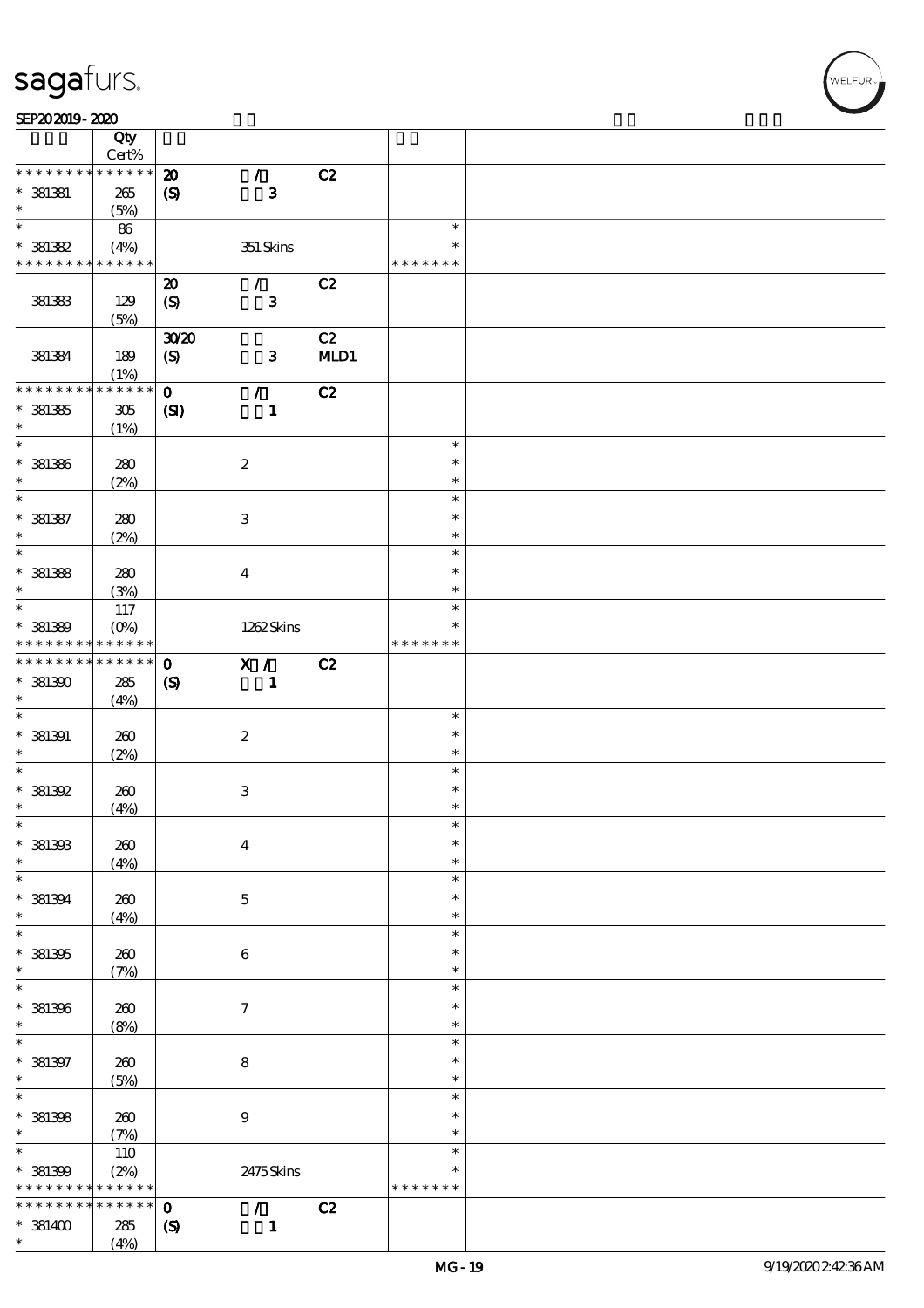### SEP202019-2020 REPORTED TO A REPORT OF THE SEPEDENT CONTROL SECTION OF THE SEPEDENT CONTROL SECTION OF THE SAM

|                                            | Qty<br>$Cert\%$         |                                  |                     |                   |                         |  |
|--------------------------------------------|-------------------------|----------------------------------|---------------------|-------------------|-------------------------|--|
| $\ast$                                     |                         | $\mathbf{o}$                     | $\mathcal{L}$       | C2                | $\ast$                  |  |
| $* 381401$<br>$\ast$                       | 260                     | $\boldsymbol{S}$                 | $\mathbf{1}$        |                   | $\ast$<br>$\ast$        |  |
| $\overline{\ast}$                          | (3%)                    |                                  |                     |                   | $\ast$                  |  |
| $*$ 381402<br>$\ast$                       | 260                     |                                  | $\,3\,$             |                   | $\ast$<br>$\ast$        |  |
|                                            | (2%)                    |                                  |                     |                   | $\ast$                  |  |
| $*$ 381403<br>$\ast$                       | 260<br>(4%)             |                                  | $\boldsymbol{4}$    |                   | $\ast$<br>$\ast$        |  |
|                                            |                         |                                  |                     |                   | $\ast$                  |  |
| $*$ 381404<br>$\ast$                       | 260<br>(5%)             |                                  | $\mathbf{5}$        |                   | $\ast$<br>$\ast$        |  |
| $\overline{\phantom{0}}$                   |                         |                                  |                     |                   | $\ast$                  |  |
| $*$ 381405<br>$\ast$                       | 260<br>(2%)             |                                  | $\bf 6$             |                   | $\ast$<br>$\ast$        |  |
| $\overline{\phantom{0}}$                   |                         |                                  |                     |                   | $\ast$                  |  |
| $*$ 381406<br>$\ast$                       | 260<br>(5%)             |                                  | $\boldsymbol{\tau}$ |                   | $\ast$<br>$\ast$        |  |
| $\overline{\ast}$                          |                         |                                  |                     |                   | $\ast$                  |  |
| $* 381407$<br>$\ast$                       | 260<br>(3%)             |                                  | $\bf 8$             |                   | $\ast$<br>$\ast$        |  |
| $\ast$                                     | 239                     |                                  |                     |                   | $\ast$                  |  |
| $*$ 381408                                 | (2%)                    |                                  | 2344 Skins          |                   | $\ast$                  |  |
| * * * * * * * *                            | * * * * * *             |                                  |                     |                   | * * * * * * *           |  |
| 381409                                     | 293<br>(7%)             | $\mathbf{O}$<br>$\boldsymbol{S}$ | X /<br>$\mathbf{1}$ | C2<br><b>LNAP</b> |                         |  |
| * * * * * * * *                            | * * * * * *             | $\mathbf{O}$                     | X /                 | C2                |                         |  |
| $*$ 381410<br>$\ast$                       | $305\,$<br>(4%)         | (S)                              | $\boldsymbol{2}$    |                   |                         |  |
| $\ast$                                     | 221                     |                                  |                     |                   | $\ast$                  |  |
| $*$ 381411                                 | (9%)                    |                                  | 526Skins            |                   | $\ast$                  |  |
| * * * * * * * * <mark>* * * * * * *</mark> |                         |                                  |                     |                   | * * * * * * *           |  |
|                                            |                         | $\mathbf{O}$                     | $\mathcal{L}$       | C2                |                         |  |
| 381412                                     | 326                     | (SI)                             | $\pmb{2}$           |                   |                         |  |
|                                            | (2%)                    |                                  |                     |                   |                         |  |
| ************** 0                           |                         |                                  | X /                 | C2                |                         |  |
| $*$ 381413<br>$\ast$                       | 285<br>(8%)             | $\boldsymbol{S}$                 | $\boldsymbol{2}$    |                   |                         |  |
| $\ast$                                     |                         |                                  |                     |                   | $\ast$                  |  |
| $*$ 381414<br>$\ast$                       | 260<br>(4%)             |                                  | $\boldsymbol{z}$    |                   | $\ast$<br>$\ast$        |  |
| $\ast$                                     | 67                      |                                  |                     |                   | $\ast$                  |  |
| $*$ 381415<br>* * * * * * * *              | (5%)<br>* * * * * *     |                                  | 612Skins            |                   | ∗<br>* * * * * * *      |  |
| * * * * * * * *                            | * * * * * *             | $\mathbf 0$                      | $\mathcal{L}$       | C2                |                         |  |
| $*$ 381416<br>$\ast$                       | 285<br>(5%)             | $\boldsymbol{\mathcal{S}}$       | $\boldsymbol{z}$    |                   |                         |  |
| $\ast$                                     | 119                     |                                  |                     |                   | $\ast$                  |  |
| $*$ 381417<br>* * * * * * * *              | (3%)<br>$* * * * * * *$ |                                  | 404Skins            |                   | $\ast$<br>* * * * * * * |  |
|                                            |                         | $\mathbf 0$                      | $\mathcal{L}$       | C2                |                         |  |
| 381418                                     | 107<br>$(\Theta)$       | $\boldsymbol{\mathrm{(S)}}$      | $\mathbf{3}$        |                   |                         |  |
|                                            |                         | 6050                             |                     | C2                |                         |  |
| 381419                                     | 210<br>(3%)             | $\mathbf{m}$                     |                     |                   |                         |  |
|                                            |                         | 6050                             |                     | C2                |                         |  |
| 381420                                     | 150                     | Ш                                | $\pmb{2}$           |                   |                         |  |
|                                            | $(\Theta)$              |                                  |                     |                   |                         |  |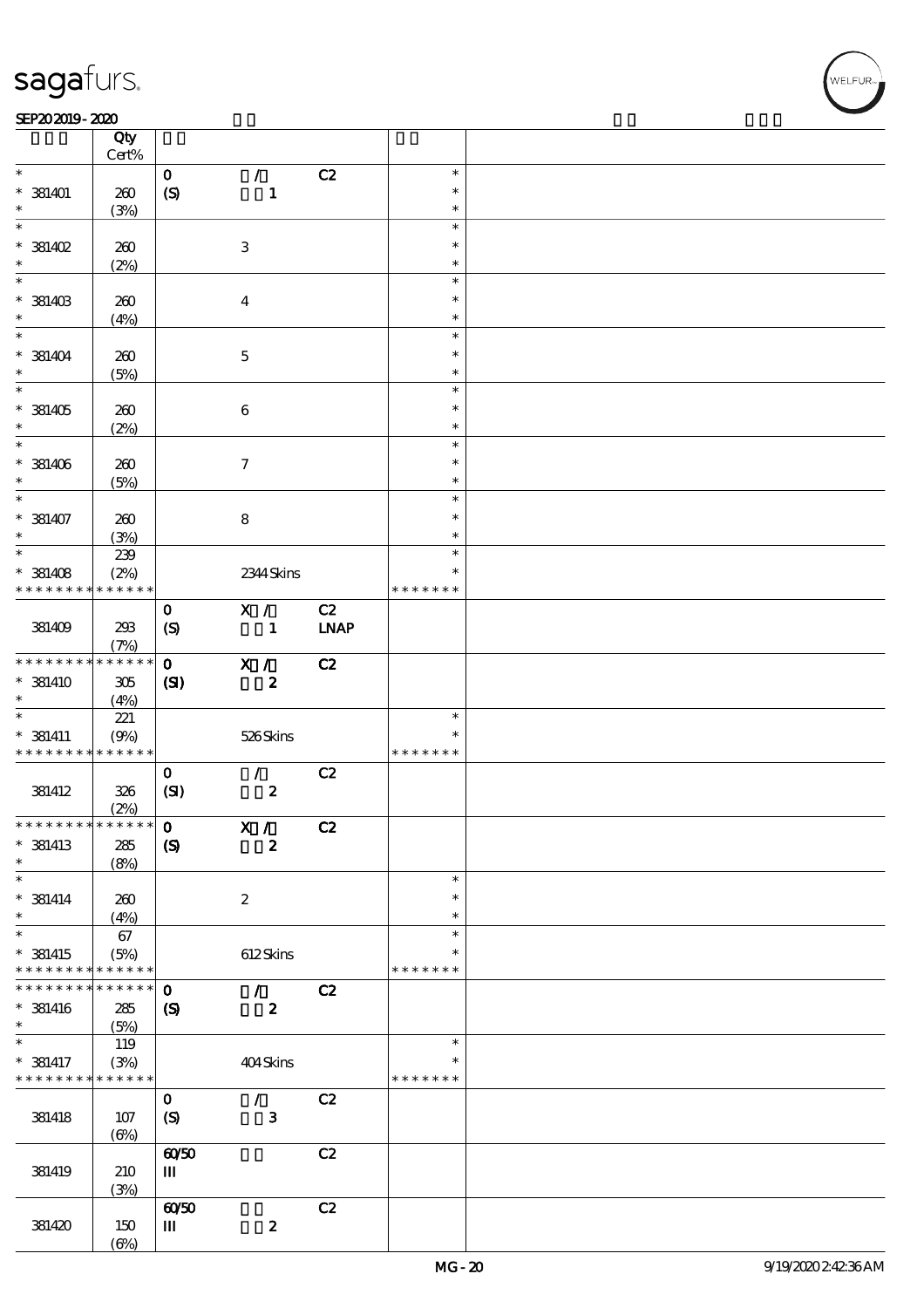$\top$ 

### SEP202019-2020 REPORTED TO A REPORT OF THE SEPEDENT CONTROL SECTION OF THE SEPEDENT CONTROL SECTION OF THE SAM

|                               | Qty                 |                                       |                  |    |               |  |
|-------------------------------|---------------------|---------------------------------------|------------------|----|---------------|--|
|                               | Cert%               |                                       |                  |    |               |  |
|                               |                     | 5040                                  |                  | C2 |               |  |
| 381421                        | 118                 | Ш                                     | $\boldsymbol{4}$ |    |               |  |
| * * * * * * * *               | (7%)<br>* * * * * * | $\boldsymbol{\omega}$                 |                  | C2 |               |  |
| $* 381422$                    | 225                 | $\mathbf{m}$                          |                  |    |               |  |
| $\ast$                        | (4%)                |                                       |                  |    |               |  |
|                               |                     |                                       |                  |    | $\ast$        |  |
| $*$ 381423                    | 200                 |                                       | $\boldsymbol{2}$ |    | $\ast$        |  |
| $\ast$                        | (11%)               |                                       |                  |    | $\ast$        |  |
| $*$                           | $97\,$              |                                       |                  |    | $\ast$        |  |
| $*$ 381424                    | $(\Theta\%)$        |                                       | 522Skins         |    | $\ast$        |  |
| * * * * * * * *               | * * * * * *         |                                       |                  |    | * * * * * * * |  |
| * * * * * * * *               | * * * * * *         | $\boldsymbol{\omega}$                 |                  | C2 |               |  |
| $*381425$                     | 205                 | $\rm I\hspace{-.1em}I\hspace{-.1em}I$ | $\boldsymbol{z}$ |    |               |  |
| $\ast$                        | (4%)                |                                       |                  |    |               |  |
| $\ast$                        | 169                 |                                       |                  |    | $\ast$        |  |
| $* 381426$                    | (7%)                |                                       | 374Skins         |    | $\ast$        |  |
| * * * * * * * *               | * * * * * *         |                                       |                  |    | * * * * * * * |  |
| * * * * * * * *               | * * * * * *         | $\boldsymbol{\mathfrak{D}}$           |                  | C2 |               |  |
| $* 381427$                    | 245                 | Ш                                     |                  |    |               |  |
| $\ast$                        | (9%)                |                                       |                  |    |               |  |
| $\overline{\ast}$             |                     |                                       |                  |    | $\ast$        |  |
| $*$ 381428                    | 220                 |                                       | $\boldsymbol{2}$ |    | $\ast$        |  |
| $\ast$                        | (8%)                |                                       |                  |    | $\ast$        |  |
| $\ast$                        | 107                 |                                       |                  |    | $\ast$        |  |
| $*$ 381429                    | (6%)                |                                       | 572Skins         |    | $\ast$        |  |
| * * * * * * * *               | * * * * * *         |                                       |                  |    | * * * * * * * |  |
| * * * * * * * *               | * * * * * *         | $\boldsymbol{\mathfrak{D}}$           |                  | C2 |               |  |
| $*$ 381430                    | 225                 | $\mathbf m$                           | $\boldsymbol{z}$ |    |               |  |
| $\ast$                        | (8%)                |                                       |                  |    |               |  |
| $\ast$                        |                     |                                       |                  |    | $\ast$        |  |
| $*$ 381431                    | 200                 |                                       | $\boldsymbol{2}$ |    | $\ast$        |  |
| $\ast$                        | (5%)                |                                       |                  |    | $\ast$        |  |
| $\ast$                        | 49                  |                                       |                  |    | $\ast$        |  |
| $* 381432$                    | (8%)                |                                       | 474Skins         |    | $\ast$        |  |
| * * * * * * * *               | * * * * * *         |                                       |                  |    | * * * * * * * |  |
|                               |                     | $\pmb{\mathfrak{D}}$                  |                  | C2 |               |  |
| 381433                        | 162                 | Ш                                     | $\boldsymbol{4}$ |    |               |  |
|                               | $(\Theta)$          |                                       |                  |    |               |  |
| * * * * * * * *               | * * * * * *         | $\boldsymbol{\mathsf{z}}$             |                  | C2 |               |  |
| $* 381434$                    | 285                 | Ш                                     |                  |    |               |  |
| $\ast$                        | (5%)                |                                       |                  |    |               |  |
| $\ast$                        | 209                 |                                       |                  |    | $\ast$        |  |
| $*$ 381435                    | $(\Theta\%)$        |                                       | 494 Skins        |    |               |  |
| * * * * * * * *               | * * * * * *         |                                       |                  |    | * * * * * * * |  |
| * * * * * * * *               | * * * * * *         | $\boldsymbol{\mathbf{z}}$             |                  | C2 |               |  |
| $*$ 381436<br>$\ast$          | 265                 | $\mathbf{I}\mathbf{I}$                | $\boldsymbol{z}$ |    |               |  |
| $\ast$                        | (4%)                |                                       |                  |    | $\ast$        |  |
|                               | 194                 |                                       |                  |    | ∗             |  |
| $* 381437$<br>* * * * * * * * | (4%)<br>* * * * * * |                                       | 459Skins         |    | * * * * * * * |  |
|                               |                     | $\boldsymbol{\mathsf{20}}$            |                  | C2 |               |  |
| 381438                        | 241                 | Ш                                     |                  |    |               |  |
|                               | (7%)                |                                       | $\boldsymbol{4}$ |    |               |  |
|                               |                     | $\mathbf 0$                           |                  | C2 |               |  |
| 381439                        | 233                 | $\mathbf m$                           |                  |    |               |  |
|                               | $(\Theta)$          |                                       |                  |    |               |  |
| * * * * * *                   | * * * * *<br>$\ast$ | $\mathbf{o}$                          |                  | C2 |               |  |
| $* 381440$                    | 275                 | Ш                                     | $\pmb{2}$        |    |               |  |
| $\ast$                        | (3%)                |                                       |                  |    |               |  |
|                               |                     |                                       |                  |    |               |  |

 $\overline{\mathbf{r}}$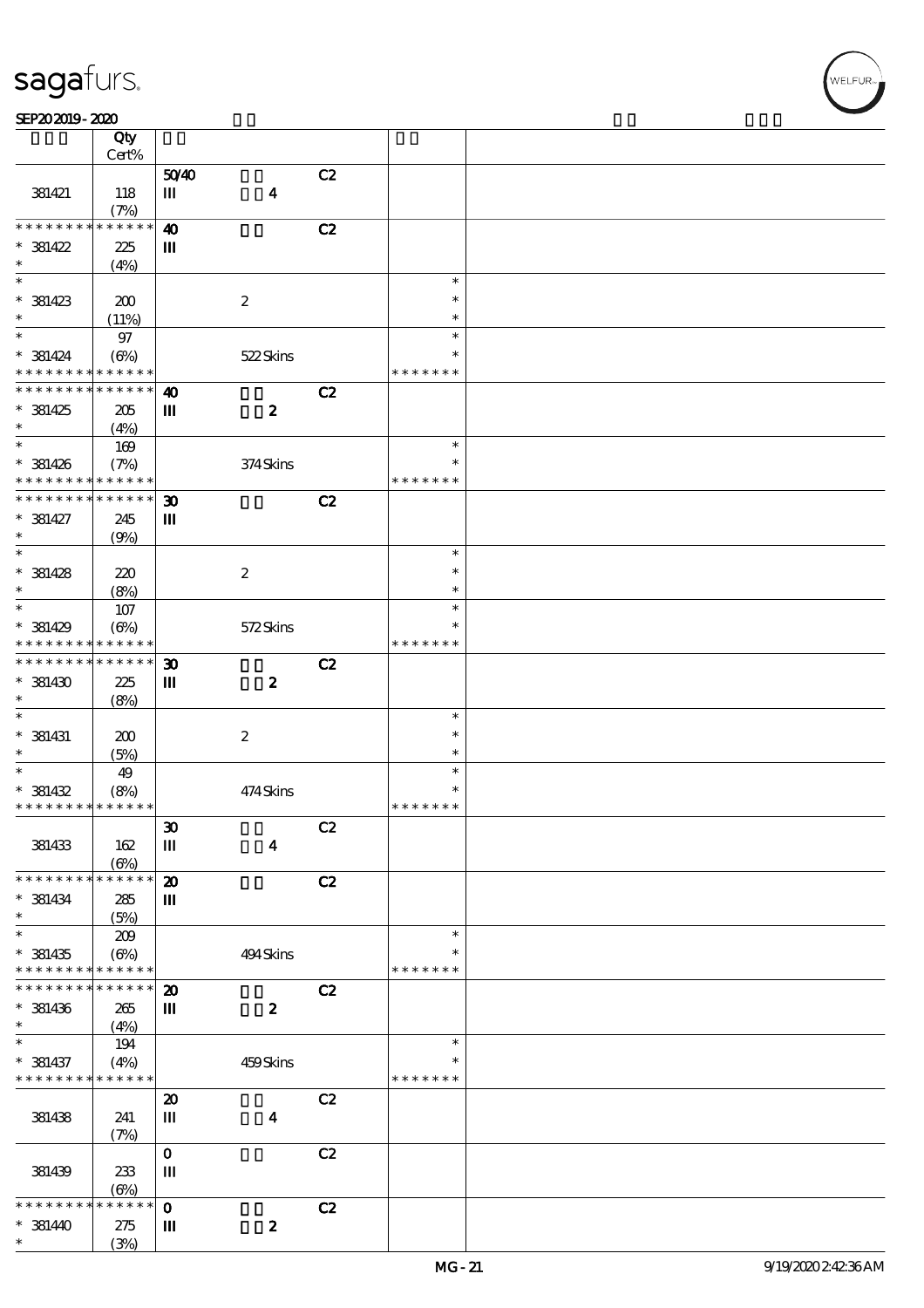

### SEP202019-2020

|                               | Qty   |      |   |    |         |  |
|-------------------------------|-------|------|---|----|---------|--|
|                               | Cert% |      |   |    |         |  |
| $\ast$                        | 58    | 0    |   | C2 | ж       |  |
| $* 381441$                    | (3%)  | Ш    | 2 |    | $\ast$  |  |
| * * * * * * * * * * * * * * * |       |      |   |    | ******* |  |
|                               |       | O(1) |   | C2 |         |  |
| 381442                        | 236   | Ш    | 4 |    |         |  |
|                               | (7%)  |      |   |    |         |  |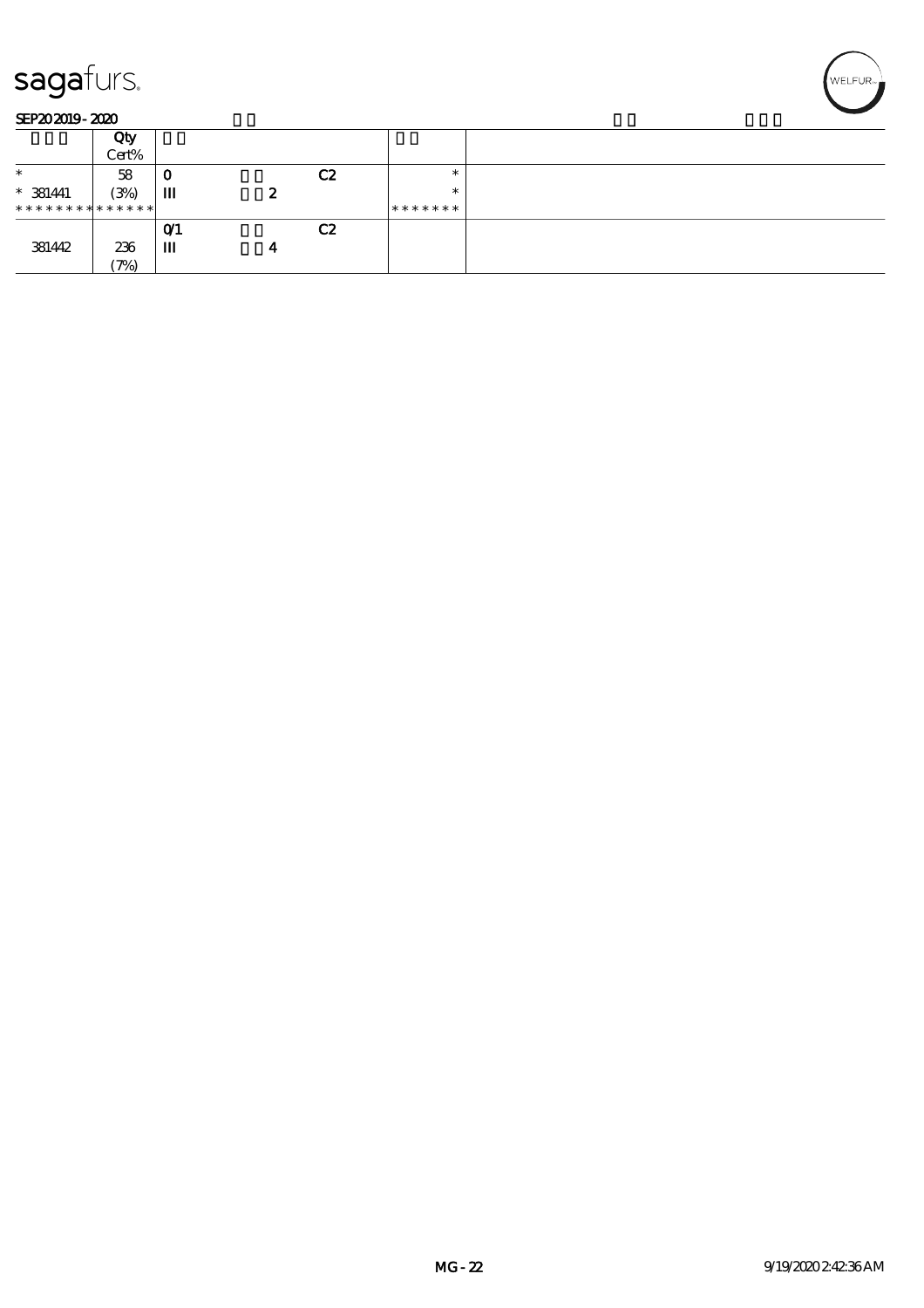|                                                        | Qty                      |                             |                           |    |                    |  |
|--------------------------------------------------------|--------------------------|-----------------------------|---------------------------|----|--------------------|--|
|                                                        | Cert%                    |                             |                           |    |                    |  |
| * * * * * * * *                                        | * * * * * *              | $\boldsymbol{\omega}$       | $\mathbf{X}$ /            | C2 |                    |  |
| $* 381481$<br>$\ast$                                   | 205                      | (SI)                        |                           |    |                    |  |
| $\ast$                                                 | (7%)                     |                             |                           |    | $\ast$             |  |
|                                                        | 65                       |                             |                           |    | $\ast$             |  |
| $* 381482$<br>* * * * * * * * <mark>* * * * * *</mark> | $(\Theta)$               |                             | 270Skins                  |    | * * * * * * *      |  |
| * * * * * * * *                                        | * * * * * *              |                             |                           |    |                    |  |
|                                                        |                          | 5040                        | $\mathcal{L}$             | C2 |                    |  |
| $*$ 381483<br>$\ast$                                   | 185                      | $\mathbf{C}$                |                           |    |                    |  |
| $\ast$                                                 | (2%)                     |                             |                           |    | $\ast$             |  |
| $* 381484$                                             | 160                      |                             | $\boldsymbol{2}$          |    | $\ast$             |  |
| $\ast$                                                 | (5%)                     |                             |                           |    | $\ast$             |  |
| $\overline{\ast}$                                      |                          |                             |                           |    | $\ast$             |  |
| $* 381485$                                             | 160                      |                             | $\ensuremath{\mathbf{3}}$ |    | $\ast$             |  |
| $\ast$                                                 | (4%)                     |                             |                           |    | $\ast$             |  |
| $\ast$                                                 | 68                       |                             |                           |    | $\ast$             |  |
| $*$ 381486                                             | (4%)                     |                             | 573Skins                  |    | $\ast$             |  |
| * * * * * * * *                                        | * * * * * *              |                             |                           |    | * * * * * * *      |  |
|                                                        |                          | $\boldsymbol{\omega}$       | X /                       | C2 |                    |  |
| 381487                                                 | 111                      | (SI)                        | WB1                       |    |                    |  |
|                                                        | $(\Theta\%)$             |                             |                           |    |                    |  |
| * * * * * * * *                                        | * * * * * *              | 50Y40                       | $\mathcal{L}$             | C2 |                    |  |
| $*$ 381488                                             | 185                      | (S)                         | WB1                       |    |                    |  |
| $\ast$                                                 | (2%)                     |                             |                           |    |                    |  |
| $\ast$                                                 | 47                       |                             |                           |    | $\ast$             |  |
| $* 381489$                                             | $(O\%)$                  |                             | 232Skins                  |    | ∗                  |  |
| * * * * * * * * <mark>* * * * * *</mark>               |                          |                             |                           |    | * * * * * * *      |  |
| * * * * * * * * <mark>* * * * * *</mark>               |                          | $\boldsymbol{\omega}$       | X /                       | C2 |                    |  |
| $*$ 381490                                             | 185                      | $\boldsymbol{\mathrm{(S)}}$ |                           |    |                    |  |
| $\ast$                                                 | $(\underline{\Theta\%})$ |                             |                           |    |                    |  |
| $\ast$                                                 | 178                      |                             |                           |    | $\ast$             |  |
| $*$ 381491                                             | (8%)                     |                             | 363Skins                  |    | ∗                  |  |
| * * * * * * * * <mark>* * * * * *</mark>               |                          |                             |                           |    | * * * * * * *      |  |
| * * * * * * * *                                        | * * * * * *              | 50 <sup>/40</sup>           | $\mathcal{L}$             | C2 |                    |  |
| $* 381492$<br>$\ast$                                   | 185                      | $\boldsymbol{\mathcal{S}}$  |                           |    |                    |  |
| $*$                                                    | (5%)                     |                             |                           |    | $\ast$             |  |
| $* 381493$                                             | 160                      |                             | $\boldsymbol{2}$          |    | $\ast$             |  |
| $\ast$                                                 | (3%)                     |                             |                           |    | $\ast$             |  |
| $\ast$                                                 |                          |                             |                           |    | $\ast$             |  |
| $* 381494$                                             | 160                      |                             | $\,3$                     |    | $\ast$             |  |
| $\ast$                                                 | $(\Theta)$               |                             |                           |    | $\ast$             |  |
| $\ast$                                                 |                          |                             |                           |    | $\ast$             |  |
| $* 381495$                                             | 160                      |                             | $\overline{4}$            |    | ∗                  |  |
| $\ast$                                                 | (7%)                     |                             |                           |    | $\ast$             |  |
| $\ast$                                                 |                          |                             |                           |    |                    |  |
| $*$ 381496                                             |                          |                             |                           |    | $\ast$             |  |
|                                                        | 160                      |                             |                           |    | $\ast$             |  |
| $\ast$                                                 | (3%)                     |                             | $\mathbf 5$               |    | $\ast$             |  |
| $\ast$                                                 | 175                      |                             |                           |    | $\ast$             |  |
| $* 381497$                                             | $(\Theta)$               |                             | $1000$ Skins              |    | ∗                  |  |
| * * * * * * * * <mark>* * * * * *</mark>               |                          |                             |                           |    | * * * * * * *      |  |
|                                                        |                          | $\boldsymbol{\omega}$       | X /                       | C2 |                    |  |
| 381498                                                 | 183                      | (S)                         | WB1                       |    |                    |  |
|                                                        | (3%)                     |                             |                           |    |                    |  |
| * * * * * * * *                                        | * * * * * *              | 5040                        | $\mathcal{L}$             | C2 |                    |  |
| $* 381499$                                             | $185\,$                  | $\boldsymbol{\mathrm{(S)}}$ | WB1                       |    |                    |  |
| $\ast$                                                 | (3%)                     |                             |                           |    |                    |  |
| $\ast$                                                 | $95\,$                   |                             |                           |    | $\ast$             |  |
| $^\ast$ 381500<br>* * * * * * * *                      | (4%)<br>* * * * * *      |                             | 280Skins                  |    | ∗<br>* * * * * * * |  |

WELFUR-<br>NELFUR-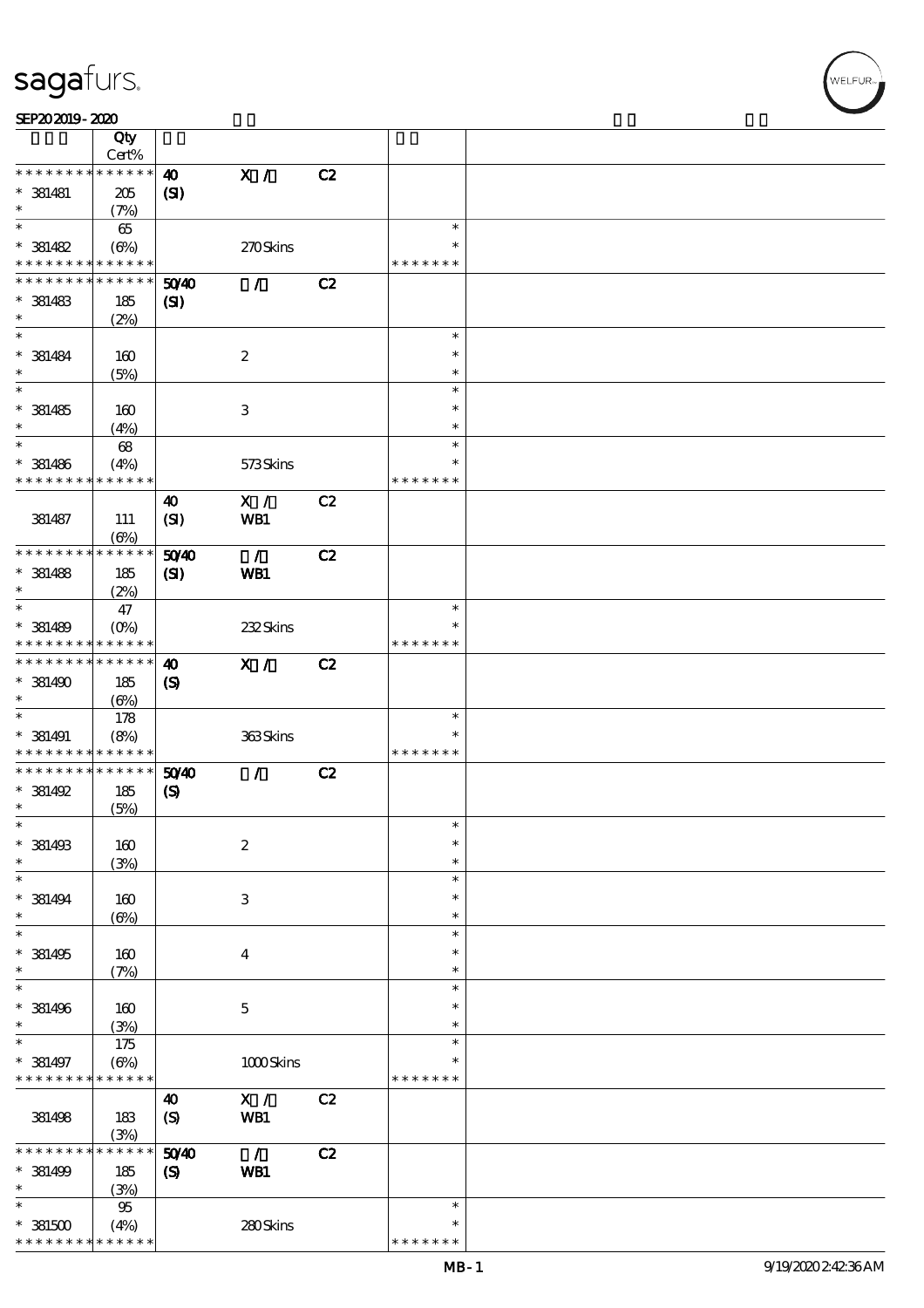### SEP202019-2020 REVENUES AND REVENUES AND RELEASED FOR DEVELOPMENT OF THE SEP  $\frac{\text{SEP202019-2020}}{\text{City}}$

|                   | Qty<br>$\mbox{Cert}\%$ |                             |                            |    |               |  |
|-------------------|------------------------|-----------------------------|----------------------------|----|---------------|--|
| * * * * * * * *   | * * * * * *            | $\boldsymbol{\mathfrak{D}}$ | X /                        | C2 |               |  |
| $* 381501$        | 225                    | (S)                         |                            |    |               |  |
| $\ast$            |                        |                             |                            |    |               |  |
| $\overline{\ast}$ | (4%)                   |                             |                            |    |               |  |
|                   |                        |                             |                            |    | $\ast$        |  |
| $*$ 381502        | 200                    |                             | $\boldsymbol{2}$           |    | $\ast$        |  |
| $\ast$            | (3%)                   |                             |                            |    | $\ast$        |  |
| $\overline{\ast}$ |                        |                             |                            |    | $\ast$        |  |
| $*$ 381503        | 200                    |                             | $\ensuremath{\mathbf{3}}$  |    | $\ast$        |  |
| $\ast$            | (1%)                   |                             |                            |    | $\ast$        |  |
| $\overline{\ast}$ |                        |                             |                            |    | $\ast$        |  |
|                   |                        |                             |                            |    |               |  |
| $* 381504$        | 200                    |                             | $\boldsymbol{4}$           |    | $\ast$        |  |
| $\ast$            | (3%)                   |                             |                            |    | $\ast$        |  |
|                   |                        |                             |                            |    | $\ast$        |  |
| $*381505$         | 200                    |                             | $\mathbf 5$                |    | $\ast$        |  |
| $\ast$            | (2%)                   |                             |                            |    | $\ast$        |  |
| $*$               |                        |                             |                            |    | $\ast$        |  |
| $*381506$         | 200                    |                             | $\bf 6$                    |    | $\ast$        |  |
| $\ast$            | (5%)                   |                             |                            |    | $\ast$        |  |
| $\ast$            |                        |                             |                            |    | $\ast$        |  |
|                   | 197                    |                             |                            |    |               |  |
| $* 381507$        | (2%)                   |                             | 1422Skins                  |    | $\ast$        |  |
| * * * * * * * *   | * * * * * *            |                             |                            |    | * * * * * * * |  |
| * * * * * * * *   | $* * * * * * *$        | $\boldsymbol{\mathfrak{D}}$ | $\mathcal{T}^{\mathbb{Z}}$ | C2 |               |  |
| $*381508$         | 225                    | $\mathbf{C}$                |                            |    |               |  |
| $\ast$            | (2%)                   |                             |                            |    |               |  |
| $\overline{\ast}$ |                        |                             |                            |    | $\ast$        |  |
| $*381509$         | 200                    |                             | $\boldsymbol{2}$           |    | $\ast$        |  |
| $\ast$            | (1%)                   |                             |                            |    | $\ast$        |  |
| $\overline{\ast}$ |                        |                             |                            |    | $\ast$        |  |
|                   |                        |                             |                            |    |               |  |
| $*$ 381510        | 200                    |                             | $\ensuremath{\mathbf{3}}$  |    | $\ast$        |  |
| $\ast$            | $(O\%)$                |                             |                            |    | $\ast$        |  |
| $\ast$            |                        |                             |                            |    | $\ast$        |  |
| $*$ 381511        | 200                    |                             | $\boldsymbol{4}$           |    | $\ast$        |  |
| $\ast$            | (2%)                   |                             |                            |    | $\ast$        |  |
| $\ast$            |                        |                             |                            |    | $\ast$        |  |
| $*$ 381512        | 200                    |                             | $\mathbf 5$                |    | $\ast$        |  |
| $\ast$            |                        |                             |                            |    | $\ast$        |  |
| $\ast$            | $(0\%)$                |                             |                            |    | $\ast$        |  |
|                   |                        |                             |                            |    |               |  |
| $*$ 381513        | $\pmb{30}$             |                             | $\bf 6$                    |    | $\ast$        |  |
| $\ast$            | (1%)                   |                             |                            |    | $\ast$        |  |
| $\ast$            |                        |                             |                            |    | $\ast$        |  |
| $*$ 381514        | 200                    |                             | $\boldsymbol{7}$           |    | $\ast$        |  |
| $\ast$            | (1%)                   |                             |                            |    | $\ast$        |  |
| $\overline{\ast}$ |                        |                             |                            |    | $\ast$        |  |
| $*$ 381515        | 200                    |                             | $\bf 8$                    |    | $\ast$        |  |
| $\ast$            | (5%)                   |                             |                            |    | $\ast$        |  |
| $\ast$            |                        |                             |                            |    | $\ast$        |  |
|                   |                        |                             |                            |    |               |  |
| $*$ 381516        | $200$                  |                             | $9$                        |    | $\ast$        |  |
| $\ast$            | $(0\%)$                |                             |                            |    | $\ast$        |  |
| $\ast$            |                        |                             |                            |    | $\ast$        |  |
| $*$ 381517        | $200$                  |                             | $10\,$                     |    | $\ast$        |  |
| $\ast$            | (1%)                   |                             |                            |    | $\ast$        |  |
| $\overline{\ast}$ |                        |                             |                            |    | $\ast$        |  |
| $*$ 381518        | $200$                  |                             | $11\,$                     |    | $\ast$        |  |
| $\ast$            | $(O_0)$                |                             |                            |    | $\ast$        |  |
| $\ast$            |                        |                             |                            |    | $\ast$        |  |
|                   |                        |                             |                            |    | $\ast$        |  |
| $*$ 381519        | $200$                  |                             | $12\,$                     |    |               |  |
| $\ast$            | $(0\%)$                |                             |                            |    | $\ast$        |  |
| $\ast$            | 130                    |                             |                            |    | $\ast$        |  |
| $*381520$         | (2%)                   |                             | 2555Skins                  |    | $\ast$        |  |
| * * * * * * * *   | * * * * * *            |                             |                            |    | * * * * * * * |  |

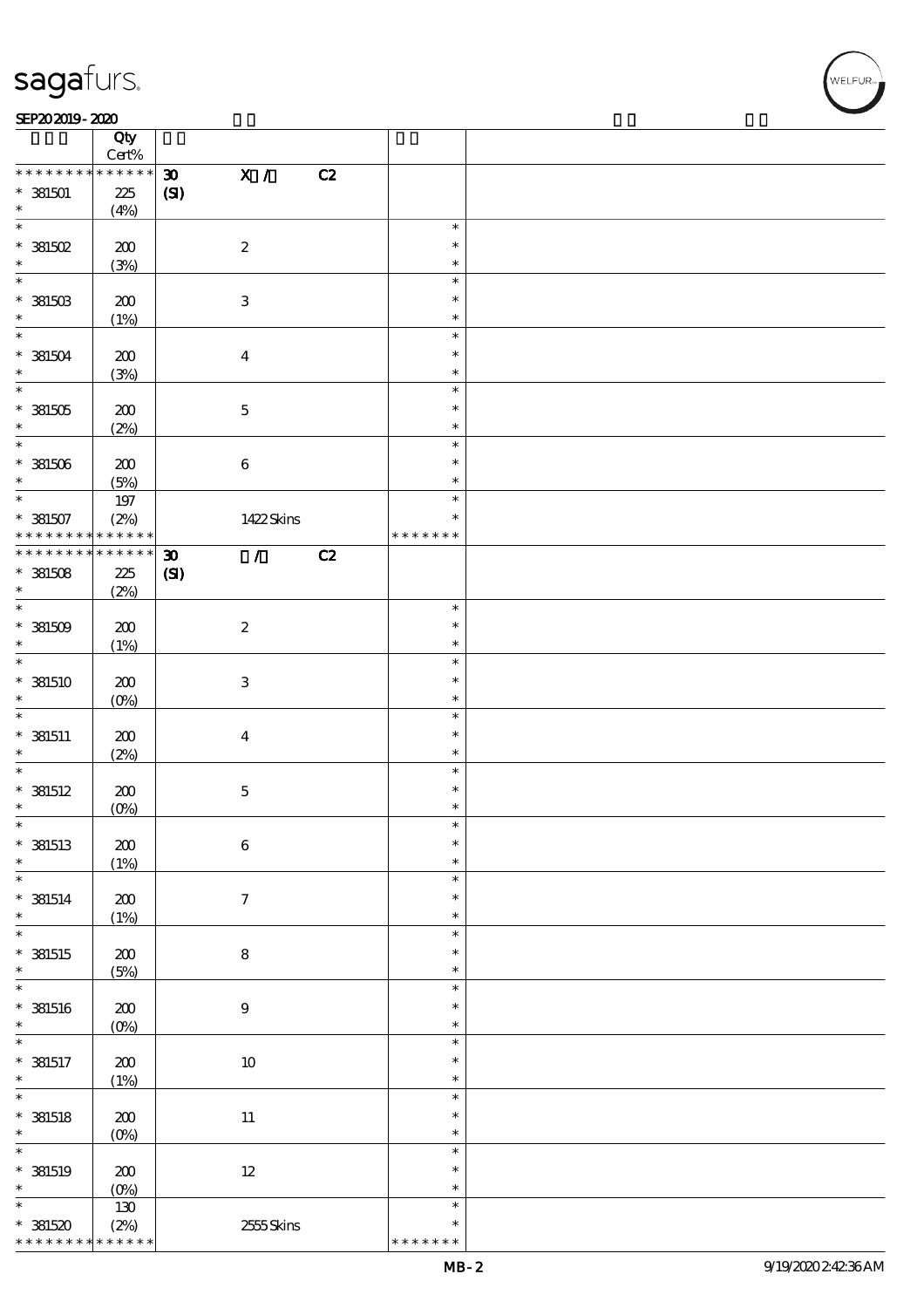### SEP202019-2020 REVENUES AND REVENUES AND RELEASED FOR DEVELOPMENT OF THE SEP

|                             | Qty<br>$Cert\%$     |                             |                                      |    |                  |  |
|-----------------------------|---------------------|-----------------------------|--------------------------------------|----|------------------|--|
|                             |                     | $\boldsymbol{\mathfrak{D}}$ | $\mathcal{L}$                        | C2 |                  |  |
| 381521                      | 147<br>(1%)         | (SI)                        | WB1                                  |    |                  |  |
| * * * * * * * *             | $******$            | $\boldsymbol{\mathfrak{D}}$ | $\overline{\mathbf{x} / \mathbf{z}}$ | C2 |                  |  |
| $* 381522$<br>$\ast$        | 205<br>(1%)         | $\boldsymbol{\mathrm{(S)}}$ |                                      |    |                  |  |
|                             |                     |                             |                                      |    | $\ast$           |  |
| $* 381523$                  | 180<br>(4%)         |                             | $\boldsymbol{2}$                     |    | $\ast$<br>$\ast$ |  |
|                             |                     |                             |                                      |    | $\ast$           |  |
| $* 381524$<br>$\ast$        | 180<br>$(0\%)$      |                             | $\ensuremath{\mathbf{3}}$            |    | $\ast$<br>$\ast$ |  |
|                             |                     |                             |                                      |    | $\ast$           |  |
| $* 381525$<br>$*$           | 180<br>(2%)         |                             | $\bf{4}$                             |    | $\ast$<br>$\ast$ |  |
| $\overline{\phantom{0}}$    |                     |                             |                                      |    | $\ast$           |  |
| $* 381526$<br>$\ast$        | 180<br>(13%)        |                             | $\bf 5$                              |    | $\ast$<br>$\ast$ |  |
| $\overline{\ast}$           |                     |                             |                                      |    | $\ast$           |  |
| $* 381527$<br>$\ast$        | 180<br>(3%)         |                             | $\bf 6$                              |    | $\ast$<br>$\ast$ |  |
| $\overline{\phantom{0}}$    |                     |                             |                                      |    | $\ast$           |  |
| $* 381528$<br>$\ast$        | 180<br>(3%)         |                             | $\boldsymbol{\tau}$                  |    | $\ast$<br>$\ast$ |  |
|                             |                     |                             |                                      |    | $\ast$           |  |
| $*$ 381529<br>$\ast$<br>$*$ | 180<br>(3%)         |                             | $\bf8$                               |    | $\ast$<br>$\ast$ |  |
|                             |                     |                             |                                      |    | $\ast$           |  |
| $*$ 381530<br>$*$           | 180<br>(2%)         |                             | $\boldsymbol{9}$                     |    | $\ast$<br>$\ast$ |  |
| $\ast$                      |                     |                             |                                      |    | $\ast$           |  |
| $*$ 381531<br>$\ast$        | 180<br>$(\Theta_0)$ |                             | $10\,$                               |    | $\ast$<br>$\ast$ |  |
| $\ast$                      |                     |                             |                                      |    | $\ast$           |  |
| * 381532<br>$\ast$          | 180                 |                             | $11\,$                               |    | $\ast$<br>$\ast$ |  |
| $*$                         | (2%)                |                             |                                      |    |                  |  |
| $*$ 381533                  | $180\,$             |                             | $12\,$                               |    | $\ast$<br>$\ast$ |  |
| $\ast$                      | (1%)                |                             |                                      |    | $\ast$           |  |
| $\ast$                      |                     |                             |                                      |    | $\ast$           |  |
| $*$ 381534<br>$\ast$        | 180<br>(5%)         |                             | 13                                   |    | $\ast$<br>$\ast$ |  |
| $\overline{\ast}$           |                     |                             |                                      |    | $\ast$           |  |
| $* 381535$                  | 180                 |                             | 14                                   |    | $\ast$           |  |
| $\ast$                      | (1%)                |                             |                                      |    | $\ast$           |  |
| $\ast$                      |                     |                             |                                      |    | $\ast$           |  |
| $* 381536$                  | 180                 |                             | $15\,$                               |    | $\ast$           |  |
| $\ast$<br>$\ast$            | $(O\%)$             |                             |                                      |    | $\ast$<br>$\ast$ |  |
| $* 381537$                  |                     |                             |                                      |    | $\ast$           |  |
| $\ast$                      | 180<br>(5%)         |                             | 16                                   |    | $\ast$           |  |
| $\overline{\phantom{0}}$    | 190                 |                             |                                      |    | $\ast$           |  |
| $* 381538$                  | (4%)                |                             | 3095Skins                            |    | $\ast$           |  |
| * * * * * * * *             | * * * * * *         |                             |                                      |    | * * * * * * *    |  |
| * * * * * * * *             | * * * * * *         | $\boldsymbol{\mathfrak{D}}$ | $\mathcal{L}$                        | C2 |                  |  |
| $*$ 381539                  | $205\,$             | $\boldsymbol{\mathrm{(S)}}$ |                                      |    |                  |  |
| $\ast$                      | $(0\%)$             |                             |                                      |    |                  |  |
| $\ast$                      |                     |                             |                                      |    | $\ast$           |  |
| $* 381540$                  | 180                 |                             | $\boldsymbol{2}$                     |    | $\ast$           |  |
| $\ast$                      | (2%)                |                             |                                      |    | $\ast$           |  |

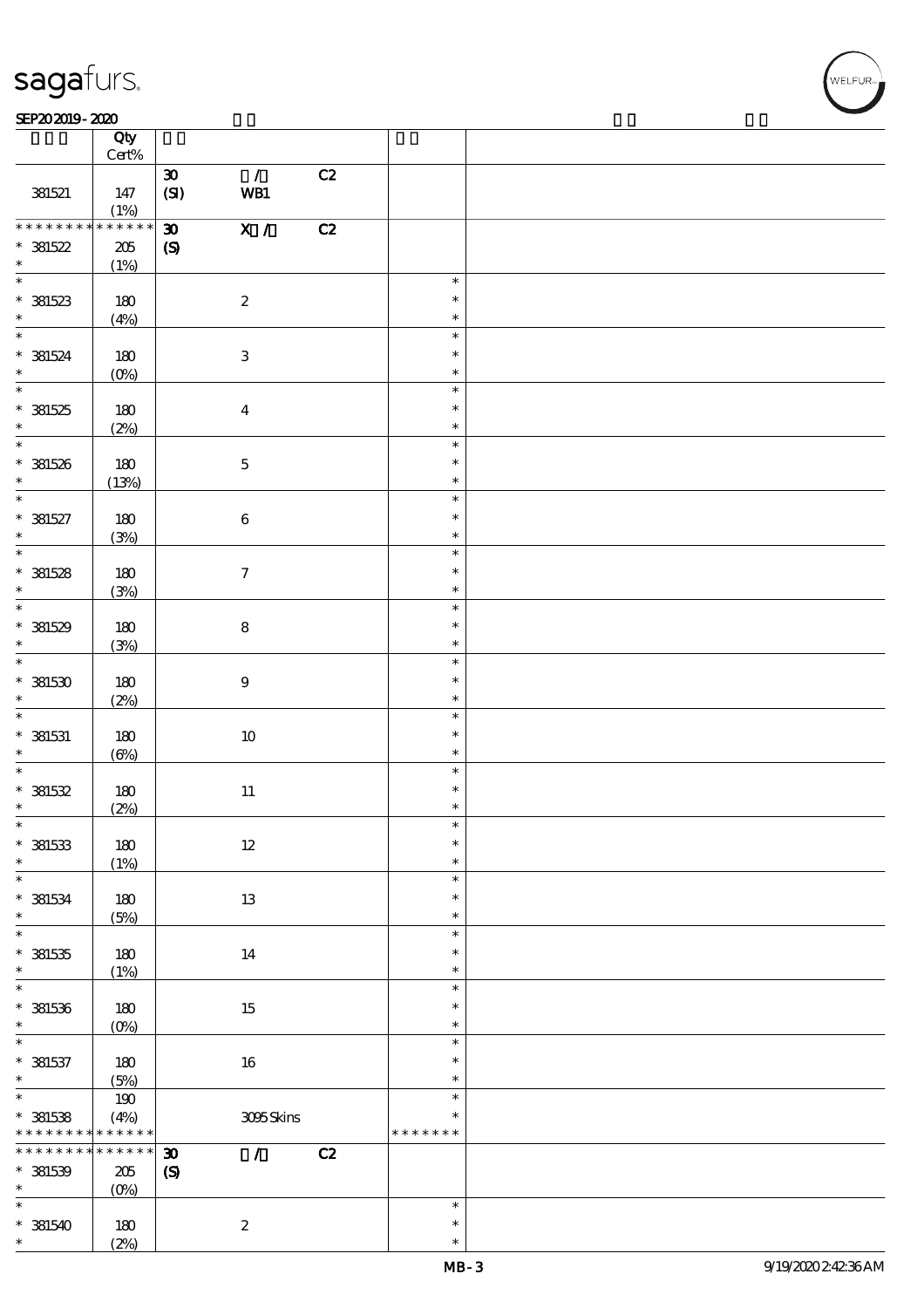### $SEP202019 - 2020$

|                             | Qty              |                      |                     |    |                  |  |
|-----------------------------|------------------|----------------------|---------------------|----|------------------|--|
|                             | $\mbox{Cert}\%$  |                      |                     |    |                  |  |
| $\ast$                      |                  | $\pmb{\mathfrak{D}}$ | $\mathcal{L}$       | C2 | $\ast$           |  |
| $*$ 381541                  | $180$            | $\pmb{\in}$          |                     |    | $\ast$           |  |
| $\ast$                      | (4%)             |                      |                     |    | $\ast$           |  |
| $\ast$                      |                  |                      |                     |    | $\ast$           |  |
| $* 381542$                  | $180$            |                      | $\boldsymbol{4}$    |    | $\ast$           |  |
| $\ast$<br>$\overline{\ast}$ | (5%)             |                      |                     |    | $\ast$           |  |
|                             |                  |                      |                     |    | $\ast$<br>$\ast$ |  |
| $*$ 381543<br>$\ast$        | 180              |                      | $\mathbf 5$         |    | $\ast$           |  |
| $\overline{\ast}$           | (5%)             |                      |                     |    | $\ast$           |  |
| $* 381544$                  | $180$            |                      | $\bf 6$             |    | $\ast$           |  |
| $\ast$                      | (4%)             |                      |                     |    | $\ast$           |  |
| $\overline{\ast}$           |                  |                      |                     |    | $\ast$           |  |
|                             | 180              |                      | $\boldsymbol{7}$    |    | $\ast$           |  |
| $*$ 381545                  | (2%)             |                      |                     |    | $\ast$           |  |
| $\overline{\ast}$           |                  |                      |                     |    | $\ast$           |  |
| $* 381546$                  | 180              |                      | $\bf8$              |    | $\ast$           |  |
| $\ast$                      | (1%)             |                      |                     |    | $\ast$           |  |
| $\overline{\ast}$           |                  |                      |                     |    | $\ast$           |  |
| $* 381547$                  | $180$            |                      | $\boldsymbol{9}$    |    | $\ast$           |  |
| $\ast$                      | (0%)             |                      |                     |    | $\ast$           |  |
|                             |                  |                      |                     |    | $\ast$           |  |
| $* 381548$                  | 180              |                      | $10\,$              |    | $\ast$           |  |
| $\ast$                      | (0%)             |                      |                     |    | $\ast$           |  |
| $\overline{\ast}$           |                  |                      |                     |    | $\ast$           |  |
| $* 381549$<br>$\ast$        | 180              |                      | $11\,$              |    | $\ast$           |  |
| $\overline{\ast}$           | $(0\%)$          |                      |                     |    | $\ast$<br>$\ast$ |  |
| $*381550$                   |                  |                      |                     |    | $\ast$           |  |
| $\ast$                      | 180<br>(1%)      |                      | $12\,$              |    | $\ast$           |  |
| $\overline{\ast}$           |                  |                      |                     |    | $\ast$           |  |
| $* 381551$                  | 180              |                      | 13                  |    | $\ast$           |  |
| $\ast$                      | (1%)             |                      |                     |    | $\ast$           |  |
| $\overline{\ast}$           |                  |                      |                     |    | $\ast$           |  |
| $* 381552$                  | 180              |                      | $14\,$              |    | $\ast$           |  |
| $\ast$                      | (5%)             |                      |                     |    |                  |  |
| $\ast$                      |                  |                      |                     |    | ∗                |  |
| $* 381553$                  | $180$            |                      | $15\,$              |    | $\ast$           |  |
| $\ast$<br>$\overline{\ast}$ | $(\Theta_0)$     |                      |                     |    | $\ast$           |  |
|                             |                  |                      |                     |    | $\ast$<br>$\ast$ |  |
| $* 381554$<br>$\ast$        | 180              |                      | $16\,$              |    | $\ast$           |  |
| $\ast$                      | (1%)             |                      |                     |    | $\ast$           |  |
| $* 381555$                  | $180$            |                      | $17\,$              |    | $\ast$           |  |
| $\ast$                      | $(0\%)$          |                      |                     |    | $\ast$           |  |
| $\overline{\ast}$           |                  |                      |                     |    | $\ast$           |  |
| $* 381556$                  | 180              |                      | $18\,$              |    | $\ast$           |  |
| $\ast$                      | (0%)             |                      |                     |    | $\ast$           |  |
| $\ast$                      |                  |                      |                     |    | $\ast$           |  |
| $* 381557$                  | 180              |                      | $19\,$              |    | $\ast$           |  |
| $\ast$                      | $(0\%)$          |                      |                     |    | $\ast$           |  |
| $\overline{\ast}$           |                  |                      |                     |    | $\ast$           |  |
| $* 381558$<br>$\ast$        | 180              |                      | $\pmb{\mathcal{X}}$ |    | $\ast$           |  |
| $\overline{\ast}$           | (1%)             |                      |                     |    | $\ast$<br>$\ast$ |  |
|                             |                  |                      |                     |    | $\ast$           |  |
| $* 381559$<br>$\ast$        | $180$<br>$(0\%)$ |                      | $2\hspace{-1.5pt}1$ |    | $\ast$           |  |
| $\ast$                      |                  |                      |                     |    | $\ast$           |  |
| $*381500$                   | 180              |                      | $\pmb{\mathcal{Z}}$ |    | $\ast$           |  |
| $\ast$                      | $(0\%)$          |                      |                     |    | $\ast$           |  |
|                             |                  |                      |                     |    |                  |  |

**VELFUR**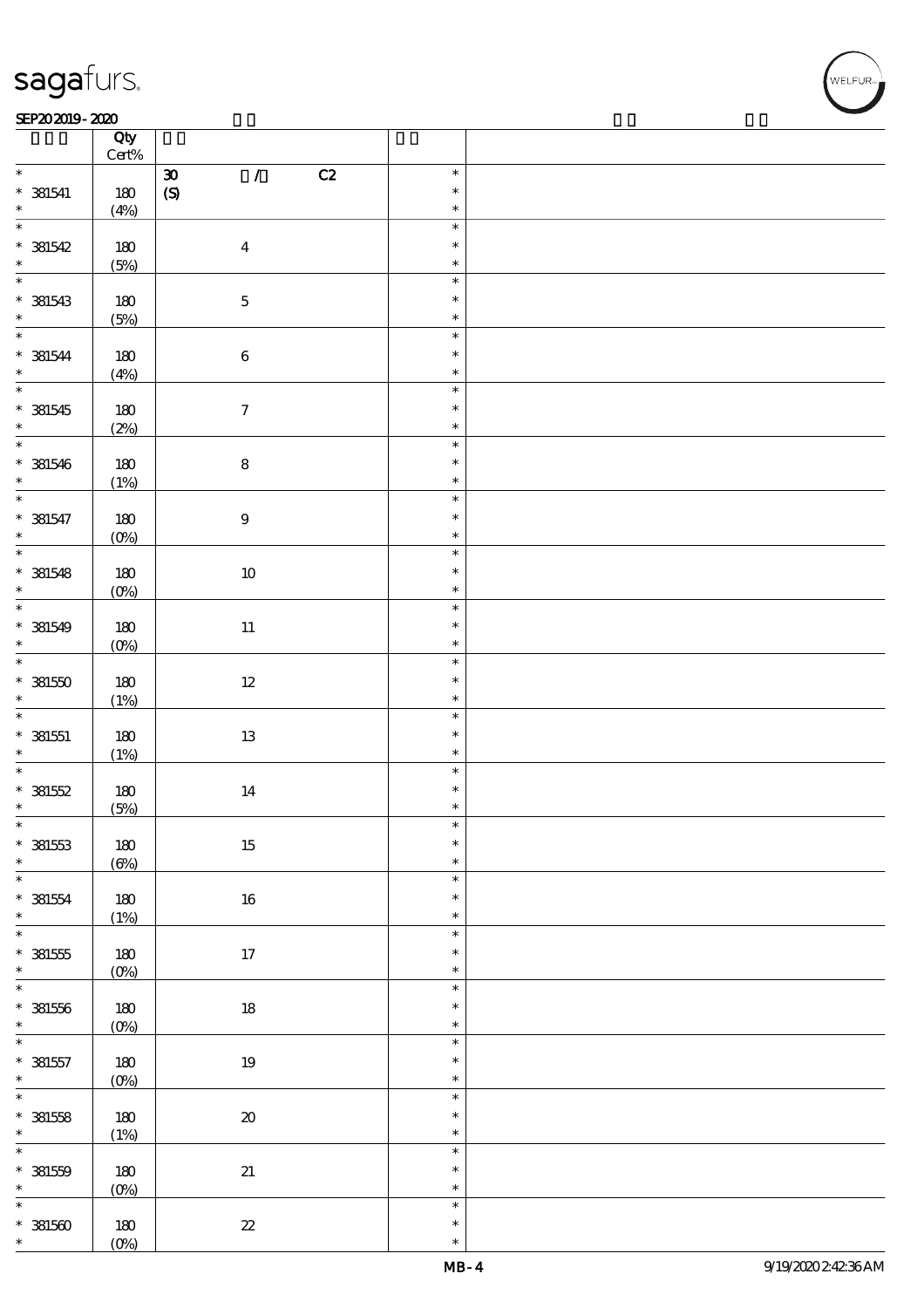### SEP202019-2020 REVENUES AND REVENUES AND RELEASED FOR DEVELOPMENT OF THE SEP  $\frac{\text{SEP202019-2020}}{\text{log}}$

|                                            | Qty<br>$\mbox{Cert}\%$ |                                           |    |               |  |
|--------------------------------------------|------------------------|-------------------------------------------|----|---------------|--|
| $\ast$                                     |                        | $\mathcal{L}$                             |    | $\ast$        |  |
|                                            |                        | $\boldsymbol{\mathfrak{D}}$               | C2 | $\ast$        |  |
| $*$ 381561                                 | 180                    | $\pmb{\in}$                               |    |               |  |
| $\ast$                                     | (1%)                   |                                           |    | $\ast$        |  |
| $\overline{\ast}$                          |                        |                                           |    | $\ast$        |  |
| $* 381562$                                 | 180                    | 24                                        |    | $\ast$        |  |
| $\ast$                                     | (3%)                   |                                           |    | $\ast$        |  |
|                                            |                        |                                           |    | $\ast$        |  |
| $* 381563$                                 | 180                    | $25\,$                                    |    | $\ast$        |  |
| $\ast$                                     | (3%)                   |                                           |    | $\ast$        |  |
| $\overline{\ast}$                          |                        |                                           |    | $\ast$        |  |
|                                            |                        |                                           |    | $\ast$        |  |
| $* 381564$                                 | $180$                  | 26                                        |    |               |  |
| $\ast$                                     | (2%)                   |                                           |    | $\ast$        |  |
|                                            |                        |                                           |    | $\ast$        |  |
| $*381565$                                  | 180                    | $27\,$                                    |    | $\ast$        |  |
| $\ast$                                     | (2%)                   |                                           |    | $\ast$        |  |
| $\overline{\ast}$                          |                        |                                           |    | $\ast$        |  |
| $* 381566$                                 | 180                    | ${\bf 28}$                                |    | $\ast$        |  |
| $\ast$                                     | (2%)                   |                                           |    | $\ast$        |  |
| $\overline{\ast}$                          |                        |                                           |    | $\ast$        |  |
| $* 381567$                                 | 180                    | $29\,$                                    |    | $\ast$        |  |
|                                            |                        |                                           |    |               |  |
| $\ast$<br>$\overline{\ast}$                | (1%)                   |                                           |    | $\ast$        |  |
|                                            |                        |                                           |    | $\ast$        |  |
| $* 381568$                                 | 180                    | $\pmb{\mathfrak{D}}$                      |    | $\ast$        |  |
| $\ast$                                     | (3%)                   |                                           |    | $\ast$        |  |
| $\overline{\ast}$                          |                        |                                           |    | $\ast$        |  |
| $* 381569$                                 | 180                    | $3\!1$                                    |    | $\ast$        |  |
| $\ast$                                     | (1%)                   |                                           |    | $\ast$        |  |
| $\overline{\ast}$                          |                        |                                           |    | $\ast$        |  |
| $* 381570$                                 | 180                    | ${\bf 3\!2}$                              |    | $\ast$        |  |
| $\ast$                                     |                        |                                           |    | $\ast$        |  |
| $\ast$                                     | (5%)                   |                                           |    | $\ast$        |  |
|                                            |                        |                                           |    |               |  |
| $* 381571$                                 | $180$                  | ${\bf 3}$                                 |    | $\ast$        |  |
| $\ast$                                     | (1%)                   |                                           |    | $\ast$        |  |
| $\ast$                                     |                        |                                           |    | $\ast$        |  |
| $* 381572$                                 | 180                    | $3\!4$                                    |    | $\ast$        |  |
| $\ast$                                     | (5%)                   |                                           |    | $\ast$        |  |
| $\ast$                                     |                        |                                           |    | $\ast$        |  |
| $* 381573$                                 | 180                    | ${\bf 35}$                                |    | $\ast$        |  |
| $\ast$                                     | (O <sub>0</sub> )      |                                           |    | $\ast$        |  |
| $\ast$                                     |                        |                                           |    | $\ast$        |  |
| $* 381574$                                 | 180                    | $36\,$                                    |    | $\ast$        |  |
| $\ast$                                     |                        |                                           |    | $\ast$        |  |
| $\ast$                                     | (1%)                   |                                           |    |               |  |
|                                            |                        |                                           |    | $\ast$        |  |
| $* 381575$                                 | 180                    | ${\bf 37}$                                |    | $\ast$        |  |
| $\ast$                                     | $(0\%)$                |                                           |    | $\ast$        |  |
| $\ast$                                     | 49                     |                                           |    | $\ast$        |  |
| $* 381576$                                 | $(O\%)$                | 6734Skins                                 |    | $\ast$        |  |
| * * * * * * * *                            | * * * * * *            |                                           |    | * * * * * * * |  |
| * * * * * * * *                            | * * * * * *            | X /<br>$\boldsymbol{\mathfrak{D}}$        | C2 |               |  |
| $* 381577$                                 | 205                    | <b>INAP</b><br>$\boldsymbol{\mathcal{S}}$ |    |               |  |
| $\ast$                                     | (1%)                   |                                           |    |               |  |
| $\ast$                                     | $90\,$                 |                                           |    | $\ast$        |  |
|                                            |                        |                                           |    |               |  |
| $* 381578$                                 | (5%)                   | 295Skins                                  |    | * * * * * * * |  |
| * * * * * * * * <mark>* * * * * * *</mark> |                        |                                           |    |               |  |
| * * * * * * * *                            | * * * * * *            | X /<br>$\boldsymbol{\mathfrak{D}}$        | C2 |               |  |
| $*$ 381579                                 | 205                    | $\boldsymbol{\mathrm{(S)}}$<br>WB1        |    |               |  |
| $\ast$                                     | (O <sub>0</sub> )      |                                           |    |               |  |
| $\ast$                                     | 91                     |                                           |    | $\ast$        |  |
| $*381580$                                  | (2%)                   | 296Skins                                  |    | ∗             |  |
| * * * * * * * *                            | * * * * * *            |                                           |    | * * * * * * * |  |

WELFUR<br>
VELFUR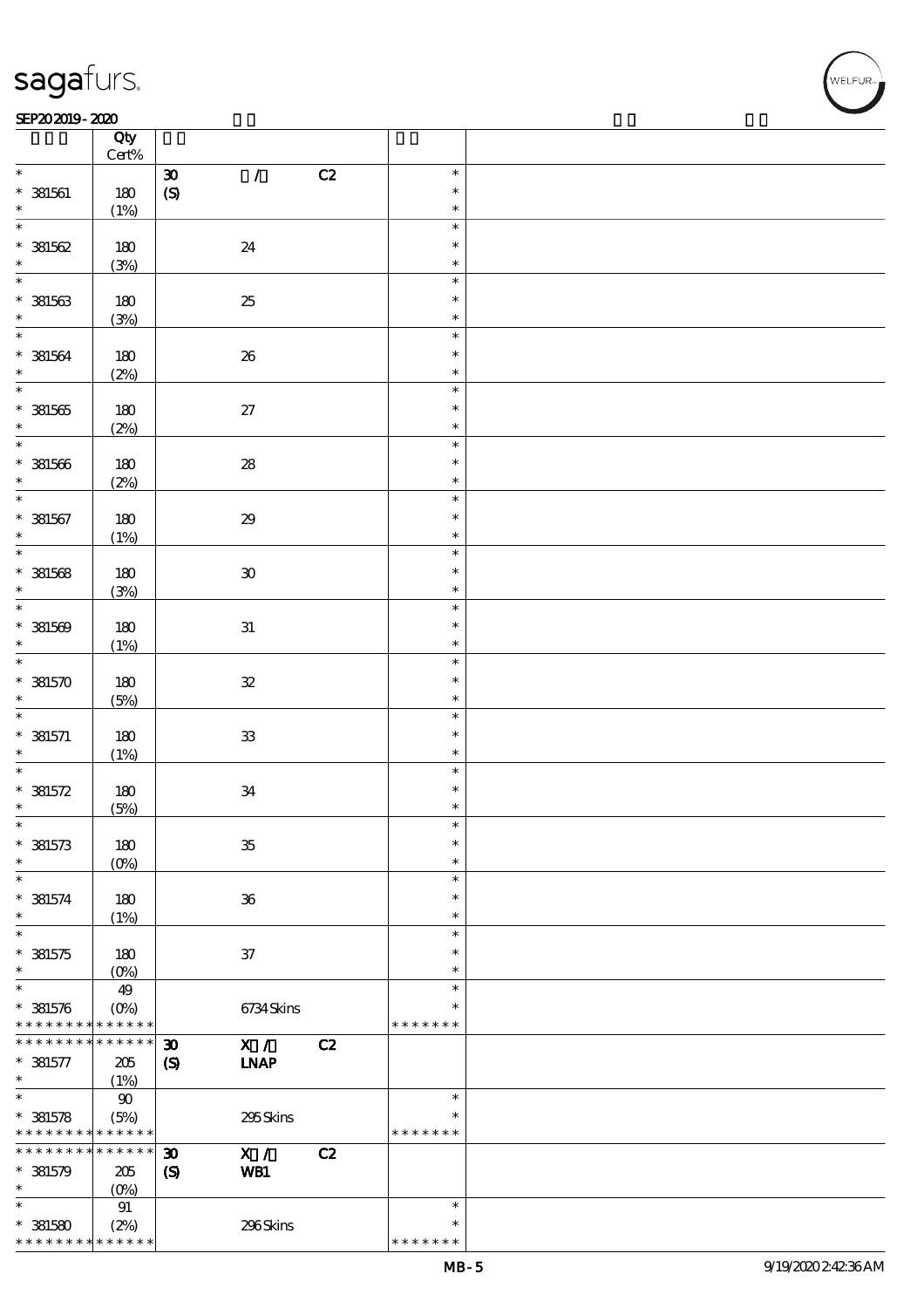### SEP202019-2020

|                                                  | Qty                 |                             |                                 |    |                    |  |
|--------------------------------------------------|---------------------|-----------------------------|---------------------------------|----|--------------------|--|
|                                                  | $\mbox{Cert}\%$     |                             |                                 |    |                    |  |
|                                                  |                     | $\boldsymbol{\mathfrak{D}}$ | $\mathcal{L}$                   | C2 |                    |  |
| 381581                                           | 112                 | $\pmb{\text{(S)}}$          | WB1                             |    |                    |  |
| * * * * * * * *                                  | (3%)<br>* * * * * * | $\boldsymbol{\mathfrak{D}}$ | $\overline{X}$ /                | C2 |                    |  |
| $*$ 381582                                       | $265\,$             | (S)                         |                                 |    |                    |  |
| $\ast$                                           | $(0\%)$             |                             |                                 |    |                    |  |
| $\ast$                                           |                     |                             |                                 |    | $\ast$             |  |
| $*$ 381583                                       | 240                 |                             | $\boldsymbol{2}$                |    | $\ast$             |  |
| $\ast$                                           | $(0\%)$             |                             |                                 |    | $\ast$             |  |
| $\overline{\phantom{0}}$                         |                     |                             |                                 |    | $\ast$             |  |
| $*$ 381584                                       | 240                 |                             | $\,3$                           |    | $\ast$             |  |
| $\ast$                                           | $(0\%)$             |                             |                                 |    | $\ast$             |  |
| $\overline{\phantom{0}}$                         |                     |                             |                                 |    | $\ast$             |  |
| $*$ 381585                                       | 240                 |                             | $\boldsymbol{4}$                |    | $\ast$             |  |
| $\ast$                                           | $(0\%)$             |                             |                                 |    | $\ast$             |  |
| $\overline{\phantom{0}}$                         |                     |                             |                                 |    | $\ast$             |  |
| $* 381586$                                       | 240                 |                             | $\mathbf 5$                     |    | $\ast$             |  |
| $\ast$                                           | $(0\%)$             |                             |                                 |    | $\ast$             |  |
| $\overline{\phantom{0}}$                         |                     |                             |                                 |    | $\ast$             |  |
| $*$ 381587                                       | 240                 |                             | $\bf 6$                         |    | $\ast$             |  |
| $\ast$                                           | $(0\%)$             |                             |                                 |    | $\ast$             |  |
| $\overline{\ast}$                                |                     |                             |                                 |    | $\ast$             |  |
| $*$ 381588                                       | 240                 |                             | $\boldsymbol{7}$                |    | $\ast$             |  |
| $\ast$                                           | (0%)                |                             |                                 |    | $\ast$             |  |
| $\ast$                                           |                     |                             |                                 |    | $\ast$             |  |
| $* 381589$                                       | 240                 |                             | $\bf 8$                         |    | $\ast$             |  |
| $\ast$                                           | $(0\%)$             |                             |                                 |    | $\ast$             |  |
| $\overline{\phantom{0}}$                         |                     |                             |                                 |    | $\ast$             |  |
| $*381500$                                        | 240                 |                             | $\boldsymbol{9}$                |    | $\ast$             |  |
| $\ast$                                           | $(0\%)$             |                             |                                 |    | $\ast$             |  |
|                                                  |                     |                             |                                 |    | $\ast$             |  |
| $*$ 381591                                       | 240                 |                             | $10\,$                          |    | $\ast$             |  |
| $\ast$                                           | $(0\%)$             |                             |                                 |    | $\ast$             |  |
| $\ast$                                           | $5\!3$              |                             |                                 |    | $\ast$             |  |
| $*381592$                                        | $(0\%)$             |                             | 2478Skins                       |    | ∗<br>* * * * * * * |  |
| * * * * * * * * * * * * * *<br>************** 20 |                     |                             |                                 |    |                    |  |
| $*$ 381593                                       |                     |                             | $\mathcal{L}$ and $\mathcal{L}$ | C2 |                    |  |
| $*$                                              | 265<br>(1%)         | (S)                         |                                 |    |                    |  |
|                                                  |                     |                             |                                 |    | $\ast$             |  |
| $*$ 381594                                       | 240                 |                             | $\boldsymbol{2}$                |    | $\ast$             |  |
| $\ast$                                           | $(0\%)$             |                             |                                 |    | $\ast$             |  |
|                                                  |                     |                             |                                 |    | $\ast$             |  |
| $* 381505$                                       | 240                 |                             | $\ensuremath{\mathsf{3}}$       |    | $\ast$             |  |
| $\ast$                                           | $(0\%)$             |                             |                                 |    | $\ast$             |  |
|                                                  |                     |                             |                                 |    | $\ast$             |  |
| $* 381596$                                       | 240                 |                             | $\bf{4}$                        |    | $\ast$             |  |
| $\ast$                                           | (2%)                |                             |                                 |    | $\ast$             |  |
|                                                  |                     |                             |                                 |    | $\ast$             |  |
| $* 381597$                                       | 240                 |                             | $\bf 5$                         |    | $\ast$             |  |
| $\ast$                                           | (1%)                |                             |                                 |    | $\ast$             |  |
| $*$                                              |                     |                             |                                 |    | $\ast$             |  |
| $*$ 381598                                       | 240                 |                             | $\,6\,$                         |    | $\ast$             |  |
| $*$                                              | (0%)                |                             |                                 |    | $\ast$             |  |
|                                                  |                     |                             |                                 |    | $\ast$             |  |
| $* 381500$                                       | 240                 |                             | $\boldsymbol{7}$                |    | $\ast$             |  |
| $*$                                              | (0%)                |                             |                                 |    | $\ast$             |  |
| $\overline{\ast}$                                |                     |                             |                                 |    | $\ast$             |  |
| $^\ast$ 381600                                   | 240                 |                             | $\bf 8$                         |    | $\ast$             |  |
| $\ast$                                           | (1%)                |                             |                                 |    | $\ast$             |  |

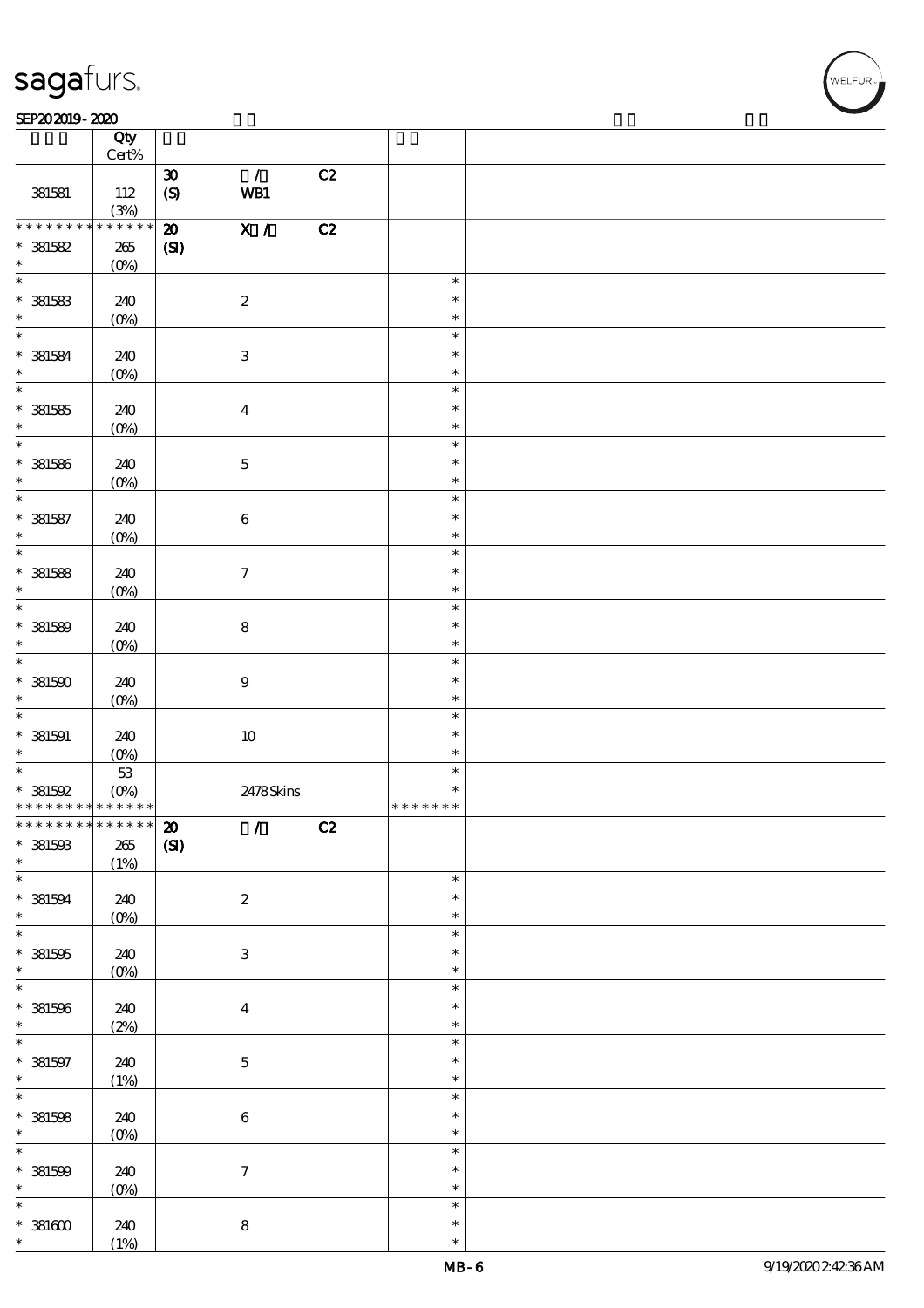### SEP202019-2020

|                                | Qty<br>Cert%       |                            |                           |             |               |  |
|--------------------------------|--------------------|----------------------------|---------------------------|-------------|---------------|--|
| $\ast$                         |                    | $\boldsymbol{\mathsf{20}}$ | $\mathcal{L}$             | C2          | $\ast$        |  |
|                                |                    |                            |                           |             | $\ast$        |  |
| $* 381601$                     | 240                | (SI)                       |                           |             |               |  |
| *                              | (2%)               |                            |                           |             | $\ast$        |  |
| $\ast$                         |                    |                            |                           |             | $\ast$        |  |
| $*$ 381602                     | 240                |                            | 10                        |             | $\ast$        |  |
| $\ast$                         | (4%)               |                            |                           |             | $\ast$        |  |
| $\ast$                         |                    |                            |                           |             | $\ast$        |  |
| $*$ 381603                     | 240                |                            |                           |             | $\ast$        |  |
| $\ast$                         |                    |                            | 11                        |             |               |  |
|                                | (2%)               |                            |                           |             | $\ast$        |  |
| $\ast$                         | 140                |                            |                           |             | $\ast$        |  |
| $* 381604$                     | $(O\%)$            |                            | 2805Skins                 |             | $\ast$        |  |
| * * * * * * * *                | * * * * * *        |                            |                           |             | * * * * * * * |  |
| * * * * * * * * <mark>*</mark> | $* * * * * * *$    | $\boldsymbol{\mathbf{z}}$  | $\mathcal{L}$             | C2          |               |  |
| $*381605$                      | 265                | (SI)                       | <b>LNAP</b>               |             |               |  |
| $\ast$                         |                    |                            |                           |             |               |  |
| $\ast$                         | $(O\%)$            |                            |                           |             |               |  |
|                                | $171$              |                            |                           |             | $\ast$        |  |
| $*381606$                      | (2%)               |                            | 436Skins                  |             | $\ast$        |  |
| * * * * * * * *                | * * * * * *        |                            |                           |             | * * * * * * * |  |
| * * * * * * * *                | * * * * * *        | $\boldsymbol{\mathbf{z}}$  | X /                       | C2          |               |  |
| $*381607$                      | 265                | (S)                        | WB1                       |             |               |  |
| $\ast$                         | $(O\%)$            |                            |                           |             |               |  |
| $\ast$                         |                    |                            |                           |             | $\ast$        |  |
|                                | 253                |                            |                           |             |               |  |
| $*381608$                      | $(O\%)$            |                            | 518Skins                  |             | $\ast$        |  |
| * * * * * * * *                | $* * * * * * *$    |                            |                           |             | * * * * * * * |  |
| * * * * * * * *                | * * * * * *        | $\boldsymbol{\mathbf{z}}$  | $\mathcal{L}$             | C2          |               |  |
| $*381609$                      | 265                | (S)                        | WB1                       |             |               |  |
| $\ast$                         | $(O\!/\!\!\delta)$ |                            |                           |             |               |  |
| $\ast$                         |                    |                            |                           |             | $\ast$        |  |
|                                |                    |                            |                           |             | $\ast$        |  |
| $*$ 381610                     | 240                |                            | $\boldsymbol{2}$          |             |               |  |
| $\ast$                         | $(O\%)$            |                            |                           |             | $\ast$        |  |
| $\ast$                         |                    |                            |                           |             | $\ast$        |  |
| $*$ 381611                     | 240                |                            | $\ensuremath{\mathbf{3}}$ |             | $\ast$        |  |
| $\ast$                         | $(O\%)$            |                            |                           |             | $\ast$        |  |
| $\ast$                         |                    |                            |                           |             | $\ast$        |  |
| $*$ 381612                     | 240                |                            | $\bf{4}$                  |             | $\ast$        |  |
| $\ast$                         |                    |                            |                           |             | $\ast$        |  |
|                                | $(O\!/\!\!\delta)$ |                            |                           |             |               |  |
| $\ast$                         |                    |                            |                           |             | $\ast$        |  |
| $*$ 381613                     | 240                |                            | $\mathbf 5$               |             | $\ast$        |  |
| $\ast$                         | (1%)               |                            |                           |             | $\ast$        |  |
| $\ast$                         | 86                 |                            |                           |             | $\ast$        |  |
| $* 381614$                     | $(O\%)$            |                            | $1311$ Skins              |             | $\ast$        |  |
| * * * * * * * *                | * * * * * *        |                            |                           |             | * * * * * * * |  |
|                                |                    |                            |                           |             |               |  |
|                                |                    | $\boldsymbol{\mathbf{z}}$  | $\mathcal{L}$             | C2          |               |  |
| 381615                         | 178                | (SI)                       | WB1                       | <b>LNAP</b> |               |  |
|                                | $(O\!/\!\!\delta)$ |                            |                           |             |               |  |
| * * * * * *                    | * * * * * *        | $\boldsymbol{\mathbf{z}}$  | X /                       | C2          |               |  |
| $*$ 381616                     | 245                | $\boldsymbol{S}$           |                           |             |               |  |
| $\ast$                         | $(0\%)$            |                            |                           |             |               |  |
| $\ast$                         |                    |                            |                           |             | $\ast$        |  |
| $* 381617$                     | 220                |                            | $\boldsymbol{2}$          |             | $\ast$        |  |
|                                |                    |                            |                           |             |               |  |
| $\ast$                         | $(O\!/\!o)$        |                            |                           |             | $\ast$        |  |
| $\ast$                         |                    |                            |                           |             | $\ast$        |  |
| $*$ 381618                     | 220                |                            | $\ensuremath{\mathbf{3}}$ |             | $\ast$        |  |
| $\ast$                         | $(O\!/\!\!\delta)$ |                            |                           |             | $\ast$        |  |
| $\ast$                         |                    |                            |                           |             | $\ast$        |  |
| $*$ 381619                     | $220$              |                            | $\boldsymbol{4}$          |             | $\ast$        |  |
| $\ast$                         |                    |                            |                           |             | $\ast$        |  |
| $\ast$                         | $(0\%)$            |                            |                           |             |               |  |
|                                |                    |                            |                           |             | $\ast$        |  |
| $*381620$                      | 220                |                            | $\mathbf 5$               |             | $\ast$        |  |
| $\ast$                         | (O <sub>0</sub> )  |                            |                           |             | $\ast$        |  |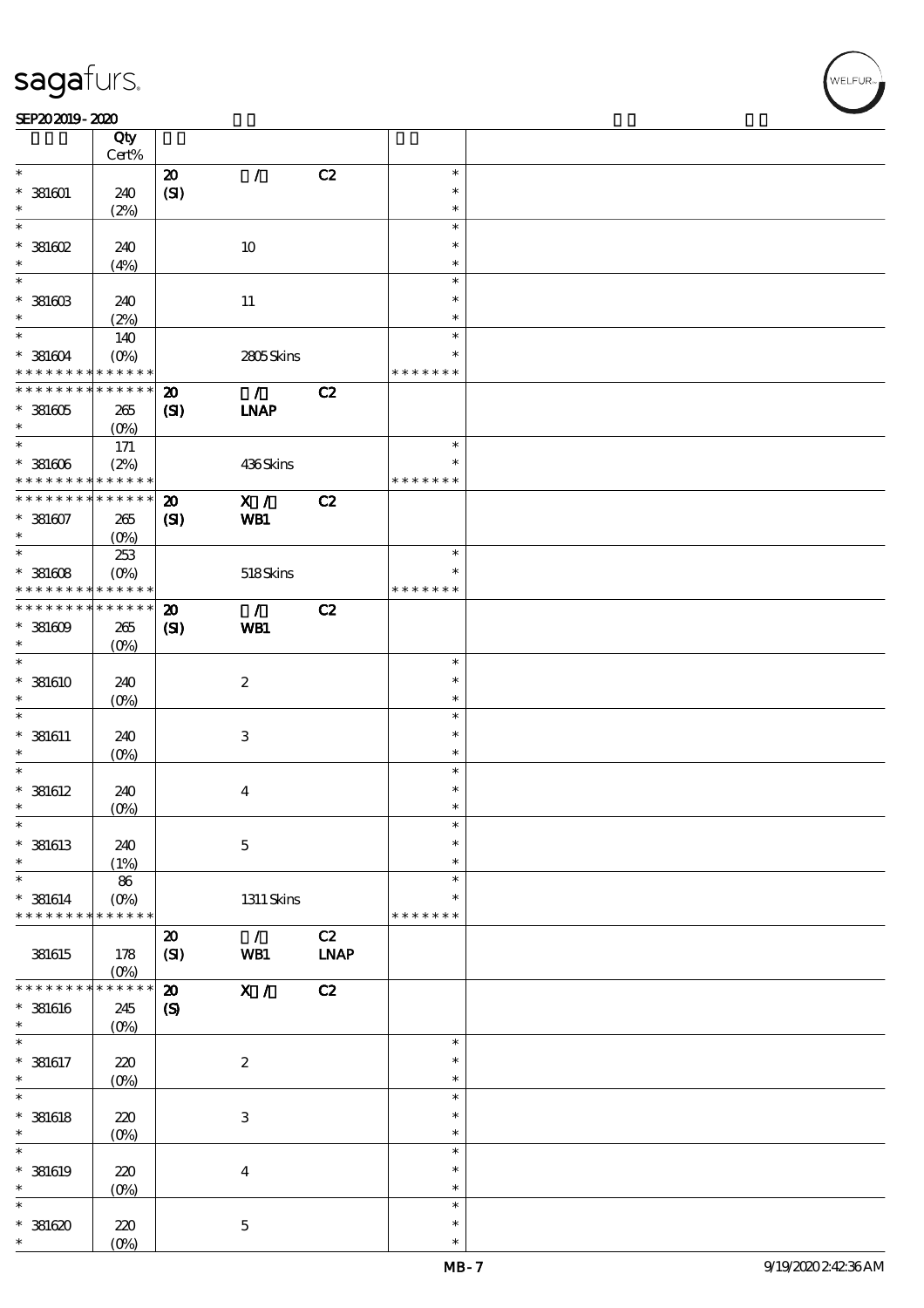### SEP202019-2020 REVENUES AND REVENUES AND RELEASED FOR DEVELOPMENT OF THE SEP

|                                 | Qty<br>Cert% |                                              |                  |  |
|---------------------------------|--------------|----------------------------------------------|------------------|--|
| $\ast$                          |              | $\overline{\mathbf{x}}$ /<br>C2<br>${\bf Z}$ | $\ast$           |  |
| $* 381621$                      | $220$        | $\pmb{\text{(S)}}$                           | $\ast$           |  |
| $\ast$                          | $(0\%)$      |                                              | $\ast$           |  |
| $\overline{\ast}$<br>$* 381622$ | $220$        | $\boldsymbol{7}$                             | $\ast$<br>$\ast$ |  |
| $\ast$                          | $(0\%)$      |                                              | $\ast$           |  |
| $\overline{\phantom{0}}$        |              |                                              | $\ast$           |  |
|                                 |              |                                              | $\ast$           |  |
| $*39623$                        | 220          | ${\bf 8}$                                    |                  |  |
|                                 | $(0\%)$      |                                              | $\ast$           |  |
| $*$                             |              |                                              | $\ast$           |  |
| $* 381624$                      | 220          | $\bf 9$                                      | $\ast$           |  |
| $\ast$                          | $(0\%)$      |                                              | $\ast$           |  |
| $\overline{\ast}$               |              |                                              | $\ast$           |  |
| $*381625$                       | $220$        | $10\,$                                       | $\ast$           |  |
| $\ast$                          | $(0\%)$      |                                              | $\ast$           |  |
| $\overline{\phantom{0}}$        |              |                                              | $\ast$           |  |
|                                 |              |                                              | $\ast$           |  |
| $* 381626$                      | 220          | $11\,$                                       |                  |  |
| $\ast$                          | $(0\%)$      |                                              | $\ast$           |  |
| $\overline{\ast}$               |              |                                              | $\ast$           |  |
| $* 381627$                      | 220          | $12\,$                                       | $\ast$           |  |
| $\ast$                          | $(0\%)$      |                                              | $\ast$           |  |
| $\overline{\ast}$               |              |                                              | $\ast$           |  |
| $* 381628$                      | $220$        | $13\,$                                       | $\ast$           |  |
| $\ast$                          | $(0\%)$      |                                              | $\ast$           |  |
|                                 |              |                                              | $\ast$           |  |
| $* 381629$                      | 220          | 14                                           | $\ast$           |  |
| $\ast$                          |              |                                              | $\ast$           |  |
| $\overline{\mathbf{r}}$         | $(0\%)$      |                                              |                  |  |
|                                 |              |                                              | $\ast$           |  |
| $*381630$                       | 220          | 15                                           | $\ast$           |  |
| $\ast$                          | $(0\%)$      |                                              | $\ast$           |  |
| $*$                             |              |                                              | $\ast$           |  |
| $* 381631$                      | $220$        | $16\,$                                       | $\ast$           |  |
| $\ast$                          | $(0\%)$      |                                              | $\ast$           |  |
| $\overline{\ast}$               |              |                                              | $\ast$           |  |
| $* 381632$                      | $220$        | $17\,$                                       | $\ast$           |  |
| $\ast$                          | (0%)         |                                              | $\ast$           |  |
| $\ast$                          |              |                                              | $\ast$           |  |
| $* 381633$                      | $220$        | $18\,$                                       | $\ast$           |  |
| $\ast$                          | $(0\%)$      |                                              | $\ast$           |  |
| $\ast$                          |              |                                              | $\ast$           |  |
|                                 |              |                                              | $\ast$           |  |
| $* 381634$<br>$\ast$            | 220          | $19\,$                                       | $\ast$           |  |
| $\overline{\ast}$               | $(0\%)$      |                                              |                  |  |
|                                 |              |                                              | $\ast$           |  |
| $* 381635$                      | 220          | $\pmb{\mathcal{X}}$                          | $\ast$           |  |
| $\ast$                          | $(0\%)$      |                                              | $\ast$           |  |
| $\overline{\ast}$               |              |                                              | $\ast$           |  |
| $* 381636$                      | $220\,$      | 21                                           | $\ast$           |  |
| $\ast$                          | $(0\%)$      |                                              | $\ast$           |  |
| $\overline{\ast}$               |              |                                              | $\ast$           |  |
| $* 381637$                      | $220$        | $2\!2$                                       | $\ast$           |  |
| $\ast$                          | $(0\%)$      |                                              | $\ast$           |  |
| $\overline{\ast}$               |              |                                              | $\ast$           |  |
|                                 |              |                                              | $\ast$           |  |
| $* 381638$                      | $220$        | ${\bf 23}$                                   |                  |  |
| $\ast$                          | $(0\%)$      |                                              | $\ast$           |  |
| $\ast$                          |              |                                              | $\ast$           |  |
| $* 381639$                      | $220$        | $2\!4$                                       | $\ast$           |  |
| $\ast$                          | $(0\%)$      |                                              | $\ast$           |  |
| $\ast$                          |              |                                              | $\ast$           |  |
| $* 381640$                      | 220          | $25\,$                                       | $\ast$           |  |
| $\ast$                          | $(O\%)$      |                                              | $\ast$           |  |
|                                 |              |                                              |                  |  |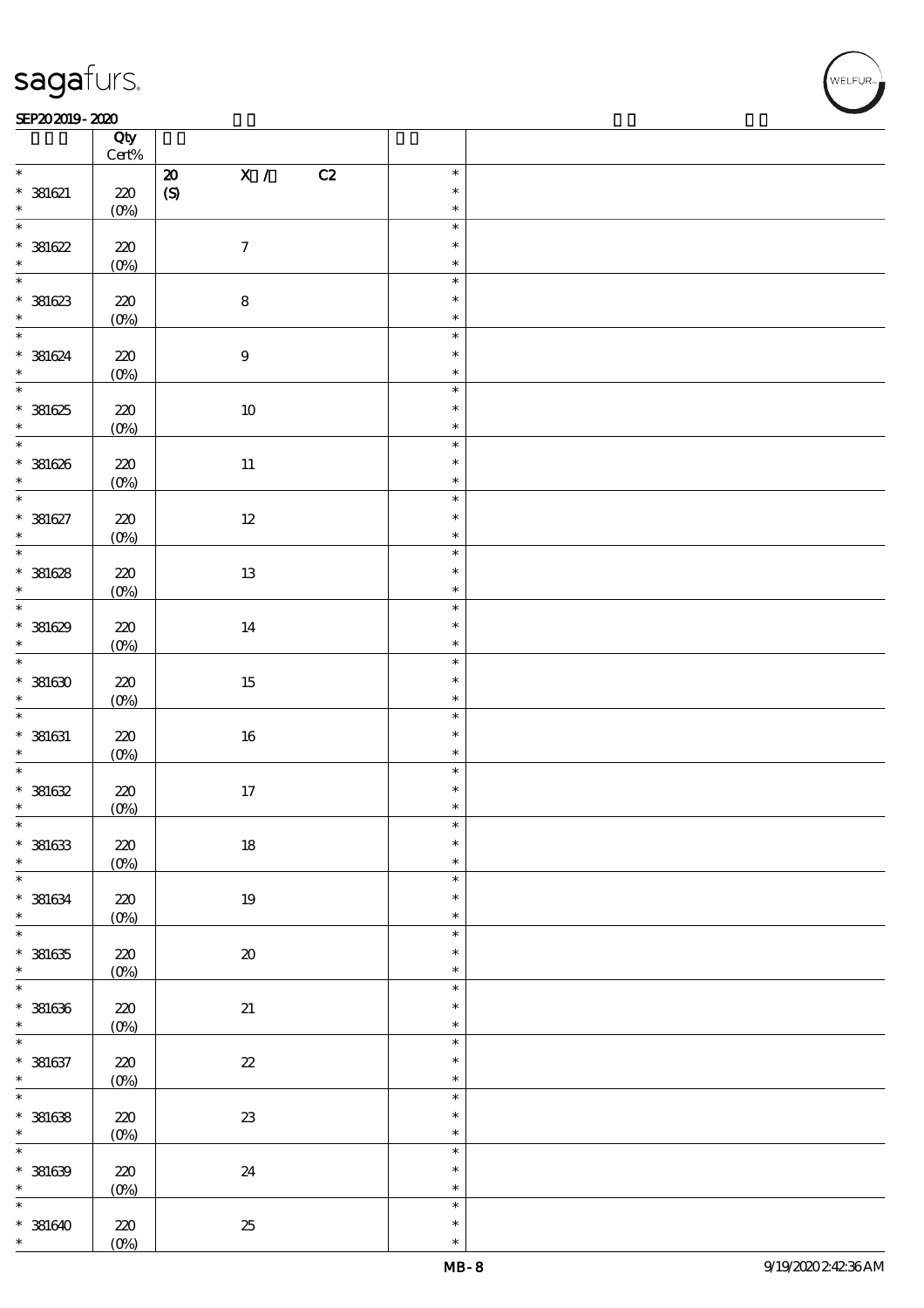### SEP202019-2020

|                   | Qty<br>$\mbox{Cert}\%$ |                                            |    |               |  |
|-------------------|------------------------|--------------------------------------------|----|---------------|--|
| $\ast$            |                        | X /                                        | C2 | $\ast$        |  |
|                   |                        | $\boldsymbol{\mathsf{20}}$                 |    |               |  |
| $*$ 381641        | 220                    | $\pmb{\text{(S)}}$                         |    | $\ast$        |  |
| $\ast$            | (0%)                   |                                            |    | $\ast$        |  |
| $\overline{\ast}$ | 244                    |                                            |    | $\ast$        |  |
| $* 381642$        | $(0\%)$                | 5989Skins                                  |    | $\ast$        |  |
|                   | * * * * * *            |                                            |    |               |  |
| * * * * * * * *   |                        |                                            |    | * * * * * * * |  |
| * * * * * * * *   | * * * * * *            | $\mathcal{L}$<br>$\boldsymbol{\mathbf{z}}$ | C2 |               |  |
| $* 381643$        | 245                    | $\boldsymbol{\mathcal{S}}$                 |    |               |  |
| $\ast$            | (7%)                   |                                            |    |               |  |
| $\ast$            |                        |                                            |    | $\ast$        |  |
|                   |                        |                                            |    |               |  |
| $* 381644$        | 220                    | $\boldsymbol{2}$                           |    | $\ast$        |  |
| $\ast$            | (1%)                   |                                            |    | $\ast$        |  |
| $\overline{\ast}$ |                        |                                            |    | $\ast$        |  |
| $* 381645$        | 220                    | $\ensuremath{\mathbf{3}}$                  |    | $\ast$        |  |
| $\ast$            | $(O\%)$                |                                            |    | $\ast$        |  |
| $*$               |                        |                                            |    | $\ast$        |  |
|                   |                        |                                            |    |               |  |
| $* 381646$        | 220                    | $\boldsymbol{4}$                           |    | $\ast$        |  |
| $\ast$            | (4%)                   |                                            |    | $\ast$        |  |
| $\overline{\ast}$ |                        |                                            |    | $\ast$        |  |
| $* 381647$        | 220                    | $\bf 5$                                    |    | $\ast$        |  |
| $\ast$            |                        |                                            |    | $\ast$        |  |
| $\overline{\ast}$ | (1%)                   |                                            |    |               |  |
|                   |                        |                                            |    | $\ast$        |  |
| $* 381648$        | 220                    | $\bf 6$                                    |    | $\ast$        |  |
| $\ast$            | (2%)                   |                                            |    | $\ast$        |  |
| $\overline{\ast}$ |                        |                                            |    | $\ast$        |  |
| $* 381649$        | 220                    | $\boldsymbol{\tau}$                        |    | $\ast$        |  |
| $\ast$            |                        |                                            |    | $\ast$        |  |
|                   | (1%)                   |                                            |    |               |  |
| $\overline{\ast}$ |                        |                                            |    | $\ast$        |  |
| $*381650$         | 220                    | ${\bf 8}$                                  |    | $\ast$        |  |
| $\ast$            | (3%)                   |                                            |    | $\ast$        |  |
| $\ast$            |                        |                                            |    | $\ast$        |  |
| $* 381651$        | 220                    | $\boldsymbol{9}$                           |    | $\ast$        |  |
| $\ast$            | (2%)                   |                                            |    | $\ast$        |  |
| $\ast$            |                        |                                            |    | $\ast$        |  |
|                   |                        |                                            |    |               |  |
| $* 381652$        | 220                    | $10\,$                                     |    | $\ast$        |  |
| $\ast$            | (1%)                   |                                            |    | $\ast$        |  |
| $\ast$            |                        |                                            |    | $\ast$        |  |
| $* 381653$        | $220\,$                | $11\,$                                     |    | $\ast$        |  |
| $\ast$            | $(0\%)$                |                                            |    | $\ast$        |  |
| $\overline{\ast}$ |                        |                                            |    | $\ast$        |  |
|                   |                        |                                            |    |               |  |
| $* 381654$        | 220                    | $12\,$                                     |    | $\ast$        |  |
| $\ast$            | $(0\%)$                |                                            |    | $\ast$        |  |
| $\overline{\ast}$ |                        |                                            |    | $\ast$        |  |
| $* 381655$        | 220                    | $13\,$                                     |    | $\ast$        |  |
| $\ast$            | $(0\%)$                |                                            |    | $\ast$        |  |
| $\overline{\ast}$ |                        |                                            |    | $\ast$        |  |
|                   |                        |                                            |    |               |  |
| $* 381656$        | $220\,$                | 14                                         |    | $\ast$        |  |
| $\ast$            | $(0\%)$                |                                            |    | $\ast$        |  |
| $\overline{\ast}$ |                        |                                            |    | $\ast$        |  |
| $* 381657$        | $220$                  | $15\,$                                     |    | $\ast$        |  |
| $\ast$            | $(0\%)$                |                                            |    | $\ast$        |  |
| $\overline{\ast}$ |                        |                                            |    | $\ast$        |  |
|                   |                        |                                            |    | $\ast$        |  |
| $* 381658$        | $220$                  | $16\,$                                     |    |               |  |
| $\ast$            | (4%)                   |                                            |    | $\ast$        |  |
| $\ast$            |                        |                                            |    | $\ast$        |  |
| $* 381659$        | $220$                  | $17\,$                                     |    | $\ast$        |  |
| $\ast$            | (4%)                   |                                            |    | $\ast$        |  |
| $\ast$            |                        |                                            |    | $\ast$        |  |
| $*38000$          | 220                    | $18\,$                                     |    | $\ast$        |  |
| $\ast$            |                        |                                            |    | $\ast$        |  |
|                   | (1%)                   |                                            |    |               |  |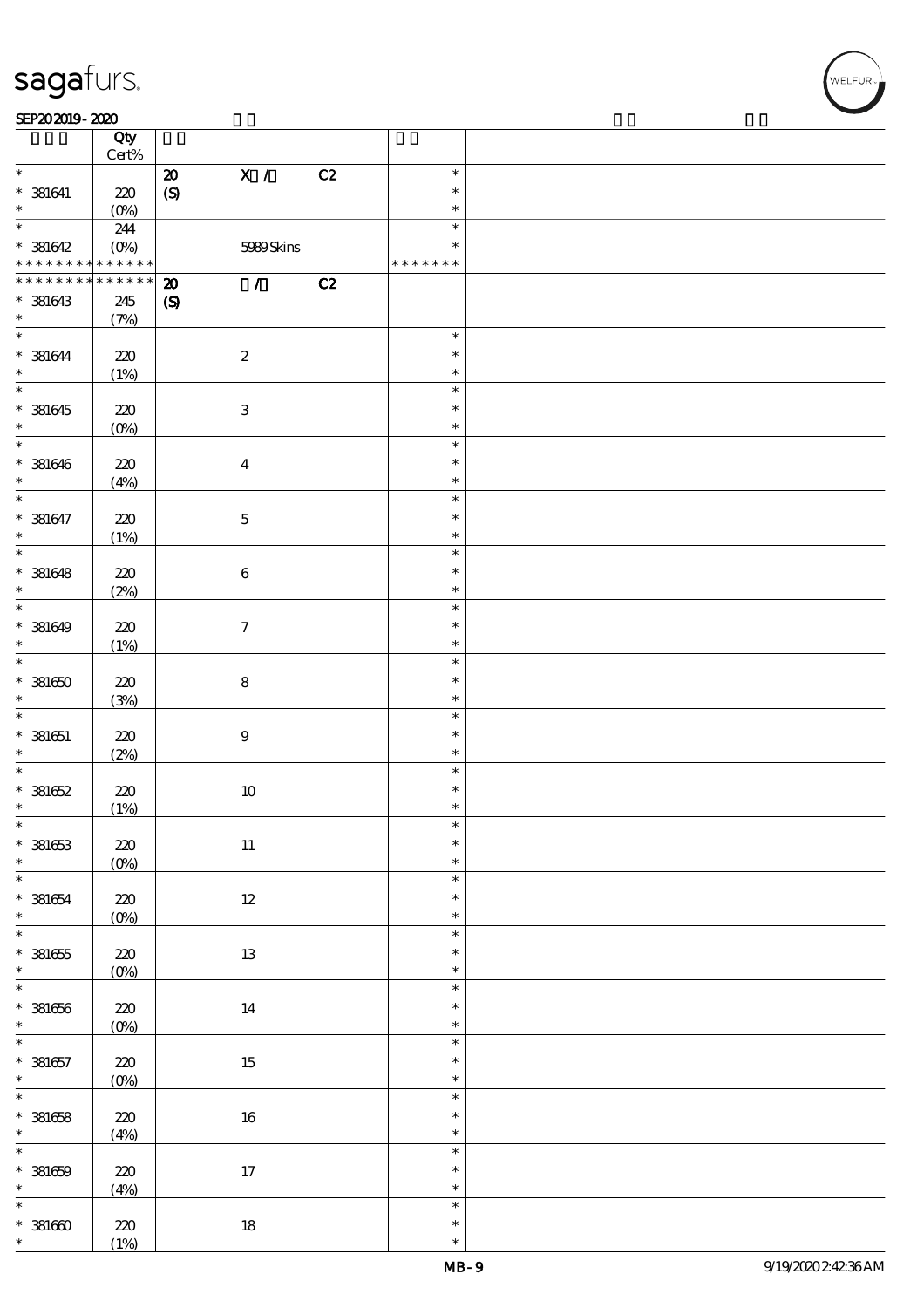### SEP202019-2020 REVENUES AND REVENUES AND RELEASED FOR DEVELOPMENT OF THE SEP

|                             | $Qty$<br>Cert%             |                                         |                  |  |
|-----------------------------|----------------------------|-----------------------------------------|------------------|--|
| $\ast$                      |                            | $\mathcal{L}$<br>C2<br>${\bf Z}$        | $\ast$           |  |
| $* 381661$                  | 220                        | $\pmb{\text{(S)}}$                      | $\ast$           |  |
| $\ast$                      | (0%)                       |                                         | $\ast$           |  |
| $\ast$                      |                            |                                         | $\ast$           |  |
| $*381662$                   | $220\,$                    | $\pmb{\mathcal{X}}$                     | $\ast$           |  |
| $\ast$                      | $(0\%)$                    |                                         | $\ast$           |  |
| $\overline{\phantom{0}}$    |                            |                                         | $\ast$           |  |
| $* 381663$                  | 220                        | $2\!1$                                  | $\ast$           |  |
| $\ast$                      | $(0\%)$                    |                                         | $\ast$           |  |
|                             |                            |                                         | $\ast$           |  |
| $* 381664$                  | $220\,$                    | $2\!2$                                  | $\ast$           |  |
| $\ast$                      | $(0\%)$                    |                                         | $\ast$           |  |
|                             |                            |                                         | $\ast$           |  |
| $* 381665$                  | $220\,$                    | ${\bf Z}$                               | $\ast$           |  |
| $*$                         | $(0\%)$                    |                                         | $\ast$           |  |
| $\overline{\phantom{0}}$    |                            |                                         | $\ast$           |  |
| $* 381666$                  | 220                        | 24                                      | $\ast$           |  |
| $\ast$                      | (4%)                       |                                         | $\ast$           |  |
| $\overline{\ast}$           |                            |                                         | $\ast$           |  |
| $* 381667$                  | 220                        | $25\,$                                  | $\ast$           |  |
| $\ast$                      | (4%)                       |                                         | $\ast$           |  |
| $\overline{\phantom{0}}$    |                            |                                         | $\ast$           |  |
| $* 381668$                  | 220                        | ${\bf 26}$                              | $\ast$           |  |
| $\ast$<br>$\overline{\ast}$ | (1%)                       |                                         | $\ast$           |  |
|                             |                            |                                         | $\ast$           |  |
| $* 381609$<br>$\ast$        | 220                        | $27\,$                                  | $\ast$<br>$\ast$ |  |
|                             | $(0\%)$                    |                                         | $\ast$           |  |
| $* 381670$                  |                            |                                         | $\ast$           |  |
| $\ast$                      | 220                        | ${\bf 28}$                              | $\ast$           |  |
| $\ast$                      | $(0\%)$                    |                                         | $\ast$           |  |
| $* 381671$                  | 220                        | $2\!9$                                  | $\ast$           |  |
| $\ast$                      | $(0\%)$                    |                                         | $\ast$           |  |
| $\ast$                      |                            |                                         | $\ast$           |  |
| $* 381672$                  | $220\,$                    | $\pmb{\mathfrak{V}}$                    | $\ast$           |  |
| $\ast$                      | (0%)                       |                                         | $\ast$           |  |
| $\ast$                      |                            |                                         | $\ast$           |  |
| $* 381673$                  | $220\,$                    | ${\bf 31}$                              | $\ast$           |  |
| $\ast$                      | (1%)                       |                                         | $\ast$           |  |
| $\ast$                      |                            |                                         | $\ast$           |  |
| $* 381674$                  | 220                        | ${\bf 3\!}$                             | $\ast$           |  |
| $\ast$                      | (1%)                       |                                         | $\ast$           |  |
| $\overline{\ast}$           |                            |                                         | $\ast$           |  |
| $* 381675$                  | 220                        | ${\bf 3}$                               | $\ast$           |  |
| $\ast$                      | (1%)                       |                                         | $\ast$           |  |
| $\ast$                      |                            |                                         | $\ast$           |  |
| $* 381676$                  | 220                        | 34                                      | $\ast$           |  |
| $\ast$                      | $(O\%)$                    |                                         | $\ast$           |  |
| $\ast$                      |                            |                                         | $\ast$<br>$\ast$ |  |
| $* 381677$<br>$\ast$        | 220                        | ${\bf 35}$                              | $\ast$           |  |
| $\overline{\ast}$           | $(0\%)$                    |                                         | $\ast$           |  |
| $* 381678$                  | 220                        | ${\bf 36}$                              | $\ast$           |  |
| $\ast$                      | $(O\%)$                    |                                         | $\ast$           |  |
| $\ast$                      | 45                         |                                         | $\ast$           |  |
| $* 381679$                  | $(0\%)$                    | 7990Skins                               | $\ast$           |  |
| * * * * * * * *             | $\ast\ast\ast\ast\ast\ast$ |                                         | * * * * * * *    |  |
| * * * * * * *               | * * * * * *                | X /<br>C2<br>$\boldsymbol{\mathsf{20}}$ |                  |  |
| $*381680$                   | 245                        | <b>INAP</b><br>$\pmb{\mathcal{S}}$      |                  |  |
| $\ast$                      | (0%)                       |                                         |                  |  |
|                             |                            |                                         |                  |  |

.<br>NELFUR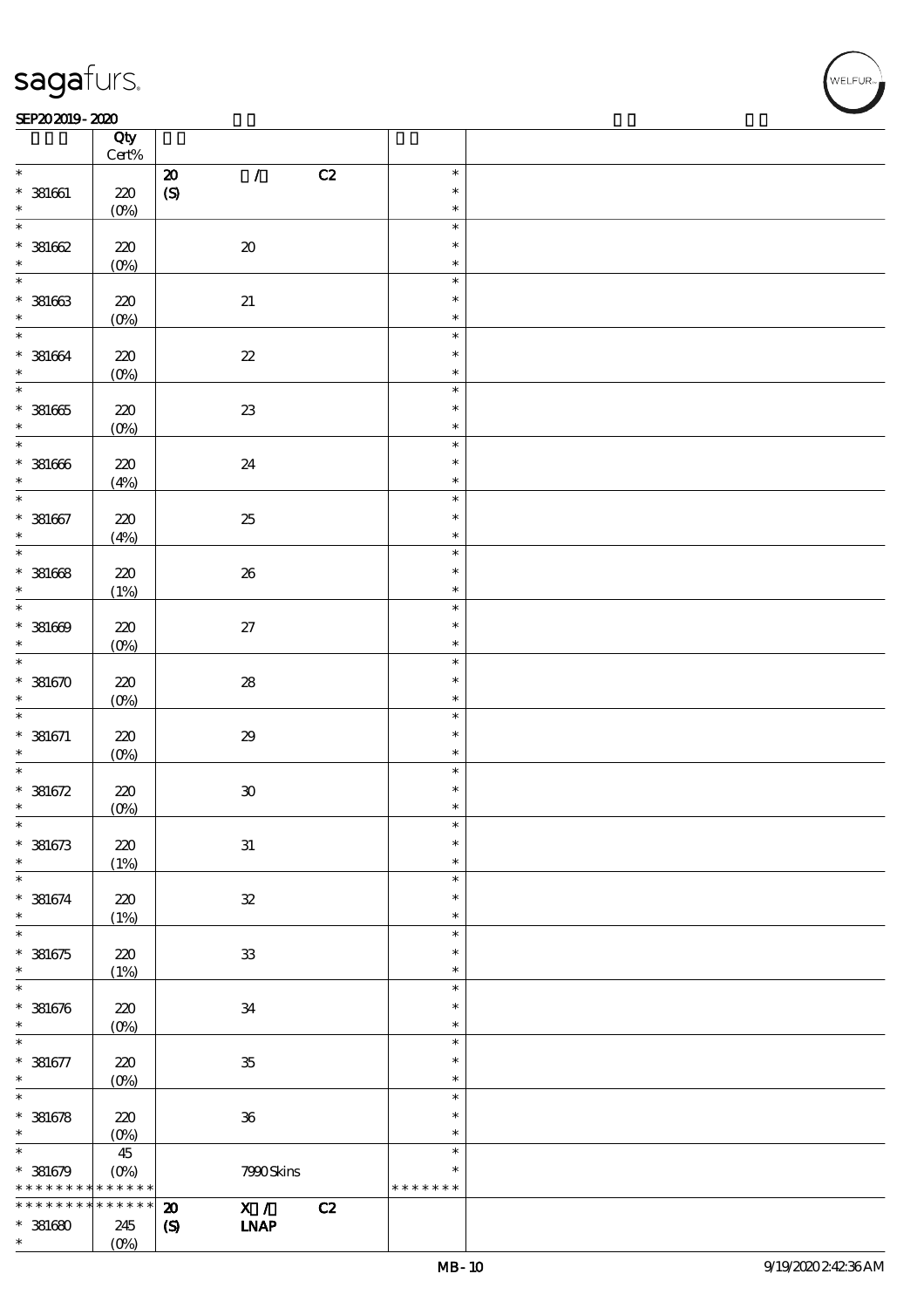| SEP202019-2020 |  |
|----------------|--|
|----------------|--|

|                                            | Qty<br>$Cert\%$ |                             |                  |    |               |  |
|--------------------------------------------|-----------------|-----------------------------|------------------|----|---------------|--|
|                                            |                 |                             |                  |    |               |  |
| $\ast$                                     |                 | $\boldsymbol{\mathfrak{D}}$ | X /              | C2 | $\ast$        |  |
| $*$ 381681                                 | 220             | $\boldsymbol{S}$            | <b>INAP</b>      |    | $\ast$        |  |
| $\ast$                                     | $(0\%)$         |                             |                  |    | $\ast$        |  |
| $\ast$                                     | 166             |                             |                  |    | $\ast$        |  |
| $^\ast$ 381682                             | $(O\%)$         |                             | 631 Skins        |    | $\ast$        |  |
| * * * * * * * * <mark>* * * * * * *</mark> |                 |                             |                  |    | * * * * * * * |  |
| * * * * * * * *                            | * * * * * *     | $\boldsymbol{\mathbf{z}}$   | $\mathcal{L}$    | C2 |               |  |
| $* 381683$                                 | 245             | $\boldsymbol{\mathcal{S}}$  | <b>INAP</b>      |    |               |  |
| $\ast$                                     |                 |                             |                  |    |               |  |
| $\ast$                                     | $(O\%)$         |                             |                  |    | $\ast$        |  |
|                                            |                 |                             |                  |    |               |  |
| $* 381684$                                 | 220             |                             | $\boldsymbol{2}$ |    | $\ast$        |  |
| $\ast$                                     | $(O\%)$         |                             |                  |    | $\ast$        |  |
| $\overline{\ast}$                          |                 |                             |                  |    | $\ast$        |  |
| $*$ 381685                                 | 220             |                             | $\,3$            |    | $\ast$        |  |
| $\ast$                                     | (1%)            |                             |                  |    | $\ast$        |  |
| $\ast$                                     |                 |                             |                  |    | $\ast$        |  |
| $^\ast$ 381686                             | 220             |                             | $\boldsymbol{4}$ |    | $\ast$        |  |
| $\ast$                                     | (3%)            |                             |                  |    | $\ast$        |  |
| $\ast$                                     | ${\mathfrak A}$ |                             |                  |    | $\ast$        |  |
| $* 381687$                                 | $(O\%)$         |                             | 997 Skins        |    | $\ast$        |  |
| * * * * * * * *                            | * * * * * *     |                             |                  |    | * * * * * * * |  |
| * * * * * * * *                            | * * * * * *     | $\boldsymbol{\mathbf{z}}$   | X /              | C2 |               |  |
|                                            |                 |                             |                  |    |               |  |
| $*$ 381688<br>$\ast$                       | 245             | $\boldsymbol{S}$            | WB1              |    |               |  |
| $\ast$                                     | $(0\%)$         |                             |                  |    |               |  |
|                                            |                 |                             |                  |    | $\ast$        |  |
| $* 381689$                                 | 220             |                             | $\boldsymbol{2}$ |    | $\ast$        |  |
| $\ast$                                     | $(O\%)$         |                             |                  |    | $\ast$        |  |
| $\ast$                                     |                 |                             |                  |    | $\ast$        |  |
| $*381600$                                  | 220             |                             | $\,3$            |    | $\ast$        |  |
| $\ast$                                     | $(0\%)$         |                             |                  |    | $\ast$        |  |
| $\ast$                                     |                 |                             |                  |    | $\ast$        |  |
| $*$ 381691                                 | 220             |                             | $\boldsymbol{4}$ |    | $\ast$        |  |
| $\ast$                                     | $(0\%)$         |                             |                  |    | $\ast$        |  |
| $\ast$                                     |                 |                             |                  |    | $\ast$        |  |
| $^*$ 381692                                | 220             |                             | $\mathbf 5$      |    | $\ast$        |  |
| $\ast$                                     | $(0\%)$         |                             |                  |    | $\ast$        |  |
| $\ast$                                     | $\mathbf{30}$   |                             |                  |    | $\ast$        |  |
| $^\ast$ 381603                             | $(O\%)$         |                             | $1155$ Skins     |    | $\ast$        |  |
| * * * * * * * *                            | * * * * * *     |                             |                  |    | * * * * * * * |  |
|                                            |                 |                             |                  |    |               |  |
| * * * * * * *                              | * * * * * *     | ${\bf Z}$                   | $\mathcal{L}$    | C2 |               |  |
| $* 381694$                                 | 245             | $\boldsymbol{\mathcal{S}}$  | WB1              |    |               |  |
| $\ast$                                     | (1%)            |                             |                  |    |               |  |
| $\overline{\ast}$                          |                 |                             |                  |    | $\ast$        |  |
| $^\ast$ 381695                             | 220             |                             | $\boldsymbol{2}$ |    | $\ast$        |  |
| $\ast$                                     | (1%)            |                             |                  |    | $\ast$        |  |
| $\ast$                                     |                 |                             |                  |    | $\ast$        |  |
| $* 381696$                                 | $220\,$         |                             | $\,3$            |    | $\ast$        |  |
| $\ast$                                     | (3%)            |                             |                  |    | $\ast$        |  |
| $\ast$                                     |                 |                             |                  |    | $\ast$        |  |
| $* 381697$                                 | $220\,$         |                             | $\boldsymbol{4}$ |    | $\ast$        |  |
| $\ast$                                     | (1%)            |                             |                  |    | $\ast$        |  |
| $\overline{\ast}$                          |                 |                             |                  |    | $\ast$        |  |
| $* 381608$                                 | $220\,$         |                             | $\bf 5$          |    | $\ast$        |  |
| $\ast$                                     | $(0\%)$         |                             |                  |    | $\ast$        |  |
| $\ast$                                     |                 |                             |                  |    | $\ast$        |  |
| $* 381609$                                 | 220             |                             | $\,6\,$          |    | $\ast$        |  |
| $\ast$                                     | $(0\%)$         |                             |                  |    | $\ast$        |  |
| $\ast$                                     |                 |                             |                  |    | $\ast$        |  |
| $*381700$                                  |                 |                             |                  |    | $\ast$        |  |
| $\ast$                                     | 220<br>$(O\%)$  |                             | $\boldsymbol{7}$ |    | $\ast$        |  |
|                                            |                 |                             |                  |    |               |  |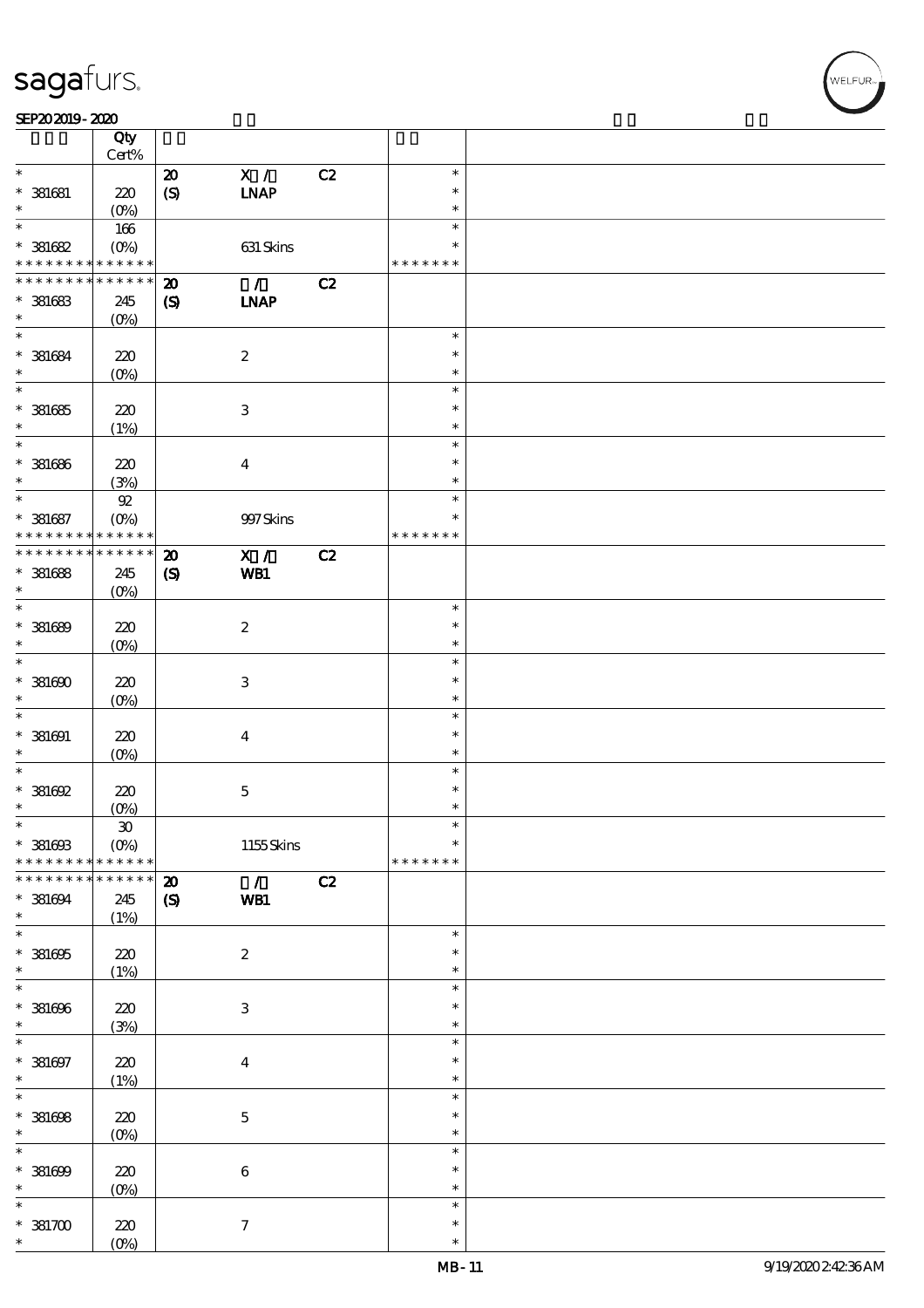### SEP202019-2020

|                                            | Qty<br>Cert%       |                             |                           |        |               |  |
|--------------------------------------------|--------------------|-----------------------------|---------------------------|--------|---------------|--|
| $\ast$                                     |                    | $\pmb{\mathcal{D}}$         | $\mathcal{L}$             | C2     | $\ast$        |  |
|                                            |                    |                             |                           |        |               |  |
| $*381701$                                  | 220                | $\boldsymbol{S}$            | WB1                       |        | $\ast$        |  |
| $\ast$                                     | $(O\%)$            |                             |                           |        | $\ast$        |  |
| $\overline{\ast}$                          |                    |                             |                           |        | $\ast$        |  |
| $*381702$                                  | 220                |                             | $\boldsymbol{9}$          |        | $\ast$        |  |
| $\ast$                                     |                    |                             |                           |        | $\ast$        |  |
|                                            | (1%)               |                             |                           |        |               |  |
|                                            |                    |                             |                           |        | $\ast$        |  |
| $*381703$                                  | 220                |                             | $10\,$                    |        | $\ast$        |  |
| $\ast$                                     | (1%)               |                             |                           |        | $\ast$        |  |
| $\overline{\ast}$                          |                    |                             |                           |        | $\ast$        |  |
|                                            |                    |                             |                           |        | $\ast$        |  |
| $*381704$                                  | 220                |                             | $11\,$                    |        |               |  |
| $\ast$                                     | (1%)               |                             |                           |        | $\ast$        |  |
|                                            |                    |                             |                           |        | $\ast$        |  |
| $*381705$                                  | 220                |                             | $12\,$                    |        | $\ast$        |  |
| $\ast$                                     | (2%)               |                             |                           |        | $\ast$        |  |
| $*$                                        |                    |                             |                           |        | $\ast$        |  |
|                                            |                    |                             |                           |        |               |  |
| $*381706$                                  | 220                |                             | 13                        |        | $\ast$        |  |
| $\ast$                                     | $(O\!/\!\!\delta)$ |                             |                           |        | $\ast$        |  |
| $\overline{\ast}$                          |                    |                             |                           |        | $\ast$        |  |
| $*381707$                                  | 220                |                             | 14                        |        | $\ast$        |  |
| $\ast$                                     | (1%)               |                             |                           |        | $\ast$        |  |
| $\overline{\ast}$                          |                    |                             |                           |        | $\ast$        |  |
|                                            |                    |                             |                           |        |               |  |
| $*381708$                                  | 220                |                             | 15                        |        | $\ast$        |  |
| $\ast$                                     | $(O\%)$            |                             |                           |        | $\ast$        |  |
|                                            |                    |                             |                           |        | $\ast$        |  |
| $*381709$                                  | 220                |                             | 16                        |        | $\ast$        |  |
| $\ast$                                     | $(O\%)$            |                             |                           |        | $\ast$        |  |
| $*$                                        |                    |                             |                           |        | $\ast$        |  |
|                                            | 117                |                             |                           |        |               |  |
| $*$ 381710                                 | $(O\%)$            |                             | 362Skins                  |        | $\ast$        |  |
| * * * * * * * * <mark>*</mark>             | $******$           |                             |                           |        | * * * * * * * |  |
| * * * * * * * *                            | $* * * * * * *$    | $\boldsymbol{\mathbf{z}}$   | $\mathcal{L}$             | C2     |               |  |
| $*$ 381711                                 | 245                | $\boldsymbol{\mathrm{(S)}}$ | WB1                       | $IMAP$ |               |  |
| $\ast$                                     | $(O\%)$            |                             |                           |        |               |  |
| $\overline{\phantom{0}}$                   |                    |                             |                           |        | $\ast$        |  |
|                                            | 128                |                             |                           |        |               |  |
| $* 381712$                                 | $(O\%)$            |                             | 373Skins                  |        | $\ast$        |  |
| * * * * * * * * <mark>* * * * * * *</mark> |                    |                             |                           |        | * * * * * * * |  |
|                                            |                    |                             | X /                       | C2     |               |  |
| $* 381713$                                 | $285\,$            | (S)                         |                           |        |               |  |
| $\ast$                                     | $(O\%)$            |                             |                           |        |               |  |
| $\ast$                                     |                    |                             |                           |        | $\ast$        |  |
|                                            |                    |                             |                           |        | $\ast$        |  |
| $* 381714$                                 | 260                |                             | $\boldsymbol{2}$          |        |               |  |
| $\ast$                                     | (O <sub>0</sub> )  |                             |                           |        | $\ast$        |  |
| $\ast$                                     |                    |                             |                           |        | $\ast$        |  |
| $*$ 381715                                 | $200$              |                             | $\ensuremath{\mathbf{3}}$ |        | $\ast$        |  |
| $\ast$                                     | $(O\!/\!\!\delta)$ |                             |                           |        | $\ast$        |  |
| $\ast$                                     |                    |                             |                           |        | $\ast$        |  |
|                                            |                    |                             |                           |        |               |  |
| $*$ 381716                                 | 260                |                             | $\boldsymbol{4}$          |        | $\ast$        |  |
| $\ast$                                     | $(0\%)$            |                             |                           |        | $\ast$        |  |
| $\ast$                                     |                    |                             |                           |        | $\ast$        |  |
| $* 381717$                                 | 260                |                             | $\bf 5$                   |        | $\ast$        |  |
| $\ast$                                     | $(0\%)$            |                             |                           |        | $\ast$        |  |
| $\overline{\ast}$                          |                    |                             |                           |        | $\ast$        |  |
|                                            | 42                 |                             |                           |        |               |  |
| $* 381718$                                 | $(O\!/\!o)$        |                             | 1367Skins                 |        | $\ast$        |  |
| * * * * * * * *                            | * * * * * *        |                             |                           |        | * * * * * * * |  |
| * * * * * * * *                            | $* * * * * * *$    | $\mathbf 0$                 | $\mathcal{L}$             | C2     |               |  |
| $*$ 381719                                 | $285\,$            | (SI)                        |                           |        |               |  |
| $\ast$                                     | $(O\%)$            |                             |                           |        |               |  |
| $\ast$                                     |                    |                             |                           |        | $\ast$        |  |
|                                            |                    |                             |                           |        |               |  |
| $*381720$                                  | 260                |                             | $\boldsymbol{2}$          |        | $\ast$        |  |
| $\ast$                                     | (O <sub>0</sub> )  |                             |                           |        | $\ast$        |  |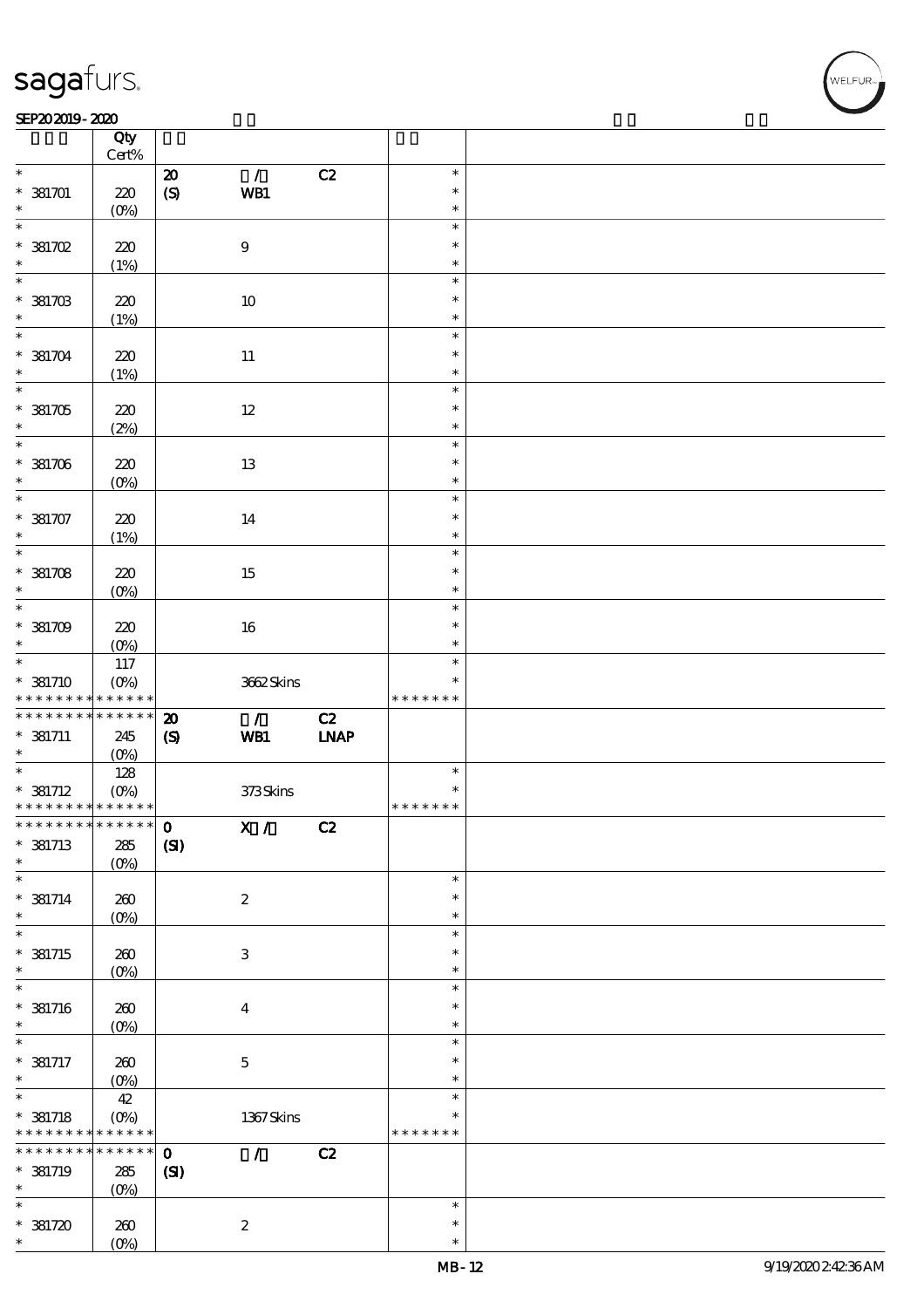### SEP202019-2020

|                          | Qty<br>$Cert\%$            |                             |                           |    |                  |  |
|--------------------------|----------------------------|-----------------------------|---------------------------|----|------------------|--|
| $\ast$                   |                            |                             |                           |    | $\ast$           |  |
| $* 381721$               | 260                        | $\mathbf{o}$<br>(SI)        | $\mathcal{L}$             | C2 | $\ast$           |  |
| $\ast$                   | $(0\%)$                    |                             |                           |    | $\ast$           |  |
| $\ast$                   |                            |                             |                           |    | $\ast$<br>$\ast$ |  |
| $*381722$<br>$\ast$      | 260<br>$(0\%)$             |                             | $\boldsymbol{4}$          |    | $\ast$           |  |
| $\overline{\ast}$        |                            |                             |                           |    | $\ast$           |  |
| $*381723$                | 260                        |                             | $\mathbf 5$               |    | $\ast$           |  |
| $\ast$                   | $(0\%)$                    |                             |                           |    | $\ast$           |  |
| $* 381724$               | 270                        |                             |                           |    | $\ast$<br>$\ast$ |  |
| $\ast$                   | $(0\%)$                    |                             | $\bf 6$                   |    | $\ast$           |  |
| $\overline{\ast}$        | 47                         |                             |                           |    | $\ast$           |  |
| $*381725$                | $(O\%)$                    |                             | 1642Skins                 |    | $\ast$           |  |
| * * * * * * * *          | $\ast\ast\ast\ast\ast\ast$ |                             |                           |    | * * * * * * *    |  |
| 381726                   | $171$                      | $\mathbf 0$<br>(SI)         | WB1                       | C2 |                  |  |
| * * * * * * * *          | $(O\%)$<br>$******$        | $\mathbf{o}$                | $\overline{X}$ /          | C2 |                  |  |
| $* 381727$               | $265\,$                    | $\pmb{\infty}$              |                           |    |                  |  |
| $\ast$                   | $(0\%)$                    |                             |                           |    |                  |  |
| $\overline{\phantom{0}}$ |                            |                             |                           |    | $\ast$           |  |
| $* 381728$<br>$\ast$     | 240                        |                             | $\boldsymbol{z}$          |    | $\ast$<br>$\ast$ |  |
| $\overline{\phantom{0}}$ | (0%)                       |                             |                           |    | $\ast$           |  |
| $* 381729$               | 240                        |                             | $\ensuremath{\mathsf{3}}$ |    | $\ast$           |  |
| $\ast$                   | $(0\%)$                    |                             |                           |    | $\ast$           |  |
| $\overline{\ast}$        |                            |                             |                           |    | $\ast$           |  |
| $*381730$<br>$\ast$      | 240                        |                             | $\bf{4}$                  |    | $\ast$<br>$\ast$ |  |
| $\ast$                   | $(O\%)$                    |                             |                           |    | $\ast$           |  |
| $* 381731$               | 240                        |                             | $\bf 5$                   |    | $\ast$           |  |
| $\ast$                   | $(O\%)$                    |                             |                           |    | $\ast$           |  |
| $\ast$<br>* 381732       | 240                        |                             |                           |    | $\ast$<br>$\ast$ |  |
| $\ast$                   | (0%)                       |                             | $\bf 6$                   |    | $\ast$           |  |
| $\ast$                   |                            |                             |                           |    | $\ast$           |  |
| $*381733$                | 240                        |                             | $\boldsymbol{\tau}$       |    | $\ast$           |  |
| $\ast$<br>$\ast$         | $(O\%)$                    |                             |                           |    | $\ast$<br>$\ast$ |  |
| $* 381734$               | 193<br>$(O\%)$             |                             | 1898Skins                 |    | $\ast$           |  |
| * * * * * * * *          | * * * * * *                |                             |                           |    | * * * * * * *    |  |
|                          | * * * * *                  | $\mathbf{o}$                | $\mathcal{L}$             | C2 |                  |  |
| $*381735$<br>$\ast$      | $265\,$                    | $\boldsymbol{\mathrm{(S)}}$ |                           |    |                  |  |
| $\ast$                   | $(0\%)$                    |                             |                           |    | $\ast$           |  |
| $* 381736$               | 240                        |                             | $\boldsymbol{2}$          |    | $\ast$           |  |
| $\ast$                   | $(0\%)$                    |                             |                           |    | $\ast$           |  |
| $\ast$                   |                            |                             |                           |    | $\ast$           |  |
| $* 381737$<br>$\ast$     | 240<br>$(0\%)$             |                             | $\,3$                     |    | $\ast$<br>$\ast$ |  |
| $\ast$                   |                            |                             |                           |    | $\ast$           |  |
| $*381738$                | 240                        |                             | $\boldsymbol{4}$          |    | $\ast$           |  |
| $\ast$                   | $(0\%)$                    |                             |                           |    | $\ast$           |  |
| $\ast$<br>$*$ 381739     | 240                        |                             | $\mathbf 5$               |    | $\ast$<br>$\ast$ |  |
| $\ast$                   | (0%)                       |                             |                           |    | $\ast$           |  |
| $\ast$                   |                            |                             |                           |    | $\ast$           |  |
| $* 381740$               | 240                        |                             | $\bf 6$                   |    | $\ast$           |  |
| $\ast$                   | $(0\%)$                    |                             |                           |    | $\ast$           |  |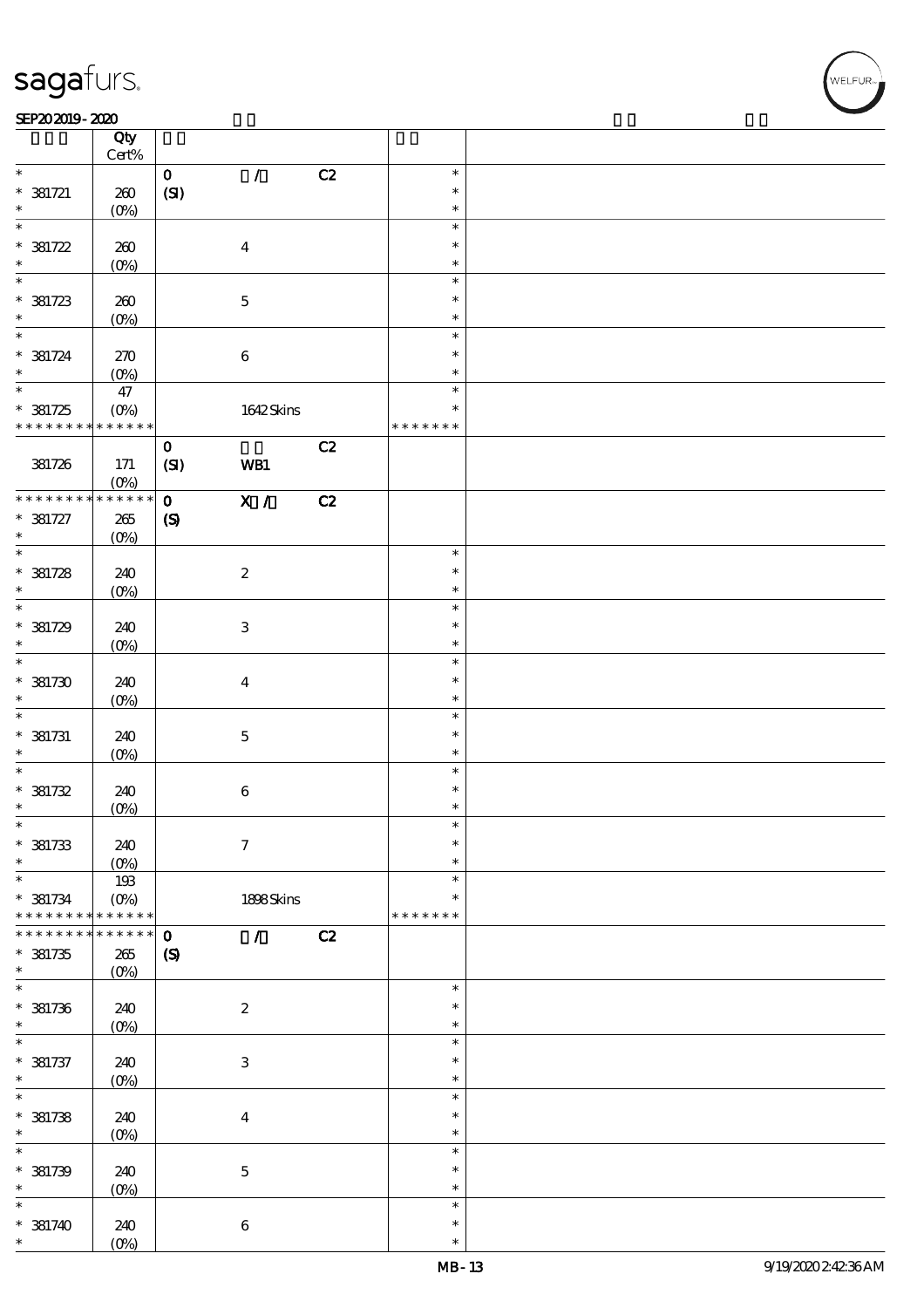### SEP202019-2020

|                             | Qty                       |              |                  |               |         |  |
|-----------------------------|---------------------------|--------------|------------------|---------------|---------|--|
|                             | $\mbox{Cert}\%$           |              |                  |               |         |  |
| $\ast$                      |                           | $\mathbf 0$  | $\prime$         | C2            | $\ast$  |  |
| $* 381741$                  | 240                       | (S)          |                  |               | $\ast$  |  |
| $\ast$                      | $(0\%)$                   |              |                  |               | $\ast$  |  |
| $\ast$                      |                           |              |                  |               | $\ast$  |  |
| $* 381742$                  | 240                       |              | ${\bf 8}$        |               | $\ast$  |  |
| $\ast$                      | $(0\%)$                   |              |                  |               | $\ast$  |  |
| $\ast$                      |                           |              |                  |               | $\ast$  |  |
|                             |                           |              |                  |               | $\ast$  |  |
| $* 381743$                  | 240                       |              | $\boldsymbol{9}$ |               |         |  |
| $\ast$                      | $(0\%)$                   |              |                  |               | $\ast$  |  |
| $\ast$                      |                           |              |                  |               | $\ast$  |  |
| $* 381744$                  | 240                       |              | $10\,$           |               | $\ast$  |  |
| $\ast$                      | $(0\%)$                   |              |                  |               | $\ast$  |  |
| $\ast$                      | $\boldsymbol{\pi}$        |              |                  |               | $\ast$  |  |
| $* 381745$                  | $(O\%)$                   |              | 2495Skins        |               | $\ast$  |  |
| * * * * * * * * * * * * * * |                           |              |                  |               | ******* |  |
|                             |                           | $\mathbf{1}$ |                  | C2            |         |  |
| 381746                      | 251                       | (SI)         |                  |               |         |  |
|                             | $(0\%)$                   |              |                  |               |         |  |
|                             |                           | $\mathbf{1}$ |                  | $\mathbf{C2}$ |         |  |
| 381747                      | $327\,$                   | (S)          |                  |               |         |  |
|                             |                           |              |                  |               |         |  |
|                             | $(0\%)$                   |              |                  |               |         |  |
|                             |                           | $\mathbf{1}$ |                  | C2            |         |  |
| 381748                      | 119                       | (S)          | WB1              |               |         |  |
|                             | $(O\!\!\!\!\!\!\!/\,\!o)$ |              |                  |               |         |  |

WELFUR<sub>m</sub>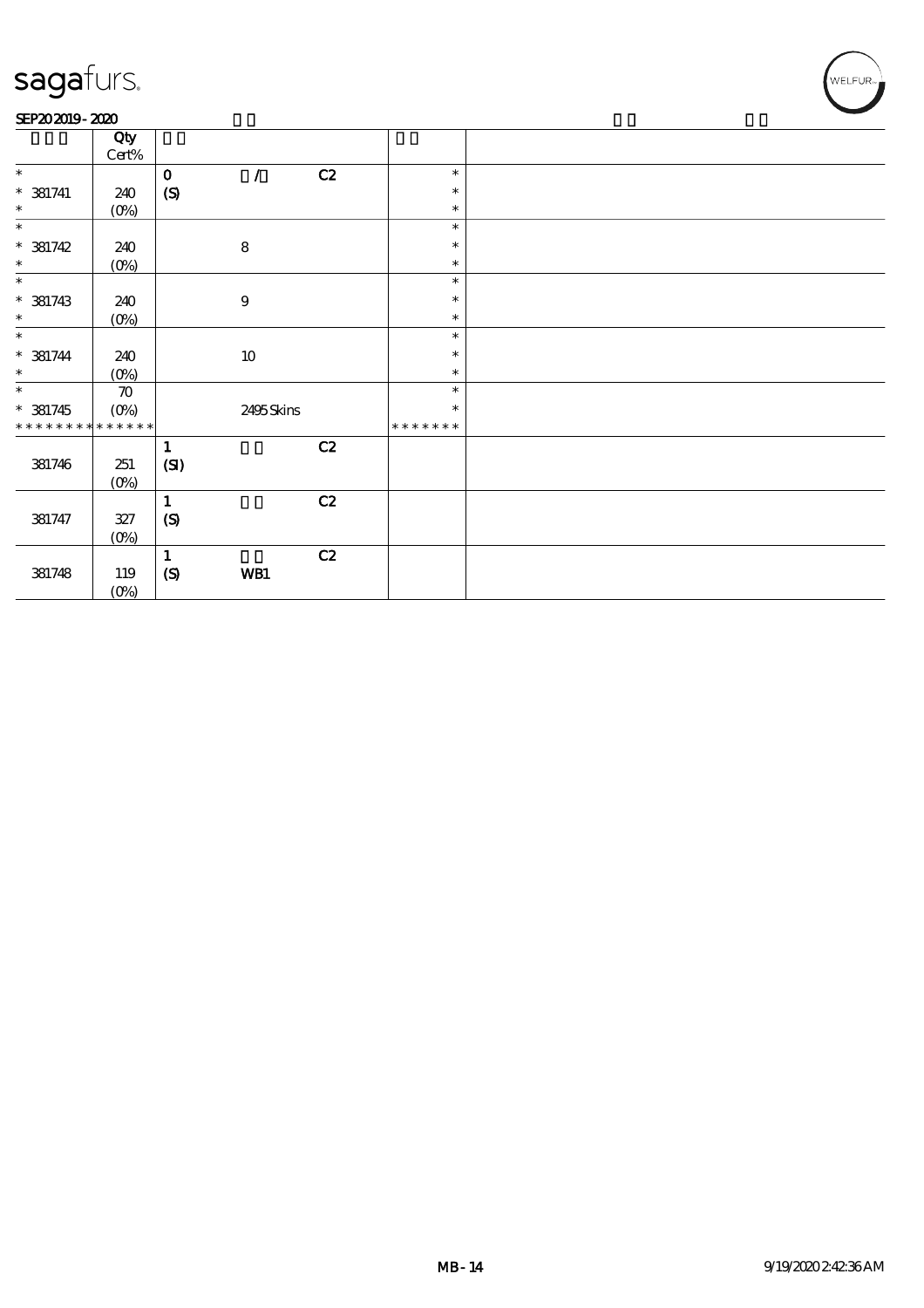### SEP202019-2020

|                               | Qty<br>Cert%      |                             |                  |    |               |  |
|-------------------------------|-------------------|-----------------------------|------------------|----|---------------|--|
|                               |                   |                             |                  |    |               |  |
|                               |                   | $\boldsymbol{\mathfrak{D}}$ |                  | C2 |               |  |
| 381761                        | 253               | (SI)                        | WB <sub>2</sub>  |    |               |  |
|                               | $(O\%)$           |                             |                  |    |               |  |
|                               |                   | $\boldsymbol{\mathfrak{D}}$ |                  | C2 |               |  |
| 381762                        | 198               | (S)                         | WB <sub>2</sub>  |    |               |  |
|                               | (O <sub>0</sub> ) |                             |                  |    |               |  |
|                               |                   | $\boldsymbol{\mathfrak{D}}$ | $\mathbf{X}$ /   | C2 |               |  |
| 381763                        | 124               | (SI)                        | <b>WB2</b>       |    |               |  |
|                               | (O <sub>0</sub> ) |                             |                  |    |               |  |
|                               |                   | $\boldsymbol{\mathfrak{D}}$ | $\mathcal{L}$    | C2 |               |  |
| 381764                        | 201               | (SI)                        | WB <sub>2</sub>  |    |               |  |
|                               | (O <sub>0</sub> ) |                             |                  |    |               |  |
| * * * * * * *                 | * * * * * *       | $\boldsymbol{\mathfrak{D}}$ | X /              | C2 |               |  |
| * 381765                      | 245               | $\boldsymbol{\mathcal{S}}$  | WB <sub>2</sub>  |    |               |  |
| $\ast$                        | $(O\%)$           |                             |                  |    |               |  |
| $\ast$                        | 27                |                             |                  |    | $\ast$        |  |
| $* 381766$                    | $(O\%)$           |                             | 272Skins         |    | $\ast$        |  |
| * * * * * * * *               | * * * * * *       |                             |                  |    | * * * * * * * |  |
| * * * * * * * *               | * * * * * *       | $\boldsymbol{\mathbf{z}}$   | $\mathcal{L}$    | C2 |               |  |
| $* 381767$                    | 245               | $\boldsymbol{\mathrm{(S)}}$ | <b>WB2</b>       |    |               |  |
| $\ast$                        | (O <sub>0</sub> ) |                             |                  |    |               |  |
| $\ast$                        | 210               |                             |                  |    | $\ast$        |  |
| $* 381768$                    | $(0\%)$           |                             | 455Skins         |    | $\ast$        |  |
| * * * * * * * *               | * * * * * *       |                             |                  |    | * * * * * * * |  |
|                               |                   | $\mathbf 0$                 |                  | C2 |               |  |
| 381769                        | 280               | (SI)                        | WB <sub>2</sub>  |    |               |  |
|                               | (O <sub>0</sub> ) |                             |                  |    |               |  |
|                               |                   | $\mathbf 0$                 |                  | C2 |               |  |
| 381770                        | 274               | (S)                         | WB <sub>2</sub>  |    |               |  |
|                               | $(O\%)$           |                             |                  |    |               |  |
|                               |                   | $\mathbf{1}$                |                  | C2 |               |  |
| 381771                        | 112               | $\boldsymbol{\mathrm{(S)}}$ | WB <sub>2</sub>  |    |               |  |
|                               | $(O\%)$           |                             |                  |    |               |  |
|                               |                   | $\boldsymbol{\omega}$       | $\mathbf{X}$ /   | C2 |               |  |
| 381772                        | 203               | (SI)                        | $\pmb{2}$        |    |               |  |
|                               | (O <sub>0</sub> ) |                             |                  |    |               |  |
| * * * * * * * * * * * * * * * |                   | $\boldsymbol{\omega}$       | $\mathcal{L}$    | C2 |               |  |
| $* 381773$                    | 205               | (S)                         | $\boldsymbol{2}$ |    |               |  |
| *                             | $(0\%)$           |                             |                  |    |               |  |
| $\ast$                        | 64                |                             |                  |    | $\ast$        |  |
| $* 381774$                    | (O <sub>0</sub> ) |                             | 269Skins         |    | ∗             |  |
| * * * * * * * *               | * * * * * *       |                             |                  |    | * * * * * * * |  |
| * * * * * * *                 | * * * * * *       | $\boldsymbol{\omega}$       | $\mathcal{L}$    | C2 |               |  |
| $* 381775$                    | 195               | $\boldsymbol{\mathrm{(S)}}$ | $\boldsymbol{z}$ |    |               |  |
| $\ast$                        | (5%)              |                             |                  |    |               |  |
| $\ast$                        | 39                |                             |                  |    | $\ast$        |  |
| $* 381776$                    | (5%)              |                             | 234Skins         |    | $\ast$        |  |
| * * * * * * * *               | * * * * * *       |                             |                  |    | * * * * * * * |  |
| * * * * * * *                 | * * * * * *       | 5040                        |                  | C2 |               |  |
| $* 381777$                    | 205               | $\mathbf{C}$                | $\boldsymbol{4}$ |    |               |  |
| $\ast$                        | (20%)             |                             |                  |    |               |  |
| $\ast$                        | 31                |                             |                  |    | $\ast$        |  |
| $* 381778$                    | (25%)             |                             | 236Skins         |    |               |  |
| * * * * * * * *               | * * * * * *       |                             |                  |    | * * * * * * * |  |
| * * * * * * *                 | * * * * * *       | $\boldsymbol{\mathfrak{D}}$ | X /              | C2 |               |  |
| $* 381779$                    | 225               | $\mathbf{C}$                | $\mathbf{1}$     |    |               |  |
| $\ast$                        | $(0\%)$           |                             |                  |    |               |  |
| $\ast$                        |                   |                             |                  |    | $\ast$        |  |
| $*381780$                     | 200               |                             | $\boldsymbol{2}$ |    | $\ast$        |  |
| $\ast$                        | (2%)              |                             |                  |    | $\ast$        |  |

,<br>WELFUR: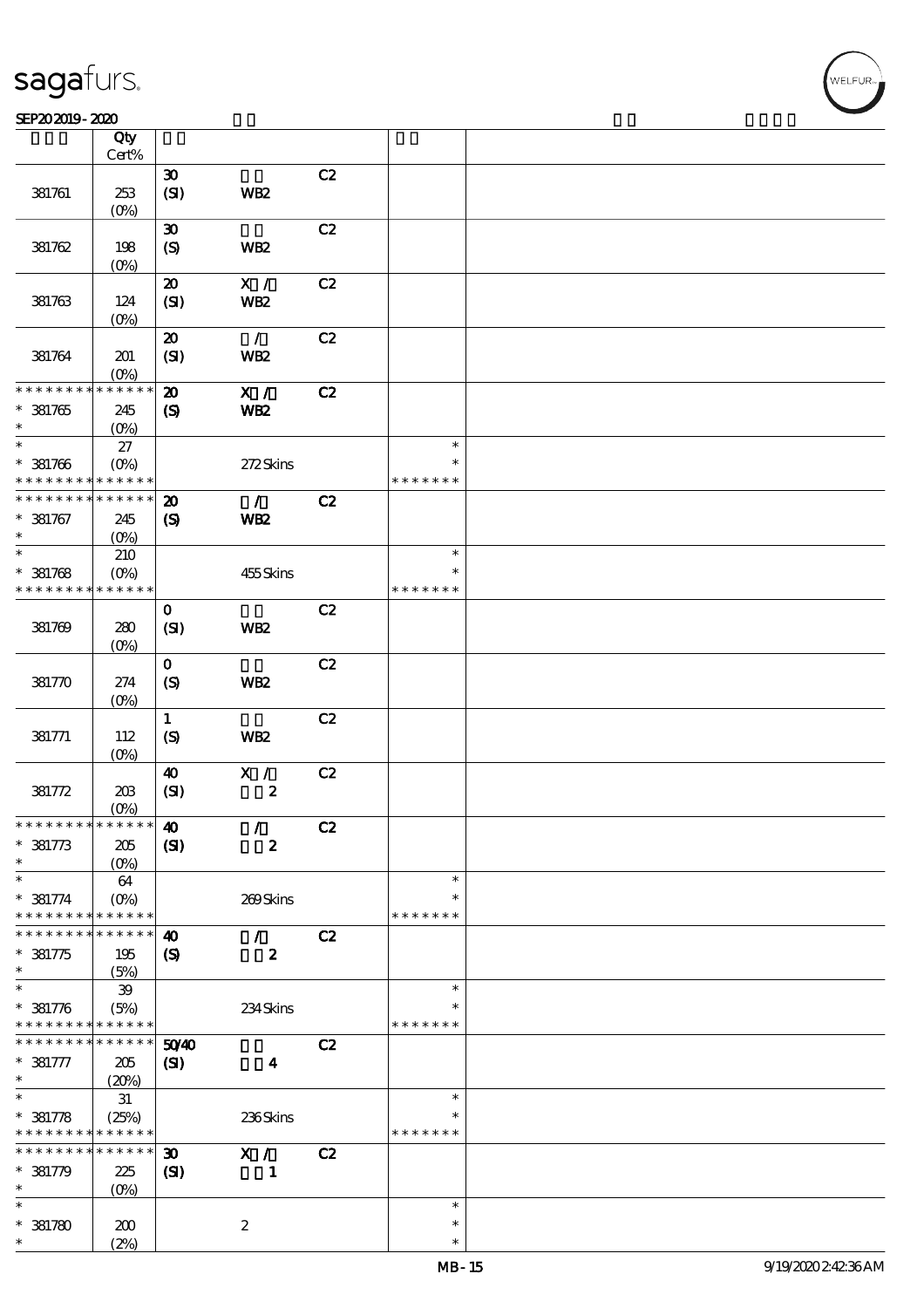### SEP202019-2020

|                     | Qty               |                             |                           |             |               |  |
|---------------------|-------------------|-----------------------------|---------------------------|-------------|---------------|--|
|                     | Cert%             |                             |                           |             |               |  |
| $\ast$              |                   | $\boldsymbol{\mathfrak{D}}$ | X /                       | C2          | $\ast$        |  |
| $* 381781$          | 200               | (SI)                        | $\mathbf{1}$              |             | $\ast$        |  |
|                     | $(O\%)$           |                             |                           |             | $\ast$        |  |
| $\ast$              | 185               |                             |                           |             | $\ast$        |  |
| $*381782$           | $(O\%)$           |                             | 810Skins                  |             | $\ast$        |  |
| * * * * * * * *     | $* * * * * * *$   |                             |                           |             | * * * * * * * |  |
| * * * * * * *       | * * * * * *       | $\boldsymbol{\mathfrak{D}}$ | $\mathcal{F}$             | C2          |               |  |
| $*381783$           | 225               | (S)                         | $\mathbf{1}$              |             |               |  |
| $\ast$              | (2%)              |                             |                           |             |               |  |
| $\overline{\ast}$   |                   |                             |                           |             | $\ast$        |  |
| $* 381784$          | 200               |                             | $\boldsymbol{2}$          |             | $\ast$        |  |
| $\ast$              | $(O\%)$           |                             |                           |             | $\ast$        |  |
| $\overline{\ast}$   | 125               |                             |                           |             | $\ast$        |  |
| $*381785$           | $(O\%)$           |                             | 550Skins                  |             | $\ast$        |  |
| * * * * * * * *     | $* * * * * * *$   |                             |                           |             | * * * * * * * |  |
| * * * * * * * *     | * * * * * *       | $\boldsymbol{\mathfrak{D}}$ | $X / \sqrt{2}$            | C2          |               |  |
| $* 381786$          | 205               | $\boldsymbol{\mathcal{S}}$  | $\mathbf{1}$              |             |               |  |
| $\ast$              | $(O\%)$           |                             |                           |             |               |  |
| $\ast$              |                   |                             |                           |             | $\ast$        |  |
| $* 381787$          | 180               |                             | $\boldsymbol{2}$          |             | $\ast$        |  |
| $\ast$              | $(O\%)$           |                             |                           |             | $\ast$        |  |
| $\ast$              |                   |                             |                           |             | $\ast$        |  |
| $* 381788$          | 180               |                             | $\ensuremath{\mathsf{3}}$ |             | $\ast$        |  |
| $\ast$              | (O <sub>0</sub> ) |                             |                           |             | $\ast$        |  |
| $\ast$              | 158               |                             |                           |             | $\ast$        |  |
| $* 381789$          | $(O\%)$           |                             | 723Skins                  |             | ∗             |  |
| * * * * * * * *     | * * * * * *       |                             |                           |             | * * * * * * * |  |
| * * * * * * * *     | * * * * * *       | $\boldsymbol{\mathfrak{D}}$ | $\mathcal{L}$             | C2          |               |  |
| $*381790$           | $205\,$           | $\boldsymbol{\mathrm{(S)}}$ | $\mathbf{1}$              |             |               |  |
| $\ast$              | $(O\%)$           |                             |                           |             |               |  |
| $\ast$              |                   |                             |                           |             | $\ast$        |  |
| $* 381791$          | 180               |                             | $\boldsymbol{2}$          |             | $\ast$        |  |
| $\ast$              | $(O\%)$           |                             |                           |             | $\ast$        |  |
| $\ast$              |                   |                             |                           |             | $\ast$        |  |
| * 381792            | 180               |                             | $\,3\,$                   |             | $\ast$        |  |
| $\ast$              | $(0\%)$           |                             |                           |             | $\ast$        |  |
| $\ast$              |                   |                             |                           |             | $\ast$        |  |
| $*381793$           | $180\,$           |                             | $\boldsymbol{4}$          |             | $\ast$        |  |
| $\ast$              | $(O\%)$           |                             |                           |             | $\ast$        |  |
| $\ast$              |                   |                             |                           |             | $\ast$        |  |
| $* 381794$          | 180               |                             | $\mathbf 5$               |             | $\ast$        |  |
| $\ast$              | $(O\%)$           |                             |                           |             | $\ast$        |  |
| $\ast$              |                   |                             |                           |             | $\ast$        |  |
| $*381795$           | 180               |                             | 6                         |             | $\ast$        |  |
| $\ast$              | $(O\%)$           |                             |                           |             | $\ast$        |  |
| $\ast$              |                   |                             |                           |             | $\ast$        |  |
| $*$ 381796          | $180$             |                             | $\boldsymbol{\tau}$       |             | $\ast$        |  |
| $\ast$              | $(O\%)$           |                             |                           |             | $\ast$        |  |
| $\ast$              |                   |                             |                           |             | $\ast$        |  |
| $* 381797$          | 180               |                             | $\bf 8$                   |             | $\ast$        |  |
| $\ast$              | $(0\%)$           |                             |                           |             | $\ast$        |  |
| $\ast$              | 140               |                             |                           |             | $\ast$        |  |
| $* 381798$          | $(O\%)$           |                             | 1605Skins                 |             | $\ast$        |  |
| * * * * * * * *     | * * * * * *       |                             |                           |             | * * * * * * * |  |
| * * * * * * * *     | * * * * * *       | $\boldsymbol{\mathfrak{D}}$ | $\mathcal{L}$             | C2          |               |  |
|                     |                   |                             |                           |             |               |  |
| $*381799$<br>$\ast$ | $205\,$           | $\boldsymbol{\mathrm{(S)}}$ | $\mathbf{1}$              | <b>INAP</b> |               |  |
| $\ast$              | $(0\%)$           |                             |                           |             | $\ast$        |  |
|                     | 27                |                             |                           |             |               |  |
| $*381800$           | $(O\%)$           |                             | 232Skins                  |             | $\ast$        |  |
| * * * * * * * *     | * * * * * *       |                             |                           |             | * * * * * * * |  |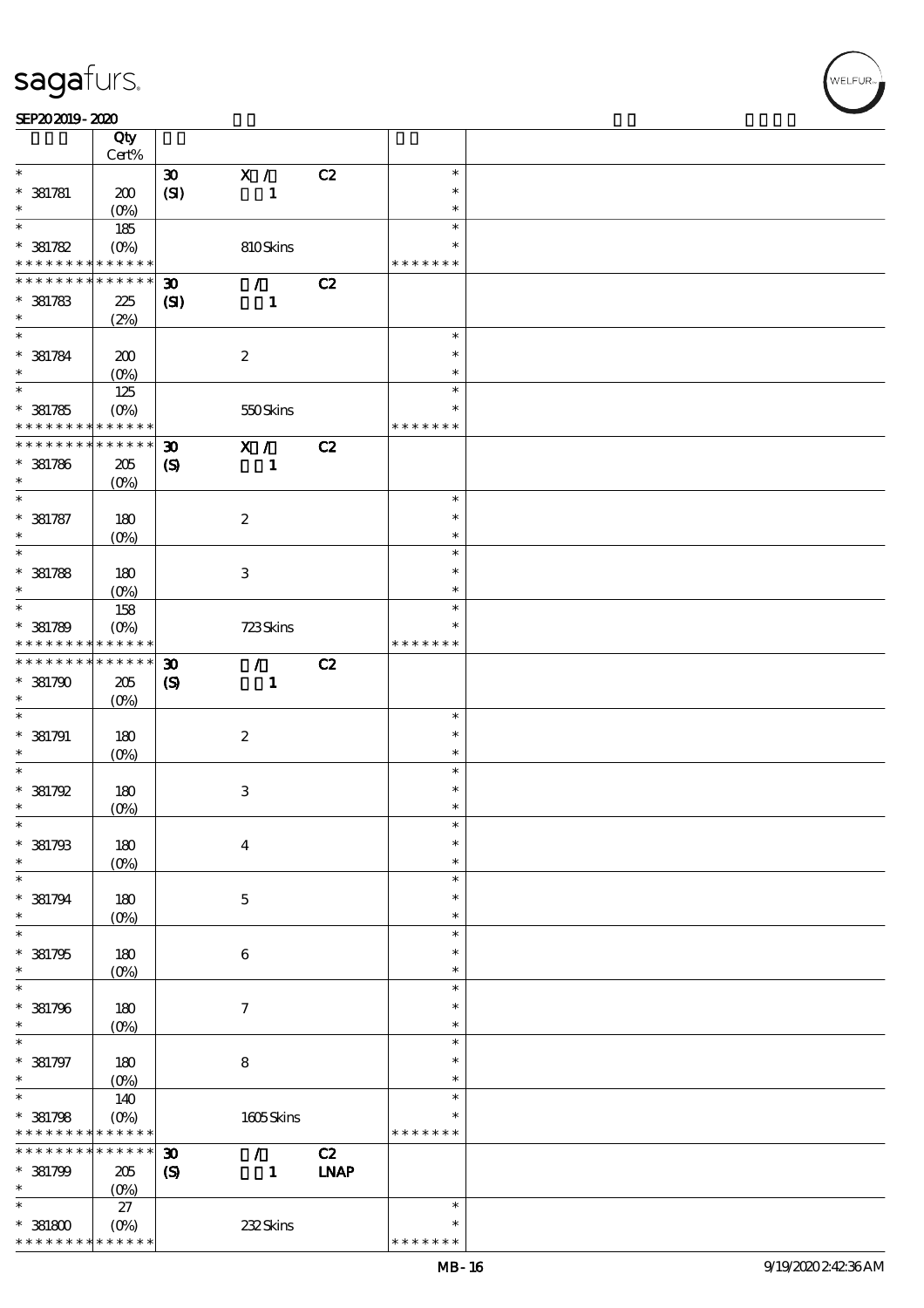$\top$ 

### SEP202019-2020 REPORTED TO A REPORT OF THE SEPENDENT CONTROL SECTION OF THE SHAPE OF THE SHAPE OF THE SHAPE OF

|                                            | Qty<br>Cert%              |                             |                      |             |               |  |
|--------------------------------------------|---------------------------|-----------------------------|----------------------|-------------|---------------|--|
|                                            |                           |                             |                      |             |               |  |
|                                            |                           | $\boldsymbol{\mathfrak{D}}$ | X /                  | C2          |               |  |
| 381801                                     | 181                       | (SI)                        | $\boldsymbol{2}$     |             |               |  |
|                                            | (O <sub>0</sub> )         |                             |                      |             |               |  |
| * * * * * * * *                            | * * * * * *               | $\boldsymbol{\mathfrak{D}}$ | $\mathcal{L}$        | C2          |               |  |
| $*$ 381802                                 | 225                       | (S)                         | $\boldsymbol{z}$     |             |               |  |
| $\ast$                                     | $(O\%)$                   |                             |                      |             |               |  |
| $\ast$                                     | 200                       |                             |                      |             | $\ast$        |  |
| $^*$ 381803 $\,$                           | $(O\%)$                   |                             | 425Skins             |             | $\ast$        |  |
| * * * * * * * * <mark>* * * * * * *</mark> |                           |                             |                      |             | * * * * * * * |  |
|                                            |                           |                             |                      |             |               |  |
|                                            |                           | $\boldsymbol{\mathfrak{D}}$ | $\mathcal{L}$        | C2          |               |  |
| 381804                                     | 169                       | (SI)                        | $\boldsymbol{z}$     | <b>LNAP</b> |               |  |
|                                            | (O <sub>0</sub> )         |                             |                      |             |               |  |
|                                            |                           | $\boldsymbol{\mathfrak{D}}$ | X /                  | C2          |               |  |
| 381805                                     | 228                       | $\mathcal{S}$               | $\pmb{2}$            |             |               |  |
|                                            | $(0\%)$                   |                             |                      |             |               |  |
| * * * * * * * *                            | * * * * * *               | $\boldsymbol{\mathfrak{D}}$ | $\mathcal{L}$        | C2          |               |  |
| $*$ 381806                                 | $205\,$                   | $\boldsymbol{\mathcal{S}}$  | $\boldsymbol{z}$     |             |               |  |
| $\ast$                                     |                           |                             |                      |             |               |  |
| $\ast$                                     | $(O\%)$                   |                             |                      |             | $\ast$        |  |
|                                            |                           |                             |                      |             |               |  |
| $* 381807$                                 | 180                       |                             | $\boldsymbol{2}$     |             | $\ast$        |  |
| $\ast$                                     | $(O\%)$                   |                             |                      |             | $\ast$        |  |
| $\ast$                                     |                           |                             |                      |             | $\ast$        |  |
| $*$ 381808                                 | 180                       |                             | $\,3$                |             | $\ast$        |  |
| $\ast$                                     | $(0\%)$                   |                             |                      |             | $\ast$        |  |
| $\ast$                                     |                           |                             |                      |             | $\ast$        |  |
| $^\ast$ 381809                             | 180                       |                             | $\boldsymbol{4}$     |             | $\ast$        |  |
| $\ast$                                     | $(O\!/\!\delta)$          |                             |                      |             | $\ast$        |  |
| $\ast$                                     |                           |                             |                      |             | $\ast$        |  |
|                                            |                           |                             |                      |             | $\ast$        |  |
| $*$ 381810<br>$\ast$                       | 200                       |                             | $\mathbf 5$          |             |               |  |
|                                            | $(O\%)$                   |                             |                      |             | $\ast$        |  |
| $\ast$                                     | $8\!2$                    |                             |                      |             | $\ast$        |  |
| $* 381811$                                 | $(O\!/\!\!\delta)$        |                             | 1027Skins            |             | $\ast$        |  |
| * * * * * * * * <mark>* * * * * *</mark>   |                           |                             |                      |             | * * * * * * * |  |
|                                            |                           | $\boldsymbol{\mathfrak{D}}$ | $\mathcal{F}$        | C2          |               |  |
| 381812                                     | 131                       | (S)                         | $\pmb{2}$            | <b>LNAP</b> |               |  |
|                                            | $(0\%)$                   |                             |                      |             |               |  |
| * * * * * * * * * * * * * * *              |                           | $\pmb{\mathfrak{D}}$        |                      | C2          |               |  |
| $*$ 381813                                 | $225\,$                   | (S)                         | $\mathbf{3}$         |             |               |  |
| $\ast$                                     | $(O\%)$                   |                             |                      |             |               |  |
| $\ast$                                     | 114                       |                             |                      |             | $\ast$        |  |
| $*$ 381814                                 | $(O\%)$                   |                             | 339Skins             |             | $\ast$        |  |
| * * * * * * * *                            | * * * * * *               |                             |                      |             | * * * * * * * |  |
|                                            |                           | $\boldsymbol{\mathfrak{D}}$ |                      | C2          |               |  |
|                                            |                           |                             |                      |             |               |  |
| 381815                                     | 203                       | (S)                         | $\mathbf{3}$         |             |               |  |
| * * * * * * *                              | $(O\%)$                   |                             |                      |             |               |  |
|                                            | * * * * * *               | $\boldsymbol{\mathfrak{D}}$ |                      | C2          |               |  |
| $*$ 381816                                 | $225\,$                   | $\mathbf{C}$                | $\blacktriangleleft$ |             |               |  |
| $\ast$                                     | $(\Theta)$                |                             |                      |             |               |  |
| $\ast$                                     |                           |                             |                      |             | $\ast$        |  |
| $*$ 381817                                 | 200                       |                             | $\boldsymbol{2}$     |             | $\ast$        |  |
| $\ast$                                     | $(O\%)$                   |                             |                      |             | $\ast$        |  |
| $\ast$                                     |                           |                             |                      |             | $\ast$        |  |
| $*$ 381818                                 | 200                       |                             | $\,3\,$              |             | $\ast$        |  |
| $\ast$                                     | $(O\%)$                   |                             |                      |             | $\ast$        |  |
| $\ast$                                     | 202                       |                             |                      |             | $\ast$        |  |
| $*$ 381819                                 | $(O\%)$                   |                             | 827Skins             |             | $\ast$        |  |
| * * * * * * * *                            |                           |                             |                      |             | * * * * * * * |  |
|                                            |                           |                             |                      |             |               |  |
|                                            | * * * * * *               |                             |                      |             |               |  |
|                                            |                           | $\boldsymbol{\mathfrak{D}}$ |                      | C2          |               |  |
| 381820                                     | 169<br>$(O\!/\!\!\delta)$ | (SI)                        | ${\bf 5}$            |             |               |  |

 $\overline{\mathbf{r}}$ 

,<br>WELFUR: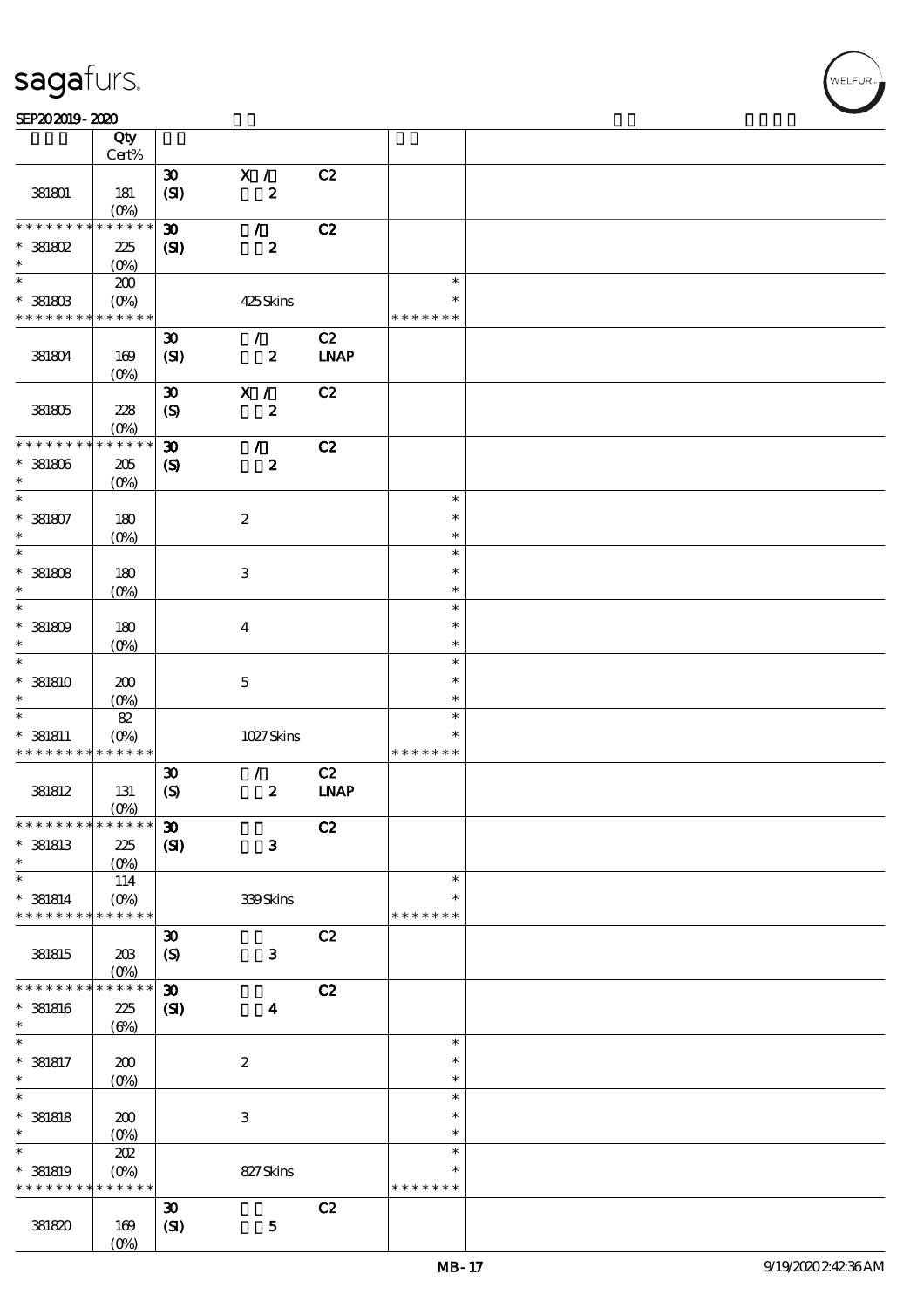|                                            | Qty                    |                             |                            |    |               |  |
|--------------------------------------------|------------------------|-----------------------------|----------------------------|----|---------------|--|
|                                            | $Cert\%$               |                             |                            |    |               |  |
| * * * * * * *                              | * * * * * *            | $\boldsymbol{\mathfrak{D}}$ | $\mathbf{X}$ /             | C2 |               |  |
| $* 381821$                                 | 265                    | (S)                         | $\mathbf{1}$               |    |               |  |
| $\ast$                                     | $(O_0)$                |                             |                            |    |               |  |
| $\ast$                                     | 165                    |                             |                            |    | $\ast$        |  |
| $* 381822$                                 | $(O\%)$                |                             | 430Skins                   |    | $\ast$        |  |
| * * * * * * * * <mark>* * * * * * *</mark> |                        |                             |                            |    | * * * * * * * |  |
| * * * * * * * *                            | * * * * * *            | $\boldsymbol{\mathbf{z}}$   | $\mathcal{L}$              | C2 |               |  |
| $* 381823$                                 | 265                    | $\mathbf{C}$                | $\mathbf{1}$               |    |               |  |
| $\ast$                                     | (O <sub>0</sub> )      |                             |                            |    |               |  |
| $\ast$                                     |                        |                             |                            |    | $\ast$        |  |
| $* 381824$                                 | 240                    |                             | $\boldsymbol{2}$           |    | $\ast$        |  |
| $\ast$                                     | $(Q_0)$                |                             |                            |    | $\ast$        |  |
| $\overline{\ast}$                          |                        |                             |                            |    | $\ast$        |  |
| $* 381825$                                 | 240                    |                             | $\,3$                      |    | $\ast$        |  |
| $\ast$                                     | $(O\%)$                |                             |                            |    | $\ast$        |  |
| $\ast$                                     |                        |                             |                            |    | $\ast$        |  |
|                                            | $90\,$                 |                             |                            |    | $\ast$        |  |
| $* 381826$<br>* * * * * * * *              | $(O\%)$<br>* * * * * * |                             | 835Skins                   |    | * * * * * * * |  |
|                                            | * * * * * *            |                             |                            |    |               |  |
| * * * * * * *                              |                        | $\boldsymbol{\mathfrak{D}}$ | X /                        | C2 |               |  |
| $* 381827$                                 | 245                    | $\boldsymbol{S}$            | $\mathbf{1}$               |    |               |  |
| $\ast$                                     | $(0\%)$                |                             |                            |    |               |  |
| $\ast$                                     |                        |                             |                            |    | $\ast$        |  |
| $* 381828$                                 | 220                    |                             | $\boldsymbol{2}$           |    | $\ast$        |  |
| $\ast$                                     | $(0\%)$                |                             |                            |    | $\ast$        |  |
| $\ast$                                     |                        |                             |                            |    | $\ast$        |  |
| $*$ 381829                                 | 220                    |                             | $\ensuremath{\mathsf{3}}$  |    | $\ast$        |  |
| $\ast$                                     | $(O\!/\!o)$            |                             |                            |    | $\ast$        |  |
| $\ast$                                     |                        |                             |                            |    | $\ast$        |  |
| $^\ast$ 381830                             | 220                    |                             | $\boldsymbol{4}$           |    | $\ast$        |  |
| $\ast$                                     | $(0\%)$                |                             |                            |    | $\ast$        |  |
| $\ast$                                     |                        |                             |                            |    | $\ast$        |  |
| $*$ 381831                                 | 220                    |                             | $\mathbf 5$                |    | $\ast$        |  |
| $\ast$                                     | (0%)                   |                             |                            |    | $\ast$        |  |
| $\ast$                                     | 62                     |                             |                            |    | $\ast$        |  |
| $* 381832$                                 | $(O\!/\!o)$            |                             | 1187Skins                  |    | $\ast$        |  |
| * * * * * * * * * * * * * *                |                        |                             |                            |    | * * * * * * * |  |
| ************** 20                          |                        |                             | $\mathcal{F}(\mathcal{F})$ | C2 |               |  |
| $^\ast$ 381833                             | 245                    | $\boldsymbol{S}$            | $\mathbf{1}$               |    |               |  |
| $\ast$                                     |                        |                             |                            |    |               |  |
| $\ast$                                     | $(0\%)$                |                             |                            |    | $\ast$        |  |
|                                            |                        |                             |                            |    | $\ast$        |  |
| $^\ast$ 381834<br>$\ast$                   | $220$                  |                             | $\boldsymbol{2}$           |    |               |  |
| $\ast$                                     | $(0\%)$                |                             |                            |    | $\ast$        |  |
|                                            |                        |                             |                            |    | $\ast$        |  |
| $^\ast$ 381835                             | $220$                  |                             | $\ensuremath{\mathbf{3}}$  |    | $\ast$        |  |
| $\ast$                                     | $(0\%)$                |                             |                            |    | $\ast$        |  |
| $\ast$                                     |                        |                             |                            |    | $\ast$        |  |
| $*$ 381836                                 | 220                    |                             | $\boldsymbol{4}$           |    | $\ast$        |  |
| $\ast$                                     | $(0\%)$                |                             |                            |    | $\ast$        |  |
|                                            |                        |                             |                            |    | $\ast$        |  |
| $*$ 381837                                 | $220\,$                |                             | $\mathbf 5$                |    | $\ast$        |  |
| $\ast$                                     | $(0\%)$                |                             |                            |    | $\ast$        |  |
| $\ast$                                     |                        |                             |                            |    | $\ast$        |  |
| $*$ 381838                                 | $220$                  |                             | $\,6\,$                    |    | $\ast$        |  |
| $\ast$                                     | $(0\%)$                |                             |                            |    | $\ast$        |  |
| $\ast$                                     |                        |                             |                            |    | $\ast$        |  |
| $*$ 381839                                 | 220                    |                             | $\boldsymbol{7}$           |    | $\ast$        |  |
| $\ast$                                     | $(0\%)$                |                             |                            |    | $\ast$        |  |
| $\ast$                                     |                        |                             |                            |    | $\ast$        |  |
| $*$ 381840                                 | 220                    |                             | $\bf 8$                    |    | $\ast$        |  |
| $\ast$                                     | $(O\%)$                |                             |                            |    | $\ast$        |  |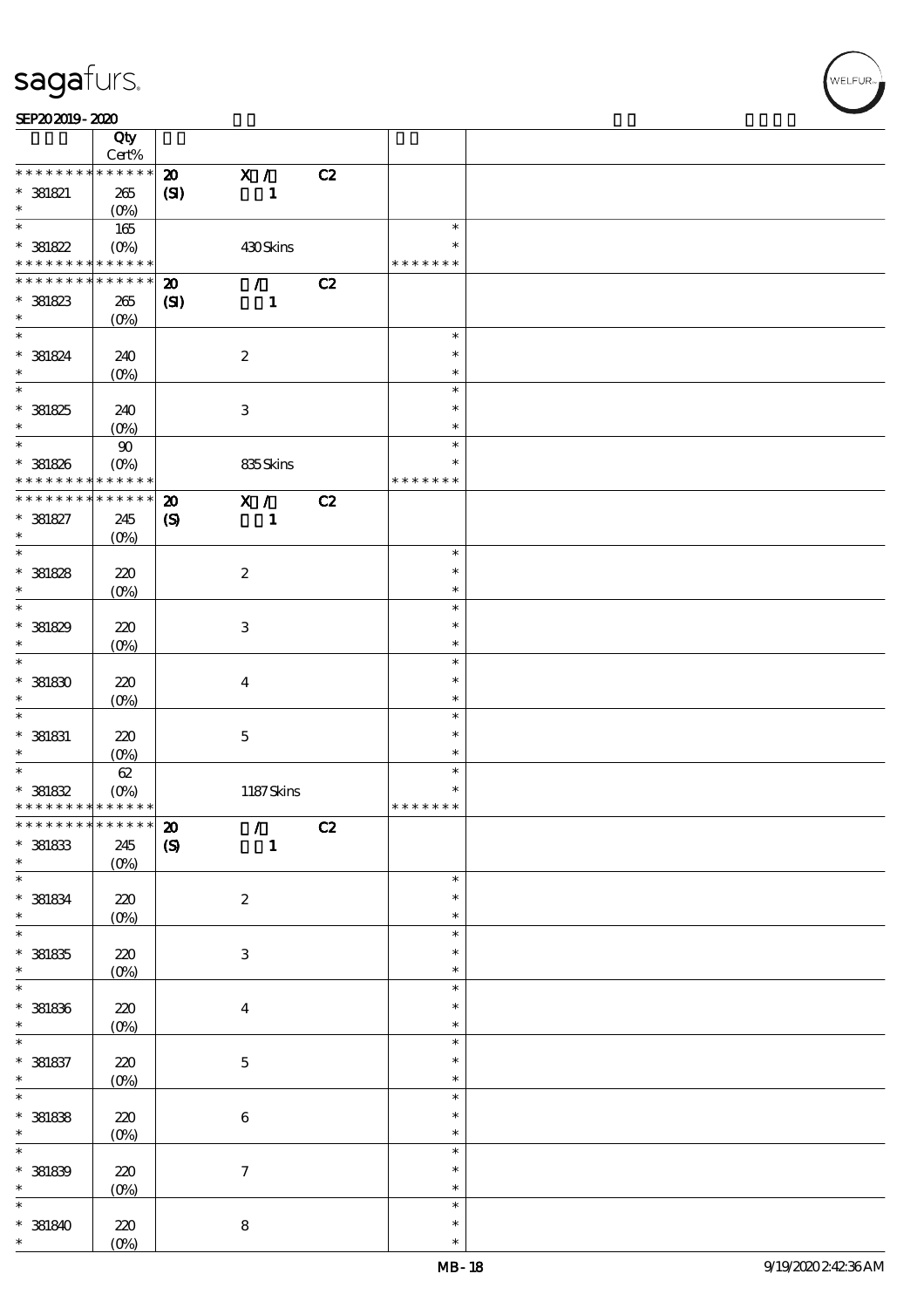### SEP202019-2020 REPORTED TO A REPORT OF THE SEPENDENT CONTROL SECTION OF THE SHAPE OF THE SHAPE OF THE SHAPE OF  $\frac{\text{SP}202019 - 2020}{\text{C} \text{tv}}$

|                                            | Qty<br>Cert%           |                             |                  |             |                         |  |
|--------------------------------------------|------------------------|-----------------------------|------------------|-------------|-------------------------|--|
| $\ast$                                     |                        |                             |                  |             | $\ast$                  |  |
|                                            |                        | $\boldsymbol{\mathfrak{D}}$ | $\mathcal{L}$    | C2          |                         |  |
| $*$ 381841                                 | 220                    | (S)                         | $\mathbf{1}$     |             | $\ast$                  |  |
| $\ast$                                     | $(O\!/\!\!\delta)$     |                             |                  |             | $\ast$                  |  |
| $\ast$                                     |                        |                             |                  |             | $\ast$                  |  |
| $* 381842$                                 | 220                    |                             | 10               |             | $\ast$                  |  |
| $\ast$                                     |                        |                             |                  |             |                         |  |
|                                            | (O <sub>0</sub> )      |                             |                  |             | $\ast$                  |  |
| $\ast$                                     |                        |                             |                  |             | $\ast$                  |  |
| * 381843                                   | 220                    |                             | 11               |             | $\ast$                  |  |
| $\ast$                                     | (O <sub>0</sub> )      |                             |                  |             | $\ast$                  |  |
| $\ast$                                     |                        |                             |                  |             | $\ast$                  |  |
|                                            |                        |                             |                  |             |                         |  |
| $* 381844$                                 | 220                    |                             | 12               |             | $\ast$                  |  |
| $\ast$                                     | $(O\!/\!\!\delta)$     |                             |                  |             | $\ast$                  |  |
| $\overline{\ast}$                          | $4\!2$                 |                             |                  |             | $\ast$                  |  |
| $*$ 381845                                 | (O <sub>0</sub> )      |                             | 2707Skins        |             | $\ast$                  |  |
|                                            |                        |                             |                  |             |                         |  |
| * * * * * * * *                            | * * * * * *            |                             |                  |             | * * * * * * *           |  |
| * * * * * * * *                            | $* * * * * * *$        | $\boldsymbol{\mathbf{z}}$   | $\mathcal{L}$    | C2          |                         |  |
| $* 381846$                                 | 245                    | $\boldsymbol{\mathcal{S}}$  | $\mathbf{1}$     | <b>LNAP</b> |                         |  |
| $\ast$                                     | $(O\%)$                |                             |                  |             |                         |  |
| $\ast$                                     | 57                     |                             |                  |             | $\ast$                  |  |
|                                            |                        |                             |                  |             |                         |  |
| * 381847                                   | $(O\%)$                |                             | 302Skins         |             | $\ast$                  |  |
| * * * * * * * *                            | * * * * * *            |                             |                  |             | * * * * * * *           |  |
| * * * * * * * * <mark>* * * * * * *</mark> |                        | $\boldsymbol{\mathbf{z}}$   | X /              | C2          |                         |  |
| $* 381848$                                 | 265                    | (S)                         | $\boldsymbol{2}$ |             |                         |  |
| $\ast$                                     |                        |                             |                  |             |                         |  |
| $\ast$                                     | (O <sub>0</sub> )      |                             |                  |             |                         |  |
|                                            |                        |                             |                  |             | $\ast$                  |  |
| $* 381849$                                 | 240                    |                             | $\boldsymbol{2}$ |             | $\ast$                  |  |
| $\ast$                                     | (O <sub>0</sub> )      |                             |                  |             | $\ast$                  |  |
| $\ast$                                     | 57                     |                             |                  |             | $\ast$                  |  |
|                                            |                        |                             |                  |             | $\ast$                  |  |
| $* 381850$                                 | $(O\%)$                |                             | 562Skins         |             |                         |  |
|                                            | * * * * * *            |                             |                  |             | * * * * * * *           |  |
| * * * * * * * *                            |                        |                             |                  |             |                         |  |
| * * * * * * * *                            | * * * * * *            | $\boldsymbol{\mathbf{z}}$   | $\mathcal{F}$    | C2          |                         |  |
|                                            |                        |                             |                  |             |                         |  |
| $*$ 381851                                 | 265                    | (S)                         | $\boldsymbol{z}$ |             |                         |  |
| $\ast$                                     | $(O\%)$                |                             |                  |             |                         |  |
| $\ast$                                     |                        |                             |                  |             | $\ast$                  |  |
| $* 381852$                                 | 240                    |                             | $\boldsymbol{2}$ |             | $\ast$                  |  |
| $\ast$                                     | $(O\!/\!\!\delta)$     |                             |                  |             | $\ast$                  |  |
| $\ast$                                     |                        |                             |                  |             | $\ast$                  |  |
|                                            | 79                     |                             |                  |             | $\ast$                  |  |
| $* 381853$                                 | $(O\%)$                |                             | 584Skins         |             |                         |  |
| * * * * * * * *                            | * * * * * *            |                             |                  |             | * * * * * * *           |  |
| * * * * * * *                              | * * * * * *            | $\boldsymbol{\mathbf{z}}$   | $\mathcal{L}$    | C2          |                         |  |
| $*$ 381854                                 | 265                    | $\mathbf{C}$                | $\boldsymbol{z}$ | <b>LNAP</b> |                         |  |
| $\ast$                                     |                        |                             |                  |             |                         |  |
| $\ast$                                     | $(O\%)$                |                             |                  |             | $\ast$                  |  |
|                                            | 102                    |                             |                  |             |                         |  |
| $* 381855$                                 | $(O\%)$                |                             | 367Skins         |             |                         |  |
| * * * * * * * *                            | * * * * * *            |                             |                  |             | * * * * * * *           |  |
| * * * * * * * *                            | * * * * * *            | $\boldsymbol{\mathfrak{D}}$ | X /              | C2          |                         |  |
|                                            |                        |                             |                  |             |                         |  |
| $* 381856$<br>$\ast$                       | 245                    | $\boldsymbol{\mathrm{(S)}}$ | $\boldsymbol{z}$ |             |                         |  |
|                                            | (O <sub>0</sub> )      |                             |                  |             |                         |  |
| $\ast$                                     |                        |                             |                  |             | $\ast$                  |  |
| $* 381857$                                 | 220                    |                             | $\boldsymbol{2}$ |             | $\ast$                  |  |
| $\ast$                                     | $(O\!/\!o)$            |                             |                  |             | $\ast$                  |  |
| $\ast$                                     |                        |                             |                  |             | $\ast$                  |  |
|                                            |                        |                             |                  |             | $\ast$                  |  |
| $* 381858$                                 | 220                    |                             | $\,3$            |             |                         |  |
| $\ast$                                     | $(O\!/\!\!\delta)$     |                             |                  |             | $\ast$                  |  |
| $\ast$                                     |                        |                             |                  |             | $\ast$                  |  |
|                                            | 220                    |                             | $\boldsymbol{4}$ |             | $\ast$                  |  |
| $* 381859$<br>$\ast$                       |                        |                             |                  |             | $\ast$                  |  |
|                                            | (O <sub>0</sub> )      |                             |                  |             |                         |  |
| $\ast$                                     | 66                     |                             |                  |             | $\ast$                  |  |
| $*381800$<br>* * * * * * * *               | $(0\%)$<br>* * * * * * |                             | 971 Skins        |             | $\ast$<br>* * * * * * * |  |

WELFUR<br>
WELFUR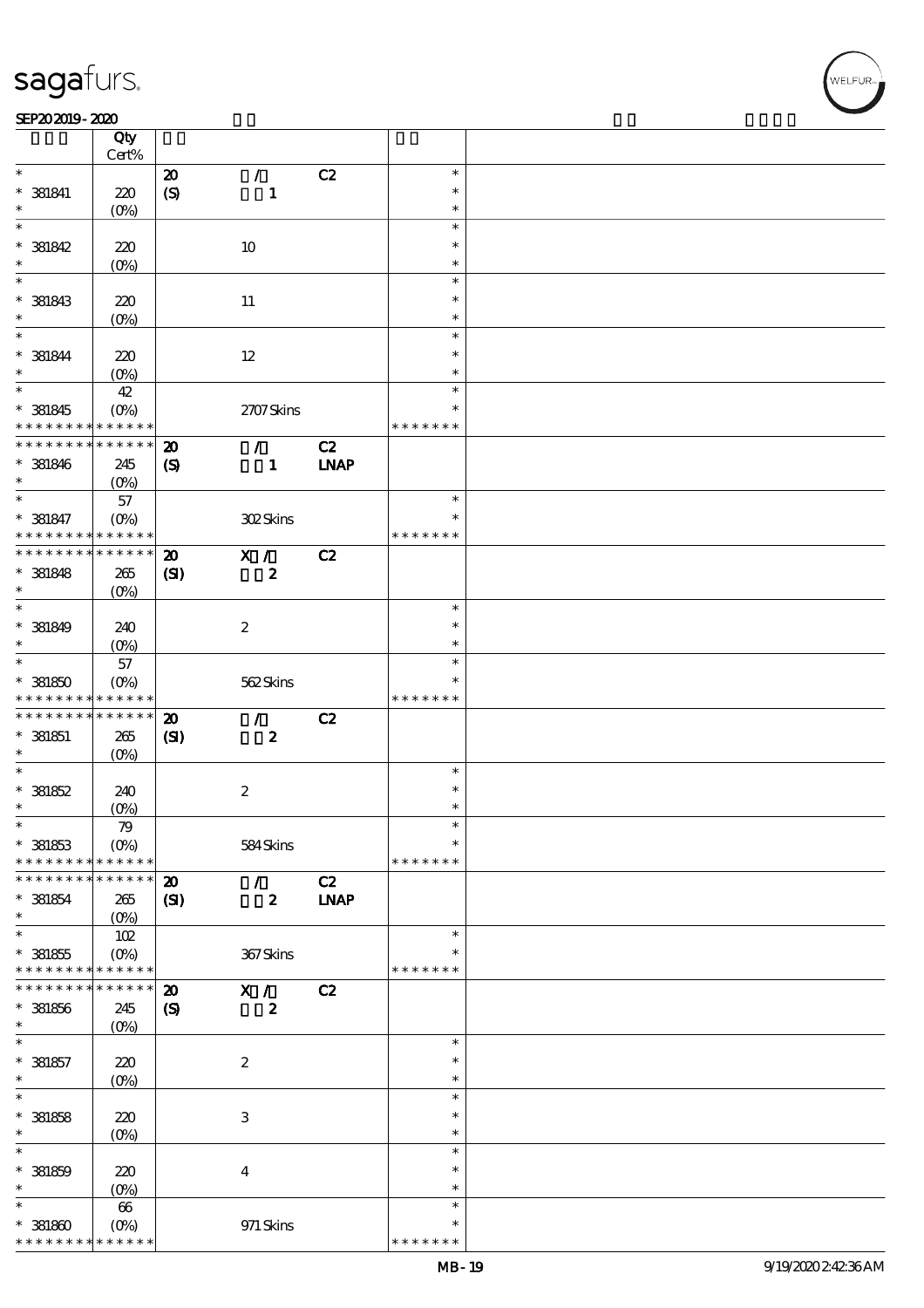$\top$ 

### SEP202019-2020 REPORTED TO A REPORT OF THE SEPENDENT CONTROL SECTION OF THE SHAPE OF THE SHAPE OF THE SHAPE OF

|                                                        | Qty                             |                             |                           |             |                  |  |
|--------------------------------------------------------|---------------------------------|-----------------------------|---------------------------|-------------|------------------|--|
|                                                        | Cert%                           |                             |                           |             |                  |  |
| * * * * * * *                                          | * * * * * *                     | $\boldsymbol{\mathfrak{D}}$ | $\mathcal{L}$             | C2          |                  |  |
| $*$ 381861                                             | 245                             | $\pmb{\infty}$              | $\boldsymbol{z}$          |             |                  |  |
| $\ast$<br>$\ast$                                       | $(0\%)$                         |                             |                           |             |                  |  |
|                                                        |                                 |                             |                           |             | $\ast$<br>$\ast$ |  |
| $*381862$                                              | 220                             |                             | $\boldsymbol{2}$          |             |                  |  |
| $\ast$<br>$\ast$                                       | $(O\%)$                         |                             |                           |             | $\ast$<br>$\ast$ |  |
|                                                        |                                 |                             |                           |             |                  |  |
| $* 381863$<br>$\ast$                                   | 220                             |                             | $\ensuremath{\mathsf{3}}$ |             | $\ast$           |  |
| $\ast$                                                 | $(0\%)$                         |                             |                           |             | $\ast$           |  |
|                                                        |                                 |                             |                           |             | $\ast$           |  |
| $* 381864$<br>$\ast$                                   | 220                             |                             | $\boldsymbol{4}$          |             | $\ast$           |  |
| $\ast$                                                 | $(O\%)$                         |                             |                           |             | $\ast$           |  |
|                                                        |                                 |                             |                           |             | $\ast$           |  |
| $*$ 381865                                             | $220$                           |                             | $\mathbf 5$               |             | $\ast$           |  |
| $\ast$<br>$\ast$                                       | $(0\%)$                         |                             |                           |             | $\ast$           |  |
|                                                        |                                 |                             |                           |             | $\ast$           |  |
| $* 381866$                                             | 220                             |                             | 6                         |             | $\ast$           |  |
| $\ast$<br>$\ast$                                       | $(O\!/\!o)$                     |                             |                           |             | $\ast$           |  |
|                                                        |                                 |                             |                           |             | $\ast$           |  |
| $*$ 381867<br>$\ast$                                   | 220                             |                             | $\boldsymbol{\tau}$       |             | $\ast$           |  |
| $\ast$                                                 | $(0\%)$                         |                             |                           |             | $\ast$<br>$\ast$ |  |
|                                                        | 140                             |                             |                           |             |                  |  |
| $*$ 381868<br>* * * * * * * *                          | $(O\%)$                         |                             | 1705Skins                 |             | $\ast$           |  |
|                                                        | * * * * * *                     |                             |                           |             | * * * * * * *    |  |
|                                                        |                                 | $\boldsymbol{\mathsf{20}}$  | $\mathcal{L}$             | C2          |                  |  |
| 381869                                                 | 189                             | $\boldsymbol{S}$            | $\boldsymbol{z}$          | <b>LNAP</b> |                  |  |
| * * * * * * * *                                        | $(O\%)$<br>* * * * * *          |                             |                           |             |                  |  |
|                                                        |                                 | $\boldsymbol{\mathbf{D}}$   | X /                       | C2          |                  |  |
| $* 381870$<br>$\ast$                                   | 265                             | (S)                         | ${\bf 3}$                 |             |                  |  |
| $\ast$                                                 | (O <sub>0</sub> )               |                             |                           |             | $\ast$           |  |
|                                                        | $29\,$                          |                             |                           |             | $\ast$           |  |
| $*$ 381871<br>* * * * * * * * <mark>* * * * * *</mark> | $(0\%)$                         |                             | 294Skins                  |             | * * * * * * *    |  |
| * * * * * * * *                                        | $\ast\ast\ast\ast\ast\ast$      |                             | $\mathcal{L}$             |             |                  |  |
|                                                        |                                 | $\boldsymbol{\mathfrak{D}}$ |                           | C2          |                  |  |
| $* 381872$<br>$\ast$                                   | 265                             | (S)                         | $\bf{3}$                  |             |                  |  |
| $\ast$                                                 | $(0\%)$<br>${\bf 98}$           |                             |                           |             | $\ast$           |  |
| $* 381873$                                             | $(O\%)$                         |                             | 363Skins                  |             | $\ast$           |  |
| * * * * * * * *                                        | * * * * * *                     |                             |                           |             | * * * * * * *    |  |
|                                                        |                                 | $\boldsymbol{\mathbf{z}}$   | X /                       | C2          |                  |  |
| 381874                                                 | 232                             | $\boldsymbol{S}$            | $\mathbf 3$               |             |                  |  |
|                                                        | $(O\%)$                         |                             |                           |             |                  |  |
| * * * * * * * *                                        | * * * * * *                     | $\boldsymbol{\mathfrak{D}}$ | $\mathcal{L}$             | C2          |                  |  |
| $* 381875$                                             | 245                             | $\boldsymbol{\mathrm{(S)}}$ | $\mathbf{3}$              |             |                  |  |
| $\ast$                                                 | $(O\%)$                         |                             |                           |             |                  |  |
| $\ast$                                                 | 164                             |                             |                           |             | $\ast$           |  |
| $* 381876$                                             | $(O\%)$                         |                             | 409Skins                  |             | $\ast$           |  |
| * * * * * * * * * * * * * *                            |                                 |                             |                           |             | * * * * * * *    |  |
| * * * * * * *                                          | * * * * * *                     | $\boldsymbol{\mathbf{z}}$   |                           | C2          |                  |  |
| $* 381877$                                             | 265                             | $\mathbf{C}$                | $\boldsymbol{4}$          |             |                  |  |
| $\ast$                                                 | $(O\%)$                         |                             |                           |             |                  |  |
| $\ast$                                                 |                                 |                             |                           |             | $\ast$           |  |
| $* 381878$                                             | 240                             |                             | $\boldsymbol{2}$          |             | $\ast$           |  |
| $\ast$                                                 | $(O\%)$                         |                             |                           |             | $\ast$           |  |
| $\ast$                                                 |                                 |                             |                           |             | $\ast$           |  |
| $* 381879$                                             | 240                             |                             | $\ensuremath{\mathsf{3}}$ |             | $\ast$           |  |
| $\ast$                                                 | $(0\%)$                         |                             |                           |             | $\ast$           |  |
| $\ast$                                                 | 243                             |                             |                           |             | $\ast$           |  |
| $* 381880$                                             | $(O\!\!\!\!\!\!\backslash\rho)$ |                             | 988Skins                  |             | $\ast$           |  |
| * * * * * * * *                                        | * * * * * *                     |                             |                           |             | * * * * * * *    |  |

 $\overline{\mathbf{r}}$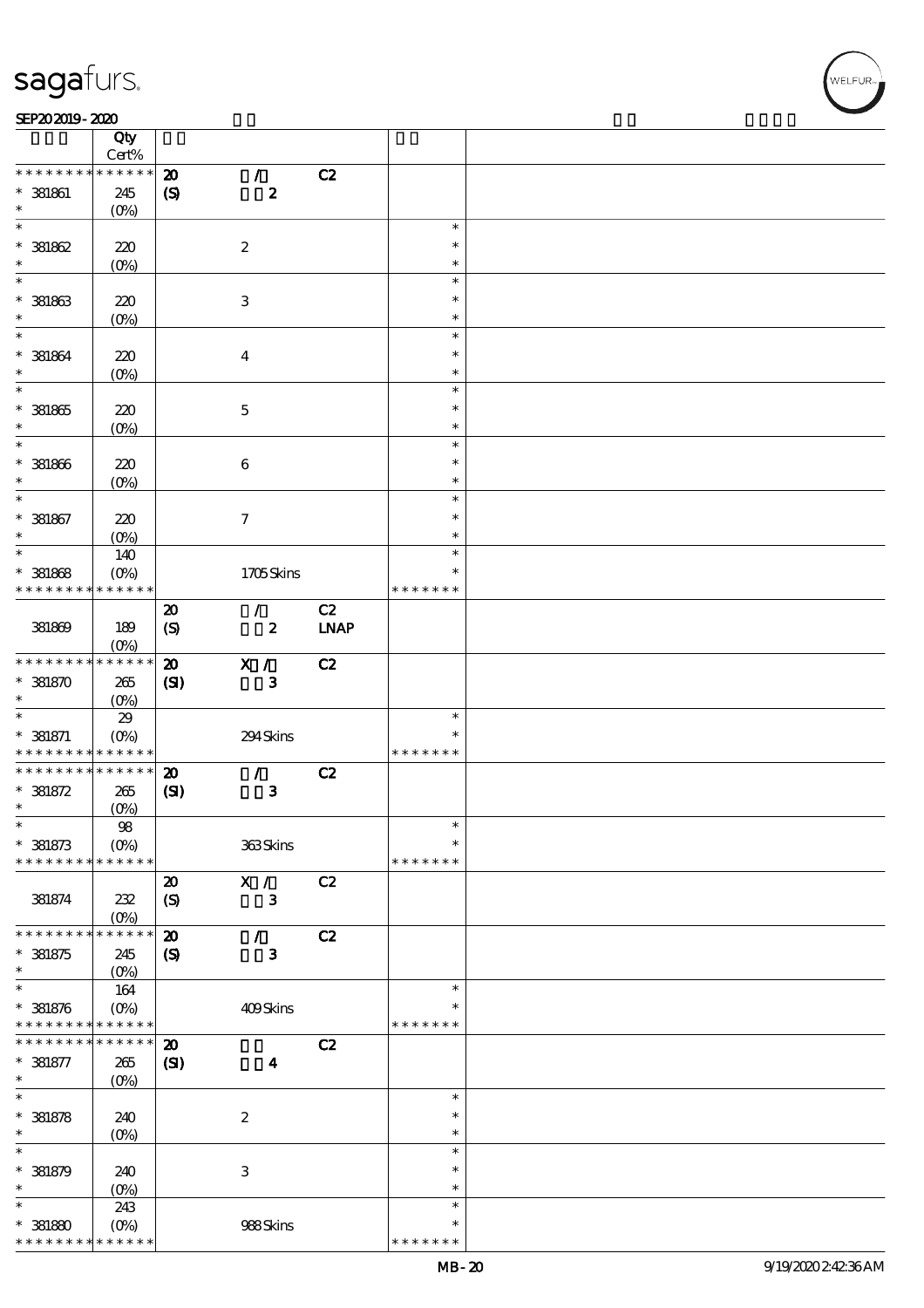$\top$ 

#### SEP202019-2020 REPORTED TO A REPORT OF THE SEPENDENT CONTROL SECTION OF THE SHAPE OF THE SHAPE OF THE SHAPE OF

|                                            | Qty<br>Cert%                     |                             |                               |    |                         |  |
|--------------------------------------------|----------------------------------|-----------------------------|-------------------------------|----|-------------------------|--|
|                                            |                                  | $\boldsymbol{\mathsf{20}}$  |                               | C2 |                         |  |
| 381881                                     | 140<br>$(O\%)$                   | (SI)                        | ${\bf 5}$                     |    |                         |  |
|                                            |                                  |                             |                               |    |                         |  |
| 381882                                     | 309<br>$(O\%)$                   | $\mathbf{O}$<br>(SI)        | X /<br>$\mathbf{1}$           | C2 |                         |  |
| * * * * * * * *                            | * * * * * *                      |                             |                               |    |                         |  |
| $*$ 381863<br>$\ast$                       | 285<br>(O <sub>0</sub> )         | $\mathbf 0$<br>$\mathbf{C}$ | $\mathcal{L}$<br>$\mathbf{1}$ | C2 |                         |  |
| $\ast$                                     |                                  |                             |                               |    | $\ast$                  |  |
| $*$ 381884<br>* * * * * * * *              | 204<br>$(O\%)$<br>* * * * * *    |                             | 489Skins                      |    | $\ast$<br>* * * * * * * |  |
| * * * * * * * *                            | $* * * * * * *$                  | $\mathbf 0$                 | $\mathbf{X}$ /                | C2 |                         |  |
| $*381885$<br>$\ast$                        | 265<br>$(O\%)$                   | $\boldsymbol{\mathcal{S}}$  | $\mathbf{1}$                  |    |                         |  |
| $\ast$                                     |                                  |                             |                               |    | $\ast$                  |  |
| $* 381886$<br>$\ast$                       | 240<br>$(O\%)$                   |                             | $\boldsymbol{2}$              |    | $\ast$<br>$\ast$        |  |
| $\ast$                                     | $90\,$                           |                             |                               |    | $\ast$                  |  |
| $* 381887$<br>* * * * * * * *              | $(O\%)$<br>* * * * * *           |                             | 595Skins                      |    | $\ast$<br>* * * * * * * |  |
| * * * * * * * *                            | * * * * * *                      | $\mathbf 0$                 | $\mathcal{F}$                 | C2 |                         |  |
| $*$ 381868<br>$\ast$                       | 265<br>$(O\%)$                   | $\boldsymbol{\mathcal{S}}$  | $\mathbf{1}$                  |    |                         |  |
| $\ast$                                     |                                  |                             |                               |    | $\ast$                  |  |
| $* 381889$<br>$\ast$                       | 240<br>$(O\!/\!\!\delta)$        |                             | $\boldsymbol{2}$              |    | $\ast$<br>$\ast$        |  |
| $\ast$                                     |                                  |                             |                               |    | $\ast$                  |  |
| $*381800$<br>$\ast$                        | 240<br>$(O\%)$                   |                             | $\,3$                         |    | $\ast$<br>$\ast$        |  |
| $\ast$                                     |                                  |                             |                               |    | $\ast$                  |  |
| $*$ 381891                                 | 240                              |                             | $\boldsymbol{4}$              |    | $\ast$                  |  |
| $\ast$                                     | $(O\%)$                          |                             |                               |    | $\ast$                  |  |
| $\ast$                                     | 129                              |                             |                               |    | $\ast$                  |  |
| * 381892                                   | $(O\%)$                          |                             | 1114Skins                     |    | $\ast$                  |  |
| * * * * * * * * <mark>* * * * * * *</mark> |                                  |                             |                               |    | * * * * * * *           |  |
| ************** 0                           |                                  |                             |                               | C2 |                         |  |
| * 381893<br>$\ast$                         | 285<br>$(0\%)$                   | (S)                         | $\boldsymbol{2}$              |    |                         |  |
| $\ast$                                     | 105                              |                             |                               |    | $\ast$                  |  |
| $*$ 381894<br>* * * * * * * *              | (O <sub>0</sub> )<br>* * * * * * |                             | 390Skins                      |    | $\ast$<br>* * * * * * * |  |
| * * * * * * *                              | * * * * * *                      | $\mathbf 0$                 | X /                           | C2 |                         |  |
| $*$ 381895                                 | 265                              | $\boldsymbol{\mathsf{(S)}}$ | $\boldsymbol{z}$              |    |                         |  |
| $\ast$                                     | $(0\%)$                          |                             |                               |    |                         |  |
| $\ast$                                     | $5\!2$                           |                             |                               |    | $\ast$                  |  |
| * 381896<br>* * * * * * * *                | $(O\%)$<br>* * * * * *           |                             | 317Skins                      |    | *<br>* * * * * * *      |  |
| * * * * * * * *                            | * * * * * *                      | $\mathbf 0$                 | $\mathcal{F}$                 | C2 |                         |  |
| $* 381897$                                 | 265                              | $\boldsymbol{\mathrm{(S)}}$ | $\boldsymbol{z}$              |    |                         |  |
| $\ast$                                     | (O <sub>0</sub> )                |                             |                               |    |                         |  |
| $\ast$                                     |                                  |                             |                               |    | $\ast$                  |  |
| $* 381808$                                 | 240                              |                             | $\boldsymbol{2}$              |    | $\ast$                  |  |
| $\ast$                                     | $(O\!/\!\!\delta)$               |                             |                               |    | $\ast$                  |  |
| $\ast$                                     | 168                              |                             |                               |    | $\ast$                  |  |
|                                            |                                  |                             | 673Skins                      |    | $\ast$                  |  |
| * 381899<br>* * * * * * * *                | $(O\!/\!o)$<br>* * * * * *       |                             |                               |    | * * * * * * *           |  |
|                                            |                                  |                             |                               |    |                         |  |
|                                            |                                  | $\mathbf{o}$                |                               | C2 |                         |  |
| 381900                                     | 143<br>(O <sub>0</sub> )         | (SI)                        | $\mathbf{3}$                  |    |                         |  |

 $\overline{\mathbf{r}}$ 

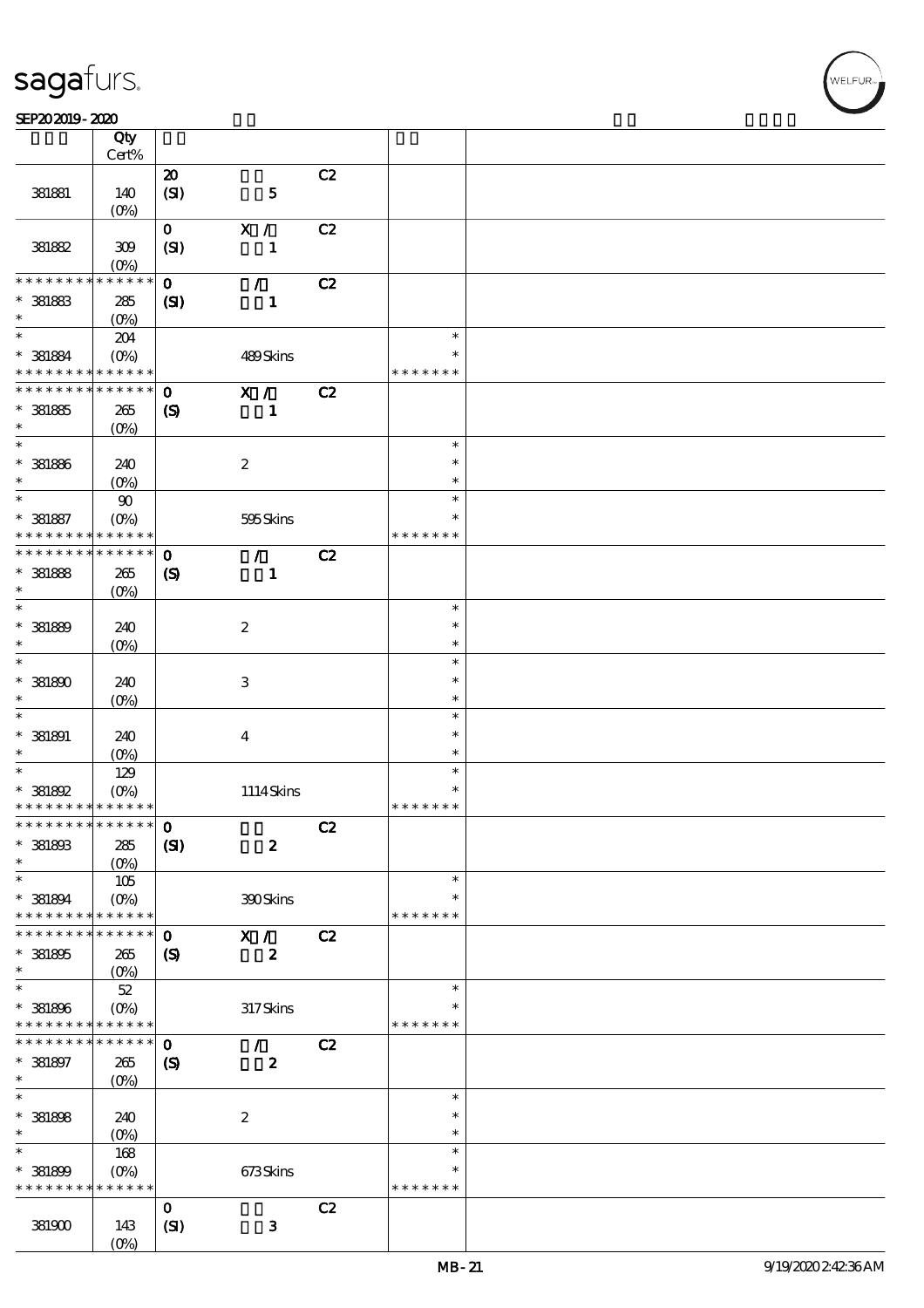### SEP202019-2020 REPORTED TO A REPORT OF THE SEPENDENT CONTROL SECTION OF THE SHAPE OF THE SHAPE OF THE SHAPE OF

|                 | Qty<br>Cert%                |                             |                      |    |               |  |
|-----------------|-----------------------------|-----------------------------|----------------------|----|---------------|--|
|                 |                             | $\mathbf{o}$                |                      | C2 |               |  |
| 381901          | 182<br>$(O\%)$              | $\boldsymbol{S}$            | ${\bf 3}$            |    |               |  |
| * * * * * * * * | $* * * * * * *$             | $\mathbf 0$                 |                      | C2 |               |  |
|                 |                             |                             |                      |    |               |  |
| $*$ 381902      | $285\,$                     | (S)                         | $\blacktriangleleft$ |    |               |  |
| $\ast$          | (7%)                        |                             |                      |    |               |  |
| $\ast$          |                             |                             |                      |    | $\ast$        |  |
| $*$ 381903      | 260                         |                             | $\boldsymbol{2}$     |    | $\ast$        |  |
| $\ast$          | $(O\!/\!o)$                 |                             |                      |    | $\ast$        |  |
| $\ast$          | 194                         |                             |                      |    | $\ast$        |  |
|                 |                             |                             |                      |    | $\ast$        |  |
| $*$ 381904      | $(O\%)$                     |                             | 739Skins             |    |               |  |
| * * * * * * * * | * * * * * *                 |                             |                      |    | * * * * * * * |  |
|                 |                             | $\mathbf{o}$                |                      | C2 |               |  |
| 381905          | 154                         | (SI)                        | ${\bf 5}$            |    |               |  |
|                 | $(O\%)$                     |                             |                      |    |               |  |
|                 |                             | $\mathbf{1}$                |                      | C2 |               |  |
| 381906          | 399                         | (SI)                        | $\pmb{2}$            |    |               |  |
|                 |                             |                             |                      |    |               |  |
|                 | (O <sub>0</sub> )           |                             |                      |    |               |  |
| * * * * * * * * | * * * * * *                 | $\mathbf{1}$                |                      | C2 |               |  |
| $*$ 381907      | 325                         | $\boldsymbol{S}$            | $\pmb{2}$            |    |               |  |
| $\ast$          | (4%)                        |                             |                      |    |               |  |
| $\ast$          | $\boldsymbol{\mathfrak{D}}$ |                             |                      |    | $\ast$        |  |
| $*$ 381908      | $(O\!/\!\!\delta)$          |                             | 355Skins             |    | $\ast$        |  |
| * * * * * * * * | * * * * * *                 |                             |                      |    | * * * * * * * |  |
|                 |                             | $\mathbf{1}$                |                      | C2 |               |  |
|                 |                             |                             |                      |    |               |  |
| 381909          | 179                         | (SI)                        | ${\bf 3}$            |    |               |  |
|                 | $(\Theta)$                  |                             |                      |    |               |  |
|                 |                             | $\mathbf{1}$                |                      | C2 |               |  |
| 381910          | 153                         | (SI)                        | $\boldsymbol{4}$     |    |               |  |
|                 | $(0\%)$                     |                             |                      |    |               |  |
|                 |                             | $\mathbf{1}$                |                      | C2 |               |  |
| 381911          | 101                         | (SI)                        | ${\bf 5}$            |    |               |  |
|                 |                             |                             |                      |    |               |  |
|                 | $(O\%)$                     |                             |                      |    |               |  |
|                 |                             | $\boldsymbol{z}$            |                      | C2 |               |  |
| 381912          | 161                         | (SI)                        | $\boldsymbol{2}$     |    |               |  |
|                 | $(O\%)$                     |                             |                      |    |               |  |
|                 |                             | $\boldsymbol{2}$            |                      | C2 |               |  |
| 381913          | 328                         | (S)                         | $\boldsymbol{2}$     |    |               |  |
|                 | $(O\%)$                     |                             |                      |    |               |  |
|                 |                             | $\mathbf{z}$                |                      | C2 |               |  |
| 381914          | 146                         | (SI)                        | $\boldsymbol{4}$     |    |               |  |
|                 | $(O\%)$                     |                             |                      |    |               |  |
|                 |                             |                             |                      |    |               |  |
|                 |                             | 3 <sup>1</sup>              |                      | C2 |               |  |
| 381915          | 238                         | (SI)                        | $\mathbf{3}$         |    |               |  |
|                 | (1%)                        |                             |                      |    |               |  |
|                 |                             | $\boldsymbol{40}$           |                      | C2 |               |  |
| 381916          | 152                         | (S)                         | SHE1                 |    |               |  |
|                 | $(0\%)$                     |                             |                      |    |               |  |
|                 |                             | $\boldsymbol{\omega}$       |                      | C2 |               |  |
| 381917          | 224                         | (SI)                        | SHE <sub>2</sub>     |    |               |  |
|                 | $(O\%)$                     |                             |                      |    |               |  |
| * * * * * * * * | $******$                    |                             |                      |    |               |  |
|                 |                             | $\boldsymbol{\mathfrak{D}}$ | X /                  | C2 |               |  |
| $*$ 381918      | 205                         | $\boldsymbol{S}$            | SHE1                 |    |               |  |
| $\ast$          | $(O\%)$                     |                             |                      |    |               |  |
| $\ast$          | 79                          |                             |                      |    | $\ast$        |  |
| * 381919        | $(O\!/\!o)$                 |                             | 284Skins             |    | *             |  |
| * * * * * * * * | * * * * * *                 |                             |                      |    | * * * * * * * |  |
| * * * * * * * * | $\ast\ast\ast\ast\ast\ast$  | $\boldsymbol{\mathfrak{D}}$ | $\mathcal{L}$        | C2 |               |  |
| * 381920        | 205                         | $\boldsymbol{\mathcal{S}}$  | SHE1                 |    |               |  |
| $\ast$          | $(O\!/\!\!\delta)$          |                             |                      |    |               |  |
|                 |                             |                             |                      |    |               |  |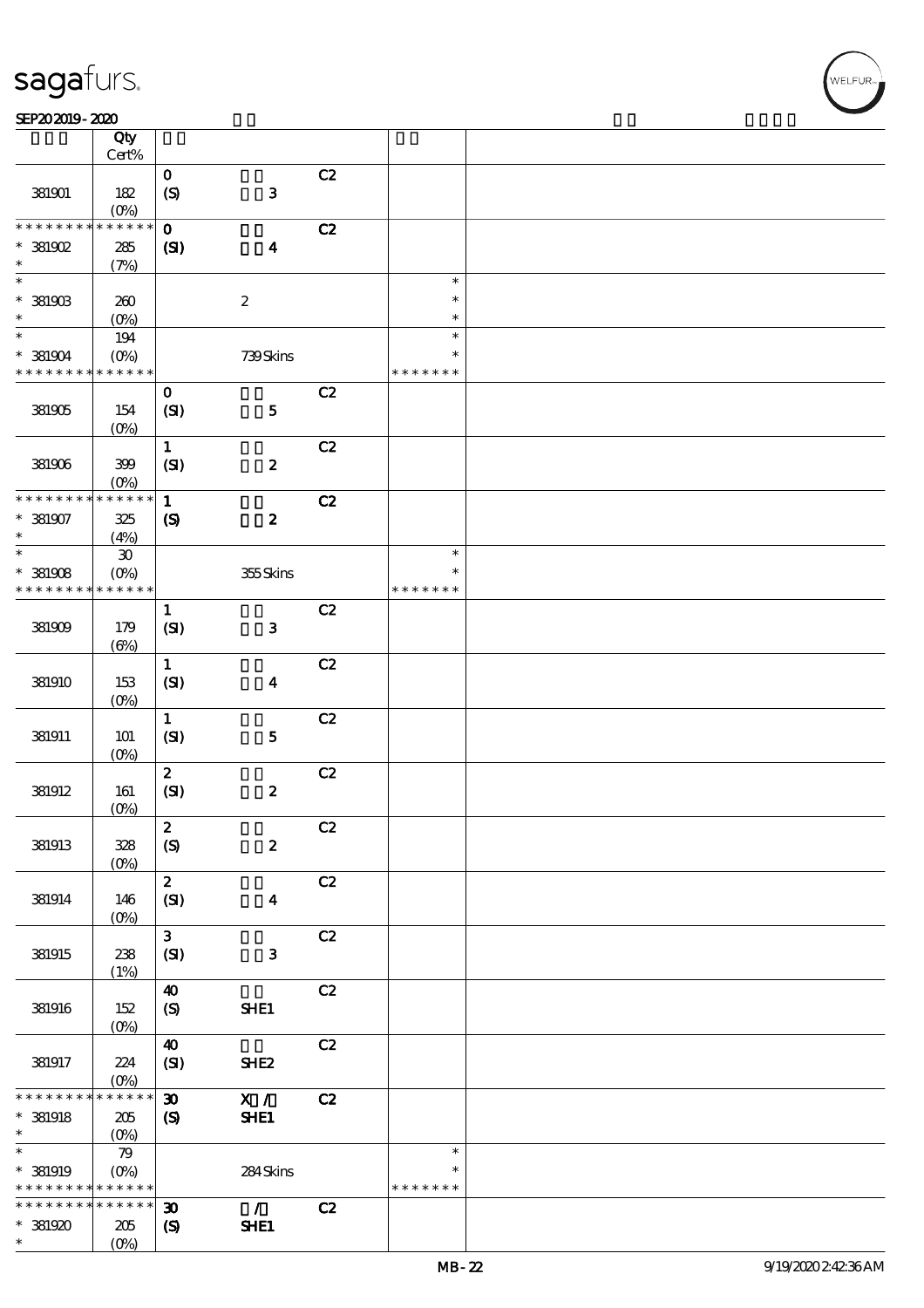#### SEP202019-2020 REPORTED TO A REPORT OF THE SEPENDENT CONTROL SECTION OF THE SHAPE OF THE SHAPE OF THE SHAPE OF

|                                          | Qty<br>Cert%               |                             |                     |             |                  |  |
|------------------------------------------|----------------------------|-----------------------------|---------------------|-------------|------------------|--|
| $\ast$                                   |                            |                             |                     |             | $\ast$           |  |
| * 381921                                 |                            | $\boldsymbol{\mathfrak{D}}$ | $\mathcal{T}$       | C2          | $\ast$           |  |
| $\ast$                                   | 180<br>$(O\%)$             | $\boldsymbol{S}$            | SHE1                |             | $\ast$           |  |
| $\overline{\ast}$                        |                            |                             |                     |             | $\ast$           |  |
| $* 381922$                               | 180                        |                             | $\,3$               |             | $\ast$           |  |
| $\ast$                                   |                            |                             |                     |             | $\ast$           |  |
| $\overline{\phantom{0}}$                 | $(0\%)$                    |                             |                     |             | $\ast$           |  |
|                                          |                            |                             |                     |             | $\ast$           |  |
| $*$ 381923<br>$\ast$                     | 180                        |                             | $\boldsymbol{4}$    |             | $\ast$           |  |
|                                          | $(O\%)$                    |                             |                     |             | $\ast$           |  |
|                                          |                            |                             |                     |             |                  |  |
| $* 381924$<br>$\ast$                     | 180                        |                             | $\mathbf{5}$        |             | $\ast$           |  |
| $\overline{\phantom{0}}$                 | $(O\%)$                    |                             |                     |             | $\ast$<br>$\ast$ |  |
|                                          |                            |                             |                     |             |                  |  |
| $*381925$                                | 180                        |                             | $\boldsymbol{6}$    |             | $\ast$           |  |
| $\ast$<br>$\overline{\ast}$              | $(O\%)$                    |                             |                     |             | $\ast$           |  |
|                                          |                            |                             |                     |             | $\ast$           |  |
| * 381926                                 | 180                        |                             | $\boldsymbol{\tau}$ |             | $\ast$           |  |
| $\ast$<br>$\overline{\ast}$              | $(O\%)$                    |                             |                     |             | $\ast$           |  |
|                                          |                            |                             |                     |             | $\ast$<br>$\ast$ |  |
| $* 381927$                               | 180                        |                             | $\bf 8$             |             |                  |  |
| $\ast$<br>$\overline{\phantom{0}}$       | $(O\%)$                    |                             |                     |             | $\ast$           |  |
|                                          |                            |                             |                     |             | $\ast$           |  |
| $*$ 381928                               | 180                        |                             | $\boldsymbol{9}$    |             | $\ast$           |  |
| $\ast$                                   | (O <sub>0</sub> )          |                             |                     |             | $\ast$           |  |
|                                          | $52\,$                     |                             |                     |             | $\ast$           |  |
| * 381929                                 | $(O\%)$                    |                             | 1697Skins           |             | ∗                |  |
| * * * * * * * *                          | * * * * * *                |                             |                     |             | * * * * * * *    |  |
| * * * * * * * *                          | * * * * * *                | $\boldsymbol{\mathfrak{D}}$ | X /                 | C2          |                  |  |
| $*$ 381930                               | 225                        | (S)                         | SHE <sub>2</sub>    |             |                  |  |
| $\ast$                                   | $(O\%)$                    |                             |                     |             |                  |  |
| $\ast$                                   |                            |                             |                     |             | $\ast$           |  |
| $*$ 381931                               | 200                        |                             | $\boldsymbol{2}$    |             | $\ast$           |  |
| $\ast$                                   | $(O\%)$                    |                             |                     |             | $\ast$           |  |
| $*$                                      | $57\,$                     |                             |                     |             | $\ast$           |  |
| $*$ 381932                               | $(O\%)$                    |                             | 482Skins            |             | $\ast$           |  |
| * * * * * * * * * * * * * *              |                            |                             |                     |             | * * * * * * *    |  |
| * * * * * * * * * * * * * * <sup> </sup> |                            | $\boldsymbol{\mathfrak{D}}$ | $\mathcal{L}$       | C2          |                  |  |
| $*$ 381933                               | 225                        | (S)                         | <b>SHE2</b>         |             |                  |  |
| $\ast$                                   | $(0\%)$                    |                             |                     |             |                  |  |
| $\ast$                                   | 122                        |                             |                     |             | $\ast$           |  |
| $*$ 381934                               | $(O\!/\!\delta)$           |                             | 347 Skins           |             | $\ast$           |  |
| * * * * * * * *                          | * * * * * *                |                             |                     |             | * * * * * * *    |  |
|                                          |                            | $\boldsymbol{\mathfrak{D}}$ | X /                 | C2          |                  |  |
| 381935                                   | 113                        | $\boldsymbol{S}$            | SHE <sub>2</sub>    |             |                  |  |
|                                          | $(O\%)$                    |                             |                     |             |                  |  |
| * * * * * * * *                          | * * * * * *                | $\boldsymbol{\mathfrak{D}}$ | $\mathcal{L}$       | C2          |                  |  |
| $*$ 381936                               | 205                        | $\boldsymbol{\mathcal{S}}$  | SHE <sub>2</sub>    | <b>INAP</b> |                  |  |
| $\ast$                                   | $(0\%)$                    |                             |                     |             |                  |  |
| $\ast$                                   | 96                         |                             |                     |             | $\ast$           |  |
| $* 381937$                               | $(0\%)$                    |                             | $301$ Skins         |             | ∗                |  |
| * * * * * * * * <mark>* * * * * *</mark> |                            |                             |                     |             | * * * * * * *    |  |
| * * * * * * * *                          | $\ast\ast\ast\ast\ast\ast$ | $\boldsymbol{\mathfrak{D}}$ |                     | C2          |                  |  |
| $*$ 381938                               | 225                        | (S)                         | SHE3                |             |                  |  |
| $\ast$                                   | $(0\%)$                    |                             |                     |             |                  |  |
| $\ast$                                   | 53                         |                             |                     |             | $\ast$           |  |
| $* 381939$                               | $(0\%)$                    |                             | 278Skins            |             | $\ast$           |  |
| * * * * * * * *                          | * * * * * *                |                             |                     |             | * * * * * * *    |  |
| * * * * * * * *                          | $* * * * * * *$            | $\boldsymbol{\mathfrak{D}}$ |                     | C2          |                  |  |
| $*$ 381940                               | 205                        | $\boldsymbol{\mathcal{S}}$  | SHE3                |             |                  |  |
| $\ast$                                   | $(O\%)$                    |                             |                     |             |                  |  |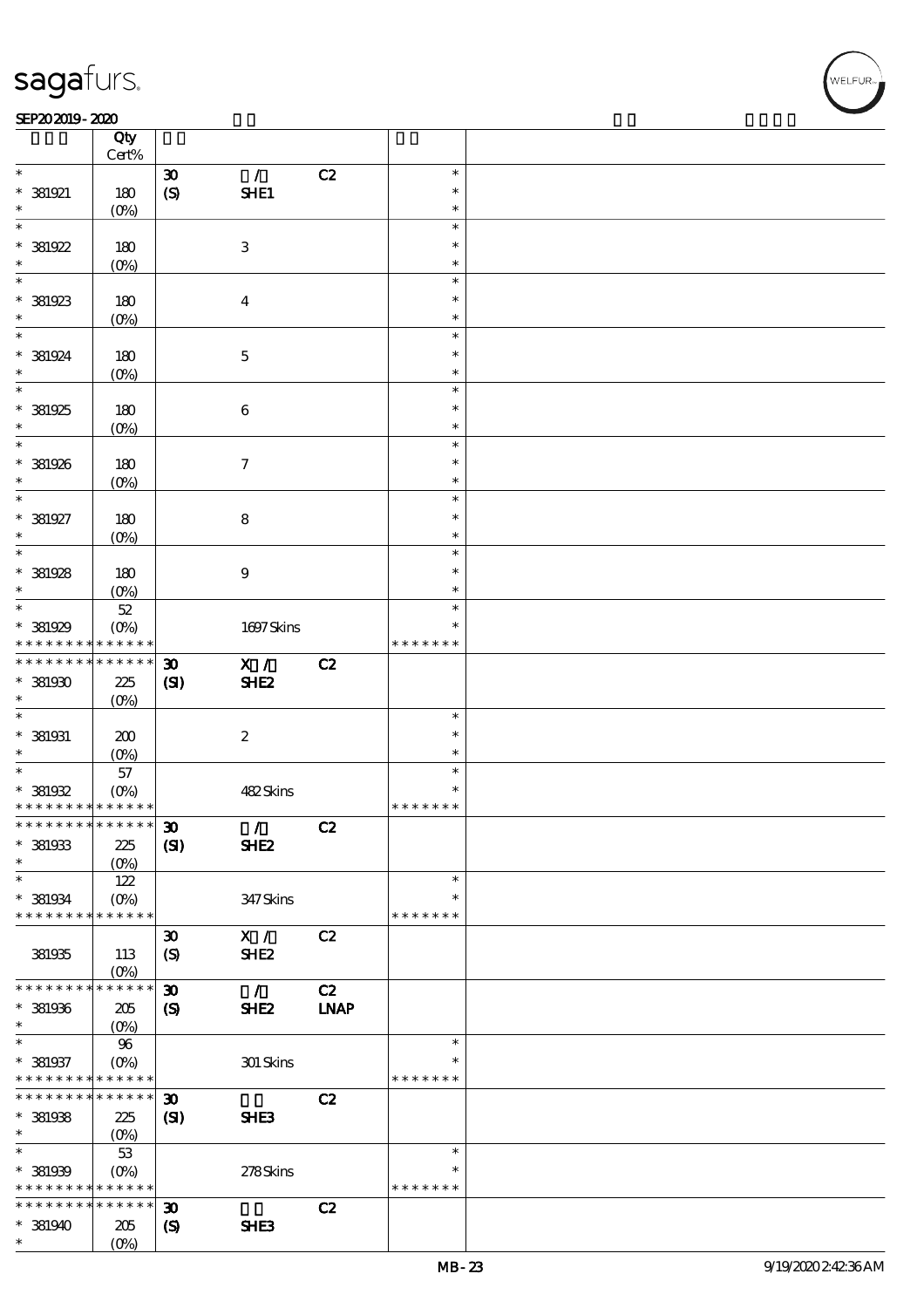#### SEP202019-2020 REPORTED TO A REPORT OF THE SEPENDENT CONTROL SECTION OF THE SHAPE OF THE SHAPE OF THE SHAPE OF

|                                            | Qty                        |                             |                           |             |                  |  |
|--------------------------------------------|----------------------------|-----------------------------|---------------------------|-------------|------------------|--|
|                                            | Cert%                      |                             |                           |             |                  |  |
| $\ast$                                     | 199                        | $\boldsymbol{\mathfrak{D}}$ |                           | C2          | $\ast$<br>$\ast$ |  |
| $*$ 381941<br>* * * * * * * *              | $(O\%)$<br>* * * * * *     | $\boldsymbol{S}$            | SHE3                      |             | * * * * * * *    |  |
|                                            |                            | $\boldsymbol{\mathfrak{D}}$ |                           | C2          |                  |  |
| 381942                                     | 207                        | (SI)                        | SHE <sub>5</sub>          |             |                  |  |
|                                            | $(0\%)$                    |                             |                           |             |                  |  |
| * * * * * * * *                            | * * * * * *                | $\boldsymbol{\mathsf{z}}$   | X /                       | C2          |                  |  |
| $*$ 381943                                 | 245                        | $\boldsymbol{\mathcal{S}}$  | SHE1                      |             |                  |  |
| $\ast$                                     | $(0\%)$                    |                             |                           |             |                  |  |
| $\ast$                                     |                            |                             |                           |             | $\ast$           |  |
| $* 381944$                                 | 220                        |                             | $\boldsymbol{2}$          |             | $\ast$           |  |
| $\ast$<br>$\overline{\ast}$                | $(O\%)$                    |                             |                           |             | $\ast$           |  |
|                                            |                            |                             |                           |             | $\ast$           |  |
| $*$ 381945<br>$\ast$                       | 220                        |                             | $\ensuremath{\mathbf{3}}$ |             | $\ast$<br>$\ast$ |  |
| $*$                                        | $(O\%)$<br>191             |                             |                           |             | $\ast$           |  |
| $*$ 381946                                 | $(O\%)$                    |                             | 876Skins                  |             | $\ast$           |  |
| * * * * * * * *                            | * * * * * *                |                             |                           |             | * * * * * * *    |  |
| * * * * * * * *                            | * * * * * *                | $\boldsymbol{\mathfrak{D}}$ | $\mathcal{L}$             | C2          |                  |  |
| $* 381947$                                 | 245                        | $\boldsymbol{\mathrm{(S)}}$ | SHE1                      |             |                  |  |
| $\ast$                                     | $(O\%)$                    |                             |                           |             |                  |  |
| $\ast$                                     |                            |                             |                           |             | $\ast$           |  |
| $*$ 381948                                 | 220                        |                             | $\boldsymbol{2}$          |             | $\ast$           |  |
| $\ast$                                     | $(0\%)$                    |                             |                           |             | $\ast$           |  |
| $\ast$                                     |                            |                             |                           |             | $\ast$           |  |
| $*$ 381949<br>$\ast$                       | 220                        |                             | 3                         |             | $\ast$           |  |
| $\ast$                                     | $(O\!/\!o)$                |                             |                           |             | $\ast$<br>$\ast$ |  |
| $* 381950$                                 | 220                        |                             | $\boldsymbol{4}$          |             | $\ast$           |  |
| $\ast$                                     | $(0\%)$                    |                             |                           |             | $\ast$           |  |
| $\ast$                                     |                            |                             |                           |             | $\ast$           |  |
| $*$ 381951                                 | 220                        |                             | $\mathbf 5$               |             | $\ast$           |  |
| $\ast$                                     | $(O\%)$                    |                             |                           |             | $\ast$           |  |
| $\ast$                                     | 188                        |                             |                           |             | $\ast$           |  |
| $* 381952$                                 | $(O\%)$                    |                             | 1313Skins                 |             | $\ast$           |  |
| * * * * * * * * * * * * * *                |                            |                             |                           |             | * * * * * * *    |  |
|                                            |                            | $\pmb{\mathcal{X}}$         | $\mathcal{L}$             | C2          |                  |  |
| 381953                                     | 253                        | $\boldsymbol{\mathrm{(S)}}$ | SHE1                      | <b>LNAP</b> |                  |  |
|                                            | $(O\%)$                    |                             |                           |             |                  |  |
|                                            |                            | $\boldsymbol{\mathfrak{D}}$ | X /<br>SHE3               | C2          |                  |  |
| 381954                                     | 277<br>$(O\%)$             | (SI)                        |                           |             |                  |  |
| * * * * * * * *                            | * * * * * *                | $\boldsymbol{\mathfrak{D}}$ | $\mathcal{L}$             | C2          |                  |  |
| $* 381955$                                 | 265                        | (S)                         | SHE3                      |             |                  |  |
| $\ast$                                     | $(0\%)$                    |                             |                           |             |                  |  |
| $\ast$                                     |                            |                             |                           |             | $\ast$           |  |
| $*$ 381956                                 | 240                        |                             | $\boldsymbol{z}$          |             | $\ast$           |  |
| $\ast$                                     | $(0\%)$                    |                             |                           |             | $\ast$           |  |
| $\ast$                                     |                            |                             |                           |             | $\ast$           |  |
| $*$ 381957                                 | 240                        |                             | $\ensuremath{\mathsf{3}}$ |             | $\ast$           |  |
| $\ast$<br>$\overline{\ast}$                | $(O\%)$                    |                             |                           |             | $\ast$<br>$\ast$ |  |
| $*$ 381958                                 | 240                        |                             | $\boldsymbol{4}$          |             | $\ast$           |  |
| $\ast$                                     | $(0\%)$                    |                             |                           |             | $\ast$           |  |
| $\ast$                                     | 84                         |                             |                           |             | $\ast$           |  |
| $* 381959$                                 | $(O\%)$                    |                             | 1009Skins                 |             | $\ast$           |  |
| * * * * * * * * <mark>* * * * * * *</mark> |                            |                             |                           |             | * * * * * * *    |  |
| * * * * * * * *                            | $\ast\ast\ast\ast\ast\ast$ | $\boldsymbol{\mathbf{z}}$   | X /                       | C2          |                  |  |
| $*381900$                                  | 245                        | $\boldsymbol{\mathcal{S}}$  | SHE3                      |             |                  |  |
| $\ast$                                     | $(O\%)$                    |                             |                           |             |                  |  |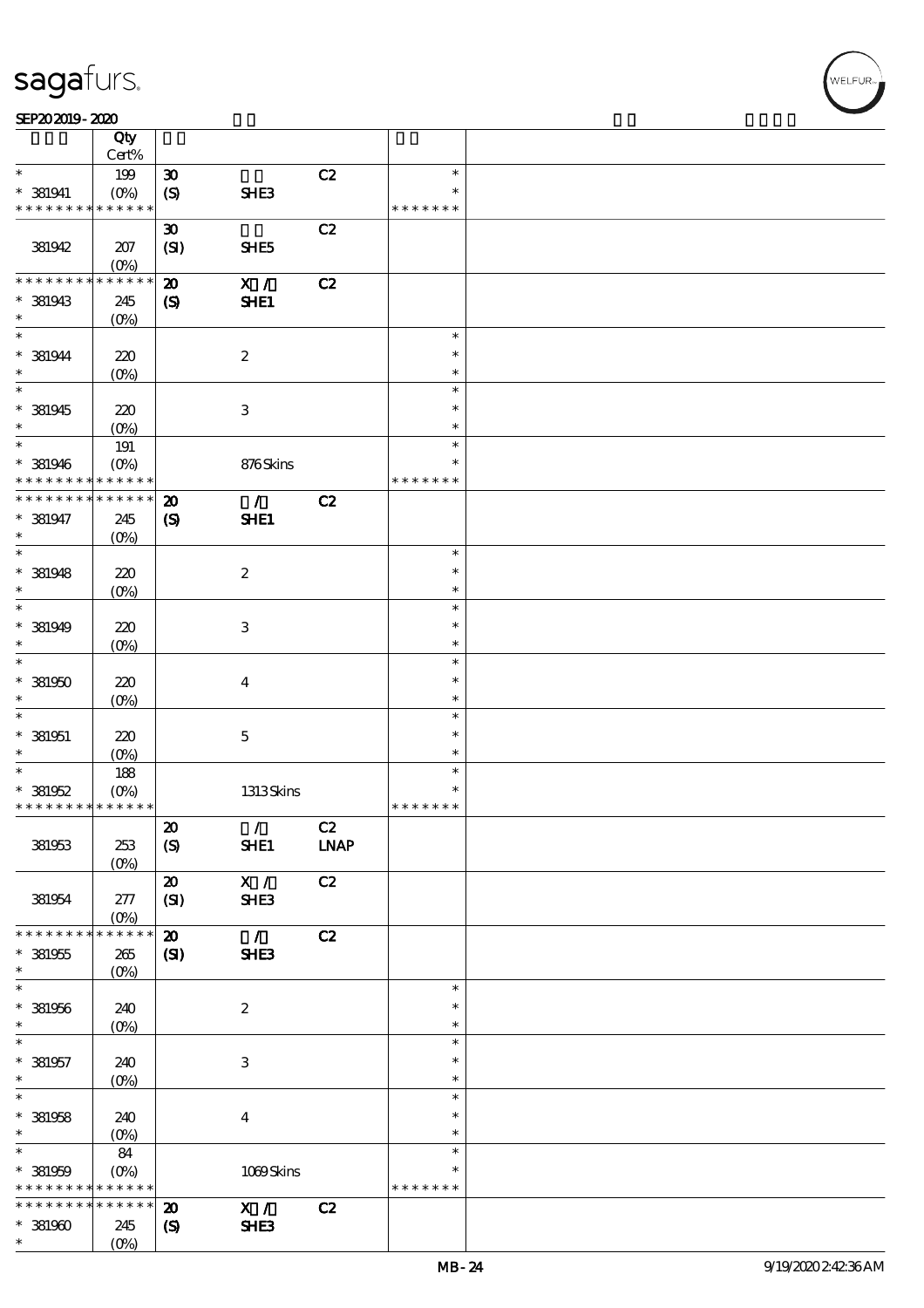#### SEP202019-2020

|                               | Qty                             |                             |                  |             |               |  |
|-------------------------------|---------------------------------|-----------------------------|------------------|-------------|---------------|--|
|                               | Cert%                           |                             |                  |             |               |  |
| $\ast$                        | 196                             | $\boldsymbol{\mathfrak{D}}$ | $\mathbf{X}$ /   | C2          | $\ast$        |  |
| $*$ 381961                    | $(O\!\!\!\!\!\!\backslash\rho)$ | $\boldsymbol{S}$            | SHE3             |             | $\ast$        |  |
| * * * * * * * *               | * * * * * *                     |                             |                  |             | * * * * * * * |  |
| * * * * * * * *               | * * * * * *                     | $\boldsymbol{\mathfrak{D}}$ | $\mathcal{L}$    | C2          |               |  |
| $* 381962$                    | 245                             | $\boldsymbol{\mathcal{S}}$  | SHE <sub>3</sub> |             |               |  |
| $\ast$                        | $(0\%)$                         |                             |                  |             |               |  |
| $\ast$                        |                                 |                             |                  |             | $\ast$        |  |
| $^*$ 381963 $\,$              | 220                             |                             | $\boldsymbol{2}$ |             | $\ast$        |  |
| $\ast$                        | $(O\%)$                         |                             |                  |             | $\ast$        |  |
| $\ast$                        |                                 |                             |                  |             | $\ast$        |  |
| $*$ 381964                    | 220                             |                             | $\,3$            |             | $\ast$        |  |
| $\ast$                        | $(O\%)$                         |                             |                  |             | $\ast$        |  |
| $\overline{\ast}$             |                                 |                             |                  |             | $\ast$        |  |
| $^\ast$ 381965                | 220                             |                             | $\boldsymbol{4}$ |             | $\ast$        |  |
| $\ast$                        | $(O\%)$                         |                             |                  |             | $\ast$        |  |
| $\ast$                        | 172                             |                             |                  |             | $\ast$        |  |
| $*$ 381966                    | $(O\%)$                         |                             | 1077Skins        |             | $\ast$        |  |
| * * * * * * * *               | * * * * * *                     |                             |                  |             | * * * * * * * |  |
|                               |                                 | $\boldsymbol{\mathbf{z}}$   | $\mathcal{L}$    | C2          |               |  |
| 381967                        | 158                             | (S)                         | SHE3             | <b>LNAP</b> |               |  |
|                               | $(O_0)$                         |                             |                  |             |               |  |
|                               |                                 | $\boldsymbol{\mathfrak{D}}$ | $\mathcal{F}$    | C2          |               |  |
| 381968                        | 162                             | (SI)                        | SHE5             |             |               |  |
|                               | $(0\%)$                         |                             |                  |             |               |  |
|                               |                                 | $\mathbf{o}$                | X /              | C2          |               |  |
| 381969                        | 233                             | $\boldsymbol{S}$            | SHE1             |             |               |  |
|                               | $(O\%)$                         |                             |                  |             |               |  |
| * * * * * * * *               | * * * * * *                     | $\mathbf{O}$                | $\mathcal{L}$    | C2          |               |  |
| $* 381970$                    | 265                             | $\boldsymbol{S}$            | SHE1             |             |               |  |
| $\ast$                        | $(O\%)$                         |                             |                  |             |               |  |
| $\ast$                        |                                 |                             |                  |             | $\ast$        |  |
| $*$ 381971                    | 240                             |                             | $\boldsymbol{2}$ |             | $\ast$        |  |
| $\ast$                        | $(O\%)$                         |                             |                  |             | $\ast$        |  |
| $\ast$                        | 61                              |                             |                  |             | $\ast$        |  |
| $* 381972$                    | $(O\%)$                         |                             | 566Skins         |             | $\ast$        |  |
| * * * * * * * * * * * * * *   |                                 |                             |                  |             | * * * * * * * |  |
|                               |                                 | $\mathbf 0$                 |                  | C2          |               |  |
| 381973                        | 274                             | (SI)                        | SHE <sub>2</sub> |             |               |  |
|                               | $(0\%)$                         |                             |                  |             |               |  |
| * * * * * * * *               | * * * * * *                     | $\mathbf{o}$                |                  | C2          |               |  |
| $* 381974$                    | 265                             | $\boldsymbol{\mathcal{S}}$  | SHE3             |             |               |  |
| $\ast$                        | $(O\%)$                         |                             |                  |             |               |  |
| $\ast$                        | 65                              |                             |                  |             | $\ast$        |  |
| $* 381975$<br>* * * * * * * * | $(O\%)$<br>* * * * * *          |                             | 330Skins         |             | ∗             |  |
|                               |                                 |                             |                  |             | * * * * * * * |  |
|                               |                                 | $\mathbf 0$                 |                  | C2          |               |  |
| 381976                        | 139                             | (SI)                        | SHE5             |             |               |  |
| * * * * * * * *               | $(O\%)$<br>* * * * * *          |                             |                  |             |               |  |
|                               |                                 | $\mathbf{1}$                |                  | C2          |               |  |
| $* 381977$<br>$\ast$          | 325                             | $\mathbf{C}$                | SHE3             |             |               |  |
| $\overline{\ast}$             | $(0\%)$                         |                             |                  |             | $\ast$        |  |
|                               | 43                              |                             |                  |             | $\ast$        |  |
| $* 381978$<br>* * * * * * * * | $(0\%)$<br>* * * * * *          |                             | 368Skins         |             | * * * * * * * |  |
|                               |                                 |                             |                  |             |               |  |
|                               |                                 | 1/2                         |                  | C2          |               |  |
| 381979                        | <b>101</b>                      | (SI)                        | SHE5             |             |               |  |
|                               | $(O\%)$                         |                             |                  |             |               |  |

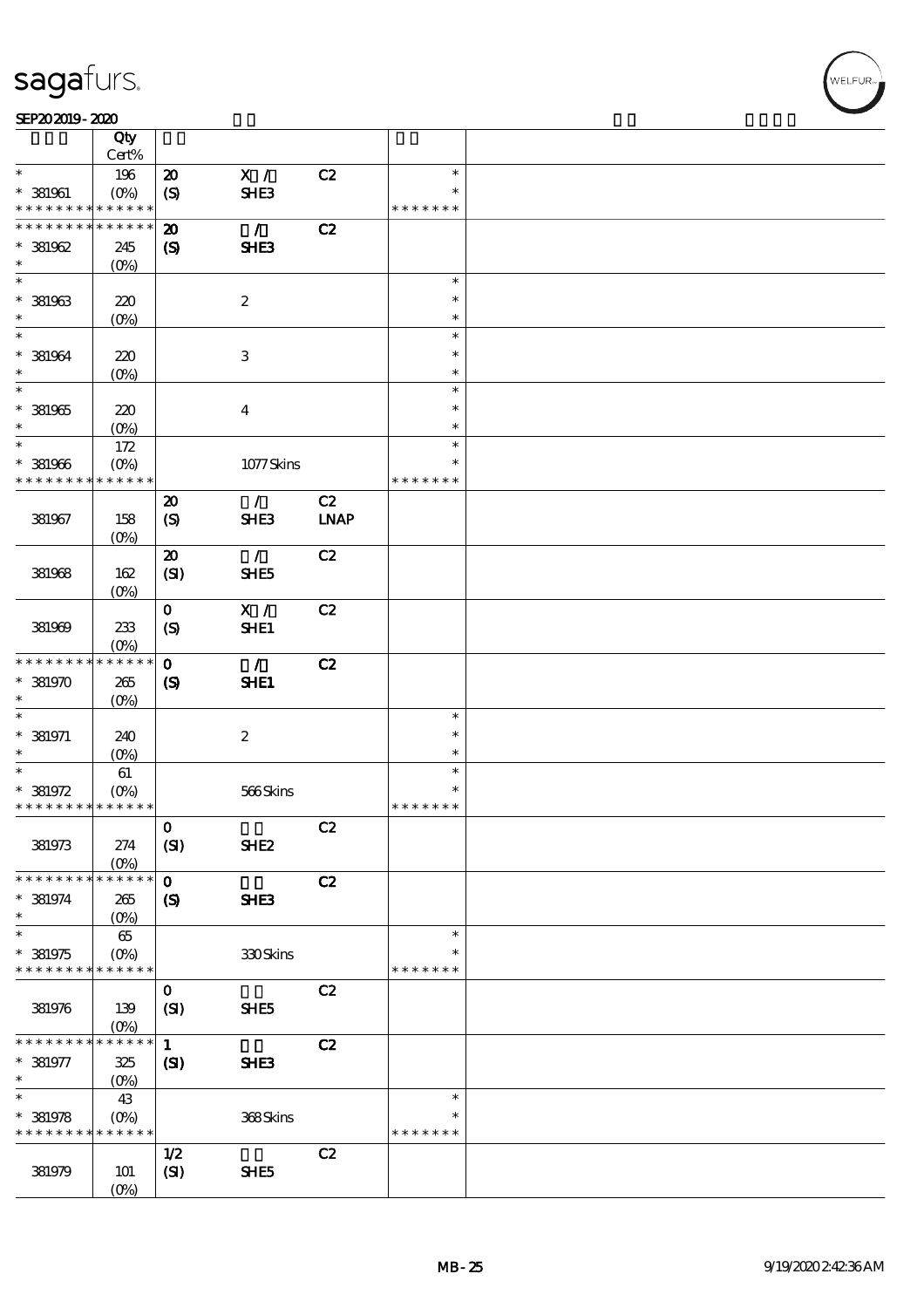#### SEP202019-2020  $\overline{\phantom{a}}$  Qty  $\overline{\phantom{a}}$

|                                            | Qty                        |                             |                  |     |               |  |
|--------------------------------------------|----------------------------|-----------------------------|------------------|-----|---------------|--|
|                                            | Cert%                      |                             |                  |     |               |  |
|                                            |                            | 50                          | X /              | C2  |               |  |
| 382001                                     | 112                        | (SI)                        | $\mathbf{1}$     |     |               |  |
|                                            | $(\Theta)$                 |                             |                  |     |               |  |
|                                            |                            | 50                          | $\mathcal{L}$    | C2  |               |  |
| <b>38002</b>                               | 112                        | (SI)                        | $\mathbf{1}$     |     |               |  |
| * * * * * * * *                            | (2%)<br>* * * * * *        |                             |                  |     |               |  |
|                                            |                            | 50                          | X /              | C2  |               |  |
| $*$ 382003<br>$\ast$                       | 185                        | $\mathbf{C}$                | $\boldsymbol{z}$ |     |               |  |
| $\ast$                                     | (8%)<br>${\mathfrak{A}}$   |                             |                  |     | $\ast$        |  |
| $*382004$                                  | $(\Theta)$                 |                             | 277Skins         |     | $\ast$        |  |
| * * * * * * * * * * * * * *                |                            |                             |                  |     | * * * * * * * |  |
| * * * * * * * * * * * * * *                |                            | $\boldsymbol{\mathfrak{D}}$ | $\mathcal{L}$    | C2  |               |  |
| $*382005$                                  | 185                        | (S)                         | $\boldsymbol{z}$ |     |               |  |
| $\ast$                                     | (14%)                      |                             |                  |     |               |  |
| $\ast$                                     | ${\bf 3\!}$                |                             |                  |     | $\ast$        |  |
| $^\ast$ 382006                             | (12%)                      |                             | 217Skins         |     | $\ast$        |  |
| * * * * * * * * * * * * * *                |                            |                             |                  |     | * * * * * * * |  |
|                                            |                            | 50                          | X /              | C2  |               |  |
| 382007                                     | 95                         | (SI)                        | $\mathbf{1}$     | WB1 |               |  |
|                                            | (10%)                      |                             |                  |     |               |  |
|                                            |                            | 50                          | $\mathcal{F}$    | C2  |               |  |
| 382008                                     | 75                         | (SI)                        | $\mathbf{1}$     | WB1 |               |  |
|                                            | (8%)                       |                             |                  |     |               |  |
|                                            |                            | 50                          | X /              | C2  |               |  |
| 382009                                     | 165                        | $\boldsymbol{S}$            | $\mathbf{1}$     |     |               |  |
|                                            | (5%)                       |                             |                  |     |               |  |
| * * * * * * * *                            | $* * * * * * *$            | 50                          | $\mathcal{L}$    | C2  |               |  |
| * 382010                                   | 165                        | $\boldsymbol{S}$            | $\mathbf{1}$     |     |               |  |
| $\ast$                                     | (7%)                       |                             |                  |     |               |  |
| $\ast$                                     | 49                         |                             |                  |     | $\ast$        |  |
| $*382011$                                  | (8%)                       |                             | 214Skins         |     | $\ast$        |  |
| * * * * * * * * <mark>* * * * * * *</mark> |                            |                             |                  |     | * * * * * * * |  |
| * * * * * * * * * * * * * *                |                            | 50                          | X /              | C2  |               |  |
| * 382012                                   | 165                        | $\boldsymbol{\mathrm{(S)}}$ | $\boldsymbol{2}$ |     |               |  |
| $\ast$                                     | (7%)                       |                             |                  |     |               |  |
| $\ast$                                     |                            |                             |                  |     | $\ast$        |  |
| * 382013                                   | 140                        |                             | $\boldsymbol{2}$ |     | $\ast$        |  |
| $\ast$                                     | (4%)                       |                             |                  |     | $\ast$        |  |
| $\ast$                                     |                            |                             |                  |     | $\ast$        |  |
| $* 382014$                                 | 140                        |                             | $\,3$            |     | $\ast$        |  |
| $\ast$                                     | (11%)                      |                             |                  |     | $\ast$        |  |
| $\ast$                                     | 62                         |                             |                  |     | $\ast$        |  |
| * 382015                                   | (8%)                       |                             | 507Skins         |     | $\ast$        |  |
| * * * * * * * *<br>* * * * * * * *         | * * * * * *<br>* * * * * * |                             |                  |     | * * * * * * * |  |
|                                            |                            | $\boldsymbol{\mathfrak{w}}$ | Z.               | C2  |               |  |
| * 382016<br>$\ast$                         | 165                        | $\boldsymbol{\mathcal{S}}$  | $\bf{2}$         |     |               |  |
| $\ast$                                     | (9%)                       |                             |                  |     | $\ast$        |  |
| * 382017                                   | 140                        |                             | $\boldsymbol{2}$ |     | $\ast$        |  |
| $\ast$                                     | (8%)                       |                             |                  |     | $\ast$        |  |
| $\ast$                                     |                            |                             |                  |     | $\ast$        |  |
| $*$ 382018                                 | 140                        |                             | $\,3$            |     | $\ast$        |  |
| $\ast$                                     | (12%)                      |                             |                  |     | $\ast$        |  |
| $\ast$                                     | $2\!2$                     |                             |                  |     | $\ast$        |  |
| * 382019                                   | (4%)                       |                             | 467Skins         |     | $\ast$        |  |
| * * * * * * * *                            | * * * * * *                |                             |                  |     | * * * * * * * |  |
|                                            |                            | 50                          | X /              | C2  |               |  |
| 382020                                     | 166                        | $\boldsymbol{S}$            | $\mathbf{1}$     | WB1 |               |  |
|                                            | (11%)                      |                             |                  |     |               |  |

 $\overline{\mathsf{T}}$ 

.<br>FLEUR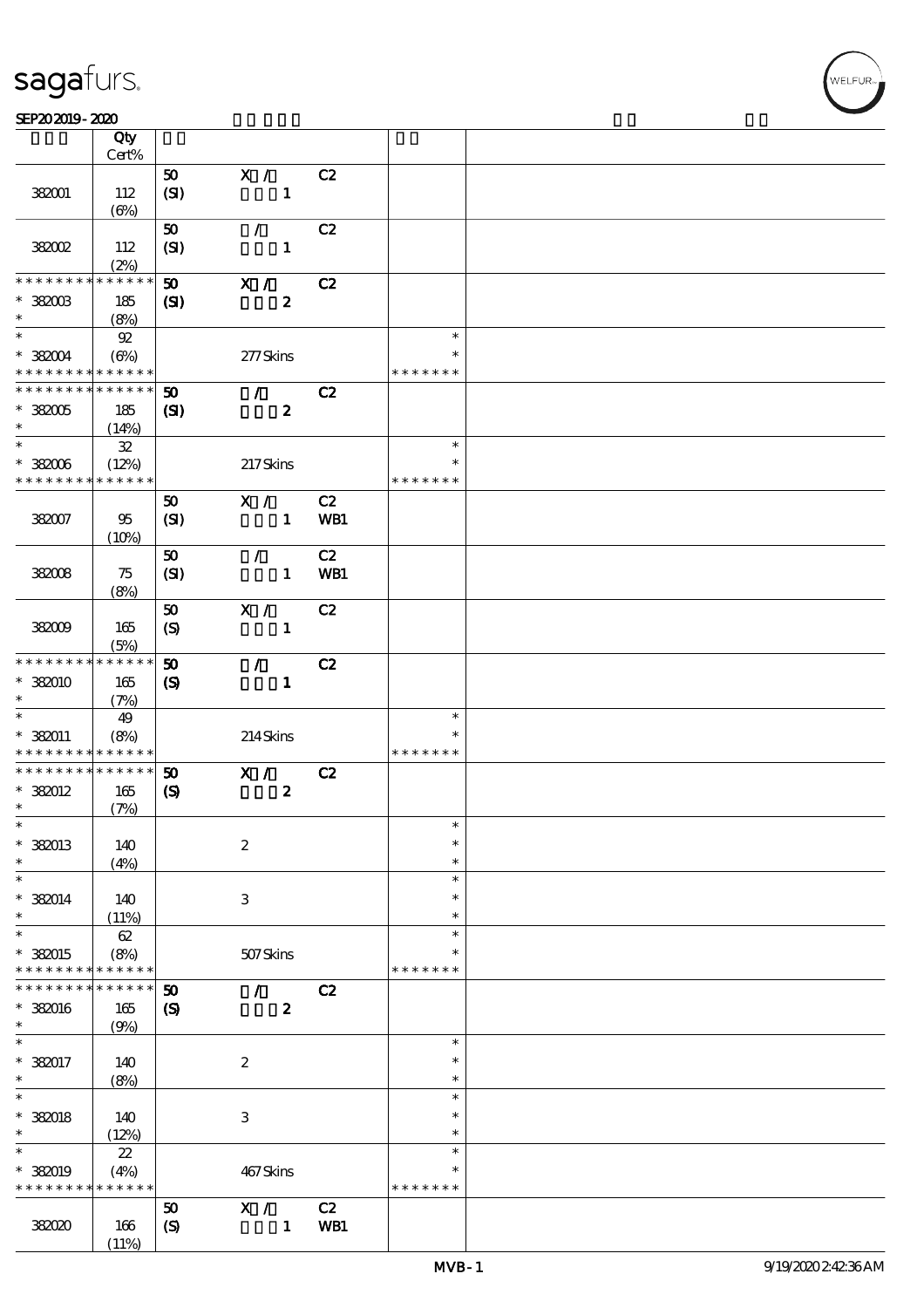#### SEP202019-2020

|                               | Qty                        |                             |                  |     |               |  |
|-------------------------------|----------------------------|-----------------------------|------------------|-----|---------------|--|
|                               | Cert%                      |                             |                  |     |               |  |
|                               |                            | ${\bf 50}$                  | $\mathcal{L}$    | C2  |               |  |
| 382021                        | 175                        | $\pmb{\in}$                 | $\mathbf{1}$     | WB1 |               |  |
|                               | (9%)                       |                             |                  |     |               |  |
|                               |                            | $\boldsymbol{\Lambda}$      | X /              | C2  |               |  |
| 38022                         | 161                        | (SI)                        | $\mathbf{1}$     |     |               |  |
|                               | (8%)                       |                             |                  |     |               |  |
| * * * * * * *                 | * * * * * *                |                             |                  |     |               |  |
|                               |                            | $\boldsymbol{\omega}$       | $\mathcal{L}$    | C2  |               |  |
| * 382023                      | 205                        | $\mathbf{C}$                | $\mathbf{1}$     |     |               |  |
| $\ast$                        | $(\Theta)$                 |                             |                  |     |               |  |
| $\overline{\ast}$             |                            |                             |                  |     | $\ast$        |  |
| * 382024                      | 180                        |                             | $\boldsymbol{2}$ |     | $\ast$        |  |
| $\ast$                        | (3%)                       |                             |                  |     | $\ast$        |  |
| $\overline{\phantom{0}}$      |                            |                             |                  |     | $\ast$        |  |
| $*38025$                      |                            |                             | $\,3$            |     | $\ast$        |  |
|                               | 180                        |                             |                  |     |               |  |
| $\ast$                        | $(\Theta)$                 |                             |                  |     | $\ast$        |  |
| $*$                           | 137                        |                             |                  |     | $\ast$        |  |
| * 382026                      | (12%)                      |                             | <b>702Skins</b>  |     | $\ast$        |  |
| * * * * * * * *               | * * * * * *                |                             |                  |     | * * * * * * * |  |
| * * * * * * * *               | $\ast\ast\ast\ast\ast\ast$ | $\boldsymbol{\omega}$       | X /              | C2  |               |  |
| * 382027                      | 205                        | (S)                         | $\boldsymbol{2}$ |     |               |  |
| $\ast$                        | (27%)                      |                             |                  |     |               |  |
| $\overline{\phantom{0}}$      | $66\,$                     |                             |                  |     | $\ast$        |  |
|                               |                            |                             |                  |     | $\ast$        |  |
| * 382028                      | (19%)                      |                             | $271$ Skins      |     |               |  |
| * * * * * * * *               | * * * * * *                |                             |                  |     | * * * * * * * |  |
| * * * * * * * *               | * * * * * *                | $\boldsymbol{\omega}$       | $\mathcal{F}$    | C2  |               |  |
| $*38029$                      | 205                        | $\mathbf{C}$                | $\boldsymbol{z}$ |     |               |  |
| $\ast$                        | (28%)                      |                             |                  |     |               |  |
| $\overline{\ast}$             |                            |                             |                  |     | $\ast$        |  |
| $*38200$                      | 180                        |                             | $\boldsymbol{z}$ |     | $\ast$        |  |
| $\ast$                        | (23%)                      |                             |                  |     | $\ast$        |  |
| $\ast$                        | $68\,$                     |                             |                  |     | $\ast$        |  |
|                               |                            |                             |                  |     | $\ast$        |  |
| $*$ 382031                    | (14%)                      |                             | 453Skins         |     | * * * * * * * |  |
| * * * * * * * *               | $* * * * * * *$            |                             |                  |     |               |  |
|                               |                            | $\boldsymbol{\omega}$       | X /              | C2  |               |  |
| 38032                         | 198                        | (SI)                        | $\mathbf{1}$     | WB1 |               |  |
|                               | (14%)                      |                             |                  |     |               |  |
| * * * * * * * * * * * * * * * |                            | $\boldsymbol{\omega}$       | $\mathcal{L}$    | C2  |               |  |
| $*382033$                     | 205                        | (S)                         | $\mathbf{1}$     | WB1 |               |  |
| $\ast$                        | (3%)                       |                             |                  |     |               |  |
| $\ast$                        | 200                        |                             |                  |     | $\ast$        |  |
|                               |                            |                             |                  |     | $\ast$        |  |
| $*382034$<br>* * * * * * * *  | (11%)<br>* * * * * *       |                             | 405Skins         |     | * * * * * * * |  |
|                               |                            |                             |                  |     |               |  |
| * * * * * * *                 | * * * * * *                | $\boldsymbol{\omega}$       | X /              | C2  |               |  |
| * 382035                      | 185                        | $\boldsymbol{\mathrm{(S)}}$ | $\mathbf{1}$     |     |               |  |
| $\ast$                        | (8%)                       |                             |                  |     |               |  |
| $\ast$                        |                            |                             |                  |     | $\ast$        |  |
| $*382036$                     | $160$                      |                             | $\boldsymbol{2}$ |     | $\ast$        |  |
| $\ast$                        | (3%)                       |                             |                  |     | $\ast$        |  |
| $\ast$                        |                            |                             |                  |     | $\ast$        |  |
| $*382037$                     |                            |                             | $\,3$            |     | $\ast$        |  |
| $\ast$                        | 160                        |                             |                  |     | $\ast$        |  |
| $\overline{\ast}$             | (8%)                       |                             |                  |     | $\ast$        |  |
|                               | 129                        |                             |                  |     |               |  |
| $*38008$                      | (10%)                      |                             | 634Skins         |     | ∗             |  |
| * * * * * * * *               | * * * * * *                |                             |                  |     | * * * * * * * |  |
| * * * * * * * *               | * * * * * *                | $\boldsymbol{\omega}$       | $\mathcal{L}$    | C2  |               |  |
| $*382039$                     | 185                        | $\boldsymbol{\mathrm{(S)}}$ | $\mathbf{1}$     |     |               |  |
| $\ast$                        | (9%)                       |                             |                  |     |               |  |
| $\ast$                        |                            |                             |                  |     | $\ast$        |  |
| $*38000$                      |                            |                             |                  |     | $\ast$        |  |
| $\ast$                        | 160                        |                             | $\boldsymbol{z}$ |     |               |  |
|                               | (9%)                       |                             |                  |     | $\ast$        |  |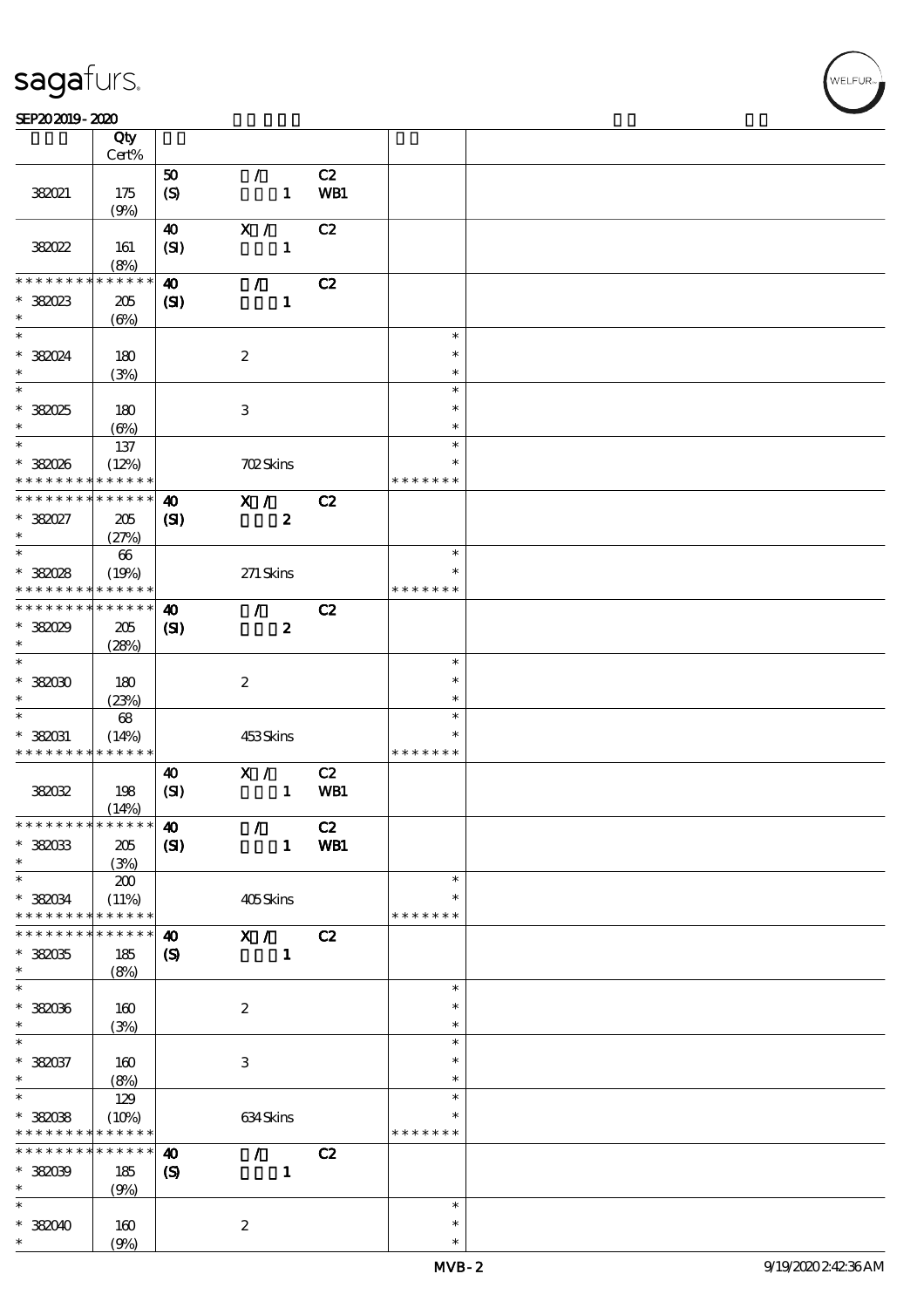#### SEP202019-2020 REPORTED TO A REPORT OF THE SEPENDENT CONTROL AND THE SEPENDENT CONTROL OF THE SEPENDENT CONTROL OF THE SEPENDENT CONTROL OF THE SEPENDENT CONTROL OF THE SEPENDENT CONTROL OF THE SEPENDENT CONTROL OF THE SEP

|                          | Qty<br>$Cert\%$ |                                                |                  |  |
|--------------------------|-----------------|------------------------------------------------|------------------|--|
| $\ast$                   |                 | $\mathcal{L}$<br>C2<br>$\boldsymbol{\omega}$   | $\ast$           |  |
| * 382041                 | 160             | $\mathbf{1}$                                   | $\ast$           |  |
| $\ast$                   |                 | $\pmb{\in}$                                    | $\ast$           |  |
| $\overline{\ast}$        | (10%)           |                                                | $\ast$           |  |
|                          |                 |                                                |                  |  |
| $*382042$                | 160             | $\boldsymbol{4}$                               | $\ast$           |  |
| $\ast$                   | (11%)           |                                                | $\ast$           |  |
|                          |                 |                                                | $\ast$           |  |
| $*382043$                | 160             | $\mathbf 5$                                    | $\ast$           |  |
| $\ast$                   | (11%)           |                                                | $\ast$           |  |
| $*$                      |                 |                                                | $\ast$           |  |
| * 382044                 | 160             | $\,6\,$                                        | $\ast$           |  |
| $\ast$                   | (5%)            |                                                | $\ast$           |  |
|                          |                 |                                                | $\ast$           |  |
| * 382045                 | 160             | $\boldsymbol{7}$                               | $\ast$           |  |
| $\ast$                   | (18%)           |                                                | $\ast$           |  |
| $\overline{\ast}$        |                 |                                                | $\ast$           |  |
|                          |                 |                                                | $\ast$           |  |
| $*$ 382046<br>$\ast$     | 160             | $\bf 8$                                        | $\ast$           |  |
| $\overline{\ast}$        | (8%)            |                                                |                  |  |
|                          |                 |                                                | $\ast$           |  |
| * 382047                 | 160             | $\boldsymbol{9}$                               | $\ast$           |  |
| $\ast$                   | (10%)           |                                                | $\ast$           |  |
| $\overline{\phantom{0}}$ |                 |                                                | $\ast$           |  |
| * 382048                 | $160$           | 10                                             | $\ast$           |  |
| $\ast$                   | (7%)            |                                                | $\ast$           |  |
| $\overline{\phantom{0}}$ |                 |                                                | $\ast$           |  |
| * 382049                 | 160             | $11\,$                                         | $\ast$           |  |
| $\ast$                   | (9%)            |                                                | $\ast$           |  |
| $*$                      | 44              |                                                | $\ast$           |  |
| $*38000$                 | (13%)           | 1829Skins                                      | $\ast$           |  |
|                          |                 |                                                | * * * * * * *    |  |
|                          |                 |                                                |                  |  |
| * * * * * * * *          | * * * * * *     |                                                |                  |  |
| * * * * * * * *          | * * * * * *     | X / C2<br>$\boldsymbol{\omega}$                |                  |  |
| $* 382051$               | 185             | $\boldsymbol{2}$<br>$\pmb{\infty}$             |                  |  |
| $\ast$                   | (14%)           |                                                |                  |  |
| $*$                      |                 |                                                | $\ast$           |  |
| $*38052$                 | 160             | $\boldsymbol{2}$                               | $\ast$           |  |
| $\ast$                   | (19%)           |                                                | $\ast$           |  |
| $*$                      |                 |                                                | $\ast$           |  |
| $*382053$                | $160$           | $\,3$                                          | $\ast$           |  |
| $\ast$                   | (15%)           |                                                | $\ast$           |  |
| $\ast$                   |                 |                                                | $\ast$           |  |
| $*382054$                | 160             | $\bf{4}$                                       | $\ast$           |  |
| $\ast$                   | (10%)           |                                                | $\ast$           |  |
| $\ast$                   |                 |                                                | $\ast$           |  |
| $* 38005$                | 160             | $\mathbf 5$                                    | $\ast$           |  |
| $\ast$                   | (11%)           |                                                | $\ast$           |  |
| $\ast$                   |                 |                                                | $\ast$           |  |
| $*382056$                | 160             | $\bf 6$                                        | $\ast$           |  |
| $\ast$                   |                 |                                                | $\ast$           |  |
| $\ast$                   | (17%)           |                                                | $\ast$           |  |
|                          |                 |                                                | $\ast$           |  |
| $* 382057$<br>$\ast$     | 160             | $\boldsymbol{\tau}$                            | $\ast$           |  |
|                          | (11%)           |                                                | $\ast$           |  |
| $\overline{\ast}$        | 164             |                                                | $\ast$           |  |
| $*38058$                 | (9%)            | 1309Skins                                      |                  |  |
| * * * * * * * *          | * * * * * *     |                                                | * * * * * * *    |  |
| * * * * * * * *          | $******$        | C2<br>$\boldsymbol{\omega}$<br>$\mathcal{L}$   |                  |  |
| $*38000$                 | 185             | $\boldsymbol{2}$<br>$\boldsymbol{\mathcal{S}}$ |                  |  |
| $\ast$                   | (27%)           |                                                |                  |  |
| $\ast$                   |                 |                                                | $\ast$           |  |
| $*38000$<br>$\ast$       | 160<br>(29%)    | $\boldsymbol{2}$                               | $\ast$<br>$\ast$ |  |

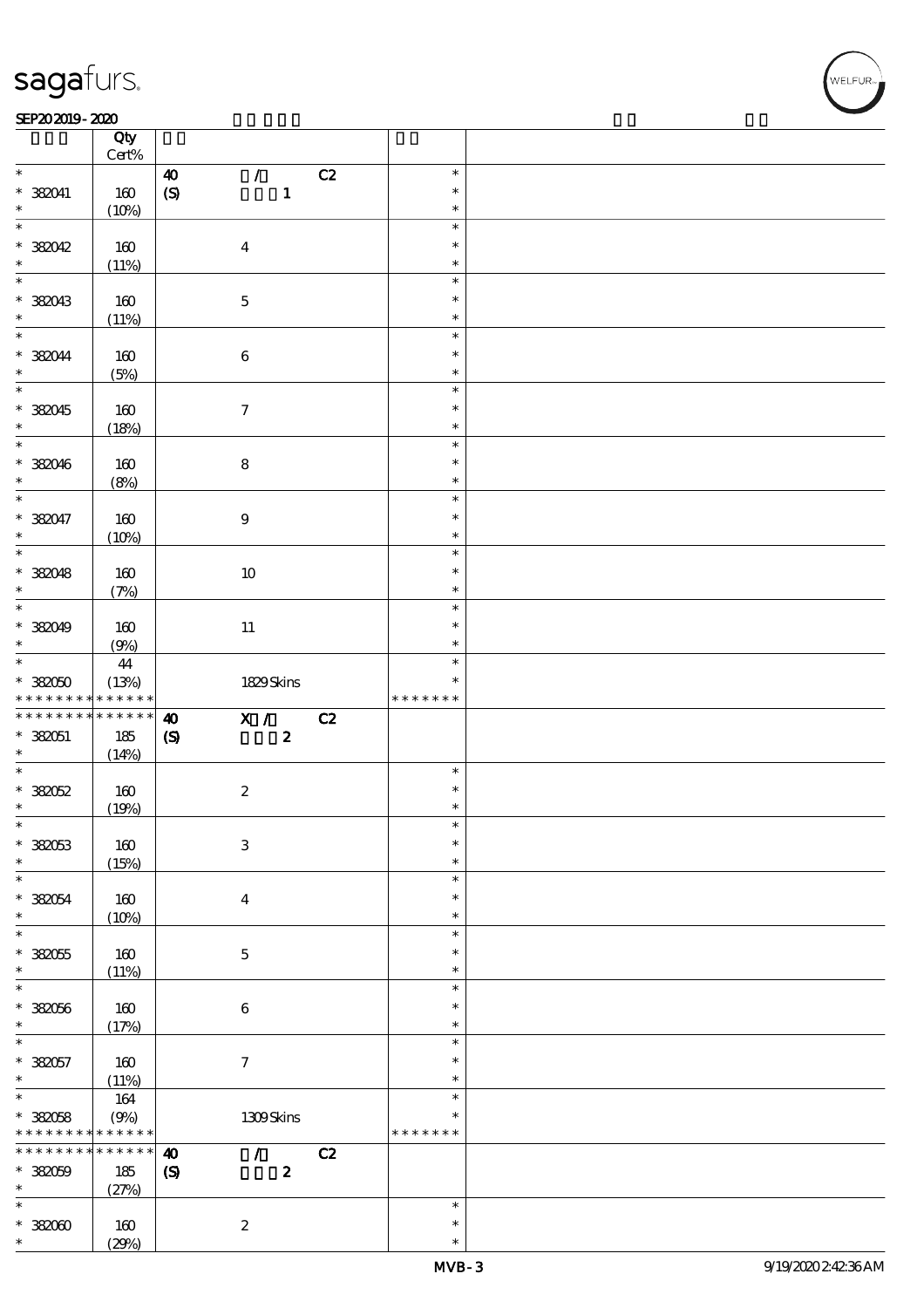#### SEP202019-2020 REPORTED TO A REPORT OF THE SEPENDENT CONTROL AND THE SEPENDENT CONTROL OF THE SEPENDENT CONTROL OF THE SEPENDENT CONTROL OF THE SEPENDENT CONTROL OF THE SEPENDENT CONTROL OF THE SEPENDENT CONTROL OF THE SEP

|                                    | Qty<br>$\mbox{Cert}\%$ |                             |                  |     |                  |  |
|------------------------------------|------------------------|-----------------------------|------------------|-----|------------------|--|
| $\ast$                             |                        | $\boldsymbol{\omega}$       | $\mathcal{L}$    | C2  | $\ast$           |  |
| $* 382061$                         | 160                    | $\pmb{\text{(S)}}$          | $\boldsymbol{2}$ |     | $\ast$           |  |
| $\ast$                             | (12%)                  |                             |                  |     | $\ast$           |  |
| $\overline{\ast}$                  |                        |                             |                  |     | $\ast$           |  |
| $*38002$                           | 160                    |                             | $\boldsymbol{4}$ |     | $\ast$           |  |
| $\ast$                             | (25%)                  |                             |                  |     | $\ast$           |  |
| $\overline{\ast}$                  |                        |                             |                  |     | $\ast$           |  |
| $* 38003$                          | 160                    |                             | $\mathbf 5$      |     | $\ast$           |  |
| $\ast$                             | (29%)                  |                             |                  |     | $\ast$           |  |
| $\overline{\ast}$                  |                        |                             |                  |     | $\ast$           |  |
| * 382064                           | 160                    |                             | $\bf 6$          |     | $\ast$           |  |
| $\ast$<br>$\overline{\phantom{0}}$ | (25%)                  |                             |                  |     | $\ast$<br>$\ast$ |  |
|                                    |                        |                             |                  |     | $\ast$           |  |
| $* 38005$<br>$\ast$                | 160                    |                             | $\boldsymbol{7}$ |     | $\ast$           |  |
|                                    | (11%)                  |                             |                  |     | $\ast$           |  |
| $* 382066$                         | 160                    |                             | $\bf 8$          |     | $\ast$           |  |
| $\ast$                             | (5%)                   |                             |                  |     | $\ast$           |  |
| $\overline{\ast}$                  |                        |                             |                  |     | $\ast$           |  |
| $* 382067$                         | 160                    |                             | $\boldsymbol{9}$ |     | $\ast$           |  |
| $\ast$                             | (16%)                  |                             |                  |     | $\ast$           |  |
|                                    |                        |                             |                  |     | $\ast$           |  |
| $*38008$                           | 160                    |                             | 10               |     | $\ast$           |  |
| $\ast$                             | (13%)                  |                             |                  |     | $\ast$           |  |
|                                    |                        |                             |                  |     | $\ast$           |  |
| $*382009$                          | 160                    |                             | $11\,$           |     | $\ast$           |  |
| $\ast$                             | (24%)                  |                             |                  |     | $\ast$           |  |
| $\overline{\ast}$                  |                        |                             |                  |     | $\ast$           |  |
| $* 382070$                         | 160                    |                             | $12\,$           |     | $\ast$           |  |
| $\ast$<br>$\overline{\ast}$        | (23%)                  |                             |                  |     | $\ast$           |  |
|                                    |                        |                             |                  |     | $\ast$<br>$\ast$ |  |
| $* 382071$<br>$\ast$               | 160                    |                             | $1\!3$           |     | $\ast$           |  |
| $\ast$                             | (20%)                  |                             |                  |     | $\ast$           |  |
| * 382072                           | 160                    |                             | 14               |     | $\ast$           |  |
| $\ast$                             | (20%)                  |                             |                  |     | $\ast$           |  |
| $\ast$                             |                        |                             |                  |     | $\ast$           |  |
| $*382073$                          | 140                    |                             | 15               |     | $\ast$           |  |
| $\ast$                             | (18%)                  |                             |                  |     | $\ast$           |  |
| $\ast$                             | 79                     |                             |                  |     | $\ast$           |  |
| * 382074                           | (18%)                  |                             | 2484Skins        |     | $\ast$           |  |
| * * * * * * * *                    | * * * * * *            |                             |                  |     | * * * * * * *    |  |
|                                    |                        | $\boldsymbol{\omega}$       | X /              | C2  |                  |  |
| 382075                             | 168                    | $\boldsymbol{S}$            | $\mathbf{1}$     | WB1 |                  |  |
|                                    | (13%)                  |                             |                  |     |                  |  |
| * * * * * * * *                    | * * * * * *            | $\boldsymbol{\omega}$       | $\mathcal{L}$    | C2  |                  |  |
| $* 382076$<br>$\ast$               | 185                    | $\boldsymbol{\mathcal{S}}$  | $\mathbf{1}$     | WB1 |                  |  |
| $\ast$                             | (7%)                   |                             |                  |     | $\ast$           |  |
| $* 382077$                         | 160                    |                             | $\boldsymbol{2}$ |     | $\ast$           |  |
| $\ast$                             | (15%)                  |                             |                  |     | $\ast$           |  |
| $\overline{\ast}$                  | 163                    |                             |                  |     | $\ast$           |  |
| $* 380078$                         | (17%)                  |                             | 508Skins         |     | $\ast$           |  |
| * * * * * * * *                    | * * * * * *            |                             |                  |     | * * * * * * *    |  |
| * * * * * * * *                    | * * * * * *            | $\boldsymbol{\omega}$       | X /              | C2  |                  |  |
| $*38079$                           | 185                    | $\boldsymbol{\mathrm{(S)}}$ | $\boldsymbol{z}$ | WB1 |                  |  |
| $\ast$                             | (23%)                  |                             |                  |     |                  |  |
| $\ast$                             |                        |                             |                  |     | $\ast$           |  |
| $*38000$                           | 160                    |                             | $\boldsymbol{z}$ |     | $\ast$           |  |
| $\ast$                             | (21%)                  |                             |                  |     | $\ast$           |  |

.<br>WELFUR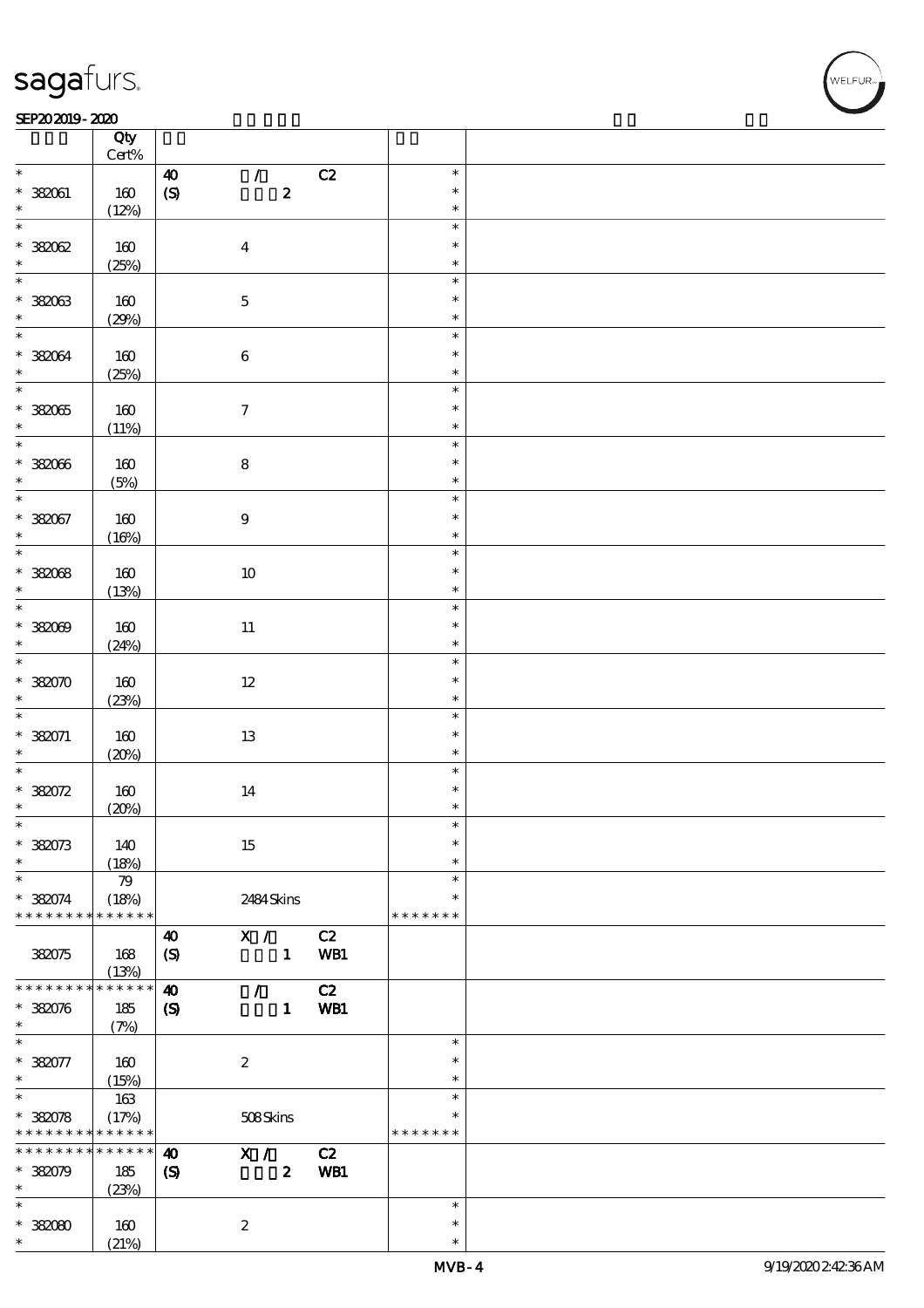$\top$ 

#### SEP202019-2020 REPORTED TO A REPORT OF THE SEPENDENT CONTROL AND THE SEPENDENT CONTROL OF THE SEPENDENT CONTROL OF THE SEPENDENT CONTROL OF THE SEPENDENT CONTROL OF THE SEPENDENT CONTROL OF THE SEPENDENT CONTROL OF THE SEP

|                                          | Qty<br>Cert%               |                             |                           |                  |     |               |  |
|------------------------------------------|----------------------------|-----------------------------|---------------------------|------------------|-----|---------------|--|
| $\ast$                                   |                            |                             |                           |                  |     | $\ast$        |  |
|                                          | 176                        | $\boldsymbol{\omega}$       | X /                       |                  | C2  |               |  |
| * 382081                                 | (30%)                      | (S)                         |                           | $\boldsymbol{z}$ | WB1 | $\ast$        |  |
| * * * * * * * * <mark>* * * * * *</mark> |                            |                             |                           |                  |     | * * * * * * * |  |
| * * * * * * * *                          | $\ast\ast\ast\ast\ast\ast$ | 40                          | $\mathcal{L}$             |                  | C2  |               |  |
| * 382082                                 | 185                        | $\boldsymbol{\mathrm{(S)}}$ |                           | $\boldsymbol{z}$ | WB1 |               |  |
| $\ast$                                   |                            |                             |                           |                  |     |               |  |
| $\overline{\phantom{0}}$                 | (30%)                      |                             |                           |                  |     |               |  |
|                                          |                            |                             |                           |                  |     | $\ast$        |  |
| $*38083$                                 | 160                        |                             | $\boldsymbol{2}$          |                  |     | $\ast$        |  |
| $\ast$                                   | (10%)                      |                             |                           |                  |     | $\ast$        |  |
| $\overline{\mathbf{r}}$                  |                            |                             |                           |                  |     | $\ast$        |  |
|                                          |                            |                             |                           |                  |     | $\ast$        |  |
| * 382084                                 | 160                        |                             | $\,3$                     |                  |     |               |  |
| $\ast$                                   | (15%)                      |                             |                           |                  |     | $\ast$        |  |
| $\overline{\ast}$                        |                            |                             |                           |                  |     | $\ast$        |  |
| $* 38085$                                | 160                        |                             | $\boldsymbol{4}$          |                  |     | $\ast$        |  |
| $\ast$                                   | (25%)                      |                             |                           |                  |     | $\ast$        |  |
| $\overline{\ast}$                        |                            |                             |                           |                  |     | $\ast$        |  |
|                                          |                            |                             |                           |                  |     |               |  |
| * 382086                                 | 160                        |                             | $\mathbf{5}$              |                  |     | $\ast$        |  |
| $\ast$                                   | (23%)                      |                             |                           |                  |     | $\ast$        |  |
| $\ast$                                   | 98                         |                             |                           |                  |     | $\ast$        |  |
| * 382087                                 | (34%)                      |                             | 923Skins                  |                  |     | $\ast$        |  |
| * * * * * * * *                          | * * * * * *                |                             |                           |                  |     | * * * * * * * |  |
| * * * * * * * * * * * * * * *            |                            | $\boldsymbol{\mathfrak{D}}$ | X /                       |                  | C2  |               |  |
|                                          |                            |                             |                           |                  |     |               |  |
| $*38088$                                 | 225                        | (SI)                        |                           | $\mathbf{1}$     |     |               |  |
| $\ast$                                   | (7%)                       |                             |                           |                  |     |               |  |
|                                          |                            |                             |                           |                  |     | $\ast$        |  |
| * 382089                                 | 200                        |                             | $\boldsymbol{2}$          |                  |     | $\ast$        |  |
| $\ast$                                   | $(\Theta)$                 |                             |                           |                  |     | $\ast$        |  |
| $\overline{\ast}$                        |                            |                             |                           |                  |     | $\ast$        |  |
|                                          |                            |                             |                           |                  |     | $\ast$        |  |
| $*38000$                                 | 200                        |                             | 3                         |                  |     |               |  |
| $\ast$                                   | (9%)                       |                             |                           |                  |     | $\ast$        |  |
| $\ast$                                   |                            |                             |                           |                  |     | $\ast$        |  |
| $*382091$                                | 200                        |                             | $\boldsymbol{4}$          |                  |     | $\ast$        |  |
| $\ast$                                   | (9%)                       |                             |                           |                  |     | $\ast$        |  |
| $\ast$                                   |                            |                             |                           |                  |     | $\ast$        |  |
| $*38002$                                 |                            |                             |                           |                  |     | $\ast$        |  |
|                                          | 200                        |                             | $\mathbf 5$               |                  |     |               |  |
| $\ast$                                   | $(\Theta\%)$               |                             |                           |                  |     | $\ast$        |  |
| $\ast$                                   | $64\,$                     |                             |                           |                  |     | $\ast$        |  |
| $*38003$                                 | $(\Theta\%)$               |                             | 1089Skins                 |                  |     | $\ast$        |  |
| * * * * * * * *                          | * * * * * *                |                             |                           |                  |     | * * * * * * * |  |
| * * * * * * *                            | * * * * * *                | $\boldsymbol{\mathfrak{D}}$ | $\mathcal{T}=\mathcal{I}$ |                  | C2  |               |  |
|                                          |                            |                             |                           | $\mathbf{1}$     |     |               |  |
| * 382094                                 | 225                        | $\mathbf{C}$                |                           |                  |     |               |  |
| $\ast$                                   | (4%)                       |                             |                           |                  |     |               |  |
| $\overline{\ast}$                        |                            |                             |                           |                  |     | $\ast$        |  |
| $*38005$                                 | 200                        |                             | $\boldsymbol{2}$          |                  |     | $\ast$        |  |
| $\ast$                                   | (4%)                       |                             |                           |                  |     | $\ast$        |  |
| $\ast$                                   |                            |                             |                           |                  |     | $\ast$        |  |
| * 382096                                 | $200$                      |                             | $\ensuremath{\mathbf{3}}$ |                  |     | $\ast$        |  |
| $\ast$                                   |                            |                             |                           |                  |     |               |  |
|                                          | (7%)                       |                             |                           |                  |     | $\ast$        |  |
| $\ast$                                   |                            |                             |                           |                  |     | $\ast$        |  |
| * 382097                                 | $200$                      |                             | $\overline{\mathbf{4}}$   |                  |     | $\ast$        |  |
| $\ast$                                   | (19%)                      |                             |                           |                  |     | $\ast$        |  |
| $\overline{\ast}$                        |                            |                             |                           |                  |     | $\ast$        |  |
| * 382098                                 |                            |                             |                           |                  |     | $\ast$        |  |
|                                          | 200                        |                             | $\mathbf 5$               |                  |     |               |  |
| $\ast$                                   | $(\Theta)$                 |                             |                           |                  |     | $\ast$        |  |
| $\ast$                                   |                            |                             |                           |                  |     | $\ast$        |  |
| $*38009$                                 | $200$                      |                             | $\bf 6$                   |                  |     | $\ast$        |  |
| $\ast$                                   | (8%)                       |                             |                           |                  |     | $\ast$        |  |
| $\ast$                                   |                            |                             |                           |                  |     | $\ast$        |  |
| $*382100$                                | 200                        |                             | $\tau$                    |                  |     | $\ast$        |  |
| $\ast$                                   |                            |                             |                           |                  |     | $\ast$        |  |
|                                          | (4%)                       |                             |                           |                  |     |               |  |

 $\overline{\mathbf{r}}$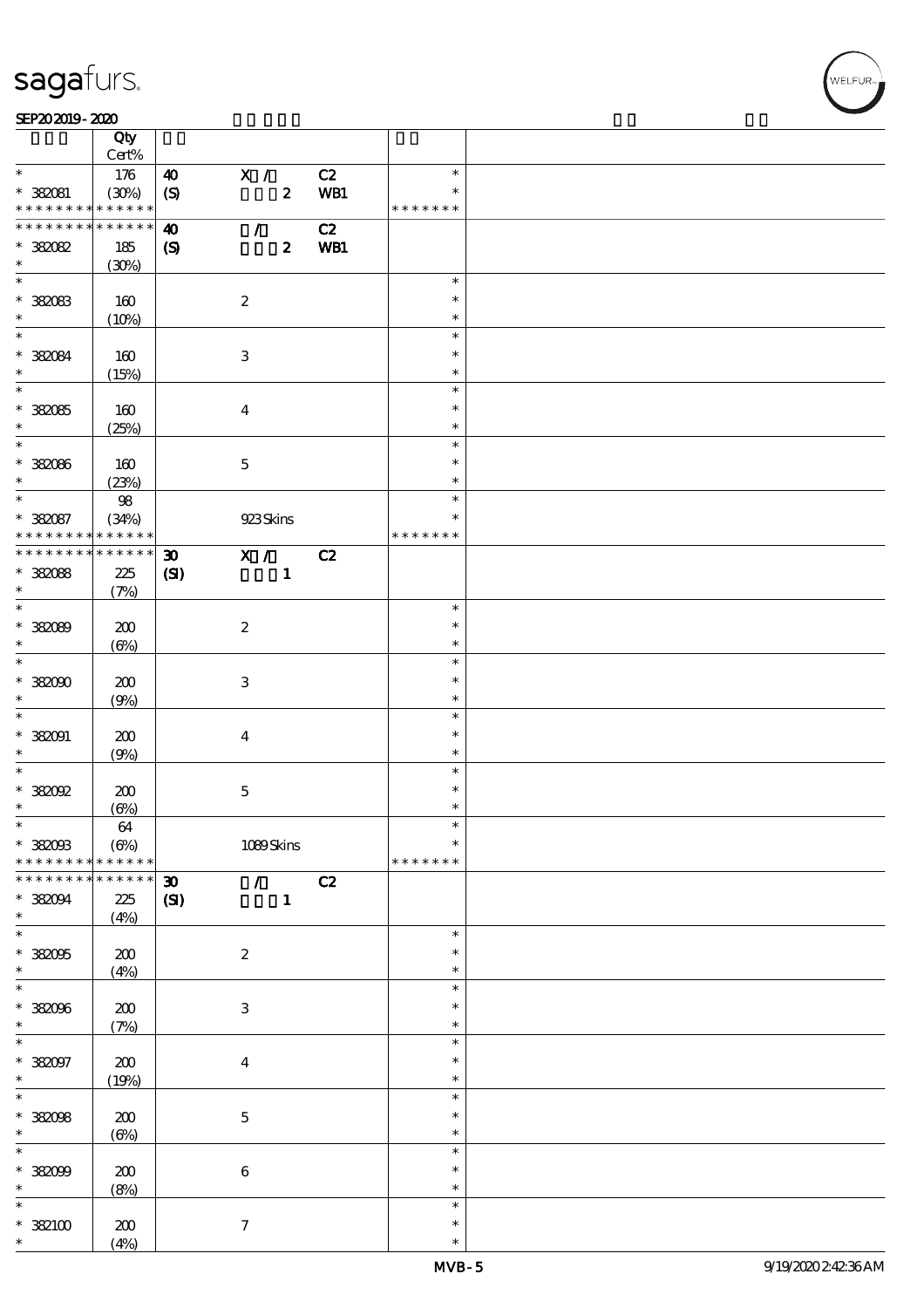#### SEP202019-2020

|                          | Qty<br>Cert%        |                             |                           |     |               |  |
|--------------------------|---------------------|-----------------------------|---------------------------|-----|---------------|--|
| $\ast$                   |                     | $\boldsymbol{\mathfrak{D}}$ | $\mathcal{L}$             | C2  | $\ast$        |  |
|                          |                     |                             |                           |     | $\ast$        |  |
| $*$ 382101               | 200                 | (SI)                        | $\mathbf{1}$              |     |               |  |
| $\ast$                   | (4%)                |                             |                           |     | $\ast$        |  |
| $\ast$                   |                     |                             |                           |     | $\ast$        |  |
| $*$ 382102               | 200                 |                             | $\boldsymbol{9}$          |     | $\ast$        |  |
| $\ast$                   | (4%)                |                             |                           |     | $\ast$        |  |
| $\overline{\ast}$        | $52\,$              |                             |                           |     | $\ast$        |  |
| $*$ 382103               |                     |                             |                           |     | $\ast$        |  |
| * * * * * * * *          | (1%)<br>* * * * * * |                             | 1877 Skins                |     | * * * * * * * |  |
|                          |                     |                             |                           |     |               |  |
| * * * * * * * *          | * * * * * *         | $\boldsymbol{\mathfrak{D}}$ | X /                       | C2  |               |  |
| $*$ 382104               | 225                 | (S)                         | $\boldsymbol{z}$          |     |               |  |
| $\ast$                   | (10%)               |                             |                           |     |               |  |
| $\overline{\phantom{0}}$ |                     |                             |                           |     | $\ast$        |  |
| $*382105$                | 200                 |                             | $\boldsymbol{2}$          |     | $\ast$        |  |
| $\ast$                   | (21%)               |                             |                           |     | $\ast$        |  |
| $\overline{\ast}$        |                     |                             |                           |     | $\ast$        |  |
|                          | 198                 |                             |                           |     |               |  |
| $* 32106$                | (14%)               |                             | 623Skins                  |     | $\ast$        |  |
| * * * * * * * *          | * * * * * *         |                             |                           |     | * * * * * * * |  |
| * * * * * * * *          | * * * * * *         | $\boldsymbol{\mathfrak{D}}$ | $\mathcal{L}$             | C2  |               |  |
| $* 382107$               | 225                 | (S)                         | $\boldsymbol{z}$          |     |               |  |
| $\ast$                   | (15%)               |                             |                           |     |               |  |
| $\overline{\ast}$        |                     |                             |                           |     | $\ast$        |  |
|                          |                     |                             |                           |     | $\ast$        |  |
| $*$ 382108               | 200                 |                             | $\boldsymbol{2}$          |     |               |  |
| $\ast$                   | (13%)               |                             |                           |     | $\ast$        |  |
| $\ast$                   |                     |                             |                           |     | $\ast$        |  |
| $*382109$                | 200                 |                             | $\ensuremath{\mathsf{3}}$ |     | $\ast$        |  |
| $\ast$                   | (10%)               |                             |                           |     | $\ast$        |  |
| $\ast$                   |                     |                             |                           |     | $\ast$        |  |
| $*$ 382110               | 200                 |                             | $\boldsymbol{4}$          |     | $\ast$        |  |
| $\ast$                   |                     |                             |                           |     | $\ast$        |  |
| $\ast$                   | (9%)                |                             |                           |     |               |  |
|                          |                     |                             |                           |     | $\ast$        |  |
| $*$ 382111               | 200                 |                             | $\mathbf 5$               |     | $\ast$        |  |
| $\ast$                   | (11%)               |                             |                           |     | $\ast$        |  |
| $\ast$                   |                     |                             |                           |     | $\ast$        |  |
| $* 382112$               | 200                 |                             | $\bf 6$                   |     | $\ast$        |  |
| $\ast$                   | (15%)               |                             |                           |     | $\ast$        |  |
| $\ast$                   | ${\bf 3\!8}$        |                             |                           |     | $\ast$        |  |
|                          |                     |                             |                           |     | $\ast$        |  |
| $*$ 382113               | (18%)               |                             | 1263Skins                 |     |               |  |
| * * * * * * * *          | * * * * * *         |                             |                           |     | * * * * * * * |  |
| * * * * * * * *          | * * * * * *         | $\boldsymbol{\mathfrak{D}}$ | X /                       | C2  |               |  |
| $* 322114$               | 225                 | $\mathbf{C}$                | $\mathbf{1}$              | WB1 |               |  |
| $\ast$                   | (12%)               |                             |                           |     |               |  |
| $\overline{\ast}$        | 119                 |                             |                           |     | $\ast$        |  |
| $*$ 382115               | (10%)               |                             | 344Skins                  |     | ∗             |  |
| * * * * * * * *          | $* * * * * * *$     |                             |                           |     | * * * * * * * |  |
| * * * * * * * *          | * * * * * *         |                             |                           |     |               |  |
|                          |                     | $\boldsymbol{\mathfrak{D}}$ | X /                       | C2  |               |  |
| * 382116                 | $205\,$             | $\boldsymbol{\mathrm{(S)}}$ | $\mathbf{1}$              |     |               |  |
| $\ast$                   | (10%)               |                             |                           |     |               |  |
| $\ast$                   |                     |                             |                           |     | $\ast$        |  |
| $* 382117$               | 180                 |                             | $\boldsymbol{2}$          |     | $\ast$        |  |
| $\ast$                   | (10%)               |                             |                           |     | $\ast$        |  |
| $\overline{\ast}$        |                     |                             |                           |     | $\ast$        |  |
|                          |                     |                             |                           |     | $\ast$        |  |
| $* 382118$               | 180                 |                             | $\ensuremath{\mathsf{3}}$ |     |               |  |
| $\ast$                   | (11%)               |                             |                           |     | $\ast$        |  |
| $\ast$                   |                     |                             |                           |     | $\ast$        |  |
| * 382119                 | 180                 |                             | $\boldsymbol{4}$          |     | $\ast$        |  |
| $\ast$                   | (7%)                |                             |                           |     | $\ast$        |  |
| $\ast$                   |                     |                             |                           |     | $\ast$        |  |
| * 382120                 | 180                 |                             | $\mathbf{5}$              |     | $\ast$        |  |
| $\ast$                   | (2%)                |                             |                           |     | $\ast$        |  |
|                          |                     |                             |                           |     |               |  |

**NELFUR**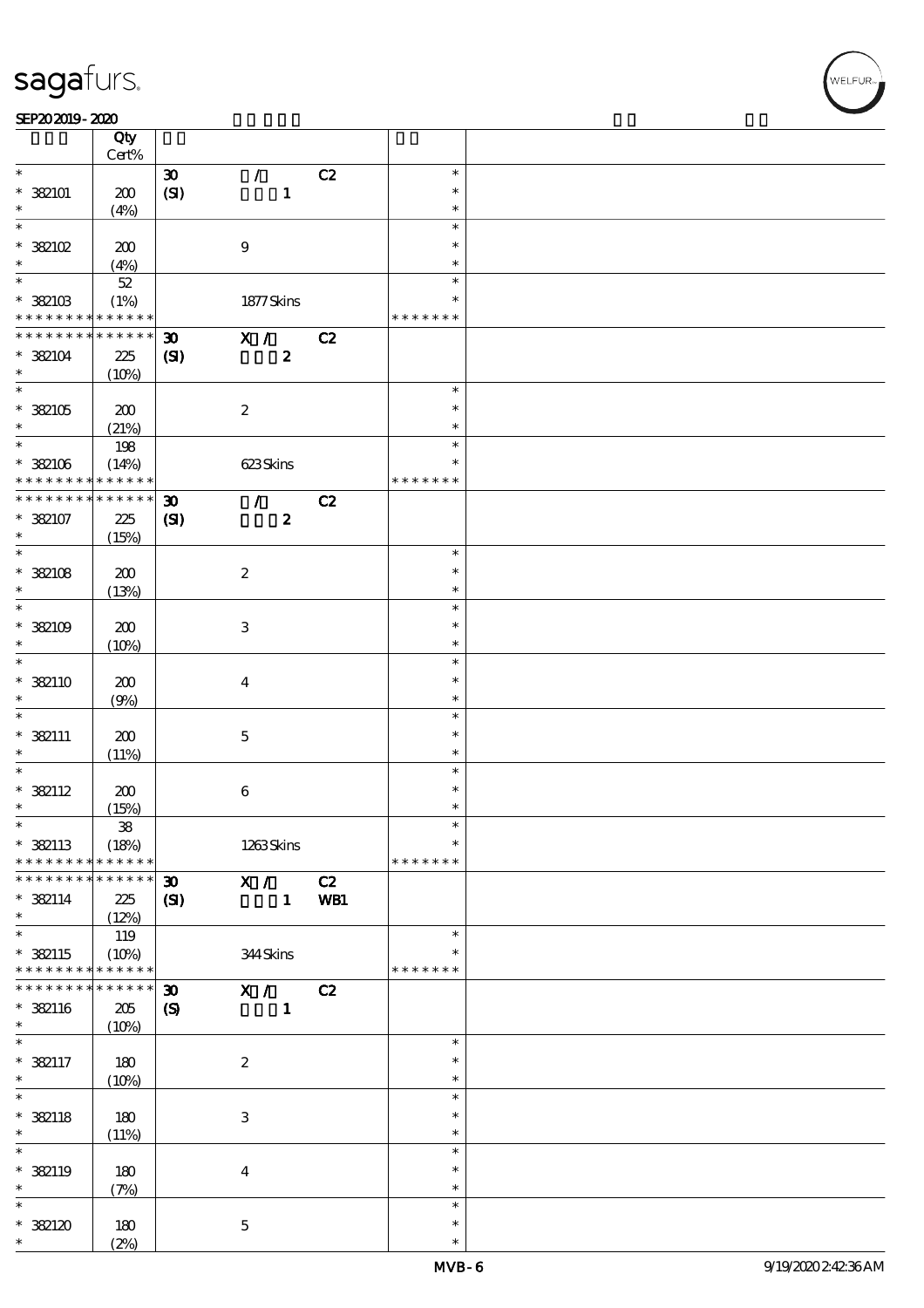#### SEP202019-2020 REPORTED TO A REPORT OF THE SEPENDENT CONTROL AND THE SEPENDENT CONTROL OF THE SEPENDENT CONTROL OF THE SEPENDENT CONTROL OF THE SEPENDENT CONTROL OF THE SEPENDENT CONTROL OF THE SEPENDENT CONTROL OF THE SEP

|                     | Qty<br>$Cert\%$ |                                                                |                  |  |
|---------------------|-----------------|----------------------------------------------------------------|------------------|--|
| $\ast$              |                 | $\overline{\mathbf{x}}$ /<br>C2<br>$\boldsymbol{\mathfrak{D}}$ | $\ast$           |  |
| $* 382121$          | 180             | $\pmb{\in}$<br>$\mathbf{1}$                                    | $\ast$           |  |
| $\ast$              | (5%)            |                                                                | $\ast$           |  |
| $\overline{\ast}$   |                 |                                                                | $\ast$           |  |
|                     | $180$           | $\boldsymbol{7}$                                               | $\ast$           |  |
| * 382122            | (7%)            |                                                                | $\ast$           |  |
|                     |                 |                                                                | $\ast$           |  |
|                     | 180             | $\bf8$                                                         | $\ast$           |  |
| * 382123            |                 |                                                                | $\ast$           |  |
|                     | (4%)            |                                                                | $\ast$           |  |
|                     |                 |                                                                | $\ast$           |  |
| * 382124<br>$\ast$  | 180             | $\boldsymbol{9}$                                               | $\ast$           |  |
|                     | (13%)           |                                                                | $\ast$           |  |
|                     |                 |                                                                | $\ast$           |  |
| * 382125            | 180             | $10\,$                                                         |                  |  |
| $\ast$              | (15%)           |                                                                | $\ast$<br>$\ast$ |  |
|                     |                 |                                                                | $\ast$           |  |
| $*382126$<br>$\ast$ | 180             | $11\,$                                                         | $\ast$           |  |
|                     | (4%)            |                                                                |                  |  |
|                     |                 |                                                                | $\ast$           |  |
| $* 382127$          | 180             | $12 \,$                                                        | $\ast$           |  |
| $\ast$              | (7%)            |                                                                | $\ast$           |  |
|                     |                 |                                                                | $\ast$           |  |
| * 382128            | 180             | 13                                                             | $\ast$           |  |
| $\ast$              | (11%)           |                                                                | $\ast$           |  |
|                     |                 |                                                                | $\ast$           |  |
| * 382129            | 180             | 14                                                             | $\ast$           |  |
| $\ast$              | (13%)           |                                                                | $\ast$           |  |
|                     |                 |                                                                | $\ast$           |  |
| * 382130            | 180             | 15                                                             | $\ast$           |  |
| $*$                 | (11%)           |                                                                | $\ast$           |  |
|                     |                 |                                                                | $\ast$           |  |
| $* 382131$          | 180             | $16\,$                                                         | $\ast$           |  |
| $*$                 | $(\Theta)$      |                                                                | $\ast$           |  |
|                     |                 |                                                                | $\ast$           |  |
| * 382132            | $180$           | $17\,$                                                         | $\ast$           |  |
| $\ast$              | (5%)            |                                                                | $\ast$           |  |
| $*$                 |                 |                                                                | $\ast$           |  |
| $*$ 362133          | 180             | $18\,$                                                         | $\ast$           |  |
| $\ast$              | (2%)            |                                                                | $\ast$           |  |
| $\ast$              |                 |                                                                | $\ast$           |  |
| $*$ 382134          | 180             | 19                                                             | $\ast$           |  |
| $\ast$              | $(\Theta)$      |                                                                | $\ast$           |  |
| $\overline{\ast}$   |                 |                                                                | $\ast$           |  |
| $* 382135$          | 180             | $\boldsymbol{\mathfrak{D}}$                                    | $\ast$           |  |
| $\ast$              | (5%)            |                                                                | $\ast$           |  |
| $\ast$              |                 |                                                                | $\ast$           |  |
| $*$ 382136          | 180             | 21                                                             | $\ast$           |  |
| $\ast$              | (15%)           |                                                                | $\ast$           |  |
| $\ast$              |                 |                                                                | $\ast$           |  |
| $* 382137$          | 180             | $\boldsymbol{\mathcal{Z}}$                                     | $\ast$           |  |
| $\ast$              | (4%)            |                                                                | $\ast$           |  |
| $\overline{\ast}$   | 183             |                                                                | $\ast$           |  |
| $* 32138$           | (3%)            | 4168Skins                                                      | $\ast$           |  |
| * * * * * * * *     | * * * * * *     |                                                                | * * * * * * *    |  |
| * * * * * * * *     | * * * * * *     | $\boldsymbol{\mathfrak{D}}$<br>$\mathcal{L}$<br>C2             |                  |  |
| $*$ 382139          | 205             | $\mathbf{1}$<br>$\boldsymbol{\mathcal{S}}$                     |                  |  |
| $\ast$              | (1%)            |                                                                |                  |  |
| $\ast$              |                 |                                                                | $\ast$           |  |
| $* 382140$          | 180             | $\boldsymbol{z}$                                               | $\ast$           |  |
| $\ast$              | (9%)            |                                                                | $\ast$           |  |

**VELFUR**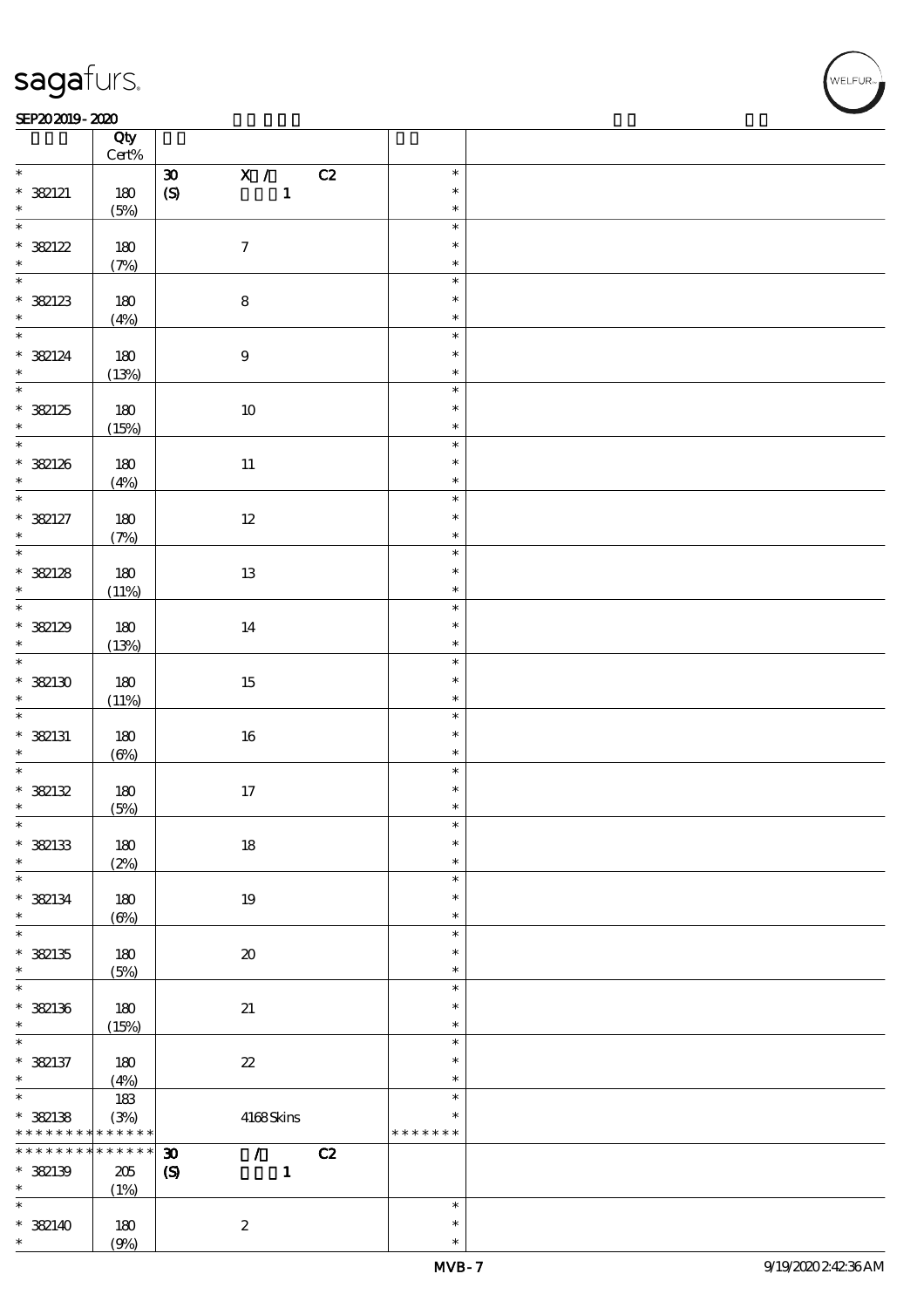#### SEP202019-2020 REPORTED TO A REPORT OF THE SEPENDENT CONTROL AND THE SEPENDENT CONTROL OF THE SEPENDENT CONTROL OF THE SEPENDENT CONTROL OF THE SEPENDENT CONTROL OF THE SEPENDENT CONTROL OF THE SEPENDENT CONTROL OF THE SEP

|                                        | Qty<br>$Cert\%$     |                                             |                            |  |
|----------------------------------------|---------------------|---------------------------------------------|----------------------------|--|
| $\ast$                                 |                     | $\mathcal{L}$<br>C2<br>$\pmb{\mathfrak{D}}$ | $\ast$                     |  |
| $*$ 382141                             | 180                 | $\mathbf{1}$<br>$\boldsymbol{S}$            | $\ast$                     |  |
| $\ast$                                 | (4%)                |                                             | $\ast$                     |  |
| $\overline{\phantom{0}}$<br>* 382142   | 180                 | $\boldsymbol{4}$                            | $\ast$<br>$\ast$           |  |
|                                        | (4%)                |                                             | $\ast$                     |  |
| * 382143                               | 180                 | $\mathbf 5$                                 | $\ast$<br>$\ast$           |  |
|                                        | (7%)                |                                             | $\ast$                     |  |
| $\overline{\phantom{0}}$<br>$* 382144$ | $180$               | $\bf 6$                                     | $\ast$<br>$\ast$           |  |
| $\ast$                                 | (10%)               |                                             | $\ast$                     |  |
| $* 382145$<br>$\star$                  | $180$<br>(11%)      | $\boldsymbol{\tau}$                         | $\ast$<br>$\ast$<br>$\ast$ |  |
| $\overline{\phantom{0}}$               |                     |                                             | $\ast$                     |  |
| $* 382146$<br>$\ast$                   | 180<br>$(0\%)$      | $\bf 8$                                     | $\ast$<br>$\ast$           |  |
| $\ast$                                 |                     |                                             | $\ast$                     |  |
| $* 382147$<br>$\ast$                   | 180<br>$(0\%)$      | $\boldsymbol{9}$                            | $\ast$<br>$\ast$           |  |
|                                        |                     |                                             | $\ast$                     |  |
| $* 382148$<br>$\star$                  | 180<br>(3%)         | $10\,$                                      | $\ast$<br>$\ast$           |  |
|                                        |                     |                                             | $\ast$                     |  |
| $* 382149$<br>$\ast$                   | 180<br>(5%)         | $11\,$                                      | $\ast$<br>$\ast$           |  |
| $\overline{\phantom{0}}$               |                     |                                             | $\ast$                     |  |
| $*382150$<br>$\ast$                    | 180<br>(3%)         | $12\,$                                      | $\ast$<br>$\ast$           |  |
|                                        |                     |                                             | $\ast$                     |  |
| $* 382151$<br>$\ast$                   | 180<br>$(\Theta_0)$ | $1\!3$                                      | $\ast$<br>$\ast$           |  |
|                                        |                     |                                             | $\ast$                     |  |
| $* 382152$<br>$\ast$                   | 180<br>(4%)         | $14\,$                                      | $\ast$<br>$\ast$           |  |
| $\ast$                                 |                     |                                             | $\ast$                     |  |
| $*$ 382153<br>$\ast$                   | $180$<br>(7%)       | $15\,$                                      | $\ast$<br>$\ast$           |  |
| $\ast$                                 |                     |                                             | $\ast$                     |  |
| $* 382154$<br>$\ast$                   | 180<br>(10%)        | $16\,$                                      | $\ast$<br>$\ast$           |  |
| $\overline{\ast}$                      |                     |                                             | $\ast$                     |  |
| $* 382155$<br>$\ast$                   | 180<br>(28%)        | 17                                          | $\ast$<br>$\ast$           |  |
| $\ast$                                 |                     |                                             | $\ast$                     |  |
| $* 322156$<br>$\ast$                   | $180\,$<br>(30%)    | $18\,$                                      | $\ast$<br>$\ast$           |  |
| $\overline{\ast}$                      |                     |                                             | $\ast$                     |  |
| $* 32157$<br>$\ast$                    | $180\,$<br>(17%)    | $19\,$                                      | $\ast$<br>$\ast$           |  |
| $\overline{\ast}$                      |                     |                                             | $\ast$                     |  |
| $* 32158$<br>$\ast$                    | 180<br>(5%)         | $\pmb{\mathcal{X}}$                         | $\ast$<br>$\ast$           |  |
| $\ast$                                 |                     |                                             | $\ast$                     |  |
| $* 32159$<br>$\ast$                    | 180<br>(7%)         | $2\hspace{-1.5pt}1$                         | $\ast$<br>$\ast$           |  |
| $\ast$                                 |                     |                                             | $\ast$                     |  |
| $* 32100$<br>$\ast$                    | 180<br>(1%)         | $2\!2$                                      | $\ast$<br>$\ast$           |  |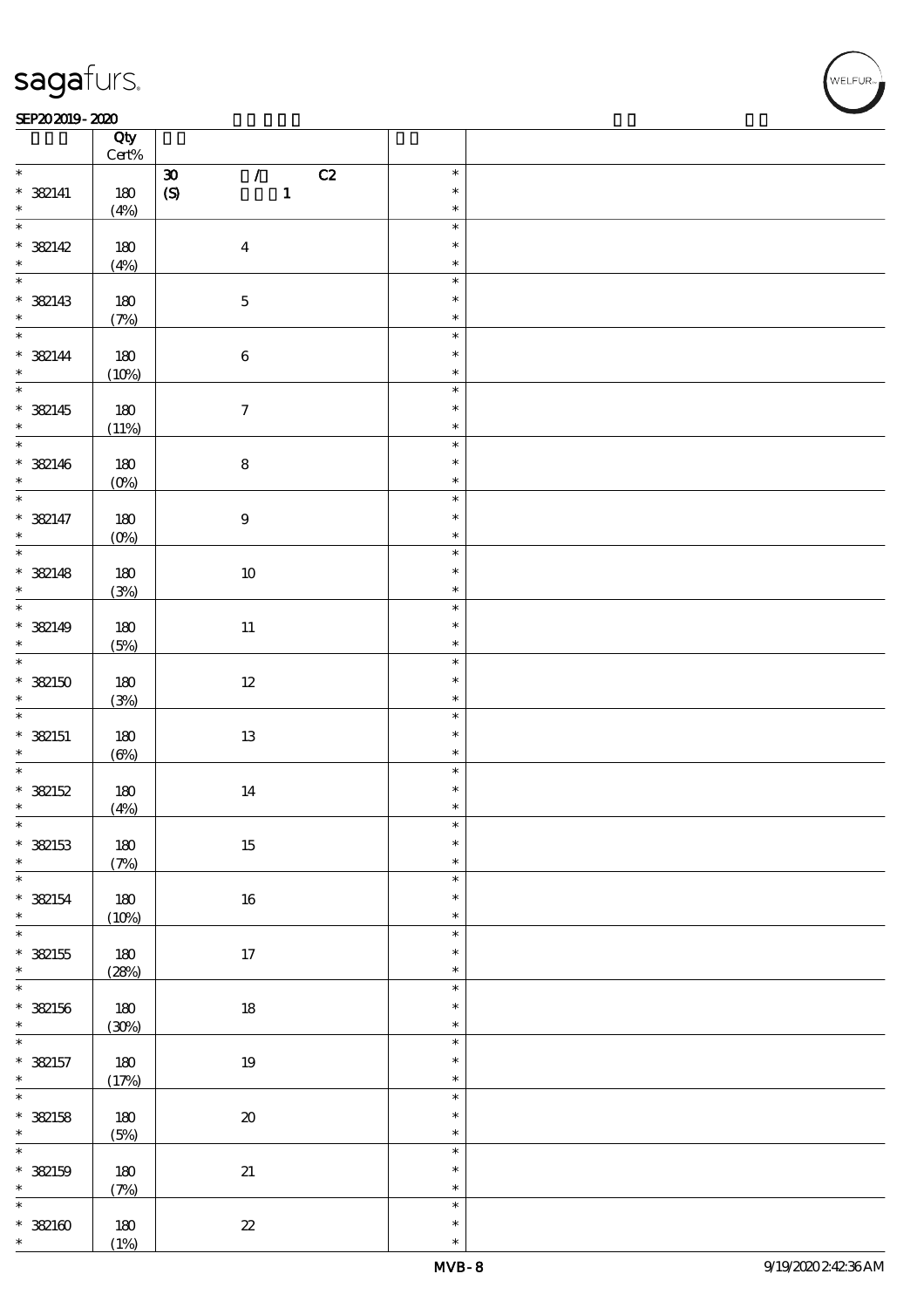### SEP202019-2020

|                                           | Qty                          |                                                                                        |                                   |  |
|-------------------------------------------|------------------------------|----------------------------------------------------------------------------------------|-----------------------------------|--|
| $\ast$                                    | $\mbox{Cert}\%$              |                                                                                        | $\ast$                            |  |
| $*$ 382161<br>$\ast$                      | 180<br>(1%)                  | C2<br>$\boldsymbol{\mathfrak{D}}$<br>$\mathcal{L}$<br>$\mathbf{1}$<br>$\boldsymbol{S}$ | $\ast$<br>$\ast$                  |  |
| $\ast$<br>* 382162<br>$\ast$              | 180                          | 24                                                                                     | $\ast$<br>$\ast$<br>$\ast$        |  |
| $\ast$<br>$* 32163$                       | (5%)<br>180                  | $2\!5$                                                                                 | $\ast$<br>$\ast$                  |  |
| $\ast$<br>$\ast$                          | (2%)                         |                                                                                        | $\ast$<br>$\ast$                  |  |
| $* 32164$<br>$\ast$<br>$\overline{\ast}$  | 180<br>(1%)                  | ${\bf 26}$                                                                             | $\ast$<br>$\ast$                  |  |
| $* 32165$<br>$\ast$                       | 180<br>(2%)                  | $27\,$                                                                                 | $\ast$<br>$\ast$<br>$\ast$        |  |
| $\overline{\ast}$<br>$* 32166$<br>$\ast$  | 180<br>(7%)                  | ${\bf 28}$                                                                             | $\ast$<br>$\ast$<br>$\ast$        |  |
| $\overline{\ast}$<br>$* 32167$            | 180                          | $2\!9$                                                                                 | $\ast$<br>$\ast$                  |  |
| $\ast$<br>$\overline{\ast}$               | (4%)                         |                                                                                        | $\ast$<br>$\ast$                  |  |
| $* 32168$<br>$\ast$                       | $180$<br>(7%)                | $\mathbf{30}$                                                                          | $\ast$<br>$\ast$                  |  |
| $\ast$<br>$* 32169$<br>$\ast$             | 180<br>$(0\%)$               | ${\bf 31}$                                                                             | $\ast$<br>$\ast$<br>$\ast$        |  |
| $\ast$<br>$*382170$<br>$\ast$             | 180<br>(4%)                  | ${\bf 3\!}$                                                                            | $\ast$<br>$\ast$<br>$\ast$        |  |
| $\overline{\ast}$<br>$* 382171$<br>$\ast$ | 180<br>(2%)                  | ${\bf 3}$                                                                              | $\ast$<br>$\ast$<br>$\ast$        |  |
| $\ast$<br>$* 382172$<br>$\ast$            | 180<br>(1%)                  | $3\!4$                                                                                 | $\ast$<br>$\ast$<br>$\ast$        |  |
| $\ast$<br>$* 382173$<br>$\ast$            | 180<br>(12%)                 | ${\bf 35}$                                                                             | ж<br>$\ast$<br>$\ast$             |  |
| $\ast$<br>$* 382174$<br>$\ast$            | 180<br>$(\Theta\%)$          | ${\bf 36}$                                                                             | $\ast$<br>$\ast$<br>$\ast$        |  |
| $\ast$<br>$* 382175$<br>$\ast$            | 180<br>$(\Theta\%)$          | $3\!7$                                                                                 | $\ast$<br>$\ast$<br>$\ast$        |  |
| $\ast$<br>$* 322176$<br>$\ast$            | 180<br>(7%)                  | ${\bf 38}$                                                                             | $\ast$<br>$\ast$<br>$\ast$        |  |
| $\ast$<br>$* 382177$<br>* * * * * * * *   | 177<br>(7%)<br>* * * * * *   | 7042Skins                                                                              | $\ast$<br>$\ast$<br>* * * * * * * |  |
| * * * * * * *<br>$* 32178$<br>$\ast$      | $******$<br>$205\,$<br>(15%) | C2<br>$\boldsymbol{\mathfrak{D}}$<br>$X / \sqrt{2}$<br>$\boldsymbol{S}$<br>$\pmb{2}$   |                                   |  |
| $\ast$<br>$* 382179$<br>$\ast$            | 180<br>(30%)                 | $\boldsymbol{2}$                                                                       | $\ast$<br>$\ast$<br>$\ast$        |  |
| $\ast$<br>$*382180$<br>$\ast$             | $180\,$<br>(33%)             | $\,3$                                                                                  | $\ast$<br>$\ast$<br>$\ast$        |  |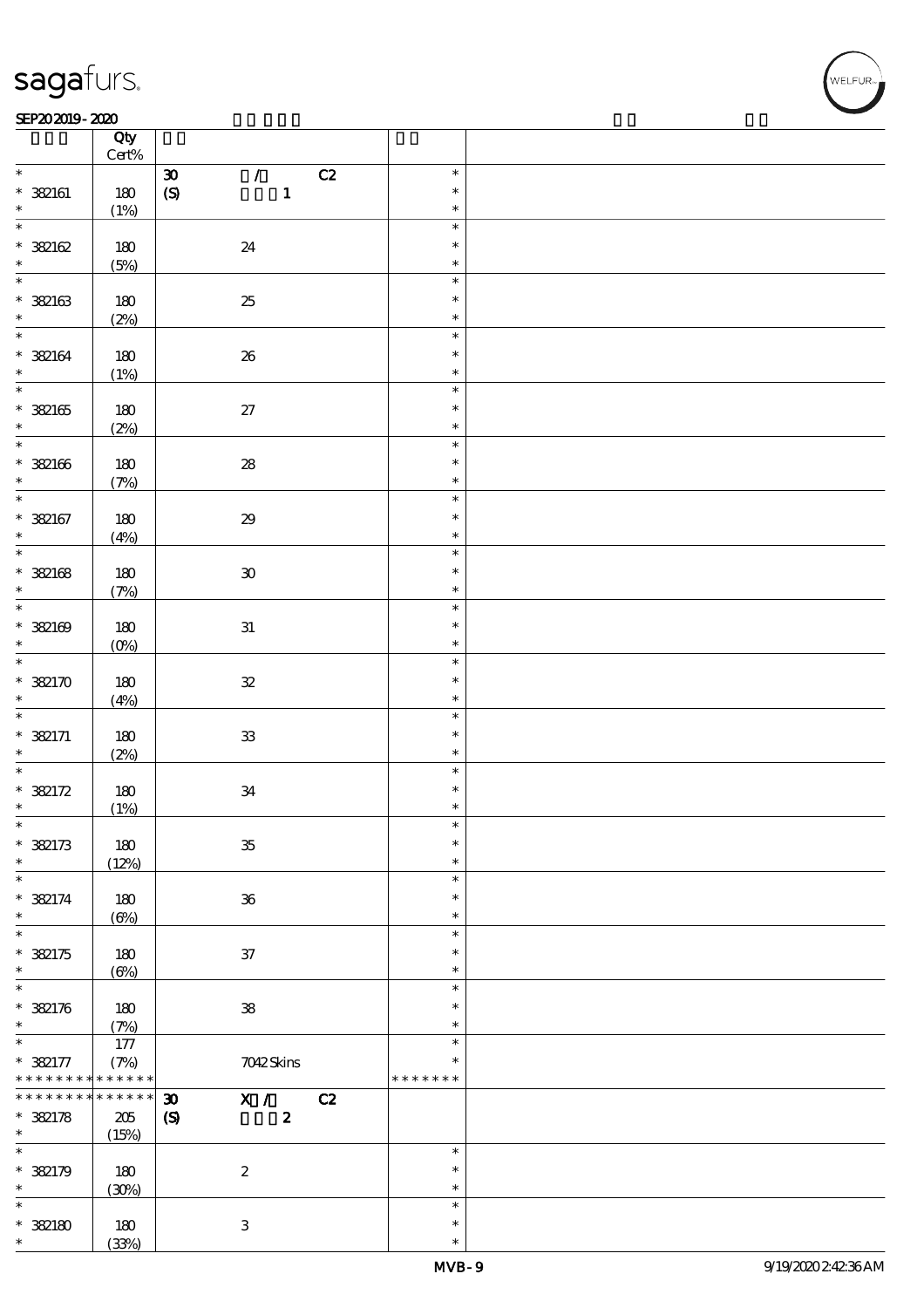$\top$ 

#### SEP202019-2020 REPORTED TO A REPORT OF THE SEPENDENT CONTROL AND THE SEPENDENT CONTROL OF THE SEPENDENT CONTROL OF THE SEPENDENT CONTROL OF THE SEPENDENT CONTROL OF THE SEPENDENT CONTROL OF THE SEPENDENT CONTROL OF THE SEP

|                                    | Qty<br>$Cert\%$      |                                                                                                 |                         |  |
|------------------------------------|----------------------|-------------------------------------------------------------------------------------------------|-------------------------|--|
| $\ast$                             |                      |                                                                                                 | $\ast$                  |  |
| $* 32181$                          | 180                  | $\overline{\mathbf{x}}$ /<br>C2<br>$\pmb{\mathfrak{D}}$<br>$\boldsymbol{S}$<br>$\boldsymbol{2}$ | $\ast$                  |  |
| $\ast$                             | (28%)                |                                                                                                 | $\ast$                  |  |
| $\overline{\ast}$                  |                      |                                                                                                 | $\ast$                  |  |
| * 382182                           | 180                  | $\mathbf 5$                                                                                     | $\ast$                  |  |
| $\ast$                             | (25%)                |                                                                                                 | $\ast$                  |  |
|                                    |                      |                                                                                                 | $\ast$                  |  |
| $* 32183$                          | 180                  | $\bf 6$                                                                                         | $\ast$                  |  |
| $\ddot{x}$                         | (22%)                |                                                                                                 | $\ast$<br>$\ast$        |  |
|                                    |                      |                                                                                                 | $\ast$                  |  |
| $* 32184$<br>$\ast$                | 180<br>(7%)          | $\boldsymbol{\tau}$                                                                             | $\ast$                  |  |
| $\overline{\ast}$                  |                      |                                                                                                 | $\ast$                  |  |
| $* 32185$                          | 180                  | ${\bf 8}$                                                                                       | $\ast$                  |  |
| $\ast$                             | (11%)                |                                                                                                 | $\ast$                  |  |
|                                    |                      |                                                                                                 | $\ast$                  |  |
| * 382186                           | 180                  | $\boldsymbol{9}$                                                                                | $\ast$                  |  |
| $\ast$                             | (7%)                 |                                                                                                 | $\ast$                  |  |
| $\overline{\ast}$                  |                      |                                                                                                 | $\ast$                  |  |
| $* 32187$                          | 180                  | $10\,$                                                                                          | $\ast$                  |  |
| $\ast$                             | (18%)                |                                                                                                 | $\ast$                  |  |
| $\overline{\ast}$                  |                      |                                                                                                 | $\ast$                  |  |
| * 382188                           | 180                  | $11\,$                                                                                          | $\ast$                  |  |
| $\ast$                             | (9%)                 |                                                                                                 | $\ast$                  |  |
|                                    |                      |                                                                                                 | $\ast$                  |  |
| * 382189                           | 180                  | $12 \,$                                                                                         | $\ast$                  |  |
| $\ast$<br>$\overline{\mathbf{r}}$  | (18%)                |                                                                                                 | $\ast$                  |  |
|                                    |                      |                                                                                                 | $\ast$<br>$\ast$        |  |
| $*382190$<br>$\ast$                | 180                  | $13\,$                                                                                          | $\ast$                  |  |
|                                    | (4%)                 |                                                                                                 | $\ast$                  |  |
| $*$ 382191                         | 180                  | $14\,$                                                                                          | $\ast$                  |  |
| $\ast$                             | (1%)                 |                                                                                                 | $\ast$                  |  |
| $\overline{\ast}$                  |                      |                                                                                                 | $\ast$                  |  |
| * 382192                           | 180                  | $15\,$                                                                                          | $\ast$                  |  |
| $\ast$                             | (4%)                 |                                                                                                 | $\ast$                  |  |
| $\ast$                             |                      |                                                                                                 | $\ast$                  |  |
| $*$ 382193                         | 180                  | 16                                                                                              | $\ast$                  |  |
| $\ast$                             | (5%)                 |                                                                                                 | $\ast$                  |  |
| $\ast$                             |                      |                                                                                                 | $\ast$                  |  |
| $* 382194$                         | 180                  | 17                                                                                              | $\ast$                  |  |
| $\ast$                             | (28%)                |                                                                                                 | $\ast$                  |  |
| $\overline{\ast}$                  | 168                  |                                                                                                 | $\ast$                  |  |
| $*$ 382195                         | (20%)<br>* * * * * * | 3253Skins                                                                                       | $\ast$<br>* * * * * * * |  |
| * * * * * * * *<br>* * * * * * * * | * * * * * *          |                                                                                                 |                         |  |
|                                    |                      | $\boldsymbol{\mathfrak{D}}$<br>C2<br>$\mathcal{L}$                                              |                         |  |
| * 382196<br>$\ast$                 | $205\,$<br>(22%)     | $\boldsymbol{\mathcal{S}}$<br>$\boldsymbol{z}$                                                  |                         |  |
| $\ast$                             |                      |                                                                                                 | $\ast$                  |  |
| * 382197                           | 180                  | $\boldsymbol{2}$                                                                                | $\ast$                  |  |
| $\ast$                             | (18%)                |                                                                                                 | $\ast$                  |  |
| $\overline{\ast}$                  |                      |                                                                                                 | $\ast$                  |  |
| * 382198                           | 180                  | $\ensuremath{\mathbf{3}}$                                                                       | $\ast$                  |  |
| $\ast$                             | (11%)                |                                                                                                 | $\ast$                  |  |
| $\ast$                             |                      |                                                                                                 | $\ast$                  |  |
| * 382199                           | 180                  | $\boldsymbol{4}$                                                                                | $\ast$                  |  |
| $\ast$                             | (18%)                |                                                                                                 | $\ast$                  |  |
| $\ast$                             |                      |                                                                                                 | $\ast$                  |  |
| $* 38200$                          | 180                  | $\bf 5$                                                                                         | $\ast$                  |  |
| $\ast$                             | (11%)                |                                                                                                 | $\ast$                  |  |

 $\overline{\mathbf{r}}$ 

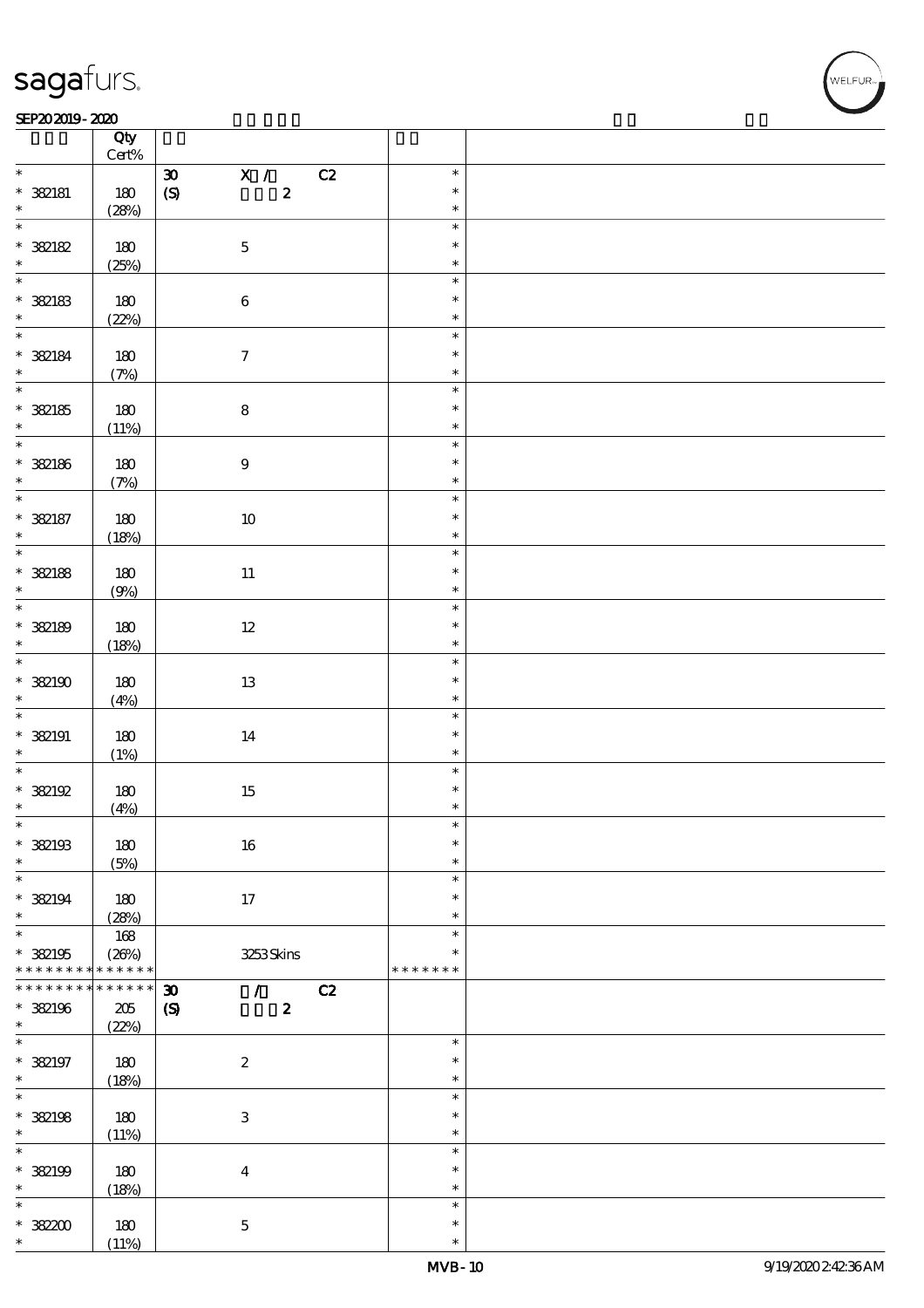#### $SEP202019 - 2020$  $\overline{\phantom{a}}$  Qty  $\overline{\phantom{a}}$

|                          | Qty<br>$Cert\%$  |                                                           |                            |  |
|--------------------------|------------------|-----------------------------------------------------------|----------------------------|--|
| $*$                      |                  | C2<br>$\pmb{\mathfrak{D}}$<br>$\mathcal{T} = \mathcal{I}$ | $\ast$                     |  |
| $* 38201$                | 180              | $\boldsymbol{2}$<br>$\boldsymbol{S}$                      | $\ast$<br>$\ast$           |  |
|                          | (13%)            |                                                           |                            |  |
| * 38202                  | 180              | $\boldsymbol{7}$                                          | $\ast$<br>$\ast$<br>$\ast$ |  |
|                          | (21%)            |                                                           |                            |  |
| $* 32203$                | 180<br>(15%)     | $\bf 8$                                                   | $\ast$<br>$\ast$<br>$\ast$ |  |
| $\overline{\phantom{0}}$ |                  |                                                           | $\ast$                     |  |
| $* 38204$                | $180$<br>(16%)   | $\boldsymbol{9}$                                          | $\ast$<br>$\ast$           |  |
| $\overline{\ast}$        |                  |                                                           | $\ast$                     |  |
| * 38205<br>$\ast$        | 180<br>(10%)     | $10\,$                                                    | $\ast$<br>$\ast$           |  |
| $\overline{\ast}$        |                  |                                                           | $\ast$                     |  |
| $* 38206$<br>$\ast$      | 180<br>(12%)     | $11\,$                                                    | $\ast$<br>$\ast$           |  |
| $\ast$                   |                  |                                                           | $\ast$                     |  |
| $* 38207$<br>$\star$     | 180<br>(17%)     | $12\,$                                                    | $\ast$<br>$\ast$           |  |
| $\overline{\phantom{0}}$ |                  |                                                           | $\ast$                     |  |
| * 382208<br>$\ast$       | 180<br>(14%)     | $13\,$                                                    | $\ast$<br>$\ast$           |  |
| $\overline{\phantom{0}}$ |                  |                                                           | $\ast$                     |  |
| * 382209<br>$\ast$       | 180<br>(10%)     | 14                                                        | $\ast$<br>$\ast$           |  |
| $\ast$                   |                  |                                                           | $\ast$                     |  |
| * 382210<br>$\ast$       | 180<br>(20%)     | 15                                                        | $\ast$<br>$\ast$           |  |
|                          |                  |                                                           | $\ast$                     |  |
| * 382211<br>$\ast$       | 180<br>(23%)     | $16\,$                                                    | $\ast$<br>$\ast$           |  |
| $\overline{\ast}$        |                  |                                                           | $\ast$                     |  |
| $* 382212$<br>$\ast$     | 180<br>(21%)     | $17\,$                                                    | $\ast$<br>$\ast$           |  |
| $\ast$                   |                  |                                                           | $\ast$                     |  |
| $*$ 382213<br>$\ast$     | 180<br>(21%)     | $18\,$                                                    | $\ast$<br>$\ast$           |  |
| $\ast$                   |                  |                                                           | $\ast$                     |  |
| $* 382214$<br>$\ast$     | 180<br>(23%)     | $19\,$                                                    | $\ast$<br>$\ast$           |  |
| $\overline{\ast}$        |                  |                                                           | $\ast$                     |  |
| * 382215<br>$\ast$       | $180$<br>(17%)   | $\pmb{\mathcal{X}}$                                       | $\ast$<br>$\ast$           |  |
| $\ast$                   |                  |                                                           | $\ast$                     |  |
| $* 382216$<br>$\ast$     | $180\,$<br>(15%) | $2\!1$                                                    | $\ast$<br>$\ast$           |  |
| $\ast$                   |                  |                                                           | $\ast$                     |  |
| $* 382217$<br>$\ast$     | 180<br>(23%)     | $\boldsymbol{\mathit{z}}$                                 | $\ast$<br>$\ast$           |  |
| $\overline{\ast}$        |                  |                                                           | $\ast$                     |  |
| $* 382218$<br>$\ast$     | 180<br>(19%)     | ${\bf 23}$                                                | $\ast$<br>$\ast$           |  |
| $\ast$                   |                  |                                                           | $\ast$                     |  |
| * 382219<br>$\ast$       | 180<br>(15%)     | 24                                                        | $\ast$<br>$\ast$           |  |
| $\ast$                   |                  |                                                           | $\ast$                     |  |
| * 38220<br>$\ast$        | 180<br>(10%)     | $25\,$                                                    | $\ast$<br>$\ast$           |  |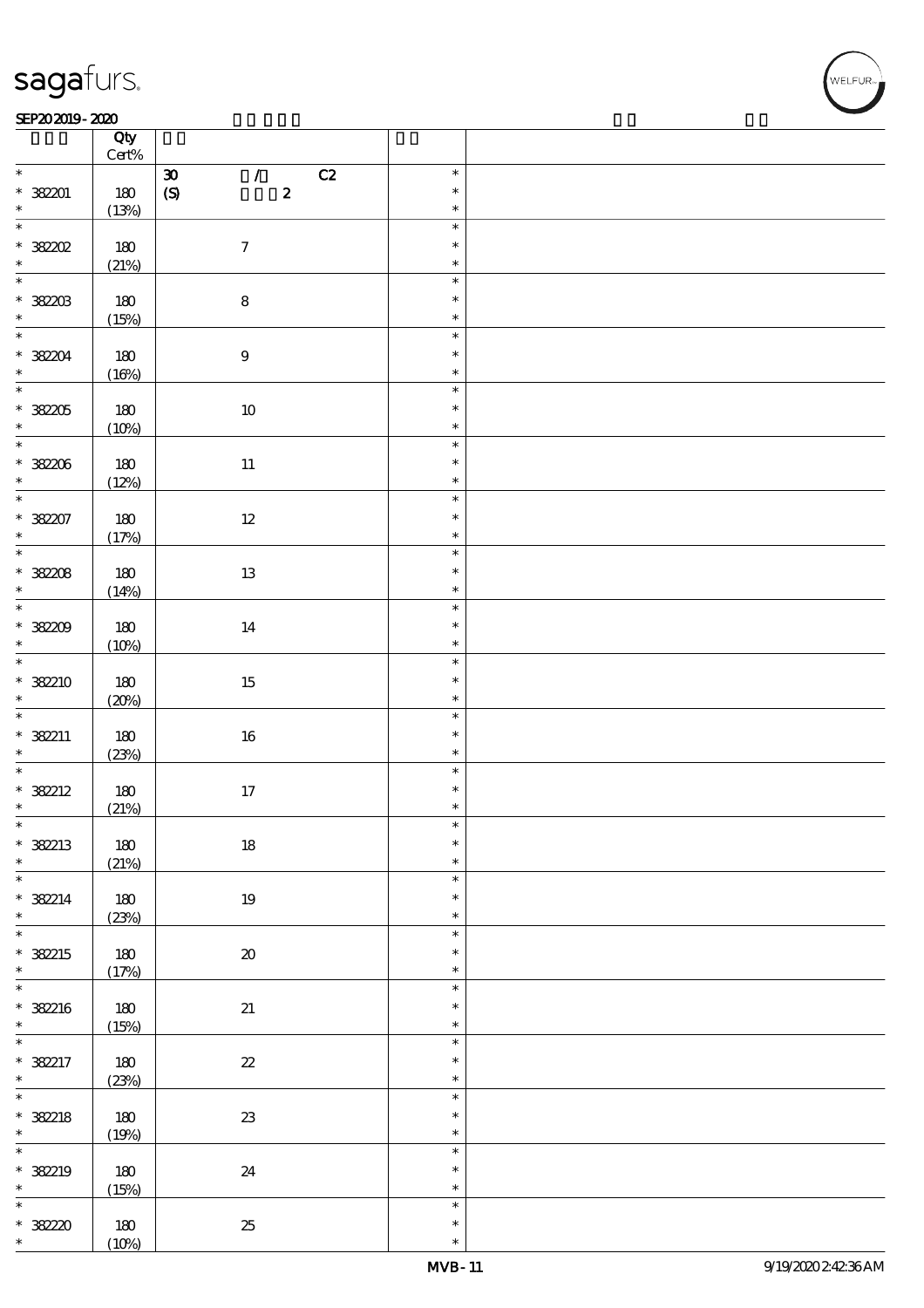#### SEP202019-2020

|                     | Qty             |                             |                           |                           |     |                  |  |
|---------------------|-----------------|-----------------------------|---------------------------|---------------------------|-----|------------------|--|
|                     | $Cert\%$        |                             |                           |                           |     |                  |  |
| $*$                 |                 | $\boldsymbol{\mathfrak{D}}$ |                           | $\mathcal{L}$             | C2  | $\ast$           |  |
| $* 38221$<br>$\ast$ | 180             | $\boldsymbol{S}$            |                           | $\pmb{2}$                 |     | $\ast$           |  |
| $\ast$              | (11%)           |                             |                           |                           |     | $\ast$<br>$\ast$ |  |
|                     |                 |                             |                           |                           |     | $\ast$           |  |
| $* 38222$           | 180             |                             | $27\,$                    |                           |     |                  |  |
| $\ast$<br>$\ast$    | (22%)           |                             |                           |                           |     | $\ast$           |  |
|                     |                 |                             |                           |                           |     | $\ast$           |  |
| $* 38223$           | 180             |                             | ${\bf 28}$                |                           |     | $\ast$           |  |
| $\ast$              | (14%)           |                             |                           |                           |     | $\ast$           |  |
| $\overline{\ast}$   |                 |                             |                           |                           |     | $\ast$           |  |
| $* 38224$           | 180             |                             | $29\,$                    |                           |     | $\ast$           |  |
| $\ast$              | (18%)           |                             |                           |                           |     | $\ast$           |  |
|                     | 113             |                             |                           |                           |     | $\ast$           |  |
| $* 38225$           | (20%)           |                             |                           | 5358Skins                 |     | $\ast$           |  |
| * * * * * * * *     | * * * * * *     |                             |                           |                           |     | * * * * * * *    |  |
| * * * * * * * *     | $* * * * * * *$ | $\boldsymbol{\mathfrak{D}}$ |                           | X /                       | C2  |                  |  |
| * 382226            | $205\,$         | $\boldsymbol{\mathcal{S}}$  |                           | $\mathbf{1}$              | WB1 |                  |  |
| $\ast$              | (9%)            |                             |                           |                           |     |                  |  |
| $\overline{\ast}$   |                 |                             |                           |                           |     | $\ast$           |  |
| $* 38227$           | 180             |                             | $\boldsymbol{2}$          |                           |     | $\ast$           |  |
| $\ast$              | $(\Theta\%)$    |                             |                           |                           |     | $\ast$           |  |
| $\overline{\ast}$   |                 |                             |                           |                           |     | $\ast$           |  |
| $* 38228$           | 180             |                             | $\ensuremath{\mathbf{3}}$ |                           |     | $\ast$           |  |
| $\ast$              | (15%)           |                             |                           |                           |     | $\ast$           |  |
| $\ast$              | 115             |                             |                           |                           |     | $\ast$           |  |
| $* 38229$           | (14%)           |                             |                           | 680Skins                  |     | $\ast$           |  |
| * * * * * * * *     | * * * * * *     |                             |                           |                           |     | * * * * * * *    |  |
| * * * * * * * *     | $* * * * * * *$ | $\boldsymbol{\mathfrak{D}}$ |                           | $\mathcal{L}$             | C2  |                  |  |
| $*38230$            | 205             | $\boldsymbol{\mathrm{(S)}}$ |                           | $\mathbf{1}$              | WB1 |                  |  |
| $\ast$              | (23%)           |                             |                           |                           |     |                  |  |
| $\ast$              |                 |                             |                           |                           |     | $\ast$           |  |
| $* 382231$          | 180             |                             | $\boldsymbol{2}$          |                           |     | $\ast$           |  |
| $\ast$              | (9%)            |                             |                           |                           |     | $\ast$           |  |
| $\ast$              |                 |                             |                           |                           |     | $\ast$           |  |
| $* 38222$           | 180             |                             | 3                         |                           |     | $\ast$           |  |
| $\ast$              | (8%)            |                             |                           |                           |     | $\ast$           |  |
| $\star$             | 34              |                             |                           |                           |     |                  |  |
| $*38233$            | (5%)            |                             |                           | 599Skins                  |     | $\ast$           |  |
| * * * * * * * *     | * * * * * *     |                             |                           |                           |     | * * * * * * *    |  |
| * * * * * * * *     | * * * * * *     | $\boldsymbol{\mathfrak{D}}$ |                           | $\overline{\mathbf{x}}$ / | C2  |                  |  |
| $*38234$            | 265             | (S)                         |                           | $\mathbf{1}$              |     |                  |  |
| $\ast$              | (5%)            |                             |                           |                           |     |                  |  |
| $\ast$              |                 |                             |                           |                           |     | $\ast$           |  |
| $* 38235$           | 240             |                             | $\boldsymbol{2}$          |                           |     | $\ast$           |  |
| $\ast$              | (2%)            |                             |                           |                           |     | $\ast$           |  |
| $\overline{\ast}$   |                 |                             |                           |                           |     | $\ast$           |  |
| $* 38236$           | 240             |                             | $\ensuremath{\mathsf{3}}$ |                           |     | $\ast$           |  |
| $\ast$              | (11%)           |                             |                           |                           |     | $\ast$           |  |
|                     |                 |                             |                           |                           |     | $\ast$           |  |
| $* 382237$          | 240             |                             | $\overline{\mathbf{4}}$   |                           |     | $\ast$           |  |
| $\ast$              | (2%)            |                             |                           |                           |     | $\ast$           |  |
| $\ast$              |                 |                             |                           |                           |     | $\ast$           |  |
| $* 382238$          | 240             |                             | $\mathbf{5}$              |                           |     | $\ast$           |  |
| $\ast$              | (9%)            |                             |                           |                           |     | $\ast$           |  |
| $\overline{\ast}$   |                 |                             |                           |                           |     | $\ast$           |  |
| $* 38239$           | 240             |                             | $\,6\,$                   |                           |     | $\ast$           |  |
| $\ast$              | (1%)            |                             |                           |                           |     | $\ast$           |  |
| $\ast$              |                 |                             |                           |                           |     | $\ast$           |  |
| $* 38240$           | 240             |                             | $\boldsymbol{\tau}$       |                           |     | $\ast$           |  |
| $\ast$              | (4%)            |                             |                           |                           |     | $\ast$           |  |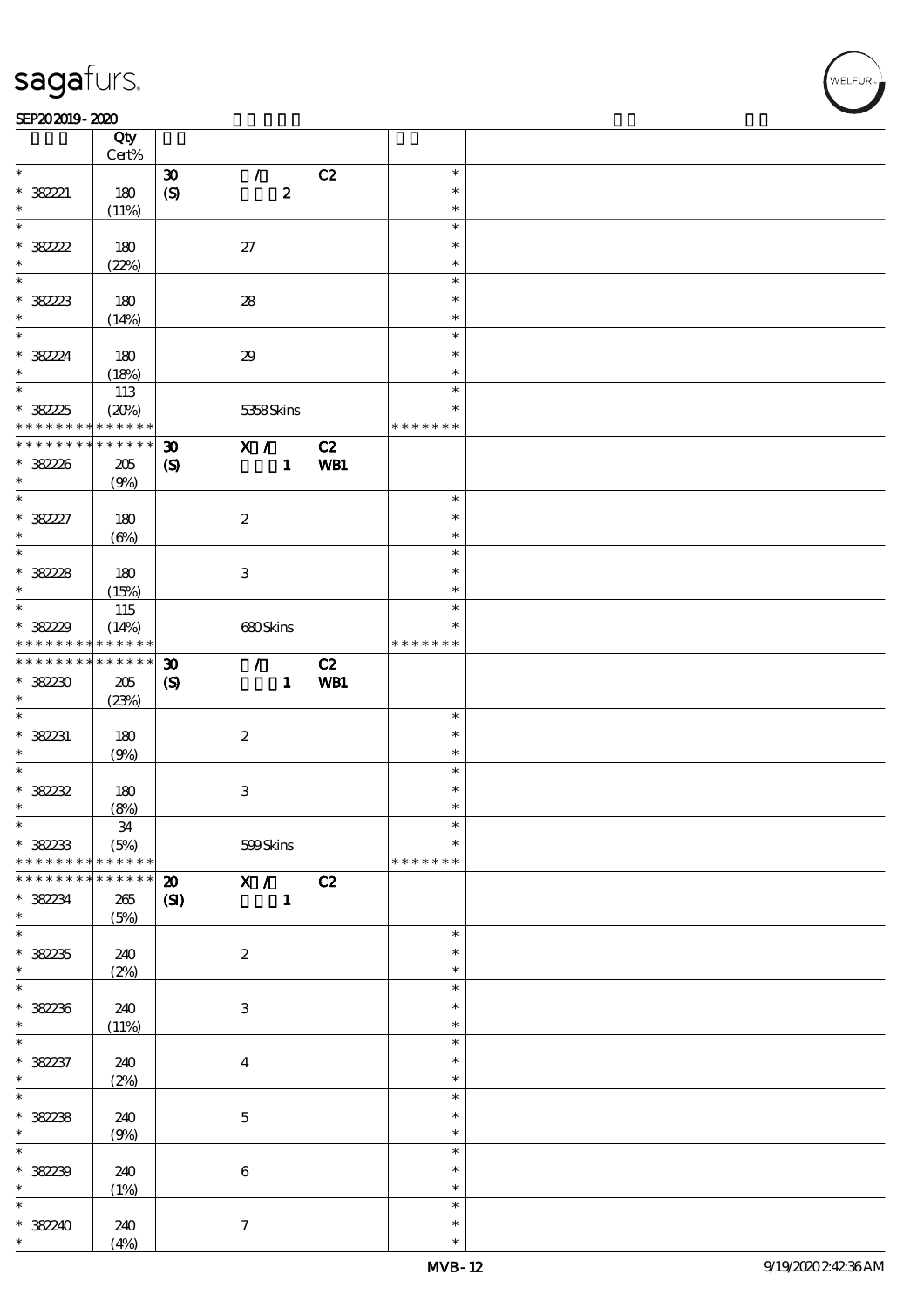#### SEP202019-2020

|                                    | Qty                    |                             |                             |     |               |  |
|------------------------------------|------------------------|-----------------------------|-----------------------------|-----|---------------|--|
|                                    | Cert%                  |                             |                             |     |               |  |
| $\ast$                             |                        | $\boldsymbol{\mathsf{20}}$  | $\mathbf{X}$ /              | C2  | $\ast$        |  |
| $* 38241$                          | 240                    | (SI)                        | $\mathbf{1}$                |     | $\ast$        |  |
| $\ast$                             | (7%)                   |                             |                             |     | $\ast$        |  |
| $\overline{\ast}$                  | $\boldsymbol{\omega}$  |                             |                             |     | $\ast$        |  |
| $* 38242$                          | $(\Theta)$             |                             | 2005Skins                   |     | $\ast$        |  |
| * * * * * * * *                    | * * * * * *            |                             |                             |     | * * * * * * * |  |
| * * * * * * * *                    | * * * * * *            | $\boldsymbol{\mathbf{z}}$   | $\mathcal{L} = \mathcal{L}$ | C2  |               |  |
| * 382243                           | 265                    | $\mathbf{C}$                | $\mathbf{1}$                |     |               |  |
| $\ast$                             | (O <sub>0</sub> )      |                             |                             |     |               |  |
| $\overline{\phantom{0}}$           |                        |                             |                             |     | $\ast$        |  |
| $* 38244$                          | 240                    |                             | $\boldsymbol{2}$            |     | $\ast$        |  |
| $\ast$                             | $(O\%)$                |                             |                             |     | $\ast$        |  |
| $\overline{\phantom{0}}$           |                        |                             |                             |     | $\ast$        |  |
| * 382245                           | 240                    |                             | $\ensuremath{\mathbf{3}}$   |     | $\ast$        |  |
| $\ast$                             | $(O\%)$                |                             |                             |     | $\ast$        |  |
| $\ast$                             |                        |                             |                             |     | $\ast$        |  |
| * 382246                           | 240                    |                             | $\bf{4}$                    |     | $\ast$        |  |
| $\ast$                             |                        |                             |                             |     | $\ast$        |  |
| $\overline{\ast}$                  | $(O\!/\!\!\delta)$     |                             |                             |     | $\ast$        |  |
| $* 382247$                         | 240                    |                             |                             |     | $\ast$        |  |
| $\ast$                             |                        |                             | $\mathbf 5$                 |     | $\ast$        |  |
| $\overline{\ast}$                  | $(O\!/\!\!\delta)$     |                             |                             |     | $\ast$        |  |
|                                    |                        |                             |                             |     |               |  |
| $* 38248$                          | 240                    |                             | $\bf 6$                     |     | $\ast$        |  |
| $\ast$<br>$\overline{\phantom{0}}$ | $(O\%)$                |                             |                             |     | $\ast$        |  |
|                                    |                        |                             |                             |     | $\ast$        |  |
| $* 38249$                          | 240                    |                             | $\boldsymbol{\tau}$         |     | $\ast$        |  |
| $\ast$                             | $(O\!/\!\!\delta)$     |                             |                             |     | $\ast$        |  |
| $\overline{\ast}$                  |                        |                             |                             |     | $\ast$        |  |
| $*38250$                           | 240                    |                             | $\bf8$                      |     | $\ast$        |  |
| $\ast$                             | $(O\%)$                |                             |                             |     | $\ast$        |  |
|                                    |                        |                             |                             |     | $\ast$        |  |
| $* 38251$                          | 240                    |                             | $\boldsymbol{9}$            |     | $\ast$        |  |
| $\ast$                             | $(O\%)$                |                             |                             |     | $\ast$        |  |
| $\overline{\ast}$                  | 199                    |                             |                             |     | $\ast$        |  |
| $* 38252$                          | $(O\%)$                |                             | 2384Skins                   |     | $\ast$        |  |
| * * * * * * * * * * * * * *        |                        |                             |                             |     | * * * * * * * |  |
| ************** 20                  |                        |                             | X /                         | C2  |               |  |
| $* 38253$                          | 265                    | (S)                         | $\boldsymbol{z}$            |     |               |  |
| $\ast$                             | (5%)                   |                             |                             |     |               |  |
| $\ast$                             | 172                    |                             |                             |     | $\ast$        |  |
| $* 38254$                          | (15%)                  |                             | 437Skins                    |     | $\ast$        |  |
| * * * * * * * *                    | * * * * * *            |                             |                             |     | * * * * * * * |  |
| * * * * * * *                      | * * * * * *            | $\boldsymbol{\mathfrak{D}}$ | $\mathcal{F}$               | C2  |               |  |
| $* 38255$                          | 265                    | (S)                         | $\boldsymbol{z}$            |     |               |  |
| $\ast$                             | $(0\%)$                |                             |                             |     |               |  |
| $\ast$                             |                        |                             |                             |     | $\ast$        |  |
| $* 382256$                         | 240                    |                             | $\boldsymbol{z}$            |     | $\ast$        |  |
| $\ast$                             | (O <sub>0</sub> )      |                             |                             |     | $\ast$        |  |
| $\ast$                             |                        |                             |                             |     | $\ast$        |  |
| * 382257                           | 220                    |                             | $\ensuremath{\mathbf{3}}$   |     | $\ast$        |  |
| $\ast$                             | $(O_0)$                |                             |                             |     | $\ast$        |  |
| $\overline{\ast}$                  | $5\!3$                 |                             |                             |     | $\ast$        |  |
|                                    |                        |                             |                             |     | $\ast$        |  |
| $* 382258$<br>* * * * * * * *      | $(O\%)$<br>* * * * * * |                             | 778Skins                    |     | * * * * * * * |  |
| * * * * * * * *                    | $******$               |                             |                             |     |               |  |
|                                    |                        | $\boldsymbol{\mathbf{z}}$   | X /                         | C2  |               |  |
| $*38259$                           | $285\,$                | $\mathbf{C}$                | $\mathbf{1}$                | WB1 |               |  |
| $\ast$                             | (O <sub>0</sub> )      |                             |                             |     |               |  |
| $\ast$                             | $75\,$                 |                             |                             |     | $\ast$        |  |
| $*38280$                           | $(O\%)$                |                             | 360Skins                    |     | $\ast$        |  |
| * * * * * * * *                    | * * * * * *            |                             |                             |     | * * * * * * * |  |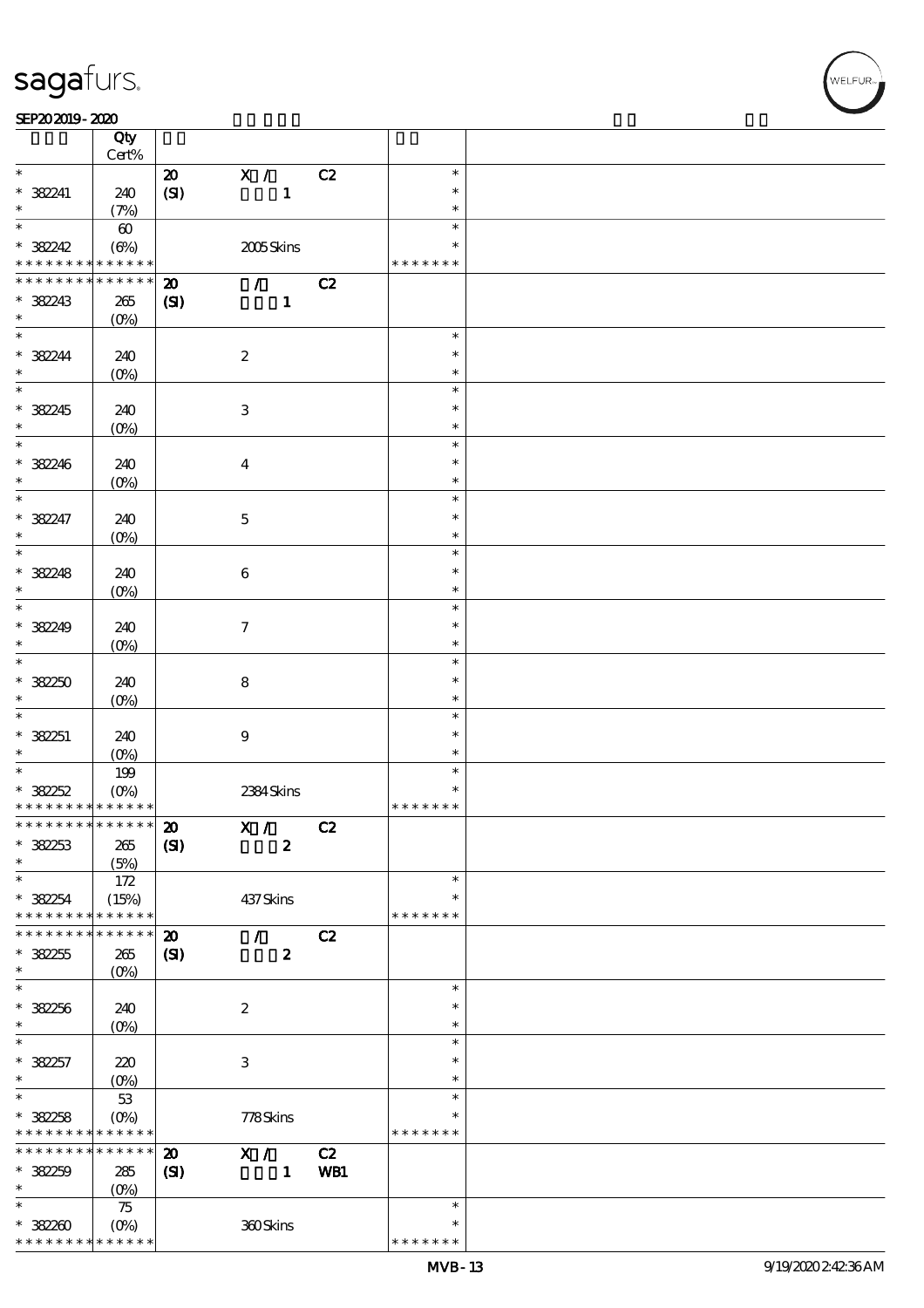#### SEP202019-2020

|                                                        | Qty               |                             |                  |                  |     |               |  |
|--------------------------------------------------------|-------------------|-----------------------------|------------------|------------------|-----|---------------|--|
|                                                        | $Cert\%$          |                             |                  |                  |     |               |  |
| * * * * * * * *                                        | $* * * * * * *$   | $\boldsymbol{\mathfrak{D}}$ | $\mathcal{F}$    |                  | C2  |               |  |
| * 382261                                               | $265\,$           | (SI)                        |                  | $\mathbf{1}$     | WB1 |               |  |
| $\ast$                                                 | $(O\%)$           |                             |                  |                  |     |               |  |
| $\ast$                                                 |                   |                             |                  |                  |     | $\ast$        |  |
| $* 38202$                                              | 240               |                             | $\boldsymbol{2}$ |                  |     | $\ast$        |  |
| $\ast$                                                 | $(0\%)$           |                             |                  |                  |     | $\ast$        |  |
| $\ast$                                                 |                   |                             |                  |                  |     | $\ast$        |  |
| $* 382263$                                             | 240               |                             | 3                |                  |     | $\ast$        |  |
| $\ast$                                                 | (O <sub>0</sub> ) |                             |                  |                  |     | $\ast$        |  |
| $\overline{\ast}$                                      |                   |                             |                  |                  |     | $\ast$        |  |
| * 382264                                               | 240               |                             | $\boldsymbol{4}$ |                  |     | $\ast$        |  |
| $\ast$                                                 | $(O\%)$           |                             |                  |                  |     | $\ast$        |  |
| $\overline{\ast}$                                      |                   |                             |                  |                  |     | $\ast$        |  |
| $* 382205$                                             | 240               |                             | $\mathbf 5$      |                  |     | $\ast$        |  |
| $\ast$                                                 | $(0\%)$           |                             |                  |                  |     | $\ast$        |  |
|                                                        | ${\bf 56}$        |                             |                  |                  |     | $\ast$        |  |
|                                                        |                   |                             |                  |                  |     | $\ast$        |  |
| * 382266<br>* * * * * * * * <mark>* * * * * * *</mark> | $(O\%)$           |                             |                  | $1281$ Skins     |     | * * * * * * * |  |
| * * * * * * * * * * * * * * *                          |                   |                             |                  |                  |     |               |  |
|                                                        |                   | $\boldsymbol{\mathbf{z}}$   | $\mathcal{L}$    |                  | C2  |               |  |
| $* 382267$                                             | 265               | (S)                         |                  | $\boldsymbol{z}$ | WB1 |               |  |
| $\ast$<br>$\ast$                                       | $(O\%)$           |                             |                  |                  |     | $\ast$        |  |
|                                                        | 195               |                             |                  |                  |     |               |  |
| $* 382268$                                             | $(O\!/\!o)$       |                             | 460Skins         |                  |     | $\ast$        |  |
| * * * * * * * *                                        | $* * * * * * *$   |                             |                  |                  |     | * * * * * * * |  |
| * * * * * * * *                                        | * * * * * *       | $\boldsymbol{\mathbf{z}}$   | X /              |                  | C2  |               |  |
| $* 38200$                                              | 246               | $\pmb{\mathcal{S}}$         |                  | $\mathbf{1}$     |     |               |  |
| $\ast$                                                 | (3%)              |                             |                  |                  |     |               |  |
| $\overline{\ast}$                                      |                   |                             |                  |                  |     | $\ast$        |  |
| $* 38270$                                              | 220               |                             | $\boldsymbol{2}$ |                  |     | $\ast$        |  |
| $\ast$                                                 | (3%)              |                             |                  |                  |     | $\ast$        |  |
| $\overline{\ast}$                                      |                   |                             |                  |                  |     | $\ast$        |  |
| $* 382271$                                             | 220               |                             | 3                |                  |     | $\ast$        |  |
| $\ast$                                                 | (O <sub>0</sub> ) |                             |                  |                  |     | $\ast$        |  |
| $\ast$                                                 |                   |                             |                  |                  |     | $\ast$        |  |
| $* 382272$                                             | 220               |                             | $\boldsymbol{4}$ |                  |     | $\ast$        |  |
| $\ast$                                                 | $(0\%)$           |                             |                  |                  |     | $\ast$        |  |
| $\star$                                                |                   |                             |                  |                  |     |               |  |
| $* 38273$                                              | $220\,$           |                             | $\mathbf 5$      |                  |     | $\ast$        |  |
| $\ast$                                                 | $(0\%)$           |                             |                  |                  |     | $\ast$        |  |
|                                                        |                   |                             |                  |                  |     | $\ast$        |  |
| $* 38274$                                              | 220               |                             | $\bf 6$          |                  |     | $\ast$        |  |
| $\ast$                                                 |                   |                             |                  |                  |     | $\ast$        |  |
| $\overline{\ast}$                                      | $(0\%)$           |                             |                  |                  |     | $\ast$        |  |
|                                                        | $220$             |                             | $\tau$           |                  |     | $\ast$        |  |
| $* 38275$<br>$\ast$                                    |                   |                             |                  |                  |     | $\ast$        |  |
| $\overline{\ast}$                                      | $(0\%)$           |                             |                  |                  |     | $\ast$        |  |
|                                                        |                   |                             |                  |                  |     |               |  |
| * 382276                                               | 220               |                             | ${\bf 8}$        |                  |     | $\ast$        |  |
| $\ast$                                                 | $(0\%)$           |                             |                  |                  |     | $\ast$        |  |
|                                                        |                   |                             |                  |                  |     | $\ast$        |  |
| * 382277                                               | 220               |                             | $\boldsymbol{9}$ |                  |     | $\ast$        |  |
| $\ast$                                                 | $(0\%)$           |                             |                  |                  |     | $\ast$        |  |
| $\overline{\mathbf{r}}$                                |                   |                             |                  |                  |     | $\ast$        |  |
| $* 38278$                                              | $220$             |                             | $10\,$           |                  |     | $\ast$        |  |
| $\ast$                                                 | $(0\%)$           |                             |                  |                  |     | $\ast$        |  |
| $\overline{\ast}$                                      |                   |                             |                  |                  |     | $\ast$        |  |
| * 38279                                                | $220$             |                             | $11\,$           |                  |     | $\ast$        |  |
| $\ast$                                                 | $(0\%)$           |                             |                  |                  |     | $\ast$        |  |
| $\ast$                                                 |                   |                             |                  |                  |     | $\ast$        |  |
| $*38280$                                               | $220\,$           |                             | $12\,$           |                  |     | $\ast$        |  |
|                                                        | $(O\%)$           |                             |                  |                  |     | $\ast$        |  |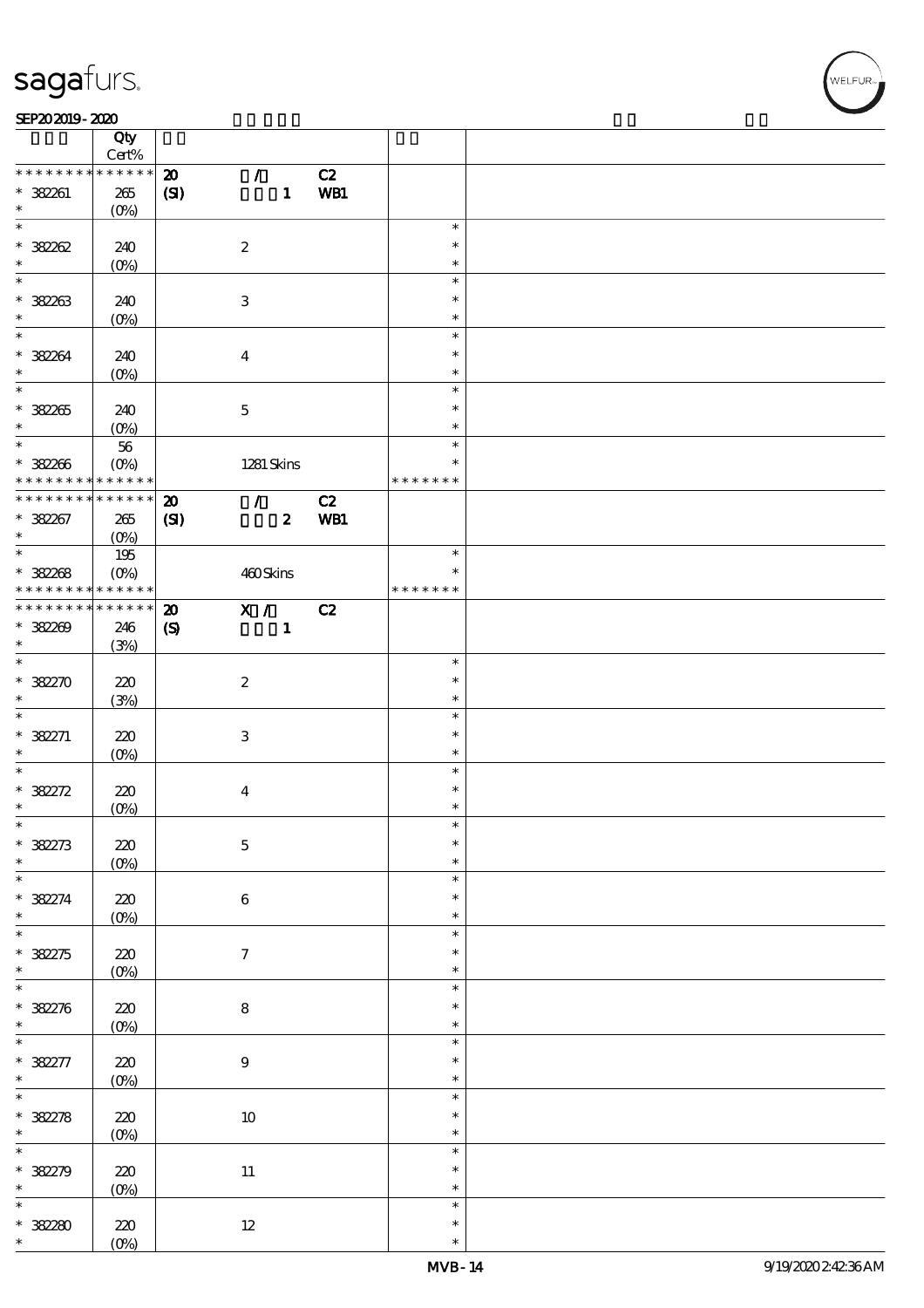#### SEP202019-2020 REPORTED TO A REPORT OF THE SEPENDENT CONTROL AND THE SEPENDENT CONTROL OF THE SEPENDENT CONTROL OF THE SEPENDENT CONTROL OF THE SEPENDENT CONTROL OF THE SEPENDENT CONTROL OF THE SEPENDENT CONTROL OF THE SEP

|                          | Qty<br>$\mbox{Cert}\%$ |                                             |               |  |
|--------------------------|------------------------|---------------------------------------------|---------------|--|
|                          |                        |                                             |               |  |
| $\ast$                   |                        | $\mathbf{X}$ /<br>C2<br>$\pmb{\mathcal{Z}}$ | $\ast$        |  |
| * 38281                  | $220\,$                | $\pmb{\text{(S)}}$<br>$\mathbf{1}$          | $\ast$        |  |
| $\ast$                   | $(0\%)$                |                                             | $\ast$        |  |
|                          |                        |                                             | $\ast$        |  |
|                          |                        |                                             |               |  |
| $* 38282$                | $220$                  | 14                                          | $\ast$        |  |
| $\ast$                   | $(0\%)$                |                                             | $\ast$        |  |
| $\overline{\ast}$        |                        |                                             | $\ast$        |  |
|                          |                        |                                             |               |  |
| $* 38283$                | $220\,$                | 15                                          | $\ast$        |  |
| $\ast$                   | $(0\%)$                |                                             | $\ast$        |  |
| $\overline{\ast}$        |                        |                                             | $\ast$        |  |
| * 38284                  |                        |                                             | $\ast$        |  |
|                          | $220\,$                | $16\,$                                      |               |  |
| $\ast$                   | $(0\%)$                |                                             | $\ast$        |  |
| $\overline{\ast}$        |                        |                                             | $\ast$        |  |
| $* 38285$                | 220                    | $17\,$                                      | $\ast$        |  |
| $\ast$                   |                        |                                             | $\ast$        |  |
|                          | $(0\%)$                |                                             |               |  |
| $*$                      |                        |                                             | $\ast$        |  |
| $* 32286$                | 220                    | $18\,$                                      | $\ast$        |  |
|                          | $(0\%)$                |                                             | $\ast$        |  |
|                          |                        |                                             | $\ast$        |  |
|                          |                        |                                             |               |  |
| * 38287                  | $220$                  | $19\,$                                      | $\ast$        |  |
|                          | (0%)                   |                                             | $\ast$        |  |
|                          |                        |                                             | $\ast$        |  |
|                          |                        |                                             |               |  |
| $* 38288$                | 220                    | $\pmb{\mathcal{X}}$                         | $\ast$        |  |
|                          | $(0\%)$                |                                             | $\ast$        |  |
| $\overline{\phantom{0}}$ |                        |                                             | $\ast$        |  |
|                          |                        |                                             | $\ast$        |  |
| $* 38289$                | 220                    | $2\hspace{-1.5pt}1$                         |               |  |
|                          | $(0\%)$                |                                             | $\ast$        |  |
| $\overline{\ast}$        |                        |                                             | $\ast$        |  |
| $*38230$                 | $220\,$                | $\boldsymbol{\mathcal{Z}}$                  | $\ast$        |  |
| $\ast$                   |                        |                                             | $\ast$        |  |
|                          | $(0\%)$                |                                             |               |  |
| $\overline{\ast}$        |                        |                                             | $\ast$        |  |
| $* 38291$                | 220                    | ${\bf Z}3$                                  | $\ast$        |  |
| $\ast$                   | $(0\%)$                |                                             | $\ast$        |  |
| $\ast$                   |                        |                                             | $\ast$        |  |
|                          |                        |                                             |               |  |
| * 382292                 | 220                    | $2\!4$                                      | $\ast$        |  |
| $\ast$                   | $(0\%)$                |                                             | $\ast$        |  |
| $\ast$                   |                        |                                             | $\ast$        |  |
|                          |                        |                                             | $\ast$        |  |
| * 382293                 | 220                    | $2\!5$                                      |               |  |
| *                        | $(0\%)$                |                                             | $\ast$        |  |
| $\ast$                   |                        |                                             | $\ast$        |  |
| * 382294                 | 220                    | ${\bf 26}$                                  | $\ast$        |  |
| $\ast$                   |                        |                                             | $\ast$        |  |
|                          | $(0\%)$                |                                             |               |  |
| $\ast$                   |                        |                                             | $\ast$        |  |
| $* 38225$                | 220                    | $27\,$                                      | $\ast$        |  |
| $\ast$                   |                        |                                             | $\ast$        |  |
|                          | (5%)                   |                                             |               |  |
| $\ast$                   |                        |                                             | $\ast$        |  |
| * 38296                  | 220                    | ${\bf 28}$                                  | $\ast$        |  |
| $\ast$                   | $(0\%)$                |                                             | $\ast$        |  |
| $\ast$                   |                        |                                             | $\ast$        |  |
|                          |                        |                                             |               |  |
| * 382297                 | 220                    | $29\,$                                      | $\ast$        |  |
| $\ast$                   | $(0\%)$                |                                             | $\ast$        |  |
| $\ast$                   |                        |                                             | $\ast$        |  |
|                          |                        |                                             | $\ast$        |  |
| $* 382288$               | 220                    | $\mathbf{3}0$                               |               |  |
| $\ast$                   | $(0\%)$                |                                             | $\ast$        |  |
| $\ast$                   |                        |                                             | $\ast$        |  |
| * 382299                 | 220                    | ${\bf 31}$                                  | $\ast$        |  |
| $\ast$                   |                        |                                             | $\ast$        |  |
|                          | $(0\%)$                |                                             |               |  |
| $\ast$                   | 146                    |                                             | $\ast$        |  |
| $*382300$                | $(O\!/\!\!\delta)$     | 6992Skins                                   | $\ast$        |  |
| * * * * * * * *          | * * * * * *            |                                             | * * * * * * * |  |
|                          |                        |                                             |               |  |

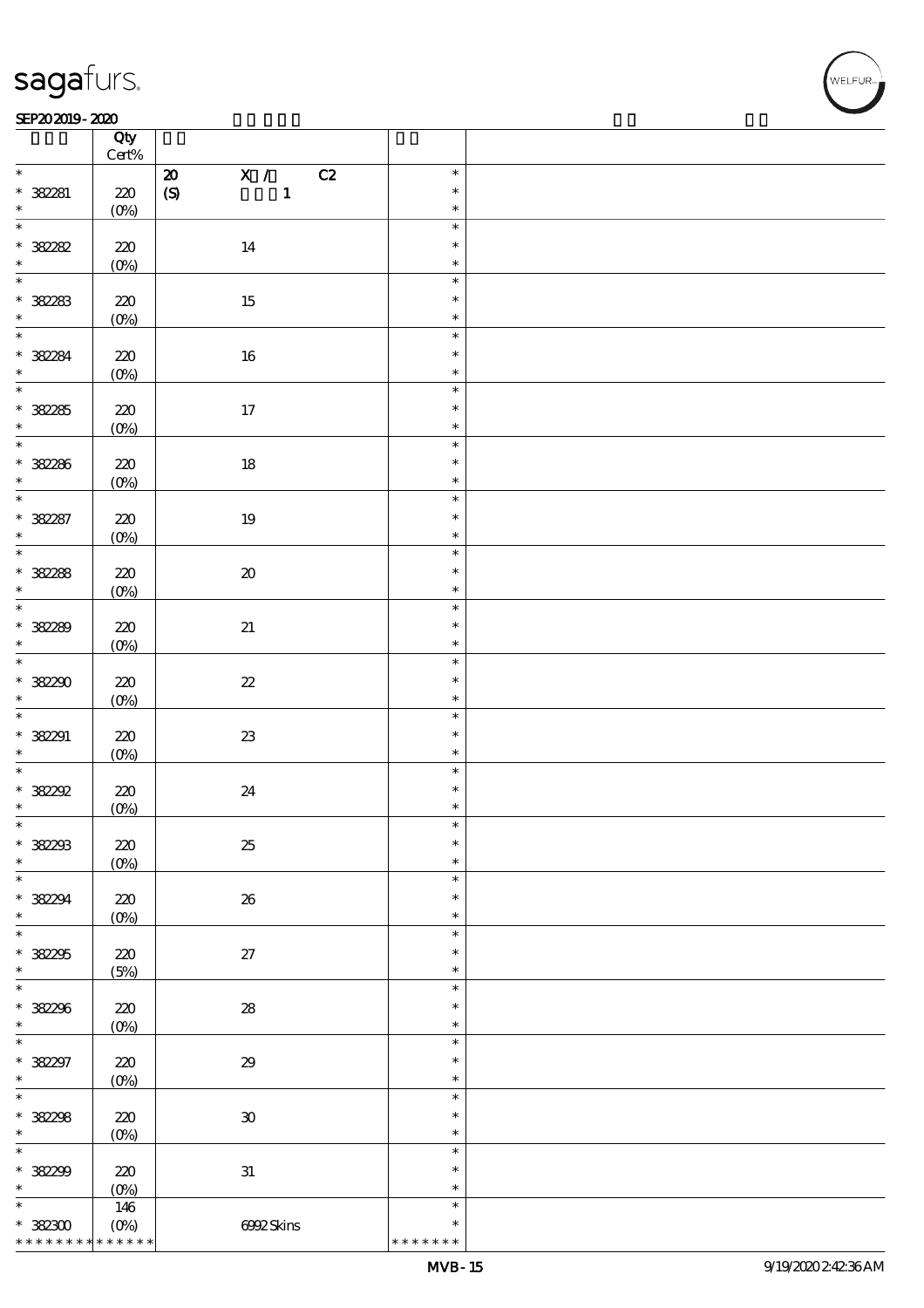### $SEP202019 - 2020$

|                   | Qty<br>$\mbox{Cert}\%$ |                                            |        |  |
|-------------------|------------------------|--------------------------------------------|--------|--|
| * * * * * * * *   | * * * * * *            |                                            |        |  |
|                   |                        | C2<br>$\pmb{\mathcal{Z}}$<br>$\mathcal{L}$ |        |  |
| $*382301$         | 245                    | $\mathbf{1}$<br>$\pmb{\mathcal{S}}$        |        |  |
| $\ast$            | $(0\%)$                |                                            |        |  |
| $\overline{\ast}$ |                        |                                            | $\ast$ |  |
| $*38202$          | $220$                  | $\boldsymbol{2}$                           | $\ast$ |  |
|                   |                        |                                            |        |  |
| $\ast$            | $(0\%)$                |                                            | $\ast$ |  |
|                   |                        |                                            | $\ast$ |  |
| $* 32303$         | 220                    | $\ensuremath{\mathbf{3}}$                  | $\ast$ |  |
| $\ast$            | $(0\%)$                |                                            | $\ast$ |  |
| $\ast$            |                        |                                            | $\ast$ |  |
|                   |                        |                                            |        |  |
| * 382304          | 220                    | $\boldsymbol{4}$                           | $\ast$ |  |
|                   | $(0\%)$                |                                            | $\ast$ |  |
| $\overline{\ast}$ |                        |                                            | $\ast$ |  |
| * 382305          | 220                    | $\mathbf 5$                                | $\ast$ |  |
| $\ast$            |                        |                                            | $\ast$ |  |
|                   | $(0\%)$                |                                            |        |  |
| $*$               |                        |                                            | $\ast$ |  |
| $* 32306$         | 220                    | $\bf 6$                                    | $\ast$ |  |
| $\ast$            | $(0\%)$                |                                            | $\ast$ |  |
| $\ast$            |                        |                                            | $\ast$ |  |
|                   |                        |                                            | $\ast$ |  |
| $* 382307$        | 220                    | $\boldsymbol{7}$                           |        |  |
|                   | $(0\%)$                |                                            | $\ast$ |  |
|                   |                        |                                            | $\ast$ |  |
| $*382308$         | $220$                  | ${\bf 8}$                                  | $\ast$ |  |
| $\ast$            | $(0\%)$                |                                            | $\ast$ |  |
| $\overline{\ast}$ |                        |                                            | $\ast$ |  |
|                   |                        |                                            |        |  |
| $*382309$         | 220                    | $\boldsymbol{9}$                           | $\ast$ |  |
| $\ast$            | $(0\%)$                |                                            | $\ast$ |  |
| $\overline{\ast}$ |                        |                                            | $\ast$ |  |
| * 382310          | 220                    | $10\,$                                     | $\ast$ |  |
|                   |                        |                                            |        |  |
| $\ast$            | $(O\%)$                |                                            | $\ast$ |  |
| $\overline{\ast}$ |                        |                                            | $\ast$ |  |
| $*$ 382311        | 220                    | $11\,$                                     | $\ast$ |  |
| $\ast$            | $(0\%)$                |                                            | $\ast$ |  |
| $\ast$            |                        |                                            | $\ast$ |  |
|                   |                        |                                            | $\ast$ |  |
| * 382312          | 220                    | $12\,$                                     |        |  |
| $\ast$            | $(0\%)$                |                                            | $\ast$ |  |
| $\ast$            |                        |                                            | ж      |  |
| * 382313          | $220$                  | $13\,$                                     | $\ast$ |  |
| $\ast$            | $(O\%)$                |                                            | $\ast$ |  |
| $\overline{\ast}$ |                        |                                            | $\ast$ |  |
|                   |                        |                                            |        |  |
| $*$ 382314        | $220\,$                | 14                                         | $\ast$ |  |
| $\ast$            | $(0\%)$                |                                            | $\ast$ |  |
| $\ast$            |                        |                                            | $\ast$ |  |
| * 382315          | $220$                  | $15\,$                                     | $\ast$ |  |
| $\ast$            |                        |                                            | $\ast$ |  |
| $\overline{\ast}$ | $(0\%)$                |                                            |        |  |
|                   |                        |                                            | $\ast$ |  |
| * 382316          | 220                    | $16\,$                                     | $\ast$ |  |
| $\ast$            | $(0\%)$                |                                            | $\ast$ |  |
| $\overline{\ast}$ |                        |                                            | $\ast$ |  |
|                   |                        |                                            | $\ast$ |  |
| * 382317          | $220\,$                | 17                                         |        |  |
| $\ast$            | $(0\%)$                |                                            | $\ast$ |  |
| $\overline{\ast}$ |                        |                                            | $\ast$ |  |
| * 382318          | $220\,$                | $18\,$                                     | $\ast$ |  |
| $\ast$            | $(0\%)$                |                                            | $\ast$ |  |
| $\overline{\ast}$ |                        |                                            | $\ast$ |  |
|                   |                        |                                            |        |  |
| * 382319          | $220$                  | $19\,$                                     | $\ast$ |  |
| $\ast$            | $(0\%)$                |                                            | $\ast$ |  |
| $\ast$            |                        |                                            | $\ast$ |  |
| $* 38230$         | $220\,$                | $\pmb{\mathcal{X}}$                        | $\ast$ |  |
| $\ast$            |                        |                                            | $\ast$ |  |
|                   | $(0\%)$                |                                            |        |  |

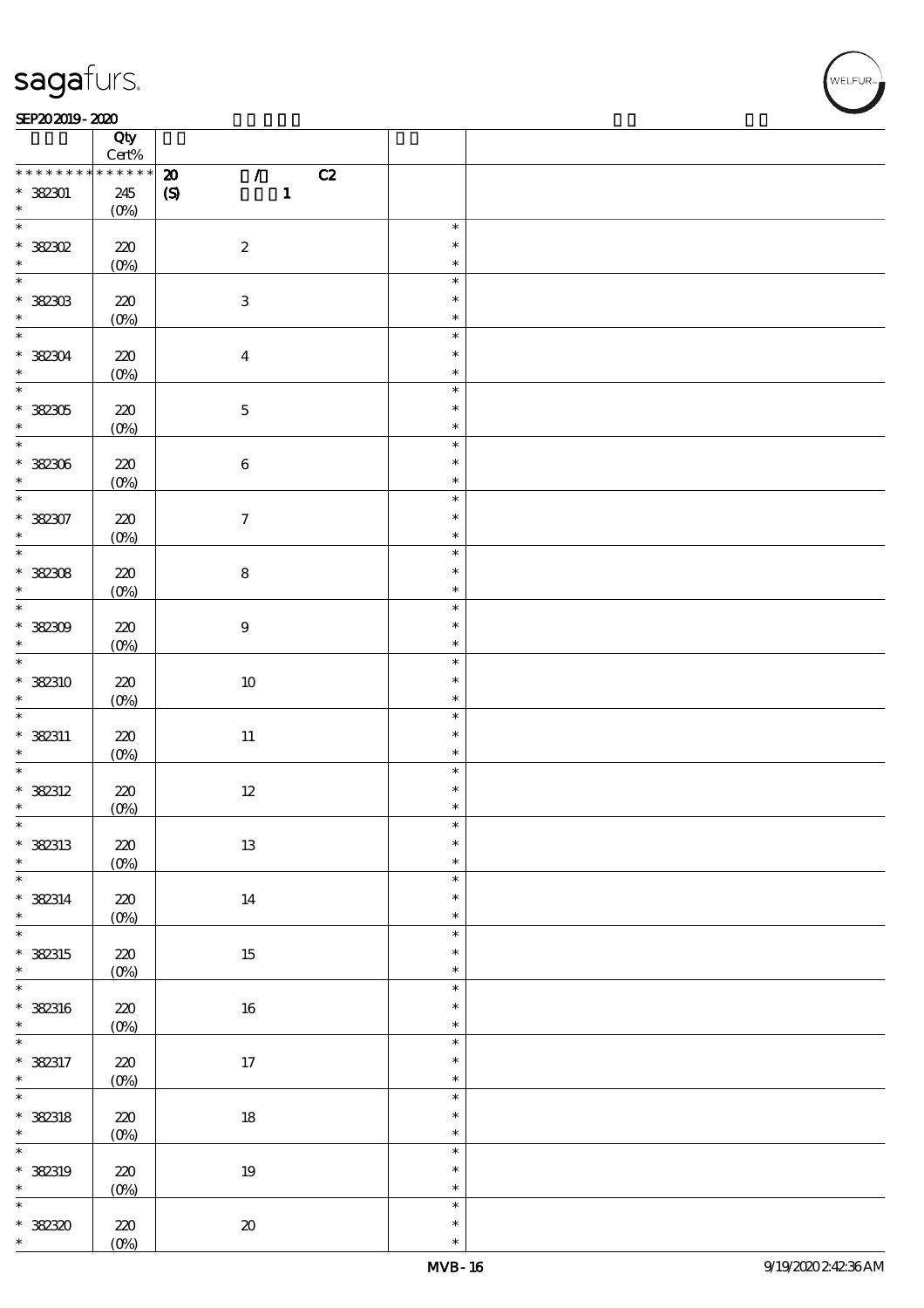### $SEP202019 - 2020$

|                    | Qty<br>$\mbox{Cert}\%$ |                                                                |                  |  |
|--------------------|------------------------|----------------------------------------------------------------|------------------|--|
|                    |                        |                                                                |                  |  |
| $\ast$             |                        | C2<br>$\pmb{\mathcal{Z}}$<br>$\mathcal{T}$                     | $\ast$           |  |
| $* 382321$         | $220$                  | $\mathbf{1}$<br>$\boldsymbol{S}$                               | $\ast$           |  |
| $\ast$             | $(0\%)$                |                                                                | $\ast$           |  |
| $\ast$             |                        |                                                                | $\ast$           |  |
|                    |                        |                                                                |                  |  |
| $* 38232$          | $220$                  | $2\!2$                                                         | $\ast$           |  |
| $\ast$             | $(0\%)$                |                                                                | $\ast$           |  |
| $\overline{\ast}$  |                        |                                                                | $\ast$           |  |
|                    |                        |                                                                |                  |  |
| $* 38233$          | 220                    | ${\bf Z}3$                                                     | $\ast$           |  |
| $\ast$             | $(0\%)$                |                                                                | $\ast$           |  |
| $\ast$             |                        |                                                                | $\ast$           |  |
|                    |                        |                                                                |                  |  |
| * 382324           | 220                    | $2\!4$                                                         | $\ast$           |  |
| $\ast$             | $(0\%)$                |                                                                | $\ast$           |  |
| $\overline{\ast}$  |                        |                                                                | $\ast$           |  |
|                    |                        |                                                                |                  |  |
|                    | 220                    | $25\,$                                                         | $\ast$           |  |
| $* 38235$          | $(0\%)$                |                                                                | $\ast$           |  |
| $*$                |                        |                                                                |                  |  |
|                    |                        |                                                                | $\ast$           |  |
| * 382326           | 220                    | ${\bf 26}$                                                     | $\ast$           |  |
| $\ast$             | $(0\%)$                |                                                                | $\ast$           |  |
| $\ast$             |                        |                                                                | $\ast$           |  |
|                    |                        |                                                                |                  |  |
|                    | 220                    | $27\,$                                                         | $\ast$           |  |
| $* 382327$         | $(0\%)$                |                                                                | $\ast$           |  |
| $\overline{\ast}$  |                        |                                                                | $\ast$           |  |
|                    |                        |                                                                |                  |  |
| $* 38238$          | $220$                  | ${\bf 28}$                                                     | $\ast$           |  |
| $\ast$             | $(0\%)$                |                                                                | $\ast$           |  |
| $\overline{\ast}$  |                        |                                                                | $\ast$           |  |
|                    |                        |                                                                |                  |  |
| * 382329           | 220                    | $\pmb{\mathcal{Z}}\pmb{9}$                                     | $\ast$           |  |
| $\ast$             | $(0\%)$                |                                                                | $\ast$           |  |
| $\ast$             |                        |                                                                | $\ast$           |  |
|                    |                        |                                                                |                  |  |
| $*38230$           | 220                    | $\boldsymbol{\mathfrak{D}}$                                    | $\ast$           |  |
| $\ast$             | $(O\%)$                |                                                                | $\ast$           |  |
| $\overline{\ast}$  |                        |                                                                | $\ast$           |  |
|                    |                        |                                                                |                  |  |
| $*$ 382331         | 220                    | ${\bf 31}$                                                     | $\ast$           |  |
| $\ast$             | $(0\%)$                |                                                                | $\ast$           |  |
| $\ast$             |                        |                                                                | $\ast$           |  |
|                    |                        |                                                                |                  |  |
| $* 38232$          | 220                    | ${\mathcal Z}$                                                 | $\ast$           |  |
| $\ast$             | $(0\%)$                |                                                                | $\ast$           |  |
| *                  |                        |                                                                | ж                |  |
|                    |                        |                                                                |                  |  |
| $* 38233$          | 220                    | ${\bf 3}$                                                      | $\ast$           |  |
| $\ast$             | $(O\%)$                |                                                                | $\ast$           |  |
| $\ast$             | 168                    |                                                                | $\ast$           |  |
|                    |                        |                                                                |                  |  |
| $*$ 382334         | $(O\%)$                | 7453Skins                                                      | $\ast$           |  |
| * * * * * * * *    | * * * * * *            |                                                                | * * * * * * *    |  |
| * * * * * * * *    |                        |                                                                |                  |  |
|                    | $******$               |                                                                |                  |  |
|                    |                        | $\overline{\mathbf{x}}$ /<br>C2<br>$\boldsymbol{\mathfrak{D}}$ |                  |  |
| $* 38235$          | 245                    | $\pmb{2}$<br>$\pmb{\mathcal{S}}$                               |                  |  |
| $\ast$             | (10%)                  |                                                                |                  |  |
| $\ast$             |                        |                                                                | $\ast$           |  |
|                    |                        |                                                                |                  |  |
| * 382336           | 220                    | $\boldsymbol{2}$                                               | $\ast$           |  |
| $\ast$             | (13%)                  |                                                                | $\ast$           |  |
| $\overline{\ast}$  |                        |                                                                | $\ast$           |  |
|                    |                        |                                                                |                  |  |
| * 382337           | $220$                  | $\ensuremath{\mathbf{3}}$                                      | $\ast$           |  |
| $\ast$             | $(0\%)$                |                                                                | $\ast$           |  |
| $\overline{\ast}$  |                        |                                                                | $\ast$           |  |
|                    |                        |                                                                |                  |  |
| $* 382338$         | $220$                  | $\boldsymbol{4}$                                               | $\ast$           |  |
| $\ast$             | $(0\%)$                |                                                                | $\ast$           |  |
| $\ast$             |                        |                                                                | $\ast$           |  |
|                    |                        |                                                                |                  |  |
| * 382339           | 220                    | $\bf 5$                                                        | $\ast$           |  |
| $\ast$             | $(O\%)$                |                                                                | $\ast$           |  |
| $\ast$             |                        |                                                                | $\ast$           |  |
|                    |                        |                                                                |                  |  |
| * 382340<br>$\ast$ | $220$<br>$(0\%)$       | $\bf 6$                                                        | $\ast$<br>$\ast$ |  |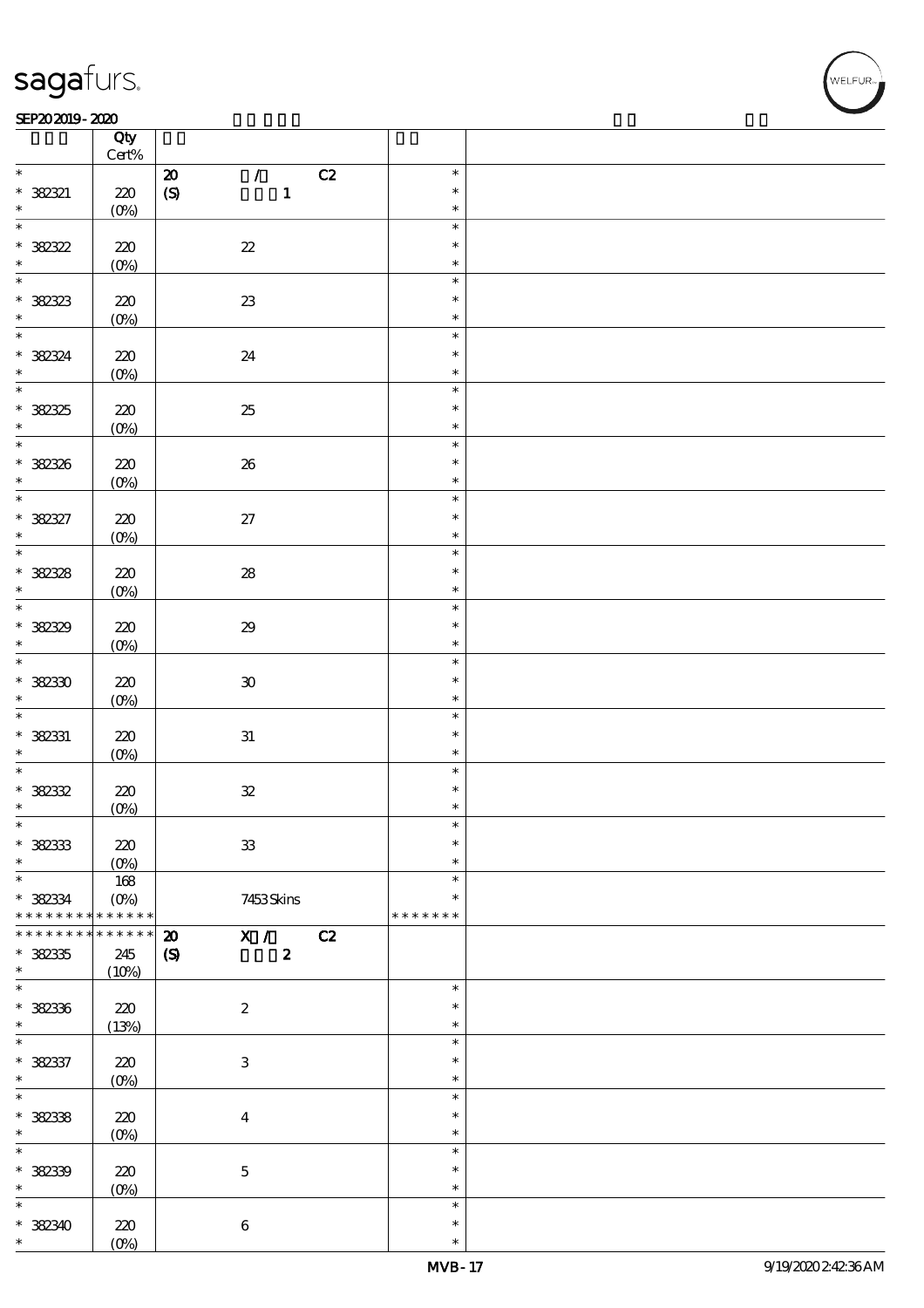#### SEP202019-2020 REPORTED TO A REPORT OF THE SEPENDENT CONTROL AND THE SEPENDENT CONTROL OF THE SEPENDENT CONTROL OF THE SEPENDENT CONTROL OF THE SEPENDENT CONTROL OF THE SEPENDENT CONTROL OF THE SEPENDENT CONTROL OF THE SEP

|                                | Qty<br>$Cert\%$   |                             |                           |                           |    |               |  |
|--------------------------------|-------------------|-----------------------------|---------------------------|---------------------------|----|---------------|--|
| $\ast$                         |                   |                             |                           |                           |    |               |  |
|                                |                   | $\boldsymbol{\mathsf{20}}$  |                           | X /                       | C2 | $\ast$        |  |
| $*$ 382341                     | 220               | $\boldsymbol{S}$            |                           | $\boldsymbol{z}$          |    | $\ast$        |  |
| $\ast$                         | $(O\%)$           |                             |                           |                           |    | $\ast$        |  |
| $\overline{\ast}$              |                   |                             |                           |                           |    | $\ast$        |  |
| $* 382342$                     | 220               |                             | $\bf 8$                   |                           |    | $\ast$        |  |
| $\ast$                         |                   |                             |                           |                           |    |               |  |
|                                | $(0\%)$           |                             |                           |                           |    | $\ast$        |  |
| $\overline{\ast}$              |                   |                             |                           |                           |    | $\ast$        |  |
| * 382343                       | 220               |                             | $\boldsymbol{9}$          |                           |    | $\ast$        |  |
| $\ast$                         | (O <sub>0</sub> ) |                             |                           |                           |    | $\ast$        |  |
| $\overline{\mathbf{r}}$        |                   |                             |                           |                           |    | $\ast$        |  |
|                                |                   |                             |                           |                           |    |               |  |
| $* 382344$                     | 220               |                             | $10\,$                    |                           |    | $\ast$        |  |
| $\ast$                         | $(0\%)$           |                             |                           |                           |    | $\ast$        |  |
| $\overline{\ast}$              | 175               |                             |                           |                           |    | $\ast$        |  |
| * 382345                       | $(O\%)$           |                             |                           | 2400Skins                 |    | $\ast$        |  |
| * * * * * * * * <mark>*</mark> | $* * * * * * *$   |                             |                           |                           |    | * * * * * * * |  |
|                                |                   |                             |                           |                           |    |               |  |
| * * * * * * * *                | $******$          | $\boldsymbol{\mathbf{z}}$   |                           | $\mathcal{T}=\mathcal{I}$ | C2 |               |  |
| * 382346                       | 245               | $\boldsymbol{\mathrm{(S)}}$ |                           | $\boldsymbol{2}$          |    |               |  |
| $\ast$                         | $(O\%)$           |                             |                           |                           |    |               |  |
| $\overline{\ast}$              |                   |                             |                           |                           |    | $\ast$        |  |
| * 382347                       | 220               |                             | $\boldsymbol{2}$          |                           |    | $\ast$        |  |
|                                |                   |                             |                           |                           |    |               |  |
| $\ast$                         | $(O\%)$           |                             |                           |                           |    | $\ast$        |  |
|                                |                   |                             |                           |                           |    | $\ast$        |  |
| * 382348                       | 220               |                             | $\ensuremath{\mathbf{3}}$ |                           |    | $\ast$        |  |
| $\ast$                         | $(O\%)$           |                             |                           |                           |    | $\ast$        |  |
| $\overline{\ast}$              |                   |                             |                           |                           |    | $\ast$        |  |
|                                |                   |                             |                           |                           |    |               |  |
| * 382349                       | 220               |                             | $\overline{\mathbf{4}}$   |                           |    | $\ast$        |  |
| $\ast$                         | $(O\%)$           |                             |                           |                           |    | $\ast$        |  |
| $\overline{\ast}$              |                   |                             |                           |                           |    | $\ast$        |  |
| $*38250$                       | 220               |                             | $\mathbf 5$               |                           |    | $\ast$        |  |
| $\ast$                         |                   |                             |                           |                           |    | $\ast$        |  |
|                                | $(O\%)$           |                             |                           |                           |    |               |  |
|                                |                   |                             |                           |                           |    | $\ast$        |  |
| $* 38251$                      | 220               |                             | $\bf 6$                   |                           |    | $\ast$        |  |
| $\ast$                         | $(O\%)$           |                             |                           |                           |    | $\ast$        |  |
| $\overline{\ast}$              |                   |                             |                           |                           |    | $\ast$        |  |
| $* 38252$                      | 220               |                             | $\boldsymbol{\tau}$       |                           |    | $\ast$        |  |
| $\ast$                         |                   |                             |                           |                           |    | $\ast$        |  |
|                                | $(0\%)$           |                             |                           |                           |    |               |  |
| $\ast$                         |                   |                             |                           |                           |    | $\ast$        |  |
| $* 32353$                      | $220$             |                             | ${\bf 8}$                 |                           |    | $\ast$        |  |
| $\ast$                         | $(0\%)$           |                             |                           |                           |    | $\ast$        |  |
| $\overline{\ast}$              |                   |                             |                           |                           |    | $\ast$        |  |
|                                |                   |                             |                           |                           |    | $\ast$        |  |
| $* 38254$                      | $220$             |                             | $\boldsymbol{9}$          |                           |    |               |  |
| $\ast$                         | $(0\%)$           |                             |                           |                           |    | $\ast$        |  |
| $\overline{\ast}$              |                   |                             |                           |                           |    | $\ast$        |  |
| $* 382355$                     | 220               |                             | $10\,$                    |                           |    | $\ast$        |  |
| $\ast$                         | $(0\%)$           |                             |                           |                           |    | $\ast$        |  |
| $\overline{\ast}$              |                   |                             |                           |                           |    | $\ast$        |  |
|                                |                   |                             |                           |                           |    |               |  |
| $* 382356$                     | $220\,$           |                             | $11\,$                    |                           |    | $\ast$        |  |
| $\ast$                         | $(0\%)$           |                             |                           |                           |    | $\ast$        |  |
| $\overline{\ast}$              |                   |                             |                           |                           |    | $\ast$        |  |
| $* 382357$                     | $220$             |                             | $12\,$                    |                           |    | $\ast$        |  |
| $\ast$                         | $(0\%)$           |                             |                           |                           |    | $\ast$        |  |
| $\overline{\ast}$              |                   |                             |                           |                           |    | $\ast$        |  |
|                                |                   |                             |                           |                           |    |               |  |
| * 382358                       | $220$             |                             | $13\,$                    |                           |    | $\ast$        |  |
| $\ast$                         | $(0\%)$           |                             |                           |                           |    | $\ast$        |  |
| $\overline{\ast}$              |                   |                             |                           |                           |    | $\ast$        |  |
| $* 38259$                      | $220$             |                             | $14\,$                    |                           |    | $\ast$        |  |
|                                |                   |                             |                           |                           |    |               |  |
| $\ast$                         | $(0\%)$           |                             |                           |                           |    | $\ast$        |  |
| $\ast$                         |                   |                             |                           |                           |    | $\ast$        |  |
| $* 32300$                      | 220               |                             | $15\,$                    |                           |    | $\ast$        |  |
| $\ast$                         | $(O\%)$           |                             |                           |                           |    | $\ast$        |  |
|                                |                   |                             |                           |                           |    |               |  |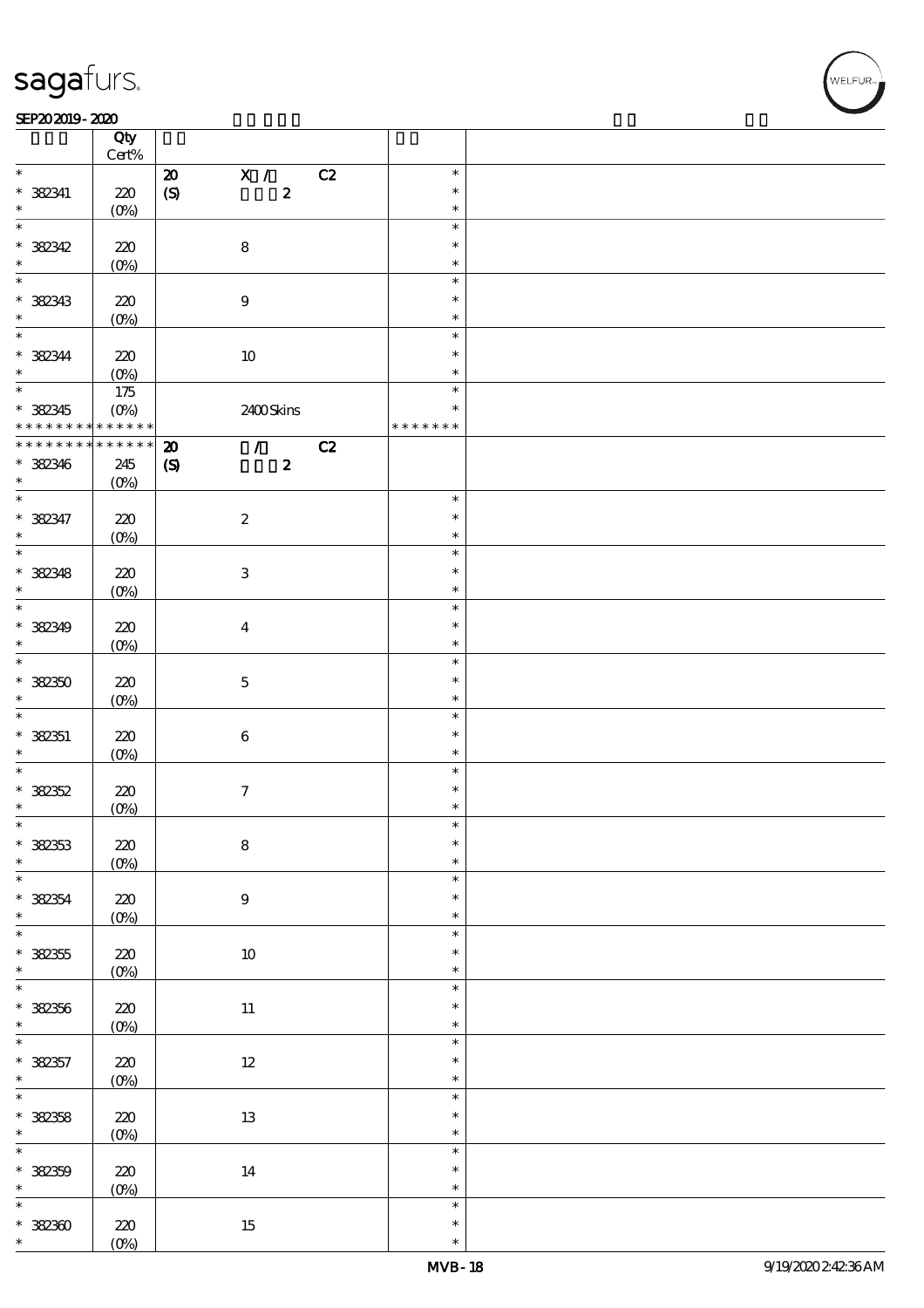### SEP202019-2020

|                                                         | Qty<br>Cert%                      |                                                         |                           |                  |           |                                   |  |
|---------------------------------------------------------|-----------------------------------|---------------------------------------------------------|---------------------------|------------------|-----------|-----------------------------------|--|
| $\ast$                                                  |                                   | $\boldsymbol{\mathsf{20}}$                              | $\mathcal{L}$             |                  | C2        | $\ast$                            |  |
| $* 382361$<br>$\ast$                                    | 220                               | $\boldsymbol{S}$                                        |                           | $\boldsymbol{z}$ |           | $\ast$<br>$\ast$                  |  |
|                                                         | $(O_0)$                           |                                                         |                           |                  |           |                                   |  |
| $\ast$<br>$* 32362$                                     | 142                               |                                                         | 3687Skins                 |                  |           | $\ast$<br>$\ast$                  |  |
| * * * * * * * *                                         | $\ast\ast\ast\ast\ast\ast$        |                                                         |                           |                  |           | * * * * * * *                     |  |
| * * * * * * * *                                         | * * * * * *                       | $\boldsymbol{\mathbf{z}}$                               | $\mathbf{X}$ /            |                  | C2        |                                   |  |
| $* 32363$<br>$\ast$                                     | 245<br>$(\Theta)$                 | $\boldsymbol{\mathcal{S}}$                              |                           | $\mathbf{1}$     | WB1       |                                   |  |
| $\ast$                                                  |                                   |                                                         |                           |                  |           | $\ast$                            |  |
| $* 32364$<br>$\ast$                                     | 220<br>(7%)                       |                                                         | $\boldsymbol{2}$          |                  |           | $\ast$<br>$\ast$                  |  |
|                                                         |                                   |                                                         |                           |                  |           |                                   |  |
| $* 32365$<br>* * * * * * * * <mark>* * * * * * *</mark> | 229<br>$(O\!/\!o)$                |                                                         | 694Skins                  |                  |           | $\ast$<br>$\ast$<br>* * * * * * * |  |
|                                                         |                                   |                                                         |                           |                  |           |                                   |  |
| * * * * * * * *<br>* 382366<br>$\ast$                   | $* * * * * * *$<br>245<br>$(O\%)$ | $\boldsymbol{\mathbf{z}}$<br>$\boldsymbol{\mathcal{S}}$ | $\mathcal{T}$             | $\mathbf{1}$     | C2<br>WB1 |                                   |  |
| $\overline{\ast}$                                       |                                   |                                                         |                           |                  |           | $\ast$                            |  |
| * 382367<br>$\ast$                                      | 220<br>$(O\!/\!o)$                |                                                         | $\boldsymbol{2}$          |                  |           | $\ast$<br>$\ast$                  |  |
| $\overline{\ast}$                                       |                                   |                                                         |                           |                  |           | $\ast$                            |  |
| $* 32368$<br>$\ast$                                     | 220                               |                                                         | $\ensuremath{\mathbf{3}}$ |                  |           | $\ast$<br>$\ast$                  |  |
|                                                         | $(O\%)$                           |                                                         |                           |                  |           |                                   |  |
| $\overline{\ast}$<br>$* 382309$<br>$\ast$               | 220<br>$(O\!/\!\!\delta)$         |                                                         | $\overline{\mathbf{4}}$   |                  |           | $\ast$<br>$\ast$<br>$\ast$        |  |
|                                                         |                                   |                                                         |                           |                  |           |                                   |  |
| $\overline{\ast}$<br>$* 382370$<br>$\ast$               | 220<br>$(O\%)$                    |                                                         | $\mathbf{5}$              |                  |           | $\ast$<br>$\ast$<br>$\ast$        |  |
| $\ast$                                                  |                                   |                                                         |                           |                  |           | $\ast$                            |  |
| $* 382371$<br>$\ast$                                    | 220<br>$(O\%)$                    |                                                         | $\bf 6$                   |                  |           | $\ast$<br>$\ast$                  |  |
| $\overline{\ast}$                                       |                                   |                                                         |                           |                  |           | $\ast$                            |  |
| $* 382372$<br>$\ast$                                    | 220<br>$(O\%)$                    |                                                         | $\mathcal I$              |                  |           | $\ast$<br>$\ast$                  |  |
| $\ast$                                                  |                                   |                                                         |                           |                  |           | $\ast$                            |  |
| $* 382373$<br>$\ast$                                    | $220$<br>$(0\%)$                  |                                                         | ${\bf 8}$                 |                  |           | $\ast$<br>$\ast$                  |  |
| $\overline{\ast}$                                       |                                   |                                                         |                           |                  |           | $\ast$                            |  |
| $* 382374$<br>$\ast$                                    | $220$<br>$(0\%)$                  |                                                         | $\boldsymbol{9}$          |                  |           | $\ast$<br>$\ast$                  |  |
| $\overline{\ast}$                                       |                                   |                                                         |                           |                  |           | $\ast$                            |  |
| $* 382375$<br>$\ast$                                    | 220<br>$(0\%)$                    |                                                         | $10\,$                    |                  |           | $\ast$<br>$\ast$                  |  |
| $\ast$                                                  |                                   |                                                         |                           |                  |           | $\ast$                            |  |
| $* 382376$<br>$\ast$                                    | $220\,$<br>$(0\%)$                |                                                         | $11\,$                    |                  |           | $\ast$<br>$\ast$                  |  |
| $\overline{\ast}$                                       |                                   |                                                         |                           |                  |           | $\ast$                            |  |
| $* 382377$<br>$\ast$                                    | $220$<br>$(0\%)$                  |                                                         | $12\,$                    |                  |           | $\ast$<br>$\ast$                  |  |
| $\overline{\ast}$<br>$* 32378$                          | $220$<br>$(0\%)$                  |                                                         | $13\,$                    |                  |           | $\ast$<br>$\ast$<br>$\ast$        |  |
| $\overline{\ast}$                                       |                                   |                                                         |                           |                  |           | $\ast$                            |  |
| $* 382379$<br>$\ast$                                    | $220$<br>$(0\%)$                  |                                                         | $14\,$                    |                  |           | $\ast$<br>$\ast$                  |  |
| $\ast$                                                  |                                   |                                                         |                           |                  |           | $\ast$                            |  |
| $* 3230$<br>$\ast$                                      | 220<br>$(O\%)$                    |                                                         | $15\,$                    |                  |           | $\ast$<br>$\ast$                  |  |
|                                                         |                                   |                                                         |                           |                  |           |                                   |  |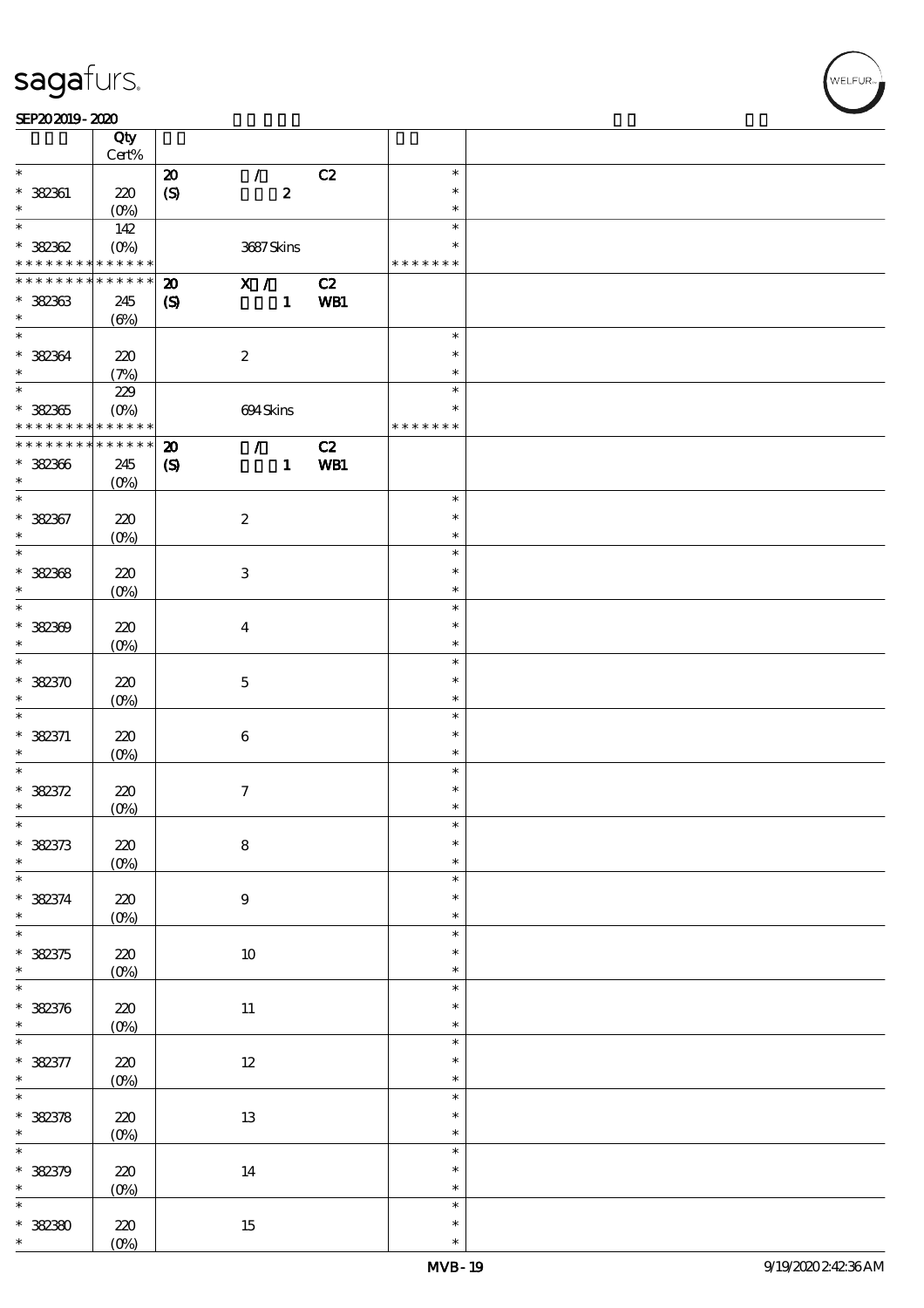#### SEP202019-2020

|                                          | $\overline{Q}$ ty  |                             |                           |               |               |  |
|------------------------------------------|--------------------|-----------------------------|---------------------------|---------------|---------------|--|
|                                          | $Cert\%$           |                             |                           |               |               |  |
| $\ast$                                   | 148                | $\boldsymbol{\mathbf{z}}$   | $\mathcal{F}$             | $\mathbf{C2}$ | $\ast$        |  |
| $* 382381$                               | $(0\%)$            | $\boldsymbol{\mathrm{(S)}}$ | $\mathbf{1}$              | WB1           | $\ast$        |  |
| * * * * * * * * * * * * * *              |                    |                             |                           |               | * * * * * * * |  |
|                                          |                    | $\boldsymbol{\mathfrak{D}}$ | X /                       | C2            |               |  |
| 382382                                   | 254                | $\boldsymbol{S}$            | $\boldsymbol{z}$          | WB1           |               |  |
|                                          | (22%)              |                             |                           |               |               |  |
| * * * * * * * *                          | $******$           | $\boldsymbol{\mathsf{z}}$   | $\mathcal{L}$             | C2            |               |  |
| $* 32333$                                | 245                | $\pmb{\mathcal{S}}$         | $\boldsymbol{z}$          | WB1           |               |  |
| $\ast$                                   | $(O\%)$            |                             |                           |               |               |  |
| $*$                                      |                    |                             |                           |               | $\ast$        |  |
| $*$ 382384                               | 220                |                             | $\boldsymbol{2}$          |               | $\ast$        |  |
| $\ast$                                   |                    |                             |                           |               | $\ast$        |  |
|                                          | $(0\%)$            |                             |                           |               | $\ast$        |  |
|                                          |                    |                             |                           |               | $\ast$        |  |
| $* 32335$<br>$\ast$                      | 220                |                             | $\ensuremath{\mathsf{3}}$ |               |               |  |
| $\overline{\phantom{0}}$                 | $(0\%)$            |                             |                           |               | $\ast$        |  |
|                                          |                    |                             |                           |               | $\ast$        |  |
| $* 32386$                                | 220                |                             | $\boldsymbol{4}$          |               | $\ast$        |  |
| $\ast$                                   | $(O\!/\!\!\delta)$ |                             |                           |               | $\ast$        |  |
|                                          |                    |                             |                           |               | $\ast$        |  |
| $* 382387$                               | 220                |                             | $\mathbf 5$               |               | $\ast$        |  |
| $\ast$                                   | $(O\%)$            |                             |                           |               | $\ast$        |  |
| $\ast$                                   |                    |                             |                           |               | $\ast$        |  |
| $* 32388$                                | 220                |                             | $\bf 6$                   |               | $\ast$        |  |
| $\ast$                                   | (O <sub>0</sub> )  |                             |                           |               | $\ast$        |  |
| $\ast$                                   | 46                 |                             |                           |               | $\ast$        |  |
| $* 38230$                                | $(O\%)$            |                             | 1391 Skins                |               | $\ast$        |  |
| * * * * * * * *                          | * * * * * *        |                             |                           |               | * * * * * * * |  |
| * * * * * * * * <mark>* * * * * *</mark> |                    | $\mathbf 0$                 | X /                       | C2            |               |  |
| $*32300$                                 | 285                | (S)                         | $\mathbf{1}$              |               |               |  |
| $\ast$                                   | $(0\%)$            |                             |                           |               |               |  |
|                                          |                    |                             |                           |               | $\ast$        |  |
| $*$ 382391                               | 260                |                             | $\boldsymbol{z}$          |               | $\ast$        |  |
| $\ast$                                   | $(0\%)$            |                             |                           |               | $\ast$        |  |
| $\ast$                                   |                    |                             |                           |               | $\ast$        |  |
| $*382392$                                | 260                |                             | 3                         |               | $\ast$        |  |
| $\ast$                                   | $(0\%)$            |                             |                           |               | $\ast$        |  |
|                                          |                    |                             |                           |               |               |  |
| $\ast$                                   |                    |                             |                           |               |               |  |
|                                          |                    |                             |                           |               | $\ast$        |  |
| * 382303<br>$\ast$                       | 270                |                             | $\boldsymbol{4}$          |               | $\ast$        |  |
|                                          | $(O\%)$            |                             |                           |               | $\ast$        |  |
| $\ast$                                   | 48                 |                             |                           |               | $\ast$        |  |
| $* 382394$                               | $(O\%)$            |                             | 1123Skins                 |               |               |  |
| * * * * * * * *                          | * * * * * *        |                             |                           |               | * * * * * * * |  |
| * * * * * * *                            | * * * * * *        | $\mathbf{o}$                | $\mathcal{L}$             | C2            |               |  |
| $* 32305$                                | 285                | (S)                         | $\mathbf{1}$              |               |               |  |
| $\ast$                                   | $(O\%)$            |                             |                           |               |               |  |
| $\overline{\ast}$                        |                    |                             |                           |               | $\ast$        |  |
| * 382306                                 | 260                |                             | $\boldsymbol{z}$          |               | $\ast$        |  |
| $\ast$                                   | (0%                |                             |                           |               | $\ast$        |  |
| $\overline{\ast}$                        |                    |                             |                           |               | $\ast$        |  |
| $* 382397$                               | 260                |                             | $\,3$                     |               | $\ast$        |  |
| $\ast$                                   | $(O\!/\!o)$        |                             |                           |               | $\ast$        |  |
| $\ast$                                   |                    |                             |                           |               | $\ast$        |  |
| $* 382308$                               | 260                |                             | $\boldsymbol{4}$          |               | $\ast$        |  |
| $\ast$                                   | $(O\%)$            |                             |                           |               | $\ast$        |  |
| $\ast$                                   |                    |                             |                           |               | $\ast$        |  |
| * 382399                                 | 240                |                             | $\mathbf 5$               |               | $\ast$        |  |
| $\ast$                                   | (0%)               |                             |                           |               | $\ast$        |  |
| $\ast$                                   | $54\,$             |                             |                           |               | $\ast$        |  |
| $* 382400$                               | $(O\%)$            |                             | 1359Skins                 |               | ∗             |  |

.<br>FUR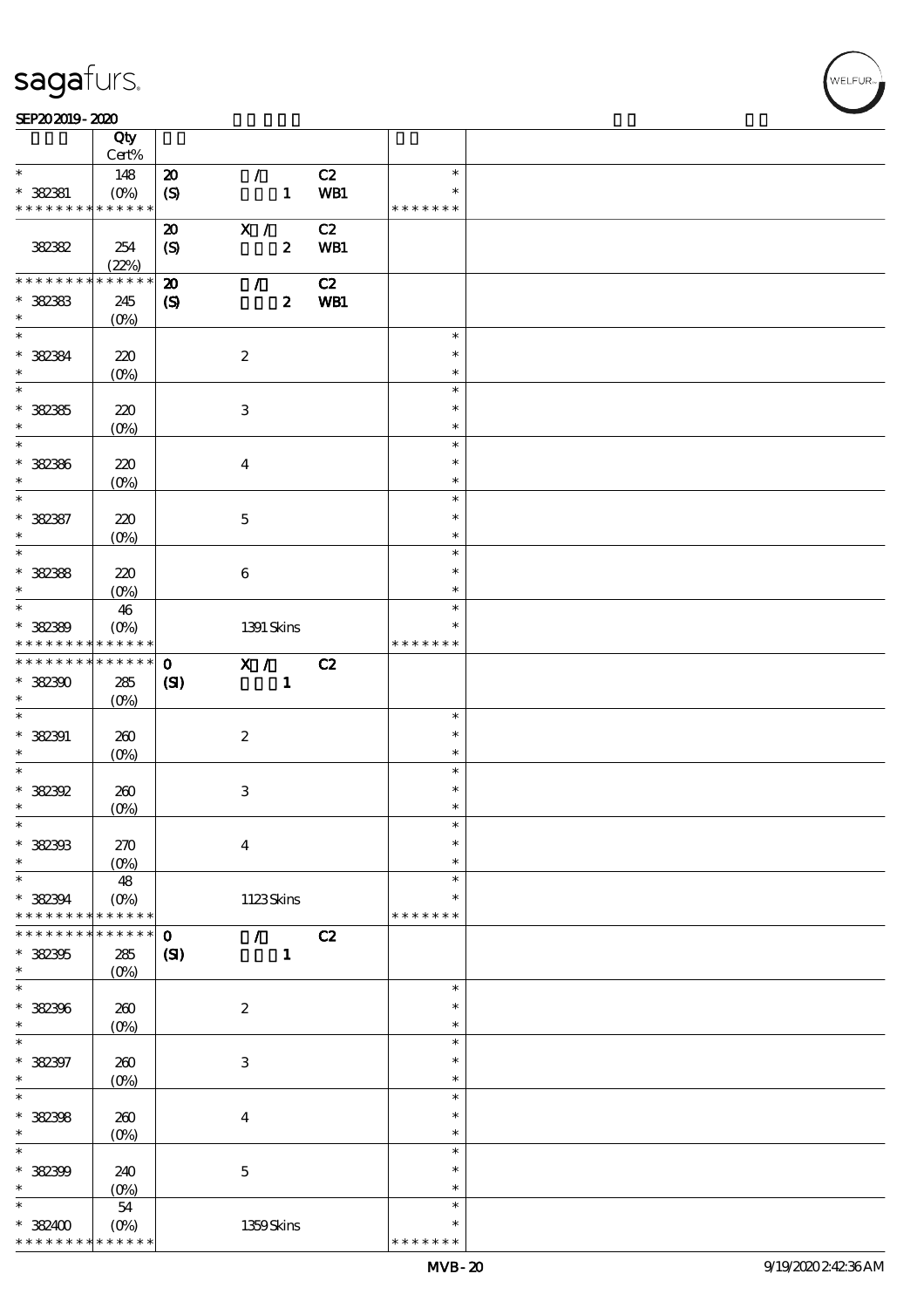### SEP202019-2020

|                                    | Qty                            |                                                 |               |  |
|------------------------------------|--------------------------------|-------------------------------------------------|---------------|--|
|                                    | $\mbox{Cert}\%$<br>* * * * * * |                                                 |               |  |
| * * * * * * * *                    |                                | $\overline{\mathbf{x}}$ /<br>$\mathbf{o}$<br>C2 |               |  |
| $*$ 382401                         | $265\,$                        | $\mathbf{1}$<br>$\boldsymbol{S}$                |               |  |
| $\ast$<br>$\overline{\phantom{0}}$ | $(O\!/\!o)$                    |                                                 |               |  |
|                                    |                                |                                                 | $\ast$        |  |
| * 382402                           | 240                            | $\boldsymbol{2}$                                | $\ast$        |  |
| $\ast$                             | $(0\%)$                        |                                                 | $\ast$        |  |
| $\ast$                             |                                |                                                 | $\ast$        |  |
| * 382403                           | 240                            | $\ensuremath{\mathbf{3}}$                       | $\ast$        |  |
| $\ast$                             | $(O\%)$                        |                                                 | $\ast$        |  |
| $\overline{\phantom{0}}$           |                                |                                                 | $\ast$        |  |
| $* 38404$                          | 240                            | $\boldsymbol{4}$                                | $\ast$        |  |
|                                    | (0%)                           |                                                 | $\ast$        |  |
|                                    |                                |                                                 | $\ast$        |  |
| * 382405                           | 240                            | $\mathbf 5$                                     | $\ast$        |  |
| $\ast$                             | $(0\%)$                        |                                                 | $\ast$        |  |
|                                    |                                |                                                 | $\ast$        |  |
| * 382406                           | 240                            | $\bf 6$                                         | $\ast$        |  |
| $\ast$                             |                                |                                                 | $\ast$        |  |
| $\overline{\ast}$                  | $(O\%)$                        |                                                 | $\ast$        |  |
|                                    |                                |                                                 |               |  |
| * 382407                           | 240                            | $\boldsymbol{\tau}$                             | $\ast$        |  |
| $\ast$<br>$\overline{\ast}$        | (0%)                           |                                                 | $\ast$        |  |
|                                    |                                |                                                 | $\ast$        |  |
| $* 382408$                         | 240                            | ${\bf 8}$                                       | $\ast$        |  |
| $\ast$                             | $(0\%)$                        |                                                 | $\ast$        |  |
| $\ast$                             |                                |                                                 | $\ast$        |  |
| * 382409                           | 240                            | $9\,$                                           | $\ast$        |  |
| $\ast$                             | $(O\%)$                        |                                                 | $\ast$        |  |
| $\overline{\ast}$                  |                                |                                                 | $\ast$        |  |
| $*$ 382410                         | 240                            | $10\,$                                          | $\ast$        |  |
| $\ast$                             | $(0\%)$                        |                                                 | $\ast$        |  |
| $\ast$                             |                                |                                                 | $\ast$        |  |
| $*$ 382411                         | 240                            | $11\,$                                          | $\ast$        |  |
| $\ast$                             | $(O\%)$                        |                                                 | $\ast$        |  |
| $\ast$                             |                                |                                                 | $\ast$        |  |
| $*$ 382412                         | 240                            | $12\,$                                          | $\ast$        |  |
| $\ast$                             | $(0\%)$                        |                                                 | $\ast$        |  |
| $\ast$                             |                                |                                                 |               |  |
| * 382413                           | 240                            | $1\!3$                                          | $\ast$        |  |
| $\ast$                             |                                |                                                 | $\ast$        |  |
| $\ast$                             | $(0\%)$                        |                                                 | $\ast$        |  |
|                                    |                                |                                                 | $\ast$        |  |
| $* 382414$<br>$\ast$               | 240                            | 14                                              | $\ast$        |  |
| $\ast$                             | $(O\!/\!o)$                    |                                                 | $\ast$        |  |
|                                    | $5\!3$                         |                                                 |               |  |
| * 382415                           | $(O\!/\!o)$                    | 3438Skins                                       | $\ast$        |  |
| * * * * * * * *                    | * * * * * *                    |                                                 | * * * * * * * |  |
| * * * * * * * *                    | $******$                       | $\mathbf{o}$<br>$\mathcal{T}$<br>C2             |               |  |
| * 382416                           | 265                            | $\mathbf{1}$<br>$\boldsymbol{S}$                |               |  |
| $\ast$                             | (1%)                           |                                                 |               |  |
| $\overline{\ast}$                  |                                |                                                 | $\ast$        |  |
| $* 382417$                         | 240                            | $\boldsymbol{2}$                                | $\ast$        |  |
| $\ast$                             | (4%)                           |                                                 | $\ast$        |  |
| $\ast$                             |                                |                                                 | $\ast$        |  |
| $* 382418$                         | 240                            | 3                                               | $\ast$        |  |
| $\ast$                             | (3%)                           |                                                 | $\ast$        |  |
| $\ast$                             |                                |                                                 | $\ast$        |  |
| * 382419                           | 240                            | $\boldsymbol{4}$                                | $\ast$        |  |
| $\ast$                             | (10%)                          |                                                 | $\ast$        |  |
| $\ast$                             |                                |                                                 | $\ast$        |  |
| * 382420                           | 240                            | $\mathbf 5$                                     | $\ast$        |  |
| $\ast$                             | (2%)                           |                                                 | $\ast$        |  |
|                                    |                                |                                                 |               |  |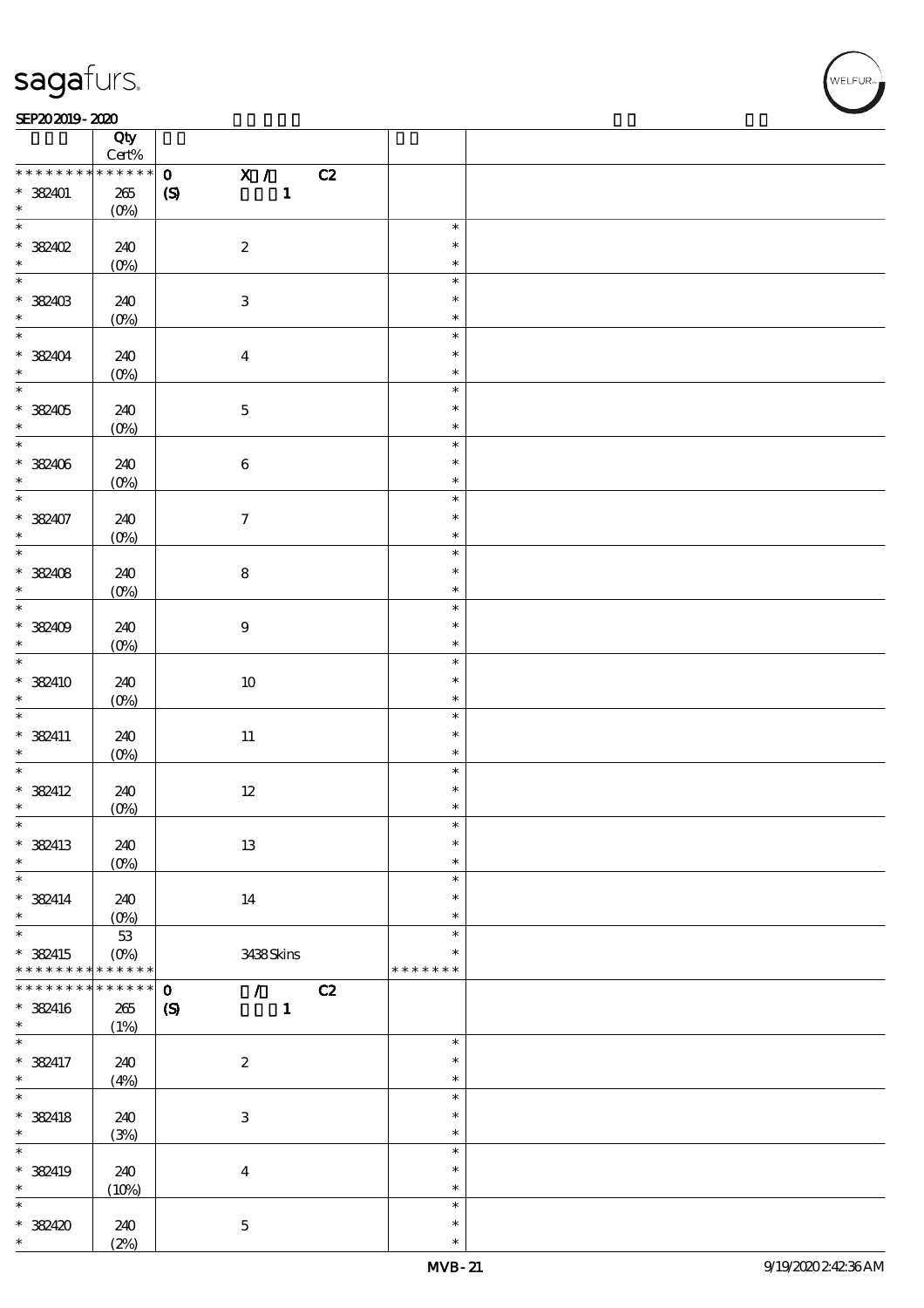#### SEP202019-2020 REPORTED TO A REPORT OF THE SEPENDENT CONTROL AND THE SEPENDENT CONTROL OF THE SEPENDENT CONTROL OF THE SEPENDENT CONTROL OF THE SEPENDENT CONTROL OF THE SEPENDENT CONTROL OF THE SEPENDENT CONTROL OF THE SEP

|                                       | Qty<br>$Cert\%$    |                                                 |                  |  |
|---------------------------------------|--------------------|-------------------------------------------------|------------------|--|
| $*$                                   |                    | $\mathcal{L}$<br>C2<br>$\mathbf{O}$             | $\ast$           |  |
| $* 38421$                             | 240                | $\boldsymbol{S}$<br>$\mathbf{1}$                | $\ast$           |  |
| $\ast$                                | (2%)               |                                                 | $\ast$           |  |
| $\overline{\phantom{0}}$<br>$* 38422$ | 240                | $\boldsymbol{7}$                                | $\ast$<br>$\ast$ |  |
|                                       | (1%)               |                                                 | $\ast$           |  |
|                                       |                    |                                                 | $\ast$           |  |
|                                       |                    |                                                 |                  |  |
| $* 38423$                             | 240                | $\bf 8$                                         | $\ast$           |  |
|                                       | $(0\%)$            |                                                 | $\ast$           |  |
| $\ast$                                |                    |                                                 | $\ast$           |  |
|                                       |                    |                                                 | $\ast$           |  |
| $* 38424$                             | 240                | $\boldsymbol{9}$                                |                  |  |
| $\ast$                                | $(O\%)$            |                                                 | $\ast$           |  |
| $\overline{\ast}$                     |                    |                                                 | $\ast$           |  |
| * 382425                              | 240                | $10\,$                                          | $\ast$           |  |
| $\ast$                                | (2%)               |                                                 | $\ast$           |  |
|                                       |                    |                                                 | $\ast$           |  |
|                                       |                    |                                                 |                  |  |
| * 382426                              | 240                | $11\,$                                          | $\ast$           |  |
| $\ast$                                | $(0\%)$            |                                                 | $\ast$           |  |
| $\ast$                                |                    |                                                 | $\ast$           |  |
| $* 38427$                             | 240                | $12\,$                                          | $\ast$           |  |
| $\ast$                                | (5%)               |                                                 | $\ast$           |  |
| $\overline{\ast}$                     |                    |                                                 | $\ast$           |  |
|                                       |                    |                                                 |                  |  |
| $* 38428$                             | 240                | $13\,$                                          | $\ast$           |  |
| $\ast$                                | (4%)               |                                                 | $\ast$           |  |
|                                       |                    |                                                 | $\ast$           |  |
| * 382429                              | 240                | 14                                              | $\ast$           |  |
| $\ast$                                |                    |                                                 | $\ast$           |  |
| $\ast$                                | (1%)               |                                                 |                  |  |
|                                       |                    |                                                 | $\ast$           |  |
| * 382430                              | 240                | 15                                              | $\ast$           |  |
| $\ast$                                | $(\Theta)$         |                                                 | $\ast$           |  |
|                                       |                    |                                                 | $\ast$           |  |
| * 382431                              | 240                | $16\,$                                          | $\ast$           |  |
| $\ast$                                |                    |                                                 | $\ast$           |  |
| $\overline{\ast}$                     | (7%)               |                                                 | $\ast$           |  |
|                                       |                    |                                                 |                  |  |
| * 382432                              | 240                | $17\,$                                          | $\ast$           |  |
| $\ast$                                | (5%)               |                                                 | $\ast$           |  |
| $\ast$                                |                    |                                                 | $\ast$           |  |
| * 382433                              | 240                | $18\,$                                          | $\ast$           |  |
| $\ast$                                | (5%)               |                                                 | $\ast$           |  |
| $\ast$                                |                    |                                                 | $\ast$           |  |
|                                       | ${\bf 33}$         |                                                 |                  |  |
| $* 382434$                            | (12%)              | 4378Skins                                       | $\ast$           |  |
| * * * * * * * *                       | * * * * * *        |                                                 | * * * * * * *    |  |
| * * * * * * *                         | * * * * * *        | $\mathbf 0$<br>X /<br>C2                        |                  |  |
| * 382435                              | 265                | $\boldsymbol{z}$<br>$\boldsymbol{\mathsf{(S)}}$ |                  |  |
| $\ast$                                | $(O\!/\!\!\delta)$ |                                                 |                  |  |
| $\ast$                                |                    |                                                 | $\ast$           |  |
|                                       |                    |                                                 | $\ast$           |  |
| * 382436                              | 240                | $\boldsymbol{2}$                                |                  |  |
| $\ast$                                | $(0\%)$            |                                                 | $\ast$           |  |
| $\ast$                                |                    |                                                 | $\ast$           |  |
| * 382437                              | 240                | $\ensuremath{\mathbf{3}}$                       | $\ast$           |  |
| $\ast$                                | $(0\%)$            |                                                 | $\ast$           |  |
| $\overline{\ast}$                     | 158                |                                                 | $\ast$           |  |
|                                       |                    |                                                 | $\ast$           |  |
| * 382438                              | $(O\!/\!o)$        | 908Skins                                        |                  |  |
| * * * * * * * *                       | $******$           |                                                 | * * * * * * *    |  |
| * * * * * * * *                       | $* * * * * * *$    | $\mathbf 0$<br>$\mathcal{L}$<br>C2              |                  |  |
| * 382439                              | 265                | $\boldsymbol{2}$<br>$\boldsymbol{S}$            |                  |  |
| $\ast$                                | (9%)               |                                                 |                  |  |
| $\ast$                                |                    |                                                 | $\ast$           |  |
| $* 38240$                             | 240                | $\boldsymbol{2}$                                | $\ast$           |  |
| $\ast$                                |                    |                                                 | $\ast$           |  |
|                                       | (10%)              |                                                 |                  |  |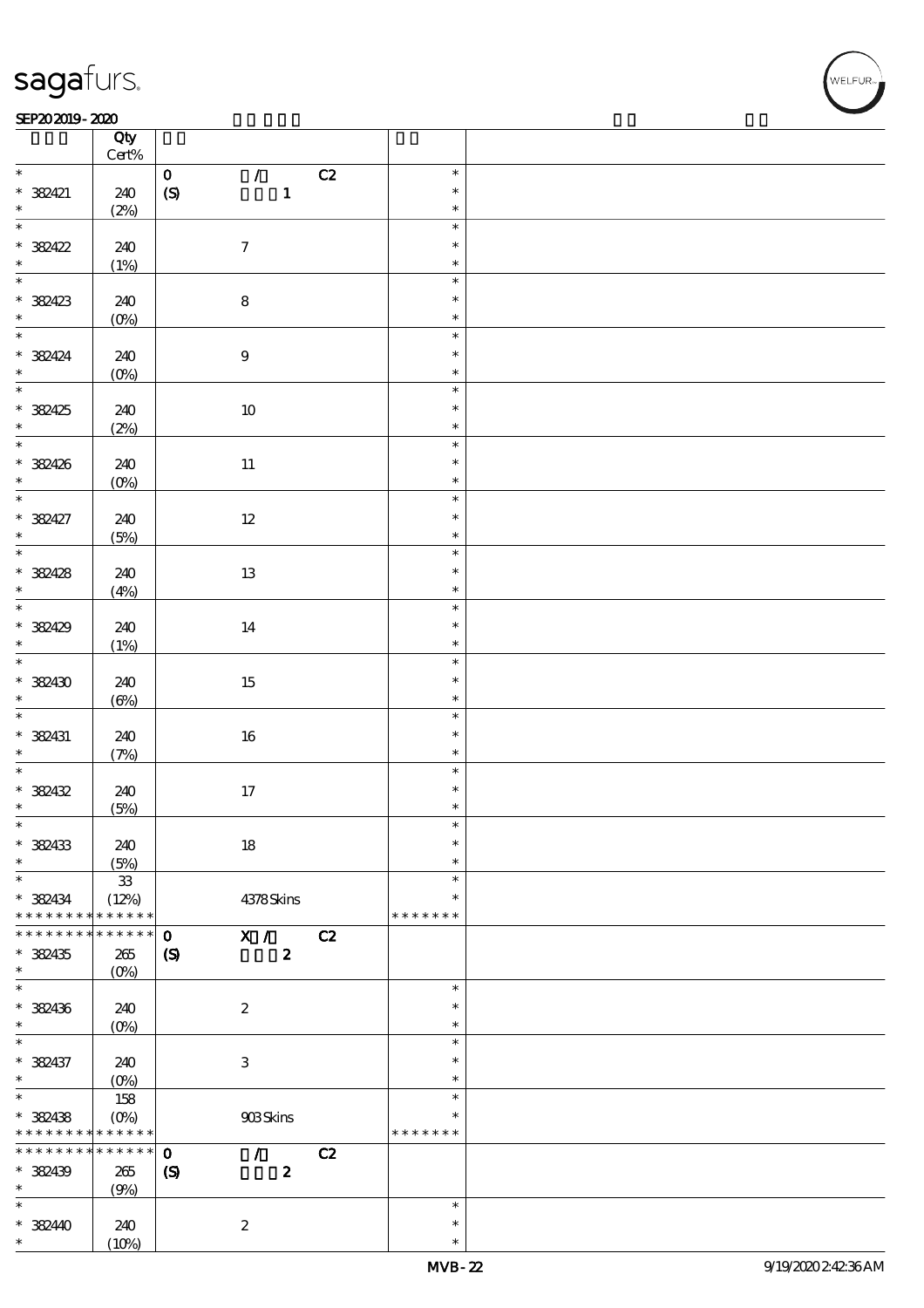#### SEP202019-2020

|                               | Qty             |                            |                  |     |               |  |
|-------------------------------|-----------------|----------------------------|------------------|-----|---------------|--|
|                               | Cert%           |                            |                  |     |               |  |
| $\ast$                        |                 | $\mathbf{o}$               |                  | C2  | $\ast$        |  |
|                               |                 |                            |                  |     | $\ast$        |  |
| $* 382411$                    | 240             | $\boldsymbol{S}$           | $\boldsymbol{z}$ |     |               |  |
| $\ast$                        | (8%)            |                            |                  |     | $\ast$        |  |
| $\ast$                        |                 |                            |                  |     | $\ast$        |  |
| $* 382442$                    | 240             |                            | $\boldsymbol{4}$ |     | ∗             |  |
| $\ast$                        |                 |                            |                  |     | $\ast$        |  |
|                               | (13%)           |                            |                  |     |               |  |
| $\ast$                        |                 |                            |                  |     | $\ast$        |  |
| $* 382443$                    | 240             |                            | $\mathbf 5$      |     | $\ast$        |  |
| $\ast$                        | (19%)           |                            |                  |     | $\ast$        |  |
| $\ast$                        | 58              |                            |                  |     | $\ast$        |  |
| $* 382444$                    |                 |                            |                  |     | $\ast$        |  |
|                               | (15%)           |                            | 1283Skins        |     |               |  |
| * * * * * * * *               | * * * * * *     |                            |                  |     | * * * * * * * |  |
|                               |                 | $\mathbf{o}$               |                  | C2  |               |  |
| 382445                        | 273             | (S)                        | $\mathbf{1}$     | WB1 |               |  |
|                               | $(0\%)$         |                            |                  |     |               |  |
| * * * * * * * *               | $* * * * * * *$ |                            |                  |     |               |  |
|                               |                 | $\mathbf{1}$               |                  | C2  |               |  |
| $* 382446$                    | 326             | $\boldsymbol{\mathcal{S}}$ | 1                |     |               |  |
| $\ast$                        | $(O\!/\!o)$     |                            |                  |     |               |  |
| $\ast$                        | 104             |                            |                  |     | $\ast$        |  |
| $* 382447$                    |                 |                            | 430Skins         |     | ∗             |  |
|                               |                 |                            |                  |     |               |  |
| * * * * * * * * * * * * * * * |                 |                            |                  |     | * * * * * * * |  |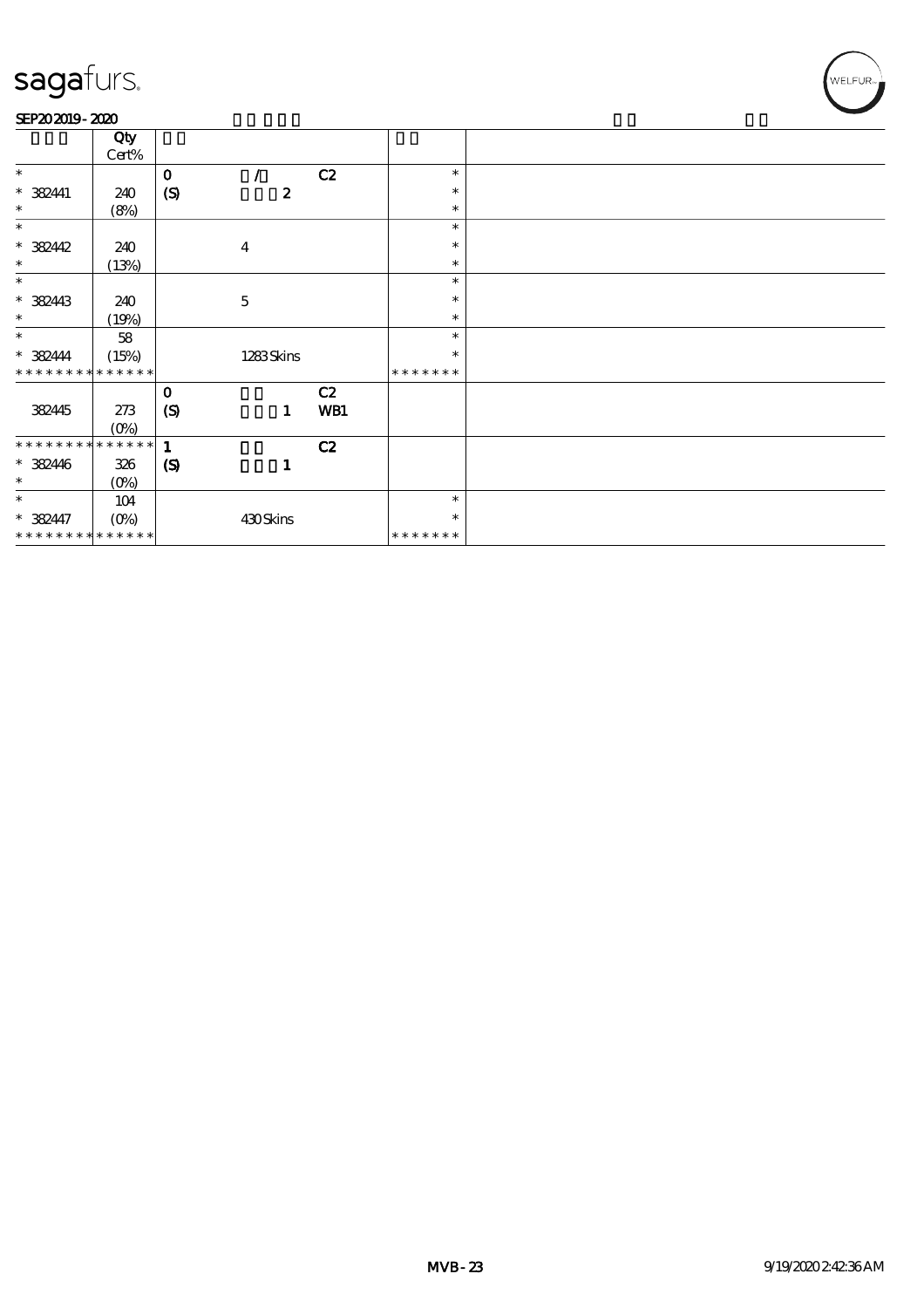| SEP202019-2020 |  |  |
|----------------|--|--|
|                |  |  |

|                                                                                        | Qty                                               |                             |                                 |                 |               |  |
|----------------------------------------------------------------------------------------|---------------------------------------------------|-----------------------------|---------------------------------|-----------------|---------------|--|
|                                                                                        | Cert%                                             |                             |                                 |                 |               |  |
| * * * * * * * *                                                                        | ******                                            | $\boldsymbol{\omega}$       |                                 | C2              |               |  |
| $* 382461$                                                                             | 195                                               | $\boldsymbol{\mathcal{S}}$  | $\mathbf{1}$                    | WB <sub>2</sub> |               |  |
| $\ast$<br>$\ast$                                                                       | $(O\% )$                                          |                             |                                 |                 | $\ast$        |  |
|                                                                                        | ${\bf 3\!}$                                       |                             |                                 |                 | $\ast$        |  |
| $* 382462$<br>* * * * * * * * <mark>* * * * * * *</mark>                               | $(O\!\!\!\!\!\!\backslash\rho)$                   |                             | 227Skins                        |                 | * * * * * * * |  |
| * * * * * * * *                                                                        | $* * * * * * *$                                   | $\boldsymbol{\mathfrak{D}}$ |                                 | C2              |               |  |
|                                                                                        |                                                   |                             |                                 |                 |               |  |
| $*$ 382463<br>$\ast$                                                                   | 205                                               | $\boldsymbol{\mathcal{S}}$  | $\mathbf{1}$                    | WB <sub>2</sub> |               |  |
| $\ast$                                                                                 | $(O\%)$                                           |                             |                                 |                 | $\ast$        |  |
| $* 382464$                                                                             |                                                   |                             | $\boldsymbol{z}$                |                 | $\ast$        |  |
| $\ast$                                                                                 | 190<br>$(O\%)$                                    |                             |                                 |                 | $\ast$        |  |
| $\ast$                                                                                 | 79                                                |                             |                                 |                 | $\ast$        |  |
| $* 382465$                                                                             | $(O\%)$                                           |                             | 474Skins                        |                 | $\ast$        |  |
| * * * * * * * *                                                                        | * * * * * *                                       |                             |                                 |                 | * * * * * * * |  |
| * * * * * * * * * * * * * *                                                            |                                                   | $\boldsymbol{\mathfrak{D}}$ |                                 | C2              |               |  |
| $* 382406$                                                                             | 205                                               | $\boldsymbol{\mathcal{S}}$  | $\boldsymbol{z}$                | <b>WB2</b>      |               |  |
| $\ast$                                                                                 | $(O\%)$                                           |                             |                                 |                 |               |  |
| $\ast$                                                                                 | 196                                               |                             |                                 |                 | $\ast$        |  |
| $* 382467$                                                                             |                                                   |                             | 401 Skins                       |                 | $\ast$        |  |
| * * * * * * * * <mark>* * * * * *</mark>                                               |                                                   |                             |                                 |                 | * * * * * * * |  |
| * * * * * * * *                                                                        | * * * * * *                                       | $\boldsymbol{\mathbf{z}}$   | X /                             | C2              |               |  |
| $* 38468$                                                                              | 265                                               | $\mathbf{C}$                | $\mathbf{1}$                    | WB <sub>2</sub> |               |  |
| $\ast$                                                                                 | $(0\%)$                                           |                             |                                 |                 |               |  |
| $\ast$                                                                                 | 83                                                |                             |                                 |                 | $\ast$        |  |
| $* 382409$                                                                             | $(O\%)$                                           |                             | 348Skins                        |                 | *             |  |
| * * * * * * * * * * * * * *                                                            |                                                   |                             |                                 |                 | * * * * * * * |  |
|                                                                                        |                                                   | $\boldsymbol{\mathfrak{D}}$ | $\mathcal{L}$                   | C2              |               |  |
| 382470                                                                                 | 199                                               | (SI)                        | $\mathbf{1}$                    | <b>WB2</b>      |               |  |
|                                                                                        | $(O\%)$                                           |                             |                                 |                 |               |  |
| * * * * * * * *                                                                        | $******$                                          | $\boldsymbol{\mathbf{z}}$   | X /                             | C2              |               |  |
| $* 382471$                                                                             | 245                                               | $\boldsymbol{\mathcal{S}}$  | $\mathbf{1}$                    | <b>WB2</b>      |               |  |
| $\ast$                                                                                 | $(O\%)$                                           |                             |                                 |                 |               |  |
| $\ast$                                                                                 | 240                                               |                             |                                 |                 | $\ast$        |  |
| $* 382472$                                                                             | $(O\!\!\!\!\!\!\!\backslash \!\!\!\!\!\backslash$ |                             | 485Skins                        |                 | $\ast$        |  |
| * * * * * * * * * * * * * *                                                            |                                                   |                             |                                 |                 | * * * * * * * |  |
| *************** 20                                                                     |                                                   |                             | $\mathcal{L}$ and $\mathcal{L}$ | C2              |               |  |
| $* 382473$                                                                             | 245                                               | $\boldsymbol{\mathrm{(S)}}$ | $\mathbf{1}$                    | WB <sub>2</sub> |               |  |
| $\ast$                                                                                 | $(O\%)$                                           |                             |                                 |                 |               |  |
| $\ast$                                                                                 |                                                   |                             |                                 |                 | $\ast$        |  |
| $* 382474$                                                                             | 220                                               |                             | $\boldsymbol{2}$                |                 | $\ast$        |  |
| $\ast$                                                                                 | $(O\%)$                                           |                             |                                 |                 | $\ast$        |  |
| $\ast$                                                                                 | 202                                               |                             |                                 |                 | $\ast$        |  |
| * 382475                                                                               | $(O\%)$                                           |                             | 667Skins                        |                 | *             |  |
| * * * * * * * * * * * * * *                                                            |                                                   |                             |                                 |                 | * * * * * * * |  |
| * * * * * * * * <mark>* * * * * * *</mark>                                             |                                                   | $\boldsymbol{\mathfrak{D}}$ | X /                             | C2              |               |  |
| $* 382476$                                                                             | 245                                               | $\boldsymbol{S}$            | $\mathbf{z}$                    | <b>WB2</b>      |               |  |
| $\ast$<br>$\ast$                                                                       | $(O\!\!\!\!\!\!\!/\,\!o)$                         |                             |                                 |                 | $\ast$        |  |
|                                                                                        | $93\,$                                            |                             |                                 |                 |               |  |
| $* 382477$                                                                             | $(O\%)$                                           |                             | 338Skins                        |                 | * * * * * * * |  |
| * * * * * * * * <mark>* * * * * *</mark><br>* * * * * * * * <mark>* * * * * * *</mark> |                                                   | $\boldsymbol{\mathfrak{D}}$ |                                 |                 |               |  |
|                                                                                        |                                                   |                             | $\mathcal{F}$                   | C2              |               |  |
| $* 38478$<br>$\ast$                                                                    | 245                                               | $\boldsymbol{\mathrm{(S)}}$ | $\boldsymbol{z}$                | WB <sub>2</sub> |               |  |
| $\ast$                                                                                 | $93$                                              |                             |                                 |                 | $\ast$        |  |
| $* 382479$                                                                             | $(O\%)$                                           |                             | 338Skins                        |                 | $\ast$        |  |
| * * * * * * * * <mark>* * * * * * *</mark>                                             |                                                   |                             |                                 |                 | * * * * * * * |  |
| * * * * * * * * <mark>* * * * * * *</mark>                                             |                                                   | $\mathbf{o}$                | X /                             | C2              |               |  |
| * 382480                                                                               | 265                                               | $\boldsymbol{\mathcal{S}}$  | $\mathbf{1}$                    | WB <sub>2</sub> |               |  |
| $\ast$                                                                                 | $(O\%)$                                           |                             |                                 |                 |               |  |
|                                                                                        |                                                   |                             |                                 |                 |               |  |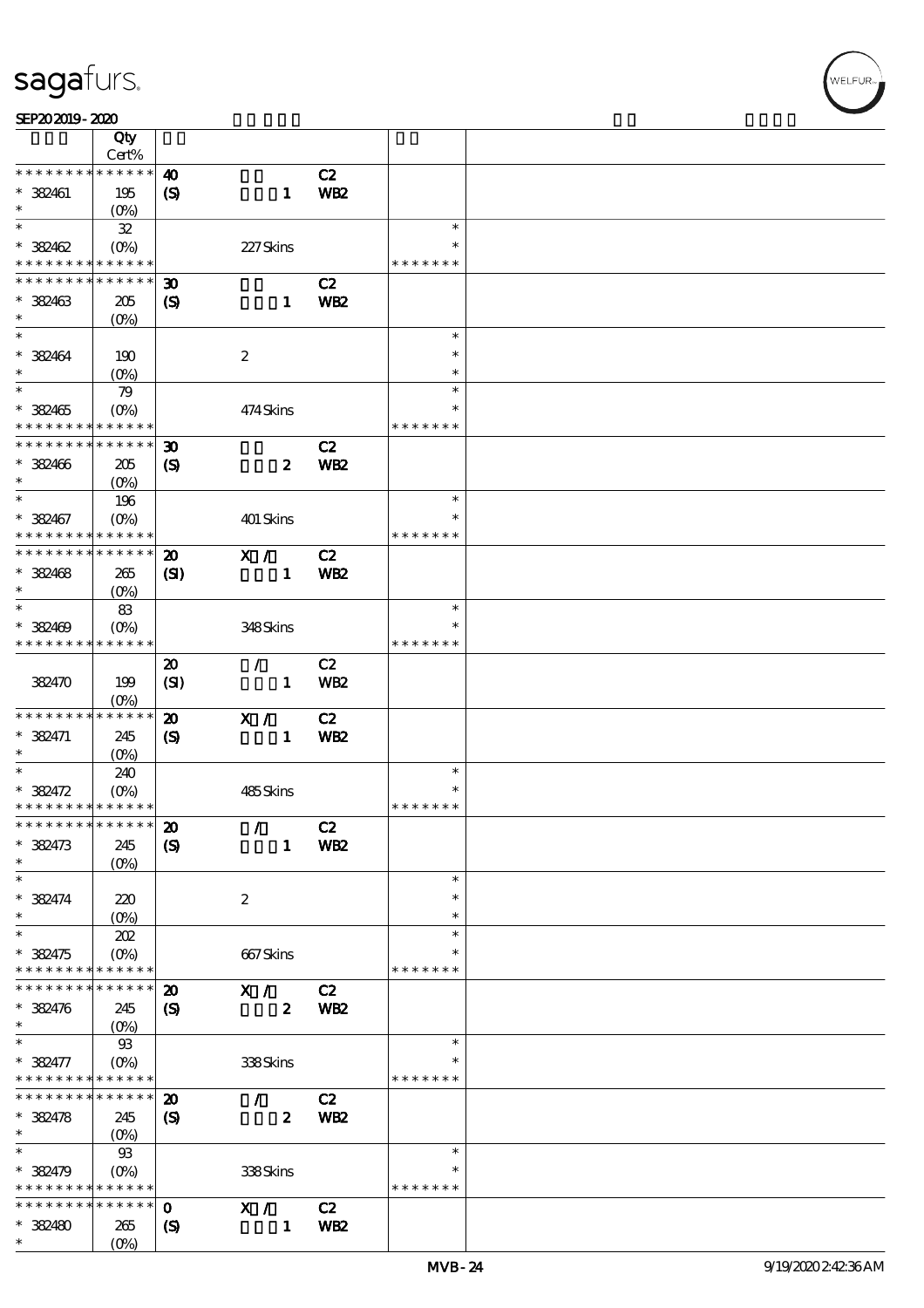#### SEP202019-2020

|                                            | Qty<br>Cert%                    |                             |                                 |                            |               |  |
|--------------------------------------------|---------------------------------|-----------------------------|---------------------------------|----------------------------|---------------|--|
| $\ast$                                     |                                 |                             |                                 |                            | $\ast$        |  |
|                                            | 151                             | $\mathbf{O}$                | X /                             | C2                         |               |  |
| $*$ 382481                                 |                                 | $\boldsymbol{S}$            | $\mathbf{1}$                    | WB <sub>2</sub>            | $\ast$        |  |
| * * * * * * * *                            | * * * * * *                     |                             |                                 |                            | * * * * * * * |  |
| * * * * * * * *                            | $\ast\ast\ast\ast\ast\ast$      | $\mathbf 0$                 | $\mathcal{L}$                   | C2                         |               |  |
| * 382482                                   | 265                             | $\boldsymbol{S}$            | $\mathbf{1}$                    | <b>WB2</b>                 |               |  |
| $\ast$                                     | $(0\%)$                         |                             |                                 |                            |               |  |
|                                            |                                 |                             |                                 |                            | $\ast$        |  |
| * 382483                                   | 240                             |                             | $\boldsymbol{2}$                |                            | $\ast$        |  |
| $\ast$                                     | $(O\%)$                         |                             |                                 |                            | $\ast$        |  |
|                                            | 110                             |                             |                                 |                            | $\ast$        |  |
| * 382484                                   | $(O\%)$                         |                             | 615Skins                        |                            | $\ast$        |  |
| * * * * * * * * * * * * * *                |                                 |                             |                                 |                            | * * * * * * * |  |
|                                            |                                 |                             |                                 |                            |               |  |
|                                            |                                 | 5040                        | X /                             | C2                         |               |  |
| 382485                                     | 212                             | (SI)                        | $\mathbf{1}$                    | $\overline{\phantom{a}}$ 1 |               |  |
|                                            | (6%)                            |                             |                                 |                            |               |  |
| * * * * * * * *                            | * * * * * *                     | 5040                        | $\mathcal{L}$                   | C2                         |               |  |
| * 382486                                   | 185                             | $\mathbf{C}$                | $\mathbf{1}$                    | $\blacksquare$             |               |  |
| $\ast$                                     | $(O\%)$                         |                             |                                 |                            |               |  |
| $\ast$                                     |                                 |                             |                                 |                            | $\ast$        |  |
| * 382487                                   | 160                             |                             | $\boldsymbol{2}$                |                            | $\ast$        |  |
| $\ast$                                     | (O <sub>0</sub> )               |                             |                                 |                            | $\ast$        |  |
| $\overline{\phantom{0}}$                   |                                 |                             |                                 |                            | $\ast$        |  |
| $* 38488$                                  | 160                             |                             | 3                               |                            | $\ast$        |  |
| $\ast$                                     | (O <sub>0</sub> )               |                             |                                 |                            | $\ast$        |  |
|                                            |                                 |                             |                                 |                            | $\ast$        |  |
|                                            | 146                             |                             |                                 |                            |               |  |
| * 382489                                   | (10%)                           |                             | 651 Skins                       |                            |               |  |
| * * * * * * * *                            | * * * * * *                     |                             |                                 |                            | * * * * * * * |  |
| * * * * * * * *                            | $\ast\ast\ast\ast\ast\ast$      | 50 <sup>/40</sup>           | X / C2                          |                            |               |  |
| * 382490                                   | 185                             | $\boldsymbol{S}$            | $\mathbf{1}$                    | $\overline{\phantom{a}}$   |               |  |
| $\ast$                                     | $(O\%)$                         |                             |                                 |                            |               |  |
| $\ast$                                     |                                 |                             |                                 |                            | $\ast$        |  |
| $* 382491$                                 | 160                             |                             | $\boldsymbol{z}$                |                            | $\ast$        |  |
| $\ast$                                     | (O <sub>0</sub> )               |                             |                                 |                            | $\ast$        |  |
| $*$                                        | $93$                            |                             |                                 |                            | $\ast$        |  |
| * 382492                                   | $(O\!\!\!\!\!\!\!/\,\!o)$       |                             | 438Skins                        |                            | $\ast$        |  |
| * * * * * * * * <mark>* * * * * * *</mark> |                                 |                             |                                 |                            | * * * * * * * |  |
| ************** 5040                        |                                 |                             | $\mathcal{L}$ and $\mathcal{L}$ | C2                         |               |  |
| * 382493                                   | 185                             | $\boldsymbol{\mathrm{(S)}}$ | $\mathbf{1}$                    | $\blacksquare$             |               |  |
| $\ast$                                     | $(0\%)$                         |                             |                                 |                            |               |  |
| $\ast$                                     |                                 |                             |                                 |                            | $\ast$        |  |
|                                            |                                 |                             |                                 |                            | $\ast$        |  |
| * 382494<br>$\ast$                         | 160                             |                             | $\boldsymbol{z}$                |                            |               |  |
| $\overline{\ast}$                          | $(O\!\!\!\!\!\!\backslash\rho)$ |                             |                                 |                            | $\ast$        |  |
|                                            |                                 |                             |                                 |                            | $\ast$        |  |
| * 382495                                   | 160                             |                             | 3                               |                            | ∗             |  |
| $\ast$                                     | $(0\%)$                         |                             |                                 |                            | $\ast$        |  |
| $\ast$                                     |                                 |                             |                                 |                            | $\ast$        |  |
| * 382496                                   | 160                             |                             | $\bf{4}$                        |                            | $\ast$        |  |
| $*$                                        | (22%)                           |                             |                                 |                            | $\ast$        |  |
| $\ast$                                     |                                 |                             |                                 |                            | $\ast$        |  |
| * 382497                                   | 140                             |                             | $\mathbf{5}$                    |                            | $\ast$        |  |
| $\ast$                                     | $(\Theta)$                      |                             |                                 |                            | $\ast$        |  |
| $\overline{\ast}$                          | 49                              |                             |                                 |                            | $\ast$        |  |
| * 382498                                   | $(O\%)$                         |                             | 854Skins                        |                            |               |  |
| * * * * * * * *                            | * * * * * *                     |                             |                                 |                            | * * * * * * * |  |
|                                            |                                 | 5040                        | $\mathcal{L}$ and $\mathcal{L}$ | C2                         |               |  |
|                                            |                                 |                             |                                 |                            |               |  |
| 382499                                     | 137                             | (SI)                        | $\sim$ 1                        | $\overline{\mathbf{2}}$    |               |  |
|                                            | $(0\%)$                         |                             |                                 |                            |               |  |
|                                            |                                 | 5040                        | $\mathbf{X}$ /                  | C2                         |               |  |
| 382500                                     | 154                             | $\boldsymbol{S}$            | $\mathbf{1}$                    | $\boldsymbol{2}$           |               |  |
|                                            | $(0\%)$                         |                             |                                 |                            |               |  |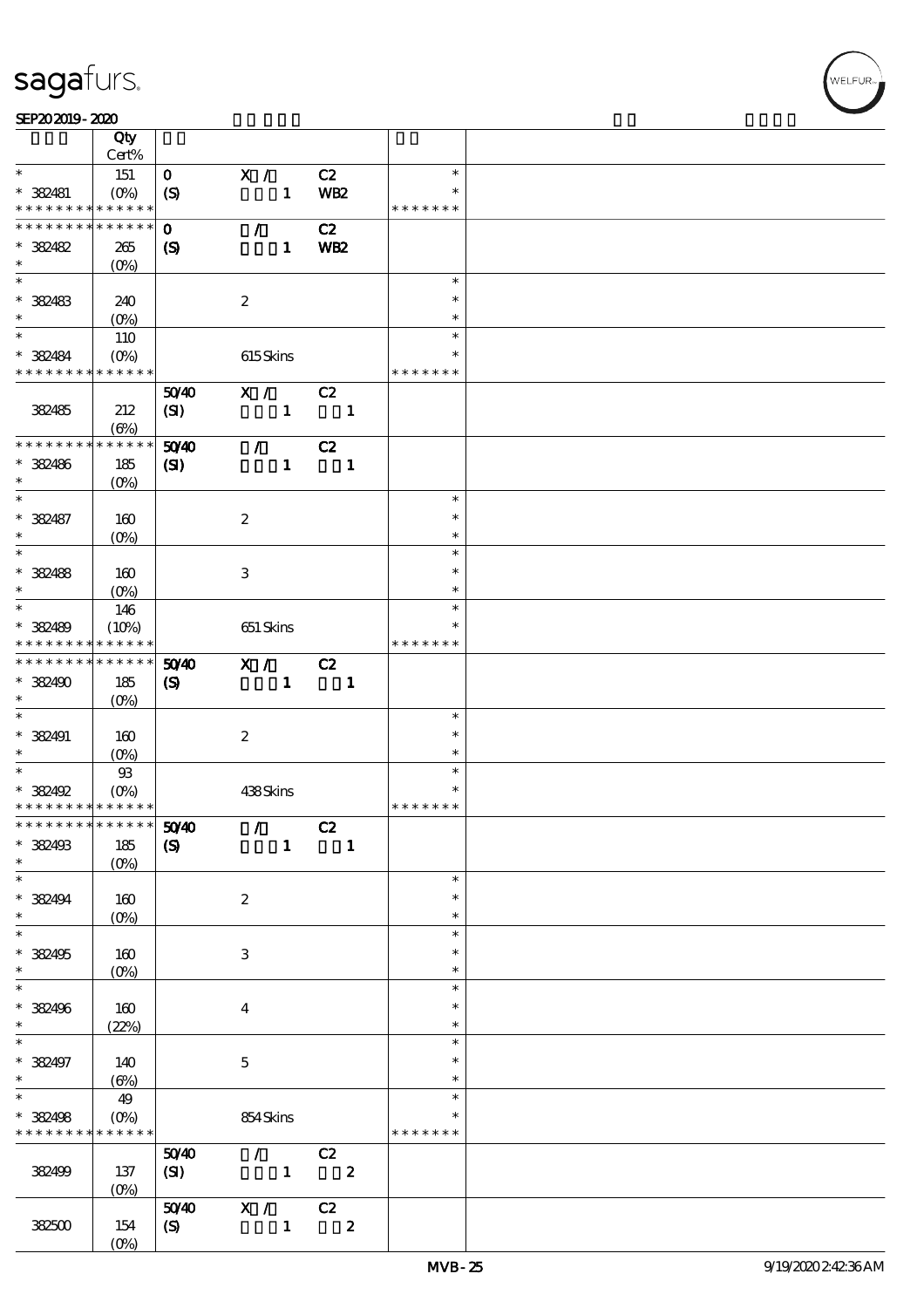### $SEP202019 - 2020$

|                                            | Qty                |                             |                  |                           |                            |                |               |  |
|--------------------------------------------|--------------------|-----------------------------|------------------|---------------------------|----------------------------|----------------|---------------|--|
|                                            | $Cert\%$           |                             |                  |                           |                            |                |               |  |
|                                            |                    | 5040                        | $\mathcal{L}$    |                           | C2                         |                |               |  |
| 382501                                     | 193                | (S)                         |                  |                           | $1 \t 2$                   |                |               |  |
|                                            | $(0\%)$            |                             |                  |                           |                            |                |               |  |
|                                            |                    | $\boldsymbol{\omega}$       |                  |                           | C2                         |                |               |  |
| 382502                                     | 201                | (SI)                        |                  | $\mathbf{I}$              |                            | $\mathbf{3}$   |               |  |
|                                            | (0%)               |                             |                  |                           |                            |                |               |  |
| * * * * * * * *                            | * * * * * *        | $\boldsymbol{\omega}$       |                  |                           | C2                         |                |               |  |
| $^*$ 382503 $\,$                           | 215                |                             |                  | $\mathbf{1}$              |                            | $\mathbf{3}$   |               |  |
| $\ast$                                     |                    | $\boldsymbol{\mathcal{S}}$  |                  |                           |                            |                |               |  |
| $\ast$                                     |                    |                             |                  |                           |                            |                | $\ast$        |  |
|                                            | 72                 |                             |                  |                           |                            |                |               |  |
| $*382504$                                  | $(O\% )$           |                             | 287Skins         |                           |                            |                |               |  |
| * * * * * * * * <mark>* * * * * * *</mark> |                    |                             |                  |                           |                            |                | * * * * * * * |  |
| * * * * * * * *                            | * * * * * *        | $\boldsymbol{\mathfrak{D}}$ | X / C2           |                           |                            |                |               |  |
| $*382505$                                  | 225                | (SI)                        |                  | $\mathbf{1}$              | $\overline{\phantom{a}}$   |                |               |  |
| $\ast$                                     | $(0\%)$            |                             |                  |                           |                            |                |               |  |
| $\overline{\ast}$                          |                    |                             |                  |                           |                            |                | $\ast$        |  |
| $* 382506$                                 | 200                |                             | $\boldsymbol{2}$ |                           |                            |                | $\ast$        |  |
| $\ast$                                     | $(O\%)$            |                             |                  |                           |                            |                | $\ast$        |  |
|                                            |                    |                             |                  |                           |                            |                | $\ast$        |  |
|                                            |                    |                             |                  |                           |                            |                |               |  |
| $* 382507$<br>$\ast$                       | 200                |                             | $\,3$            |                           |                            |                | $\ast$        |  |
|                                            | $(O\%)$            |                             |                  |                           |                            |                | $\ast$        |  |
| $\overline{\ast}$                          |                    |                             |                  |                           |                            |                | $\ast$        |  |
| $* 382508$                                 | 200                |                             | $\boldsymbol{4}$ |                           |                            |                | $\ast$        |  |
| $\ast$                                     | $(O\%)$            |                             |                  |                           |                            |                | $\ast$        |  |
| $*$                                        | 208                |                             |                  |                           |                            |                | $\ast$        |  |
| $* 32509$                                  | $(O\!/\!o)$        |                             | 1033Skins        |                           |                            |                | $\ast$        |  |
| * * * * * * * *                            | ******             |                             |                  |                           |                            |                | * * * * * * * |  |
| * * * * * * * *                            | * * * * * *        | $\boldsymbol{\mathfrak{D}}$ |                  | $\mathcal{T}=\mathcal{I}$ | C2                         |                |               |  |
| $* 382510$                                 |                    |                             |                  |                           |                            |                |               |  |
| $\ast$                                     | 225                | (SI)                        |                  | $\mathbf{1}$              | $\overline{\phantom{a}}$ 1 |                |               |  |
| $\overline{\ast}$                          | $(O\%)$            |                             |                  |                           |                            |                |               |  |
|                                            |                    |                             |                  |                           |                            |                | $\ast$        |  |
| $*382511$                                  | 200                |                             | $\boldsymbol{2}$ |                           |                            |                | $\ast$        |  |
| $\ast$                                     | $(O\!/\!o)$        |                             |                  |                           |                            |                | $\ast$        |  |
| $\overline{\ast}$                          |                    |                             |                  |                           |                            |                | $\ast$        |  |
| $* 382512$                                 | 200                |                             | $\,3$            |                           |                            |                | $\ast$        |  |
| $\ast$                                     | (0%)               |                             |                  |                           |                            |                | $\ast$        |  |
| $\ast$                                     |                    |                             |                  |                           |                            |                |               |  |
| $*$ 382513                                 | 200                |                             | $\boldsymbol{4}$ |                           |                            |                | $\ast$        |  |
| $\ast$                                     | $(O\%)$            |                             |                  |                           |                            |                | $\ast$        |  |
| $\ast$                                     | 146                |                             |                  |                           |                            |                | $\ast$        |  |
|                                            |                    |                             |                  |                           |                            |                | $\ast$        |  |
| $* 382514$                                 | $(O\!/\!\!\delta)$ |                             | $971$ Skins      |                           |                            |                | * * * * * * * |  |
| * * *                                      | * * * * * *        |                             |                  |                           |                            |                |               |  |
| * * * * * * *                              | * * * * * *        | $\boldsymbol{\mathfrak{D}}$ | $\mathbf{X}$ /   |                           | C2                         |                |               |  |
| $*$ 382515                                 | $205\,$            | $\boldsymbol{\mathrm{(S)}}$ |                  | $\mathbf{1}$              |                            | $\blacksquare$ |               |  |
| $\ast$                                     | $(O\%)$            |                             |                  |                           |                            |                |               |  |
| $\ast$                                     |                    |                             |                  |                           |                            |                | $\ast$        |  |
| $*$ 382516                                 | 180                |                             | $\boldsymbol{2}$ |                           |                            |                | $\ast$        |  |
| $\ast$                                     | $(0\%)$            |                             |                  |                           |                            |                | $\ast$        |  |
| $\ast$                                     |                    |                             |                  |                           |                            |                | $\ast$        |  |
| $* 382517$                                 | 180                |                             | $\,3$            |                           |                            |                | $\ast$        |  |
| $\ast$                                     |                    |                             |                  |                           |                            |                | $\ast$        |  |
| $\ast$                                     | $(O\%)$            |                             |                  |                           |                            |                |               |  |
|                                            |                    |                             |                  |                           |                            |                | $\ast$        |  |
| $*$ 382518                                 | 180                |                             | $\bf{4}$         |                           |                            |                | $\ast$        |  |
| $\ast$                                     | $(O\%)$            |                             |                  |                           |                            |                | $\ast$        |  |
| $\ast$                                     |                    |                             |                  |                           |                            |                | $\ast$        |  |
| $*$ 382519                                 | 180                |                             | $\mathbf 5$      |                           |                            |                | $\ast$        |  |
| $\ast$                                     | $(O\%)$            |                             |                  |                           |                            |                | $\ast$        |  |
| $\ast$                                     | 104                |                             |                  |                           |                            |                | $\ast$        |  |
| $*382520$                                  | $(O\%)$            |                             | 1029Skins        |                           |                            |                | $\ast$        |  |
| * * * * * * * *                            | * * * * * *        |                             |                  |                           |                            |                | * * * * * *   |  |
|                                            |                    |                             |                  |                           |                            |                |               |  |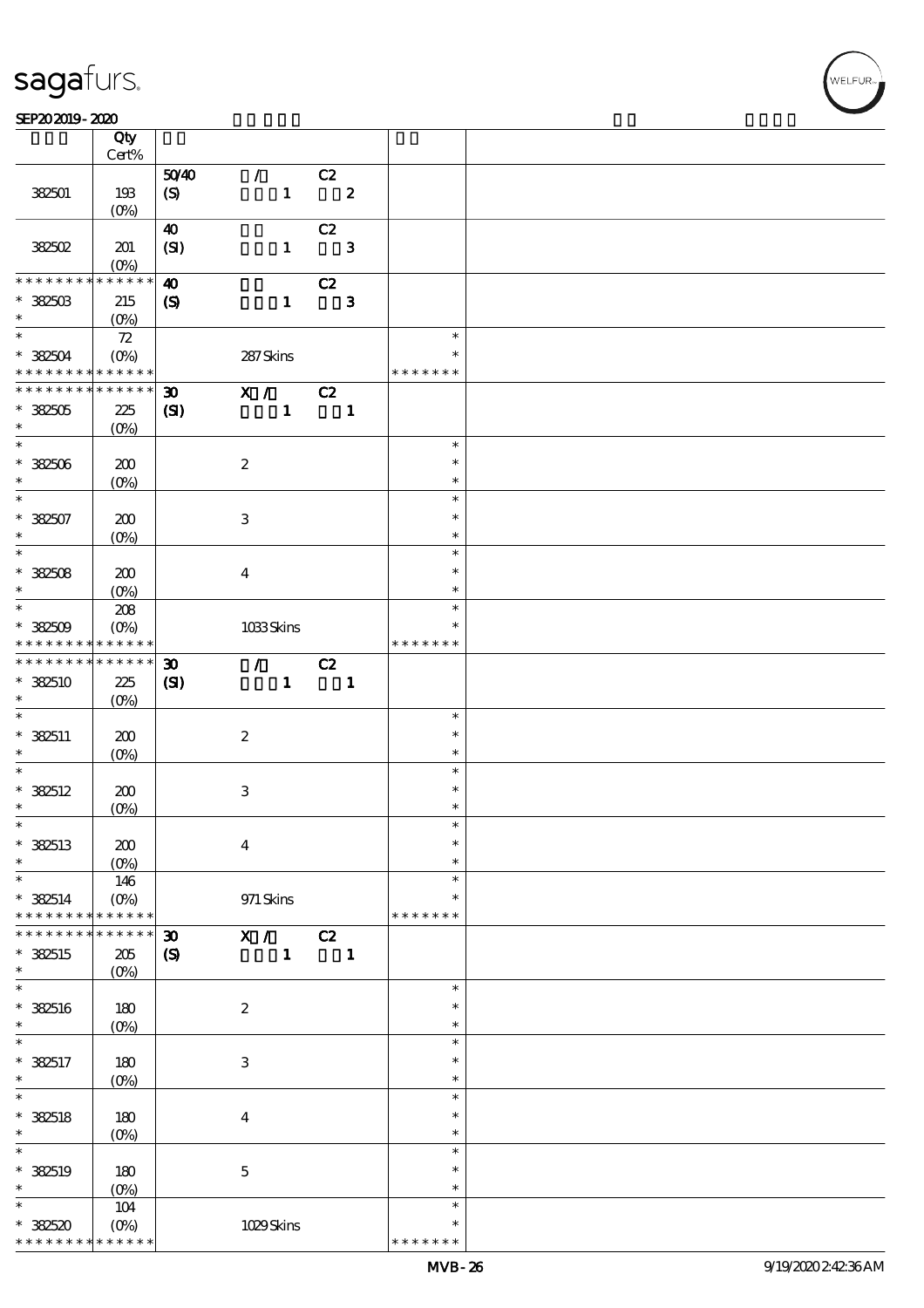#### SEP202019-2020

|                                | Qty<br>Cert%             |                             |                           |                  |    |                         |               |  |
|--------------------------------|--------------------------|-----------------------------|---------------------------|------------------|----|-------------------------|---------------|--|
| * * * * * * * *                | $******$                 | $\boldsymbol{\mathfrak{D}}$ | $\mathcal{T}^{\pm}$       |                  | C2 |                         |               |  |
| $* 382521$                     | $205\,$                  | $\boldsymbol{\mathrm{(S)}}$ |                           | $\mathbf{1}$     |    | $\blacksquare$          |               |  |
| $\ast$                         | $(O\%)$                  |                             |                           |                  |    |                         |               |  |
| $\overline{\ast}$              |                          |                             |                           |                  |    |                         | $\ast$        |  |
|                                |                          |                             |                           |                  |    |                         | $\ast$        |  |
| $* 38522$                      | 180                      |                             | $\boldsymbol{2}$          |                  |    |                         |               |  |
| $\ast$                         | $(0\%)$                  |                             |                           |                  |    |                         | $\ast$        |  |
| $\overline{\phantom{0}}$       |                          |                             |                           |                  |    |                         | $\ast$        |  |
| $* 382523$                     | 180                      |                             | $\ensuremath{\mathbf{3}}$ |                  |    |                         | $\ast$        |  |
| $\ast$                         | $(0\%)$                  |                             |                           |                  |    |                         | $\ast$        |  |
| $\overline{\ast}$              |                          |                             |                           |                  |    |                         | $\ast$        |  |
| $* 382524$                     | 180                      |                             | $\boldsymbol{4}$          |                  |    |                         | $\ast$        |  |
| $\ast$                         |                          |                             |                           |                  |    |                         | $\ast$        |  |
|                                | $(\Theta)$               |                             |                           |                  |    |                         | $\ast$        |  |
|                                |                          |                             |                           |                  |    |                         |               |  |
| $* 382525$                     | 180                      |                             | $\mathbf 5$               |                  |    |                         | $\ast$        |  |
| $\ast$                         | $(O\%)$                  |                             |                           |                  |    |                         | $\ast$        |  |
| $\overline{\ast}$              |                          |                             |                           |                  |    |                         | $\ast$        |  |
| * 382526                       | 180                      |                             | $\bf 6$                   |                  |    |                         | $\ast$        |  |
| $\ast$                         | $(O\!/\!\!\delta)$       |                             |                           |                  |    |                         | $\ast$        |  |
| $\ast$                         |                          |                             |                           |                  |    |                         | $\ast$        |  |
| $* 382527$                     | 180                      |                             | $\boldsymbol{7}$          |                  |    |                         | $\ast$        |  |
| $\ast$                         |                          |                             |                           |                  |    |                         | $\ast$        |  |
| $\overline{\ast}$              | $(\Theta)$               |                             |                           |                  |    |                         | $\ast$        |  |
|                                |                          |                             |                           |                  |    |                         |               |  |
| $* 382528$                     | 180                      |                             | $\bf 8$                   |                  |    |                         | $\ast$        |  |
| $\ast$                         | $(O\%)$                  |                             |                           |                  |    |                         | $\ast$        |  |
| $\overline{\ast}$              |                          |                             |                           |                  |    |                         | $\ast$        |  |
| $* 382529$                     | 180                      |                             | $\boldsymbol{9}$          |                  |    |                         | $\ast$        |  |
| $\ast$                         | $(O\!/\!\!\delta)$       |                             |                           |                  |    |                         | $\ast$        |  |
| $\overline{\ast}$              |                          |                             |                           |                  |    |                         | $\ast$        |  |
| $*382530$                      | 180                      |                             | $10\,$                    |                  |    |                         | $\ast$        |  |
| $\ast$                         |                          |                             |                           |                  |    |                         | $\ast$        |  |
|                                | $(0\%)$                  |                             |                           |                  |    |                         |               |  |
|                                | $75\,$                   |                             |                           |                  |    |                         | $\ast$        |  |
| $* 32531$                      | $(0\%)$                  |                             | $1900$ Skins              |                  |    |                         | $\ast$        |  |
| * * * * * * * *                | * * * * * *              |                             |                           |                  |    |                         | * * * * * * * |  |
| * * * * * * * *                | $******$                 | $\boldsymbol{\mathfrak{D}}$ | X /                       |                  | C2 |                         |               |  |
| $* 382532$                     | 225                      | $\boldsymbol{\mathrm{(S)}}$ |                           | $\boldsymbol{2}$ |    | $\blacksquare$          |               |  |
| $\ast$                         | $(0\%)$                  |                             |                           |                  |    |                         |               |  |
| $\ast$                         | $7\!1$                   |                             |                           |                  |    |                         | $\ast$        |  |
| $*32533$                       | $(O\%)$                  |                             | 296Skins                  |                  |    |                         | $\ast$        |  |
| * * * * * * * *                | * * * * * *              |                             |                           |                  |    |                         | * * * * * * * |  |
| * * * * * * *                  | * * * * * *              | $\boldsymbol{\mathfrak{D}}$ | $\mathcal{T}$             |                  | C2 |                         |               |  |
|                                |                          |                             |                           |                  |    |                         |               |  |
| * 382534                       | 205                      | $\boldsymbol{\mathcal{S}}$  |                           | $\boldsymbol{z}$ |    | $\blacksquare$          |               |  |
| $\ast$                         | $(O\%)$                  |                             |                           |                  |    |                         |               |  |
| $\overline{\ast}$              |                          |                             |                           |                  |    |                         | $\ast$        |  |
| $* 32535$                      | 180                      |                             | $\boldsymbol{2}$          |                  |    |                         | $\ast$        |  |
| $\ast$                         | $(0\%)$                  |                             |                           |                  |    |                         | $\ast$        |  |
| $\ast$                         |                          |                             |                           |                  |    |                         | $\ast$        |  |
| $* 32536$                      | 180                      |                             | $\ensuremath{\mathbf{3}}$ |                  |    |                         | $\ast$        |  |
| $\ast$                         | $(0\%)$                  |                             |                           |                  |    |                         | $\ast$        |  |
| $\ast$                         | 190                      |                             |                           |                  |    |                         | $\ast$        |  |
|                                |                          |                             |                           |                  |    |                         | $\ast$        |  |
| $* 382537$                     | $(O\%)$                  |                             | $755$ Skins               |                  |    |                         | * * * * * * * |  |
| * * * * * * * * <mark>*</mark> | * * * * * *              |                             |                           |                  |    |                         |               |  |
|                                |                          | $\pmb{\mathfrak{D}}$        | X /                       |                  | C2 |                         |               |  |
| 382538                         | 244                      | (SI)                        |                           | $\mathbf{1}$     |    | $\overline{\mathbf{z}}$ |               |  |
|                                | $(O\%)$                  |                             |                           |                  |    |                         |               |  |
| * * * * * *                    | * * * * * *              | $\boldsymbol{\mathfrak{D}}$ | $\mathcal{L}$             |                  | C2 |                         |               |  |
| $*32539$                       | 225                      | $\mathbf{C}$                |                           | $\mathbf{1}$     |    | $\boldsymbol{z}$        |               |  |
| $\ast$                         | $(0\%)$                  |                             |                           |                  |    |                         |               |  |
| $\ast$                         |                          |                             |                           |                  |    |                         |               |  |
|                                |                          |                             |                           |                  |    |                         | $\ast$        |  |
|                                |                          |                             |                           |                  |    |                         | $\ast$        |  |
| $* 382540$<br>$\ast$           | 200<br>(O <sub>0</sub> ) |                             | $\boldsymbol{2}$          |                  |    |                         | $\ast$        |  |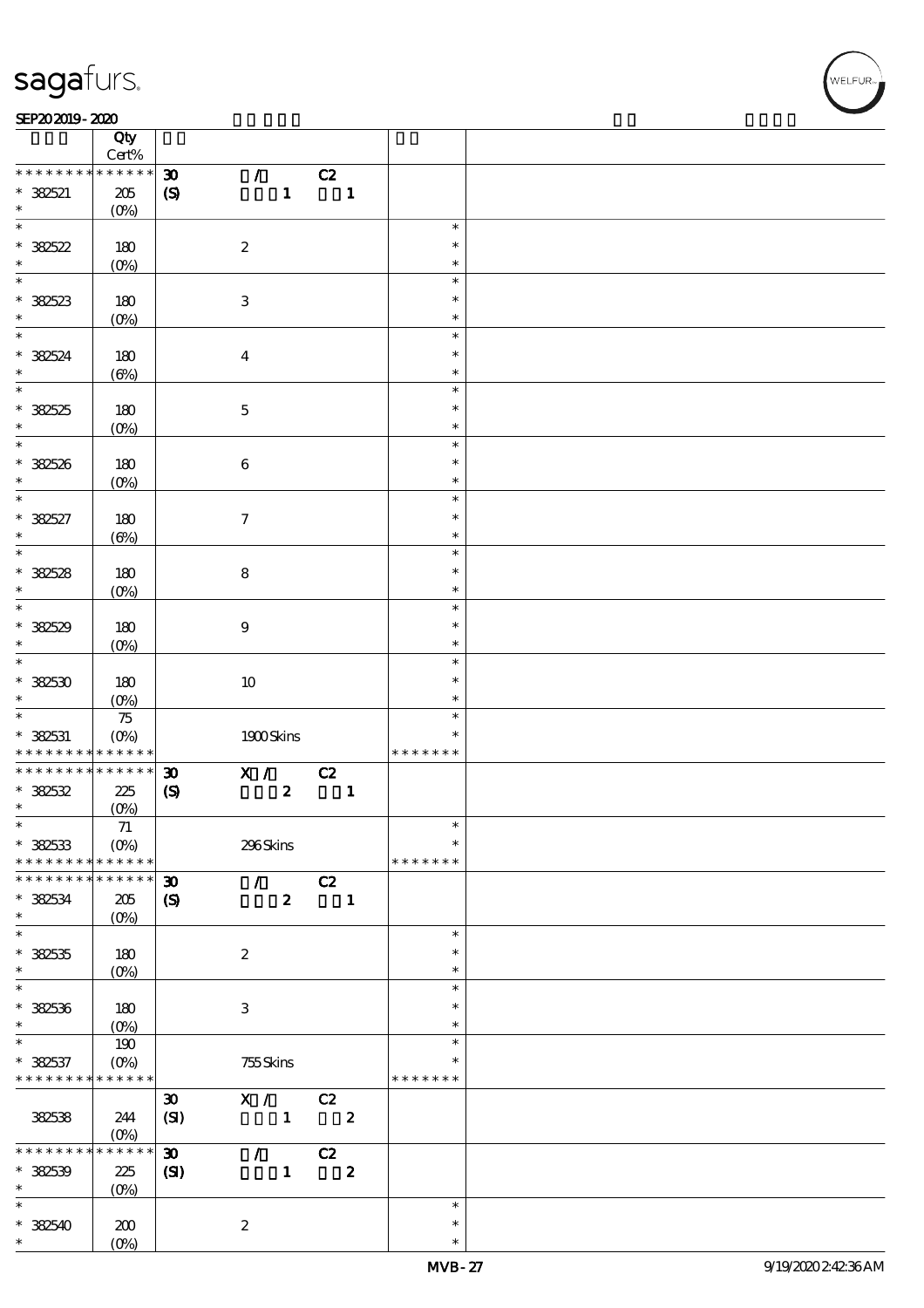#### SEP202019-2020

|                                           | Qty                                            |                             |                                 |                            |                  |                         |  |
|-------------------------------------------|------------------------------------------------|-----------------------------|---------------------------------|----------------------------|------------------|-------------------------|--|
|                                           | Cert%                                          |                             |                                 |                            |                  |                         |  |
| $\ast$                                    | 128                                            | $\boldsymbol{\mathfrak{D}}$ | $\mathcal{L}$                   | C2                         |                  | $\ast$                  |  |
| $* 382541$<br>* * * * * * * *             | $(O\!\!\!\!\!\!\backslash\rho)$<br>* * * * * * | (SI)                        | $\mathbf{1}$                    |                            | $\mathbf{2}$     | $\ast$<br>* * * * * * * |  |
| * * * * * * * *                           | * * * * * *                                    |                             |                                 |                            |                  |                         |  |
| $* 382542$                                |                                                | $\boldsymbol{\mathfrak{D}}$ | X /                             | C2                         |                  |                         |  |
| $\ast$                                    | 205                                            | $\boldsymbol{S}$            | $\mathbf{1}$                    |                            | $\boldsymbol{z}$ |                         |  |
|                                           | $(0\%)$                                        |                             |                                 |                            |                  | $\ast$                  |  |
|                                           | 42                                             |                             |                                 |                            |                  |                         |  |
| $* 382543$<br>* * * * * * * * * * * * * * | $(O\%)$                                        |                             | 247 Skins                       |                            |                  | * * * * * * *           |  |
| * * * * * * * *                           | * * * * * *                                    |                             | $\mathcal{L}$                   |                            |                  |                         |  |
| $* 382544$                                |                                                | $\boldsymbol{\mathfrak{D}}$ |                                 | C2                         |                  |                         |  |
| $\ast$                                    | 205<br>$(O\%)$                                 | $\boldsymbol{\mathrm{(S)}}$ | $\mathbf{1}$                    |                            | $\boldsymbol{z}$ |                         |  |
|                                           |                                                |                             |                                 |                            |                  | $\ast$                  |  |
| $* 382545$                                | 180                                            |                             | $\boldsymbol{2}$                |                            |                  | $\ast$                  |  |
| $\ast$                                    | $(0\%)$                                        |                             |                                 |                            |                  | $\ast$                  |  |
|                                           |                                                |                             |                                 |                            |                  | $\ast$                  |  |
| $* 382546$                                | 180                                            |                             | 3                               |                            |                  | $\ast$                  |  |
| $\ast$                                    | $(O\%)$                                        |                             |                                 |                            |                  | $\ast$                  |  |
| $\overline{\ast}$                         |                                                |                             |                                 |                            |                  | $\ast$                  |  |
| $* 382547$                                | 180                                            |                             | $\bf{4}$                        |                            |                  | $\ast$                  |  |
| $\ast$                                    | $(O\%)$                                        |                             |                                 |                            |                  | $\ast$                  |  |
| $\overline{\phantom{0}}$                  |                                                |                             |                                 |                            |                  | $\ast$                  |  |
| $* 382548$                                | 180                                            |                             | $\mathbf{5}$                    |                            |                  | $\ast$                  |  |
| $\ast$                                    | (5%)                                           |                             |                                 |                            |                  | $\ast$                  |  |
| $*$                                       | 43                                             |                             |                                 |                            |                  | $\ast$                  |  |
| * 382549                                  | $(O\%)$                                        |                             | 968Skins                        |                            |                  | *                       |  |
| * * * * * * * *                           | * * * * * *                                    |                             |                                 |                            |                  | * * * * * * *           |  |
| * * * * * * * *                           | * * * * * *                                    | $\boldsymbol{\mathfrak{D}}$ | $\mathcal{L}$                   | C2                         |                  |                         |  |
| $*3250$                                   | 205                                            | $\boldsymbol{S}$            | $\boldsymbol{z}$                |                            | $\boldsymbol{z}$ |                         |  |
| $\ast$                                    | (17%)                                          |                             |                                 |                            |                  |                         |  |
| $\ast$                                    |                                                |                             |                                 |                            |                  | $\ast$                  |  |
| $* 382551$                                | 180                                            |                             | $\boldsymbol{2}$                |                            |                  | $\ast$                  |  |
| $\ast$                                    | $(O\% )$                                       |                             |                                 |                            |                  | $\ast$                  |  |
| $\overline{\phantom{0}}$                  | 118                                            |                             |                                 |                            |                  | $\ast$                  |  |
| $* 32552$                                 | $(O\%)$                                        |                             | 503Skins                        |                            |                  | $\ast$                  |  |
| * * * * * * * * * * * * * *               |                                                |                             |                                 |                            |                  | * * * * * * *           |  |
| ************** 30                         |                                                |                             |                                 | C2                         |                  |                         |  |
| $* 32553$                                 | 205                                            | $\boldsymbol{S}$            | $\mathbf{1}$                    | $\overline{\phantom{a}}$ 3 |                  |                         |  |
| $\ast$                                    | $(0\%)$                                        |                             |                                 |                            |                  |                         |  |
| $\ast$                                    | 191                                            |                             |                                 |                            |                  | $\ast$                  |  |
| $* 382554$                                | $(O\!/\!\delta)$                               |                             | 396Skins                        |                            |                  | $\ast$                  |  |
| * * * * * * * *                           | * * * * * *                                    |                             |                                 |                            |                  | * * * * * * *           |  |
|                                           |                                                | $\boldsymbol{\mathfrak{D}}$ | X /                             | C2                         |                  |                         |  |
| 332555                                    | 251                                            | (SI)                        | $\mathbf{1}$                    | $\blacksquare$             |                  |                         |  |
|                                           | $(O\!/\!\delta)$                               |                             |                                 |                            |                  |                         |  |
| * * * * * * *                             | * * * * * *                                    | $\boldsymbol{\mathfrak{D}}$ | $\mathcal{L}$ and $\mathcal{L}$ | C2                         |                  |                         |  |
| $* 382556$                                | 265                                            | $\mathbf{S}$                | $\mathbf{1}$                    | $\blacksquare$             |                  |                         |  |
| $\ast$                                    | $(0\%)$                                        |                             |                                 |                            |                  |                         |  |
| $*$                                       |                                                |                             |                                 |                            |                  | $\ast$                  |  |
| $* 382557$                                | 240                                            |                             | $\boldsymbol{z}$                |                            |                  | $\ast$                  |  |
| $\ast$                                    |                                                |                             |                                 |                            |                  | $\ast$                  |  |
| $\overline{\ast}$                         | 176                                            |                             |                                 |                            |                  | $\ast$                  |  |
| $* 32558$                                 | $(O\%)$                                        |                             | 681 Skins                       |                            |                  |                         |  |
| * * * * * * * *                           | * * * * * *                                    |                             |                                 |                            |                  | * * * * * * *           |  |
| * * * * * * * *                           | * * * * * *                                    | $\boldsymbol{\mathfrak{D}}$ | X /                             | C2                         |                  |                         |  |
| $* 382559$                                | 245                                            | $\boldsymbol{\mathrm{(S)}}$ | $\mathbf{1}$                    | $\overline{\phantom{a}}$ 1 |                  |                         |  |
| $\ast$                                    | $(0\%)$                                        |                             |                                 |                            |                  |                         |  |
| $\ast$                                    |                                                |                             |                                 |                            |                  | $\ast$                  |  |
| $* 32500$                                 | 220                                            |                             | $\boldsymbol{z}$                |                            |                  | $\ast$                  |  |
| $\ast$                                    | $(0\%)$                                        |                             |                                 |                            |                  | $\ast$                  |  |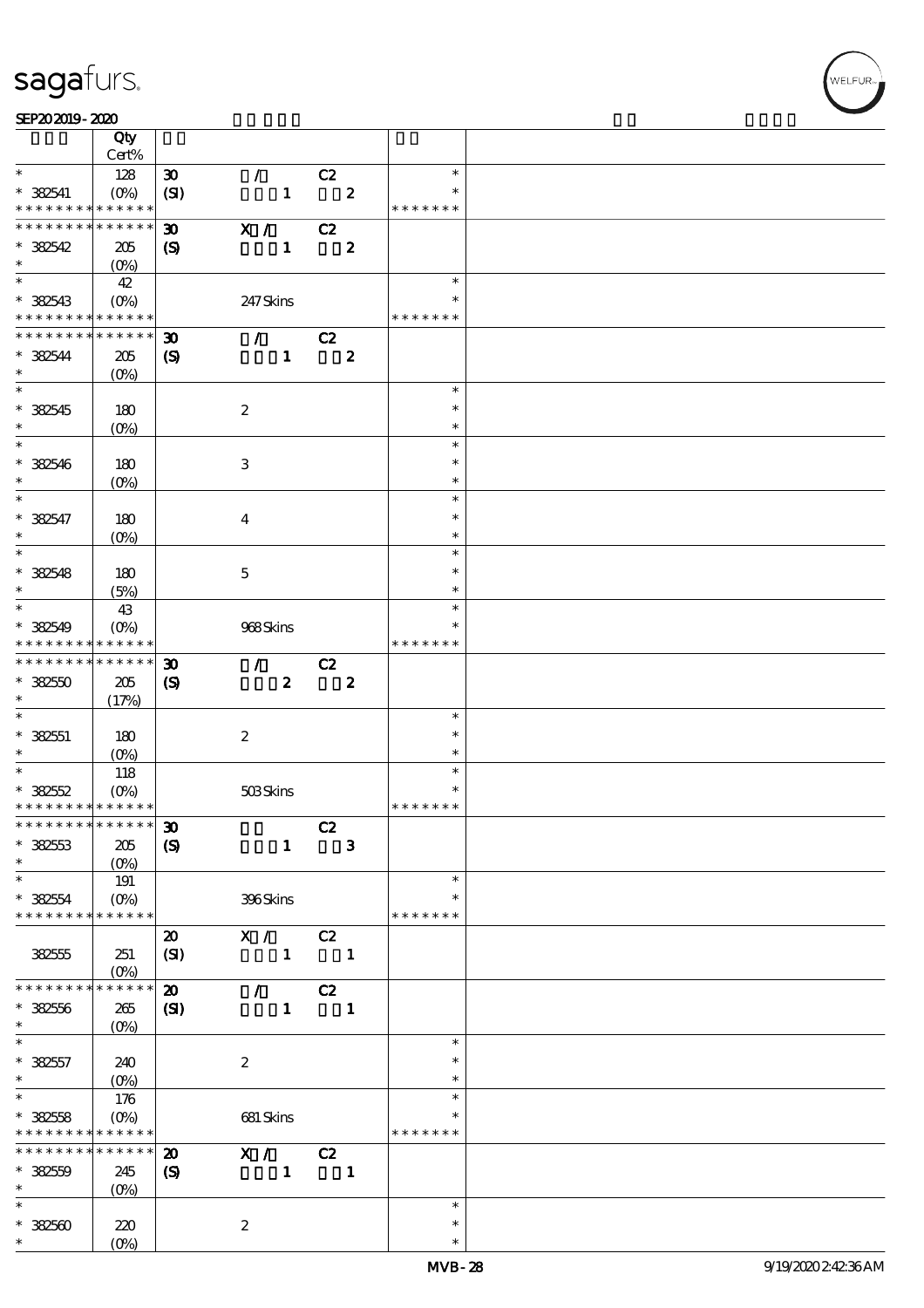#### SEP202019-2020 REVENUES AND REVENUES AND RELEASED FOR DEVELOPMENT OF THE SHAPE AND RELEASED FOR DEVELOPMENT OF

|                                                                                                                                                                                                    | Qty                      |                             |                     |                  |    |                  |                  |  |
|----------------------------------------------------------------------------------------------------------------------------------------------------------------------------------------------------|--------------------------|-----------------------------|---------------------|------------------|----|------------------|------------------|--|
|                                                                                                                                                                                                    | Cert%                    |                             |                     |                  |    |                  |                  |  |
| $\ast$                                                                                                                                                                                             | 202                      | $\boldsymbol{\mathsf{20}}$  | X /                 |                  | C2 |                  | $\ast$           |  |
| $* 382561$                                                                                                                                                                                         | $(O\%)$                  | $\boldsymbol{S}$            |                     | $\mathbf{1}$     |    | $\blacksquare$   |                  |  |
| * * * * * * * *                                                                                                                                                                                    | * * * * * *              |                             |                     |                  |    |                  | * * * * * * *    |  |
| * * * * * * * *                                                                                                                                                                                    | * * * * * *              | $\boldsymbol{\mathbf{z}}$   | $\mathcal{L}$       |                  | C2 |                  |                  |  |
| $*32562$                                                                                                                                                                                           | 245                      | $\boldsymbol{S}$            |                     | $\mathbf{1}$     |    | $\mathbf{1}$     |                  |  |
| $\ast$<br>$\ast$                                                                                                                                                                                   | (O <sub>0</sub> )        |                             |                     |                  |    |                  |                  |  |
|                                                                                                                                                                                                    |                          |                             |                     |                  |    |                  | $\ast$           |  |
| $* 32563$                                                                                                                                                                                          | 220                      |                             | $\boldsymbol{2}$    |                  |    |                  | $\ast$           |  |
| $\ast$<br>$\overline{\ast}$                                                                                                                                                                        | $(O\%)$                  |                             |                     |                  |    |                  | $\ast$           |  |
|                                                                                                                                                                                                    |                          |                             |                     |                  |    |                  | $\ast$           |  |
| $*32564$                                                                                                                                                                                           | 220                      |                             | $\,3$               |                  |    |                  | $\ast$           |  |
| $\ast$                                                                                                                                                                                             | (O <sub>0</sub> )        |                             |                     |                  |    |                  | $\ast$           |  |
| $\overline{\ast}$                                                                                                                                                                                  |                          |                             |                     |                  |    |                  | $\ast$           |  |
| $* 32565$                                                                                                                                                                                          | 220                      |                             | $\boldsymbol{4}$    |                  |    |                  | $\ast$           |  |
| $\ast$                                                                                                                                                                                             | $(O\%)$                  |                             |                     |                  |    |                  | $\ast$           |  |
| $\ast$                                                                                                                                                                                             |                          |                             |                     |                  |    |                  | $\ast$           |  |
| $* 32566$                                                                                                                                                                                          | 220                      |                             | $\mathbf 5$         |                  |    |                  | $\ast$           |  |
| $\ast$                                                                                                                                                                                             | $(O\!/\!o)$              |                             |                     |                  |    |                  | $\ast$           |  |
| $\ast$                                                                                                                                                                                             |                          |                             |                     |                  |    |                  | $\ast$<br>$\ast$ |  |
| $* 382567$                                                                                                                                                                                         | 220                      |                             | $\boldsymbol{6}$    |                  |    |                  |                  |  |
| $\ast$<br>$\ast$                                                                                                                                                                                   | (O <sub>0</sub> )        |                             |                     |                  |    |                  | $\ast$<br>$\ast$ |  |
|                                                                                                                                                                                                    |                          |                             |                     |                  |    |                  |                  |  |
| $* 32568$                                                                                                                                                                                          | 220                      |                             | $\boldsymbol{\tau}$ |                  |    |                  | $\ast$           |  |
| $\ast$<br>$\overline{\ast}$                                                                                                                                                                        | (O <sub>0</sub> )        |                             |                     |                  |    |                  | $\ast$           |  |
|                                                                                                                                                                                                    | ${\bf 39}$               |                             |                     |                  |    |                  | $\ast$           |  |
| $* 32509$                                                                                                                                                                                          | $(O\%)$                  |                             | 1604Skins           |                  |    |                  |                  |  |
| * * * * * * * *<br>* * * * * * * *                                                                                                                                                                 | * * * * * *              |                             |                     |                  |    |                  | * * * * * * *    |  |
|                                                                                                                                                                                                    | * * * * * *              | $\boldsymbol{\mathbf{z}}$   | $\mathcal{L}$       |                  | C2 |                  |                  |  |
| $* 382570$                                                                                                                                                                                         | 245                      | $\boldsymbol{\mathrm{(S)}}$ |                     | $\boldsymbol{z}$ |    | $\mathbf{1}$     |                  |  |
| $\ast$<br>$\overline{\ast}$                                                                                                                                                                        | $(0\%)$                  |                             |                     |                  |    |                  |                  |  |
|                                                                                                                                                                                                    | 176                      |                             |                     |                  |    |                  | $\ast$           |  |
|                                                                                                                                                                                                    |                          |                             |                     |                  |    |                  |                  |  |
| $* 382571$                                                                                                                                                                                         | $(O\%)$                  |                             | 421 Skins           |                  |    |                  | $\ast$           |  |
| * * * * * * * * <mark>* * * * * * *</mark>                                                                                                                                                         |                          |                             |                     |                  |    |                  | * * * * * * *    |  |
|                                                                                                                                                                                                    |                          | $\boldsymbol{\mathbf{z}}$   | X /                 |                  | C2 |                  |                  |  |
| 382572                                                                                                                                                                                             | 276                      | (SI)                        |                     | $\mathbf{1}$     |    | $\boldsymbol{2}$ |                  |  |
|                                                                                                                                                                                                    | $(0\%)$                  |                             |                     |                  |    |                  |                  |  |
| * * * * * * * * * * * * * * *                                                                                                                                                                      |                          | $\boldsymbol{\mathfrak{D}}$ | $\mathcal{L}$       |                  | C2 |                  |                  |  |
|                                                                                                                                                                                                    | 265                      | (S)                         |                     | $\mathbf{1}$     |    | $\boldsymbol{2}$ |                  |  |
| $* 32573$<br>$\ast$                                                                                                                                                                                | $(0\%)$                  |                             |                     |                  |    |                  |                  |  |
| $\ast$                                                                                                                                                                                             |                          |                             |                     |                  |    |                  | $\ast$           |  |
|                                                                                                                                                                                                    | 240                      |                             | $\boldsymbol{2}$    |                  |    |                  | $\ast$           |  |
|                                                                                                                                                                                                    | $(0\%)$                  |                             |                     |                  |    |                  | $\ast$<br>$\ast$ |  |
|                                                                                                                                                                                                    | 185                      |                             |                     |                  |    |                  |                  |  |
| $* 382574$<br>$\ast$<br>$\ast$<br>$* 382575$<br>* * * * * * * *                                                                                                                                    | $(O\%)$<br>* * * * * *   |                             | 690Skins            |                  |    |                  | * * * * * * *    |  |
|                                                                                                                                                                                                    | * * * * * *              |                             |                     |                  |    |                  |                  |  |
|                                                                                                                                                                                                    |                          | $\boldsymbol{\mathbf{z}}$   | $\overline{X}$ / C2 |                  |    |                  |                  |  |
|                                                                                                                                                                                                    | 245                      | $\boldsymbol{\mathcal{S}}$  |                     | $\mathbf{1}$     |    | $\boldsymbol{z}$ |                  |  |
|                                                                                                                                                                                                    | $(0\%)$                  |                             |                     |                  |    |                  | $\ast$           |  |
|                                                                                                                                                                                                    |                          |                             |                     |                  |    |                  | $\ast$           |  |
|                                                                                                                                                                                                    | 220                      |                             | $\boldsymbol{2}$    |                  |    |                  | $\ast$           |  |
|                                                                                                                                                                                                    | $(0\%)$                  |                             |                     |                  |    |                  | $\ast$           |  |
|                                                                                                                                                                                                    | 234                      |                             |                     |                  |    |                  |                  |  |
|                                                                                                                                                                                                    | $(O\%)$                  |                             | 699Skins            |                  |    |                  | * * * * * * *    |  |
|                                                                                                                                                                                                    | * * * * * *              |                             |                     |                  |    |                  |                  |  |
|                                                                                                                                                                                                    |                          | $\boldsymbol{\mathfrak{D}}$ | $\mathcal{L}$       |                  | C2 |                  |                  |  |
| * * * * * * * *<br>$* 382576$<br>$\ast$<br>$\ast$<br>$* 382577$<br>$\ast$<br>$\overline{\ast}$<br>$* 382578$<br>* * * * * * * * <mark>* * * * * * *</mark><br>* * * * * * *<br>$* 32579$<br>$\ast$ | 245                      | $\boldsymbol{S}$            |                     | $\mathbf{1}$     |    | $\boldsymbol{z}$ |                  |  |
| $\ast$                                                                                                                                                                                             | $(0\%)$                  |                             |                     |                  |    |                  | $\ast$           |  |
|                                                                                                                                                                                                    |                          |                             |                     |                  |    |                  | $\ast$           |  |
| $* 32580$<br>$\ast$                                                                                                                                                                                | 220<br>(O <sub>0</sub> ) |                             | $\boldsymbol{2}$    |                  |    |                  | $\ast$           |  |

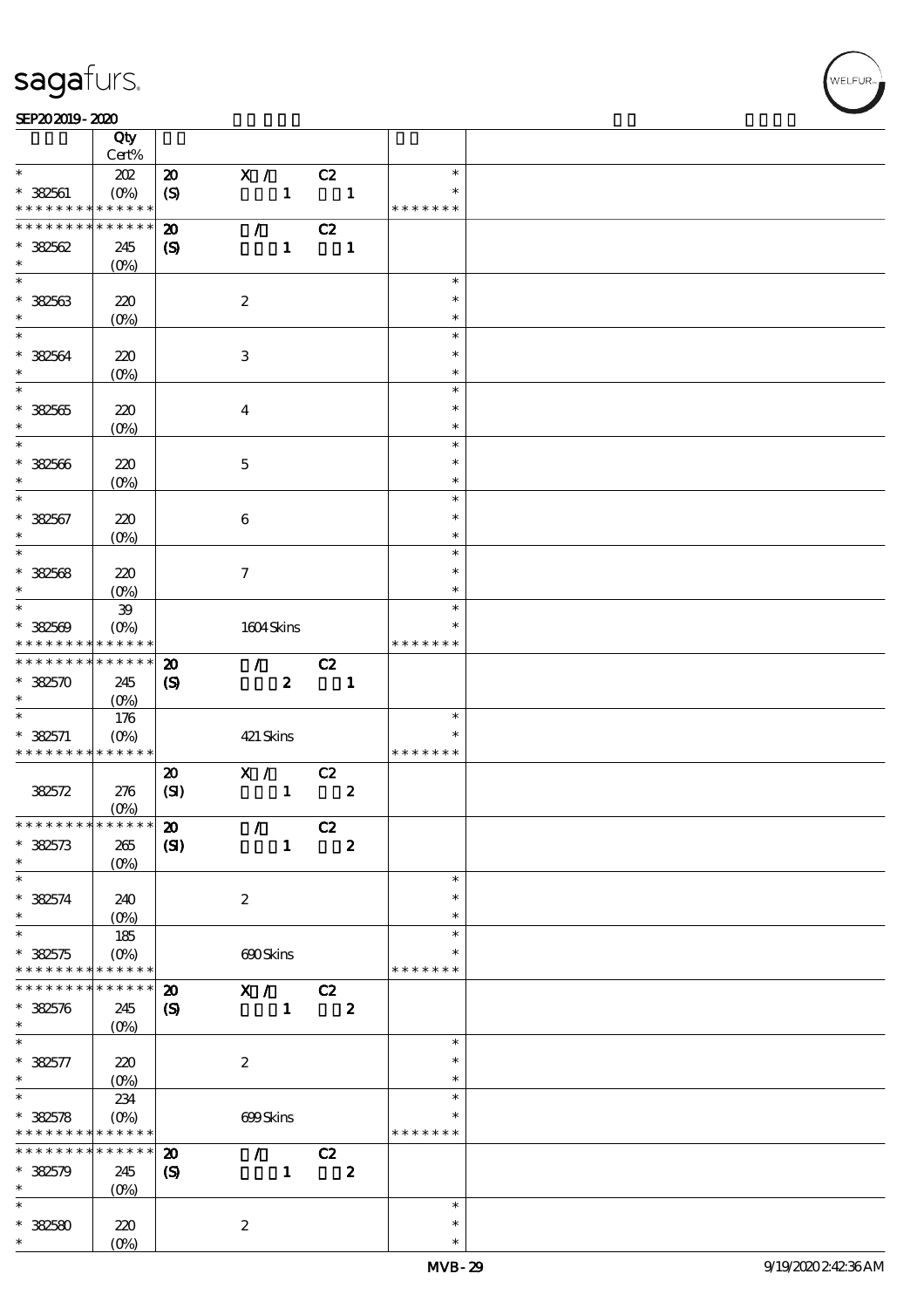### SEP202019-2020

|                                            | Qty<br>Cert%       |                             |                                    |    |                  |               |  |
|--------------------------------------------|--------------------|-----------------------------|------------------------------------|----|------------------|---------------|--|
| $\ast$                                     |                    |                             |                                    |    |                  | $\ast$        |  |
|                                            |                    | $\boldsymbol{\mathbf{z}}$   | $\mathcal{L}$                      | C2 |                  |               |  |
| * 382581                                   | 220                | $\boldsymbol{\mathrm{(S)}}$ | $\mathbf{1}$                       |    | $\boldsymbol{z}$ | $\ast$        |  |
| *                                          | $(O\!/\!\!\delta)$ |                             |                                    |    |                  | $\ast$        |  |
| $\ast$                                     |                    |                             |                                    |    |                  | $\ast$        |  |
| $* 382582$                                 | 220                |                             | $\boldsymbol{4}$                   |    |                  | $\ast$        |  |
| $\ast$                                     | (O <sub>0</sub> )  |                             |                                    |    |                  | $\ast$        |  |
| $\overline{\ast}$                          |                    |                             |                                    |    |                  | $\ast$        |  |
| $* 32583$                                  | 220                |                             | $\mathbf 5$                        |    |                  | $\ast$        |  |
| $\ast$                                     |                    |                             |                                    |    |                  | $\ast$        |  |
| $\ast$                                     | $(0\%)$            |                             |                                    |    |                  |               |  |
|                                            |                    |                             |                                    |    |                  | $\ast$        |  |
| * 382584                                   | 220                |                             | $\bf 6$                            |    |                  | $\ast$        |  |
| $\ast$                                     | $(O\!/\!\!\delta)$ |                             |                                    |    |                  | $\ast$        |  |
| $\overline{\ast}$                          |                    |                             |                                    |    |                  | $\ast$        |  |
| $* 32585$                                  | 220                |                             | $\tau$                             |    |                  | $\ast$        |  |
| $\ast$                                     | $(O\%)$            |                             |                                    |    |                  | $\ast$        |  |
| $\ast$                                     | 124                |                             |                                    |    |                  | $\ast$        |  |
|                                            |                    |                             |                                    |    |                  | $\ast$        |  |
| $* 32586$<br>* * * * * * * *               | $(O\%)$            |                             | 1689Skins                          |    |                  | * * * * * * * |  |
|                                            | * * * * * *        |                             |                                    |    |                  |               |  |
| * * * * * * * *                            | * * * * * *        | $\boldsymbol{\mathbf{z}}$   | X /                                | C2 |                  |               |  |
| $* 32587$                                  | 245                | $\boldsymbol{S}$            | $\boldsymbol{z}$                   |    | $\boldsymbol{z}$ |               |  |
| $\ast$                                     | $(O\%)$            |                             |                                    |    |                  |               |  |
| $\overline{\ast}$                          | 180                |                             |                                    |    |                  | $\ast$        |  |
| $* 32588$                                  | $(O\%)$            |                             | 425Skins                           |    |                  | $\ast$        |  |
| * * * * * * * *                            | $* * * * * * *$    |                             |                                    |    |                  | * * * * * * * |  |
| * * * * * * * *                            | $* * * * * * *$    | $\boldsymbol{\mathbf{z}}$   | $\mathcal{T} \subset \mathbb{R}^n$ | C2 |                  |               |  |
|                                            |                    |                             |                                    |    |                  |               |  |
| $* 32589$                                  | 245                | $\boldsymbol{\mathrm{(S)}}$ | $\boldsymbol{z}$                   |    | $\boldsymbol{z}$ |               |  |
| $\ast$<br>$\overline{\ast}$                | $(O\%)$            |                             |                                    |    |                  |               |  |
|                                            | 210                |                             |                                    |    |                  | $\ast$        |  |
| $*382500$                                  | $(O\%)$            |                             | 455Skins                           |    |                  |               |  |
| * * * * * * * * <mark>* * * * * * *</mark> |                    |                             |                                    |    |                  | * * * * * * * |  |
| * * * * * * * * <mark>* * * * * *</mark>   |                    | $\boldsymbol{\mathbf{z}}$   | $\mathbf{X}$ /                     | C2 |                  |               |  |
| $* 382591$                                 | 265                | (S)                         | $\mathbf{1}$                       |    | $\mathbf{3}$     |               |  |
| $\ast$                                     | $(O\!/\!o)$        |                             |                                    |    |                  |               |  |
| $\overline{\ast}$                          | 28                 |                             |                                    |    |                  | $\ast$        |  |
| $*382592$                                  | $(O\%)$            |                             | 293Skins                           |    |                  | $\ast$        |  |
| * * * * * * * * * * * * * *                |                    |                             |                                    |    |                  | * * * * * * * |  |
|                                            |                    |                             |                                    |    |                  |               |  |
| ************** 20                          |                    |                             | $\mathcal{L}$                      | C2 |                  |               |  |
| $*32503$                                   | 265                | (S)                         | $\mathbf{1}$                       |    | $\mathbf{3}$     |               |  |
| *                                          | (O <sub>0</sub> )  |                             |                                    |    |                  |               |  |
| $\ast$                                     |                    |                             |                                    |    |                  | $\ast$        |  |
| * 382594                                   | 240                |                             | $\boldsymbol{2}$                   |    |                  | $\ast$        |  |
| $\ast$                                     | $(O\%)$            |                             |                                    |    |                  | $\ast$        |  |
| $\ast$                                     | 147                |                             |                                    |    |                  | $\ast$        |  |
| $* 382505$                                 | $(O\%)$            |                             | 652Skins                           |    |                  | *             |  |
| * * * * * * * *                            | * * * * * *        |                             |                                    |    |                  | * * * * * * * |  |
| * * * * * * * *                            | * * * * * *        |                             |                                    |    |                  |               |  |
|                                            |                    | $\boldsymbol{\mathbf{z}}$   | X /                                | C2 |                  |               |  |
| $* 32506$                                  | 245                | $\boldsymbol{\mathrm{(S)}}$ | $\mathbf{1}$                       |    | $\mathbf{3}$     |               |  |
| $\ast$                                     | $(0\%)$            |                             |                                    |    |                  |               |  |
| $\ast$                                     | 125                |                             |                                    |    |                  | $\ast$        |  |
| $* 32597$                                  | $(O\!/\!o)$        |                             | 370Skins                           |    |                  | $\ast$        |  |
| * * * * * * * *                            | * * * * * *        |                             |                                    |    |                  | * * * * * * * |  |
| * * * * * * * *                            | * * * * * *        | $\boldsymbol{\mathfrak{D}}$ | $\mathcal{L}$                      | C2 |                  |               |  |
| $* 32508$                                  | 245                | $\boldsymbol{S}$            | $\mathbf{1}$                       |    | $\mathbf{3}$     |               |  |
| $\ast$                                     | $(O\%)$            |                             |                                    |    |                  |               |  |
| $\ast$                                     | 193                |                             |                                    |    |                  | $\ast$        |  |
|                                            |                    |                             |                                    |    |                  | $\ast$        |  |
| $* 382509$                                 | $(O\%)$            |                             | 438Skins                           |    |                  |               |  |
| * * * * * * * *                            | * * * * * *        |                             |                                    |    |                  | * * * * * * * |  |
|                                            |                    | $\boldsymbol{\mathbf{z}}$   | $\mathcal{L}$                      | C2 |                  |               |  |
| 382600                                     | 141                | $\boldsymbol{\mathrm{(S)}}$ | $\boldsymbol{z}$                   |    | $\mathbf{3}$     |               |  |
|                                            | $(0\%)$            |                             |                                    |    |                  |               |  |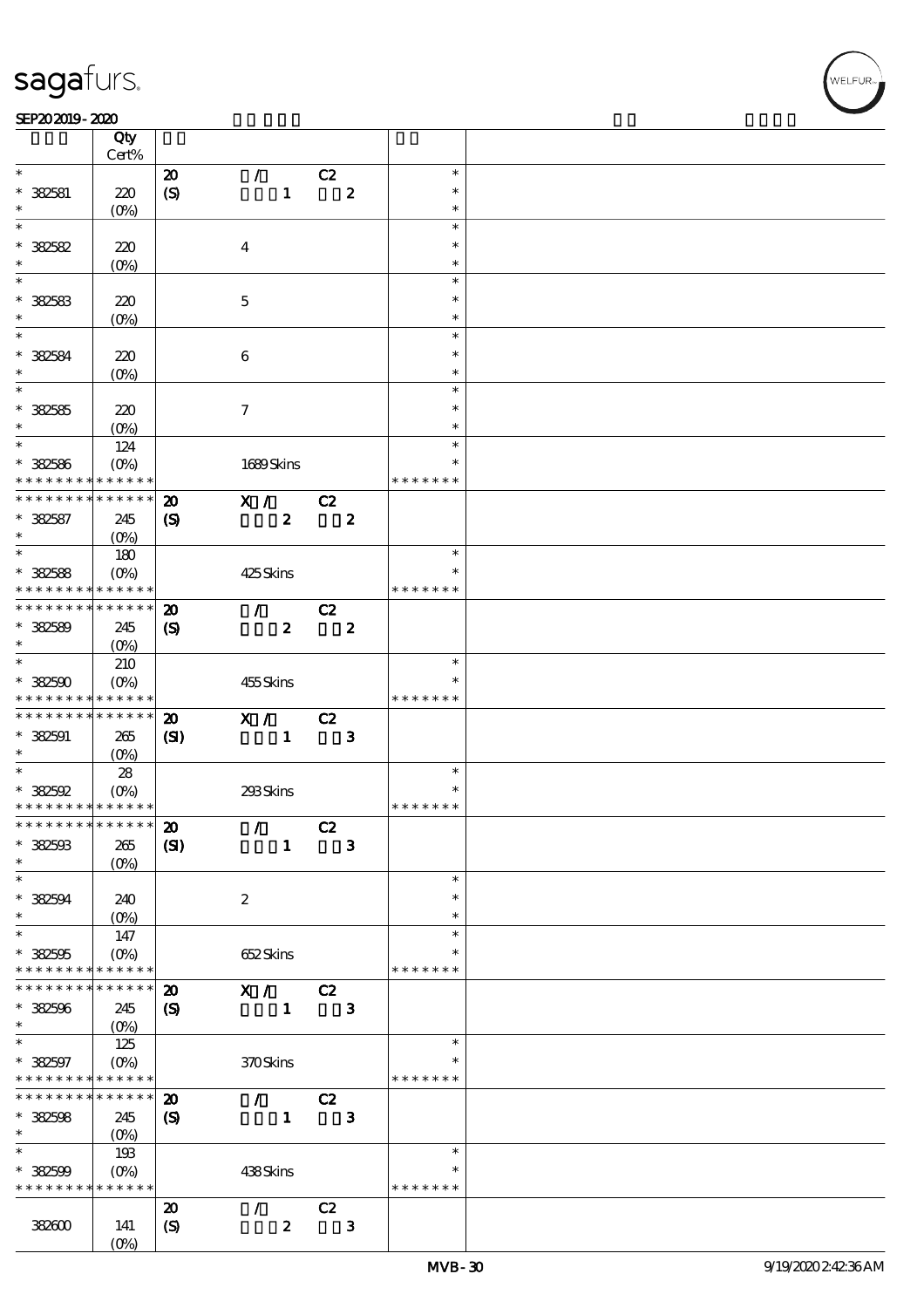| SEP202019-2020 |  |
|----------------|--|
|----------------|--|

|                                    | Qty                              |                             |                  |                |                  |                  |  |
|------------------------------------|----------------------------------|-----------------------------|------------------|----------------|------------------|------------------|--|
|                                    | Cert%                            |                             |                  |                |                  |                  |  |
| * * * * * * * *                    | * * * * * *                      | $\mathbf{o}$                |                  | C2             |                  |                  |  |
| $* 382001$<br>$\ast$               | 285<br>(O <sub>0</sub> )         | (S)                         | $\mathbf{1}$     |                | $\mathbf{1}$     |                  |  |
| $\ast$                             | 198                              |                             |                  |                |                  | $\ast$           |  |
| $*$ 382602                         | $(O\%)$                          |                             | 483Skins         |                |                  | $\ast$           |  |
| * * * * * * * * <mark>*</mark>     | * * * * * *                      |                             |                  |                |                  | * * * * * * *    |  |
| * * * * * * * *                    | $* * * * * * *$                  | $\mathbf{o}$                | X /              | C2             |                  |                  |  |
| $* 3880B$                          | 265                              | $\boldsymbol{\mathcal{S}}$  | $\mathbf{1}$     | $\blacksquare$ |                  |                  |  |
| $\ast$                             | (O <sub>0</sub> )                |                             |                  |                |                  |                  |  |
| $\ast$                             |                                  |                             |                  |                |                  | $\ast$           |  |
| $*382004$                          | 240                              |                             | $\boldsymbol{2}$ |                |                  | $\ast$           |  |
| $\ast$<br>$\overline{\phantom{0}}$ | (O <sub>0</sub> )                |                             |                  |                |                  | $\ast$<br>$\ast$ |  |
| $*382005$                          | 94                               |                             |                  |                |                  | $\ast$           |  |
| * * * * * * * *                    | (O <sub>0</sub> )<br>* * * * * * |                             | 599Skins         |                |                  | * * * * * * *    |  |
| * * * * * * * *                    | $\ast\ast\ast\ast\ast\ast$       | $\mathbf{o}$                | $\mathcal{T}$    | C2             |                  |                  |  |
| $*382006$                          | 265                              | $\boldsymbol{\mathcal{S}}$  | $\mathbf{1}$     |                | $\mathbf{1}$     |                  |  |
| $\ast$                             | $(O\!/\!\!\delta)$               |                             |                  |                |                  |                  |  |
| $\ast$                             |                                  |                             |                  |                |                  | $\ast$           |  |
| $* 382007$                         | 240                              |                             | $\boldsymbol{2}$ |                |                  | $\ast$           |  |
| $\ast$                             | $(O\!/\!\!\delta)$               |                             |                  |                |                  | $\ast$           |  |
| $\ast$                             |                                  |                             |                  |                |                  | $\ast$           |  |
| $* 38808$                          | 240                              |                             | $\,3\,$          |                |                  | $\ast$           |  |
| $\ast$<br>$\ast$                   | $(0\%)$                          |                             |                  |                |                  | $\ast$           |  |
|                                    |                                  |                             |                  |                |                  | $\ast$<br>$\ast$ |  |
| $* 38200$<br>$\ast$                | 240                              |                             | $\bf{4}$         |                |                  | $\ast$           |  |
| $\ast$                             | $(O\!/\!\!\delta)$<br>159        |                             |                  |                |                  | $\ast$           |  |
| $* 38800$                          | $(O\%)$                          |                             | 1144Skins        |                |                  | $\ast$           |  |
| * * * * * * * *                    | $\ast\ast\ast\ast\ast\ast$       |                             |                  |                |                  | * * * * * * *    |  |
| * * * * * * * *                    | $\ast\ast\ast\ast\ast\ast$       | $\mathbf{o}$                |                  | C2             |                  |                  |  |
| * 382611                           | 285                              | $\boldsymbol{\mathcal{S}}$  | $\boldsymbol{2}$ |                | $\blacksquare$   |                  |  |
| $\ast$                             | (O <sub>0</sub> )                |                             |                  |                |                  |                  |  |
| $\ast$                             | 40                               |                             |                  |                |                  | $\ast$           |  |
| $* 382612$                         | $(O\% )$                         |                             | 325Skins         |                |                  | $\ast$           |  |
| * * * * * * * * * * * * * *        |                                  |                             |                  |                |                  | * * * * * * *    |  |
| *************** 0                  |                                  |                             |                  | C2             |                  |                  |  |
| * 382613<br>$\ast$                 | 285                              | (S)                         | $\mathbf{1}$     |                | $\boldsymbol{2}$ |                  |  |
| $\ast$                             | $(0\%)$<br>45                    |                             |                  |                |                  | $\ast$           |  |
| $* 382614$                         | (O <sub>0</sub> )                |                             | 330Skins         |                |                  | ∗                |  |
| * * * * * * * *                    | * * * * * *                      |                             |                  |                |                  | * * * * * * *    |  |
| * * * * * * *                      | * * * * * *                      | $\mathbf{o}$                | X /              | C2             |                  |                  |  |
| * 382615                           | 265                              | $\boldsymbol{\mathsf{(S)}}$ | $\mathbf{1}$     |                | $\boldsymbol{z}$ |                  |  |
| $\ast$                             | (O <sub>0</sub> )                |                             |                  |                |                  |                  |  |
| $\ast$                             | 162                              |                             |                  |                |                  | $\ast$           |  |
| $* 388016$                         | $(O\%)$                          |                             | 427Skins         |                |                  | $\ast$           |  |
| * * * * * * * *                    | $\ast\ast\ast\ast\ast\ast$       |                             |                  |                |                  | * * * * * * *    |  |
| * * * * * * *                      | * * * * * *                      | $\mathbf{o}$                | $\mathcal{F}$    | C2             |                  |                  |  |
| * 382617                           | 265                              | (S)                         | $\mathbf{1}$     |                | $\boldsymbol{z}$ |                  |  |
| $\ast$<br>$\ast$                   | $(O\!/\!o)$                      |                             |                  |                |                  | $\ast$           |  |
| $* 382618$                         | 240                              |                             | $\boldsymbol{2}$ |                |                  | $\ast$           |  |
| $\ast$                             | $(O\!/\!\delta)$                 |                             |                  |                |                  | $\ast$           |  |
| $\ast$                             | 260                              |                             |                  |                |                  | $\ast$           |  |
| * 382619                           | $(O\%)$                          |                             | $765$ Skins      |                |                  | $\ast$           |  |
| * * * * * * * *                    | * * * * * *                      |                             |                  |                |                  | * * * * * * *    |  |
|                                    |                                  | $\mathbf 0$                 |                  | C2             |                  |                  |  |
| 382620                             | 227                              | $\boldsymbol{S}$            | $\pmb{2}$        |                | $\boldsymbol{z}$ |                  |  |
|                                    | $(O\%)$                          |                             |                  |                |                  |                  |  |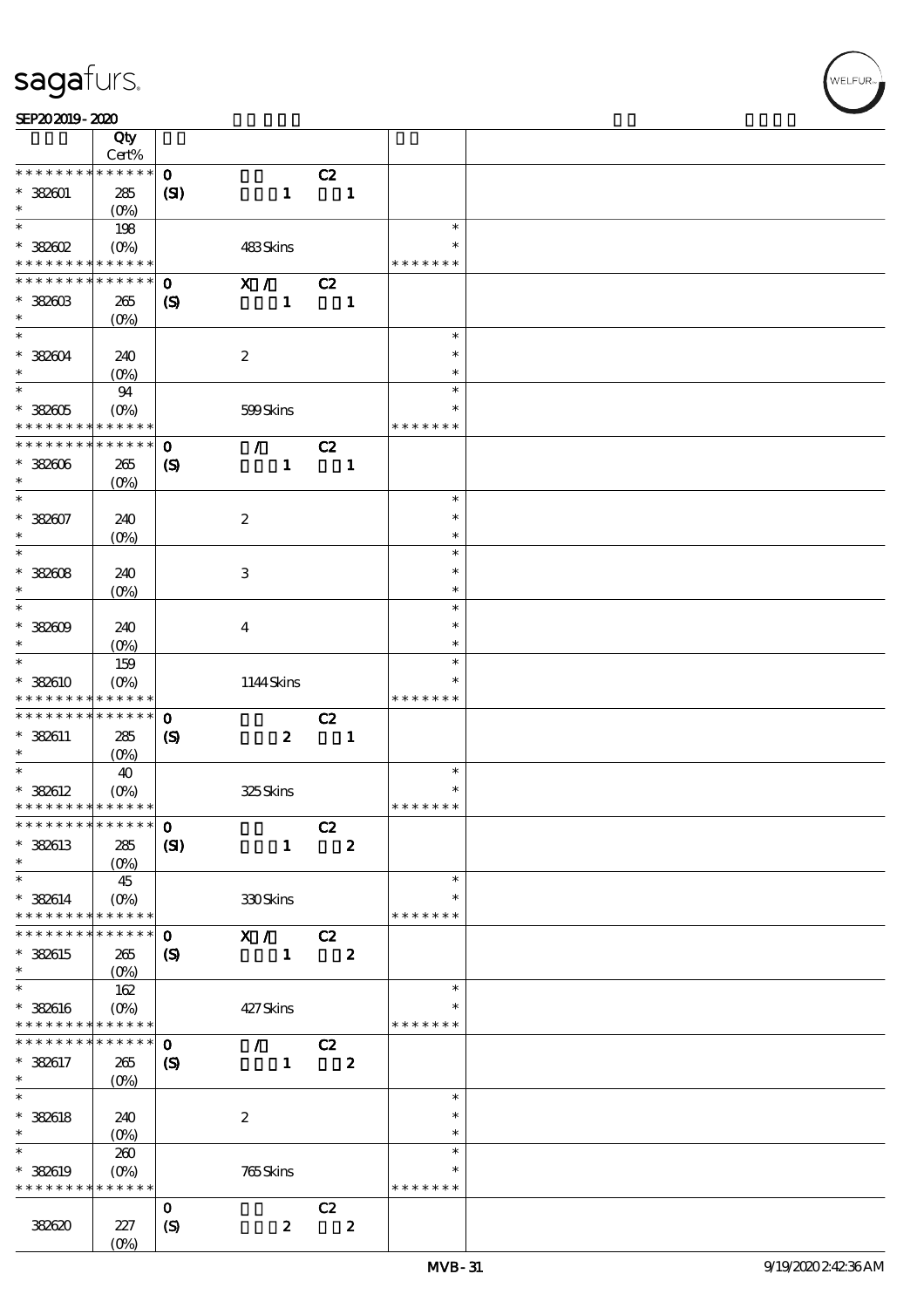#### SEP202019-2020 REVENUES AND REVENUES AND RELEASED FOR DEVELOPMENT OF THE SHAPE AND RELEASED FOR DEVELOPMENT OF

|                                            | Qty<br>Cert%             |                             |                           |                  |                    |               |  |
|--------------------------------------------|--------------------------|-----------------------------|---------------------------|------------------|--------------------|---------------|--|
|                                            |                          |                             |                           |                  |                    |               |  |
| 382621                                     | 254<br>(8%)              | $\mathbf{o}$<br>(S)         |                           | $\mathbf{1}$     | C2<br>$\mathbf{3}$ |               |  |
| * * * * * * * *                            | * * * * * *              | $\mathbf{1}$                |                           |                  | C2                 |               |  |
|                                            |                          |                             |                           |                  |                    |               |  |
| $* 38822$<br>$\ast$                        | 325<br>(O <sub>0</sub> ) | $\boldsymbol{\mathcal{S}}$  |                           | $\mathbf{1}$     | $\boldsymbol{2}$   |               |  |
| $\ast$                                     | 88                       |                             |                           |                  |                    | $\ast$        |  |
| $* 38833$                                  | (O <sub>0</sub> )        |                             | 413Skins                  |                  |                    | $\ast$        |  |
| * * * * * * * *                            | * * * * * *              |                             |                           |                  |                    | * * * * * * * |  |
| * * * * * * * *                            | * * * * * *              | 5040                        |                           |                  | C2                 |               |  |
| * 382624                                   | 185                      | $\boldsymbol{\mathrm{(S)}}$ |                           | $\mathbf{1}$     | SHE1               |               |  |
| $\ast$                                     | $(O\%)$                  |                             |                           |                  |                    |               |  |
| $\ast$                                     |                          |                             |                           |                  |                    | $\ast$        |  |
|                                            | 179                      |                             |                           |                  |                    |               |  |
| * 382625                                   | (O <sub>0</sub> )        |                             | 364Skins                  |                  |                    | $\ast$        |  |
| * * * * * * * *                            | * * * * * *              |                             |                           |                  |                    | * * * * * * * |  |
| * * * * * * * *                            | * * * * * *              | $\boldsymbol{\omega}$       |                           |                  | C2                 |               |  |
| * 382626                                   | 205                      | $\mathbf{C}$                |                           | $\mathbf{1}$     | SHE <sub>2</sub>   |               |  |
| $\ast$                                     | $(O\%)$                  |                             |                           |                  |                    |               |  |
| $\ast$                                     | 137                      |                             |                           |                  |                    | $\ast$        |  |
| * 382627                                   | $(O\%)$                  |                             | 342Skins                  |                  |                    | $\ast$        |  |
| * * * * * * * *                            | * * * * * *              |                             |                           |                  |                    | * * * * * * * |  |
|                                            |                          | 40                          |                           |                  | C2                 |               |  |
| 382628                                     | 165                      | $\boldsymbol{S}$            |                           | $\mathbf{1}$     | SHE <sub>2</sub>   |               |  |
|                                            | (O <sub>0</sub> )        |                             |                           |                  |                    |               |  |
| * * * * * * * *                            | * * * * * *              | $\boldsymbol{\mathfrak{D}}$ |                           |                  | C2                 |               |  |
|                                            |                          |                             | X /                       |                  |                    |               |  |
| * 382629                                   | 205                      | $\boldsymbol{\mathcal{S}}$  |                           | $\mathbf{1}$     | SHE1               |               |  |
| $\ast$                                     | $(0\%)$                  |                             |                           |                  |                    |               |  |
| $\ast$                                     |                          |                             |                           |                  |                    | $\ast$        |  |
| $*38830$                                   | 180                      |                             | $\boldsymbol{2}$          |                  |                    | $\ast$        |  |
| $\ast$                                     | (O <sub>0</sub> )        |                             |                           |                  |                    | $\ast$        |  |
| $\ast$                                     | 115                      |                             |                           |                  |                    | $\ast$        |  |
| * 382631                                   | $(O\%)$                  |                             | 500Skins                  |                  |                    | $\ast$        |  |
| * * * * * * * *                            | * * * * * *              |                             |                           |                  |                    | * * * * * * * |  |
| * * * * * * * *                            | * * * * * *              | $\boldsymbol{\mathfrak{D}}$ | $\mathcal{L}$             |                  | C2                 |               |  |
| $*38832$                                   | 205                      | $\boldsymbol{\mathcal{S}}$  |                           | $\mathbf{1}$     | SHE1               |               |  |
| $\ast$                                     | (O <sub>0</sub> )        |                             |                           |                  |                    |               |  |
| $\ast$                                     |                          |                             |                           |                  |                    | $\ast$        |  |
| * 382633                                   | 180                      |                             | $\boldsymbol{2}$          |                  |                    | $\ast$        |  |
| $\ast$                                     | (O <sub>0</sub> )        |                             |                           |                  |                    | $\ast$        |  |
| $\ast$                                     |                          |                             |                           |                  |                    | $\ast$        |  |
| $* 38834$                                  | 180                      |                             | $\ensuremath{\mathbf{3}}$ |                  |                    | $\ast$        |  |
| $\ast$                                     | $(0\%)$                  |                             |                           |                  |                    | $\ast$        |  |
| $\ast$                                     |                          |                             |                           |                  |                    | $\ast$        |  |
| $* 38835$                                  | 180                      |                             | $\bf{4}$                  |                  |                    | ∗             |  |
| $\ast$                                     | $(0\%)$                  |                             |                           |                  |                    | $\ast$        |  |
| $\ast$                                     |                          |                             |                           |                  |                    | $\ast$        |  |
| * 382636                                   | 180                      |                             | $\mathbf{5}$              |                  |                    | $\ast$        |  |
| $\ast$                                     |                          |                             |                           |                  |                    | $\ast$        |  |
| $\ast$                                     | $(0\%)$                  |                             |                           |                  |                    | $\ast$        |  |
|                                            | 121                      |                             |                           |                  |                    | $\ast$        |  |
| $* 38837$                                  | $(O\%)$                  |                             | 1046Skins                 |                  |                    |               |  |
| * * * * * * * *                            | * * * * * *              |                             |                           |                  |                    | * * * * * * * |  |
| * * * * * * * *                            | * * * * * *              | $\boldsymbol{\mathfrak{D}}$ | $\mathcal{L}$             |                  | C2                 |               |  |
| * 382638                                   | 205                      | $\boldsymbol{\mathsf{(S)}}$ |                           | $\boldsymbol{z}$ | SHE1               |               |  |
| $\ast$                                     | (O <sub>0</sub> )        |                             |                           |                  |                    |               |  |
| $\ast$                                     | 198                      |                             |                           |                  |                    | $\ast$        |  |
| $* 38839$                                  | $(O\!/\!o)$              |                             | 403Skins                  |                  |                    | $\ast$        |  |
| * * * * * * * * <mark>* * * * * * *</mark> |                          |                             |                           |                  |                    | * * * * * * * |  |
| * * * * * * * *                            | * * * * * *              | $\boldsymbol{\mathfrak{D}}$ | X /                       |                  | C2                 |               |  |
| $*382640$                                  | 225                      | $\mathbf{C}$                |                           | $\mathbf{1}$     | SHE <sub>2</sub>   |               |  |
| $\ast$                                     | (O <sub>0</sub> )        |                             |                           |                  |                    |               |  |
|                                            |                          |                             |                           |                  |                    |               |  |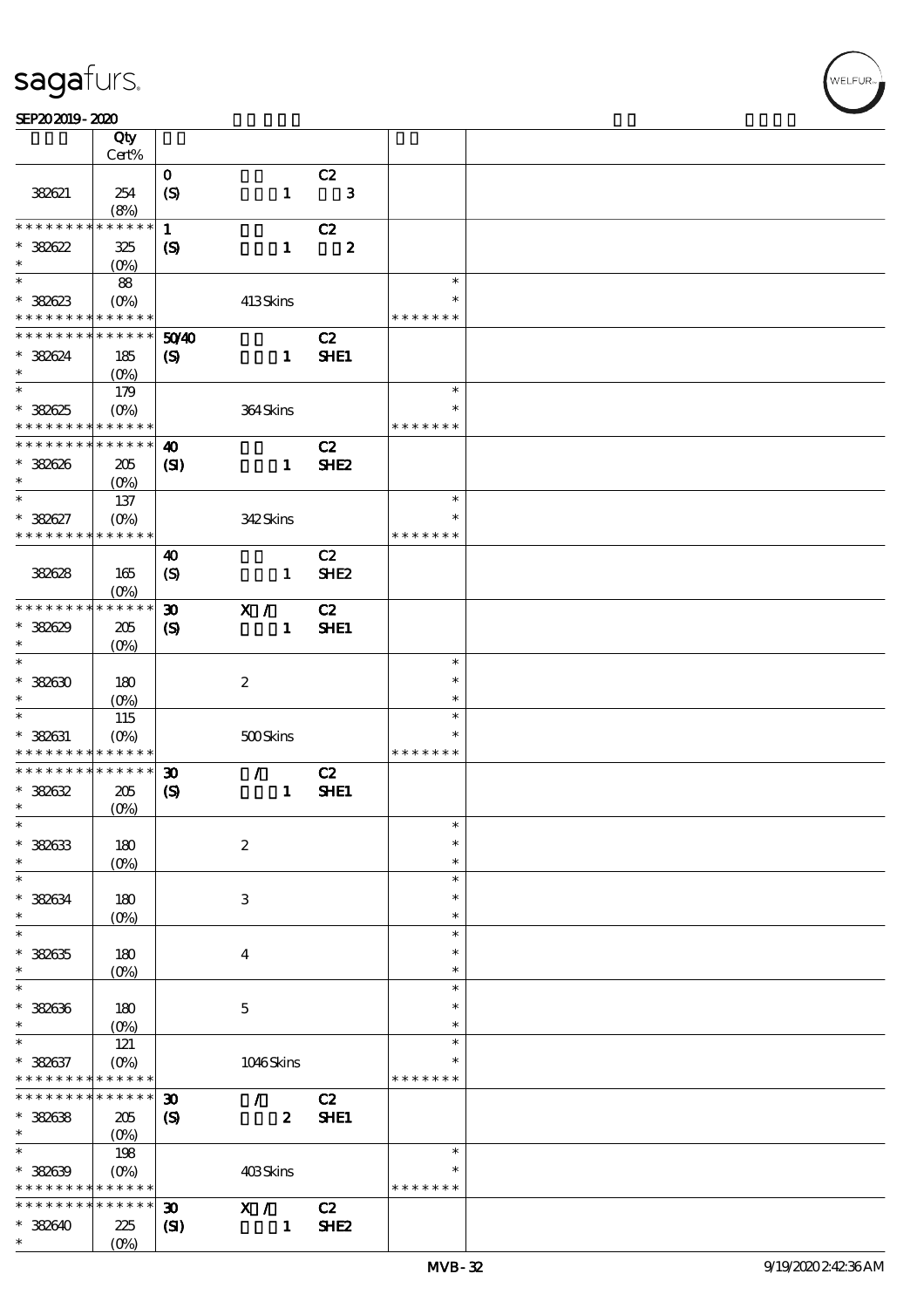$\top$ 

#### SEP202019-2020 REVENUES AND REVENUES AND RELEASED FOR DEVELOPMENT OF THE SHAPE AND RELEASED FOR DEVELOPMENT OF

|                               | Qty                    |                             |                                 |                  |               |  |
|-------------------------------|------------------------|-----------------------------|---------------------------------|------------------|---------------|--|
|                               | Cert%                  |                             |                                 |                  |               |  |
| $\ast$                        | 49                     | $\boldsymbol{\mathfrak{D}}$ | X /                             | C2               | $\ast$        |  |
| $* 388641$                    | $(0\%)$                | (SI)                        | $\mathbf{1}$                    | SHE <sub>2</sub> | $\ast$        |  |
| * * * * * * * *               | * * * * * *            |                             |                                 |                  | * * * * * * * |  |
|                               |                        | $\boldsymbol{\mathfrak{D}}$ |                                 | C2               |               |  |
| 382642                        | 234                    | (SI)                        | $\mathbf{1}$                    | SHE <sub>2</sub> |               |  |
|                               | $(0\%)$                |                             |                                 |                  |               |  |
|                               |                        | $\boldsymbol{\mathfrak{D}}$ | X /                             | C2               |               |  |
| 382643                        | 172                    | $\boldsymbol{S}$            | $\mathbf{1}$                    | SHE <sub>2</sub> |               |  |
|                               |                        |                             |                                 |                  |               |  |
| * * * * * * * *               | $(O\%)$<br>* * * * * * |                             |                                 |                  |               |  |
|                               |                        | $\boldsymbol{\mathfrak{D}}$ |                                 | C2               |               |  |
| * 382644                      | $205\,$                | $\boldsymbol{\mathrm{(S)}}$ | $\mathbf{1}$                    | SHE <sub>3</sub> |               |  |
| $\ast$                        | $(O\%)$                |                             |                                 |                  |               |  |
| $\overline{\phantom{0}}$      |                        |                             |                                 |                  | $\ast$        |  |
| $* 388645$                    | 180                    |                             | $\boldsymbol{2}$                |                  | $\ast$        |  |
| $\ast$                        | $(\Theta)$             |                             |                                 |                  | $\ast$        |  |
| $\overline{\ast}$             |                        |                             |                                 |                  | $\ast$        |  |
| $* 388646$                    | 180                    |                             | $\,3$                           |                  | $\ast$        |  |
| $\ast$                        |                        |                             |                                 |                  | $\ast$        |  |
|                               | $(O\%)$                |                             |                                 |                  |               |  |
| $\ast$                        |                        |                             |                                 |                  | $\ast$        |  |
| * 382647                      | 180                    |                             | $\bf{4}$                        |                  | $\ast$        |  |
| $\ast$                        | $(O\%)$                |                             |                                 |                  | $\ast$        |  |
| $\ast$                        | 86                     |                             |                                 |                  | $\ast$        |  |
| * 382648                      | $(O\%)$                |                             | 831 Skins                       |                  | $\ast$        |  |
| * * * * * * * *               | * * * * * *            |                             |                                 |                  | * * * * * * * |  |
| * * * * * * * *               | * * * * * *            | $\boldsymbol{\mathbf{z}}$   | X /                             | C2               |               |  |
|                               |                        |                             |                                 |                  |               |  |
| * 382649                      | 245                    | $\boldsymbol{\mathcal{S}}$  | $\mathbf{1}$                    | SHE1             |               |  |
| $\ast$                        | $(O\%)$                |                             |                                 |                  |               |  |
| $\overline{\ast}$             |                        |                             |                                 |                  | $\ast$        |  |
| $* 382650$                    | 220                    |                             | $\boldsymbol{2}$                |                  | $\ast$        |  |
| $\ast$                        | $(O\%)$                |                             |                                 |                  | $\ast$        |  |
| $\ast$                        |                        |                             |                                 |                  | $\ast$        |  |
| $* 382651$                    | 220                    |                             | $\ensuremath{\mathsf{3}}$       |                  | $\ast$        |  |
| $\ast$                        | $(O\%)$                |                             |                                 |                  | $\ast$        |  |
| $\ast$                        |                        |                             |                                 |                  | $\ast$        |  |
|                               | 46                     |                             |                                 |                  | $\ast$        |  |
| $* 382652$                    | $(O\%)$                |                             | 731 Skins                       |                  |               |  |
| * * * * * * * * * * * * * *   |                        |                             |                                 |                  | * * * * * * * |  |
| * * * * * * * * * * * * * * * |                        | $\boldsymbol{\mathbf{z}}$   | $\mathcal{F}$ and $\mathcal{F}$ | C2               |               |  |
| $* 382653$                    | 245                    | $\boldsymbol{S}$            | $\mathbf{1}$                    | SHE1             |               |  |
| $\ast$                        | $(O\%)$                |                             |                                 |                  |               |  |
| $\ast$                        |                        |                             |                                 |                  | $\ast$        |  |
| $* 382654$                    | 220                    |                             | $\boldsymbol{z}$                |                  | $\ast$        |  |
| $\ast$                        | $(O\%)$                |                             |                                 |                  | $\ast$        |  |
| $\ast$                        |                        |                             |                                 |                  | $\ast$        |  |
|                               |                        |                             |                                 |                  | $\ast$        |  |
| $* 382655$                    | 220                    |                             | 3                               |                  |               |  |
| $\ast$                        | $(O\!/\!\delta)$       |                             |                                 |                  | $\ast$        |  |
| $\ast$                        |                        |                             |                                 |                  | $\ast$        |  |
| $* 382656$                    | 220                    |                             | $\boldsymbol{4}$                |                  | $\ast$        |  |
| $\ast$                        | $(0\%)$                |                             |                                 |                  | $\ast$        |  |
| $\ast$                        |                        |                             |                                 |                  | $\ast$        |  |
| $* 388657$                    | 240                    |                             | $\mathbf 5$                     |                  | $\ast$        |  |
| $\ast$                        | (0%)                   |                             |                                 |                  | $\ast$        |  |
| $\ast$                        | 49                     |                             |                                 |                  | $\ast$        |  |
|                               |                        |                             |                                 |                  |               |  |
| $* 388658$                    | $(O\%)$                |                             | 1194Skins                       |                  | $\ast$        |  |
| * * * * * * * *               | * * * * * *            |                             |                                 |                  | * * * * * * * |  |
| * * * * * * * *               | * * * * * *            | $\boldsymbol{\mathbf{z}}$   | $\mathcal{L}$                   | C2               |               |  |
| $* 382659$                    | 245                    | $\boldsymbol{\mathrm{(S)}}$ | $\boldsymbol{z}$                | SHE <sub>2</sub> |               |  |
| $\ast$                        | (O <sub>0</sub> )      |                             |                                 |                  |               |  |
| $\ast$                        | 135                    |                             |                                 |                  | $\ast$        |  |
| $*38000$                      | $(0\%)$                |                             | 380Skins                        |                  | $\ast$        |  |
| * * * * * * * *               | * * * * * *            |                             |                                 |                  | * * * * * * * |  |
|                               |                        |                             |                                 |                  |               |  |

 $\overline{\mathbf{r}}$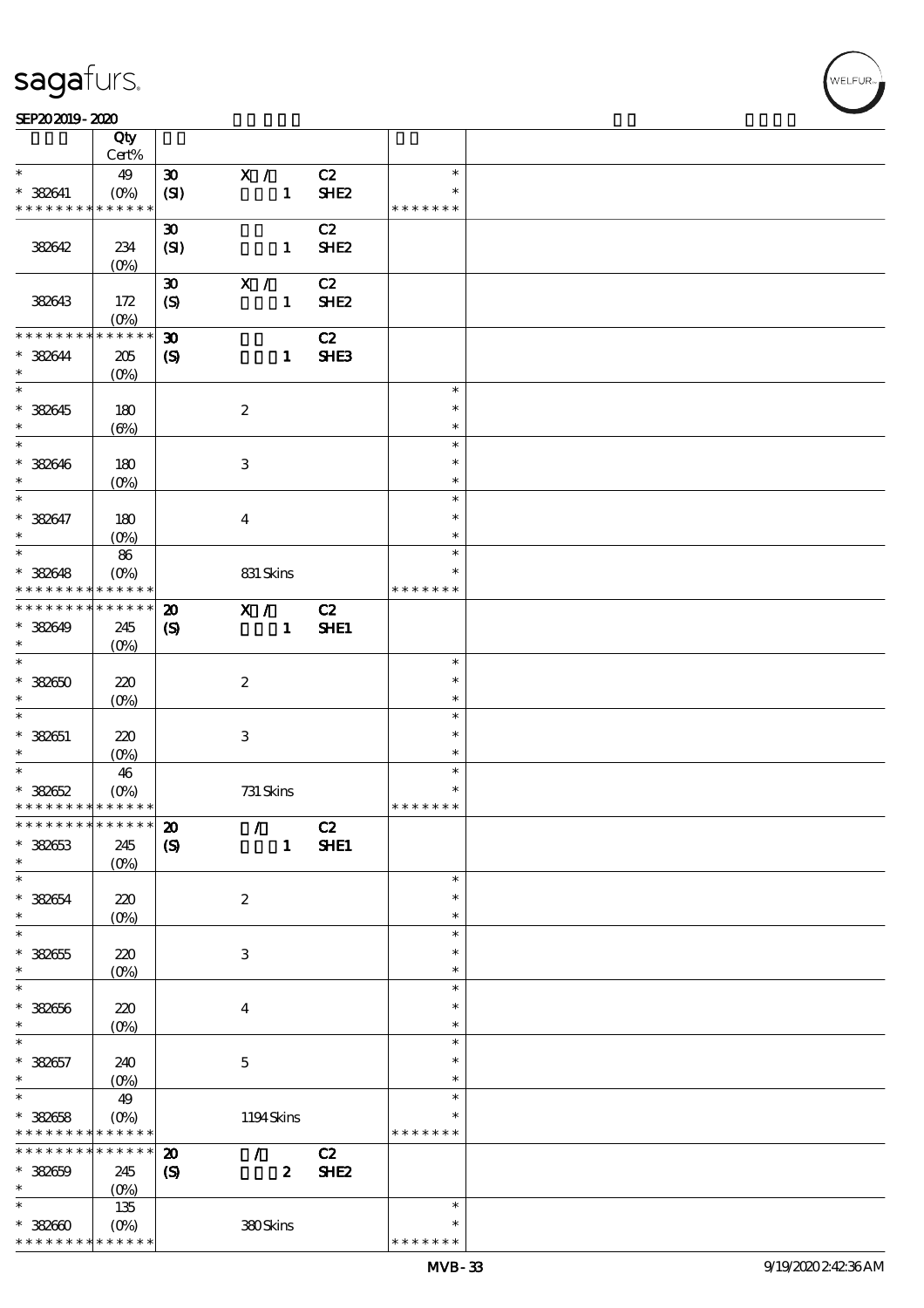## sagafurs.

| SEP202019-2020 |  |
|----------------|--|
|----------------|--|

|                                          | Qty                    |                             |                  |                  |               |  |
|------------------------------------------|------------------------|-----------------------------|------------------|------------------|---------------|--|
|                                          | Cert%                  |                             |                  |                  |               |  |
| * * * * * * * *                          | * * * * * *            | $\boldsymbol{\mathfrak{D}}$ | X /              | C2               |               |  |
| $* 382661$                               | 245                    | $\boldsymbol{S}$            | $\mathbf{1}$     | SHE3             |               |  |
| $\ast$                                   | $(O_0)$                |                             |                  |                  |               |  |
| $\ast$                                   | 143                    |                             |                  |                  | $\ast$        |  |
| $* 38862$                                | $(O_0)$                |                             | 388Skins         |                  | $\ast$        |  |
| * * * * * * * * <mark>* * * * * *</mark> |                        |                             |                  |                  | * * * * * * * |  |
| * * * * * * * *                          | * * * * * *            | $\boldsymbol{\mathbf{z}}$   | $\mathcal{L}$    | C2               |               |  |
| $* 38863$                                | 245                    |                             | $\mathbf{1}$     | SHE <sub>3</sub> |               |  |
| $\ast$                                   |                        | $\boldsymbol{\mathcal{S}}$  |                  |                  |               |  |
| $\ast$                                   | $(0\%)$                |                             |                  |                  | $\ast$        |  |
|                                          |                        |                             |                  |                  | $\ast$        |  |
| $* 382664$                               | 220                    |                             | $\boldsymbol{2}$ |                  |               |  |
| $\ast$                                   | (O <sub>0</sub> )      |                             |                  |                  | $\ast$        |  |
| $\overline{\ast}$                        | 66                     |                             |                  |                  | $\ast$        |  |
| $* 38265$                                | (O <sub>0</sub> )      |                             | 531 Skins        |                  | $\ast$        |  |
| * * * * * * * *                          | * * * * * *            |                             |                  |                  | * * * * * * * |  |
| * * * * * * * *                          | * * * * * *            | $\boldsymbol{\mathbf{z}}$   | $\mathcal{L}$    | C2               |               |  |
| $* 38866$                                | 265                    | $\mathbf{S}$                | $\mathbf{1}$     | SHE4             |               |  |
| $\ast$                                   | (O <sub>0</sub> )      |                             |                  |                  |               |  |
| $\ast$                                   | 206                    |                             |                  |                  | $\ast$        |  |
| $* 382667$                               | $(O\%)$                |                             | 471 Skins        |                  | $\ast$        |  |
| * * * * * * * *                          | * * * * * *            |                             |                  |                  | * * * * * * * |  |
|                                          |                        | $\boldsymbol{\mathfrak{D}}$ | X /              | C2               |               |  |
|                                          |                        |                             | $\mathbf{1}$     | SHE5             |               |  |
| 382668                                   | 129                    | $\boldsymbol{S}$            |                  |                  |               |  |
| * * * * * * * *                          | $(O\%)$<br>* * * * * * |                             |                  |                  |               |  |
|                                          |                        | $\boldsymbol{\mathfrak{D}}$ | $\mathcal{L}$    | C2               |               |  |
| $* 38800$                                | 245                    | $\boldsymbol{\mathcal{S}}$  | $\mathbf{1}$     | SHE5             |               |  |
| $\ast$                                   | $(0\%)$                |                             |                  |                  |               |  |
| $\ast$                                   | 71                     |                             |                  |                  | $\ast$        |  |
| $* 38850$                                | (O <sub>0</sub> )      |                             | 316Skins         |                  |               |  |
| * * * * * * * * * * * * * *              |                        |                             |                  |                  | * * * * * * * |  |
|                                          |                        | $\mathbf 0$                 | X /              | C2               |               |  |
| 382671                                   | 279                    | $\boldsymbol{S}$            | $\mathbf{1}$     | SHE1             |               |  |
|                                          | $(O\%)$                |                             |                  |                  |               |  |
| * * * * * * * *                          | ******                 | $\mathbf{o}$                | $\mathcal{L}$    | C2               |               |  |
| $* 382672$                               | 265                    | $\boldsymbol{\mathrm{(S)}}$ | $\mathbf{1}$     | SHE1             |               |  |
| $\ast$                                   | $(0\%)$                |                             |                  |                  |               |  |
| $\ast$                                   |                        |                             |                  |                  | $\ast$        |  |
| $* 382673$                               | 240                    |                             | $\boldsymbol{2}$ |                  | $\ast$        |  |
| $\ast$                                   |                        |                             |                  |                  | $\ast$        |  |
| $\ast$                                   | $(0\%)$                |                             |                  |                  | $\ast$        |  |
|                                          | 75                     |                             |                  |                  |               |  |
| * 382674                                 | (O <sub>0</sub> )      |                             | 580Skins         |                  | $\ast$        |  |
| * * * * * * *                            | * * * * * *            |                             |                  |                  | * * * * * * * |  |
|                                          | * * * * *              | $\mathbf{o}$                |                  | C2               |               |  |
| $* 38855$                                | 265                    | $\boldsymbol{\mathrm{(S)}}$ | 1                | SHE3             |               |  |
| $\ast$                                   | $(0\%)$                |                             |                  |                  |               |  |
| $\ast$                                   | 62                     |                             |                  |                  | $\ast$        |  |
| $* 388676$                               | $(O\!/\!o)$            |                             | 327Skins         |                  | $\ast$        |  |
| * * * * * * * *                          | * * * * * *            |                             |                  |                  | * * * * * * * |  |
|                                          |                        |                             |                  |                  |               |  |

WELFUR<sub>7</sub>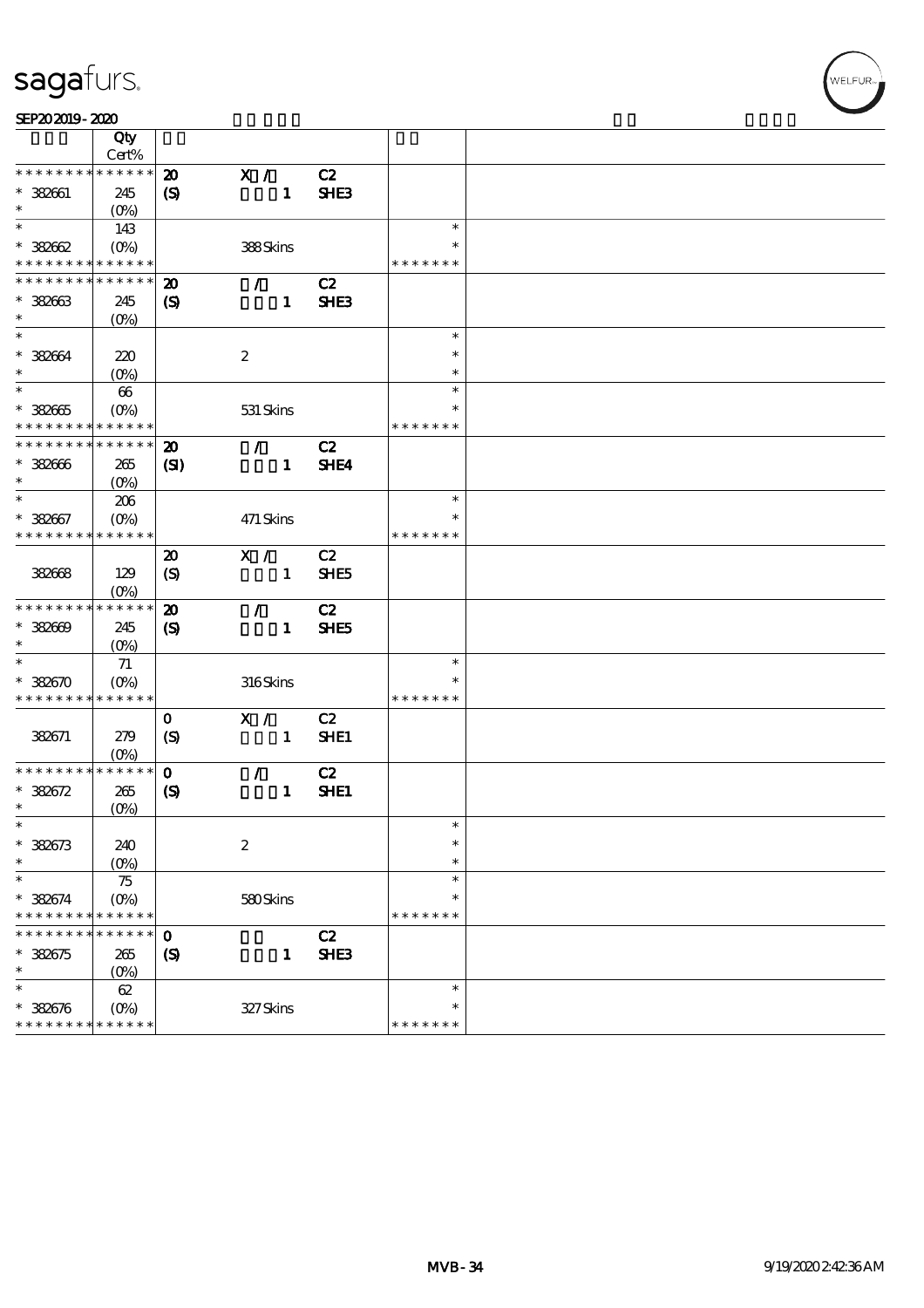| sagafurs.                                                          |                           |                                            |                           |       |                                   | WELFUR <sub>™</sub> |
|--------------------------------------------------------------------|---------------------------|--------------------------------------------|---------------------------|-------|-----------------------------------|---------------------|
| SEP202019-2020                                                     |                           |                                            |                           |       |                                   | Female              |
|                                                                    | Qty<br>Cert%              |                                            |                           |       |                                   |                     |
| 478001                                                             | 89                        | $\boldsymbol{\mathsf{20}}$<br>$\mathbf{S}$ | $\boldsymbol{\mathsf{z}}$ | C1/C2 |                                   |                     |
| 478002                                                             | (14%)<br>106<br>(6%)      | $\boldsymbol{\mathfrak{D}}$<br>${\bf s}$   | $X$ $N$                   | C1/C2 |                                   |                     |
| 478003                                                             | 126<br>$(\Theta)$         | $\pmb{\mathcal{X}}$<br>${\bf S}$           | $\boldsymbol{\mathsf{X}}$ | C1/C2 |                                   |                     |
| 478004                                                             | 154<br>(8%)               | $\boldsymbol{\mathsf{20}}$<br>$\mathbf{S}$ |                           | C1/C2 |                                   |                     |
| 478005                                                             | 139<br>(4%)               | $\pmb{\mathcal{X}}$<br>$\mathbf{S}$        | $\overline{\mathbf{x}}$ / | C3    |                                   |                     |
| 478006                                                             | 194<br>$(\Theta)$         | $\boldsymbol{\mathsf{20}}$<br>$\mathbf{S}$ |                           | C1/C2 |                                   |                     |
| 478007                                                             | 156<br>(1%)               | $\boldsymbol{\mathsf{20}}$<br>$\mathbf{S}$ | $\mathcal{L}$             | C1/C2 |                                   |                     |
| 478008                                                             | 174<br>(2%)               | $\boldsymbol{\mathfrak{D}}$<br>${\bf s}$   | $\boldsymbol{X}$          | C1/C2 |                                   |                     |
| 478009                                                             | 191<br>(5%)               | $\pmb{\mathcal{X}}$<br>$\mathbf{B}$        | $\mathbf{X}$ /            | C2    |                                   |                     |
| 478010                                                             | 224<br>(2%)               | $\pmb{\mathcal{X}}$<br>$\mathbf{B}$        | $\overline{1}$            | C2    |                                   |                     |
| 478011                                                             | 212<br>(11%)              | $\boldsymbol{\mathbf{z}}$<br><b>SAGA</b>   | ${\bf z}$                 | C1/C2 |                                   |                     |
| 478012                                                             | 144<br>(12%)              | $\boldsymbol{\mathfrak{D}}$<br><b>SAGA</b> | $\boldsymbol{\mathsf{Z}}$ | C3    |                                   |                     |
| 478013                                                             | 249<br>(12%)              | $\boldsymbol{\mathfrak{D}}$<br><b>SAGA</b> | $\mathbf{X}$              | C1/C2 |                                   |                     |
| 478014                                                             | 207<br>(7%)               | $\boldsymbol{\mathsf{20}}$<br><b>SAGA</b>  | $\mathbf{x}$              | C3    |                                   |                     |
| 478015                                                             | 361<br>$(\Theta)$         | $\boldsymbol{\mathfrak{D}}$<br><b>SAGA</b> |                           | C1/C2 |                                   |                     |
| 478016                                                             | 404<br>$(\Theta)$         | $\boldsymbol{\mathfrak{D}}$<br><b>SAGA</b> |                           | C3    |                                   |                     |
| * * * * * * * * <mark>* * * * * * *</mark><br>$* 478017$<br>$\ast$ | 445<br>(9%)               | $\boldsymbol{\mathfrak{D}}$<br><b>SAGA</b> |                           | C1/C2 |                                   |                     |
| $\ast$<br>$* 478018$<br>* * * * * * * * * * * * * *                | 273<br>$(O\!/\!\!\delta)$ |                                            | 718Skins                  |       | $\ast$<br>$\ast$<br>* * * * * * * |                     |
| 478019                                                             | 239<br>(4%)               | $\boldsymbol{\mathfrak{D}}$<br><b>SAGA</b> |                           | C3    |                                   |                     |
| 478020                                                             | 117                       | $\boldsymbol{\mathfrak{D}}$<br><b>SAGA</b> |                           | C1    |                                   |                     |

 $(10%)$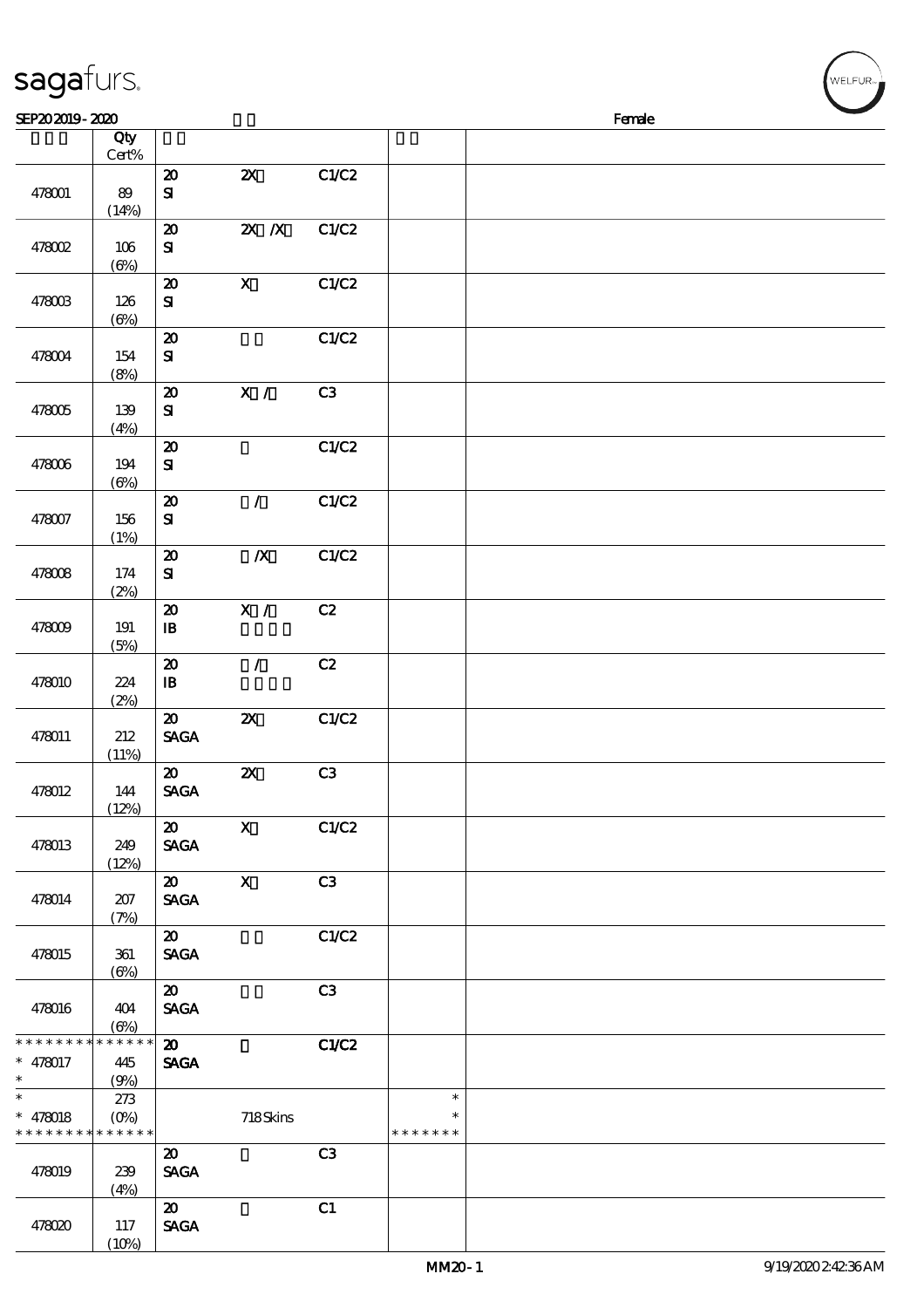| SEP202019-2020<br>Female<br>Qty<br>Cert%<br>$\boldsymbol{\mathsf{20}}$<br>C1/C2<br><b>SAGA</b><br>478021<br>424<br>(7%)<br>* * * * * * * * <mark>* * * * * * *</mark><br>$\boldsymbol{\mathfrak{D}}$<br>C2<br><b>SAGA</b><br>$* 478022$<br>445<br>(5%)<br>$\ast$<br>$\ast$<br>124<br>$* 478023$<br>569Skins<br>$(0\%)$<br>$\ast$<br>* * * * * * * * * * * * * *<br>* * * * * * *<br>C3<br>$\boldsymbol{\mathsf{20}}$<br><b>SAGA</b><br>478024<br>222<br>(4%)<br>C1/C2<br>$\mathbf{x}$<br>$\boldsymbol{\mathfrak{D}}$<br><b>SAGA</b><br>478025<br>180<br>(7%)<br>X /<br>C2<br>$\boldsymbol{\mathfrak{D}}$<br><b>SAGA</b><br><b>LNAP</b><br>478026<br>146<br>(4%)<br>X /<br>$\boldsymbol{\mathfrak{D}}$<br>C2<br>MET1<br>478027<br>31<br>IA<br>(16%)<br>$\mathcal{L}$<br>C2<br>$\boldsymbol{\mathfrak{D}}$<br>MET1<br>IA<br>478028<br>404<br>(2%)<br>X /<br>C2<br>$\boldsymbol{\mathbf{z}}$<br>$\mathbf{I}\mathbf{A}$<br>478029<br>82<br>(9%)<br>$******$<br>$\mathcal{L}$<br>C2<br>* * * * * * * *<br>$\boldsymbol{\mathfrak{D}}$<br>$* 478000$<br>445<br>IA<br>$\ast$<br>(1%)<br>$\ast$<br>$\ast$<br>$* 478031$<br>$\boldsymbol{2}$<br>420<br>$\ast$<br>$\ast$<br>$\ast$<br>(1%)<br>$\ast$<br>$\ast$<br>$* 478032$<br>3<br>420<br>*<br>$\ast$<br>$\ast$<br>(5%)<br>$\ast$<br>$\ast$<br>233<br>$(\Theta\%)$<br>1518Skins<br>$* 478033$<br>* * * * * * * * <mark>* * * * * *</mark><br>* * * * * * * | WELFUR <sub>™I</sub> |
|----------------------------------------------------------------------------------------------------------------------------------------------------------------------------------------------------------------------------------------------------------------------------------------------------------------------------------------------------------------------------------------------------------------------------------------------------------------------------------------------------------------------------------------------------------------------------------------------------------------------------------------------------------------------------------------------------------------------------------------------------------------------------------------------------------------------------------------------------------------------------------------------------------------------------------------------------------------------------------------------------------------------------------------------------------------------------------------------------------------------------------------------------------------------------------------------------------------------------------------------------------------------------------------------------------------------------------------------------------------------------------------------------|----------------------|
|                                                                                                                                                                                                                                                                                                                                                                                                                                                                                                                                                                                                                                                                                                                                                                                                                                                                                                                                                                                                                                                                                                                                                                                                                                                                                                                                                                                                    |                      |
|                                                                                                                                                                                                                                                                                                                                                                                                                                                                                                                                                                                                                                                                                                                                                                                                                                                                                                                                                                                                                                                                                                                                                                                                                                                                                                                                                                                                    |                      |
|                                                                                                                                                                                                                                                                                                                                                                                                                                                                                                                                                                                                                                                                                                                                                                                                                                                                                                                                                                                                                                                                                                                                                                                                                                                                                                                                                                                                    |                      |
|                                                                                                                                                                                                                                                                                                                                                                                                                                                                                                                                                                                                                                                                                                                                                                                                                                                                                                                                                                                                                                                                                                                                                                                                                                                                                                                                                                                                    |                      |
|                                                                                                                                                                                                                                                                                                                                                                                                                                                                                                                                                                                                                                                                                                                                                                                                                                                                                                                                                                                                                                                                                                                                                                                                                                                                                                                                                                                                    |                      |
|                                                                                                                                                                                                                                                                                                                                                                                                                                                                                                                                                                                                                                                                                                                                                                                                                                                                                                                                                                                                                                                                                                                                                                                                                                                                                                                                                                                                    |                      |
|                                                                                                                                                                                                                                                                                                                                                                                                                                                                                                                                                                                                                                                                                                                                                                                                                                                                                                                                                                                                                                                                                                                                                                                                                                                                                                                                                                                                    |                      |
|                                                                                                                                                                                                                                                                                                                                                                                                                                                                                                                                                                                                                                                                                                                                                                                                                                                                                                                                                                                                                                                                                                                                                                                                                                                                                                                                                                                                    |                      |
|                                                                                                                                                                                                                                                                                                                                                                                                                                                                                                                                                                                                                                                                                                                                                                                                                                                                                                                                                                                                                                                                                                                                                                                                                                                                                                                                                                                                    |                      |
|                                                                                                                                                                                                                                                                                                                                                                                                                                                                                                                                                                                                                                                                                                                                                                                                                                                                                                                                                                                                                                                                                                                                                                                                                                                                                                                                                                                                    |                      |
|                                                                                                                                                                                                                                                                                                                                                                                                                                                                                                                                                                                                                                                                                                                                                                                                                                                                                                                                                                                                                                                                                                                                                                                                                                                                                                                                                                                                    |                      |
|                                                                                                                                                                                                                                                                                                                                                                                                                                                                                                                                                                                                                                                                                                                                                                                                                                                                                                                                                                                                                                                                                                                                                                                                                                                                                                                                                                                                    |                      |
|                                                                                                                                                                                                                                                                                                                                                                                                                                                                                                                                                                                                                                                                                                                                                                                                                                                                                                                                                                                                                                                                                                                                                                                                                                                                                                                                                                                                    |                      |
|                                                                                                                                                                                                                                                                                                                                                                                                                                                                                                                                                                                                                                                                                                                                                                                                                                                                                                                                                                                                                                                                                                                                                                                                                                                                                                                                                                                                    |                      |
|                                                                                                                                                                                                                                                                                                                                                                                                                                                                                                                                                                                                                                                                                                                                                                                                                                                                                                                                                                                                                                                                                                                                                                                                                                                                                                                                                                                                    |                      |
|                                                                                                                                                                                                                                                                                                                                                                                                                                                                                                                                                                                                                                                                                                                                                                                                                                                                                                                                                                                                                                                                                                                                                                                                                                                                                                                                                                                                    |                      |
|                                                                                                                                                                                                                                                                                                                                                                                                                                                                                                                                                                                                                                                                                                                                                                                                                                                                                                                                                                                                                                                                                                                                                                                                                                                                                                                                                                                                    |                      |
|                                                                                                                                                                                                                                                                                                                                                                                                                                                                                                                                                                                                                                                                                                                                                                                                                                                                                                                                                                                                                                                                                                                                                                                                                                                                                                                                                                                                    |                      |
|                                                                                                                                                                                                                                                                                                                                                                                                                                                                                                                                                                                                                                                                                                                                                                                                                                                                                                                                                                                                                                                                                                                                                                                                                                                                                                                                                                                                    |                      |
|                                                                                                                                                                                                                                                                                                                                                                                                                                                                                                                                                                                                                                                                                                                                                                                                                                                                                                                                                                                                                                                                                                                                                                                                                                                                                                                                                                                                    |                      |
|                                                                                                                                                                                                                                                                                                                                                                                                                                                                                                                                                                                                                                                                                                                                                                                                                                                                                                                                                                                                                                                                                                                                                                                                                                                                                                                                                                                                    |                      |
|                                                                                                                                                                                                                                                                                                                                                                                                                                                                                                                                                                                                                                                                                                                                                                                                                                                                                                                                                                                                                                                                                                                                                                                                                                                                                                                                                                                                    |                      |
|                                                                                                                                                                                                                                                                                                                                                                                                                                                                                                                                                                                                                                                                                                                                                                                                                                                                                                                                                                                                                                                                                                                                                                                                                                                                                                                                                                                                    |                      |
| X /<br>C1/C2<br>$\boldsymbol{\mathfrak{D}}$<br><b>SROY</b><br>478034<br>117<br>(5%)                                                                                                                                                                                                                                                                                                                                                                                                                                                                                                                                                                                                                                                                                                                                                                                                                                                                                                                                                                                                                                                                                                                                                                                                                                                                                                                |                      |
| C1/C2<br>$\boldsymbol{\mathfrak{D}}$<br><b>SROY</b><br>478035<br>108<br>(12%)                                                                                                                                                                                                                                                                                                                                                                                                                                                                                                                                                                                                                                                                                                                                                                                                                                                                                                                                                                                                                                                                                                                                                                                                                                                                                                                      |                      |
| $\mathcal{L}$<br>C1/C2<br>$\boldsymbol{\mathfrak{D}}$<br><b>SROY</b><br>478036<br>144<br>(3%)                                                                                                                                                                                                                                                                                                                                                                                                                                                                                                                                                                                                                                                                                                                                                                                                                                                                                                                                                                                                                                                                                                                                                                                                                                                                                                      |                      |
| $\boldsymbol{X}$<br>C1/C2<br>$\boldsymbol{\mathfrak{D}}$<br><b>SROY</b><br>478037<br>125<br>$(O\%)$                                                                                                                                                                                                                                                                                                                                                                                                                                                                                                                                                                                                                                                                                                                                                                                                                                                                                                                                                                                                                                                                                                                                                                                                                                                                                                |                      |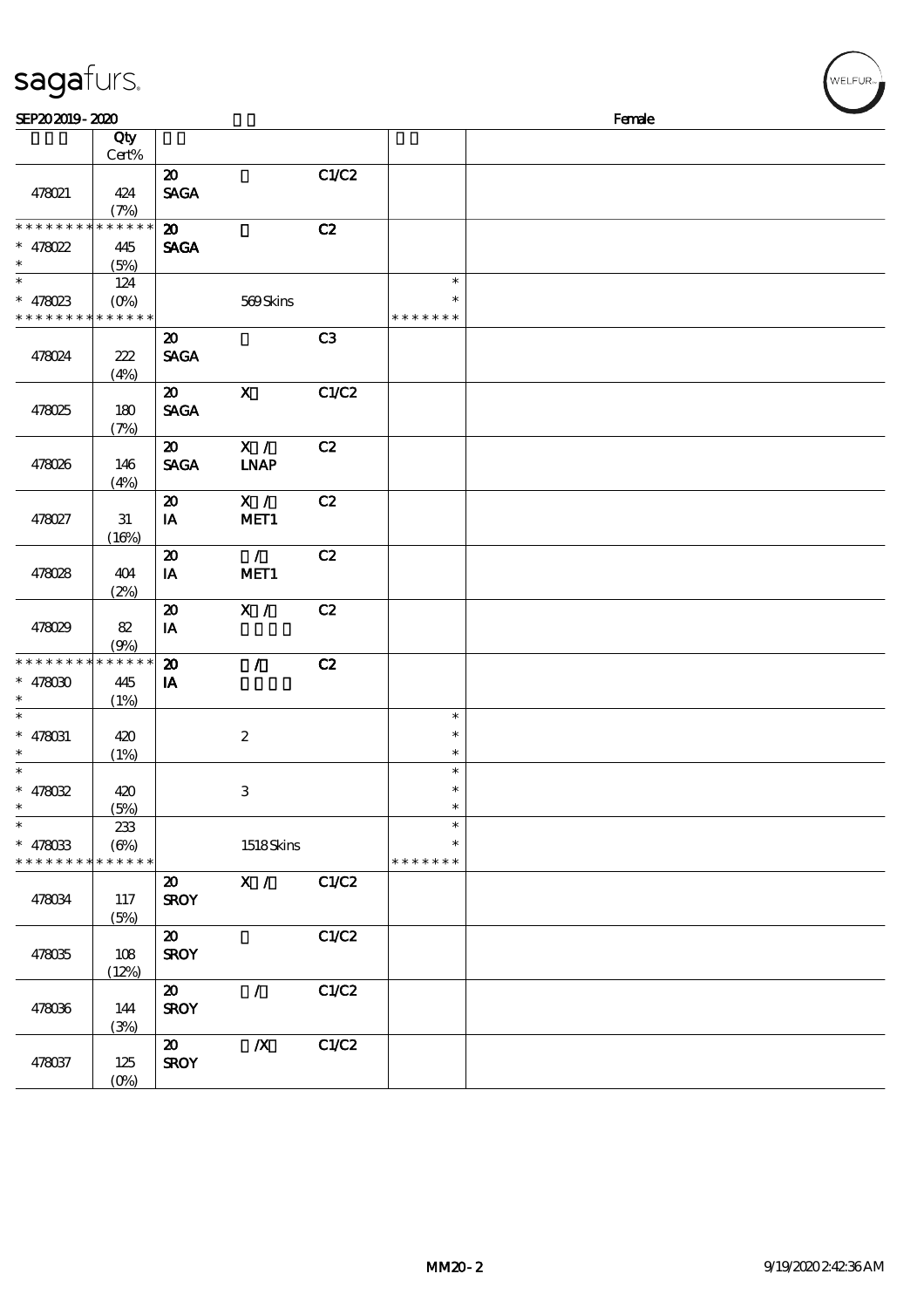### sagafurs.

| SEP202019-2020                                      |                               |                             |                           |    |                                      | Female |
|-----------------------------------------------------|-------------------------------|-----------------------------|---------------------------|----|--------------------------------------|--------|
|                                                     | Qty<br>Cert%                  |                             |                           |    |                                      |        |
| * * * * * * * *<br>$* 478061$<br>$\ast$             | * * * * * *<br>262<br>$(O_0)$ | $\mathbf 0$<br>${\bf s}$    | $\boldsymbol{\mathsf{X}}$ | C2 |                                      |        |
| $\ast$<br>$* 478062$<br>* * * * * * * *             | 94<br>(100%)<br>* * * * * *   |                             | 356Skins                  |    | $\ast$<br>* * * * * * *              |        |
| $*********$<br>$* 478063$<br>$\ast$                 | * * * * * *<br>465<br>$(O_0)$ | $\mathbf 0$<br>$\mathbf{S}$ | $\boldsymbol{\mathsf{X}}$ | C2 |                                      |        |
| $\ast$<br>$* 478064$<br>* * * * * * * * * * * * * * | 440<br>$(O\%)$                |                             | 905Skins                  |    | $\ast$<br>*<br>* * * * * * *         |        |
| 478065                                              | 276<br>(4%)                   | $\bf{0}$<br>IA              | MET <sub>1</sub>          | C2 |                                      |        |
| * * * * * * * *<br>$* 478066$<br>$\ast$<br>$\ast$   | * * * * * *<br>445<br>(8%)    | $\mathbf 0$<br>IA           | X /                       | C2 |                                      |        |
| $* 478067$<br>$\ast$<br>$\ast$                      | 420<br>(5%)                   |                             | $\boldsymbol{2}$          |    | $\ast$<br>$\ast$<br>$\ast$           |        |
| $* 478068$<br>$\ast$<br>$\ast$                      | 420<br>(9%)                   |                             | $\ensuremath{\mathbf{3}}$ |    | $\ast$<br>$\ast$<br>$\ast$<br>$\ast$ |        |
| $* 478009$<br>$\ast$<br>$\ast$                      | 420<br>(5%)                   |                             | $\bf{4}$                  |    | $\ast$<br>$\ast$<br>$\ast$           |        |
| $* 478070$<br>* * * * * * * *                       | 320<br>(12%)<br>* * * * * *   |                             | 2025Skins                 |    | $\ast$<br>* * * * * * *              |        |
| * * * * * * * *<br>$* 478071$<br>$\ast$             | ******<br>420<br>(2%)         | $\mathbf 0$<br>IA           | $\mathcal{L}$             | C2 |                                      |        |
| $\ast$<br>* $478072$<br>∗<br>$\ast$                 | 420<br>(2%)                   |                             | $\boldsymbol{2}$          |    | $\ast$<br>$\ast$                     |        |
| $* 478073$<br>$\ast$                                | 420<br>(5%)                   |                             | 3                         |    | $\ast$<br>$\ast$<br>$\ast$           |        |
| $\ast$<br>$* 478074$<br>* * * * * * * *             | 406<br>(9%)<br>* * * * * *    |                             | 1666Skins                 |    | $\ast$<br>$\ast$<br>* * * * * * *    |        |
| 478075                                              | 443<br>(10%)                  | $\mathbf{o}$<br><b>SROY</b> |                           | C2 |                                      |        |
| 478076                                              | 96<br>$(\Theta)$              | $\mathbf{O}$<br><b>SROY</b> |                           | C3 |                                      |        |
| 478077                                              | 214<br>(11%)                  | $\mathbf 0$<br><b>SROY</b>  |                           | C1 |                                      |        |
| * * * * * * * *<br>$* 478078$<br>$\ast$             | * * * * * *<br>425<br>(10%)   | $\mathbf 0$<br><b>SROY</b>  |                           | C2 |                                      |        |
| $* 478079$<br>* * * * * * * * * * * * * *           | 138<br>$(O\%)$                |                             | 563Skins                  |    | $\ast$<br>* * * * * * *              |        |
| 478080                                              | 136<br>(16%)                  | $\mathbf{o}$<br><b>SROY</b> |                           | C1 |                                      |        |

,<br>WELFUR<sub>™</sub>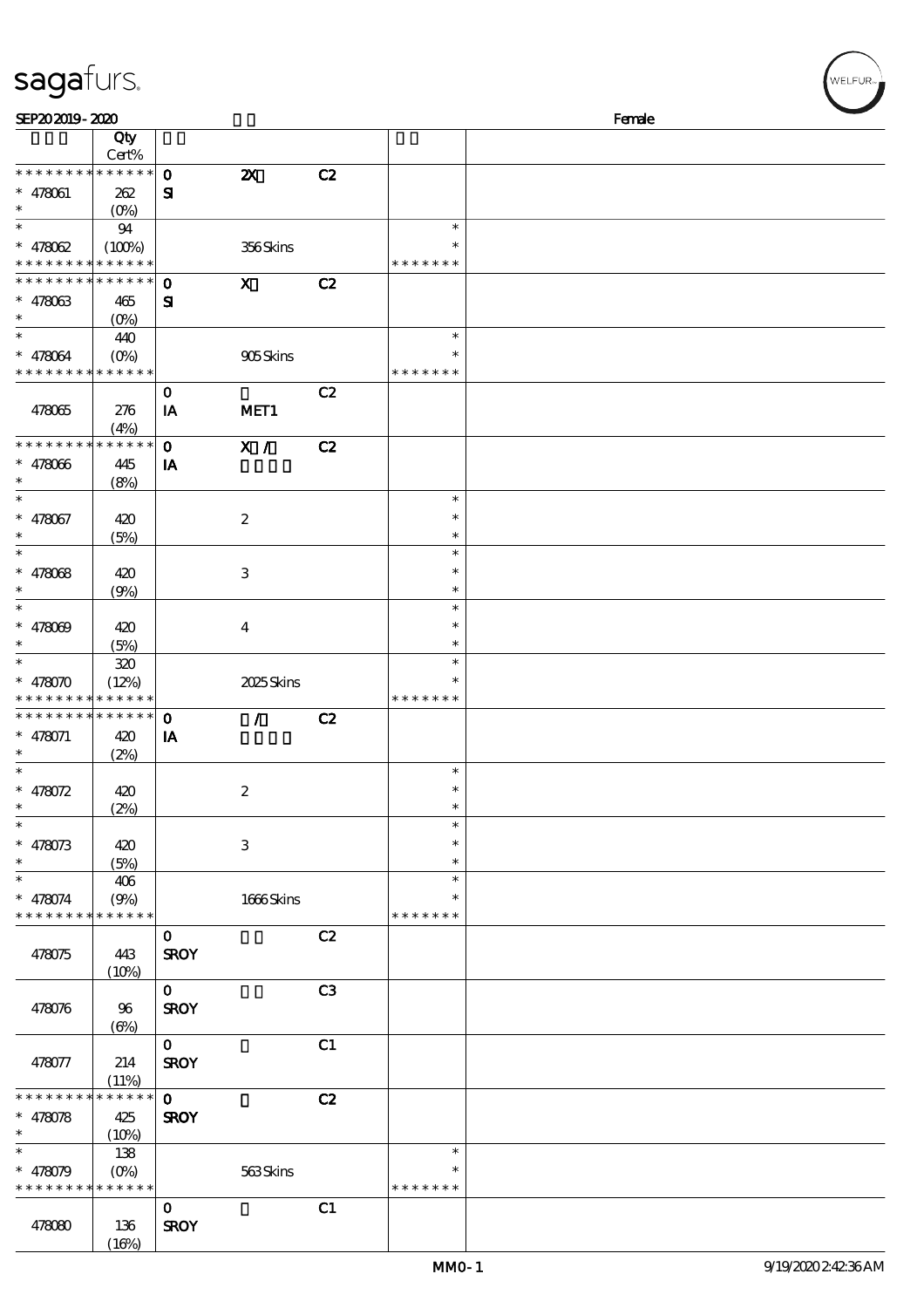| sagafurs.      |       |             |   |       |  |        | NELFUR <sub>™</sub> |
|----------------|-------|-------------|---|-------|--|--------|---------------------|
| SEP202019-2020 |       |             |   |       |  | Female |                     |
|                | Qty   |             |   |       |  |        |                     |
|                | Cert% |             |   |       |  |        |                     |
|                |       | 0           |   | C2    |  |        |                     |
| 478081         | 327   | <b>SROY</b> |   |       |  |        |                     |
|                | (9%)  |             |   |       |  |        |                     |
|                |       | $\mathbf 0$ | X | C1/C2 |  |        |                     |
| 478082         | 134   | <b>SROY</b> |   |       |  |        |                     |
|                | (17%) |             |   |       |  |        |                     |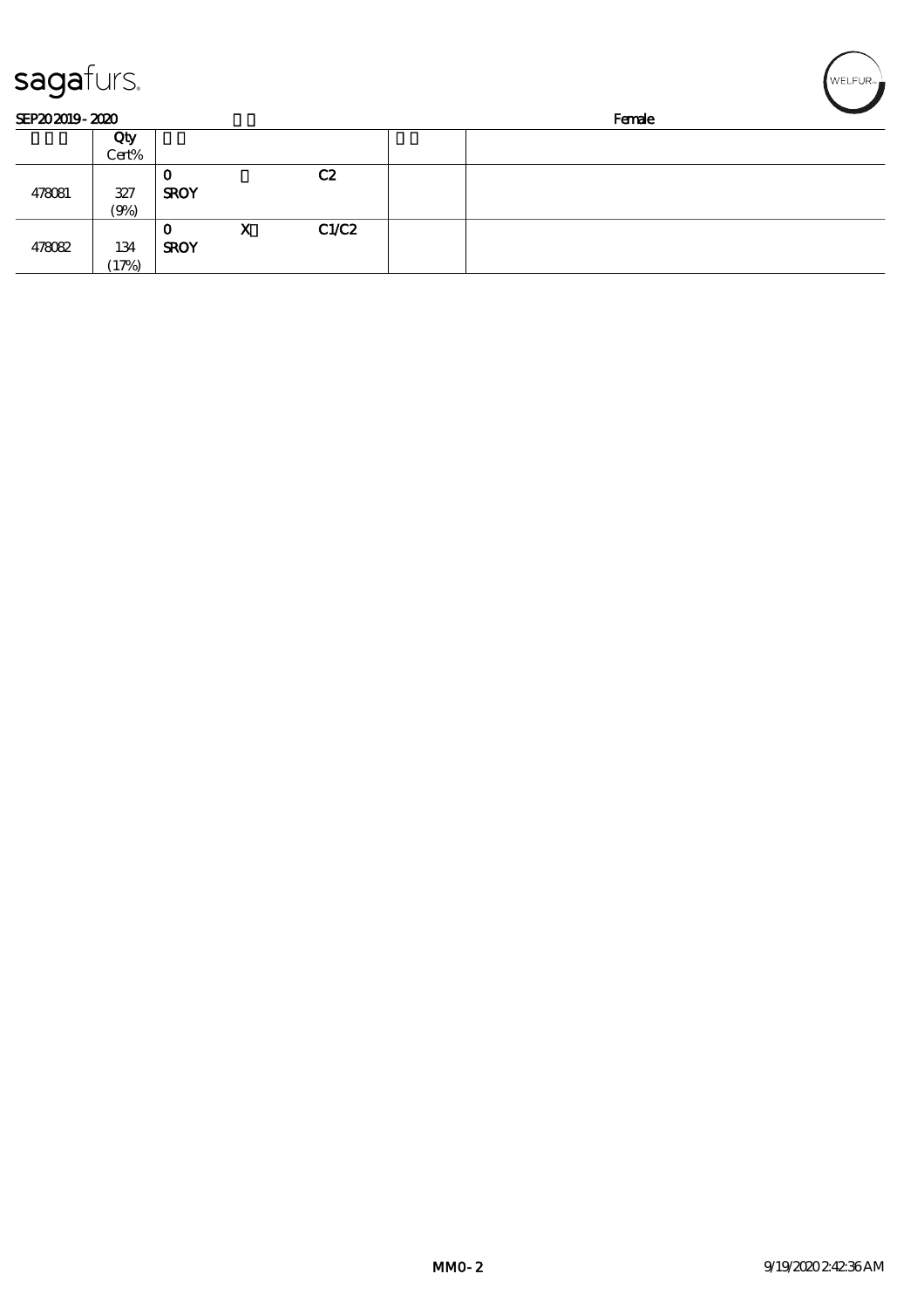| sagafurs.                                                          |                                         |                              |                           |                |                                   |        | .<br>WELFUR <sub>™I</sub> |
|--------------------------------------------------------------------|-----------------------------------------|------------------------------|---------------------------|----------------|-----------------------------------|--------|---------------------------|
| SEP202019-2020                                                     |                                         |                              |                           |                |                                   | Female |                           |
|                                                                    | Qty<br>Cert%                            |                              |                           |                |                                   |        |                           |
| 478121                                                             | 348                                     | $\mathbf{1}$<br>$\mathbf{S}$ | $\boldsymbol{\mathsf{z}}$ | C1             |                                   |        |                           |
| * * * * * * * * * * * * * *                                        | (7%)                                    | $\mathbf 1$                  | $\boldsymbol{\mathsf{z}}$ | C2             |                                   |        |                           |
| $* 478122$<br>$\ast$                                               | 505<br>(O <sub>0</sub> )                | ${\bf s}$                    |                           |                |                                   |        |                           |
| $\ast$<br>$* 478123$                                               | 480                                     |                              | $\boldsymbol{2}$          |                | $\ast$<br>$\ast$                  |        |                           |
| $\ast$                                                             | (O <sub>0</sub> )                       |                              |                           |                | $\ast$<br>$\ast$                  |        |                           |
| $* 478124$<br>$\ast$                                               | 359<br>$(O\%)$                          |                              | $\,3\,$                   |                | $\ast$<br>$\ast$                  |        |                           |
| $\ast$<br>$* 478125$<br>* * * * * * * *                            | 166<br>(100%)<br>* * * * * *            |                              | 1510Skins                 |                | $\ast$<br>$\ast$<br>* * * * * * * |        |                           |
| * * * * * * * * <mark>* * * * * * *</mark><br>$* 478126$<br>$\ast$ | 505                                     | $\mathbf{1}$<br>$\mathbf{S}$ | $\boldsymbol{\mathsf{X}}$ | C3             |                                   |        |                           |
| $\ast$<br>$* 478127$                                               | (16%)<br>221<br>$(O\%)$                 |                              | 726Skins                  |                | $\ast$<br>∗                       |        |                           |
| * * * * * * * * * * * * * *                                        |                                         | $\mathbf{1}$                 | $\mathbf{X}$              | C1             | * * * * * * *                     |        |                           |
| 478128                                                             | $507$<br>(10%)                          | ${\bf s}$                    |                           |                |                                   |        |                           |
| * * * * * * * *<br>$* 478129$                                      | * * * * * *<br>$505\,$                  | $\mathbf{1}$<br>$\mathbf{S}$ | $\mathbf x$               | C2             |                                   |        |                           |
| $\ast$                                                             | (O <sub>0</sub> )                       |                              |                           |                | $\ast$                            |        |                           |
| $* 478130$<br>$\ast$                                               | 480<br>$(O\%)$                          |                              | $\boldsymbol{2}$          |                | $\ast$<br>$\ast$                  |        |                           |
| $\ast$<br>$* 478131$<br>$\ast$                                     | 480<br>$(0\%)$                          |                              | $\,3$                     |                | $\ast$<br>$\ast$<br>$\ast$        |        |                           |
| $\ast$<br>$* 478132$                                               | 440                                     |                              | $\boldsymbol{4}$          |                | $\ast$<br>∗                       |        |                           |
| $\ast$<br>$\ast$<br>$* 478133$                                     | $(O\%)$<br>209<br>(100%)                |                              | 2114Skins                 |                | $\ast$<br>$\ast$<br>∗             |        |                           |
| * * * * * * * * * * * * * *<br>* * * * * * * *                     | * * * * * *                             | $\mathbf{1}$                 | $\mathbf{X}$              | C <sub>3</sub> | * * * * * * *                     |        |                           |
| $* 478134$<br>$\ast$                                               | 505<br>$(O\%)$                          | ${\bf s}$                    |                           |                |                                   |        |                           |
| $\ast$<br>$* 478135$<br>$\ast$                                     | 493<br>$(O\%)$                          |                              | $\boldsymbol{2}$          |                | $\ast$<br>$\ast$<br>$\ast$        |        |                           |
| $\ast$<br>$* 478136$<br>* * * * * * * *                            | 141<br>(100%)<br>* * * * * *            |                              | 1139Skins                 |                | $\ast$<br>$\ast$<br>* * * * * * * |        |                           |
| 478137                                                             | 505<br>(12%)                            | $\mathbf{1}$<br>${\bf S}$    |                           | C1             |                                   |        |                           |
| * * * * * * * *<br>$* 478138$<br>$\ast$                            | * * * * * *<br>505<br>(O <sub>0</sub> ) | $\mathbf{1}$<br>$\mathbf{S}$ |                           | C2             |                                   |        |                           |
| $\overline{\phantom{0}}$<br>$* 478139$<br>$\ast$                   | 480                                     |                              | $\boldsymbol{2}$          |                | $\ast$<br>$\ast$<br>$\ast$        |        |                           |
| $\ast$<br>$* 478140$                                               | $(0\%)$<br>480                          |                              | 3                         |                | $\ast$<br>$\ast$                  |        |                           |
| $\ast$                                                             | $(O\%)$                                 |                              |                           |                | $\ast$                            |        |                           |

(0%)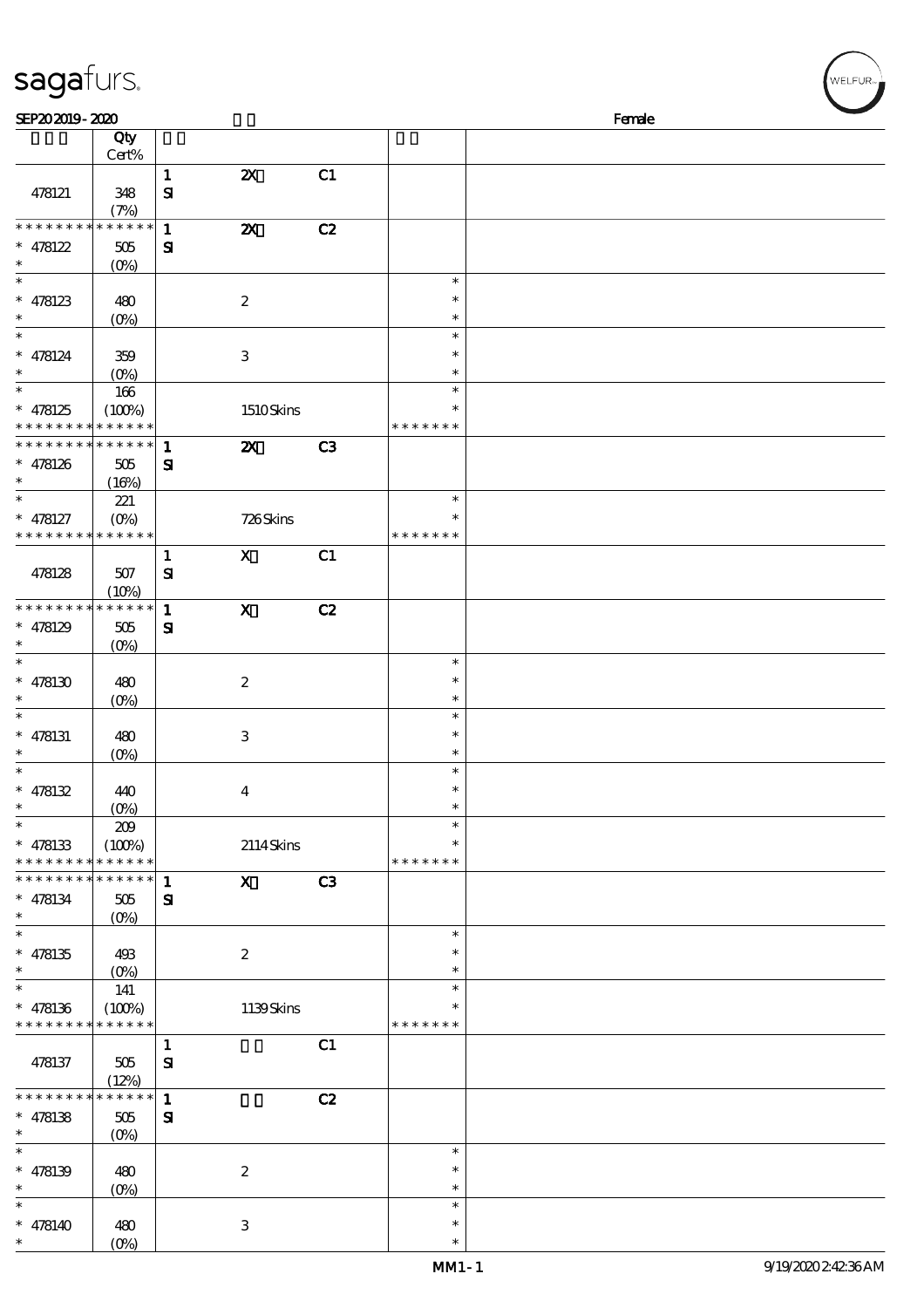| sagafurs.                                                        |                                         |                                     |               |                                      | WELFUR <sub>™</sub> |
|------------------------------------------------------------------|-----------------------------------------|-------------------------------------|---------------|--------------------------------------|---------------------|
| SEP202019-2020                                                   |                                         |                                     |               | Female                               |                     |
|                                                                  | Qty<br>Cert%                            |                                     |               |                                      |                     |
| $\ast$<br>$* 478141$<br>$\ast$                                   | 309<br>$(0\%)$                          | $\mathbf{1}$<br>$\mathbf{S}$        | C2            | $\ast$<br>$\ast$<br>$\ast$           |                     |
| $\ast$<br>$* 478142$<br>* * * * * * * * <mark>* * * * * *</mark> | 297<br>(100%)                           | 2071 Skins                          | * * * * * * * | $\ast$<br>$\ast$                     |                     |
| * * * * * * * * * * * * * *<br>$* 478143$<br>$\ast$              | 505<br>(0%)                             | $\mathbf{1}$<br>${\bf s}$           | C3            |                                      |                     |
| $\ast$<br>$* 478144$<br>$\ast$<br>$\ast$                         | 460<br>$(0\%)$                          | $\boldsymbol{2}$                    |               | $\ast$<br>$\ast$<br>$\ast$           |                     |
| $* 478145$                                                       | 72<br>$(0\%)$                           | $\,3$                               |               | $\ast$<br>$\ast$<br>$\ast$           |                     |
| $\ast$<br>$* 478146$<br>* * * * * * * *                          | $173$<br>(100%)<br>* * * * * *          | 1210Skins                           | * * * * * * * | $\ast$<br>$\ast$                     |                     |
| 478147                                                           | 505<br>(11%)                            | $\mathbf{1}$<br>${\bf S}$           | C1            |                                      |                     |
| * * * * * * * *<br>$* 478148$<br>$\ast$                          | * * * * * *<br>505<br>$(0\%)$           | $\mathbf{1}$<br>$\mathbf{S}$        | C2            |                                      |                     |
| $\ast$<br>$* 478149$<br>$\ast$                                   | 480<br>$(O\%)$                          | $\boldsymbol{2}$                    |               | $\ast$<br>$\ast$<br>$\ast$<br>$\ast$ |                     |
| $* 478150$                                                       | 480<br>$(0\%)$                          | $\,3$                               |               | $\ast$<br>$\ast$                     |                     |
| $\ast$<br>$* 478151$<br>$\ast$                                   | 480<br>(0%)                             | $\boldsymbol{4}$                    |               | $\ast$<br>$\ast$<br>$\ast$           |                     |
| $\ast$<br>$* 478152$<br>$\ast$                                   | 480<br>$(O\%)$                          | $\mathbf 5$                         |               | $\ast$<br>$\ast$<br>$\ast$           |                     |
| $\ast$<br>$* 478153$<br>$\ast$                                   | 348<br>$(O\%)$                          | 6                                   |               | $\ast$<br>$\ast$<br>$\ast$           |                     |
| $\ast$<br>$* 478154$<br>* * * * * * * * * * * * * *              | $302\,$<br>(100%)                       | 3075Skins                           | * * * * * * * | $\ast$<br>*                          |                     |
| * * * * * * * *<br>$* 478155$<br>$\ast$                          | * * * * * *<br>505<br>(O <sub>0</sub> ) | $\mathbf{1}$<br>${\bf s}$           | C3            |                                      |                     |
| $\ast$<br>$* 478156$<br>$\ast$                                   | 480<br>$(0\%)$                          | $\boldsymbol{2}$                    |               | $\ast$<br>$\ast$<br>$\ast$           |                     |
| $\ast$<br>$* 478157$<br>$\ast$                                   | 238<br>$(O\%)$                          | $\,3$                               |               | $\ast$<br>$\ast$<br>$\ast$           |                     |
| $\ast$<br>* $478158$<br>* * * * *                                | 104<br>(100%)<br>* * * * * *            | 1327Skins                           | * * * * * * * | $\ast$<br>$\ast$                     |                     |
| * * * * * * * *<br>$* 478159$<br>$\ast$                          | * * * * * *<br>505<br>(8%)              | X /<br>$\mathbf{1}$<br>$\mathbf{B}$ | C2            |                                      |                     |
| $\ast$<br>$* 478160$<br>$\ast$                                   | 480<br>(12%)                            | $\boldsymbol{2}$                    |               | $\ast$<br>$\ast$<br>$\ast$           |                     |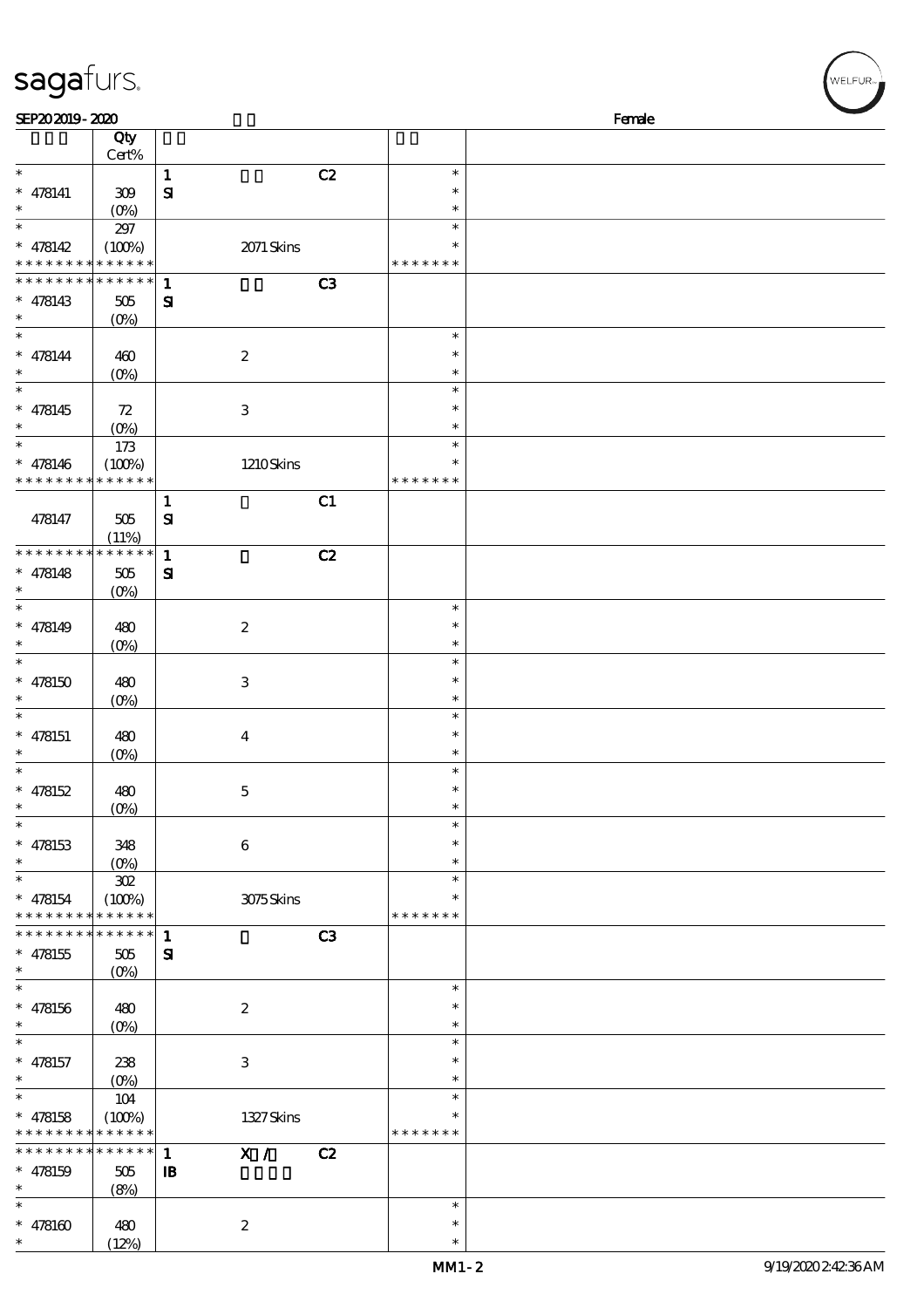| SEP202019-2020                           |                 |              |                           |    |               | Female |
|------------------------------------------|-----------------|--------------|---------------------------|----|---------------|--------|
|                                          | Qty             |              |                           |    |               |        |
|                                          | $Cert\%$        |              |                           |    |               |        |
| $\ast$                                   |                 | $\mathbf{1}$ | X /                       | C2 | $\ast$        |        |
| $* 478161$                               | 480             | $\mathbf{B}$ |                           |    | $\ast$        |        |
| $\ast$                                   |                 |              |                           |    | $\ast$        |        |
| $\ast$                                   | (5%)            |              |                           |    | $\ast$        |        |
|                                          | 255             |              |                           |    |               |        |
| $* 478162$                               | (3%)            |              | 1720Skins                 |    | ∗             |        |
| * * * * * * * * <mark>* * * * * *</mark> |                 |              |                           |    | * * * * * * * |        |
| * * * * * * * *                          | * * * * * *     | $\mathbf{1}$ | $\mathcal{L}$             | C2 |               |        |
| $* 478163$                               | $505\,$         | $\mathbf{B}$ |                           |    |               |        |
| $\ast$                                   | $(O\%)$         |              |                           |    |               |        |
| $\ast$                                   |                 |              |                           |    | $\ast$        |        |
| $* 478164$                               | 480             |              | $\boldsymbol{2}$          |    | $\ast$        |        |
| $\ast$                                   | (1%)            |              |                           |    | $\ast$        |        |
| $\ast$                                   |                 |              |                           |    | $\ast$        |        |
|                                          |                 |              |                           |    | $\ast$        |        |
| $* 478165$<br>$\ast$                     | 480             |              | 3                         |    | $\ast$        |        |
| $\ast$                                   | (3%)            |              |                           |    |               |        |
|                                          |                 |              |                           |    | $\ast$        |        |
| $* 478166$                               | 480             |              | $\bf{4}$                  |    | $\ast$        |        |
| $\ast$                                   | (3%)            |              |                           |    | $\ast$        |        |
| $\ast$                                   |                 |              |                           |    | $\ast$        |        |
| $* 478167$                               | 480             |              | $\mathbf 5$               |    | $\ast$        |        |
| $\ast$                                   | (4%)            |              |                           |    | $\ast$        |        |
| $\ast$                                   |                 |              |                           |    | $\ast$        |        |
| $* 478168$                               | 480             |              | $\boldsymbol{6}$          |    | $\ast$        |        |
| $\ast$                                   | (9%)            |              |                           |    | $\ast$        |        |
| $\ast$                                   |                 |              |                           |    | $\ast$        |        |
|                                          |                 |              |                           |    | $\ast$        |        |
| $* 478169$                               | 480             |              | $\tau$                    |    |               |        |
| $\ast$                                   | (2%)            |              |                           |    | $\ast$        |        |
| $\ast$                                   | 492             |              |                           |    | $\ast$        |        |
| $* 478170$                               | (7%)            |              | 3877Skins                 |    |               |        |
| * * * * * * * * <mark>* * * * * *</mark> |                 |              |                           |    | * * * * * * * |        |
| * * * * * * * *                          | $* * * * * * *$ | $\mathbf{1}$ | $\boldsymbol{\mathsf{z}}$ | C1 |               |        |
| $* 478171$                               | 484             | <b>SAGA</b>  |                           |    |               |        |
| $\ast$                                   | $(O\%)$         |              |                           |    |               |        |
| $\ast$                                   |                 |              |                           |    | $\ast$        |        |
| * $478172$                               | 219             |              | $\boldsymbol{2}$          |    | $\ast$        |        |
| $*$                                      | (0%)            |              |                           |    | $\ast$        |        |
| $\ast$                                   |                 |              |                           |    | $\ast$        |        |
|                                          | 102             |              |                           |    | $\ast$        |        |
| $* 478173$                               | (100%)          |              | 805Skins                  |    |               |        |
| * * * * * * * *                          | * * * * * *     |              |                           |    | * * * * * * * |        |
| * * * * * * *                            | * * * * * *     | $\mathbf{1}$ | $\boldsymbol{\mathsf{X}}$ | C2 |               |        |
| $* 478174$                               | 460             | <b>SAGA</b>  |                           |    |               |        |
| $\ast$                                   | $(O_0)$         |              |                           |    |               |        |
| $\ast$                                   |                 |              |                           |    | $\ast$        |        |
| $* 478175$                               | 460             |              | $\boldsymbol{z}$          |    | $\ast$        |        |
| $\ast$                                   | $(0\%)$         |              |                           |    | $\ast$        |        |
| $\overline{\ast}$                        |                 |              |                           |    | $\ast$        |        |
| $* 478176$                               | 460             |              | 3                         |    | $\ast$        |        |
| $\ast$                                   | $(0\%)$         |              |                           |    | $\ast$        |        |
| $\ast$                                   |                 |              |                           |    | $\ast$        |        |
| $* 478177$                               | 460             |              | $\boldsymbol{4}$          |    | $\ast$        |        |
| $\ast$                                   |                 |              |                           |    | $\ast$        |        |
| $\ast$                                   | $(O\!/\!o)$     |              |                           |    | $\ast$        |        |
|                                          |                 |              |                           |    |               |        |
| $* 478178$                               | 460             |              | $\bf 5$                   |    | $\ast$        |        |
| $\ast$                                   | $(O\!/\!o)$     |              |                           |    | $\ast$        |        |
| $\ast$                                   |                 |              |                           |    | $\ast$        |        |
| * $478179$                               | 460             |              | $\bf 6$                   |    | $\ast$        |        |
| $\ast$                                   | (100%)          |              |                           |    | $\ast$        |        |
| $\ast$                                   | 142             |              |                           |    | $\ast$        |        |
| * $478180$                               |                 |              | 2902Skins                 |    |               |        |
| * * * * * * * *                          | * * * * * *     |              |                           |    | * * * * * * * |        |

**ELFUR**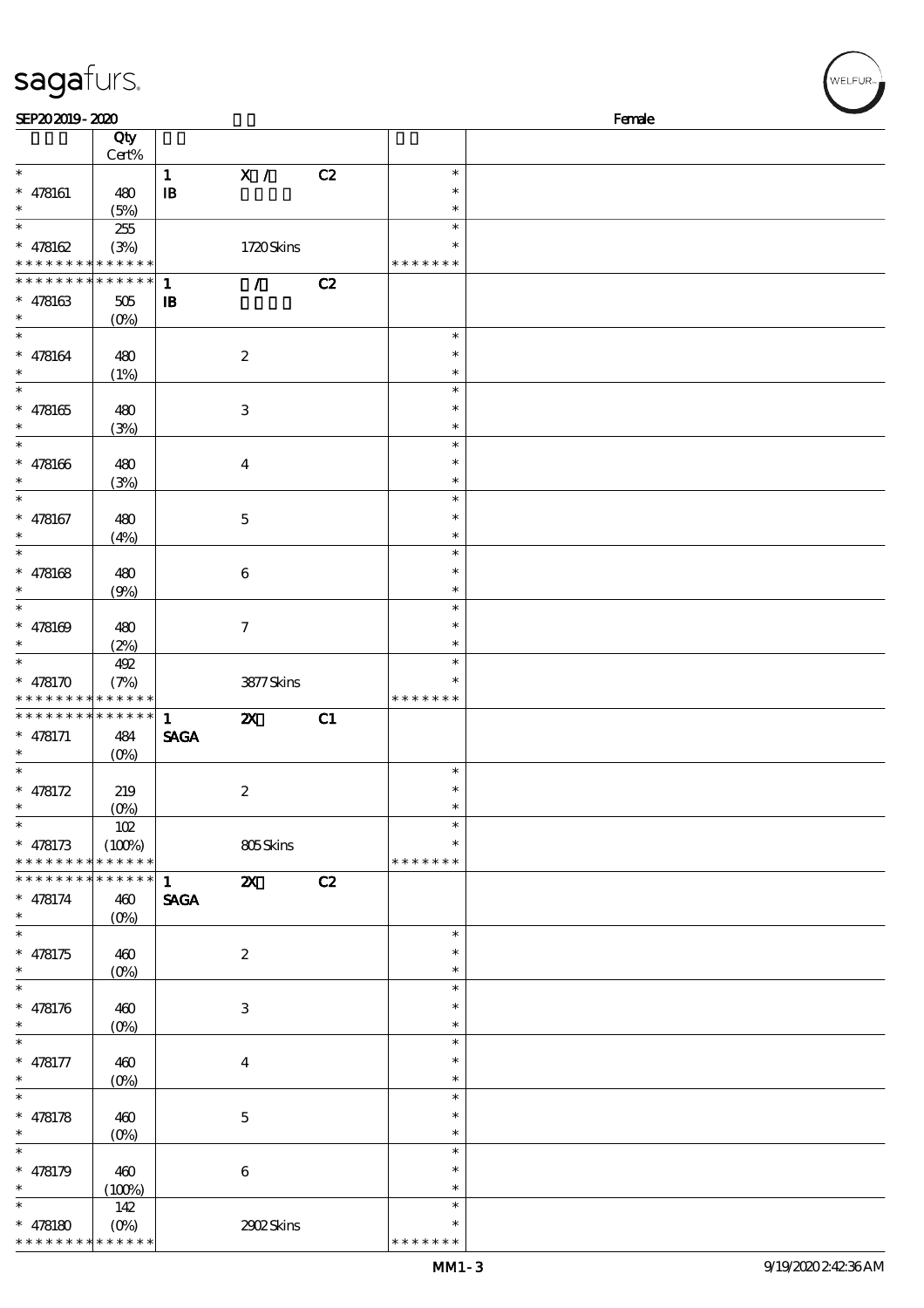| sagafurs.                          |                            |                             |                                                                                                                                                                                                                                                                                                                                 |    |                  | /<br>WELFUR <sub>™I</sub> |
|------------------------------------|----------------------------|-----------------------------|---------------------------------------------------------------------------------------------------------------------------------------------------------------------------------------------------------------------------------------------------------------------------------------------------------------------------------|----|------------------|---------------------------|
| SEP202019-2020                     |                            |                             |                                                                                                                                                                                                                                                                                                                                 |    |                  | Female                    |
|                                    | Qty<br>Cert%               |                             |                                                                                                                                                                                                                                                                                                                                 |    |                  |                           |
| * * * * * * * *                    | * * * * * *                | $\mathbf{1}$                | $\mathbf X$                                                                                                                                                                                                                                                                                                                     | C1 |                  |                           |
| $* 478181$                         | 485                        | <b>SAGA</b>                 |                                                                                                                                                                                                                                                                                                                                 |    |                  |                           |
| $\ast$                             | (O <sub>0</sub> )          |                             |                                                                                                                                                                                                                                                                                                                                 |    |                  |                           |
| $\ast$                             |                            |                             |                                                                                                                                                                                                                                                                                                                                 |    | $\ast$           |                           |
| $* 478182$<br>$\ast$               | 460                        |                             | $\boldsymbol{2}$                                                                                                                                                                                                                                                                                                                |    | $\ast$<br>$\ast$ |                           |
| $\ast$                             | $(0\%)$                    |                             |                                                                                                                                                                                                                                                                                                                                 |    | $\ast$           |                           |
| $* 478183$                         | 130                        |                             | $\,3$                                                                                                                                                                                                                                                                                                                           |    | $\ast$           |                           |
|                                    | (0%)                       |                             |                                                                                                                                                                                                                                                                                                                                 |    | $\ast$           |                           |
| $\ast$                             | 141                        |                             |                                                                                                                                                                                                                                                                                                                                 |    | $\ast$           |                           |
| $* 478184$                         | (100%)                     |                             | $1216$ Skins                                                                                                                                                                                                                                                                                                                    |    | $\ast$           |                           |
| * * * * * * * *<br>* * * * * * * * | * * * * * *<br>* * * * * * |                             |                                                                                                                                                                                                                                                                                                                                 |    | * * * * * * *    |                           |
| $* 478185$                         | 485                        | $\mathbf{1}$<br><b>SAGA</b> | $\mathbf{X}$                                                                                                                                                                                                                                                                                                                    | C2 |                  |                           |
| $\ast$                             | $(0\%)$                    |                             |                                                                                                                                                                                                                                                                                                                                 |    |                  |                           |
| $\ast$                             |                            |                             |                                                                                                                                                                                                                                                                                                                                 |    | $\ast$           |                           |
| $* 478186$                         | 460                        |                             | $\boldsymbol{2}$                                                                                                                                                                                                                                                                                                                |    | $\ast$           |                           |
| $\ast$                             | $(0\%)$                    |                             |                                                                                                                                                                                                                                                                                                                                 |    | $\ast$           |                           |
| $\ast$                             |                            |                             |                                                                                                                                                                                                                                                                                                                                 |    | $\ast$<br>$\ast$ |                           |
| $* 478187$<br>$\ast$               | 460<br>(0%)                |                             | $\,3$                                                                                                                                                                                                                                                                                                                           |    | $\ast$           |                           |
| $\ast$                             |                            |                             |                                                                                                                                                                                                                                                                                                                                 |    | $\ast$           |                           |
| $* 478188$                         | 460                        |                             | $\boldsymbol{4}$                                                                                                                                                                                                                                                                                                                |    | $\ast$           |                           |
| $\ast$                             | $(O\%)$                    |                             |                                                                                                                                                                                                                                                                                                                                 |    | $\ast$           |                           |
| $\ast$                             |                            |                             |                                                                                                                                                                                                                                                                                                                                 |    | $\ast$           |                           |
| $* 478189$                         | 460                        |                             | $\bf 5$                                                                                                                                                                                                                                                                                                                         |    | $\ast$           |                           |
| $\ast$                             | $(0\%)$                    |                             |                                                                                                                                                                                                                                                                                                                                 |    | $\ast$<br>$\ast$ |                           |
| $* 478190$                         | 460                        |                             | $\,6\,$                                                                                                                                                                                                                                                                                                                         |    | $\ast$           |                           |
|                                    | $(O\%)$                    |                             |                                                                                                                                                                                                                                                                                                                                 |    | $\ast$           |                           |
| $\ast$                             |                            |                             |                                                                                                                                                                                                                                                                                                                                 |    | $\ast$           |                           |
| $* 478191$                         | 460                        |                             | $\boldsymbol{7}$                                                                                                                                                                                                                                                                                                                |    | $\ast$           |                           |
| $\ast$                             | (0%)                       |                             |                                                                                                                                                                                                                                                                                                                                 |    | $\ast$           |                           |
| $\ast$                             |                            |                             |                                                                                                                                                                                                                                                                                                                                 |    | $\ast$<br>$\ast$ |                           |
| $* 478192$<br>$\ast$               | 460<br>$(O\!/\!o)$         |                             | 8                                                                                                                                                                                                                                                                                                                               |    | $\ast$           |                           |
| $\ast$                             |                            |                             |                                                                                                                                                                                                                                                                                                                                 |    | $\ast$           |                           |
| $* 478193$                         | 460                        |                             | $9\phantom{.0}$                                                                                                                                                                                                                                                                                                                 |    | $\ast$           |                           |
| $\ast$                             | $(0\%)$                    |                             |                                                                                                                                                                                                                                                                                                                                 |    | $\ast$           |                           |
| $\ast$                             |                            |                             |                                                                                                                                                                                                                                                                                                                                 |    | $\ast$           |                           |
| $* 478194$<br>$\ast$               | 460                        |                             | $10\,$                                                                                                                                                                                                                                                                                                                          |    | $\ast$<br>$\ast$ |                           |
| $\overline{\phantom{a}}$           | $(O\!\!\!\!\!\!\!/\,\!o)$  |                             |                                                                                                                                                                                                                                                                                                                                 |    | $\ast$           |                           |
| $* 478195$                         | 460                        |                             | $11\,$                                                                                                                                                                                                                                                                                                                          |    | $\ast$           |                           |
| $\ast$                             | $(0\%)$                    |                             |                                                                                                                                                                                                                                                                                                                                 |    | $\ast$           |                           |
| $\ast$                             |                            |                             |                                                                                                                                                                                                                                                                                                                                 |    | $\ast$           |                           |
| $* 478196$                         | 460                        |                             | $12\,$                                                                                                                                                                                                                                                                                                                          |    | $\ast$           |                           |
| $\ast$<br>$\ast$                   | (100%)                     |                             |                                                                                                                                                                                                                                                                                                                                 |    | $\ast$<br>$\ast$ |                           |
| $* 478197$                         | 314                        |                             | 13                                                                                                                                                                                                                                                                                                                              |    | $\ast$           |                           |
| $\ast$                             | (100%)                     |                             |                                                                                                                                                                                                                                                                                                                                 |    | $\ast$           |                           |
| $\ast$                             | 61                         |                             |                                                                                                                                                                                                                                                                                                                                 |    | $\ast$           |                           |
| * $478198$                         | (0%)                       |                             | 5920Skins                                                                                                                                                                                                                                                                                                                       |    | $\ast$           |                           |
|                                    | * * * * * * * * * * *      |                             |                                                                                                                                                                                                                                                                                                                                 |    | * * * * * * *    |                           |
| * * * * * * * *                    | * * * * * *                | $\mathbf{1}$                | $\mathbf x$ and $\mathbf x$ and $\mathbf x$ and $\mathbf x$ and $\mathbf x$ and $\mathbf x$ and $\mathbf x$ and $\mathbf x$ and $\mathbf x$ and $\mathbf x$ and $\mathbf x$ and $\mathbf x$ and $\mathbf x$ and $\mathbf x$ and $\mathbf x$ and $\mathbf x$ and $\mathbf x$ and $\mathbf x$ and $\mathbf x$ and $\mathbf x$ and | C3 |                  |                           |
| $* 478199$<br>$\ast$               | 485<br>$(O\%)$             | <b>SAGA</b>                 |                                                                                                                                                                                                                                                                                                                                 |    |                  |                           |
|                                    |                            |                             |                                                                                                                                                                                                                                                                                                                                 |    |                  |                           |

\* \*

\*

\*

\* 478200 460

 $(0%)$ 

2

 $(w$ elfur<sub>»</sub>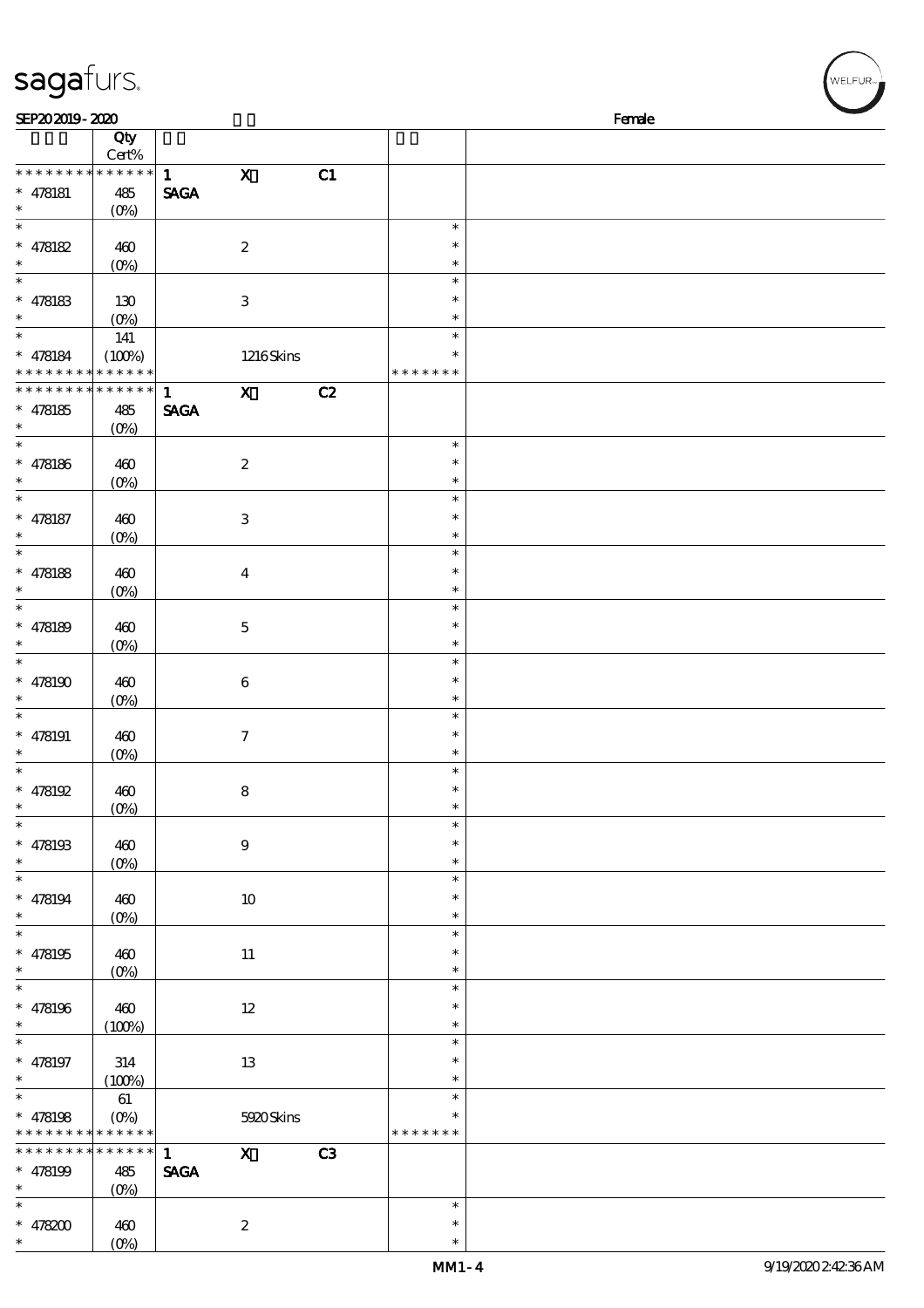| SEP202019-2020       |                    |              |                  |                |                    | Female |  |
|----------------------|--------------------|--------------|------------------|----------------|--------------------|--------|--|
|                      | Qty                |              |                  |                |                    |        |  |
|                      | Cert%              |              |                  |                |                    |        |  |
| $\ast$               |                    | $\mathbf{1}$ | $\mathbf X$      | C <sub>3</sub> | $\ast$             |        |  |
| $* 478201$           | 460                | <b>SAGA</b>  |                  |                | $\ast$             |        |  |
| $\ast$               | $(0\%)$            |              |                  |                | $\ast$             |        |  |
| $\ast$               |                    |              |                  |                | $\ast$             |        |  |
| $*$ 478202           | 460                |              | $\boldsymbol{4}$ |                | $\ast$             |        |  |
| $\ast$<br>$\ast$     | $(O\%)$            |              |                  |                | $\ast$             |        |  |
|                      |                    |              |                  |                | $\ast$<br>$\ast$   |        |  |
| * $478203$<br>$\ast$ | 376                |              | $\mathbf 5$      |                | $\ast$             |        |  |
| $\overline{\ast}$    | $(0\%)$<br>$364\,$ |              |                  |                | $\ast$             |        |  |
| * 478204             | (100%)             |              | 2605Skins        |                | $\ast$             |        |  |
| * * * * * * * *      | * * * * * *        |              |                  |                | * * * * * * *      |        |  |
| * * * * * * * *      | * * * * * *        | $\mathbf{1}$ |                  | C1             |                    |        |  |
| * 478205             | 485                | <b>SAGA</b>  |                  |                |                    |        |  |
| $\ast$               | $(O\%)$            |              |                  |                |                    |        |  |
| $\ast$               |                    |              |                  |                | $\ast$             |        |  |
| * 478206             | 460                |              | $\boldsymbol{2}$ |                | $\ast$             |        |  |
| $\ast$               | $(0\%)$            |              |                  |                | $\ast$             |        |  |
| $\overline{\ast}$    |                    |              |                  |                | $\ast$             |        |  |
| * 478207             | 460                |              | $\,3\,$          |                | $\ast$             |        |  |
| $\ast$               | $(0\%)$            |              |                  |                | $\ast$             |        |  |
| $\overline{\ast}$    |                    |              |                  |                | $\ast$             |        |  |
| $* 478208$           | 231                |              | $\boldsymbol{4}$ |                | $\ast$             |        |  |
| $\ast$               | $(O\%)$            |              |                  |                | $\ast$             |        |  |
| $\overline{\ast}$    | 175                |              |                  |                | $\ast$             |        |  |
| * $478209$           | (100%)             |              | $1811$ Skins     |                | $\ast$             |        |  |
| * * * * * * * *      | * * * * * *        |              |                  |                | * * * * *<br>$***$ |        |  |
| * * * * * * * *      | $******$           | $\mathbf{1}$ |                  | C2             |                    |        |  |
| $* 478210$           | 485                | <b>SAGA</b>  |                  |                |                    |        |  |
| $\ast$<br>$\ast$     | $(O\%)$            |              |                  |                |                    |        |  |
|                      |                    |              |                  |                | $\ast$<br>$\ast$   |        |  |
| * $478211$<br>$\ast$ | 460                |              | $\boldsymbol{2}$ |                | $\ast$             |        |  |
| $\ast$               | $(0\%)$            |              |                  |                | $\ast$             |        |  |
| * $478212$           | 460                |              | $\,3$            |                | $\ast$             |        |  |
| ∗                    | $(0\%)$            |              |                  |                | $\ast$             |        |  |
| $\ast$               |                    |              |                  |                | $\ast$             |        |  |
| * $478213$           | 460                |              | $\boldsymbol{4}$ |                | $\ast$             |        |  |
| $\ast$               | $(0\%)$            |              |                  |                | $\ast$             |        |  |
| $\ast$               |                    |              |                  |                | $\ast$             |        |  |
| $* 478214$           | 460                |              | $\mathbf 5$      |                | $\ast$             |        |  |
| $\ast$               | $(0\%)$            |              |                  |                | $\ast$             |        |  |
| ¥                    |                    |              |                  |                | $\ast$             |        |  |
| * $478215$           | 460                |              | $\bf 6$          |                | $\ast$             |        |  |
| $\ast$               | (100%)             |              |                  |                | $\ast$             |        |  |
| $\ast$               |                    |              |                  |                | $\ast$             |        |  |
| $* 478216$           | 450                |              | $\boldsymbol{7}$ |                | $\ast$             |        |  |
| *                    | (100%)             |              |                  |                | $\ast$             |        |  |
| $\ast$               | $239\,$            |              |                  |                | $\ast$             |        |  |
| * $478217$           | $(O\%)$            |              | 3474Skins        |                | $\ast$             |        |  |
| * * * * * * * *      | * * * * * *        |              |                  |                | * * * * * * *      |        |  |
| * * * * * * *        | * * * * * *        | $\mathbf{1}$ |                  | C3             |                    |        |  |
| $* 478218$<br>$\ast$ | 485                | <b>SAGA</b>  |                  |                |                    |        |  |
| $\ast$               | $(O\%)$            |              |                  |                | $\ast$             |        |  |
|                      |                    |              |                  |                | $\ast$             |        |  |
| * $478219$<br>*      | 460                |              | $\boldsymbol{2}$ |                | $\ast$             |        |  |
| $\ast$               | (0%)               |              |                  |                | $\ast$             |        |  |
|                      |                    |              |                  |                |                    |        |  |

\* \* 478220

sagafurs.

 $\frac{400}{(0\%)}$ 

3

,<br>WELFUR<sub>™</sub>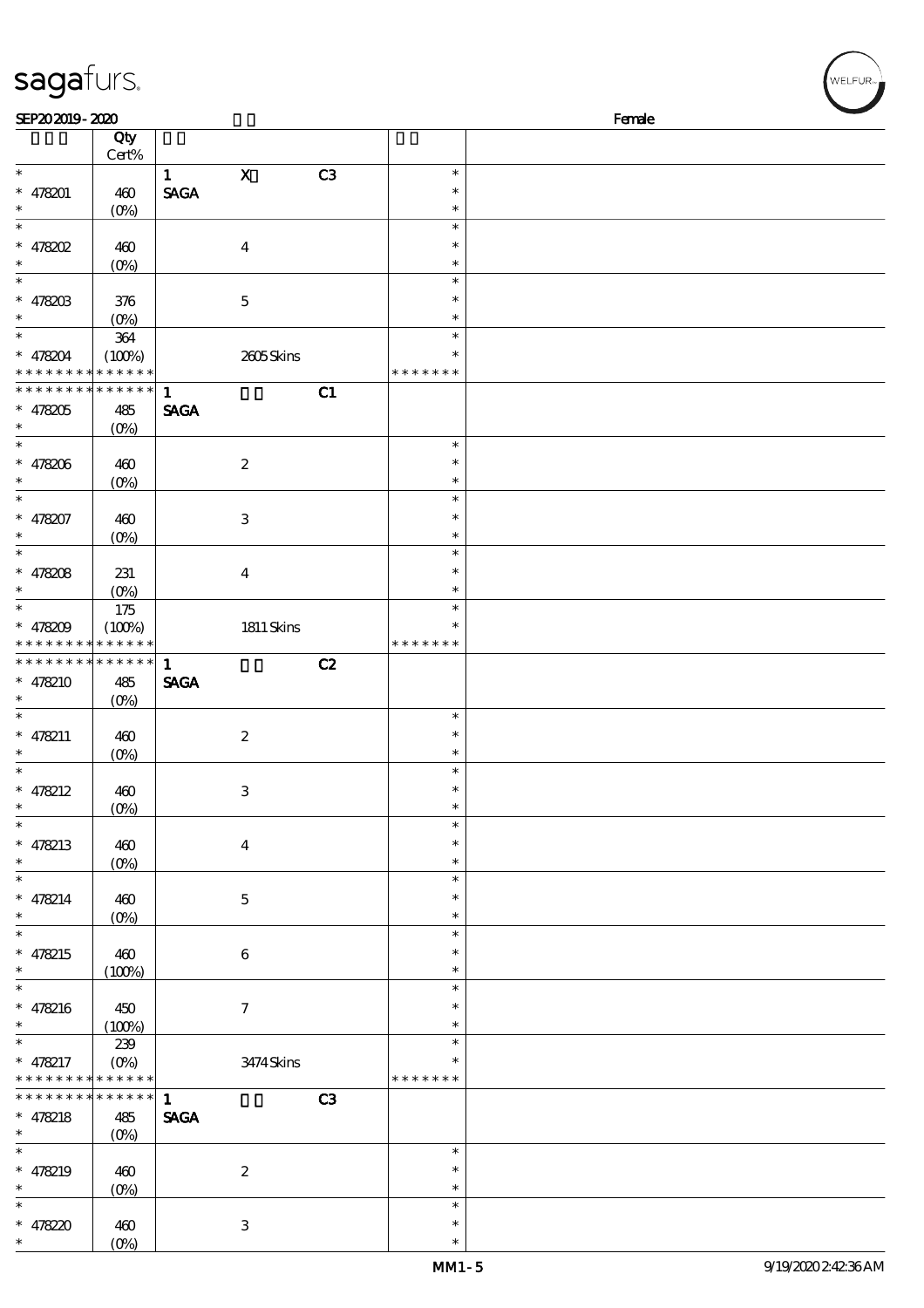| sagafurs.                                                          |                                               |                                                      |                                   |        | WELFUR <sub>™</sub> |
|--------------------------------------------------------------------|-----------------------------------------------|------------------------------------------------------|-----------------------------------|--------|---------------------|
| SEP202019-2020                                                     |                                               |                                                      |                                   | Female |                     |
|                                                                    | Qty<br>Cert%                                  |                                                      |                                   |        |                     |
| $\overline{\phantom{0}}$<br>$* 478221$<br>$\ast$                   | 460                                           | C3<br>$\mathbf{1}$<br>$\ensuremath{\mathsf{SAGA}}$   | $\ast$<br>$\ast$<br>$\ast$        |        |                     |
| $\ast$<br>$* 478222$                                               | $(O\%)$<br>460                                | $\mathbf 5$                                          | $\ast$<br>$\ast$                  |        |                     |
| $\ast$<br>$\ast$                                                   | $(0\%)$                                       |                                                      | $\ast$<br>$\ast$                  |        |                     |
| $* 478223$<br>$\ast$<br>$\ast$                                     | 460<br>(O <sub>0</sub> )                      | $\boldsymbol{6}$                                     | $\ast$<br>$\ast$<br>$\ast$        |        |                     |
| $* 478224$<br>$\ast$                                               | 460<br>$(O\!/\!o)$                            | $\boldsymbol{7}$                                     | $\ast$<br>$\ast$                  |        |                     |
| $\ast$<br>$* 47825$<br>$\ast$                                      | 367<br>$(0\%)$                                | $\bf 8$                                              | $\ast$<br>$\ast$<br>$\ast$        |        |                     |
| $\ast$<br>$* 478226$<br>* * * * * * * *                            | 332<br>(100%)<br>* * * * * *                  | 3944 Skins                                           | $\ast$<br>$\ast$<br>* * * * * * * |        |                     |
| * * * * * * * * * * * * * *                                        |                                               | C1<br>$\mathbf{1}$                                   |                                   |        |                     |
| $* 478227$<br>$\ast$<br>$\ast$                                     | 485<br>(0%)                                   | <b>SAGA</b>                                          | $\ast$                            |        |                     |
| $* 478228$<br>$\ast$                                               | 460<br>$(0\%)$                                | $\boldsymbol{2}$                                     | $\ast$<br>$\ast$                  |        |                     |
| $\ast$<br>* $47829$<br>$\ast$                                      | 460<br>$(0\%)$                                | $\,3$                                                | $\ast$<br>$\ast$<br>$\ast$        |        |                     |
| $\ast$<br>$* 478230$<br>$\ast$                                     | 460<br>$(0\%)$                                | $\boldsymbol{4}$                                     | $\ast$<br>$\ast$<br>$\ast$        |        |                     |
| $\ast$<br>$* 478231$<br>$\ast$                                     | 460<br>$(O\%)$                                | $\mathbf 5$                                          | $\ast$<br>$\ast$<br>$\ast$        |        |                     |
| $\ast$<br>$* 478232$<br>$\ast$                                     | 460<br>$(O\%)$                                | $\,6\,$                                              | $\ast$<br>$\ast$<br>$\ast$        |        |                     |
| $\ast$<br>$* 478233$<br>* * * * * * * * <mark>* * * * * *</mark> * | 117<br>$(O\%)$                                | 2902Skins                                            | $\ast$<br>$\ast$<br>* * * * * * * |        |                     |
| * * * * * * * *<br>$* 478234$<br>$\ast$                            | --<br>* * * * * *<br>485<br>(O <sub>0</sub> ) | $\mathbf{1}$<br>C2<br>$\operatorname{\mathbf{SAGA}}$ |                                   |        |                     |
| $\ast$<br>$* 478235$<br>$\ast$                                     | 460<br>$(O\!/\!o)$                            | $\boldsymbol{2}$                                     | $\ast$<br>$\ast$<br>$\ast$        |        |                     |
| $\ast$<br>$* 478236$<br>$\ast$                                     | 460<br>$(0\%)$                                | $\,3$                                                | $\ast$<br>$\ast$<br>$\ast$        |        |                     |
| $\ast$<br>$* 478237$<br>$\ast$                                     | 460<br>$(O\!/\!o)$                            | $\boldsymbol{4}$                                     | $\ast$<br>$\ast$<br>$\ast$        |        |                     |
| $\ast$<br>$* 478238$<br>$\ast$                                     | 420<br>(O <sub>0</sub> )                      | $\mathbf 5$                                          | $\ast$<br>$\ast$<br>$\ast$        |        |                     |
| $\overline{\ast}$<br>$* 478239$<br>* * * * * * * *                 | 84<br>$(O\%)$<br>* * * * * *                  | 2369Skins                                            | $\ast$<br>$\ast$<br>* * * * * * * |        |                     |
| * * * * * * * *<br>$* 478240$                                      | $******$<br>485                               | C <sub>3</sub><br>$\mathbf{1}$<br><b>SAGA</b>        |                                   |        |                     |

(0%)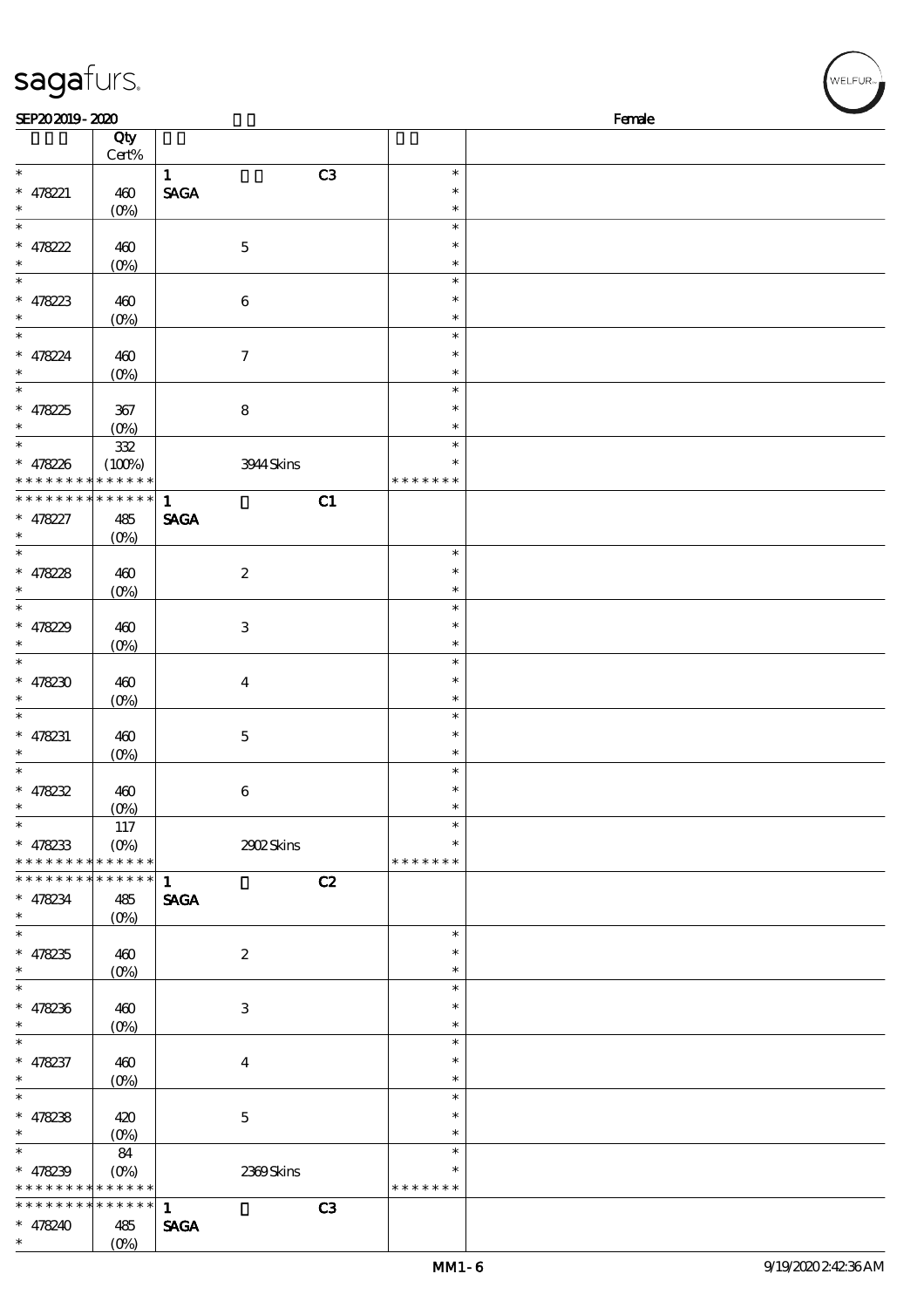| sagafurs.                                |                            |                                |                  | WELFUR <sub>"</sub> |
|------------------------------------------|----------------------------|--------------------------------|------------------|---------------------|
| SEP202019-2020                           |                            |                                |                  | Female              |
|                                          | Qty<br>$Cert\%$            |                                |                  |                     |
| $\overline{\phantom{0}}$                 |                            | C <sub>3</sub><br>$\mathbf{1}$ | $\ast$           |                     |
| $* 478241$                               | 460                        | <b>SAGA</b>                    | $\ast$           |                     |
| $\ast$<br>$\ast$                         | $(0\%)$                    |                                | $\ast$<br>$\ast$ |                     |
| $* 478242$                               | 460                        | $\ensuremath{\mathbf{3}}$      | $\ast$           |                     |
| $\ast$                                   | (O <sub>0</sub> )          |                                | $\ast$           |                     |
| $\ast$                                   |                            |                                | $\ast$           |                     |
| $* 478243$<br>$\ast$                     | 460<br>$(0\%)$             | $\boldsymbol{4}$               | $\ast$<br>$\ast$ |                     |
| $\ast$                                   |                            |                                | $\ast$           |                     |
| $* 478244$                               | 460                        | $\mathbf 5$                    | $\ast$           |                     |
| $\ast$                                   | $(0\%)$                    |                                | $\ast$           |                     |
| $\ast$<br>$* 478245$                     | 460                        | 6                              | $\ast$<br>$\ast$ |                     |
| $\ast$                                   | (O <sub>0</sub> )          |                                | $\ast$           |                     |
| $\ast$                                   |                            |                                | $\ast$           |                     |
| $* 478246$<br>$\ast$                     | $106$                      | $\boldsymbol{7}$               | $\ast$           |                     |
| $\overline{\ast}$                        | $(0\%)$<br>$157\,$         |                                | $\ast$<br>$\ast$ |                     |
| $* 478247$                               | (100%)                     | 3048Skins                      | $\ast$           |                     |
| * * * * * * * *                          | * * * * * *                |                                | * * * * * * *    |                     |
| * * * * * * * *                          | $******$                   | $\mathbf{1}$<br>C1             |                  |                     |
| $* 478248$<br>$\ast$                     | 460<br>(O <sub>0</sub> )   | $\operatorname{\mathsf{SAGA}}$ |                  |                     |
| $\ast$                                   |                            |                                | $\ast$           |                     |
| $* 478249$                               | 460                        | $\boldsymbol{2}$               | $\ast$           |                     |
| $\ast$<br>$\ast$                         | $(0\%)$                    |                                | $\ast$           |                     |
| $* 478250$                               | ${\bf Z}$<br>$(0\%)$       | 992Skins                       | $\ast$<br>$\ast$ |                     |
| * * * * * * * * <mark>* * * * * *</mark> |                            |                                | * * * * * * *    |                     |
| * * * * * * *                            | * * * * * *                | C2<br>$\mathbf{1}$             |                  |                     |
| $* 478251$<br>$\ast$                     | 485                        | <b>SAGA</b>                    |                  |                     |
| $\ast$                                   | $(O\%)$                    |                                | $\ast$           |                     |
| $* 478252$                               | 460                        | $\boldsymbol{2}$               | $\ast$           |                     |
| $\ast$                                   | $(0\%)$                    |                                | $\ast$           |                     |
| $\ast$<br>$* 478253$                     | 460                        | $\,3\,$                        | $\ast$<br>$\ast$ |                     |
| $\ast$                                   | $(0\%)$                    |                                | $\ast$           |                     |
| $\ast$                                   |                            |                                | $\ast$           |                     |
| $* 478254$                               | 460                        | $\boldsymbol{4}$               | $\ast$           |                     |
| $\ast$<br>$\ast$                         | $(0\%)$                    |                                | $\ast$<br>$\ast$ |                     |
| $* 478255$                               | 460                        | $\mathbf 5$                    | $\ast$           |                     |
| $\ast$                                   | $(0\%)$                    |                                | $\ast$           |                     |
| $\ast$                                   |                            |                                | $\ast$           |                     |
| $* 478256$<br>$\ast$                     | 460<br>$(0\%)$             | $\,6\,$                        | $\ast$<br>$\ast$ |                     |
| $\ast$                                   |                            |                                | $\ast$           |                     |
| $* 478257$                               | 460                        | $\boldsymbol{7}$               | $\ast$           |                     |
| $\ast$                                   | $(0\%)$                    |                                | $\ast$           |                     |
| $\ast$                                   | 460                        | $\bf 8$                        | $\ast$<br>$\ast$ |                     |
| $* 478258$<br>$\ast$                     | $(0\%)$                    |                                | $\ast$           |                     |
| $\ast$                                   | 460                        |                                | $\ast$           |                     |
| $* 478259$                               | $(O\!/\!\!\delta)$         | $4165$ Skins                   | $\ast$           |                     |
| * * * * * * *                            | * * * * * *<br>* * * * * * | C3<br>$\mathbf{1}$             | * * * * * * *    |                     |
| $* 478200$                               | 485                        | <b>SAGA</b>                    |                  |                     |

 $(11%)$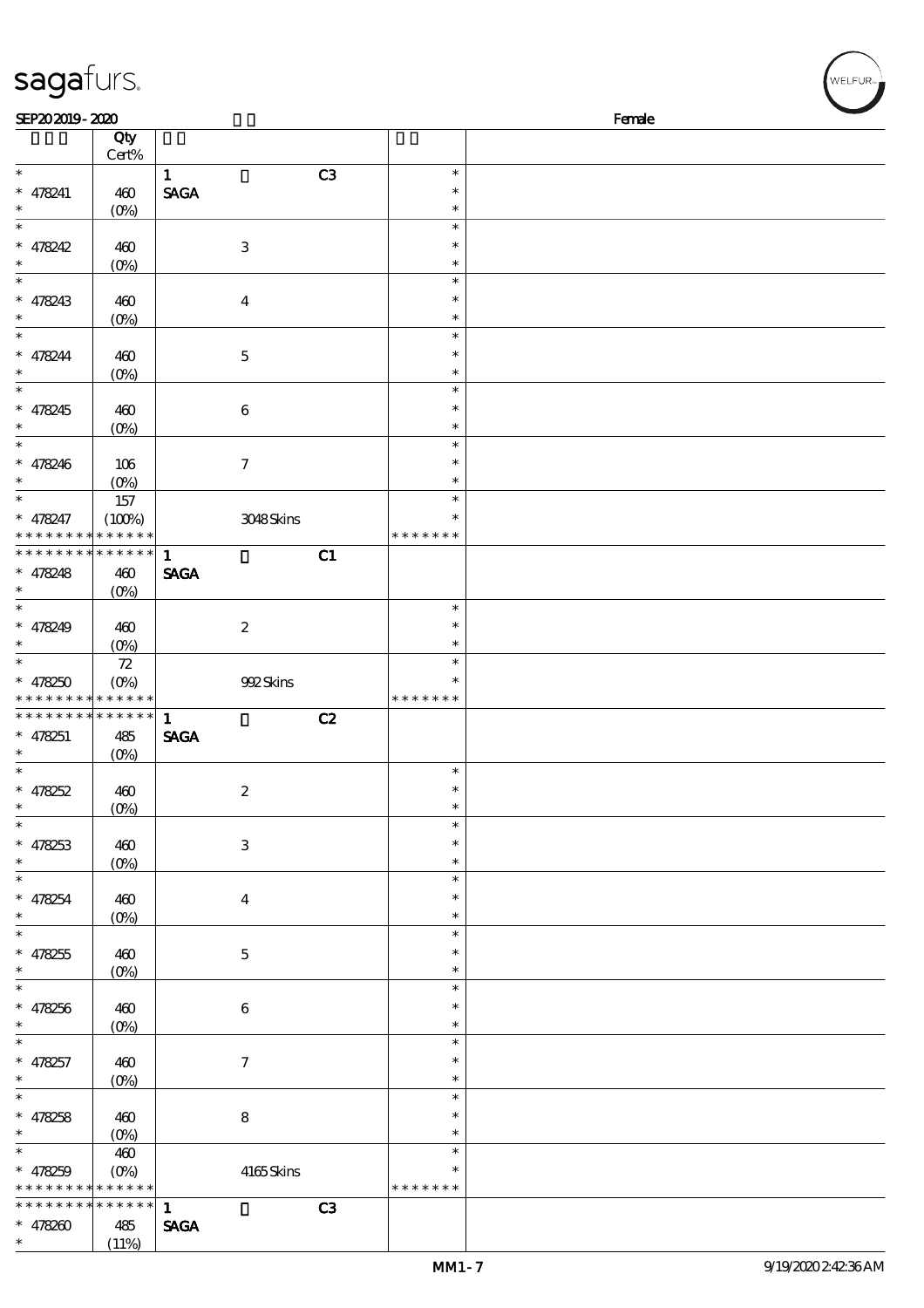| SEP202019-2020                |                       |              |                           |    |               | Female |
|-------------------------------|-----------------------|--------------|---------------------------|----|---------------|--------|
|                               | Qty                   |              |                           |    |               |        |
|                               | Cert%                 |              |                           |    |               |        |
| $\ast$                        |                       | $\mathbf{1}$ |                           | C3 | $\ast$        |        |
| * 478261                      | 460                   | <b>SAGA</b>  |                           |    | $\ast$        |        |
| $\ast$                        | $(O\%)$               |              |                           |    | $\ast$        |        |
| $\ast$                        |                       |              |                           |    | $\ast$        |        |
| * 478262                      | 460                   |              | $\,3$                     |    | $\ast$        |        |
| $\ast$                        | $(0\%)$               |              |                           |    | $\ast$        |        |
| $\ast$                        | 226                   |              |                           |    | $\ast$        |        |
| $* 478263$                    | $(0\%)$               |              | 1631 Skins                |    | $\ast$        |        |
| * * * * * * * *               | * * * * * *           |              |                           |    | * * * * * * * |        |
| * * * * * * * *               | $******$              | $\mathbf{1}$ | $\mathbf x$               | C2 |               |        |
| * 478264                      | 485                   | <b>SAGA</b>  |                           |    |               |        |
| $\ast$                        | (9%)                  |              |                           |    |               |        |
|                               |                       |              |                           |    | $\ast$        |        |
| $* 478265$                    | 460                   |              | $\boldsymbol{2}$          |    | $\ast$        |        |
| $\ast$                        | $(0\%)$               |              |                           |    | $\ast$        |        |
| $\overline{\phantom{0}}$      | 293                   |              |                           |    | $\ast$        |        |
| $* 478266$                    | $(O\%)$               |              | 1238Skins                 |    | $\ast$        |        |
| * * * * * * * *               | $* * * * * * *$       |              |                           |    | * * * * *     |        |
| * * * * * * * *               | * * * * * *           | $\mathbf{1}$ | $\mathbf{x}$              | C2 |               |        |
| * 478267                      | 485                   | <b>SAGA</b>  | <b>INAP</b>               |    |               |        |
| $\ast$                        | $(O\%)$               |              |                           |    |               |        |
| $\overline{\ast}$             |                       |              |                           |    | $\ast$        |        |
| * 478268                      | 370                   |              | $\boldsymbol{2}$          |    | $\ast$        |        |
| $\ast$                        |                       |              |                           |    | $\ast$        |        |
| $\ast$                        | $(O\%)$               |              |                           |    | $\ast$        |        |
| $* 478209$                    | 134                   |              |                           |    | $\ast$        |        |
| * * * * * * * *               | (100%)<br>* * * * * * |              | 989Skins                  |    | * * * * * * * |        |
| * * * * * * * * * * * * * *   |                       |              |                           |    |               |        |
|                               |                       | $\mathbf{1}$ |                           | C2 |               |        |
| * $478270$<br>$\ast$          | 485                   | <b>SAGA</b>  | <b>INAP</b>               |    |               |        |
| $\ast$                        | (O <sub>0</sub> )     |              |                           |    | $\ast$        |        |
|                               | 148                   |              |                           |    |               |        |
| $* 478271$<br>* * * * * * * * | (100%)<br>* * * * * * |              | 633Skins                  |    |               |        |
|                               |                       |              |                           |    | * * * * * * * |        |
| * * * * * * * *               | * * * * * *           | 1            | $\boldsymbol{\mathsf{X}}$ | C2 |               |        |
| * $478272$                    | 485                   | IA           | MET <sub>1</sub>          |    |               |        |
| ∗                             | (13%)                 |              |                           |    |               |        |
| $\ast$                        | 198                   |              |                           |    | $\ast$        |        |
| * $478273$                    | $(O\%)$               |              | 683Skins                  |    | $\ast$        |        |
| * * * * * * * *               | * * * * * *           |              |                           |    | * * * * * * * |        |
| * * * * * * * *               | * * * * * *           | $\mathbf{1}$ | $\mathbf{x}$              | C2 |               |        |
| * 478274                      | 486                   | IA           | MET <sub>1</sub>          |    |               |        |
| $\ast$                        | (10%)                 |              |                           |    |               |        |
| $\ast$                        | 202                   |              |                           |    | $\ast$        |        |
| * 478275                      | $(O\%)$               |              | 688Skins                  |    | $\ast$        |        |
| * * * * * * * *               | * * * * * *           |              |                           |    | * * * * * * * |        |
|                               |                       | $\mathbf{1}$ |                           | C2 |               |        |
| 478276                        | 485                   | IA           | MET <sub>1</sub>          |    |               |        |
|                               | (7%)                  |              |                           |    |               |        |
| * * * * * * * *               | * * * * * *           | $\mathbf{1}$ | X /                       | C2 |               |        |
| * 478277                      | 460                   | IA           |                           |    |               |        |
| $\ast$                        | (8%)                  |              |                           |    |               |        |
| $\ast$                        |                       |              |                           |    | $\ast$        |        |
| * 478278                      | 460                   |              | $\boldsymbol{2}$          |    | $\ast$        |        |
| $\ast$                        | (14%)                 |              |                           |    | $\ast$        |        |
| $\ast$                        |                       |              |                           |    | $\ast$        |        |
| * 478279                      | 460                   |              | $\,3$                     |    | $\ast$        |        |
| $\ast$                        | (5%)                  |              |                           |    | $\ast$        |        |
| $\ast$                        |                       |              |                           |    | $\ast$        |        |
| * $478280$                    | 460                   |              | $\boldsymbol{4}$          |    | $\ast$        |        |
|                               | (8%)                  |              |                           |    | $\ast$        |        |

# sagafurs.

(8%)

WELFUR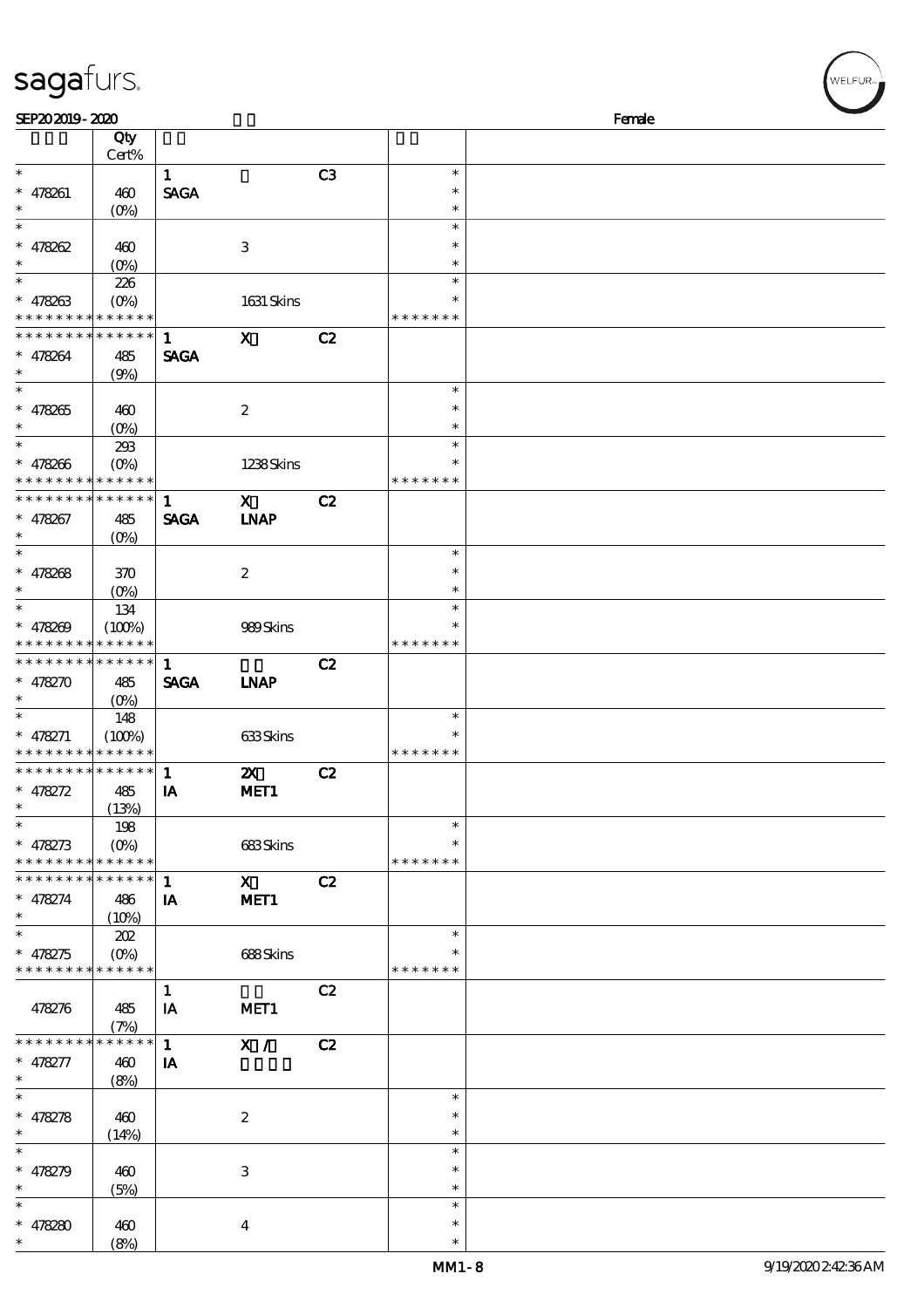| sagafurs.                                                        |                                                                   |                             |                           |    |                                   | WELFUR <sub>™</sub> |
|------------------------------------------------------------------|-------------------------------------------------------------------|-----------------------------|---------------------------|----|-----------------------------------|---------------------|
| SEP202019-2020                                                   |                                                                   |                             |                           |    |                                   | Female              |
|                                                                  | Qty<br>Cert%                                                      |                             |                           |    |                                   |                     |
| $\ast$<br>$* 478281$                                             | 460                                                               | $\mathbf{1}$<br>IA          | $\mathbf{X}$ /            | C2 | $\ast$<br>$\ast$                  |                     |
| $\ast$<br>$\ast$                                                 | (9%)                                                              |                             |                           |    | $\ast$<br>$\ast$                  |                     |
| $* 478282$<br>$\ast$                                             | 460<br>(2%)                                                       |                             | $\boldsymbol{6}$          |    | $\ast$<br>$\ast$                  |                     |
| $\ast$<br>$* 478283$                                             | 460<br>(2%)                                                       |                             | $\boldsymbol{7}$          |    | $\ast$<br>$\ast$<br>$\ast$        |                     |
| $\ast$<br>$* 478284$                                             | 460<br>(4%)                                                       |                             | $\bf 8$                   |    | $\ast$<br>$\ast$<br>$\ast$        |                     |
| $\ast$<br>$* 478285$                                             | 460<br>(14%)                                                      |                             | $\boldsymbol{9}$          |    | $\ast$<br>$\ast$<br>$\ast$        |                     |
| $\ast$<br>$* 478286$                                             | 460                                                               |                             | $10\,$                    |    | $\ast$<br>$\ast$<br>$\ast$        |                     |
| $\ast$<br>$* 478287$                                             | (2%)<br>440                                                       |                             | $11\,$                    |    | $\ast$<br>∗                       |                     |
| $\ast$<br>$\ast$<br>* $478288$                                   | (10%)<br>82<br>(35%)                                              |                             | 5122Skins                 |    | $\ast$<br>$\ast$                  |                     |
| * * * * * * * *                                                  | * * * * * *                                                       |                             |                           |    | * * * * * * *                     |                     |
| 478289                                                           | 183<br>(8%)                                                       | $\mathbf{1}$<br><b>SROY</b> | $\boldsymbol{\mathsf{Z}}$ | C1 |                                   |                     |
| * * * * * * * * <mark>* * * * * *</mark><br>$* 478290$           | 465<br>$(O\%)$                                                    | $\mathbf{1}$<br><b>SROY</b> | $\boldsymbol{\mathsf{z}}$ | C2 |                                   |                     |
| $\ast$<br>$* 478291$<br>$\ast$                                   | 475<br>$(0\%)$                                                    |                             | $\boldsymbol{2}$          |    | $\ast$<br>$\ast$<br>$\ast$        |                     |
| $\ast$<br>$* 478292$<br>* * * * * * * * * * * * * *              | 115<br>(100%)                                                     |                             | 1055Skins                 |    | $\ast$<br>$\ast$<br>* * * * * * * |                     |
| * * * * * * * * * * * * * *<br>$* 478293$<br>$\ast$              | 465                                                               | $\mathbf{1}$<br><b>SROY</b> | $\mathbf{x}$              | C3 |                                   |                     |
| $\ast$<br>$* 478294$<br>* * * * * * * * * * * * * *              | (12%)<br>108<br>$(O\!\!\!\!\!\!\!\backslash \!\!\!\!\!\backslash$ |                             | 573Skins                  |    | $\ast$<br>* * * * * * *           |                     |
| 478295                                                           | 230<br>(11%)                                                      | $\mathbf{1}$<br><b>SROY</b> | $\mathbf{x}$              | C1 |                                   |                     |
| * * * * * * * * * * * * * *<br>$* 478296$<br>$\ast$              | 465<br>$(O\%)$                                                    | $\mathbf{1}$<br><b>SROY</b> | $\mathbf{X}$              | C2 |                                   |                     |
| $\ast$<br>$* 478297$<br>$\ast$                                   | 440<br>$(O\%)$                                                    |                             | $\boldsymbol{2}$          |    | $\ast$<br>$\ast$<br>$\ast$        |                     |
| $\ast$<br>* $478298$<br>$\ast$                                   | 140<br>$(O\%)$                                                    |                             | $\ensuremath{\mathbf{3}}$ |    | $\ast$<br>$\ast$<br>$\ast$        |                     |
| $\ast$<br>* $478299$<br>* * * * * * * * <mark>* * * * * *</mark> | 122<br>(100%)                                                     |                             | 1167Skins                 |    | $\ast$<br>$\ast$<br>* * * * * * * |                     |
| * * * * * * * *<br>$* 478300$                                    | * * * * * *<br>465                                                | $\mathbf{1}$<br><b>SROY</b> | $\mathbf{x}$              | C3 |                                   |                     |

\*\*

(12%)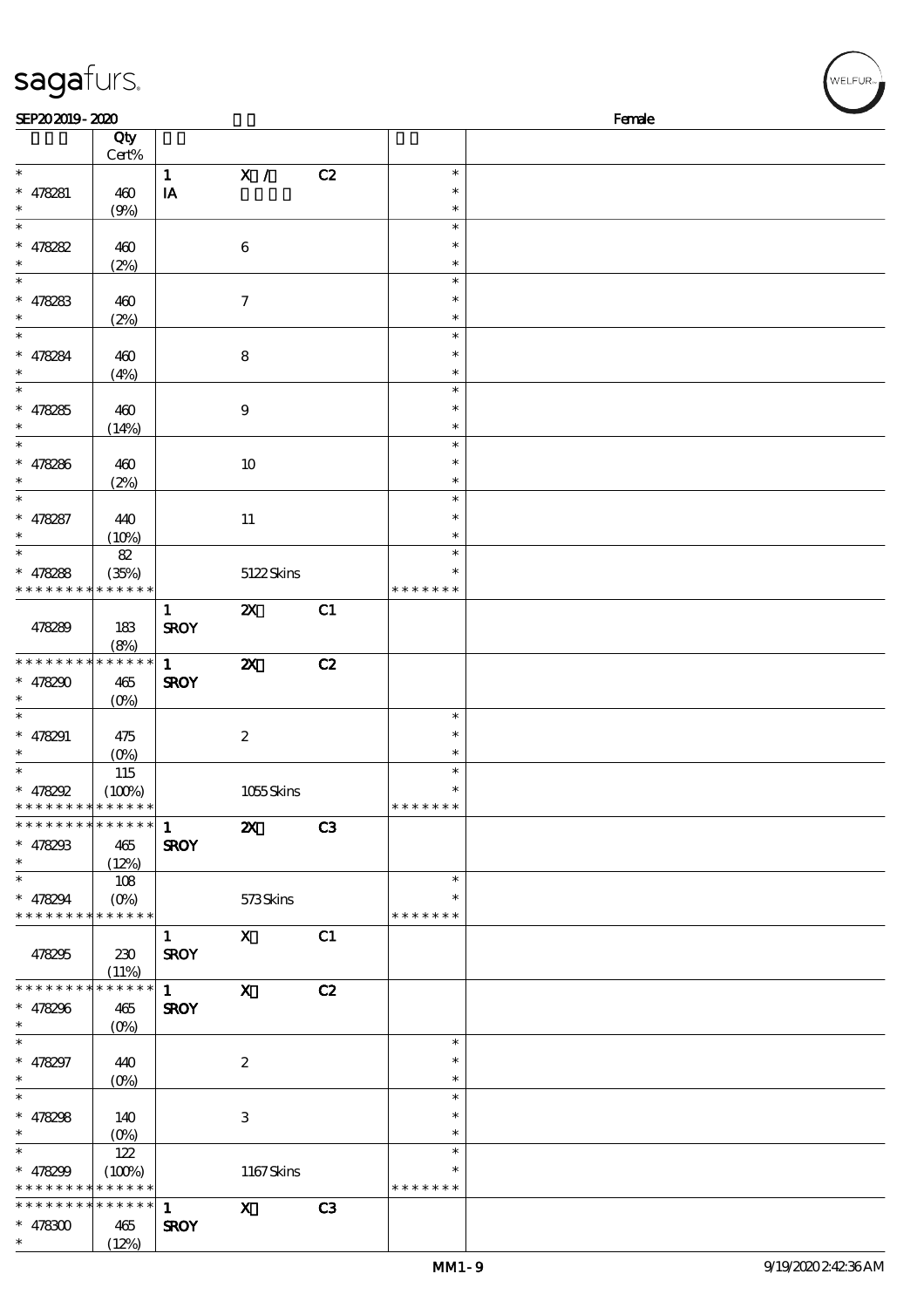| sagafurs.                                |                                  |              |                           |                |                         |        | WELFUR <sub>™</sub> |
|------------------------------------------|----------------------------------|--------------|---------------------------|----------------|-------------------------|--------|---------------------|
| SEP202019-2020                           |                                  |              |                           |                |                         | Female |                     |
|                                          | Qty                              |              |                           |                |                         |        |                     |
|                                          | Cert%                            |              |                           |                |                         |        |                     |
| $\ast$                                   | 143                              | $\mathbf{1}$ | $\mathbf X$               | C <sub>3</sub> | $\ast$                  |        |                     |
| $* 478301$                               | $(O_0)$<br>* * * * * * * * * * * | <b>SROY</b>  |                           |                | $\ast$<br>* * * * * * * |        |                     |
| * * * * * * * *                          | * * * * * *                      | $\mathbf{1}$ |                           | C2             |                         |        |                     |
| $*$ 478302                               | 465                              | <b>SROY</b>  |                           |                |                         |        |                     |
| $\ast$                                   | (O <sub>0</sub> )                |              |                           |                |                         |        |                     |
| $\ast$                                   |                                  |              |                           |                | $\ast$                  |        |                     |
| $* 47830B$                               | 440                              |              | $\boldsymbol{2}$          |                | $\ast$                  |        |                     |
| $\ast$                                   | $(O\%)$                          |              |                           |                | $\ast$                  |        |                     |
| $\ast$                                   |                                  |              |                           |                | $\ast$                  |        |                     |
| $* 478304$                               | 420                              |              | $\,3$                     |                | $\ast$                  |        |                     |
|                                          | $(O\%)$                          |              |                           |                | $\ast$                  |        |                     |
| $\ast$                                   |                                  |              |                           |                | $\ast$                  |        |                     |
| $* 478305$                               | 90                               |              | $\overline{\mathbf{4}}$   |                | $\ast$<br>$\ast$        |        |                     |
| $\ast$                                   | (O <sub>0</sub> )                |              |                           |                | $\ast$                  |        |                     |
| $* 478306$                               | 141<br>(100%)                    |              | 1556Skins                 |                | $\ast$                  |        |                     |
| * * * * * * * *                          | * * * * * *                      |              |                           |                | * * * * * * *           |        |                     |
| * * * * * * * * * * * * * *              |                                  | $\mathbf{1}$ |                           | C <sub>3</sub> |                         |        |                     |
| $* 478307$                               | 465                              | <b>SROY</b>  |                           |                |                         |        |                     |
| $\ast$                                   | (15%)                            |              |                           |                |                         |        |                     |
| $\ast$                                   | $350\,$                          |              |                           |                | $\ast$                  |        |                     |
| $* 478308$                               | $(O\%)$                          |              | 815Skins                  |                |                         |        |                     |
| * * * * * * * * <mark>* * * * * *</mark> |                                  |              |                           |                | * * * * * * *           |        |                     |
| * * * * * * * *                          | * * * * * *                      | $\mathbf{1}$ |                           | C2             |                         |        |                     |
| $* 478309$                               | 465                              | <b>SROY</b>  |                           |                |                         |        |                     |
| $\ast$                                   | $(O\%)$                          |              |                           |                |                         |        |                     |
|                                          |                                  |              |                           |                | $\ast$<br>$\ast$        |        |                     |
| $* 478310$                               | 440<br>$(O\%)$                   |              | $\boldsymbol{2}$          |                | $\ast$                  |        |                     |
| $\ast$                                   |                                  |              |                           |                | $\ast$                  |        |                     |
| $* 478311$                               | 261                              |              | $\,3$                     |                | $\ast$                  |        |                     |
| $\ast$                                   | $(0\%)$                          |              |                           |                | $\ast$                  |        |                     |
| $\ast$                                   | 109                              |              |                           |                | $\ast$                  |        |                     |
| $* 478312$                               | (100%)                           |              | 1275Skins                 |                | $\ast$                  |        |                     |
| * * * * * * * *                          | * * * * * *                      |              |                           |                | * * * * * * *           |        |                     |
|                                          |                                  | $\mathbf{1}$ |                           | C <sub>3</sub> |                         |        |                     |
| 478313                                   | 465                              | <b>SROY</b>  |                           |                |                         |        |                     |
|                                          | (8%)                             |              |                           |                |                         |        |                     |
|                                          |                                  | $\mathbf{1}$ |                           | C1             |                         |        |                     |
| 478314                                   | 163                              | <b>SROY</b>  |                           |                |                         |        |                     |
| * * * * * * * *                          | (14%)<br>* * * * * *             | $\mathbf{1}$ |                           | C2             |                         |        |                     |
| $* 478315$                               | 465                              | <b>SROY</b>  |                           |                |                         |        |                     |
|                                          | (8%)                             |              |                           |                |                         |        |                     |
| $\overline{\ast}$                        | 285                              |              |                           |                | $\ast$                  |        |                     |
| $* 478316$                               | $(O\%)$                          |              | 750Skins                  |                | $\ast$                  |        |                     |
| * * * * * * * * * * * * * *              |                                  |              |                           |                | * * * * * * *           |        |                     |
|                                          |                                  | $\mathbf{1}$ |                           | C3             |                         |        |                     |
| 478317                                   | 433                              | <b>SROY</b>  |                           |                |                         |        |                     |
|                                          | (4%)                             |              |                           |                |                         |        |                     |
|                                          |                                  | $\mathbf{1}$ | $\mathbf x$               | C1/C2          |                         |        |                     |
| 478318                                   | 267                              | <b>SROY</b>  |                           |                |                         |        |                     |
|                                          | (9%)                             | $\mathbf{1}$ | $\boldsymbol{\mathsf{X}}$ | C3             |                         |        |                     |
| 478319                                   | 134                              | <b>SROY</b>  |                           |                |                         |        |                     |

 $\frac{101}{(3/8)}$ 

 $(w$ ELFUR<sub><sup>22</sup></sub>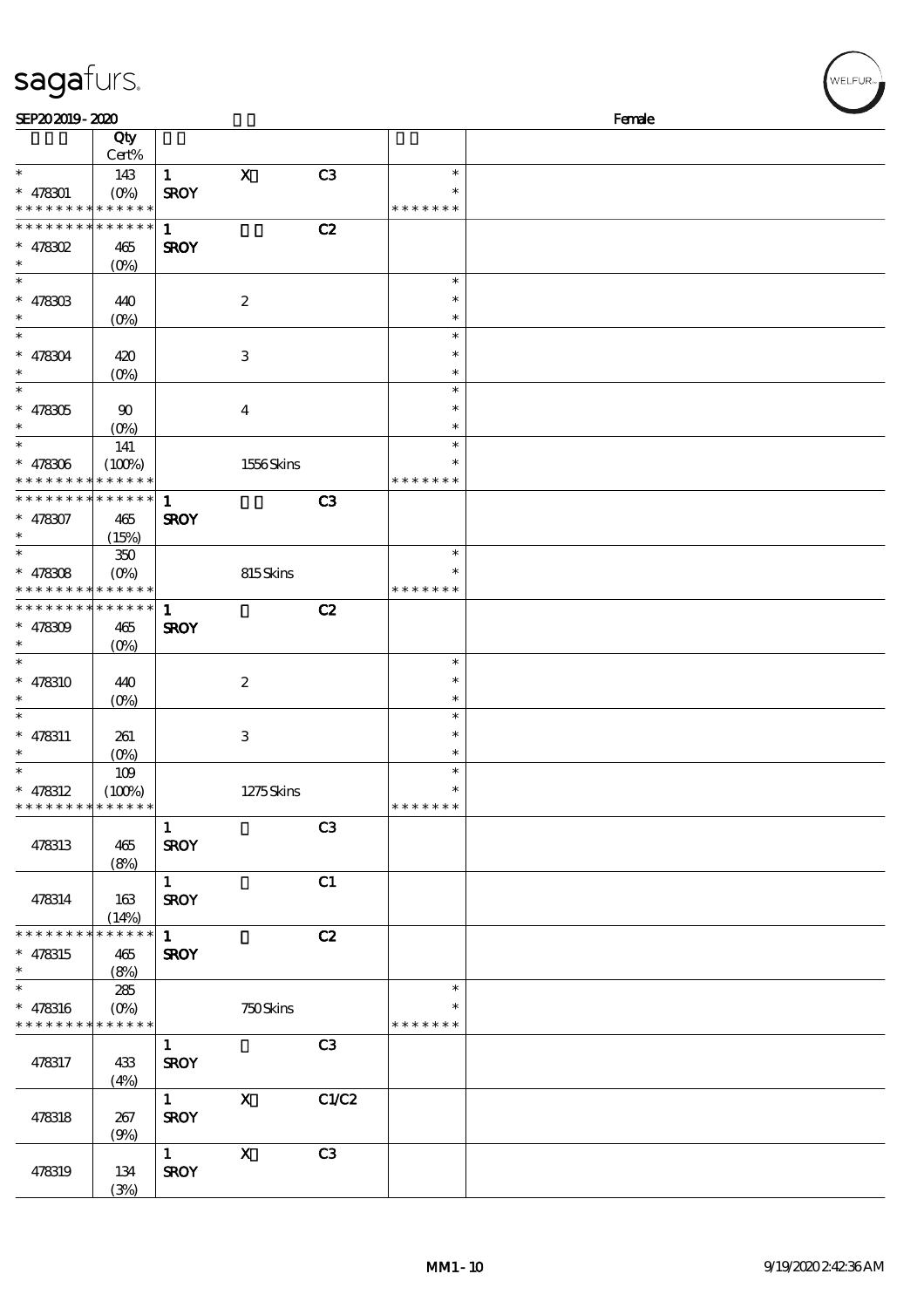| sagafurs. |  |
|-----------|--|
|           |  |

| SEP202019-2020                                                                        |                               |                                 |                           |                |                                      | Female |  |
|---------------------------------------------------------------------------------------|-------------------------------|---------------------------------|---------------------------|----------------|--------------------------------------|--------|--|
|                                                                                       | Qty<br>Cert%                  |                                 |                           |                |                                      |        |  |
| 478341                                                                                | 391<br>(5%)                   | $\boldsymbol{z}$<br>${\bf S}$   | $\boldsymbol{\mathsf{Z}}$ | C2             |                                      |        |  |
| * * * * * * * * * * * * * *<br>$* 478342$<br>$\ast$                                   | 505<br>(5%)                   | $\boldsymbol{z}$<br>${\bf s}$   | $\mathbf X$               | C2             |                                      |        |  |
| $\ast$<br>$* 478343$<br>* * * * * * * * <mark>* * * * * *</mark>                      | 156<br>$(O\!/\!o)$            |                                 | 661 Skins                 |                | $\ast$<br>$\ast$<br>* * * * * * *    |        |  |
| 478344                                                                                | 412<br>(10%)                  | $\mathbf{2}$<br><b>SAGA</b>     | $\boldsymbol{\mathsf{Z}}$ | C1             |                                      |        |  |
| * * * * * * * *<br>$* 478345$<br>$\ast$                                               | * * * * * *<br>485<br>$(0\%)$ | $\mathbf{2}$<br><b>SAGA</b>     | $\boldsymbol{\mathsf{z}}$ | C2             |                                      |        |  |
| $\ast$<br>$* 478346$<br>$\ast$                                                        | 460<br>$(0\%)$                |                                 | $\boldsymbol{2}$          |                | $\ast$<br>$\ast$<br>$\ast$           |        |  |
| $\ast$<br>$* 478347$<br>$\ast$<br>$_{*}^{-}$                                          | 460<br>$(O\!/\!o)$            |                                 | $\,3$                     |                | $\ast$<br>$\ast$<br>$\ast$<br>$\ast$ |        |  |
| $* 478348$<br>$\ast$<br>$\overline{\phantom{a}}$                                      | 460<br>(O <sub>0</sub> )      |                                 | $\bf{4}$                  |                | $\ast$<br>$\ast$<br>$\ast$           |        |  |
| $* 478349$<br>* * * * * * * * <mark>* * * * * *</mark>                                | 266<br>$(O\%)$                |                                 | 2131 Skins                |                | $\ast$<br>* * * * * * *              |        |  |
| * * * * * * * * * * * * * *<br>$* 478350$<br>$\overline{\ast}$                        | 485<br>(O <sub>0</sub> )      | $\boldsymbol{2}$<br><b>SAGA</b> | $\boldsymbol{\mathsf{Z}}$ | C <sub>3</sub> |                                      |        |  |
| $* 478351$<br>$\ast$<br>$\ast$                                                        | 460<br>$(O\%)$                |                                 | $\boldsymbol{2}$          |                | $\ast$<br>$\ast$<br>$\ast$<br>$\ast$ |        |  |
| $* 478352$<br>$\ast$<br>$\ast$                                                        | 281<br>$(0\%)$<br>123         |                                 | $\,3$                     |                | $\ast$<br>$\ast$<br>$\ast$           |        |  |
| $* 478353$<br>* * * * * * * * * * * * * *                                             | (100%)                        |                                 | 1349Skins                 |                | $\ast$<br>* * * * * * *              |        |  |
| * * * * * * * * * * * * * *<br>$* 478354$<br>$\ast$<br>$\overline{\phantom{0}}$       | 485<br>(8%)                   | $\boldsymbol{2}$<br><b>SAGA</b> | $\mathbf{X}$              | C1             |                                      |        |  |
| $* 478355$<br>* * * * * * * * <mark>* * * * * *</mark><br>* * * * * * * * * * * * * * | 118<br>$(O\%)$                |                                 | 603Skins                  |                | $\ast$<br>$\ast$<br>* * * * * * *    |        |  |
| $* 478356$<br>$\ast$<br>$\overline{\phantom{0}}$                                      | 485<br>$(0\%)$                | $\mathbf{2}$<br><b>SAGA</b>     | $\mathbf{X}$              | C2             |                                      |        |  |
| $* 478357$<br>$\ast$<br>$\ast$                                                        | 460<br>$(O\%)$                |                                 | $\boldsymbol{2}$          |                | $\ast$<br>$\ast$<br>$\ast$<br>$\ast$ |        |  |
| $* 478358$<br>$\ast$<br>$\ast$                                                        | 460<br>$(O\!/\!o)$            |                                 | $\,3$                     |                | $\ast$<br>$\ast$<br>$\ast$           |        |  |
| $* 478359$<br>$\ast$<br>$\ast$                                                        | 460<br>$(0\%)$                |                                 | $\boldsymbol{4}$          |                | $\ast$<br>$\ast$<br>$\ast$           |        |  |
| $* 478300$<br>$\ast$                                                                  | 460<br>$(O\%)$                |                                 | $\mathbf 5$               |                | $\ast$<br>$\ast$                     |        |  |

WELFUR<sub>"</sub>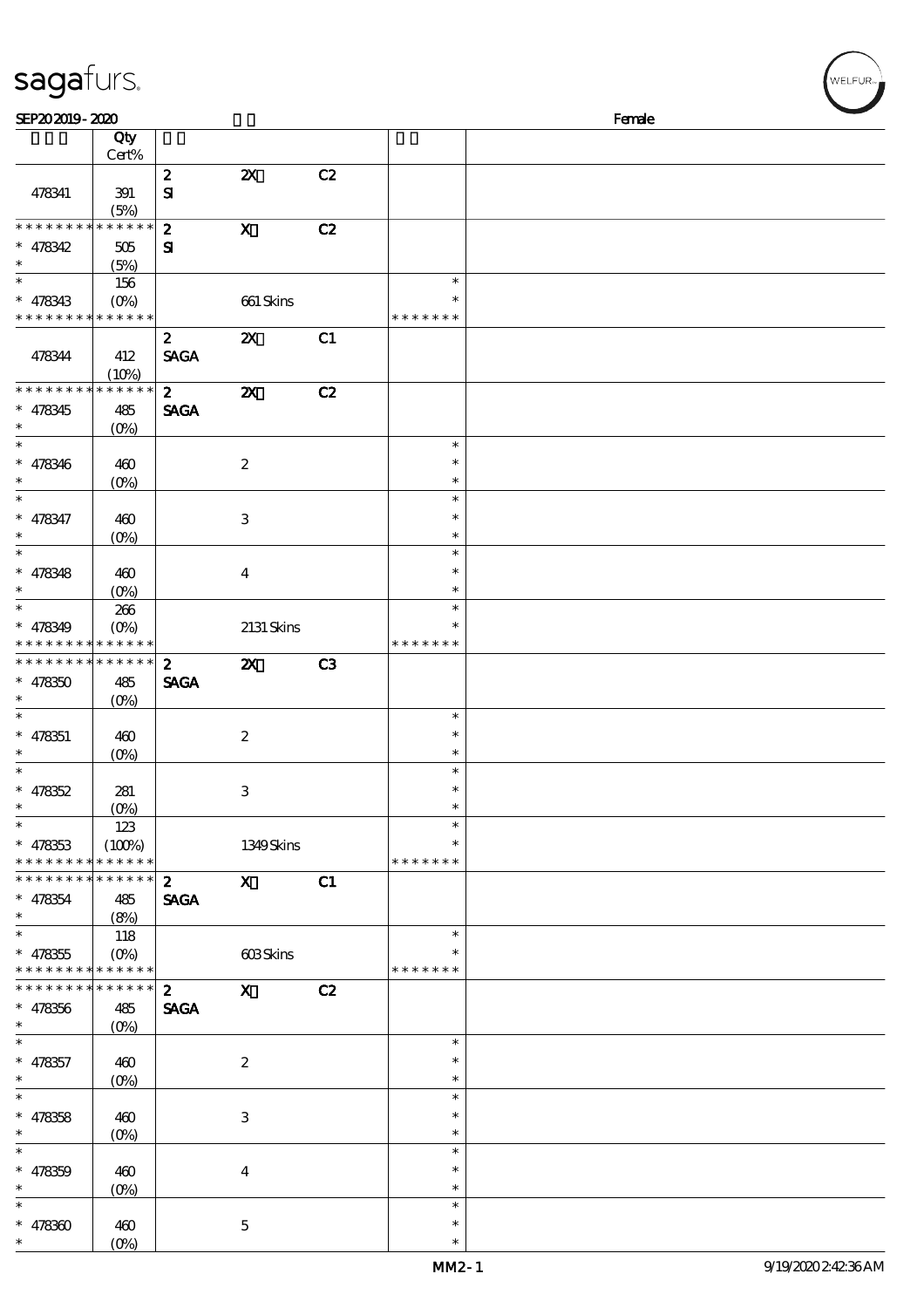| SEP202019-2020                             |                   |                  |                  |                |               | Female |
|--------------------------------------------|-------------------|------------------|------------------|----------------|---------------|--------|
|                                            | Qty               |                  |                  |                |               |        |
|                                            | Cert%             |                  |                  |                |               |        |
| $\ast$                                     |                   |                  |                  |                | $\ast$        |        |
|                                            |                   | $\mathbf{z}$     | $\mathbf X$      | C2             |               |        |
| $* 478361$                                 | 460               | <b>SAGA</b>      |                  |                | $\ast$        |        |
| $\ast$                                     | (O <sub>0</sub> ) |                  |                  |                | $\ast$        |        |
| $\ast$                                     |                   |                  |                  |                | $\ast$        |        |
|                                            |                   |                  |                  |                |               |        |
| $* 478362$                                 | 460               |                  | $\tau$           |                | $\ast$        |        |
| $\ast$                                     | $(0\%)$           |                  |                  |                | $\ast$        |        |
| $\overline{\ast}$                          |                   |                  |                  |                | $\ast$        |        |
| $* 478363$                                 | 58                |                  | 8                |                | $\ast$        |        |
| $\ast$                                     |                   |                  |                  |                |               |        |
|                                            | $(0\%)$           |                  |                  |                | $\ast$        |        |
| $\overline{\ast}$                          | 249               |                  |                  |                | $\ast$        |        |
| * 478364                                   | (100%)            |                  | 3552Skins        |                | $\ast$        |        |
| * * * * * * * *                            | * * * * * *       |                  |                  |                | * * * * * * * |        |
| * * * * * * * *                            | * * * * * *       |                  |                  |                |               |        |
|                                            |                   | $\boldsymbol{z}$ | $\mathbf{x}$     | C <sub>3</sub> |               |        |
| $* 478365$                                 | 485               | <b>SAGA</b>      |                  |                |               |        |
| $\ast$                                     | $(0\%)$           |                  |                  |                |               |        |
| $\overline{\ast}$                          |                   |                  |                  |                | $\ast$        |        |
|                                            |                   |                  |                  |                | $\ast$        |        |
| $* 478366$                                 | 460               |                  | $\boldsymbol{z}$ |                |               |        |
| $\ast$                                     | $(O\!/\!o)$       |                  |                  |                | $\ast$        |        |
| $\ast$                                     |                   |                  |                  |                | $\ast$        |        |
| $* 478367$                                 | 460               |                  | $\,3$            |                | $\ast$        |        |
| $\ast$                                     |                   |                  |                  |                | $\ast$        |        |
|                                            | $(O\!/\!o)$       |                  |                  |                |               |        |
| $\ast$                                     |                   |                  |                  |                | $\ast$        |        |
| $* 478368$                                 | 214               |                  | $\bf{4}$         |                | $\ast$        |        |
| $\ast$                                     | $(0\%)$           |                  |                  |                | $\ast$        |        |
| $\overline{\ast}$                          |                   |                  |                  |                | $\ast$        |        |
|                                            | 137               |                  |                  |                |               |        |
| $* 478309$                                 | (100%)            |                  | 1756Skins        |                |               |        |
| * * * * * * * *                            | * * * * * *       |                  |                  |                | * * * * * * * |        |
| * * * * * * * *                            | $* * * * * * *$   | $\boldsymbol{z}$ |                  | C1             |               |        |
|                                            |                   |                  |                  |                |               |        |
| $* 478370$                                 | 485               | <b>SAGA</b>      |                  |                |               |        |
| $\ast$                                     | (12%)             |                  |                  |                |               |        |
| $\ast$                                     | $385\,$           |                  |                  |                | $\ast$        |        |
| $* 478371$                                 | $(O\%)$           |                  | 870Skins         |                | $\ast$        |        |
| * * * * * * * * <mark>* * * * * * *</mark> |                   |                  |                  |                | * * * * * * * |        |
|                                            | ******            |                  |                  |                |               |        |
| * * * * * * * * <mark>*</mark>             |                   | $\boldsymbol{2}$ |                  | C2             |               |        |
| * $478372$                                 | 485               | <b>SAGA</b>      |                  |                |               |        |
| $\ast$                                     | (0%)              |                  |                  |                |               |        |
| $\ast$                                     |                   |                  |                  |                | $\ast$        |        |
|                                            |                   |                  |                  |                |               |        |
| $* 478373$                                 | 460               |                  | $\boldsymbol{2}$ |                | $\ast$        |        |
| $\ast$                                     | $(0\%)$           |                  |                  |                | $\ast$        |        |
| $\ast$                                     |                   |                  |                  |                | $\ast$        |        |
| $* 478374$                                 | 460               |                  | $\,3$            |                | $\ast$        |        |
| $\ast$                                     |                   |                  |                  |                |               |        |
|                                            | (O <sub>0</sub> ) |                  |                  |                | $\ast$        |        |
| $\ast$                                     |                   |                  |                  |                | $\ast$        |        |
| $* 478375$                                 | 460               |                  | $\bf{4}$         |                | $\ast$        |        |
| $\ast$                                     | (O <sub>0</sub> ) |                  |                  |                | $\ast$        |        |
| $\ast$                                     |                   |                  |                  |                | $\ast$        |        |
|                                            |                   |                  |                  |                |               |        |
| $* 478376$                                 | 460               |                  | $\mathbf 5$      |                | $\ast$        |        |
| $\ast$                                     | $(0\%)$           |                  |                  |                | $\ast$        |        |
| $\ast$                                     |                   |                  |                  |                | $\ast$        |        |
|                                            |                   |                  |                  |                |               |        |
| * 478377                                   | 460               |                  | $\,6\,$          |                | $\ast$        |        |
| $\ast$                                     | $(O\!/\!o)$       |                  |                  |                | $\ast$        |        |
| $\overline{\ast}$                          |                   |                  |                  |                | $\ast$        |        |
| $* 478378$                                 | 242               |                  | $\boldsymbol{7}$ |                | $\ast$        |        |
| $\ast$                                     |                   |                  |                  |                | $\ast$        |        |
|                                            | $(0\%)$           |                  |                  |                |               |        |
| $\ast$                                     | $363\,$           |                  |                  |                | $\ast$        |        |
| $* 478379$                                 | (100%)            |                  | 3390Skins        |                | ∗             |        |
| * * * * * * * *                            | * * * * * *       |                  |                  |                | * * * * * * * |        |
| * * * * * * *                              | * * * * * *       |                  |                  |                |               |        |
|                                            |                   | $\boldsymbol{z}$ |                  | C3             |               |        |

SAGA

\* \*

478380 485

sagafurs.

 $(0%)$ 

WELFUR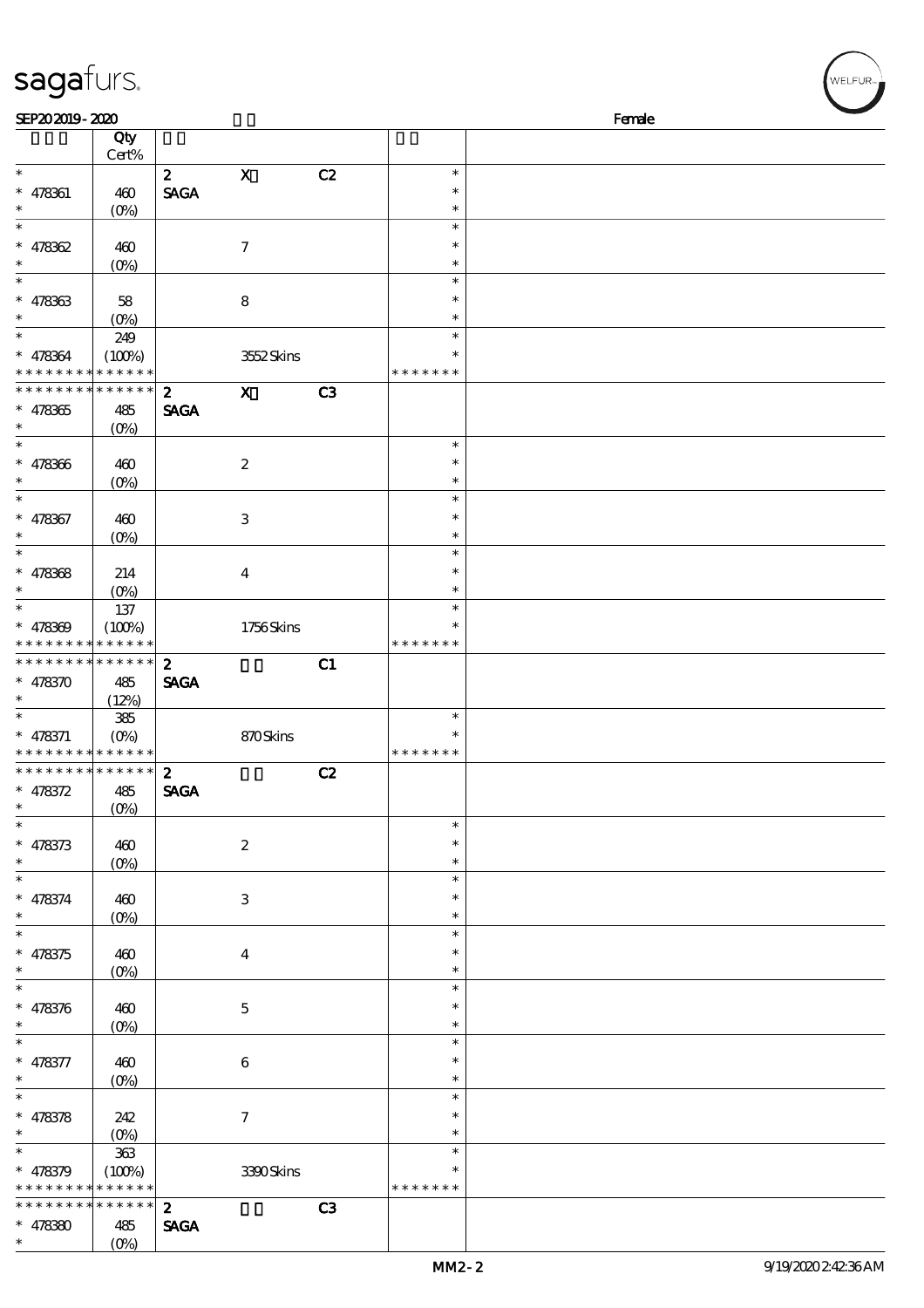| sagafurs.                                       |                       |                                       |                  | WELFUR <sub>™</sub> |
|-------------------------------------------------|-----------------------|---------------------------------------|------------------|---------------------|
| SEP202019-2020                                  |                       |                                       |                  | Female              |
|                                                 | Qty<br>Cert%          |                                       |                  |                     |
| $\ast$                                          |                       | C3<br>$\boldsymbol{z}$                | $\ast$           |                     |
| $* 478381$                                      | 460                   | <b>SAGA</b>                           | $\ast$           |                     |
| $\ast$                                          | $(0\%)$               |                                       | $\ast$           |                     |
| $\ast$                                          |                       |                                       | $\ast$           |                     |
| $* 478382$<br>$\ast$                            | 460                   | $\,3$                                 | $\ast$<br>$\ast$ |                     |
| $\ast$                                          | $(0\%)$               |                                       | $\ast$           |                     |
| $* 478383$                                      | 460                   | $\boldsymbol{4}$                      | $\ast$           |                     |
| $\ast$                                          | $(0\%)$               |                                       | $\ast$           |                     |
| $\ast$                                          |                       |                                       | $\ast$           |                     |
| $* 478384$                                      | 460                   | $\mathbf 5$                           | $\ast$<br>$\ast$ |                     |
| $\ast$                                          | $(0\%)$               |                                       | $\ast$           |                     |
| $* 478365$                                      | 296                   | $\,6\,$                               | $\ast$           |                     |
| $\ast$                                          | $(O\%)$               |                                       | $\ast$           |                     |
| $\ast$                                          | $206\,$               |                                       | $\ast$           |                     |
| $* 478366$                                      | (100%)                | 2827Skins                             | $\ast$           |                     |
| * * * * * * * *<br>******** <mark>******</mark> | * * * * * *           | $\boldsymbol{z}$<br>C1                | * * * * * * *    |                     |
| $* 478387$                                      | 485                   | <b>SAGA</b>                           |                  |                     |
| $\ast$                                          | (11%)                 |                                       |                  |                     |
| $\ast$                                          | 482                   |                                       | $\ast$           |                     |
| $* 478388$                                      | $(O\%)$               | $967$ Skins                           |                  |                     |
| * * * * * * * * <mark>* * * * * * *</mark>      | * * * * * * * * * * * |                                       | * * * * * * *    |                     |
| $* 478389$                                      | 485                   | C2<br>$\boldsymbol{z}$<br><b>SAGA</b> |                  |                     |
|                                                 | $(O\%)$               |                                       |                  |                     |
| $\ast$                                          |                       |                                       | $\ast$           |                     |
| $* 478300$                                      | 460                   | $\boldsymbol{2}$                      | $\ast$           |                     |
| $\ast$                                          | $(O\%)$               |                                       | $\ast$           |                     |
| $* 478391$                                      | 460                   | $\,3$                                 | $\ast$<br>$\ast$ |                     |
| $\ast$                                          | $(O\!/\!\delta)$      |                                       | $\ast$           |                     |
| $\ast$                                          |                       |                                       | $\ast$           |                     |
| $* 478392$                                      | 460                   | $\boldsymbol{4}$                      | $\ast$           |                     |
| $\ast$<br>$\ast$                                | (0%)                  |                                       | $\ast$           |                     |
| $* 478303$                                      | 460                   | $\bf 5$                               | $\ast$<br>$\ast$ |                     |
| $\ast$                                          | $(0\%)$               |                                       | $\ast$           |                     |
| $\ast$                                          |                       |                                       | $\ast$           |                     |
| $* 478394$                                      | 460                   | $\,6$                                 | ∗                |                     |
| $\ast$                                          | $(0\%)$               |                                       | $\ast$           |                     |
| $\ast$<br>$* 478305$                            |                       |                                       | $\ast$<br>$\ast$ |                     |
| $\ast$                                          | 460<br>$(0\%)$        | $\boldsymbol{\tau}$                   | $\ast$           |                     |
| $\overline{\phantom{0}}$                        |                       |                                       | $\ast$           |                     |
| $* 478396$                                      | 460                   | $\bf 8$                               | $\ast$           |                     |
| $\ast$                                          | $(0\%)$               |                                       | $\ast$           |                     |
| $\ast$                                          |                       |                                       | $\ast$<br>$\ast$ |                     |
| $* 478397$<br>$\ast$                            | 460<br>$(0\%)$        | $\boldsymbol{9}$                      | $\ast$           |                     |
| $\ast$                                          |                       |                                       | $\ast$           |                     |
| $* 478398$                                      | 460                   | $10\,$                                | $\ast$           |                     |
| $\ast$                                          | (0%)                  |                                       | $\ast$           |                     |
| $_{*}^{-}$                                      |                       |                                       | $\ast$           |                     |
| $* 478399$<br>$\ast$                            | $92\,$                | $11\,$                                | $\ast$<br>$\ast$ |                     |
| $\ast$                                          | $(0\%)$<br>242        |                                       | $\ast$           |                     |
| $* 478400$                                      | (100%)                | 4959Skins                             | $\ast$           |                     |

\* \* \* \* \* \* \*

\* \* \* \* \* \* \* \* <mark>\* \* \* \* \* \* \*</mark>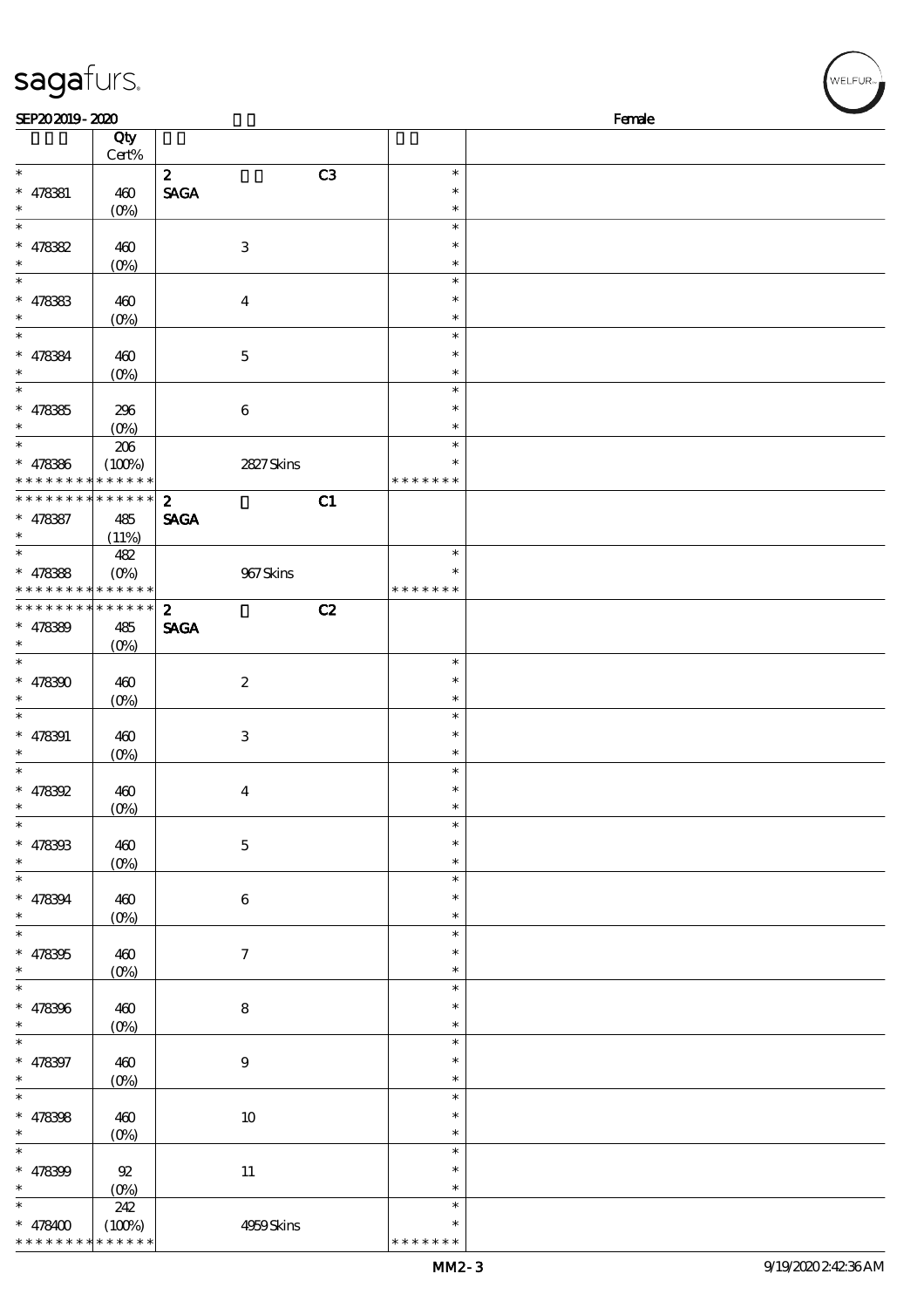| <b>saga</b> turs.                  |                            |                             |                  |    |                  | WELFUR <sub>"</sub> |
|------------------------------------|----------------------------|-----------------------------|------------------|----|------------------|---------------------|
| SEP202019-2020                     |                            |                             |                  |    |                  | Female              |
|                                    | Qty                        |                             |                  |    |                  |                     |
| * * * * * * * *                    | $Cert\%$<br>* * * * * *    | $\boldsymbol{z}$            |                  | C3 |                  |                     |
| $* 478401$                         | 485                        | <b>SAGA</b>                 |                  |    |                  |                     |
| $\ast$                             | (0%)                       |                             |                  |    |                  |                     |
| $\ast$<br>* 478402                 | 460                        |                             | $\boldsymbol{2}$ |    | $\ast$<br>$\ast$ |                     |
| $\ast$                             | $(0\%)$                    |                             |                  |    | $\ast$           |                     |
| $\ast$                             |                            |                             |                  |    | $\ast$           |                     |
| * 478403<br>$\ast$                 | 460                        |                             | $\,3\,$          |    | $\ast$<br>$\ast$ |                     |
| $\ast$                             | $(0\%)$                    |                             |                  |    | $\ast$           |                     |
| * 478404                           | 460                        |                             | $\boldsymbol{4}$ |    | $\ast$           |                     |
| $\ast$<br>$\ast$                   | $(0\%)$                    |                             |                  |    | $\ast$           |                     |
| * 478405                           | $377\,$<br>$(O\%)$         |                             | 2242Skins        |    | $\ast$<br>$\ast$ |                     |
| * * * * * * * *                    | * * * * * *                |                             |                  |    | * * * * * * *    |                     |
| * * * * * * * *                    | * * * * * *                | $\boldsymbol{z}$            |                  | C1 |                  |                     |
| $* 478406$<br>*                    | 465<br>(7%)                | <b>SAGA</b>                 |                  |    |                  |                     |
| $\ast$                             | $\boldsymbol{\Theta}$      |                             |                  |    | $\ast$           |                     |
| $* 478407$                         | $(O\%)$                    |                             | 534Skins         |    | $\ast$           |                     |
| * * * * * * * *<br>* * * * * * * * | * * * * * *<br>* * * * * * |                             |                  |    | * * * * * * *    |                     |
| * $478408$                         | 485                        | $\mathbf{z}$<br><b>SAGA</b> |                  | C2 |                  |                     |
| $\ast$                             | $(0\%)$                    |                             |                  |    |                  |                     |
| $\ast$                             |                            |                             |                  |    | $\ast$           |                     |
| * $478409$<br>$\ast$               | 460<br>$(0\%)$             |                             | $\boldsymbol{2}$ |    | $\ast$<br>$\ast$ |                     |
| $\ast$                             |                            |                             |                  |    | $\ast$           |                     |
| * 478410                           | 460                        |                             | $\,3\,$          |    | $\ast$           |                     |
| $\ast$<br>$\ast$                   | $(O\%)$                    |                             |                  |    | $\ast$<br>$\ast$ |                     |
| $*$ 478411                         | 460                        |                             | $\boldsymbol{4}$ |    | $\ast$           |                     |
| $\ast$                             | (0%)                       |                             |                  |    | $\ast$           |                     |
| $\ast$                             |                            |                             |                  |    | $\ast$<br>$\ast$ |                     |
| $* 478412$<br>$\ast$               | 460<br>$(O\%)$             |                             | $\mathbf 5$      |    | $\ast$           |                     |
| $\ast$                             | 249                        |                             |                  |    | $\ast$           |                     |
| $* 478413$                         | $(O\%)$                    |                             | 2574Skins        |    | $\ast$           |                     |
| * * * * * * * *<br>* * * * * * *   | * * * * * *<br>* * * * * * | $\mathbf{z}$                |                  | C3 | * * * * * * *    |                     |
| $* 478414$                         | 485                        | <b>SAGA</b>                 |                  |    |                  |                     |
| $\ast$                             | (14%)                      |                             |                  |    |                  |                     |
| $\ast$<br>$* 478415$               | 460                        |                             | $\boldsymbol{2}$ |    | $\ast$<br>$\ast$ |                     |
| $\ast$                             | $(O\!/\!o)$                |                             |                  |    | $\ast$           |                     |
| $\ast$                             |                            |                             |                  |    | $\ast$           |                     |
| $* 478416$<br>$\ast$               | 460                        |                             | $\,3\,$          |    | $\ast$<br>$\ast$ |                     |
| $\ast$                             | $(0\%)$<br>205             |                             |                  |    | $\ast$           |                     |
| * 478417                           | $(O\%)$                    |                             | 1610Skins        |    | *                |                     |
| * * * * * * * *                    | * * * * * *<br>* * * * * * |                             |                  |    | * * * * * * *    |                     |
| * * * * * * * *<br>$* 478418$      | 485                        | $\boldsymbol{z}$<br>IA      | X /              | C2 |                  |                     |
| $\ast$                             | (8%)                       |                             |                  |    |                  |                     |
| $\ast$                             |                            |                             |                  |    | $\ast$           |                     |
| $* 478419$<br>$\ast$               | 460<br>(3%)                |                             | $\boldsymbol{2}$ |    | $\ast$<br>$\ast$ |                     |
| $\ast$                             |                            |                             |                  |    | $\ast$           |                     |
| $* 478420$                         | 460                        |                             | $\,3\,$          |    | $\ast$           |                     |
| $\ast$                             | $(\Theta)$                 |                             |                  |    | $\ast$           |                     |

 $\epsilon$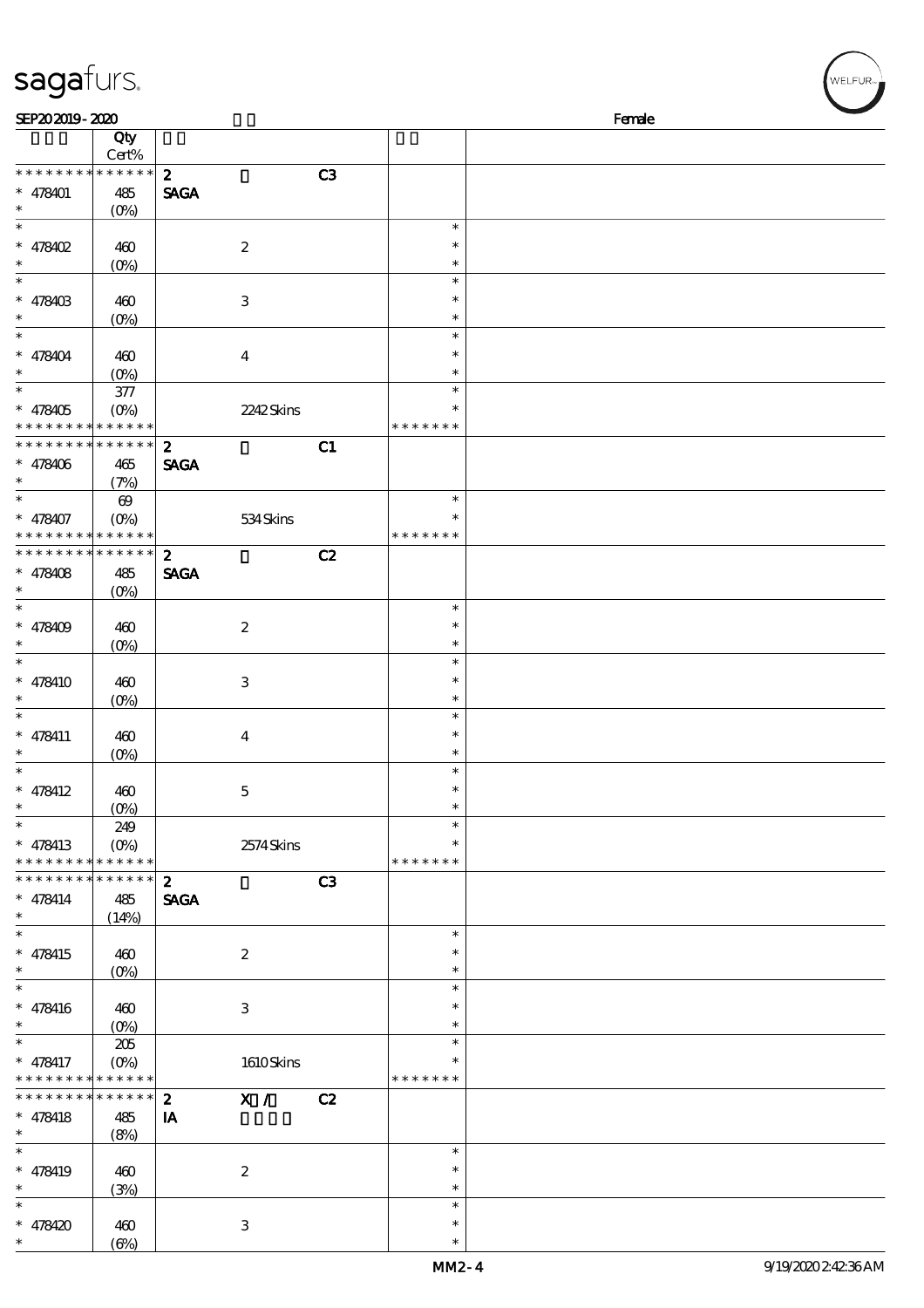| sagafurs.                |                               |                                    |               | /<br> WELFUR <sub>™ </sub> |
|--------------------------|-------------------------------|------------------------------------|---------------|----------------------------|
| SEP202019-2020           |                               |                                    |               | Female                     |
|                          | Qty                           |                                    |               |                            |
|                          | Cert%                         |                                    |               |                            |
| $\ast$                   |                               | $\mathbf{X}$ /<br>$\boldsymbol{z}$ | C2            | $\ast$                     |
| $* 478421$               | 460                           | IA                                 |               | $\ast$                     |
| $\ast$<br>$\ast$         | (7%)                          |                                    |               | $\ast$<br>$\ast$           |
| $* 478422$               | 460                           | $\mathbf 5$                        |               | $\ast$                     |
| $\ast$                   | (1%)                          |                                    |               | $\ast$                     |
| $\overline{\phantom{a}}$ |                               |                                    |               | $\ast$                     |
| $* 478423$               | 460                           | $\,6\,$                            |               | $\ast$                     |
| $\ast$                   | (2%)                          |                                    |               | $\ast$                     |
| $\ast$                   |                               |                                    |               | $\ast$                     |
| $* 478424$               | 460                           | $\boldsymbol{7}$                   |               | $\ast$                     |
| $\ast$                   | (5%)                          |                                    |               | $\ast$                     |
| $\ast$                   |                               |                                    |               | $\ast$                     |
| $* 478425$               | 460                           | $\bf 8$                            |               | $\ast$                     |
| $\ast$                   | (5%)                          |                                    |               | $\ast$                     |
| $\ast$                   |                               |                                    |               | $\ast$                     |
| $* 478426$               | 460                           | $\boldsymbol{9}$                   |               | $\ast$                     |
| $\ast$                   | (3%)                          |                                    |               | $\ast$                     |
| $\ast$                   |                               |                                    |               | $\ast$                     |
| $* 478427$               | 460                           | $10\,$                             |               | $\ast$                     |
| $\ast$                   | (3%)                          |                                    |               | $\ast$                     |
| $\ast$                   |                               |                                    |               | $\ast$                     |
| $* 478428$               | 460                           | $11\,$                             |               | $\ast$                     |
| $\ast$                   | (3%)                          |                                    |               | $\ast$                     |
| $\ast$                   |                               |                                    |               | $\ast$                     |
| $* 478429$               | 460                           | $12\,$                             |               | $\ast$                     |
| $\ast$<br>$\ast$         | (1%)                          |                                    |               | $\ast$<br>$\ast$           |
|                          | 397                           |                                    |               | $\ast$                     |
| $* 478430$               | (8%)<br>* * * * * * * * * * * | 5942Skins                          | * * * * * * * |                            |
| * * * * * * * *          | --<br>* * * * * *             | $\boldsymbol{z}$<br>$\mathcal{L}$  | C2            |                            |
| $* 478431$               | 485                           | IA                                 |               |                            |
| $*$                      | (5%)                          |                                    |               |                            |
| $\ast$                   |                               |                                    |               | $\ast$                     |
| $* 478432$               | 460                           | $\boldsymbol{2}$                   |               | *                          |
| $\ast$                   | (3%)                          |                                    |               | $\ast$                     |
| $\overline{\ast}$        |                               |                                    |               | $\ast$                     |
| $* 478433$               | 460                           | $\mathbf{3}$                       |               | *                          |
| $\ast$                   | (2%)                          |                                    |               | $\ast$                     |
| $\overline{\phantom{0}}$ |                               |                                    |               | $\ast$                     |
| $* 478434$               | 460                           | $\bf{4}$                           |               | *                          |
| $\ast$                   | (3%)                          |                                    |               | $\ast$                     |
| $\ast$                   |                               |                                    |               | $\ast$                     |
| * $478435$               | 460                           | $\mathbf{5}$                       |               | $\ast$                     |
| $\ast$<br>$\ast$         | (1%)                          |                                    |               | $\ast$                     |
|                          |                               |                                    |               | $\ast$                     |
| $* 478436$               | 460                           | $\bf 6$                            |               | $\ast$                     |
| $\ast$<br>$\ast$         | (3%)                          |                                    |               | $\ast$                     |
|                          |                               |                                    |               | $\ast$<br>$\ast$           |
| $* 478437$<br>$*$        | 460                           | $\boldsymbol{7}$                   |               | $\ast$                     |
| $\ast$                   | (1%)                          |                                    |               | $\ast$                     |
| $* 478438$               |                               | $\bf 8$                            |               | $\ast$                     |
| $\ast$                   | 460<br>(3%)                   |                                    |               | $\ast$                     |
| $\ast$                   |                               |                                    |               | $\ast$                     |
| $* 478439$               | 460                           | $\boldsymbol{9}$                   |               | $\ast$                     |
| $\ast$                   | (2%)                          |                                    |               | ∗                          |
| $\ast$                   |                               |                                    |               | $\ast$                     |

\* \* 478440 460

 $(6%)$ 

10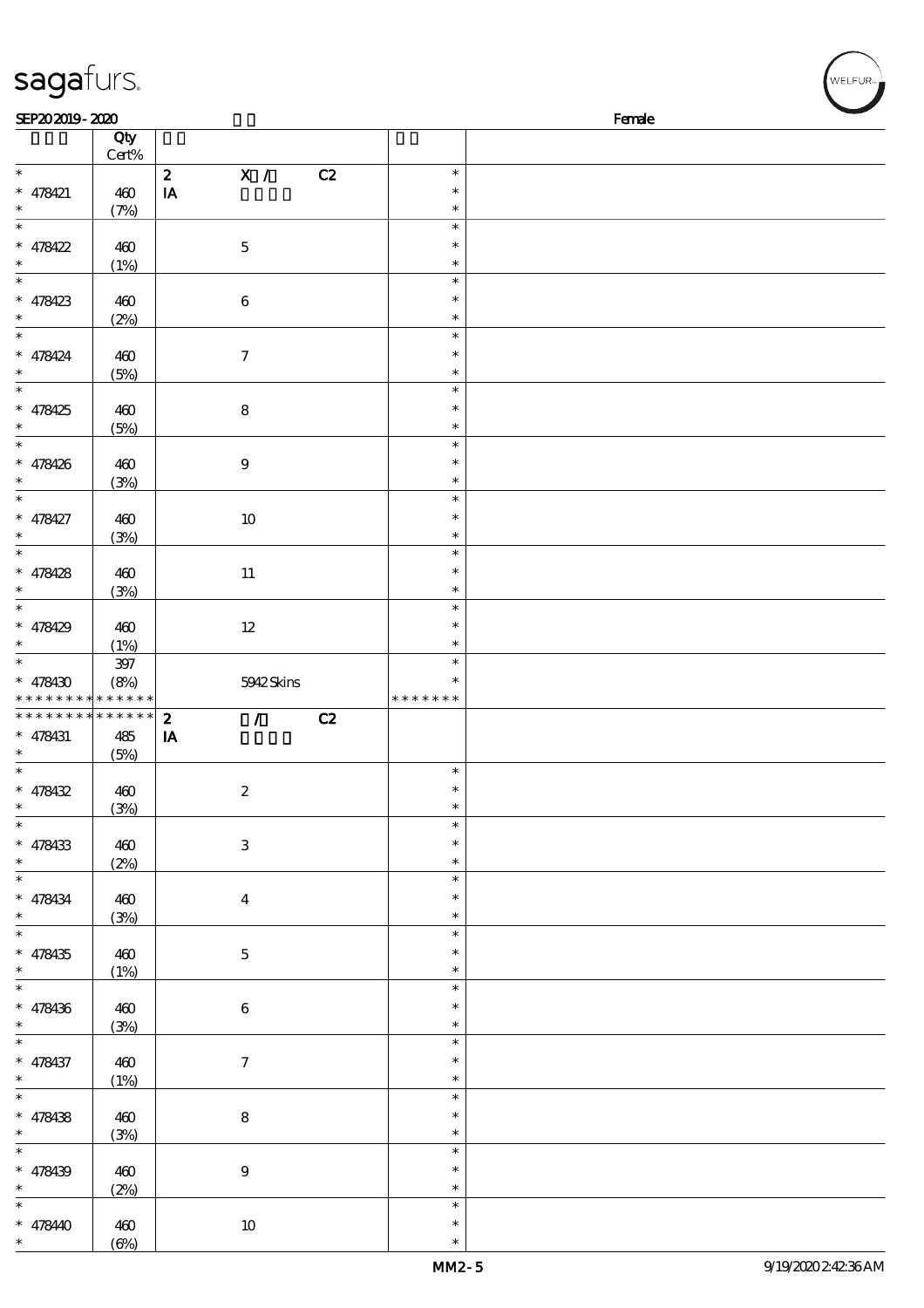| ーーコ<br>. .                               | $\sim$ $\sim$ $\sim$ |                  |                           |                |               |        |  |
|------------------------------------------|----------------------|------------------|---------------------------|----------------|---------------|--------|--|
| SEP202019-2020                           |                      |                  |                           |                |               | Female |  |
|                                          | Qty<br>Cert%         |                  |                           |                |               |        |  |
| $\ast$                                   |                      |                  | $\mathcal{L}$             |                | $\ast$        |        |  |
|                                          |                      | $\boldsymbol{z}$ |                           | C2             | $\ast$        |        |  |
| * 478441<br>$\ast$                       | 460                  | IA               |                           |                | $\ast$        |        |  |
| $\ast$                                   | (7%)                 |                  |                           |                |               |        |  |
|                                          | 286                  |                  |                           |                | $\ast$        |        |  |
| $* 478442$                               | (1%)                 |                  | 5371 Skins                |                |               |        |  |
| * * * * * * * *                          | * * * * * *          |                  |                           |                | * * * * * * * |        |  |
|                                          |                      | $\boldsymbol{z}$ | $\boldsymbol{\mathsf{z}}$ | C1             |               |        |  |
| 478443                                   | 116                  | <b>SROY</b>      |                           |                |               |        |  |
|                                          | (10%)                |                  |                           |                |               |        |  |
|                                          |                      | $\boldsymbol{z}$ | $\boldsymbol{\mathsf{z}}$ | C2             |               |        |  |
| 478444                                   | 445                  | <b>SROY</b>      |                           |                |               |        |  |
|                                          | (9%)                 |                  |                           |                |               |        |  |
|                                          |                      | $\boldsymbol{z}$ | $\boldsymbol{\mathsf{z}}$ | C <sub>3</sub> |               |        |  |
| 478445                                   | 268                  | <b>SROY</b>      |                           |                |               |        |  |
|                                          | (10%)                |                  |                           |                |               |        |  |
|                                          |                      | $\boldsymbol{2}$ | $\mathbf x$               | C1             |               |        |  |
| 478446                                   | 100                  | <b>SROY</b>      |                           |                |               |        |  |
|                                          | (5%)                 |                  |                           |                |               |        |  |
| * * * * * * * *                          | * * * * * *          | $\mathbf{z}$     | $\mathbf x$               | C2             |               |        |  |
| * 478447                                 | 465                  | <b>SROY</b>      |                           |                |               |        |  |
| $\ast$                                   | (9%)                 |                  |                           |                |               |        |  |
| $\ast$                                   | $82\,$               |                  |                           |                | $\ast$        |        |  |
| $* 478448$                               | $(O\%)$              |                  | 547 Skins                 |                | $\ast$        |        |  |
| * * * * * * * *                          | * * * * * *          |                  |                           |                | * * * * * * * |        |  |
|                                          |                      | $\mathbf{z}$     | $\mathbf X$               | C <sub>3</sub> |               |        |  |
| 47849                                    | 325                  | <b>SROY</b>      |                           |                |               |        |  |
|                                          | (9%)                 |                  |                           |                |               |        |  |
|                                          |                      | $\mathbf{z}$     |                           | C1             |               |        |  |
| 478450                                   | 134                  | <b>SROY</b>      |                           |                |               |        |  |
|                                          |                      |                  |                           |                |               |        |  |
| * * * * * * * *                          | (8%)<br>* * * * * *  | $\mathbf{z}$     |                           |                |               |        |  |
|                                          |                      |                  |                           | C2             |               |        |  |
| * 478451<br>$\ast$                       | 465                  | <b>SROY</b>      |                           |                |               |        |  |
| $\ast$                                   | (12%)                |                  |                           |                |               |        |  |
|                                          | 243                  |                  |                           |                | $\ast$        |        |  |
| * 478452                                 | (9%)                 |                  | <b>708Skins</b>           |                |               |        |  |
| * * * * * * * * <mark>* * * * * *</mark> |                      |                  |                           |                | * * * * * * * |        |  |
|                                          |                      | $\boldsymbol{z}$ |                           | C <sub>3</sub> |               |        |  |
| 478453                                   | 354                  | <b>SROY</b>      |                           |                |               |        |  |
|                                          | (9%)                 |                  |                           |                |               |        |  |
|                                          |                      | $\mathbf{z}$     |                           | C2             |               |        |  |
| 478454                                   | 445                  | <b>SROY</b>      |                           |                |               |        |  |
|                                          | (8%)                 |                  |                           |                |               |        |  |
|                                          |                      | $\mathbf{z}$     |                           | C <sub>3</sub> |               |        |  |
| 478455                                   | 108                  | <b>SROY</b>      |                           |                |               |        |  |
|                                          | (8%)                 |                  |                           |                |               |        |  |

#### sagafurs.

 $(w$ ELFUR<sub>"</sub>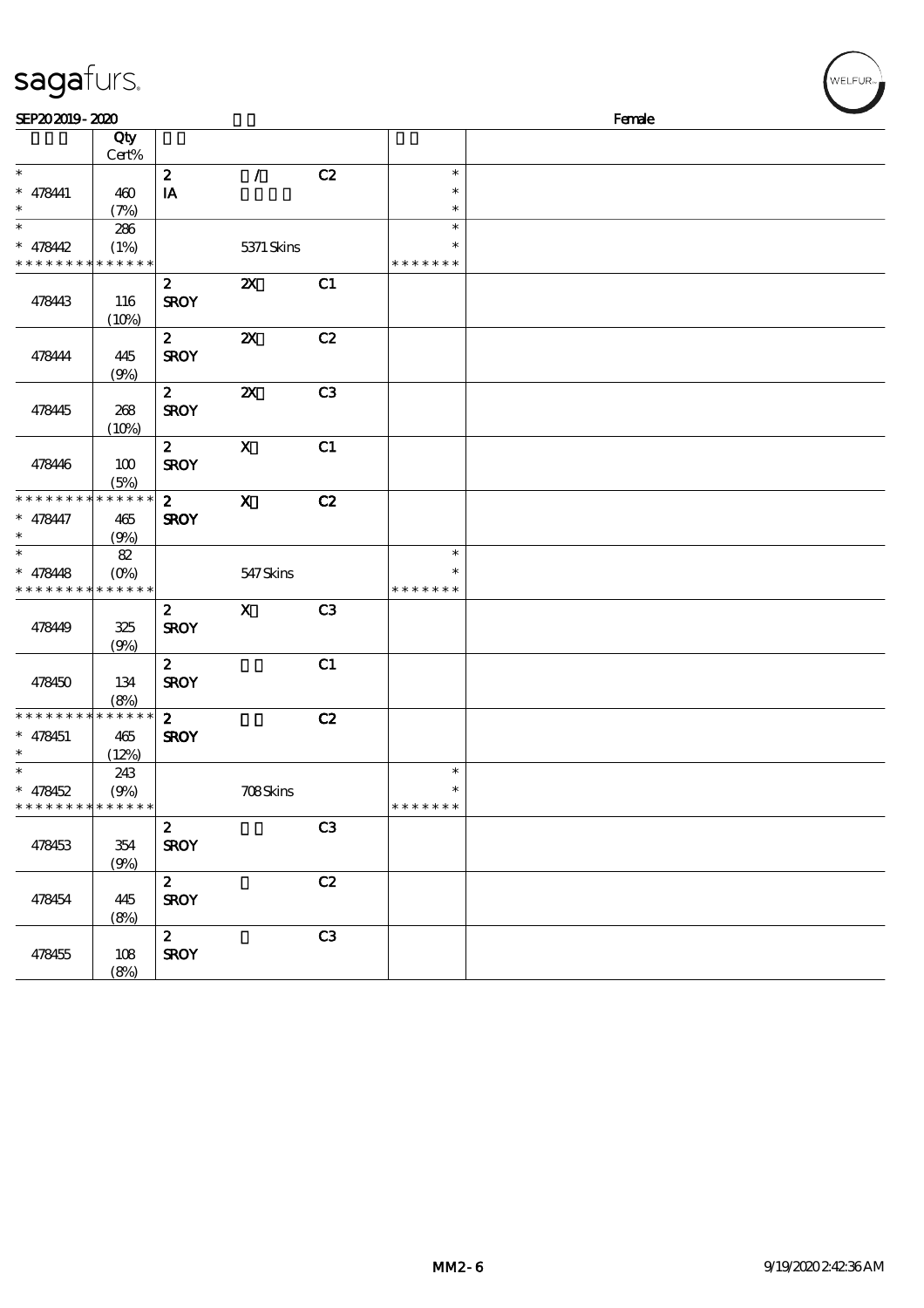| sagafurs.      |                        |                             |                                      |       |  |        | MELFUR <sub>™</sub> |
|----------------|------------------------|-----------------------------|--------------------------------------|-------|--|--------|---------------------|
| SEP202019-2020 |                        |                             |                                      |       |  | Female |                     |
|                | Qty<br>$\mbox{Cert}\%$ |                             |                                      |       |  |        |                     |
|                |                        | $\boldsymbol{\mathfrak{D}}$ |                                      | C1/C2 |  |        |                     |
| 478481         | 125<br>(8%)            | <b>SAGA</b>                 | $\blacksquare$                       |       |  |        |                     |
|                |                        | $\infty$                    | $\chi$ C1/C2                         |       |  |        |                     |
| 478482         | 148<br>(7%)            | <b>SAGA</b>                 | $\mathbf{1}$                         |       |  |        |                     |
|                |                        | $\infty$ <sup>-</sup>       |                                      | C2    |  |        |                     |
| 478483         | 348                    | <b>SAGA</b>                 | $\boldsymbol{2}$                     |       |  |        |                     |
|                | (15%)                  | $\infty$                    |                                      | C1    |  |        |                     |
| 478484         | 114                    | <b>SAGA</b>                 | $\boldsymbol{z}$                     |       |  |        |                     |
|                | (22%)                  |                             |                                      |       |  |        |                     |
|                |                        | $\boldsymbol{\mathfrak{D}}$ |                                      | C2    |  |        |                     |
| 478485         | 340<br>(18%)           | <b>SAGA</b>                 | $\boldsymbol{z}$                     |       |  |        |                     |
|                |                        | $\boldsymbol{\mathfrak{D}}$ |                                      | C1/C2 |  |        |                     |
| 478486         | 348                    | <b>SAGA</b>                 | $\boldsymbol{2}$                     |       |  |        |                     |
|                | (16%)                  |                             |                                      |       |  |        |                     |
|                | 187                    | $\infty$<br><b>SROY</b>     | $\overline{X}$ X<br>$\boldsymbol{z}$ | C1/C2 |  |        |                     |
| 478487         | (5%)                   |                             |                                      |       |  |        |                     |
|                |                        | $\boldsymbol{\mathfrak{D}}$ |                                      | C1/C2 |  |        |                     |
| 478488         | 241                    | <b>SROY</b>                 | $\boldsymbol{z}$                     |       |  |        |                     |
|                | (5%)                   |                             |                                      |       |  |        |                     |
|                |                        | $\boldsymbol{\mathfrak{D}}$ |                                      | C1/C2 |  |        |                     |
| 478489         | 177                    | <b>SROY</b>                 | $\overline{\mathbf{2}}$              |       |  |        |                     |
|                | (9%)                   |                             |                                      |       |  |        |                     |
| 478490         | 185                    | $\infty$<br><b>SROY</b>     | $\mathbb{X}$<br>$\boldsymbol{z}$     | C1/C2 |  |        |                     |
|                | (10%)                  |                             |                                      |       |  |        |                     |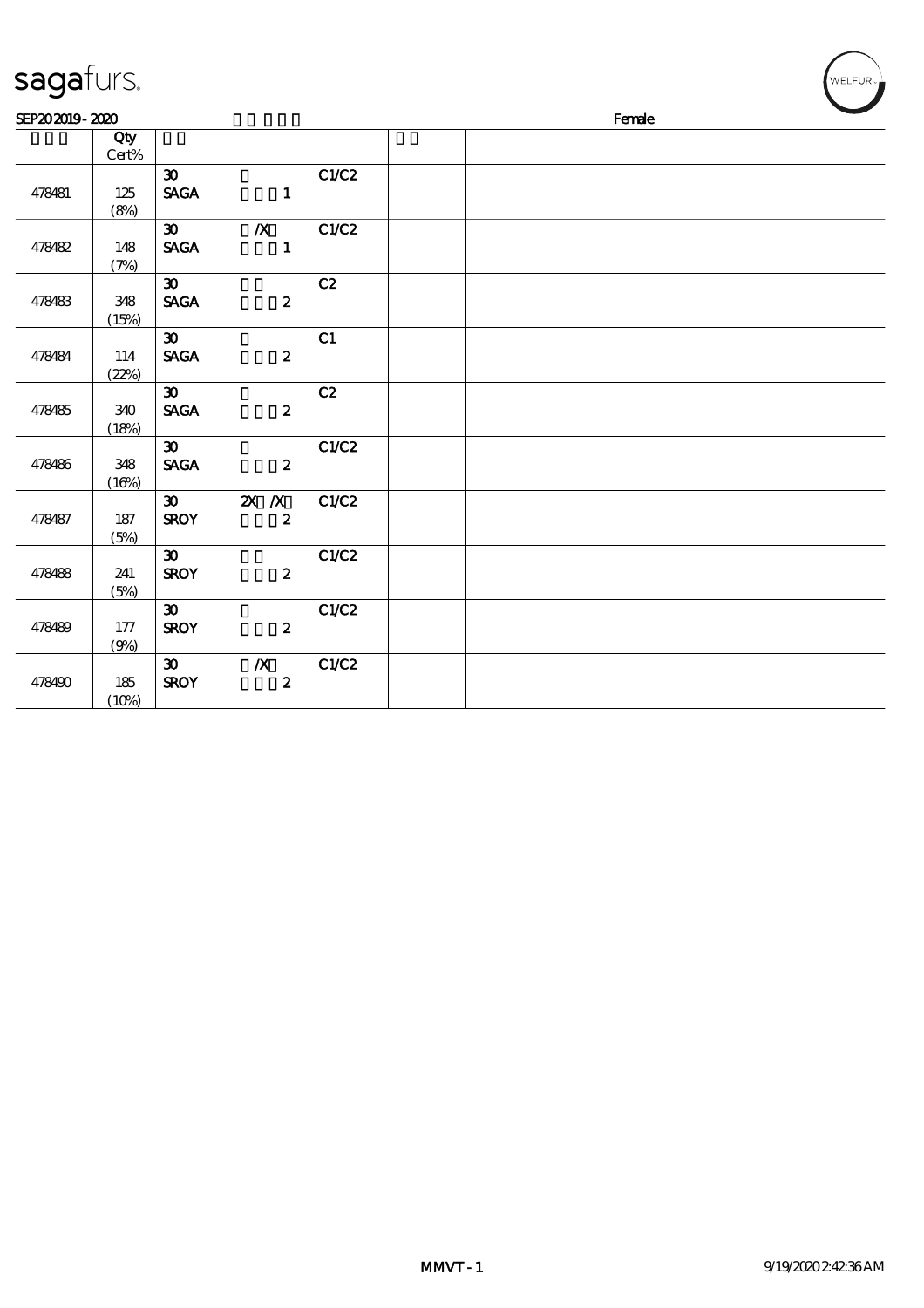| sagafurs.                                              |                |                                            |                                           |                |                         |        | WELFUR <sub>74</sub> |
|--------------------------------------------------------|----------------|--------------------------------------------|-------------------------------------------|----------------|-------------------------|--------|----------------------|
| SEP202019-2020                                         |                |                                            |                                           |                |                         | Female |                      |
|                                                        | Qty<br>Cert%   |                                            |                                           |                |                         |        |                      |
| 478521                                                 | 136            | $\boldsymbol{\mathsf{20}}$<br>${\bf s}$    | $\boldsymbol{\mathsf{Z}}$<br>$\mathbf{1}$ | C1/C2          |                         |        |                      |
|                                                        | (4%)           |                                            |                                           |                |                         |        |                      |
|                                                        |                | $\boldsymbol{\mathsf{20}}$                 |                                           | C1/C2          |                         |        |                      |
| 478522                                                 | 148<br>(10%)   | ${\bf s}$                                  | $\mathbf{1}$                              |                |                         |        |                      |
|                                                        |                | $\boldsymbol{\mathbf{z}}$                  | $\boldsymbol{X}$                          | C1/C2          |                         |        |                      |
| 478523                                                 | 170<br>(10%)   | $\mathbf{S}$                               | $\mathbf{1}$                              |                |                         |        |                      |
|                                                        |                | $\boldsymbol{\mathbf{z}}$                  | X /                                       | C3             |                         |        |                      |
| 478524                                                 | 127<br>$(0\%)$ | $\bf S$                                    | $\boldsymbol{z}$                          |                |                         |        |                      |
|                                                        |                | $\boldsymbol{\mathfrak{D}}$                | $\boldsymbol{\mathsf{z}}$                 | C1             |                         |        |                      |
| 478525                                                 | 132            | <b>SAGA</b>                                | $\mathbf{1}$                              |                |                         |        |                      |
|                                                        | (3%)           | $\boldsymbol{\mathfrak{D}}$                | $\boldsymbol{\mathsf{X}}$                 | C2             |                         |        |                      |
| 478526                                                 | 338            | <b>SAGA</b>                                | $\mathbf{1}$                              |                |                         |        |                      |
|                                                        | (5%)           | $\boldsymbol{\mathfrak{D}}$                | $\boldsymbol{\mathsf{z}}$                 | C3             |                         |        |                      |
| 478527                                                 | 120            | <b>SAGA</b>                                | $\mathbf{1}$                              |                |                         |        |                      |
|                                                        | (2%)           |                                            |                                           |                |                         |        |                      |
| 478528                                                 | 195            | $\boldsymbol{\mathfrak{D}}$<br><b>SAGA</b> | $\boldsymbol{\mathsf{X}}$<br>$\mathbf{1}$ | C1             |                         |        |                      |
|                                                        | (7%)           |                                            |                                           |                |                         |        |                      |
| * * * * * * * *                                        | * * * * * *    | $\boldsymbol{\mathfrak{D}}$                | $\mathbf{x}$                              | C2             |                         |        |                      |
| $* 478529$                                             | 445            | <b>SAGA</b>                                | $\mathbf{1}$                              |                |                         |        |                      |
| $\ast$                                                 | (9%)<br>68     |                                            |                                           |                | $\ast$                  |        |                      |
| $* 478530$                                             | $(0\%)$        |                                            | 513Skins                                  |                | $\ast$                  |        |                      |
| * * * * * * * * <mark>* * * * * *</mark>               |                |                                            |                                           |                | * * * * * * *           |        |                      |
|                                                        |                | $\boldsymbol{\mathsf{20}}$                 | $\mathbf X$                               | C <sub>3</sub> |                         |        |                      |
| 478531                                                 | 195<br>(5%)    | <b>SAGA</b>                                | $\mathbf{1}$                              |                |                         |        |                      |
|                                                        |                | $\boldsymbol{\mathfrak{D}}$                |                                           | C1             |                         |        |                      |
| 478532                                                 | 288<br>(9%)    | <b>SAGA</b>                                | $\mathbf{1}$                              |                |                         |        |                      |
| * * * * * * * * * * * * * *                            |                | $\boldsymbol{\mathfrak{D}}$                |                                           | C2             |                         |        |                      |
| $* 478533$                                             | 445            | <b>SAGA</b>                                | $\mathbf{1}$                              |                |                         |        |                      |
| $\ast$<br>$\ast$                                       | (20%)<br>399   |                                            |                                           |                | $\ast$                  |        |                      |
| $* 478534$                                             |                |                                            | 844Skins                                  |                | ∗                       |        |                      |
| * * * * * * * * * * * * * *                            |                |                                            |                                           |                | * * * * * * *           |        |                      |
|                                                        |                | $\boldsymbol{\mathfrak{D}}$                |                                           | C <sub>3</sub> |                         |        |                      |
| 478535                                                 | 337<br>(6%)    | <b>SAGA</b>                                | $\mathbf{1}$                              |                |                         |        |                      |
|                                                        |                | $\boldsymbol{\mathfrak{D}}$                |                                           | C1             |                         |        |                      |
| 478536                                                 | 213<br>(8%)    | <b>SAGA</b>                                | $\mathbf{1}$                              |                |                         |        |                      |
| * * * * * * * *                                        | * * * * * *    | $\boldsymbol{\mathfrak{D}}$                |                                           | C2             |                         |        |                      |
| $* 478537$<br>$\ast$                                   | 425<br>(20%)   | <b>SAGA</b>                                | $\mathbf{1}$                              |                |                         |        |                      |
| $\ast$                                                 | 119            |                                            |                                           |                | $\ast$                  |        |                      |
| $* 478538$<br>* * * * * * * * <mark>* * * * * *</mark> |                |                                            | 544Skins                                  |                | $\ast$<br>* * * * * * * |        |                      |
|                                                        |                | $\boldsymbol{\mathfrak{D}}$                |                                           | C <sub>3</sub> |                         |        |                      |
| 478539                                                 | 104            | <b>SAGA</b>                                | $\mathbf{1}$                              |                |                         |        |                      |
|                                                        | (9%)           | $\boldsymbol{\mathfrak{D}}$                |                                           | C1             |                         |        |                      |
| 478540                                                 | 149            | <b>SAGA</b>                                | $\mathbf{1}$                              |                |                         |        |                      |

 $(11%)$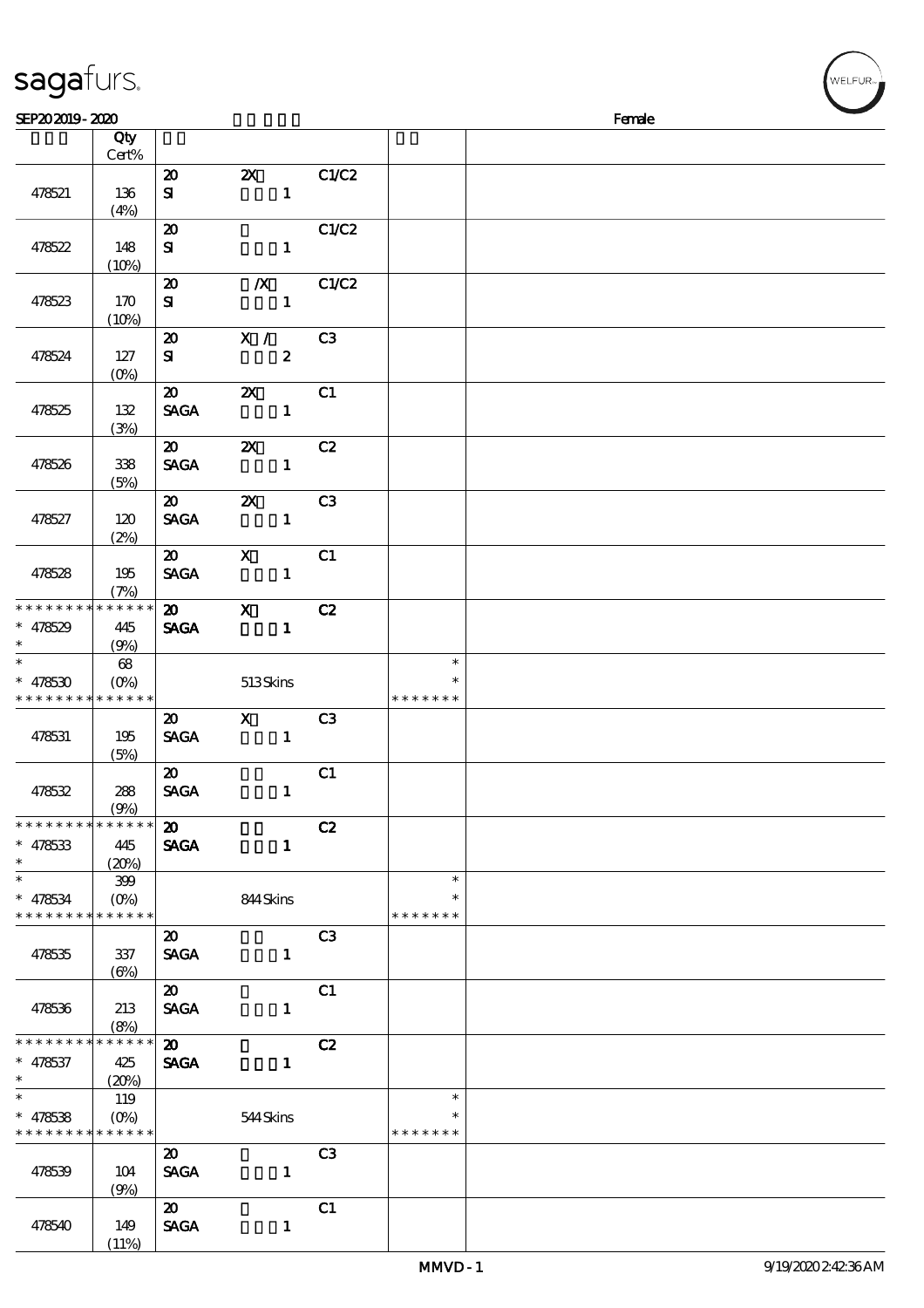| sagafurs.                                                        |                                         |                                            |                                               |                |                                   |        | WELFUR <sub>™</sub> |
|------------------------------------------------------------------|-----------------------------------------|--------------------------------------------|-----------------------------------------------|----------------|-----------------------------------|--------|---------------------|
| SEP202019-2020                                                   |                                         |                                            |                                               |                |                                   | Female |                     |
|                                                                  | Qty<br>Cert%                            |                                            |                                               |                |                                   |        |                     |
| * * * * * * * * * * * * * *<br>$* 478541$<br>$\ast$              | 445<br>(13%)                            | $\boldsymbol{\mathbf{z}}$<br><b>SAGA</b>   | $\mathbf{1}$                                  | C2             |                                   |        |                     |
| $\ast$<br>$* 478542$<br>* * * * * * * * <mark>* * * * * *</mark> | 391<br>$(O\%)$                          |                                            | 836Skins                                      |                | $\ast$<br>$\ast$<br>* * * * * * * |        |                     |
| 478543                                                           | 211<br>(8%)                             | $\boldsymbol{\mathsf{20}}$<br><b>SAGA</b>  | $\mathbf{1}$                                  | C <sub>3</sub> |                                   |        |                     |
| 478544                                                           | 453<br>(9%)                             | $\boldsymbol{\mathfrak{D}}$<br><b>SAGA</b> | $\mathbf X$<br>$\mathbf{1}$                   | C1/C2          |                                   |        |                     |
| 478545                                                           | 109<br>(4%)                             | $\boldsymbol{\mathfrak{D}}$<br><b>SAGA</b> | $\boldsymbol{\mathrm{X}}$<br>$\mathbf{1}$     | C <sub>3</sub> |                                   |        |                     |
| 478546                                                           | 127<br>(4%)                             | $\boldsymbol{\mathfrak{D}}$<br><b>SAGA</b> | $\boldsymbol{\mathsf{z}}$<br>$\boldsymbol{z}$ | C1             |                                   |        |                     |
| 478547                                                           | 427<br>(4%)                             | $\boldsymbol{\mathfrak{D}}$<br><b>SAGA</b> | $\boldsymbol{\mathsf{X}}$<br>$\boldsymbol{z}$ | C2             |                                   |        |                     |
| 478548                                                           | 266<br>(5%)                             | $\boldsymbol{\mathfrak{D}}$<br><b>SAGA</b> | $\mathbf{x}$<br>$\boldsymbol{z}$              | C1             |                                   |        |                     |
| * * * * * * * * <mark>* * * * * * *</mark><br>$* 478549$         | 445<br>(7%)                             | $\boldsymbol{\mathfrak{D}}$<br><b>SAGA</b> | $\mathbf{x}$<br>$\boldsymbol{z}$              | C2             |                                   |        |                     |
| $\ast$<br>$* 47850$                                              | 274<br>$(O\%)$<br>* * * * * * * * * * * |                                            | 719Skins                                      |                | $\ast$<br>$\ast$<br>* * * * * * * |        |                     |
| * * * * * * * * * * * * * *<br>$* 478551$<br>$\ast$              | 445<br>(10%)                            | $\boldsymbol{\mathbf{z}}$<br><b>SAGA</b>   | $\boldsymbol{2}$                              | C1             |                                   |        |                     |
| $\ast$<br>$* 478552$<br>* * * * * * * * * * * * * *              | 136<br>$(0\%)$                          |                                            | 581 Skins                                     |                | $\ast$<br>$\ast$<br>* * * * * * * |        |                     |
| 478553                                                           | 319<br>(27%)                            | $\boldsymbol{\mathfrak{D}}$<br><b>SAGA</b> | $\boldsymbol{z}$                              | C1             |                                   |        |                     |
| * * * * * * * *<br>$* 478554$<br>$\ast$                          | * * * * * *<br>352<br>$(O\%)$           | $\boldsymbol{\mathfrak{D}}$<br><b>SAGA</b> | $\boldsymbol{z}$                              | C2             |                                   |        |                     |
| $\ast$<br>$* 478555$<br>* * * * * * * * * * * * * *              | 111<br>(98%)                            |                                            | 463Skins                                      |                | $\ast$<br>∗<br>* * * * * * *      |        |                     |
| 478556                                                           | 322<br>(5%)                             | $\boldsymbol{\mathfrak{D}}$<br><b>SAGA</b> | $\boldsymbol{z}$                              | C <sub>3</sub> |                                   |        |                     |
| * * * * * * * *<br>$* 478557$<br>$\ast$                          | * * * * * *<br>-445<br>(10%)            | $\boldsymbol{\omega}$<br><b>SAGA</b>       | $\mathbf{x}$<br>$\boldsymbol{z}$              | C2             |                                   |        |                     |
| $\ast$<br>$* 478558$<br>* * * * * * * * * * * * * *              | $\mathcal{L}$<br>$(O\!/\!\!\delta)$     |                                            | 522Skins                                      |                | $\ast$<br>$\ast$<br>* * * * * * * |        |                     |
| 478559                                                           | 139<br>(12%)                            | $\boldsymbol{\mathfrak{D}}$<br><b>SAGA</b> | $\mathbf{X}$<br>$\overline{\mathbf{z}}$       | C <sub>3</sub> |                                   |        |                     |
| 478560                                                           | 34                                      | 3020<br>IA                                 | $X / \sqrt{2}$<br>$\mathbf{1}$                | C2<br>COR1     |                                   |        |                     |

(2%)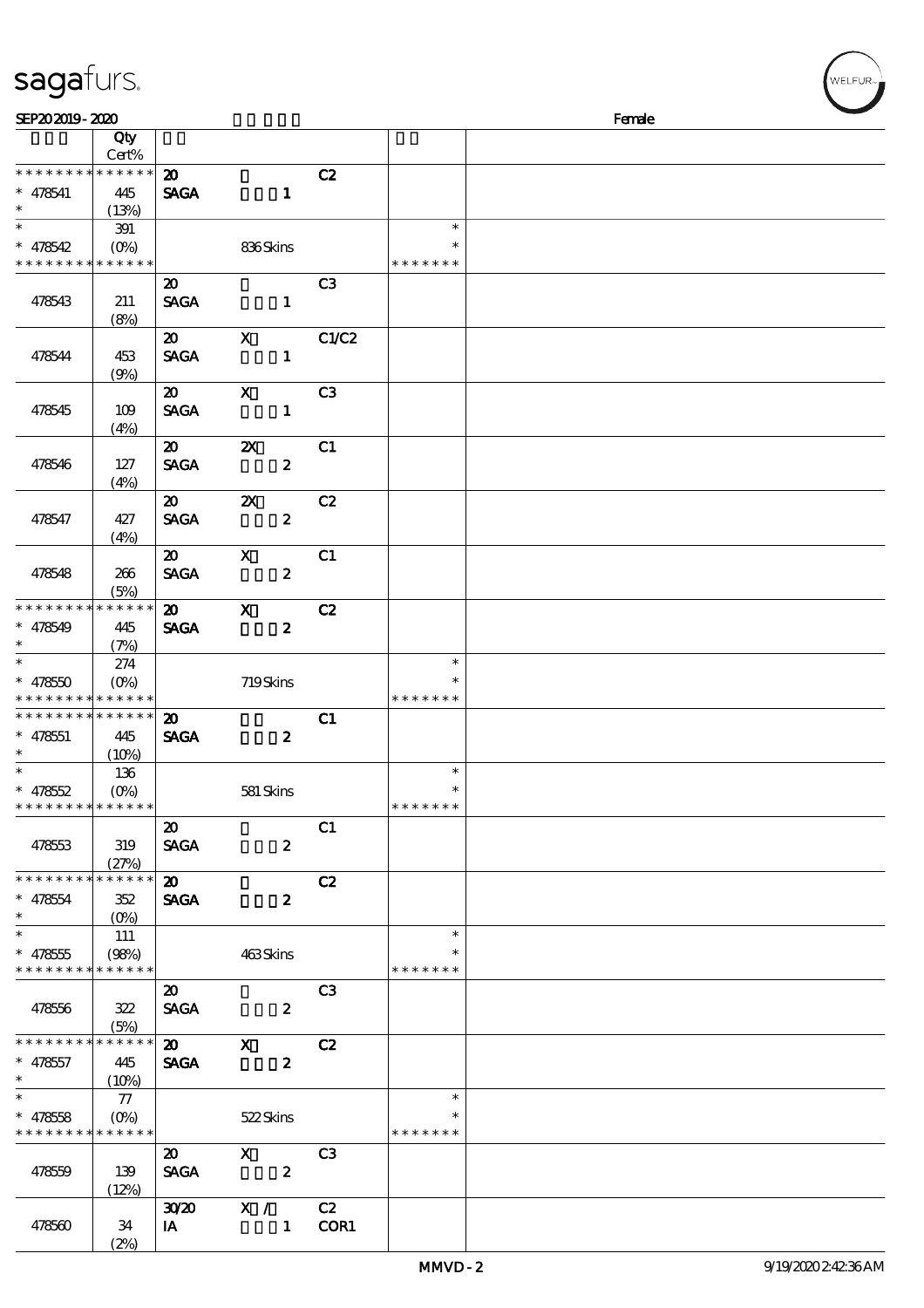| sagafurs.<br>SEP202019-2020 |             |                                           |                           |                |  | Female |  |
|-----------------------------|-------------|-------------------------------------------|---------------------------|----------------|--|--------|--|
|                             | Qty         |                                           |                           |                |  |        |  |
|                             | Cert%       |                                           |                           |                |  |        |  |
|                             |             | $\boldsymbol{\mathfrak{D}}$               | $\boldsymbol{\mathsf{Z}}$ | C1/C2          |  |        |  |
| 478561                      | 195         | <b>SROY</b>                               | $\mathbf{1}$              |                |  |        |  |
|                             | (2%)        | $\boldsymbol{\mathfrak{D}}$               | $\boldsymbol{\mathsf{z}}$ | C2             |  |        |  |
| 478562                      | 128         | <b>SROY</b>                               | $\mathbf{1}$              |                |  |        |  |
|                             | (14%)       |                                           |                           |                |  |        |  |
|                             |             | $\boldsymbol{\mathfrak{D}}$               | $\boldsymbol{\mathsf{X}}$ | C1/C2          |  |        |  |
| 478563                      | 262         | <b>SROY</b>                               | $\mathbf{1}$              |                |  |        |  |
|                             | (4%)        |                                           |                           |                |  |        |  |
| 478564                      | 131         | $\boldsymbol{\mathsf{20}}$<br><b>SROY</b> | $X$ $N$<br>$\mathbf{1}$   | C3             |  |        |  |
|                             | (3%)        |                                           |                           |                |  |        |  |
|                             |             | $\boldsymbol{\mathfrak{D}}$               |                           | C1             |  |        |  |
| 478565                      | 104         | <b>SROY</b>                               | $\mathbf{1}$              |                |  |        |  |
|                             | (5%)        |                                           |                           |                |  |        |  |
|                             |             | $\boldsymbol{\mathfrak{D}}$               |                           | C1/C2          |  |        |  |
| 478566                      | 375<br>(4%) | <b>SROY</b>                               | $\mathbf{1}$              |                |  |        |  |
|                             |             | $\boldsymbol{\mathfrak{D}}$               |                           | C2             |  |        |  |
| 478567                      | 312         | <b>SROY</b>                               | $\mathbf{1}$              |                |  |        |  |
|                             | (18%)       |                                           |                           |                |  |        |  |
|                             |             | $\boldsymbol{\mathfrak{D}}$               |                           | C <sub>3</sub> |  |        |  |
| 478568                      | 99          | <b>SROY</b>                               | $\mathbf{1}$              |                |  |        |  |
|                             | (5%)        | $\boldsymbol{\mathfrak{D}}$               |                           | C1             |  |        |  |
| 478569                      | 117         | <b>SROY</b>                               | $\mathbf{1}$              |                |  |        |  |
|                             | (2%)        |                                           |                           |                |  |        |  |
|                             |             | $\boldsymbol{\mathfrak{D}}$               |                           | C1/C2          |  |        |  |
| 478570                      | 210         | <b>SROY</b>                               | $\mathbf{1}$              |                |  |        |  |
|                             | $(\Theta)$  | $\boldsymbol{\mathfrak{D}}$               |                           | C2             |  |        |  |
| 478571                      | 199         | <b>SROY</b>                               | $\mathbf{1}$              |                |  |        |  |
|                             | (7%)        |                                           |                           |                |  |        |  |
|                             |             | $\boldsymbol{\mathfrak{D}}$               |                           | C1             |  |        |  |
| 478572                      | 90          | <b>SROY</b>                               | $\mathbf{1}$              |                |  |        |  |
|                             | (5%)        | $\boldsymbol{\mathsf{20}}$                |                           | C2             |  |        |  |
| 478573                      | 117         | <b>SROY</b>                               | $\mathbf{1}$              |                |  |        |  |
|                             | (11%)       |                                           |                           |                |  |        |  |
|                             |             | $\boldsymbol{\mathfrak{D}}$               | $\sqrt{C^2}$              |                |  |        |  |
| 478574                      | 169         | <b>SROY</b>                               | $\mathbf{1}$              |                |  |        |  |
|                             | (12%)       | $\boldsymbol{\mathsf{20}}$                |                           | $\chi$ C1/C2   |  |        |  |
| 478575                      | 172         | <b>SROY</b>                               |                           |                |  |        |  |
|                             | $(\Theta)$  |                                           |                           |                |  |        |  |
|                             |             | $\boldsymbol{\omega}$                     | $\chi$ C <sub>2</sub>     |                |  |        |  |
| 478576                      | 235         | <b>SROY</b>                               | $\overline{1}$            |                |  |        |  |
|                             | (9%)        | $\boldsymbol{\omega}$                     | 2X C1/C2                  |                |  |        |  |
| 478577                      | 188         | <b>SROY</b>                               | $\boldsymbol{z}$          |                |  |        |  |
|                             | $(O\%)$     |                                           |                           |                |  |        |  |
|                             |             | $\boldsymbol{\mathsf{20}}$                | $\mathbf{X}$              | C1/C2          |  |        |  |
| 478578                      | 297         | <b>SROY</b>                               | $\boldsymbol{z}$          |                |  |        |  |
|                             | (2%)        | $\boldsymbol{\omega}$                     |                           | C1             |  |        |  |
| 478579                      | 200         | <b>SROY</b>                               | $\boldsymbol{z}$          |                |  |        |  |
|                             | (1%)        |                                           |                           |                |  |        |  |
|                             |             | $\boldsymbol{\mathfrak{D}}$               |                           | C2             |  |        |  |
| 478580                      | 447         | <b>SROY</b>                               | $\boldsymbol{z}$          |                |  |        |  |

 $(2%)$ 

 $(w$ elfur $_{w}$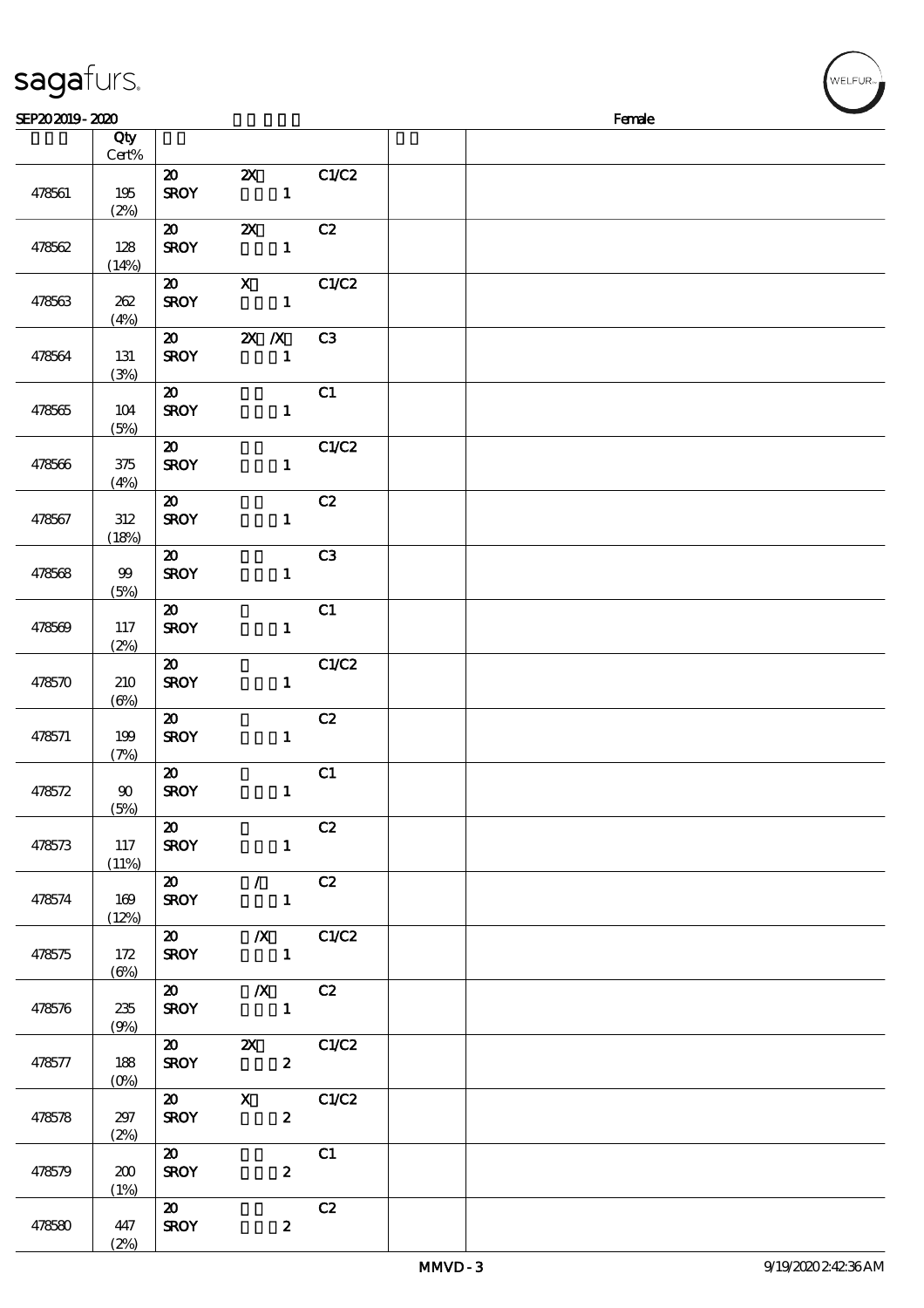| sagafurs.                                                          |                                       |                                            |                                  |       |                                   | WELFUR <sub>74</sub> |
|--------------------------------------------------------------------|---------------------------------------|--------------------------------------------|----------------------------------|-------|-----------------------------------|----------------------|
| SEP202019-2020                                                     |                                       |                                            |                                  |       |                                   | Female               |
|                                                                    | Qty<br>Cert%                          |                                            |                                  |       |                                   |                      |
| 478581                                                             | 167<br>(2%)                           | $\boldsymbol{\mathbf{z}}$<br><b>SROY</b>   | $\boldsymbol{z}$                 | C1    |                                   |                      |
| 478582                                                             | 265<br>(17%)                          | $\boldsymbol{\mathfrak{D}}$<br><b>SROY</b> | $\boldsymbol{z}$                 | C2    |                                   |                      |
| 478583                                                             | 129<br>(21%)                          | $\boldsymbol{\mathfrak{D}}$<br><b>SROY</b> | $\boldsymbol{z}$                 | C1    |                                   |                      |
| * * * * * * * * <mark>* * * * * * *</mark><br>$* 478584$<br>$\ast$ | 235<br>$(O\%)$                        | $\boldsymbol{\mathbf{z}}$<br><b>SROY</b>   | $\boldsymbol{z}$                 | C2    |                                   |                      |
| $\ast$<br>$* 478585$                                               | 134<br>(90%)<br>* * * * * * * * * * * |                                            | 369Skins                         |       | $\ast$<br>$\ast$<br>* * * * * * * |                      |
| 478586                                                             | 147<br>(8%)                           | $\boldsymbol{\mathbf{z}}$<br><b>SROY</b>   | $\mathbf{x}$<br>$\boldsymbol{2}$ | C1/C2 |                                   |                      |
| 478587                                                             | 109<br>$(O\%)$                        | $\boldsymbol{\mathfrak{D}}$<br><b>LUMI</b> | $X$ $N$<br>$\boldsymbol{2}$      | C1/C2 |                                   |                      |
| 478588                                                             | 115<br>$(O\%)$                        | $\boldsymbol{\mathfrak{D}}$<br><b>LUMI</b> | $\boldsymbol{z}$                 | C1/C2 |                                   |                      |
| 478589                                                             | 132<br>$(O\!/\!\!\delta)$             | $\boldsymbol{\mathfrak{D}}$<br>${\bf LUM}$ | $\sqrt{ }$<br>$\boldsymbol{2}$   | C1/C2 |                                   |                      |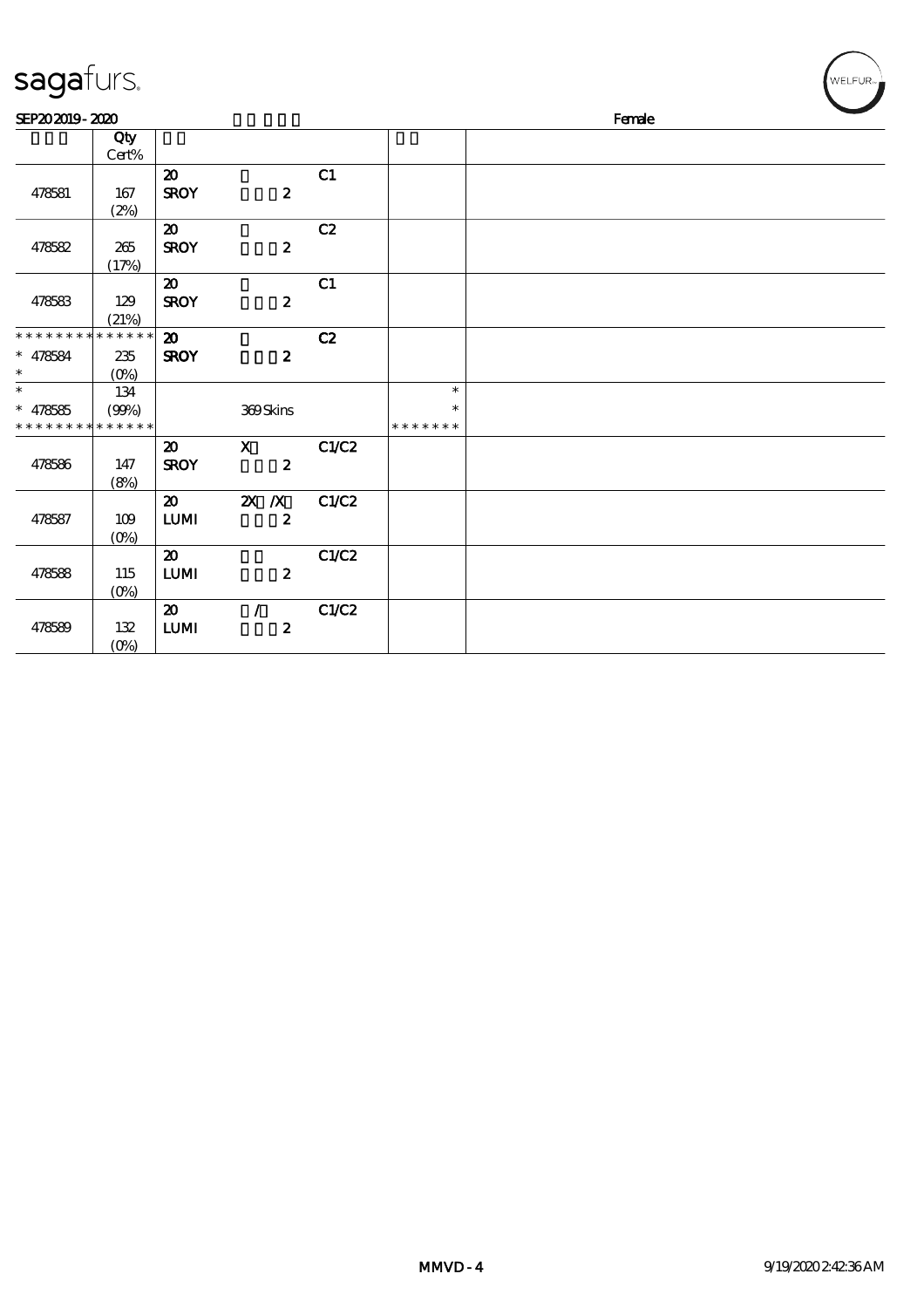| sagafurs.                                             |                                            |                              |                                      |                |    |                                   |        | WELFUR <sub>™</sub> |
|-------------------------------------------------------|--------------------------------------------|------------------------------|--------------------------------------|----------------|----|-----------------------------------|--------|---------------------|
| SEP202019-2020                                        |                                            |                              |                                      |                |    |                                   | Female |                     |
|                                                       | Qty<br>Cert%                               |                              |                                      |                |    |                                   |        |                     |
| 478621                                                | 141<br>(16%)                               | $\mathbf{o}$<br>$\mathbf{S}$ | $\boldsymbol{\mathsf{z}}$            | $\mathbf{1}$   | C1 |                                   |        |                     |
| 478622                                                | 345<br>(16%)                               | $\mathbf 0$<br>${\bf s}$     | $\boldsymbol{\mathsf{z}}$            | $\mathbf{1}$   | C2 |                                   |        |                     |
| 478623                                                | 200<br>(16%)                               | $\mathbf 0$<br>$\mathbf{S}$  | $\boldsymbol{\mathrm{X}}$            | $\mathbf{1}$   | C1 |                                   |        |                     |
| * * * * * * * *<br>$* 478624$                         | * * * * * *<br>$465$<br>$(O\%)$            | $\mathbf{o}$<br>$\mathbf{S}$ | $\mathbf X$                          | $\mathbf 1$    | C2 |                                   |        |                     |
| $\ast$<br>$* 478625$                                  | $\boldsymbol{\omega}$<br>(O <sub>0</sub> ) |                              | $\boldsymbol{2}$                     |                |    | $\ast$<br>$\ast$<br>$\ast$        |        |                     |
| $\ast$<br>$* 478626$<br>* * * * * * * *               | 87<br>(100%)<br>* * * * * *                |                              | 612Skins                             |                |    | $\ast$<br>$\ast$<br>* * * * * * * |        |                     |
| 478627                                                | 116<br>(14%)                               | $\mathbf{o}$<br>${\bf s}$    | $\boldsymbol{\mathsf{z}}$            | $\pmb{2}$      | C1 |                                   |        |                     |
| 478628                                                | 246<br>(13%)                               | $\mathbf 0$<br>${\bf s}$     | $\pmb{\mathsf{Z}}$                   | $\pmb{2}$      | C2 |                                   |        |                     |
| 478629                                                | $217\,$<br>(21%)                           | $\mathbf 0$<br>$\mathbf{S}$  | $\mathbf X$                          | $\pmb{2}$      | C1 |                                   |        |                     |
| * * * * * * * *<br>$* 478630$                         | * * * * * *<br>465<br>$(O\%)$              | $\mathbf 0$<br>$\mathbf{S}$  |                                      | $\pmb{2}$      | C2 |                                   |        |                     |
| $\ast$<br>$* 478631$<br>$\ast$                        | 188<br>(0%)                                |                              | $\boldsymbol{2}$                     |                |    | $\ast$<br>$\ast$<br>$\ast$        |        |                     |
| $\ast$<br>$* 478632$<br>* * * * * * * *               | 190<br>(100%)<br>* * * * * *               |                              | 843Skins                             |                |    | $\ast$<br>$\ast$<br>* * * * * * * |        |                     |
| * * * * * * * * * * * * * *<br>$* 478633$<br>$\ast$   | 445                                        | $\mathbf 0$<br><b>SAGA</b>   | <b>2X</b> C1                         | $\blacksquare$ |    |                                   |        |                     |
| $\ast$<br>$* 478634$<br>$\ast$                        | 420                                        |                              | $\boldsymbol{2}$                     |                |    | $\ast$<br>∗<br>$\ast$             |        |                     |
| $\ast$<br>$* 478635$<br>* * * * * * * * * * * * * *   | 144<br>(100%)                              |                              | 1009Skins                            |                |    | $\ast$<br>* * * * * * *           |        |                     |
| * * * * * * * * * * * * * * *<br>$* 478636$<br>$\ast$ | 445<br>$(O\%)$                             | $\mathbf{0}$<br><b>SAGA</b>  | <b>2X</b> C <sub>2</sub><br>$\sim$ 1 |                |    |                                   |        |                     |
| $\ast$<br>$* 478637$<br>$\ast$                        | 420<br>$(0\%)$                             |                              | $\boldsymbol{2}$                     |                |    | $\ast$<br>$\ast$<br>$\ast$        |        |                     |
| $\ast$<br>$* 478638$<br>$\ast$                        | 420<br>$(0\%)$                             |                              | $\,3$                                |                |    | $\ast$<br>$\ast$<br>$\ast$        |        |                     |
| $\ast$<br>$* 478639$<br>$\ast$                        | 420<br>$(O\%)$                             |                              | $\bf{4}$                             |                |    | $\ast$<br>$\ast$<br>$\ast$        |        |                     |

\*\*\*

 $\ast$  $\ast$ 

\*\*\*

 $\ast$ 

 $* 478640 | 420$ 

 $(0%)$ 

5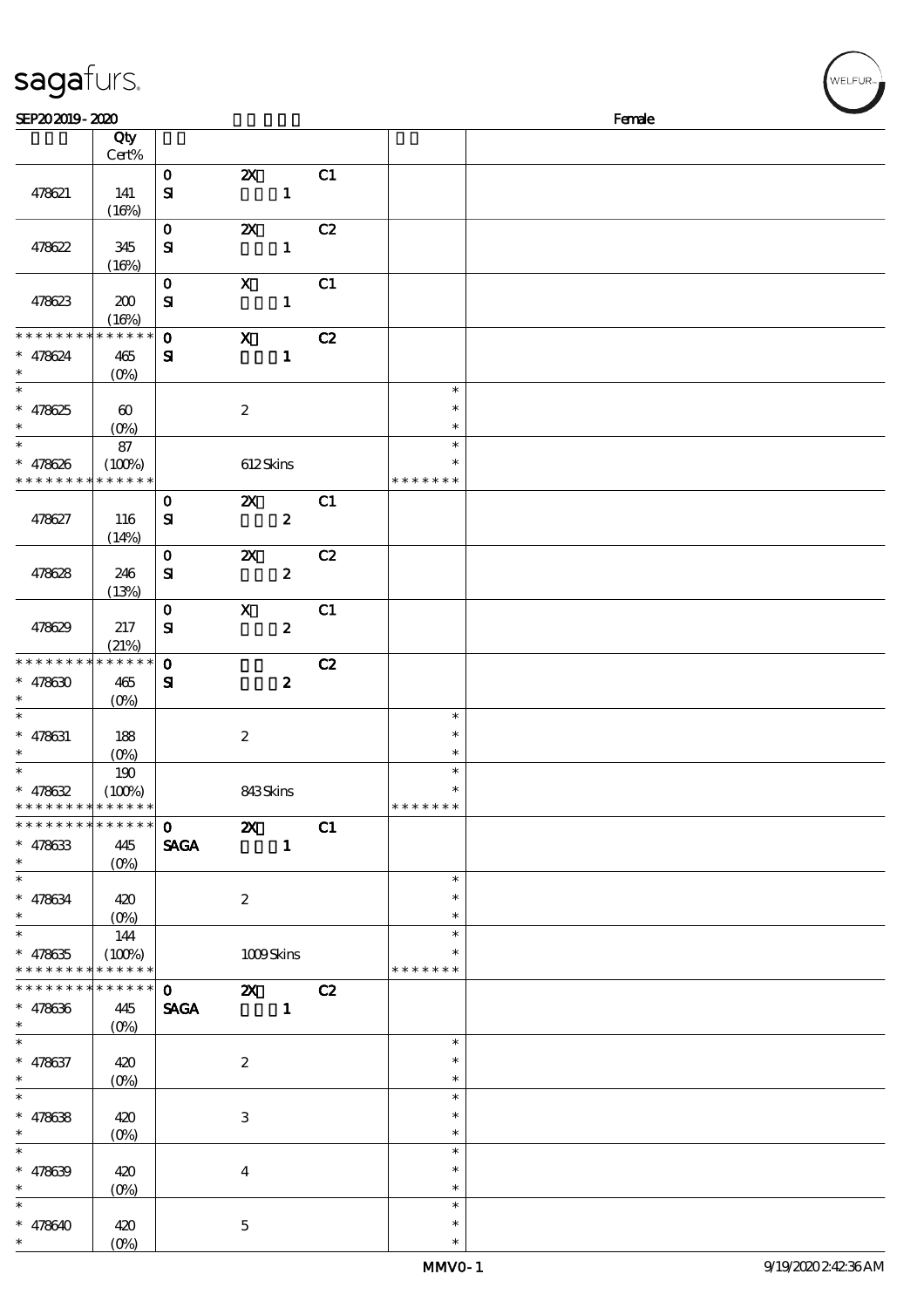#### sagafurs.

| SEP202019-2020              |                    |                              |                           |    |               | Female |
|-----------------------------|--------------------|------------------------------|---------------------------|----|---------------|--------|
|                             | Qty                |                              |                           |    |               |        |
|                             | $Cert\%$           |                              |                           |    |               |        |
| $\ast$                      |                    | $\mathbf{0}$                 | $\boldsymbol{\mathsf{z}}$ | C2 | $\ast$        |        |
| $* 478641$                  | 342                | $\ensuremath{\mathsf{SAGA}}$ | $\mathbf{1}$              |    | $\ast$        |        |
| $\ast$                      |                    |                              |                           |    | $\ast$        |        |
| $\ast$                      | $(O_0)$            |                              |                           |    | $\ast$        |        |
|                             | 400                |                              |                           |    |               |        |
| $* 478642$                  | (100%)             |                              | 2867Skins                 |    | $\ast$        |        |
| * * * * * * * * * * * * * * |                    |                              |                           |    | * * * * * * * |        |
| * * * * * * * *             | * * * * * *        | $\mathbf 0$                  | $\mathbf{x}$              | C1 |               |        |
| $* 478643$                  | 420                | <b>SAGA</b>                  | $\mathbf{1}$              |    |               |        |
| $\ast$                      | $(0\%)$            |                              |                           |    |               |        |
| $\ast$                      |                    |                              |                           |    | $\ast$        |        |
| $* 478644$                  |                    |                              |                           |    | $\ast$        |        |
| $\ast$                      | 117                |                              | $\boldsymbol{2}$          |    | $\ast$        |        |
|                             | (0%)               |                              |                           |    |               |        |
| $\ast$                      | 231                |                              |                           |    | $\ast$        |        |
| $* 478645$                  | (100%)             |                              | 768Skins                  |    | $\ast$        |        |
| * * * * * * * *             | * * * * * *        |                              |                           |    | * * * * * * * |        |
| * * * * * * * *             | $******$           | $\mathbf{o}$                 |                           | C2 |               |        |
| $* 478646$                  | 445                | <b>SAGA</b>                  | $\mathbf{1}$              |    |               |        |
| $\ast$                      | $(O\%)$            |                              |                           |    |               |        |
| $\ast$                      |                    |                              |                           |    | $\ast$        |        |
|                             |                    |                              |                           |    | $\ast$        |        |
| $* 478647$                  | 420                |                              | $\boldsymbol{z}$          |    |               |        |
| $\ast$                      | $(O\!/\!\delta)$   |                              |                           |    | $\ast$        |        |
| $\ast$                      |                    |                              |                           |    | $\ast$        |        |
| $* 478648$                  | 420                |                              | 3                         |    | $\ast$        |        |
| $\ast$                      | $(0\%)$            |                              |                           |    | $\ast$        |        |
| $\ast$                      |                    |                              |                           |    | $\ast$        |        |
| $* 478649$                  | 440                |                              | $\overline{\mathbf{4}}$   |    | $\ast$        |        |
| $\ast$                      | (1%)               |                              |                           |    | $\ast$        |        |
| $\ast$                      |                    |                              |                           |    | $\ast$        |        |
|                             |                    |                              |                           |    | $\ast$        |        |
| $* 478650$                  | 198                |                              | $\mathbf{5}$              |    |               |        |
| $\ast$                      | $(0\%)$            |                              |                           |    | $\ast$        |        |
| $\ast$                      | 358                |                              |                           |    | $\ast$        |        |
| $* 478651$                  | (94%)              |                              | 2281 Skins                |    |               |        |
| * * * * * * * * * * * * * * |                    |                              |                           |    | * * * * * * * |        |
| **************              |                    | $\mathbf{o}$                 |                           | C1 |               |        |
| $* 478652$                  | 445                | <b>SAGA</b>                  | $\mathbf{1}$              |    |               |        |
| $*$                         | $(0\%)$            |                              |                           |    |               |        |
| $\ast$                      |                    |                              |                           |    | $\ast$        |        |
|                             |                    |                              |                           |    | $\ast$        |        |
| $* 478653$                  | 440                |                              | $\boldsymbol{2}$          |    |               |        |
| $\ast$                      | $(0\%)$            |                              |                           |    | $\ast$        |        |
| $\ast$                      |                    |                              |                           |    | $\ast$        |        |
| $* 478654$                  | 72                 |                              | 3                         |    | $\ast$        |        |
| $\ast$                      | $(0\%)$            |                              |                           |    | $\ast$        |        |
| $\ast$                      | 125                |                              |                           |    | $\ast$        |        |
| $* 478655$                  | (60%)              |                              | 1082Skins                 |    |               |        |
| * * * * * * * *             | * * * * * *        |                              |                           |    | * * * * * * * |        |
| * * * * * * * *             | * * * * * *        | $\mathbf 0$                  |                           | C2 |               |        |
|                             |                    |                              |                           |    |               |        |
| $* 478656$                  | 445                | <b>SAGA</b>                  | $\mathbf{1}$              |    |               |        |
| $\ast$                      | $(0\%)$            |                              |                           |    |               |        |
| $\ast$                      |                    |                              |                           |    | $\ast$        |        |
| $* 478657$                  | 420                |                              | $\boldsymbol{2}$          |    | $\ast$        |        |
| $\ast$                      | $(O\!/\!\!\delta)$ |                              |                           |    | $\ast$        |        |
| $\ast$                      |                    |                              |                           |    | $\ast$        |        |
| $* 478658$                  | 420                |                              | $\ensuremath{\mathsf{3}}$ |    | $\ast$        |        |
| $\ast$                      | $(0\%)$            |                              |                           |    | $\ast$        |        |
| $\ast$                      |                    |                              |                           |    | $\ast$        |        |
|                             |                    |                              |                           |    |               |        |
| $* 478659$                  | 420                |                              | $\bf{4}$                  |    | $\ast$        |        |
| $\ast$                      | $(0\%)$            |                              |                           |    | $\ast$        |        |
| $\ast$                      |                    |                              |                           |    | $\ast$        |        |
| $* 478600$                  | 420                |                              | $\mathbf{5}$              |    | $\ast$        |        |
| $\ast$                      | $(O\%)$            |                              |                           |    | $\ast$        |        |

WELFUR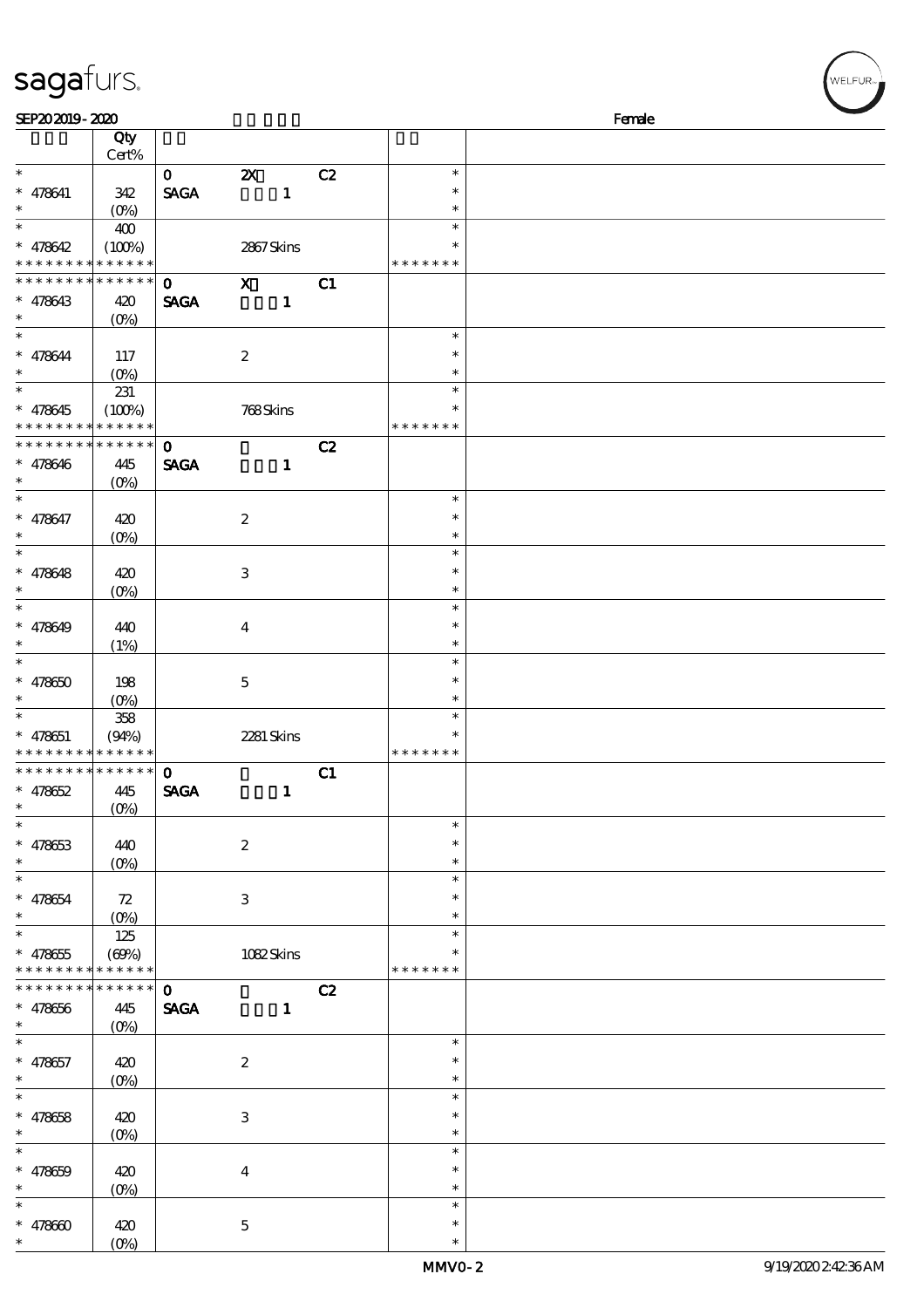#### sagafurs.

| SEP202019-2020              |                             |              |                           |    |               | Female |
|-----------------------------|-----------------------------|--------------|---------------------------|----|---------------|--------|
|                             | Qty                         |              |                           |    |               |        |
|                             | Cert%                       |              |                           |    |               |        |
| $\ast$                      |                             | $\mathbf{O}$ |                           | C2 | $\ast$        |        |
| $* 478661$                  | 435                         | <b>SAGA</b>  | $\mathbf{1}$              |    | $\ast$        |        |
| $\ast$                      |                             |              |                           |    | $\ast$        |        |
| $\overline{\phantom{0}}$    | (100%)                      |              |                           |    | $\ast$        |        |
|                             | 175                         |              |                           |    |               |        |
| $* 478662$                  | $(O\!\!\!\!\!\!\!\!/\,\!o)$ |              | 2735Skins                 |    | $\ast$        |        |
| * * * * * * * * * * * * * * |                             |              |                           |    | * * * * * * * |        |
|                             |                             | $\mathbf{o}$ | $\mathbf{x}$              | C1 |               |        |
| 478663                      | 327                         | <b>SAGA</b>  | $\mathbf{1}$              |    |               |        |
|                             | (5%)                        |              |                           |    |               |        |
| * * * * * * * * * * * * * * |                             | $\mathbf{0}$ | $\boldsymbol{\mathsf{z}}$ | C1 |               |        |
| $* 478664$                  | 405                         | <b>SAGA</b>  | $\boldsymbol{z}$          |    |               |        |
| $\ast$                      | (13%)                       |              |                           |    |               |        |
| $\overline{\phantom{1}}$    | 85                          |              |                           |    | $\ast$        |        |
|                             |                             |              |                           |    | $\ast$        |        |
| $* 478665$                  |                             |              | 490Skins                  |    |               |        |
| * * * * * * * * * * * * * * |                             |              |                           |    | * * * * * * * |        |
|                             |                             | $\mathbf{0}$ | $\mathbf{x}$              | C2 |               |        |
| 478666                      | 206                         | <b>SAGA</b>  | $\boldsymbol{z}$          |    |               |        |
|                             | (80%)                       |              |                           |    |               |        |
| * * * * * * * *             | * * * * * *                 | $\mathbf{O}$ | $\mathbf{x}$              | C1 |               |        |
| $* 478667$                  | 445                         | <b>SAGA</b>  | $\boldsymbol{z}$          |    |               |        |
| $\ast$                      | $(O\%)$                     |              |                           |    |               |        |
| $\overline{\phantom{0}}$    |                             |              |                           |    | $\ast$        |        |
|                             |                             |              |                           |    | $\ast$        |        |
| $* 478668$                  | 305                         |              | $\boldsymbol{z}$          |    |               |        |
| $\ast$                      | $(0\%)$                     |              |                           |    | $\ast$        |        |
| $\ast$                      | 162                         |              |                           |    | $\ast$        |        |
| $* 478609$                  | (98%)                       |              | 912Skins                  |    | $\ast$        |        |
| * * * * * * * * * * * * * * |                             |              |                           |    | * * * * * * * |        |
| * * * * * * * * * * * * * * |                             | $\mathbf{0}$ | $\mathbf{X}$              | C2 |               |        |
| $* 478670$                  | 445                         | <b>SAGA</b>  | $\boldsymbol{z}$          |    |               |        |
| $\ast$                      | $(O\%)$                     |              |                           |    |               |        |
| $\ast$                      |                             |              |                           |    | $\ast$        |        |
|                             |                             |              |                           |    | $\ast$        |        |
| $* 478671$                  | 420                         |              | $\boldsymbol{2}$          |    |               |        |
| $\ast$<br>$\ast$            | $(O\%)$                     |              |                           |    | $\ast$        |        |
|                             |                             |              |                           |    | $\ast$        |        |
| * $478672$                  | 420                         |              | $\ensuremath{\mathsf{3}}$ |    | $\ast$        |        |
| $*$                         | (0%)                        |              |                           |    | $\ast$        |        |
| $\ast$                      |                             |              |                           |    | $\ast$        |        |
| $* 478673$                  | 420                         |              | $\boldsymbol{4}$          |    | $\ast$        |        |
| $\ast$                      | $(0\%)$                     |              |                           |    | $\ast$        |        |
| $\ast$                      |                             |              |                           |    | $\ast$        |        |
| $* 478674$                  | 166                         |              | $\mathbf 5$               |    | $\ast$        |        |
| $\ast$                      | $(O\%)$                     |              |                           |    | $\ast$        |        |
| $\ast$                      | 349                         |              |                           |    | $\ast$        |        |
|                             | (100%)                      |              |                           |    | ∗             |        |
| $* 478675$                  |                             |              | 2220Skins                 |    |               |        |
| * * * * * * * *             | * * * * * *                 |              |                           |    | * * * * * * * |        |
| * * * * * * *               | * * * * * *                 | $\mathbf 0$  | $\mathbf{x}$              | C3 |               |        |
| $* 478676$                  | 445                         | <b>SAGA</b>  | $\boldsymbol{z}$          |    |               |        |
| $\ast$                      | (15%)                       |              |                           |    |               |        |
| $\ast$                      | 108                         |              |                           |    | $\ast$        |        |
| $* 478677$                  | $(O\%)$                     |              | 553Skins                  |    | $\ast$        |        |
| * * * * * * * * * * * * * * |                             |              |                           |    | * * * * * * * |        |
| * * * * * * * *             | * * * * * *                 | $\mathbf{O}$ |                           | C1 |               |        |
| $* 478678$                  | 445                         | <b>SAGA</b>  | $\boldsymbol{z}$          |    |               |        |
| $\ast$                      | (O <sub>0</sub> )           |              |                           |    |               |        |
| $\ast$                      |                             |              |                           |    | $\ast$        |        |
|                             |                             |              |                           |    |               |        |
| $* 478679$                  | 420                         |              | $\boldsymbol{2}$          |    | $\ast$        |        |
| $\ast$                      | $(0\%)$                     |              |                           |    | $\ast$        |        |
| $\ast$                      |                             |              |                           |    | $\ast$        |        |
| $* 478680$                  | 420                         |              | 3                         |    | $\ast$        |        |
| $\ast$                      | (O <sub>0</sub> )           |              |                           |    | $\ast$        |        |

WELFUR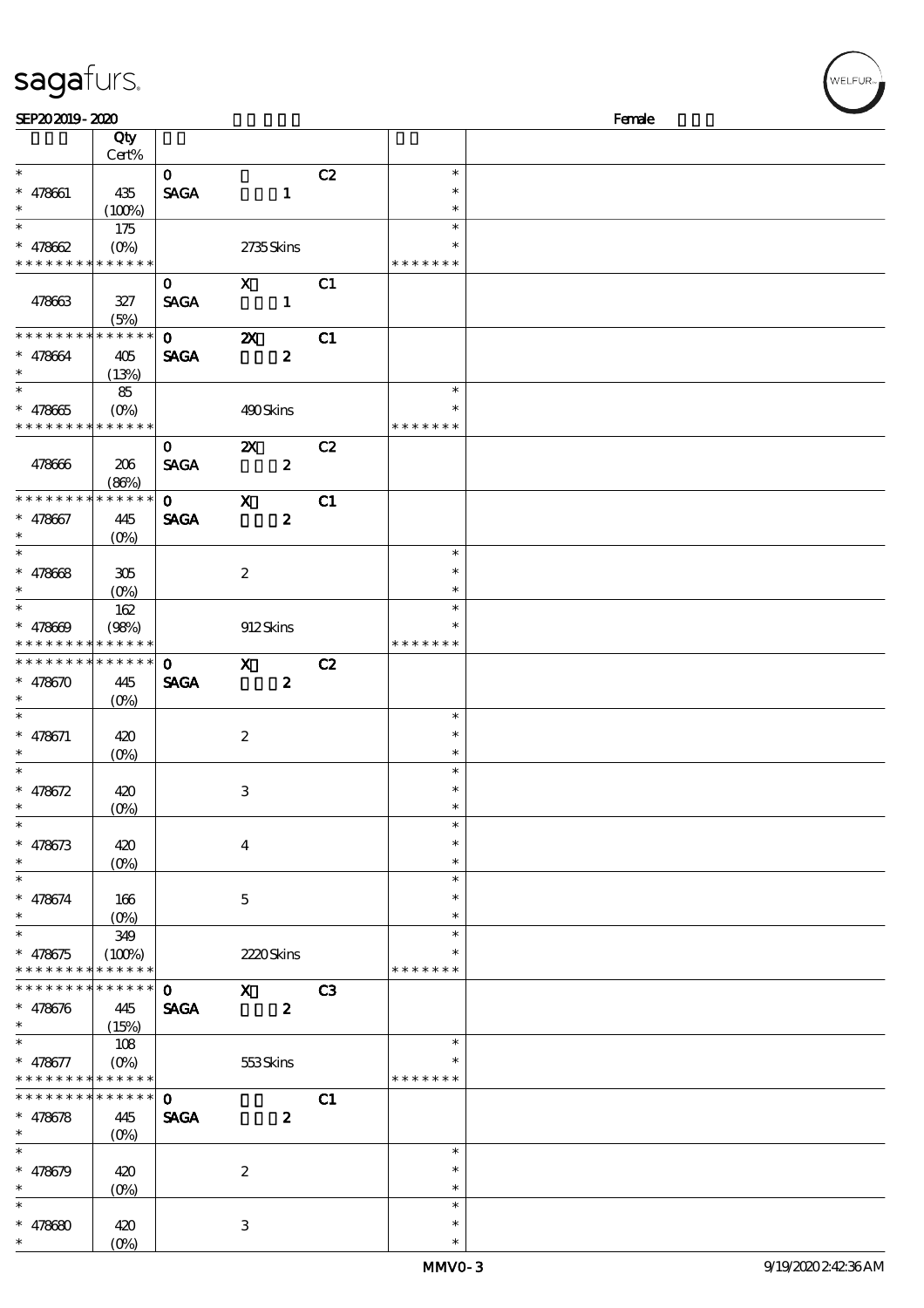| sagafurs.                            |                   |              |                  |    |                  | WELFUR <sub>™</sub> |
|--------------------------------------|-------------------|--------------|------------------|----|------------------|---------------------|
| SEP202019-2020                       |                   |              |                  |    |                  | Female              |
|                                      | Qty<br>Cert%      |              |                  |    |                  |                     |
| $\ast$                               |                   | $\mathbf 0$  |                  | C1 | $\ast$           |                     |
| $* 478681$                           | 313               | <b>SAGA</b>  | $\pmb{2}$        |    | $\ast$           |                     |
| $\ast$                               | $(O_0)$           |              |                  |    | $\ast$           |                     |
| $\ast$                               | $376\,$           |              |                  |    | $\ast$           |                     |
| $* 478682$                           | (100%)            |              | 1974 Skins       |    | $\ast$           |                     |
| * * * * * * * *                      | * * * * * *       |              |                  |    | * * * * * * *    |                     |
| * * * * *<br>* * *                   | * * * * * *       | $\mathbf{o}$ |                  | C2 |                  |                     |
| $* 478683$                           | 445               | <b>SAGA</b>  | $\boldsymbol{z}$ |    |                  |                     |
| $\ast$<br>$\ast$                     | $(O\%)$           |              |                  |    | $\ast$           |                     |
|                                      |                   |              |                  |    | $\ast$           |                     |
| $* 478684$                           | 420               |              | $\boldsymbol{2}$ |    | $\ast$           |                     |
| $\ast$                               | $(0\%)$           |              |                  |    | $\ast$           |                     |
| $* 478685$                           | 420               |              | $\,3$            |    | $\ast$           |                     |
| $\ast$                               | $(0\%)$           |              |                  |    | $\ast$           |                     |
| $\ast$                               |                   |              |                  |    | $\ast$           |                     |
| $* 478686$                           | 420               |              | $\boldsymbol{4}$ |    | $\ast$           |                     |
| $\ast$                               | $(0\%)$           |              |                  |    | $\ast$           |                     |
| $\ast$                               |                   |              |                  |    | $\ast$           |                     |
| $* 478687$                           | 420               |              | $\bf 5$          |    | $\ast$           |                     |
| $\ast$                               | (0%)              |              |                  |    | $\ast$           |                     |
| $\ast$                               |                   |              |                  |    | $\ast$           |                     |
| $* 478688$                           | 420               |              | 6                |    | $\ast$           |                     |
| $\ast$                               | (O <sub>0</sub> ) |              |                  |    | $\ast$           |                     |
| $\ast$                               |                   |              |                  |    | $\ast$           |                     |
| $* 478689$                           | 420               |              | $\boldsymbol{7}$ |    | $\ast$           |                     |
|                                      | $(O\%)$           |              |                  |    | $\ast$           |                     |
| $\ast$                               |                   |              |                  |    | $\ast$           |                     |
| $* 478600$                           | 420               |              | 8                |    | $\ast$           |                     |
|                                      | $(O\%)$           |              |                  |    | $\ast$           |                     |
| $\ast$                               |                   |              |                  |    | $\ast$           |                     |
| $* 478001$                           | 420               |              | $\boldsymbol{9}$ |    | $\ast$           |                     |
| $\ast$<br>$\ast$                     | (94%)             |              |                  |    | $\ast$<br>$\ast$ |                     |
| $* 478692$                           | 420               |              |                  |    | $\ast$           |                     |
| $\ast$                               | (96%)             |              | $10\,$           |    | $\ast$           |                     |
| $\ast$                               |                   |              |                  |    | $\ast$           |                     |
| $* 47860B$                           | 306               |              | $11\,$           |    | $\ast$           |                     |
| $\ast$                               | (Q2%)             |              |                  |    | $\ast$           |                     |
| $\ast$                               | 319               |              |                  |    | $\ast$           |                     |
| $* 478094$                           | $(O\% )$          |              | 4850Skins        |    |                  |                     |
| * * * * * * * * * * * * * *          |                   |              |                  |    | * * * * * * *    |                     |
| * * * * * * * *                      | * * * * * *       | $\mathbf 0$  |                  | C3 |                  |                     |
| $* 478605$                           | 445               | <b>SAGA</b>  | $\boldsymbol{z}$ |    |                  |                     |
| $\ast$                               | $(O_0)$           |              |                  |    |                  |                     |
| $\frac{1}{\ast}$                     |                   |              |                  |    | $\ast$           |                     |
| $* 478606$                           | 298               |              | $\boldsymbol{z}$ |    | $\ast$           |                     |
| $\ast$                               |                   |              |                  |    | $\ast$           |                     |
| $\ast$                               | 120               |              |                  |    | $\ast$           |                     |
| $* 478097$                           | (100%)            |              | 863Skins         |    | $\ast$           |                     |
| * * * * * * * *                      | * * * * * *       |              |                  |    | * * * * * * *    |                     |
| * * * * * * * *                      | * * * * * *       | $\mathbf{o}$ |                  | C1 |                  |                     |
| $* 478608$                           | 446               | <b>SAGA</b>  | $\boldsymbol{z}$ |    |                  |                     |
| $\ast$<br>$\overline{\phantom{a}^*}$ | $(O_0)$           |              |                  |    |                  |                     |
|                                      |                   |              |                  |    | $\ast$           |                     |
| $* 478699$<br>$\ast$                 | 420               |              | $\boldsymbol{2}$ |    | $\ast$           |                     |
| $\ast$                               | $(0\%)$           |              |                  |    | $\ast$<br>$\ast$ |                     |
|                                      |                   |              |                  |    | $\ast$           |                     |
| $* 478700$                           | 420               |              | 3                |    |                  |                     |

\* \*

(0%)

 $(\sqrt{\text{WELFUR}_{\text{max}}})$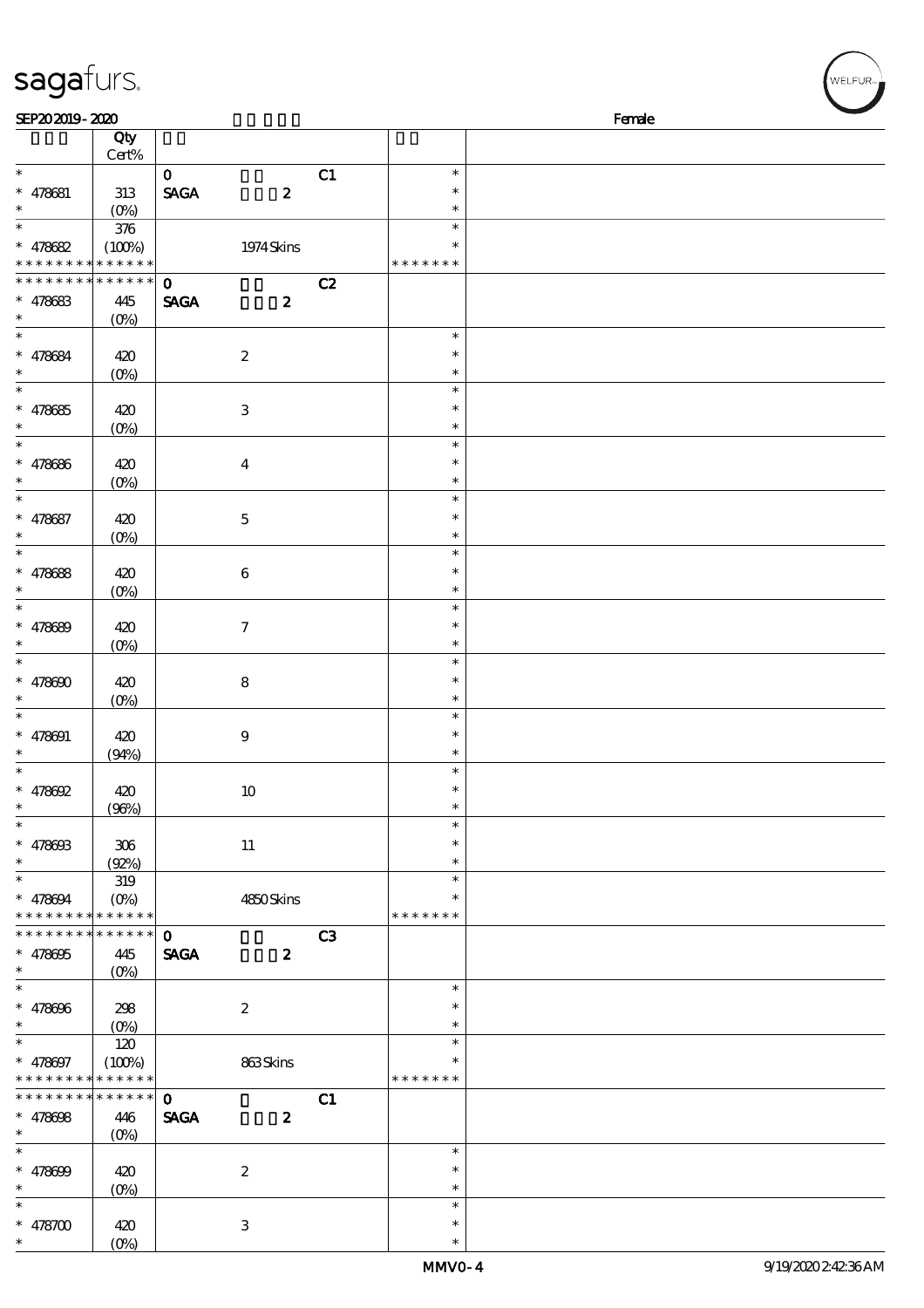| sagafurs.                                                  |                          |              |                           |    |                         | WELFUR <sub>™</sub> |
|------------------------------------------------------------|--------------------------|--------------|---------------------------|----|-------------------------|---------------------|
| SEP202019-2020                                             |                          |              |                           |    |                         | Female              |
|                                                            | Qty<br>Cert%             |              |                           |    |                         |                     |
| $\ast$                                                     |                          | $\mathbf 0$  |                           | C1 | $\ast$<br>$\ast$        |                     |
| $* 478701$<br>$\ast$                                       | 420<br>$(O\%)$           | <b>SAGA</b>  | $\boldsymbol{2}$          |    | $\ast$                  |                     |
| $\ast$                                                     |                          |              |                           |    | $\ast$                  |                     |
| $* 478702$                                                 | 420                      |              | $\mathbf 5$               |    | $\ast$                  |                     |
| $\ast$<br>$\ast$                                           | (100%)                   |              |                           |    | $\ast$<br>$\ast$        |                     |
| $* 478703$                                                 | 168                      |              | $\,6\,$                   |    | $\ast$                  |                     |
|                                                            | (100%)                   |              |                           |    | $\ast$                  |                     |
| $\ast$                                                     | 346                      |              |                           |    | $\ast$                  |                     |
| $* 478704$<br>$* * *$                                      | $(O\%)$<br>* * * * * *   |              | 2640Skins                 |    | $\ast$<br>* * * * * * * |                     |
| * * * * * * * *                                            | * * * * * *              | $\mathbf{o}$ |                           | C2 |                         |                     |
| $* 478705$                                                 | 445                      | <b>SAGA</b>  | $\boldsymbol{z}$          |    |                         |                     |
| $\ast$                                                     | (O <sub>0</sub> )        |              |                           |    |                         |                     |
| $\ast$                                                     |                          |              |                           |    | $\ast$                  |                     |
| $* 478706$                                                 | 420<br>$(O\%)$           |              | $\boldsymbol{2}$          |    | $\ast$<br>$\ast$        |                     |
| $\ast$                                                     |                          |              |                           |    | $\ast$                  |                     |
| $* 478707$                                                 | 420                      |              | $\,3$                     |    | $\ast$                  |                     |
| $\ast$                                                     | (O <sub>0</sub> )        |              |                           |    | $\ast$                  |                     |
| $\ast$                                                     |                          |              |                           |    | $\ast$<br>$\ast$        |                     |
| $* 478708$<br>$\ast$                                       | 420<br>(O <sub>0</sub> ) |              | $\boldsymbol{4}$          |    | $\ast$                  |                     |
| $\ast$                                                     |                          |              |                           |    | $\ast$                  |                     |
| $* 478709$                                                 | 420                      |              | $\mathbf 5$               |    | $\ast$                  |                     |
|                                                            | (97%)                    |              |                           |    | $\ast$                  |                     |
| $\ast$<br>$* 478710$                                       | 176                      |              | $\,6\,$                   |    | $\ast$<br>$\ast$        |                     |
|                                                            | (97%)                    |              |                           |    | $\ast$                  |                     |
| $\ast$                                                     | 261                      |              |                           |    | $\ast$                  |                     |
| $* 478711$                                                 | $(0\%)$                  |              | 2562Skins                 |    | $\ast$                  |                     |
| * * * * * * * * * * * * * *<br>* * * * * * * * * * * * * * |                          | $\mathbf{O}$ |                           | C1 | * * * * * * *           |                     |
| $* 478712$                                                 | 445                      | <b>SAGA</b>  | $\boldsymbol{z}$          |    |                         |                     |
| $\ast$                                                     | $(O_0)$                  |              |                           |    |                         |                     |
| $\overline{\phantom{a}^*}$                                 |                          |              |                           |    | $\ast$                  |                     |
| * $478713$                                                 | 325                      |              | $\boldsymbol{2}$          |    | *                       |                     |
| $\ast$<br>$\overline{\phantom{0}}$                         | 433                      |              |                           |    | $\ast$<br>$\ast$        |                     |
| $* 478714$                                                 | (90%)                    |              | 1203Skins                 |    |                         |                     |
| * * * * * * * * * * * * * *                                |                          |              |                           |    | * * * * * * *           |                     |
| * * * * * * * *                                            | $* * * * * * *$          | $\mathbf{o}$ |                           | C2 |                         |                     |
| $* 478715$<br>$\ast$                                       | 445                      | <b>SAGA</b>  | $\boldsymbol{z}$          |    |                         |                     |
| $\overline{\phantom{0}}$                                   |                          |              |                           |    | $\ast$                  |                     |
| * $478716$                                                 | 420                      |              | $\boldsymbol{2}$          |    | $\ast$                  |                     |
| $\ast$                                                     |                          |              |                           |    | $\ast$                  |                     |
| $\overline{\phantom{0}}$                                   |                          |              |                           |    | $\ast$<br>$\ast$        |                     |
| $* 478717$<br>$\ast$                                       | 420<br>$(O\%)$           |              | $\ensuremath{\mathsf{3}}$ |    | $\ast$                  |                     |
| $\ast$                                                     |                          |              |                           |    | $\ast$                  |                     |
| $* 478718$                                                 | 420                      |              | $\overline{\mathbf{4}}$   |    | $\ast$                  |                     |
| $\ast$<br>$_{*}^{-}$                                       | $(O\%)$                  |              |                           |    | $\ast$                  |                     |
| $* 478719$                                                 |                          |              |                           |    | $\ast$<br>$\ast$        |                     |
| $\ast$                                                     | 420<br>(97%)             |              | $\mathbf 5$               |    | $\ast$                  |                     |
| $\ast$                                                     |                          |              |                           |    | $\ast$                  |                     |
| $* 478720$                                                 | 420                      |              | 6                         |    | $\ast$                  |                     |

 $(96%)$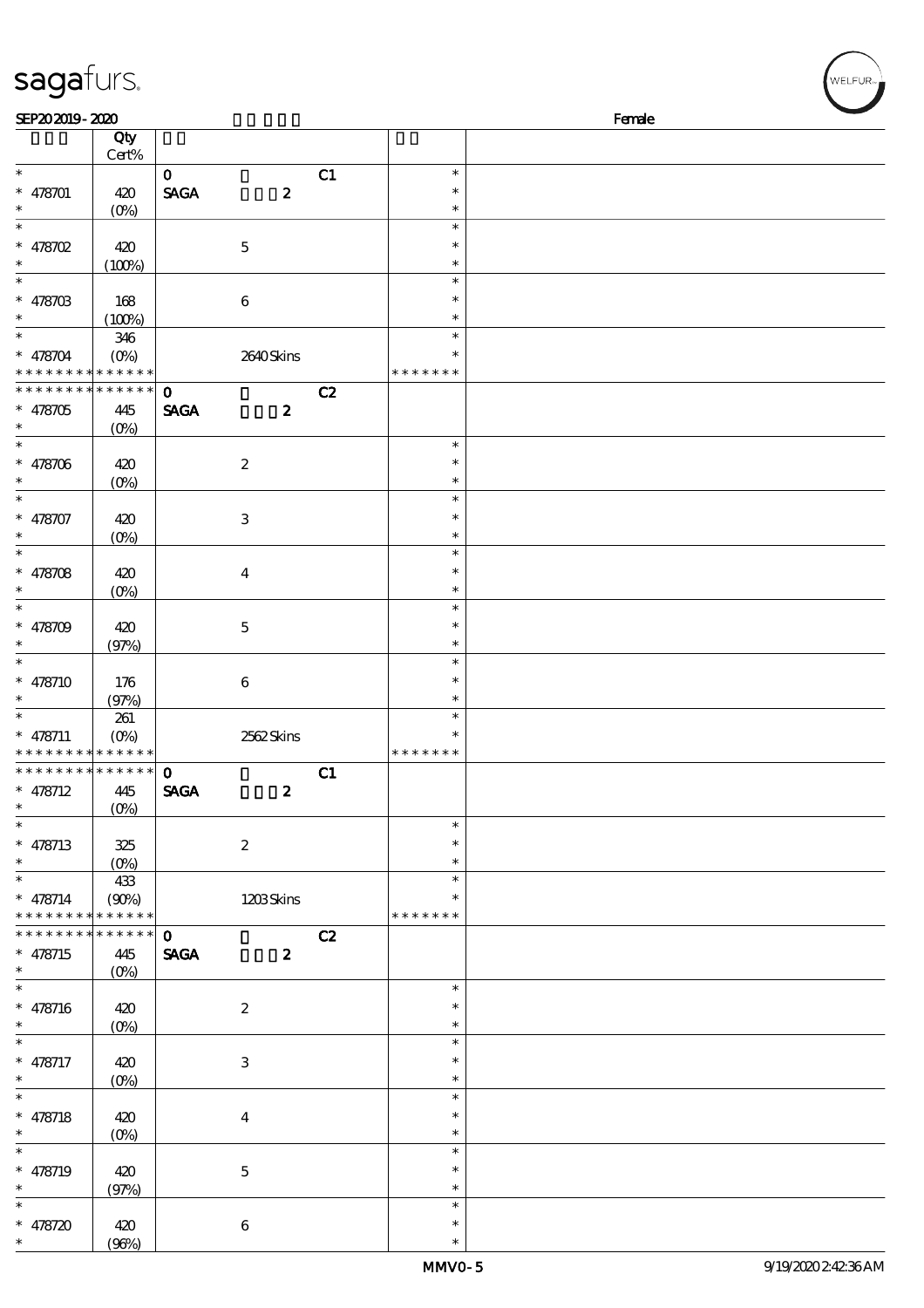| sagafurs.                                                |                            |                                        |                                  |                         |                  |        | WELFUR <sub>**</sub> |
|----------------------------------------------------------|----------------------------|----------------------------------------|----------------------------------|-------------------------|------------------|--------|----------------------|
| SEP202019-2020                                           |                            |                                        |                                  |                         |                  | Female |                      |
|                                                          | Qty                        |                                        |                                  |                         |                  |        |                      |
|                                                          | Cert%                      |                                        |                                  |                         |                  |        |                      |
| $\ast$                                                   |                            | $\mathbf{o}$                           |                                  | C2                      | $\ast$           |        |                      |
| $* 478721$<br>$\ast$                                     | 378                        | <b>SAGA</b>                            | $\boldsymbol{z}$                 |                         | $\ast$<br>$\ast$ |        |                      |
| $\ast$                                                   | (96%)<br>335               |                                        |                                  |                         | $\ast$           |        |                      |
| $* 478722$                                               | $(O\%)$                    |                                        | 3258Skins                        |                         | $\ast$           |        |                      |
| * * * * * * * * <mark>* * * * * * *</mark>               |                            |                                        |                                  |                         | * * * * * * *    |        |                      |
| * * * * * * * * <mark>* * * * * * *</mark>               |                            | $\mathbf 0$                            |                                  | C <sub>3</sub>          |                  |        |                      |
| $* 478723$                                               | 314                        | <b>SAGA</b>                            | $\boldsymbol{z}$                 |                         |                  |        |                      |
|                                                          | $(O\%)$                    |                                        |                                  |                         |                  |        |                      |
| $\ast$                                                   | 133                        |                                        |                                  |                         | $\ast$           |        |                      |
| $* 478724$                                               | (100%)<br>* * * * * *      |                                        | 447Skins                         |                         | $\ast$           |        |                      |
| * * * *<br>* * * * * * * *                               | * * * * * *                | $\mathbf 0$                            | $\mathbf{x}$                     | C1                      | * * * * * * *    |        |                      |
| $* 478725$                                               | 445                        | <b>SAGA</b>                            | $\pmb{2}$                        |                         |                  |        |                      |
| $\ast$                                                   | $(O\%)$                    |                                        |                                  |                         |                  |        |                      |
| $\ast$                                                   |                            |                                        |                                  |                         | $\ast$           |        |                      |
| $* 478726$                                               | 337                        |                                        | $\boldsymbol{2}$                 |                         | $\ast$           |        |                      |
|                                                          | $(O\%)$                    |                                        |                                  |                         | $\ast$           |        |                      |
| $\ast$                                                   | 221                        |                                        |                                  |                         | $\ast$           |        |                      |
| $* 478727$                                               | (100%)                     |                                        | 1008Skins                        |                         | $\ast$           |        |                      |
| * * * *<br>* * * * * * * *                               | * * * * * *<br>* * * * * * |                                        |                                  |                         | * * * * * * *    |        |                      |
|                                                          |                            | $\mathbf 0$                            | $\mathbf{x}$<br>$\boldsymbol{z}$ | C2                      |                  |        |                      |
| $* 478728$<br>$\ast$                                     | 445<br>$(O\%)$             | <b>SAGA</b>                            |                                  |                         |                  |        |                      |
| $\ast$                                                   |                            |                                        |                                  |                         | $\ast$           |        |                      |
| $* 478729$                                               | 420                        |                                        | $\boldsymbol{2}$                 |                         | $\ast$           |        |                      |
|                                                          | $(O\%)$                    |                                        |                                  |                         | $\ast$           |        |                      |
| $\ast$                                                   |                            |                                        |                                  |                         | $\ast$           |        |                      |
| $* 478730$                                               | 433                        |                                        | $\,3$                            |                         | $\ast$           |        |                      |
|                                                          | (100%)                     |                                        |                                  |                         | $\ast$           |        |                      |
|                                                          | 104                        |                                        |                                  |                         | $\ast$<br>$\ast$ |        |                      |
| $* 478731$<br>* * * * * * * * * * * * * *                |                            |                                        | 1402Skins                        |                         | * * * * * * *    |        |                      |
|                                                          |                            | $\mathbf{O}$                           | $\mathbf{X}$                     | C2                      |                  |        |                      |
| 478732                                                   | 397                        | IA                                     |                                  | 1 COR1                  |                  |        |                      |
|                                                          | (13%)                      |                                        |                                  |                         |                  |        |                      |
|                                                          |                            | $\mathbf{0}$                           |                                  | C2                      |                  |        |                      |
| 478733                                                   | 301                        | IA                                     |                                  | 1 COR1                  |                  |        |                      |
|                                                          | (11%)                      |                                        |                                  |                         |                  |        |                      |
|                                                          |                            | $\overline{\mathbf{0}}$<br><b>SROY</b> | $\boldsymbol{\alpha}$            | $\overline{\text{c}}$ 1 |                  |        |                      |
| 478734                                                   | 433<br>(15%)               |                                        | $\mathbf{1}$                     |                         |                  |        |                      |
|                                                          |                            | $\mathbf 0$                            | <b>2X</b> C <sub>2</sub>         |                         |                  |        |                      |
| 478735                                                   | 287                        | <b>SROY</b>                            | $\blacksquare$                   |                         |                  |        |                      |
|                                                          | (21%)                      |                                        |                                  |                         |                  |        |                      |
| * * * * * * * * * * * * * *                              |                            | $\mathbf{0}$                           | $\mathbf{x}$                     | C1                      |                  |        |                      |
| $* 478736$                                               | 425                        | <b>SROY</b>                            | $\sim$ 1                         |                         |                  |        |                      |
| $\ast$                                                   | (15%)                      |                                        |                                  |                         | $\ast$           |        |                      |
|                                                          | 176                        |                                        |                                  |                         |                  |        |                      |
| $*$ 478737<br>* * * * * * * * <mark>* * * * * * *</mark> | $(O\!/\!\!\delta)$         |                                        | 601 Skins                        |                         | * * * * * * *    |        |                      |
|                                                          |                            | $\mathbf{O}$                           | $X$ $C2$                         |                         |                  |        |                      |
| 478738                                                   | 388                        | <b>SROY</b>                            |                                  |                         |                  |        |                      |
|                                                          | (19%)                      |                                        |                                  |                         |                  |        |                      |
|                                                          |                            | $\mathbf{0}$                           | $\mathbf{X}$                     | C <sub>3</sub>          |                  |        |                      |
| 478739                                                   | 370                        | <b>SROY</b>                            | $\sim$ $\sim$ 1                  |                         |                  |        |                      |
| * * * * * * *                                            | (15%)<br>* * * * * *       |                                        |                                  |                         |                  |        |                      |
| $* 478740$                                               | 425                        | $\mathbf{O}$<br><b>SROY</b>            | $\mathbf{1}$                     | C1                      |                  |        |                      |
| $\ast$                                                   | (21%)                      |                                        |                                  |                         |                  |        |                      |

(21%)

 $w$ elfur<sub>"</sub>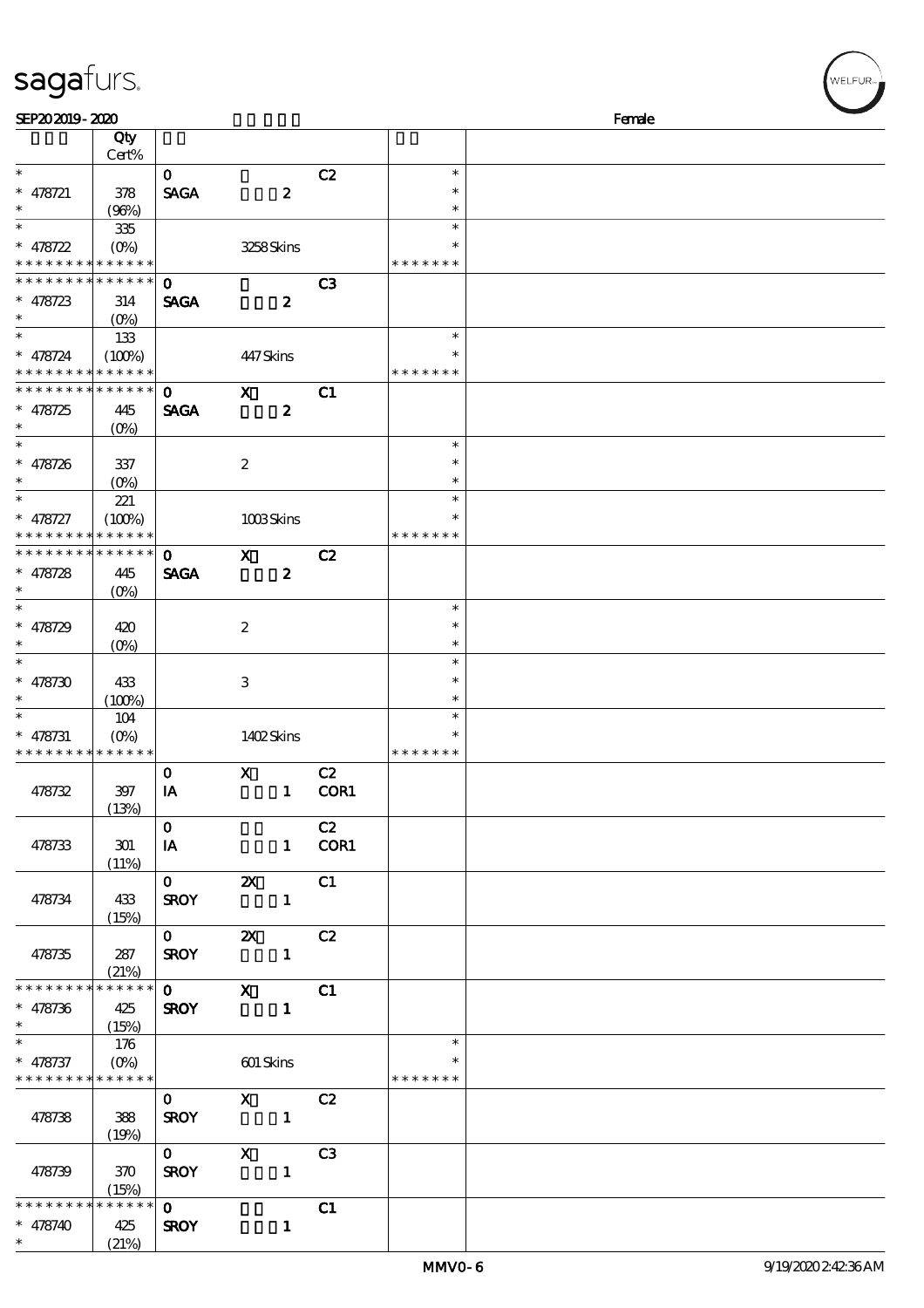| sagafurs.                                                        |                                       |                             |                                               |                |                                   |        | WELFUR <sub>™</sub> |
|------------------------------------------------------------------|---------------------------------------|-----------------------------|-----------------------------------------------|----------------|-----------------------------------|--------|---------------------|
| SEP202019-2020                                                   |                                       |                             |                                               |                |                                   | Female |                     |
|                                                                  | Qty<br>Cert%                          |                             |                                               |                |                                   |        |                     |
| $\ast$<br>$* 478741$                                             | 383<br>$(O\%)$                        | $\mathbf 0$<br><b>SROY</b>  | $\mathbf{1}$                                  | C1             | $\ast$                            |        |                     |
| * * * * * * * * <mark>* * * * * *</mark><br>* * * * * * * *      | * * * * * *                           |                             |                                               |                | * * * * * * *                     |        |                     |
| $* 478742$<br>$\ast$                                             | 425<br>$(O\%)$                        | $\bf{0}$<br><b>SROY</b>     | $\mathbf{1}$                                  | C2             |                                   |        |                     |
| $\ast$<br>$* 478743$                                             | 400<br>(O <sub>0</sub> )              |                             | $\boldsymbol{2}$                              |                | $\ast$<br>$\ast$<br>$\ast$        |        |                     |
| $\ast$<br>$* 478744$                                             | 400<br>(O <sub>0</sub> )              |                             | $\,3$                                         |                | $\ast$<br>$\ast$<br>$\ast$        |        |                     |
| $\ast$<br>$* 478745$                                             | 372                                   |                             | $\boldsymbol{4}$                              |                | $\ast$<br>$\ast$                  |        |                     |
| $\ast$<br>$* 478746$                                             | $(O\%)$<br>214<br>(100%)              |                             | $1811$ Skins                                  |                | $\ast$<br>$\ast$<br>$\ast$        |        |                     |
| * * * * * * * *                                                  | * * * * * *                           |                             |                                               |                | * * * * * * *                     |        |                     |
| 478747                                                           | 313<br>(15%)                          | $\mathbf 0$<br><b>SROY</b>  | $\mathbf{1}$                                  | C <sub>3</sub> |                                   |        |                     |
| * * * * * * * *<br>$* 478748$                                    | * * * * * *<br>425<br>(16%)           | $\mathbf 0$<br><b>SROY</b>  | $\mathbf{1}$                                  | C1             |                                   |        |                     |
| $* 478749$                                                       | 121<br>$(O_0)$<br>* * * * * * * * * * |                             | 546Skins                                      |                | $\ast$<br>$\ast$<br>* * * * * * * |        |                     |
| * * * * * * * *<br>$* 478750$                                    | * * * * * *<br>425                    | $\mathbf 0$<br><b>SROY</b>  | $\mathbf{1}$                                  | C2             |                                   |        |                     |
| $\ast$                                                           | $(O\%)$                               |                             |                                               |                | $\ast$                            |        |                     |
| $* 478751$<br>$\ast$                                             | 400<br>(0%)                           |                             | $\boldsymbol{2}$                              |                | $\ast$<br>$\ast$                  |        |                     |
| $\ast$<br>$* 478752$                                             | 173                                   |                             | $\ensuremath{\mathbf{3}}$                     |                | $\ast$<br>$\ast$                  |        |                     |
| $\ast$<br>$\ast$<br>$* 478753$                                   | $(O\%)$<br>149<br>(100%)              |                             | 1147Skins                                     |                | $\ast$<br>$\ast$<br>∗             |        |                     |
| * * * * * * * *                                                  | * * * * * *                           | $\mathbf{O}$                |                                               | C <sub>3</sub> | * * * * * * *                     |        |                     |
| 478754                                                           | 156<br>(25%)                          | <b>SROY</b>                 | $\mathbf{1}$                                  |                |                                   |        |                     |
| * * * * * * * * <mark>* * * * * * *</mark><br>$* 478755$         | 425<br>(16%)                          | $\mathbf{O}$<br><b>SROY</b> | $\mathbf{1}$                                  | C2             |                                   |        |                     |
| $\ast$<br>$* 478756$<br>* * * * * * * * <mark>* * * * * *</mark> | 298<br>$(O\!\!\!\!\!\!\!/\,\!o)$      |                             | 723Skins                                      |                | $\ast$<br>$\ast$<br>* * * * * * * |        |                     |
| 478757                                                           | 147<br>(11%)                          | $\mathbf{O}$<br><b>SROY</b> | $\mathbf{x}$<br>$\blacksquare$                | C1             |                                   |        |                     |
| 478758                                                           | 241<br>(5%)                           | $\mathbf{O}$<br><b>SROY</b> | $\mathbf x$<br>$\mathbf{1}$                   | C2             |                                   |        |                     |
| 478759                                                           | 277<br>(16%)                          | $\mathbf{O}$<br><b>SROY</b> | $\boldsymbol{\mathsf{X}}$<br>$\boldsymbol{z}$ | C2             |                                   |        |                     |
| * * * * * * *<br>$* 478700$<br>$\ast$                            | * * * * * *<br>425<br>$(O\%)$         | $\mathbf{O}$<br><b>SROY</b> | $\boldsymbol{\mathrm{X}}$<br>$\boldsymbol{z}$ | C1             |                                   |        |                     |

(0%)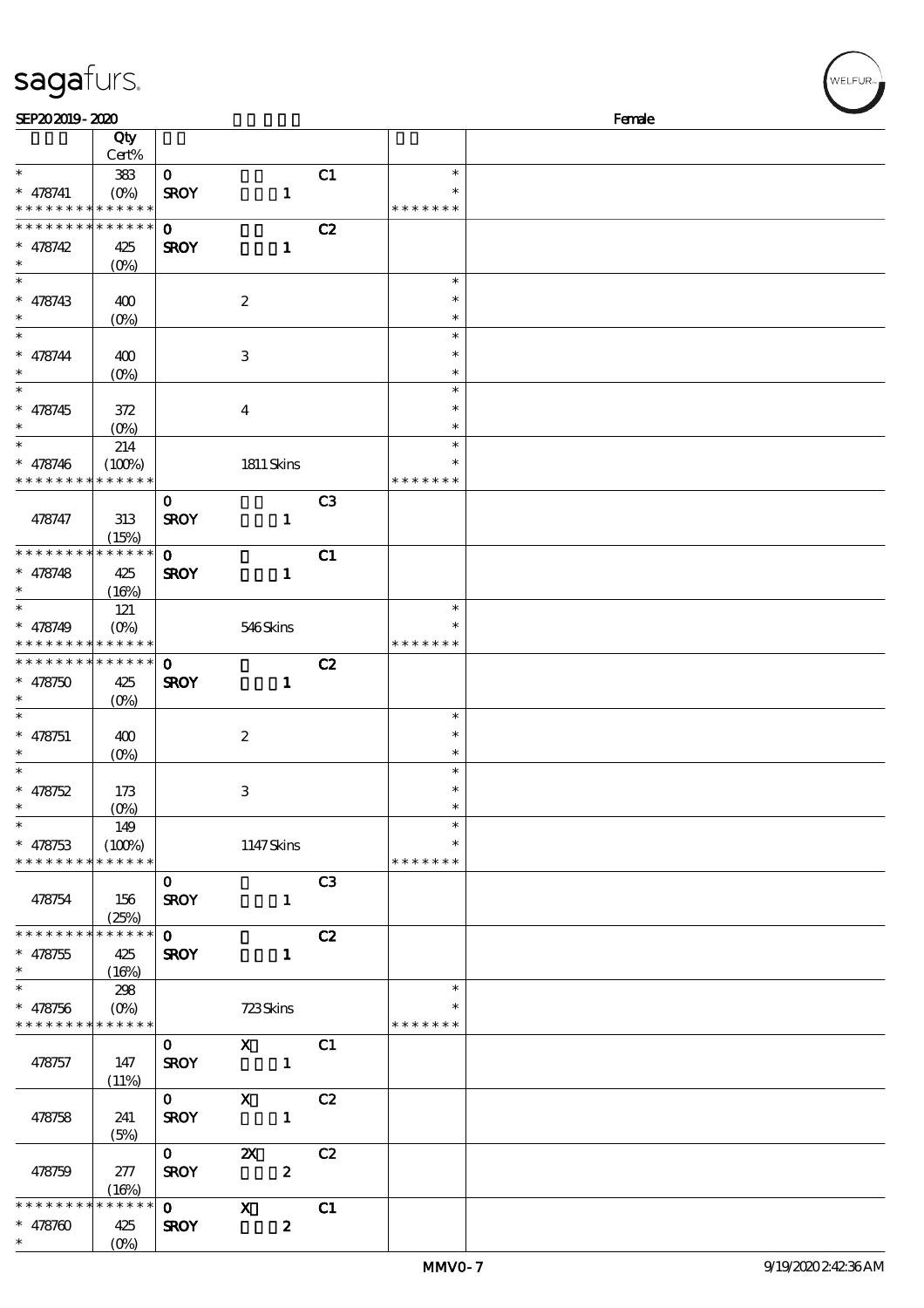| SEP202019-2020                             |                        |              |                           |    |                  | Female |
|--------------------------------------------|------------------------|--------------|---------------------------|----|------------------|--------|
|                                            | Qty<br>$\mbox{Cert\%}$ |              |                           |    |                  |        |
| $\ast$                                     |                        | $\mathbf{o}$ | $\mathbf x$               | C1 | $\ast$           |        |
| $* 478761$                                 | 135                    | <b>SROY</b>  | $\boldsymbol{z}$          |    | $\ast$           |        |
| $\ast$                                     | (0%)                   |              |                           |    | $\ast$           |        |
| $\ast$                                     | 89                     |              |                           |    | $\ast$           |        |
| * $478762$                                 | (100%)                 |              | 649Skins                  |    | ∗                |        |
| * * * * * * * *                            | * * * * * *            |              |                           |    | * * * * * * *    |        |
| * * * * * * * *                            | ******                 | $\mathbf{o}$ | $\boldsymbol{\mathsf{X}}$ | C2 |                  |        |
| $* 478763$                                 | 425                    | <b>SROY</b>  | $\boldsymbol{z}$          |    |                  |        |
| $\ast$                                     | $(O\%)$                |              |                           |    |                  |        |
| $\ast$                                     |                        |              |                           |    | $\ast$           |        |
| * 478764                                   | 400                    |              | $\boldsymbol{2}$          |    | $\ast$           |        |
| $\ast$                                     | $(O\%)$                |              |                           |    | $\ast$           |        |
| $\ast$                                     |                        |              |                           |    | $\ast$           |        |
| $* 478765$                                 | 400                    |              | $\,3\,$                   |    | $\ast$           |        |
| $\ast$<br>$\overline{\ast}$                | $(0\%)$                |              |                           |    | $\ast$           |        |
|                                            |                        |              |                           |    | $\ast$           |        |
| $* 478766$<br>$\ast$                       | 169                    |              | $\boldsymbol{4}$          |    | $\ast$<br>$\ast$ |        |
| $\overline{\ast}$                          | $(O\%)$                |              |                           |    | $\ast$           |        |
|                                            | 228                    |              |                           |    | $\ast$           |        |
| * 478767<br>* * * * * * * *                | (100%)<br>* * * * * *  |              | 1622Skins                 |    | * * * *          |        |
| * * * * * * * *                            | * * * * * *            | $\mathbf{O}$ |                           | C1 |                  |        |
| $* 478768$                                 | 425                    | <b>SROY</b>  | $\boldsymbol{z}$          |    |                  |        |
| $\ast$                                     | (O <sub>0</sub> )      |              |                           |    |                  |        |
| $\overline{\ast}$                          |                        |              |                           |    | $\ast$           |        |
| $* 478709$                                 | 400                    |              | $\boldsymbol{2}$          |    | $\ast$           |        |
| $\ast$                                     | $(O\%)$                |              |                           |    | $\ast$           |        |
| $\ast$                                     |                        |              |                           |    | $\ast$           |        |
| * $478770$                                 | 169                    |              | $\,3\,$                   |    | $\ast$           |        |
| $\ast$                                     | $(0\%)$                |              |                           |    | $\ast$           |        |
| $\ast$                                     | 139                    |              |                           |    | $\ast$           |        |
| $* 478771$                                 | (100%)                 |              | 1133Skins                 |    | $\ast$           |        |
| * * * * * * * *                            | * * * * * *            |              |                           |    | * * * * * * *    |        |
| * * * * * * * * <mark>* * * * * * *</mark> |                        | $\mathbf{o}$ |                           | C2 |                  |        |
| * 478772                                   | 425                    | <b>SROY</b>  | $\boldsymbol{z}$          |    |                  |        |
| $\ast$                                     | $(0\%)$                |              |                           |    | $\ast$           |        |
| $* 478773$                                 |                        |              | $\boldsymbol{2}$          |    | $\ast$           |        |
| $\ast$                                     | 400<br>$(O\%)$         |              |                           |    | $\ast$           |        |
| $\ast$                                     |                        |              |                           |    | $\ast$           |        |
| * 478774                                   | 400                    |              | $\,3$                     |    | $\ast$           |        |
| $\ast$                                     | $(O\%)$                |              |                           |    | $\ast$           |        |
| $\ast$                                     |                        |              |                           |    | $\ast$           |        |
| $* 478775$                                 | 400                    |              | $\boldsymbol{4}$          |    | $\ast$           |        |
| $\ast$                                     | $(O\%)$                |              |                           |    | $\ast$           |        |
| $\ast$                                     |                        |              |                           |    | $\ast$           |        |
| * 478776                                   | 400                    |              | $\mathbf 5$               |    | $\ast$           |        |
| $\ast$                                     | $(O\%)$                |              |                           |    | $\ast$           |        |
| $\ast$                                     |                        |              |                           |    | $\ast$           |        |
| * 478777                                   | 131                    |              | $\bf 6$                   |    | $\ast$           |        |
| $\ast$                                     | $(O_0)$                |              |                           |    | $\ast$           |        |
| $\ast$                                     | $380\,$                |              |                           |    | $\ast$           |        |
| * 478778                                   | (100%)                 |              | 2536Skins                 |    |                  |        |
| * * * * * * * *                            | * * * * * *            |              |                           |    | * * * * * * *    |        |
|                                            |                        | $\mathbf{O}$ |                           | C1 |                  |        |
| 478779                                     | 236                    | <b>SROY</b>  | $\boldsymbol{z}$          |    |                  |        |
| * * * * * *                                | (27%)<br>* * * * *     | $\mathbf{o}$ |                           | C2 |                  |        |
| $* 478780$                                 | 425                    | <b>SROY</b>  | $\boldsymbol{z}$          |    |                  |        |
|                                            |                        |              |                           |    |                  |        |

\* \*

 $(0%)$ 

sagafurs.

.<br>WELFUR<sub>"</sub>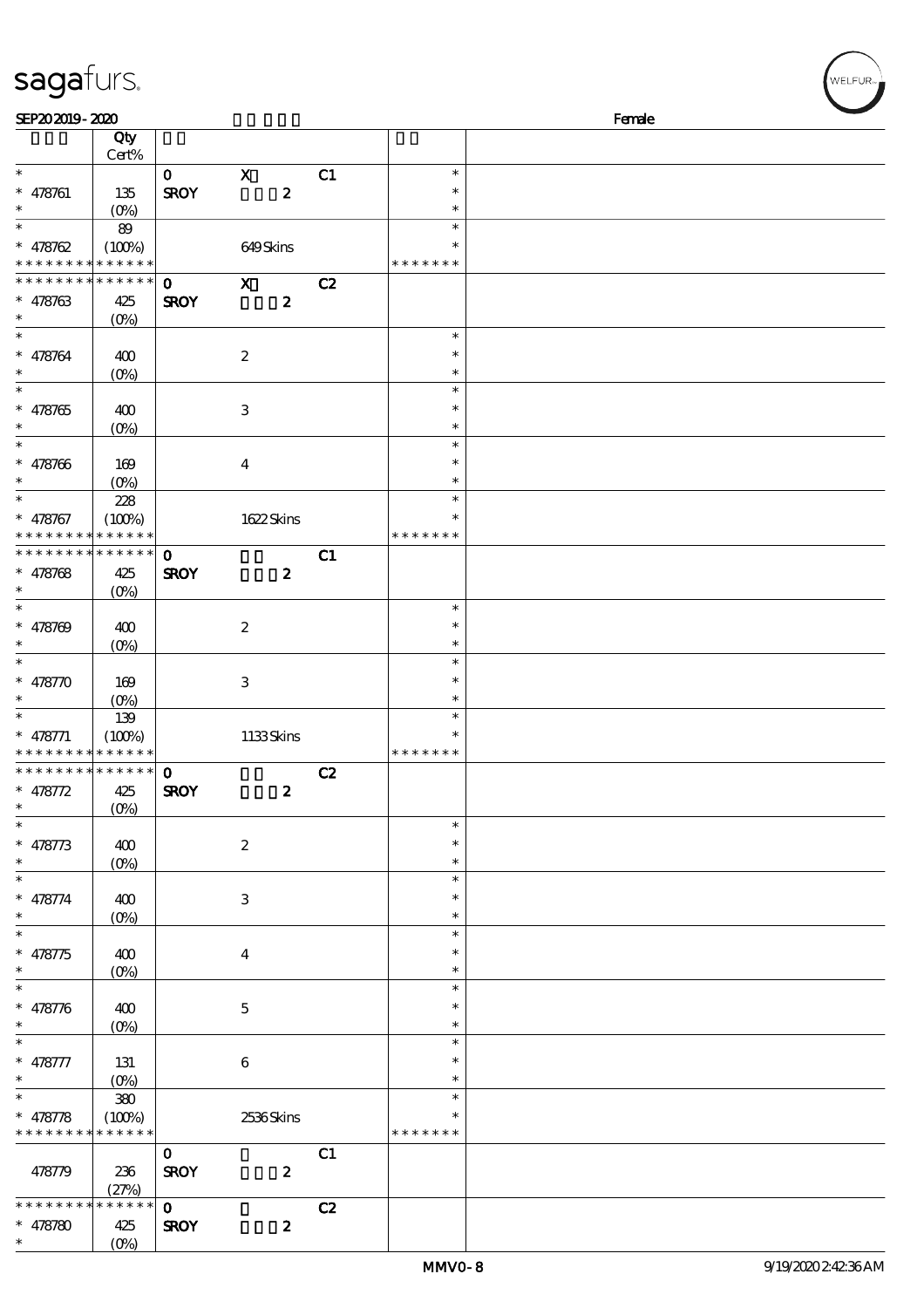| SEP202019-2020<br>Qty<br>Cert%<br>$\ast$<br>C2<br>$\ast$<br>$\mathbf 0$<br><b>SROY</b><br>$\boldsymbol{z}$<br>$\ast$<br>$* 478781$<br>400<br>$\ast$<br>$(O\%)$<br>$\ast$<br>$\ast$<br>$\ast$<br>349<br>1174Skins<br>$* 478782$<br>$(O\%)$<br>$\ast$<br>* * * * * * * * <mark>* * * * * *</mark><br>* * * * * * *<br>* * * * * *<br>C1<br>* * * * *<br>$\mathbf 0$<br><b>SROY</b><br>$\boldsymbol{z}$<br>$* 478783$<br>425<br>(20%)<br>$\ast$<br>$\ast$<br>166<br>$(O\%)$<br>591 Skins<br>$\ast$<br>$* 478784$<br>* * * * * *<br>* * * * * * *<br>* * * *  <br>* * * * * *<br>* * * * * * * *<br>$\mathbf 0$<br>C2<br><b>SROY</b><br>$\boldsymbol{2}$<br>425<br>$* 478785$<br>$(O\%)$<br>$\ast$<br>$\ast$<br>$\ast$<br>$\boldsymbol{2}$<br>$\ast$<br>$* 478786$<br>149<br>$(O\%)$<br>$\ast$<br>$\ast$<br>234<br>$\ast$<br>(100%)<br>808Skins<br>$\ast$<br>$* 478787$<br>* * * * * *<br>* * * * * * *<br>* * * * * * *<br>C1<br>$\mathbf 0$<br>X<br>$\boldsymbol{2}$<br><b>SROY</b><br>478788<br>264<br>(15%)<br>* * * * * *<br><b>C1/C2</b><br>* * * * * * * *<br>$\boldsymbol{\mathrm{X}}$<br>$\mathbf{o}$<br><b>SROY</b><br>$\boldsymbol{z}$<br>$* 478789$<br>217<br>(O <sub>0</sub> )<br>148<br>$\ast$<br>365Skins<br>(97%)<br>$\ast$<br>$* 478790$<br>* * * * * * * * <mark>* * * * * *</mark><br>* * * * * * *<br>$\boldsymbol{\mathsf{X}}$<br>C2<br>$\mathbf 0$<br><b>SROY</b><br>$\pmb{2}$<br>478791<br>298<br>(28%)<br>$0$ X<br>C1/C2<br>478792<br><b>LUMI</b><br>$\boldsymbol{z}$<br>263<br>(8%)<br>$\mathbf{O}$<br>C1<br>98<br>478793<br><b>LUMI</b><br>$\boldsymbol{z}$<br>(5%)<br>$\mathbf{O}$<br>C2<br><b>LUMI</b><br>$\boldsymbol{2}$<br>478794<br>209<br>(8%)<br>C1/C2<br>$\mathbf{O}$<br>283<br><b>LUMI</b><br>478795<br>$\boldsymbol{z}$<br>(23%)<br>$\overline{7}$ C <sub>2</sub><br>$\mathbf{O}$<br>${\bf LUM}$<br>$\boldsymbol{2}$<br>478796<br>271<br>(20%)<br>$\mathbf{0}$<br>C1/C2<br><b>LUMI</b><br>$\boldsymbol{z}$<br>478797<br>156<br>(20%)<br>$\overline{\mathbf{o}}$<br>C2<br>$\boldsymbol{X}$<br>$\pmb{2}$<br>${\bf LUM}$<br>478798<br>188<br>(44%) | sagafurs. |  |  |        | WELFUR <sub>™</sub> |
|----------------------------------------------------------------------------------------------------------------------------------------------------------------------------------------------------------------------------------------------------------------------------------------------------------------------------------------------------------------------------------------------------------------------------------------------------------------------------------------------------------------------------------------------------------------------------------------------------------------------------------------------------------------------------------------------------------------------------------------------------------------------------------------------------------------------------------------------------------------------------------------------------------------------------------------------------------------------------------------------------------------------------------------------------------------------------------------------------------------------------------------------------------------------------------------------------------------------------------------------------------------------------------------------------------------------------------------------------------------------------------------------------------------------------------------------------------------------------------------------------------------------------------------------------------------------------------------------------------------------------------------------------------------------------------------------------------------------------------------------------------------------------------------------------------------------------------------------------------------------------------------------------------------------------------------------------------------------------------------------------------------------------------------------------------------------------------|-----------|--|--|--------|---------------------|
|                                                                                                                                                                                                                                                                                                                                                                                                                                                                                                                                                                                                                                                                                                                                                                                                                                                                                                                                                                                                                                                                                                                                                                                                                                                                                                                                                                                                                                                                                                                                                                                                                                                                                                                                                                                                                                                                                                                                                                                                                                                                                  |           |  |  | Female |                     |
|                                                                                                                                                                                                                                                                                                                                                                                                                                                                                                                                                                                                                                                                                                                                                                                                                                                                                                                                                                                                                                                                                                                                                                                                                                                                                                                                                                                                                                                                                                                                                                                                                                                                                                                                                                                                                                                                                                                                                                                                                                                                                  |           |  |  |        |                     |
|                                                                                                                                                                                                                                                                                                                                                                                                                                                                                                                                                                                                                                                                                                                                                                                                                                                                                                                                                                                                                                                                                                                                                                                                                                                                                                                                                                                                                                                                                                                                                                                                                                                                                                                                                                                                                                                                                                                                                                                                                                                                                  |           |  |  |        |                     |
|                                                                                                                                                                                                                                                                                                                                                                                                                                                                                                                                                                                                                                                                                                                                                                                                                                                                                                                                                                                                                                                                                                                                                                                                                                                                                                                                                                                                                                                                                                                                                                                                                                                                                                                                                                                                                                                                                                                                                                                                                                                                                  |           |  |  |        |                     |
|                                                                                                                                                                                                                                                                                                                                                                                                                                                                                                                                                                                                                                                                                                                                                                                                                                                                                                                                                                                                                                                                                                                                                                                                                                                                                                                                                                                                                                                                                                                                                                                                                                                                                                                                                                                                                                                                                                                                                                                                                                                                                  |           |  |  |        |                     |
|                                                                                                                                                                                                                                                                                                                                                                                                                                                                                                                                                                                                                                                                                                                                                                                                                                                                                                                                                                                                                                                                                                                                                                                                                                                                                                                                                                                                                                                                                                                                                                                                                                                                                                                                                                                                                                                                                                                                                                                                                                                                                  |           |  |  |        |                     |
|                                                                                                                                                                                                                                                                                                                                                                                                                                                                                                                                                                                                                                                                                                                                                                                                                                                                                                                                                                                                                                                                                                                                                                                                                                                                                                                                                                                                                                                                                                                                                                                                                                                                                                                                                                                                                                                                                                                                                                                                                                                                                  |           |  |  |        |                     |
|                                                                                                                                                                                                                                                                                                                                                                                                                                                                                                                                                                                                                                                                                                                                                                                                                                                                                                                                                                                                                                                                                                                                                                                                                                                                                                                                                                                                                                                                                                                                                                                                                                                                                                                                                                                                                                                                                                                                                                                                                                                                                  |           |  |  |        |                     |
|                                                                                                                                                                                                                                                                                                                                                                                                                                                                                                                                                                                                                                                                                                                                                                                                                                                                                                                                                                                                                                                                                                                                                                                                                                                                                                                                                                                                                                                                                                                                                                                                                                                                                                                                                                                                                                                                                                                                                                                                                                                                                  |           |  |  |        |                     |
|                                                                                                                                                                                                                                                                                                                                                                                                                                                                                                                                                                                                                                                                                                                                                                                                                                                                                                                                                                                                                                                                                                                                                                                                                                                                                                                                                                                                                                                                                                                                                                                                                                                                                                                                                                                                                                                                                                                                                                                                                                                                                  |           |  |  |        |                     |
|                                                                                                                                                                                                                                                                                                                                                                                                                                                                                                                                                                                                                                                                                                                                                                                                                                                                                                                                                                                                                                                                                                                                                                                                                                                                                                                                                                                                                                                                                                                                                                                                                                                                                                                                                                                                                                                                                                                                                                                                                                                                                  |           |  |  |        |                     |
|                                                                                                                                                                                                                                                                                                                                                                                                                                                                                                                                                                                                                                                                                                                                                                                                                                                                                                                                                                                                                                                                                                                                                                                                                                                                                                                                                                                                                                                                                                                                                                                                                                                                                                                                                                                                                                                                                                                                                                                                                                                                                  |           |  |  |        |                     |
|                                                                                                                                                                                                                                                                                                                                                                                                                                                                                                                                                                                                                                                                                                                                                                                                                                                                                                                                                                                                                                                                                                                                                                                                                                                                                                                                                                                                                                                                                                                                                                                                                                                                                                                                                                                                                                                                                                                                                                                                                                                                                  |           |  |  |        |                     |
|                                                                                                                                                                                                                                                                                                                                                                                                                                                                                                                                                                                                                                                                                                                                                                                                                                                                                                                                                                                                                                                                                                                                                                                                                                                                                                                                                                                                                                                                                                                                                                                                                                                                                                                                                                                                                                                                                                                                                                                                                                                                                  |           |  |  |        |                     |
|                                                                                                                                                                                                                                                                                                                                                                                                                                                                                                                                                                                                                                                                                                                                                                                                                                                                                                                                                                                                                                                                                                                                                                                                                                                                                                                                                                                                                                                                                                                                                                                                                                                                                                                                                                                                                                                                                                                                                                                                                                                                                  |           |  |  |        |                     |
|                                                                                                                                                                                                                                                                                                                                                                                                                                                                                                                                                                                                                                                                                                                                                                                                                                                                                                                                                                                                                                                                                                                                                                                                                                                                                                                                                                                                                                                                                                                                                                                                                                                                                                                                                                                                                                                                                                                                                                                                                                                                                  |           |  |  |        |                     |
|                                                                                                                                                                                                                                                                                                                                                                                                                                                                                                                                                                                                                                                                                                                                                                                                                                                                                                                                                                                                                                                                                                                                                                                                                                                                                                                                                                                                                                                                                                                                                                                                                                                                                                                                                                                                                                                                                                                                                                                                                                                                                  |           |  |  |        |                     |
|                                                                                                                                                                                                                                                                                                                                                                                                                                                                                                                                                                                                                                                                                                                                                                                                                                                                                                                                                                                                                                                                                                                                                                                                                                                                                                                                                                                                                                                                                                                                                                                                                                                                                                                                                                                                                                                                                                                                                                                                                                                                                  |           |  |  |        |                     |
|                                                                                                                                                                                                                                                                                                                                                                                                                                                                                                                                                                                                                                                                                                                                                                                                                                                                                                                                                                                                                                                                                                                                                                                                                                                                                                                                                                                                                                                                                                                                                                                                                                                                                                                                                                                                                                                                                                                                                                                                                                                                                  |           |  |  |        |                     |
|                                                                                                                                                                                                                                                                                                                                                                                                                                                                                                                                                                                                                                                                                                                                                                                                                                                                                                                                                                                                                                                                                                                                                                                                                                                                                                                                                                                                                                                                                                                                                                                                                                                                                                                                                                                                                                                                                                                                                                                                                                                                                  |           |  |  |        |                     |
|                                                                                                                                                                                                                                                                                                                                                                                                                                                                                                                                                                                                                                                                                                                                                                                                                                                                                                                                                                                                                                                                                                                                                                                                                                                                                                                                                                                                                                                                                                                                                                                                                                                                                                                                                                                                                                                                                                                                                                                                                                                                                  |           |  |  |        |                     |
|                                                                                                                                                                                                                                                                                                                                                                                                                                                                                                                                                                                                                                                                                                                                                                                                                                                                                                                                                                                                                                                                                                                                                                                                                                                                                                                                                                                                                                                                                                                                                                                                                                                                                                                                                                                                                                                                                                                                                                                                                                                                                  |           |  |  |        |                     |
|                                                                                                                                                                                                                                                                                                                                                                                                                                                                                                                                                                                                                                                                                                                                                                                                                                                                                                                                                                                                                                                                                                                                                                                                                                                                                                                                                                                                                                                                                                                                                                                                                                                                                                                                                                                                                                                                                                                                                                                                                                                                                  |           |  |  |        |                     |
|                                                                                                                                                                                                                                                                                                                                                                                                                                                                                                                                                                                                                                                                                                                                                                                                                                                                                                                                                                                                                                                                                                                                                                                                                                                                                                                                                                                                                                                                                                                                                                                                                                                                                                                                                                                                                                                                                                                                                                                                                                                                                  |           |  |  |        |                     |
|                                                                                                                                                                                                                                                                                                                                                                                                                                                                                                                                                                                                                                                                                                                                                                                                                                                                                                                                                                                                                                                                                                                                                                                                                                                                                                                                                                                                                                                                                                                                                                                                                                                                                                                                                                                                                                                                                                                                                                                                                                                                                  |           |  |  |        |                     |
|                                                                                                                                                                                                                                                                                                                                                                                                                                                                                                                                                                                                                                                                                                                                                                                                                                                                                                                                                                                                                                                                                                                                                                                                                                                                                                                                                                                                                                                                                                                                                                                                                                                                                                                                                                                                                                                                                                                                                                                                                                                                                  |           |  |  |        |                     |
|                                                                                                                                                                                                                                                                                                                                                                                                                                                                                                                                                                                                                                                                                                                                                                                                                                                                                                                                                                                                                                                                                                                                                                                                                                                                                                                                                                                                                                                                                                                                                                                                                                                                                                                                                                                                                                                                                                                                                                                                                                                                                  |           |  |  |        |                     |
|                                                                                                                                                                                                                                                                                                                                                                                                                                                                                                                                                                                                                                                                                                                                                                                                                                                                                                                                                                                                                                                                                                                                                                                                                                                                                                                                                                                                                                                                                                                                                                                                                                                                                                                                                                                                                                                                                                                                                                                                                                                                                  |           |  |  |        |                     |
|                                                                                                                                                                                                                                                                                                                                                                                                                                                                                                                                                                                                                                                                                                                                                                                                                                                                                                                                                                                                                                                                                                                                                                                                                                                                                                                                                                                                                                                                                                                                                                                                                                                                                                                                                                                                                                                                                                                                                                                                                                                                                  |           |  |  |        |                     |
|                                                                                                                                                                                                                                                                                                                                                                                                                                                                                                                                                                                                                                                                                                                                                                                                                                                                                                                                                                                                                                                                                                                                                                                                                                                                                                                                                                                                                                                                                                                                                                                                                                                                                                                                                                                                                                                                                                                                                                                                                                                                                  |           |  |  |        |                     |
|                                                                                                                                                                                                                                                                                                                                                                                                                                                                                                                                                                                                                                                                                                                                                                                                                                                                                                                                                                                                                                                                                                                                                                                                                                                                                                                                                                                                                                                                                                                                                                                                                                                                                                                                                                                                                                                                                                                                                                                                                                                                                  |           |  |  |        |                     |
|                                                                                                                                                                                                                                                                                                                                                                                                                                                                                                                                                                                                                                                                                                                                                                                                                                                                                                                                                                                                                                                                                                                                                                                                                                                                                                                                                                                                                                                                                                                                                                                                                                                                                                                                                                                                                                                                                                                                                                                                                                                                                  |           |  |  |        |                     |
|                                                                                                                                                                                                                                                                                                                                                                                                                                                                                                                                                                                                                                                                                                                                                                                                                                                                                                                                                                                                                                                                                                                                                                                                                                                                                                                                                                                                                                                                                                                                                                                                                                                                                                                                                                                                                                                                                                                                                                                                                                                                                  |           |  |  |        |                     |
|                                                                                                                                                                                                                                                                                                                                                                                                                                                                                                                                                                                                                                                                                                                                                                                                                                                                                                                                                                                                                                                                                                                                                                                                                                                                                                                                                                                                                                                                                                                                                                                                                                                                                                                                                                                                                                                                                                                                                                                                                                                                                  |           |  |  |        |                     |
|                                                                                                                                                                                                                                                                                                                                                                                                                                                                                                                                                                                                                                                                                                                                                                                                                                                                                                                                                                                                                                                                                                                                                                                                                                                                                                                                                                                                                                                                                                                                                                                                                                                                                                                                                                                                                                                                                                                                                                                                                                                                                  |           |  |  |        |                     |
|                                                                                                                                                                                                                                                                                                                                                                                                                                                                                                                                                                                                                                                                                                                                                                                                                                                                                                                                                                                                                                                                                                                                                                                                                                                                                                                                                                                                                                                                                                                                                                                                                                                                                                                                                                                                                                                                                                                                                                                                                                                                                  |           |  |  |        |                     |
|                                                                                                                                                                                                                                                                                                                                                                                                                                                                                                                                                                                                                                                                                                                                                                                                                                                                                                                                                                                                                                                                                                                                                                                                                                                                                                                                                                                                                                                                                                                                                                                                                                                                                                                                                                                                                                                                                                                                                                                                                                                                                  |           |  |  |        |                     |
|                                                                                                                                                                                                                                                                                                                                                                                                                                                                                                                                                                                                                                                                                                                                                                                                                                                                                                                                                                                                                                                                                                                                                                                                                                                                                                                                                                                                                                                                                                                                                                                                                                                                                                                                                                                                                                                                                                                                                                                                                                                                                  |           |  |  |        |                     |
|                                                                                                                                                                                                                                                                                                                                                                                                                                                                                                                                                                                                                                                                                                                                                                                                                                                                                                                                                                                                                                                                                                                                                                                                                                                                                                                                                                                                                                                                                                                                                                                                                                                                                                                                                                                                                                                                                                                                                                                                                                                                                  |           |  |  |        |                     |
|                                                                                                                                                                                                                                                                                                                                                                                                                                                                                                                                                                                                                                                                                                                                                                                                                                                                                                                                                                                                                                                                                                                                                                                                                                                                                                                                                                                                                                                                                                                                                                                                                                                                                                                                                                                                                                                                                                                                                                                                                                                                                  |           |  |  |        |                     |
|                                                                                                                                                                                                                                                                                                                                                                                                                                                                                                                                                                                                                                                                                                                                                                                                                                                                                                                                                                                                                                                                                                                                                                                                                                                                                                                                                                                                                                                                                                                                                                                                                                                                                                                                                                                                                                                                                                                                                                                                                                                                                  |           |  |  |        |                     |
|                                                                                                                                                                                                                                                                                                                                                                                                                                                                                                                                                                                                                                                                                                                                                                                                                                                                                                                                                                                                                                                                                                                                                                                                                                                                                                                                                                                                                                                                                                                                                                                                                                                                                                                                                                                                                                                                                                                                                                                                                                                                                  |           |  |  |        |                     |
|                                                                                                                                                                                                                                                                                                                                                                                                                                                                                                                                                                                                                                                                                                                                                                                                                                                                                                                                                                                                                                                                                                                                                                                                                                                                                                                                                                                                                                                                                                                                                                                                                                                                                                                                                                                                                                                                                                                                                                                                                                                                                  |           |  |  |        |                     |
|                                                                                                                                                                                                                                                                                                                                                                                                                                                                                                                                                                                                                                                                                                                                                                                                                                                                                                                                                                                                                                                                                                                                                                                                                                                                                                                                                                                                                                                                                                                                                                                                                                                                                                                                                                                                                                                                                                                                                                                                                                                                                  |           |  |  |        |                     |
|                                                                                                                                                                                                                                                                                                                                                                                                                                                                                                                                                                                                                                                                                                                                                                                                                                                                                                                                                                                                                                                                                                                                                                                                                                                                                                                                                                                                                                                                                                                                                                                                                                                                                                                                                                                                                                                                                                                                                                                                                                                                                  |           |  |  |        |                     |
|                                                                                                                                                                                                                                                                                                                                                                                                                                                                                                                                                                                                                                                                                                                                                                                                                                                                                                                                                                                                                                                                                                                                                                                                                                                                                                                                                                                                                                                                                                                                                                                                                                                                                                                                                                                                                                                                                                                                                                                                                                                                                  |           |  |  |        |                     |
|                                                                                                                                                                                                                                                                                                                                                                                                                                                                                                                                                                                                                                                                                                                                                                                                                                                                                                                                                                                                                                                                                                                                                                                                                                                                                                                                                                                                                                                                                                                                                                                                                                                                                                                                                                                                                                                                                                                                                                                                                                                                                  |           |  |  |        |                     |
|                                                                                                                                                                                                                                                                                                                                                                                                                                                                                                                                                                                                                                                                                                                                                                                                                                                                                                                                                                                                                                                                                                                                                                                                                                                                                                                                                                                                                                                                                                                                                                                                                                                                                                                                                                                                                                                                                                                                                                                                                                                                                  |           |  |  |        |                     |
|                                                                                                                                                                                                                                                                                                                                                                                                                                                                                                                                                                                                                                                                                                                                                                                                                                                                                                                                                                                                                                                                                                                                                                                                                                                                                                                                                                                                                                                                                                                                                                                                                                                                                                                                                                                                                                                                                                                                                                                                                                                                                  |           |  |  |        |                     |
|                                                                                                                                                                                                                                                                                                                                                                                                                                                                                                                                                                                                                                                                                                                                                                                                                                                                                                                                                                                                                                                                                                                                                                                                                                                                                                                                                                                                                                                                                                                                                                                                                                                                                                                                                                                                                                                                                                                                                                                                                                                                                  |           |  |  |        |                     |
|                                                                                                                                                                                                                                                                                                                                                                                                                                                                                                                                                                                                                                                                                                                                                                                                                                                                                                                                                                                                                                                                                                                                                                                                                                                                                                                                                                                                                                                                                                                                                                                                                                                                                                                                                                                                                                                                                                                                                                                                                                                                                  |           |  |  |        |                     |
|                                                                                                                                                                                                                                                                                                                                                                                                                                                                                                                                                                                                                                                                                                                                                                                                                                                                                                                                                                                                                                                                                                                                                                                                                                                                                                                                                                                                                                                                                                                                                                                                                                                                                                                                                                                                                                                                                                                                                                                                                                                                                  |           |  |  |        |                     |
|                                                                                                                                                                                                                                                                                                                                                                                                                                                                                                                                                                                                                                                                                                                                                                                                                                                                                                                                                                                                                                                                                                                                                                                                                                                                                                                                                                                                                                                                                                                                                                                                                                                                                                                                                                                                                                                                                                                                                                                                                                                                                  |           |  |  |        |                     |
|                                                                                                                                                                                                                                                                                                                                                                                                                                                                                                                                                                                                                                                                                                                                                                                                                                                                                                                                                                                                                                                                                                                                                                                                                                                                                                                                                                                                                                                                                                                                                                                                                                                                                                                                                                                                                                                                                                                                                                                                                                                                                  |           |  |  |        |                     |
|                                                                                                                                                                                                                                                                                                                                                                                                                                                                                                                                                                                                                                                                                                                                                                                                                                                                                                                                                                                                                                                                                                                                                                                                                                                                                                                                                                                                                                                                                                                                                                                                                                                                                                                                                                                                                                                                                                                                                                                                                                                                                  |           |  |  |        |                     |
|                                                                                                                                                                                                                                                                                                                                                                                                                                                                                                                                                                                                                                                                                                                                                                                                                                                                                                                                                                                                                                                                                                                                                                                                                                                                                                                                                                                                                                                                                                                                                                                                                                                                                                                                                                                                                                                                                                                                                                                                                                                                                  |           |  |  |        |                     |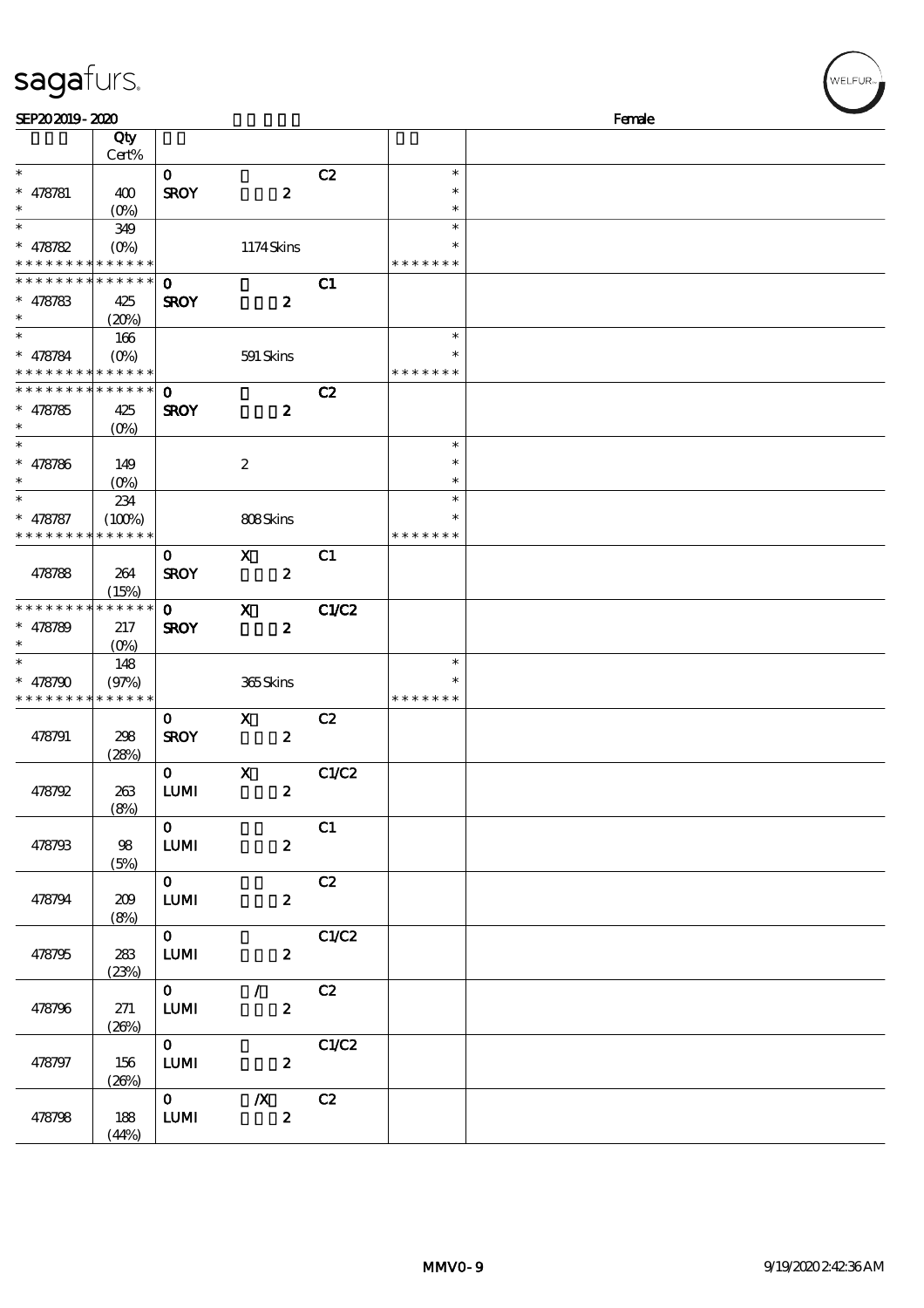| sagafurs.                                  |                      |              |                           |                |               | WELFUR <sub>™</sub> |
|--------------------------------------------|----------------------|--------------|---------------------------|----------------|---------------|---------------------|
| SEP202019-2020                             |                      |              |                           |                |               | Female              |
|                                            | Qty                  |              |                           |                |               |                     |
|                                            | Cert%                |              |                           |                |               |                     |
|                                            |                      | $\mathbf{1}$ | $\boldsymbol{\mathsf{z}}$ | C <sub>3</sub> |               |                     |
| 478821                                     | 20B                  | $\mathbf{S}$ | $\mathbf{1}$              |                |               |                     |
|                                            | (15%)                |              |                           |                |               |                     |
|                                            |                      | $\mathbf{1}$ | $\boldsymbol{\mathrm{X}}$ | C1             |               |                     |
| 478822                                     | $300\,$              | ${\bf S}$    | $\mathbf{1}$              |                |               |                     |
|                                            | (7%)                 |              |                           |                |               |                     |
| * * * * * * * *                            | * * * * * *          | $\mathbf{1}$ | $\boldsymbol{\mathrm{X}}$ | C2             |               |                     |
| $* 478823$                                 |                      |              | $\mathbf{1}$              |                |               |                     |
|                                            | 505                  | ${\bf s}$    |                           |                |               |                     |
| $\ast$                                     | $(O\%)$              |              |                           |                | $\ast$        |                     |
|                                            |                      |              |                           |                | $\ast$        |                     |
| $* 478824$                                 | 478                  |              | $\boldsymbol{2}$          |                |               |                     |
| $\ast$                                     | $(O\%)$              |              |                           |                | $\ast$        |                     |
| $\ast$                                     | 120                  |              |                           |                | $\ast$        |                     |
| $* 478825$                                 | (100%)               |              | 1103Skins                 |                | $\ast$        |                     |
| * * * * * * * *                            | * * * * * *          |              |                           |                | * * * * * * * |                     |
|                                            |                      | $\mathbf{1}$ | $\mathbf X$               | C <sub>3</sub> |               |                     |
| 478826                                     | 390                  | ${\bf s}$    | $\mathbf{1}$              |                |               |                     |
|                                            | (13%)                |              |                           |                |               |                     |
|                                            |                      | $\mathbf{1}$ |                           | C1             |               |                     |
| 478827                                     | 488                  | ${\bf S}$    | $\mathbf{1}$              |                |               |                     |
|                                            | (12%)                |              |                           |                |               |                     |
| * * * * * * * *                            | * * * * * *          | $\mathbf{1}$ |                           | C2             |               |                     |
| $* 478828$                                 | $505\,$              | ${\bf s}$    | $\mathbf{1}$              |                |               |                     |
|                                            | (O <sub>0</sub> )    |              |                           |                |               |                     |
| $\ast$                                     |                      |              |                           |                | $\ast$        |                     |
|                                            |                      |              |                           |                | $\ast$        |                     |
| $* 478829$                                 | 480                  |              | $\boldsymbol{2}$          |                | $\ast$        |                     |
| $\ast$                                     | $(O\%)$              |              |                           |                | $\ast$        |                     |
|                                            |                      |              |                           |                |               |                     |
| $* 478830$                                 | 480                  |              | $\,3$                     |                | $\ast$        |                     |
|                                            | $(O\%)$              |              |                           |                | $\ast$        |                     |
| $\ast$                                     | 221                  |              |                           |                | $\ast$        |                     |
| $* 478831$                                 | $(0\%)$              |              | 1686Skins                 |                | $\ast$        |                     |
| * * * * * * * * <mark>* * * * * * *</mark> |                      |              |                           |                | * * * * * * * |                     |
|                                            |                      | $\mathbf{1}$ |                           | C1             |               |                     |
| 478832                                     | 367                  | ${\bf s}$    | $\mathbf{1}$              |                |               |                     |
|                                            | (7%)                 |              |                           |                |               |                     |
| * * * * * * * *                            | * * * * * *          | $\mathbf{1}$ |                           | C2             |               |                     |
| $* 478833$                                 | 505                  | ${\bf s}$    | $\mathbf{1}$              |                |               |                     |
| $\ast$                                     | (14%)                |              |                           |                |               |                     |
| $\ast$                                     | 249                  |              |                           |                | $\ast$        |                     |
| $* 478834$                                 | $(O\%)$              |              | 754Skins                  |                | $\ast$        |                     |
| * * * * * * * * * * * * * *                |                      |              |                           |                | * * * * * * * |                     |
|                                            |                      | $\mathbf{1}$ |                           | C1             |               |                     |
|                                            |                      |              |                           |                |               |                     |
| 478835                                     | 172                  | ${\bf s}$    | $\boldsymbol{z}$          |                |               |                     |
| * * * * * * * *                            | (25%)<br>* * * * * * |              |                           |                |               |                     |
|                                            |                      | $\mathbf{1}$ |                           | C2             |               |                     |
| $* 478836$                                 | $505\,$              | ${\bf s}$    | $\boldsymbol{z}$          |                |               |                     |
| $\ast$                                     | $(O\%)$              |              |                           |                |               |                     |
| $\ast$                                     |                      |              |                           |                | $\ast$        |                     |
| $* 478837$                                 | 96                   |              | $\boldsymbol{2}$          |                | $\ast$        |                     |
| $\ast$                                     |                      |              |                           |                | $\ast$        |                     |
| $\ast$                                     | 149                  |              |                           |                | $\ast$        |                     |
| $* 478838$                                 | (100%)               |              | 750Skins                  |                | $\ast$        |                     |
| * * * * * * * * * * * * *                  |                      |              |                           |                | * * * * * * * |                     |
| * * * * * * * *                            | ****** 1             |              | $\mathbf{z}$              | C1             |               |                     |

\* \* \* \* \*

\*

\*\*

 $\ast$ 

SAGA 1

 $(100%)$  481 Skins

\*\*

\*  $* 478840$ \* \* \* \* \* \*

 $* 478839$  296

\* \* \* \* \* \* \*

 $(0%)$ 

185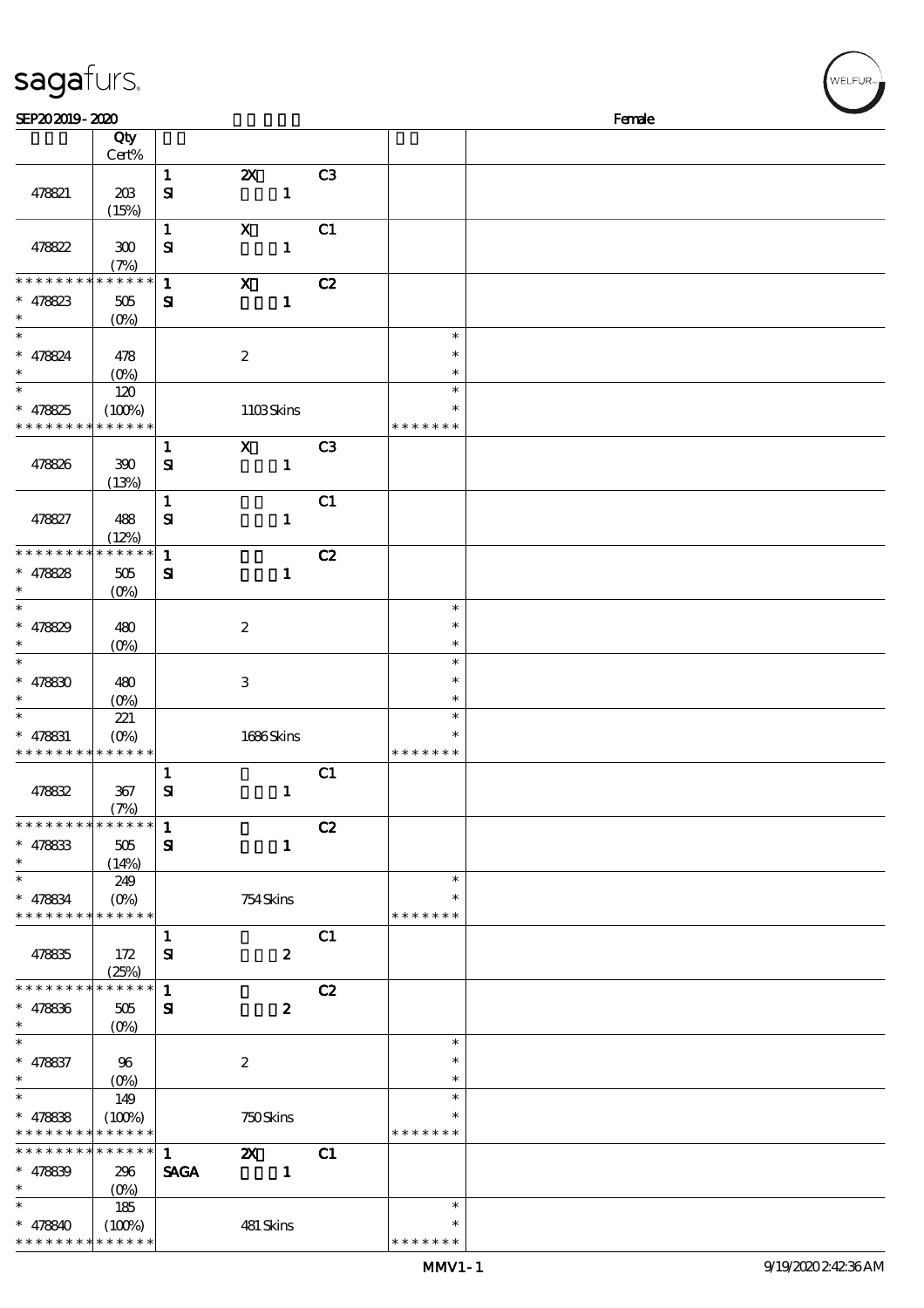| sagafurs.                                                |                                        |                             |                           |              |    |                         | WELFUR <sub>™</sub> |
|----------------------------------------------------------|----------------------------------------|-----------------------------|---------------------------|--------------|----|-------------------------|---------------------|
| SEP202019-2020                                           |                                        |                             |                           |              |    |                         | Female              |
|                                                          | Qty                                    |                             |                           |              |    |                         |                     |
|                                                          | Cert%                                  |                             |                           |              |    |                         |                     |
| * * * * * * * * * * * * * *<br>$* 478841$<br>$\ast$      | 485                                    | $\mathbf{1}$<br><b>SAGA</b> | $\boldsymbol{\mathsf{z}}$ | $\mathbf{1}$ | C2 |                         |                     |
| $\overline{\phantom{0}}$                                 | $(O\!/\!o)$                            |                             |                           |              |    | $\ast$                  |                     |
| $* 478842$                                               | 460<br>$(0\%)$                         |                             | $\boldsymbol{2}$          |              |    | $\ast$<br>$\ast$        |                     |
| $\ast$                                                   |                                        |                             |                           |              |    | $\ast$                  |                     |
| $* 478843$                                               | 460<br>$(0\%)$                         |                             | $\,3$                     |              |    | $\ast$<br>$\ast$        |                     |
| $\ast$                                                   |                                        |                             |                           |              |    | $\ast$                  |                     |
| $* 478844$<br>$\ast$                                     | 460<br>$(0\%)$                         |                             | $\boldsymbol{4}$          |              |    | $\ast$<br>$\ast$        |                     |
| $\ast$                                                   |                                        |                             |                           |              |    | $\ast$                  |                     |
| $* 478845$<br>$\ast$                                     | 460<br>$(0\%)$                         |                             | $\mathbf 5$               |              |    | $\ast$<br>$\ast$        |                     |
| $\ast$                                                   |                                        |                             |                           |              |    | $\ast$<br>$\ast$        |                     |
| $* 478846$<br>$\ast$                                     | 460<br>$(O\!/\!\!\delta)$              |                             | $\,6\,$                   |              |    | $\ast$                  |                     |
| $\ast$<br>$* 478847$                                     | 460                                    |                             | $\boldsymbol{7}$          |              |    | $\ast$<br>$\ast$        |                     |
| $\ast$                                                   | $(0\%)$                                |                             |                           |              |    | $\ast$                  |                     |
| $\ast$                                                   |                                        |                             |                           |              |    | $\ast$                  |                     |
| $* 478848$<br>$\ast$                                     | 460<br>(100%)                          |                             | $\bf 8$                   |              |    | $\ast$<br>$\ast$        |                     |
| $\ast$                                                   |                                        |                             |                           |              |    | $\ast$                  |                     |
| $* 478849$<br>$\ast$                                     | $97\,$<br>(100%)                       |                             | $\boldsymbol{9}$          |              |    | $\ast$<br>$\ast$        |                     |
| $\ast$                                                   | 349                                    |                             |                           |              |    | $\ast$                  |                     |
| $* 478850$<br>* * * * * * * * <mark>* * * * * * *</mark> | $(O\%)$                                |                             | 4151 Skins                |              |    | $\ast$<br>* * * * * * * |                     |
| * * * * * * * * * * * * * *                              |                                        | $\mathbf{1}$                | $\mathbf{X}$              |              | C1 |                         |                     |
| $* 478851$                                               | 485                                    | <b>SAGA</b>                 |                           | $\mathbf{1}$ |    |                         |                     |
| $\ast$<br>$\ast$                                         | (0%)                                   |                             |                           |              |    |                         |                     |
| $* 47862$                                                | 460                                    |                             | $\boldsymbol{2}$          |              |    | $\ast$<br>*             |                     |
| $\ast$                                                   | $(O\!/\!\delta)$                       |                             |                           |              |    | $\ast$                  |                     |
| $\ast$                                                   |                                        |                             |                           |              |    | $\ast$                  |                     |
| $* 478853$                                               | 460                                    |                             | $\ensuremath{\mathsf{3}}$ |              |    | *                       |                     |
| $\ast$<br>$\ast$                                         | $(0\%)$                                |                             |                           |              |    | $\ast$<br>$\ast$        |                     |
| $* 478854$                                               | 325                                    |                             | $\boldsymbol{4}$          |              |    | $\ast$                  |                     |
| $\ast$<br>$\ast$                                         | $(O_0)$                                |                             |                           |              |    | $\ast$<br>$\ast$        |                     |
| $* 478855$<br>* * *                                      | 289<br>(100%)<br>* * * * * * * * * * * |                             | 2019Skins                 |              |    | * * * * * * *           |                     |
| * * * * * * * *                                          | * * * * * *                            | $\mathbf{1}$                |                           | $\mathbf{X}$ | C2 |                         |                     |
| $* 478856$                                               | 460                                    | <b>SAGA</b>                 |                           | $\mathbf{1}$ |    |                         |                     |
| $\ast$<br>$\ast$                                         | $(O\%)$                                |                             |                           |              |    | $\ast$                  |                     |
| $* 478857$                                               | 460                                    |                             | $\boldsymbol{2}$          |              |    | $\ast$                  |                     |
| $\ast$<br>$\ast$                                         | $(O\!/\!\delta)$                       |                             |                           |              |    | $\ast$<br>$\ast$        |                     |
| $* 478658$                                               | 460                                    |                             | $\,3$                     |              |    | $\ast$                  |                     |
| $\ast$                                                   | (100%)                                 |                             |                           |              |    | $\ast$                  |                     |
| $\overline{\phantom{0}}$                                 |                                        |                             |                           |              |    | $\ast$                  |                     |
| $* 478859$                                               | 351                                    |                             | $\boldsymbol{4}$          |              |    | $\ast$                  |                     |
| $\ast$                                                   | (100%)                                 |                             |                           |              |    | $\ast$<br>$\ast$        |                     |
| $* 478800$                                               | 105<br>$(O\%)$                         |                             | 1836Skins                 |              |    | $\ast$                  |                     |
|                                                          |                                        |                             |                           |              |    |                         |                     |

\* \* \* \* \* \* \*

\* \* \* \* \* \* \* \* \* \* \* \* \*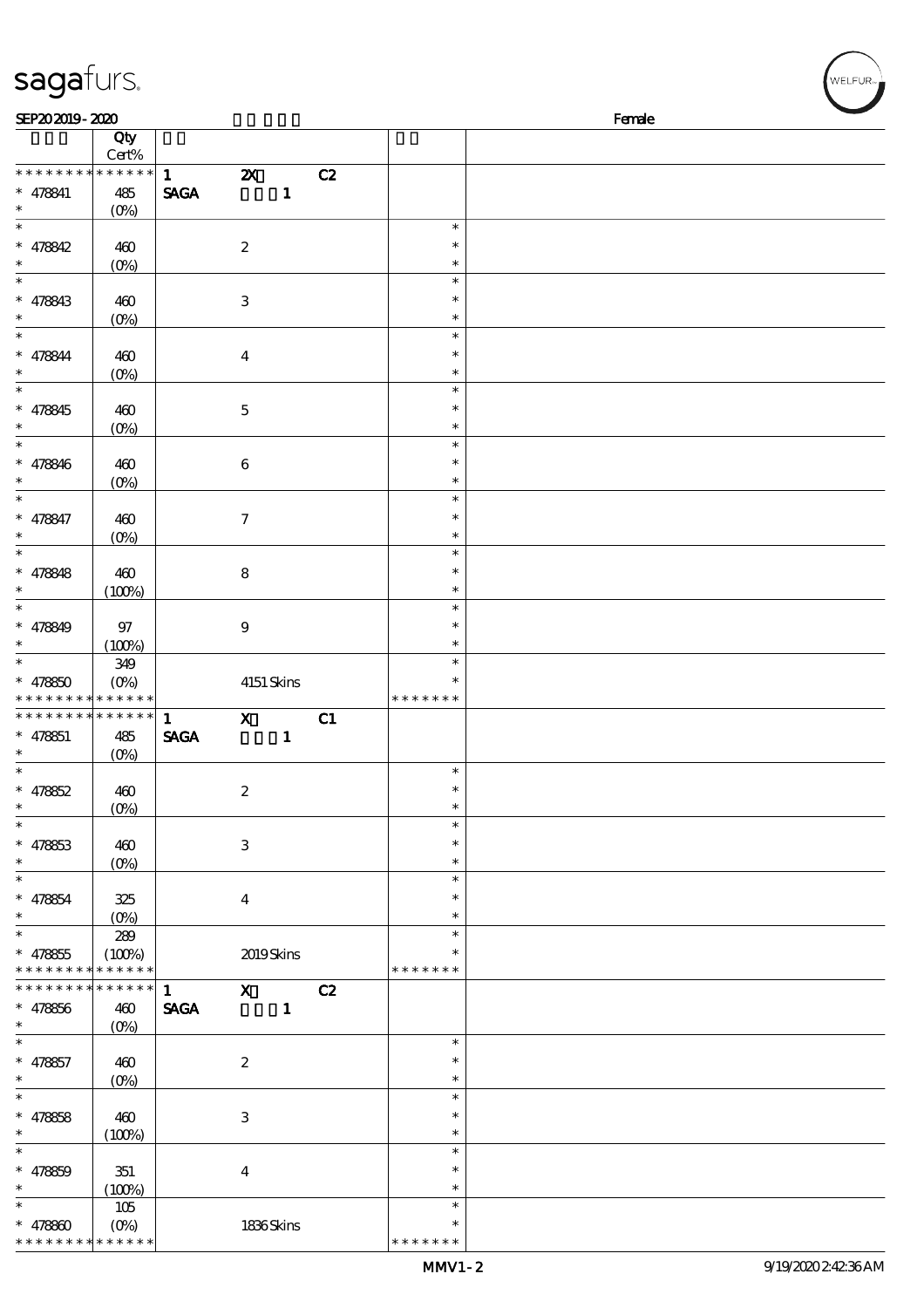| sagafurs.                                  |                       |              |                  |                |                         | WELFUR <sub>*</sub> |
|--------------------------------------------|-----------------------|--------------|------------------|----------------|-------------------------|---------------------|
| SEP202019-2020                             |                       |              |                  |                |                         | Female              |
|                                            | Qty                   |              |                  |                |                         |                     |
|                                            | Cert%                 |              |                  |                |                         |                     |
| * * * * * * * *                            | * * * * * *           | $\mathbf{1}$ |                  | C1             |                         |                     |
| $* 478861$<br>$\ast$                       | 485                   | <b>SAGA</b>  | $\mathbf{1}$     |                |                         |                     |
| $\ast$                                     | $(O\%)$               |              |                  |                | $\ast$                  |                     |
| * $478862$                                 | 460                   |              | $\boldsymbol{2}$ |                | $\ast$                  |                     |
| $\ast$                                     | $(0\%)$               |              |                  |                | $\ast$                  |                     |
| $\ast$                                     |                       |              |                  |                | $\ast$                  |                     |
| $* 478863$                                 | 460                   |              | $\,3$            |                | $\ast$                  |                     |
| $\ast$                                     | $(O\%)$               |              |                  |                | $\ast$                  |                     |
| $\overline{\ast}$                          |                       |              |                  |                | $\ast$                  |                     |
| $* 478864$                                 | 460                   |              | $\boldsymbol{4}$ |                | $\ast$                  |                     |
| $\ast$<br>$\overline{\ast}$                | $(O\!/\!o)$           |              |                  |                | $\ast$<br>$\ast$        |                     |
| $* 478865$                                 | 472                   |              | $\mathbf 5$      |                | $\ast$                  |                     |
| $\ast$                                     | $(0\%)$               |              |                  |                | $\ast$                  |                     |
| $\ast$                                     | $318\,$               |              |                  |                | $\ast$                  |                     |
| $* 478866$                                 | (100%)                |              | 2655Skins        |                | ∗                       |                     |
| * * * * * * * *                            | * * * * * *           |              |                  |                | * * * * * * *           |                     |
| * * * * * * * *                            | * * * * * *           | $\mathbf{1}$ |                  | C2             |                         |                     |
| * 478867                                   | 485                   | <b>SAGA</b>  | $\mathbf{1}$     |                |                         |                     |
| $\ast$<br>$\ast$                           | $(O\!/\!\!\delta)$    |              |                  |                | $\ast$                  |                     |
| * 478868                                   | 440                   |              | $\boldsymbol{2}$ |                | $\ast$                  |                     |
| $\ast$                                     | $(O\%)$               |              |                  |                | $\ast$                  |                     |
| $\ast$                                     |                       |              |                  |                | $\ast$                  |                     |
| * $478809$                                 | 460                   |              | $\,3$            |                | $\ast$                  |                     |
| $\ast$                                     | (100%)                |              |                  |                | $\ast$                  |                     |
| $\ast$                                     |                       |              |                  |                | $\ast$                  |                     |
| * $478870$                                 | 460                   |              | $\boldsymbol{4}$ |                | $\ast$                  |                     |
| $\ast$<br>$\ast$                           | (100%)                |              |                  |                | $\ast$                  |                     |
|                                            |                       |              |                  |                | $\ast$<br>$\ast$        |                     |
| $* 478871$<br>$\ast$                       | 85<br>(100%)          |              | $\mathbf 5$      |                | $\ast$                  |                     |
| $\ast$                                     | 73                    |              |                  |                | $\ast$                  |                     |
| * $478872$                                 | $(O\%)$               |              | 2003Skins        |                | ∗                       |                     |
| * * * * * * * * <mark>* * * * * * *</mark> |                       |              |                  |                | * * * * * * *           |                     |
| * * * * * * * *                            | * * * * * *           | $\mathbf{1}$ |                  | C <sub>3</sub> |                         |                     |
| $* 478873$                                 | 485                   | <b>SAGA</b>  | $\mathbf{1}$     |                |                         |                     |
| $*$<br>$\ast$                              | $(0\%)$               |              |                  |                | $\ast$                  |                     |
| $* 478874$                                 | 460<br>$(O\!/\!o)$    |              | 945Skins         |                | $\ast$                  |                     |
| * * * * * * * * * * * * * *                |                       |              |                  |                | * * * * * * *           |                     |
| * * * * * * * *                            | $* * * * * * *$       | $\mathbf{1}$ |                  | C1             |                         |                     |
| $* 478875$                                 | 289                   | <b>SAGA</b>  | $\mathbf{1}$     |                |                         |                     |
| $\ast$                                     | $(O_0)$               |              |                  |                |                         |                     |
| $\ast$                                     | 282                   |              |                  |                | $\ast$                  |                     |
| $* 478876$<br>* * * * * * * *              | (100%)<br>* * * * * * |              | 571 Skins        |                | $\ast$<br>* * * * * * * |                     |
| * * * * * * * *                            | $* * * * * * *$       | $\mathbf{1}$ |                  | C2             |                         |                     |
| $* 478877$                                 | 460                   | <b>SAGA</b>  | $\mathbf{1}$     |                |                         |                     |
| $\ast$                                     | $(O_0)$               |              |                  |                |                         |                     |
| $\ast$                                     |                       |              |                  |                | $\ast$                  |                     |
| $* 478878$                                 | 460                   |              | $\boldsymbol{2}$ |                | $\ast$                  |                     |
| $\ast$                                     | $(O\!/\!o)$           |              |                  |                | $\ast$                  |                     |
| $\ast$                                     |                       |              |                  |                | $\ast$                  |                     |
| $* 478879$<br>$\ast$                       | 460                   |              | $\,3$            |                | $\ast$<br>$\ast$        |                     |
| $\ast$                                     | $(0\%)$<br>433        |              |                  |                | $\ast$                  |                     |
| * $47880$                                  | $(O\%)$               |              | 1813Skins        |                | $\ast$                  |                     |
|                                            |                       |              |                  |                |                         |                     |

\* \* \* \* \* \* \*

\* \* \* \* \* \* \* \* <mark>\* \* \* \* \* \* \*</mark>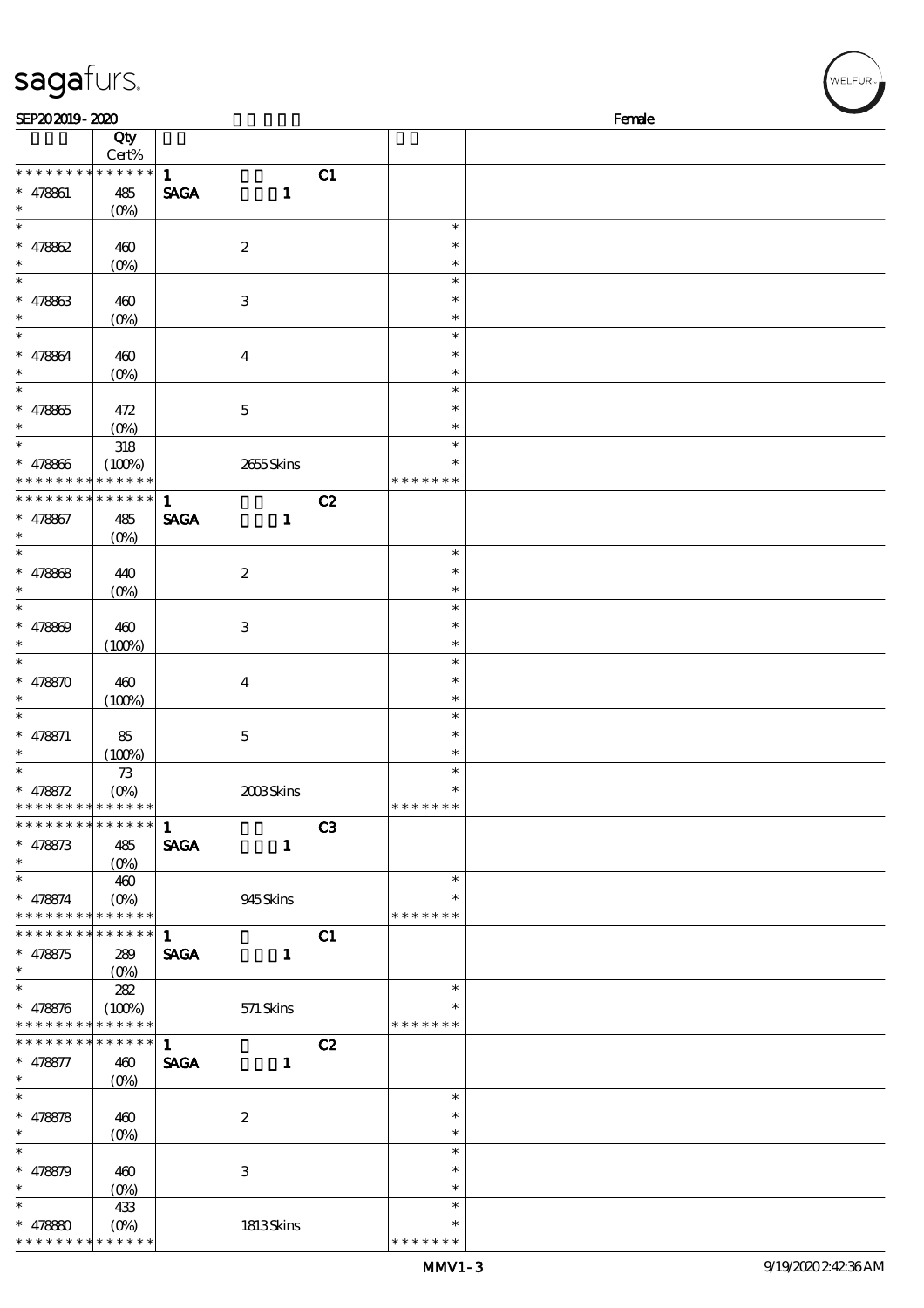| sagafurs.                                                         |                                           |                                  |                  |                  |    |                                   | WELFUR <sub>™</sub> |
|-------------------------------------------------------------------|-------------------------------------------|----------------------------------|------------------|------------------|----|-----------------------------------|---------------------|
| SEP202019-2020                                                    |                                           |                                  |                  |                  |    |                                   | Female              |
|                                                                   | $\overline{Q}$ ty<br>Cert%                |                                  |                  |                  |    |                                   |                     |
| * * * * * * * * * * * * * *<br>$* 478881$<br>$\ast$               | $321\,$<br>$(O\%)$                        | $\mathbf{1}$<br><b>SAGA</b>      |                  | $\mathbf{1}$     | C1 |                                   |                     |
| $\ast$<br>$* 47882$<br>* * * * * * * * <mark>* * * * * * *</mark> | 196<br>(100%)                             |                                  | 517Skins         |                  |    | $\ast$<br>∗<br>* * * * * * *      |                     |
| * * * * * * * *<br>$* 478833$<br>$\ast$                           | * * * * * *<br>485<br>(O <sub>0</sub> )   | $\mathbf{1}$<br><b>SAGA</b>      |                  | $\mathbf{1}$     | C2 |                                   |                     |
| $\overline{\ast}$<br>$* 478884$                                   | 460<br>$(0\%)$                            |                                  | $\boldsymbol{2}$ |                  |    | $\ast$<br>$\ast$<br>$\ast$        |                     |
| $\ast$<br>$* 47885$<br>$\ast$                                     | 460<br>$(0\%)$                            |                                  | $\,3$            |                  |    | $\ast$<br>$\ast$<br>$\ast$        |                     |
| $\ast$<br>$* 478866$<br>$\ast$                                    | 460<br>$(0\%)$                            |                                  | $\boldsymbol{4}$ |                  |    | $\ast$<br>$\ast$<br>$\ast$        |                     |
| $\ast$<br>$* 478887$<br>$\ast$                                    | 460<br>$(0\%)$                            |                                  | $\mathbf 5$      |                  |    | $\ast$<br>$\ast$<br>$\ast$        |                     |
| $\ast$<br>$* 47888$<br>$\ast$                                     | 460<br>(O <sub>0</sub> )                  |                                  | $\,6\,$          |                  |    | $\ast$<br>$\ast$<br>$\ast$        |                     |
| $\ast$<br>$* 47889$                                               | 460<br>$(O\%)$                            |                                  | $\boldsymbol{7}$ |                  |    | $\ast$<br>$\ast$<br>$\ast$        |                     |
| $\ast$<br>$* 478800$                                              | 460<br>$(O\%)$                            |                                  | $\bf 8$          |                  |    | $\ast$<br>$\ast$<br>$\ast$        |                     |
| $\ast$<br>$* 478891$<br>$\ast$                                    | 460<br>(0%)                               |                                  | $\boldsymbol{9}$ |                  |    | $\ast$<br>$\ast$<br>$\ast$        |                     |
| $\ast$<br>$* 478892$<br>$\ast$                                    | 460<br>$(O\%)$                            |                                  | 10               |                  |    | $\ast$<br>$\ast$<br>$\ast$        |                     |
| $\ast$<br>$* 478803$<br>$\ast$                                    | 460<br>$(0\%)$                            |                                  | $11\,$           |                  |    | $\ast$<br>$\ast$<br>$\ast$        |                     |
| $\ast$<br>$* 478894$<br>$\ast$                                    | 460<br>$(O\%)$                            |                                  | $12\,$           |                  |    | $\ast$<br>$\ast$<br>$\ast$        |                     |
| $\ast$<br>$* 478805$<br>$\ast$<br>$\overline{\phantom{0}}$        | 460<br>$(O\%)$                            |                                  | 13               |                  |    | $\ast$<br>$\ast$<br>$\ast$        |                     |
| * 478806<br>$\ast$                                                | 460<br>(100%)                             |                                  | 14               |                  |    | $\ast$<br>$\ast$<br>$\ast$        |                     |
| $\ast$<br>$* 478897$<br>$\ast$                                    | 152<br>(100%)                             |                                  | 15               |                  |    | $\ast$<br>$\ast$<br>$\ast$        |                     |
| $\ast$<br>$* 478808$<br>* * * * * * * * * * * * * *               | 133<br>$(O\!\!\!\!\!\!/\,\!\!\!\!\!/\,0)$ |                                  | 6750Skins        |                  |    | $\ast$<br>$\ast$<br>* * * * * * * |                     |
| * * * * * * * *<br>$* 478809$<br>$\ast$                           | * * * * * *<br>485<br>(O <sub>0</sub> )   | $1 \qquad \qquad$<br><b>SAGA</b> | $\mathbf{z}$     | $\boldsymbol{z}$ | C2 |                                   |                     |
| $\overline{\ast}$                                                 |                                           |                                  |                  |                  |    | $\ast$                            |                     |

\* 478900 460

(0%)

2

\*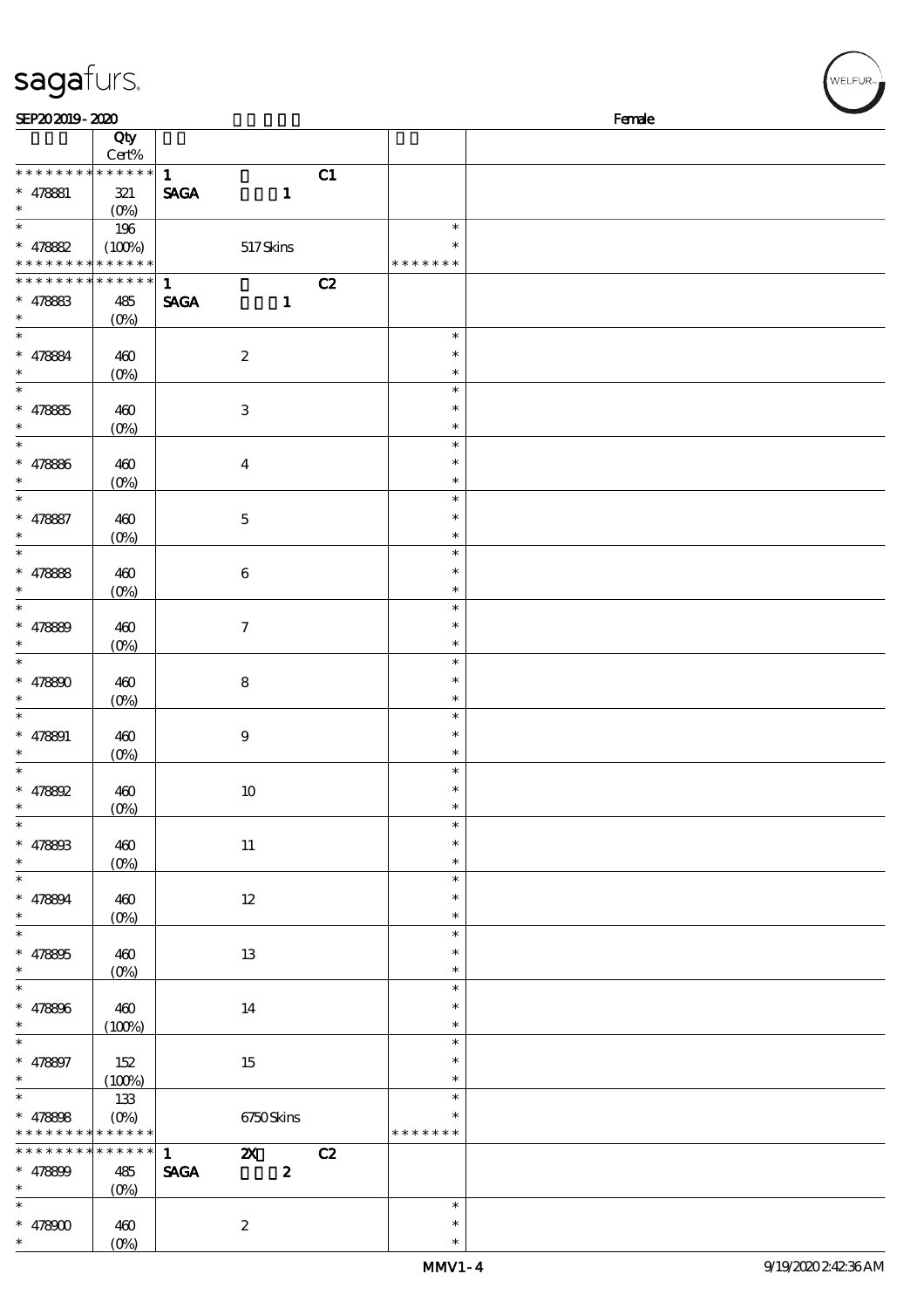| $\overline{\phantom{0}}$      |          |                  |                         |                  |                |               |        |
|-------------------------------|----------|------------------|-------------------------|------------------|----------------|---------------|--------|
| SEP202019-2020                |          |                  |                         |                  |                |               | Female |
|                               | Qty      |                  |                         |                  |                |               |        |
|                               | Cert%    |                  |                         |                  |                |               |        |
| $\ast$                        |          | $\mathbf{1}$     | $\mathbf{X}$            |                  | C <sub>2</sub> | $\ast$        |        |
| $\ast$<br>478901              | 175      | <b>SAGA</b>      |                         | $\boldsymbol{z}$ |                | $\ast$        |        |
| $\ast$                        | $(O_0)$  |                  |                         |                  |                | $\ast$        |        |
| $\ast$                        | 284      |                  |                         |                  |                | $\ast$        |        |
| $* 478002$                    | (84%)    |                  |                         | 1404Skins        |                | $\ast$        |        |
| * * * * * * * * * * * * * *   |          |                  |                         |                  |                | * * * * * * * |        |
| * * * * * * * * * * * * * *   |          | $1 \quad$        | $\mathbf{z}$            |                  | C3             |               |        |
| $* 478003$                    | 259      | <b>SAGA</b>      |                         | $\boldsymbol{z}$ |                |               |        |
| $\ast$                        | $(O\% )$ |                  |                         |                  |                |               |        |
| $\ast$                        | 115      |                  |                         |                  |                | $\ast$        |        |
| $* 478004$                    | (98%)    |                  | 374Skins                |                  |                | $\ast$        |        |
| * * * * * * * * * * * * * *   |          |                  |                         |                  |                | * * * * * * * |        |
| * * * * * * * * * * * * * *   |          | $1 \quad \cdots$ | $\mathbf x$             |                  | C1             |               |        |
| $* 478005$                    | 485      | <b>SAGA</b>      | $\overline{\mathbf{z}}$ |                  |                |               |        |
| $\ast$                        | $(O\% )$ |                  |                         |                  |                |               |        |
| $\ast$                        |          |                  |                         |                  |                | $\ast$        |        |
| $\ast$<br>478906              | 460      |                  | $\boldsymbol{2}$        |                  |                | $\ast$        |        |
| $\ast$                        | $(O\%)$  |                  |                         |                  |                | $\ast$        |        |
| $\ast$                        |          |                  |                         |                  |                | $\ast$        |        |
| $\ast$<br>478907              | 123      |                  | 3                       |                  |                | $\ast$        |        |
|                               | $(O\%)$  |                  |                         |                  |                | $\ast$        |        |
|                               | 193      |                  |                         |                  |                | $\ast$        |        |
| $\ast$<br>478908              | (81%)    |                  |                         | 1261 Skins       |                | $\ast$        |        |
| * * * * * * * * * * * * * *   |          |                  |                         |                  |                | * * * * * * * |        |
| * * * * * * * * * * * * * * * |          | 1                | $\mathbf{x}$            |                  | C2             |               |        |
| $* 478009$                    | 485      | <b>SAGA</b>      |                         | $\boldsymbol{z}$ |                |               |        |
| $\ast$                        | $(O\%)$  |                  |                         |                  |                |               |        |
| $\ast$                        |          |                  |                         |                  |                | $\ast$        |        |
| $\ast$<br>478910              | 460      |                  | $\boldsymbol{2}$        |                  |                | $\ast$        |        |
|                               | $(O\%)$  |                  |                         |                  |                | $\ast$        |        |
| $\ast$                        |          |                  |                         |                  |                | $\ast$        |        |
| 478911                        | 460      |                  | 3                       |                  |                | $\ast$        |        |
|                               | $(O\%)$  |                  |                         |                  |                | $\ast$        |        |
| $\ast$                        |          |                  |                         |                  |                | $\ast$        |        |
| $\ast$<br>478912              | 296      |                  | 4                       |                  |                | $\ast$        |        |
| $\ast$                        | $(O\%)$  |                  |                         |                  |                | $\ast$        |        |
| $\ast$                        | 408      |                  |                         |                  |                | $\ast$        |        |
| $* 478913$                    | (88%)    |                  |                         | 2109Skins        |                | $\ast$        |        |

\* \* \* \* \* \* \* \* \* \* \* \* \*

478914 167

\* \* \* \* \* \* \* \* \* \* \* \* \* \*

\* 478916 460

\* 478917 460

\* 478918 408

\* \* \* \* \* \* \* \* \* \* \* \* \*

\* \* \* \* \* \* \* \* \* \* \* \* \* \* \* 478920 485

478915 485

\* \*

\*

\*

\*

\*

\*

\*

\*

\*

\* 478919

(99%)

(0%)

 $(0%)$ 

(0%)

(0%)

386

 $(0%)$ 

 $\overline{1}$  X  $\overline{C3}$ SAGA 2

 $1$  C1  $SAGA$  2

2

3

4

 $1$  C<sub>2</sub>  $SAGA$  2

(88%) 2199 Skins

\* \* \* \* \* \* \*

\* \* \*

> \* \* \*

\* \* \*

> \* \*

\* \* \* \* \* \* \*

MMV1-5 9/19/2020 2:42:36 AM

VELFUR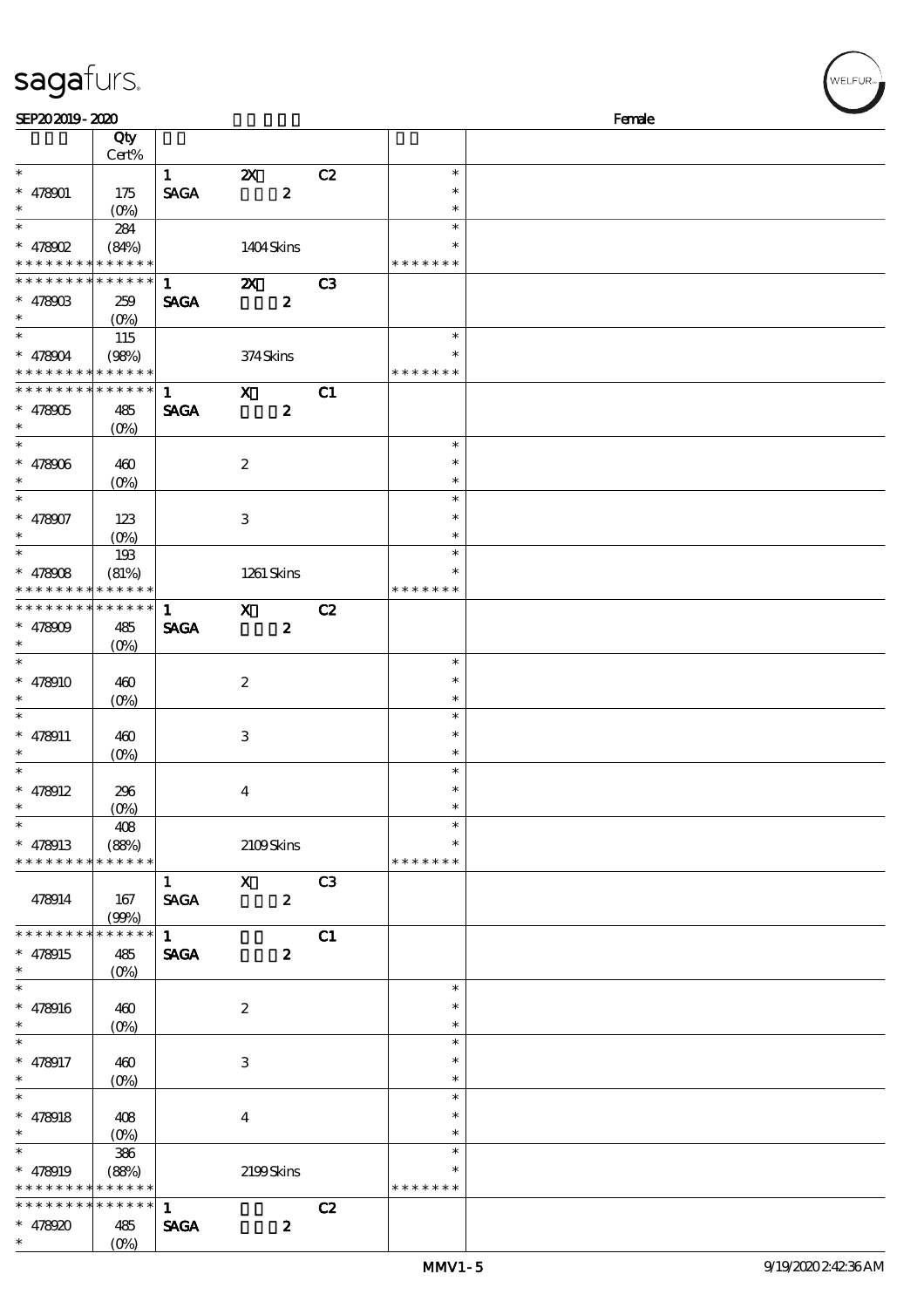| sagafurs.                                |                                 |              |                         |                |                         | WELFUR <sub>™</sub> |
|------------------------------------------|---------------------------------|--------------|-------------------------|----------------|-------------------------|---------------------|
| SEP202019-2020                           |                                 |              |                         |                |                         | Female              |
|                                          | Qty                             |              |                         |                |                         |                     |
| $\ast$                                   | $\mbox{Cert}\%$                 | $\mathbf{1}$ |                         | C2             | $\ast$                  |                     |
| $* 478921$                               | 460                             | <b>SAGA</b>  | $\boldsymbol{z}$        |                | $\ast$                  |                     |
| $\ast$                                   | $(0\%)$                         |              |                         |                | $\ast$                  |                     |
| $\ast$                                   |                                 |              |                         |                | $\ast$                  |                     |
| $* 478922$                               | 460<br>$(0\%)$                  |              | $\,3$                   |                | $\ast$<br>$\ast$        |                     |
| $\ast$                                   |                                 |              |                         |                | $\ast$                  |                     |
| $* 478923$                               | 460                             |              | $\overline{\mathbf{4}}$ |                | $\ast$                  |                     |
| $\ast$                                   | $(O_0)$                         |              |                         |                | $\ast$                  |                     |
| $* 478924$                               | 460                             |              | $\mathbf 5$             |                | $\ast$<br>$\ast$        |                     |
| $\ast$                                   | $(0\%)$                         |              |                         |                | $\ast$                  |                     |
| $\ast$                                   |                                 |              |                         |                | $\ast$                  |                     |
| $* 478925$                               | 460                             |              | 6                       |                | $\ast$                  |                     |
| $\ast$<br>$\ast$                         | $(0\%)$                         |              |                         |                | $\ast$<br>$\ast$        |                     |
| $* 478926$                               | 479                             |              | $\tau$                  |                | $\ast$                  |                     |
| $\ast$                                   | $(O\!/\!\!\delta)$              |              |                         |                | $\ast$                  |                     |
| $\ast$                                   |                                 |              |                         |                | $\ast$                  |                     |
| $* 478927$<br>$\ast$                     | 460                             |              | $\bf 8$                 |                | $\ast$<br>*             |                     |
| $\ast$                                   | (91%)                           |              |                         |                | $\ast$                  |                     |
| $* 478928$                               | 460                             |              | $\boldsymbol{9}$        |                | $\ast$                  |                     |
| $\ast$                                   | (94%)                           |              |                         |                | $\ast$                  |                     |
| $\ast$                                   | 102                             |              |                         |                | $\ast$                  |                     |
| $* 478029$                               | (97%)<br>* * * * * * * * * *    |              | 4286Skins               |                | $\ast$<br>* * * * * * * |                     |
| * * * * * * * * * * * * * *              |                                 | $\mathbf{1}$ |                         | C <sub>3</sub> |                         |                     |
| * $47800$                                | 485                             | <b>SAGA</b>  | $\boldsymbol{z}$        |                |                         |                     |
| $\ast$                                   | $(0\%)$                         |              |                         |                |                         |                     |
| $\ast$<br>$* 478031$                     | 414                             |              | $\boldsymbol{2}$        |                | $\ast$<br>$\ast$        |                     |
| $\ast$                                   | $(0\%)$                         |              |                         |                | $\ast$                  |                     |
| $\ast$                                   | 446                             |              |                         |                | $\ast$                  |                     |
| $* 478032$                               | (97%)                           |              | 1345 Skins              |                |                         |                     |
| * * * * * * * * <mark>* * * * * *</mark> |                                 | $\mathbf{1}$ |                         | C1             | * * * * * * *           |                     |
| 478933                                   | 457                             | <b>SAGA</b>  | $\boldsymbol{z}$        |                |                         |                     |
|                                          | (88%)                           |              |                         |                |                         |                     |
| * * * * * * * * * * * * * *              |                                 | $1 \quad$    |                         | C2             |                         |                     |
| $* 478034$<br>$\ast$                     | 485                             | <b>SAGA</b>  | $\boldsymbol{z}$        |                |                         |                     |
| $\ast$                                   |                                 |              |                         |                | $\ast$                  |                     |
| $* 478935$                               | 460                             |              | $\boldsymbol{2}$        |                | $\ast$                  |                     |
| $\ast$<br>$\overline{\ast}$              |                                 |              |                         |                | $\ast$<br>$\ast$        |                     |
| $* 478036$                               | 460                             |              | $\,3\,$                 |                | $\ast$                  |                     |
| $\ast$                                   | $(O\!\!\!\!\!\!\backslash\rho)$ |              |                         |                | $\ast$                  |                     |
| $\ast$                                   |                                 |              |                         |                | $\ast$                  |                     |
| $* 478037$                               | 460                             |              | $\boldsymbol{4}$        |                | $\ast$                  |                     |
| $\ast$<br>$\ast$                         | $(O\!/\!\!\delta)$              |              |                         |                | $\ast$<br>$\ast$        |                     |
| $* 478038$                               | 460                             |              | $\mathbf 5$             |                | $\ast$                  |                     |
| $\ast$                                   | $(O\%)$                         |              |                         |                | $\ast$                  |                     |
| $\overline{\phantom{a}^*}$               |                                 |              |                         |                | $\ast$                  |                     |
| $* 478039$<br>$\ast$                     | 460                             |              | $\,6\,$                 |                | $\ast$<br>$\ast$        |                     |
|                                          | $(0\%)$                         |              |                         |                | $\ast$                  |                     |
| $* 478940$                               | 459                             |              | $\tau$                  |                | $\ast$                  |                     |

(0%)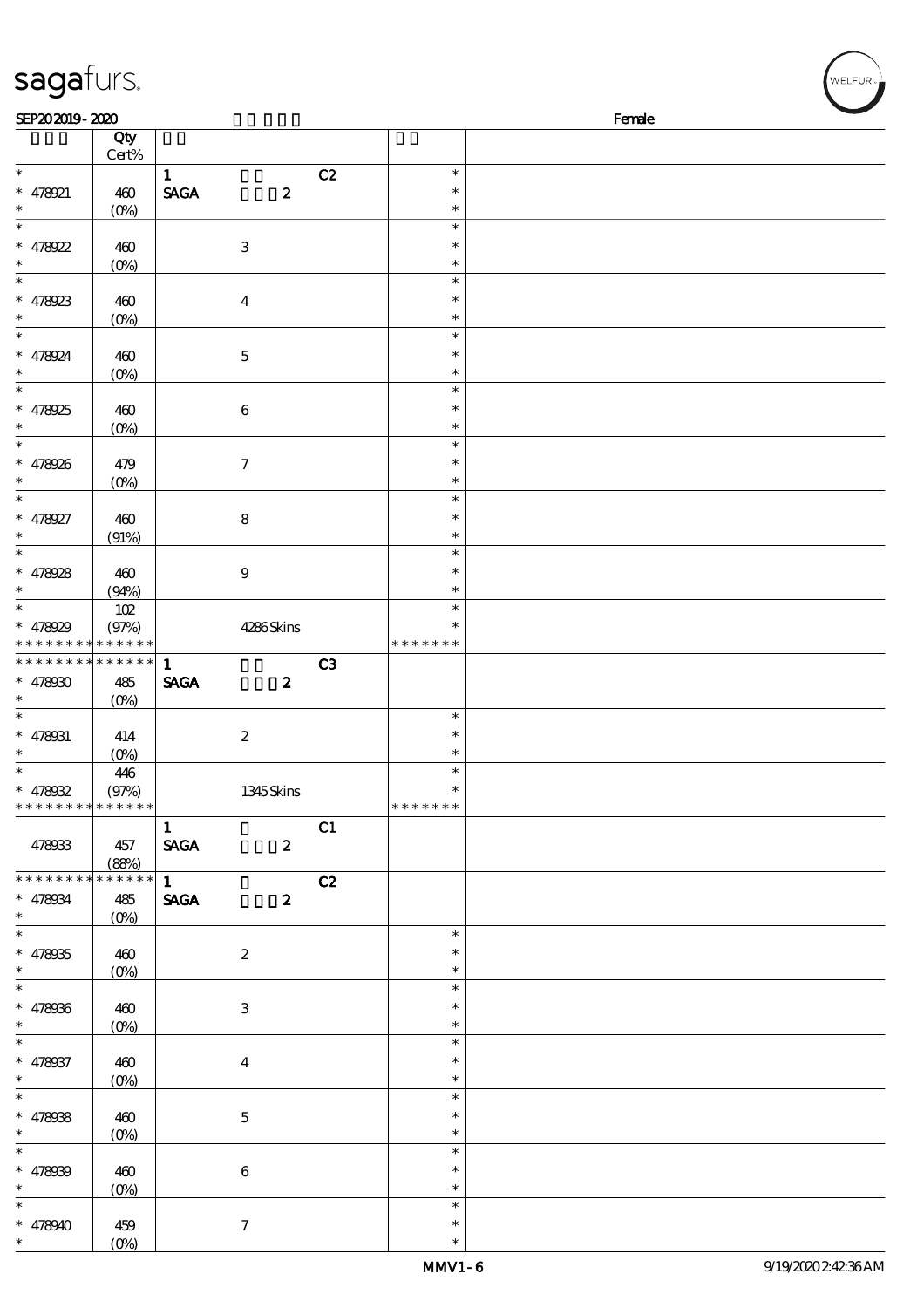| SEP202019-2020           |                            |                                |                  |                |               | Female |
|--------------------------|----------------------------|--------------------------------|------------------|----------------|---------------|--------|
|                          | Qty                        |                                |                  |                |               |        |
|                          | Cert%                      |                                |                  |                |               |        |
| $\ast$                   |                            | $\mathbf{1}$                   |                  | C2             | $\ast$        |        |
| $* 478041$               | 460                        | $\operatorname{\mathsf{SAGA}}$ | $\boldsymbol{z}$ |                | $\ast$        |        |
| $\ast$                   | (96%)                      |                                |                  |                | $\ast$        |        |
| $\overline{\ast}$        |                            |                                |                  |                | $\ast$        |        |
| $* 478042$               | 460                        |                                | $\boldsymbol{9}$ |                | $\ast$        |        |
| $\ast$                   | (87%)                      |                                |                  |                | $\ast$        |        |
|                          | 378                        |                                |                  |                | $\ast$        |        |
| * 478943                 | (94%)                      |                                | 4542Skins        |                | $\ast$        |        |
| * * * * * * * *          | * * * * * *                |                                |                  |                | * * * * * * * |        |
| * * * * * * * *          | * * * * * *                | $\mathbf{1}$                   |                  | C <sub>3</sub> |               |        |
| $* 478944$               | 485                        | <b>SAGA</b>                    | $\boldsymbol{z}$ |                |               |        |
| $\ast$                   | $(O\%)$                    |                                |                  |                |               |        |
| $\overline{\ast}$        |                            |                                |                  |                | $\ast$        |        |
| $* 478945$               | 440                        |                                | $\boldsymbol{2}$ |                | $\ast$        |        |
| $\ast$                   | (98%)                      |                                |                  |                | $\ast$        |        |
| $\overline{\phantom{0}}$ |                            |                                |                  |                | $\ast$        |        |
| $* 478946$               | 45                         |                                | $\,3\,$          |                | $\ast$        |        |
| $\ast$                   | (97%)                      |                                |                  |                | $\ast$        |        |
| $\ast$                   | 273                        |                                |                  |                | $\ast$        |        |
| * 478947                 |                            |                                |                  |                | $\ast$        |        |
| * * * * * * * *          | $(O\!/\!o)$<br>* * * * * * |                                | 1243Skins        |                | * * * * * * * |        |
| * * * * * * * *          | * * * * * *                |                                |                  |                |               |        |
|                          |                            | $\mathbf{1}$                   |                  | C1             |               |        |
| $* 478948$               | 485                        | <b>SAGA</b>                    | $\boldsymbol{z}$ |                |               |        |
| $\ast$<br>$\ast$         | (O <sub>0</sub> )          |                                |                  |                |               |        |
|                          |                            |                                |                  |                | $\ast$        |        |
| $* 478949$               | 460                        |                                | $\boldsymbol{2}$ |                | $\ast$        |        |
| $\ast$                   | $(O\%)$                    |                                |                  |                | $\ast$        |        |
| $\overline{\ast}$        |                            |                                |                  |                | $\ast$        |        |
| $* 478000$               | 210                        |                                | $\,3\,$          |                | $\ast$        |        |
| $\ast$                   | $(0\%)$                    |                                |                  |                | $\ast$        |        |
|                          | 423                        |                                |                  |                | $\ast$        |        |
| $* 478051$               | (82%)                      |                                | 1578Skins        |                | $\ast$        |        |
| * * * * * * * *          | * * * * * *                |                                |                  |                | * * * * * * * |        |
| * * * * * * * *          | * * * * * *                | 1                              |                  | C2             |               |        |
| $* 478052$               | 485                        | <b>SAGA</b>                    | $\boldsymbol{z}$ |                |               |        |
|                          | (0%)                       |                                |                  |                |               |        |
| $\ast$                   |                            |                                |                  |                | $\ast$        |        |
| $* 478053$               | 460                        |                                | $\boldsymbol{2}$ |                | $\ast$        |        |
| $\ast$                   | $(0\%)$                    |                                |                  |                | $\ast$        |        |
| $\ast$                   |                            |                                |                  |                | $\ast$        |        |
| * 478954                 | 460                        |                                | $\,3$            |                | $\ast$        |        |
| $\ast$                   | $(0\%)$                    |                                |                  |                | $\ast$        |        |
| $\ast$                   |                            |                                |                  |                | $\ast$        |        |
| $* 478055$               | 460                        |                                | $\boldsymbol{4}$ |                | $\ast$        |        |
| $\ast$                   | $(0\%)$                    |                                |                  |                | $\ast$        |        |
| $\ast$                   |                            |                                |                  |                | $\ast$        |        |
| $* 478056$               | 460                        |                                | $\mathbf 5$      |                | $\ast$        |        |
| $\ast$                   | (0%                        |                                |                  |                | $\ast$        |        |
| $\ast$                   |                            |                                |                  |                | $\ast$        |        |
| * 478957                 | 460                        |                                | $\,6\,$          |                | $\ast$        |        |
| $\ast$                   | (97%)                      |                                |                  |                | $\ast$        |        |
| $\ast$                   |                            |                                |                  |                | $\ast$        |        |
| $* 478058$               | 460                        |                                | $\boldsymbol{7}$ |                | $\ast$        |        |
| $\ast$                   | (91%)                      |                                |                  |                | $\ast$        |        |
| $\ast$                   |                            |                                |                  |                | $\ast$        |        |
|                          |                            |                                |                  |                | $\ast$        |        |
| * $478000$<br>$\ast$     | 279                        |                                | $\bf 8$          |                | $\ast$        |        |
| $\ast$                   | (97%)                      |                                |                  |                | $\ast$        |        |
|                          | $312\,$                    |                                |                  |                |               |        |
| * $478900$               | $(O\%)$                    |                                | 3836Skins        |                | $\ast$        |        |

\* \* \* \* \* \* \*

\* \* \* \* \* \* \* \* \* \* \*

sagafurs.

WELFUR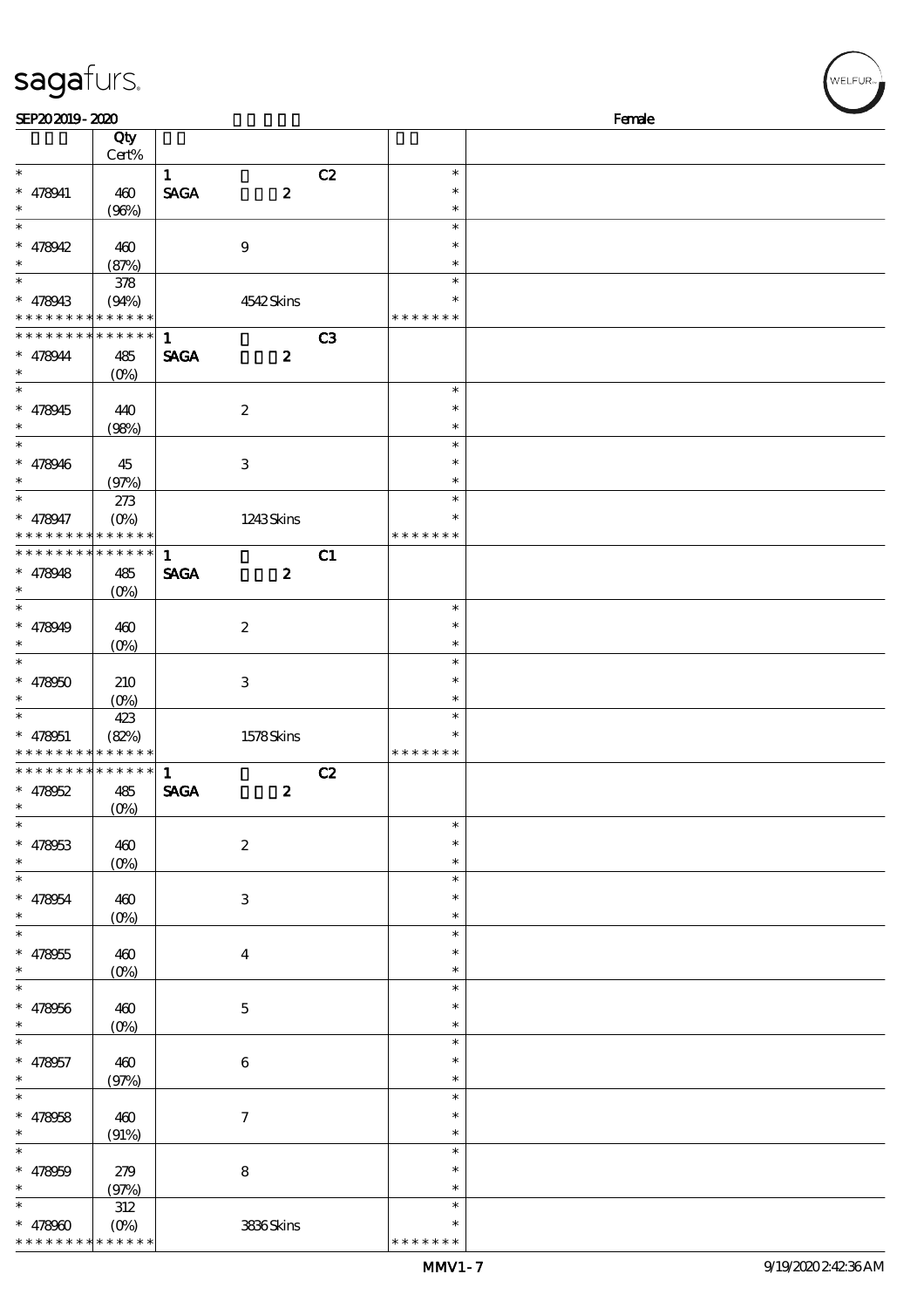| sagafurs.                                |                      |              |                           |                |               | WELFUR <sub>™</sub> |  |
|------------------------------------------|----------------------|--------------|---------------------------|----------------|---------------|---------------------|--|
| SEP202019-2020                           |                      |              |                           |                |               | Female              |  |
|                                          | Qty                  |              |                           |                |               |                     |  |
|                                          | Cert%                |              |                           |                |               |                     |  |
| * * * * * * * *                          | * * * * * *          | $\mathbf{1}$ |                           | C3             |               |                     |  |
| $* 478961$                               | 485                  | <b>SAGA</b>  | $\boldsymbol{z}$          |                |               |                     |  |
| $\ast$                                   | $(O\%)$              |              |                           |                |               |                     |  |
| $\ast$                                   |                      |              |                           |                | $\ast$        |                     |  |
| $* 478062$                               | 158                  |              | $\boldsymbol{2}$          |                | $\ast$        |                     |  |
| $\ast$                                   | (O <sub>0</sub> )    |              |                           |                | $\ast$        |                     |  |
| $\ast$                                   | 412                  |              |                           |                | $\ast$        |                     |  |
| $* 478963$                               | (90%)                |              | 1055Skins                 |                | $\ast$        |                     |  |
| * * * * * * * * * * * * * *              |                      |              |                           |                | * * * * * * * |                     |  |
| * * * * * * * *                          | * * * * * *          | $\mathbf{1}$ | $\mathbf{x}$              | C1             |               |                     |  |
| $* 478064$                               | 390                  | <b>SAGA</b>  | $\boldsymbol{z}$          |                |               |                     |  |
| $\ast$                                   | $(O\%)$              |              |                           |                |               |                     |  |
| $\ast$                                   | 131                  |              |                           |                | $\ast$        |                     |  |
| $* 478965$                               | (100%)               |              | 521 Skins                 |                | $\ast$        |                     |  |
| * * * *                                  | * * * * * *          |              |                           |                | * * * * * * * |                     |  |
| * * * * * * * *                          | * * * * * *          | $\mathbf{1}$ | $\boldsymbol{\mathsf{X}}$ | C2             |               |                     |  |
| $* 478066$                               | 485                  | <b>SAGA</b>  | $\boldsymbol{2}$          |                |               |                     |  |
| $\ast$                                   | $(O\%)$              |              |                           |                |               |                     |  |
| $\ast$                                   |                      |              |                           |                | $\ast$        |                     |  |
| $* 478067$                               | 173                  |              | $\boldsymbol{2}$          |                | $\ast$        |                     |  |
| $\ast$                                   | $(O\%)$              |              |                           |                | $\ast$        |                     |  |
| $\ast$                                   | 313                  |              |                           |                | $\ast$        |                     |  |
| $* 478068$                               | (94%)                |              | 971 Skins                 |                | $\ast$        |                     |  |
| * * * * *                                | * * * * * *          |              |                           |                | * * * * * * * |                     |  |
| * * * * * * * * <mark>* * * * * *</mark> |                      | $\mathbf{1}$ | $\mathbf{x}$              | C <sub>3</sub> |               |                     |  |
| $* 478009$                               | 230                  | <b>SAGA</b>  | $\boldsymbol{2}$          |                |               |                     |  |
| $\ast$                                   | $(O\%)$              |              |                           |                |               |                     |  |
|                                          | 142                  |              |                           |                | $\ast$        |                     |  |
| $* 478970$                               | (95%)                |              | 372Skins                  |                | $\ast$        |                     |  |
| * * * * * * * * <mark>* * * * * *</mark> |                      |              |                           |                | * * * * * * * |                     |  |
| * * * * * * * * * * * * * *              |                      | $\mathbf{1}$ | $\mathbf{x}$              | C2             |               |                     |  |
| $* 478971$                               | 485                  | IA           | $\mathbf{1}$              | COR1           |               |                     |  |
| $\ast$                                   | $(0\%)$              |              |                           |                |               |                     |  |
| $\ast$                                   |                      |              |                           |                | $\ast$        |                     |  |
| $* 478972$                               | 145                  |              | $\boldsymbol{2}$          |                | $\ast$        |                     |  |
|                                          | $(O\%)$              |              |                           |                | $\ast$        |                     |  |
|                                          | 142                  |              |                           |                | $\ast$        |                     |  |
| $* 478973$                               | (100%)               |              | 772Skins                  |                | $\ast$        |                     |  |
| * * * * * * * *                          | * * * * * *          |              |                           |                | * * * * * * * |                     |  |
| * * * * * * * * * * * * * *              |                      | $\mathbf{1}$ |                           | C2             |               |                     |  |
| $* 478974$                               | 485                  | IA           |                           | 1 COR1         |               |                     |  |
| $\ast$                                   | $(O\%)$              |              |                           |                |               |                     |  |
| $\ast$                                   |                      |              |                           |                | $\ast$        |                     |  |
| $* 478975$                               | 281                  |              | $\boldsymbol{z}$          |                | $\ast$        |                     |  |
| $\ast$                                   | $(O\%)$              |              |                           |                | $\ast$        |                     |  |
|                                          | $92$                 |              |                           |                | $\ast$        |                     |  |
| $* 478976$                               | (100%)               |              | 858Skins                  |                |               |                     |  |
| * * * * * * * * <mark>* * * * * *</mark> |                      |              |                           |                | * * * * * * * |                     |  |
|                                          |                      | $\mathbf{1}$ | $\mathbf{x}$              | C1             |               |                     |  |
| 478977                                   | 397                  | <b>SROY</b>  | $\overline{\phantom{a}}$  |                |               |                     |  |
|                                          | $(\Theta)$           |              |                           |                |               |                     |  |
|                                          |                      | 1            | $\boldsymbol{\mathsf{Z}}$ | C2             |               |                     |  |
| 478978                                   | 478                  | <b>SROY</b>  | $\mathbf{1}$              |                |               |                     |  |
|                                          | (17%)<br>* * * * * * |              |                           |                |               |                     |  |
| * * * * * * *                            |                      | $1 \quad$    | $\boldsymbol{\mathsf{Z}}$ | C <sub>3</sub> |               |                     |  |
| $* 478979$                               | 465                  | <b>SROY</b>  | $\mathbf{1}$              |                |               |                     |  |
| $\ast$                                   | $(O\%)$              |              |                           |                |               |                     |  |

\* \*

\*

\*

\* 478980 104

 $(0%)$ 

2

 $w$ ELFUR<sub><sup>n</sub></sub></sub></sup>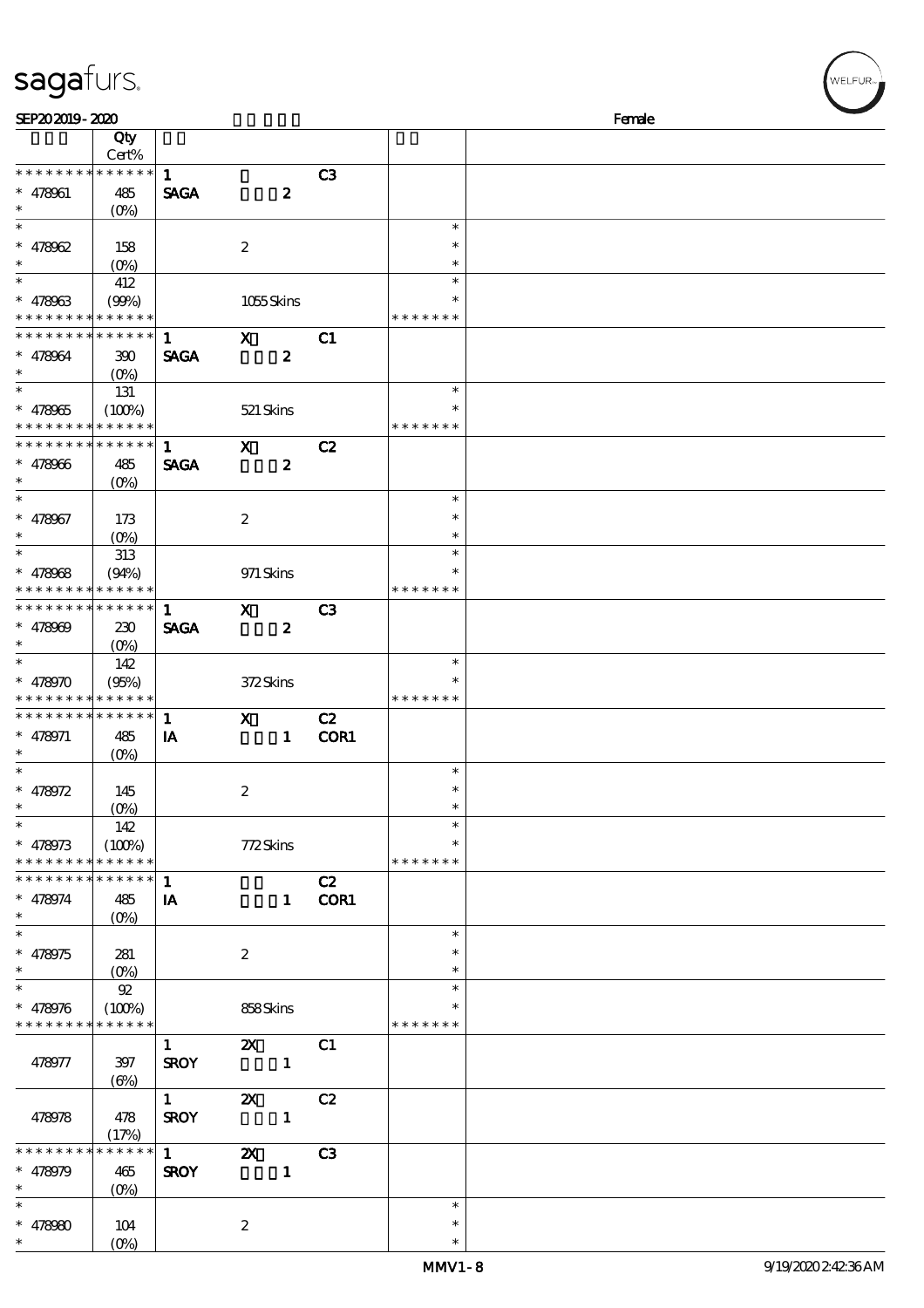| sagafurs. |
|-----------|
|-----------|

| SEP202019-2020                |                   |              |                           |              |                |               | Female |
|-------------------------------|-------------------|--------------|---------------------------|--------------|----------------|---------------|--------|
|                               | Qty               |              |                           |              |                |               |        |
|                               | Cert%             |              |                           |              |                |               |        |
| $\ast$                        | 114               | $\mathbf{1}$ | $\boldsymbol{\mathsf{z}}$ |              | C <sub>3</sub> | $\ast$        |        |
| $* 478081$                    |                   | <b>SROY</b>  |                           | $\mathbf{1}$ |                | $\ast$        |        |
| * * * * * * * * * * * * * *   | (100%)            |              |                           |              |                | * * * * * * * |        |
|                               |                   |              |                           |              |                |               |        |
| * * * * * * * *               | * * * * * *       | $\mathbf{1}$ | $\mathbf{x}$              |              | C1             |               |        |
| $* 478082$                    | 425               | <b>SROY</b>  |                           | $\mathbf{1}$ |                |               |        |
| $\ast$                        | (13%)             |              |                           |              |                |               |        |
| $\overline{\phantom{0}}$      | 85                |              |                           |              |                | $\ast$        |        |
| $* 478083$                    | (3%)              |              | 510Skins                  |              |                |               |        |
| * * * * * * * * * * * * * *   |                   |              |                           |              |                | * * * * * * * |        |
|                               |                   |              |                           |              |                |               |        |
| * * * * * * * * * * * * * * * |                   | $\mathbf{1}$ | $\mathbf X$               |              | C2             |               |        |
| $* 478084$                    | 465               | <b>SROY</b>  |                           | $\mathbf{1}$ |                |               |        |
| $\ast$                        | $(O\!/\!o)$       |              |                           |              |                |               |        |
| $\overline{\phantom{0}}$      |                   |              |                           |              |                | $\ast$        |        |
| $* 478085$                    | 440               |              | $\boldsymbol{2}$          |              |                | $\ast$        |        |
| $\ast$                        |                   |              |                           |              |                | $\ast$        |        |
| $\overline{\phantom{0}}$      | $(0\%)$           |              |                           |              |                |               |        |
|                               |                   |              |                           |              |                | $\ast$        |        |
| $* 478086$                    | 440               |              | $\ensuremath{\mathbf{3}}$ |              |                | $\ast$        |        |
| $\ast$                        | $(O\!/\!o)$       |              |                           |              |                | $\ast$        |        |
| $\ast$                        |                   |              |                           |              |                | $\ast$        |        |
| $* 478087$                    | 314               |              | $\overline{\mathbf{4}}$   |              |                | $\ast$        |        |
| $\ast$                        |                   |              |                           |              |                | $\ast$        |        |
| $\ast$                        | $(O\%)$           |              |                           |              |                | $\ast$        |        |
|                               | $30\!\mathrm{Z}$  |              |                           |              |                |               |        |
| $* 478088$                    | (100%)            |              | 1961 Skins                |              |                | $\ast$        |        |
| * * * * * * * *               | * * * * * *       |              |                           |              |                | * * * * * * * |        |
|                               |                   | $\mathbf{1}$ | $\mathbf{x}$              |              | C <sub>3</sub> |               |        |
| 478989                        | 232               | <b>SROY</b>  |                           | $\mathbf{1}$ |                |               |        |
|                               | (20%)             |              |                           |              |                |               |        |
|                               |                   |              |                           |              |                |               |        |
|                               |                   | $\mathbf{1}$ |                           |              | C1             |               |        |
| 478990                        | 158               | <b>SROY</b>  |                           | $\mathbf{1}$ |                |               |        |
|                               | (12%)             |              |                           |              |                |               |        |
| * * * * * * * *               | * * * * * *       | $\mathbf{1}$ |                           |              | C2             |               |        |
| $* 478001$                    | 465               | <b>SROY</b>  |                           | $\mathbf{1}$ |                |               |        |
| $\ast$                        | (O <sub>0</sub> ) |              |                           |              |                |               |        |
| $\ast$                        |                   |              |                           |              |                | $\ast$        |        |
|                               |                   |              |                           |              |                | $\ast$        |        |
| $* 478992$                    | 440               |              | $\boldsymbol{2}$          |              |                |               |        |
| $*$                           | (0%)              |              |                           |              |                | $\ast$        |        |
| $\ast$                        |                   |              |                           |              |                | $\ast$        |        |
| $* 47890B$                    | 440               |              | $\ensuremath{\mathbf{3}}$ |              |                | $\ast$        |        |
| $\ast$                        | $(0\%)$           |              |                           |              |                | $\ast$        |        |
| $\ast$                        |                   |              |                           |              |                | $\ast$        |        |
|                               |                   |              |                           |              |                | $\ast$        |        |
| $* 478004$                    | 440               |              | $\boldsymbol{4}$          |              |                |               |        |
| $\ast$                        | $(0\%)$           |              |                           |              |                | $\ast$        |        |
| $\ast$                        |                   |              |                           |              |                | $\ast$        |        |
| $* 478995$                    | 94                |              | $\mathbf 5$               |              |                | *             |        |
| $\ast$                        | $(O\%)$           |              |                           |              |                | $\ast$        |        |
| $\ast$                        | $3\!\!3\!$        |              |                           |              |                | $\ast$        |        |
|                               |                   |              |                           |              |                |               |        |
| $* 478006$                    | (90%)             |              | 2217Skins                 |              |                |               |        |
| * * * * * * * *               | * * * * * *       |              |                           |              |                | * * * * * * * |        |
| * * * * * * * *               | ******            | $\mathbf{1}$ |                           |              | C3             |               |        |
| $* 478997$                    | 465               | <b>SROY</b>  |                           | $\mathbf{1}$ |                |               |        |
| $*$                           | $(O_0)$           |              |                           |              |                |               |        |
| $\overline{\ast}$             |                   |              |                           |              |                | $\ast$        |        |
| $* 478008$                    | 299               |              | $\boldsymbol{2}$          |              |                | $\ast$        |        |
| $\ast$                        |                   |              |                           |              |                |               |        |
|                               | $(0\%)$           |              |                           |              |                | $\ast$        |        |
| $\ast$                        | 128               |              |                           |              |                | $\ast$        |        |
| $* 478000$                    | (100%)            |              | 892Skins                  |              |                | $\ast$        |        |
| * * * * * * * *               | * * * * * *       |              |                           |              |                | * * * * * * * |        |
|                               |                   | $\mathbf{1}$ |                           |              | C1             |               |        |
|                               |                   | <b>SROY</b>  |                           |              |                |               |        |
| 479000                        | 164               |              |                           | $\mathbf{1}$ |                |               |        |
|                               | (11%)             |              |                           |              |                |               |        |

**VELFUR**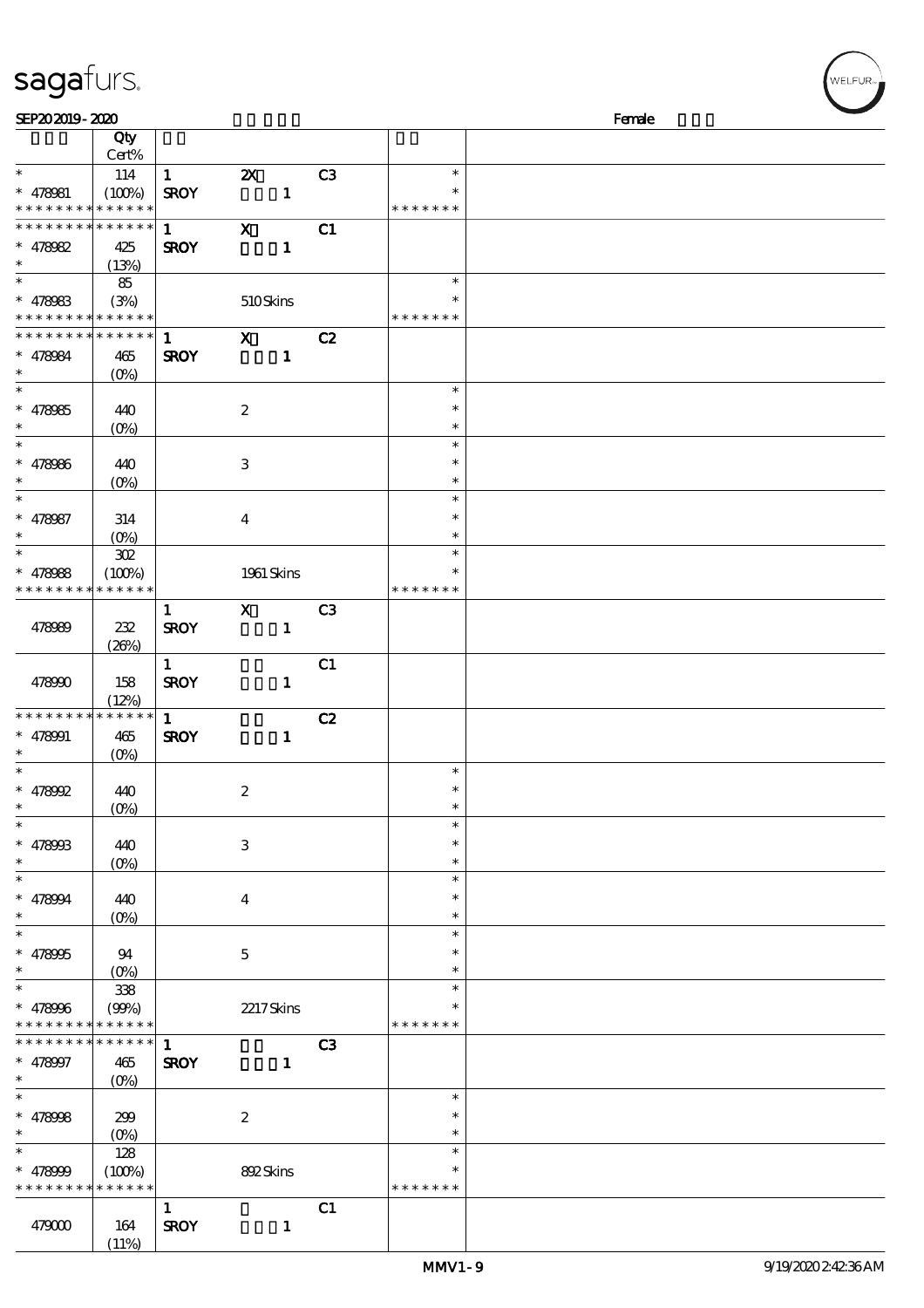| sagafurs.                                  |                    |                        |                           |                |               | WELFUR <sub>™</sub> |
|--------------------------------------------|--------------------|------------------------|---------------------------|----------------|---------------|---------------------|
| SEP202019-2020                             |                    |                        |                           |                |               | Female              |
|                                            | Qty                |                        |                           |                |               |                     |
|                                            | Cert%              |                        |                           |                |               |                     |
|                                            |                    | $\mathbf{1}$           |                           | C2             |               |                     |
|                                            |                    |                        |                           |                |               |                     |
| 479001                                     | 66                 | <b>SROY</b>            | $\mathbf{1}$              |                |               |                     |
|                                            | (3%)               |                        |                           |                |               |                     |
|                                            |                    | $\mathbf{1}$           |                           | C1             |               |                     |
| 479002                                     | 410                | <b>SROY</b>            | $\mathbf{1}$              |                |               |                     |
|                                            | (12%)              |                        |                           |                |               |                     |
| * * * * * * * * * * * * * *                |                    | $\mathbf{1}$           |                           | C2             |               |                     |
| $* 47900B$                                 | 440                | <b>SROY</b>            | $\mathbf{1}$              |                |               |                     |
| $\ast$                                     | $(O\%)$            |                        |                           |                |               |                     |
| $\overline{\ast}$                          |                    |                        |                           |                | $\ast$        |                     |
| $* 479004$                                 | 168                |                        | $\boldsymbol{2}$          |                | $\ast$        |                     |
| $\ast$                                     | $(O\%)$            |                        |                           |                | $\ast$        |                     |
| $\ast$                                     | 102                |                        |                           |                | $\ast$        |                     |
| $* 479005$                                 | (100%)             |                        | 710Skins                  |                | $\ast$        |                     |
| * * * * * * * *                            | * * * * * *        |                        |                           |                | * * * * * * * |                     |
|                                            |                    | $\mathbf{1}$           |                           | C <sub>3</sub> |               |                     |
| 479006                                     | 413                | <b>SROY</b>            | $\mathbf{1}$              |                |               |                     |
|                                            | (15%)              |                        |                           |                |               |                     |
|                                            |                    | $1 \quad \blacksquare$ | $\mathbf X$               |                |               |                     |
|                                            |                    |                        |                           | C1             |               |                     |
| 479007                                     | 153                | <b>SROY</b>            | $\mathbf{1}$              |                |               |                     |
|                                            | (13%)              |                        |                           |                |               |                     |
|                                            |                    | $1 \qquad \qquad$      | $\mathbf{x}$              | C1/C2          |               |                     |
| 479008                                     | 105                | <b>SROY</b>            | $\blacksquare$            |                |               |                     |
|                                            | (16%)              |                        |                           |                |               |                     |
|                                            |                    | $1 \quad \blacksquare$ | $\boldsymbol{X}$          | C3             |               |                     |
| 479009                                     | 184                | <b>SROY</b>            | $\mathbf{1}$              |                |               |                     |
|                                            | (32%)              |                        |                           |                |               |                     |
| * * * * * * * * * * * * * *                |                    | $\mathbf{1}$           | $\mathbf{X}$              | C1             |               |                     |
| $* 479010$                                 | 465                | <b>SROY</b>            | $\boldsymbol{z}$          |                |               |                     |
| $\ast$                                     | $(0\%)$            |                        |                           |                |               |                     |
| $\ast$                                     |                    |                        |                           |                | $\ast$        |                     |
| $* 479011$                                 | 391                |                        | $\boldsymbol{z}$          |                | $\ast$        |                     |
| $\ast$                                     | (0%)               |                        |                           |                | $\ast$        |                     |
| $\ast$                                     | 202                |                        |                           |                | $\ast$        |                     |
| $* 479012$                                 | (100%)             |                        | 1058Skins                 |                |               |                     |
| * * * * * * * *                            | * * * * * *        |                        |                           |                | * * * * * * * |                     |
| * * * * * * * * * * * * * * *              |                    |                        |                           |                |               |                     |
|                                            |                    | $\mathbf{1}$           | $\mathbf{x}$              | C2             |               |                     |
| $* 479013$                                 | 465                | <b>SROY</b>            | $\boldsymbol{z}$          |                |               |                     |
| $\ast$                                     | $(O\!/\!\!\delta)$ |                        |                           |                |               |                     |
| $\ast$                                     |                    |                        |                           |                | $\ast$        |                     |
| $* 479014$                                 | 440                |                        | $\boldsymbol{2}$          |                | *             |                     |
| $\ast$                                     | $(O\%)$            |                        |                           |                | $\ast$        |                     |
| $\ast$                                     |                    |                        |                           |                | $\ast$        |                     |
| $* 479015$                                 | 440                |                        | $\ensuremath{\mathsf{3}}$ |                | $\ast$        |                     |
| $\ast$                                     | $(O\!/\!o)$        |                        |                           |                | $\ast$        |                     |
| $\overline{\ast}$                          |                    |                        |                           |                | $\ast$        |                     |
| $* 479016$                                 | 440                |                        | $\boldsymbol{4}$          |                | $\ast$        |                     |
| $\ast$                                     | $(0\%)$            |                        |                           |                | $\ast$        |                     |
| $\ast$                                     |                    |                        |                           |                | $\ast$        |                     |
| $* 479017$                                 | 460                |                        | $\mathbf 5$               |                | $\ast$        |                     |
| $\ast$                                     | (100%)             |                        |                           |                | $\ast$        |                     |
| $\ast$                                     | 88                 |                        |                           |                | $\ast$        |                     |
|                                            |                    |                        |                           |                | $\ast$        |                     |
| $* 479018$                                 | $(O\%)$            |                        | 2333Skins                 |                | * * * * * * * |                     |
| * * * * * * * * <mark>* * * * * * *</mark> |                    |                        |                           |                |               |                     |
| * * * * * * * * <mark>* * * * * * *</mark> |                    | $\mathbf{1}$           | $\mathbf{X}$              | C3             |               |                     |
| $* 479019$                                 | 459                | <b>SROY</b>            | $\boldsymbol{z}$          |                |               |                     |
| $\ast$                                     |                    |                        |                           |                |               |                     |
| $\ast$                                     | 163                |                        |                           |                | $\ast$        |                     |
| $* 479020$                                 | (100%)             |                        | 622Skins                  |                | $\ast$        |                     |

\* \* \* \* \* \* \*

\* \* \* \* \* \* \* \* <mark>\* \* \* \* \* \* \*</mark>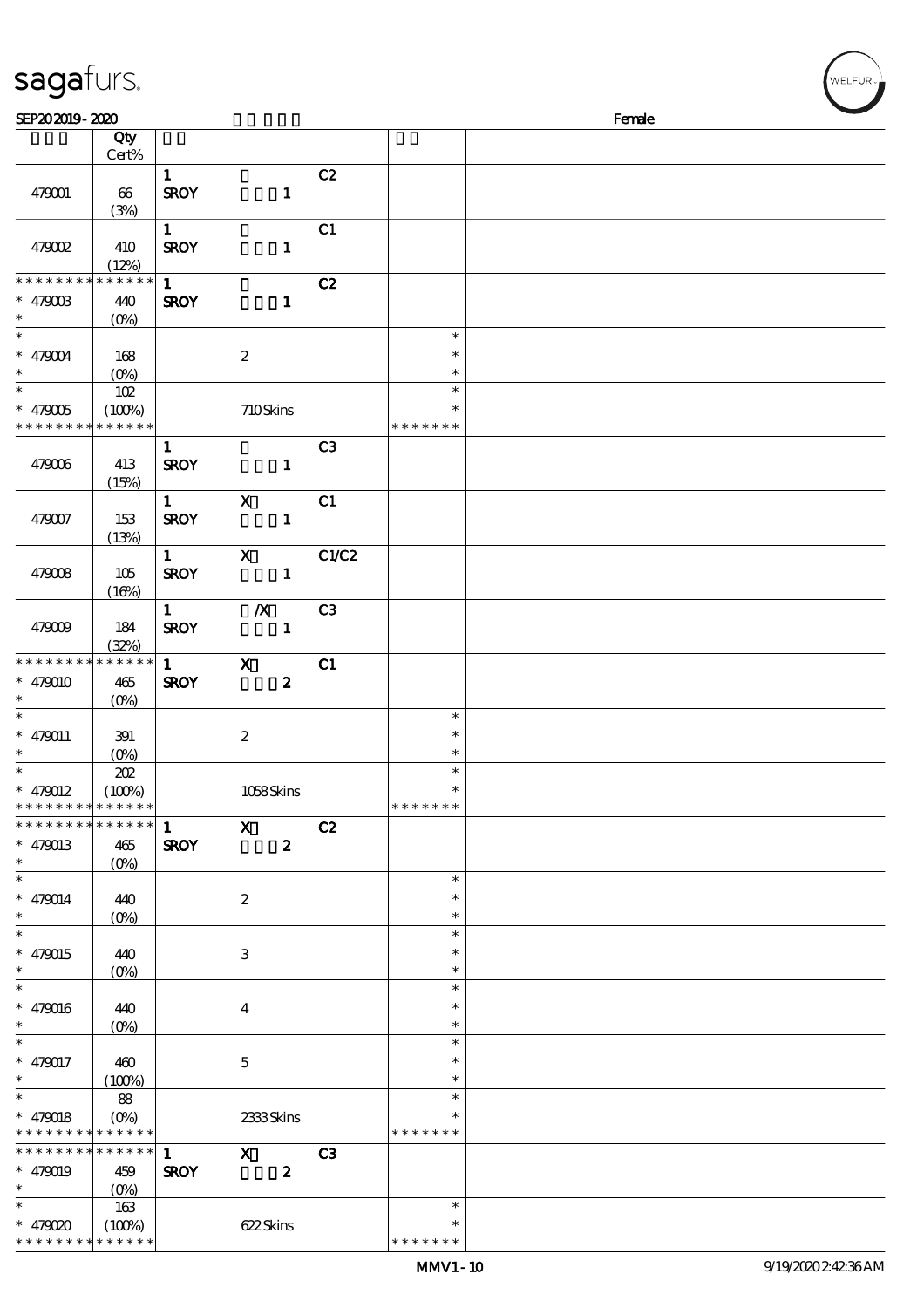| sagafurs.                               |                                         |                             |                  |                |                            | /<br>WELFUR <sub>™</sub> |
|-----------------------------------------|-----------------------------------------|-----------------------------|------------------|----------------|----------------------------|--------------------------|
| SEP202019-2020                          |                                         |                             |                  |                |                            | Female                   |
|                                         | Qty<br>Cert%                            |                             |                  |                |                            |                          |
| * * * * * * * *<br>* 479021             | * * * * * *<br>465                      | $\mathbf{1}$<br><b>SROY</b> | $\boldsymbol{z}$ | C1             |                            |                          |
| $\ast$<br>$\overline{\ast}$             | $(O\!/\!o)$                             |                             |                  |                | $\ast$                     |                          |
| * 479022<br>$\ast$                      | 440<br>$(0\%)$                          |                             | $\boldsymbol{2}$ |                | $\ast$<br>$\ast$           |                          |
| $\overline{\phantom{0}}$<br>$* 479023$  | 420                                     |                             | $\,3$            |                | $\ast$<br>$\ast$           |                          |
| $\ast$<br>$\overline{\phantom{0}}$      | $(0\%)$                                 |                             |                  |                | $\ast$<br>$\ast$           |                          |
| * 479024<br>$\ast$<br>$\overline{\ast}$ | 67<br>$(0\%)$                           |                             | $\boldsymbol{4}$ |                | $\ast$<br>$\ast$<br>$\ast$ |                          |
| $* 479025$<br>* * * * * * * *           | $321\,$<br>(100%)<br>* * * * * *        |                             | 1713Skins        |                | *<br>* * * * * * *         |                          |
| * * * * * * * *                         | $******$                                | $\mathbf{1}$                |                  | C2             |                            |                          |
| * 479026<br>$\ast$                      | 465<br>$(O\%)$                          | <b>SROY</b>                 | $\boldsymbol{z}$ |                |                            |                          |
| $\overline{\ast}$<br>* 479027           | 440                                     |                             | $\boldsymbol{2}$ |                | $\ast$<br>$\ast$           |                          |
| $\ast$<br>$\ast$                        | $(O\%)$                                 |                             |                  |                | $\ast$<br>$\ast$           |                          |
| * 479028<br>$\ast$                      | 440<br>$(O\%)$                          |                             | $\,3$            |                | $\ast$<br>$\ast$           |                          |
| $\ast$<br>* $479029$<br>$\ast$          | 440<br>$(0\%)$                          |                             | $\boldsymbol{4}$ |                | $\ast$<br>$\ast$<br>$\ast$ |                          |
| $\ast$<br>* $479000$                    | 440                                     |                             | $\mathbf 5$      |                | $\ast$<br>$\ast$           |                          |
| $\ast$<br>$\ast$                        | $(0\%)$                                 |                             |                  |                | $\ast$<br>$\ast$           |                          |
| $* 479031$<br>$\ast$                    | 440<br>(0%)                             |                             | $\,6\,$          |                | $\ast$<br>$\ast$           |                          |
| $\ast$<br>* $479032$<br>$\ast$          | 440<br>(100%)                           |                             | $\boldsymbol{7}$ |                | $\ast$<br>$\ast$<br>$\ast$ |                          |
| $\ast$<br>$* 479033$<br>$\ast$          | 310<br>(100%)                           |                             | $\bf 8$          |                | $\ast$<br>$\ast$<br>$\ast$ |                          |
| $\ast$<br>* 479034                      | 290<br>(0%)                             |                             | 3705Skins        |                | $\ast$<br>$\ast$           |                          |
| * * * * * * * *<br>* * * * * * * *      | * * * * * *<br>$* * * * * * *$          | $\mathbf{1}$                |                  | C <sub>3</sub> | * * * * * * *              |                          |
| $* 479035$<br>$\ast$                    | 465<br>$(O\!/\!\!\delta)$               | <b>SROY</b>                 | $\boldsymbol{z}$ |                |                            |                          |
| $\ast$<br>$* 479036$                    | 234                                     |                             | $\boldsymbol{2}$ |                | $\ast$<br>$\ast$           |                          |
| $\ast$<br>$\ast$                        | $(0\%)$<br>229                          |                             |                  |                | $\ast$<br>$\ast$           |                          |
| * 479037<br>* * * * * * * *             | (100%)<br>* * * * * *                   |                             | 928Skins         |                | $\ast$<br>* * * * * * *    |                          |
| 479038                                  | 280<br>(27%)                            | $\mathbf{1}$<br><b>SROY</b> | $\boldsymbol{z}$ | C1             |                            |                          |
| * * * * * * * *<br>$* 479039$<br>$\ast$ | * * * * * *<br>485<br>(O <sub>0</sub> ) | $\mathbf{1}$<br><b>SROY</b> | $\boldsymbol{z}$ | C2             |                            |                          |
| $\ast$<br>* $479040$                    | 173                                     |                             | $\boldsymbol{2}$ |                | $\ast$<br>$\ast$           |                          |

\* \*

(0%)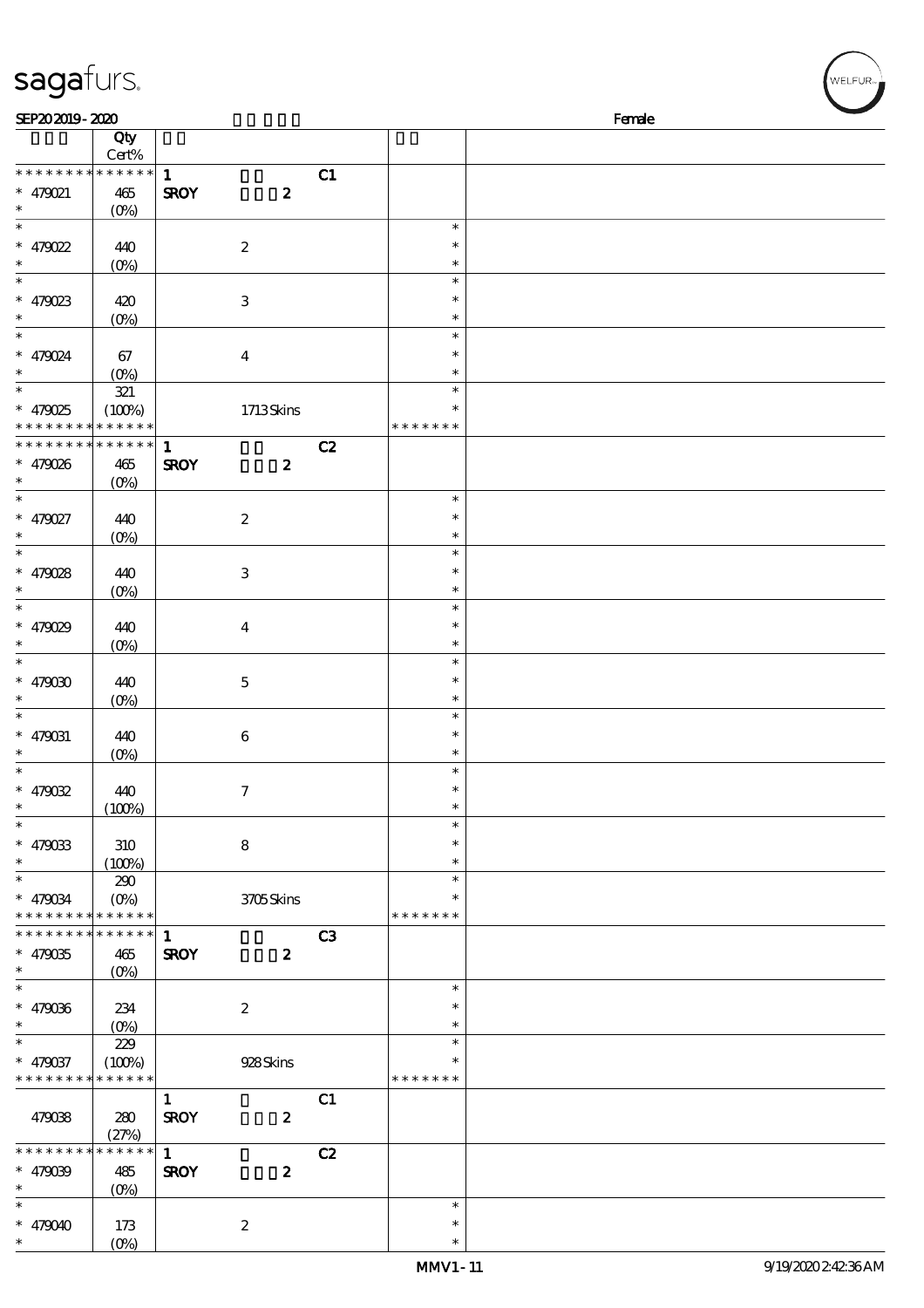| SEP202019-2020                           |                                 |                        |                                                                 |                |               | Female |
|------------------------------------------|---------------------------------|------------------------|-----------------------------------------------------------------|----------------|---------------|--------|
|                                          | Qty                             |                        |                                                                 |                |               |        |
|                                          | Cert%                           |                        |                                                                 |                |               |        |
| $\ast$                                   | 343                             | $\mathbf{1}$           |                                                                 | C2             | $\ast$        |        |
| $* 479041$                               | (95%)                           | <b>SROY</b>            | $\boldsymbol{z}$                                                |                | $\ast$        |        |
| * * * * * * * *                          | * * * * * *                     |                        |                                                                 |                | * * * * * * * |        |
|                                          |                                 | $\mathbf{1}$           |                                                                 | C <sub>3</sub> |               |        |
| 479042                                   | 141                             | <b>SROY</b>            | $\boldsymbol{z}$                                                |                |               |        |
|                                          | (100%)                          |                        |                                                                 |                |               |        |
| * * * * * * * *                          | * * * * * *                     | $\mathbf{1}$           |                                                                 | C1             |               |        |
| $* 479043$                               |                                 | <b>SROY</b>            | $\boldsymbol{z}$                                                |                |               |        |
| $\ast$                                   | 269                             |                        |                                                                 |                |               |        |
| $\ast$                                   |                                 |                        |                                                                 |                |               |        |
|                                          | 133                             |                        |                                                                 |                | $\ast$        |        |
| * 479044                                 | (91%)                           |                        | 402Skins                                                        |                | $\ast$        |        |
| * * * * * * * *                          | * * * * * *                     |                        |                                                                 |                | * * * * * * * |        |
| * * * * * * * *                          | * * * * * *                     | $\mathbf 1$            |                                                                 | C2             |               |        |
| * 479045                                 | 456                             | <b>SROY</b>            | $\boldsymbol{z}$                                                |                |               |        |
| $\ast$                                   | $(O\%)$                         |                        |                                                                 |                |               |        |
| $\ast$                                   | $383$                           |                        |                                                                 |                | $\ast$        |        |
| * 479046                                 | (97%)                           |                        | 839Skins                                                        |                | $\ast$        |        |
| * * * * * * * *                          | * * * * * *                     |                        |                                                                 |                | * * * * * * * |        |
| * * * * * * * *                          | $* * * * * * *$                 | $\mathbf{1}$           |                                                                 | C3             |               |        |
| * 479047                                 | 308                             | <b>SROY</b>            | $\boldsymbol{z}$                                                |                |               |        |
| $\ast$                                   | $(O\%)$                         |                        |                                                                 |                |               |        |
| $\ast$                                   |                                 |                        |                                                                 |                | $\ast$        |        |
|                                          | 109                             |                        |                                                                 |                |               |        |
| $* 479048$                               | (100%)                          |                        | 417Skins                                                        |                | $\ast$        |        |
| * * * * * * * *                          | * * * * * *                     |                        |                                                                 |                | * * * * * * * |        |
|                                          |                                 | $\mathbf{1}$           | X                                                               | C1             |               |        |
| 479049                                   | 192                             | <b>SROY</b>            | $\boldsymbol{z}$                                                |                |               |        |
|                                          | (38%)                           |                        |                                                                 |                |               |        |
| * * * * * * * *                          | * * * * * *                     | $\mathbf{1}$           | $\mathbf{x}$                                                    | C1/C2          |               |        |
| $* 479050$                               | 271                             | <b>SROY</b>            | $\boldsymbol{z}$                                                |                |               |        |
| $\ast$                                   | $(O\%)$                         |                        |                                                                 |                |               |        |
| $\ast$                                   | 189                             |                        |                                                                 |                | $\ast$        |        |
| $* 479051$                               | (98%)                           |                        | 460Skins                                                        |                | $\ast$        |        |
| * * * * * * * * <mark>* * * * * *</mark> |                                 |                        |                                                                 |                | * * * * * * * |        |
| * * * * * * * *                          | $***$ * * * *                   | $\mathbf{1}$           | $\mathbf x$                                                     | C2             |               |        |
| $* 479052$                               | 159                             | <b>SROY</b>            | $\boldsymbol{z}$                                                |                |               |        |
| $\ast$                                   | $(O\!\!\!\!\!\!\!\!\!\!/\,\!o)$ |                        |                                                                 |                |               |        |
| $\ast$                                   | 148                             |                        |                                                                 |                | $\ast$        |        |
| $* 479053$                               | (98%)                           |                        | 307Skins                                                        |                | $\ast$        |        |
| * * * * * * * *                          | * * * * * *                     |                        |                                                                 |                | * * * * * * * |        |
| * * * * * * * * <mark>* * * * * *</mark> |                                 |                        |                                                                 |                |               |        |
|                                          |                                 | $\mathbf{1}$           | $\mathbf{X}$                                                    | C3             |               |        |
| * 479054                                 | 104                             | <b>SROY</b>            | $\boldsymbol{z}$                                                |                |               |        |
| $\ast$<br>$\overline{\ast}$              |                                 |                        |                                                                 |                |               |        |
|                                          | 165                             |                        |                                                                 |                | $\ast$        |        |
| $* 479055$                               | (98%)                           |                        | 269Skins                                                        |                |               |        |
| * * * * * * * *                          | * * * * * *                     |                        |                                                                 |                | * * * * * * * |        |
|                                          |                                 | $\mathbf{1}$           | $\mathbf{X}$ and $\mathbf{X}$ and $\mathbf{X}$ and $\mathbf{X}$ | C1             |               |        |
| 479056                                   | 113                             | <b>LUMI</b>            | $\boldsymbol{z}$                                                |                |               |        |
|                                          | (15%)                           |                        |                                                                 |                |               |        |
|                                          |                                 | $1 \qquad \qquad$      | $\mathbf{X}$                                                    | C2             |               |        |
| 479057                                   | 283                             | <b>LUMI</b>            | $\boldsymbol{z}$                                                |                |               |        |
|                                          | (20%)                           |                        |                                                                 |                |               |        |
|                                          |                                 | $1 \quad \blacksquare$ | $\mathbf{X}$                                                    | C3             |               |        |
| 479058                                   | 105                             | <b>LUMI</b>            | $\boldsymbol{z}$                                                |                |               |        |
|                                          | (28%)                           |                        |                                                                 |                |               |        |
|                                          |                                 | $\overline{1}$         |                                                                 |                |               |        |
|                                          |                                 |                        | X / C1/C2                                                       |                |               |        |
| 479059                                   | 142                             | <b>LUMI</b>            | $\boldsymbol{z}$                                                |                |               |        |
|                                          | (21%)                           |                        |                                                                 |                |               |        |
|                                          |                                 | $1 \quad$              |                                                                 | C1             |               |        |
| 479060                                   | 101                             | <b>LUMI</b>            | $\boldsymbol{z}$                                                |                |               |        |

 $(16%)$ 

sagafurs.

WELFUR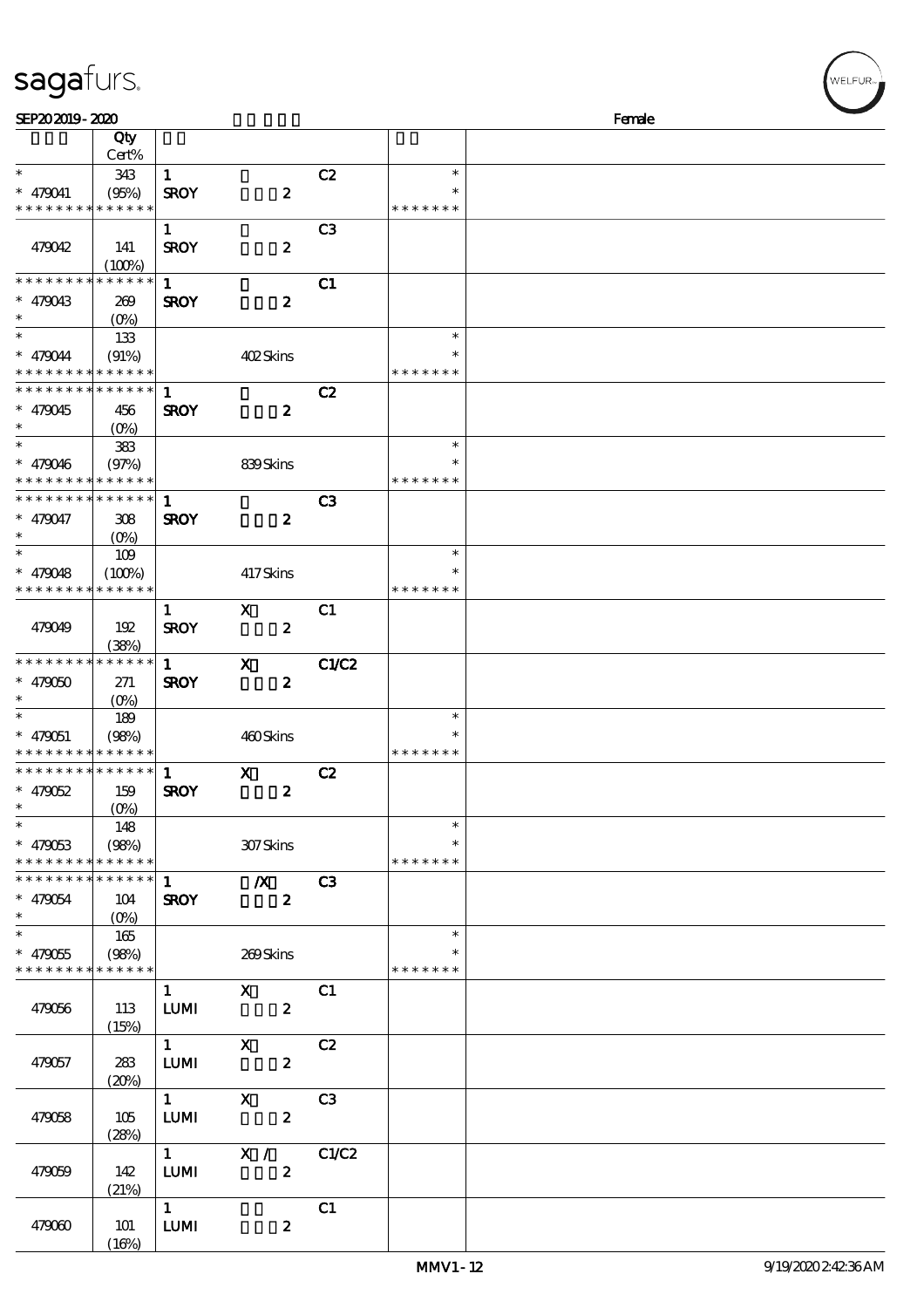| sagafurs.      |                    |              |                           |       | WELFUR <sub>™</sub> |
|----------------|--------------------|--------------|---------------------------|-------|---------------------|
| SEP202019-2020 |                    |              |                           |       | Female              |
|                | Qty                |              |                           |       |                     |
|                | Cert%              |              |                           |       |                     |
|                |                    | 1            |                           | C2    |                     |
| 479061         | 318                | <b>LUMI</b>  | $\boldsymbol{z}$          |       |                     |
|                | (17%)              |              |                           |       |                     |
|                |                    | $\mathbf{1}$ |                           | C1/C2 |                     |
| 479062         | 280                | <b>LUMI</b>  | $\boldsymbol{z}$          |       |                     |
|                | (22%)              |              |                           |       |                     |
|                |                    | 1            |                           | C1/C2 |                     |
| 479063         | 186                | <b>LUMI</b>  | $\boldsymbol{z}$          |       |                     |
|                | (37%)              |              |                           |       |                     |
|                |                    | $\mathbf{1}$ |                           | C3    |                     |
| 479064         | 113                | LUM          | $\boldsymbol{z}$          |       |                     |
|                | (78%)              |              |                           |       |                     |
|                |                    | 1            | $\boldsymbol{\mathrm{X}}$ | C1/C2 |                     |
| 479065         | $\boldsymbol{\pi}$ | <b>LUMI</b>  | $\boldsymbol{z}$          |       |                     |
|                | (28%)              |              |                           |       |                     |

╱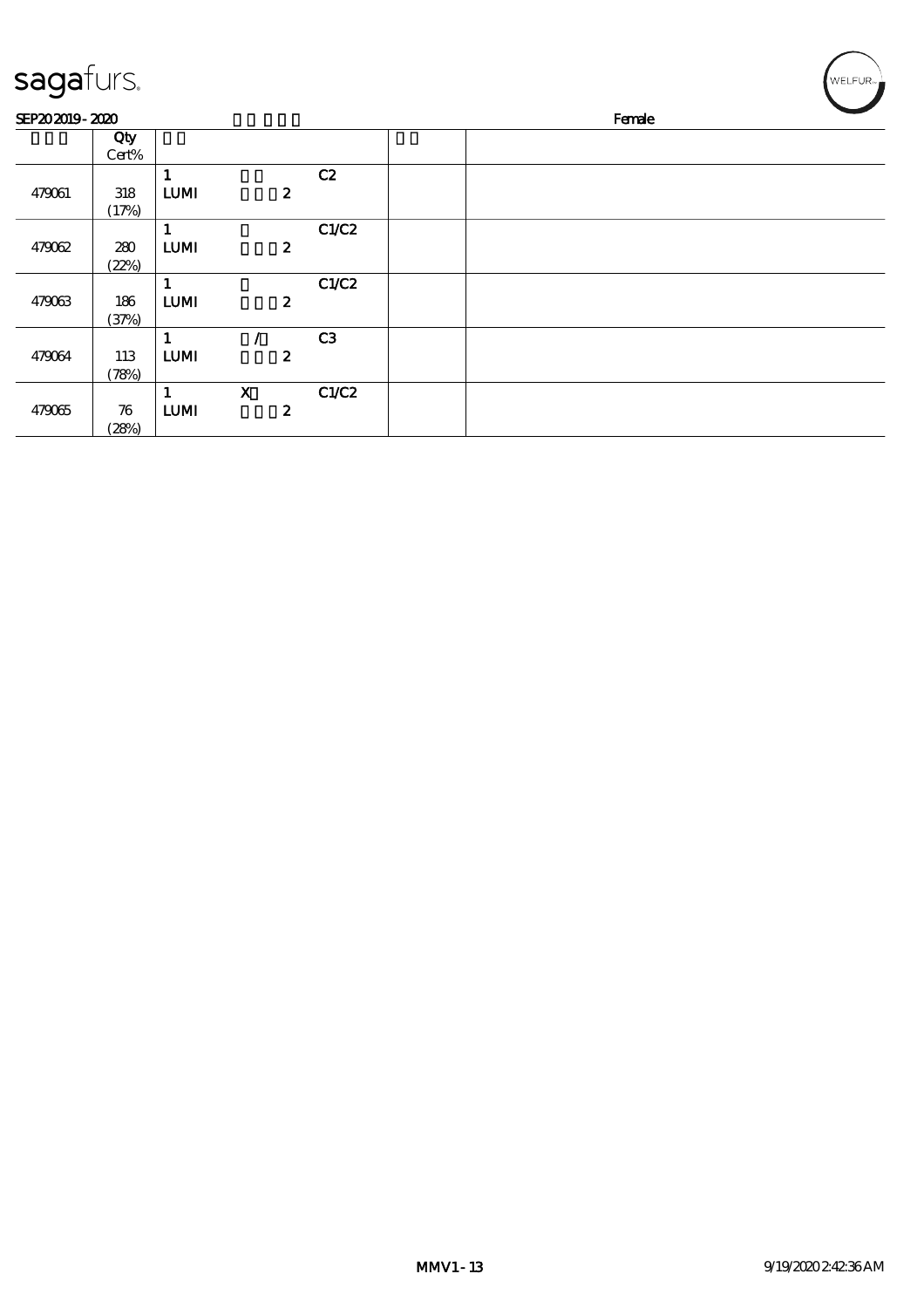| sagafurs.                     |                                      |                                  |                                                                                                                                                                                                                                                                                                                                                                                                                                                               |                  |       |                         |        | WELFUR <sup>*</sup> |
|-------------------------------|--------------------------------------|----------------------------------|---------------------------------------------------------------------------------------------------------------------------------------------------------------------------------------------------------------------------------------------------------------------------------------------------------------------------------------------------------------------------------------------------------------------------------------------------------------|------------------|-------|-------------------------|--------|---------------------|
| SEP202019-2020                |                                      |                                  |                                                                                                                                                                                                                                                                                                                                                                                                                                                               |                  |       |                         | Female |                     |
|                               | Qty<br>Cert%                         |                                  |                                                                                                                                                                                                                                                                                                                                                                                                                                                               |                  |       |                         |        |                     |
| 479101                        | 201<br>$(\Theta)$                    | $\boldsymbol{2}$<br>$\mathbf{S}$ | $\mathbf X$                                                                                                                                                                                                                                                                                                                                                                                                                                                   | $\mathbf{1}$     | C1    |                         |        |                     |
| 479102                        | $393\,$<br>(4%)                      | $\boldsymbol{z}$<br>${\bf S}$    | $\boldsymbol{\mathrm{X}}$                                                                                                                                                                                                                                                                                                                                                                                                                                     | $\mathbf{1}$     | C2    |                         |        |                     |
| 479103                        | 199<br>(24%)                         | $\boldsymbol{z}$<br>${\bf S\!I}$ | $\boldsymbol{\mathrm{X}}$                                                                                                                                                                                                                                                                                                                                                                                                                                     | $\boldsymbol{z}$ | C1/C2 |                         |        |                     |
| 479104                        | 147<br>$(\Theta)$                    | $\boldsymbol{2}$<br>$\mathbf{S}$ |                                                                                                                                                                                                                                                                                                                                                                                                                                                               | $\boldsymbol{z}$ | C2    |                         |        |                     |
| 479105                        | 142<br>(19%)                         | $\boldsymbol{z}$<br><b>SAGA</b>  | $\pmb{\mathsf{Z}}$                                                                                                                                                                                                                                                                                                                                                                                                                                            | $\mathbf{1}$     | C1    |                         |        |                     |
| 479106                        | 182<br>(22%)                         | $\mathbf{2}$<br><b>SAGA</b>      | $\boldsymbol{\mathrm{X}}$                                                                                                                                                                                                                                                                                                                                                                                                                                     | $\mathbf{1}$     | C1    |                         |        |                     |
| * * * * * * * *               | * * * * * *                          | $\mathbf{2}$                     | $\overline{\mathbf{X}}$                                                                                                                                                                                                                                                                                                                                                                                                                                       |                  | C2    |                         |        |                     |
| $* 479107$<br>$\ast$          | 485<br>$(O\%)$                       | <b>SAGA</b>                      |                                                                                                                                                                                                                                                                                                                                                                                                                                                               | $\mathbf{1}$     |       |                         |        |                     |
| $\ast$                        |                                      |                                  |                                                                                                                                                                                                                                                                                                                                                                                                                                                               |                  |       | $\ast$<br>$\ast$        |        |                     |
| $* 479108$<br>$\ast$          | 460<br>$(0\%)$                       |                                  | $\boldsymbol{2}$                                                                                                                                                                                                                                                                                                                                                                                                                                              |                  |       | $\ast$                  |        |                     |
| $\ast$                        |                                      |                                  |                                                                                                                                                                                                                                                                                                                                                                                                                                                               |                  |       | $\ast$                  |        |                     |
| $* 479109$                    | 460                                  |                                  | $\,3$                                                                                                                                                                                                                                                                                                                                                                                                                                                         |                  |       | $\ast$                  |        |                     |
| $\ast$                        | $(O\%)$                              |                                  |                                                                                                                                                                                                                                                                                                                                                                                                                                                               |                  |       | $\ast$                  |        |                     |
| $\ast$                        |                                      |                                  |                                                                                                                                                                                                                                                                                                                                                                                                                                                               |                  |       | $\ast$<br>$\ast$        |        |                     |
| $* 479110$                    | 460<br>$(O\%)$                       |                                  | $\boldsymbol{4}$                                                                                                                                                                                                                                                                                                                                                                                                                                              |                  |       | $\ast$                  |        |                     |
| $\ast$                        |                                      |                                  |                                                                                                                                                                                                                                                                                                                                                                                                                                                               |                  |       | $\ast$                  |        |                     |
| $* 479111$                    | 460                                  |                                  | $\mathbf 5$                                                                                                                                                                                                                                                                                                                                                                                                                                                   |                  |       | $\ast$                  |        |                     |
| $\ast$                        | (0%)                                 |                                  |                                                                                                                                                                                                                                                                                                                                                                                                                                                               |                  |       | $\ast$                  |        |                     |
| $\ast$<br>$* 479112$          | 460                                  |                                  | $\bf 6$                                                                                                                                                                                                                                                                                                                                                                                                                                                       |                  |       | $\ast$<br>$\ast$        |        |                     |
| $\ast$                        | (O <sub>0</sub> )                    |                                  |                                                                                                                                                                                                                                                                                                                                                                                                                                                               |                  |       | $\ast$                  |        |                     |
|                               |                                      |                                  |                                                                                                                                                                                                                                                                                                                                                                                                                                                               |                  |       | $\ast$                  |        |                     |
| $* 479113$                    | 63                                   |                                  | $\mathcal I$                                                                                                                                                                                                                                                                                                                                                                                                                                                  |                  |       | $\ast$                  |        |                     |
| $\ast$<br>$\ast$              | 415                                  |                                  |                                                                                                                                                                                                                                                                                                                                                                                                                                                               |                  |       | $\ast$<br>$\ast$        |        |                     |
| $* 479114$                    | (100%)                               |                                  | 3263Skins                                                                                                                                                                                                                                                                                                                                                                                                                                                     |                  |       | $\ast$                  |        |                     |
| * * * * * * * *               | * * * * * *                          |                                  |                                                                                                                                                                                                                                                                                                                                                                                                                                                               |                  |       | * * * * * * *           |        |                     |
| * * * * * * * *               | * * * * * *                          | $\mathbf{2}$                     | $\boldsymbol{\mathrm{X}}$ and $\boldsymbol{\mathrm{X}}$ and $\boldsymbol{\mathrm{X}}$ and $\boldsymbol{\mathrm{X}}$ and $\boldsymbol{\mathrm{X}}$ and $\boldsymbol{\mathrm{X}}$ and $\boldsymbol{\mathrm{X}}$ and $\boldsymbol{\mathrm{X}}$ and $\boldsymbol{\mathrm{X}}$ and $\boldsymbol{\mathrm{X}}$ and $\boldsymbol{\mathrm{X}}$ and $\boldsymbol{\mathrm{X}}$ and $\boldsymbol{\mathrm{X}}$ and $\boldsymbol{\mathrm{X}}$ and $\boldsymbol{\mathrm{X}}$ |                  | C3    |                         |        |                     |
| $* 479115$<br>$\ast$          | 485                                  | <b>SAGA</b>                      |                                                                                                                                                                                                                                                                                                                                                                                                                                                               | $\blacksquare$   |       |                         |        |                     |
|                               | $(O\%)$                              |                                  |                                                                                                                                                                                                                                                                                                                                                                                                                                                               |                  |       | $\ast$                  |        |                     |
| $* 479116$                    | 332                                  |                                  | $\boldsymbol{2}$                                                                                                                                                                                                                                                                                                                                                                                                                                              |                  |       | $\ast$                  |        |                     |
| $\ast$                        |                                      |                                  |                                                                                                                                                                                                                                                                                                                                                                                                                                                               |                  |       | $\ast$                  |        |                     |
| $\ast$                        | 115                                  |                                  |                                                                                                                                                                                                                                                                                                                                                                                                                                                               |                  |       | $\ast$                  |        |                     |
| $* 479117$<br>* * * * * * * * | (100%)<br>$\ast\ast\ast\ast\ast\ast$ |                                  | 932Skins                                                                                                                                                                                                                                                                                                                                                                                                                                                      |                  |       | $\ast$<br>* * * * * * * |        |                     |
| * * * * * * * *               | $******$                             | $\boldsymbol{2}$                 |                                                                                                                                                                                                                                                                                                                                                                                                                                                               |                  | C1    |                         |        |                     |
| $* 479118$                    | 485                                  | <b>SAGA</b>                      |                                                                                                                                                                                                                                                                                                                                                                                                                                                               | $\mathbf{1}$     |       |                         |        |                     |
| $\ast$                        | $(O\%)$                              |                                  |                                                                                                                                                                                                                                                                                                                                                                                                                                                               |                  |       |                         |        |                     |
| $* 479119$                    | 460                                  |                                  | $\boldsymbol{2}$                                                                                                                                                                                                                                                                                                                                                                                                                                              |                  |       | $\ast$<br>$\ast$        |        |                     |
| $\ast$                        | $(0\%)$                              |                                  |                                                                                                                                                                                                                                                                                                                                                                                                                                                               |                  |       | $\ast$                  |        |                     |

\* \*

\*

\*

\* 479120 338

 $(0%)$ 

3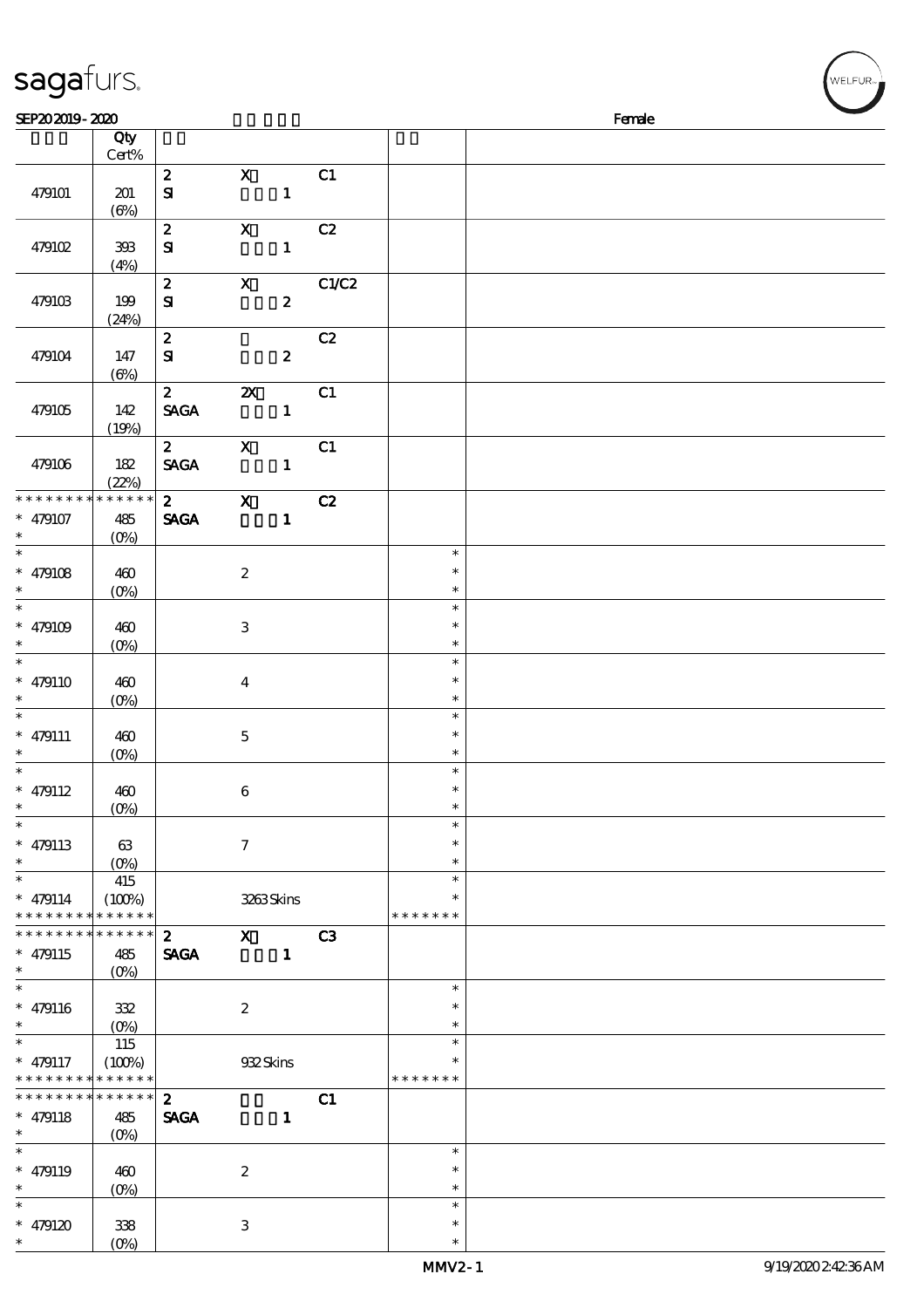| sagafurs.                                                    |                           |                  |                           |    |                  | WELFUR <sub>™</sub> |
|--------------------------------------------------------------|---------------------------|------------------|---------------------------|----|------------------|---------------------|
| SEP202019-2020                                               |                           |                  |                           |    |                  | Female              |
|                                                              | Qty                       |                  |                           |    |                  |                     |
|                                                              | Cert%                     |                  |                           |    |                  |                     |
| $\ast$                                                       | 198                       | $\boldsymbol{z}$ |                           | C1 | $\ast$           |                     |
| $* 479121$                                                   | (100%)                    | <b>SAGA</b>      | $\mathbf{1}$              |    |                  |                     |
| * * * * * * * * <mark>* * * * * * *</mark>                   |                           |                  |                           |    | * * * * * * *    |                     |
| * * * *                                                      | * * * * * *               | $\boldsymbol{2}$ |                           | C2 |                  |                     |
| $* 479122$                                                   | 460                       | <b>SAGA</b>      | $\mathbf{1}$              |    |                  |                     |
| $\ast$                                                       | (O <sub>0</sub> )         |                  |                           |    |                  |                     |
| $\ast$                                                       |                           |                  |                           |    | $\ast$           |                     |
| $* 479123$                                                   | 460                       |                  | $\boldsymbol{2}$          |    | $\ast$           |                     |
| $\overline{\phantom{1}}$                                     | $(0\%)$                   |                  |                           |    | $\ast$           |                     |
|                                                              |                           |                  |                           |    | $\ast$           |                     |
| $* 479124$                                                   | 460                       |                  | $\,3$                     |    | $\ast$           |                     |
| $\ast$                                                       | $(0\%)$                   |                  |                           |    | $\ast$<br>$\ast$ |                     |
|                                                              |                           |                  |                           |    |                  |                     |
| $* 479125$<br>$\ast$                                         | 460                       |                  | $\boldsymbol{4}$          |    | $\ast$<br>$\ast$ |                     |
| $\ast$                                                       | $(0\%)$                   |                  |                           |    | $\ast$           |                     |
|                                                              |                           |                  |                           |    | $\ast$           |                     |
| $* 479126$                                                   | 460                       |                  | $\mathbf 5$               |    | $\ast$           |                     |
| $\ast$                                                       | $(0\%)$                   |                  |                           |    | $\ast$           |                     |
| $* 479127$                                                   | 460                       |                  | $\,6\,$                   |    | $\ast$           |                     |
| $\ast$                                                       | $(O\!/\!\!\delta)$        |                  |                           |    | $\ast$           |                     |
| $\ast$                                                       |                           |                  |                           |    | $\ast$           |                     |
| $* 479128$                                                   | 460                       |                  | $\boldsymbol{7}$          |    | *                |                     |
| $\ast$                                                       | (O <sub>0</sub> )         |                  |                           |    | $\ast$           |                     |
| $\ast$                                                       |                           |                  |                           |    | $\ast$           |                     |
| $* 479129$                                                   | 460                       |                  | $\bf 8$                   |    | $\ast$           |                     |
|                                                              | $(O\!/\!\!\delta)$        |                  |                           |    | $\ast$           |                     |
| $\ast$                                                       |                           |                  |                           |    | $\ast$           |                     |
| $*$ 479130                                                   | 460                       |                  | $\boldsymbol{9}$          |    | $\ast$           |                     |
|                                                              | (100%)                    |                  |                           |    | $\ast$           |                     |
| $\ast$                                                       |                           |                  |                           |    | $\ast$           |                     |
| $* 479131$                                                   | 245                       |                  | $10$                      |    | $\ast$           |                     |
| $\ast$                                                       | (100%)                    |                  |                           |    | $\ast$           |                     |
| $\ast$                                                       | 220                       |                  |                           |    | $\ast$           |                     |
| $* 479132$                                                   | $(O\!/\!\!\!\!\!\!\circ)$ |                  | 4605Skins                 |    | $\ast$           |                     |
| * * * * * * * * * * * * * * *                                |                           |                  |                           |    | * * * * * * *    |                     |
| * * * * * * * * * * * * * * *                                |                           | $2^{\circ}$      |                           | C1 |                  |                     |
| $* 479133$                                                   | 485                       | <b>SAGA</b>      | $\mathbf{1}$              |    |                  |                     |
| $\ast$                                                       | (18%)                     |                  |                           |    |                  |                     |
| $\ast$                                                       | 471                       |                  |                           |    | $\ast$           |                     |
| $* 479134$                                                   |                           |                  | 956Skins                  |    |                  |                     |
| * * * * * * * * * * * * * *<br>* * * * * * * * * * * * * * * |                           |                  |                           |    | * * * * * * *    |                     |
|                                                              |                           | $2^{\circ}$      |                           | C2 |                  |                     |
| $* 479135$<br>$\ast$                                         | 485                       | <b>SAGA</b>      | $\mathbf{1}$              |    |                  |                     |
| $\overline{\phantom{0}}$                                     | $(O\%)$                   |                  |                           |    | $\ast$           |                     |
|                                                              |                           |                  |                           |    | $\ast$           |                     |
| $* 479136$<br>$\ast$                                         | 460<br>$(O\%)$            |                  | $\boldsymbol{2}$          |    | $\ast$           |                     |
| $\overline{\phantom{0}}$                                     |                           |                  |                           |    | $\ast$           |                     |
| $* 479137$                                                   | 460                       |                  | $\ensuremath{\mathsf{3}}$ |    | $\ast$           |                     |
| $\ast$                                                       | $(O\!/\!o)$               |                  |                           |    | $\ast$           |                     |
| $\ast$                                                       |                           |                  |                           |    | $\ast$           |                     |
| $* 479138$                                                   | 460                       |                  | $\boldsymbol{4}$          |    | $\ast$           |                     |
| $\ast$                                                       | $(O\!/\!\!\delta)$        |                  |                           |    | $\ast$           |                     |
| $\overline{\ast}$                                            |                           |                  |                           |    | $\ast$           |                     |
| $* 479139$                                                   | 460                       |                  | $\mathbf 5$               |    | $\ast$           |                     |
| $\ast$                                                       | $(0\%)$                   |                  |                           |    | $\ast$           |                     |
| $\ast$                                                       |                           |                  |                           |    | $\ast$           |                     |
| $* 479140$                                                   | 460                       |                  | 6                         |    | $\ast$           |                     |

(0%)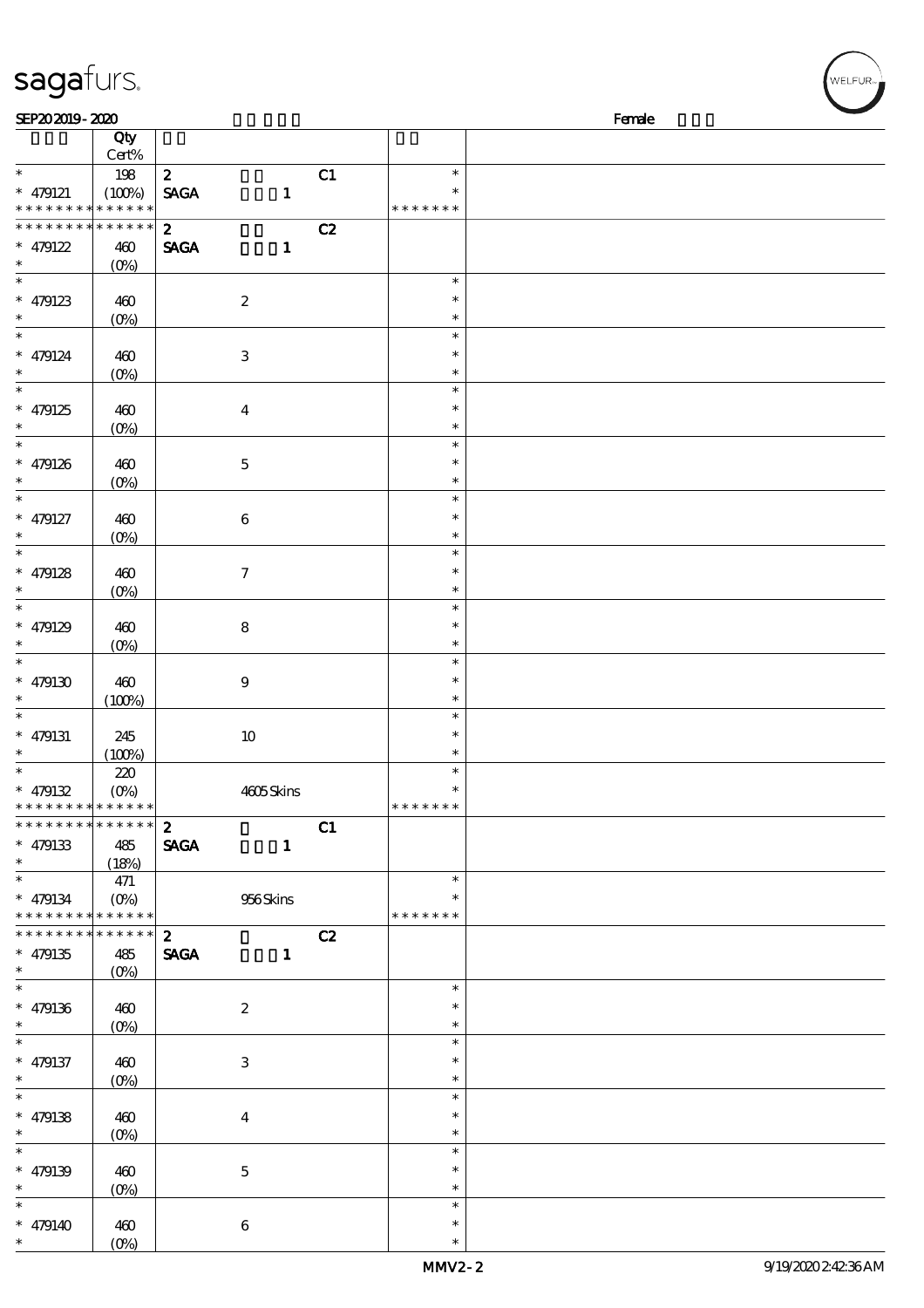| SEP202019-2020           |                         |                         |                                                                                                                                                                                                                                                                                                                                                                                      |    |               | Female |
|--------------------------|-------------------------|-------------------------|--------------------------------------------------------------------------------------------------------------------------------------------------------------------------------------------------------------------------------------------------------------------------------------------------------------------------------------------------------------------------------------|----|---------------|--------|
|                          | Qty                     |                         |                                                                                                                                                                                                                                                                                                                                                                                      |    |               |        |
|                          | Cert%                   |                         |                                                                                                                                                                                                                                                                                                                                                                                      |    |               |        |
|                          |                         | $\mathbf{z}$            |                                                                                                                                                                                                                                                                                                                                                                                      | C2 | $\ast$        |        |
| $* 479141$               | 460                     | <b>SAGA</b>             | $\mathbf{1}$                                                                                                                                                                                                                                                                                                                                                                         |    | $\ast$        |        |
| $\ast$                   | $(O\%)$                 |                         |                                                                                                                                                                                                                                                                                                                                                                                      |    | $\ast$        |        |
| $\overline{\ast}$        |                         |                         |                                                                                                                                                                                                                                                                                                                                                                                      |    | $\ast$        |        |
|                          |                         |                         |                                                                                                                                                                                                                                                                                                                                                                                      |    |               |        |
| * $479142$               | 302                     |                         | ${\bf 8}$                                                                                                                                                                                                                                                                                                                                                                            |    | $\ast$        |        |
| $\ast$                   | $(0\%)$                 |                         |                                                                                                                                                                                                                                                                                                                                                                                      |    | $\ast$        |        |
| $\ast$                   | 406                     |                         |                                                                                                                                                                                                                                                                                                                                                                                      |    | $\ast$        |        |
| $* 479143$               | (100%)                  |                         | 3953Skins                                                                                                                                                                                                                                                                                                                                                                            |    | $\ast$        |        |
| * * * * * * * *          | * * * * * *             |                         |                                                                                                                                                                                                                                                                                                                                                                                      |    | * * * * * * * |        |
| * * * * * * * *          | * * * * * *             | $\boldsymbol{z}$        |                                                                                                                                                                                                                                                                                                                                                                                      | C1 |               |        |
| $* 479144$               | 485                     | <b>SAGA</b>             | $\mathbf{1}$                                                                                                                                                                                                                                                                                                                                                                         |    |               |        |
| $\ast$                   | (11%)                   |                         |                                                                                                                                                                                                                                                                                                                                                                                      |    |               |        |
|                          |                         |                         |                                                                                                                                                                                                                                                                                                                                                                                      |    | $\ast$        |        |
|                          | 88                      |                         |                                                                                                                                                                                                                                                                                                                                                                                      |    | *             |        |
| $* 479145$               | $(O\%)$                 |                         | 573Skins                                                                                                                                                                                                                                                                                                                                                                             |    |               |        |
| * * * * * * * *          | * * * * * *             |                         |                                                                                                                                                                                                                                                                                                                                                                                      |    | * * * * * * * |        |
| * * * * * * * *          | * * * * * *             | $\boldsymbol{z}$        |                                                                                                                                                                                                                                                                                                                                                                                      | C2 |               |        |
| $* 479146$               | 485                     | <b>SAGA</b>             | $\mathbf{1}$                                                                                                                                                                                                                                                                                                                                                                         |    |               |        |
| $\ast$                   | $(O\%)$                 |                         |                                                                                                                                                                                                                                                                                                                                                                                      |    |               |        |
| $\overline{\phantom{0}}$ |                         |                         |                                                                                                                                                                                                                                                                                                                                                                                      |    | $\ast$        |        |
| $* 479147$               | 460                     |                         | $\boldsymbol{2}$                                                                                                                                                                                                                                                                                                                                                                     |    | $\ast$        |        |
| $\ast$                   | $(O\!/\!\delta)$        |                         |                                                                                                                                                                                                                                                                                                                                                                                      |    | $\ast$        |        |
| $\overline{\ast}$        |                         |                         |                                                                                                                                                                                                                                                                                                                                                                                      |    | $\ast$        |        |
|                          |                         |                         |                                                                                                                                                                                                                                                                                                                                                                                      |    |               |        |
| $* 479148$               | 460                     |                         | $\,3$                                                                                                                                                                                                                                                                                                                                                                                |    | $\ast$        |        |
| $\ast$                   | $(0\%)$                 |                         |                                                                                                                                                                                                                                                                                                                                                                                      |    | $\ast$        |        |
| $\ast$                   |                         |                         |                                                                                                                                                                                                                                                                                                                                                                                      |    | $\ast$        |        |
| $* 479149$               | 460                     |                         | $\boldsymbol{4}$                                                                                                                                                                                                                                                                                                                                                                     |    | $\ast$        |        |
| $\ast$                   | $(O\% )$                |                         |                                                                                                                                                                                                                                                                                                                                                                                      |    | $\ast$        |        |
| $\overline{\ast}$        |                         |                         |                                                                                                                                                                                                                                                                                                                                                                                      |    | $\ast$        |        |
| $* 479150$               | 116                     |                         | $\mathbf 5$                                                                                                                                                                                                                                                                                                                                                                          |    | $\ast$        |        |
| $\ast$                   |                         |                         |                                                                                                                                                                                                                                                                                                                                                                                      |    | $\ast$        |        |
| $\ast$                   | $(0\%)$                 |                         |                                                                                                                                                                                                                                                                                                                                                                                      |    | $\ast$        |        |
|                          | 235                     |                         |                                                                                                                                                                                                                                                                                                                                                                                      |    |               |        |
| $* 479151$               | (100%)                  |                         | 2216Skins                                                                                                                                                                                                                                                                                                                                                                            |    |               |        |
| * * * * * * * *          | * * * * * *             |                         |                                                                                                                                                                                                                                                                                                                                                                                      |    | * * * * * * * |        |
|                          |                         | $\boldsymbol{z}$        | $\boldsymbol{\mathsf{z}}$                                                                                                                                                                                                                                                                                                                                                            | C1 |               |        |
| 479152                   | 359                     | <b>SAGA</b>             | $\boldsymbol{z}$                                                                                                                                                                                                                                                                                                                                                                     |    |               |        |
|                          | (10%)                   |                         |                                                                                                                                                                                                                                                                                                                                                                                      |    |               |        |
|                          |                         |                         | 2 $\mathbb{Z}$                                                                                                                                                                                                                                                                                                                                                                       | C2 |               |        |
| 479153                   | 367                     | <b>SAGA</b>             | $\boldsymbol{2}$                                                                                                                                                                                                                                                                                                                                                                     |    |               |        |
|                          | (15%)                   |                         |                                                                                                                                                                                                                                                                                                                                                                                      |    |               |        |
|                          |                         |                         | $\overline{2}$ $\overline{2}$ $\overline{2}$ $\overline{2}$ $\overline{2}$ $\overline{2}$ $\overline{2}$ $\overline{2}$ $\overline{2}$ $\overline{2}$ $\overline{2}$ $\overline{2}$ $\overline{2}$ $\overline{2}$ $\overline{2}$ $\overline{2}$ $\overline{2}$ $\overline{2}$ $\overline{2}$ $\overline{2}$ $\overline{2}$ $\overline{2}$ $\overline{2}$ $\overline{2}$ $\overline{$ | C3 |               |        |
|                          |                         |                         |                                                                                                                                                                                                                                                                                                                                                                                      |    |               |        |
| 479154                   | 205                     | <b>SAGA</b>             | $\boldsymbol{2}$                                                                                                                                                                                                                                                                                                                                                                     |    |               |        |
|                          | (23%)                   |                         |                                                                                                                                                                                                                                                                                                                                                                                      |    |               |        |
|                          |                         |                         | $\overline{z}$ $\overline{x}$ $\overline{c_1}$                                                                                                                                                                                                                                                                                                                                       |    |               |        |
| 479155                   | 470                     | <b>SAGA</b>             | $\mathbf{z}$                                                                                                                                                                                                                                                                                                                                                                         |    |               |        |
|                          | (11%)                   |                         |                                                                                                                                                                                                                                                                                                                                                                                      |    |               |        |
|                          |                         |                         | $\overline{z}$ x $\overline{cz}$                                                                                                                                                                                                                                                                                                                                                     |    |               |        |
| 479156                   | 455                     | <b>SAGA</b>             | $\mathbf{2}$                                                                                                                                                                                                                                                                                                                                                                         |    |               |        |
|                          | (12%)                   |                         |                                                                                                                                                                                                                                                                                                                                                                                      |    |               |        |
|                          |                         |                         | 2 X C3                                                                                                                                                                                                                                                                                                                                                                               |    |               |        |
|                          |                         |                         |                                                                                                                                                                                                                                                                                                                                                                                      |    |               |        |
| 479157                   | 306                     | <b>SAGA</b>             | $2^{\circ}$                                                                                                                                                                                                                                                                                                                                                                          |    |               |        |
|                          | (23%)                   |                         |                                                                                                                                                                                                                                                                                                                                                                                      |    |               |        |
| * * * * * * * *          | $******$                | $\overline{\mathbf{z}}$ |                                                                                                                                                                                                                                                                                                                                                                                      | C1 |               |        |
| $* 479158$               | 485                     | <b>SAGA</b>             | $\boldsymbol{z}$                                                                                                                                                                                                                                                                                                                                                                     |    |               |        |
| $\star$                  | $(O\!/\!\!\!\!\!\!\!O)$ |                         |                                                                                                                                                                                                                                                                                                                                                                                      |    |               |        |
|                          |                         |                         |                                                                                                                                                                                                                                                                                                                                                                                      |    | $\ast$        |        |
| * $479159$               | 85                      |                         | $\boldsymbol{2}$                                                                                                                                                                                                                                                                                                                                                                     |    | $\ast$        |        |
| $\ast$                   | (O <sub>6</sub> )       |                         |                                                                                                                                                                                                                                                                                                                                                                                      |    | $\ast$        |        |
|                          |                         |                         |                                                                                                                                                                                                                                                                                                                                                                                      |    | $\ast$        |        |
|                          | 138                     |                         |                                                                                                                                                                                                                                                                                                                                                                                      |    |               |        |
| $* 479160$               | (80%)                   |                         | <b>708Skins</b>                                                                                                                                                                                                                                                                                                                                                                      |    | $\ast$        |        |

\* \* \* \* \*

\*\* <sup>479160</sup> \* \* \* \* \* \* \* \* \* \* \* \* \* \*

sagafurs.

(89%) 708 Skins

VELFUR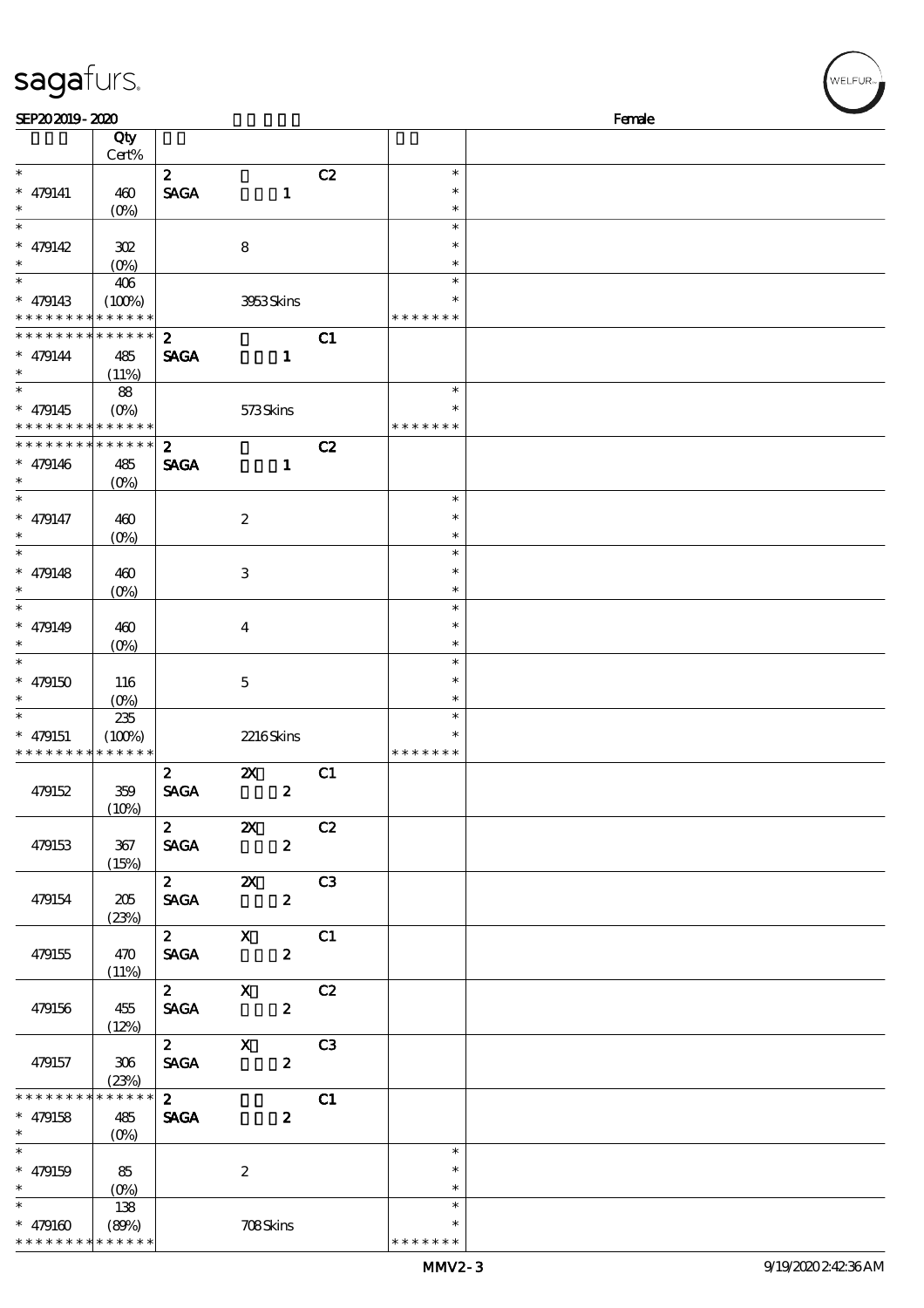| sagafurs.                                  |                      |                  |                                                                                                                                                                                                                                                                                                                                 |    |               |        |
|--------------------------------------------|----------------------|------------------|---------------------------------------------------------------------------------------------------------------------------------------------------------------------------------------------------------------------------------------------------------------------------------------------------------------------------------|----|---------------|--------|
| SEP202019-2020                             |                      |                  |                                                                                                                                                                                                                                                                                                                                 |    |               | Female |
|                                            | Qty<br>Cert%         |                  |                                                                                                                                                                                                                                                                                                                                 |    |               |        |
| * * * * * * * *                            | * * * * * *          | $\boldsymbol{z}$ |                                                                                                                                                                                                                                                                                                                                 | C2 |               |        |
| $* 479161$                                 | 485                  | <b>SAGA</b>      | $\boldsymbol{z}$                                                                                                                                                                                                                                                                                                                |    |               |        |
| $\ast$                                     | $(0\%)$              |                  |                                                                                                                                                                                                                                                                                                                                 |    |               |        |
| $\ast$                                     |                      |                  |                                                                                                                                                                                                                                                                                                                                 |    | $\ast$        |        |
| $* 479162$                                 | 460                  |                  | $\boldsymbol{2}$                                                                                                                                                                                                                                                                                                                |    | $\ast$        |        |
| $\ast$                                     | $(0\%)$              |                  |                                                                                                                                                                                                                                                                                                                                 |    | $\ast$        |        |
| $\ast$                                     |                      |                  |                                                                                                                                                                                                                                                                                                                                 |    | $\ast$        |        |
| $* 479163$                                 | 433                  |                  | $\,3\,$                                                                                                                                                                                                                                                                                                                         |    | $\ast$        |        |
|                                            | $(O\%)$              |                  |                                                                                                                                                                                                                                                                                                                                 |    | $\ast$        |        |
| $\ast$                                     | 324                  |                  |                                                                                                                                                                                                                                                                                                                                 |    | $\ast$        |        |
| $* 479164$                                 | (88%)                |                  | 1702Skins                                                                                                                                                                                                                                                                                                                       |    | $\ast$        |        |
| * * * * * * * * * * * * * *                |                      |                  |                                                                                                                                                                                                                                                                                                                                 |    | * * * * * * * |        |
| * * * * * * * * <mark>* * * * * *</mark> * |                      | $\boldsymbol{z}$ |                                                                                                                                                                                                                                                                                                                                 | C3 |               |        |
|                                            |                      | <b>SAGA</b>      | $\boldsymbol{2}$                                                                                                                                                                                                                                                                                                                |    |               |        |
| $* 479165$<br>$\ast$                       | 432                  |                  |                                                                                                                                                                                                                                                                                                                                 |    |               |        |
| $\ast$                                     | $(O\%)$              |                  |                                                                                                                                                                                                                                                                                                                                 |    | $\ast$        |        |
|                                            | 166                  |                  |                                                                                                                                                                                                                                                                                                                                 |    | $\ast$        |        |
| $* 479166$<br>* * * * * * * *              | (93%)<br>* * * * * * |                  | 598Skins                                                                                                                                                                                                                                                                                                                        |    | * * * * * * * |        |
| * * * * * * * *                            | * * * * * *          |                  |                                                                                                                                                                                                                                                                                                                                 |    |               |        |
|                                            |                      | $\boldsymbol{z}$ |                                                                                                                                                                                                                                                                                                                                 | C1 |               |        |
| $* 479167$                                 | 391                  | <b>SAGA</b>      | $\boldsymbol{z}$                                                                                                                                                                                                                                                                                                                |    |               |        |
| $\ast$                                     | $(O\%)$              |                  |                                                                                                                                                                                                                                                                                                                                 |    |               |        |
| $\ast$                                     | 112                  |                  |                                                                                                                                                                                                                                                                                                                                 |    | $\ast$        |        |
| $* 479168$                                 | (83%)                |                  | 503Skins                                                                                                                                                                                                                                                                                                                        |    | $\ast$        |        |
| * * * * * * * * <mark>* * * * * *</mark>   |                      |                  |                                                                                                                                                                                                                                                                                                                                 |    | * * * * * * * |        |
| * * * * * * * * * * * * * *                |                      | $\boldsymbol{z}$ |                                                                                                                                                                                                                                                                                                                                 | C2 |               |        |
| $* 479169$                                 | 485                  | <b>SAGA</b>      | $\boldsymbol{z}$                                                                                                                                                                                                                                                                                                                |    |               |        |
|                                            | $(O\%)$              |                  |                                                                                                                                                                                                                                                                                                                                 |    |               |        |
| $\ast$                                     |                      |                  |                                                                                                                                                                                                                                                                                                                                 |    | $\ast$        |        |
| $* 479170$                                 | 460                  |                  | $\boldsymbol{2}$                                                                                                                                                                                                                                                                                                                |    | $\ast$        |        |
|                                            | $(0\%)$              |                  |                                                                                                                                                                                                                                                                                                                                 |    | $\ast$        |        |
| $\ast$                                     |                      |                  |                                                                                                                                                                                                                                                                                                                                 |    | $\ast$        |        |
| $* 479171$                                 | 100                  |                  | $\,3$                                                                                                                                                                                                                                                                                                                           |    | $\ast$        |        |
| $\ast$                                     | (0%)                 |                  |                                                                                                                                                                                                                                                                                                                                 |    | $\ast$        |        |
| $\ast$                                     | 331                  |                  |                                                                                                                                                                                                                                                                                                                                 |    | $\ast$        |        |
| $* 479172$                                 | (90%)                |                  | $1376$ Skins                                                                                                                                                                                                                                                                                                                    |    | *             |        |
| * * * * * * * * * * * * * *                |                      |                  |                                                                                                                                                                                                                                                                                                                                 |    | * * * * * * * |        |
|                                            |                      | $\mathbf{2}$     |                                                                                                                                                                                                                                                                                                                                 | C3 |               |        |
| 479173                                     | 241                  | <b>SAGA</b>      | $\boldsymbol{z}$                                                                                                                                                                                                                                                                                                                |    |               |        |
|                                            | (28%)                |                  |                                                                                                                                                                                                                                                                                                                                 |    |               |        |
|                                            |                      | $2^{\circ}$      |                                                                                                                                                                                                                                                                                                                                 | C1 |               |        |
| 479174                                     | 339                  | <b>SAGA</b>      | $\boldsymbol{z}$                                                                                                                                                                                                                                                                                                                |    |               |        |
|                                            | (17%)                |                  |                                                                                                                                                                                                                                                                                                                                 |    |               |        |
| * * * * * * * *                            | * * * * * *          | 2 <sup>7</sup>   |                                                                                                                                                                                                                                                                                                                                 | C2 |               |        |
| $* 479175$                                 | 485                  | <b>SAGA</b>      | $\boldsymbol{z}$                                                                                                                                                                                                                                                                                                                |    |               |        |
|                                            | $(O\% )$             |                  |                                                                                                                                                                                                                                                                                                                                 |    |               |        |
|                                            |                      |                  |                                                                                                                                                                                                                                                                                                                                 |    | $\ast$        |        |
| $* 479176$                                 | 309                  |                  | $\boldsymbol{2}$                                                                                                                                                                                                                                                                                                                |    | $\ast$        |        |
|                                            | $(O\%)$              |                  |                                                                                                                                                                                                                                                                                                                                 |    | $\ast$        |        |
| $\ast$                                     | 276                  |                  |                                                                                                                                                                                                                                                                                                                                 |    | $\ast$        |        |
| $* 479177$                                 | (90%)                |                  | 1070Skins                                                                                                                                                                                                                                                                                                                       |    | $\ast$        |        |
| * * * * * * * *                            | * * * * * *          |                  |                                                                                                                                                                                                                                                                                                                                 |    | * * * * * * * |        |
| * * * * * * * *                            | * * * * * *          | $\boldsymbol{2}$ |                                                                                                                                                                                                                                                                                                                                 | C3 |               |        |
| $* 479178$                                 | 219                  | <b>SAGA</b>      | $\boldsymbol{z}$                                                                                                                                                                                                                                                                                                                |    |               |        |
| $\ast$                                     | $(O\%)$              |                  |                                                                                                                                                                                                                                                                                                                                 |    |               |        |
| $\ast$                                     | 204                  |                  |                                                                                                                                                                                                                                                                                                                                 |    | $\ast$        |        |
| $* 479179$                                 | (93%)                |                  | 423Skins                                                                                                                                                                                                                                                                                                                        |    | $\ast$        |        |
| * * * * * * * * * * * * *                  |                      |                  |                                                                                                                                                                                                                                                                                                                                 |    | * * * * * * * |        |
|                                            |                      | $\boldsymbol{z}$ | $\mathbf X$ and $\mathbf X$ and $\mathbf X$ and $\mathbf X$ and $\mathbf X$ and $\mathbf X$ and $\mathbf X$ and $\mathbf X$ and $\mathbf X$ and $\mathbf X$ and $\mathbf X$ and $\mathbf X$ and $\mathbf X$ and $\mathbf X$ and $\mathbf X$ and $\mathbf X$ and $\mathbf X$ and $\mathbf X$ and $\mathbf X$ and $\mathbf X$ and | C1 |               |        |
|                                            |                      |                  |                                                                                                                                                                                                                                                                                                                                 |    |               |        |

479180 152

(15%)

 $SAGA$  2

 $w$ elfur<sub>»</sub>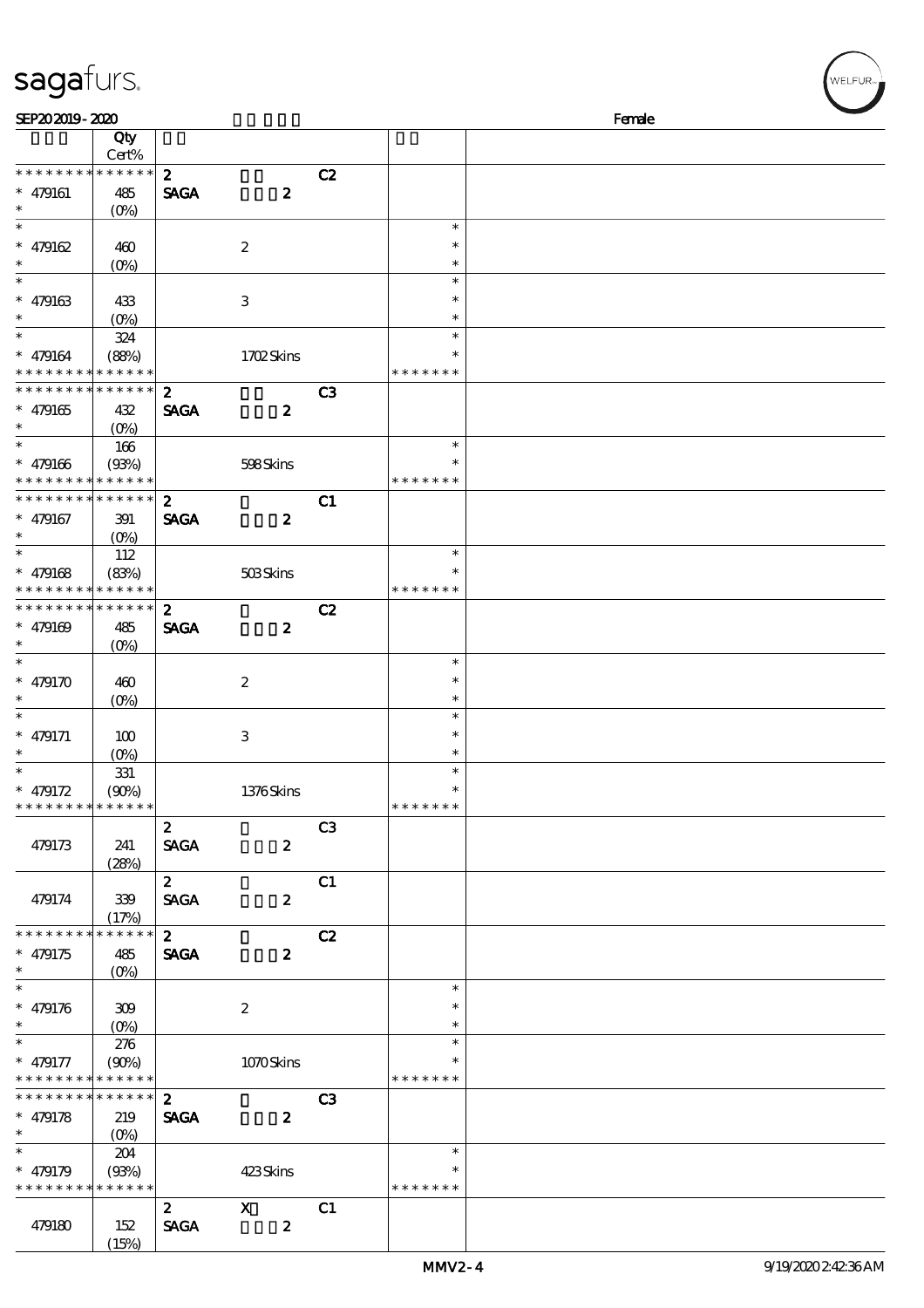## sagafurs.

| SEP202019-2020              |                  |                  |                                                                                                                                                                                                                                                                                                                                                                                                                                                               |                  |                |                  | Female |
|-----------------------------|------------------|------------------|---------------------------------------------------------------------------------------------------------------------------------------------------------------------------------------------------------------------------------------------------------------------------------------------------------------------------------------------------------------------------------------------------------------------------------------------------------------|------------------|----------------|------------------|--------|
|                             | Qty<br>Cert%     |                  |                                                                                                                                                                                                                                                                                                                                                                                                                                                               |                  |                |                  |        |
| * * * * * * * * * * * * * * |                  | $\mathbf{2}$     | $\mathbf{x}$                                                                                                                                                                                                                                                                                                                                                                                                                                                  |                  | C2             |                  |        |
| $* 479181$                  | 371              | <b>SAGA</b>      |                                                                                                                                                                                                                                                                                                                                                                                                                                                               | $\boldsymbol{z}$ |                |                  |        |
| $\ast$                      | $(O\%)$          |                  |                                                                                                                                                                                                                                                                                                                                                                                                                                                               |                  |                |                  |        |
| $\overline{\phantom{a}^*}$  | 134              |                  |                                                                                                                                                                                                                                                                                                                                                                                                                                                               |                  |                | $\ast$           |        |
| $* 479182$                  | (87%)            |                  | 505Skins                                                                                                                                                                                                                                                                                                                                                                                                                                                      |                  |                | $\ast$           |        |
| * * * * * * * * * * * * * * |                  |                  |                                                                                                                                                                                                                                                                                                                                                                                                                                                               |                  |                | * * * * * * *    |        |
|                             |                  | $\mathbf{2}$     | $\mathbf{x}$                                                                                                                                                                                                                                                                                                                                                                                                                                                  |                  | C1             |                  |        |
| 479183                      | 184              | <b>SROY</b>      |                                                                                                                                                                                                                                                                                                                                                                                                                                                               | $\blacksquare$   |                |                  |        |
|                             | (8%)             |                  |                                                                                                                                                                                                                                                                                                                                                                                                                                                               |                  |                |                  |        |
|                             |                  | $\mathbf{2}$     | $\boldsymbol{\mathsf{Z}}$                                                                                                                                                                                                                                                                                                                                                                                                                                     |                  | C1/C2          |                  |        |
| 479184                      | 422              | <b>SROY</b>      |                                                                                                                                                                                                                                                                                                                                                                                                                                                               | $\mathbf{1}$     |                |                  |        |
|                             | (9%)             |                  |                                                                                                                                                                                                                                                                                                                                                                                                                                                               |                  |                |                  |        |
|                             |                  | $\mathbf{2}$     | $\mathbf{X}$                                                                                                                                                                                                                                                                                                                                                                                                                                                  |                  | C2             |                  |        |
| 479185                      | 342              | <b>SROY</b>      |                                                                                                                                                                                                                                                                                                                                                                                                                                                               | $\mathbf{1}$     |                |                  |        |
|                             | (8%)             |                  |                                                                                                                                                                                                                                                                                                                                                                                                                                                               |                  |                |                  |        |
|                             |                  | $2^{-}$          | $\boldsymbol{\alpha}$                                                                                                                                                                                                                                                                                                                                                                                                                                         |                  | C3             |                  |        |
| 479186                      | 116              | <b>SROY</b>      |                                                                                                                                                                                                                                                                                                                                                                                                                                                               | $\mathbf{1}$     |                |                  |        |
|                             | (20%)            | $2^{\sim}$       | $\mathbf{X}$                                                                                                                                                                                                                                                                                                                                                                                                                                                  |                  | C1             |                  |        |
| 479187                      | 180              | <b>SROY</b>      |                                                                                                                                                                                                                                                                                                                                                                                                                                                               | $\mathbf{1}$     |                |                  |        |
|                             | $(\Theta)$       |                  |                                                                                                                                                                                                                                                                                                                                                                                                                                                               |                  |                |                  |        |
|                             |                  | $\mathbf{2}$     | $\mathbf{X}$                                                                                                                                                                                                                                                                                                                                                                                                                                                  |                  | C1/C2          |                  |        |
| 479188                      | 380              | <b>SROY</b>      |                                                                                                                                                                                                                                                                                                                                                                                                                                                               | $\mathbf{1}$     |                |                  |        |
|                             | (10%)            |                  |                                                                                                                                                                                                                                                                                                                                                                                                                                                               |                  |                |                  |        |
|                             |                  | $\mathbf{2}$     | $\boldsymbol{\mathrm{X}}$ and $\boldsymbol{\mathrm{X}}$ and $\boldsymbol{\mathrm{X}}$ and $\boldsymbol{\mathrm{X}}$ and $\boldsymbol{\mathrm{X}}$ and $\boldsymbol{\mathrm{X}}$ and $\boldsymbol{\mathrm{X}}$ and $\boldsymbol{\mathrm{X}}$ and $\boldsymbol{\mathrm{X}}$ and $\boldsymbol{\mathrm{X}}$ and $\boldsymbol{\mathrm{X}}$ and $\boldsymbol{\mathrm{X}}$ and $\boldsymbol{\mathrm{X}}$ and $\boldsymbol{\mathrm{X}}$ and $\boldsymbol{\mathrm{X}}$ |                  | C2             |                  |        |
| 479189                      | 377              | <b>SROY</b>      |                                                                                                                                                                                                                                                                                                                                                                                                                                                               | $\mathbf{1}$     |                |                  |        |
|                             | (7%)             |                  |                                                                                                                                                                                                                                                                                                                                                                                                                                                               |                  |                |                  |        |
|                             |                  |                  | 2 $2X/X$                                                                                                                                                                                                                                                                                                                                                                                                                                                      |                  | C3             |                  |        |
| 479190                      | 197              | <b>SROY</b>      |                                                                                                                                                                                                                                                                                                                                                                                                                                                               | $\mathbf{1}$     |                |                  |        |
|                             | (15%)            |                  |                                                                                                                                                                                                                                                                                                                                                                                                                                                               |                  |                |                  |        |
|                             |                  | $\mathbf{2}$     | $\boldsymbol{\mathrm{X}}$                                                                                                                                                                                                                                                                                                                                                                                                                                     |                  | C3             |                  |        |
| 479191                      | 147<br>(27%)     | <b>SROY</b>      |                                                                                                                                                                                                                                                                                                                                                                                                                                                               | $\mathbf{1}$     |                |                  |        |
|                             |                  | $\mathbf{2}$     |                                                                                                                                                                                                                                                                                                                                                                                                                                                               |                  | C1             |                  |        |
| 479192                      | 242              | <b>SROY</b>      |                                                                                                                                                                                                                                                                                                                                                                                                                                                               | $\mathbf{1}$     |                |                  |        |
|                             | (11%)            |                  |                                                                                                                                                                                                                                                                                                                                                                                                                                                               |                  |                |                  |        |
|                             |                  | $\mathbf{2}$     |                                                                                                                                                                                                                                                                                                                                                                                                                                                               |                  | C2             |                  |        |
| 479193                      | 477              | <b>SROY</b>      |                                                                                                                                                                                                                                                                                                                                                                                                                                                               | $\mathbf{1}$     |                |                  |        |
|                             | (7%)             |                  |                                                                                                                                                                                                                                                                                                                                                                                                                                                               |                  |                |                  |        |
|                             |                  | $2^{\circ}$      |                                                                                                                                                                                                                                                                                                                                                                                                                                                               |                  | C3             |                  |        |
| 479194                      | 212              | <b>SROY</b>      |                                                                                                                                                                                                                                                                                                                                                                                                                                                               | $\mathbf{1}$     |                |                  |        |
|                             | (20%)            | $2^{\sim}$       |                                                                                                                                                                                                                                                                                                                                                                                                                                                               |                  | C1             |                  |        |
| 479195                      | 241              | <b>SROY</b>      |                                                                                                                                                                                                                                                                                                                                                                                                                                                               | $\mathbf{1}$     |                |                  |        |
|                             | (11%)            |                  |                                                                                                                                                                                                                                                                                                                                                                                                                                                               |                  |                |                  |        |
| * * * * * * * *             | * * * * * *      | $\mathbf{2}$     |                                                                                                                                                                                                                                                                                                                                                                                                                                                               |                  | C2             |                  |        |
| $* 479196$                  | 465              | <b>SROY</b>      |                                                                                                                                                                                                                                                                                                                                                                                                                                                               | $\mathbf{1}$     |                |                  |        |
| $\ast$                      | $(O\%)$          |                  |                                                                                                                                                                                                                                                                                                                                                                                                                                                               |                  |                |                  |        |
| $\ast$                      |                  |                  |                                                                                                                                                                                                                                                                                                                                                                                                                                                               |                  |                | $\ast$           |        |
| $* 479197$                  | 440              |                  | $\boldsymbol{2}$                                                                                                                                                                                                                                                                                                                                                                                                                                              |                  |                | $\ast$           |        |
| $*$<br>$\overline{\ast}$    | $(O\!/\!\delta)$ |                  |                                                                                                                                                                                                                                                                                                                                                                                                                                                               |                  |                | $\ast$           |        |
|                             |                  |                  |                                                                                                                                                                                                                                                                                                                                                                                                                                                               |                  |                | $\ast$           |        |
| $* 479198$<br>$\ast$        | 123              |                  | $\,3\,$                                                                                                                                                                                                                                                                                                                                                                                                                                                       |                  |                | $\ast$<br>$\ast$ |        |
| $\ast$                      | $(O\%)$<br>192   |                  |                                                                                                                                                                                                                                                                                                                                                                                                                                                               |                  |                | $\ast$           |        |
| $* 479199$                  | (100%)           |                  | 1220Skins                                                                                                                                                                                                                                                                                                                                                                                                                                                     |                  |                | $\ast$           |        |
| * * * * * * * * * * * * * * |                  |                  |                                                                                                                                                                                                                                                                                                                                                                                                                                                               |                  |                | * * * * * * *    |        |
|                             |                  | $\boldsymbol{z}$ |                                                                                                                                                                                                                                                                                                                                                                                                                                                               |                  | C <sub>3</sub> |                  |        |
| 479200                      | 361              | <b>SROY</b>      |                                                                                                                                                                                                                                                                                                                                                                                                                                                               | $\mathbf{1}$     |                |                  |        |
|                             | (17%)            |                  |                                                                                                                                                                                                                                                                                                                                                                                                                                                               |                  |                |                  |        |

WELFUR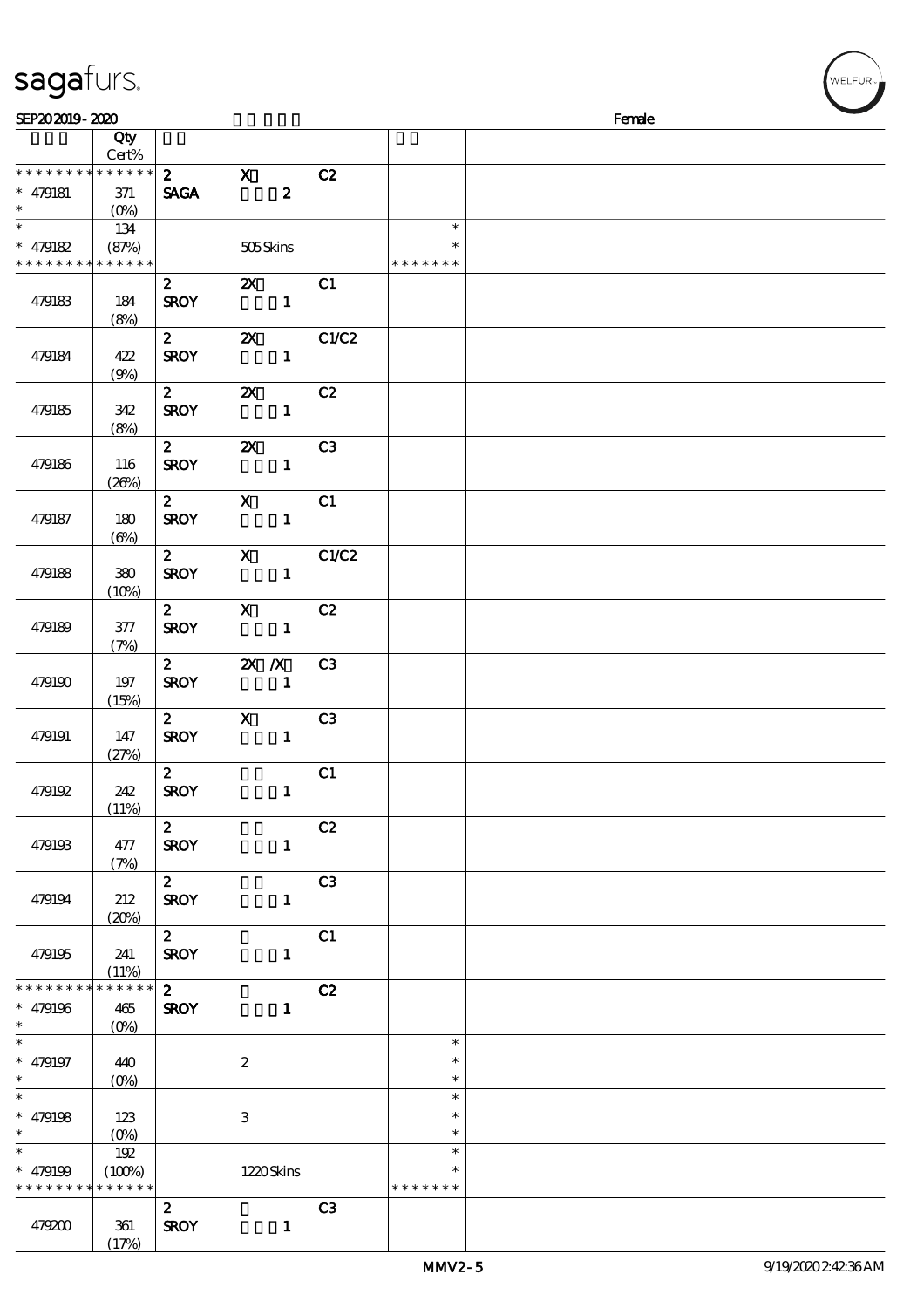| sagafurs.                                                          |                |                                  |                                               |                |                                   |        | WELFUR <sub>™</sub> |
|--------------------------------------------------------------------|----------------|----------------------------------|-----------------------------------------------|----------------|-----------------------------------|--------|---------------------|
| SEP202019-2020                                                     |                |                                  |                                               |                |                                   | Female |                     |
|                                                                    | Qty<br>Cert%   |                                  |                                               |                |                                   |        |                     |
| 479201                                                             | 465<br>$(0\%)$ | $\mathbf{2}$<br><b>SROY</b>      | $\mathbf{1}$                                  | C2             |                                   |        |                     |
| 479202                                                             | 198<br>(22%)   | $\mathbf{2}$<br><b>SROY</b>      | $\mathbf{1}$                                  | C <sub>3</sub> |                                   |        |                     |
| 479203                                                             | 169<br>(15%)   | $\mathbf{2}$<br><b>SROY</b>      | $\sim$ 1                                      | $X$ C1/C2      |                                   |        |                     |
| 479204                                                             | 116<br>(12%)   | $2^{\overline{}}$<br><b>SROY</b> | $\mathbf X$<br>$\mathbf{1}$                   | C1/C2          |                                   |        |                     |
| 479205                                                             | 105<br>(24%)   | $\overline{2}$<br><b>SROY</b>    | $\boldsymbol{\mathsf{Z}}$<br>$\boldsymbol{z}$ | C1             |                                   |        |                     |
| 479206                                                             | 286<br>(24%)   | $\overline{2}$<br><b>SROY</b>    | $\boldsymbol{z}$                              | 2X C1/C2       |                                   |        |                     |
| 479207                                                             | 259<br>(18%)   | $\mathbf{2}$<br><b>SROY</b>      | $\mathbf{x}$<br>$\boldsymbol{z}$              | C2             |                                   |        |                     |
| 479208                                                             | 86<br>(20%)    | $\mathbf{2}$<br><b>SROY</b>      | $\mathbf{x}$<br>$\boldsymbol{z}$              | C3             |                                   |        |                     |
| 479209                                                             | 133<br>(16%)   | $\mathbf{2}$<br><b>SROY</b>      | $\mathbf{x}$<br>$\boldsymbol{z}$              | C1             |                                   |        |                     |
| 479210                                                             | 322<br>(19%)   | $\mathbf{z}$<br><b>SROY</b>      | $\mathbf x$<br>$\boldsymbol{z}$               | C1/C2          |                                   |        |                     |
| 479211                                                             | 268<br>(19%)   | $\mathbf{2}$<br><b>SROY</b>      | $\mathbf{x}$<br>$\boldsymbol{z}$              | C2             |                                   |        |                     |
| 479212                                                             | 102<br>(33%)   | <b>SROY</b>                      | $\overline{z}$ X<br>$\boldsymbol{z}$          | C3             |                                   |        |                     |
| 479213                                                             | 147<br>(16%)   | $\mathbf{z}$<br><b>SROY</b>      | $\boldsymbol{z}$                              | C1             |                                   |        |                     |
| 479214                                                             | 214<br>(14%)   | $\mathbf{2}$<br><b>SROY</b>      | $\boldsymbol{z}$                              | C1/C2          |                                   |        |                     |
| * * * * * * * * <mark>* * * * * * *</mark><br>$* 479215$<br>$\ast$ | 273            | $\mathbf{2}$<br><b>SROY</b>      | $\boldsymbol{z}$                              | C2             |                                   |        |                     |
| $\ast$<br>* $479216$<br>* * * * * * * * * * * * * *                | 109<br>(77%)   |                                  | 382Skins                                      |                | $\ast$<br>$\ast$<br>* * * * * * * |        |                     |
| 479217                                                             | 181<br>(28%)   | $\mathbf{2}$<br><b>SROY</b>      | X / C3<br>$\boldsymbol{z}$                    |                |                                   |        |                     |
| 479218                                                             | 200<br>(62%)   | $\mathbf{z}$<br><b>SROY</b>      | $\boldsymbol{z}$                              | C <sub>3</sub> |                                   |        |                     |
| 479219                                                             | 333<br>(18%)   | $\mathbf{2}$<br><b>SROY</b>      | $\boldsymbol{z}$                              | C1             |                                   |        |                     |
| 479220                                                             | 213            | $\mathbf{2}$<br><b>SROY</b>      | $\boldsymbol{z}$                              | C1/C2          |                                   |        |                     |

(19%)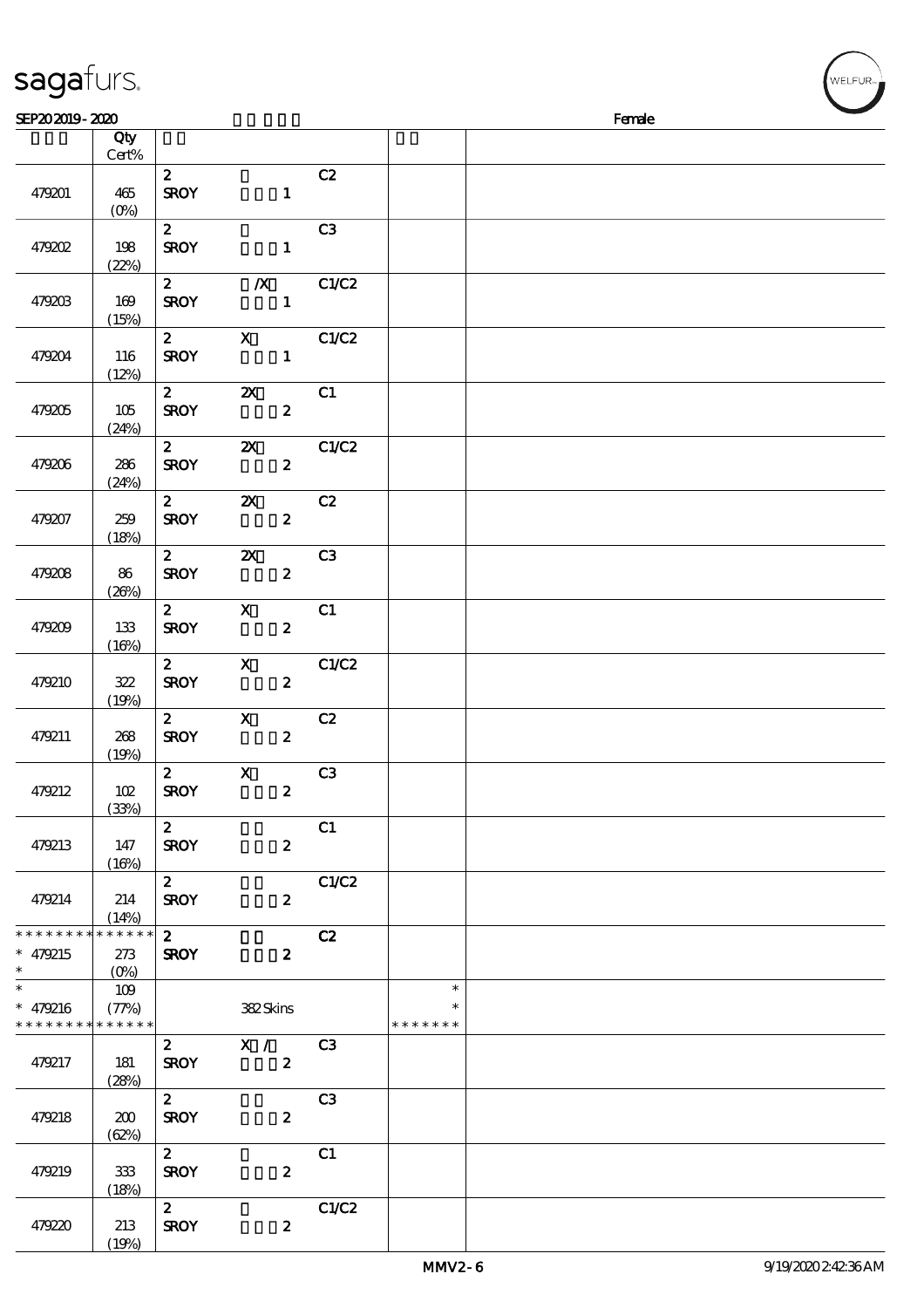| sagafurs.                                 |                |                         |                           |                |               | WELFUR <sub>™</sub> |
|-------------------------------------------|----------------|-------------------------|---------------------------|----------------|---------------|---------------------|
| SEP202019-2020                            |                |                         |                           |                |               | Female              |
|                                           | Qty<br>Cert%   |                         |                           |                |               |                     |
| * * * * * * * * * * * * * *               |                | $\mathbf{z}$            |                           | C2             |               |                     |
| $* 479221$<br>$\ast$                      | 465<br>$(0\%)$ | <b>SROY</b>             | $\boldsymbol{z}$          |                |               |                     |
| $\overline{\phantom{0}}$                  |                |                         |                           |                | $\ast$        |                     |
| $* 479222$                                | 144            |                         | $\boldsymbol{2}$          |                | $\ast$        |                     |
| $\ast$<br>$\ast$                          | $(O\%)$        |                         |                           |                | $\ast$        |                     |
|                                           | 217            |                         |                           |                | $\ast$        |                     |
| $* 479223$<br>* * * * * * * * * * * * * * | (100%)         |                         | 826Skins                  |                | * * * * * * * |                     |
|                                           |                | $\mathbf{z}$            |                           | C1             |               |                     |
| 479224                                    | 171            | <b>SROY</b>             | $\boldsymbol{z}$          |                |               |                     |
|                                           | (20%)          |                         |                           |                |               |                     |
|                                           |                | $\mathbf{2}$            |                           | C1/C2          |               |                     |
| 479225                                    | 208            | <b>SROY</b>             | $\boldsymbol{z}$          |                |               |                     |
|                                           | (13%)          |                         |                           |                |               |                     |
| * * * * * * * *                           | * * * * * *    | $\overline{\mathbf{z}}$ |                           | C2             |               |                     |
| $* 479226$                                | $375\,$        | <b>SROY</b>             | $\boldsymbol{z}$          |                |               |                     |
| $\ast$                                    | $(O\%)$        |                         |                           |                |               |                     |
| $\ast$                                    | 131            |                         |                           |                | $\ast$        |                     |
| $* 479227$                                | (100%)         |                         | 506Skins                  |                | $\ast$        |                     |
| * * * * * * * * * * * * * *               |                |                         |                           |                | * * * * * * * |                     |
|                                           |                | $\mathbf{z}$            |                           | C <sub>3</sub> |               |                     |
| 479228                                    | 117            | <b>SROY</b>             | $\boldsymbol{z}$          |                |               |                     |
|                                           | (43%)          | $\mathbf{z}$            | $\boldsymbol{X}$          | C1/C2          |               |                     |
| 479229                                    | 213            | <b>SROY</b>             | $\boldsymbol{z}$          |                |               |                     |
|                                           | (27%)          |                         |                           |                |               |                     |
|                                           |                | $\mathbf{2}$            | $\mathbf{x}$              | C1/C2          |               |                     |
| 479230                                    | 210            | <b>SROY</b>             | $\boldsymbol{z}$          |                |               |                     |
|                                           | (29%)          |                         |                           |                |               |                     |
|                                           |                | $\mathbf{2}$            | $\boldsymbol{\mathsf{X}}$ | C2             |               |                     |
| 479231                                    | 125            | <b>SROY</b>             | $\boldsymbol{2}$          |                |               |                     |
|                                           | (28%)          |                         |                           |                |               |                     |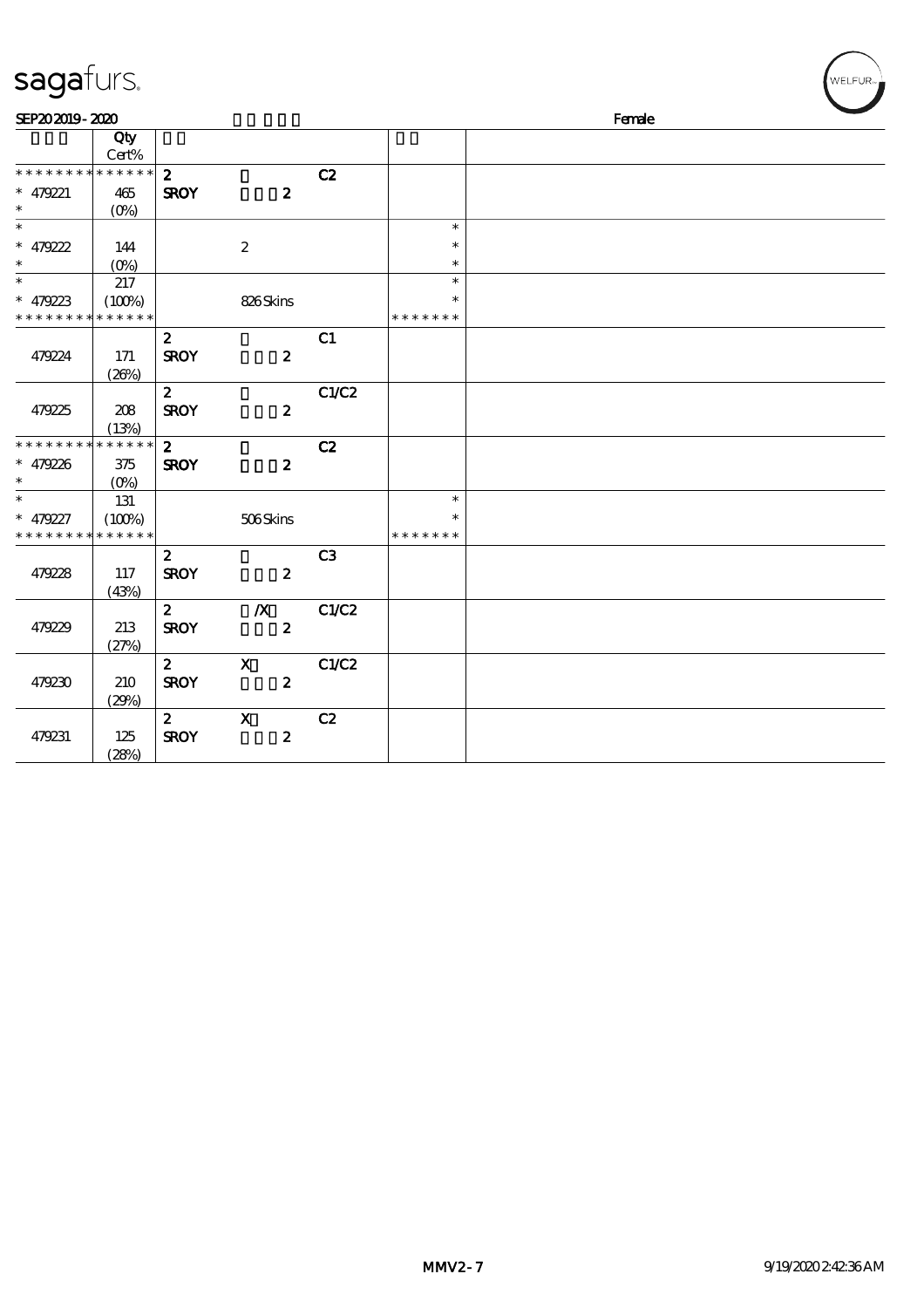| sagafurs.                                                        |                            |                                                 |                         |              |                                   |        | WELFUR <sub>™</sub> |
|------------------------------------------------------------------|----------------------------|-------------------------------------------------|-------------------------|--------------|-----------------------------------|--------|---------------------|
| SEP202019-2020                                                   |                            |                                                 |                         |              |                                   | Female |                     |
|                                                                  | Qty<br>Cert%               |                                                 |                         |              |                                   |        |                     |
| 479261                                                           | 428<br>(5%)                | $\boldsymbol{\mathsf{20}}$<br>$\boldsymbol{S}$  | $\mathbf{1}$            | C2<br>WWL1   |                                   |        |                     |
| 479262                                                           | 265<br>(4%)                | $\boldsymbol{\mathfrak{D}}$<br>$\boldsymbol{S}$ | $\boldsymbol{z}$        | C2<br>WWL1   |                                   |        |                     |
| * * * * * * * *<br>$* 479263$                                    | * * * * * *<br>465<br>(9%) | $\mathbf{o}$<br>$\mathbf{C}$                    | $\mathbf{1}$            | C2<br>WWL1   |                                   |        |                     |
| $\ast$<br>$* 479264$<br>* * * * * * * * <mark>* * * * * *</mark> | 109<br>(5%)                |                                                 | 574Skins                |              | $\ast$<br>$\ast$<br>* * * * * * * |        |                     |
| * * * * * * * * <mark>* * * * * *</mark><br>$* 479265$<br>$\ast$ | 445<br>(8%)                | $\mathbf 0$<br>$\boldsymbol{\mathcal{S}}$       | $\mathbf{1}$            | C2<br>WWL1   |                                   |        |                     |
| $\ast$<br>$* 479266$<br>$\ast$                                   | 420<br>(8%)                |                                                 | $\boldsymbol{2}$        |              | $\ast$<br>$\ast$<br>$\ast$        |        |                     |
| $\ast$<br>$* 479267$<br>$\ast$                                   | 420<br>(7%)                |                                                 | $\,3$                   |              | $\ast$<br>$\ast$<br>$\ast$        |        |                     |
| $\ast$<br>$* 479268$<br>* * * * * * * * <mark>* * * * * *</mark> | $73$<br>(5%)               |                                                 | 1358Skins               |              | $\ast$<br>$\ast$<br>* * * * * * * |        |                     |
| * * * * * * * * <mark>* * * * * *</mark><br>$* 479209$           | 445<br>(9%)                | $\mathbf{o}$<br>$\boldsymbol{\mathrm{(S)}}$     | $\boldsymbol{z}$        | C2<br>WWL1   |                                   |        |                     |
| $\ast$<br>$* 479270$<br>$\ast$                                   | 420<br>$(\Theta)$          |                                                 | $\boldsymbol{2}$        |              | $\ast$<br>$\ast$<br>$\ast$        |        |                     |
| $\ast$<br>$* 479271$<br>$\ast$                                   | 420<br>(5%)                |                                                 | $\,3$                   |              | $\ast$<br>$\ast$<br>$\ast$        |        |                     |
| $\ast$<br>$* 479272$<br>$\ast$                                   | 420<br>(4%)                |                                                 | $\overline{\mathbf{4}}$ |              | $\ast$<br>∗                       |        |                     |
| $\ast$<br>$* 479273$<br>* * * * * * * * <mark>* * * * * *</mark> | 75<br>(2%)                 |                                                 | 1780Skins               |              | $\ast$<br>* * * * * * *           |        |                     |
| 479274                                                           | 409<br>(9%)                | $\mathbf{1}$<br>(SI)                            |                         | C2<br>1 WWL1 |                                   |        |                     |
| * * * * * * * * * * * * * *<br>$* 479275$<br>$\ast$              | 485<br>(7%)                | $\mathbf{1}$<br>$\boldsymbol{S}$                |                         | C2<br>1 WWL1 |                                   |        |                     |
| $\ast$<br>$* 479276$<br>$\ast$                                   | 460<br>(13%)               |                                                 | $\boldsymbol{2}$        |              | $\ast$<br>$\ast$<br>$\ast$        |        |                     |
| $\ast$<br>$* 479277$<br>$\ast$                                   | 460<br>(11%)               |                                                 | $\,3$                   |              | $\ast$<br>$\ast$<br>$\ast$        |        |                     |
| $\ast$<br>$* 479278$<br>$\ast$                                   | 460<br>(7%)                |                                                 | $\bf{4}$                |              | $\ast$<br>$\ast$<br>$\ast$        |        |                     |
| $\overline{\phantom{0}}$<br>$* 479279$<br>$\ast$                 | 460<br>(7%)                |                                                 | $\mathbf 5$             |              | $\ast$<br>$\ast$<br>$\ast$        |        |                     |
| * $479280$                                                       | 356<br>(9%)                |                                                 | 2681 Skins              |              | $\ast$<br>$\ast$                  |        |                     |

\* \* \* \* \* \*

\* \* \* \* \* \*

\* \* \* \* \* \* \*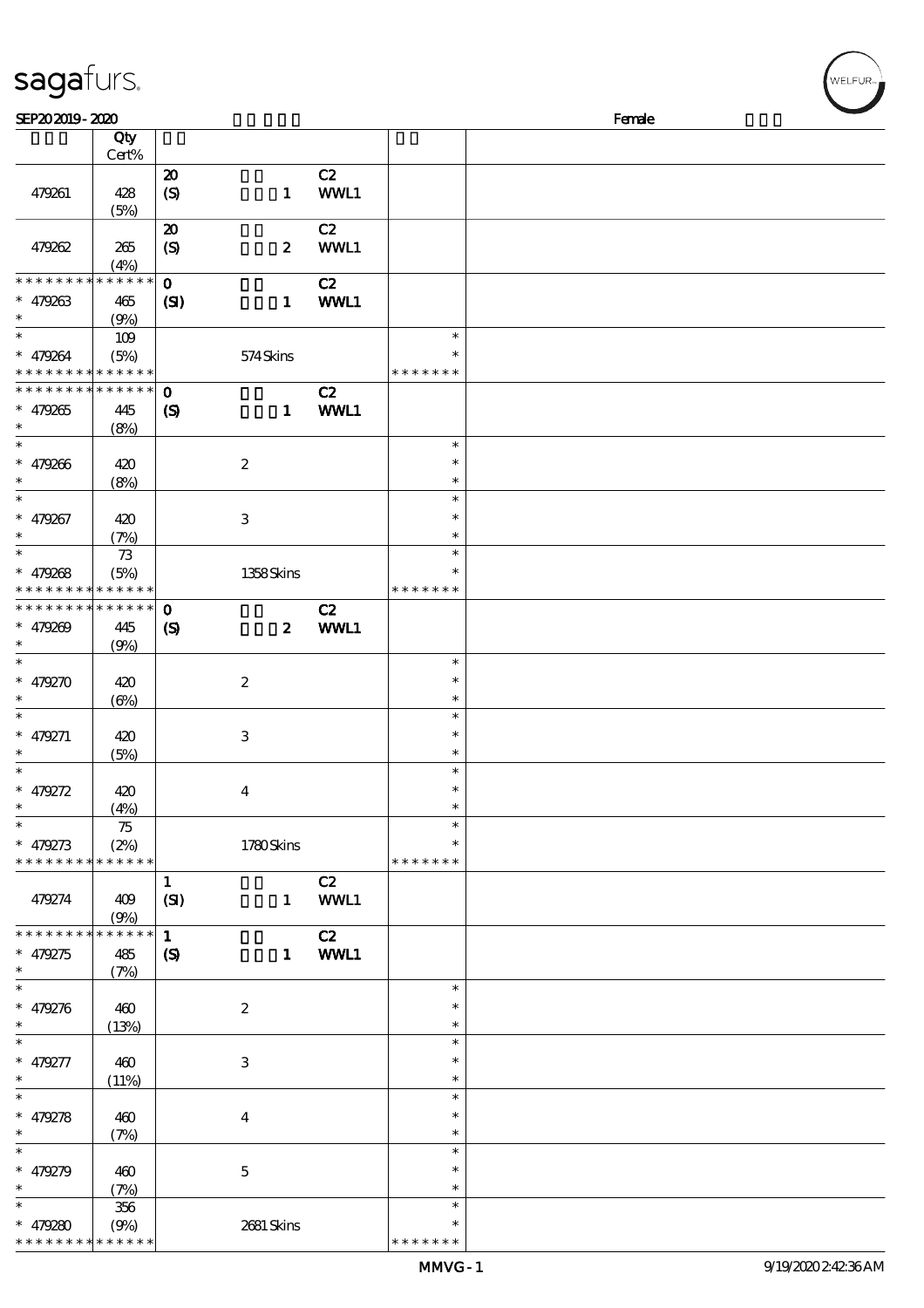| SEP202019-2020                                         | sagafurs.   |                  |                  |                            |               |        |
|--------------------------------------------------------|-------------|------------------|------------------|----------------------------|---------------|--------|
|                                                        | Qty         |                  |                  |                            |               | Female |
|                                                        | Cert%       |                  |                  |                            |               |        |
|                                                        |             | $\mathbf{1}$     |                  | C2                         |               |        |
| 479281                                                 | 228         | (SI)             | $\boldsymbol{z}$ | WWL1                       |               |        |
|                                                        | (8%)        |                  |                  |                            |               |        |
| * * * * * * * *                                        | * * * * * * | $\mathbf{1}$     |                  | C2                         |               |        |
| $* 479282$                                             | 485         | $\boldsymbol{S}$ | $\boldsymbol{z}$ | WWL1                       |               |        |
| $\ast$                                                 | (8%)        |                  |                  |                            |               |        |
| $\ast$                                                 |             |                  |                  |                            | $\ast$        |        |
| $* 479283$                                             | 460         |                  | $\boldsymbol{2}$ |                            | $\ast$        |        |
|                                                        | (8%)        |                  |                  |                            | $\ast$        |        |
| $\ast$                                                 |             |                  |                  |                            | $\ast$        |        |
| $* 479284$                                             | 460         |                  | $\,3$            |                            | $\ast$        |        |
|                                                        | (12%)       |                  |                  |                            | $\ast$        |        |
| $\ast$                                                 | 471         |                  |                  |                            | $\ast$        |        |
| $* 479285$                                             | (5%)        |                  | 1876Skins        |                            | $\ast$        |        |
| * * * * * * * *                                        | * * * * * * |                  |                  |                            | * * * * * * * |        |
|                                                        |             | $\boldsymbol{2}$ |                  | C2                         |               |        |
| 479286                                                 | 360         | (SI)             | $\mathbf{1}$     | WWL1                       |               |        |
|                                                        | (5%)        |                  |                  |                            |               |        |
| * * * * * * * *                                        | * * * * * * | $\boldsymbol{z}$ |                  | C2                         |               |        |
| $* 479287$                                             | 485         | $\boldsymbol{S}$ | $\mathbf{1}$     | WWL1                       |               |        |
| $\ast$                                                 | (10%)       |                  |                  |                            |               |        |
| $\ast$                                                 |             |                  |                  |                            | $\ast$        |        |
| $* 479288$                                             | 460         |                  | $\boldsymbol{2}$ |                            | $\ast$        |        |
| $\ast$                                                 | (13%)       |                  |                  |                            | $\ast$        |        |
| $\ast$                                                 |             |                  |                  |                            | $\ast$        |        |
| $* 479289$                                             | 460         |                  | $\,3$            |                            | $\ast$        |        |
|                                                        | (8%)        |                  |                  |                            | $\ast$        |        |
| $\ast$                                                 | 128         |                  |                  |                            | $\ast$        |        |
| * $479290$                                             | (7%)        |                  | 1533Skins        |                            | $\ast$        |        |
| * * * * * * * * <mark>* * * * * *</mark>               |             |                  |                  |                            | * * * * * * * |        |
|                                                        |             | $\boldsymbol{z}$ |                  | C2                         |               |        |
| 479291                                                 | 348         | $\boldsymbol{S}$ | $\boldsymbol{z}$ | WWL1                       |               |        |
|                                                        | (10%)       |                  |                  |                            |               |        |
|                                                        |             | $\mathbf{O}$     |                  | C2                         |               |        |
| 479292                                                 | 294         | (SI)             | WWL1             | $\blacksquare$             |               |        |
| * * * * * * * * * * * * * *                            | (4%)        | $\mathbf{0}$     |                  |                            |               |        |
|                                                        |             |                  |                  | C2                         |               |        |
| $* 479293$<br>$\ast$                                   | 445         | $\mathbf{S}$     | WWL1             | $\blacksquare$             |               |        |
| $\ast$                                                 | (4%)<br>107 |                  |                  |                            | $\ast$        |        |
|                                                        | (2%)        |                  |                  |                            |               |        |
| $* 479294$<br>* * * * * * * * <mark>* * * * * *</mark> |             |                  | 552Skins         |                            | * * * * * * * |        |
|                                                        |             | $\mathbf{O}$     |                  | C2                         |               |        |
| 479295                                                 | 439         | (S)              | WWL1             |                            |               |        |
|                                                        | (3%)        |                  |                  | $\overline{\phantom{a}}$   |               |        |
|                                                        |             | $\mathbf{O}$     |                  | C2                         |               |        |
| 479296                                                 | 212         | (S)              | WWL1             | $\overline{\phantom{a}}$ 3 |               |        |
|                                                        | (3%)        |                  |                  |                            |               |        |
|                                                        |             | 1                |                  | C2                         |               |        |
| 479297                                                 | 365         | (SI)             | WWL1             | $\overline{\phantom{a}}$   |               |        |
|                                                        | (4%)        |                  |                  |                            |               |        |
| * * * * * * * *                                        | * * * * * * | $\mathbf{1}$     |                  | C2                         |               |        |
| $* 479298$                                             | 485         | $\boldsymbol{S}$ | WWL1             | $\blacksquare$             |               |        |
| $\ast$                                                 | (5%)        |                  |                  |                            |               |        |
| $\ast$                                                 |             |                  |                  |                            | $\ast$        |        |
| $* 479299$                                             | 460         |                  | $\boldsymbol{2}$ |                            | $\ast$        |        |
| $\ast$                                                 | $(\Theta)$  |                  |                  |                            | $\ast$        |        |
|                                                        |             |                  |                  |                            |               |        |
| $\ast$                                                 | 127         |                  |                  |                            | $\ast$        |        |

\* \* \* \* \* \*

\* \* \* \* \* \* \* \* \* \* \* \*

\*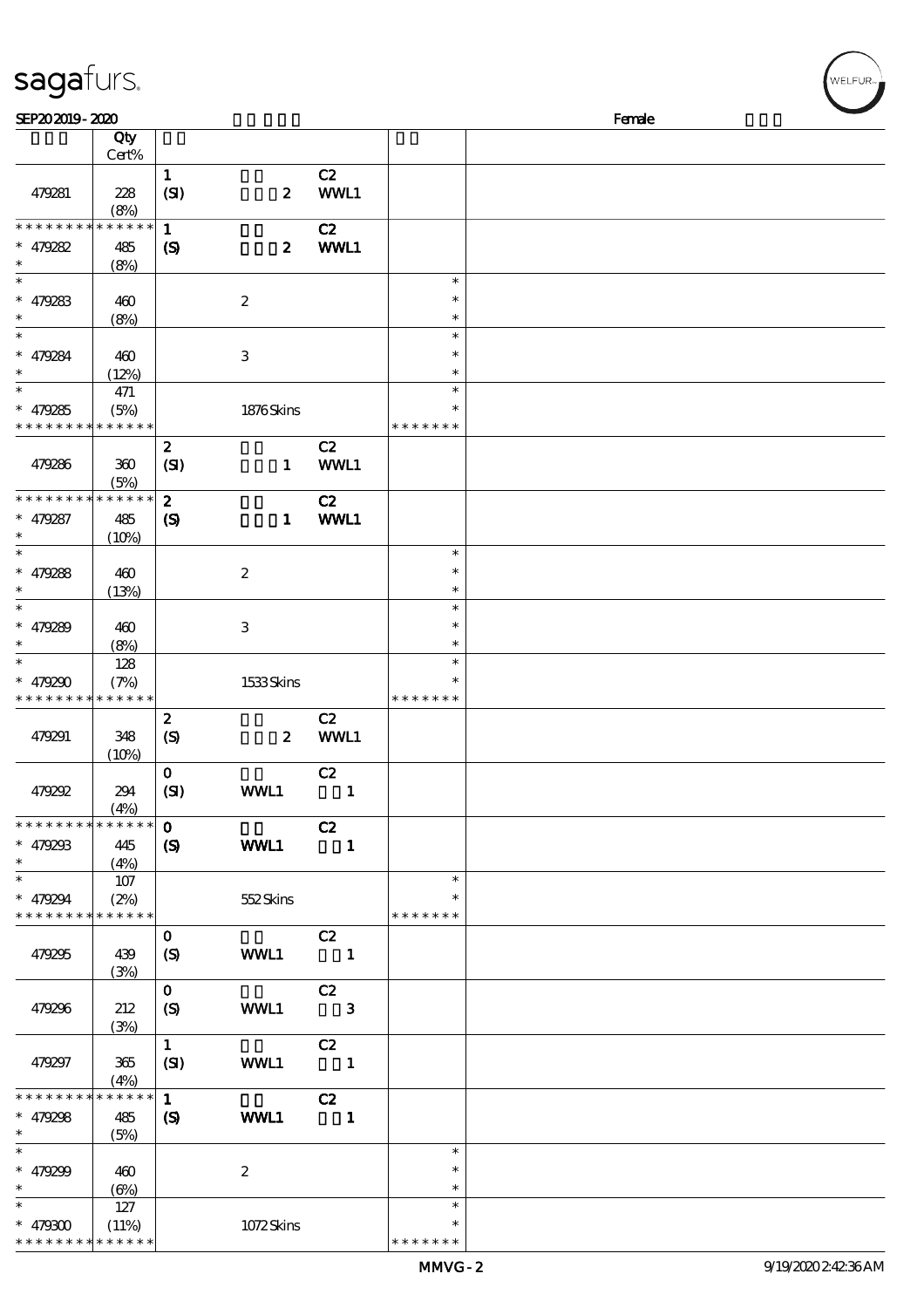| sagafurs.                                           |                             |                                                     |                                                       |                                  |                                   |        | WELFUR <sub>™</sub> |
|-----------------------------------------------------|-----------------------------|-----------------------------------------------------|-------------------------------------------------------|----------------------------------|-----------------------------------|--------|---------------------|
| SEP202019-2020                                      |                             |                                                     |                                                       |                                  |                                   | Female |                     |
|                                                     | Qty<br>Cert%                |                                                     |                                                       |                                  |                                   |        |                     |
| 479301                                              | 285<br>$(\Theta)$           | $\mathbf{1}$<br>(S)                                 | WWL1                                                  | C2<br>$\blacksquare$             |                                   |        |                     |
| 479302                                              | 373<br>(4%)                 | $\mathbf 1$<br>(S)                                  | WWL1                                                  | C2<br>$\overline{\phantom{a}}$ 3 |                                   |        |                     |
| 479303                                              | 178<br>(5%)                 | $\boldsymbol{z}$<br>(SI)                            | WWL1                                                  | C2<br>$\blacksquare$             |                                   |        |                     |
| * * * * * * * *<br>$* 479304$                       | * * * * * *<br>485<br>(8%)  | $\boldsymbol{z}$<br>$\boldsymbol{\mathrm{(S)}}$     | <b>WML1</b>                                           | C2<br>$\mathbf{1}$               |                                   |        |                     |
| $\ast$<br>$* 479305$<br>* * * * * * * *             | 65<br>(1%)<br>* * * * * *   |                                                     | 550Skins                                              |                                  | $\ast$<br>$\ast$<br>* * * * * * * |        |                     |
| 479306                                              | 163<br>(9%)                 | $\boldsymbol{2}$<br>$\boldsymbol{S}$                | WWL1                                                  | C2<br>$\overline{\mathbf{1}}$    |                                   |        |                     |
| 479307                                              | 257<br>(7%)                 | $\boldsymbol{2}$<br>(S)                             | WWL1                                                  | C2<br>$\mathbf{3}$               |                                   |        |                     |
| 479308                                              | 133<br>$(\Theta)$           | $\boldsymbol{\mathfrak{D}}$<br>(SI)                 | $\mathcal{L}$<br>$\mathbf{1}$                         | C2<br>$\overline{\phantom{a}}$   |                                   |        |                     |
| 479309                                              | 151<br>(7%)                 | $\boldsymbol{\mathfrak{D}}$<br>$\boldsymbol{S}$     | $\mathcal{L}$<br>$\mathbf{1}$                         | C2<br>$\overline{\phantom{a}}$   |                                   |        |                     |
| 479310                                              | 351<br>(13%)                | $\pmb{\mathfrak{D}}$<br>$\boldsymbol{\mathrm{(S)}}$ | $\mathcal{L}$<br>$\boldsymbol{z}$                     | C2<br>$\mathbf{1}$               |                                   |        |                     |
| 479311                                              | 82<br>$(\Theta)$            | $\boldsymbol{\mathfrak{D}}$<br>(SI)                 | $\mathcal{L}$<br>$\mathbf{1}$                         | C2<br>$\boldsymbol{2}$           |                                   |        |                     |
| 479312                                              | 131<br>$(\Theta)$           | $\boldsymbol{\mathfrak{D}}$<br>$\boldsymbol{S}$     | X / C2<br>$1 \t 2$                                    |                                  |                                   |        |                     |
| 479313                                              | 119<br>(7%)                 | $\boldsymbol{\mathfrak{D}}$<br>$\boldsymbol{S}$     | $\sqrt{C^2}$                                          | $1 \t 2$                         |                                   |        |                     |
| 479314                                              | 232<br>$(\Theta)$           | $\boldsymbol{\mathfrak{D}}$<br>(S)                  | X / C2                                                | $2 \t2$                          |                                   |        |                     |
| 479315                                              | 130<br>(10%)                | $\boldsymbol{\mathfrak{D}}$<br>(S)                  | $\sqrt{C^2}$<br>$2 \t 2$                              |                                  |                                   |        |                     |
| 479316                                              | 463<br>(12%)                | $\boldsymbol{\mathfrak{D}}$<br>(SI)                 | X / C2<br>$\begin{array}{cccc} 1 & 1 & 1 \end{array}$ |                                  |                                   |        |                     |
| * * * * * * * *<br>$* 479317$<br>$\ast$             | * * * * * *<br>465<br>(14%) | $\boldsymbol{\mathfrak{D}}$<br>(S)                  | $\mathcal{L}$<br>$\blacksquare$                       | C2<br>$\overline{\phantom{a}}$   |                                   |        |                     |
| $\ast$<br>$* 479318$<br>* * * * * * * * * * * * * * | 344<br>(7%)                 |                                                     | 809Skins                                              |                                  | $\ast$<br>$\ast$<br>* * * * * * * |        |                     |
| * * * * * * * * * * * * * *<br>* 479319<br>$*$      | 445<br>(9%)                 | $\boldsymbol{\mathfrak{D}}$<br>$\boldsymbol{S}$     | X / C2<br>$\mathbf{1}$                                | $\sim$ 1                         |                                   |        |                     |
| $\ast$<br>$* 479320$<br>$\ast$                      | 420<br>(10%)                |                                                     | $\boldsymbol{z}$                                      |                                  | $\ast$<br>$\ast$<br>$\ast$        |        |                     |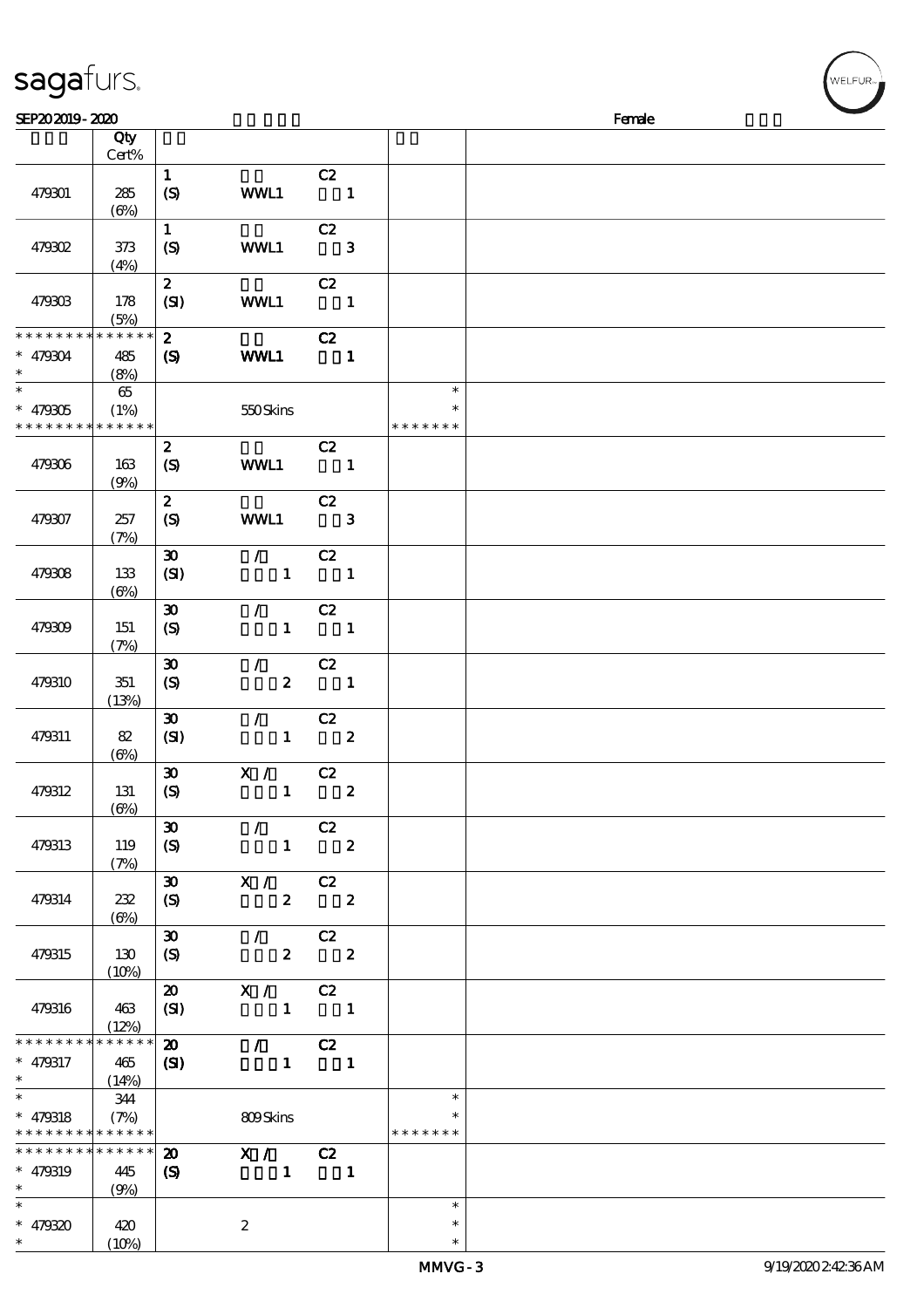|  | sagafurs. |
|--|-----------|
|  |           |

| SEP202019-2020              |             |                             |                                 |                          |                  |               | Female |
|-----------------------------|-------------|-----------------------------|---------------------------------|--------------------------|------------------|---------------|--------|
|                             | Qty         |                             |                                 |                          |                  |               |        |
|                             | Cert%       |                             |                                 |                          |                  |               |        |
| $\ast$                      | 121         | $\boldsymbol{\mathsf{20}}$  | X / C2                          |                          |                  | $\ast$        |        |
| $* 479321$                  | (4%)        |                             | $\mathbf{1}$                    | $\blacksquare$           |                  |               |        |
| * * * * * * * * * * * * * * |             | $\boldsymbol{S}$            |                                 |                          |                  | * * * * * * * |        |
|                             |             |                             |                                 |                          |                  |               |        |
| * * * * * * * *             | * * * * * * | $\boldsymbol{\mathbf{z}}$   | $\mathcal{T}=\mathcal{F}$       | C2                       |                  |               |        |
| $* 479322$                  | 445         | $\boldsymbol{S}$            | $\mathbf{1}$                    | $\overline{\phantom{a}}$ |                  |               |        |
| $\ast$                      | $(\Theta)$  |                             |                                 |                          |                  |               |        |
| $\overline{\phantom{0}}$    |             |                             |                                 |                          |                  | $\ast$        |        |
| $* 479323$                  | 420         |                             | $\boldsymbol{2}$                |                          |                  | $\ast$        |        |
| $\ast$                      |             |                             |                                 |                          |                  | $\ast$        |        |
| $\overline{\phantom{a}^*}$  | (8%)        |                             |                                 |                          |                  |               |        |
|                             | $51\,$      |                             |                                 |                          |                  | $\ast$        |        |
| $* 479324$                  | (13%)       |                             | 916Skins                        |                          |                  | $\ast$        |        |
| * * * * * * * * * * * * * * |             |                             |                                 |                          |                  | * * * * * * * |        |
| * * * * * * * *             | * * * * * * | $\boldsymbol{\mathfrak{D}}$ | X / C2                          |                          |                  |               |        |
| $* 479325$                  | 445         | $\boldsymbol{\mathcal{S}}$  | $\boldsymbol{z}$                |                          | $\mathbf{1}$     |               |        |
| $\ast$                      |             |                             |                                 |                          |                  |               |        |
| $\overline{\phantom{0}}$    | (5%)        |                             |                                 |                          |                  |               |        |
|                             |             |                             |                                 |                          |                  | $\ast$        |        |
| $* 479326$                  | 420         |                             | $\boldsymbol{z}$                |                          |                  | $\ast$        |        |
| $\ast$                      | (11%)       |                             |                                 |                          |                  | $\ast$        |        |
| $\ast$                      |             |                             |                                 |                          |                  | $\ast$        |        |
| $* 479327$                  | 420         |                             | 3                               |                          |                  | $\ast$        |        |
| $\ast$                      | (13%)       |                             |                                 |                          |                  | $\ast$        |        |
| $\overline{\ast}$           |             |                             |                                 |                          |                  | $\ast$        |        |
|                             | $5\!5$      |                             |                                 |                          |                  |               |        |
| $* 479328$                  | (12%)       |                             | 1340Skins                       |                          |                  | ∗             |        |
| * * * * * * * *             | * * * * * * |                             |                                 |                          |                  | * * * * * * * |        |
| * * * * * * * *             | * * * * * * | $\boldsymbol{\mathbf{z}}$   | $\mathcal{F}$ and $\mathcal{F}$ | C2                       |                  |               |        |
| $* 479329$                  | 445         | $\boldsymbol{\mathcal{S}}$  | $\boldsymbol{z}$                | $\overline{\phantom{a}}$ |                  |               |        |
| $\ast$                      |             |                             |                                 |                          |                  |               |        |
| $\ast$                      | $(\Theta)$  |                             |                                 |                          |                  |               |        |
|                             |             |                             |                                 |                          |                  | $\ast$        |        |
| $* 479330$                  | 420         |                             | $\boldsymbol{2}$                |                          |                  | $\ast$        |        |
| $\ast$                      | (19%)       |                             |                                 |                          |                  | $\ast$        |        |
| $\ast$                      |             |                             |                                 |                          |                  | $\ast$        |        |
| $* 479331$                  | 420         |                             | 3                               |                          |                  | $\ast$        |        |
| $\ast$                      | (23%)       |                             |                                 |                          |                  | $\ast$        |        |
| $\ast$                      |             |                             |                                 |                          |                  | $\ast$        |        |
|                             |             |                             |                                 |                          |                  |               |        |
| $* 479332$                  | 420         |                             | $\boldsymbol{4}$                |                          |                  | $\ast$        |        |
| $*$                         | (20%)       |                             |                                 |                          |                  | $\ast$        |        |
| $\ast$                      |             |                             |                                 |                          |                  | $\ast$        |        |
| $* 479333$                  | 420         |                             | $\mathbf{5}$                    |                          |                  | $\ast$        |        |
| $\ast$                      | (14%)       |                             |                                 |                          |                  | $\ast$        |        |
| $\ast$                      |             |                             |                                 |                          |                  | $\ast$        |        |
|                             |             |                             |                                 |                          |                  |               |        |
| $* 479334$                  | 420         |                             | 6                               |                          |                  | $\ast$        |        |
| $\ast$                      | (5%)        |                             |                                 |                          |                  | $\ast$        |        |
| $\ast$                      |             |                             |                                 |                          |                  | $\ast$        |        |
| $* 479335$                  | 420         |                             | $\tau$                          |                          |                  |               |        |
| $\ast$                      | (9%)        |                             |                                 |                          |                  | $\ast$        |        |
| $\ast$                      | 157         |                             |                                 |                          |                  | $\ast$        |        |
|                             |             |                             |                                 |                          |                  |               |        |
| $* 479336$                  | (18%)       |                             | 3122Skins                       |                          |                  |               |        |
| * * * * * * * *             | * * * * * * |                             |                                 |                          |                  | * * * * * * * |        |
| * * * * * * *               | * * * * * * | $\boldsymbol{\mathbf{z}}$   | X /                             | $\overline{C}$           |                  |               |        |
| $* 479337$                  | 465         | $\mathbf{C}$                | $\mathbf{1}$                    |                          | $\boldsymbol{z}$ |               |        |
| $\ast$                      | (11%)       |                             |                                 |                          |                  |               |        |
| $\ast$                      | 312         |                             |                                 |                          |                  | $\ast$        |        |
|                             |             |                             |                                 |                          |                  |               |        |
| $* 479338$                  | (8%)        |                             | 777Skins                        |                          |                  |               |        |
| * * * * * * * *             | * * * * * * |                             |                                 |                          |                  | * * * * * * * |        |
| * * * * * * * *             | * * * * * * | $\boldsymbol{\mathbf{z}}$   | $\mathcal{L}$                   | C2                       |                  |               |        |
| $* 479339$                  | 465         | (S)                         | $\mathbf{1}$                    |                          | $\boldsymbol{z}$ |               |        |
| $\ast$                      | (14%)       |                             |                                 |                          |                  |               |        |
| $\ast$                      | 191         |                             |                                 |                          |                  | $\ast$        |        |
|                             |             |                             |                                 |                          |                  |               |        |
| $* 479340$                  | (4%)        |                             | 656Skins                        |                          |                  |               |        |
| * * * * * * *               | * * * * * * |                             |                                 |                          |                  | * * * * * *   |        |

:<br>ELFUR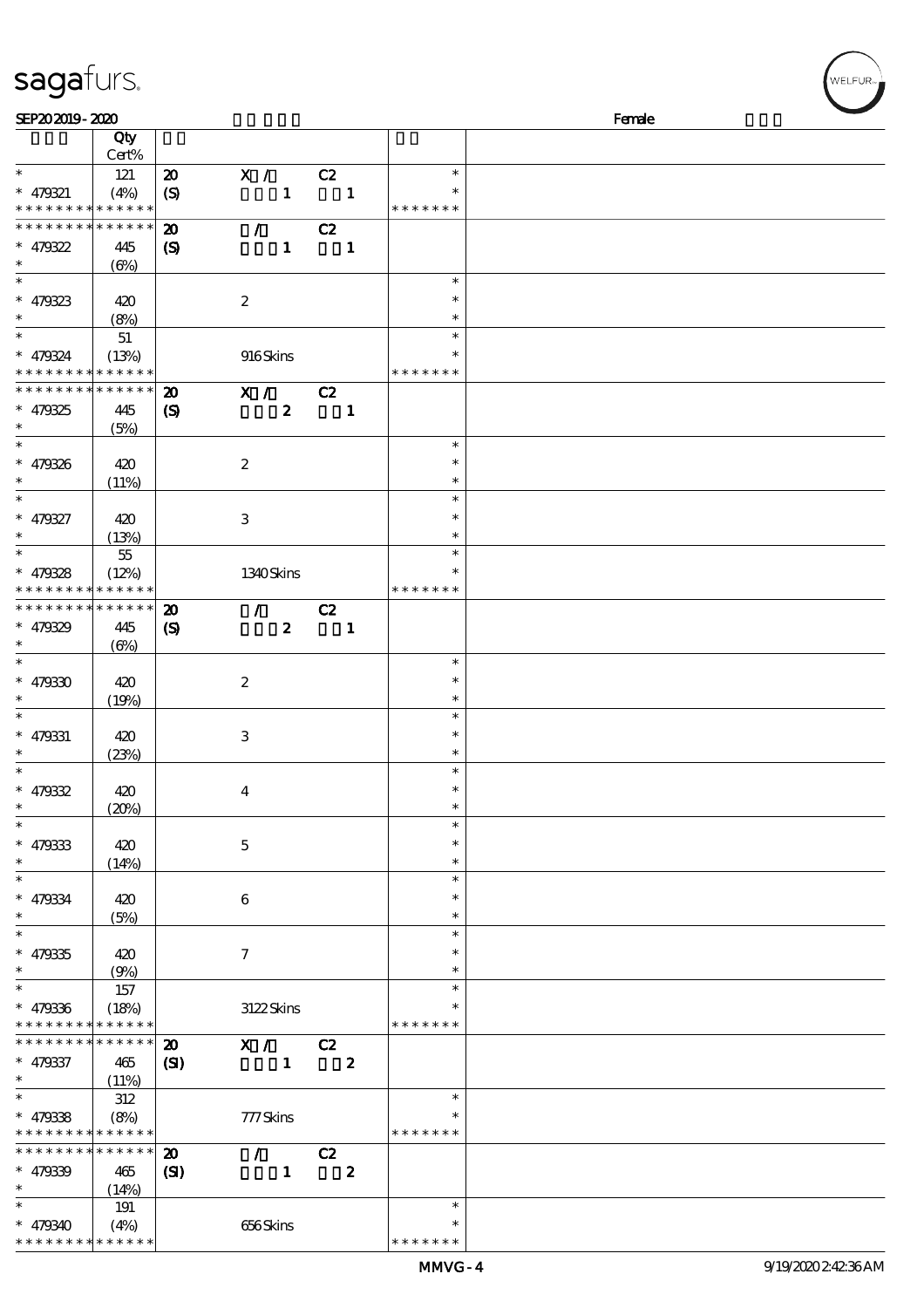## sagafurs.

| SEP202019-2020                                                                  |                               |                                                            |                                 |                  |       |                  |                                      | Female |
|---------------------------------------------------------------------------------|-------------------------------|------------------------------------------------------------|---------------------------------|------------------|-------|------------------|--------------------------------------|--------|
|                                                                                 | Qty<br>Cert%                  |                                                            |                                 |                  |       |                  |                                      |        |
| * * * * * * * * * * * * * *<br>* 479341<br>$\ast$                               | 445<br>(5%)                   | $\boldsymbol{\mathfrak{D}}$<br>$\boldsymbol{\mathrm{(S)}}$ | X / C2                          | $\mathbf{1}$     |       | $\boldsymbol{z}$ |                                      |        |
| $\ast$<br>$* 479342$<br>$\ast$                                                  | 420<br>(8%)                   |                                                            | $\boldsymbol{2}$                |                  |       |                  | $\ast$<br>$\ast$<br>$\ast$           |        |
| $\ast$<br>$* 479343$<br>$\ast$<br>$\ast$                                        | 420<br>(8%)                   |                                                            | $\,3$                           |                  |       |                  | $\ast$<br>$\ast$<br>$\ast$<br>$\ast$ |        |
| $* 479344$<br>* * * * * * * * * * * * * *                                       | 216<br>(3%)                   |                                                            | <b>1501 Skins</b>               |                  |       |                  | $\ast$<br>* * * * * * *              |        |
| * * * * * * * * * * * * * *<br>$* 479345$<br>$\ast$                             | 445<br>(10%)                  | $\boldsymbol{\mathbf{z}}$<br>$\boldsymbol{S}$              | $\mathcal{L}$ and $\mathcal{L}$ | $\mathbf{1}$     | C2    | $\bf{z}$         |                                      |        |
| $\ast$<br>$* 479346$<br>$\ast$                                                  | 420<br>(11%)                  |                                                            | $\boldsymbol{2}$                |                  |       |                  | $\ast$<br>$\ast$<br>$\ast$           |        |
| $\overline{\ast}$<br>$* 479347$<br>* * * * * * * * * * * * * *                  | 190<br>(12%)                  |                                                            | 1055Skins                       |                  |       |                  | $\ast$<br>$\ast$<br>* * * * * * *    |        |
| * * * * * * * * * * * * * *<br>$* 479348$<br>$\ast$<br>$\overline{\phantom{0}}$ | 445<br>$(\Theta)$             | $\boldsymbol{\mathfrak{D}}$<br>$\boldsymbol{\mathcal{S}}$  | X /                             | $\boldsymbol{z}$ | $-cz$ | $\bf{z}$         |                                      |        |
| $* 479349$<br>$\ast$<br>$\ast$                                                  | 420<br>(12%)                  |                                                            | $\boldsymbol{2}$                |                  |       |                  | $\ast$<br>$\ast$<br>$\ast$<br>$\ast$ |        |
| $* 479350$<br>$\ast$<br>$\ast$                                                  | 420<br>(20%)                  |                                                            | $\ensuremath{\mathsf{3}}$       |                  |       |                  | $\ast$<br>$\ast$<br>$\ast$           |        |
| $* 479351$<br>$\ast$<br>$\ast$                                                  | 420<br>(10%)                  |                                                            | $\overline{\mathbf{4}}$         |                  |       |                  | $\ast$<br>$\ast$<br>$\ast$           |        |
| $* 479352$<br>$\ast$<br>$\overline{\phantom{a}^*}$                              | 420<br>(6%)                   |                                                            | $\mathbf 5$                     |                  |       |                  | $\ast$<br>$\ast$<br>$\ast$           |        |
| $* 479353$<br>* * * * * * * * * * * * * *                                       | 141<br>(9%)                   |                                                            | 2266Skins                       |                  |       |                  | $\ast$<br>* * * * * * *              |        |
| * * * * * * * * <mark>* * * * * * *</mark><br>$* 479354$<br>$\ast$              | 445<br>(16%)                  | $\boldsymbol{\mathfrak{D}}$<br>$\boldsymbol{\mathcal{S}}$  | $\mathcal{L}$                   | $\boldsymbol{z}$ | C2    | $\boldsymbol{z}$ |                                      |        |
| $\ast$<br>$* 479355$<br>$\ast$                                                  | 420<br>(7%)                   |                                                            | $\boldsymbol{2}$                |                  |       |                  | $\ast$<br>$\ast$<br>$\ast$           |        |
| $\ast$<br>$* 479356$<br>$\ast$                                                  | 400<br>(18%)                  |                                                            | 3                               |                  |       |                  | $\ast$<br>$\ast$<br>$\ast$           |        |
| $\ast$<br>$* 479357$<br>* * * * * * * * * * * * * *                             | 192<br>(25%)                  |                                                            | 1457Skins                       |                  |       |                  | $\ast$<br>$\ast$<br>* * * * * * *    |        |
| * * * * * * * * * * * * * *<br>$* 479358$<br>$\ast$                             | 465<br>(4%)                   | $\boldsymbol{\mathfrak{D}}$<br>(SI)                        | $\mathbf{X}$ /                  | $\mathbf{1}$     | C2    | $\mathbf{3}$     |                                      |        |
| $\ast$<br>$* 479359$<br>* * * * * * * * * * * * * *                             | $\boldsymbol{\omega}$<br>(1%) |                                                            | 534Skins                        |                  |       |                  | $\ast$<br>$\ast$<br>* * * * * * *    |        |
| 479360                                                                          | 295<br>(11%)                  | $\boldsymbol{\mathfrak{D}}$<br>(SI)                        | $\mathcal{L}$                   | $\mathbf{1}$     | C2    | $\mathbf{3}$     |                                      |        |

r<br>WELFUR<sub>™</sub>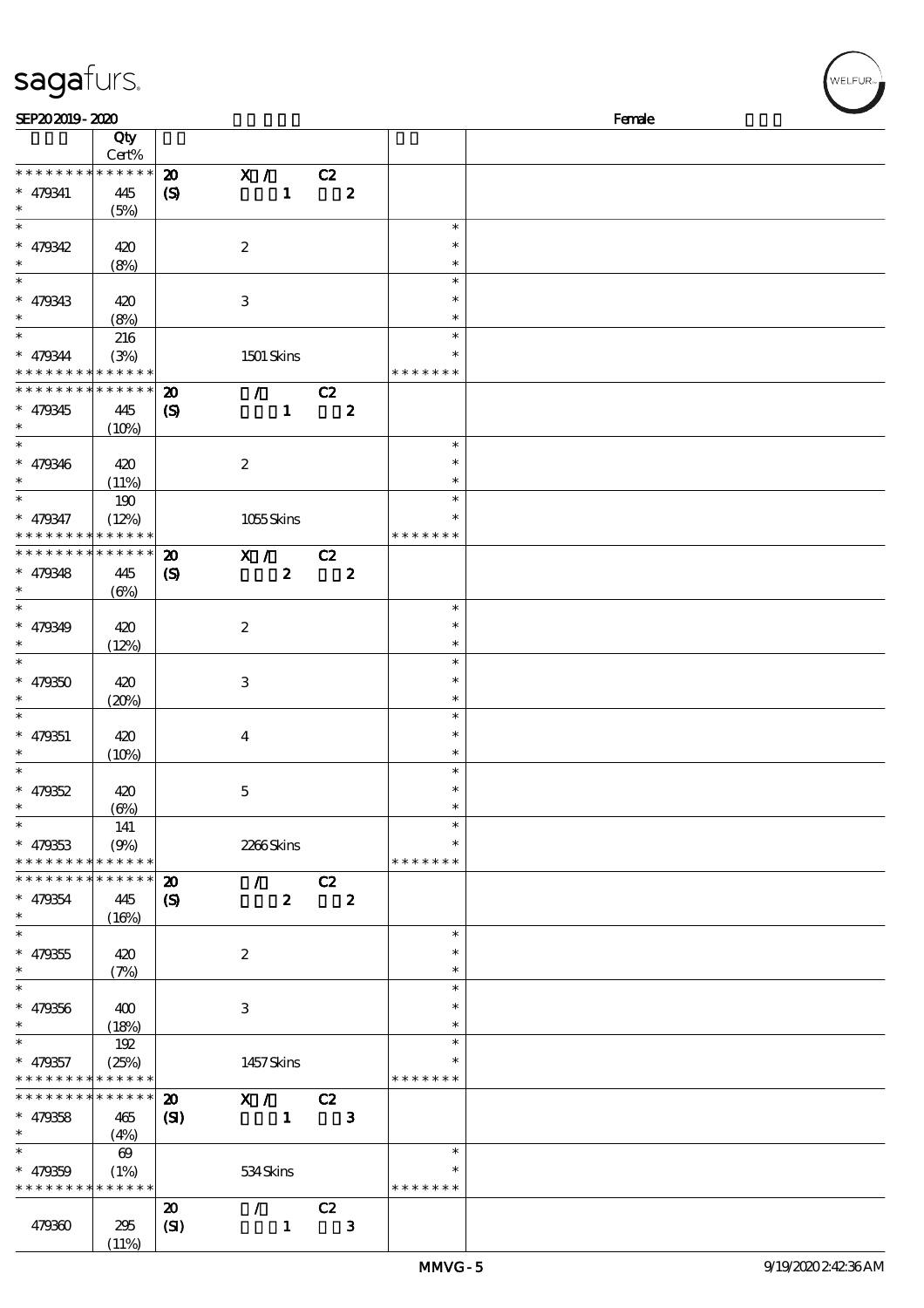## sagafurs.

| SEP202019-2020              |             |                             |                           |                                 |                          |              |               | Female |
|-----------------------------|-------------|-----------------------------|---------------------------|---------------------------------|--------------------------|--------------|---------------|--------|
|                             | Qty         |                             |                           |                                 |                          |              |               |        |
|                             | Cert%       |                             |                           |                                 |                          |              |               |        |
| * * * * * * * * * * * * * * |             | $\boldsymbol{\mathfrak{D}}$ | X / C2                    |                                 |                          |              |               |        |
| $* 479361$                  | 445         | $\boldsymbol{\mathrm{(S)}}$ |                           | $\mathbf{1}$                    |                          | $\mathbf{3}$ |               |        |
| $\ast$                      | (7%)        |                             |                           |                                 |                          |              |               |        |
| $\ast$                      | 311         |                             |                           |                                 |                          |              | $\ast$        |        |
| $* 479362$                  | (9%)        |                             | 756Skins                  |                                 |                          |              | $\ast$        |        |
| * * * * * * * * * * * * * * |             |                             |                           |                                 |                          |              | * * * * * * * |        |
|                             |             | $\boldsymbol{\mathbf{z}}$   |                           | $\mathcal{L}$ and $\mathcal{L}$ | C2                       |              |               |        |
| 479363                      | 285         | $\boldsymbol{S}$            |                           | $\mathbf{1}$                    |                          | $\mathbf{3}$ |               |        |
|                             | (8%)        |                             |                           |                                 |                          |              |               |        |
| * * * * * * * *             | * * * * * * | $\boldsymbol{\mathfrak{D}}$ | X /                       |                                 | C2                       |              |               |        |
| $* 479364$                  | 445         | (S)                         |                           | $\boldsymbol{z}$                |                          | $\mathbf{3}$ |               |        |
| $\ast$                      | $(\Theta)$  |                             |                           |                                 |                          |              |               |        |
| $\overline{\phantom{0}}$    | 395         |                             |                           |                                 |                          |              | $\ast$        |        |
| $* 479365$                  | (9%)        |                             | 840Skins                  |                                 |                          |              | $\ast$        |        |
| * * * * * * * * * * * * * * |             |                             |                           |                                 |                          |              | * * * * * * * |        |
|                             |             | $\boldsymbol{\mathbf{z}}$   | $\mathcal{F}$             |                                 | C2                       |              |               |        |
| 479366                      | 200         | $\boldsymbol{S}$            |                           | $\boldsymbol{z}$                |                          | $\mathbf{3}$ |               |        |
|                             | (9%)        |                             |                           |                                 |                          |              |               |        |
| * * * * * * * *             | * * * * * * | $\mathbf{o}$                | $\overline{\mathbf{x}}$ / |                                 | C2                       |              |               |        |
| $* 479367$                  | 465         | $\mathbf{S}$                |                           | $\mathbf{1}$                    |                          | $\mathbf{1}$ |               |        |
| $\ast$                      | (22%)       |                             |                           |                                 |                          |              |               |        |
| $\ast$                      |             |                             |                           |                                 |                          |              | $\ast$        |        |
| $* 479368$                  | 440         |                             | $\boldsymbol{2}$          |                                 |                          |              | $\ast$        |        |
| $\ast$                      | (19%)       |                             |                           |                                 |                          |              | $\ast$        |        |
| $\ast$                      |             |                             |                           |                                 |                          |              | $\ast$        |        |
| $* 479309$                  | 440         |                             | 3                         |                                 |                          |              | $\ast$        |        |
| $\ast$                      | (8%)        |                             |                           |                                 |                          |              | $\ast$        |        |
| $\ast$                      | 238         |                             |                           |                                 |                          |              | $\ast$        |        |
| $* 479370$                  | (15%)       |                             | 1583Skins                 |                                 |                          |              |               |        |
| * * * * * * * *             | * * * * * * |                             |                           |                                 |                          |              | * * * * * * * |        |
| * * * * * * * *             | * * * * * * | $\mathbf 0$                 |                           | $\mathcal{L}$ and $\mathcal{L}$ | C2                       |              |               |        |
| $* 479371$                  | 465         | $\mathbf{S}$                |                           | $\mathbf{1}$                    | $\overline{\phantom{a}}$ |              |               |        |
| $\ast$                      | (19%)       |                             |                           |                                 |                          |              |               |        |
| $\ast$                      |             |                             |                           |                                 |                          |              | $\ast$        |        |
| $* 479372$                  | 440         |                             | $\boldsymbol{2}$          |                                 |                          |              | $\ast$        |        |
| $\ast$                      | (14%)       |                             |                           |                                 |                          |              |               |        |
| $\ast$                      |             |                             |                           |                                 |                          |              | $\ast$        |        |
| $* 479373$                  | 440         |                             | $\ensuremath{\mathbf{3}}$ |                                 |                          |              | $\ast$        |        |
| $\ast$                      | $(\Theta)$  |                             |                           |                                 |                          |              | $\ast$        |        |
| $\ast$                      |             |                             |                           |                                 |                          |              | $\ast$        |        |
| $* 479374$                  | 440         |                             | $\boldsymbol{4}$          |                                 |                          |              | $\ast$        |        |
| $\ast$                      | (8%)        |                             |                           |                                 |                          |              | $\ast$        |        |
| $\overline{\phantom{0}}$    | 190         |                             |                           |                                 |                          |              | $\ast$        |        |
| $* 479375$                  | (15%)       |                             | 1975Skins                 |                                 |                          |              |               |        |
| * * * * * * * *             | * * * * * * |                             |                           |                                 |                          |              | * * * * * * * |        |
| * * * * * * *               | * * * * * * | $\mathbf{0}$                | X / C2                    |                                 |                          |              |               |        |
| $* 479376$                  | 445         | $\boldsymbol{S}$            |                           |                                 | $1 \quad 1$              |              |               |        |
| $\ast$                      | (8%)        |                             |                           |                                 |                          |              |               |        |
| $\ast$                      |             |                             |                           |                                 |                          |              | $\ast$        |        |
| $* 479377$                  | 420         |                             | $\boldsymbol{2}$          |                                 |                          |              | $\ast$        |        |
| $\ast$                      | (5%)        |                             |                           |                                 |                          |              | $\ast$        |        |
| $\overline{\ast}$           |             |                             |                           |                                 |                          |              | $\ast$        |        |
| $* 479378$                  | 420         |                             | $\ensuremath{\mathbf{3}}$ |                                 |                          |              | $\ast$        |        |
| $\ast$                      | (11%)       |                             |                           |                                 |                          |              | $\ast$        |        |
| $\ast$                      |             |                             |                           |                                 |                          |              | $\ast$        |        |
| $* 479379$                  | 420         |                             | $\bf{4}$                  |                                 |                          |              | $\ast$        |        |
| $\ast$                      | (2%)        |                             |                           |                                 |                          |              | $\ast$        |        |
| $\ast$                      |             |                             |                           |                                 |                          |              | $\ast$        |        |
| $* 479300$                  | 420         |                             | $\mathbf{5}$              |                                 |                          |              | $\ast$        |        |
| $\ast$                      | (13%)       |                             |                           |                                 |                          |              | $\ast$        |        |

WELFUR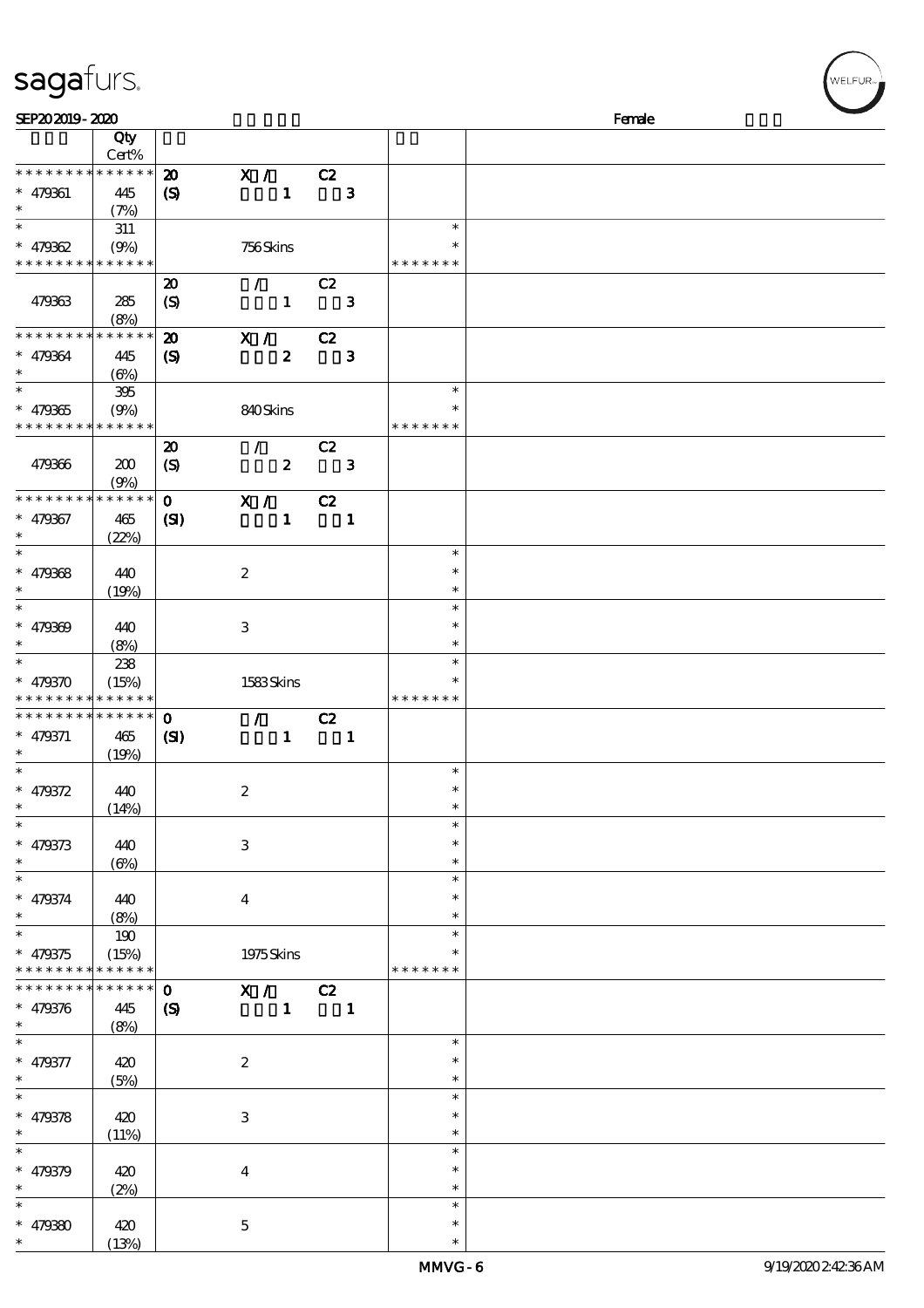| sagafurs.                                           |                   |                                                                                                                                                                                                                                                                                                                                                                                                                                                                                                                                                                          |                                   | WELFUR <sub>™I</sub> |
|-----------------------------------------------------|-------------------|--------------------------------------------------------------------------------------------------------------------------------------------------------------------------------------------------------------------------------------------------------------------------------------------------------------------------------------------------------------------------------------------------------------------------------------------------------------------------------------------------------------------------------------------------------------------------|-----------------------------------|----------------------|
| SEP202019-2020                                      |                   |                                                                                                                                                                                                                                                                                                                                                                                                                                                                                                                                                                          |                                   | Female               |
|                                                     | Qty<br>$Cert\%$   |                                                                                                                                                                                                                                                                                                                                                                                                                                                                                                                                                                          |                                   |                      |
| $\ast$<br>$* 479381$<br>$\ast$                      | 420<br>(15%)      | X / C2<br>$\mathbf 0$<br>$\mathbf{1}$<br>$\mathbf{1}$<br>$\boldsymbol{S}$                                                                                                                                                                                                                                                                                                                                                                                                                                                                                                | $\ast$<br>$\ast$<br>$\ast$        |                      |
| $\ast$<br>$* 479382$<br>$\ast$                      | 420<br>(8%)       | $\boldsymbol{\tau}$                                                                                                                                                                                                                                                                                                                                                                                                                                                                                                                                                      | $\ast$<br>$\ast$<br>$\ast$        |                      |
| $\overline{\phantom{0}}$<br>$* 479333$<br>$\ast$    | 420<br>(14%)      | ${\bf 8}$                                                                                                                                                                                                                                                                                                                                                                                                                                                                                                                                                                | $\ast$<br>$\ast$<br>$\ast$        |                      |
| $\overline{\phantom{a}}$<br>$* 479384$              | 420<br>(14%)      | $\boldsymbol{9}$                                                                                                                                                                                                                                                                                                                                                                                                                                                                                                                                                         | $\ast$<br>$\ast$<br>$\ast$        |                      |
| $\ast$<br>$* 479385$<br>$\ast$                      | 420<br>(5%)       | $10\,$                                                                                                                                                                                                                                                                                                                                                                                                                                                                                                                                                                   | $\ast$<br>$\ast$<br>$\ast$        |                      |
| $\ast$<br>$* 479366$<br>$\ast$                      | 420<br>(9%)       | $11\,$                                                                                                                                                                                                                                                                                                                                                                                                                                                                                                                                                                   | $\ast$<br>$\ast$<br>$\ast$        |                      |
| $\ast$<br>$* 479387$<br>$\ast$                      | 420<br>(11%)      | $12\,$                                                                                                                                                                                                                                                                                                                                                                                                                                                                                                                                                                   | $\ast$<br>$\ast$<br>$\ast$        |                      |
| $\ast$<br>$* 479388$<br>$\ast$                      | 420<br>(9%)       | $1\!3$                                                                                                                                                                                                                                                                                                                                                                                                                                                                                                                                                                   | $\ast$<br>$\ast$<br>$\ast$        |                      |
| $\ast$<br>$* 479389$                                | 420<br>(10%)      | 14                                                                                                                                                                                                                                                                                                                                                                                                                                                                                                                                                                       | $\ast$<br>$\ast$<br>$\ast$        |                      |
| $\ast$<br>$* 479300$                                | 420<br>(13%)      | 15                                                                                                                                                                                                                                                                                                                                                                                                                                                                                                                                                                       | $\ast$<br>$\ast$<br>$\ast$        |                      |
| $\ast$<br>$* 479391$<br>$\ast$                      | 420<br>(14%)      | $16\,$                                                                                                                                                                                                                                                                                                                                                                                                                                                                                                                                                                   | $\ast$<br>$\ast$<br>$\ast$        |                      |
| $\ast$<br>$* 479392$<br>$\ast$                      | 420<br>(2%)       | 17                                                                                                                                                                                                                                                                                                                                                                                                                                                                                                                                                                       | $\ast$<br>$\ast$<br>$\ast$        |                      |
| $\ast$<br>$* 479303$<br>$\ast$                      | 420<br>$(\Theta)$ | $18\,$                                                                                                                                                                                                                                                                                                                                                                                                                                                                                                                                                                   | $\ast$<br>∗<br>$\ast$             |                      |
| $\ast$<br>$* 479394$<br>$\ast$<br>$\ast$            | 420<br>(15%)      | 19                                                                                                                                                                                                                                                                                                                                                                                                                                                                                                                                                                       | $\ast$<br>$\ast$<br>$\ast$        |                      |
| $* 479305$<br>$\ast$<br>$\overline{\phantom{0}}$    | 420<br>(16%)      | $\boldsymbol{\boldsymbol{\lambda}}$                                                                                                                                                                                                                                                                                                                                                                                                                                                                                                                                      | $\ast$<br>$\ast$<br>$\ast$        |                      |
| $* 479396$<br>$\ast$<br>$\ast$                      | 420<br>(12%)      | 21                                                                                                                                                                                                                                                                                                                                                                                                                                                                                                                                                                       | $\ast$<br>$\ast$<br>$\ast$        |                      |
| $* 479397$<br>$\ast$                                | 420<br>(10%)      | $\pmb{\mathcal{Z}}$                                                                                                                                                                                                                                                                                                                                                                                                                                                                                                                                                      | $\ast$<br>$\ast$<br>$\ast$        |                      |
| $\ast$<br>$* 479368$<br>* * * * * * * * * * * * * * | 293<br>(4%)       | 9558Skins                                                                                                                                                                                                                                                                                                                                                                                                                                                                                                                                                                | $\ast$<br>$\ast$<br>* * * * * * * |                      |
| * * * * * * * * * * * * * *<br>$* 479399$<br>$\ast$ | 445<br>(8%)       | $\overline{\phantom{a}}$ $\overline{\phantom{a}}$ $\overline{\phantom{a}}$ $\overline{\phantom{a}}$ $\overline{\phantom{a}}$ $\overline{\phantom{a}}$ $\overline{\phantom{a}}$ $\overline{\phantom{a}}$ $\overline{\phantom{a}}$ $\overline{\phantom{a}}$ $\overline{\phantom{a}}$ $\overline{\phantom{a}}$ $\overline{\phantom{a}}$ $\overline{\phantom{a}}$ $\overline{\phantom{a}}$ $\overline{\phantom{a}}$ $\overline{\phantom{a}}$ $\overline{\phantom{a}}$ $\overline{\$<br>$\mathbf 0$<br>$\mathbf{1}$<br>$\overline{\phantom{a}}$<br>$\boldsymbol{\mathcal{S}}$ |                                   |                      |
| $\overline{\ast}$                                   |                   |                                                                                                                                                                                                                                                                                                                                                                                                                                                                                                                                                                          | $\ast$                            |                      |

\* \* 479400 420

(8%)

2

WELFUR<sub><sup>N</sup></sub>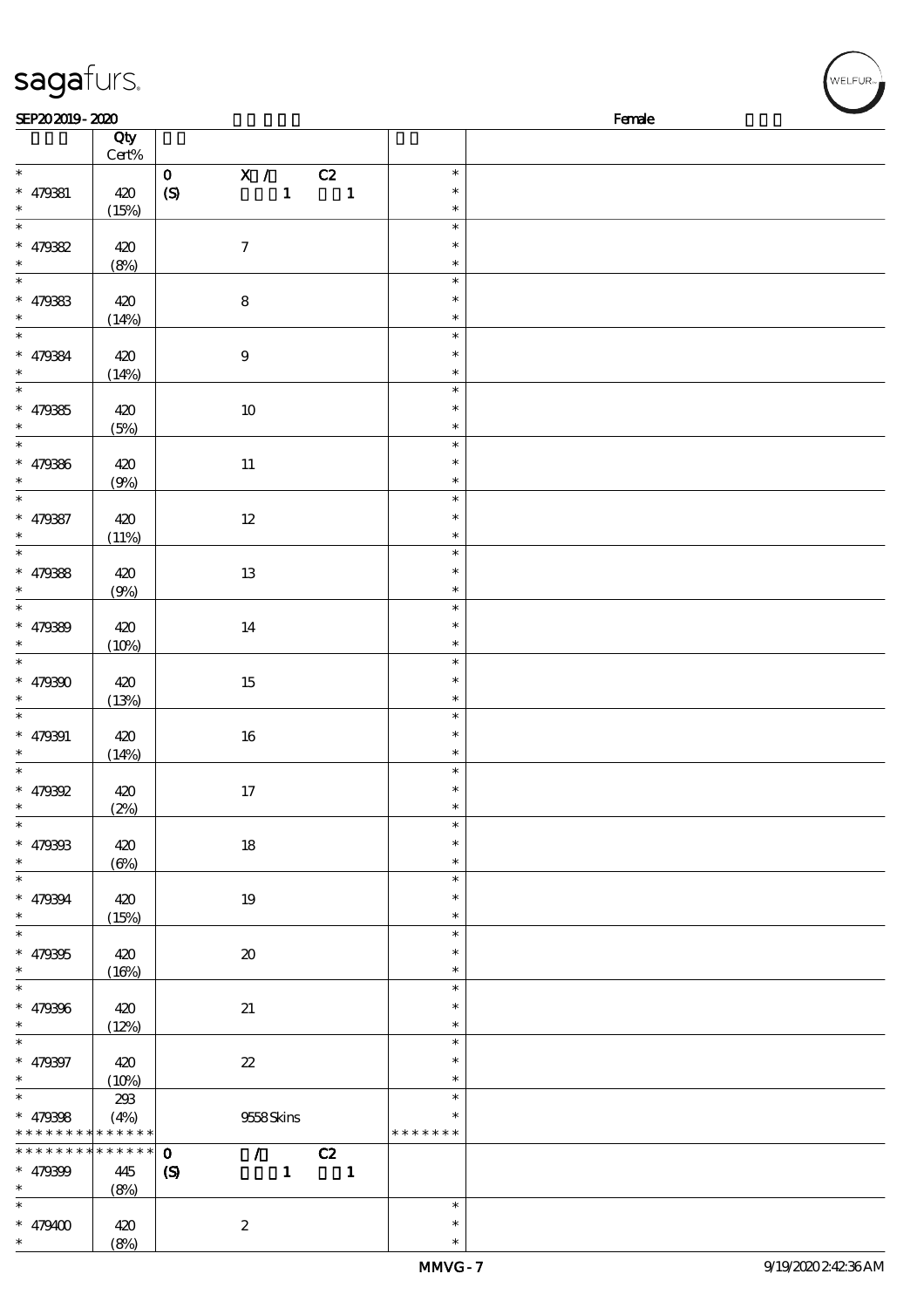| sagafurs.                   |              |                                                 |                          |               |        | WELFUR <sub>"</sub> |
|-----------------------------|--------------|-------------------------------------------------|--------------------------|---------------|--------|---------------------|
| SEP202019-2020              |              |                                                 |                          |               | Female |                     |
|                             | Qty          |                                                 |                          |               |        |                     |
|                             | Cert%        |                                                 |                          |               |        |                     |
| $\overline{\phantom{0}}$    |              | $\mathbf O$<br>$\mathcal{L} = \mathcal{L}$      | C2                       | $\ast$        |        |                     |
| $* 479401$                  | 420          | $\mathbf{1}$<br>(S)                             | $\overline{\phantom{a}}$ | $\ast$        |        |                     |
| $\ast$                      | (10%)        |                                                 |                          | $\ast$        |        |                     |
| $_{*}$                      |              |                                                 |                          | $\ast$        |        |                     |
| $* 479402$                  | 420          | $\boldsymbol{4}$                                |                          | $\ast$        |        |                     |
| $\ast$                      | (10%)        |                                                 |                          | $\ast$        |        |                     |
| $\overline{\phantom{a}^*}$  |              |                                                 |                          | $\ast$        |        |                     |
| $* 47940B$                  | 420          | $\bf 5$                                         |                          | $\ast$        |        |                     |
| $\ast$                      |              |                                                 |                          | $\ast$        |        |                     |
| $\overline{\ast}$           | (15%)        |                                                 |                          | $\ast$        |        |                     |
|                             |              |                                                 |                          |               |        |                     |
| $* 479404$                  | 420          | $\bf 6$                                         |                          | $\ast$        |        |                     |
| $\ast$                      | (15%)        |                                                 |                          | $\ast$        |        |                     |
| $\ast$                      |              |                                                 |                          | $\ast$        |        |                     |
| $* 479405$                  | 420          | $\boldsymbol{7}$                                |                          | $\ast$        |        |                     |
| $\ast$                      | (19%)        |                                                 |                          | $\ast$        |        |                     |
| $\ast$                      |              |                                                 |                          | $\ast$        |        |                     |
| $* 479406$                  | 420          | ${\bf 8}$                                       |                          | $\ast$        |        |                     |
| $\ast$                      | $(\Theta)$   |                                                 |                          | $\ast$        |        |                     |
| $\ast$                      |              |                                                 |                          | $\ast$        |        |                     |
| $* 479407$                  | 420          | $\boldsymbol{9}$                                |                          | $\ast$        |        |                     |
| $\ast$                      | (11%)        |                                                 |                          | $\ast$        |        |                     |
| $\ast$                      |              |                                                 |                          | $\ast$        |        |                     |
| $* 479408$                  | 420          | $10\,$                                          |                          | $\ast$        |        |                     |
| $\ast$                      | (5%)         |                                                 |                          | $\ast$        |        |                     |
| $\ast$                      |              |                                                 |                          | $\ast$        |        |                     |
| $* 479409$                  | 420          | $11\,$                                          |                          | $\ast$        |        |                     |
| $\ast$                      | (12%)        |                                                 |                          | $\ast$        |        |                     |
| $\ast$                      |              |                                                 |                          | $\ast$        |        |                     |
|                             |              |                                                 |                          | $\ast$        |        |                     |
| $* 479410$                  | 420          | $12\,$                                          |                          |               |        |                     |
|                             | (3%)         |                                                 |                          | $\ast$        |        |                     |
| $\ast$                      |              |                                                 |                          | $\ast$        |        |                     |
| $* 479411$                  | 420          | $13\,$                                          |                          | $\ast$        |        |                     |
| $\ast$                      | (12%)        |                                                 |                          | $\ast$        |        |                     |
| $\ast$                      |              |                                                 |                          | $\ast$        |        |                     |
| $* 479412$                  | 420          | 14                                              |                          | $\ast$        |        |                     |
| $\ast$                      | (9%)         |                                                 |                          | $\ast$        |        |                     |
| $\ast$                      |              |                                                 |                          | $\ast$        |        |                     |
| * $479413$                  | 420          | 15                                              |                          | *             |        |                     |
| $\ast$                      | (11%)        |                                                 |                          | $\ast$        |        |                     |
| $\ast$                      | 206          |                                                 |                          | $\ast$        |        |                     |
| $* 479414$                  | $(\Theta\%)$ | 6531 Skins                                      |                          | $\ast$        |        |                     |
| * * * * * * * * * * * * * * |              |                                                 |                          | * * * * * * * |        |                     |
| * * * * * * * *             | * * * * * *  | X / C2<br>$\mathbf{o}$                          |                          |               |        |                     |
| $* 479415$                  | 445          | $\boldsymbol{z}$<br>$\boldsymbol{\mathsf{(S)}}$ | $\blacksquare$           |               |        |                     |
| $\ast$                      | (27%)        |                                                 |                          |               |        |                     |
| $\overline{\phantom{0}}$    |              |                                                 |                          | $\ast$        |        |                     |
| $* 479416$                  |              | $\boldsymbol{2}$                                |                          | $\ast$        |        |                     |
| $\ast$                      | 420          |                                                 |                          | $\ast$        |        |                     |
| $\ast$                      | (20%)        |                                                 |                          | $\ast$        |        |                     |
|                             |              |                                                 |                          |               |        |                     |
| $* 479417$                  | 420          | $\,3$                                           |                          | $\ast$        |        |                     |
| $\ast$                      | (13%)        |                                                 |                          | $\ast$        |        |                     |
| $\ast$                      |              |                                                 |                          | $\ast$        |        |                     |
| $* 479418$                  | 420          | $\bf{4}$                                        |                          | $\ast$        |        |                     |
| $\ast$                      | (15%)        |                                                 |                          | $\ast$        |        |                     |
| $\overline{\phantom{0}}$    |              |                                                 |                          | $\ast$        |        |                     |
| * 479419                    | 420          | $\bf 5$                                         |                          | $\ast$        |        |                     |
| $\ast$                      | (13%)        |                                                 |                          | $\ast$        |        |                     |
| $\ast$                      |              |                                                 |                          | $\ast$        |        |                     |
| $* 479420$                  | 420          | $\,6\,$                                         |                          | $\ast$        |        |                     |
|                             |              |                                                 |                          |               |        |                     |

 $(11%)$ 

\*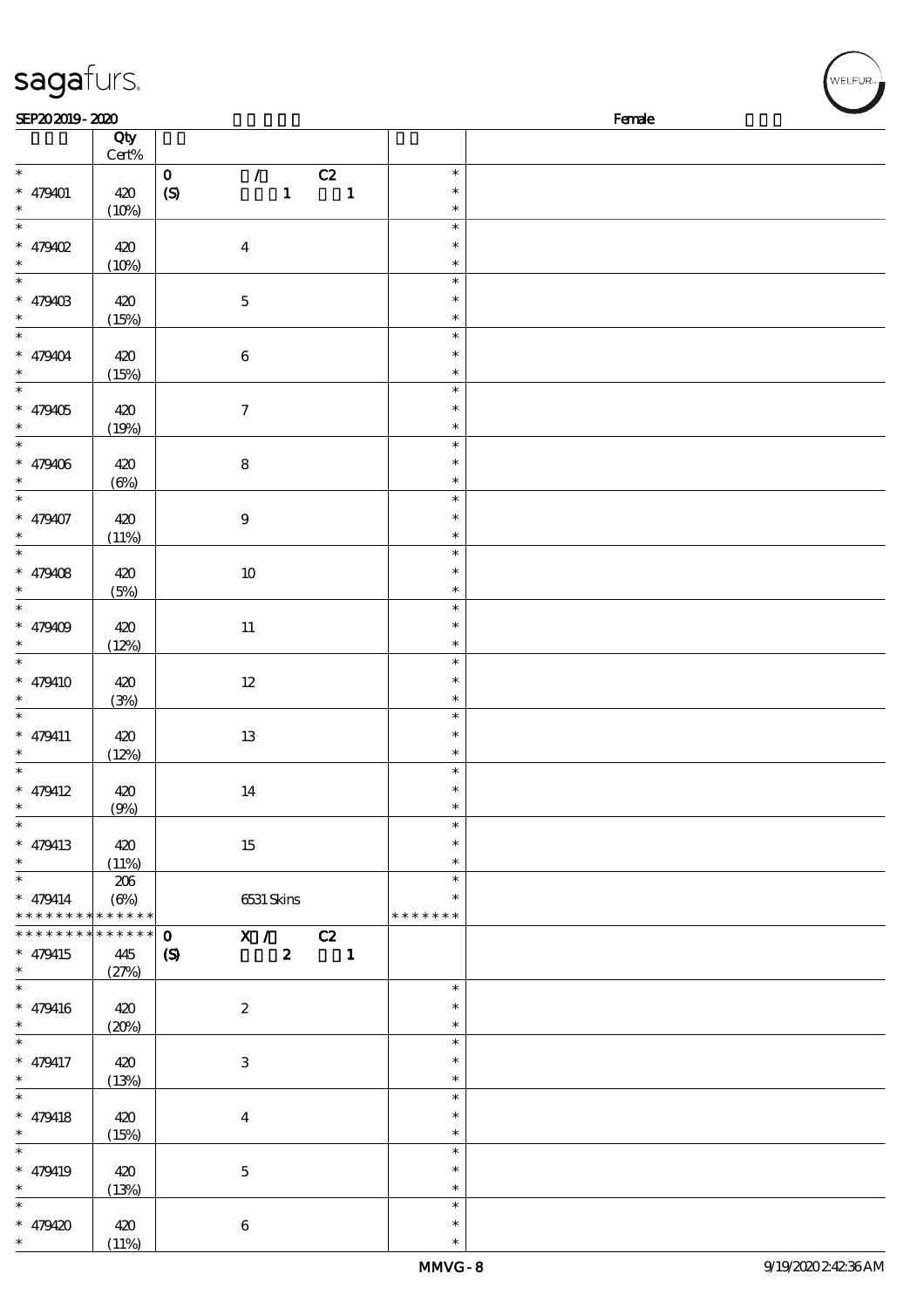| SEP202019-2020    |             |                                                 |                |                         |               | Female |
|-------------------|-------------|-------------------------------------------------|----------------|-------------------------|---------------|--------|
|                   | Qty         |                                                 |                |                         |               |        |
|                   | Cert%       |                                                 |                |                         |               |        |
| $*$               |             | X /<br>$\mathbf{o}$                             | C2             |                         | $\ast$        |        |
| * 479421          | 420         | (S)<br>$\boldsymbol{z}$                         |                | $\mathbf{1}$            | $\ast$        |        |
| $\ast$            |             |                                                 |                |                         | $\ast$        |        |
|                   | (21%)       |                                                 |                |                         |               |        |
| $\overline{\ast}$ |             |                                                 |                |                         | $\ast$        |        |
| * $479422$        | 420         | ${\bf 8}$                                       |                |                         | $\ast$        |        |
| $\ast$            | (20%)       |                                                 |                |                         | $\ast$        |        |
| $\overline{\ast}$ | 155         |                                                 |                |                         | $\ast$        |        |
| * $479423$        | (22%)       | 3540Skins                                       |                |                         | *             |        |
| * * * * * * * *   | * * * * * * |                                                 |                |                         | * * * * * * * |        |
| * * * * * * * *   | * * * * * * |                                                 |                |                         |               |        |
|                   |             | $\mathcal{L}$<br>$\mathbf{o}$                   | C2             |                         |               |        |
| $* 479424$        | 445         | $\boldsymbol{z}$<br>$\boldsymbol{\mathrm{(S)}}$ | $\blacksquare$ |                         |               |        |
| $\ast$            | (22%)       |                                                 |                |                         |               |        |
| $\overline{\ast}$ |             |                                                 |                |                         | $\ast$        |        |
| $* 479425$        | 420         | $\boldsymbol{2}$                                |                |                         | $\ast$        |        |
| $\ast$            | (18%)       |                                                 |                |                         | $\ast$        |        |
| $\overline{\ast}$ |             |                                                 |                |                         | $\ast$        |        |
|                   |             |                                                 |                |                         |               |        |
| * 479426          | 420         | $\,3$                                           |                |                         | $\ast$        |        |
| $\ast$            | (30%)       |                                                 |                |                         | $\ast$        |        |
| $\overline{\ast}$ |             |                                                 |                |                         | $\ast$        |        |
| * 479427          | 420         | $\boldsymbol{4}$                                |                |                         | $\ast$        |        |
| $\ast$            | (19%)       |                                                 |                |                         | $\ast$        |        |
|                   |             |                                                 |                |                         | $\ast$        |        |
|                   |             |                                                 |                |                         |               |        |
| $* 479428$        | 420         | $\mathbf 5$                                     |                |                         | $\ast$        |        |
| $\ast$            | (3%)        |                                                 |                |                         | $\ast$        |        |
| $\overline{\ast}$ |             |                                                 |                |                         | $\ast$        |        |
| $* 479429$        | 420         | $\boldsymbol{6}$                                |                |                         | $\ast$        |        |
| $\ast$            | (7%)        |                                                 |                |                         | $\ast$        |        |
| $\overline{\ast}$ |             |                                                 |                |                         | $\ast$        |        |
| $* 479430$        | 420         | $\boldsymbol{\tau}$                             |                |                         | $\ast$        |        |
|                   |             |                                                 |                |                         |               |        |
| $\ast$            | (19%)       |                                                 |                |                         | $\ast$        |        |
| $\ast$            |             |                                                 |                |                         | $\ast$        |        |
| * 479431          | 420         | $\bf 8$                                         |                |                         | $\ast$        |        |
| $\ast$            | (12%)       |                                                 |                |                         | $\ast$        |        |
| $\overline{\ast}$ |             |                                                 |                |                         | $\ast$        |        |
| $* 479432$        | 420         | $\boldsymbol{9}$                                |                |                         | $\ast$        |        |
| $\ast$            |             |                                                 |                |                         | $\ast$        |        |
| $\ast$            | (22%)       |                                                 |                |                         | $\ast$        |        |
|                   |             |                                                 |                |                         |               |        |
| * 479433          | 420         | $10\,$                                          |                |                         | $\ast$        |        |
| $\ast$            | (25%)       |                                                 |                |                         | $\ast$        |        |
| $\ast$            |             |                                                 |                |                         | $\ast$        |        |
| * 479434          | 420         | 11                                              |                |                         | $\ast$        |        |
| $\ast$            | (25%)       |                                                 |                |                         | $\ast$        |        |
| $\overline{\ast}$ |             |                                                 |                |                         | $\ast$        |        |
|                   |             |                                                 |                |                         | *             |        |
| $* 479435$        | 420         | $12\,$                                          |                |                         |               |        |
| $\ast$            | (5%)        |                                                 |                |                         | $\ast$        |        |
| $\overline{\ast}$ |             |                                                 |                |                         | $\ast$        |        |
| $* 479436$        | 420         | 13                                              |                |                         | $\ast$        |        |
| $\ast$            | (8%)        |                                                 |                |                         | $\ast$        |        |
| $\ast$            |             |                                                 |                |                         | $\ast$        |        |
| * 479437          | 420         | $14\,$                                          |                |                         | $\ast$        |        |
| $\ast$            |             |                                                 |                |                         | $\ast$        |        |
| $\overline{\ast}$ | (21%)       |                                                 |                |                         |               |        |
|                   | 444         |                                                 |                |                         | $\ast$        |        |
| $* 479438$        | (16%)       | 6349Skins                                       |                |                         | *             |        |
| * * * * * * * *   | * * * * * * |                                                 |                |                         | * * * * * * * |        |
| * * * * * * * *   | $******$    | X / C2<br>$\mathbf{O}$                          |                |                         |               |        |
| * 479439          | 465         | $\mathbf{1}$<br>$\mathbf{C}$                    |                | $\overline{\mathbf{2}}$ |               |        |
| $\ast$            | (14%)       |                                                 |                |                         |               |        |
| $\overline{\ast}$ |             |                                                 |                |                         | $\ast$        |        |
|                   |             |                                                 |                |                         |               |        |

\* \* 47940 440

sagafurs.

(5%)

2

WELFUR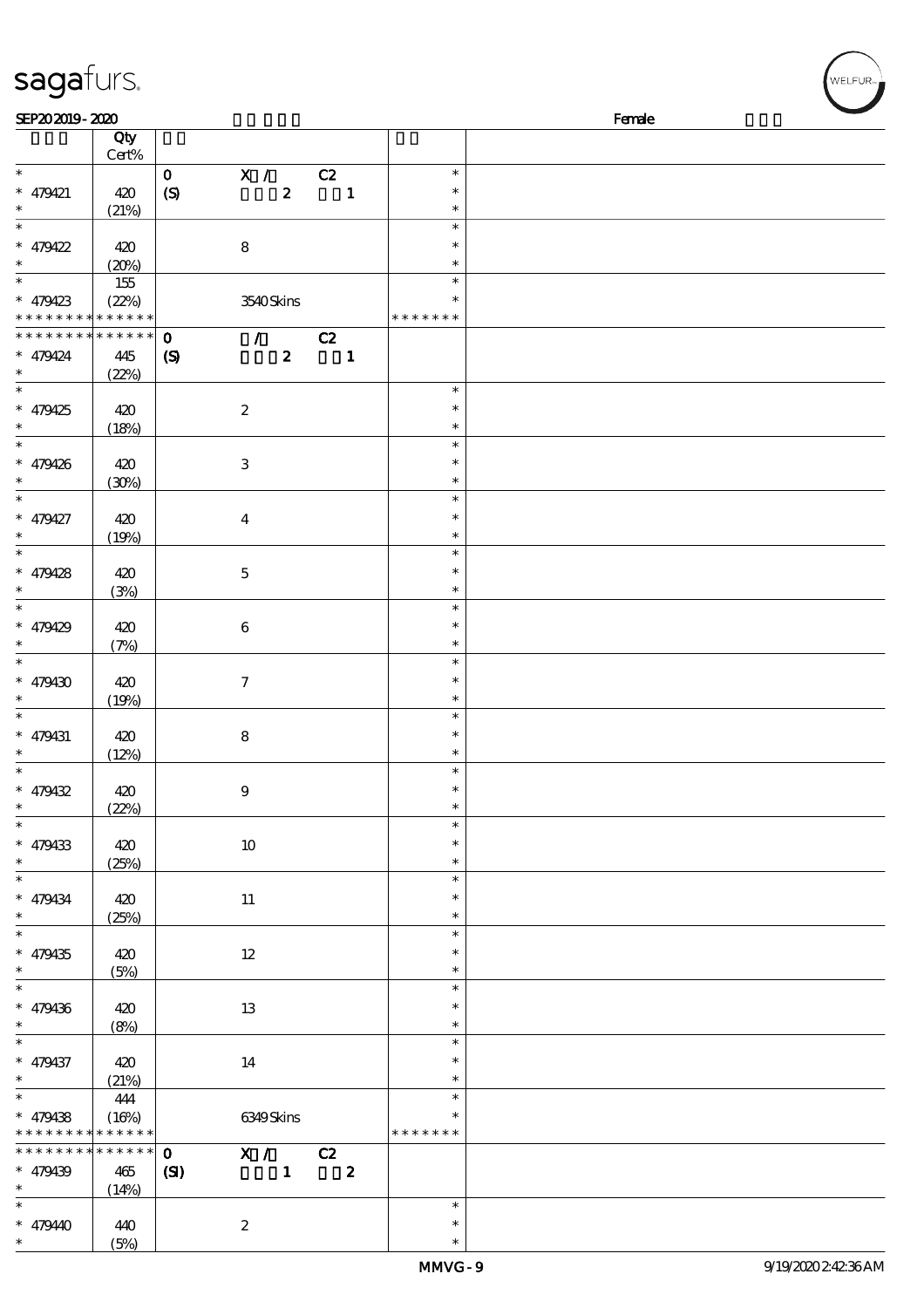## sagafurs.

| SEP202019-2020              |                      |                            |                           |              |                         |                         |               | Female |
|-----------------------------|----------------------|----------------------------|---------------------------|--------------|-------------------------|-------------------------|---------------|--------|
|                             | Qty                  |                            |                           |              |                         |                         |               |        |
|                             | $Cert\%$             |                            |                           |              |                         |                         |               |        |
| $\ast$                      |                      | $\mathbf{O}$               | X / C2                    |              |                         |                         | $\ast$        |        |
| $* 479441$                  | 440                  | (SI)                       |                           | $\mathbf{1}$ |                         | $\overline{\mathbf{2}}$ | $\ast$        |        |
| $\ast$                      | (7%)                 |                            |                           |              |                         |                         | $\ast$        |        |
| $\overline{\phantom{0}}$    |                      |                            |                           |              |                         |                         | $\ast$        |        |
| $* 479442$                  | 440                  |                            | $\boldsymbol{4}$          |              |                         |                         | $\ast$        |        |
| $\ast$                      |                      |                            |                           |              |                         |                         | $\ast$        |        |
| $\overline{\phantom{0}}$    | (12%)                |                            |                           |              |                         |                         | $\ast$        |        |
|                             |                      |                            |                           |              |                         |                         |               |        |
| $* 479443$                  | 440                  |                            | $\mathbf 5$               |              |                         |                         | $\ast$        |        |
| $\ast$                      | (11%)                |                            |                           |              |                         |                         | $\ast$        |        |
| $\overline{\ast}$           | 399                  |                            |                           |              |                         |                         | $\ast$        |        |
| $* 479444$                  | (11%)                |                            | 2624 Skins                |              |                         |                         |               |        |
| * * * * * * * * * * * * * * |                      |                            |                           |              |                         |                         | * * * * * * * |        |
| * * * * * * * *             | * * * * * *          | $\mathbf 0$                |                           |              | $\sqrt{C^2}$            |                         |               |        |
| $* 479445$                  | 465                  | $\mathbf{C}$               |                           | $\mathbf{1}$ |                         | $\boldsymbol{z}$        |               |        |
| $\ast$                      | (16%)                |                            |                           |              |                         |                         |               |        |
| $\overline{\phantom{0}}$    |                      |                            |                           |              |                         |                         | $\ast$        |        |
| $* 479446$                  | 440                  |                            | $\boldsymbol{2}$          |              |                         |                         | $\ast$        |        |
| $\ast$                      | (12%)                |                            |                           |              |                         |                         | $\ast$        |        |
| $\ast$                      | 232                  |                            |                           |              |                         |                         | $\ast$        |        |
| $* 479447$                  |                      |                            |                           |              |                         |                         | $\ast$        |        |
| * * * * * * * *             | (11%)<br>* * * * * * |                            | 1137Skins                 |              |                         |                         | * * * * * * * |        |
| * * * * * * *               | * * * * * *          |                            |                           |              |                         |                         |               |        |
|                             |                      | $\mathbf 0$                | X / C2                    |              |                         |                         |               |        |
| $* 479448$                  | 445                  | $\boldsymbol{\mathcal{S}}$ |                           | $\mathbf{1}$ | $\overline{\mathbf{2}}$ |                         |               |        |
| $\ast$                      | (9%)                 |                            |                           |              |                         |                         |               |        |
| $\overline{\ast}$           |                      |                            |                           |              |                         |                         | $\ast$        |        |
| $* 47949$                   | 420                  |                            | $\boldsymbol{z}$          |              |                         |                         | $\ast$        |        |
| $\ast$                      | (10%)                |                            |                           |              |                         |                         | $\ast$        |        |
| $\ast$                      |                      |                            |                           |              |                         |                         | $\ast$        |        |
| $* 479450$                  | 420                  |                            | 3                         |              |                         |                         | $\ast$        |        |
| $\ast$                      | (5%)                 |                            |                           |              |                         |                         | $\ast$        |        |
| $\ast$                      |                      |                            |                           |              |                         |                         | $\ast$        |        |
| $* 479451$                  | 420                  |                            | $\bf{4}$                  |              |                         |                         | $\ast$        |        |
| $\ast$                      | (4%)                 |                            |                           |              |                         |                         | $\ast$        |        |
| $\ast$                      |                      |                            |                           |              |                         |                         | $\ast$        |        |
| $* 479452$                  |                      |                            |                           |              |                         |                         | $\ast$        |        |
| $*$                         | 420                  |                            | $\mathbf{5}$              |              |                         |                         |               |        |
| $\ast$                      | (10%)                |                            |                           |              |                         |                         |               |        |
|                             |                      |                            |                           |              |                         |                         | $\ast$        |        |
| $* 479453$                  | 420                  |                            | $\bf 6$                   |              |                         |                         | $\ast$        |        |
| $\ast$                      | (12%)                |                            |                           |              |                         |                         | $\ast$        |        |
| $\ast$                      |                      |                            |                           |              |                         |                         | $\ast$        |        |
| $* 479454$                  | 420                  |                            | $\tau$                    |              |                         |                         | $\ast$        |        |
| $\ast$                      | (14%)                |                            |                           |              |                         |                         | $\ast$        |        |
| $\overline{\phantom{0}}$    |                      |                            |                           |              |                         |                         | $\ast$        |        |
| $* 479455$                  | 420                  |                            | 8                         |              |                         |                         | ∗             |        |
| $\ast$                      | (10%)                |                            |                           |              |                         |                         | $\ast$        |        |
| $\ast$                      | 369                  |                            |                           |              |                         |                         | $\ast$        |        |
| $* 479456$                  | (16%)                |                            | 3754Skins                 |              |                         |                         |               |        |
| * * * * * * * *             | * * * * * *          |                            |                           |              |                         |                         | * * * * * * * |        |
| * * * * * * *               | * * * * * *          | $\mathbf 0$                |                           |              | $\sqrt{C^2}$            |                         |               |        |
| $* 479457$                  | 445                  | $\boldsymbol{\mathcal{S}}$ |                           | $\mathbf{1}$ | $\overline{\mathbf{2}}$ |                         |               |        |
| $\ast$                      |                      |                            |                           |              |                         |                         |               |        |
| $\overline{\phantom{0}}$    | (15%)                |                            |                           |              |                         |                         | $\ast$        |        |
|                             |                      |                            |                           |              |                         |                         |               |        |
| $* 479458$                  | 420                  |                            | $\boldsymbol{z}$          |              |                         |                         | $\ast$        |        |
| $\ast$                      | (10%)                |                            |                           |              |                         |                         | $\ast$        |        |
| $\ast$                      |                      |                            |                           |              |                         |                         | $\ast$        |        |
| $* 479459$                  | 420                  |                            | $\ensuremath{\mathsf{3}}$ |              |                         |                         | $\ast$        |        |
| $\ast$                      | (10%)                |                            |                           |              |                         |                         | $\ast$        |        |
| $\ast$                      |                      |                            |                           |              |                         |                         | $\ast$        |        |
| $* 479400$                  | 420                  |                            | $\boldsymbol{4}$          |              |                         |                         | $\ast$        |        |
| $*$                         | $(\Theta)$           |                            |                           |              |                         |                         | $\ast$        |        |

WELFUR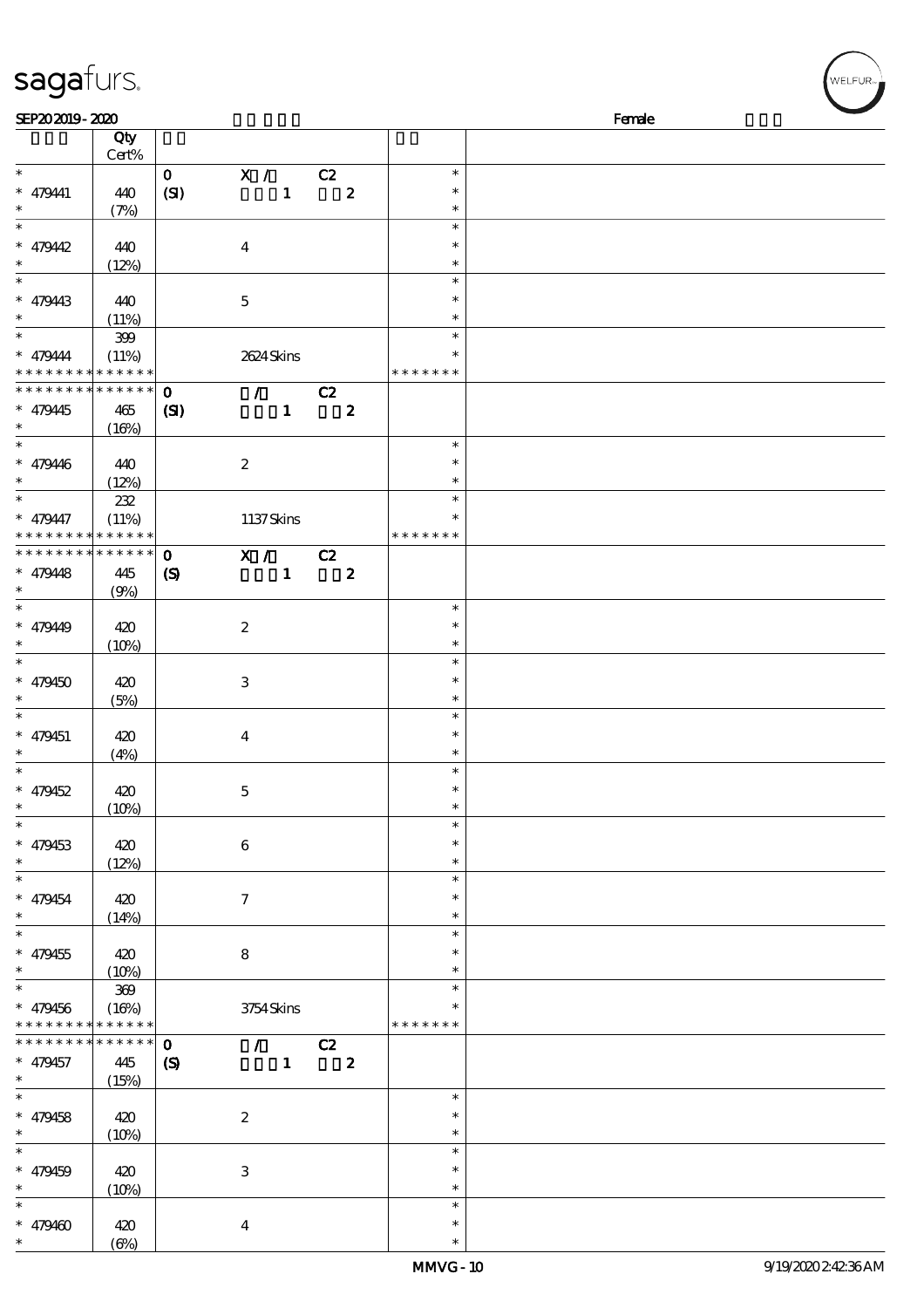| sagafurs.                                                  |                                  |                                                               |                                                     |                                      |        | WELFUR <sub>™</sub> |
|------------------------------------------------------------|----------------------------------|---------------------------------------------------------------|-----------------------------------------------------|--------------------------------------|--------|---------------------|
| SEP202019-2020                                             |                                  |                                                               |                                                     |                                      | Female |                     |
|                                                            | Qty<br>$Cert\%$                  |                                                               |                                                     |                                      |        |                     |
| $\ast$<br>$* 479461$<br>$\ast$                             | 420<br>(13%)                     | $\mathcal{L}$<br>$\mathbf O$<br>$\mathbf{1}$<br>(S)           | C2<br>$\pmb{2}$                                     | $\ast$<br>$\ast$<br>$\ast$           |        |                     |
| $\ast$<br>$* 479462$<br>$\ast$<br>$\overline{\phantom{0}}$ | 420<br>(12%)                     | $\bf 6$                                                       |                                                     | $\ast$<br>$\ast$<br>$\ast$<br>$\ast$ |        |                     |
| $* 479463$<br>$\ast$                                       | 420<br>(9%)                      | $\tau$                                                        |                                                     | $\ast$<br>$\ast$                     |        |                     |
| $\ast$<br>$* 479464$<br>* * * * * * * * * * * * *          | 447<br>(14%)                     | 3412Skins                                                     |                                                     | $\ast$<br>$\ast$<br>* * * * * * *    |        |                     |
| * * * * * * * *<br>$* 479465$                              | * * * * * *<br>445<br>(3%)       | $\mathbf 0$<br>$\boldsymbol{z}$<br>$\boldsymbol{\mathcal{S}}$ | $\overline{X}$ / C <sub>2</sub><br>$\boldsymbol{2}$ |                                      |        |                     |
| $\ast$<br>$* 479466$                                       | 420<br>(4%)                      | $\boldsymbol{2}$                                              |                                                     | $\ast$<br>$\ast$<br>$\ast$           |        |                     |
| $\ast$<br>$* 479467$<br>$\ast$                             | 420<br>(8%)                      | $\,3$                                                         |                                                     | $\ast$<br>$\ast$<br>$\ast$           |        |                     |
| $\ast$<br>$* 479468$<br>$\ast$                             | 420<br>(8%)                      | $\overline{\mathbf{4}}$                                       |                                                     | $\ast$<br>$\ast$<br>$\ast$           |        |                     |
| $\ast$<br>$* 479469$<br>$\ast$                             | 420<br>(17%)                     | $\mathbf 5$                                                   |                                                     | $\ast$<br>$\ast$<br>$\ast$<br>$\ast$ |        |                     |
| $* 479470$<br>$\ast$                                       | 420<br>(17%)                     | $\bf 6$                                                       |                                                     | $\ast$<br>$\ast$<br>$\ast$           |        |                     |
| $* 479471$<br>$\ast$                                       | 420<br>(31%)                     | $\boldsymbol{7}$                                              |                                                     | $\ast$<br>$\ast$                     |        |                     |
| * $479472$<br>$\ast$                                       | 420<br>(16%)                     | ${\bf 8}$                                                     |                                                     | $\ast$<br>$\ast$<br>$\ast$           |        |                     |
| $* 479473$<br>$\ast$<br>$\ast$                             | 420<br>(15%)                     | $\boldsymbol{9}$                                              |                                                     | $\ast$<br>$\ast$<br>$\ast$           |        |                     |
| * $479474$<br>$\ast$<br>$\overline{\ast}$                  | 420<br>(11%)                     | $10\,$                                                        |                                                     | ∗<br>$\ast$<br>$\ast$                |        |                     |
| $* 479475$<br>$\ast$<br>$\ast$                             | 420<br>(17%)                     | $11\,$                                                        |                                                     | ∗<br>$\ast$<br>$\ast$                |        |                     |
| $* 479476$<br>$\ast$<br>$\ast$                             | 420<br>(25%)<br>248              | $12\,$                                                        |                                                     | ∗<br>$\ast$<br>$\ast$                |        |                     |
| $* 479477$<br>* * *<br>* * * *<br>* * * * * * * *          | (20%)<br>* * * * * *<br>$******$ | 5313Skins                                                     |                                                     | * * * * * * *                        |        |                     |
| $* 479478$<br>$\ast$                                       | 445<br>(16%)                     | $\mathbf{o}$<br>$\boldsymbol{z}$<br>$\boldsymbol{S}$          | $\sqrt{C^2}$<br>$\mathbf{2}$                        |                                      |        |                     |
| $* 479479$<br>$\ast$                                       | 420<br>(15%)                     | $\boldsymbol{2}$                                              |                                                     | $\ast$<br>$\ast$<br>$\ast$           |        |                     |
| $\overline{\phantom{0}}$                                   |                                  |                                                               |                                                     | $\ast$                               |        |                     |

\* \* 479480 420

(25%)

3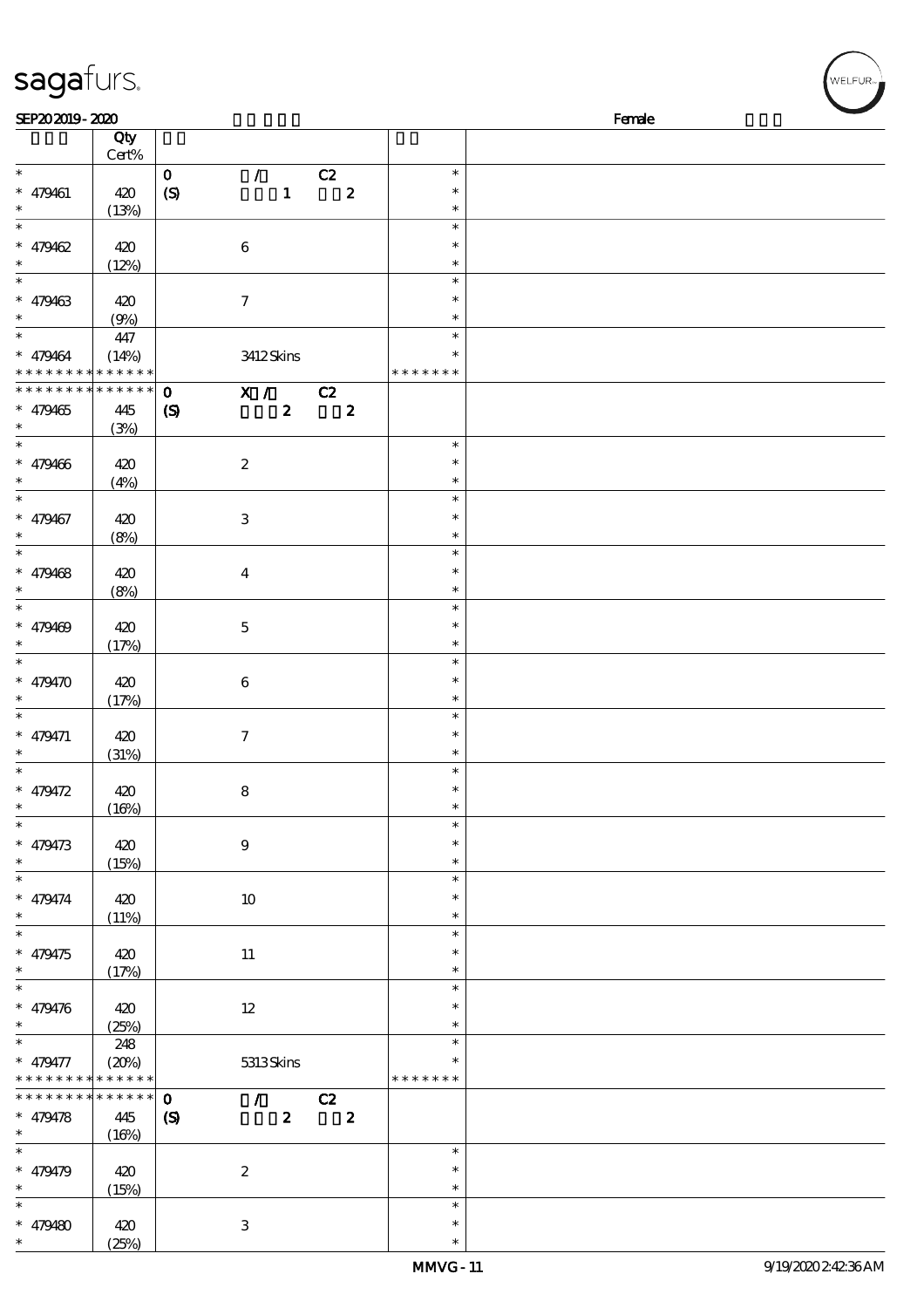| sagafurs.                                              |              |                             |                                 |                          |                  |                         | WELFUR <sub>™</sub> |
|--------------------------------------------------------|--------------|-----------------------------|---------------------------------|--------------------------|------------------|-------------------------|---------------------|
| SEP202019-2020                                         |              |                             |                                 |                          |                  |                         | Female              |
|                                                        | Qty          |                             |                                 |                          |                  |                         |                     |
|                                                        | Cert%        |                             |                                 |                          |                  |                         |                     |
| $\ast$                                                 |              | $\mathbf 0$                 | $\mathcal{L}$                   | C2                       |                  | $\ast$                  |                     |
| $* 479481$                                             | 420          |                             | $\pmb{2}$                       |                          | $\boldsymbol{z}$ | $\ast$                  |                     |
| $\ast$                                                 |              | (S)                         |                                 |                          |                  | $\ast$                  |                     |
| $\ast$                                                 | (28%)        |                             |                                 |                          |                  | $\ast$                  |                     |
|                                                        |              |                             |                                 |                          |                  |                         |                     |
| $* 479482$                                             | 420          |                             | $\mathbf 5$                     |                          |                  | $\ast$                  |                     |
| $\ast$                                                 | (22%)        |                             |                                 |                          |                  | $\ast$                  |                     |
| $\ast$                                                 |              |                             |                                 |                          |                  | $\ast$                  |                     |
| $* 479483$                                             | 420          |                             | $\boldsymbol{6}$                |                          |                  | $\ast$                  |                     |
|                                                        | (20%)        |                             |                                 |                          |                  | $\ast$                  |                     |
| $\ast$                                                 |              |                             |                                 |                          |                  | $\ast$                  |                     |
| $* 479484$                                             | 420          |                             | $\boldsymbol{7}$                |                          |                  | $\ast$                  |                     |
|                                                        | (9%)         |                             |                                 |                          |                  | $\ast$                  |                     |
| $\ast$                                                 |              |                             |                                 |                          |                  | $\ast$                  |                     |
| $* 479485$                                             | 420          |                             | $\bf8$                          |                          |                  | $\ast$                  |                     |
|                                                        | (11%)        |                             |                                 |                          |                  | $\ast$                  |                     |
| $\ast$                                                 |              |                             |                                 |                          |                  | $\ast$                  |                     |
| $* 479486$                                             | 420          |                             | $\boldsymbol{9}$                |                          |                  | $\ast$                  |                     |
|                                                        | (10%)        |                             |                                 |                          |                  | $\ast$                  |                     |
| $\ast$                                                 | 378          |                             |                                 |                          |                  | $\ast$                  |                     |
| $* 479487$                                             | (28%)        |                             | 4183Skins                       |                          |                  | $\ast$                  |                     |
| * * * *                                                | * * * * * *  |                             |                                 |                          |                  | * * * * * * *           |                     |
| * * * * * * * *                                        | * * * * * *  | $\mathbf 0$                 | X / C2                          |                          |                  |                         |                     |
| $* 479488$                                             | 465          | $\mathbf{S}$                | $\mathbf{1}$                    |                          | $\mathbf{3}$     |                         |                     |
| $\ast$                                                 | (9%)         |                             |                                 |                          |                  |                         |                     |
|                                                        | 130          |                             |                                 |                          |                  | $\ast$                  |                     |
| $* 479489$                                             | $(\Theta\%)$ |                             | 595Skins                        |                          |                  | $\ast$                  |                     |
| * * * * * * * * <mark>* * * * * *</mark>               |              |                             |                                 |                          |                  | * * * * * * *           |                     |
|                                                        |              | $\mathbf 0$                 | $\mathcal{L}$                   | C2                       |                  |                         |                     |
| 479490                                                 | 229          | (SI)                        | $\blacksquare$                  |                          | $\mathbf{3}$     |                         |                     |
|                                                        | (10%)        |                             |                                 |                          |                  |                         |                     |
| * * * * * * * *                                        | * * * * * *  | $\mathbf{o}$                | X /                             | C2                       |                  |                         |                     |
| $* 479491$                                             | 445          | $\boldsymbol{\mathcal{S}}$  | $\mathbf{1}$                    |                          | 3                |                         |                     |
| $*$                                                    | (12%)        |                             |                                 |                          |                  |                         |                     |
| $\ast$                                                 | 129          |                             |                                 |                          |                  | $\ast$                  |                     |
| $* 479492$                                             | (16%)        |                             | 574Skins                        |                          |                  | $\ast$                  |                     |
| * * * * * * * * * * * * * *                            |              |                             |                                 |                          |                  | * * * * * * *           |                     |
| * * * * * * * * * * * * * *                            |              | $\mathbf 0$                 | $\mathcal{L}$ and $\mathcal{L}$ | C2                       |                  |                         |                     |
| $* 479493$                                             | 445          | $\boldsymbol{\mathcal{S}}$  | $\mathbf{1}$                    |                          | $\mathbf{3}$     |                         |                     |
| $\ast$                                                 | (15%)        |                             |                                 |                          |                  |                         |                     |
| $\ast$                                                 | $65\,$       |                             |                                 |                          |                  | $\ast$                  |                     |
| $* 479494$                                             | (10%)        |                             | 510Skins                        |                          |                  | ∗                       |                     |
| * * * * * * * * * * * * * *                            |              |                             |                                 |                          |                  | * * * * * * *           |                     |
| * * * * * * * * * * * * * *                            |              | $\mathbf{o}$                | X /                             | C2                       |                  |                         |                     |
| $* 479495$                                             | 445          | $\boldsymbol{\mathcal{S}}$  | $\boldsymbol{z}$                |                          | $\mathbf{3}$     |                         |                     |
| $\overline{\phantom{0}}$                               | (17%)        |                             |                                 |                          |                  |                         |                     |
|                                                        |              |                             |                                 |                          |                  | $\ast$                  |                     |
| $* 479496$                                             | 420          |                             | $\boldsymbol{2}$                |                          |                  | $\ast$                  |                     |
| $\ast$                                                 | (15%)        |                             |                                 |                          |                  | $\ast$                  |                     |
|                                                        | 387          |                             |                                 |                          |                  | $\ast$                  |                     |
| $* 479497$                                             | (9%)         |                             | 1252 Skins                      |                          |                  | $\ast$                  |                     |
| * * * * * * * * * * * * * *                            |              |                             |                                 |                          |                  | * * * * * * *           |                     |
| * * * * * * * *                                        | * * * * * *  | $\mathbf 0$                 | $\mathcal{L}$                   | C2                       |                  |                         |                     |
| $* 479498$                                             | 445          | $\boldsymbol{\mathrm{(S)}}$ | $\boldsymbol{z}$                |                          | $\mathbf{3}$     |                         |                     |
| $\ast$<br>$\ast$                                       | (16%)        |                             |                                 |                          |                  | $\ast$                  |                     |
|                                                        | 172          |                             |                                 |                          |                  |                         |                     |
| $* 479499$<br>* * * * * * * * <mark>* * * * * *</mark> | (27%)        |                             | 617Skins                        |                          |                  | $\ast$<br>* * * * * * * |                     |
| * * * * * * * *                                        | * * * * * *  |                             |                                 |                          |                  |                         |                     |
|                                                        |              | $\mathbf{1}$                | X / C2                          |                          |                  |                         |                     |
| $* 479500$<br>$\ast$                                   | 505<br>(16%) | $\mathbf{S}$                | $\mathbf{1}$                    | $\overline{\phantom{a}}$ |                  |                         |                     |
|                                                        |              |                             |                                 |                          |                  |                         |                     |

 $(16%)$ 

WELFUR<sub>"</sub>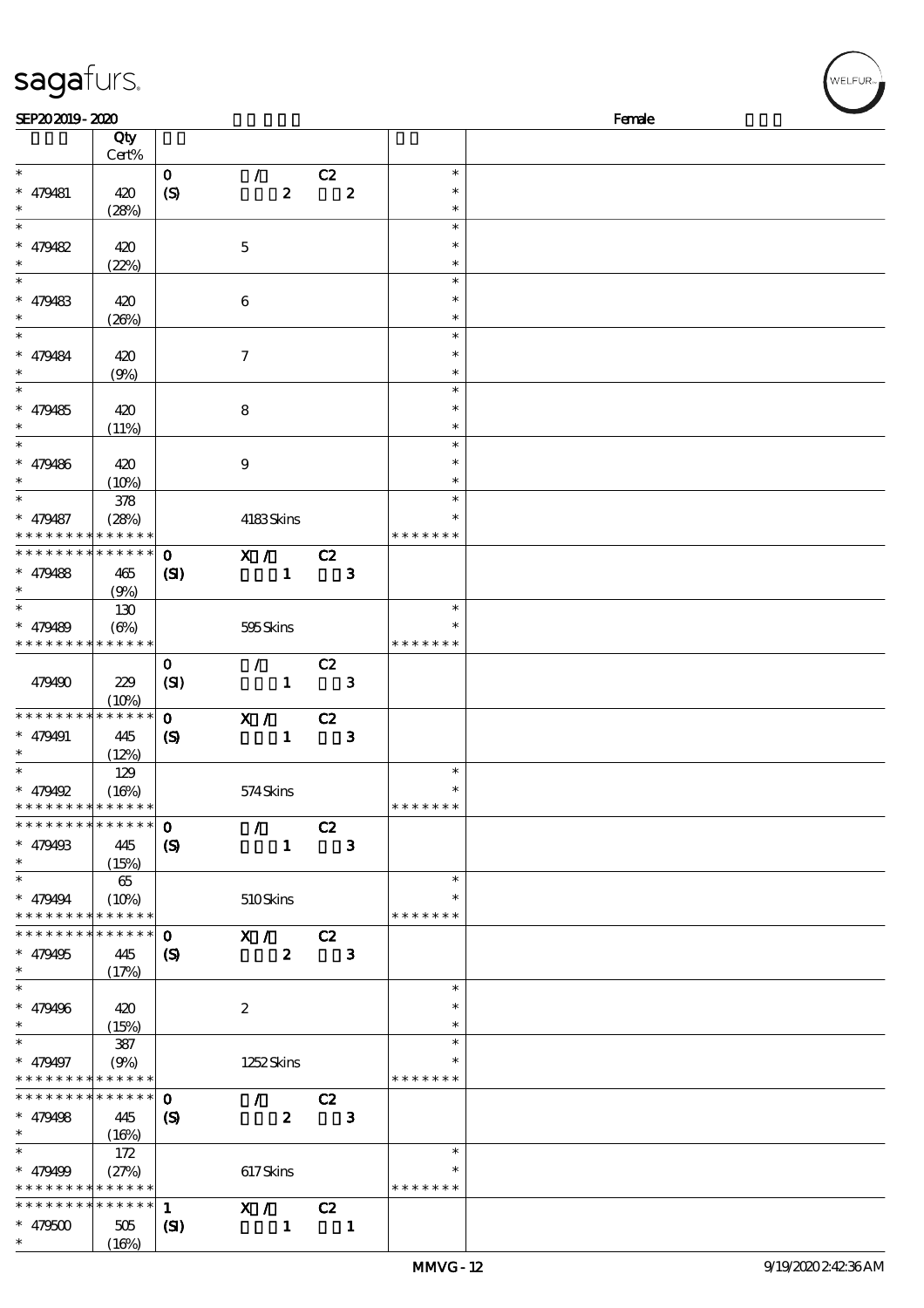| SEP202019-2020                       |                 |                             |                           |              |                          |               | Female |
|--------------------------------------|-----------------|-----------------------------|---------------------------|--------------|--------------------------|---------------|--------|
|                                      | Qty             |                             |                           |              |                          |               |        |
|                                      | $Cert\%$        |                             |                           |              |                          |               |        |
| $\ast$                               |                 |                             |                           |              |                          | $\ast$        |        |
|                                      |                 | 1                           | X / C2                    |              |                          |               |        |
| $* 479501$                           | 480             | (SI)                        |                           | $\mathbf{1}$ | $\overline{\mathbf{1}}$  | $\ast$        |        |
| $\ast$                               | (9%)            |                             |                           |              |                          | $\ast$        |        |
| $\ast$                               |                 |                             |                           |              |                          | $\ast$        |        |
| $*$ 479502                           | 480             |                             | $\ensuremath{\mathbf{3}}$ |              |                          | $\ast$        |        |
|                                      |                 |                             |                           |              |                          |               |        |
| $\ast$<br>$\overline{\phantom{a}^*}$ | (11%)           |                             |                           |              |                          | $\ast$        |        |
|                                      | 408             |                             |                           |              |                          | $\ast$        |        |
| $* 47950B$                           | (11%)           |                             | 1873Skins                 |              |                          | $\ast$        |        |
| * * * * * * * * * * * * * *          |                 |                             |                           |              |                          | * * * * * * * |        |
| * * * * * * * *                      | $* * * * * * *$ | $\mathbf{1}$                |                           | $\sqrt{C^2}$ |                          |               |        |
|                                      |                 |                             |                           |              |                          |               |        |
| $* 479504$                           | $505\,$         | $\mathbf{C}$                |                           | $\mathbf{1}$ | $\blacksquare$           |               |        |
| $\ast$                               | (10%)           |                             |                           |              |                          |               |        |
| $\overline{\phantom{0}}$             |                 |                             |                           |              |                          | $\ast$        |        |
| $* 479505$                           | 480             |                             | $\boldsymbol{z}$          |              |                          | $\ast$        |        |
| $\ast$                               | (8%)            |                             |                           |              |                          | $\ast$        |        |
| $\overline{\ast}$                    |                 |                             |                           |              |                          | $\ast$        |        |
|                                      |                 |                             |                           |              |                          |               |        |
| $* 479506$                           | 480             |                             | $\ensuremath{\mathbf{3}}$ |              |                          | $\ast$        |        |
| $\ast$                               | (5%)            |                             |                           |              |                          | $\ast$        |        |
| $\overline{\ast}$                    |                 |                             |                           |              |                          | $\ast$        |        |
| $* 479507$                           | 480             |                             | $\bf{4}$                  |              |                          | $\ast$        |        |
| $\ast$                               | (12%)           |                             |                           |              |                          | $\ast$        |        |
| $\overline{\ast}$                    |                 |                             |                           |              |                          | $\ast$        |        |
|                                      |                 |                             |                           |              |                          |               |        |
| $* 479508$                           | 480             |                             | $\mathbf{5}$              |              |                          | $\ast$        |        |
| $\ast$                               | (13%)           |                             |                           |              |                          | $\ast$        |        |
| $\overline{\ast}$                    | 137             |                             |                           |              |                          | $\ast$        |        |
| $* 479509$                           | (21%)           |                             | 2562Skins                 |              |                          |               |        |
| * * * * * * * *                      | * * * * * *     |                             |                           |              |                          | * * * * * * * |        |
|                                      |                 |                             |                           |              |                          |               |        |
| **************                       |                 | $\mathbf{1}$                | X / C2                    |              |                          |               |        |
| $* 479510$                           | 485             | $\boldsymbol{\mathrm{(S)}}$ |                           | $\mathbf{1}$ | $\overline{\phantom{a}}$ |               |        |
| $\ast$                               | $(\Theta)$      |                             |                           |              |                          |               |        |
| $\ast$                               |                 |                             |                           |              |                          | $\ast$        |        |
|                                      |                 |                             |                           |              |                          | $\ast$        |        |
| $* 479511$                           | 460             |                             | $\boldsymbol{2}$          |              |                          |               |        |
| $\ast$                               | (11%)           |                             |                           |              |                          | $\ast$        |        |
| $\ast$                               |                 |                             |                           |              |                          | $\ast$        |        |
| $* 479512$                           | 460             |                             | $\,3$                     |              |                          | $\ast$        |        |
| $*$                                  | (7%)            |                             |                           |              |                          | $\ast$        |        |
| $\ast$                               |                 |                             |                           |              |                          | $\ast$        |        |
|                                      |                 |                             |                           |              |                          | $\ast$        |        |
| $* 479513$                           | 460             |                             | $\boldsymbol{4}$          |              |                          |               |        |
| $\ast$                               | (13%)           |                             |                           |              |                          | $\ast$        |        |
| $\overline{\phantom{a}}$             |                 |                             |                           |              |                          | $\ast$        |        |
| $* 479514$                           | 460             |                             | $\mathbf{5}$              |              |                          | $\ast$        |        |
| $\ast$                               | (8%)            |                             |                           |              |                          | $\ast$        |        |
| $\overline{\phantom{a}^*}$           |                 |                             |                           |              |                          | $\ast$        |        |
|                                      |                 |                             |                           |              |                          | $\ast$        |        |
| * $479515$                           | 460             |                             | 6                         |              |                          |               |        |
| $\ast$                               | (4%)            |                             |                           |              |                          | $\ast$        |        |
| $\overline{\phantom{a}}$             |                 |                             |                           |              |                          | $\ast$        |        |
| $* 479516$                           | 460             |                             | $\tau$                    |              |                          | $\ast$        |        |
| $\ast$                               | (5%)            |                             |                           |              |                          | $\ast$        |        |
| $\overline{\phantom{a}}$             |                 |                             |                           |              |                          | $\ast$        |        |
|                                      |                 |                             |                           |              |                          |               |        |
| $* 479517$                           | 460             |                             | ${\bf 8}$                 |              |                          | $\ast$        |        |
| $\ast$                               | (5%)            |                             |                           |              |                          | $\ast$        |        |
| $\overline{\ast}$                    |                 |                             |                           |              |                          | $\ast$        |        |
| $* 479518$                           | 460             |                             | $\boldsymbol{9}$          |              |                          | $\ast$        |        |
| $\ast$                               | (11%)           |                             |                           |              |                          | $\ast$        |        |
| $\overline{\ast}$                    |                 |                             |                           |              |                          | $\ast$        |        |
|                                      |                 |                             |                           |              |                          |               |        |
| $* 479519$                           | 460             |                             | $10\,$                    |              |                          | $\ast$        |        |
| $\ast$                               | (22%)           |                             |                           |              |                          | $\ast$        |        |
| $\ast$                               |                 |                             |                           |              |                          | $\ast$        |        |
|                                      | 460             |                             | $11\,$                    |              |                          | $\ast$        |        |
| * 479520 $*$                         |                 |                             |                           |              |                          | $\ast$        |        |
|                                      | (14%)           |                             |                           |              |                          |               |        |

ELFUR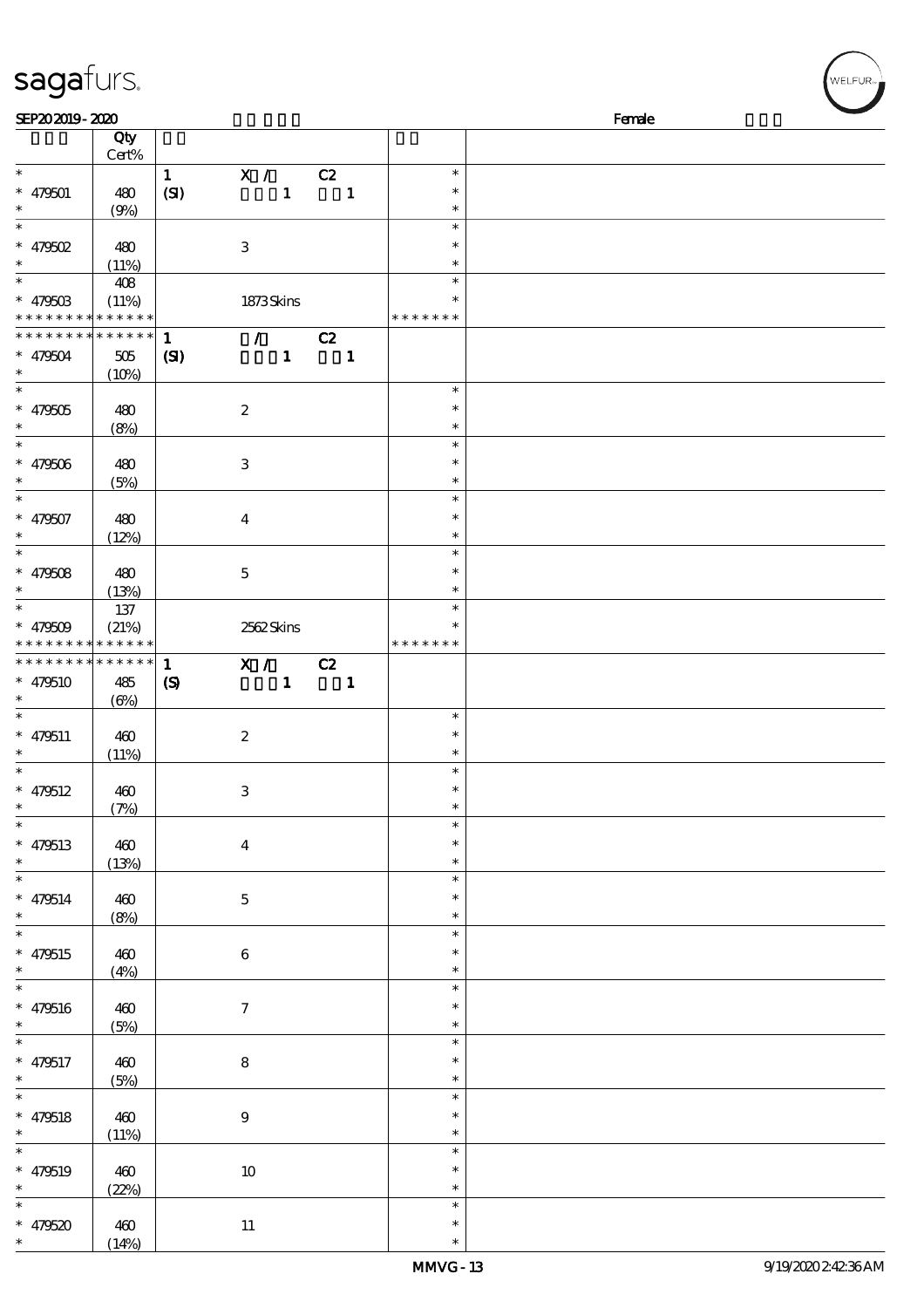| SEP202019-2020                                                 |                                    |                                                                                           |                                      | Female |  |
|----------------------------------------------------------------|------------------------------------|-------------------------------------------------------------------------------------------|--------------------------------------|--------|--|
|                                                                | Qty<br>Cert%                       |                                                                                           |                                      |        |  |
| $\ast$<br>$* 479521$<br>$\ast$                                 | 460<br>(12%)                       | X /<br>$\mathbf{1}$<br>C2<br>$\mathbf{1}$<br>$\boldsymbol{S}$<br>$\overline{\phantom{a}}$ | $\ast$<br>$\ast$<br>$\ast$           |        |  |
| $\overline{\ast}$<br>* $479522$<br>$\ast$<br>$\overline{\ast}$ | 460<br>(20%)                       | 13                                                                                        | $\ast$<br>$\ast$<br>$\ast$           |        |  |
| * $479523$<br>$\ast$<br>$\ast$                                 | 460<br>(19%)                       | 14                                                                                        | $\ast$<br>$\ast$<br>$\ast$<br>$\ast$ |        |  |
| $* 479524$<br>$\ast$<br>$\overline{\ast}$                      | 460<br>(7%)                        | $15\,$                                                                                    | $\ast$<br>$\ast$<br>$\ast$           |        |  |
| $* 479525$<br>$\ast$<br>$\overline{\ast}$                      | 460<br>(13%)                       | $16\,$                                                                                    | $\ast$<br>$\ast$<br>$\ast$           |        |  |
| * 479526<br>$\overline{\ast}$                                  | 460<br>(5%)                        | $17\,$                                                                                    | $\ast$<br>$\ast$                     |        |  |
| $* 479527$<br>$\ast$<br>$\overline{\ast}$                      | 460<br>(12%)                       | $18\,$                                                                                    | $\ast$<br>$\ast$<br>$\ast$           |        |  |
| $* 479528$<br>$\ast$<br>$\overline{\phantom{0}}$               | 460<br>(20%)                       | $19\,$                                                                                    | $\ast$<br>$\ast$<br>$\ast$           |        |  |
| * 479529<br>$\ast$<br>$\overline{\ast}$                        | 460<br>(11%)                       | $\pmb{\mathcal{X}}$                                                                       | $\ast$<br>$\ast$<br>$\ast$           |        |  |
| $* 479530$<br>$\ast$                                           | 460<br>(7%)                        | $2\!1$                                                                                    | $\ast$<br>$\ast$<br>$\ast$           |        |  |
| $\overline{\ast}$<br>$* 479531$<br>$\ast$                      | 460<br>(16%)                       | $2\!2$                                                                                    | $\ast$<br>$\ast$<br>$\ast$           |        |  |
| $\overline{\ast}$<br>$* 479532$<br>∗                           | $460$<br>(5%)                      | $2\!3$                                                                                    | $\ast$<br>$\ast$<br>$\ast$           |        |  |
| $\ast$<br>$* 479533$<br>$\ast$                                 | 460<br>(18%)                       | $2\!4$                                                                                    | $\ast$<br>$\ast$<br>$\ast$           |        |  |
| *<br>* 479534<br>* * * * * * * *                               | 132<br>(18%)<br>* * * * * *        | 11197Skins                                                                                | $\ast$<br>$\ast$<br>* * * * * * *    |        |  |
| * * * * * * * *<br>$* 479535$<br>$\ast$                        | * * * * * *<br>485<br>$(\Theta\%)$ | C2<br>$\mathcal{L}$<br>$\mathbf{1}$<br>$\boldsymbol{S}$<br>$\mathbf{1}$<br>$\mathbf{1}$   |                                      |        |  |
| $\ast$<br>$* 479536$<br>$\ast$                                 | 460<br>(1%)                        | $\boldsymbol{2}$                                                                          | $\ast$<br>$\ast$<br>$\ast$           |        |  |
| $\ast$<br>* 479537<br>$\ast$                                   | 460<br>(9%)                        | $\,3$                                                                                     | $\ast$<br>$\ast$<br>$\ast$           |        |  |
| $\ast$<br>$* 479538$<br>$\ast$                                 | 460<br>(10%)                       | $\boldsymbol{4}$                                                                          | $\ast$<br>$\ast$<br>$\ast$           |        |  |
| $\ast$<br>$* 479539$<br>*                                      | 460<br>(11%)                       | $\mathbf 5$                                                                               | $\ast$<br>$\ast$<br>$\ast$           |        |  |
| $\ast$                                                         |                                    |                                                                                           | $\ast$                               |        |  |

 $*$  479540  $\,$  460

sagafurs.

(4%)

6

\*

、<br>WELFUR<sub>™</sub>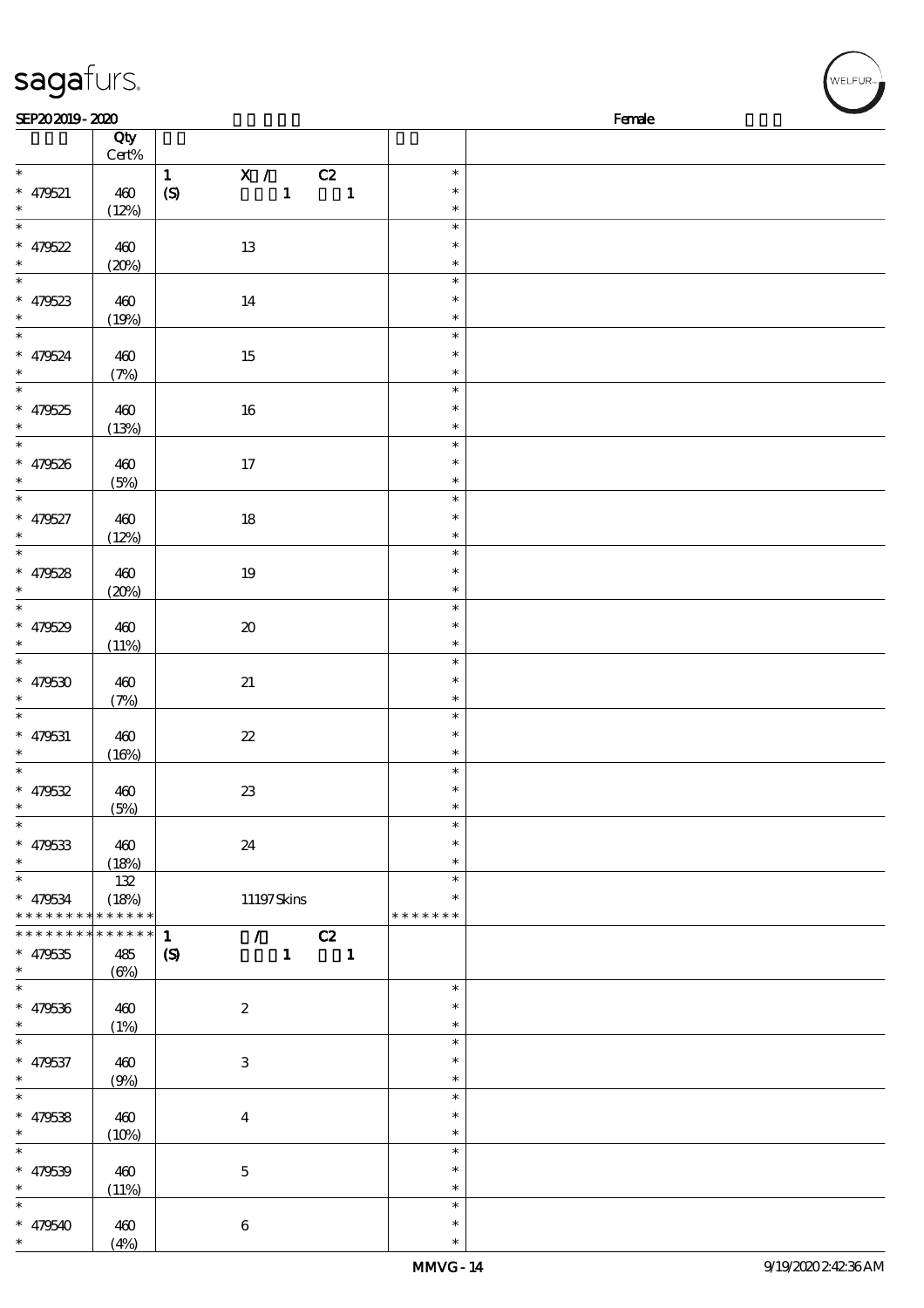| sagafurs.                                                        |                                             |                                                                                                                           |                                      |        | WELFUR <sub>™</sub> |
|------------------------------------------------------------------|---------------------------------------------|---------------------------------------------------------------------------------------------------------------------------|--------------------------------------|--------|---------------------|
| SEP202019-2020                                                   |                                             |                                                                                                                           |                                      | Female |                     |
|                                                                  | Qty<br>Cert%                                |                                                                                                                           |                                      |        |                     |
| $\ast$<br>$* 479541$<br>$\ast$                                   | 460<br>(9%)                                 | $\mathcal{T}$<br>C2<br>$\mathbf{1}$<br>$\mathbf{1}$<br>$\mathbf{1}$<br>(S)                                                | $\ast$<br>$\ast$<br>$\ast$           |        |                     |
| $\ast$<br>$* 479542$<br>$\ast$                                   | 460<br>$\left(\frac{\Theta}{\theta}\right)$ | $\bf 8$                                                                                                                   | $\ast$<br>$\ast$<br>$\ast$           |        |                     |
| $\overline{\phantom{a}}$<br>$* 479543$<br>$\ast$                 | 460<br>(15%)                                | $\boldsymbol{9}$                                                                                                          | $\ast$<br>$\ast$<br>$\ast$           |        |                     |
| $\overline{\phantom{a}}$<br>$* 479544$                           | 460<br>(2%)                                 | $10\,$                                                                                                                    | $\ast$<br>$\ast$<br>$\ast$           |        |                     |
| $\ast$<br>$* 479545$<br>$\ast$                                   | 460<br>(2%)                                 | $11\,$                                                                                                                    | $\ast$<br>$\ast$<br>$\ast$           |        |                     |
| $\ast$<br>$* 479546$<br>$\ast$                                   | 460<br>(7%)                                 | $12\,$                                                                                                                    | $\ast$<br>$\ast$<br>$\ast$           |        |                     |
| $\ast$<br>$* 479547$<br>$\ast$                                   | 460<br>(12%)                                | $13\,$                                                                                                                    | $\ast$<br>$\ast$<br>$\ast$           |        |                     |
| $\ast$<br>$* 479548$<br>$\ast$                                   | 460                                         | 14                                                                                                                        | $\ast$<br>$\ast$<br>$\ast$           |        |                     |
| $\ast$<br>$* 479549$                                             | (5%)<br>460                                 | $15\,$                                                                                                                    | $\ast$<br>$\ast$<br>$\ast$           |        |                     |
| $\ast$<br>$* 479550$                                             | $(\Theta)$<br>460                           | $16\,$                                                                                                                    | $\ast$<br>$\ast$                     |        |                     |
| $\ast$<br>$* 479551$                                             | (3%)<br>460                                 | $17\,$                                                                                                                    | $\ast$<br>$\ast$<br>$\ast$<br>$\ast$ |        |                     |
| $\ast$<br>$\ast$<br>$* 479552$<br>$\ast$                         | (11%)<br>460                                | 18                                                                                                                        | $\ast$<br>$\ast$<br>$\ast$           |        |                     |
| $\ast$<br>$* 479533$<br>$\ast$                                   | (9%)<br>460                                 | 19                                                                                                                        | $\ast$<br>$\ast$<br>$\ast$           |        |                     |
| $\ast$<br>$* 479554$<br>$\ast$                                   | (6%)<br>460<br>(1%)                         | $\boldsymbol{\boldsymbol{\lambda}}$                                                                                       | $\ast$<br>∗<br>$\ast$                |        |                     |
| $\ast$<br>$* 479555$<br>* * * * * * * * * * * * * *              | 137<br>(2%)                                 | 9362Skins                                                                                                                 | $\ast$<br>∗<br>* * * * * * *         |        |                     |
| * * * * * * * * <mark>* * * * * *</mark><br>$* 479556$<br>$\ast$ | 485<br>(17%)                                | $\mathbf{1}$<br>$\overline{X}$ / C <sub>2</sub><br>$\mathbf{2}$<br>$\overline{\phantom{a}}$<br>$\boldsymbol{\mathcal{S}}$ |                                      |        |                     |
| $\ast$<br>$* 479557$<br>$\ast$                                   | 460<br>(17%)                                | $\boldsymbol{2}$                                                                                                          | $\ast$<br>$\ast$<br>$\ast$           |        |                     |
| $\ast$<br>$* 479558$<br>$\ast$<br>$_{*}^{-}$                     | 460<br>(25%)                                | $\,3$                                                                                                                     | $\ast$<br>$\ast$<br>$\ast$           |        |                     |
| $* 479559$<br>$\ast$                                             | 460<br>(11%)                                | $\boldsymbol{4}$                                                                                                          | $\ast$<br>$\ast$<br>$\ast$           |        |                     |
| $\ast$<br>$* 479560$                                             | 235<br>(13%)                                | 2100Skins                                                                                                                 | $\ast$<br>$\ast$                     |        |                     |

\* \* \* \* \* \* \* \*

\* \* \* \* \* \* \* \* \* \* \* \* \* \*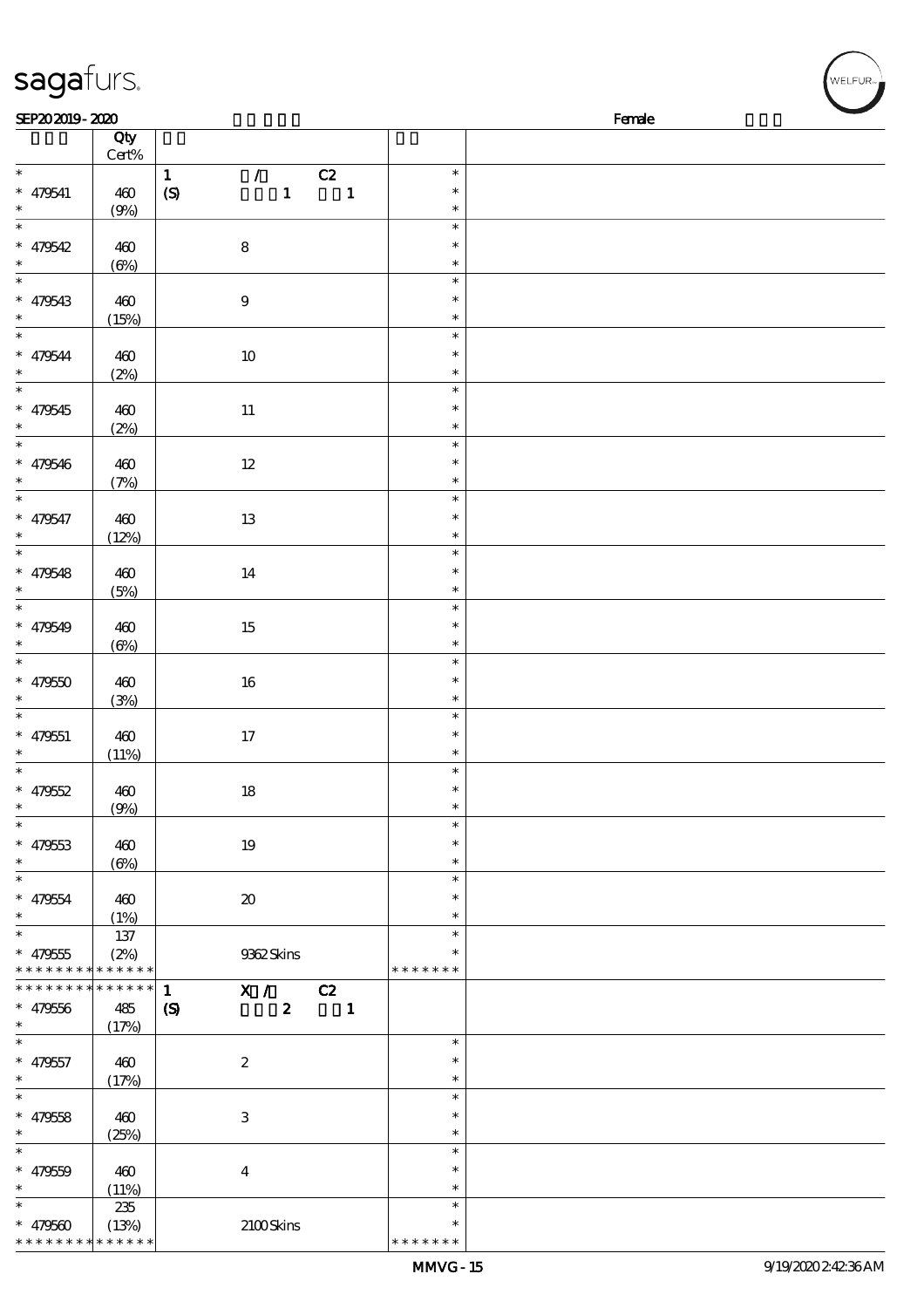| sagafurs.                                                        |                                    |                                            |                                                                         |    |                         |                              | MELFUR <sub>™I</sub> |
|------------------------------------------------------------------|------------------------------------|--------------------------------------------|-------------------------------------------------------------------------|----|-------------------------|------------------------------|----------------------|
| SEP202019-2020                                                   |                                    |                                            |                                                                         |    |                         |                              | Female               |
|                                                                  | Qty<br>Cert%                       |                                            |                                                                         |    |                         |                              |                      |
| * * * * * * * * * * * * * *<br>$* 479561$<br>$\ast$              | 485<br>(38%)                       | $\mathbf{1}$<br>$\boldsymbol{\mathcal{S}}$ | $\mathcal{L}$<br>$\boldsymbol{z}$                                       | C2 | $\mathbf{1}$            |                              |                      |
| $\overline{\ast}$<br>$* 479562$<br>$\ast$                        | 460<br>(17%)                       |                                            | $\boldsymbol{2}$                                                        |    |                         | $\ast$<br>$\ast$<br>$\ast$   |                      |
| $\overline{\phantom{0}}$<br>$* 479563$<br>$\ast$                 | 460<br>(7%)                        |                                            | $\,3$                                                                   |    |                         | $\ast$<br>$\ast$<br>$\ast$   |                      |
| $\ast$<br>$* 479564$<br>$\ast$                                   | 460<br>$(10\%)$                    |                                            | $\boldsymbol{4}$                                                        |    |                         | $\ast$<br>$\ast$<br>$\ast$   |                      |
| $\ast$<br>$* 479565$<br>$\ast$                                   | 480<br>(25%)                       |                                            | $\mathbf 5$                                                             |    |                         | $\ast$<br>$\ast$<br>$\ast$   |                      |
| $\ast$<br>$* 479566$<br>$\ast$                                   | 480<br>(27%)                       |                                            | $\boldsymbol{6}$                                                        |    |                         | $\ast$<br>*<br>∗             |                      |
| $\ast$<br>$* 479567$<br>* * * * * * * *                          | 173<br>(38%)<br>* * * * * *        |                                            | 2998Skins                                                               |    |                         | $\ast$<br>* * * * * * *      |                      |
| * * * * * * * *<br>$* 479568$<br>$\ast$                          | $* * * * * * *$<br>$505\,$<br>(7%) | $\mathbf{1}$<br>$\mathbf{C}$               | $\begin{array}{c c}\n\hline\nX & / & C2 \\ \hline\n1 & & \n\end{array}$ |    | $\overline{\mathbf{z}}$ |                              |                      |
| $\ast$<br>$* 479569$<br>$\ast$                                   | 480<br>(10%)                       |                                            | $\boldsymbol{2}$                                                        |    |                         | $\ast$<br>$\ast$<br>$\ast$   |                      |
| $\ast$<br>$* 479570$<br>$\ast$                                   | 480<br>(10%)                       |                                            | $\,3$                                                                   |    |                         | $\ast$<br>$\ast$<br>$\ast$   |                      |
| $\ast$<br>$* 479571$<br>$\ast$                                   | 480<br>(10%)                       |                                            | $\boldsymbol{4}$                                                        |    |                         | $\ast$<br>$\ast$<br>$\ast$   |                      |
| $\ast$<br>$* 479572$<br>$\ast$                                   | 480<br>(12%)                       |                                            | $\mathbf 5$                                                             |    |                         | $\ast$<br>∗<br>$\ast$        |                      |
| $\ast$<br>$* 479573$<br>* * * * * * * *                          | 447<br>(10%)<br>* * * * * *        |                                            | 2872Skins                                                               |    |                         | $\ast$<br>* * * * * * *      |                      |
| * * * * * * *<br>$* 479574$<br>$\ast$                            | * * * * * *<br>$505\,$<br>(4%)     | $\mathbf{1}$<br>$\mathbf{C}$               | $\mathcal{T} \subset \mathbb{R}^n$<br>$\mathbf{1}$                      | C2 | $\boldsymbol{z}$        |                              |                      |
| $\ast$<br>$* 479575$<br>$\ast$                                   | 480<br>(5%)                        |                                            | $\boldsymbol{2}$                                                        |    |                         | $\ast$<br>$\ast$<br>$\ast$   |                      |
| $\ast$<br>$* 479576$<br>$\ast$                                   | 480<br>(8%)                        |                                            | $\,3$                                                                   |    |                         | $\ast$<br>$\ast$<br>$\ast$   |                      |
| $\ast$<br>$* 479577$<br>$\ast$                                   | 480<br>(13%)                       |                                            | $\boldsymbol{4}$                                                        |    |                         | $\ast$<br>$\ast$<br>$\ast$   |                      |
| $\ast$<br>$* 479578$<br>* * * * * * * * <mark>* * * * * *</mark> | 104<br>(5%)                        |                                            | 2049Skins                                                               |    |                         | $\ast$<br>*<br>* * * * * * * |                      |
| * * * * * * *<br>$* 479579$<br>$\ast$                            | * * * * * *<br>485<br>(11%)        | $\mathbf{1}$<br>$\boldsymbol{S}$           | X /<br>$\mathbf{1}$                                                     | C2 | $\boldsymbol{z}$        | $\ast$                       |                      |
| $* 479580$                                                       | 460                                |                                            | $\boldsymbol{2}$                                                        |    |                         | $\ast$                       |                      |

(6%)

\*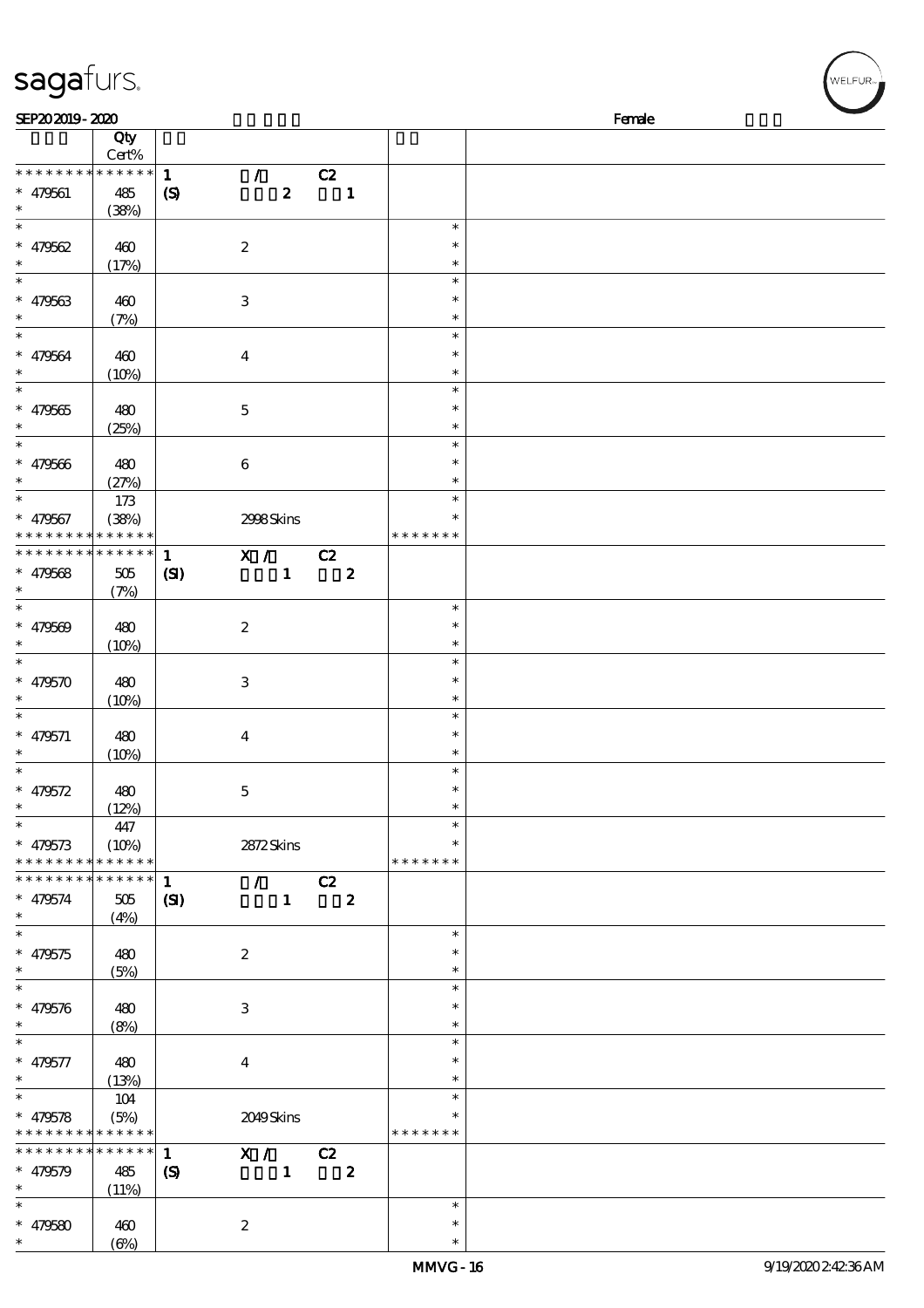| sagafurs.                                          |                            |                                                                                                |                                      | WELFUR <sub>™I</sub> |
|----------------------------------------------------|----------------------------|------------------------------------------------------------------------------------------------|--------------------------------------|----------------------|
| SEP202019-2020                                     |                            |                                                                                                |                                      | Female               |
|                                                    | Qty<br>Cert%               |                                                                                                |                                      |                      |
| $\ast$<br>$* 479581$<br>$\ast$<br>$\ast$           | 460<br>(6%)                | X / C2<br>$\mathbf{1}$<br>$\mathbf 1$<br>$\pmb{2}$<br>$\boldsymbol{\mathrm{(S)}}$              | $\ast$<br>$\ast$<br>$\ast$           |                      |
| $* 479582$<br>$\ast$<br>$\ast$                     | 460<br>(8%)                | $\boldsymbol{4}$                                                                               | $\ast$<br>$\ast$<br>$\ast$<br>$\ast$ |                      |
| $* 479583$<br>$\ast$<br>$\overline{\phantom{a}^*}$ | 460<br>(11%)               | $\mathbf 5$                                                                                    | $\ast$<br>$\ast$<br>$\ast$           |                      |
| $* 479584$<br>$\ast$<br>$\ast$                     | 460<br>(8%)                | $\bf 6$                                                                                        | $\ast$<br>$\ast$<br>$\ast$           |                      |
| $* 479585$<br>$\ast$                               | 460<br>(16%)               | $\boldsymbol{7}$                                                                               | $\ast$<br>$\ast$<br>$\ast$           |                      |
| $* 479586$<br>$\ast$<br>$\ast$                     | 460<br>(21%)<br>469        | ${\bf 8}$                                                                                      | $\ast$<br>$\ast$<br>$\ast$           |                      |
| $* 479587$<br>* * * * * * * *                      | (16%)<br>* * * * * *       | 4174Skins                                                                                      | $\ast$<br>* * * * * * *              |                      |
| * * * * * * * *<br>$* 479588$<br>$\ast$            | * * * * * *<br>485<br>(6%) | $\sqrt{C_2}$<br>$\mathbf{1}$<br>$\mathbf{1}$<br>$\boldsymbol{2}$<br>$\boldsymbol{\mathcal{S}}$ |                                      |                      |
| $\ast$<br>$* 479589$<br>$\ast$<br>$\ast$           | 460<br>(2%)                | $\boldsymbol{2}$                                                                               | $\ast$<br>$\ast$<br>$\ast$<br>$\ast$ |                      |
| $* 479590$<br>$\ast$                               | 460<br>(11%)               | $\sqrt{3}$                                                                                     | $\ast$<br>$\ast$<br>$\ast$           |                      |
| $* 479591$<br>$\ast$                               | 460<br>(11%)               | $\boldsymbol{4}$                                                                               | $\ast$<br>$\ast$                     |                      |
| $* 479592$<br>$\ast$<br>$\ast$                     | 460<br>(5%)                | $\mathbf 5$                                                                                    | $\ast$<br>$\ast$<br>$\ast$           |                      |
| $* 479503$<br>$\ast$<br>$\overline{\ast}$          | 460<br>(12%)               | $\bf 6$                                                                                        | $\ast$<br>$\ast$<br>$\ast$           |                      |
| $* 479594$<br>$\ast$<br>$\overline{\ast}$          | 460<br>(4%)                | $\tau$                                                                                         | ∗<br>$\ast$<br>$\ast$                |                      |
| $* 479595$<br>$\ast$<br>$\ast$                     | 460<br>(9%)                | ${\bf 8}$                                                                                      | ∗<br>$\ast$<br>$\ast$                |                      |
| $* 479596$<br>$\ast$<br>$\overline{\phantom{0}}$   | 460<br>(6%)                | $\boldsymbol{9}$                                                                               | $\ast$<br>$\ast$<br>$\ast$           |                      |
| $* 479597$<br>$\ast$<br>$\ast$                     | 460<br>(8%)                | $10\,$                                                                                         | $\ast$<br>$\ast$<br>$\ast$           |                      |
| $* 479598$<br>$\ast$<br>$\ast$                     | 460<br>(6%)                | $11\,$                                                                                         | $\ast$<br>$\ast$<br>$\ast$           |                      |
| $* 479599$<br>$\ast$<br>$\ast$                     | 460<br>(3%)                | $12\,$                                                                                         | $\ast$<br>$\ast$<br>$\ast$           |                      |
| $* 479600$                                         | 460                        | 13                                                                                             | $\ast$                               |                      |

\* \*

 $(6%)$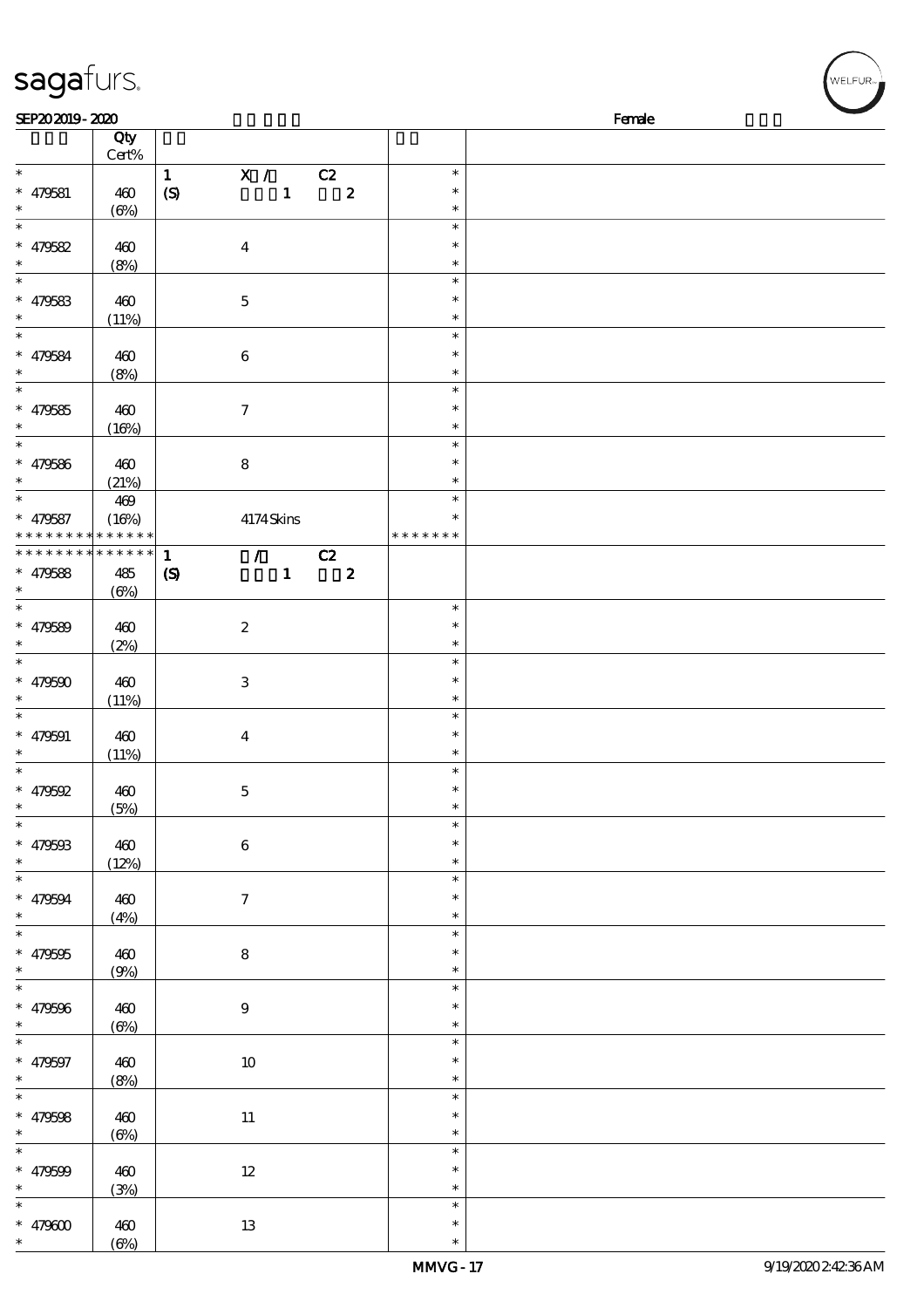| sagafurs.                                           |                               |                                             |                                                                                               |                        |                                   |        | WELFUR <sub>™</sub> |
|-----------------------------------------------------|-------------------------------|---------------------------------------------|-----------------------------------------------------------------------------------------------|------------------------|-----------------------------------|--------|---------------------|
| SEP202019-2020                                      |                               |                                             |                                                                                               |                        |                                   | Female |                     |
|                                                     | Qty<br>Cert%                  |                                             |                                                                                               |                        |                                   |        |                     |
| $\ast$<br>$* 479001$<br>$\ast$                      | 460<br>(10%)                  | $\mathbf{1}$<br>$\boldsymbol{\mathrm{(S)}}$ | $\mathcal{L}$<br>$\mathbf{1}$                                                                 | C2<br>$\pmb{2}$        | $\ast$<br>$\ast$<br>$\ast$        |        |                     |
| $\ast$<br>$*$ 479602<br>$\ast$                      | 460<br>(10%)                  |                                             | 15                                                                                            |                        | $\ast$<br>$\ast$<br>$\ast$        |        |                     |
| $\ast$<br>$* 47960B$                                | 460<br>(8%)                   |                                             | 16                                                                                            |                        | $\ast$<br>$\ast$<br>$\ast$        |        |                     |
| $\ast$<br>$* 479004$<br>$* * *$                     | 256<br>$(O\%)$<br>* * * * * * |                                             | 7641 Skins                                                                                    |                        | $\ast$<br>$\ast$<br>* * * * * * * |        |                     |
| * * * * * * * *<br>$* 479005$<br>$\ast$             | * * * * * *<br>485<br>(20%)   | $\mathbf{1}$<br>$\boldsymbol{S}$            | $\overline{\mathbf{x}}$ / $\overline{\mathbf{c}}$ $\overline{\mathbf{c}}$<br>$\boldsymbol{z}$ | $\boldsymbol{2}$       |                                   |        |                     |
| $\ast$<br>$* 479606$<br>$\ast$                      | 460<br>(24%)                  |                                             | $\boldsymbol{2}$                                                                              |                        | $\ast$<br>$\ast$<br>$\ast$        |        |                     |
| $\ast$<br>$* 479007$<br>$\ast$                      | 460<br>(13%)                  |                                             | $\,3$                                                                                         |                        | $\ast$<br>$\ast$<br>$\ast$        |        |                     |
| $\ast$<br>$* 479608$<br>$\ast$                      | 460<br>(16%)                  |                                             | $\bf{4}$                                                                                      |                        | $\ast$<br>$\ast$<br>$\ast$        |        |                     |
| $\ast$<br>$* 479009$                                | 460<br>(15%)                  |                                             | $\bf 5$                                                                                       |                        | $\ast$<br>$\ast$<br>$\ast$        |        |                     |
| $\ast$<br>$* 479610$                                | 460<br>(20%)                  |                                             | $\,6\,$                                                                                       |                        | $\ast$<br>$\ast$<br>$\ast$        |        |                     |
| $\ast$<br>$* 479611$<br>$\ast$                      | 460<br>(21%)                  |                                             | $\tau$                                                                                        |                        | $\ast$<br>$\ast$<br>$\ast$        |        |                     |
| $\ast$<br>$* 479612$<br>$\ast$                      | 460<br>(10%)                  |                                             | ${\bf 8}$                                                                                     |                        | $\ast$<br>$\ast$<br>$\ast$        |        |                     |
| $\ast$<br>$* 479613$<br>$\ast$                      | 460<br>(8%)                   |                                             | 9                                                                                             |                        | $\ast$<br>∗<br>$\ast$             |        |                     |
| $\ast$<br>$* 479614$<br>* * * * * * * * * * * * * * | 340<br>(18%)                  |                                             | 4505Skins                                                                                     |                        | $\ast$<br>* * * * * * *           |        |                     |
| * * * * * * * *<br>$* 479615$<br>$\ast$             | * * * * * *<br>485<br>(20%)   | $\mathbf{1}$<br>$\boldsymbol{\mathrm{(S)}}$ | $\mathcal{L}$ and $\mathcal{L}$<br>$\boldsymbol{2}$                                           | C2<br>$\boldsymbol{z}$ |                                   |        |                     |
| $\overline{\phantom{0}}$<br>* $479616$<br>$\ast$    | 460<br>(20%)                  |                                             | $\boldsymbol{z}$                                                                              |                        | $\ast$<br>$\ast$<br>$\ast$        |        |                     |
| $\ast$<br>$* 479617$<br>* * * * * * * *             | 157<br>(7%)<br>* * * * * *    |                                             | 1102Skins                                                                                     |                        | $\ast$<br>$\ast$<br>* * * * * * * |        |                     |
| * * * * * * * *<br>$* 479618$<br>$\ast$             | * * * * * *<br>505<br>(12%)   | $\mathbf{1}$<br>(S)                         | $\overline{X}$ / C2<br>$\mathbf{1}$                                                           | $\mathbf{3}$           |                                   |        |                     |
| $\ast$<br>$* 479619$<br>$\ast$                      | 480<br>(8%)                   |                                             | $\boldsymbol{2}$                                                                              |                        | $\ast$<br>$\ast$<br>$\ast$        |        |                     |
| $\ast$                                              | 237                           |                                             |                                                                                               |                        | $\ast$                            |        |                     |

 $* * * *$ 

\*

\* 479620

\* \* \* \* \* \* \* \* \* \* \* \* \* \*

(8%) 1222 Skins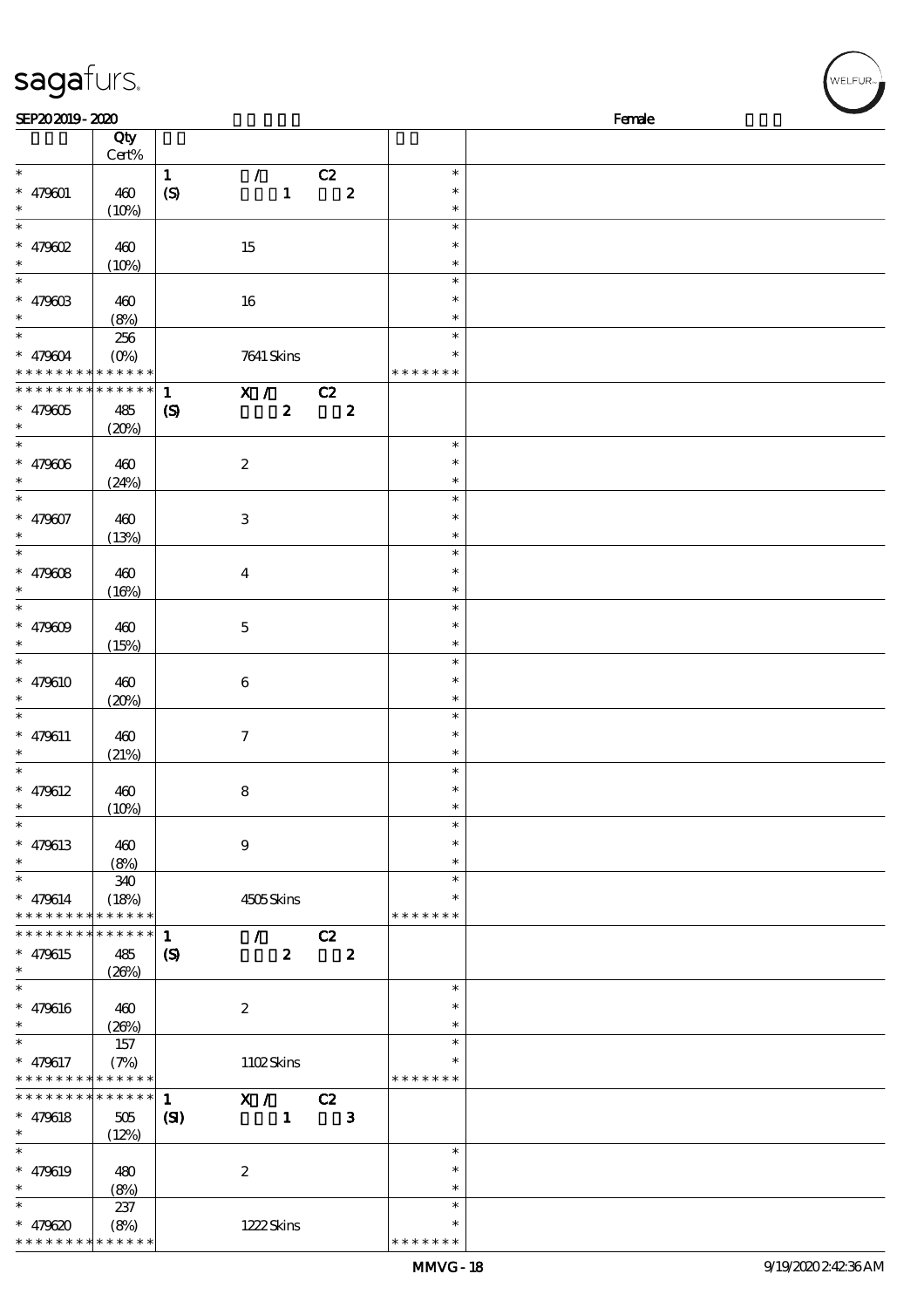| SEP202019-2020                           |                            |                             |                                 |                  |                |                |               | Female |
|------------------------------------------|----------------------------|-----------------------------|---------------------------------|------------------|----------------|----------------|---------------|--------|
|                                          | Qty                        |                             |                                 |                  |                |                |               |        |
|                                          | Cert%                      |                             |                                 |                  |                |                |               |        |
| * * * * * * * * * * * * * *              |                            | $\mathbf{1}$                | $\mathcal{T}^{\pm}$             |                  | C2             |                |               |        |
| $* 479621$                               | $505\,$                    | (S)                         |                                 | $\mathbf{1}$     |                | $\mathbf{3}$   |               |        |
| $\ast$                                   |                            |                             |                                 |                  |                |                |               |        |
| $\ast$                                   | (10%)                      |                             |                                 |                  |                |                | $\ast$        |        |
|                                          |                            |                             |                                 |                  |                |                |               |        |
| $* 479622$                               | 480                        |                             | $\boldsymbol{2}$                |                  |                |                | $\ast$        |        |
| $\ast$                                   | (10%)                      |                             |                                 |                  |                |                | $\ast$        |        |
| $\ast$                                   | 120                        |                             |                                 |                  |                |                | $\ast$        |        |
| $* 479623$                               | (11%)                      |                             | 1105Skins                       |                  |                |                | *             |        |
| * * * * * * * * * * * * * *              |                            |                             |                                 |                  |                |                | * * * * * * * |        |
| * * * * * * * * * * * * * *              |                            | $\mathbf{1}$                | X / C2                          |                  |                |                |               |        |
| $* 479624$                               | 485                        | $\boldsymbol{\mathrm{(S)}}$ |                                 | $\mathbf{1}$     |                | $\mathbf{3}$   |               |        |
| $\ast$                                   | (17%)                      |                             |                                 |                  |                |                |               |        |
| $\overline{\ast}$                        |                            |                             |                                 |                  |                |                | $\ast$        |        |
|                                          | 231                        |                             |                                 |                  |                |                |               |        |
| $* 479625$                               | (7%)                       |                             | 716Skins                        |                  |                |                | *             |        |
| * * * * * * * * * * * * * *              |                            |                             |                                 |                  |                |                | * * * * * * * |        |
| * * * * * * * * * * * * * *              |                            | $\mathbf{1}$                | $\mathcal{F}^{\mathcal{F}}$     |                  | C2             |                |               |        |
| $* 479626$                               | 485                        | $\boldsymbol{\mathcal{S}}$  |                                 | $\mathbf{1}$     |                | $\mathbf{3}$   |               |        |
| $\ast$                                   | (8%)                       |                             |                                 |                  |                |                |               |        |
| $\overline{\ast}$                        |                            |                             |                                 |                  |                |                | $\ast$        |        |
| $* 479627$                               | 460                        |                             | $\boldsymbol{2}$                |                  |                |                | $\ast$        |        |
| $\ast$                                   |                            |                             |                                 |                  |                |                | $\ast$        |        |
| $\ast$                                   | (11%)                      |                             |                                 |                  |                |                | $\ast$        |        |
|                                          |                            |                             |                                 |                  |                |                |               |        |
| $* 479628$                               | 460                        |                             | $\,3$                           |                  |                |                | $\ast$        |        |
| $\ast$                                   | (11%)                      |                             |                                 |                  |                |                | $\ast$        |        |
| $\ast$                                   | 435                        |                             |                                 |                  |                |                | $\ast$        |        |
| $* 479629$                               | (12%)                      |                             | 1840Skins                       |                  |                |                | $\ast$        |        |
| * * * * * * * *                          | * * * * * *                |                             |                                 |                  |                |                | * * * * * * * |        |
| * * * * * * * *                          | * * * * * *                | $\mathbf{1}$                | X / C2                          |                  |                |                |               |        |
| $* 479630$                               | 525                        | $\boldsymbol{\mathrm{(S)}}$ |                                 | $\boldsymbol{z}$ |                | $\mathbf{3}$   |               |        |
| $\ast$                                   |                            |                             |                                 |                  |                |                |               |        |
| $\ast$                                   | (13%)                      |                             |                                 |                  |                |                |               |        |
|                                          |                            |                             |                                 |                  |                |                | $\ast$        |        |
| $* 479631$                               | 500                        |                             | $\boldsymbol{2}$                |                  |                |                | $\ast$        |        |
| $\ast$                                   | (21%)                      |                             |                                 |                  |                |                | $\ast$        |        |
| $\ast$                                   | 473                        |                             |                                 |                  |                |                | $\ast$        |        |
| $* 479632$                               | (15%)                      |                             | 1498Skins                       |                  |                |                | *             |        |
| * * * *                                  | * * * * * *                |                             |                                 |                  |                |                | * * * * * * * |        |
| * * * * * * * * * * * * * *              |                            | $\mathbf{1}$                | $\mathcal{L}$                   |                  | C2             |                |               |        |
| $* 479633$                               | 485                        | $\boldsymbol{S}$            |                                 | $\boldsymbol{z}$ |                | $\mathbf{3}$   |               |        |
| $\ast$                                   | (31%)                      |                             |                                 |                  |                |                |               |        |
| $\ast$                                   |                            |                             |                                 |                  |                |                | $\ast$        |        |
|                                          | 254                        |                             |                                 |                  |                |                | *             |        |
| $* 479634$                               | (18%)                      |                             | 739Skins                        |                  |                |                |               |        |
| * * * * * * * *                          | * * * * * *                |                             |                                 |                  |                |                | * * * * * * * |        |
| * * * * * * * *                          | * * * * * *                | $\mathbf{2}$                | X / C2                          |                  |                |                |               |        |
| $* 479635$                               | 525                        | (S)                         |                                 | $\mathbf{1}$     |                | $\blacksquare$ |               |        |
| $\ast$                                   | (13%)                      |                             |                                 |                  |                |                |               |        |
| $\ast$                                   | 226                        |                             |                                 |                  |                |                | $\ast$        |        |
| $* 479636$                               | (8%)                       |                             | 751 Skins                       |                  |                |                |               |        |
| * * * * * * * *                          | * * * * * *                |                             |                                 |                  |                |                | * * * * * * * |        |
| * * * * * * *                            | * * * * * *                | $\mathbf{2}$                | $\mathcal{L}$ and $\mathcal{L}$ |                  | C2             |                |               |        |
| $* 479637$                               | 505                        | $\mathbf{C}$                |                                 | $\mathbf{1}$     | $\blacksquare$ |                |               |        |
| $\ast$                                   |                            |                             |                                 |                  |                |                |               |        |
| $\ast$                                   | (4%)                       |                             |                                 |                  |                |                | $\ast$        |        |
|                                          |                            |                             |                                 |                  |                |                |               |        |
| $* 479638$                               | 480                        |                             | $\boldsymbol{2}$                |                  |                |                | *             |        |
| $\ast$                                   | (6%)                       |                             |                                 |                  |                |                | $\ast$        |        |
| $\ast$                                   | 323                        |                             |                                 |                  |                |                | $\ast$        |        |
| $* 479639$                               | (8%)                       |                             | 1308Skins                       |                  |                |                |               |        |
| * * * * * * * * <mark>* * * * * *</mark> |                            |                             |                                 |                  |                |                | * * * * * * * |        |
| * * * * * * * *                          | $\ast\ast\ast\ast\ast\ast$ | $\boldsymbol{z}$            | X /                             |                  | C2             |                |               |        |
| $* 479640$                               | 485                        | $\boldsymbol{\mathrm{(S)}}$ |                                 | $\mathbf{1}$     |                | $\mathbf{1}$   |               |        |
| $\ast$                                   | (8%)                       |                             |                                 |                  |                |                |               |        |
|                                          |                            |                             |                                 |                  |                |                |               |        |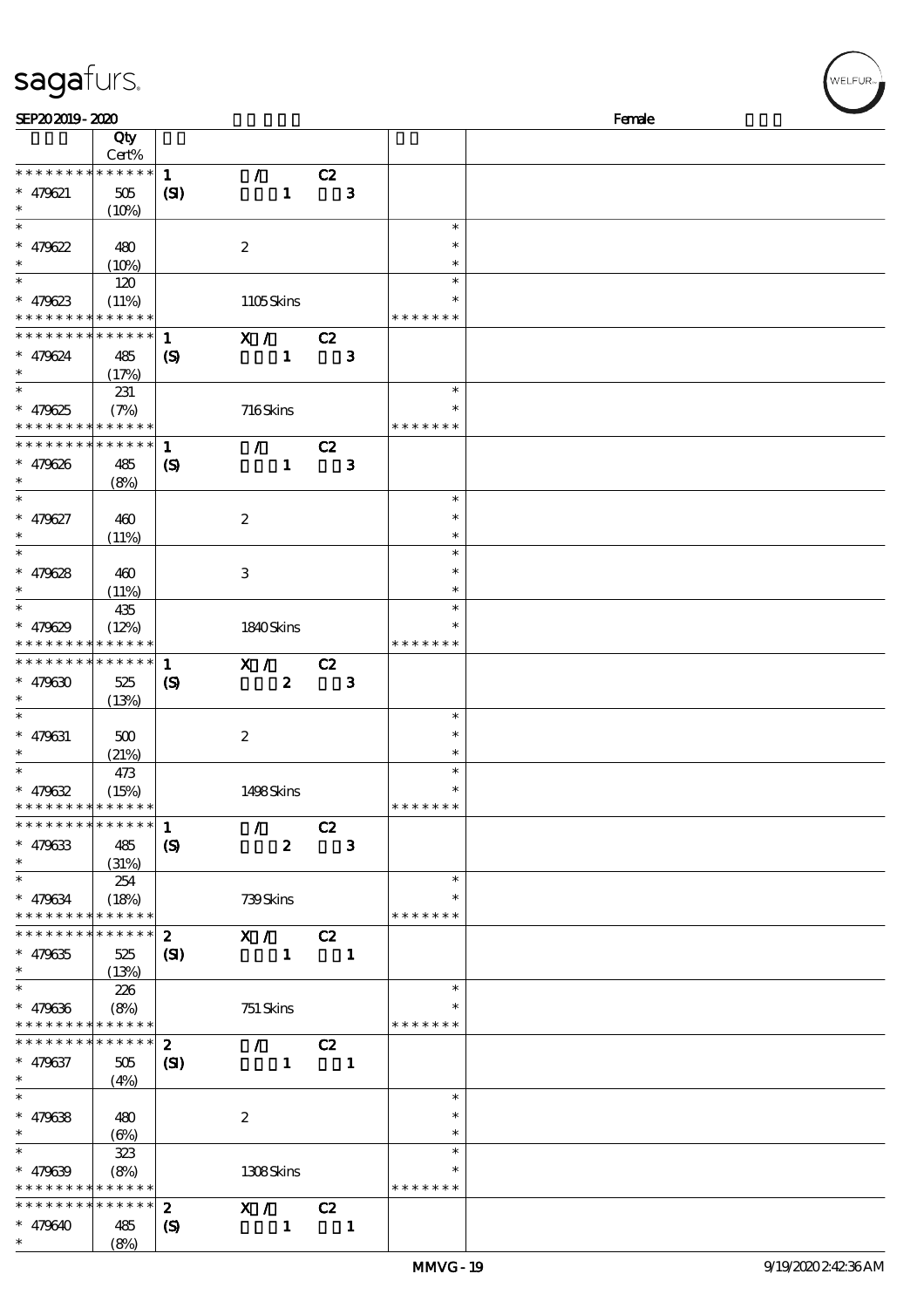## sagafurs.

| SEP202019-2020                             |                     |                            |                                 |                  |                          |                  |               | Female |
|--------------------------------------------|---------------------|----------------------------|---------------------------------|------------------|--------------------------|------------------|---------------|--------|
|                                            | Qty                 |                            |                                 |                  |                          |                  |               |        |
|                                            | Cert%               |                            |                                 |                  |                          |                  |               |        |
| $\ast$                                     |                     | $\mathbf{z}$               | X / C2                          |                  |                          |                  | $\ast$        |        |
| $* 479641$                                 | 460                 | $\boldsymbol{S}$           |                                 | 1                | $\blacksquare$           |                  | $\ast$        |        |
| $\ast$                                     | (10%)               |                            |                                 |                  |                          |                  | $\ast$        |        |
| $\overline{\ast}$                          |                     |                            |                                 |                  |                          |                  | $\ast$        |        |
| $* 479642$                                 | 460                 |                            | $\,3$                           |                  |                          |                  | $\ast$        |        |
| $\ast$                                     | (14%)               |                            |                                 |                  |                          |                  | $\ast$        |        |
| $\ast$                                     |                     |                            |                                 |                  |                          |                  | $\ast$        |        |
| $* 479643$                                 | 460                 |                            | $\boldsymbol{4}$                |                  |                          |                  | $\ast$        |        |
| $\ast$                                     |                     |                            |                                 |                  |                          |                  | $\ast$        |        |
| $\ast$                                     | (5%)                |                            |                                 |                  |                          |                  | $\ast$        |        |
|                                            |                     |                            |                                 |                  |                          |                  | $\ast$        |        |
| $* 479644$<br>$\ast$                       | 460                 |                            | $\mathbf 5$                     |                  |                          |                  | $\ast$        |        |
| $_{*}^{-}$                                 | $(\Theta)$          |                            |                                 |                  |                          |                  | $\ast$        |        |
|                                            | 445                 |                            |                                 |                  |                          |                  |               |        |
| $* 479645$                                 | (9%)                |                            | 2770Skins                       |                  |                          |                  |               |        |
| * * * * * * * * * * * * * *                |                     |                            |                                 |                  |                          |                  | * * * * * * * |        |
| * * * * * * * *                            | $* * * * * * *$     | $\boldsymbol{z}$           | $\sqrt{C^2}$                    |                  |                          |                  |               |        |
| $* 479646$                                 | 485                 | $\boldsymbol{\mathcal{S}}$ |                                 | $\mathbf{1}$     |                          | $\blacksquare$   |               |        |
| $\ast$                                     | (10%)               |                            |                                 |                  |                          |                  |               |        |
| $\overline{\phantom{a}^*}$                 |                     |                            |                                 |                  |                          |                  | $\ast$        |        |
| $* 479647$                                 | 460                 |                            | $\boldsymbol{z}$                |                  |                          |                  | $\ast$        |        |
| $\ast$                                     | (8%)                |                            |                                 |                  |                          |                  | $\ast$        |        |
| $_{*}^{-}$                                 |                     |                            |                                 |                  |                          |                  | $\ast$        |        |
| $* 479648$                                 | 460                 |                            | $\,3$                           |                  |                          |                  | $\ast$        |        |
| $\ast$                                     | (9%)                |                            |                                 |                  |                          |                  | $\ast$        |        |
| $\overline{\ast}$                          |                     |                            |                                 |                  |                          |                  | $\ast$        |        |
| $* 479649$                                 | 460                 |                            | $\bf{4}$                        |                  |                          |                  | $\ast$        |        |
| $\ast$                                     | (9%)                |                            |                                 |                  |                          |                  | $\ast$        |        |
| $\ast$                                     | 337                 |                            |                                 |                  |                          |                  | $\ast$        |        |
| $* 479650$                                 | (5%)                |                            | 2202Skins                       |                  |                          |                  | *             |        |
| * * * * * * * * <mark>* * * * * * *</mark> |                     |                            |                                 |                  |                          |                  | * * * * * * * |        |
| * * * * * * * *                            | * * * * * *         | $\boldsymbol{z}$           | X / C2                          |                  |                          |                  |               |        |
| $* 479651$                                 | 485                 | $\boldsymbol{\mathcal{S}}$ |                                 | $\mathbf{z}$     | $\blacksquare$           |                  |               |        |
| $\ast$                                     | (17%)               |                            |                                 |                  |                          |                  |               |        |
| $\ast$                                     |                     |                            |                                 |                  |                          |                  | $\ast$        |        |
| $* 479652$                                 | 460                 |                            | $\boldsymbol{2}$                |                  |                          |                  | $\ast$        |        |
| ∗                                          | (11%)               |                            |                                 |                  |                          |                  |               |        |
| $\overline{\phantom{a}}$                   | 383                 |                            |                                 |                  |                          |                  | $\ast$        |        |
| $* 479653$                                 | (22%)               |                            | 1328Skins                       |                  |                          |                  | *             |        |
| * * * * * * * * * * * * * *                |                     |                            |                                 |                  |                          |                  | * * * * * * * |        |
| * * * * * * * * * * * * * *                |                     | $\boldsymbol{z}$           | $\mathcal{L}$                   |                  | C2                       |                  |               |        |
| $* 479654$                                 | 485                 | $\boldsymbol{\mathcal{S}}$ |                                 | $\boldsymbol{z}$ |                          | $\mathbf{1}$     |               |        |
| $\ast$                                     | (23%)               |                            |                                 |                  |                          |                  |               |        |
| $\ast$                                     | 252                 |                            |                                 |                  |                          |                  | $\ast$        |        |
| $* 479655$                                 | (15%)               |                            | 737 Skins                       |                  |                          |                  | $\ast$        |        |
| * * * * * * * *                            | * * * * * *         |                            |                                 |                  |                          |                  | * * * * * * * |        |
|                                            |                     |                            | X / C2                          |                  |                          |                  |               |        |
|                                            |                     | $\boldsymbol{z}$           |                                 |                  |                          |                  |               |        |
| 479656                                     | 489                 | (SI)                       |                                 | $\mathbf{1}$     | $\overline{\phantom{a}}$ |                  |               |        |
| * * * * * * * *                            | (8%)<br>* * * * * * |                            |                                 |                  |                          |                  |               |        |
|                                            |                     | $\mathbf{2}$               | $\mathcal{F}^{\mathcal{F}}$     |                  | C2                       |                  |               |        |
| $* 479657$                                 | 505                 | (S)                        |                                 | $\mathbf{1}$     |                          | $\boldsymbol{z}$ |               |        |
| $\ast$                                     | (8%)                |                            |                                 |                  |                          |                  |               |        |
| $\ast$                                     | 426                 |                            |                                 |                  |                          |                  | $\ast$        |        |
| $* 479658$                                 | (5%)                |                            | 931 Skins                       |                  |                          |                  |               |        |
| * * * * * * * * * * * * * *                |                     |                            |                                 |                  |                          |                  | * * * * * * * |        |
| * * * * * * * *                            | * * * * * *         | $\mathbf{2}$               | $\overline{X}$ / C <sub>2</sub> |                  |                          |                  |               |        |
| $* 479659$                                 | 485                 | $\boldsymbol{\mathcal{S}}$ |                                 | $\mathbf{1}$     |                          | $\boldsymbol{z}$ |               |        |
| $\ast$                                     | (9%)                |                            |                                 |                  |                          |                  |               |        |
| $\ast$                                     |                     |                            |                                 |                  |                          |                  | $\ast$        |        |
| $* 479600$                                 | 460                 |                            | $\boldsymbol{2}$                |                  |                          |                  | $\ast$        |        |
| $\ast$                                     | (8%)                |                            |                                 |                  |                          |                  | $\ast$        |        |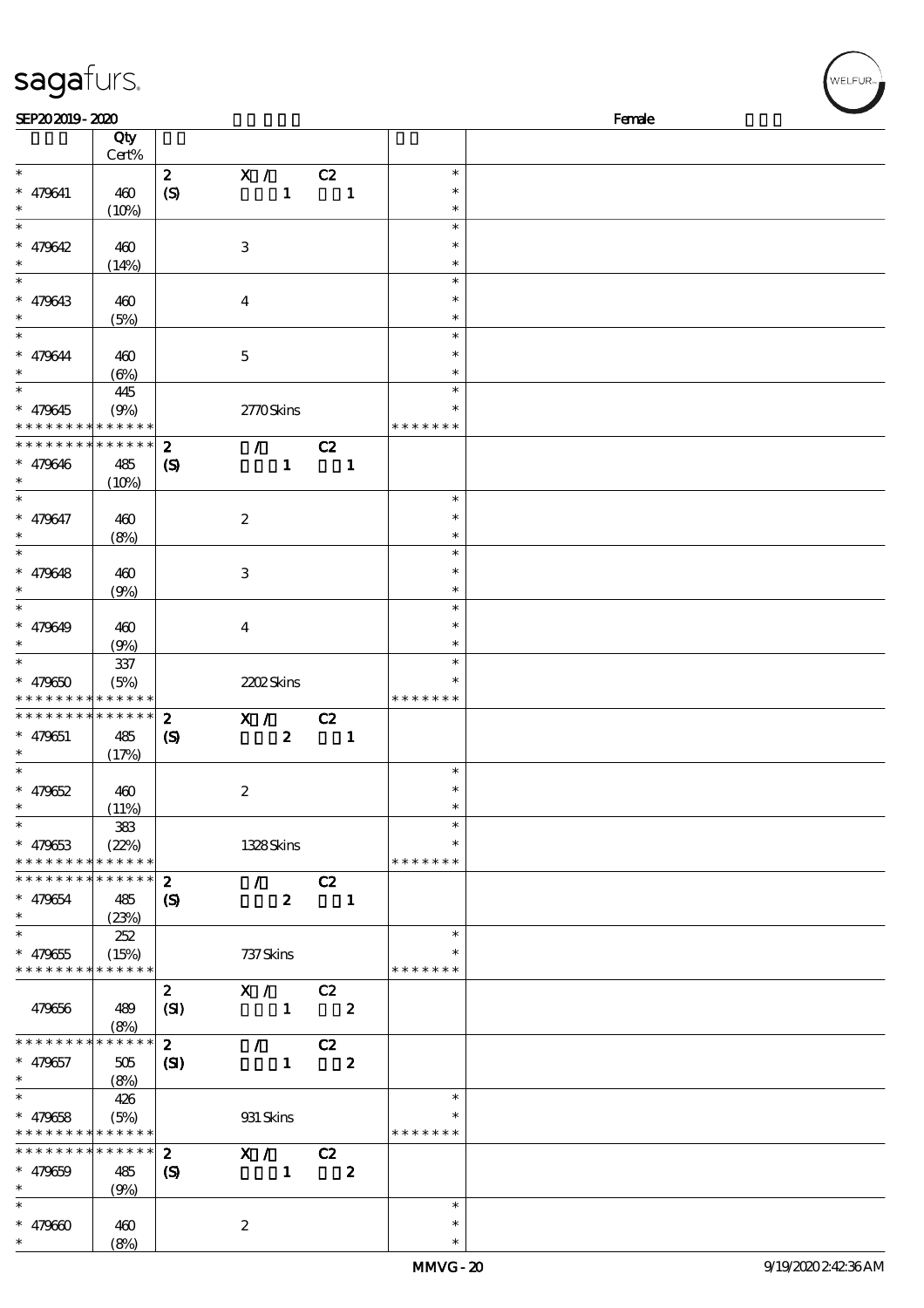| sagafurs.                                |                      |                            |                  |       |                  |               | WELFUR <sub>™</sub> |
|------------------------------------------|----------------------|----------------------------|------------------|-------|------------------|---------------|---------------------|
| SEP202019-2020                           |                      |                            |                  |       |                  |               | Female              |
|                                          | Qty                  |                            |                  |       |                  |               |                     |
|                                          | Cert%                |                            |                  |       |                  |               |                     |
| $\ast$                                   | 188                  | $\boldsymbol{z}$           | X /              | C2    |                  | $\ast$        |                     |
| $* 479661$                               | (14%)                | (S)                        | $\mathbf{1}$     |       | $\boldsymbol{z}$ |               |                     |
| * * * * * * * * <mark>* * * * * *</mark> |                      |                            |                  |       |                  | * * * * * * * |                     |
| * * * * * * * *                          | * * * * * *          | $\boldsymbol{z}$           | $\mathcal{L}$    | C2    |                  |               |                     |
| $* 479662$                               | 485                  | $\boldsymbol{\mathcal{S}}$ | $\mathbf{1}$     |       | $\boldsymbol{2}$ |               |                     |
| $\ast$                                   | (9%)                 |                            |                  |       |                  |               |                     |
| $\ast$                                   |                      |                            |                  |       |                  | $\ast$        |                     |
| $* 479663$                               | 460                  |                            | $\boldsymbol{2}$ |       |                  | $\ast$        |                     |
|                                          | (8%)                 |                            |                  |       |                  | $\ast$        |                     |
| $\ast$                                   |                      |                            |                  |       |                  | $\ast$        |                     |
| $* 479664$                               | 460                  |                            | $\,3$            |       |                  | $\ast$        |                     |
| $\ast$                                   | (8%)                 |                            |                  |       |                  | $\ast$        |                     |
| $\ast$                                   |                      |                            |                  |       |                  | $\ast$        |                     |
| $* 479665$                               | 460                  |                            | $\boldsymbol{4}$ |       |                  | $\ast$        |                     |
|                                          | (7%)                 |                            |                  |       |                  | $\ast$        |                     |
| $\ast$                                   | 471                  |                            |                  |       |                  | $\ast$        |                     |
| $* 479666$                               | (7%)                 |                            | 2336Skins        |       |                  | $\ast$        |                     |
| * * * * * * *                            | * * * * * *          |                            |                  |       |                  | * * * * * * * |                     |
| * * * * * * * *                          | * * * * * *          | $\boldsymbol{z}$           | X /              | $-cz$ |                  |               |                     |
| $* 479667$<br>$\ast$                     | 485                  | $\boldsymbol{S}$           | $\boldsymbol{z}$ |       | $\boldsymbol{z}$ |               |                     |
| $\ast$                                   | (14%)                |                            |                  |       |                  | $\ast$        |                     |
|                                          | 456                  |                            |                  |       |                  | $\ast$        |                     |
| * $479668$<br>* * * * * * * *            | (15%)<br>* * * * * * |                            | 941 Skins        |       |                  | * * * * * * * |                     |
|                                          |                      | $\boldsymbol{2}$           | $\mathcal{L}$    | C2    |                  |               |                     |
| 479669                                   |                      |                            | $\pmb{2}$        |       | $\boldsymbol{z}$ |               |                     |
|                                          | 321<br>(20%)         | $\boldsymbol{\mathcal{S}}$ |                  |       |                  |               |                     |
|                                          |                      | $\boldsymbol{z}$           | X /              | C2    |                  |               |                     |
| 479670                                   | 148                  | (SI)                       | $\mathbf{1}$     |       | ${\bf 3}$        |               |                     |
|                                          | (12%)                |                            |                  |       |                  |               |                     |
|                                          |                      | $\boldsymbol{2}$           | $\mathcal{L}$    | C2    |                  |               |                     |
| 479671                                   | 225                  | (SI)                       | $\mathbf{1}$     |       | 3                |               |                     |
|                                          | (5%)                 |                            |                  |       |                  |               |                     |
|                                          |                      | $\boldsymbol{2}$           | X / C2           |       |                  |               |                     |
| 479672                                   | 279                  | (S)                        | $\mathbf{1}$     |       | 3                |               |                     |
|                                          | (9%)                 |                            |                  |       |                  |               |                     |
| * * * * * * * *                          | * * * * * *          | $\mathbf{z}$               | $\sqrt{C_2}$     |       |                  |               |                     |
| $* 479673$                               | 485                  | $\boldsymbol{\mathcal{S}}$ | $\mathbf{1}$     |       | $\mathbf{3}$     |               |                     |
| $\ast$                                   | (8%)                 |                            |                  |       |                  |               |                     |
| $\ast$                                   | 184                  |                            |                  |       |                  | $\ast$        |                     |
| $* 479674$                               | (9%)                 |                            | 669Skins         |       |                  | $\ast$        |                     |
| * * * * * * * * * * * * * *              |                      |                            |                  |       |                  | * * * * * * * |                     |
|                                          |                      | $\boldsymbol{z}$           | X /              | C2    |                  |               |                     |
| 479675                                   | 144                  | $\boldsymbol{S}$           | $\boldsymbol{z}$ |       | $\mathbf{3}$     |               |                     |
|                                          | (11%)                |                            |                  |       |                  |               |                     |
|                                          |                      | $\mathbf{z}$               | $\mathcal{L}$    | C2    |                  |               |                     |
| 479676                                   | 216                  | $\boldsymbol{S}$           | $\boldsymbol{z}$ |       | $\mathbf{3}$     |               |                     |

(23%)

WELFUR<sub>"</sub>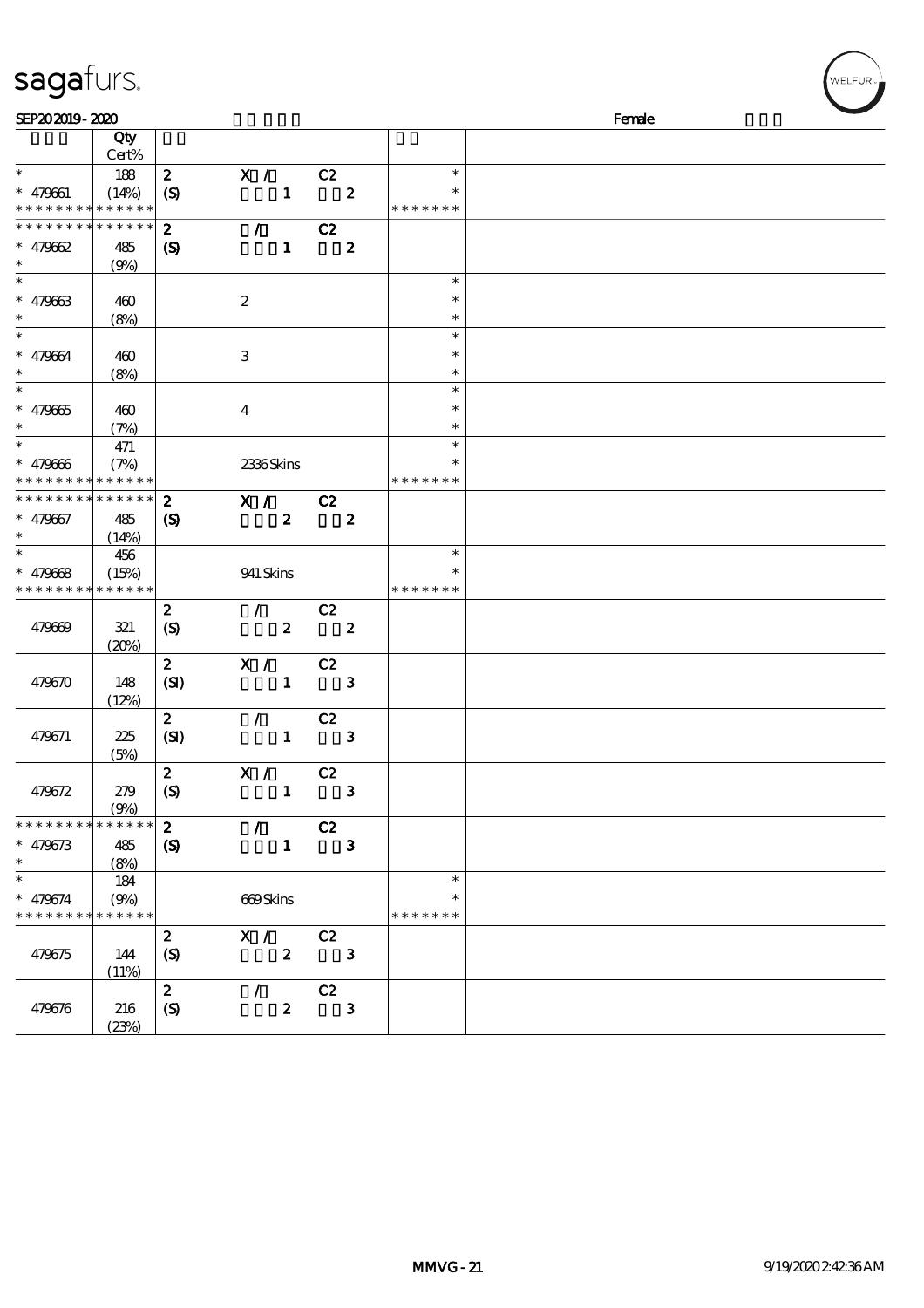| sagafurs.                                |                            |                             |                  |    |               |  | WELFUR <sub>™</sub> |  |  |  |
|------------------------------------------|----------------------------|-----------------------------|------------------|----|---------------|--|---------------------|--|--|--|
| SEP202019-2020                           |                            |                             |                  |    | Female        |  |                     |  |  |  |
|                                          | Qty                        |                             |                  |    |               |  |                     |  |  |  |
|                                          | Cert%                      |                             |                  |    |               |  |                     |  |  |  |
|                                          |                            | $\boldsymbol{\mathsf{20}}$  |                  | C2 |               |  |                     |  |  |  |
| 479701                                   | 282                        | $\boldsymbol{S}$            | WWL1             |    |               |  |                     |  |  |  |
|                                          | (8%)                       |                             |                  |    |               |  |                     |  |  |  |
|                                          |                            | $\mathbf{o}$                |                  | C2 |               |  |                     |  |  |  |
| 479702                                   | 258                        | (SI)                        | WWL1             |    |               |  |                     |  |  |  |
|                                          | (8%)                       |                             |                  |    |               |  |                     |  |  |  |
| * * * * * * * *                          | * * * * * *                | $\mathbf{o}$                |                  | C2 |               |  |                     |  |  |  |
| $* 47970B$                               | 445                        | $\boldsymbol{\mathcal{S}}$  | WWL1             |    |               |  |                     |  |  |  |
|                                          | (8%)                       |                             |                  |    |               |  |                     |  |  |  |
| $\ast$                                   | 202                        |                             |                  |    | $\ast$        |  |                     |  |  |  |
| $* 479704$                               | (8%)                       |                             | 737 Skins        |    | $\ast$        |  |                     |  |  |  |
| $* * *$                                  | * * * * * *                |                             |                  |    | * * * * * * * |  |                     |  |  |  |
| * * * * * * * *                          | * * * * * *                | $\mathbf 1$                 |                  | C2 |               |  |                     |  |  |  |
| $* 479705$                               | 485                        | $\mathbf{C}$                | WWL1             |    |               |  |                     |  |  |  |
| $\ast$                                   | (9%)                       |                             |                  |    |               |  |                     |  |  |  |
| $\ast$                                   | $\boldsymbol{\mathcal{R}}$ |                             |                  |    | $\ast$        |  |                     |  |  |  |
| $* 479706$                               | (10%)                      |                             | 563Skins         |    | $\ast$        |  |                     |  |  |  |
| * * * * * * * *                          | * * * * * *                |                             |                  |    | * * * * * * * |  |                     |  |  |  |
| * * * * * * * * * * * * * *              |                            | $\mathbf{1}$                |                  | C2 |               |  |                     |  |  |  |
| $* 479707$                               |                            |                             | WWL1             |    |               |  |                     |  |  |  |
| $\ast$                                   | 485                        | $\boldsymbol{\mathrm{(S)}}$ |                  |    |               |  |                     |  |  |  |
| $\ast$                                   | (5%)                       |                             |                  |    | $\ast$        |  |                     |  |  |  |
|                                          |                            |                             |                  |    | $\ast$        |  |                     |  |  |  |
| $* 479708$<br>$\ast$                     | 460                        |                             | $\boldsymbol{2}$ |    | $\ast$        |  |                     |  |  |  |
| $\ast$                                   | (5%)                       |                             |                  |    | $\ast$        |  |                     |  |  |  |
|                                          |                            |                             |                  |    |               |  |                     |  |  |  |
| $* 479709$                               | 460                        |                             | $\,3$            |    | $\ast$        |  |                     |  |  |  |
|                                          | (9%)                       |                             |                  |    | $\ast$        |  |                     |  |  |  |
| $\ast$                                   |                            |                             |                  |    | $\ast$        |  |                     |  |  |  |
| $* 479710$                               | 460                        |                             | $\boldsymbol{4}$ |    | $\ast$        |  |                     |  |  |  |
|                                          | (7%)                       |                             |                  |    | $\ast$        |  |                     |  |  |  |
| $\ast$                                   |                            |                             |                  |    | $\ast$        |  |                     |  |  |  |
| $* 479711$                               | 460                        |                             | $\bf 5$          |    | $\ast$        |  |                     |  |  |  |
| $\ast$                                   | (7%)                       |                             |                  |    | $\ast$        |  |                     |  |  |  |
| $\ast$                                   |                            |                             |                  |    | $\ast$        |  |                     |  |  |  |
| $* 479712$                               | 460                        |                             | $\bf 6$          |    | $\ast$        |  |                     |  |  |  |
| $\ast$                                   | (8%)                       |                             |                  |    | $\ast$        |  |                     |  |  |  |
| $\ast$                                   |                            |                             |                  |    | $\ast$        |  |                     |  |  |  |
| $* 479713$                               | 460                        |                             | $\tau$           |    | $\ast$        |  |                     |  |  |  |
| $\ast$                                   | (3%)                       |                             |                  |    | $\ast$        |  |                     |  |  |  |
| $\ast$                                   | 484                        |                             |                  |    | $\ast$        |  |                     |  |  |  |
| $* 479714$                               | (3%)                       |                             | 3729Skins        |    |               |  |                     |  |  |  |
| * * * * * * * * <mark>* * * * * *</mark> |                            |                             |                  |    | * * * * * * * |  |                     |  |  |  |
| * * * * * * * *                          | * * * * * *                | $\boldsymbol{z}$            |                  | C2 |               |  |                     |  |  |  |
| $* 479715$                               | 505                        | (S)                         | <b>WWL1</b>      |    |               |  |                     |  |  |  |
| $\ast$                                   | (5%)                       |                             |                  |    |               |  |                     |  |  |  |
| $\overline{\phantom{0}}$                 | 68                         |                             |                  |    | $\ast$        |  |                     |  |  |  |
| $* 479716$                               | (7%)                       |                             | 573Skins         |    | ∗             |  |                     |  |  |  |
| * * * * * * * * * * * * * *              |                            |                             |                  |    | * * * * * * * |  |                     |  |  |  |
| * * * * * * * *                          | * * * * * *                | $\boldsymbol{z}$            |                  | C2 |               |  |                     |  |  |  |
| $* 479717$                               | 485                        | $\boldsymbol{\mathcal{S}}$  | WWL1             |    |               |  |                     |  |  |  |
| $\ast$                                   | (8%)                       |                             |                  |    |               |  |                     |  |  |  |
| $\ast$                                   |                            |                             |                  |    | $\ast$        |  |                     |  |  |  |
| $* 479718$                               | 460                        |                             | $\boldsymbol{2}$ |    | $\ast$        |  |                     |  |  |  |
| $\ast$                                   | (8%)                       |                             |                  |    | $\ast$        |  |                     |  |  |  |
| $\ast$                                   |                            |                             |                  |    | $\ast$        |  |                     |  |  |  |
| $* 479719$                               | 460                        |                             | $\,3\,$          |    | $\ast$        |  |                     |  |  |  |
| $\ast$                                   | (4%)                       |                             |                  |    | $\ast$        |  |                     |  |  |  |

\* \* \*  $\ddot{\phantom{0}}$ \* \* \*

\*\*

 $\ast$ 

\*\* <sup>479720</sup> \* \* \* \* \* \* \* \* \* \* \* \* \* \*

429

(7%) 1834 Skins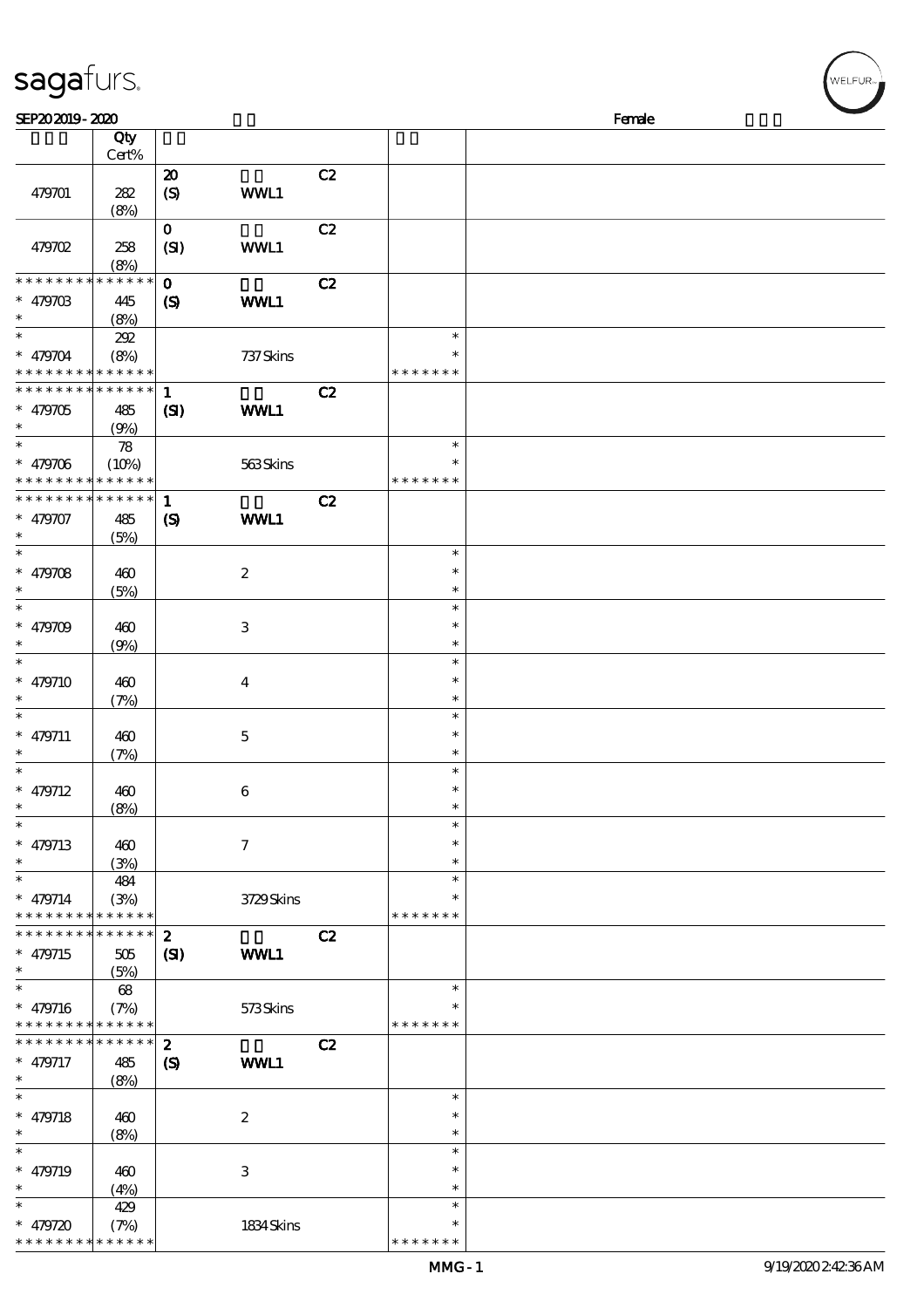| sagafurs.                                                          |                   |                                     |                     |                                   |              |                         | WELFUR <sub>™</sub> |
|--------------------------------------------------------------------|-------------------|-------------------------------------|---------------------|-----------------------------------|--------------|-------------------------|---------------------|
| SEP202019-2020                                                     |                   |                                     |                     |                                   |              |                         | Female              |
|                                                                    | Qty<br>Cert%      |                                     |                     |                                   |              |                         |                     |
|                                                                    |                   | $\boldsymbol{z}$                    |                     | C2                                |              |                         |                     |
| 479721                                                             | 273<br>(6%)       | $\boldsymbol{\mathrm{(S)}}$         | WWL1                | <b>LNAP</b>                       |              |                         |                     |
| 479722                                                             | 205<br>(3%)       | $\mathbf 0$<br>(SI)                 | WWL1                | C2<br>$\blacksquare$              |              |                         |                     |
| * * * * * * * * <mark>* * * * * *</mark>                           |                   | $\mathbf{o}$                        |                     | C2                                |              |                         |                     |
| $* 479723$<br>$\ast$                                               | 445<br>(6%)       | $\boldsymbol{\mathcal{S}}$          | WWL1                |                                   | $\mathbf{1}$ |                         |                     |
| $\ast$                                                             | 160               |                                     |                     |                                   |              | $\ast$<br>$\ast$        |                     |
| $* 479724$<br>* * * * * * * * <mark>* * * * * *</mark>             | (5%)              |                                     | 605Skins            |                                   |              | * * * * * * *           |                     |
| 479725                                                             | 253<br>(3%)       | $\mathbf 0$<br>(SI)                 | WWL1                | C2                                | $\mathbf{3}$ |                         |                     |
| 479726                                                             | 180<br>$(\Theta)$ | $\mathbf{o}$<br>$\boldsymbol{S}$    | WWL1                | C2                                | $\mathbf{3}$ |                         |                     |
| 479727                                                             | 329<br>(5%)       | $\mathbf{1}$<br>(SI)                | WWL1                | C2<br>$\overline{\phantom{0}}$    |              |                         |                     |
| * * * * * * * *                                                    | * * * * * *       | $\mathbf{1}$                        |                     | C2                                |              |                         |                     |
| $* 479728$                                                         | 485<br>(3%)       | $\boldsymbol{\mathrm{(S)}}$         | WWL1                | $\blacksquare$                    |              |                         |                     |
| $\ast$<br>$* 479729$                                               | 460               |                                     | $\boldsymbol{2}$    |                                   |              | $\ast$<br>$\ast$        |                     |
| $\ast$                                                             | (5%)              |                                     |                     |                                   |              | $\ast$<br>$\ast$        |                     |
| $* 479730$                                                         | 460               |                                     | $\,3$               |                                   |              | $\ast$<br>$\ast$        |                     |
| $\ast$                                                             | (5%)<br>276       |                                     |                     |                                   |              | $\ast$                  |                     |
| $* 479731$<br>* * * * * * * * <mark>* * * * * * *</mark>           | (4%)              |                                     | 1681 Skins          |                                   |              | $\ast$<br>*******       |                     |
| 479732                                                             | 321<br>(5%)       | $\mathbf{1}$<br>(SI)                | WWL1                | C2<br>$\overline{\phantom{a}}$ 3  |              |                         |                     |
| 479733                                                             | 350<br>(4%)       | $\mathbf{1}$<br>(S)                 | WWL1                | C2<br>$\overline{\mathbf{3}}$     |              |                         |                     |
| 479734                                                             | 403<br>(2%)       | $\mathbf{2}$<br>(SI)                | WWL1                | C2<br>$\overline{\phantom{a}}$    |              |                         |                     |
| * * * * * * * * <mark>* * * * * * *</mark><br>$* 479735$<br>$\ast$ | 485<br>(5%)       | $\mathbf{2}$<br>(S)                 | WWL1                | $\overline{c}z$<br>$\blacksquare$ |              |                         |                     |
| $\ast$<br>$* 479736$<br>* * * * * * * * <mark>* * * * * *</mark>   | 385<br>(4%)       |                                     | 870Skins            |                                   |              | $\ast$<br>* * * * * * * |                     |
| 479737                                                             | 373               | $\mathbf{2}$<br>(SI)                | WWL1                | C2<br>$\overline{\phantom{a}}$ 3  |              |                         |                     |
|                                                                    | (6%)              | $\mathbf{z}$                        |                     | C2                                |              |                         |                     |
| 479738                                                             | 255<br>(4%)       | (S)                                 | WWL1                | $\overline{\phantom{a}}$ 3        |              |                         |                     |
| 479739                                                             | 322               | $\boldsymbol{\mathfrak{D}}$<br>(SI) | X /<br>$\mathbf{1}$ | C2                                |              |                         |                     |

 $(8%)$ 

 $\begin{array}{c|c}\n 20 & / & C2 \\
\hline\n (SI) & 1\n \end{array}$ 

 $(1%)$ 

 $(SI)$ 

479740 330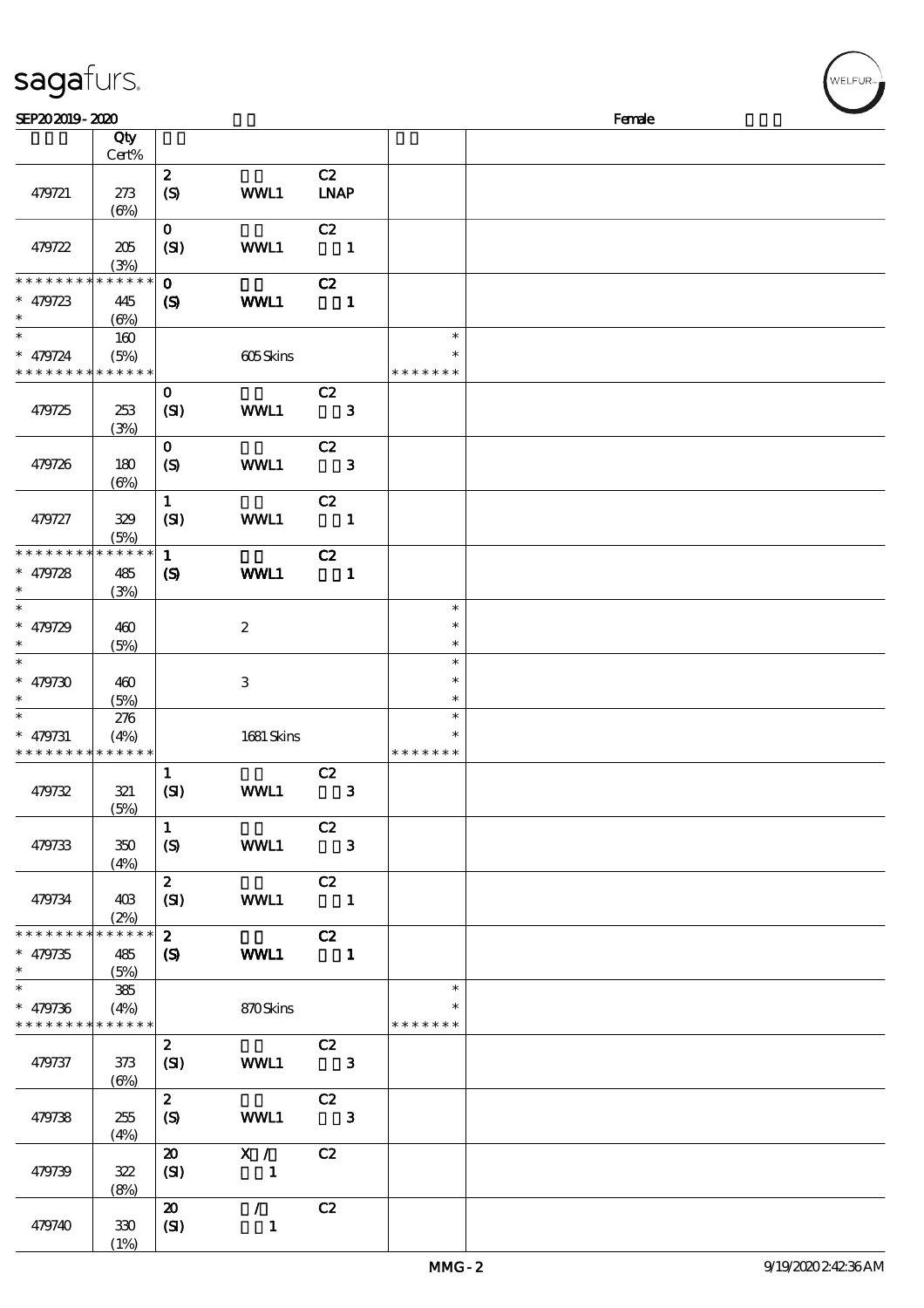# sagafurs.

| SEP202019-2020                             |              |                             |                  |    | Female        |  |
|--------------------------------------------|--------------|-----------------------------|------------------|----|---------------|--|
|                                            | Qty<br>Cert% |                             |                  |    |               |  |
| * * * * * * * *                            | * * * * * *  | $\boldsymbol{\mathbf{z}}$   | X /              | C2 |               |  |
| $* 479741$                                 | 445          | $\boldsymbol{\mathrm{(S)}}$ | $\mathbf{1}$     |    |               |  |
| $\ast$                                     | (7%)         |                             |                  |    |               |  |
| $\ast$                                     | 204          |                             |                  |    | $\ast$        |  |
| $* 479742$                                 | (9%)         |                             | 649Skins         |    | $\ast$        |  |
| * * * * * * * * <mark>* * * * * * *</mark> |              |                             |                  |    | * * * * * * * |  |
| * * * * * * * *                            | * * * * * *  | $\boldsymbol{\mathbf{z}}$   | $\mathcal{L}$    | C2 |               |  |
| $* 479743$                                 |              |                             | $\mathbf{1}$     |    |               |  |
| $\ast$                                     | 445          | $\boldsymbol{\mathcal{S}}$  |                  |    |               |  |
| $\ast$                                     | (2%)         |                             |                  |    | $\ast$        |  |
|                                            |              |                             |                  |    | $\ast$        |  |
| $* 479744$<br>$\ast$                       | 420          |                             | $\boldsymbol{2}$ |    | $\ast$        |  |
| $\ast$                                     | (5%)         |                             |                  |    | $\ast$        |  |
|                                            | 368          |                             |                  |    |               |  |
| $* 479745$                                 | (2%)         |                             | 1233Skins        |    | $\ast$        |  |
| * * * * * * * *                            | * * * * * *  |                             |                  |    | * * * * * * * |  |
|                                            |              | $\boldsymbol{\mathfrak{D}}$ |                  | C2 |               |  |
| 479746                                     | 389          | (SI)                        | $\pmb{2}$        |    |               |  |
|                                            | (5%)         |                             |                  |    |               |  |
| * * * * * * * *                            | * * * * * *  | $\boldsymbol{\mathfrak{D}}$ | X /              | C2 |               |  |
| $* 479747$                                 | 445          | $\boldsymbol{\mathrm{(S)}}$ | $\boldsymbol{z}$ |    |               |  |
| $\ast$                                     | (4%)         |                             |                  |    |               |  |
| $\ast$                                     | 243          |                             |                  |    | $\ast$        |  |
| $* 479748$                                 | (4%)         |                             | $688S\!$         |    | $\ast$        |  |
| * * * * * * * *                            | * * * * * *  |                             |                  |    | * * * * * * * |  |
|                                            |              | $\boldsymbol{\mathbf{z}}$   | $\mathcal{L}$    | C2 |               |  |
| 479749                                     | 380          | $\boldsymbol{S}$            | $\pmb{2}$        |    |               |  |
|                                            | (4%)         |                             |                  |    |               |  |
|                                            |              | $\boldsymbol{\mathfrak{D}}$ |                  | C2 |               |  |
| 479750                                     | 363          | (SI)                        | $\mathbf{3}$     |    |               |  |
|                                            | (3%)         |                             |                  |    |               |  |
|                                            |              | $\boldsymbol{\mathfrak{D}}$ | X /              | C2 |               |  |
| 479751                                     | 349          | $\boldsymbol{S}$            | ${\bf 3}$        |    |               |  |
|                                            | (4%)         |                             |                  |    |               |  |
|                                            |              | $\boldsymbol{\mathfrak{D}}$ | 7.               | C2 |               |  |
| 479752                                     | 225          | $\boldsymbol{S}$            | ${\bf 3}$        |    |               |  |
|                                            | (3%)         |                             |                  |    |               |  |
|                                            |              | $\boldsymbol{\mathfrak{D}}$ | X /              | C2 |               |  |
| 479753                                     | 281          | (SI)                        | $\boldsymbol{4}$ |    |               |  |
|                                            | (8%)         |                             |                  |    |               |  |
| * * * * * * * *                            | * * * * * *  | $\boldsymbol{\mathbf{z}}$   | $\mathcal{L}$    | C2 |               |  |
| $* 479754$                                 | 445          | (S)                         | $\boldsymbol{4}$ |    |               |  |
| $\ast$                                     | (8%)         |                             |                  |    |               |  |
| $\ast$                                     | 109          |                             |                  |    | $\ast$        |  |
| $* 479755$                                 | (3%)         |                             | 554Skins         |    | $\ast$        |  |
| * * * * * * * *                            | * * * * * *  |                             |                  |    | * * * * * * * |  |
|                                            |              | $\boldsymbol{\mathfrak{D}}$ |                  | C2 |               |  |
| 479756                                     | 275          | (SI)                        | $\mathbf{5}$     |    |               |  |
|                                            | (20%)        |                             |                  |    |               |  |
| * * * * * * * *                            | * * * * * *  | $\mathbf{O}$                | X /              | C2 |               |  |
|                                            |              |                             |                  |    |               |  |
| $* 479757$<br>$\ast$                       | 465          | $\mathbf{C}$                | 1                |    |               |  |
| $\ast$                                     | (16%)        |                             |                  |    | $\ast$        |  |
|                                            |              |                             |                  |    | $\ast$        |  |
| $* 479758$<br>$\ast$                       | 440          |                             | $\boldsymbol{2}$ |    | $\ast$        |  |
| $\ast$                                     | (7%)         |                             |                  |    | $\ast$        |  |
|                                            | 444          |                             |                  |    |               |  |
| $* 479759$                                 | (8%)         |                             | 1349Skins        |    | *             |  |
| * * * * * * * * * * * * * *                |              |                             |                  |    | * * * * * * * |  |
| * * * * * * * *                            | ******       | $\mathbf 0$                 | $\mathcal{L}$    | C2 |               |  |
| $* 479760$                                 | 465          | $\mathbf{C}$                | $\mathbf{1}$     |    |               |  |
| $\ast$                                     | (6%)         |                             |                  |    |               |  |

r<br>WELFUR<sub>™</sub>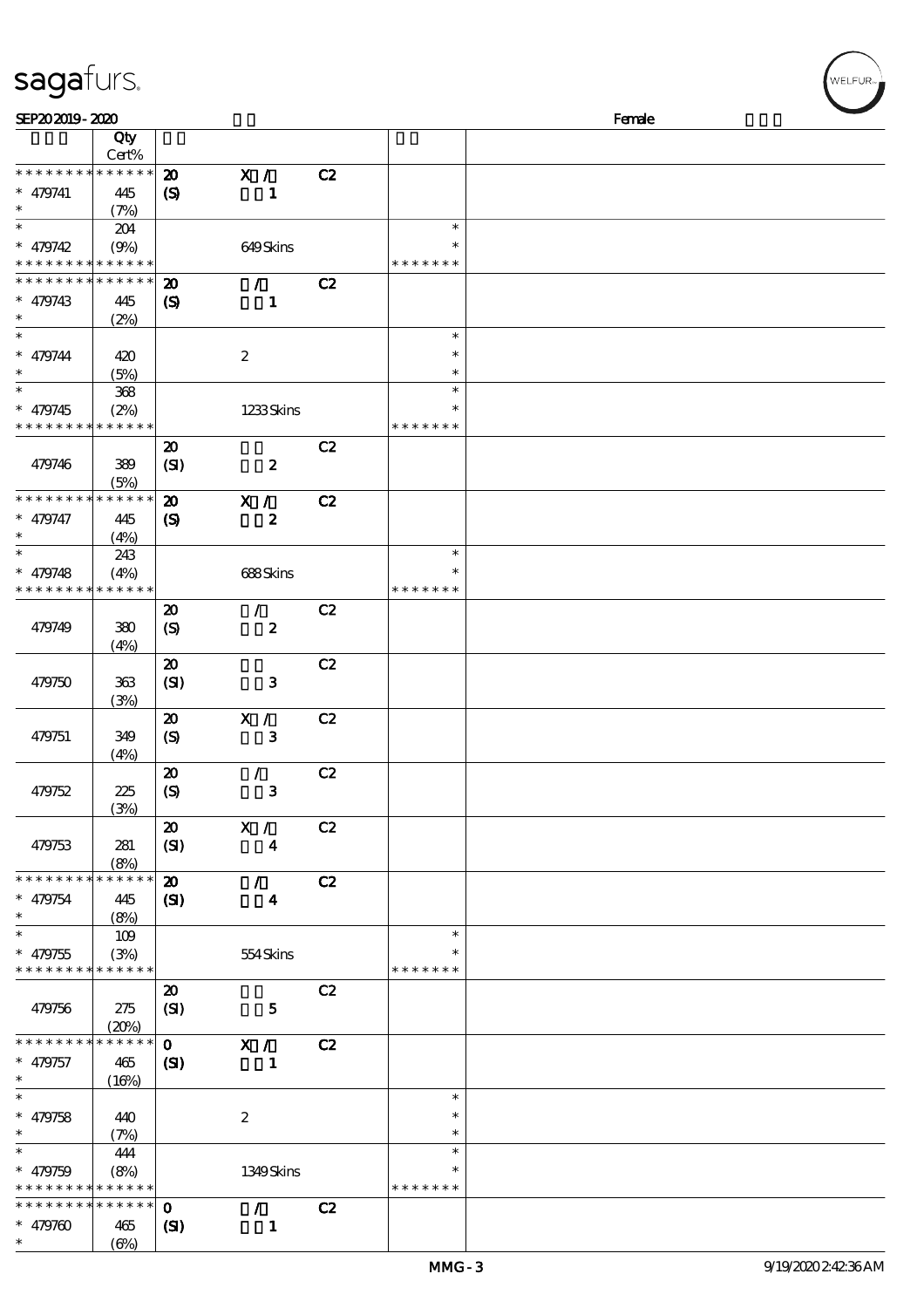| SEP202019-2020                           |            |                  |                         |             |               | Female |  |
|------------------------------------------|------------|------------------|-------------------------|-------------|---------------|--------|--|
|                                          | Qty        |                  |                         |             |               |        |  |
|                                          |            |                  |                         |             |               |        |  |
|                                          | Cert%      |                  |                         |             |               |        |  |
| $\ast$                                   |            | $\mathbf{O}$     | $\mathcal{L}$           | C2          | $\ast$        |        |  |
| $* 479761$                               | 440        | (SI)             | $\mathbf{1}$            |             | $\ast$        |        |  |
| $\ast$                                   | (5%)       |                  |                         |             | $\ast$        |        |  |
| $\ast$                                   |            |                  |                         |             | $\ast$        |        |  |
|                                          |            |                  |                         |             | $\ast$        |        |  |
| $* 479762$                               | 440        |                  | $\,3$                   |             |               |        |  |
| $\ast$                                   | (8%)       |                  |                         |             | $\ast$        |        |  |
| $\overline{\phantom{0}}$                 | 350        |                  |                         |             | $\ast$        |        |  |
| $* 479763$                               | (1%)       |                  | 1695Skins               |             | $\ast$        |        |  |
| * * * * * * * * * * * * * *              |            |                  |                         |             | * * * * * * * |        |  |
|                                          |            | $\mathbf{o}$     | X /                     | C2          |               |        |  |
|                                          |            |                  |                         |             |               |        |  |
| 479764                                   | 112        | (SI)             | $\mathbf{1}$            | <b>LNAP</b> |               |        |  |
|                                          | $(\Theta)$ |                  |                         |             |               |        |  |
| * * * * * * * *                          | $******$   | $\mathbf{O}$     | X /                     | C2          |               |        |  |
| $* 479765$                               | 445        | $\boldsymbol{S}$ | $\mathbf{1}$            |             |               |        |  |
| $\ast$                                   | (3%)       |                  |                         |             |               |        |  |
| $\ast$                                   |            |                  |                         |             | $\ast$        |        |  |
| $* 479766$                               |            |                  |                         |             | $\ast$        |        |  |
|                                          | 420        |                  | $\boldsymbol{2}$        |             |               |        |  |
| $\ast$                                   | (9%)       |                  |                         |             | $\ast$        |        |  |
| $\overline{\ast}$                        |            |                  |                         |             | $\ast$        |        |  |
| $* 479767$                               | 420        |                  | $\,3$                   |             | $\ast$        |        |  |
| $\ast$                                   | (10%)      |                  |                         |             | $\ast$        |        |  |
| $\ast$                                   |            |                  |                         |             | $\ast$        |        |  |
|                                          |            |                  |                         |             | $\ast$        |        |  |
| $* 479768$                               | 420        |                  | $\boldsymbol{4}$        |             |               |        |  |
| $\ast$                                   | (8%)       |                  |                         |             | $\ast$        |        |  |
| $\overline{\phantom{a}^*}$               | 348        |                  |                         |             | $\ast$        |        |  |
| $* 479769$                               | (9%)       |                  | 2053Skins               |             | $\ast$        |        |  |
| * * * * * * * * <mark>* * * * * *</mark> |            |                  |                         |             | * * * * * * * |        |  |
| **************                           |            | $\mathbf{o}$     | $\mathcal{L}$           | C2          |               |        |  |
| $* 479770$                               | 445        |                  | $\mathbf{1}$            |             |               |        |  |
| $\ast$                                   |            | $\boldsymbol{S}$ |                         |             |               |        |  |
|                                          | (12%)      |                  |                         |             |               |        |  |
| $\ast$                                   |            |                  |                         |             | $\ast$        |        |  |
| $* 479771$                               | 420        |                  | $\boldsymbol{2}$        |             | $\ast$        |        |  |
| $\ast$                                   | (5%)       |                  |                         |             | $\ast$        |        |  |
| $\ast$                                   |            |                  |                         |             | $\ast$        |        |  |
| $* 479772$                               | 420        |                  | $\,3$                   |             | $\ast$        |        |  |
| $\ast$                                   |            |                  |                         |             | $\ast$        |        |  |
| $\overline{\phantom{a}^*}$               | (6%)       |                  |                         |             | $\ast$        |        |  |
|                                          |            |                  |                         |             |               |        |  |
| $* 479773$                               | 420        |                  | $\overline{\mathbf{4}}$ |             | $\ast$        |        |  |
| $\ast$                                   | (5%)       |                  |                         |             | $\ast$        |        |  |
| $\overline{\phantom{0}}$                 |            |                  |                         |             | $\ast$        |        |  |
| $* 479774$                               | 420        |                  | $\mathbf 5$             |             | $\ast$        |        |  |
| $\ast$                                   | (3%)       |                  |                         |             | $\ast$        |        |  |
| $\overline{\ast}$                        |            |                  |                         |             | $\ast$        |        |  |
|                                          |            |                  |                         |             |               |        |  |
| $* 479775$                               | 420        |                  | $\,6\,$                 |             | $\ast$        |        |  |
| $\ast$                                   | (2%)       |                  |                         |             | $\ast$        |        |  |
| $_{*}^{-}$                               |            |                  |                         |             | $\ast$        |        |  |
| $* 479776$                               | 420        |                  | $\boldsymbol{7}$        |             | $\ast$        |        |  |
| $\ast$                                   | (5%)       |                  |                         |             | $\ast$        |        |  |
| $\overline{\ast}$                        |            |                  |                         |             | $\ast$        |        |  |
|                                          |            |                  |                         |             |               |        |  |
| $* 479777$                               | 420        |                  | $\bf 8$                 |             | $\ast$        |        |  |
| $\ast$                                   | (2%)       |                  |                         |             | $\ast$        |        |  |
| $\overline{\ast}$                        |            |                  |                         |             | $\ast$        |        |  |
| $* 479778$                               | 420        |                  | $\boldsymbol{9}$        |             | $\ast$        |        |  |
| $\ast$                                   | (5%)       |                  |                         |             | $\ast$        |        |  |
| $_{*}^{-}$                               |            |                  |                         |             | $\ast$        |        |  |
|                                          |            |                  |                         |             |               |        |  |
| $* 479779$                               | 420        |                  | $10\,$                  |             | $\ast$        |        |  |
| $\ast$                                   | (2%)       |                  |                         |             | $\ast$        |        |  |

\* \*

\*

\*

\* 479780 420

sagafurs.

 $(6%)$ 

11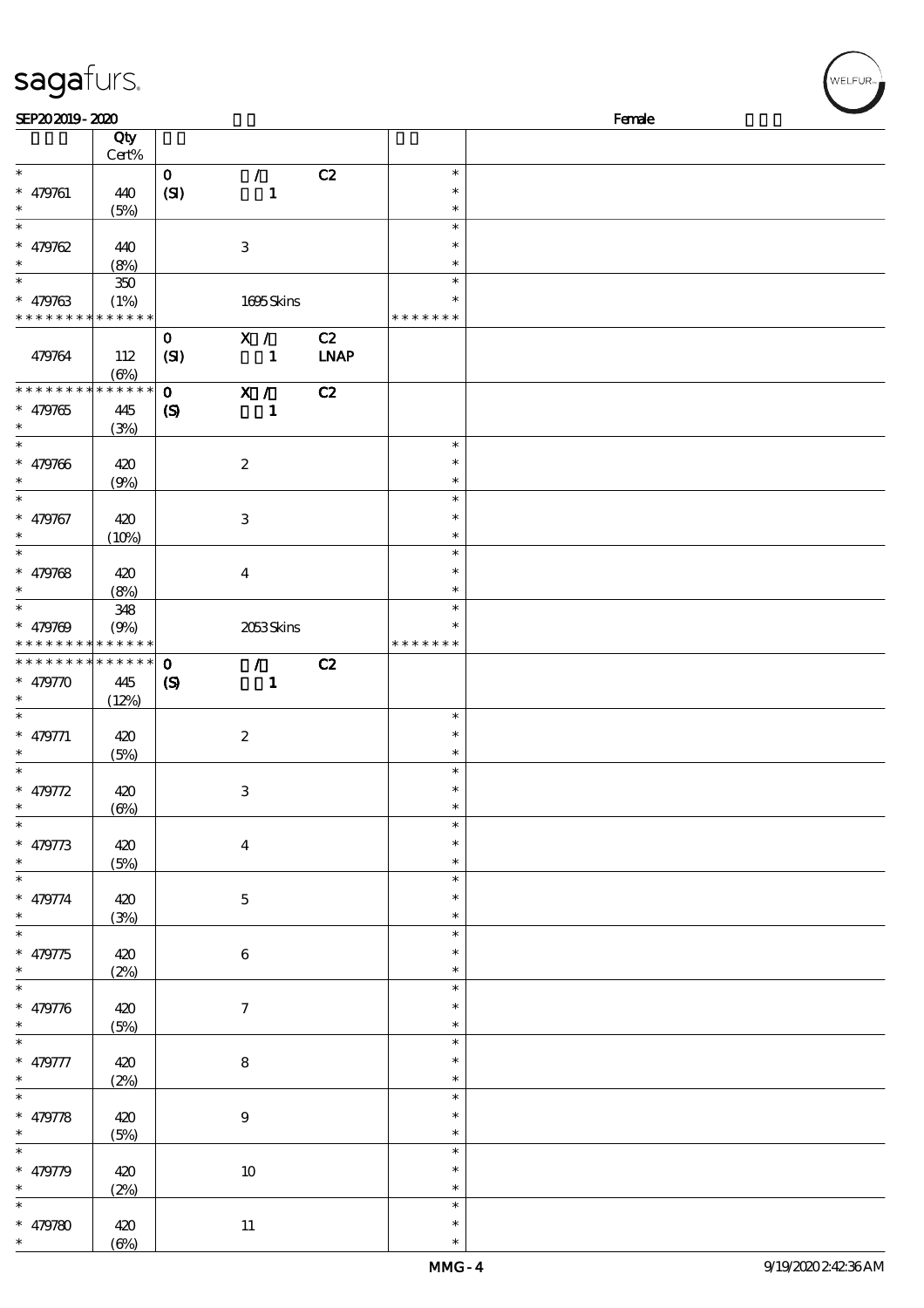| sagafurs. |  |
|-----------|--|
|           |  |

| SEP202019-2020              |              |                             |                            |             |               | Female |
|-----------------------------|--------------|-----------------------------|----------------------------|-------------|---------------|--------|
|                             | Qty          |                             |                            |             |               |        |
|                             | Cert%        |                             |                            |             |               |        |
| $\ast$                      | 254          | $\mathbf O$                 | $\mathcal{F}^{\mathbb{R}}$ | C2          | $\ast$        |        |
| $* 479781$                  |              |                             |                            |             | $\ast$        |        |
| * * * * * * * * * * * * * * | (3%)         | $\boldsymbol{S}$            | $\mathbf{1}$               |             | * * * * * * * |        |
|                             |              |                             |                            |             |               |        |
|                             |              | $\mathbf{o}$                | $\mathbf{X}$ /             | C2          |               |        |
| 479782                      | 115          | $\boldsymbol{S}$            | $\mathbf{1}$               | <b>LNAP</b> |               |        |
|                             | (9%)         |                             |                            |             |               |        |
|                             |              | $\mathbf 0$                 | $\mathcal{L}$              | C2          |               |        |
| 479783                      | 148          |                             | $\mathbf{1}$               | <b>LNAP</b> |               |        |
|                             |              | $\boldsymbol{\mathcal{S}}$  |                            |             |               |        |
|                             | $(\Theta)$   |                             |                            |             |               |        |
| * * * * * * * *             | * * * * * *  | $\mathbf{o}$                | X /                        | C2          |               |        |
| $* 479784$                  | 465          | $\mathbf{C}$                | $\boldsymbol{z}$           |             |               |        |
| $\ast$                      | (10%)        |                             |                            |             |               |        |
| $\overline{\phantom{1}}$    |              |                             |                            |             | $\ast$        |        |
| $* 479785$                  | 440          |                             | $\boldsymbol{2}$           |             | $\ast$        |        |
| $\ast$                      | (5%)         |                             |                            |             | $\ast$        |        |
| $\ast$                      |              |                             |                            |             | $\ast$        |        |
|                             | $194$        |                             |                            |             |               |        |
| $* 479786$                  | (5%)         |                             | 1099Skins                  |             | $\ast$        |        |
| * * * * * * * * * * * * * * |              |                             |                            |             | * * * * * * * |        |
| * * * * * * * *             | * * * * * *  | $\mathbf{o}$                | $\mathcal{L}$              | C2          |               |        |
| $* 479787$                  | 465          | $\mathbf{C}$                | $\boldsymbol{z}$           |             |               |        |
| $\ast$                      | (4%)         |                             |                            |             |               |        |
| $\ast$                      |              |                             |                            |             | $\ast$        |        |
|                             |              |                             |                            |             |               |        |
| $* 479788$                  | 440          |                             | $\boldsymbol{2}$           |             | $\ast$        |        |
| $\ast$                      | (3%)         |                             |                            |             | $\ast$        |        |
| $\ast$                      | 253          |                             |                            |             | $\ast$        |        |
| $* 479789$                  | (2%)         |                             | 1158Skins                  |             |               |        |
| * * * * * * * * * * * * * * |              |                             |                            |             | * * * * * * * |        |
|                             |              | $\mathbf 0$                 | X /                        | C2          |               |        |
|                             |              |                             |                            |             |               |        |
| 479790                      | 177          | $\mathbf{I}$                | $\boldsymbol{z}$           |             |               |        |
|                             | (3%)         |                             |                            |             |               |        |
|                             |              | $\mathbf{o}$                | $\mathcal{F}$              | C2          |               |        |
| 479791                      | 247          | $\mathbf{I}$                | $\boldsymbol{z}$           |             |               |        |
|                             | (4%)         |                             |                            |             |               |        |
| * * * * * * * *             | $******$     | $\mathbf{o}$                | X /                        | C2          |               |        |
| $* 479792$                  | 445          | $\boldsymbol{\mathrm{(S)}}$ | $\pmb{2}$                  |             |               |        |
| $*$                         |              |                             |                            |             |               |        |
| $\ast$                      | (8%)         |                             |                            |             | $\ast$        |        |
|                             |              |                             |                            |             |               |        |
| $* 479793$                  | 420          |                             | $\boldsymbol{z}$           |             | $\ast$        |        |
| $\ast$                      | (8%)         |                             |                            |             | $\ast$        |        |
| $\ast$                      |              |                             |                            |             | $\ast$        |        |
| $* 479794$                  | 420          |                             | 3                          |             | $\ast$        |        |
| $\ast$                      | (7%)         |                             |                            |             | $\ast$        |        |
| $\ast$                      |              |                             |                            |             | $\ast$        |        |
|                             |              |                             |                            |             |               |        |
| $* 479795$                  | 420          |                             | $\boldsymbol{4}$           |             |               |        |
| $\ast$                      | (10%)        |                             |                            |             | *             |        |
| $\ast$                      | 416          |                             |                            |             | $\ast$        |        |
| $* 479796$                  | $(\Theta\%)$ |                             | 2121 Skins                 |             |               |        |
| * * * * * * * * * * * * * * |              |                             |                            |             | * * * * * * * |        |
| * * * * * * *               | * * * * * *  | $\mathbf{o}$                | $\mathcal{L}$              | C2          |               |        |
| $* 479797$                  | 445          | $\boldsymbol{\mathcal{S}}$  | $\boldsymbol{z}$           |             |               |        |
| $\ast$                      |              |                             |                            |             |               |        |
| $\ast$                      | (5%)         |                             |                            |             |               |        |
|                             |              |                             |                            |             | $\ast$        |        |
| $* 479798$                  | 420          |                             | $\boldsymbol{2}$           |             | $\ast$        |        |
| $\ast$                      | (4%)         |                             |                            |             | $\ast$        |        |
| $\ast$                      |              |                             |                            |             | $\ast$        |        |
| $* 479799$                  | 420          |                             | $\,3$                      |             | $\ast$        |        |
| $\ast$                      | $(\Theta)$   |                             |                            |             | $\ast$        |        |
| $\ast$                      |              |                             |                            |             | $\ast$        |        |
|                             |              |                             |                            |             |               |        |
| $* 479800$                  | 420          |                             | $\boldsymbol{4}$           |             | $\ast$        |        |
| $\ast$                      | (4%)         |                             |                            |             | $\ast$        |        |

VELFUR-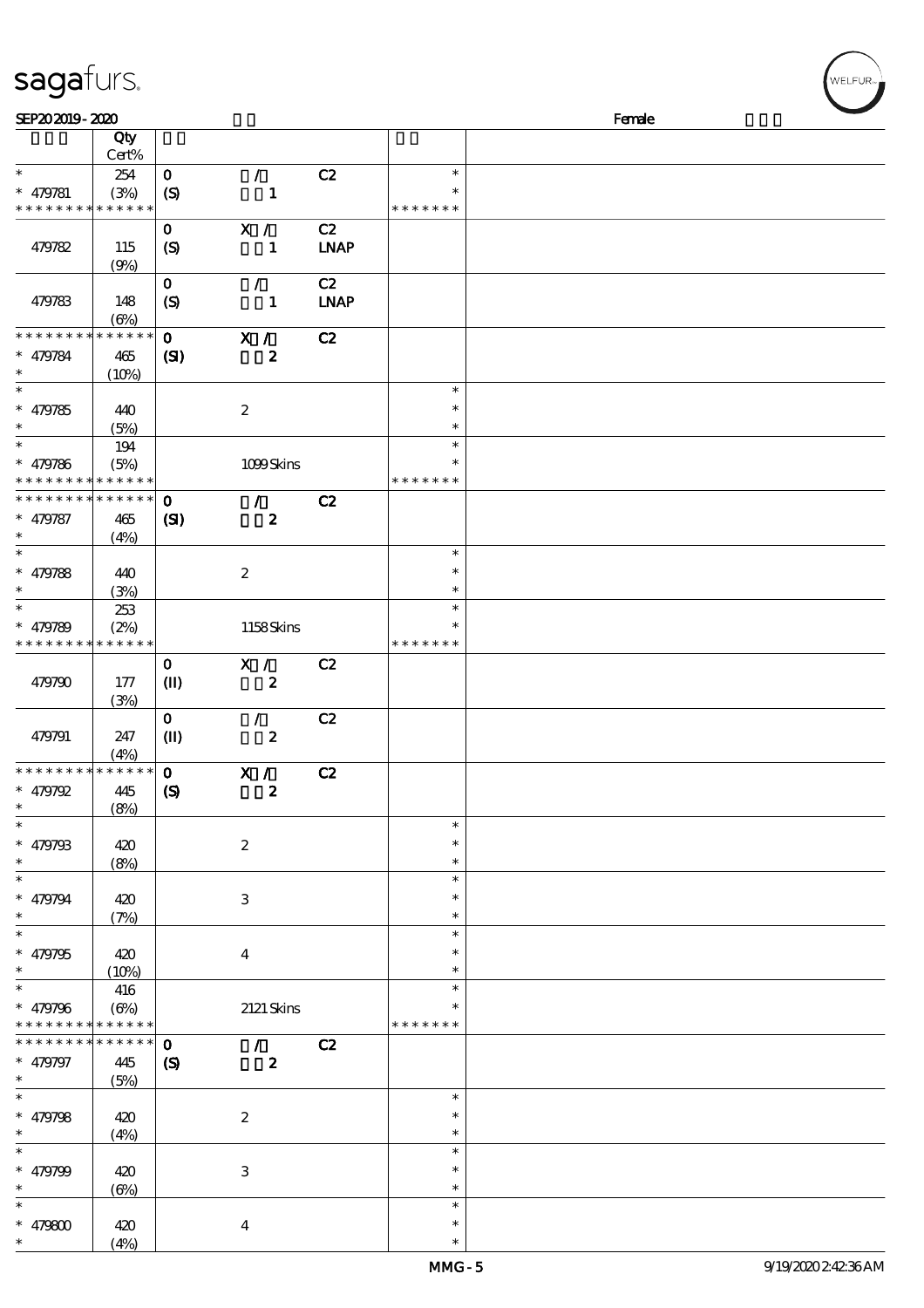| SEP202019-2020                           |              |                            |                         |             |               | Female |  |
|------------------------------------------|--------------|----------------------------|-------------------------|-------------|---------------|--------|--|
|                                          | Qty          |                            |                         |             |               |        |  |
|                                          | Cert%        |                            |                         |             |               |        |  |
| $\ast$                                   |              | $\mathbf 0$                | $\mathcal{L}$           | C2          | $\ast$        |        |  |
| $* 479801$                               | 420          | $\boldsymbol{S}$           | $\boldsymbol{z}$        |             | $\ast$        |        |  |
| $\ast$                                   | (5%)         |                            |                         |             | $\ast$        |        |  |
| $\ast$                                   | 240          |                            |                         |             | $\ast$        |        |  |
| $*$ 479802                               | (2%)         |                            | 2365Skins               |             | $\ast$        |        |  |
| * * * * * * * * * * * * * *              |              |                            |                         |             | * * * * * * * |        |  |
| ******** <mark>******</mark>             |              | $\mathbf 0$                | X /                     | C2          |               |        |  |
| $* 47980B$                               | 465          | $\mathbf{C}$               | $\mathbf{3}$            |             |               |        |  |
| $\ast$                                   | (6%)         |                            |                         |             |               |        |  |
| $\ast$                                   | 371          |                            |                         |             | $\ast$        |        |  |
| $* 479804$                               | (4%)         |                            | 836Skins                |             |               |        |  |
| * * * * * * * * * * * * * *              |              |                            |                         |             | * * * * * * * |        |  |
| * * * * * * * * * * * * * * *            |              | $\mathbf 0$                | $\mathcal{L}$           | C2          |               |        |  |
| $* 479805$                               | 465          | $\mathbf{S}$               | $\mathbf{3}$            |             |               |        |  |
| $\ast$                                   | (3%)         |                            |                         |             |               |        |  |
| $\ast$                                   | 120          |                            |                         |             | $\ast$        |        |  |
| $* 479806$                               | (2%)         |                            | 585Skins                |             | $\ast$        |        |  |
| * * * * * * * * * * * * * *              |              |                            |                         |             | * * * * * * * |        |  |
|                                          |              | $\mathbf 0$                | X /                     | C2          |               |        |  |
| 479807                                   | 127          | (SI)                       | 3                       | <b>LNAP</b> |               |        |  |
|                                          | (7%)         |                            |                         |             |               |        |  |
| * * * * * * * * * * * * * *              |              | $\mathbf 0$                | X /                     | C2          |               |        |  |
| $* 479808$                               | 445          |                            | $\mathbf{3}$            |             |               |        |  |
| $\ast$                                   |              | $\boldsymbol{\mathcal{S}}$ |                         |             |               |        |  |
| $\ast$                                   | (11%)        |                            |                         |             | $\ast$        |        |  |
|                                          |              |                            |                         |             | $\ast$        |        |  |
| $* 479809$<br>$\ast$                     | 420          |                            | $\boldsymbol{2}$        |             | $\ast$        |        |  |
| $\overline{\ast}$                        | (6%)         |                            |                         |             |               |        |  |
|                                          | 122          |                            |                         |             | $\ast$        |        |  |
| $* 479810$                               | (8%)         |                            | 987Skins                |             | $\ast$        |        |  |
| * * * * * * * * <mark>* * * * * *</mark> |              |                            |                         |             | * * * * * * * |        |  |
| * * * * * * * * * * * * * *              |              | $\bf{0}$                   | $\mathcal{L}$           | C2          |               |        |  |
| $* 479811$                               | 445          | $\boldsymbol{\mathcal{S}}$ | $\mathbf{3}$            |             |               |        |  |
| $\ast$                                   | (4%)         |                            |                         |             |               |        |  |
| $\ast$                                   | 230          |                            |                         |             | $\ast$        |        |  |
| $* 479812$                               | $(\Theta_0)$ |                            | 675Skins                |             | $\ast$        |        |  |
| * * * * * * * * * * * * * * *            |              |                            |                         |             | * * * * * * * |        |  |
| * * * * * * * * * * * * * *              |              | $\mathbf 0$                | X /                     | C2          |               |        |  |
| $* 479813$                               | 465          | (S)                        | 4                       |             |               |        |  |
| $\ast$                                   | (12%)        |                            |                         |             |               |        |  |
| $\ast$                                   | 215          |                            |                         |             | $\ast$        |        |  |
| $* 479814$                               | (8%)         |                            | 680Skins                |             | $\ast$        |        |  |
| * * * * * * * * * * * * * *              |              |                            |                         |             | * * * * * * * |        |  |
| * * * * * * * * * * * * * *              |              | $\mathbf{o}$               | $\mathcal{L}$           | C2          |               |        |  |
| $* 479815$                               | 465          | (S)                        | 4                       |             |               |        |  |
| $\ast$                                   | (11%)        |                            |                         |             |               |        |  |
| $\overline{\ast}$                        | 465          |                            |                         |             | $\ast$        |        |  |
| $* 479816$                               | (3%)         |                            | 930Skins                |             | $\ast$        |        |  |
| * * * * * * * * * * * * * *              |              |                            |                         |             | * * * * * * * |        |  |
|                                          |              | $\mathbf{o}$               | X /                     | C2          |               |        |  |
| 479817                                   | 378          | $\mathbf{I}$               | $\boldsymbol{4}$        |             |               |        |  |
|                                          | (4%)         |                            |                         |             |               |        |  |
|                                          |              | $\mathbf{o}$               | $\mathcal{L}$           | C2          |               |        |  |
| 479818                                   | 325          | $\mathbf{I}$               | $\overline{\mathbf{4}}$ |             |               |        |  |
|                                          | $(\Theta)$   |                            |                         |             |               |        |  |
| * * * * * * * * * * * * * *              |              | $\mathbf 0$                | X /                     | C2          |               |        |  |
| $* 479819$                               | 465          | (S)                        | $\mathbf{5}$            |             |               |        |  |
| $\ast$                                   | (17%)        |                            |                         |             |               |        |  |

\*\*\*

 $\ast$  $\ast$ 

\*\*\*

 $\overline{\phantom{0}}$ 

 $* 479820 | 440$ 

sagafurs.

 $(18%)$ 

2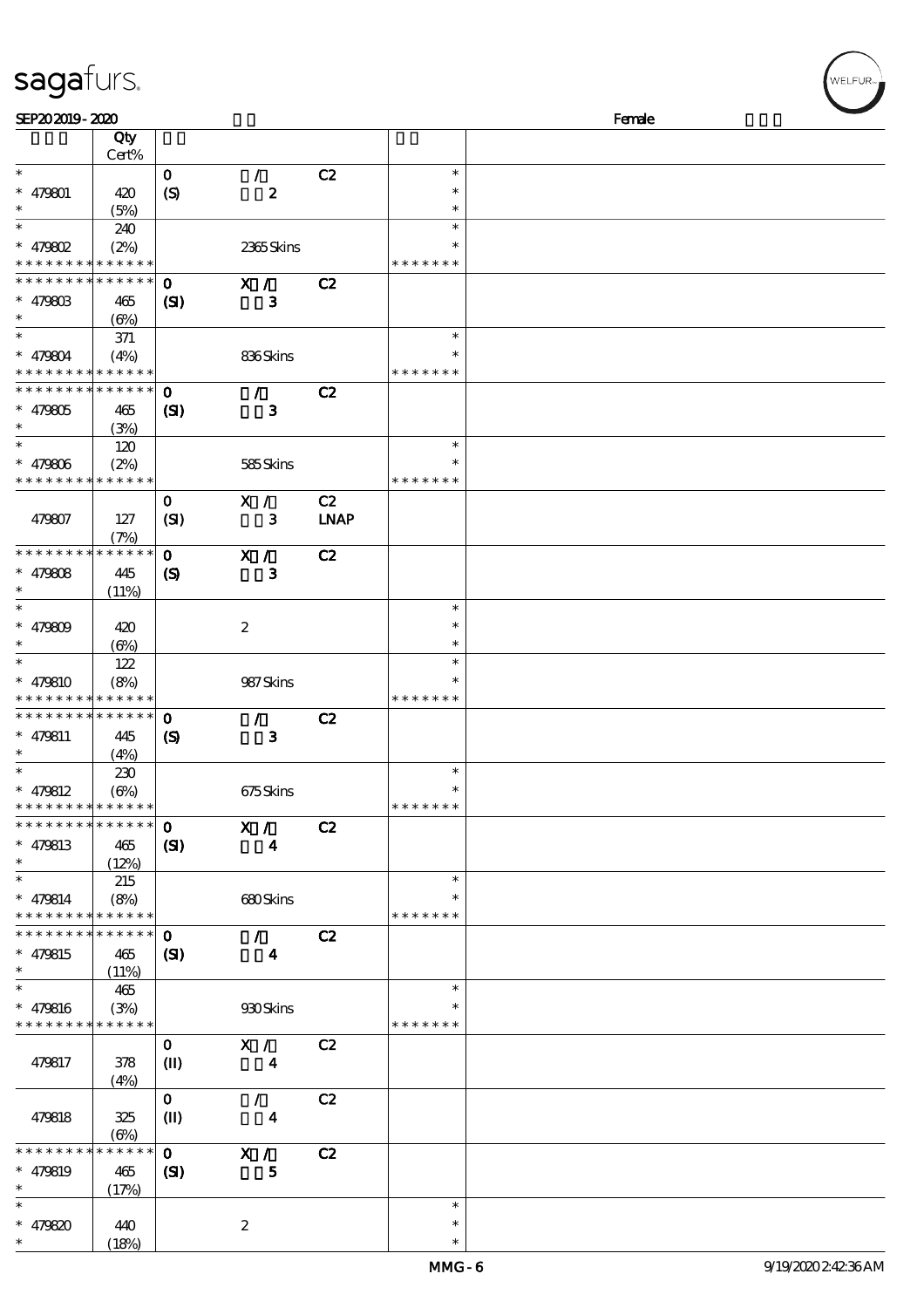| SEP202019-2020                     |              |              |                             |    |               | Female |  |
|------------------------------------|--------------|--------------|-----------------------------|----|---------------|--------|--|
|                                    | Qty          |              |                             |    |               |        |  |
|                                    | Cert%        |              |                             |    |               |        |  |
| $\ast$                             | 91           | $\mathbf{O}$ |                             |    | $\ast$        |        |  |
|                                    |              |              | X /                         | C2 | $\ast$        |        |  |
| $* 479821$                         | (12%)        | (SI)         | 5                           |    |               |        |  |
| * * * * * * * * * * * * * *        |              |              |                             |    | * * * * * * * |        |  |
| * * * * * * * * * * * * * *        |              | $\mathbf 0$  | $\mathcal{L}$               | C2 |               |        |  |
| $* 479822$                         | 465          | (S)          | $\mathbf{5}$                |    |               |        |  |
| $\ast$                             | (17%)        |              |                             |    |               |        |  |
| $\overline{\ast}$                  |              |              |                             |    | $\ast$        |        |  |
| $* 479823$                         | 440          |              | $\boldsymbol{2}$            |    | $\ast$        |        |  |
| $\ast$                             | (12%)        |              |                             |    | $\ast$        |        |  |
| $\ast$                             |              |              |                             |    | $\ast$        |        |  |
|                                    | 192          |              |                             |    |               |        |  |
| $* 479824$                         | $(\Theta\%)$ |              | 1097Skins                   |    |               |        |  |
| * * * * * * * * * * * * * *        |              |              |                             |    | * * * * * * * |        |  |
|                                    |              | $O$ $1$      |                             | C2 |               |        |  |
| 479825                             | 102          | (S)          | MD1                         |    |               |        |  |
|                                    | $(Q_0)$      |              |                             |    |               |        |  |
| * * * * * * * * * * * * * *        |              | $\mathbf{1}$ | X /                         | C2 |               |        |  |
| $* 479826$                         | 504          | $\mathbf{C}$ | $\mathbf{1}$                |    |               |        |  |
| $\ast$                             | (23%)        |              |                             |    |               |        |  |
| $\overline{\phantom{a}^*}$         |              |              |                             |    | $\ast$        |        |  |
|                                    |              |              |                             |    |               |        |  |
| $* 479827$                         | 480          |              | $\boldsymbol{2}$            |    | $\ast$        |        |  |
| $\ast$                             | (4%)         |              |                             |    | $\ast$        |        |  |
| $\ast$                             |              |              |                             |    | $\ast$        |        |  |
| $* 479828$                         | 480          |              | $\,3$                       |    | $\ast$        |        |  |
| $\ast$                             | (10%)        |              |                             |    | $\ast$        |        |  |
| $\overline{\ast}$                  |              |              |                             |    | $\ast$        |        |  |
| * $479829$                         | 480          |              | $\boldsymbol{4}$            |    | $\ast$        |        |  |
| $\ast$                             | (3%)         |              |                             |    | $\ast$        |        |  |
| $\overline{\ast}$                  |              |              |                             |    | $\ast$        |        |  |
|                                    |              |              |                             |    |               |        |  |
| $* 479830$                         | 480          |              | $\mathbf 5$                 |    | $\ast$        |        |  |
| $\ast$                             | (3%)         |              |                             |    | $\ast$        |        |  |
| $\ast$                             |              |              |                             |    | $\ast$        |        |  |
| $* 479831$                         | 480          |              | $\boldsymbol{6}$            |    | $\ast$        |        |  |
| $\ast$                             | (10%)        |              |                             |    | $\ast$        |        |  |
| $\ast$                             |              |              |                             |    | $\ast$        |        |  |
| $* 479832$                         | 480          |              | 7                           |    | $\ast$        |        |  |
| $\ast$                             | $(\Theta)$   |              |                             |    | $\ast$        |        |  |
| $\overline{\phantom{a}^*}$         |              |              |                             |    | $\ast$        |        |  |
|                                    |              |              |                             |    | $\ast$        |        |  |
| $* 479833$                         | 480          |              | $\bf 8$                     |    |               |        |  |
| $\ast$<br>$\overline{\phantom{0}}$ | $(\Theta)$   |              |                             |    | $\ast$        |        |  |
|                                    |              |              |                             |    | $\ast$        |        |  |
| $* 479834$                         | 480          |              | $\boldsymbol{9}$            |    | $\ast$        |        |  |
| $\ast$                             | $(\Theta)$   |              |                             |    | $\ast$        |        |  |
| $\overline{\ast}$                  |              |              |                             |    | $\ast$        |        |  |
| $* 479835$                         | 480          |              | $10\,$                      |    | $\ast$        |        |  |
| $\ast$                             | (8%)         |              |                             |    | $\ast$        |        |  |
| $\overline{\phantom{a}^*}$         | $7\!1$       |              |                             |    | $\ast$        |        |  |
| $* 479836$                         | (15%)        |              | 4895Skins                   |    | $\ast$        |        |  |
| * * * * * * * *                    | * * * * * *  |              |                             |    | * * * * * * * |        |  |
| * * * * * * * *                    | * * * * * *  |              |                             |    |               |        |  |
|                                    |              | $\mathbf{1}$ | $\mathcal{T}^{\mathcal{A}}$ | C2 |               |        |  |
| $* 479837$                         | 505          | (S)          | $\mathbf{1}$                |    |               |        |  |
| $\ast$                             | (9%)         |              |                             |    |               |        |  |
| $\overline{\phantom{a}^*}$         |              |              |                             |    | $\ast$        |        |  |
| $* 479838$                         | 480          |              | $\boldsymbol{2}$            |    | $\ast$        |        |  |
| $\ast$                             | (9%)         |              |                             |    | $\ast$        |        |  |
| $_{*}^{-}$                         |              |              |                             |    | $\ast$        |        |  |
| $* 479839$                         | 480          |              | $\,3$                       |    | $\ast$        |        |  |
| $\ast$                             |              |              |                             |    | $\ast$        |        |  |
| $\ast$                             | (1%)         |              |                             |    | $\ast$        |        |  |
|                                    |              |              |                             |    |               |        |  |
| $* 479840$                         | 480          |              | $\boldsymbol{4}$            |    | $\ast$        |        |  |
| $\ast$                             | (4%)         |              |                             |    | $\ast$        |        |  |

(4%)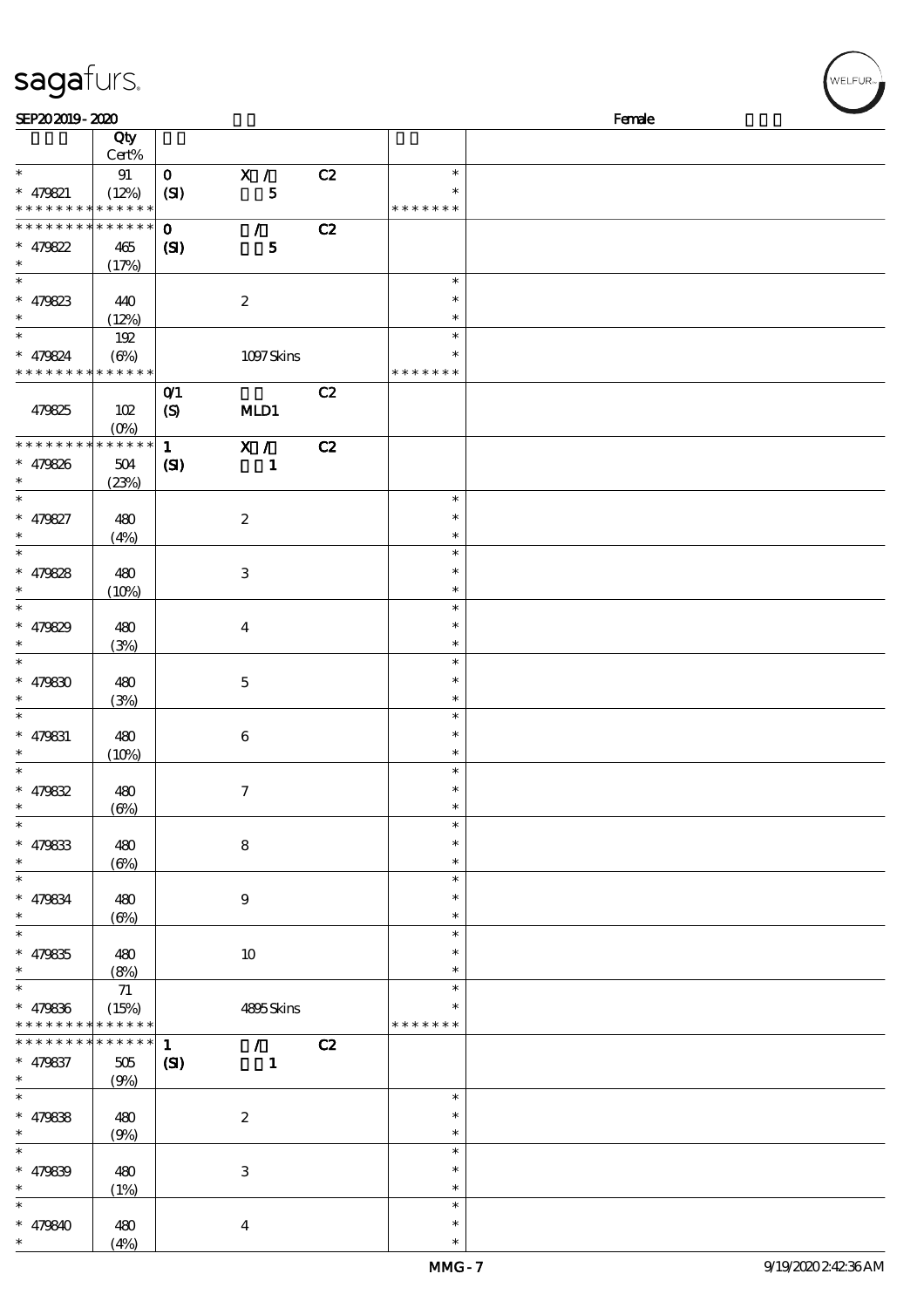| sagafurs.                                                        |                                    |                                             |                               |                   |                                   |        | WELFUR <sub>™</sub> |
|------------------------------------------------------------------|------------------------------------|---------------------------------------------|-------------------------------|-------------------|-----------------------------------|--------|---------------------|
| SEP202019-2020                                                   |                                    |                                             |                               |                   |                                   | Female |                     |
|                                                                  | Qty<br>Cert%                       |                                             |                               |                   |                                   |        |                     |
| $\ast$<br>$* 479841$<br>$\ast$                                   | 480<br>(0%                         | $\mathbf{1}$<br>(SI)                        | $\mathcal{L}$<br>$\mathbf{1}$ | C2                | $\ast$<br>$\ast$<br>$\ast$        |        |                     |
| $\ast$<br>$* 479842$<br>$\ast$                                   | 480<br>(1%)                        |                                             | 6                             |                   | $\ast$<br>$\ast$<br>$\ast$        |        |                     |
| $\ast$<br>$* 479843$<br>$\ast$                                   | 480<br>(2%)                        |                                             | $\boldsymbol{7}$              |                   | $\ast$<br>$\ast$<br>$\ast$        |        |                     |
| $\ast$<br>$* 479844$                                             | 480<br>(17%)                       |                                             | ${\bf 8}$                     |                   | $\ast$<br>$\ast$<br>$\ast$        |        |                     |
| $\ast$<br>$* 479845$<br>* * * * * * * *                          | 495<br>$(\Theta\%)$<br>* * * * * * |                                             | 4360Skins                     |                   | $\ast$<br>$\ast$<br>* * * * * * * |        |                     |
| 479846                                                           | 468<br>(12%)                       | $\mathbf{1}$<br>(SI)                        | X /<br>$\mathbf{1}$           | C2<br><b>LNAP</b> |                                   |        |                     |
| * * * * * * * *<br>$* 479847$<br>$\ast$                          | * * * * * *<br>505<br>(2%)         | $\mathbf{1}$<br>(S)                         | $\mathcal{L}$<br>$\mathbf{1}$ | C2<br><b>INAP</b> |                                   |        |                     |
| $\ast$<br>$* 479848$<br>* * * * * * * * <mark>* * * * * *</mark> | 295<br>(7%)                        |                                             | 800Skins                      |                   | $\ast$<br>$\ast$<br>* * * * * * * |        |                     |
| * * * * * * * *<br>$* 479849$                                    | * * * * * *<br>485<br>(13%)        | $\mathbf{1}$<br>$\boldsymbol{\mathrm{(S)}}$ | X /<br>$\mathbf{1}$           | C2                |                                   |        |                     |
| $\ast$<br>$* 479850$                                             | 460<br>(20%)                       |                                             | $\boldsymbol{2}$              |                   | $\ast$<br>$\ast$<br>$\ast$        |        |                     |
| $\ast$<br>$* 479851$<br>$\ast$                                   | 460<br>(18%)                       |                                             | $\,3$                         |                   | $\ast$<br>$\ast$<br>$\ast$        |        |                     |
| $\ast$<br>$* 479852$<br>$\ast$                                   | 460<br>(10%)                       |                                             | $\boldsymbol{4}$              |                   | $\ast$<br>$\ast$<br>$\ast$        |        |                     |
| $\ast$<br>$* 479853$<br>$\ast$                                   | 460<br>(10%)                       |                                             | $\mathbf 5$                   |                   | $\ast$<br>∗<br>$\ast$             |        |                     |
| $\overline{\ast}$<br>$* 479854$<br>$\ast$                        | 460<br>(14%)                       |                                             | 6                             |                   | $\ast$<br>$\ast$                  |        |                     |
| $\ast$<br>$* 479855$<br>$\ast$                                   | 460<br>(16%)                       |                                             | $\tau$                        |                   | $\ast$<br>∗<br>$\ast$             |        |                     |
| $\overline{\phantom{0}}$<br>$* 479856$<br>$\ast$                 | 460<br>(8%)                        |                                             | $\bf 8$                       |                   | $\ast$<br>$\ast$<br>$\ast$        |        |                     |
| $\ast$<br>$* 479857$<br>$\ast$                                   | 460<br>(2%)                        |                                             | $\boldsymbol{9}$              |                   | $\ast$<br>$\ast$<br>$\ast$        |        |                     |
| $\ast$<br>$* 479858$<br>$\ast$                                   | 460<br>$(\Theta)$                  |                                             | $10\,$                        |                   | $\ast$<br>$\ast$<br>$\ast$        |        |                     |
| $_{*}^{-}$<br>$* 479859$<br>$\ast$                               | 460<br>(5%)                        |                                             | $11\,$                        |                   | $\ast$<br>$\ast$<br>$\ast$        |        |                     |
|                                                                  | 389                                |                                             |                               |                   | $\ast$                            |        |                     |

\* \* \* \* \* \* \*

\*

\* 479860

\* \* \* \* \* \* \* \* \* \* \* \* \* \*

(8%) 5474 Skins

WELFUR<sub><sup>N</sub></sub></sub></sup>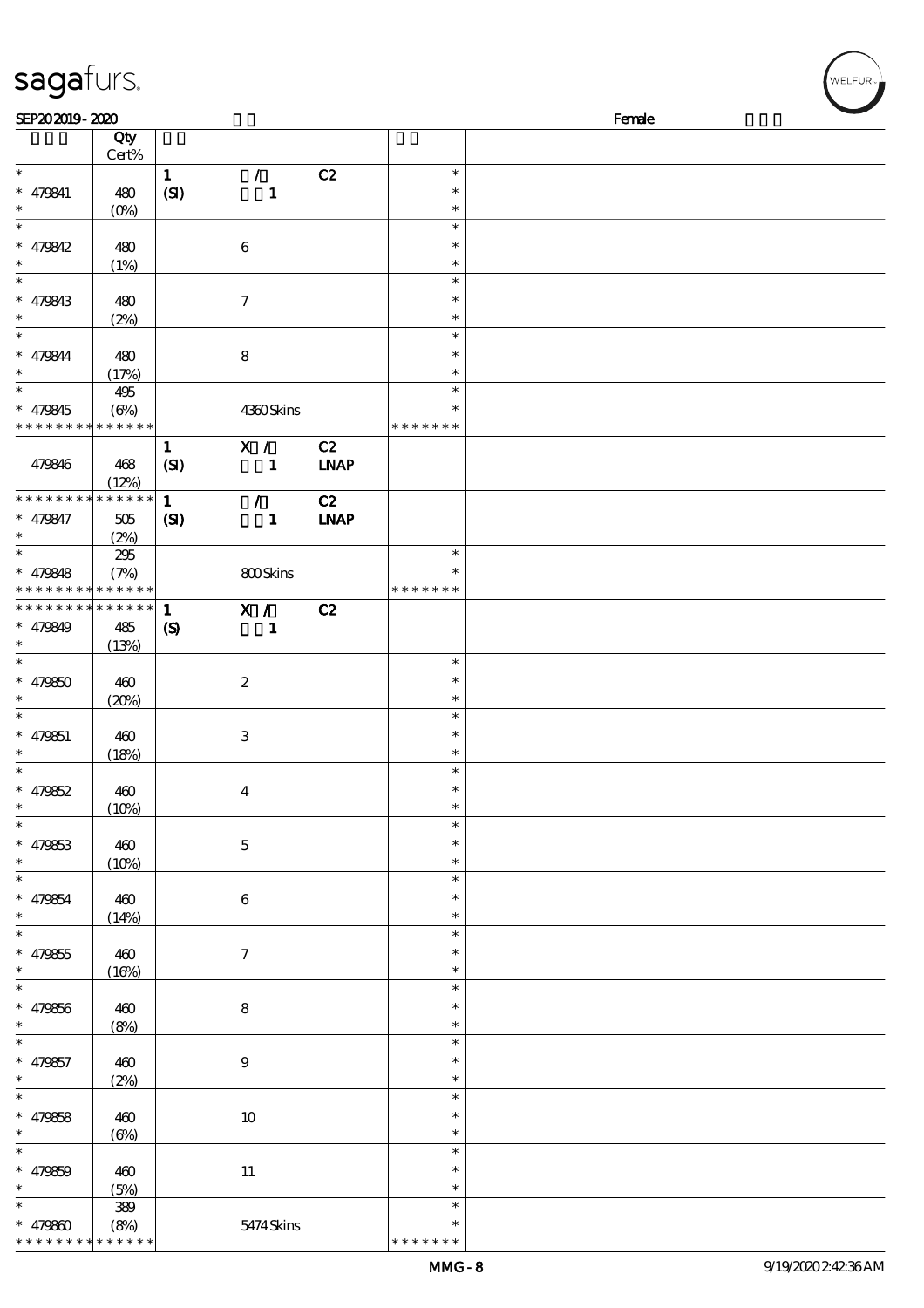| sagafurs.                                                          |                     |                                            |                                   |                   |                                   | WELFUR <sub>™</sub> |
|--------------------------------------------------------------------|---------------------|--------------------------------------------|-----------------------------------|-------------------|-----------------------------------|---------------------|
| SEP202019-2020                                                     |                     |                                            |                                   |                   |                                   | Female              |
|                                                                    | Qty<br>Cert%        |                                            |                                   |                   |                                   |                     |
| * * * * * * * * * * * * * *<br>$* 479861$<br>$\ast$                | 485<br>(11%)        | $\mathbf{1}$<br>$\boldsymbol{\mathcal{S}}$ | $\mathcal{L}$<br>$\mathbf{1}$     | C2                |                                   |                     |
| $\ast$<br>$* 479862$<br>$\ast$                                     | 460<br>(17%)        |                                            | $\boldsymbol{2}$                  |                   | $\ast$<br>$\ast$<br>$\ast$        |                     |
| $\ast$<br>$* 479863$<br>$\ast$                                     | 460<br>(5%)         |                                            | $\,3$                             |                   | $\ast$<br>$\ast$<br>$\ast$        |                     |
| $\ast$<br>$* 479864$<br>$\ast$                                     | 460<br>(3%)         |                                            | $\boldsymbol{4}$                  |                   | $\ast$<br>$\ast$<br>$\ast$        |                     |
| $\ast$<br>$* 479865$<br>$\ast$                                     | 460<br>(1%)         |                                            | $\mathbf 5$                       |                   | $\ast$<br>$\ast$<br>$\ast$        |                     |
| $\ast$<br>$* 479866$<br>$\ast$                                     | 460<br>(5%)         |                                            | $\boldsymbol{6}$                  |                   | $\ast$<br>$\ast$<br>$\ast$        |                     |
| $\ast$<br>$* 479867$<br>$\ast$                                     | 460<br>$(\Theta\%)$ |                                            | $\boldsymbol{7}$                  |                   | $\ast$<br>$\ast$<br>$\ast$        |                     |
| $\ast$<br>$* 479868$<br>$\ast$                                     | 460<br>(2%)         |                                            | $\bf 8$                           |                   | $\ast$<br>$\ast$<br>$\ast$        |                     |
| $\ast$<br>$* 479809$<br>* * * * * * * * * * * * * *                | 444<br>(2%)         |                                            | 4149Skins                         |                   | $\ast$<br>$\ast$<br>* * * * * * * |                     |
| 479870                                                             | $327\,$<br>(5%)     | $\mathbf{1}$<br>(S)                        | X /<br>$\mathbf{1}$               | C2<br><b>LNAP</b> |                                   |                     |
| * * * * * * * * * * * * * *<br>$* 479871$<br>$\ast$                | 485<br>(7%)         | $\mathbf{1}$<br>$\boldsymbol{S}$           | $\mathcal{T}$<br>$\mathbf{1}$     | C2<br><b>INAP</b> |                                   |                     |
| $\ast$<br>$* 479872$<br>* * * * * * * * * * * * * *                | 186<br>(9%)         |                                            | 671 Skins                         |                   | $\ast$<br>$\ast$<br>* * * * * * * |                     |
| * * * * * * * * * * * * * * *<br>$* 479873$<br>$\ast$              | 505<br>(4%)         | $\mathbf{1}$<br>(S)                        | X /<br>$\boldsymbol{z}$           | C2                |                                   |                     |
| $\ast$<br>$* 479874$<br>* * * * * * * * <mark>* * * * * *</mark> * | $397\,$<br>(7%)     |                                            | 902Skins                          |                   | $\ast$<br>$\ast$<br>* * * * * * * |                     |
| * * * * * * * * * * * * * * *<br>$* 479875$<br>$\ast$              | $505\,$<br>(1%)     | $\mathbf{1}$<br>(S)                        | $\mathcal{L}$<br>$\boldsymbol{z}$ | C2                |                                   |                     |
| $\ast$<br>$* 479876$<br>$\ast$                                     | 480<br>$(\Theta)$   |                                            | $\boldsymbol{2}$                  |                   | $\ast$<br>$\ast$<br>$\ast$        |                     |
| $\ast$<br>$* 479877$<br>$\ast$                                     | 480<br>$(\Theta)$   |                                            | 3                                 |                   | $\ast$<br>$\ast$<br>$\ast$        |                     |
| $\ast$<br>$* 479878$<br>$\ast$                                     | 480<br>(10%)        |                                            | $\boldsymbol{4}$                  |                   | $\ast$<br>$\ast$<br>$\ast$        |                     |
| $\ast$<br>$* 479879$<br>$\ast$                                     | 480<br>(2%)         |                                            | $\mathbf 5$                       |                   | $\ast$<br>$\ast$<br>$\ast$        |                     |
| $* 479880$                                                         | 370<br>(2%)         |                                            | 2795Skins                         |                   | $\ast$<br>$\ast$                  |                     |

\* \* \* \* \* \*

\* \* \* \* \* \* \* \* \* \* \* \*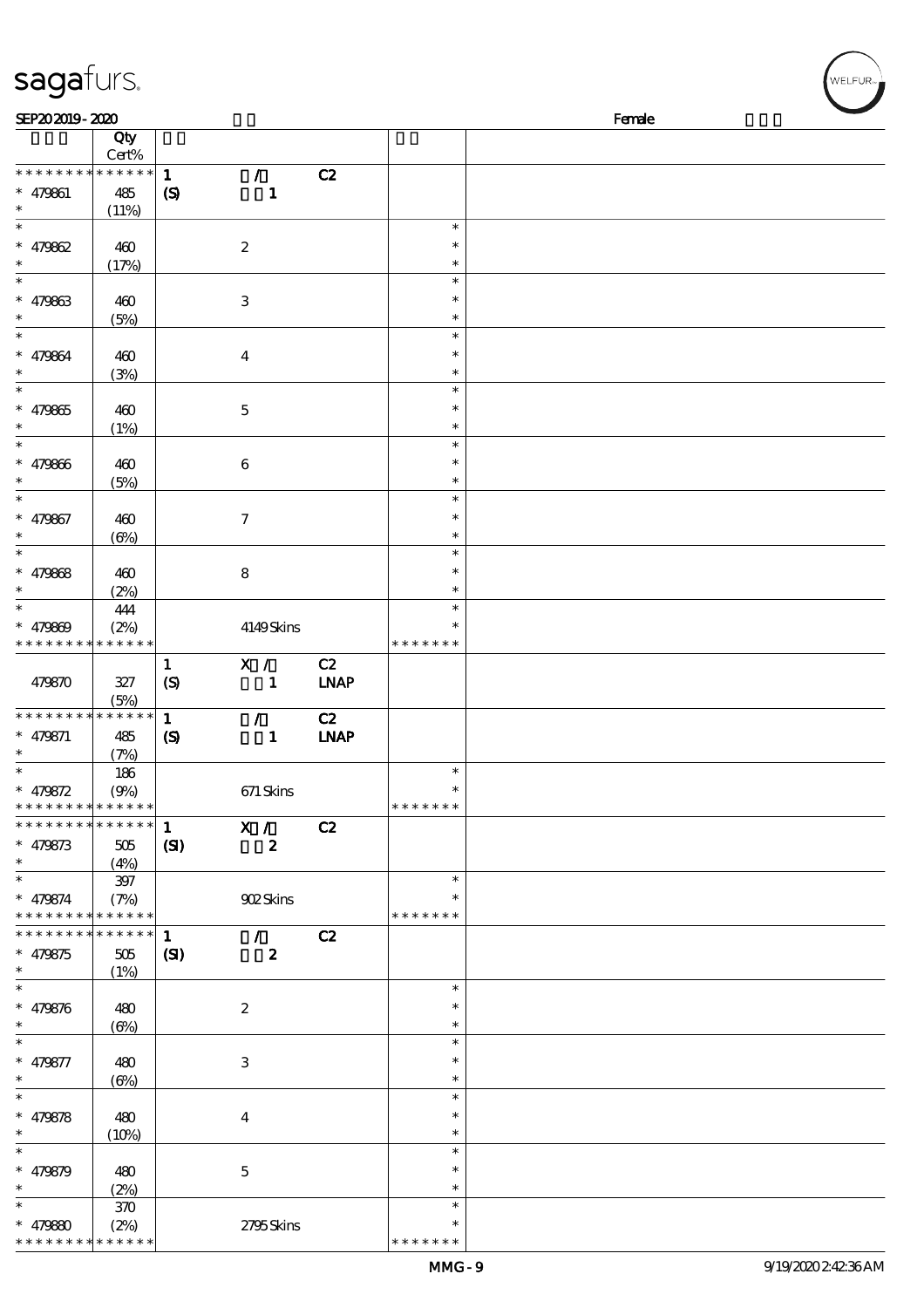| sagafurs.                                                    |                                |                                             |                                               |                   | WELFUR <sub>™</sub>                  |        |  |  |  |
|--------------------------------------------------------------|--------------------------------|---------------------------------------------|-----------------------------------------------|-------------------|--------------------------------------|--------|--|--|--|
| SEP202019-2020                                               |                                |                                             |                                               |                   |                                      | Female |  |  |  |
|                                                              | $\overline{Q}$ ty<br>Cert%     |                                             |                                               |                   |                                      |        |  |  |  |
| 479881                                                       | 467<br>(9%)                    | $\mathbf{1}$<br>(SI)                        | X /<br>$\boldsymbol{z}$                       | C2<br><b>LNAP</b> |                                      |        |  |  |  |
| 479882                                                       | 220<br>(5%)                    | $\mathbf{1}$<br>(SI)                        | $\mathcal{L}$<br>$\boldsymbol{z}$             | C2<br><b>LNAP</b> |                                      |        |  |  |  |
| 479883                                                       | 411<br>(7%)                    | $\mathbf{1}$<br>$\mathbf{I}$                | X /<br>$\boldsymbol{z}$                       | C2                |                                      |        |  |  |  |
| 479884                                                       | 175<br>$(\Theta)$              | $\mathbf{1}$<br>$\mathbf{I}$                | $\mathcal{L}$<br>$\pmb{2}$                    | C2                |                                      |        |  |  |  |
| * * * * * * * *<br>$* 479885$<br>$\ast$                      | * * * * * *<br>485<br>(12%)    | $\mathbf{1}$<br>$\boldsymbol{\mathcal{S}}$  | $\overline{\mathbf{x}}$ /<br>$\boldsymbol{2}$ | C2                |                                      |        |  |  |  |
| $\ast$<br>$* 479886$<br>$\ast$                               | 460<br>(12%)                   |                                             | $\boldsymbol{2}$                              |                   | $\ast$<br>$\ast$<br>$\ast$           |        |  |  |  |
| $\ast$<br>$* 479887$<br>$\ast$                               | 460<br>(21%)                   |                                             | $\,3$                                         |                   | $\ast$<br>$\ast$<br>$\ast$           |        |  |  |  |
| $\ast$<br>$* 479888$<br>$\ast$                               | 460<br>(10%)                   |                                             | $\bf{4}$                                      |                   | $\ast$<br>$\ast$<br>$\ast$           |        |  |  |  |
| $\ast$<br>$* 479899$<br>$\ast$                               | 460<br>(10%)                   |                                             | $\mathbf 5$                                   |                   | $\ast$<br>$\ast$<br>$\ast$           |        |  |  |  |
| $* 479800$                                                   | 460<br>(11%)                   |                                             | $\,6\,$                                       |                   | $\ast$<br>$\ast$<br>$\ast$           |        |  |  |  |
| $\ast$<br>$* 479891$<br>$\ast$<br>$\ast$                     | 460<br>(3%)                    |                                             | $\tau$                                        |                   | $\ast$<br>$\ast$<br>$\ast$           |        |  |  |  |
| $* 479892$<br>$\ast$<br>$\ast$                               | 460<br>$(\Theta)$              |                                             | $\bf 8$                                       |                   | $\ast$<br>$\ast$<br>$\ast$<br>$\ast$ |        |  |  |  |
| $* 47980B$<br>$\ast$<br>$\ast$                               | 460<br>(4%)                    |                                             | $\boldsymbol{9}$                              |                   | *<br>$\ast$<br>$\ast$                |        |  |  |  |
| $* 479894$<br>* * * * * * * * * * * * * *<br>* * * * * * * * | $375\,$<br>(8%)<br>* * * * * * |                                             | 4540Skins                                     |                   | * * * * * * *                        |        |  |  |  |
| $* 479805$<br>$\ast$<br>$\overline{\phantom{0}}$             | 485<br>(4%)                    | $\mathbf{1}$<br>$\boldsymbol{\mathrm{(S)}}$ | $\sqrt{C^2}$<br>$\boldsymbol{2}$              |                   |                                      |        |  |  |  |
| $* 479806$<br>$\ast$<br>$\ast$                               | 460<br>(8%)                    |                                             | $\boldsymbol{2}$                              |                   | $\ast$<br>$\ast$<br>$\ast$           |        |  |  |  |
| $* 479897$<br>$\ast$                                         | 460<br>(8%)                    |                                             | $\,3$                                         |                   | $\ast$<br>$\ast$<br>$\ast$           |        |  |  |  |
| $\ast$<br>$* 479808$<br>$\ast$                               | 460<br>(3%)                    |                                             | $\bf{4}$                                      |                   | $\ast$<br>$\ast$<br>$\ast$           |        |  |  |  |
| $\ast$<br>$* 479809$<br>$\ast$                               | 460<br>(5%)                    |                                             | $\mathbf 5$                                   |                   | $\ast$<br>$\ast$<br>$\ast$           |        |  |  |  |

\* \* \* \* \* \* \*

\*\*

 $\star$  $\ast$  $\mathbf{a}$ 

(5%)

360

(0%) 2685 Skins

\* \* \* \* \* \* \*

\*  $*$  479900 \* \* \* \* \* \*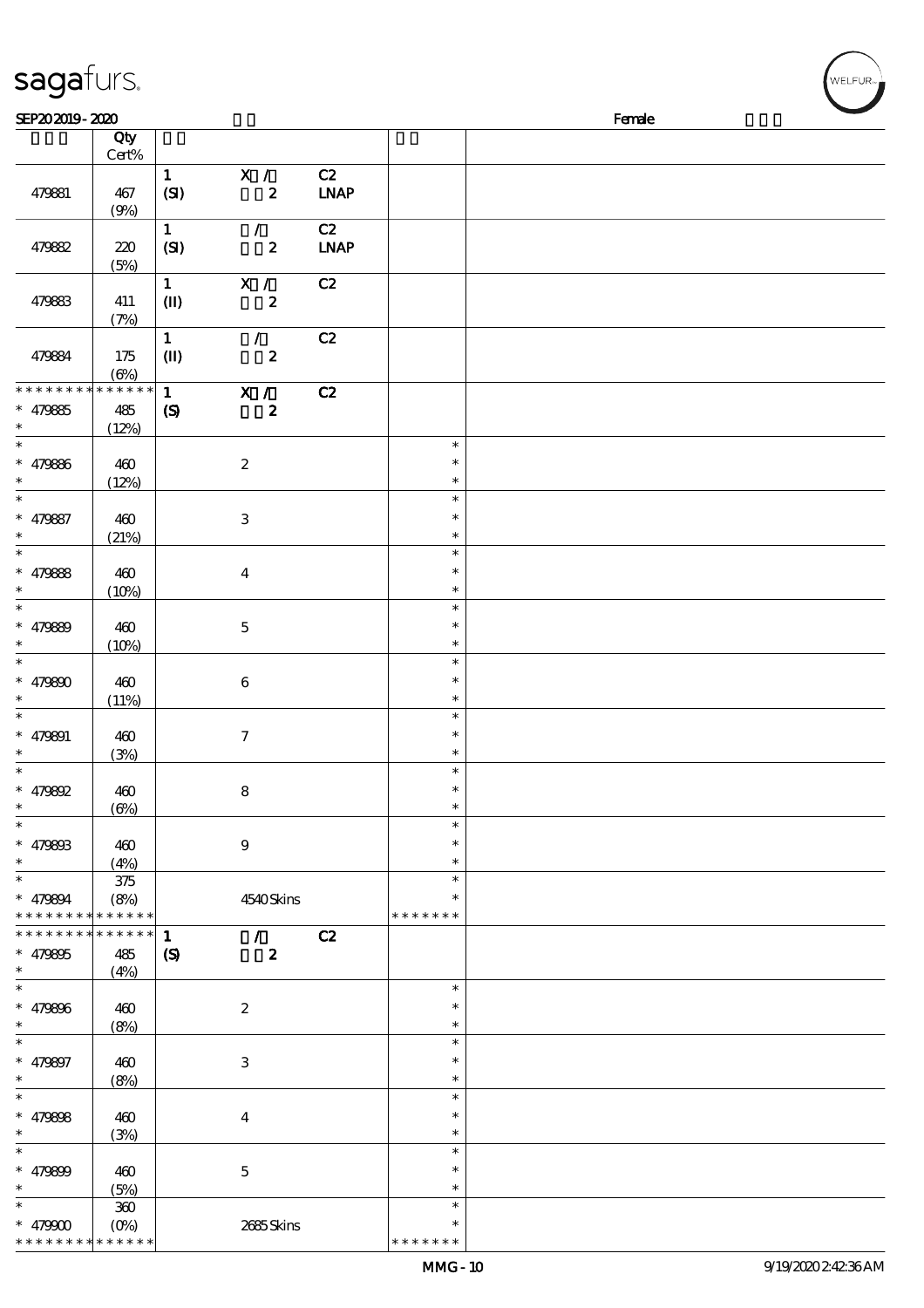| SEP202019-2020     |                         |                             |                         |             |                  | Female |
|--------------------|-------------------------|-----------------------------|-------------------------|-------------|------------------|--------|
|                    | Qty                     |                             |                         |             |                  |        |
|                    | $\mbox{Cert}\%$         |                             |                         |             |                  |        |
|                    |                         | $\mathbf{1}$                | X /                     | C2          |                  |        |
| 479901             | 463                     | $\boldsymbol{S}$            | $\pmb{2}$               | <b>LNAP</b> |                  |        |
|                    | (5%)                    | $\mathbf{1}$                | $\mathcal{L}$           | C2          |                  |        |
| 479902             | 353                     | (S)                         | $\boldsymbol{z}$        | <b>LNAP</b> |                  |        |
|                    | (9%)                    |                             |                         |             |                  |        |
|                    |                         | $\mathbf{1}$                | X /                     | C2          |                  |        |
| 479903             | 173                     | (SI)                        | $\mathbf 3$             |             |                  |        |
|                    | (7%)                    |                             |                         |             |                  |        |
| * * * * * * * *    | * * * * * *             | $\mathbf{1}$                | $\mathcal{L}$           | C2          |                  |        |
| * 479904           | 505                     | (S)                         | $\mathbf{3}$            |             |                  |        |
| $\ast$             | (3%)                    |                             |                         |             |                  |        |
| $\overline{\ast}$  | 365                     |                             |                         |             | $\ast$           |        |
| $* 479005$         | (3%)                    |                             | 870Skins                |             | ∗                |        |
| * * * * * * * *    | * * * * * *             |                             |                         |             | * * * * * * *    |        |
|                    |                         | $\mathbf{1}$                | X /                     | C2          |                  |        |
| 479906             | 375                     | (SI)                        | $\mathbf{3}$            | <b>LNAP</b> |                  |        |
|                    | (16%)                   |                             |                         |             |                  |        |
| * * * * * * * *    | $******$                | $\mathbf{1}$                | X /                     | C2          |                  |        |
| * 479907<br>*      | 485                     | $\boldsymbol{\mathsf{(S)}}$ | $\mathbf{3}$            |             |                  |        |
| $\ast$             | (3%)                    |                             |                         |             | $\ast$           |        |
| * $479008$         | 460                     |                             | $\boldsymbol{2}$        |             | $\ast$           |        |
| $\ast$             | (5%)                    |                             |                         |             | $\ast$           |        |
| $\ast$             |                         |                             |                         |             | $\ast$           |        |
| * $479009$         | 460                     |                             | 3                       |             | $\ast$           |        |
| $\ast$             | (8%)                    |                             |                         |             | $\ast$           |        |
| $\ast$             | 470                     |                             |                         |             | $\ast$           |        |
| * 479910           | (16%)                   |                             | 1875Skins               |             | $\ast$           |        |
| * * * * * * * *    | * * * * * *             |                             |                         |             | * * * * * * *    |        |
|                    |                         | $\mathbf{1}$                | $\mathcal{F}$           | C2          |                  |        |
| 479911             | 418                     | $\boldsymbol{S}$            | $\mathbf{3}$            |             |                  |        |
|                    | (7%)                    |                             |                         |             |                  |        |
|                    |                         | $\mathbf{1}$                | X /                     | C2          |                  |        |
| 479912             | 129                     | $\boldsymbol{S}$            | $\mathbf{3}$            | <b>LNAP</b> |                  |        |
| * * * * * * * *    | (8%)<br>$* * * * * * *$ |                             |                         |             |                  |        |
|                    |                         | $\mathbf{1}$                | X /                     | C2          |                  |        |
| $* 479913$<br>$*$  | $505\,$                 | (S)                         | $\boldsymbol{4}$        |             |                  |        |
| $\ast$             | (10%)                   |                             |                         |             | $\ast$           |        |
| $* 479914$         | 460                     |                             | $\boldsymbol{2}$        |             | $\ast$           |        |
| $\ast$             | (9%)                    |                             |                         |             | $\ast$           |        |
| $\ast$             | $66\,$                  |                             |                         |             | $\ast$           |        |
| * 479915           | (9%)                    |                             | 1031 Skins              |             | $\ast$           |        |
| * * * * * * * *    | * * * * * *             |                             |                         |             | * * * * * * *    |        |
| * * * * * * * *    | $* * * * * * *$         | $\mathbf{1}$                | $\mathcal{T}$           | C2          |                  |        |
| $* 479916$         | 505                     | $\mathbf{C}$                | $\overline{\mathbf{4}}$ |             |                  |        |
| $\ast$             | (17%)                   |                             |                         |             |                  |        |
| $\overline{\ast}$  |                         |                             |                         |             | $\ast$           |        |
| * 479917           | 480                     |                             | $\boldsymbol{2}$        |             | $\ast$           |        |
| $\ast$             | (9%)                    |                             |                         |             | $\ast$           |        |
| $\ast$             |                         |                             |                         |             | $\ast$           |        |
| $* 479918$         | 480                     |                             | 3                       |             | $\ast$           |        |
| $\ast$<br>$\ast$   | (15%)                   |                             |                         |             | $\ast$<br>$\ast$ |        |
|                    |                         |                             |                         |             | $\ast$           |        |
| * 479919<br>$\ast$ | 480<br>$(\Theta)$       |                             | $\bf{4}$                |             | $\ast$           |        |
|                    |                         |                             |                         |             |                  |        |

\*\*\*

 $\ast$  $\ast$ 

\*\*\*

 $\ast$ 

479920 480

sagafurs.

 $(9%)$ 

5

**NELFUR**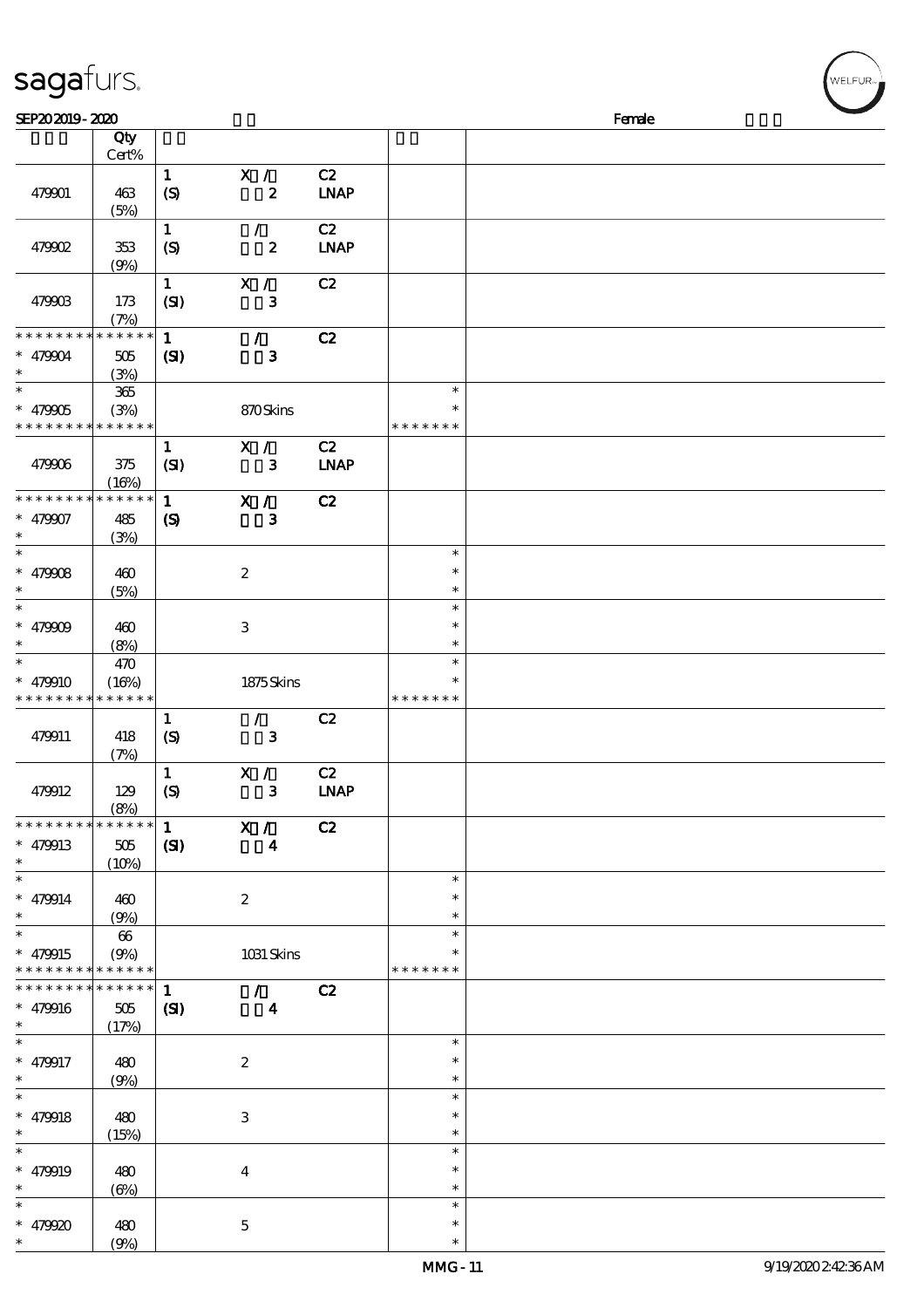| SEP202019-2020                                             |             |                  |                  |             |               | Female |
|------------------------------------------------------------|-------------|------------------|------------------|-------------|---------------|--------|
|                                                            | Qty         |                  |                  |             |               |        |
|                                                            | Cert%       |                  |                  |             |               |        |
| $\ast$                                                     | 168         | $\mathbf{1}$     | $\mathcal{F}$    | C2          | $\ast$        |        |
| $* 479921$                                                 | (13%)       | (SI)             | $\boldsymbol{4}$ |             | $\ast$        |        |
| * * * * * * * * * * * * * *                                |             |                  |                  |             | * * * * * * * |        |
|                                                            |             | $\mathbf{1}$     | X /              | C2          |               |        |
| 479922                                                     | 214         | $\mathbf{I}$     | $\boldsymbol{4}$ |             |               |        |
|                                                            | (7%)        |                  |                  |             |               |        |
| * * * * * * * * * * * * * *                                |             | $\mathbf{1}$     | $\mathcal{F}$    | C2          |               |        |
| $* 479923$                                                 | 505         | $\mathbf{I}$     | $\boldsymbol{4}$ |             |               |        |
| $\ast$                                                     | (4%)        |                  |                  |             |               |        |
| $\ast$                                                     | 68          |                  |                  |             | $\ast$        |        |
| $* 479924$                                                 | (4%)        |                  | 573Skins         |             | $\ast$        |        |
| * * * * * * * * <mark>* * * * * *</mark>                   |             |                  |                  |             | * * * * * * * |        |
| ******** <mark>******</mark>                               |             | $\mathbf{1}$     | X /              |             |               |        |
|                                                            |             |                  |                  | C2          |               |        |
| $* 479925$                                                 | 505         | $\mathbf{S}$     | $\mathbf{5}$     |             |               |        |
| $\ast$                                                     | (16%)       |                  |                  |             | $\ast$        |        |
|                                                            | 401         |                  |                  |             | $\ast$        |        |
| $* 479926$                                                 | (23%)       |                  | 906Skins         |             | * * * * * * * |        |
| * * * * * * * * * * * * * *<br>* * * * * * * * * * * * * * |             |                  |                  |             |               |        |
|                                                            |             | $\mathbf{1}$     | $\mathcal{L}$    | C2          |               |        |
| $* 479927$                                                 | 505         | (S)              | $\mathbf{5}$     |             |               |        |
| $\ast$                                                     | (9%)        |                  |                  |             |               |        |
| $\ast$                                                     |             |                  |                  |             | $\ast$        |        |
| $* 479928$                                                 | 480         |                  | $\boldsymbol{2}$ |             | $\ast$        |        |
| $\ast$                                                     | (10%)       |                  |                  |             | $\ast$        |        |
| $\ast$                                                     |             |                  |                  |             | $\ast$        |        |
| $* 479929$                                                 | 480         |                  | 3                |             | *             |        |
| $\ast$                                                     | (15%)       |                  |                  |             | $\ast$        |        |
| $\ast$                                                     | 400         |                  |                  |             | $\ast$        |        |
| $* 479900$                                                 | (15%)       |                  | 1865Skins        |             |               |        |
| * * * * * * * * * * * * * *                                |             |                  |                  |             | * * * * * * * |        |
| ******** <mark>******</mark>                               |             | $\boldsymbol{z}$ | $X / \sqrt{2}$   | C2          |               |        |
| $* 479931$                                                 | 505         | $\mathbf{C}$     | $\mathbf{1}$     |             |               |        |
| $\ast$                                                     | (4%)        |                  |                  |             |               |        |
| $\ast$                                                     | 132         |                  |                  |             | $\ast$        |        |
| $* 479032$                                                 | (3%)        |                  | 637Skins         |             | $\ast$        |        |
| * * * * * * * * * * * * * *                                |             |                  |                  |             | * * * * * * * |        |
| * * * * * * * * * * * * * * *                              |             | $\mathbf{2}$     | $\mathcal{L}$    | C2          |               |        |
| $* 479033$                                                 | 505         | (S)              | $\mathbf{1}$     |             |               |        |
| $\ast$                                                     | (2%)        |                  |                  |             |               |        |
| $\ast$                                                     | 237         |                  |                  |             | $\ast$        |        |
| $* 479034$                                                 | (5%)        |                  | 742Skins         |             | *             |        |
| * * * * * * * * <mark>* * * * * * *</mark>                 |             |                  |                  |             | * * * * * * * |        |
|                                                            |             | $\mathbf{2}$     | X /              | C2          |               |        |
| 479935                                                     | 252         | (SI)             | $\mathbf{1}$     | <b>LNAP</b> |               |        |
|                                                            | $(\Theta)$  |                  |                  |             |               |        |
|                                                            |             | $\mathbf{z}$     | $\mathcal{L}$    | C2          |               |        |
| 479936                                                     | 388         | (SI)             | $\mathbf{1}$     | <b>LNAP</b> |               |        |
|                                                            | (2%)        |                  |                  |             |               |        |
| * * * * * * * *                                            | * * * * * * | $\mathbf{2}$     | $\mathbf{X}$ /   | C2          |               |        |
| $* 479937$                                                 | 485         | $\circleds$      | $\mathbf{1}$     |             |               |        |
| $\ast$                                                     | (4%)        |                  |                  |             |               |        |
| $\ast$                                                     |             |                  |                  |             | $\ast$        |        |
| $* 479938$                                                 | 460         |                  | $\boldsymbol{2}$ |             | $\ast$        |        |
| $\ast$                                                     | (4%)        |                  |                  |             | $\ast$        |        |
| $\ast$                                                     |             |                  |                  |             | $\ast$        |        |
| $* 479939$                                                 | 460         |                  | $\,3$            |             | $\ast$        |        |
| $\ast$                                                     | (4%)        |                  |                  |             | $\ast$        |        |
| $\ast$                                                     |             |                  |                  |             | $\ast$        |        |
| $* 479940$                                                 |             |                  |                  |             | $\ast$        |        |
| $\ast$                                                     | 460<br>(3%) |                  | $\bf{4}$         |             | $\ast$        |        |
|                                                            |             |                  |                  |             |               |        |

WELFUR<sub><sup>N</sup></sub>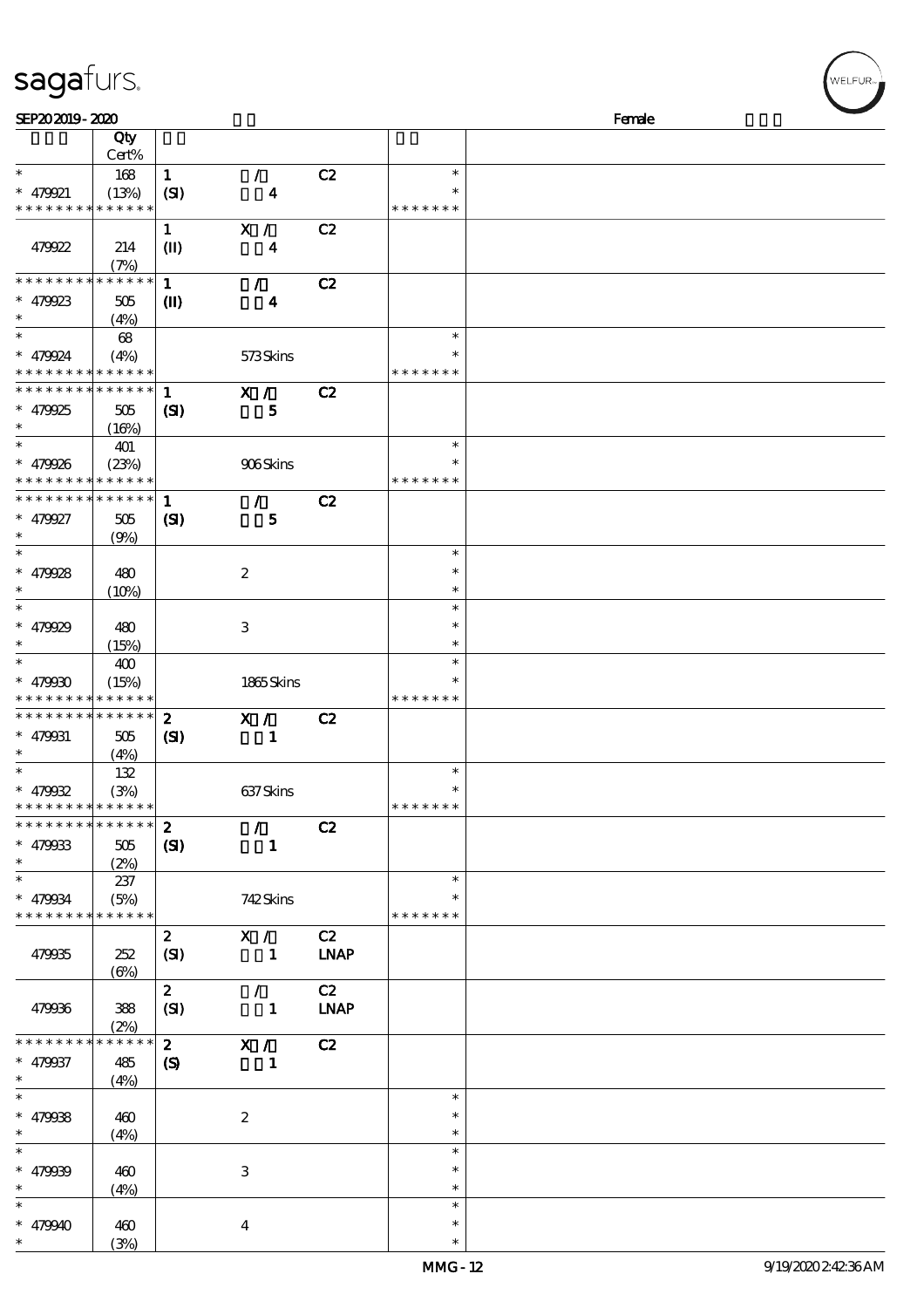| SEP202019-2020                             |                  |                             |                  |                              |               | Female |
|--------------------------------------------|------------------|-----------------------------|------------------|------------------------------|---------------|--------|
|                                            | Qty<br>Cert%     |                             |                  |                              |               |        |
| $\ast$                                     | $37\!\!1$        | $\boldsymbol{z}$            | $\mathbf{X}$ /   | C2                           | $\ast$        |        |
| * 479941                                   | (7%)             | $\boldsymbol{S}$            | $\mathbf{1}$     |                              | $\ast$        |        |
| * * * * * * * * <mark>* * * * * * *</mark> |                  |                             |                  |                              | * * * * * * * |        |
| * * * * * * * *                            | * * * * * *      | $\boldsymbol{z}$            | $\mathcal{L}$    | C2                           |               |        |
| $* 479942$                                 | 485              | $\boldsymbol{S}$            | $\mathbf{1}$     |                              |               |        |
| $\ast$                                     | (3%)             |                             |                  |                              |               |        |
| $\ast$                                     |                  |                             |                  |                              | $\ast$        |        |
| * 479943                                   | 460              |                             | $\boldsymbol{2}$ |                              | $\ast$        |        |
| $\ast$                                     | (1%)             |                             |                  |                              | $\ast$        |        |
| $\ast$                                     |                  |                             |                  |                              | $\ast$        |        |
| * 479944                                   | 460              |                             | $\,3\,$          |                              | $\ast$        |        |
| $\ast$                                     | (4%)             |                             |                  |                              | $\ast$        |        |
| $\overline{\ast}$                          |                  |                             |                  |                              | $\ast$        |        |
| * 479945                                   | 460              |                             | $\boldsymbol{4}$ |                              | $\ast$        |        |
| $\ast$                                     | (5%)             |                             |                  |                              | $\ast$        |        |
| $\ast$                                     |                  |                             |                  |                              | $\ast$        |        |
| $* 479946$                                 | 460              |                             | $\mathbf 5$      |                              | $\ast$        |        |
| $\ast$                                     | (3%)             |                             |                  |                              | $\ast$        |        |
| $\overline{\ast}$                          |                  |                             |                  |                              | $\ast$        |        |
| * 479947                                   | 460              |                             | $\boldsymbol{6}$ |                              | $\ast$        |        |
| $\ast$                                     | (5%)             |                             |                  |                              | $\ast$        |        |
| $\overline{\ast}$                          |                  |                             |                  |                              | $\ast$        |        |
| * $479948$                                 | 460              |                             | $\boldsymbol{7}$ |                              | $\ast$        |        |
| $\ast$                                     | (3%)             |                             |                  |                              | $\ast$        |        |
| $\ast$                                     |                  |                             |                  |                              | $\ast$        |        |
| $* 479949$                                 | 460              |                             | $\bf 8$          |                              | $\ast$        |        |
| $\ast$                                     | (4%)             |                             |                  |                              | $\ast$        |        |
| $\ast$                                     | 152              |                             |                  |                              | $\ast$        |        |
| $* 479950$                                 | $(O\!/\!\delta)$ |                             | 3857Skins        |                              | $\ast$        |        |
| * * * * * * * *                            | $***$ * * * *    |                             |                  |                              | * * * * * * * |        |
|                                            |                  | $\boldsymbol{z}$            | X /              | C2                           |               |        |
| 479951                                     | 250              | $\boldsymbol{S}$            | $\mathbf{1}$     | <b>LNAP</b>                  |               |        |
|                                            | (11%)            |                             |                  |                              |               |        |
| * * * * * * * *                            | * * * * * *      | $\boldsymbol{z}$            | $\mathcal{L}$    | C2                           |               |        |
| $* 479952$                                 | 485              | $\boldsymbol{\mathrm{(S)}}$ | $\mathbf{1}$     | $\ensuremath{\mathbf{INAP}}$ |               |        |
|                                            | (5%)             |                             |                  |                              |               |        |
| $\ast$                                     | 272              |                             |                  |                              | $\ast$        |        |
| $* 479053$                                 | (2%)             |                             | 757 Skins        |                              | $\ast$        |        |
| * * * * * * * *                            | * * * * * *      |                             |                  |                              | * * * * * * * |        |
| * * * * * * * *                            | $* * * * * * *$  | $\mathbf{z}$                | X /              | C2                           |               |        |
| * 479954                                   | 505              | $\mathbf{S}$                | $\boldsymbol{z}$ |                              |               |        |
| $\ast$                                     | (2%)             |                             |                  |                              |               |        |
| $\ast$                                     | 263              |                             |                  |                              | $\ast$        |        |
| $* 479955$                                 | (3%)             |                             | 768Skins         |                              | $\ast$        |        |
| * * * * * * * *                            | * * * * * *      |                             |                  |                              | * * * * * * * |        |
|                                            |                  | $\boldsymbol{z}$            | $\mathcal{L}$    | C2                           |               |        |
| 479956                                     | 467              | (SI)                        | $\boldsymbol{z}$ |                              |               |        |
|                                            | (1%)             |                             |                  |                              |               |        |
|                                            |                  | $\boldsymbol{z}$            |                  | C2                           |               |        |
| 479957                                     | 336              | $\mathbf{I}$                | $\boldsymbol{z}$ |                              |               |        |
|                                            | (11%)            |                             |                  |                              |               |        |
| * * * * * * * *                            | * * * * * *      | $\boldsymbol{z}$            | X /              | C2                           |               |        |
| $* 479058$                                 | 485              | $\boldsymbol{S}$            | $\boldsymbol{z}$ |                              |               |        |
| $\ast$                                     | (3%)             |                             |                  |                              |               |        |
| $\ast$                                     |                  |                             |                  |                              | $\ast$        |        |
| $* 479959$                                 | 460              |                             | $\boldsymbol{2}$ |                              | $\ast$        |        |
| $\ast$                                     | (2%)             |                             |                  |                              | $\ast$        |        |
| $\ast$                                     |                  |                             |                  |                              | $\ast$        |        |
| * $47990$                                  | 460              |                             | $\,3$            |                              | $\ast$        |        |
| *                                          | (5%)             |                             |                  |                              | $\ast$        |        |

(5%)

sagafurs.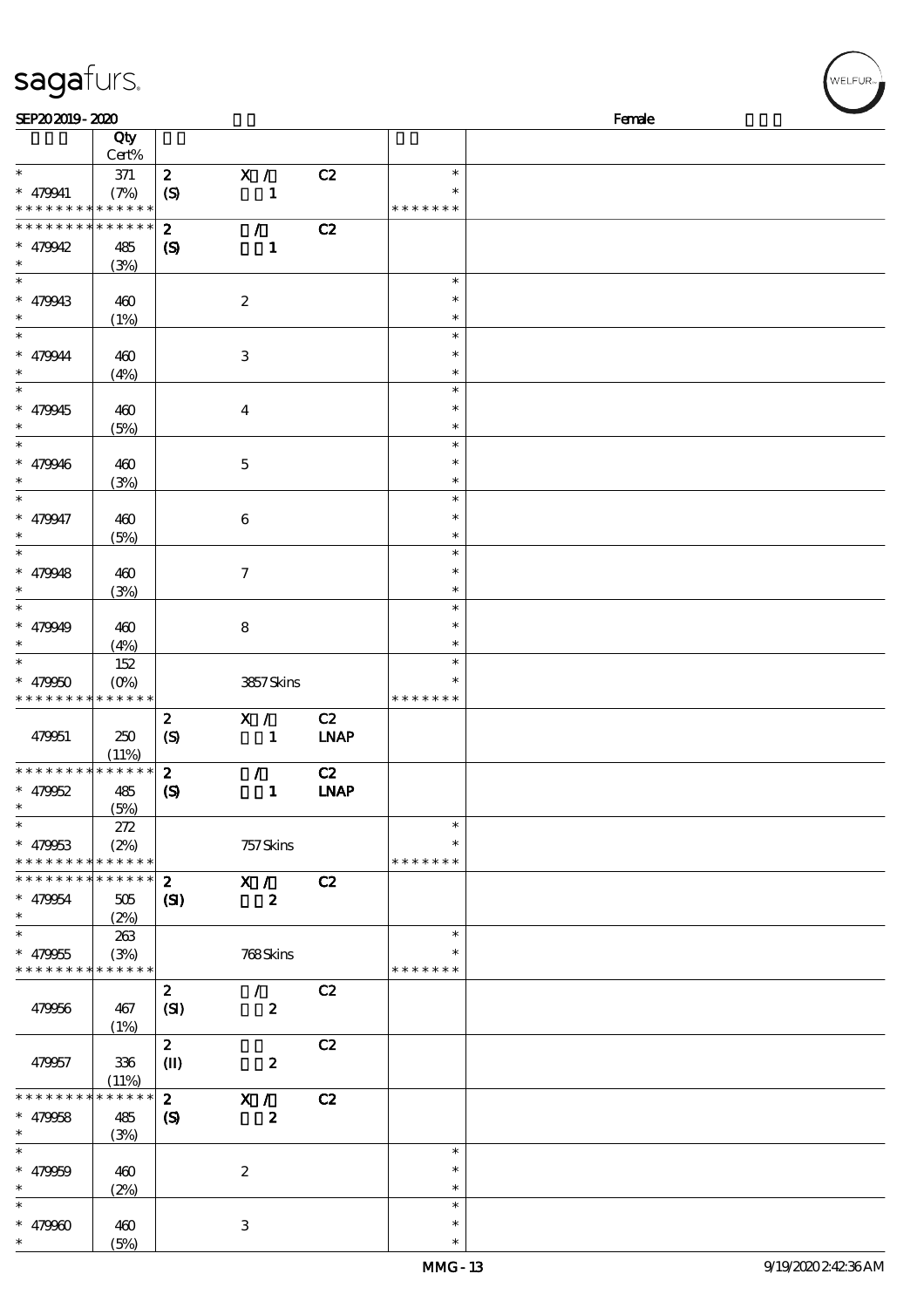| SEP202019-2020  |                 |                             |                  |             |               | Female |
|-----------------|-----------------|-----------------------------|------------------|-------------|---------------|--------|
|                 | Qty<br>Cert%    |                             |                  |             |               |        |
| $\ast$          |                 | $\boldsymbol{z}$            | X /              | C2          | $\ast$        |        |
| $* 479961$      | 460             | $\boldsymbol{S}$            | $\boldsymbol{z}$ |             | $\ast$        |        |
| $\ast$          | (5%)            |                             |                  |             | $\ast$        |        |
| $\ast$          |                 |                             |                  |             | $\ast$        |        |
| * $479962$      | 460             |                             | $\mathbf 5$      |             | $\ast$        |        |
| $\ast$          | (5%)            |                             |                  |             | $\ast$        |        |
| $\ast$          |                 |                             |                  |             | $\ast$        |        |
| $* 479963$      | 460             |                             | $\,6\,$          |             | $\ast$        |        |
| $\ast$          | (2%)            |                             |                  |             | $\ast$        |        |
| $\ast$          |                 |                             |                  |             | $\ast$        |        |
| * 479964        | 460             |                             | $\mathcal I$     |             | $\ast$        |        |
|                 | (3%)            |                             |                  |             | $\ast$        |        |
| $\ast$          | 150             |                             |                  |             | $\ast$        |        |
| $* 479965$      | (7%)            |                             | 3395Skins        |             | ∗             |        |
| * * * * * * * * | * * * * * *     |                             |                  |             | * * * * * * * |        |
| * * * * * * * * | * * * * * *     | $\boldsymbol{z}$            | $\mathcal{F}$    | C2          |               |        |
| $* 479966$      | 485             | $\boldsymbol{\mathcal{S}}$  | $\boldsymbol{z}$ |             |               |        |
| $\ast$          | (2%)            |                             |                  |             |               |        |
| $\ast$          |                 |                             |                  |             | $\ast$        |        |
| * 479967        | 460             |                             | $\boldsymbol{2}$ |             | $\ast$        |        |
| $\ast$          | (2%)            |                             |                  |             | $\ast$        |        |
| $\ast$          | $360\,$         |                             |                  |             | $\ast$        |        |
| * $479968$      | (3%)            |                             | 1305Skins        |             | $\ast$        |        |
| * * * * * * * * | * * * * * *     |                             |                  |             | * * * * * * * |        |
|                 |                 | $\boldsymbol{z}$            | $\mathcal{L}$    | C2          |               |        |
| 479969          | 435             | $\boldsymbol{S}$            | $\boldsymbol{z}$ | <b>LNAP</b> |               |        |
|                 | (4%)            |                             |                  |             |               |        |
| * * * * * * * * | $* * * * * * *$ | $\boldsymbol{z}$            | X /              | C2          |               |        |
| * $479970$      | 505             | (S)                         | $\mathbf{3}$     |             |               |        |
| $\ast$          | (3%)            |                             |                  |             |               |        |
| $\ast$          | 183             |                             |                  |             | $\ast$        |        |
| $* 479971$      | (2%)            |                             | 688Skins         |             | $\ast$        |        |
| * * * * * * * * | * * * * * *     |                             |                  |             | * * * * * * * |        |
|                 |                 | $\boldsymbol{z}$            | $\mathcal{L}$    | C2          |               |        |
| 479972          | 474             | (SI)                        | ${\bf 3}$        |             |               |        |
|                 | (1%)            |                             |                  |             |               |        |
|                 |                 | $\boldsymbol{z}$            | X /              | C2          |               |        |
| 479973          | 241             | (SI)                        | $\mathbf{3}$     | <b>LNAP</b> |               |        |
|                 | (7%)            |                             |                  |             |               |        |
|                 |                 | $\mathbf{z}$                | $\mathcal{L}$    | C2          |               |        |
| 479974          | 147             | (SI)                        | 3                | <b>LNAP</b> |               |        |
|                 | (3%)            |                             |                  |             |               |        |
| * * * * * * * * | * * * * * *     | $\mathbf{z}$                | X /              | C2          |               |        |
| * 479975        | 485             | $\boldsymbol{\mathrm{(S)}}$ | $\mathbf{3}$     |             |               |        |
| $\ast$          | (4%)            |                             |                  |             |               |        |
| $\ast$          |                 |                             |                  |             | $\ast$        |        |
| $* 479976$      | 460             |                             | $\boldsymbol{2}$ |             | $\ast$        |        |
| $\ast$          | (5%)            |                             |                  |             | $\ast$        |        |
| $\ast$          |                 |                             |                  |             | $\ast$        |        |
| * 479977        | 440             |                             | $\,3\,$          |             | $\ast$        |        |
| $\ast$          | (4%)            |                             |                  |             | $\ast$        |        |
| $\ast$          | 75              |                             |                  |             | $\ast$        |        |
| * 479978        | (5%)            |                             | 1460Skins        |             | *             |        |
| * * * * * * * * | * * * * * *     |                             |                  |             | * * * * * * * |        |
|                 |                 | $\boldsymbol{z}$            | $\mathcal{F}$    | C2          |               |        |
| 479979          | 251             | (S)                         | 3                |             |               |        |
|                 | (4%)            |                             |                  |             |               |        |
| * * * * * * *   | * * * * * *     | $\mathbf{z}$                | X /              | C2          |               |        |
| $* 479980$      | 505             | $\mathbf{C}$                | $\boldsymbol{4}$ |             |               |        |

\*\*

sagafurs.

(3%)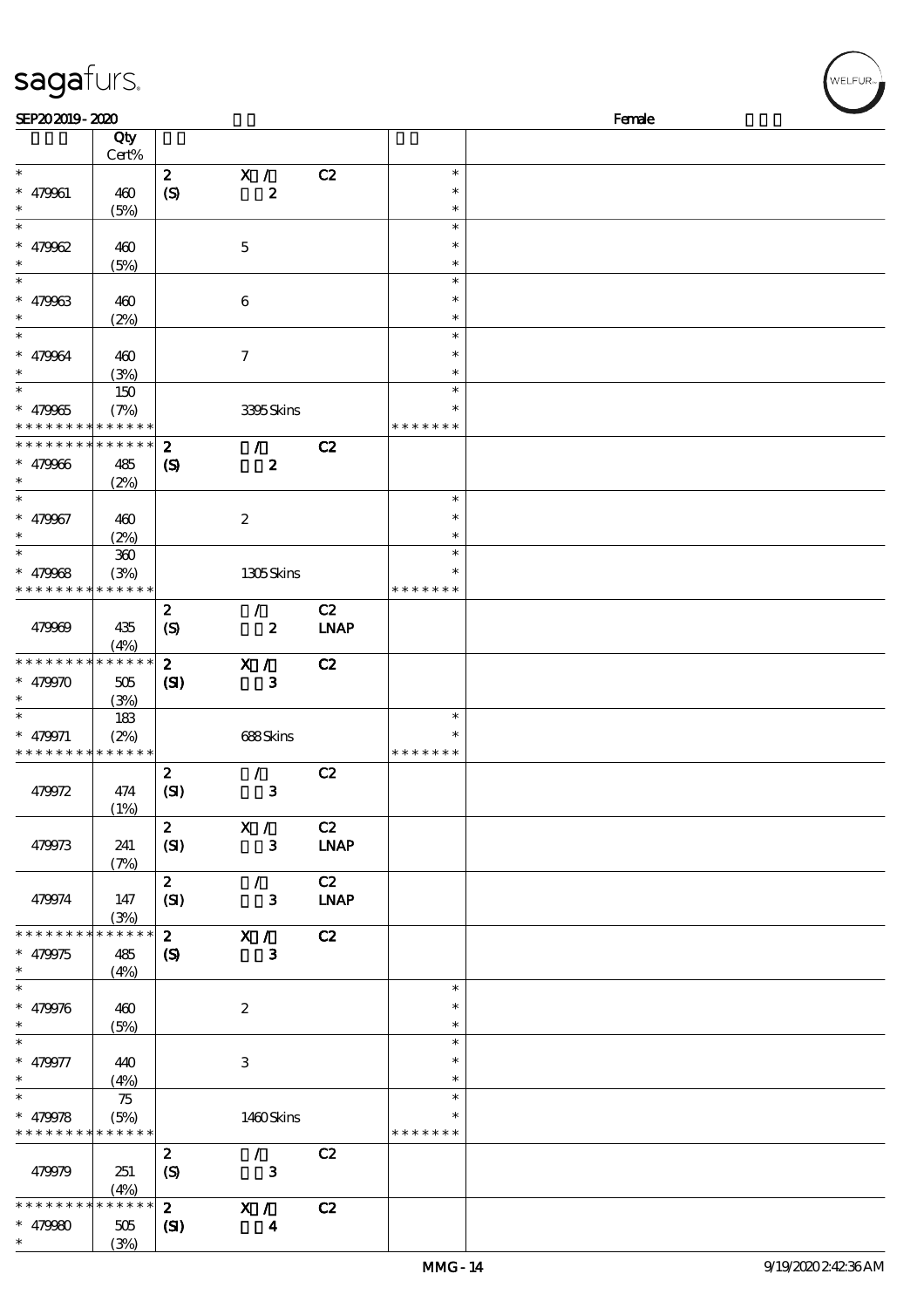|                      | Qty<br>Cert%      |                            |                           |       |               |  |
|----------------------|-------------------|----------------------------|---------------------------|-------|---------------|--|
| $\ast$               |                   |                            |                           |       | $\ast$        |  |
|                      | 365               | $\boldsymbol{z}$           | X /                       | C2    |               |  |
| $* 479981$           | (4%)              | (SI)                       | $\boldsymbol{4}$          |       | $\ast$        |  |
| * * * * * * * *      | * * * * * *       |                            |                           |       | * * * * * * * |  |
| * * * * * * * *      | $* * * * * * *$   | $\boldsymbol{z}$           | $\mathcal{L}$             | C2    |               |  |
| * $479982$           | 505               | (S)                        | $\boldsymbol{4}$          |       |               |  |
| $\ast$               | (11%)             |                            |                           |       |               |  |
| $\overline{\ast}$    |                   |                            |                           |       | $\ast$        |  |
|                      |                   |                            |                           |       | $\ast$        |  |
| * $479983$<br>$\ast$ | 480               |                            | $\boldsymbol{2}$          |       |               |  |
|                      | (3%)              |                            |                           |       | $\ast$        |  |
| $\ast$               | 298               |                            |                           |       | $\ast$        |  |
| * 479984             | $(\Theta\%)$      |                            | 1283Skins                 |       | $\ast$        |  |
| * * * * * * * *      | * * * * * *       |                            |                           |       | * * * * * * * |  |
|                      |                   | 1/2                        |                           | C2    |               |  |
| 479985               | 155               | (SI)                       | $\overline{\mathbf{4}}$   | GRSY1 |               |  |
|                      | (O <sub>0</sub> ) |                            |                           |       |               |  |
|                      |                   | $\boldsymbol{z}$           |                           | C2    |               |  |
|                      |                   |                            |                           |       |               |  |
| 479986               | 331               | $\mathbf{I}$               | $\boldsymbol{4}$          |       |               |  |
|                      | (5%)              |                            |                           |       |               |  |
|                      |                   | $\boldsymbol{z}$           | X /                       | C2    |               |  |
| 479987               | 256               | (SI)                       | $\bf 5$                   |       |               |  |
|                      | (9%)              |                            |                           |       |               |  |
| * * * * * * * *      | * * * * * *       | $\boldsymbol{z}$           | $\mathcal{F}$             | C2    |               |  |
| $* 479988$           | 505               | $\mathbf{C}$               | 5                         |       |               |  |
| $\ast$               | $(\Theta)$        |                            |                           |       |               |  |
| $\ast$               |                   |                            |                           |       | $\ast$        |  |
|                      | 291               |                            |                           |       | *             |  |
| $* 479989$           | $(\Theta)$        |                            | 796Skins                  |       |               |  |
| * * * * * * * *      | * * * * * *       |                            |                           |       | * * * * * * * |  |
|                      |                   | 2/3                        |                           | C2    |               |  |
| 479990               | 212               | (SI)                       | 3                         | MD1   |               |  |
|                      | $(0\%)$           |                            |                           |       |               |  |
|                      |                   | $\mathbf{1}$               | X /                       | C2    |               |  |
| 479991               | 246               | (SI)                       | MAT5                      |       |               |  |
|                      | (5%)              |                            |                           |       |               |  |
|                      |                   | $\mathbf{1}$               | $\mathcal{L}$             | C2    |               |  |
|                      |                   |                            |                           |       |               |  |
| 479992               | 217               | (SI)                       | MAT5                      |       |               |  |
|                      | (4%)              |                            |                           |       |               |  |
|                      |                   | $\boldsymbol{z}$           |                           | C2    |               |  |
| 479993               | 329               | (SI)                       | MAT5                      |       |               |  |
|                      | (4%)              |                            |                           |       |               |  |
|                      |                   | $\boldsymbol{\mathsf{20}}$ |                           | C2    |               |  |
| 479994               | 118               | (SI)                       | TOR5                      |       |               |  |
|                      | (11%)             |                            |                           |       |               |  |
|                      |                   | $\mathbf{o}$               | X /                       | C2    |               |  |
| 479995               | 250               |                            | TOR5                      |       |               |  |
|                      |                   | (SI)                       |                           |       |               |  |
|                      | (22%)             |                            |                           |       |               |  |
|                      |                   | $\mathbf{O}$               | $\mathcal{L}$             | C2    |               |  |
| 479996               | 204               | (SI)                       | TOR5                      |       |               |  |
|                      | (20%)             |                            |                           |       |               |  |
|                      |                   | $\mathbf{1}$               | $\overline{\mathbf{x}}$ / | C2    |               |  |
| 479997               | 396               | (SI)                       | TOR5                      |       |               |  |
|                      | (13%)             |                            |                           |       |               |  |
|                      |                   | $\mathbf{1}$               | $\overline{1}$            | C2    |               |  |
| 479998               | 281               | (SI)                       | TOR5                      |       |               |  |
|                      |                   |                            |                           |       |               |  |
|                      | (20%)             |                            |                           |       |               |  |
|                      |                   | $\boldsymbol{z}$           |                           | C2    |               |  |
| 479999               | 341               | (SI)                       | TOR5                      |       |               |  |

 $SEP202019 - 2020$  Female

 $(26%)$ 

 $\overline{20}$  C<sub>2</sub>

 $(7%)$ 

 $\, {\bf m}$ 

48000 349

sagafurs.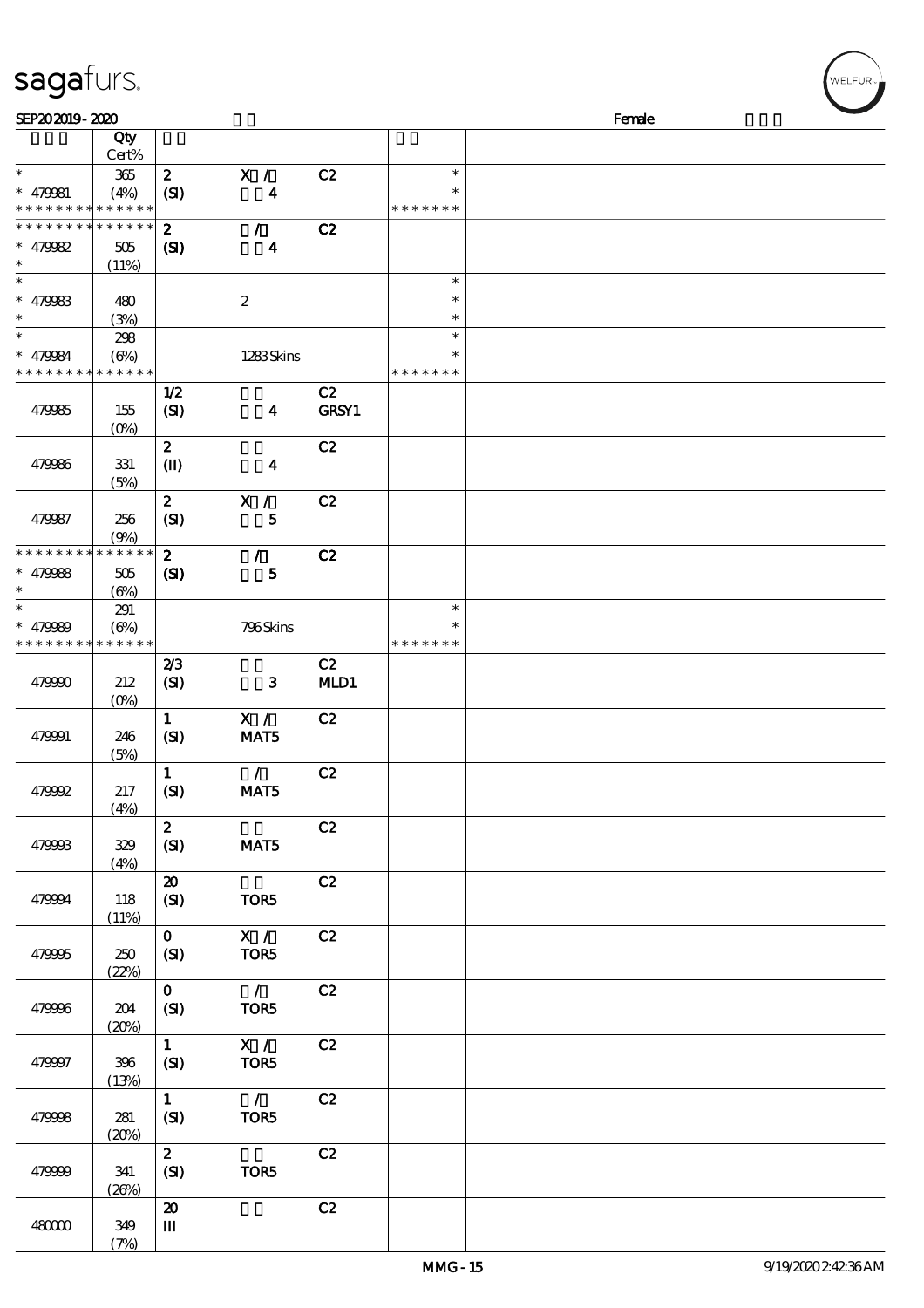| sagafurs.                     |                            |                             |                           |    |               | WELFUR <sub>™</sub> |
|-------------------------------|----------------------------|-----------------------------|---------------------------|----|---------------|---------------------|
| SEP202019-2020                |                            |                             |                           |    |               | Female              |
|                               | Qty                        |                             |                           |    |               |                     |
|                               | Cert%                      |                             |                           |    |               |                     |
|                               |                            | $\boldsymbol{\mathsf{20}}$  |                           | C2 |               |                     |
| 480001                        | 488                        | $\mathbf m$                 | $\pmb{2}$                 |    |               |                     |
|                               | (5%)                       |                             |                           |    |               |                     |
|                               |                            | $\boldsymbol{\mathfrak{D}}$ |                           | C2 |               |                     |
| 48002                         | 246                        | Ш                           | $\boldsymbol{4}$          |    |               |                     |
|                               | (4%)                       |                             |                           |    |               |                     |
| * * * * * * * *               | * * * * * *                | $\mathbf{o}$                |                           | C2 |               |                     |
| $* 4800B$                     | 465                        | Ш                           |                           |    |               |                     |
| $\ast$                        | $(O\%)$                    |                             |                           |    |               |                     |
| $\overline{\ast}$             | 342                        |                             |                           |    | $\ast$        |                     |
| $* 48004$                     | $(O\%)$                    |                             | 807Skins                  |    | $\ast$        |                     |
| * * *                         | * * * * * *                |                             |                           |    | * * * * * * * |                     |
| * * * * * * * *               | * * * * * *                | $\mathbf{o}$                |                           | C2 |               |                     |
| $* 48005$                     | 465                        | $\mathbf{m}$                | $\boldsymbol{2}$          |    |               |                     |
| $\ast$                        | (O <sub>0</sub> )          |                             |                           |    |               |                     |
| $\ast$                        |                            |                             |                           |    | $\ast$        |                     |
| $* 48006$                     | 440                        |                             | $\boldsymbol{2}$          |    | $\ast$        |                     |
| $\ast$                        | $(0\%)$                    |                             |                           |    | $\ast$        |                     |
| $\ast$                        |                            |                             |                           |    | $\ast$        |                     |
| $* 480007$                    |                            |                             |                           |    | $\ast$        |                     |
| $\ast$                        | 440                        |                             | $\,3$                     |    | $\ast$        |                     |
| $\ast$                        | $(0\%)$                    |                             |                           |    | $\ast$        |                     |
|                               |                            |                             |                           |    |               |                     |
| $* 48008$                     | 440                        |                             | $\boldsymbol{4}$          |    | $\ast$        |                     |
| $\ast$                        | (12%)                      |                             |                           |    | $\ast$        |                     |
| $\ast$                        | 281                        |                             |                           |    | $\ast$        |                     |
| $* 48009$                     | $(O\%)$                    |                             | 2066Skins                 |    | $\ast$        |                     |
|                               | * * * * * * * * * * *      |                             |                           |    | * * * * * * * |                     |
| * * * * * * * * * * * * * * * |                            | $\mathbf{o}$                |                           | C2 |               |                     |
| $* 480010$                    | 465                        | Ш                           | $\boldsymbol{4}$          |    |               |                     |
|                               | $(O\%)$                    |                             |                           |    |               |                     |
| $\ast$                        |                            |                             |                           |    | $\ast$        |                     |
| $* 480011$                    | 440                        |                             | $\boldsymbol{2}$          |    | $\ast$        |                     |
| $\ast$                        | $(0\%)$                    |                             |                           |    | $\ast$        |                     |
| $\ast$                        | 84                         |                             |                           |    | $\ast$        |                     |
| $* 480012$                    | $(O\%)$                    |                             | 989Skins                  |    | $\ast$        |                     |
| * * * * * * * * * * * * * *   |                            |                             |                           |    | * * * * * * * |                     |
| * * * * * * * * * * * * * *   |                            | $\mathbf{1}$                |                           | C2 |               |                     |
| $* 480013$                    | 505                        | $\mathbf m$                 |                           |    |               |                     |
| $\ast$                        | $(O\%)$                    |                             |                           |    |               |                     |
| $\ast$                        |                            |                             |                           |    | $\ast$        |                     |
| $* 480014$                    | 480                        |                             | $\boldsymbol{2}$          |    | $\ast$        |                     |
| $\ast$                        | $(O\%)$                    |                             |                           |    | $\ast$        |                     |
| $\ast$                        |                            |                             |                           |    | $\ast$        |                     |
| $* 480015$                    | 480                        |                             | $\ensuremath{\mathsf{3}}$ |    | $\ast$        |                     |
| $\ast$                        |                            |                             |                           |    | $\ast$        |                     |
| $\overline{\phantom{1}}$      | 297                        |                             |                           |    | $\ast$        |                     |
| $* 480016$                    | $(O_0)$                    |                             | 1762Skins                 |    | $\ast$        |                     |
| * * * * * * * * * * * * * *   |                            |                             |                           |    | * * * * * * * |                     |
| * * * * * * * *               | $\ast\ast\ast\ast\ast\ast$ | $\mathbf{1}$                |                           | C2 |               |                     |
|                               |                            |                             |                           |    |               |                     |
| $* 480017$<br>$\ast$          | 505                        | Ш                           | $\boldsymbol{z}$          |    |               |                     |
| $\ast$                        | $(O\%)$                    |                             |                           |    | $\ast$        |                     |
|                               |                            |                             |                           |    | $\ast$        |                     |
| $* 480018$                    | 480                        |                             | $\boldsymbol{2}$          |    |               |                     |
| $\ast$                        | $(O\!/\!o)$                |                             |                           |    | $\ast$        |                     |
| $\ast$                        |                            |                             |                           |    | $\ast$        |                     |
| $* 480019$                    | 480                        |                             | $\,3\,$                   |    | $\ast$        |                     |
| $\ast$                        | $(0\%)$                    |                             |                           |    | $\ast$        |                     |
| $\ast$                        |                            |                             |                           |    | $\ast$        |                     |
| $* 48000$                     | 480                        |                             | $\boldsymbol{4}$          |    | $\ast$        |                     |
| $\ast$                        | (O <sub>0</sub> )          |                             |                           |    | $\ast$        |                     |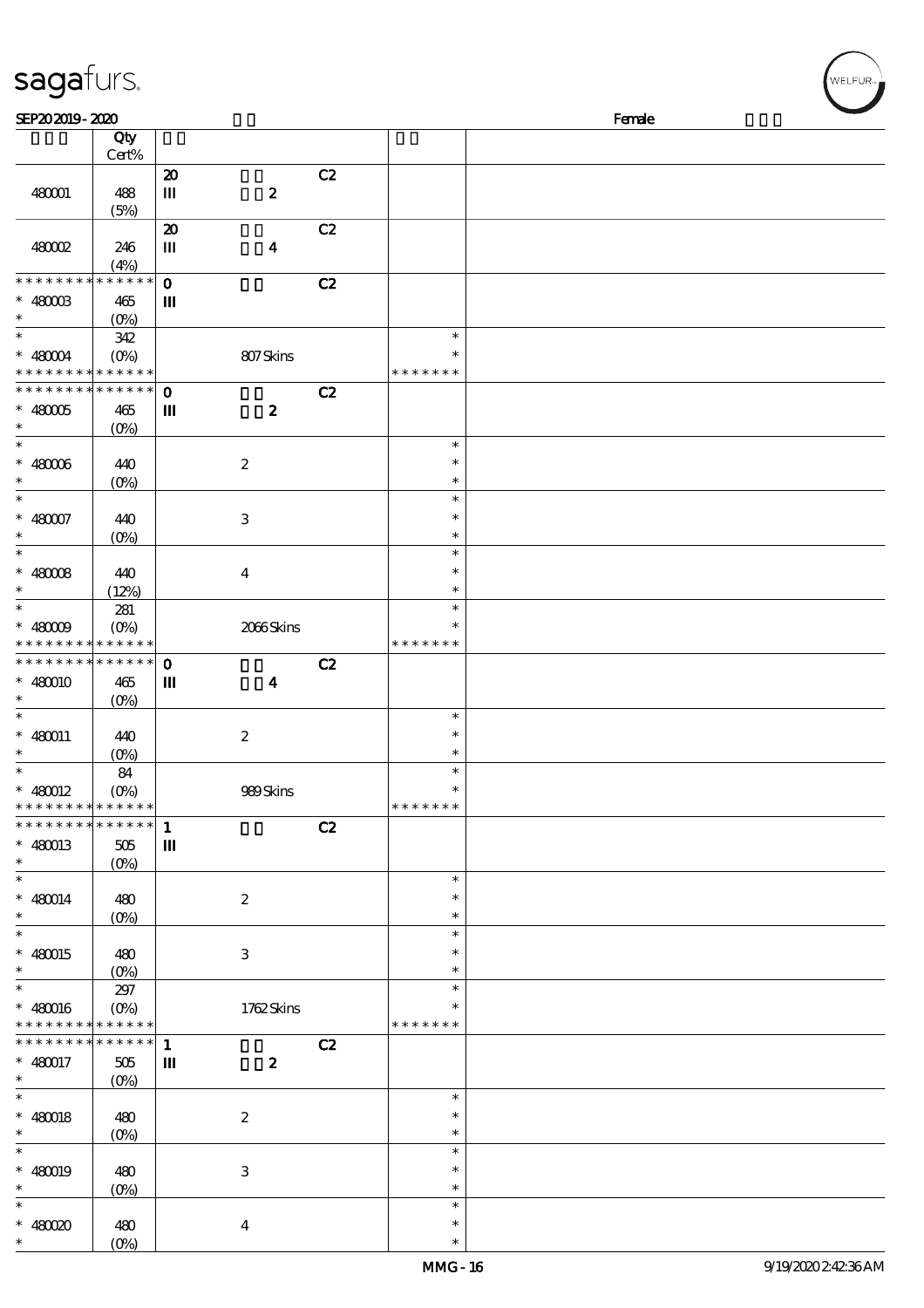| sagafurs.                                  |                   |                  |                  |               | WELFUR <sub>™</sub> |
|--------------------------------------------|-------------------|------------------|------------------|---------------|---------------------|
| SEP202019-2020                             |                   |                  |                  |               | Female              |
|                                            | Qty               |                  |                  |               |                     |
|                                            | Cert%             |                  |                  |               |                     |
| $\ast$                                     |                   | $\mathbf{1}$     | C2               | $\ast$        |                     |
| $* 480021$                                 | 480               | $\mathbf m$      | $\pmb{2}$        | $\ast$        |                     |
| $\ast$                                     | $(0\%)$           |                  |                  | $\ast$        |                     |
| $\ast$                                     |                   |                  |                  | $\ast$        |                     |
| $* 480022$                                 | 480               |                  | $\,6\,$          | $\ast$        |                     |
| $\ast$                                     | $(0\%)$           |                  |                  | $\ast$        |                     |
| $\ast$                                     |                   |                  |                  | $\ast$        |                     |
| $* 480023$                                 | 480               |                  | $\boldsymbol{7}$ | $\ast$        |                     |
| $\ast$                                     | $(O\%)$           |                  |                  | $\ast$        |                     |
| $\overline{\phantom{1}}$                   |                   |                  |                  | $\ast$        |                     |
| $* 480024$                                 | 480               |                  | $\bf 8$          | $\ast$        |                     |
|                                            | $(O\%)$           |                  |                  | $\ast$        |                     |
| $\ast$                                     | 410               |                  |                  | $\ast$        |                     |
| $* 480025$                                 | $(O\%)$           |                  | 4275Skins        | $\ast$        |                     |
| * * * * * * * *                            | * * * * * *       |                  |                  | * * * * * * * |                     |
| * * * * * * * *                            | * * * * * *       | $\mathbf{1}$     | C2               |               |                     |
| $* 480026$                                 | $505\,$           | $\mathbf{m}$     | $\boldsymbol{4}$ |               |                     |
| $\ast$                                     | $(0\%)$           |                  |                  |               |                     |
| $\ast$                                     |                   |                  |                  | $\ast$        |                     |
| $* 480027$                                 | 480               |                  | $\boldsymbol{2}$ | $\ast$        |                     |
| $\ast$                                     | $(0\%)$           |                  |                  | $\ast$        |                     |
| $\ast$                                     |                   |                  |                  | $\ast$        |                     |
|                                            |                   |                  |                  | $\ast$        |                     |
| $* 480028$<br>$\ast$                       | 480               |                  | $\,3$            | $\ast$        |                     |
| $\ast$                                     | (O <sub>0</sub> ) |                  |                  | $\ast$        |                     |
|                                            |                   |                  |                  | $\ast$        |                     |
| $* 480029$<br>$\ast$                       | 480               |                  | $\boldsymbol{4}$ | $\ast$        |                     |
| $\ast$                                     | $(O\%)$           |                  |                  |               |                     |
|                                            |                   |                  |                  | $\ast$        |                     |
| $*$ 480030                                 | 480               |                  | $\mathbf 5$      | $\ast$        |                     |
|                                            | $(0\%)$           |                  |                  | $\ast$        |                     |
| $\ast$                                     |                   |                  |                  | $\ast$        |                     |
| $* 480031$                                 | 480               |                  | $\,6\,$          | $\ast$        |                     |
| $\ast$                                     | (0%)              |                  |                  | $\ast$        |                     |
| $\ast$                                     |                   |                  |                  | $\ast$        |                     |
| $* 480022$                                 | 480               |                  | $\tau$           | $\ast$        |                     |
| $\ast$                                     | $(O\!/\!o)$       |                  |                  | $\ast$        |                     |
| $\ast$                                     |                   |                  |                  | $\ast$        |                     |
| $* 480033$                                 | 480               |                  | 8                | $\ast$        |                     |
| $\ast$                                     | $(0\%)$           |                  |                  | $\ast$        |                     |
| $\ast$                                     |                   |                  |                  | $\ast$        |                     |
| $* 480034$                                 | 480               |                  | $\boldsymbol{9}$ | $\ast$        |                     |
| $\ast$                                     | $(0\%)$           |                  |                  | $\ast$        |                     |
| $\ast$                                     |                   |                  |                  | $\ast$        |                     |
| $* 480035$                                 | 480               |                  | $10\,$           | $\ast$        |                     |
| $\ast$<br>$\overline{\phantom{0}}$         | $(0\%)$           |                  |                  | $\ast$        |                     |
|                                            | 331               |                  |                  | $\ast$        |                     |
| $* 480036$                                 | $(O\%)$           |                  | 5156Skins        | $\ast$        |                     |
| * * * * * * * * * * * * * *                |                   |                  |                  | * * * * * * * |                     |
| * * * * * * * *                            | $******$          | $\boldsymbol{z}$ | C2               |               |                     |
| $* 480037$                                 | $505\,$           | Ш                |                  |               |                     |
| $\ast$                                     | $(O\!/\!\delta)$  |                  |                  |               |                     |
| $\ast$                                     |                   |                  |                  | $\ast$        |                     |
| $* 48008$                                  | 480               |                  | $\boldsymbol{2}$ | $\ast$        |                     |
| $\ast$                                     | $(0\%)$           |                  |                  | $\ast$        |                     |
| $\ast$                                     | 192               |                  |                  | $\ast$        |                     |
| $* 480039$                                 |                   |                  | 1177Skins        | $\ast$        |                     |
| * * * * * * * * <mark>* * * * * * *</mark> |                   |                  |                  | * * * * * * * |                     |
| * * * * * * * *                            | $* * * * * * *$   | $\boldsymbol{z}$ | C2               |               |                     |
| $* 480040$                                 | 505               | Ш                | $\boldsymbol{z}$ |               |                     |
| $\ast$                                     | $(O\%)$           |                  |                  |               |                     |

(0%)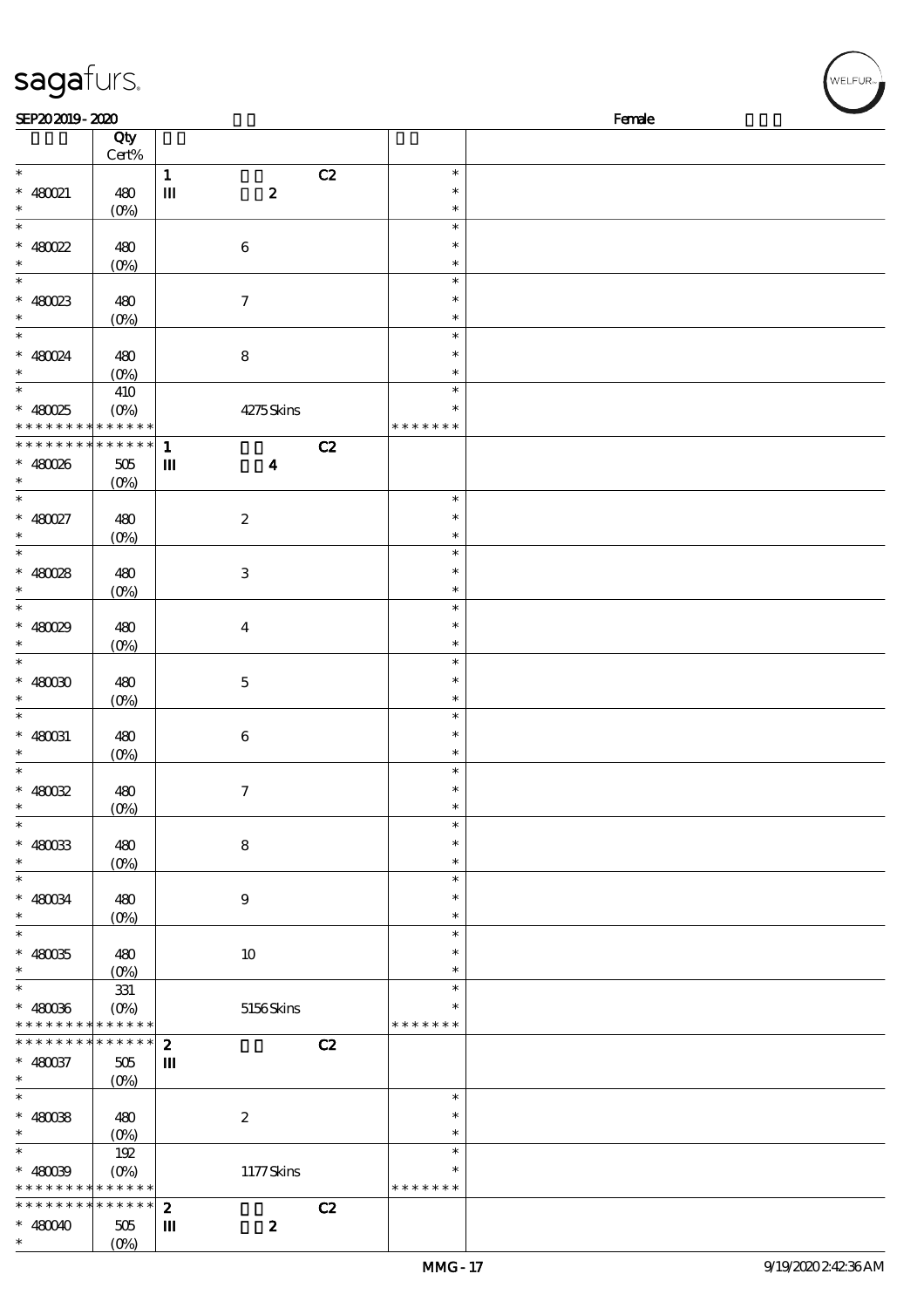| sagafurs.                                                |                |                                  |    |                         |        |
|----------------------------------------------------------|----------------|----------------------------------|----|-------------------------|--------|
| SEP202019-2020                                           | Qty            |                                  |    |                         | Female |
|                                                          | $Cert\%$       |                                  |    |                         |        |
| $\ast$                                                   |                | $\boldsymbol{2}$                 | C2 | $\ast$                  |        |
| $* 480041$                                               | 480            | $\pmb{2}$<br>$\mathbf m$         |    | $\ast$                  |        |
| $\ast$                                                   | (4%)           |                                  |    | $\ast$                  |        |
| $\ast$<br>$* 480042$                                     |                |                                  |    | $\ast$<br>$\ast$        |        |
| $\ast$                                                   | 480<br>$(0\%)$ | $\,3$                            |    | $\ast$                  |        |
| $\ast$                                                   |                |                                  |    | $\ast$                  |        |
| $* 480043$                                               | 480            | $\boldsymbol{4}$                 |    | $\ast$                  |        |
| $\ast$                                                   | $(0\%)$        |                                  |    | $\ast$                  |        |
| $\ast$                                                   |                |                                  |    | $\ast$                  |        |
| $* 480044$                                               | 480            | $\mathbf 5$                      |    | $\ast$                  |        |
| $\ast$<br>$\ast$                                         | $(0\%)$        |                                  |    | $\ast$<br>$\ast$        |        |
| $* 480045$                                               | 480            | $\boldsymbol{6}$                 |    | $\ast$                  |        |
| $\ast$                                                   | $(0\%)$        |                                  |    | $\ast$                  |        |
| $\ast$                                                   |                |                                  |    | $\ast$                  |        |
| $* 480046$                                               | 480            | $\tau$                           |    | $\ast$                  |        |
| $\ast$                                                   | $(0\%)$        |                                  |    | $\ast$                  |        |
| $\ast$                                                   | 314            |                                  |    | $\ast$                  |        |
| $* 480047$<br>* * * * * * * * <mark>* * * * * *</mark>   | $(O\%)$        | 3699Skins                        |    | $\ast$<br>* * * * * * * |        |
| * * * * * * * * * * * * * *                              |                | $\boldsymbol{z}$                 | C2 |                         |        |
| $* 480048$                                               | 505            | $\mathbf{m}$<br>$\boldsymbol{4}$ |    |                         |        |
| $\ast$                                                   | $(O\%)$        |                                  |    |                         |        |
| $\ast$                                                   |                |                                  |    | $\ast$                  |        |
| $* 480049$                                               | 480            | $\boldsymbol{2}$                 |    | $\ast$                  |        |
| $\ast$                                                   | $(0\%)$        |                                  |    | $\ast$                  |        |
| $\ast$                                                   |                |                                  |    | $\ast$<br>$\ast$        |        |
| $* 48000$<br>$\ast$                                      | 480<br>$(0\%)$ | $\,3$                            |    | $\ast$                  |        |
| $\ast$                                                   |                |                                  |    | $\ast$                  |        |
| $* 480051$                                               | 480            | $\boldsymbol{4}$                 |    | $\ast$                  |        |
| $\ast$                                                   | $(0\%)$        |                                  |    | $\ast$                  |        |
| $\ast$                                                   |                |                                  |    | $\ast$                  |        |
| $* 480052$                                               | 480            | $\mathbf 5$                      |    | $\ast$                  |        |
| $\ast$<br>$\overline{\phantom{0}}$                       | $(0\%)$        |                                  |    | $\ast$<br>$\ast$        |        |
| $* 480053$                                               | 480            | $\,6\,$                          |    | $\ast$                  |        |
| $\ast$                                                   | $(0\%)$        |                                  |    | $\ast$                  |        |
| $\overline{\phantom{0}}$                                 |                |                                  |    | $\ast$                  |        |
| $* 480054$                                               | 480            | $\boldsymbol{7}$                 |    | $\ast$                  |        |
| $\ast$                                                   | $(0\%)$        |                                  |    | $\ast$                  |        |
| $\ast$                                                   |                |                                  |    | $\ast$                  |        |
| $* 480055$                                               | 480            | $\bf 8$                          |    | $\ast$                  |        |
| $\ast$<br>$\overline{\ast}$                              | $(0\%)$        |                                  |    | $\ast$<br>$\ast$        |        |
| $* 480056$                                               | 480            | $\boldsymbol{9}$                 |    | $\ast$                  |        |
| $\ast$                                                   | $(0\%)$        |                                  |    | $\ast$                  |        |
| $\ast$                                                   |                |                                  |    | $\ast$                  |        |
| $* 480057$                                               | 480            | $10$                             |    | $\ast$                  |        |
| $\ast$                                                   | $(0\%)$        |                                  |    | $\ast$                  |        |
| $\ast$                                                   | 218            |                                  |    | $\ast$                  |        |
| $* 480058$<br>* * * * * * * * <mark>* * * * * * *</mark> | $(0\%)$        | 5043Skins                        |    | $\ast$<br>* * * * * * * |        |
|                                                          |                | $\mathbf{3}$                     | C2 |                         |        |
| 480059                                                   | 275            | $\mathbf m$                      |    |                         |        |
|                                                          | $(0\%)$        |                                  |    |                         |        |
|                                                          |                | $\mathbf{3}$                     | C2 |                         |        |
| 48000                                                    | $383\,$        | $\pmb{2}$<br>Ш                   |    |                         |        |

 $(0%)$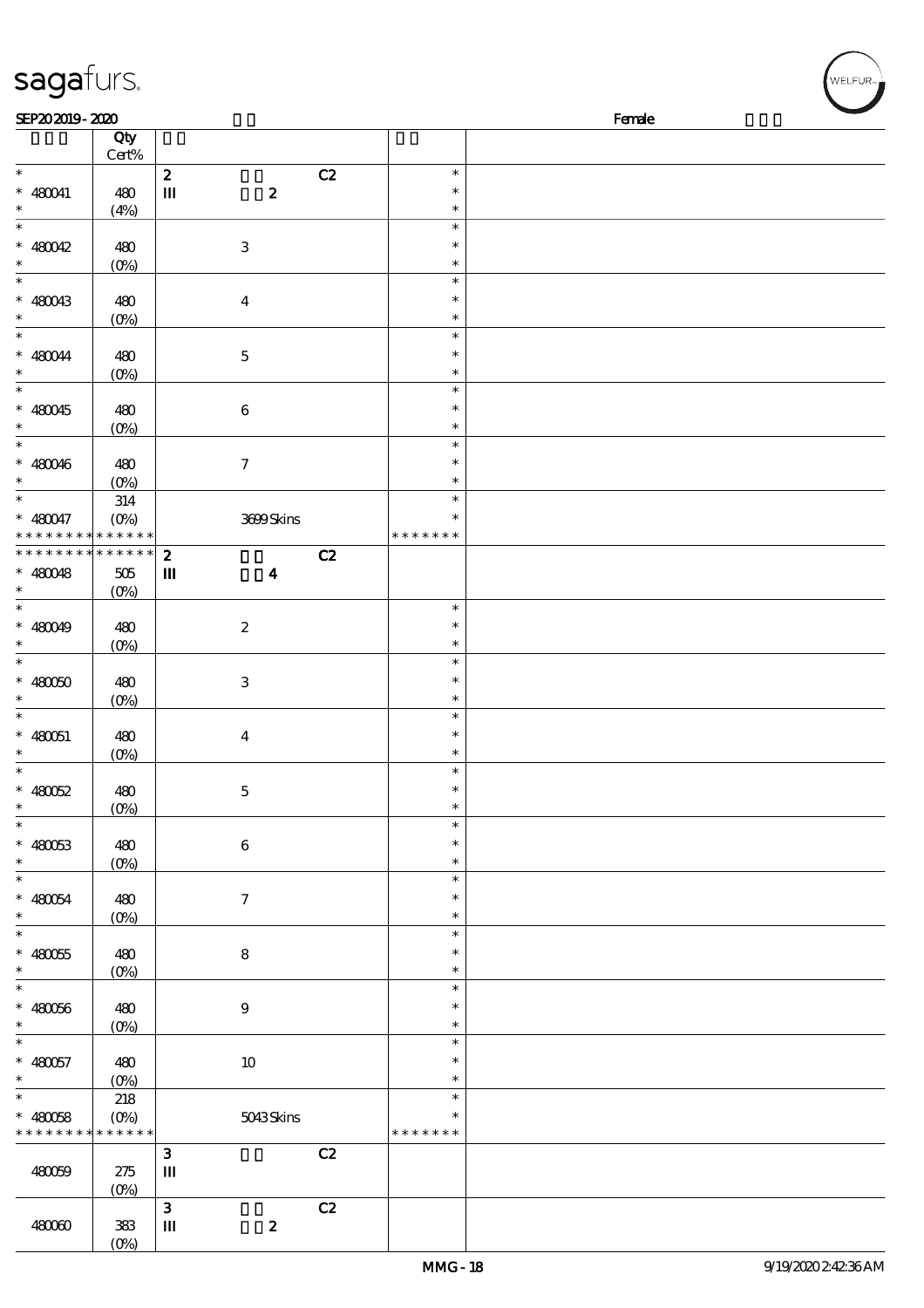| sagafurs.                     |                     |                  |                  |        |               | WELFUR <sub>™</sub> |
|-------------------------------|---------------------|------------------|------------------|--------|---------------|---------------------|
| SEP202019-2020                |                     |                  |                  | Female |               |                     |
|                               | Qty                 |                  |                  |        |               |                     |
|                               | Cert%               |                  |                  |        |               |                     |
| * * * * * * * * * * * * * * * |                     | 3                |                  | C2     |               |                     |
| $* 480061$                    | 525                 | Ш                | $\boldsymbol{4}$ |        |               |                     |
| $\ast$                        | $(O\%)$             |                  |                  |        |               |                     |
| $\ast$                        |                     |                  |                  |        | $\ast$        |                     |
| $* 48002$                     | 500                 |                  | $\boldsymbol{2}$ |        | $\ast$        |                     |
| $\ast$                        | $(0\%)$             |                  |                  |        | $\ast$        |                     |
| $\ast$                        | 242                 |                  |                  |        | $\ast$        |                     |
| $* 48003$                     | $(O\%)$             |                  | 1267Skins        |        | $\ast$        |                     |
|                               | * * * * * * * * * * |                  |                  |        | * * * * * * * |                     |
| * * * * * * * * * * * * * * * |                     | $\boldsymbol{4}$ |                  | C2     |               |                     |
| $* 480064$                    | 505                 | Ш                | 4                |        |               |                     |
| $\ast$                        | (O <sub>0</sub> )   |                  |                  |        |               |                     |
| $\ast$                        | 68                  |                  |                  |        | $\ast$        |                     |
| $* 48005$                     | $(O\%)$             |                  | 573Skins         |        | $\ast$        |                     |
| * * * * * * * * * * * * * *   |                     |                  |                  |        | * * * * * * * |                     |

╱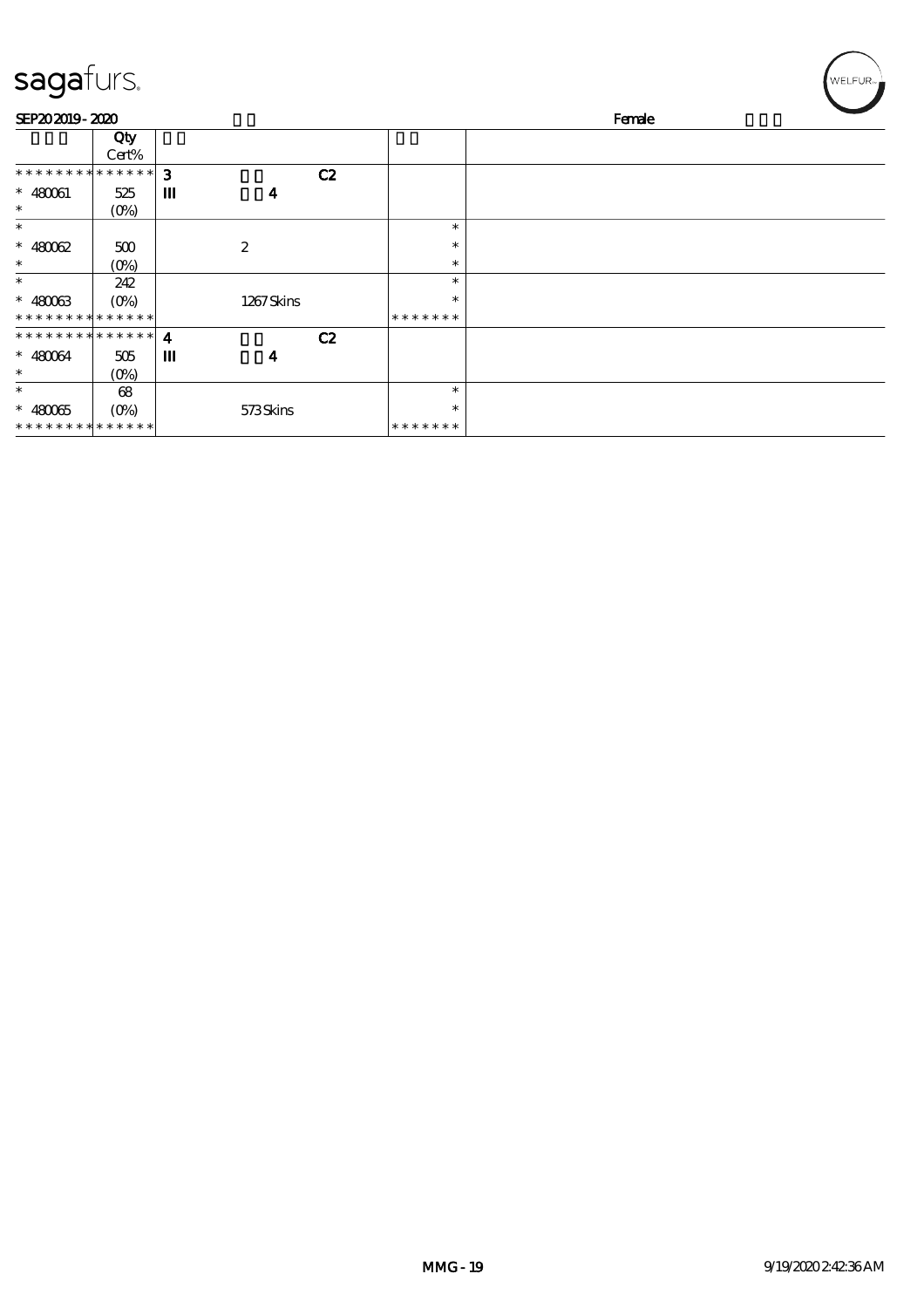| SEP202019-2020                             |                                 |                             |                  |    |               | Female |
|--------------------------------------------|---------------------------------|-----------------------------|------------------|----|---------------|--------|
|                                            | Qty                             |                             |                  |    |               |        |
|                                            | Cert%                           |                             |                  |    |               |        |
|                                            |                                 | $\mathbf{O}$                | $\mathcal{L}$    | C2 |               |        |
| 480101                                     | 210                             | (SI)                        |                  |    |               |        |
|                                            | $(0\%)$                         |                             |                  |    |               |        |
| * * * * * * * *                            | * * * * * *                     | 200                         | X /              | C2 |               |        |
| $*$ 480102                                 | 465                             | $\boldsymbol{\mathrm{(S)}}$ |                  |    |               |        |
| $\ast$                                     | $(O\%)$                         |                             |                  |    |               |        |
| $\ast$                                     | 128                             |                             |                  |    | $\ast$        |        |
| $* 480103$                                 | $(O\!/\!\!\delta)$              |                             | 593Skins         |    | $\ast$        |        |
| * * * * * * * * <mark>* * * * * * *</mark> |                                 |                             |                  |    | * * * * * * * |        |
| * * * * * * * *                            | $******$                        | $\mathbf 0$                 | $\mathcal{L}$    | C2 |               |        |
| $* 480104$                                 | 425                             | $\boldsymbol{\mathrm{(S)}}$ |                  |    |               |        |
| $\ast$                                     | $(0\%)$                         |                             |                  |    |               |        |
|                                            | 263                             |                             |                  |    | $\ast$        |        |
| $* 480105$                                 | $(O\!\!\!\!\!\!\backslash\rho)$ |                             | 688Skins         |    | $\ast$        |        |
| * * * * * * * *                            | * * * * * *                     |                             |                  |    | * * * * * * * |        |
|                                            |                                 | $\mathbf{1}$                | $\mathcal{L}$    | C2 |               |        |
| 480106                                     | 228                             | (SI)                        |                  |    |               |        |
|                                            | $(O\%)$                         |                             |                  |    |               |        |
| * * * * * * * *                            | * * * * * *                     | $\mathbf{1}$                | X /              | C2 |               |        |
| $* 480107$                                 | 465                             | $\boldsymbol{\mathsf{(S)}}$ |                  |    |               |        |
| $\ast$                                     | $(O\%)$                         |                             |                  |    |               |        |
| $\ast$                                     |                                 |                             |                  |    | $\ast$        |        |
| $* 480108$                                 |                                 |                             | $\boldsymbol{2}$ |    | $\ast$        |        |
| $\ast$                                     | 440                             |                             |                  |    | $\ast$        |        |
| $\ast$                                     | $(0\%)$                         |                             |                  |    | $\ast$        |        |
|                                            |                                 |                             |                  |    | $\ast$        |        |
| $* 480109$<br>$\ast$                       | 440                             |                             | $\,3$            |    | $\ast$        |        |
| $\ast$                                     | $(O\%)$                         |                             |                  |    | $\ast$        |        |
|                                            |                                 |                             |                  |    |               |        |
| $* 480110$                                 | 440                             |                             | $\boldsymbol{4}$ |    | $\ast$        |        |
| $\ast$                                     | $(O\%)$                         |                             |                  |    | $\ast$        |        |
| $\ast$                                     | 391                             |                             |                  |    | $\ast$        |        |
| $* 480111$                                 | $(O\!\!\!\!\!\!\backslash\rho)$ |                             | 2176Skins        |    | $\ast$        |        |
| * * * * * * * *                            | * * * * * *                     |                             |                  |    | * * * * * * * |        |
| * * * * * * * *                            | * * * * * *                     | $\mathbf{1}$                | $\mathcal{L}$    | C2 |               |        |
| $* 480112$                                 | 465                             | $\boldsymbol{\mathsf{(S)}}$ |                  |    |               |        |
|                                            | (0%)                            |                             |                  |    |               |        |
| $\ast$                                     |                                 |                             |                  |    | $\ast$        |        |
| $* 480113$                                 | 440                             |                             | $\boldsymbol{2}$ |    | $\ast$        |        |
| $\ast$                                     | $(O\%)$                         |                             |                  |    | $\ast$        |        |
| $\ast$                                     | 86                              |                             |                  |    | $\ast$        |        |
| $* 480114$                                 | $(O\%)$                         |                             | 991 Skins        |    | $\ast$        |        |
| * * * * * * * *                            | * * * * * *                     |                             |                  |    | * * * * * * * |        |
|                                            |                                 | $\boldsymbol{z}$            | $\mathcal{L}$    | C2 |               |        |
| 480115                                     | 232                             | (SI)                        |                  |    |               |        |
|                                            | $(O\%)$                         |                             |                  |    |               |        |
| * * * * * * * *                            | * * * * * *                     | $\mathbf{z}$                | X /              | C2 |               |        |
| $* 480116$                                 | 465                             | $\boldsymbol{\mathcal{S}}$  |                  |    |               |        |
| $\ast$                                     | (O <sub>0</sub> )               |                             |                  |    |               |        |
| $\ast$                                     |                                 |                             |                  |    | $\ast$        |        |
| $* 480117$                                 | 440                             |                             | $\boldsymbol{2}$ |    | $\ast$        |        |
| $\ast$                                     | $(O\!/\!\!\delta)$              |                             |                  |    | $\ast$        |        |
| $\ast$                                     |                                 |                             |                  |    | $\ast$        |        |
| $* 480118$                                 | 440                             |                             | $\,3$            |    | $\ast$        |        |
| $\ast$                                     | $(O\%)$                         |                             |                  |    | $\ast$        |        |
| $\ast$                                     | 291                             |                             |                  |    | $\ast$        |        |
| $* 480119$                                 | $(O\%)$                         |                             | 1636Skins        |    | $\ast$        |        |
| * * * * * * * *                            | * * * * * *                     |                             |                  |    | * * * * * * * |        |
| * * * * * * * *                            | * * * * * *                     | $\boldsymbol{z}$            | $\mathcal{L}$    | C2 |               |        |
| $* 480120$                                 | 465                             | $\boldsymbol{\mathrm{(S)}}$ |                  |    |               |        |
|                                            |                                 |                             |                  |    |               |        |

\*\*

sagafurs.

 $\frac{465}{(0\%)}$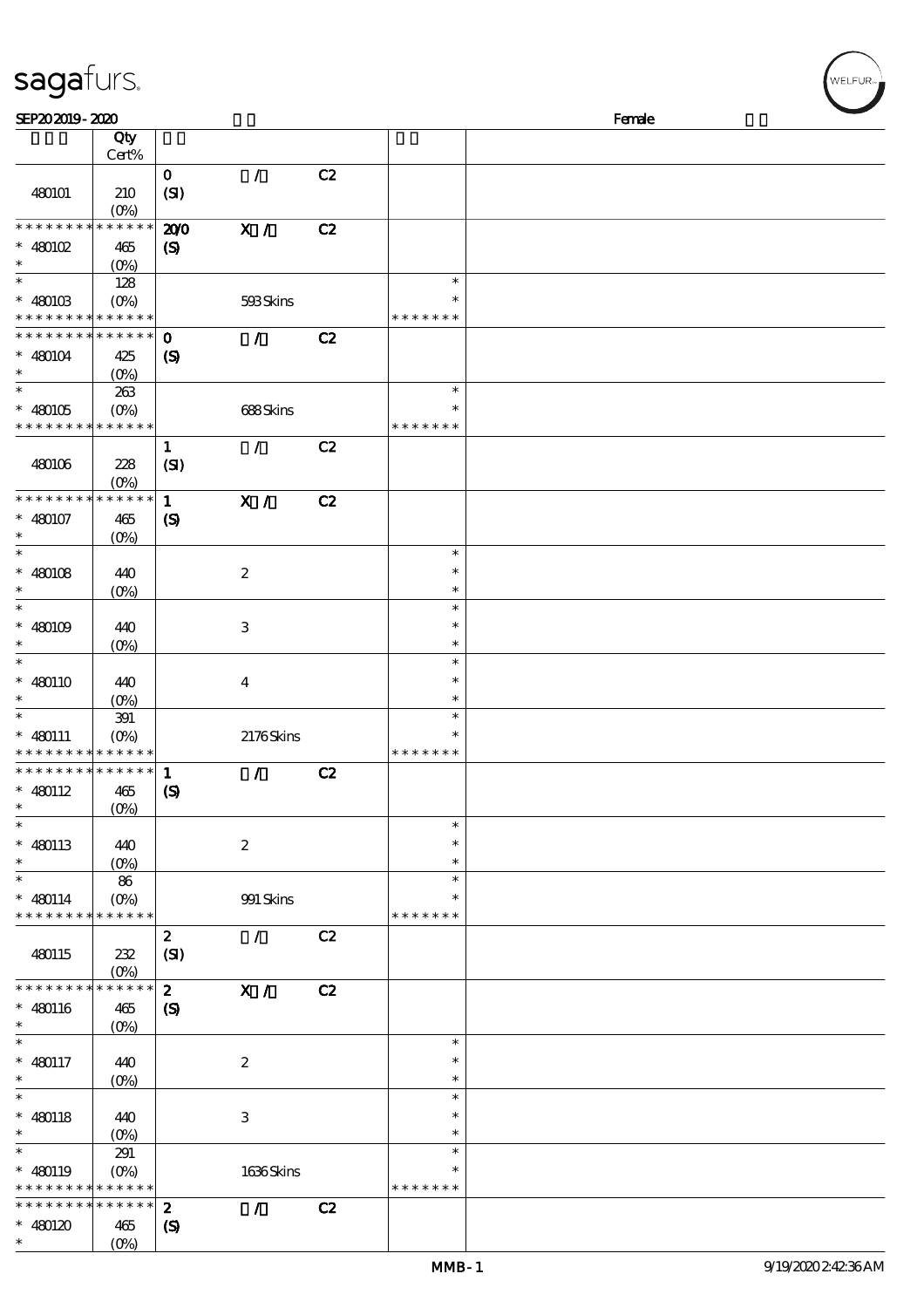| sagafurs.                                  |                           |                             |                  |    |               | WELFUR <sub>™</sub> |
|--------------------------------------------|---------------------------|-----------------------------|------------------|----|---------------|---------------------|
| SEP202019-2020                             |                           |                             |                  |    |               | Female              |
|                                            | Qty                       |                             |                  |    |               |                     |
|                                            | Cert%                     |                             |                  |    |               |                     |
| $\ast$                                     |                           | $\boldsymbol{z}$            | $\mathcal{L}$    | C2 | $\ast$        |                     |
| $* 480121$                                 | 440                       |                             |                  |    | $\ast$        |                     |
| $\ast$                                     |                           | $\boldsymbol{S}$            |                  |    | $\ast$        |                     |
| $\ast$                                     | $(0\%)$                   |                             |                  |    | $\ast$        |                     |
|                                            | $378\,$                   |                             |                  |    | $\ast$        |                     |
| $* 480122$                                 | (O <sub>0</sub> )         |                             | 1283Skins        |    |               |                     |
| * * * * * * *                              | * * * * * *               |                             |                  |    | * * * * * * * |                     |
|                                            |                           | $\mathbf{3}$                | X /              | C2 |               |                     |
| 480123                                     | 40B                       | $\boldsymbol{S}$            |                  |    |               |                     |
|                                            | (O <sub>0</sub> )         |                             |                  |    |               |                     |
|                                            |                           | $\mathbf{3}$                | $\overline{1}$   | C2 |               |                     |
| 480124                                     | 288                       | $\boldsymbol{S}$            |                  |    |               |                     |
|                                            | $(0\%)$                   |                             |                  |    |               |                     |
|                                            |                           |                             |                  |    |               | Female              |
|                                            |                           |                             |                  |    |               |                     |
|                                            |                           |                             |                  |    |               |                     |
|                                            |                           | $\mathbf 0$                 | X /              | C2 |               |                     |
| 480126                                     | 328                       | $\boldsymbol{\mathrm{(S)}}$ | 1                |    |               |                     |
|                                            | $(O\%)$                   |                             |                  |    |               |                     |
|                                            |                           | $\mathbf 0$                 | $\mathcal{L}$    | C2 |               |                     |
| 480127                                     | 261                       | $\mathcal{S}$               | $\mathbf{1}$     |    |               |                     |
|                                            | $(0\%)$                   |                             |                  |    |               |                     |
|                                            |                           | $\mathbf 0$                 | X /              | C2 |               |                     |
|                                            |                           |                             |                  |    |               |                     |
| 480128                                     | 228                       | $\boldsymbol{S}$            | $\boldsymbol{2}$ |    |               |                     |
|                                            | (O <sub>0</sub> )         |                             |                  |    |               |                     |
|                                            |                           | $\mathbf 0$                 | $\mathcal{L}$    | C2 |               |                     |
| 480129                                     | 204                       | $\boldsymbol{S}$            | $\boldsymbol{z}$ |    |               |                     |
|                                            | $(O\%)$                   |                             |                  |    |               |                     |
| * * * * * * * *                            | * * * * * *               | O(1)                        | $\mathcal{L}$    | C2 |               |                     |
| $* 480130$                                 | 485                       | (S)                         | $\mathbf{1}$     |    |               |                     |
|                                            | $(O\%)$                   |                             |                  |    |               |                     |
| $\ast$                                     | 463                       |                             |                  |    | $\ast$        |                     |
| $* 480131$                                 | $(0\%)$                   |                             | 948Skins         |    | $\ast$        |                     |
| * * * * * * * * <mark>* * * * * * *</mark> |                           |                             |                  |    | * * * * * * * |                     |
| * * * * * * * * * * * * * *                |                           | $\mathbf{1}$                | X /              | C2 |               |                     |
| $* 480132$                                 | 465                       | $\boldsymbol{\mathcal{S}}$  | 1                |    |               |                     |
| $\ast$                                     | $(O\%)$                   |                             |                  |    |               |                     |
| $\ast$                                     |                           |                             |                  |    | $\ast$        |                     |
| $* 480133$                                 | 440                       |                             | $\boldsymbol{2}$ |    | ∗             |                     |
| $\ast$                                     | $(O\%)$                   |                             |                  |    | $\ast$        |                     |
| $\ast$                                     | $335\,$                   |                             |                  |    | $\ast$        |                     |
| $* 480134$                                 | $(O\!\!\!\!\!\!\!/\,\!o)$ |                             | 1240Skins        |    | $\ast$        |                     |
| * * * * * * * * * * * * * *                |                           |                             |                  |    | * * * * * * * |                     |
| * * * * * * * * * * * * * *                |                           | $\mathbf{1}$                | $\mathcal{L}$    | C2 |               |                     |
| $* 480135$                                 |                           |                             |                  |    |               |                     |
| $\ast$                                     | 465                       | (S)                         | $\mathbf{1}$     |    |               |                     |
| $\ast$                                     | $(O\%)$                   |                             |                  |    | $\ast$        |                     |
|                                            | 182                       |                             |                  |    |               |                     |
| $* 480136$                                 | $(O\% )$                  |                             | 647Skins         |    |               |                     |
| * * * * * * * * <mark>* * * * * *</mark>   |                           |                             |                  |    | * * * * * * * |                     |
|                                            |                           | $O$ <sup>1</sup>            | $\mathcal{L}$    | C2 |               |                     |
| 480137                                     | 487                       | (SI)                        | $\boldsymbol{z}$ |    |               |                     |
|                                            | $(O\%)$                   |                             |                  |    |               |                     |
| * * * * * * * *                            | * * * * * *               | $\mathbf{1}$                | X /              | C2 |               |                     |
| $* 480138$                                 | 465                       | $\boldsymbol{S}$            | $\boldsymbol{z}$ |    |               |                     |
| $\ast$                                     | (4%)                      |                             |                  |    |               |                     |
| $\ast$                                     | 263                       |                             |                  |    | $\ast$        |                     |
| $* 480139$                                 |                           |                             | 728Skins         |    | $\ast$        |                     |
| * * * * * * * * <mark>* * * * * *</mark>   |                           |                             |                  |    | * * * * * * * |                     |
|                                            |                           | $\mathbf{1}$                | $\mathcal{L}$    | C2 |               |                     |
| 480140                                     | 279                       | $\boldsymbol{S}$            | $\boldsymbol{z}$ |    |               |                     |
|                                            |                           |                             |                  |    |               |                     |

(0%)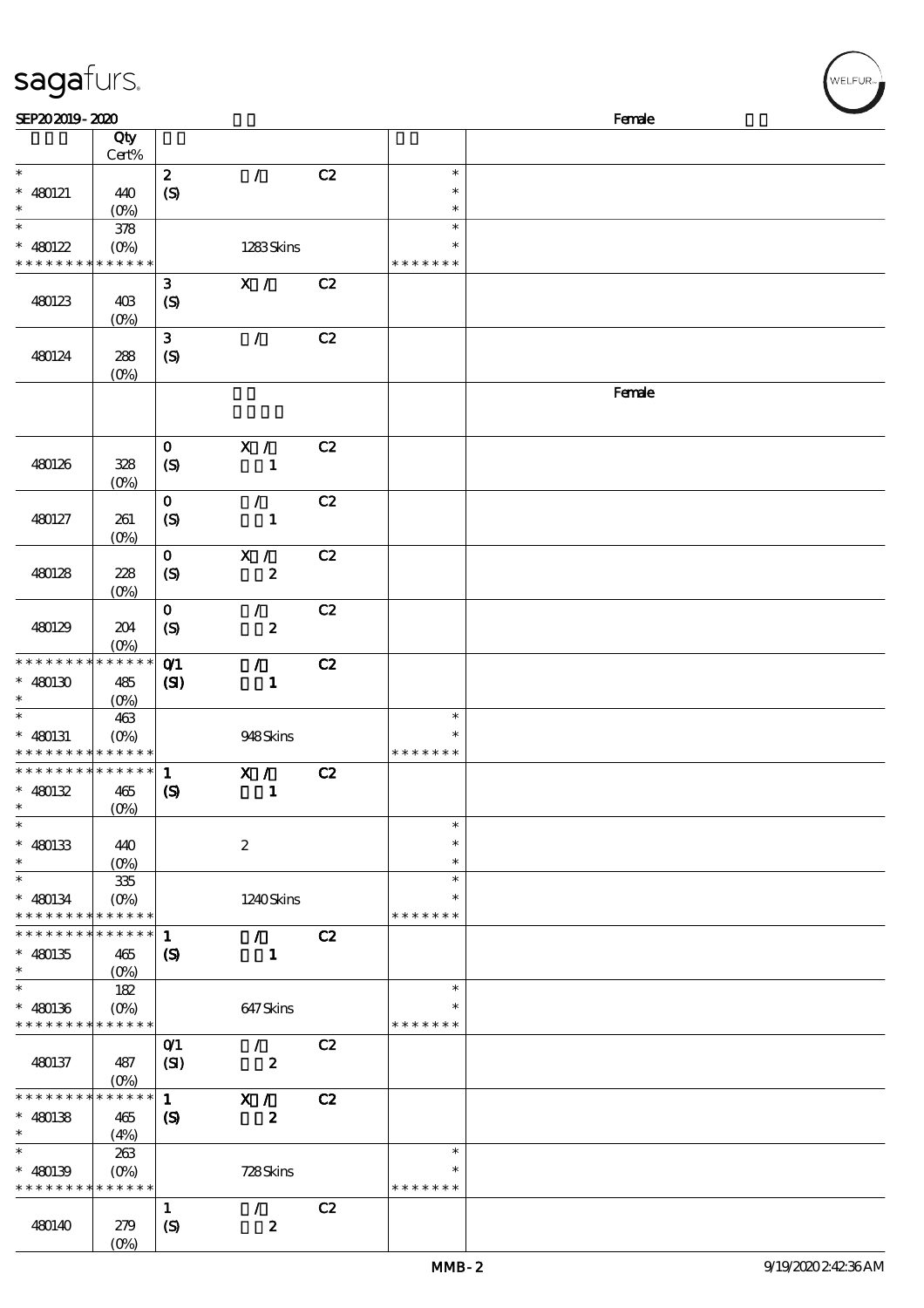| sagafurs.                                                 |                       |                      |                         |    |        |  |  |  |  |
|-----------------------------------------------------------|-----------------------|----------------------|-------------------------|----|--------|--|--|--|--|
| SEP202019-2020<br>Female                                  |                       |                      |                         |    |        |  |  |  |  |
|                                                           | Qty<br>Cert%          |                      |                         |    |        |  |  |  |  |
| 480141                                                    | 261<br>$(O\%)$        | $O$ $1$<br>(S)       | X /<br>$\mathbf{3}$     | C2 |        |  |  |  |  |
| 480142                                                    | 160<br>$(O\%)$        | O(1)<br>(S)          | $\mathbf 3$             | C2 |        |  |  |  |  |
| 480143                                                    | 476<br>$(O\%)$        | $O$ $1$<br>(SI)      | X /<br>$\boldsymbol{4}$ | C2 |        |  |  |  |  |
| 480144                                                    | 456<br>$(O\%)$        | O(1)<br>(SI)         | $\boldsymbol{4}$        | C2 |        |  |  |  |  |
| * * * * * * * * * * * * * *<br>480145<br>$\ast$<br>$\ast$ | 465<br>$(0\%)$        | O(1)<br>$\mathbf{Z}$ | X /<br>5                | C2 |        |  |  |  |  |
| $\ast$                                                    | $\boldsymbol{\omega}$ |                      |                         |    | $\ast$ |  |  |  |  |

|                                                        |                          |                                    |                           |    | <b>MMB-3</b>            | 9/19/202024236AM |
|--------------------------------------------------------|--------------------------|------------------------------------|---------------------------|----|-------------------------|------------------|
| $* 480160$<br>*                                        | 440<br>$(0\%)$           |                                    | $\boldsymbol{2}$          |    | $\ast$<br>$\ast$        |                  |
| $\ast$                                                 |                          |                                    |                           |    | $\ast$                  |                  |
| $* 480159$<br>$\ast$                                   | $465$<br>$(0\%)$         | $\boldsymbol{\mathrm{(S)}}$        | $\boldsymbol{z}$          |    |                         |                  |
| * * * * *                                              | *****                    | $\mathbf{z}$                       | X /                       | C2 |                         |                  |
| 480158                                                 | $297\,$<br>$(O\!/\!o)$   | (SI)                               | $\boldsymbol{z}$          |    |                         |                  |
|                                                        |                          | $\boldsymbol{z}$                   | $\mathcal{L}$             | C2 |                         |                  |
|                                                        | $(O_0)$                  |                                    |                           |    |                         |                  |
| 480157                                                 | 460                      | 1/2<br>(SI)                        | X /<br>$\boldsymbol{z}$   | C2 |                         |                  |
| * * * * * * * *                                        | * * * * * *              |                                    |                           |    | * * * * * * *           |                  |
| $* 480156$                                             | $(O\%)$                  |                                    | 1632Skins                 |    | ∗                       |                  |
| $\ast$                                                 | 287                      |                                    |                           |    | $\ast$                  |                  |
| $* 480155$<br>$\ast$                                   | 440<br>$(0\%)$           |                                    | $\ensuremath{\mathbf{3}}$ |    | $\ast$<br>$\ast$        |                  |
| $\ast$                                                 |                          |                                    |                           |    | $\ast$                  |                  |
| $\ast$                                                 | $(O_0)$                  |                                    |                           |    | $\ast$                  |                  |
| $* 480154$                                             | 440                      |                                    | $\boldsymbol{2}$          |    | $\ast$<br>$\ast$        |                  |
| *<br>$\ast$                                            | $(0\%)$                  |                                    |                           |    |                         |                  |
| $* 480153$                                             | 465                      | $\boldsymbol{\mathrm{(S)}}$        | $\mathbf{I}$              |    |                         |                  |
| * * * * * * * *                                        | ******                   | $\boldsymbol{2}$                   | $\mathcal{L}$             | C2 |                         |                  |
| $* 480152$<br>* * * * * * * * * * * * * *              | $(O\%)$                  |                                    | 1194Skins                 |    | * * * * * * *           |                  |
| $\ast$                                                 | 289                      |                                    |                           |    | $\ast$                  |                  |
| $\ast$                                                 | $(0\%)$                  |                                    |                           |    | $\ast$                  |                  |
| $* 480151$                                             | 440                      |                                    | $\boldsymbol{2}$          |    | $\ast$                  |                  |
| $\ast$<br>$\ast$                                       | (O <sub>0</sub> )        |                                    |                           |    | $\ast$                  |                  |
| $* 480150$                                             | 465                      | $\boldsymbol{\mathrm{(S)}}$        | $\mathbf{1}$              |    |                         |                  |
| * * * * * * * *                                        | ******                   | $\boldsymbol{z}$                   | X /                       | C2 |                         |                  |
| 480149                                                 | 363<br>(O <sub>0</sub> ) | (SI)                               | $\mathbf{1}$              |    |                         |                  |
|                                                        |                          | $\mathbf{z}$                       | $\mathcal{L}$             | C2 |                         |                  |
| * * * * * * * *                                        | ******                   |                                    |                           |    | * * * * * * *           |                  |
| $* 480148$                                             | $(O\!/\!\!\delta)$       |                                    | 583Skins                  |    | $\ast$                  |                  |
| $\ast$<br>$\ast$                                       | $(O\%)$<br>$98$          |                                    |                           |    | $\ast$                  |                  |
| $* 480147$                                             | 485                      | (S)                                | $\mathbf{5}$              |    |                         |                  |
| * * * * * * * * <mark>* * * * * *</mark>               |                          | O(1)                               | $\mathcal{L}$             | C2 |                         |                  |
| $* 480146$<br>* * * * * * * * <mark>* * * * * *</mark> | $(0\%)$                  |                                    | 534Skins                  |    | $\ast$<br>* * * * * * * |                  |
| $\ast$                                                 | $\boldsymbol{\Theta}$    |                                    |                           |    | $\ast$                  |                  |
| $\ast$                                                 | (O <sub>0</sub> )        |                                    |                           |    |                         |                  |
| * * * * * * * *<br>$* 480145$                          | $******$<br>465          | O(1)<br>(S)                        | X /<br>5                  | C2 |                         |                  |
|                                                        | (O <sub>0</sub> )        |                                    |                           |    |                         |                  |
| 480144                                                 | 456                      | (SI)                               | $\overline{\mathbf{4}}$   |    |                         |                  |
|                                                        | $(O_0)$                  | O(1)                               | $\mathcal{L}$             | C2 |                         |                  |
| 480143                                                 | 476                      | (SI)                               | $\boldsymbol{4}$          |    |                         |                  |
|                                                        |                          | $O$ <sup><math>\prime</math></sup> | X /                       | C2 |                         |                  |
| 480142                                                 | 160<br>$(0\%)$           | (S)                                | ${\bf 3}$                 |    |                         |                  |
|                                                        |                          | O(1)                               | $\mathcal{L}$             | C2 |                         |                  |
|                                                        | $(O\%)$                  |                                    |                           |    |                         |                  |

.<br>WELFUR-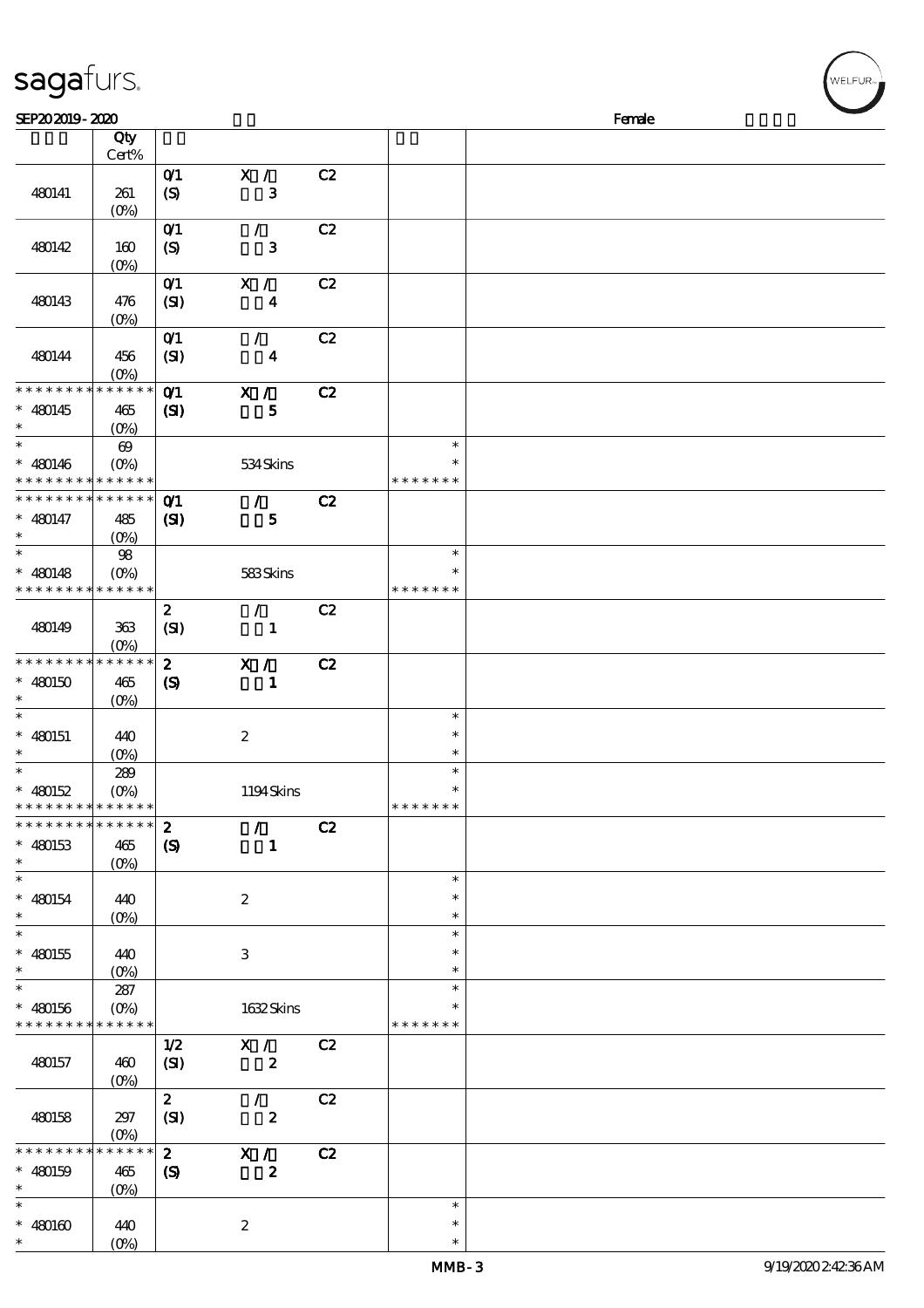|                                            | Qty                |                            |                  |    |               |  |
|--------------------------------------------|--------------------|----------------------------|------------------|----|---------------|--|
|                                            | Cert%              |                            |                  |    |               |  |
| $\ast$                                     | 96                 | $\boldsymbol{z}$           | X /              | C2 | $\ast$        |  |
| $* 480161$                                 | $(O\%)$            | $\boldsymbol{S}$           | $\pmb{2}$        |    | $\ast$        |  |
| * * * * * * * * * * * * * *                |                    |                            |                  |    | * * * * * * * |  |
| * * * * * * * * <mark>* * * * * *</mark> * |                    | $\boldsymbol{z}$           | $\mathcal{L}$    | C2 |               |  |
| $* 480162$                                 | 465                | $\boldsymbol{S}$           | $\boldsymbol{z}$ |    |               |  |
| $\ast$                                     | $(O\%)$            |                            |                  |    |               |  |
| $\ast$                                     | 334                |                            |                  |    | $\ast$        |  |
| $* 480163$                                 | $(O\!/\!\!\delta)$ |                            | 799Skins         |    | $\ast$        |  |
| * * * * * * * * * * * * * *                |                    |                            |                  |    | * * * * * * * |  |
|                                            |                    | 1/2                        | $\mathcal{L}$    | C2 |               |  |
| 480164                                     | 138                | (SI)                       | $\mathbf{3}$     |    |               |  |
|                                            | $(O\%)$            | $\boldsymbol{z}$           | X /              | C2 |               |  |
| 480165                                     | 236                | $\boldsymbol{S}$           | ${\bf 3}$        |    |               |  |
|                                            | (O <sub>0</sub> )  |                            |                  |    |               |  |
|                                            |                    | $\boldsymbol{z}$           | $\mathcal{L}$    | C2 |               |  |
| 480166                                     | 135                | $\boldsymbol{S}$           | $\mathbf{3}$     |    |               |  |
|                                            | $(O\%)$            |                            |                  |    |               |  |
|                                            |                    | 1/2                        |                  | C2 |               |  |
| 480167                                     | 225                | (SI)                       | $\bf 6$          |    |               |  |
|                                            | (O <sub>0</sub> )  |                            |                  |    |               |  |
|                                            |                    | $\mathbf{3}$               | X /              | C2 |               |  |
| 480168                                     | 496                | $\boldsymbol{S}$           | $\mathbf{1}$     |    |               |  |
|                                            | (O <sub>0</sub> )  |                            |                  |    |               |  |
|                                            |                    | $\mathbf{3}$               | $\mathcal{L}$    | C2 |               |  |
| 480169                                     | 345                | $\boldsymbol{S}$           | $\mathbf{1}$     |    |               |  |
|                                            | $(O\!/\!o)$        |                            |                  |    |               |  |
|                                            |                    | $\mathbf{3}$               | $\mathcal{L}$    | C2 |               |  |
| 480170                                     | 394                | (SI)                       | $\pmb{2}$        |    |               |  |
|                                            | $(0\%)$            |                            |                  |    |               |  |
|                                            |                    | 3 <sup>1</sup>             | X /              | C2 |               |  |
| 480171                                     | 386                | $\boldsymbol{\mathcal{S}}$ | $\boldsymbol{2}$ |    |               |  |
|                                            | (O <sub>0</sub> )  |                            |                  |    |               |  |
|                                            | 202                | $\mathbf{3}$               | $\mathcal{L}$    | C2 |               |  |
| 480172                                     | $(0\%)$            | $\boldsymbol{S}$           | $\pmb{2}$        |    |               |  |
|                                            |                    | $\mathbf{3}$               | X /              | C2 |               |  |
| 480173                                     | 259                | (S)                        | $\mathbf{3}$     |    |               |  |
|                                            | (O <sub>0</sub> )  |                            |                  |    |               |  |
|                                            |                    | 2/3                        | $X / \sqrt{2}$   | C2 |               |  |
| 480174                                     | 381                | (SI)                       | $\boldsymbol{4}$ |    |               |  |
|                                            | $(O\%)$            |                            |                  |    |               |  |
| * * * * * * * *                            | * * * * * *        | 2/3                        | $\mathcal{L}$    | C2 |               |  |
| $* 480175$                                 | 485                | (S)                        | $\boldsymbol{4}$ |    |               |  |
| $\ast$                                     | $(O\%)$            |                            |                  |    |               |  |
| $\ast$                                     | 139                |                            |                  |    | $\ast$        |  |
| $* 480176$                                 | $(O\%)$            |                            | 624 Skins        |    |               |  |
| * * * * * * * * <mark>* * * * * *</mark>   |                    |                            |                  |    | * * * * * * * |  |
|                                            |                    | 2/3                        | X /              | C2 |               |  |
| 480177                                     | 363                | (SI)                       | $\mathbf{5}$     |    |               |  |
|                                            | $(O\!/\!\delta)$   |                            |                  |    |               |  |
| * * * * * * * *                            | * * * * * *        | 2/3                        | $\mathcal{L}$    | C2 |               |  |
| $* 480178$                                 | $505\,$            | (S)                        | $\mathbf{5}$     |    |               |  |
| $\ast$<br>$\ast$                           | $(0\%)$            |                            |                  |    |               |  |
|                                            | 302                |                            |                  |    | $\ast$        |  |
| $* 480179$                                 | $(0\%)$            |                            | 807Skins         |    | $\ast$        |  |
| * * * * * * * * * * * * * *                |                    |                            |                  |    | * * * * * * * |  |

 $SEP202019 - 2020$  Female

sagafurs.

480180 304

 $(O<sub>6</sub>)$ 

4 X/ C2

 $(S)$  1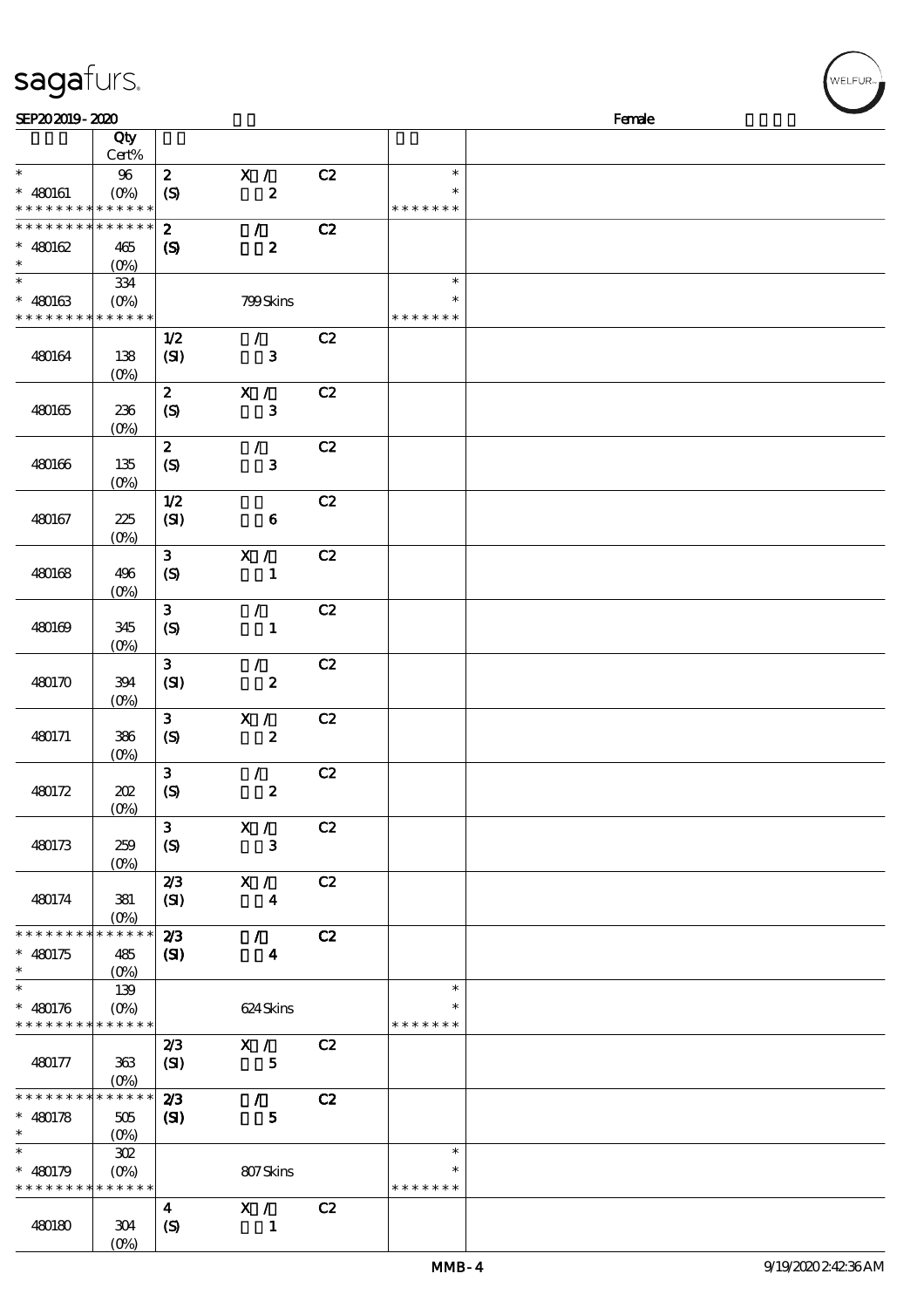# sagafurs.

| SEP202019-2020                                        |                               |                                                |                               |    |                                   | Female |  |  |  |  |
|-------------------------------------------------------|-------------------------------|------------------------------------------------|-------------------------------|----|-----------------------------------|--------|--|--|--|--|
|                                                       | Qty<br>Cert%                  |                                                |                               |    |                                   |        |  |  |  |  |
| * * * * * * * *<br>$* 480181$<br>$\ast$               | * * * * * *<br>465<br>$(O\%)$ | $\boldsymbol{4}$<br>$\boldsymbol{\mathcal{S}}$ | $\mathcal{T}$<br>$\mathbf{1}$ | C2 |                                   |        |  |  |  |  |
| $\ast$<br>$* 480182$<br>* * * * * * * * * * * * * *   | 252<br>$(O\%)$                |                                                | 717Skins                      |    | $\ast$<br>$\ast$<br>* * * * * * * |        |  |  |  |  |
| 480183                                                | 201<br>$(0\%)$                | $\boldsymbol{4}$<br>$\boldsymbol{S}$           | X /<br>$\pmb{2}$              | C2 |                                   |        |  |  |  |  |
| 480184                                                | 466<br>$(O\!/\!o)$            | $\boldsymbol{4}$<br>$\mathcal{S}$              | $\mathcal{L}$<br>$\pmb{2}$    | C2 |                                   |        |  |  |  |  |
| * * * * * * * *<br>$* 480185$<br>$\ast$               | * * * * * *<br>525<br>$(0\%)$ | $5\phantom{1}$<br>$\mathbf{C}$                 | $\boldsymbol{2}$              | C2 |                                   |        |  |  |  |  |
| $\ast$<br>$* 480186$<br>* * * * * * * * * * * * * *   | 266<br>$(O\!/\!\!\delta)$     |                                                | 791 Skins                     |    | $\ast$<br>∗<br>* * * * * * *      |        |  |  |  |  |
| 480187                                                | 150<br>(O <sub>0</sub> )      | $\mathbf 0$<br>(S)                             | $\mathcal{L}$<br>SHE1         | C2 |                                   |        |  |  |  |  |
| * * * * * * * *<br>$* 480188$<br>$\ast$<br>$\ast$     | ******<br>465<br>$(O\%)$      | O <sub>1</sub><br>$\boldsymbol{\mathcal{S}}$   | X /<br>SHE1                   | C2 |                                   |        |  |  |  |  |
| $* 480189$<br>$\ast$                                  | 440<br>$(O\%)$                |                                                | $\boldsymbol{2}$              |    | $\ast$<br>$\ast$<br>$\ast$        |        |  |  |  |  |
| $\ast$<br>$* 480190$<br>* * * * * * * * * * * * * *   | 193<br>$(O\%)$                |                                                | 1098Skins                     |    | $\ast$<br>$\ast$<br>* * * * * * * |        |  |  |  |  |
| * * * * * * * * * * * * * *<br>$* 480191$<br>$\ast$   | 465<br>(O <sub>0</sub> )      | 1<br>$\boldsymbol{S}$                          | $\mathcal{T}$<br>SHE1         | C2 |                                   |        |  |  |  |  |
| $\ast$<br>$* 480192$<br>* * * * * * * * * * * * * *   | 244<br>$(O\!/\!o)$            |                                                | <b>709Skins</b>               |    | $\ast$<br>$\ast$<br>* * * * * * * |        |  |  |  |  |
| 480193                                                | 144<br>(4%)                   | O(1)<br>$\boldsymbol{S}$                       | X /<br>SHE3                   | C2 |                                   |        |  |  |  |  |
| 480194                                                | 237<br>$(0\%)$                | $\mathbf{1}$<br>$\boldsymbol{S}$               | $\mathcal{L}$<br><b>SHE3</b>  | C2 |                                   |        |  |  |  |  |
| * * * * * * * * * * * * * *<br>$* 480195$<br>$\ast$   | 465<br>$(O\%)$                | $\mathbf{2}$<br>$\boldsymbol{S}$               | X /<br>SHE1                   | C2 |                                   |        |  |  |  |  |
| $\ast$<br>$* 480196$<br>$\ast$                        | 440<br>$(O\% )$               |                                                | $\boldsymbol{2}$              |    | $\ast$<br>$\ast$<br>$\ast$        |        |  |  |  |  |
| $\ast$<br>$* 480197$<br>* * * * * * * * * * * * * *   | 347<br>$(O\%)$                |                                                | 1252 Skins                    |    | $\ast$<br>$\ast$<br>* * * * * * * |        |  |  |  |  |
| * * * * * * * * * * * * * * *<br>$* 480198$<br>$\ast$ | 465<br>$(0\%)$                | $\boldsymbol{z}$<br>(S)                        | $\mathcal{L}$<br>SHE1         | C2 |                                   |        |  |  |  |  |
| $\ast$<br>$* 480199$<br>* * * * * * * * * * * * * *   | 182<br>$(O\%)$                |                                                | 647Skins                      |    | $\ast$<br>$\ast$<br>* * * * * * * |        |  |  |  |  |
| 480200                                                | 295<br>$(O\%)$                | $\boldsymbol{z}$<br>$\boldsymbol{S}$           | $\mathcal{F}$<br>SHE3         | C2 |                                   |        |  |  |  |  |

,<br>WELFUR<sub>™</sub>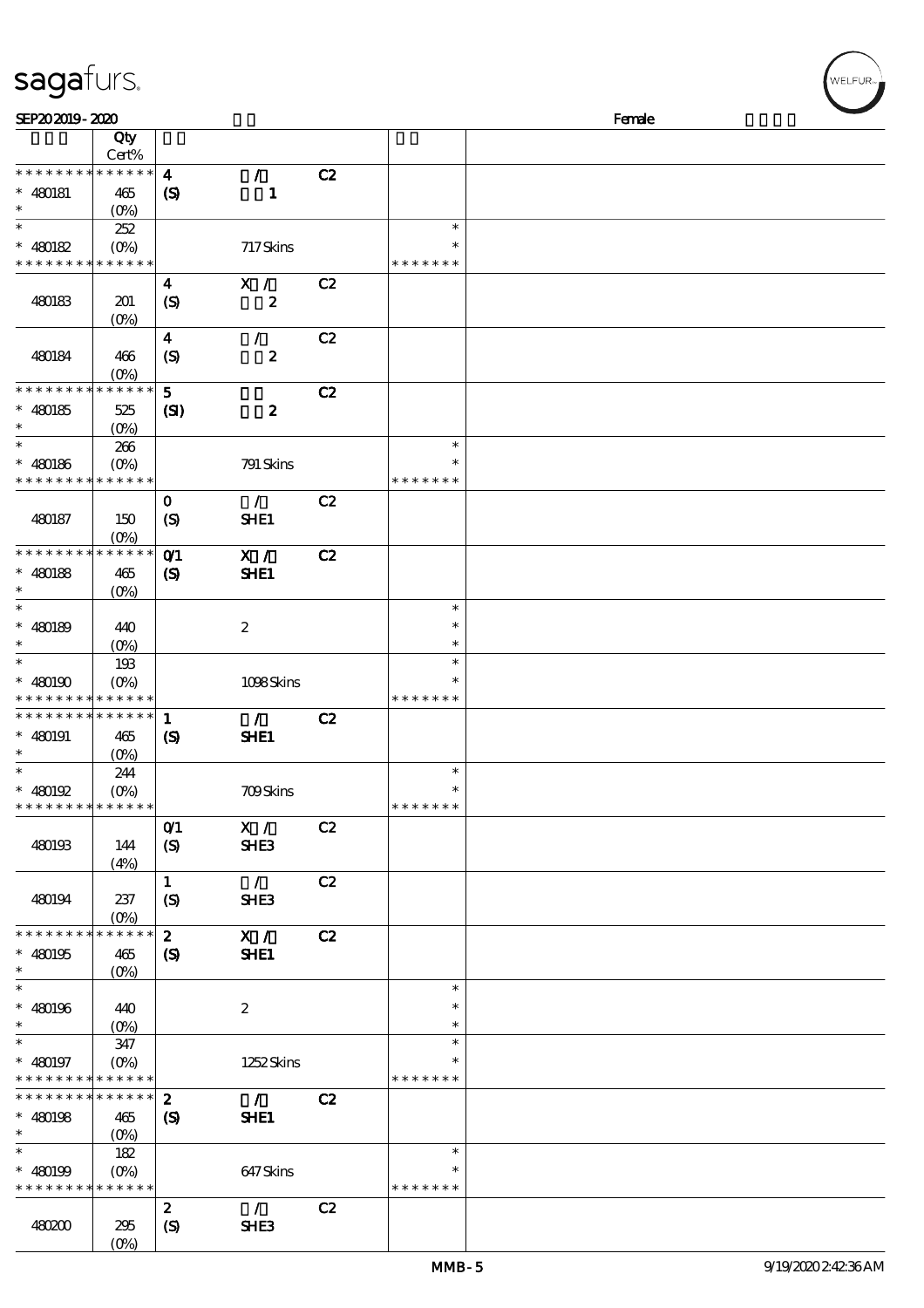| sagafurs.                                           |                    |                                  |                        |    |                                   |        | WELFUR <sub>™</sub> |
|-----------------------------------------------------|--------------------|----------------------------------|------------------------|----|-----------------------------------|--------|---------------------|
| SEP202019-2020                                      |                    |                                  |                        |    |                                   | Female |                     |
|                                                     | Qty<br>Cert%       |                                  |                        |    |                                   |        |                     |
| 480201                                              | 260<br>$(O\%)$     | $1/2$<br>(SI)                    | X /<br>SHE5            | C2 |                                   |        |                     |
| <b>480202</b>                                       | 368<br>$(0\%)$     | $1/2$<br>(SI)                    | $\mathcal{L}$<br>SHE5  | C2 |                                   |        |                     |
| 480203                                              | 501<br>$(0\%)$     | $\mathbf{3}$<br>(S)              | $\mathbf{X}$ /<br>SHE1 | C2 |                                   |        |                     |
| * * * * * * * * * * * * * *<br>$* 480204$<br>$\ast$ | 525<br>$(0\%)$     | 3<br>$\boldsymbol{\mathrm{(S)}}$ | $\mathcal{L}$<br>SHE1  | C2 |                                   |        |                     |
| $\ast$<br>$* 480205$<br>* * * * * * * * * * * * * * | 185<br>$(O\% )$    |                                  | 710Skins               |    | $\ast$<br>$\ast$<br>* * * * * * * |        |                     |
| 480206                                              | 397<br>$(O\!/\!o)$ | 2/3<br>(S)                       | X /<br><b>SHE3</b>     | C2 |                                   |        |                     |
| 480207                                              | 302<br>$(O\!/\!o)$ | $\mathbf{3}$<br>(S)              | $\mathcal{L}$<br>SHE3  | C2 |                                   |        |                     |
| 480208                                              | 481<br>$(0\%)$     | $\overline{\mathbf{4}}$<br>(S)   | SHE3                   | C2 |                                   |        |                     |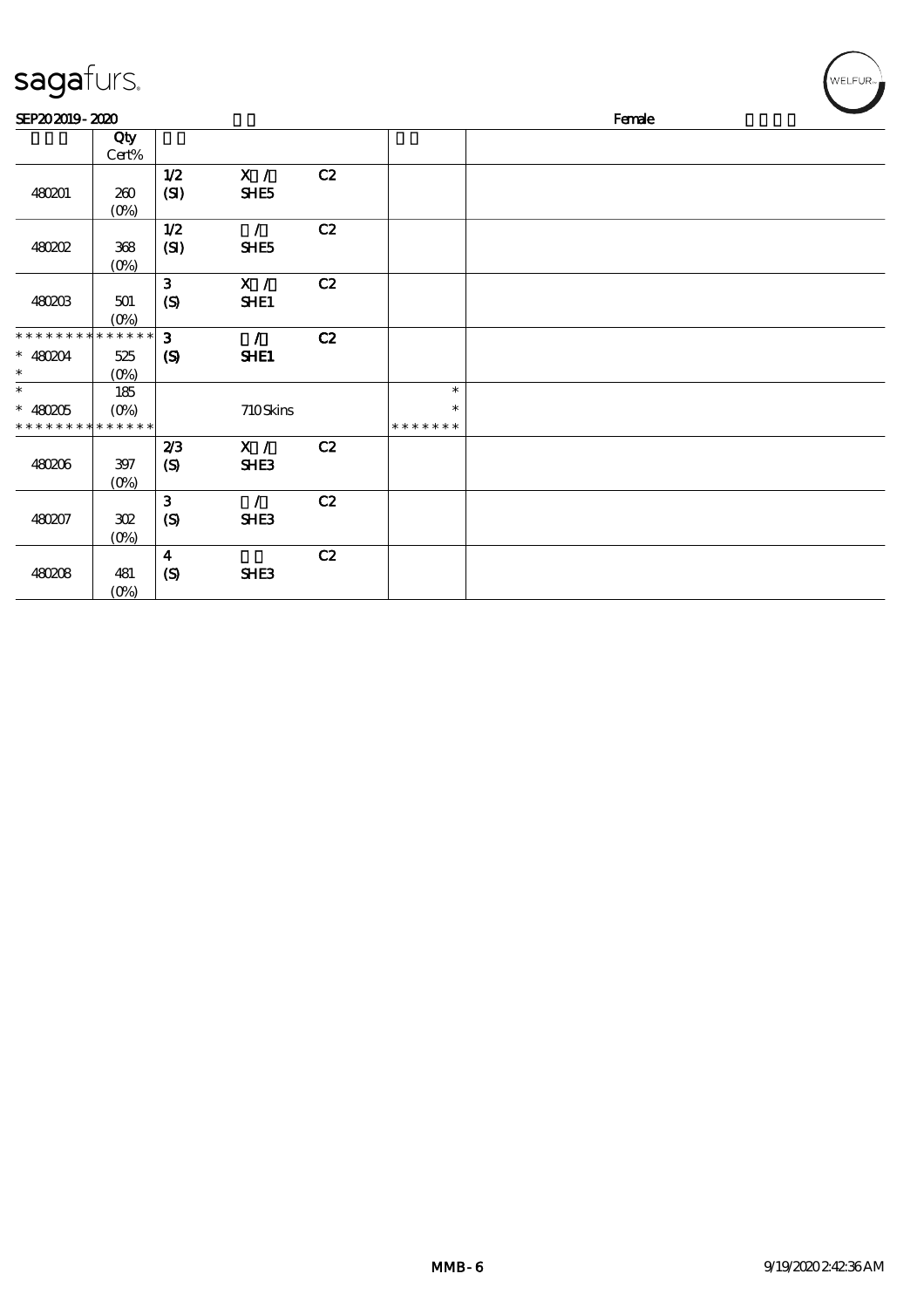## sagafurs.

| SEP202019-2020                                                     |                                         |                                            |                                                 |    |                                      | Female |  |  |  |  |
|--------------------------------------------------------------------|-----------------------------------------|--------------------------------------------|-------------------------------------------------|----|--------------------------------------|--------|--|--|--|--|
|                                                                    | Qty<br>Cert%                            |                                            |                                                 |    |                                      |        |  |  |  |  |
| * * * * * * * * * * * * * *<br>$* 480241$<br>$\ast$                | 425<br>$(O\!/\!\!\delta)$               | $\mathbf{o}$<br>$\boldsymbol{S}$           | $\mathbf{X}$ /<br>$\mathbf{1}$                  | C2 |                                      |        |  |  |  |  |
| $\ast$<br>$* 480242$<br>$\ast$<br>$\ast$                           | 400<br>$(0\%)$                          |                                            | $\boldsymbol{2}$                                |    | $\ast$<br>$\ast$<br>$\ast$<br>$\ast$ |        |  |  |  |  |
| $* 480243$<br>$\ast$                                               | 400<br>(O <sub>0</sub> )                |                                            | $\,3$                                           |    | $\ast$<br>$\ast$                     |        |  |  |  |  |
| $\ast$<br>$* 480244$                                               | 291<br>$(0\%)$<br>* * * * * * * * * * * |                                            | 1516Skins                                       |    | $\ast$<br>$\ast$<br>* * * * * * *    |        |  |  |  |  |
| * * * * * * * *<br>* 480245<br>$\ast$                              | $* * * * * * *$<br>425<br>$(0\%)$       | $\mathbf 0$<br>$\boldsymbol{\mathcal{S}}$  | $\mathcal{L}$<br>$\mathbf{1}$                   | C2 |                                      |        |  |  |  |  |
| $\ast$<br>$* 480246$<br>* * * * * * * * * * * * * *                | 388<br>$(O\%)$                          |                                            | 813Skins                                        |    | $\ast$<br>$\ast$<br>* * * * * * *    |        |  |  |  |  |
| * * * * * * * * * * * * * *<br>$* 480247$<br>$\ast$                | 425<br>$(O\%)$                          | $\mathbf 0$<br>$\boldsymbol{S}$            | $\overline{\mathbf{x}}$ /<br>$\boldsymbol{z}$   | C2 |                                      |        |  |  |  |  |
| $\ast$<br>$* 480248$<br>* * * * * * * * <mark>* * * * * * *</mark> | 321<br>$(O\%)$                          |                                            | 746Skins                                        |    | $\ast$<br>$\ast$<br>* * * * * * *    |        |  |  |  |  |
| * * * * * * * * <mark>* * * * * *</mark><br>$* 480249$<br>$\ast$   | 425<br>$(O\%)$                          | 200<br>$\boldsymbol{\mathcal{S}}$          | $\mathcal{L}$<br>$\boldsymbol{z}$               | C2 |                                      |        |  |  |  |  |
| $\ast$<br>$* 480250$<br>* * * * * * * * <mark>* * * * * *</mark> * | 279<br>$(O\!/\!\!\delta)$               |                                            | 704Skins                                        |    | $\ast$<br>$\ast$<br>* * * * * * *    |        |  |  |  |  |
| * * * * * * * * * * * * * *<br>$* 480251$<br>$\ast$                | 485<br>$(0\%)$                          | $\mathbf 1$<br>$\boldsymbol{\mathcal{S}}$  | X /<br>$\mathbf{1}$                             | C2 |                                      |        |  |  |  |  |
| $\ast$<br>$* 480252$                                               | 460<br>(0%)                             |                                            | $\boldsymbol{2}$                                |    | $\ast$<br>$\ast$                     |        |  |  |  |  |
| $\overline{\phantom{0}}$<br>$* 480253$<br>$\ast$                   | 460<br>$(0\%)$                          |                                            | $\,3$                                           |    | $\ast$<br>$\ast$<br>$\ast$           |        |  |  |  |  |
| $\overline{\ast}$<br>$* 480254$<br>$\ast$                          | 460<br>$(0\%)$                          |                                            | $\boldsymbol{4}$                                |    | $\ast$<br>$\ast$<br>$\ast$           |        |  |  |  |  |
| $\ast$<br>$* 480255$<br>$\ast$                                     | 460<br>$(O_0)$                          |                                            | $\mathbf 5$                                     |    | $\ast$<br>$\ast$<br>$\ast$           |        |  |  |  |  |
| $\overline{\ast}$<br>$* 480256$<br>* * * * * * * *                 | 348<br>$(O\%)$<br>* * * * * *           |                                            | 2673Skins                                       |    | $\ast$<br>$\ast$<br>* * * * * * *    |        |  |  |  |  |
| * * * * * * *<br>$* 480257$<br>$\ast$                              | * * * * * *<br>465<br>$(O\!/\!o)$       | $\mathbf{1}$<br>$\boldsymbol{\mathcal{S}}$ | $\mathcal{F}$ and $\mathcal{F}$<br>$\mathbf{1}$ | C2 |                                      |        |  |  |  |  |
| $\ast$<br>$* 480258$<br>$\ast$                                     | 440<br>$(O\!/\!\!\delta)$               |                                            | $\boldsymbol{2}$                                |    | $\ast$<br>$\ast$<br>$\ast$           |        |  |  |  |  |
| $\ast$<br>$* 480259$<br>$\ast$                                     | 440<br>$(0\%)$                          |                                            | $\,3$                                           |    | $\ast$<br>$\ast$<br>$\ast$           |        |  |  |  |  |
| $\ast$<br>$* 480200$<br>$\ast$                                     | 440<br>$(O\!/\!\!\delta)$               |                                            | $\boldsymbol{4}$                                |    | $\ast$<br>$\ast$<br>$\ast$           |        |  |  |  |  |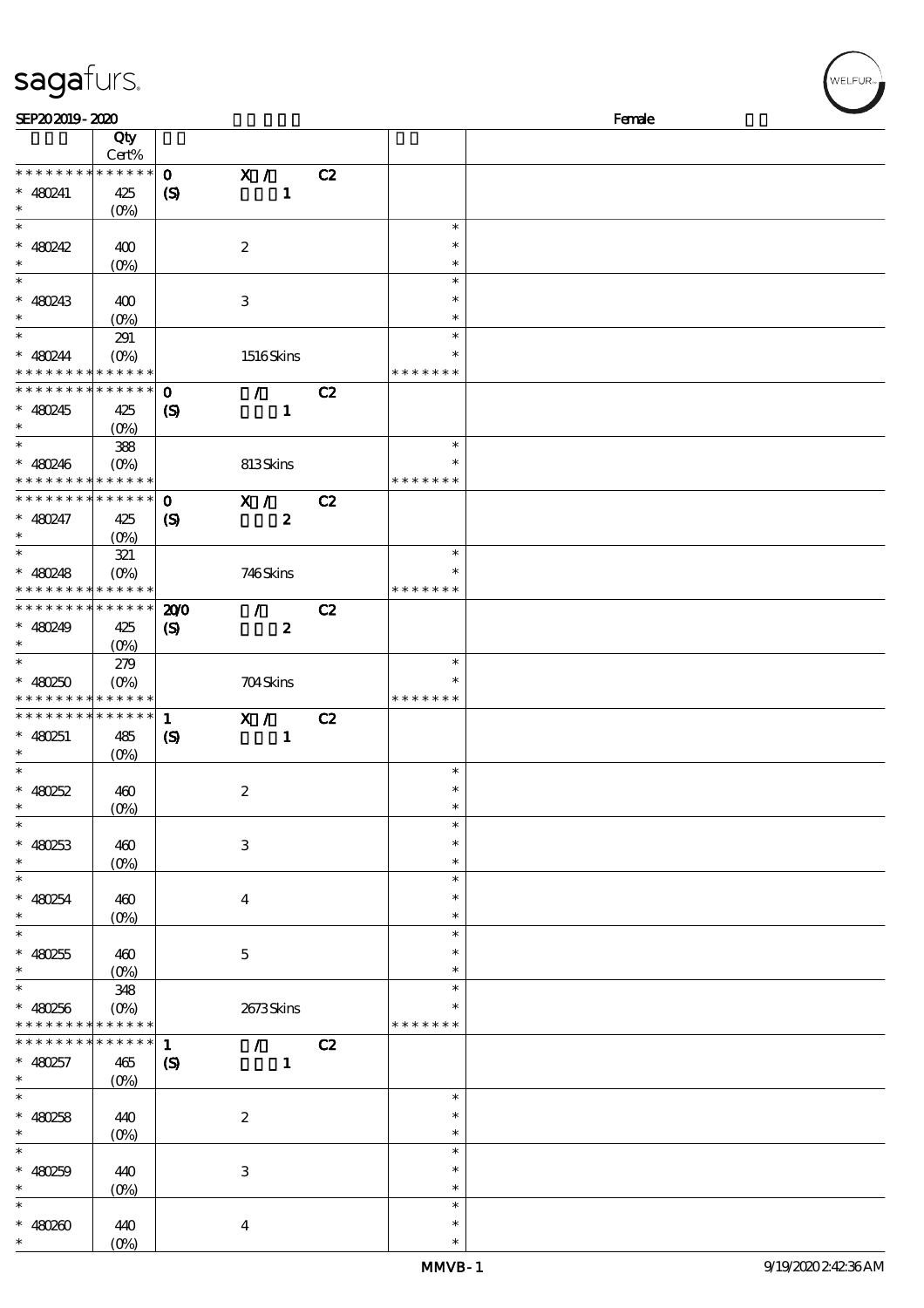| sagafurs.      |       |     |  |  |  |  |  |  |
|----------------|-------|-----|--|--|--|--|--|--|
| SEP202019-2020 |       |     |  |  |  |  |  |  |
|                |       |     |  |  |  |  |  |  |
|                | Cert% |     |  |  |  |  |  |  |
| $\ast$         |       |     |  |  |  |  |  |  |
| ∗<br>480261    | 440   | (S) |  |  |  |  |  |  |
| $\ast$         | in m  |     |  |  |  |  |  |  |

 $*$  :

 $*$   $*$ 

 $*$   $*$ 

\* \* \* \* \* \*

 $\ast$ 

\* \* \* \* \* \* \* \* \* \* \* \*

| SEP202019-2020    |                    |                             |                  |    |               | Female |
|-------------------|--------------------|-----------------------------|------------------|----|---------------|--------|
|                   | Qty                |                             |                  |    |               |        |
|                   | Cert%              |                             |                  |    |               |        |
| $\ast$            |                    | $\mathbf{1}$                | $\mathcal{F}$    | C2 | $\ast$        |        |
| $* 480261$        | 440                | (S)                         | $\mathbf{1}$     |    | $\ast$        |        |
| $\ast$            | $(O\%)$            |                             |                  |    | $\ast$        |        |
| $\ast$            |                    |                             |                  |    | $\ast$        |        |
|                   | 65                 |                             |                  |    |               |        |
| $* 480262$        | $(0\%)$            |                             | 2290Skins        |    | $\ast$        |        |
| * * * * * * * *   | * * * * * *        |                             |                  |    | * * * * * * * |        |
| * * * * * * *     | * * * * * *        | $\mathbf{1}$                | X /              | C2 |               |        |
| $* 480263$        | 485                | $\boldsymbol{\mathcal{S}}$  | $\boldsymbol{z}$ |    |               |        |
| $\ast$            | (20%)              |                             |                  |    |               |        |
| $\ast$            |                    |                             |                  |    | $\ast$        |        |
| * 480264          | 460                |                             | $\boldsymbol{2}$ |    | $\ast$        |        |
| $\ast$            |                    |                             |                  |    | $\ast$        |        |
|                   | $(O\%)$            |                             |                  |    | $\ast$        |        |
|                   | $95\,$             |                             |                  |    |               |        |
| $* 480265$        | $(O\%)$            |                             | 1040Skins        |    | $\ast$        |        |
| * * * * * * * *   | * * * * * *        |                             |                  |    | * * * * * * * |        |
| * * * * * * * *   | * * * * * *        | $\mathbf{1}$                | $\mathcal{L}$    | C2 |               |        |
| * 480266          | 465                | $\boldsymbol{\mathcal{S}}$  | $\boldsymbol{z}$ |    |               |        |
| $\ast$            | $(O\%)$            |                             |                  |    |               |        |
| $\ast$            |                    |                             |                  |    | $\ast$        |        |
| * 480267          | 440                |                             | $\boldsymbol{2}$ |    | $\ast$        |        |
| $\ast$            |                    |                             |                  |    | $\ast$        |        |
| $\overline{\ast}$ | $(O\%)$            |                             |                  |    |               |        |
|                   |                    |                             |                  |    | $\ast$        |        |
| $* 480268$        | 440                |                             | $\,3\,$          |    | $\ast$        |        |
| $\ast$            | (O <sub>0</sub> )  |                             |                  |    | $\ast$        |        |
| $\overline{\ast}$ | 155                |                             |                  |    | $\ast$        |        |
| $* 480269$        | $(O\%)$            |                             | 1500Skins        |    |               |        |
| * * * * * * * *   | * * * * * *        |                             |                  |    | * * * * * * * |        |
| * * * * * * * *   | $* * * * * * *$    | $\boldsymbol{z}$            | X /              | C2 |               |        |
| $* 480270$        | 465                | $\boldsymbol{\mathrm{(S)}}$ | $\mathbf{1}$     |    |               |        |
| $\ast$            |                    |                             |                  |    |               |        |
| $\ast$            | $(O\%)$            |                             |                  |    |               |        |
|                   |                    |                             |                  |    | $\ast$        |        |
| * $480271$        | 440                |                             | $\boldsymbol{2}$ |    | $\ast$        |        |
| $\ast$            | $(O\!/\!o)$        |                             |                  |    | $\ast$        |        |
| $\ast$            |                    |                             |                  |    | $\ast$        |        |
| * $480272$        | 440                |                             | $\,3$            |    | $\ast$        |        |
| $\ast$            | (0%)               |                             |                  |    | $\ast$        |        |
| $\ast$            |                    |                             |                  |    | $\ast$        |        |
| * $480273$        | 440                |                             | $\boldsymbol{4}$ |    | $\ast$        |        |
| $\ast$            | $(0\%)$            |                             |                  |    | $\ast$        |        |
| $\ast$            |                    |                             |                  |    | $\ast$        |        |
|                   |                    |                             |                  |    | $\ast$        |        |
| * 480274          | 440                |                             | $\mathbf 5$      |    |               |        |
| $\ast$            | $(O\%)$            |                             |                  |    | $\ast$        |        |
| $\overline{\ast}$ |                    |                             |                  |    | $\ast$        |        |
| * $480275$        | 440                |                             | 6                |    | *             |        |
| $\ast$            | $(O\%)$            |                             |                  |    | $\ast$        |        |
| $\ast$            | 238                |                             |                  |    | $\ast$        |        |
| * 480276          | $(O\%)$            |                             | 2908Skins        |    |               |        |
| * * * * * * * *   | * * * * * *        |                             |                  |    | * * * * * * * |        |
| * * * * * * * *   | * * * * * *        | $\boldsymbol{z}$            | $\mathcal{L}$    | C2 |               |        |
|                   |                    |                             |                  |    |               |        |
| * 480277          | 465                | $\boldsymbol{\mathcal{S}}$  | $\mathbf{1}$     |    |               |        |
| $\ast$            | $(O\!/\!\delta)$   |                             |                  |    |               |        |
| $\overline{\ast}$ |                    |                             |                  |    | $\ast$        |        |
| * 480278          | 440                |                             | $\boldsymbol{2}$ |    | $\ast$        |        |
| $\ast$            | $(O\%)$            |                             |                  |    | $\ast$        |        |
| $\ast$            |                    |                             |                  |    | $\ast$        |        |
| * 480279          | 440                |                             | $\,3$            |    | $\ast$        |        |
| $\ast$            | (0%)               |                             |                  |    | $\ast$        |        |
| $\ast$            | 346                |                             |                  |    | $\ast$        |        |
|                   |                    |                             |                  |    | $\ast$        |        |
| $* 480280$        | $(O\!/\!\!\delta)$ |                             | 1691 Skins       |    |               |        |

\* \* \* \* \* \*

WELFUR<sub>"</sub>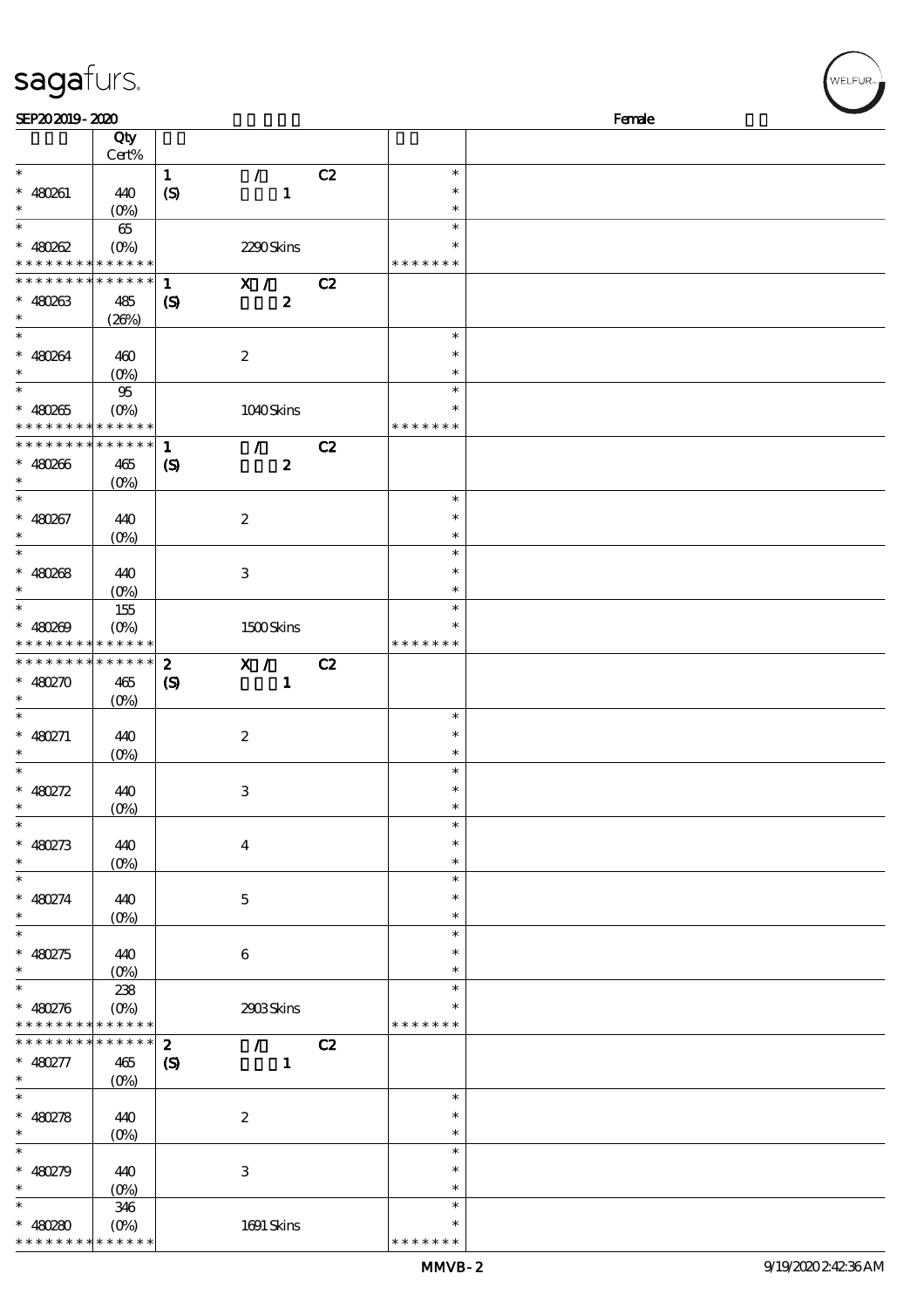## sagafurs.

| SEP202019-2020                             |                                 |                             |                                                                                                                                                                                                                                                                                                                                                                                                                                                                                 |                  |                                                  |              |               | Female |
|--------------------------------------------|---------------------------------|-----------------------------|---------------------------------------------------------------------------------------------------------------------------------------------------------------------------------------------------------------------------------------------------------------------------------------------------------------------------------------------------------------------------------------------------------------------------------------------------------------------------------|------------------|--------------------------------------------------|--------------|---------------|--------|
|                                            | Qty                             |                             |                                                                                                                                                                                                                                                                                                                                                                                                                                                                                 |                  |                                                  |              |               |        |
|                                            | Cert%                           |                             |                                                                                                                                                                                                                                                                                                                                                                                                                                                                                 |                  |                                                  |              |               |        |
| * * * * * * * * * * * * * *                |                                 | $\boldsymbol{z}$            | X /                                                                                                                                                                                                                                                                                                                                                                                                                                                                             |                  | C2                                               |              |               |        |
| $* 480281$<br>$\ast$                       | 465                             | $\boldsymbol{\mathrm{(S)}}$ |                                                                                                                                                                                                                                                                                                                                                                                                                                                                                 | $\boldsymbol{z}$ |                                                  |              |               |        |
| $\overline{\phantom{0}}$                   | $(O\%)$<br>280                  |                             |                                                                                                                                                                                                                                                                                                                                                                                                                                                                                 |                  |                                                  |              | $\ast$        |        |
| $* 480282$                                 | $(O\!/\!o)$                     |                             | 745Skins                                                                                                                                                                                                                                                                                                                                                                                                                                                                        |                  |                                                  |              | ∗             |        |
| * * * * * * * * * * * * * *                |                                 |                             |                                                                                                                                                                                                                                                                                                                                                                                                                                                                                 |                  |                                                  |              | * * * * * * * |        |
|                                            |                                 | $\boldsymbol{z}$            | $\mathcal{T}^{\pm}$                                                                                                                                                                                                                                                                                                                                                                                                                                                             |                  | C2                                               |              |               |        |
| 480283                                     | 509                             | $\boldsymbol{S}$            |                                                                                                                                                                                                                                                                                                                                                                                                                                                                                 | $\boldsymbol{z}$ |                                                  |              |               |        |
|                                            | $(O\%)$                         |                             |                                                                                                                                                                                                                                                                                                                                                                                                                                                                                 |                  |                                                  |              |               |        |
|                                            |                                 | $\mathbf{3}$                | X /                                                                                                                                                                                                                                                                                                                                                                                                                                                                             |                  | C2                                               |              |               |        |
| 480284                                     | 308                             | $\boldsymbol{S}$            |                                                                                                                                                                                                                                                                                                                                                                                                                                                                                 | $\mathbf{1}$     |                                                  |              |               |        |
|                                            | $(0\%)$                         |                             |                                                                                                                                                                                                                                                                                                                                                                                                                                                                                 |                  |                                                  |              |               |        |
|                                            |                                 | 3                           | $\mathcal{L}$                                                                                                                                                                                                                                                                                                                                                                                                                                                                   |                  | C2                                               |              |               |        |
| 480285                                     | 344                             | (S)                         |                                                                                                                                                                                                                                                                                                                                                                                                                                                                                 | $\mathbf{1}$     |                                                  |              |               |        |
|                                            | $(0\%)$                         |                             |                                                                                                                                                                                                                                                                                                                                                                                                                                                                                 |                  |                                                  |              |               |        |
|                                            |                                 |                             |                                                                                                                                                                                                                                                                                                                                                                                                                                                                                 |                  |                                                  |              |               | Female |
|                                            |                                 |                             |                                                                                                                                                                                                                                                                                                                                                                                                                                                                                 |                  |                                                  |              |               |        |
| * * * * * * * * * * * * * *                |                                 |                             |                                                                                                                                                                                                                                                                                                                                                                                                                                                                                 |                  |                                                  |              |               |        |
|                                            |                                 | $\mathbf 0$                 | X / C2                                                                                                                                                                                                                                                                                                                                                                                                                                                                          |                  |                                                  |              |               |        |
| $* 480287$<br>$\ast$                       | 425<br>$(O\%)$                  | $\boldsymbol{S}$            |                                                                                                                                                                                                                                                                                                                                                                                                                                                                                 | $\mathbf{1}$     |                                                  | $\mathbf{1}$ |               |        |
| $\overline{\ast}$                          | 282                             |                             |                                                                                                                                                                                                                                                                                                                                                                                                                                                                                 |                  |                                                  |              | $\ast$        |        |
| $* 480288$                                 | $(O\%)$                         |                             | 707 Skins                                                                                                                                                                                                                                                                                                                                                                                                                                                                       |                  |                                                  |              | $\ast$        |        |
| * * * * * * * * <mark>* * * * * * *</mark> |                                 |                             |                                                                                                                                                                                                                                                                                                                                                                                                                                                                                 |                  |                                                  |              | * * * * * * * |        |
| * * * * * * * * * * * * * *                |                                 | 200                         | $\mathcal{T}^{\mathcal{A}}$                                                                                                                                                                                                                                                                                                                                                                                                                                                     |                  | C2                                               |              |               |        |
| $* 480289$                                 | 425                             | $\boldsymbol{\mathcal{S}}$  |                                                                                                                                                                                                                                                                                                                                                                                                                                                                                 | $\mathbf{1}$     | $\blacksquare$                                   |              |               |        |
| $\ast$                                     | $(O\%)$                         |                             |                                                                                                                                                                                                                                                                                                                                                                                                                                                                                 |                  |                                                  |              |               |        |
| $\ast$                                     | 119                             |                             |                                                                                                                                                                                                                                                                                                                                                                                                                                                                                 |                  |                                                  |              | $\ast$        |        |
| * $480290$                                 | $(O\%)$                         |                             | 544Skins                                                                                                                                                                                                                                                                                                                                                                                                                                                                        |                  |                                                  |              | $\ast$        |        |
| * * * * * * * * * * * * * *                |                                 |                             |                                                                                                                                                                                                                                                                                                                                                                                                                                                                                 |                  |                                                  |              | * * * * * * * |        |
|                                            |                                 | $\mathbf{o}$                | X /                                                                                                                                                                                                                                                                                                                                                                                                                                                                             |                  | C2                                               |              |               |        |
| 480291                                     | 324                             | $\boldsymbol{S}$            |                                                                                                                                                                                                                                                                                                                                                                                                                                                                                 | $\mathbf{2}$     | $\overline{\phantom{a}}$                         |              |               |        |
|                                            | $(0\%)$                         |                             |                                                                                                                                                                                                                                                                                                                                                                                                                                                                                 |                  |                                                  |              |               |        |
|                                            |                                 | 200                         | $\mathcal{L}$                                                                                                                                                                                                                                                                                                                                                                                                                                                                   |                  | C2                                               |              |               |        |
| 480292                                     | 280<br>(0%)                     | $\boldsymbol{\mathrm{(S)}}$ |                                                                                                                                                                                                                                                                                                                                                                                                                                                                                 | $\boldsymbol{z}$ | $\overline{\phantom{a}}$                         |              |               |        |
|                                            |                                 | $\mathbf{0}$                | X / C2                                                                                                                                                                                                                                                                                                                                                                                                                                                                          |                  |                                                  |              |               |        |
| 480293                                     | $375$                           | (S)                         | $1 \t 2$                                                                                                                                                                                                                                                                                                                                                                                                                                                                        |                  |                                                  |              |               |        |
|                                            | $(0\%)$                         |                             |                                                                                                                                                                                                                                                                                                                                                                                                                                                                                 |                  |                                                  |              |               |        |
|                                            |                                 | 200                         | $\overline{\phantom{a}}$ $\overline{\phantom{a}}$ $\overline{\phantom{a}}$ $\overline{\phantom{a}}$ $\overline{\phantom{a}}$ $\overline{\phantom{a}}$ $\overline{\phantom{a}}$ $\overline{\phantom{a}}$ $\overline{\phantom{a}}$ $\overline{\phantom{a}}$ $\overline{\phantom{a}}$ $\overline{\phantom{a}}$ $\overline{\phantom{a}}$ $\overline{\phantom{a}}$ $\overline{\phantom{a}}$ $\overline{\phantom{a}}$ $\overline{\phantom{a}}$ $\overline{\phantom{a}}$ $\overline{\$ |                  |                                                  |              |               |        |
| 480294                                     | 376                             | (S)                         | $1$ 2                                                                                                                                                                                                                                                                                                                                                                                                                                                                           |                  |                                                  |              |               |        |
|                                            | $(0\%)$                         |                             |                                                                                                                                                                                                                                                                                                                                                                                                                                                                                 |                  |                                                  |              |               |        |
|                                            |                                 |                             | $\overline{0}$ $\overline{X}$ / $\overline{C}$ $\overline{Z}$                                                                                                                                                                                                                                                                                                                                                                                                                   |                  |                                                  |              |               |        |
| 480295                                     | 249                             | (S)                         |                                                                                                                                                                                                                                                                                                                                                                                                                                                                                 |                  | $2\qquad 2$                                      |              |               |        |
|                                            | $(0\%)$                         |                             |                                                                                                                                                                                                                                                                                                                                                                                                                                                                                 |                  |                                                  |              |               |        |
|                                            |                                 |                             | $\overline{200}$ / C <sub>2</sub>                                                                                                                                                                                                                                                                                                                                                                                                                                               |                  |                                                  |              |               |        |
| 480296                                     | 357                             | (S)                         |                                                                                                                                                                                                                                                                                                                                                                                                                                                                                 |                  | $2\qquad 2$                                      |              |               |        |
|                                            | $(O\!\!\!\!\!\!\backslash\rho)$ |                             |                                                                                                                                                                                                                                                                                                                                                                                                                                                                                 |                  |                                                  |              |               |        |
| 480297                                     | 131                             | 200                         |                                                                                                                                                                                                                                                                                                                                                                                                                                                                                 |                  | $\sqrt{C^2}$<br>$1 \qquad 3$                     |              |               |        |
|                                            |                                 | (S)                         |                                                                                                                                                                                                                                                                                                                                                                                                                                                                                 |                  |                                                  |              |               |        |
|                                            |                                 | O <sub>1</sub>              |                                                                                                                                                                                                                                                                                                                                                                                                                                                                                 |                  | $\sqrt{C^2}$                                     |              |               |        |
| 480298                                     | 351                             | (SI)                        | $\begin{array}{cccc} 1 & 1 \end{array}$                                                                                                                                                                                                                                                                                                                                                                                                                                         |                  |                                                  |              |               |        |
|                                            | $(0\%)$                         |                             |                                                                                                                                                                                                                                                                                                                                                                                                                                                                                 |                  |                                                  |              |               |        |
| * * * * * * * *                            | $******$                        |                             | $\overline{1}$ $\overline{X}$ / $\overline{C}$ $\overline{Z}$                                                                                                                                                                                                                                                                                                                                                                                                                   |                  |                                                  |              |               |        |
| * $480299$                                 | 465                             | (S)                         |                                                                                                                                                                                                                                                                                                                                                                                                                                                                                 |                  | $\begin{array}{ccc} & 1 & \quad & 1 \end{array}$ |              |               |        |
| $\ast$                                     | $(0\%)$                         |                             |                                                                                                                                                                                                                                                                                                                                                                                                                                                                                 |                  |                                                  |              |               |        |
| $\overline{\ast}$                          |                                 |                             |                                                                                                                                                                                                                                                                                                                                                                                                                                                                                 |                  |                                                  |              | $\ast$        |        |
| $\hspace{0.1cm}^*$ 480300                  | 440                             |                             | $\boldsymbol{2}$                                                                                                                                                                                                                                                                                                                                                                                                                                                                |                  |                                                  |              | $\ast$        |        |
| $*$                                        | $(0\%)$                         |                             |                                                                                                                                                                                                                                                                                                                                                                                                                                                                                 |                  |                                                  |              | $\ast$        |        |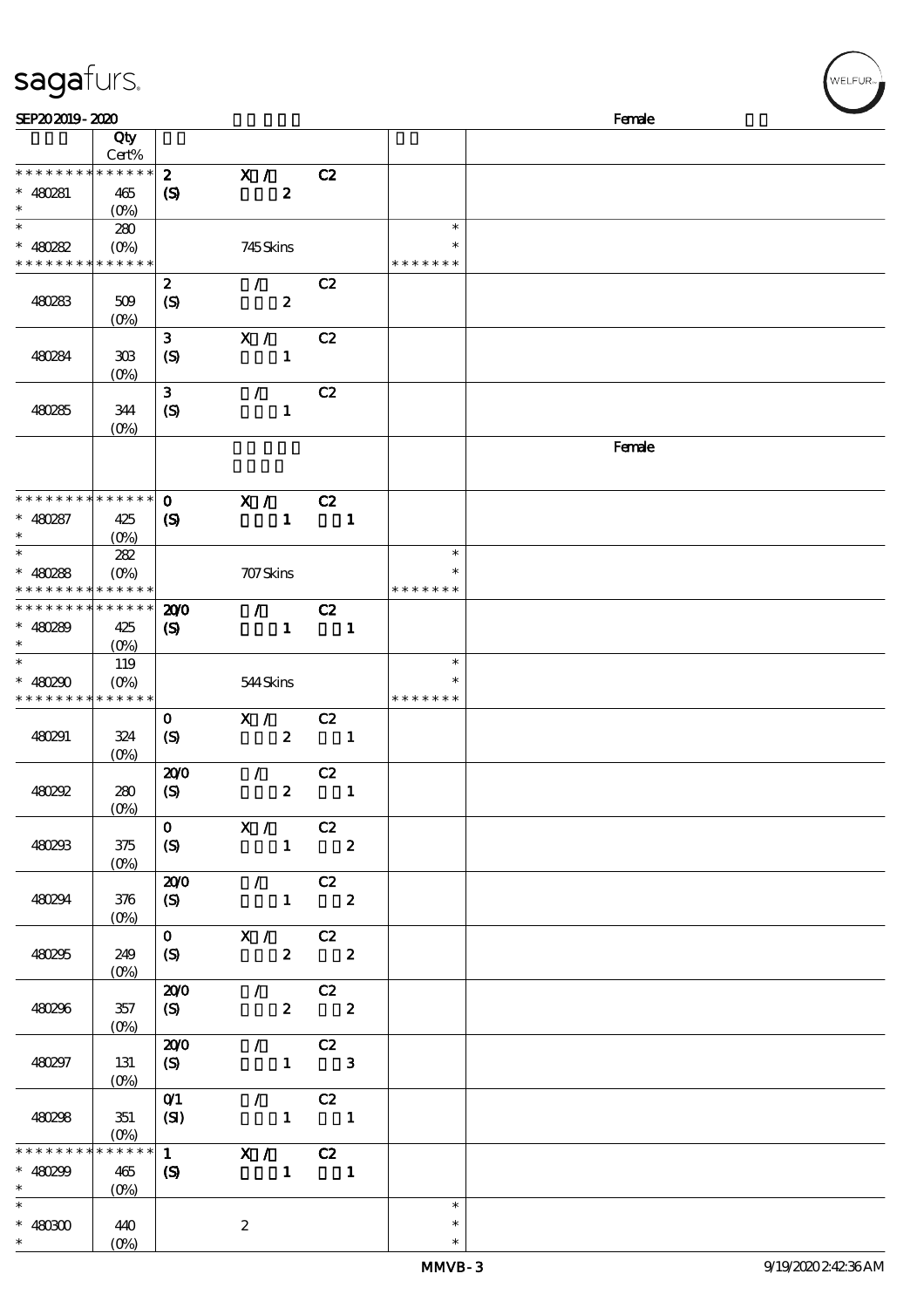| SEP202019-2020                           |                    |                             |                             |                         |                  |                  | Female |  |
|------------------------------------------|--------------------|-----------------------------|-----------------------------|-------------------------|------------------|------------------|--------|--|
|                                          | Qty                |                             |                             |                         |                  |                  |        |  |
|                                          | Cert%              |                             |                             |                         |                  |                  |        |  |
| $\ast$                                   | 288                | $\mathbf{1}$                | X /                         | C2                      |                  | $\ast$           |        |  |
| $* 480001$                               | $(O\%)$            | $\boldsymbol{S}$            | $\mathbf{1}$                | $\blacksquare$          |                  | ∗                |        |  |
| * * * * * * * * * * * * * *              |                    |                             |                             |                         |                  | * * * * * * *    |        |  |
| * * * * * * * * * * * * * *              |                    | $\mathbf{1}$                | $\mathcal{L}$               | C2                      |                  |                  |        |  |
| $*$ 480302                               | 465                | $\boldsymbol{S}$            | $\mathbf{1}$                |                         | $\mathbf{1}$     |                  |        |  |
| $\ast$                                   | $(O\!/\!\!\delta)$ |                             |                             |                         |                  |                  |        |  |
| $\ast$                                   |                    |                             |                             |                         |                  | $\ast$           |        |  |
| $* 480303$                               | 440                |                             | $\boldsymbol{z}$            |                         |                  | ∗                |        |  |
| $\ast$                                   | $(O\%)$            |                             |                             |                         |                  | $\ast$           |        |  |
| $\ast$                                   |                    |                             |                             |                         |                  | $\ast$           |        |  |
| $* 480304$                               | 440                |                             | 3                           |                         |                  | $\ast$           |        |  |
| $\ast$                                   | $(O\%)$            |                             |                             |                         |                  | $\ast$           |        |  |
| $\overline{\ast}$                        | 120                |                             |                             |                         |                  | $\ast$           |        |  |
| $* 480305$                               | $(O\%)$            |                             | 1465Skins                   |                         |                  |                  |        |  |
| * * * * * * * * * * * * * *              |                    |                             |                             |                         |                  | * * * * * * *    |        |  |
| * * * * * * * * * * * * * * *            |                    | $\mathbf{1}$                | $\mathbf{X}$ /              | C2                      |                  |                  |        |  |
| $* 480306$                               | 465                | $\boldsymbol{\mathcal{S}}$  | $\boldsymbol{z}$            |                         | $\mathbf{1}$     |                  |        |  |
| $\ast$                                   |                    |                             |                             |                         |                  |                  |        |  |
| $\ast$                                   | 97                 |                             |                             |                         |                  | $\ast$           |        |  |
| $* 480307$                               | $(O\% )$           |                             | 562Skins                    |                         |                  |                  |        |  |
| * * * * * * * * * * * * * *              |                    |                             |                             |                         |                  | * * * * * * *    |        |  |
|                                          |                    | $\mathbf{1}$                | $\mathcal{L}$               | C2                      |                  |                  |        |  |
| 480308                                   | 504                | (S)                         | $\boldsymbol{2}$            | $\blacksquare$          |                  |                  |        |  |
|                                          | $(0\%)$            |                             |                             |                         |                  |                  |        |  |
|                                          |                    | $O$ <sup>1</sup>            | $\mathcal{L}$               | C2                      |                  |                  |        |  |
| 480309                                   | 365                | (SI)                        | $\mathbf{1}$                | $\overline{\mathbf{2}}$ |                  |                  |        |  |
|                                          | $(O\%)$            |                             |                             |                         |                  |                  |        |  |
| * * * * * * * * * * * * * *              |                    | $\mathbf{1}$                | X /                         | C2                      |                  |                  |        |  |
| * 480310                                 | 465                | $\boldsymbol{S}$            | $\mathbf{1}$                |                         | $\boldsymbol{z}$ |                  |        |  |
| $\ast$                                   | $(O\%)$            |                             |                             |                         |                  |                  |        |  |
| $\overline{\phantom{0}}$                 | 317                |                             |                             |                         |                  | $\ast$           |        |  |
| $* 480311$                               | $(O\!/\!\!\delta)$ |                             | 782Skins                    |                         |                  | ∗                |        |  |
| * * * * * * * * <mark>* * * * * *</mark> |                    |                             |                             |                         |                  | * * * * * *      |        |  |
| ******** <mark>******</mark>             |                    | $\mathbf{1}$                | $\mathcal{L}^{\mathcal{L}}$ | C2                      |                  |                  |        |  |
| $* 480312$                               | 465                | $\boldsymbol{\mathrm{(S)}}$ | $\mathbf{1}$                |                         | $\boldsymbol{z}$ |                  |        |  |
| $\ast$                                   | $(0\%)$            |                             |                             |                         |                  |                  |        |  |
| $\overline{\phantom{a}}$                 |                    |                             |                             |                         |                  | $\ast$           |        |  |
| * 480313                                 | 440                |                             | $\boldsymbol{2}$            |                         |                  | $\ast$           |        |  |
| $\ast$                                   | $(O\%)$            |                             |                             |                         |                  | $\ast$           |        |  |
| $\ast$                                   | 100                |                             |                             |                         |                  | $\ast$           |        |  |
| $* 480814$                               | $(O\%)$            |                             | 1005Skins                   |                         |                  | $\ast$           |        |  |
| * * * * * * * * <mark>* * * * * *</mark> |                    |                             |                             |                         |                  | * * * * * * *    |        |  |
|                                          |                    | $\mathbf{1}$                | X /                         | C2                      |                  |                  |        |  |
| 480315                                   | 247                | $\boldsymbol{S}$            | $\boldsymbol{z}$            |                         | $\boldsymbol{z}$ |                  |        |  |
|                                          | $(O\%)$            |                             |                             |                         |                  |                  |        |  |
| * * * * * * * * * * * * * *              |                    | $\mathbf{1}$                | $\mathcal{L}$               | C2                      |                  |                  |        |  |
| $* 480316$                               | 465                | $\boldsymbol{\mathcal{S}}$  | $\boldsymbol{z}$            |                         | $\boldsymbol{z}$ |                  |        |  |
| $\ast$                                   | $(0\%)$            |                             |                             |                         |                  |                  |        |  |
| $\ast$                                   | 10B                |                             |                             |                         |                  | $\ast$           |        |  |
| $* 480317$                               | $(O\%)$            |                             | 568Skins                    |                         |                  | $\ast$           |        |  |
| * * * * * * * *                          | * * * * * *        |                             |                             |                         |                  | * * * * * *<br>∗ |        |  |
|                                          |                    | O(1)                        | X /                         | C2                      |                  |                  |        |  |
| 480318                                   | 287                | (S)                         | $\mathbf{1}$                |                         | $\mathbf{3}$     |                  |        |  |
|                                          | $(O\%)$            |                             |                             |                         |                  |                  |        |  |
|                                          |                    | $\mathbf{1}$                | $\mathcal{L}$               | C2                      |                  |                  |        |  |
| 480319                                   | 227                | $\boldsymbol{S}$            | $\mathbf{1}$                |                         | 3                |                  |        |  |
|                                          | (0%)               |                             |                             |                         |                  |                  |        |  |
|                                          |                    | $\boldsymbol{2}$            | $\mathcal{L}$               | C2                      |                  |                  |        |  |
| 48030                                    | 452                | (SI)                        | $\mathbf{1}$                |                         | $\mathbf{1}$     |                  |        |  |
|                                          |                    |                             |                             |                         |                  |                  |        |  |

sagafurs.

(0%)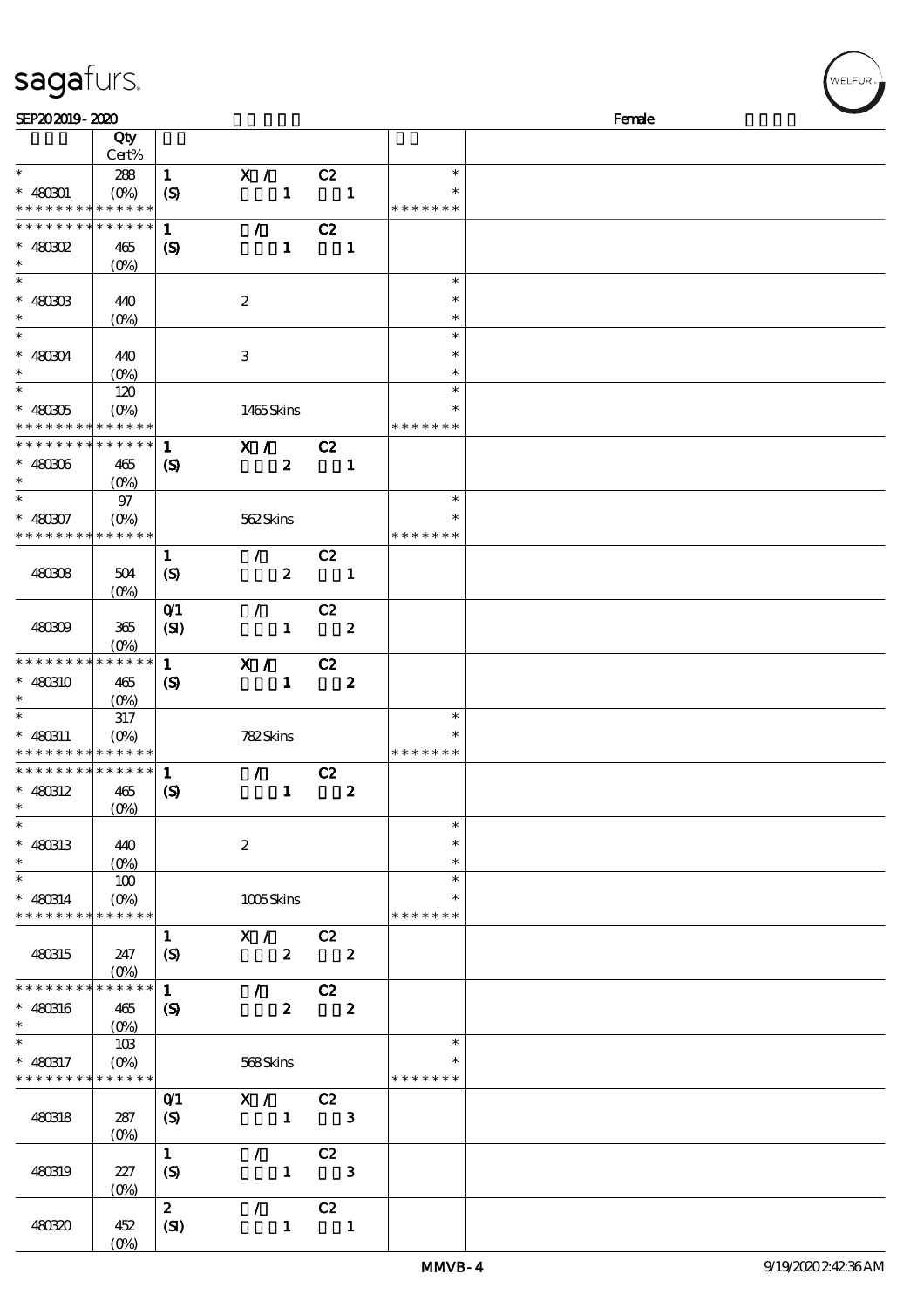## sagafurs.

| SEP202019-2020                                                                        |                                                     |                                                 |                                                 |                                  |                  |                                   | Female |
|---------------------------------------------------------------------------------------|-----------------------------------------------------|-------------------------------------------------|-------------------------------------------------|----------------------------------|------------------|-----------------------------------|--------|
|                                                                                       | Qty<br>Cert%                                        |                                                 |                                                 |                                  |                  |                                   |        |
| * * * * * * * * * * * * * *<br>$* 480321$<br>$\ast$                                   | 465<br>$(O\%)$                                      | $\boldsymbol{z}$<br>$\boldsymbol{\mathrm{(S)}}$ | X / C2<br>$1 -$                                 | $\blacksquare$                   |                  |                                   |        |
| $\ast$<br>$* 480322$<br>$\ast$                                                        | 440<br>$(O\%)$                                      |                                                 | $\boldsymbol{2}$                                |                                  |                  | $\ast$<br>$\ast$<br>$\ast$        |        |
| $\ast$<br>$* 480323$<br>* * * * * * * * <mark>* * * * * *</mark> *                    | 289<br>$(O\%)$                                      |                                                 | 1194Skins                                       |                                  |                  | $\ast$<br>$\ast$<br>* * * * * * * |        |
| * * * * * * * * <mark>* * * * * *</mark><br>$* 480324$<br>$\ast$                      | 465<br>$(0\%)$                                      | $\boldsymbol{z}$<br>$\boldsymbol{\mathrm{(S)}}$ | $\mathcal{L}$ and $\mathcal{L}$<br>$\mathbf{1}$ | C2                               | $\blacksquare$   |                                   |        |
| $\ast$<br>$* 480325$<br>$\ast$                                                        | 440<br>$(O\!\!\!\!\!\backslash\rho)$                |                                                 | $\boldsymbol{2}$                                |                                  |                  | $\ast$<br>$\ast$<br>$\ast$        |        |
| $\ast$<br>$* 480326$<br>$\ast$                                                        | 440<br>$(O\!/\!o)$                                  |                                                 | $\,3\,$                                         |                                  |                  | $\ast$<br>$\ast$<br>$\ast$        |        |
| $\ast$<br>$* 480327$<br>$\ast$                                                        | 440<br>$(O\%)$                                      |                                                 | $\boldsymbol{4}$                                |                                  |                  | $\ast$<br>$\ast$<br>$\ast$        |        |
| $\ast$<br>$* 480328$<br>* * * * * * * *                                               | 54<br>$(O\%)$<br>* * * * * *                        |                                                 | 1839Skins                                       |                                  |                  | $\ast$<br>$\ast$<br>* * * * * * * |        |
| 480329                                                                                | 341<br>$(0\%)$                                      | $\boldsymbol{z}$<br>$\boldsymbol{S}$            | X /<br>$\boldsymbol{z}$                         | C2<br>$\overline{\mathbf{1}}$    |                  |                                   |        |
| 48030                                                                                 | 348<br>$(O\%)$                                      | $\boldsymbol{z}$<br>(S)                         | $\mathcal{L}$<br>$\boldsymbol{z}$               | C2<br>$\overline{\phantom{a}}$   |                  |                                   |        |
| 480331                                                                                | 198<br>$(O\%)$                                      | 1/2<br>(SI)                                     | X / C2<br>$\mathbf{1}$                          | $\overline{\phantom{a}}$ 2       |                  |                                   |        |
| 48032                                                                                 | 334<br>(0%                                          | $\boldsymbol{z}$<br>(SI)                        | $\mathcal{F}$ and $\mathcal{F}$<br>$\mathbf{1}$ | C2                               | $\boldsymbol{z}$ |                                   |        |
| * * * * * * * *<br>$* 480333$<br>$\ast$                                               | $\ast\ast\ast\ast\ast\ast$<br>465<br>$(O\%)$        | $\boldsymbol{2}$<br>$\boldsymbol{S}$            | X / C2<br>$\mathbf{1}$                          |                                  | $\boldsymbol{z}$ |                                   |        |
| $\overline{\phantom{a}^*}$<br>$* 48034$<br>* * * * * * * * <mark>* * * * * * *</mark> | 454<br>$(O\%)$                                      |                                                 | 919Skins                                        |                                  |                  | $\ast$<br>$\ast$<br>* * * * * * * |        |
| * * * * * * * * * * * * * *<br>$* 48035$<br>$\ast$                                    | 465<br>$(O\%)$                                      | $\boldsymbol{z}$<br>$\boldsymbol{\mathrm{(S)}}$ | $\overline{I}$<br>$\mathbf{1}$                  | C2<br>$\overline{\phantom{a}}$ 2 |                  |                                   |        |
| $\ast$<br>$* 480336$<br>* * * * * * * *                                               | $377\,$<br>$(O\!\!\!\!\!\!\!/\,\!o)$<br>* * * * * * |                                                 | 842Skins                                        |                                  |                  | $\ast$<br>$\ast$<br>* * * * * * * |        |
| 480337                                                                                | 204<br>$(O\%)$                                      | $\mathbf{2}$<br>(S)                             | X / C2                                          | $2\qquad 2$                      |                  |                                   |        |
| 48038                                                                                 | 357<br>$(0\%)$                                      | $\boldsymbol{z}$<br>(S)                         | $\mathcal{F}$                                   | C2<br>$2\qquad 2$                |                  |                                   |        |
| 48039                                                                                 | 254<br>$(0\%)$                                      | $\mathbf{2}$<br>$\mathcal{S}$                   | X / C2<br>$\mathbf{1}$                          |                                  | $\mathbf{3}$     |                                   |        |
| 480340                                                                                | 149<br>$(O\%)$                                      | $2^{\circ}$<br>$\boldsymbol{S}$                 | $\sqrt{C^2}$<br>$\mathbf{1}$                    |                                  | $\mathbf{3}$     |                                   |        |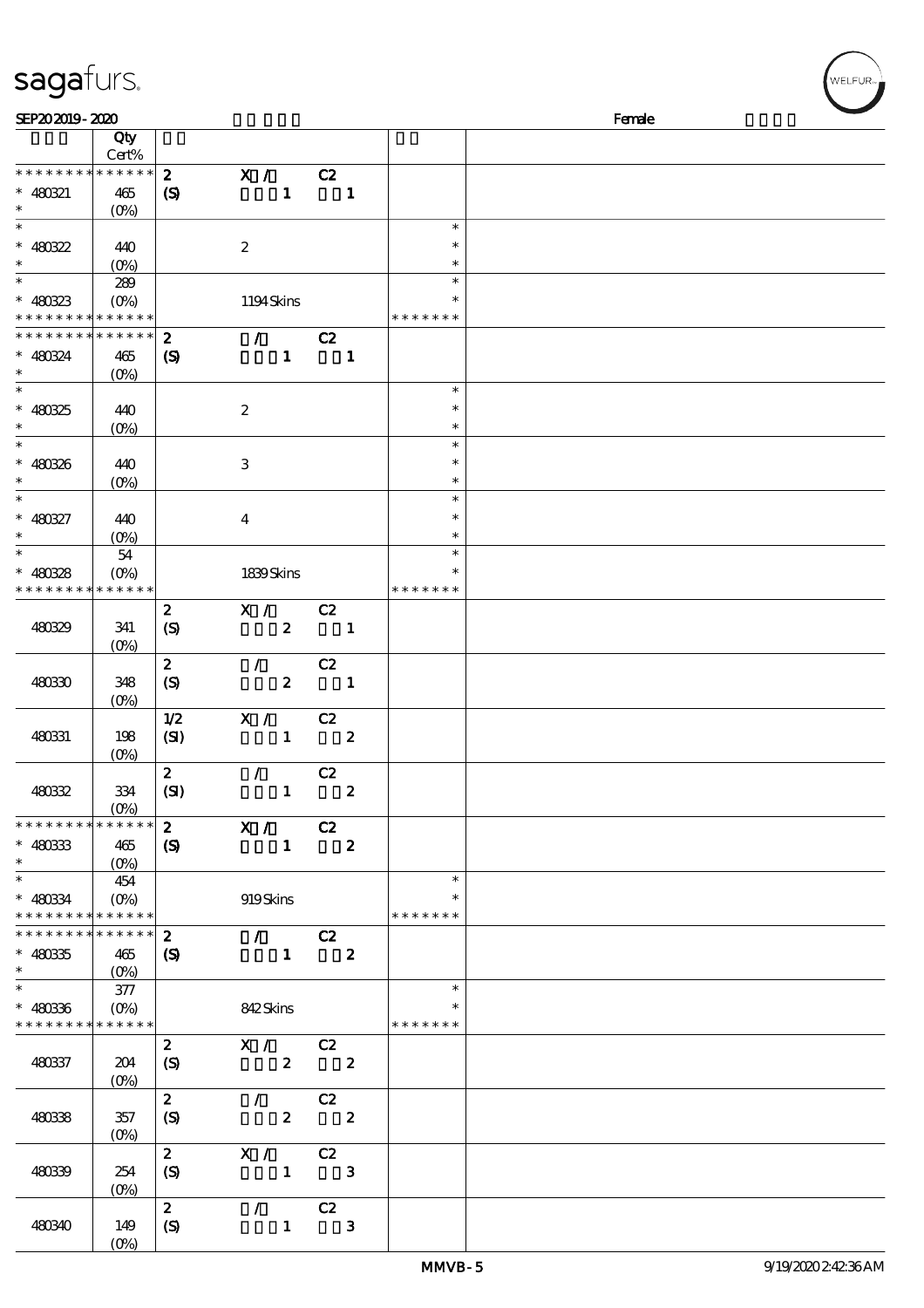| sagafurs. |
|-----------|
|-----------|

| SEP202019-2020                                         |                                                   |                            |                  |                  |               | Female |  |
|--------------------------------------------------------|---------------------------------------------------|----------------------------|------------------|------------------|---------------|--------|--|
|                                                        | Qty                                               |                            |                  |                  |               |        |  |
|                                                        | Cert%                                             |                            |                  |                  |               |        |  |
|                                                        |                                                   | $\mathbf{3}$               | X /              | C2               |               |        |  |
| 480341                                                 | 463                                               | $\boldsymbol{S}$           | $\mathbf{1}$     | $\blacksquare$   |               |        |  |
|                                                        | $(O\% )$                                          |                            |                  |                  |               |        |  |
| * * * * * * * *                                        | * * * * * *                                       | $\mathbf{3}$               | $\mathcal{L}$    | C2               |               |        |  |
| $* 480342$                                             | 525                                               |                            | $\mathbf{1}$     | $\mathbf{1}$     |               |        |  |
| $\ast$                                                 |                                                   | $\boldsymbol{\mathcal{S}}$ |                  |                  |               |        |  |
| $\ast$                                                 | $(O\%)$                                           |                            |                  |                  | $\ast$        |        |  |
|                                                        | 115                                               |                            |                  |                  | ∗             |        |  |
| $* 480333$<br>* * * * * * * * <mark>* * * * * *</mark> | $(O\%)$                                           |                            | 640Skins         |                  | * * * * * * * |        |  |
|                                                        |                                                   |                            |                  |                  |               |        |  |
|                                                        |                                                   | $\mathbf{3}$               | $\mathbf{X}$ /   | C2               |               |        |  |
| 480344                                                 | 284                                               | $\boldsymbol{S}$           | $\mathbf{1}$     | $\boldsymbol{z}$ |               |        |  |
|                                                        | $(0\%)$                                           |                            |                  |                  |               |        |  |
|                                                        |                                                   | $\mathbf{3}$               | $\mathcal{L}$    | C2               |               |        |  |
| 480345                                                 | 407                                               | (S)                        | $\mathbf{1}$     | $\boldsymbol{z}$ |               |        |  |
|                                                        | $(0\%)$                                           |                            |                  |                  |               |        |  |
| * * * * * * * *                                        | * * * * * *                                       | $\mathbf{o}$               | X /              | C2               |               |        |  |
| $* 480346$                                             | 445                                               | $\boldsymbol{\mathcal{S}}$ | $\mathbf{1}$     | SHE1             |               |        |  |
| $\ast$                                                 | $(O\!/\!\!\delta)$                                |                            |                  |                  |               |        |  |
| $\ast$                                                 | 143                                               |                            |                  |                  | $\ast$        |        |  |
| $* 480347$                                             | $(O\!\!\!\!\!\!\!\backslash \!\!\!\!\!\backslash$ |                            | 588Skins         |                  | $\ast$        |        |  |
| * * * * * * * * <mark>* * * * * *</mark> *             |                                                   |                            |                  |                  | * * * * * * * |        |  |
| * * * * * * * * * * * * * *                            |                                                   | $\mathbf 0$                | $\mathcal{L}$    | C2               |               |        |  |
| $* 480348$                                             | 425                                               | $\boldsymbol{\mathcal{S}}$ | $\mathbf{1}$     | SHE1             |               |        |  |
| $\ast$                                                 | $(O\%)$                                           |                            |                  |                  |               |        |  |
| $\ast$                                                 | 141                                               |                            |                  |                  | $\ast$        |        |  |
| $* 480349$                                             |                                                   |                            | 566Skins         |                  | $\ast$        |        |  |
| * * * * * * * * * * * * *                              |                                                   |                            |                  |                  | * * * * * * * |        |  |
|                                                        |                                                   | $\mathbf{o}$               | $\mathcal{L}$    | C2               |               |        |  |
| 480350                                                 | 214                                               | (S)                        | $\boldsymbol{z}$ | SHE1             |               |        |  |
|                                                        | $(O\%)$                                           |                            |                  |                  |               |        |  |
| * * * * * * * * * * * * * *                            |                                                   | $\mathbf{1}$               | X /              | C2               |               |        |  |
| $* 480351$                                             | 465                                               | $\boldsymbol{\mathcal{S}}$ | $\mathbf{1}$     | SHE1             |               |        |  |
| $\ast$                                                 | $(O\%)$                                           |                            |                  |                  |               |        |  |
| $\ast$                                                 | 365                                               |                            |                  |                  | $\ast$        |        |  |
| $* 480852$                                             | $(0\%)$                                           |                            | 830Skins         |                  | $\ast$        |        |  |
| * * * * * * * * <mark>* * * * * *</mark>               |                                                   |                            |                  |                  | * * * * * * * |        |  |
| **************                                         |                                                   | $\mathbf{1}$               | $\mathcal{L}$    | C2               |               |        |  |
| $* 480333$                                             | 465                                               |                            | $\mathbf{1}$     | SHE1             |               |        |  |
| $\ast$                                                 |                                                   | $\boldsymbol{\mathcal{S}}$ |                  |                  |               |        |  |
| $\ast$                                                 | $(O\%)$                                           |                            |                  |                  | $\ast$        |        |  |
|                                                        | 254                                               |                            |                  |                  | $\ast$        |        |  |
| $* 480854$<br>* * * * * * * * * * * * * *              | $(O\% )$                                          |                            | 719Skins         |                  | * * * * * * * |        |  |
|                                                        |                                                   |                            | X /              | C2               |               |        |  |
|                                                        |                                                   | $\mathbf{1}$               |                  |                  |               |        |  |
| 480355                                                 | 408                                               | $\boldsymbol{S}$           | $\boldsymbol{z}$ | <b>SHE1</b>      |               |        |  |
|                                                        | $(O\%)$                                           |                            |                  |                  |               |        |  |
|                                                        |                                                   | O(1)                       | X /              | C2               |               |        |  |
| 480356                                                 | 271                                               | $\boldsymbol{S}$           | $\mathbf{1}$     | SHE <sub>3</sub> |               |        |  |
|                                                        | $(0\%)$                                           |                            |                  |                  |               |        |  |
|                                                        |                                                   | O(1)                       | $\mathcal{L}$    | C2               |               |        |  |
| 480357                                                 | 471                                               | (S)                        | $\mathbf{1}$     | SHE3             |               |        |  |
|                                                        | $(0\%)$                                           |                            |                  |                  |               |        |  |
| * * * * * * * * * * * * * *                            |                                                   | $\boldsymbol{z}$           | X /              | C2               |               |        |  |
| $* 480858$                                             | 465                                               | $\boldsymbol{\mathsf{S}}$  | $\mathbf{1}$     | <b>SHE1</b>      |               |        |  |
| $\ast$                                                 | $(O\!\!\!\!\!\!\!\backslash \!\!\!\!\!\backslash$ |                            |                  |                  |               |        |  |
| $\ast$                                                 | 431                                               |                            |                  |                  | $\ast$        |        |  |
| $* 480359$                                             | $(O\%)$                                           |                            | 896Skins         |                  |               |        |  |
| * * * * * * * * * * * * * *                            |                                                   |                            |                  |                  | * * * * * * * |        |  |
| * * * * * * * * * * * * * *                            |                                                   | $\boldsymbol{z}$           | $\mathcal{L}$    | C2               |               |        |  |
| $* 48030$                                              | 465                                               | (S)                        | $\mathbf{1}$     | SHE1             |               |        |  |
| $*$ $*$                                                | $(O_0)$                                           |                            |                  |                  |               |        |  |

WELFUR<sub>™</sub>